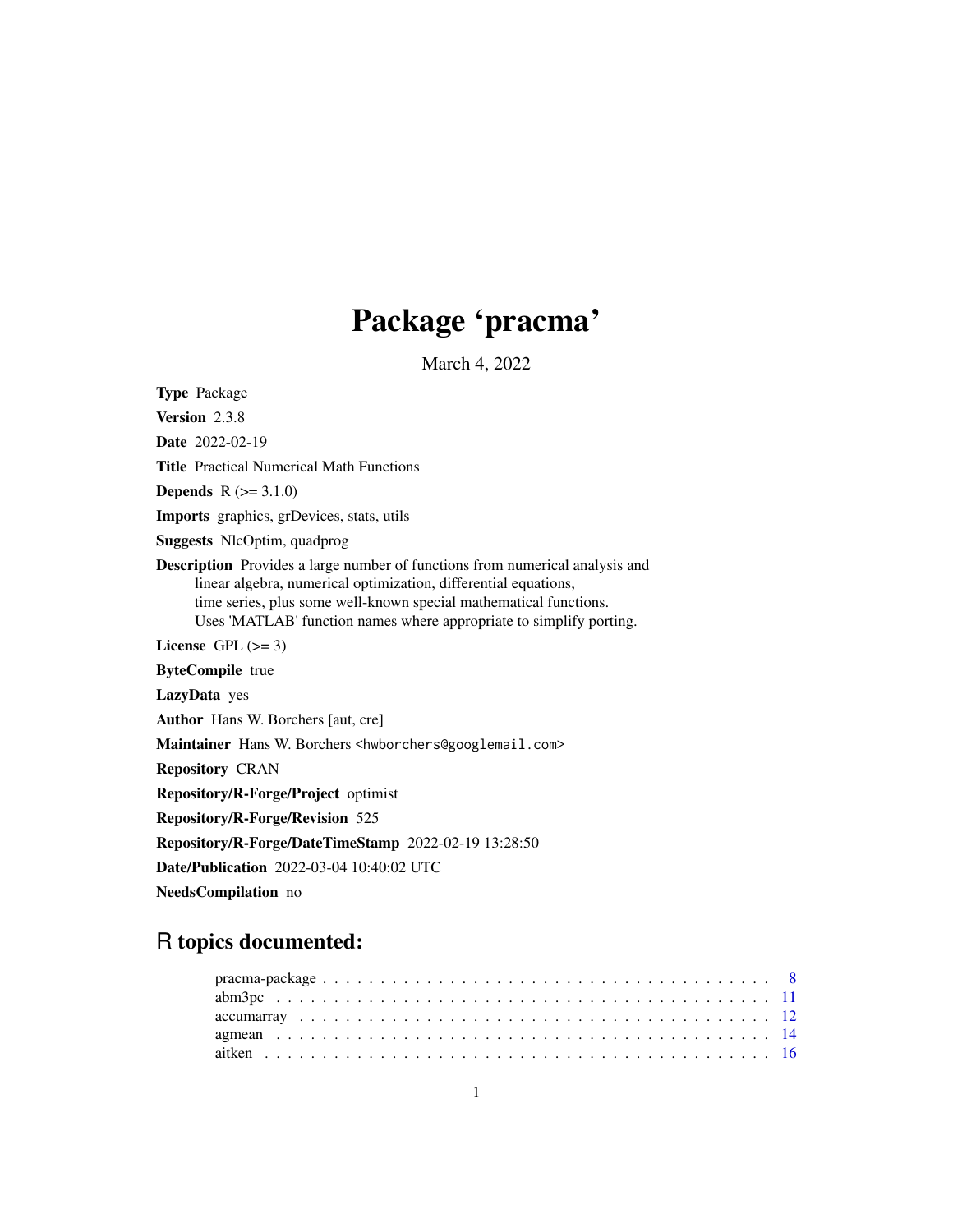|                                                                                                                                                                                            | 17 |
|--------------------------------------------------------------------------------------------------------------------------------------------------------------------------------------------|----|
|                                                                                                                                                                                            | 19 |
|                                                                                                                                                                                            | 20 |
|                                                                                                                                                                                            | 21 |
|                                                                                                                                                                                            | 22 |
|                                                                                                                                                                                            | 23 |
|                                                                                                                                                                                            | 25 |
|                                                                                                                                                                                            | 28 |
| barylag                                                                                                                                                                                    | 29 |
|                                                                                                                                                                                            | 30 |
|                                                                                                                                                                                            | 32 |
|                                                                                                                                                                                            | 34 |
|                                                                                                                                                                                            | 35 |
|                                                                                                                                                                                            | 37 |
|                                                                                                                                                                                            | 38 |
|                                                                                                                                                                                            | 38 |
|                                                                                                                                                                                            | 39 |
|                                                                                                                                                                                            | 40 |
|                                                                                                                                                                                            | 41 |
|                                                                                                                                                                                            | 43 |
|                                                                                                                                                                                            | 44 |
|                                                                                                                                                                                            | 46 |
|                                                                                                                                                                                            | 47 |
|                                                                                                                                                                                            | 48 |
|                                                                                                                                                                                            | 49 |
|                                                                                                                                                                                            | 50 |
|                                                                                                                                                                                            | 51 |
|                                                                                                                                                                                            | 52 |
|                                                                                                                                                                                            | 53 |
|                                                                                                                                                                                            | 54 |
|                                                                                                                                                                                            | 56 |
|                                                                                                                                                                                            | 57 |
|                                                                                                                                                                                            | 58 |
|                                                                                                                                                                                            | 58 |
|                                                                                                                                                                                            | 59 |
|                                                                                                                                                                                            | 61 |
|                                                                                                                                                                                            | 62 |
| $\cot$ , $\csc$ , $\sec$ , $\cot$ , $\cot$ , $\cot$ , $\cot$ , $\cot$ , $\cot$ , $\cot$ , $\cot$ , $\cot$ , $\cot$ , $\cot$ , $\cot$ , $\cot$ , $\cot$ , $\cot$ , $\cot$ , $\cot$ , $\cot$ | 63 |
| $\text{cotes}$<br>.<br>$\mathbf{r}$                                                                                                                                                        | 64 |
| coth.csch.sech. etc.<br>$\ddot{\phantom{0}}$<br>$\ddot{\phantom{0}}$                                                                                                                       | 65 |
| cranknic                                                                                                                                                                                   | 66 |
| $\text{cross}$                                                                                                                                                                             | 68 |
| crossn                                                                                                                                                                                     | 69 |
| $\sim$<br>cubicspline                                                                                                                                                                      | 70 |
| $\ddot{\phantom{0}}$<br>$\ddot{\phantom{a}}$<br>curvefit                                                                                                                                   | 71 |
| $\ddot{\phantom{0}}$<br>cutpoints                                                                                                                                                          | 73 |
|                                                                                                                                                                                            | 74 |
| dblquad<br>$\mathbf{1}$ $\mathbf{1}$ $\mathbf{1}$ $\mathbf{1}$                                                                                                                             | 76 |
|                                                                                                                                                                                            |    |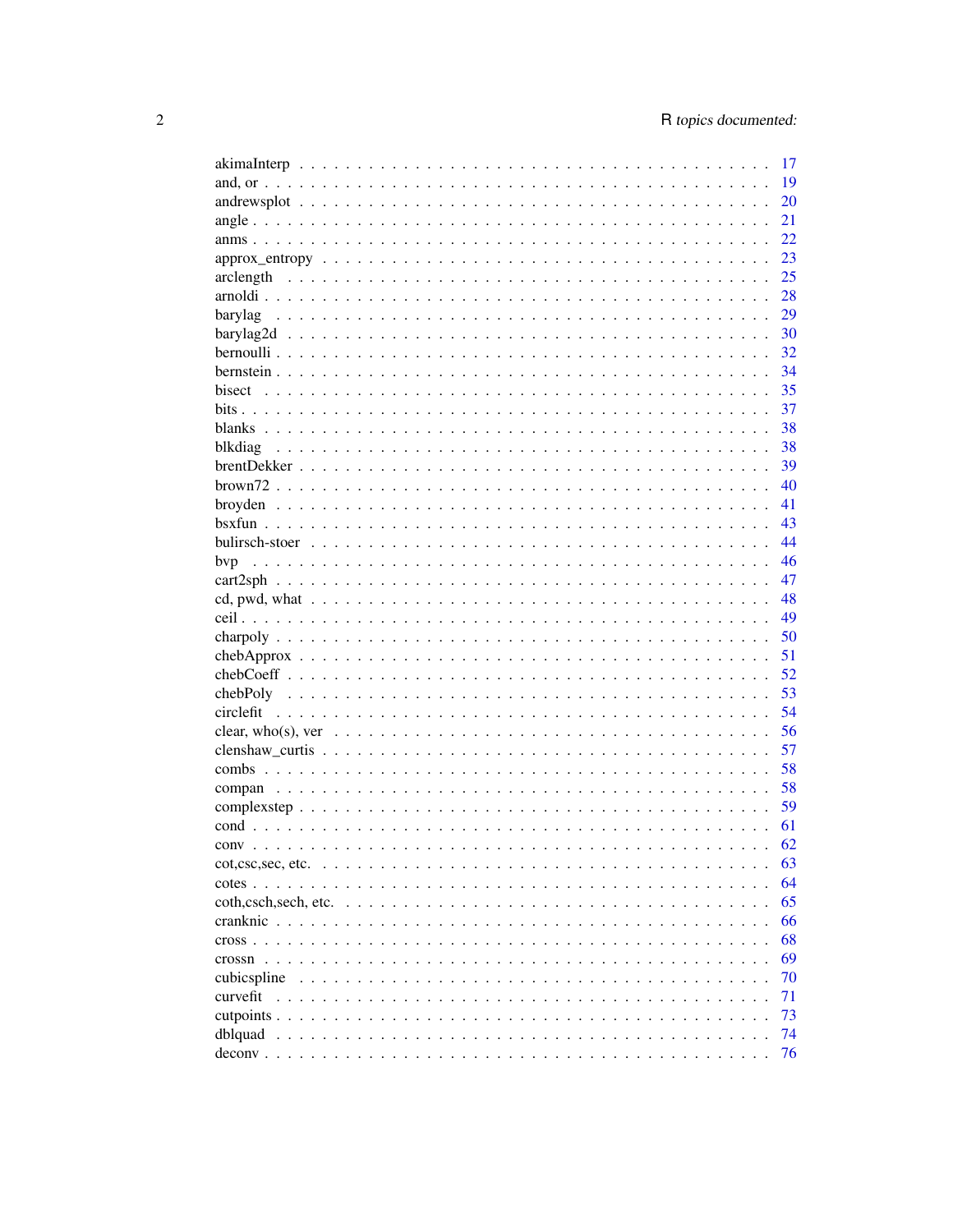|              | 77    |
|--------------|-------|
|              | 78    |
|              | 78    |
|              | 79    |
|              | 80    |
|              | 81    |
|              | 82    |
|              | 83    |
|              | 84    |
|              | 85    |
|              | 86    |
|              | 87    |
|              | 89    |
|              | 90    |
|              | 91    |
|              | 92    |
|              | 93    |
|              | 94    |
|              | 96    |
|              | 97    |
|              | 98    |
|              |       |
|              |       |
|              |       |
|              |       |
|              |       |
|              |       |
|              |       |
|              |       |
|              |       |
|              |       |
|              |       |
|              |       |
|              |       |
|              |       |
|              |       |
|              |       |
|              | . 116 |
|              |       |
|              |       |
|              |       |
|              |       |
|              |       |
| fractalcurve |       |
|              |       |
| fsolve       |       |
|              |       |
|              |       |
|              |       |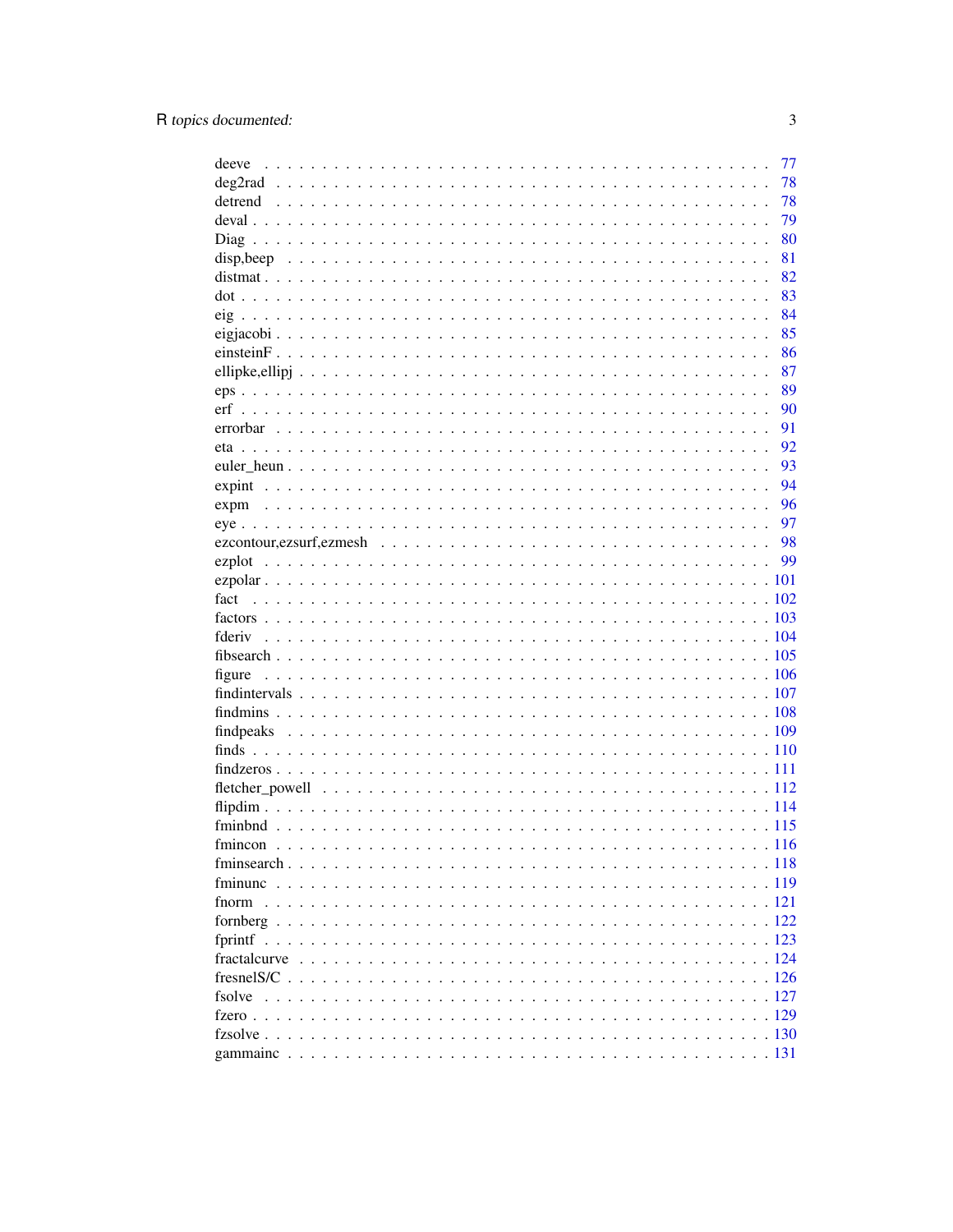| isempty |  |
|---------|--|
|         |  |
| isprime |  |
|         |  |
|         |  |
|         |  |
|         |  |
|         |  |
|         |  |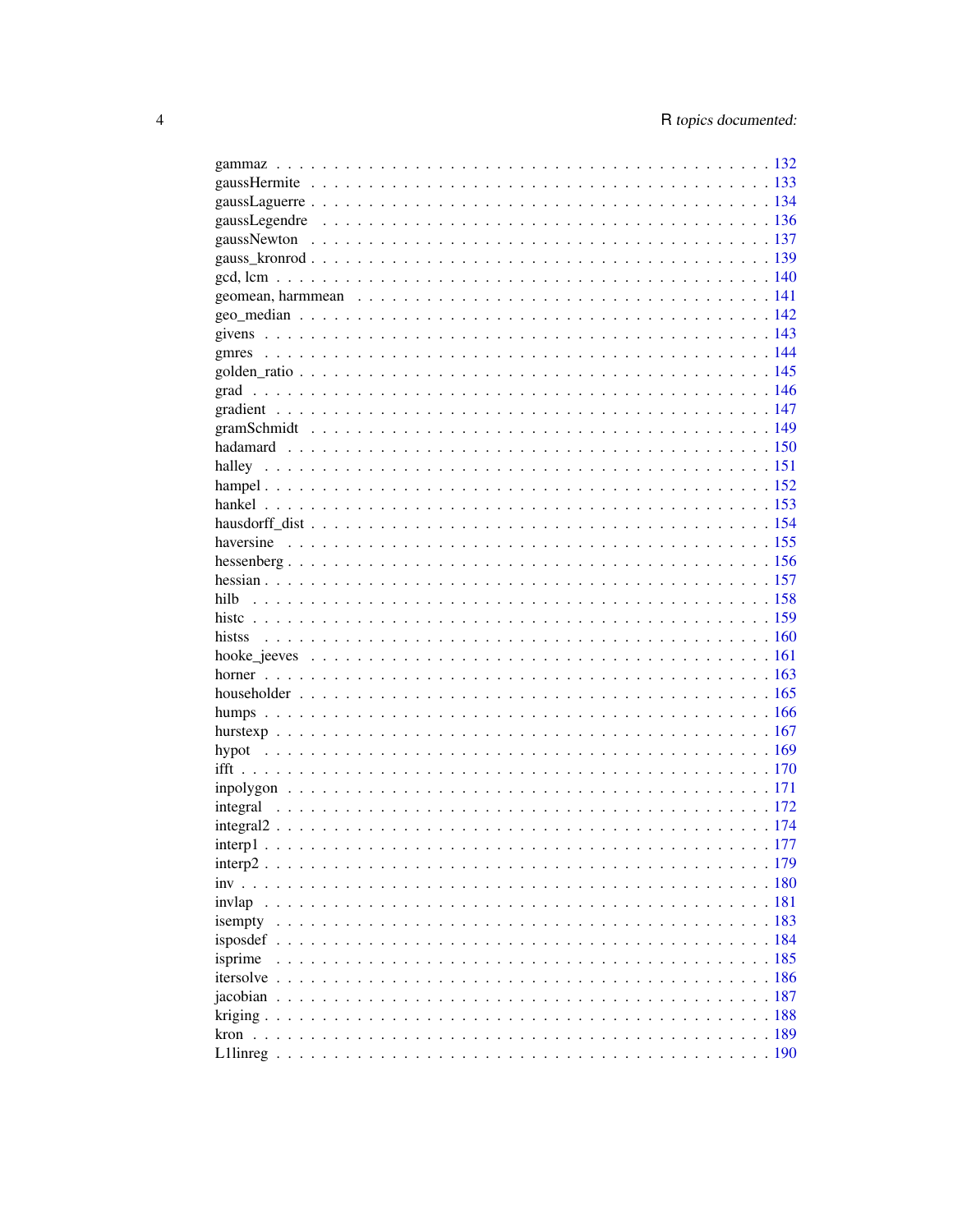| lsqlin    |  |
|-----------|--|
|           |  |
|           |  |
|           |  |
|           |  |
|           |  |
|           |  |
|           |  |
|           |  |
|           |  |
|           |  |
|           |  |
|           |  |
|           |  |
|           |  |
|           |  |
|           |  |
|           |  |
|           |  |
|           |  |
|           |  |
|           |  |
|           |  |
|           |  |
|           |  |
|           |  |
| Norm      |  |
| normest   |  |
|           |  |
| nullspace |  |
| numderiv  |  |
| numel     |  |
| ode23     |  |
| odregress |  |
|           |  |
| orth      |  |
|           |  |
|           |  |
| pchip     |  |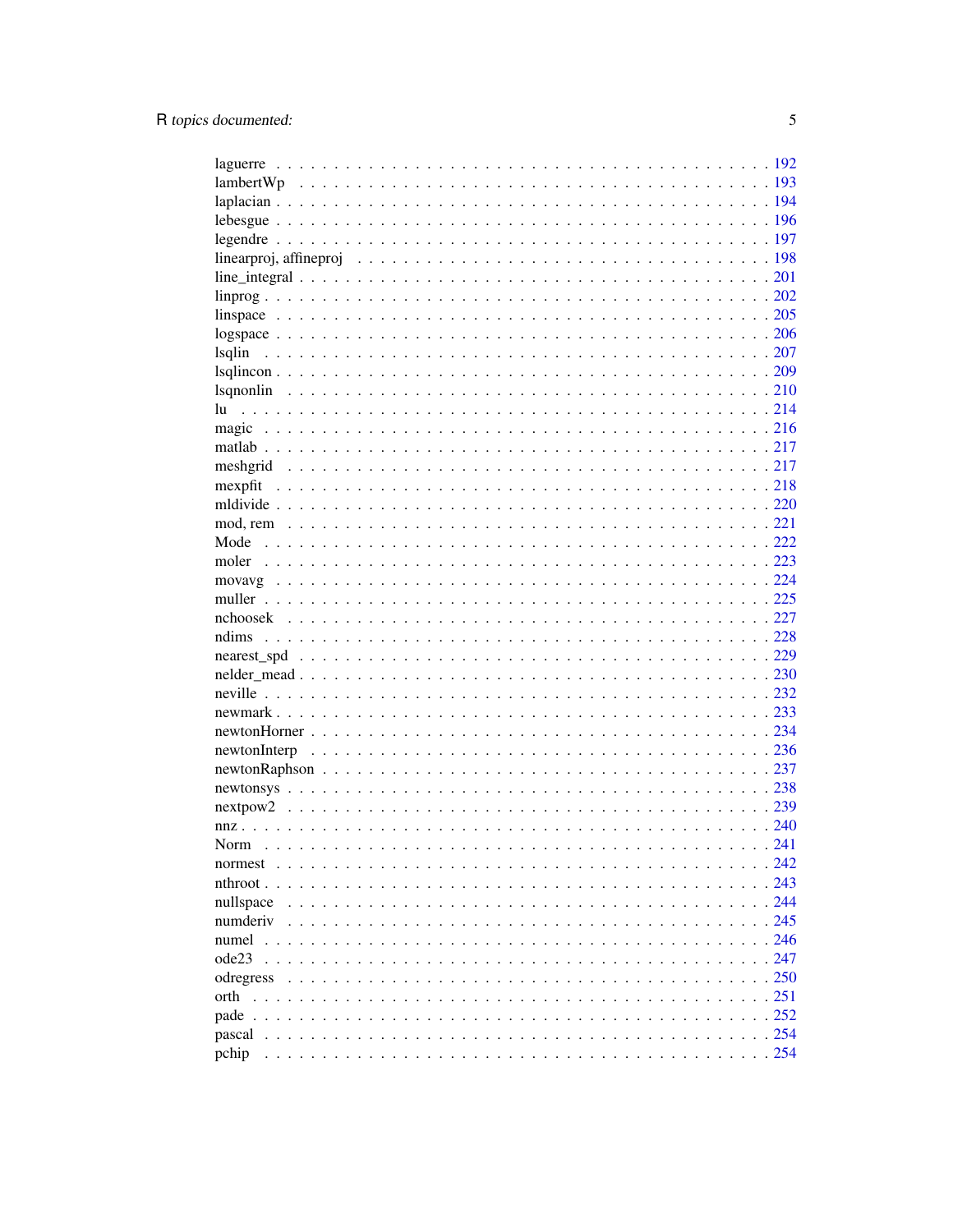| peaks |  |
|-------|--|
|       |  |
|       |  |
| piny  |  |
|       |  |
|       |  |
|       |  |
|       |  |
|       |  |
|       |  |
|       |  |
|       |  |
|       |  |
|       |  |
|       |  |
|       |  |
|       |  |
|       |  |
|       |  |
|       |  |
|       |  |
|       |  |
|       |  |
|       |  |
|       |  |
|       |  |
|       |  |
|       |  |
|       |  |
|       |  |
|       |  |
|       |  |
|       |  |
|       |  |
|       |  |
|       |  |
|       |  |
|       |  |
|       |  |
|       |  |
|       |  |
|       |  |
|       |  |
|       |  |
|       |  |
|       |  |
|       |  |
|       |  |
|       |  |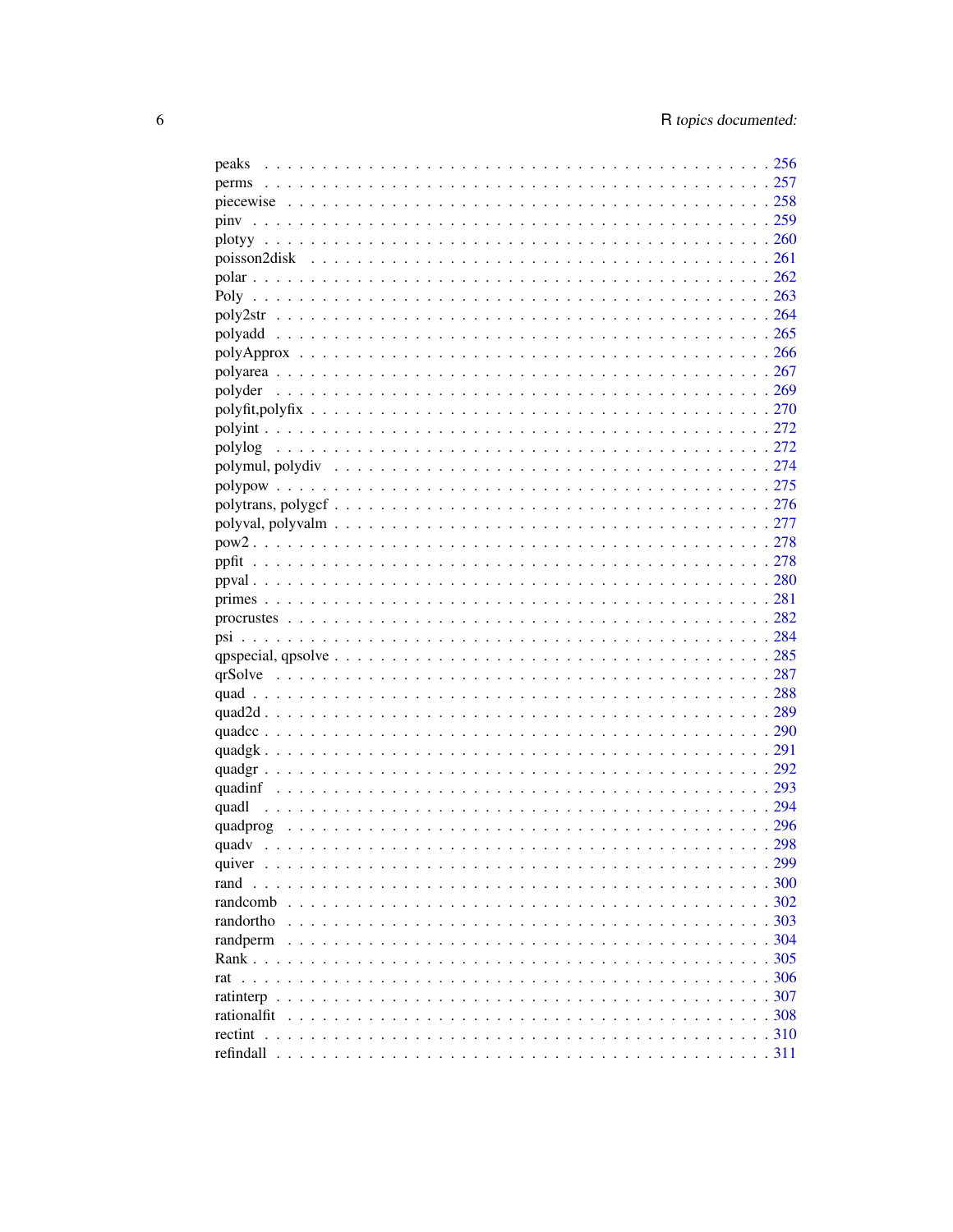| strjust  |  |
|----------|--|
|          |  |
| strTrim  |  |
|          |  |
|          |  |
| taylor   |  |
| tic, toc |  |
|          |  |
| Toeplitz |  |
|          |  |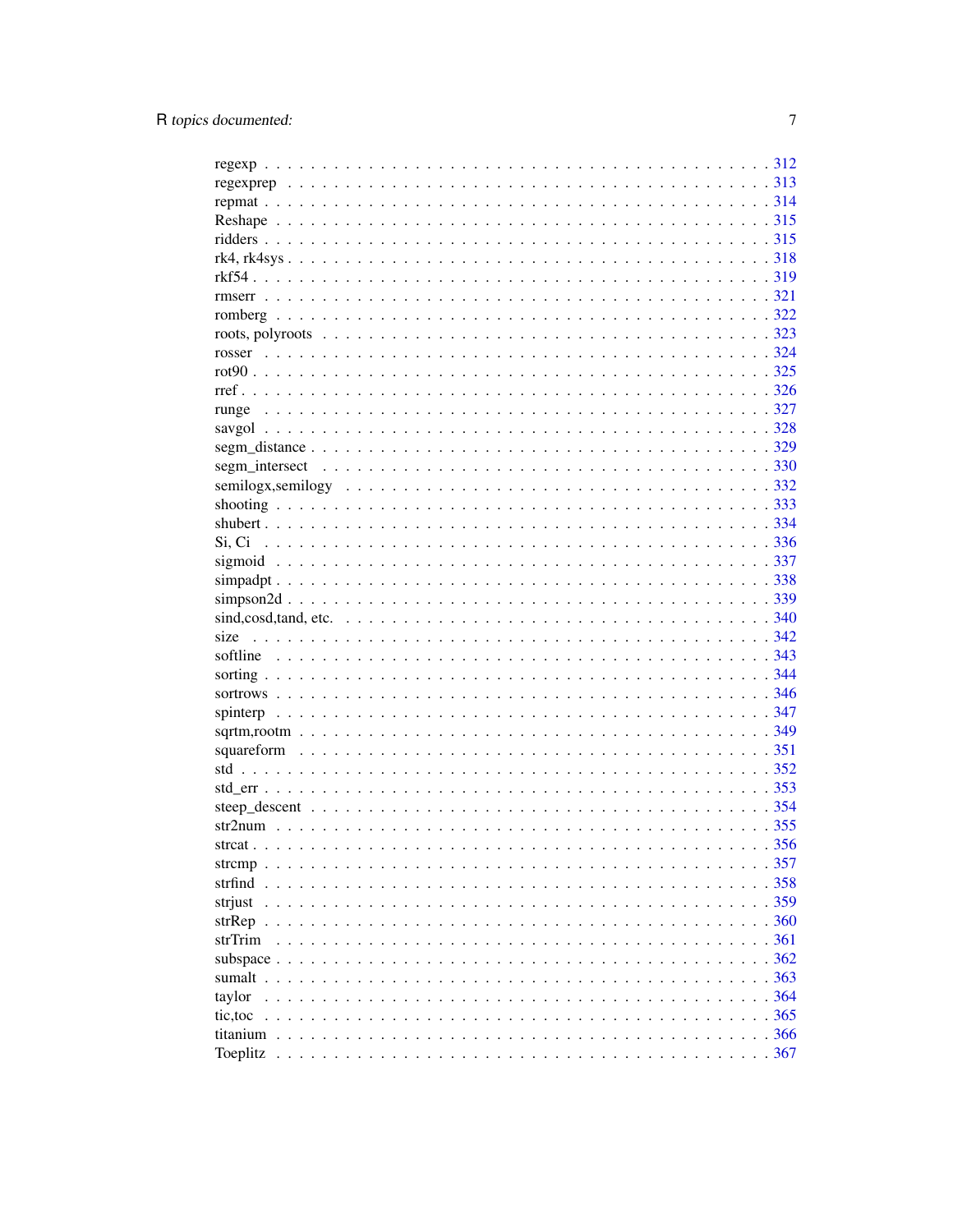#### pracma-package

<span id="page-7-0"></span>

| 382 |
|-----|
|     |

## **Index**

pracma-package

**Practical Numerical Math Routines** 

## **Description**

This package provides R implementations of more advanced functions in numerical analysis, with a special view on on optimization and time series routines. Uses Matlab/Octave function names where appropriate to simplify porting.

Some of these implementations are the result of courses on Scientific Computing ("Wissenschaftliches Rechnen") and are mostly intended to demonstrate how to implement certain algorithms in R/S. Others are implementations of algorithms found in textbooks.

## **Details**

The package encompasses functions from all areas of numerical analysis, for example:

- Root finding and minimization of univariate functions, e.g. Newton-Raphson, Brent-Dekker, Fibonacci or 'golden ratio' search.
- Handling polynomials, including roots and polynomial fitting, e.g. Laguerre's and Muller's methods.
- Interpolation and function approximation, barycentric Lagrange interpolation, Pade and rational interpolation, Chebyshev or trigonometric approximation.
- Some special functions, e.g. Fresnel integrals, Riemann's Zeta or the complex Gamma function, and Lambert's W computed iteratively through Newton's method.
- · Special matrices, e.g. Hankel, Rosser, Wilkinson
- Numerical differentiation and integration, Richardson approach and "complex step" derivatives, adaptive Simpson and Lobatto integration and adaptive Gauss-Kronrod quadrature.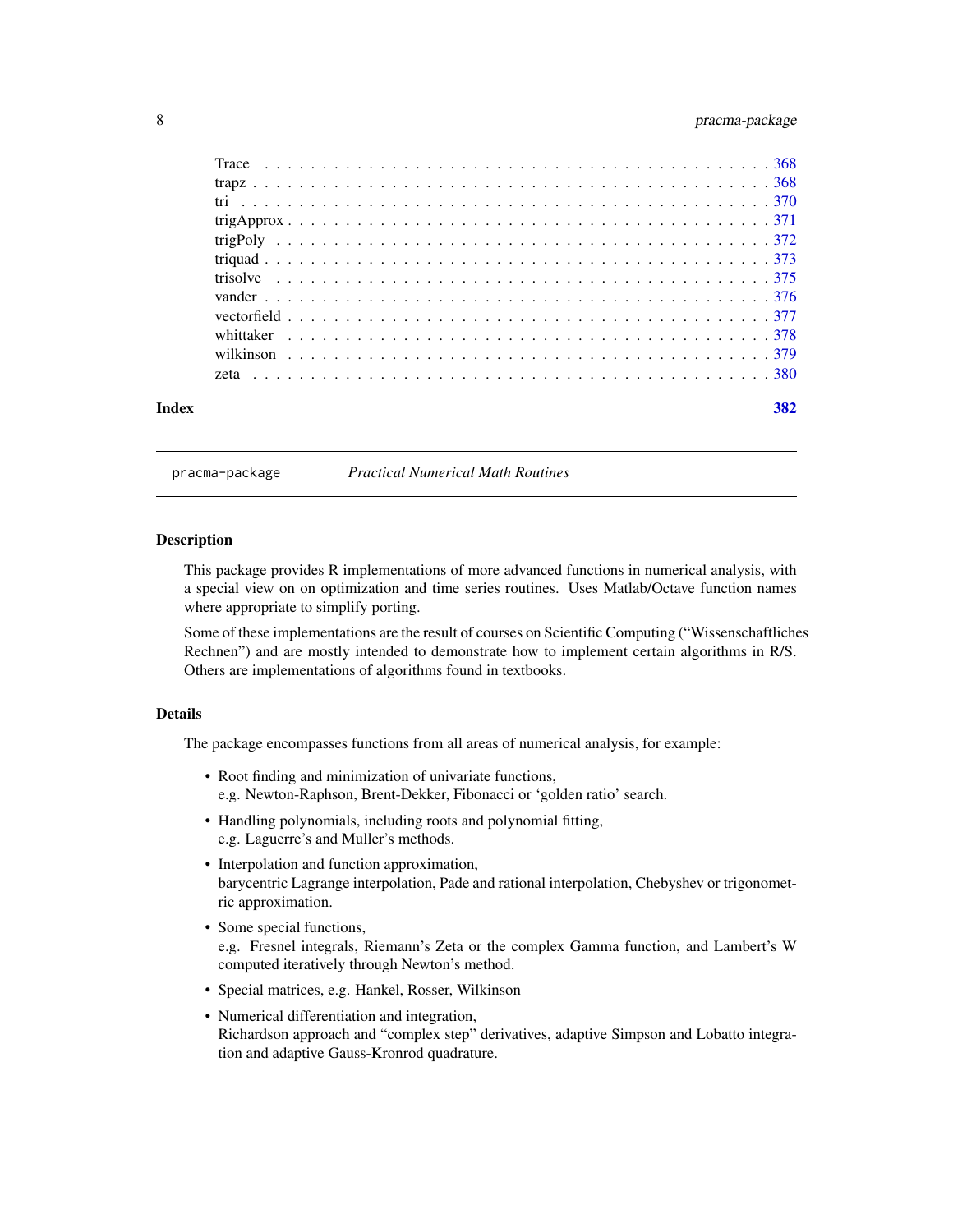## pracma-package 9

- Solvers for ordinary differential equations and systems, Euler-Heun, classical Runge-Kutta, ode23, or predictor-corrector method such as the Adams-Bashford-Moulton.
- Some functions from number theory, such as primes and prime factorization, extended Euclidean algorithm.
- Sorting routines, e.g. recursive quickstep.
- Several functions for string manipulation and regular search, all wrapped and named similar to their Matlab analogues.

It serves three main goals:

- Collecting R scripts that can be demonstrated in courses on 'Numerical Analysis' or 'Scientific Computing' using R/S as the chosen programming language.
- Wrapping functions with appropriate Matlab names to simplify porting programs from Matlab or Octave to R.
- Providing an environment in which R can be used as a full-blown numerical computing system.

Besides that, many of these functions could be called in R applications as they do not have comparable counterparts in other R packages (at least at this moment, as far as I know).

All referenced books have been utilized in one way or another. Web links have been provided where reasonable.

#### **Note**

The following 220 functions are emulations of correspondingly named Matlab functions and bear the same signature as their Matlab cousins if possible:

```
accumarray,acosd,acot,acotd,acoth,acsc,acscd,acsch,and,angle,ans,
arrayfun,asec,asecd,asech,asind,atand,atan2d,
beep,bernoulli,blank,blkdiag,bsxfun,
cart2pol,cart2sph,cd,ceil,circshift,clear,compan,cond,conv,
cosd,cot,cotd,coth,cross,csc,cscd,csch,cumtrapz,
dblquad,deblank,deconv,deg2rad,detrend,deval,disp,dot,
eig,eigint,ellipj,ellipke,eps,erf,erfc,erfcinv,erfcx,erfi,erfinv,
errorbar,expint,expm,eye,ezcontour,ezmesh,ezplot,ezpolar,ezsurf,
fact,fftshift,figure,findpeaks,findstr,flipdim,fliplr,flipud,
fminbnd,fmincon,fminsearch,fminunc,fplot,fprintf,fsolve,fzero,
gammainc,gcd,geomean,gmres,gradient,
hadamard,hankel,harmmean,hilb,histc,humps,hypot,
idivide,ifft,ifftshift,inpolygon,integral,integral2,integral3,
interp1,interp2,inv,isempty,isprime,
kron,
legendre,linprog,linspace,loglog,logm,logseq,logspace,lsqcurvefit,
lsqlin,lsqnonlin,lsqnonneg,lu,
magic,meshgrid,mkpp,mldivide,mod,mrdivide,
nchoosek,ndims,nextpow2,nnz,normest,nthroot,null,num2str,numel,
ode23,ode23s,ones,or,orth,
pascal,pchip,pdist,pdist2,peaks,perms,piecewise,pinv,plotyy,
```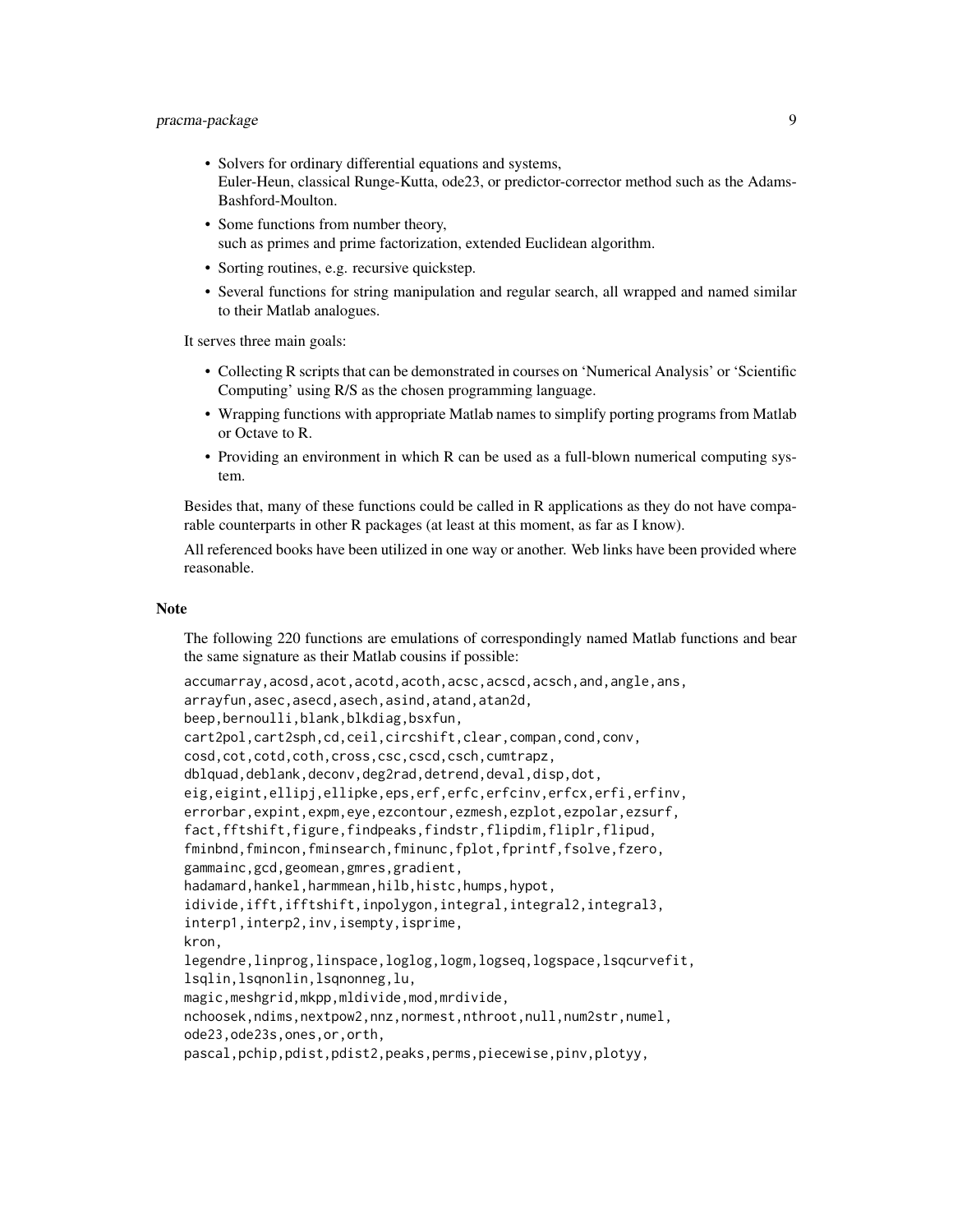```
pol2cart,polar,polyfit,polyint,polylog,polyval,pow2,ppval,
primes,psi,pwd,
quad,quad2d,quadgk,quadl,quadprog,quadv,quiver,
rad2deg,randi,randn,randsample,rat,rats,regexp,regexpi,
regexpreg,rem,repmat,roots,rosser,rot90,rref,runge,
sec, secd, sech, semilogx, semilogy, sinc, sind, size, sortrows, sph2cart,
sqrtm,squareform,std,str2num,strcat,strcmp,strcmpi,
strfind,strfindi,strjust,subspace,
tand,tic,toc,trapz,tril,trimmean,triplequad,triu,
vander,vectorfield,ver,
what,who,whos,wilkinson,
zeros,zeta
```
The following Matlab function names have been capitalized in 'pracma' to avoid shadowing functions from R base or one of its recommended packages (on request of Bill Venables and because of Brian Ripley's CRAN policies):

```
Diag,factos,finds,Fix,Imag,Lcm,Mode,Norm,nullspace (<-null),
Poly,Rank,Real,Reshape,strRep,strTrim,Toeplitz,Trace,uniq (<-unique).
```
To use "ans" instead of "ans()" – as is common practice in Matlab – type (and similar for other Matlab commands):

```
makeActiveBinding("ans",function() .Last.value,.GlobalEnv)
makeActiveBinding("who",who(),.GlobalEnv)
```
#### Author(s)

Hans Werner Borchers

Maintainer: Hans W Borchers <hwborchers@googlemail.com>

#### References

Abramowitz, M., and I. A. Stegun (1972). Handbook of Mathematical Functions (with Formulas, Graphs, and Mathematical Tables). Dover, New York. URL: https://www.math.ubc.ca/~cbm/aands/notes.htm

Arndt, J. (2010). Matters Computational: Ideas, Algorithms, Source Code. Springer-Verlag, Berlin Heidelberg Dordrecht. FXT: a library of algorithms: <https://www.jjj.de/fxt/>.

Cormen, Th. H., Ch. E. Leiserson, and R. L. Rivest (2009). Introduction to Algorithms. Third Edition, The MIT Press, Cambridge, MA.

Encyclopedia of Mathematics (2012). Editor-in-Chief: Ulf Rehmann. [https://encyclopediaofma](https://encyclopediaofmath.org/wiki/Main_Page)th. [org/wiki/Main\\_Page](https://encyclopediaofmath.org/wiki/Main_Page).

Gautschi, W. (1997). Numerical Analysis: An Introduction. Birkhaeuser, Boston.

Gentle, J. E. (2009). Computational Statistics. Springer Science+Business Media LCC, New York.

MathWorld.com (2011). Matlab Central: <https://www.mathworks.com/matlabcentral/>.

NIST: National Institute of Standards and Technology. Olver, F. W. J., et al. (2010). NIST Handbook of Mathematical Functions. Cambridge University Press. Internet: NIST Digital Library of Mathematical Functions, <https://dlmf.nist.gov/>; Guide to Available Mathematical Software, <https://gams.nist.gov/>.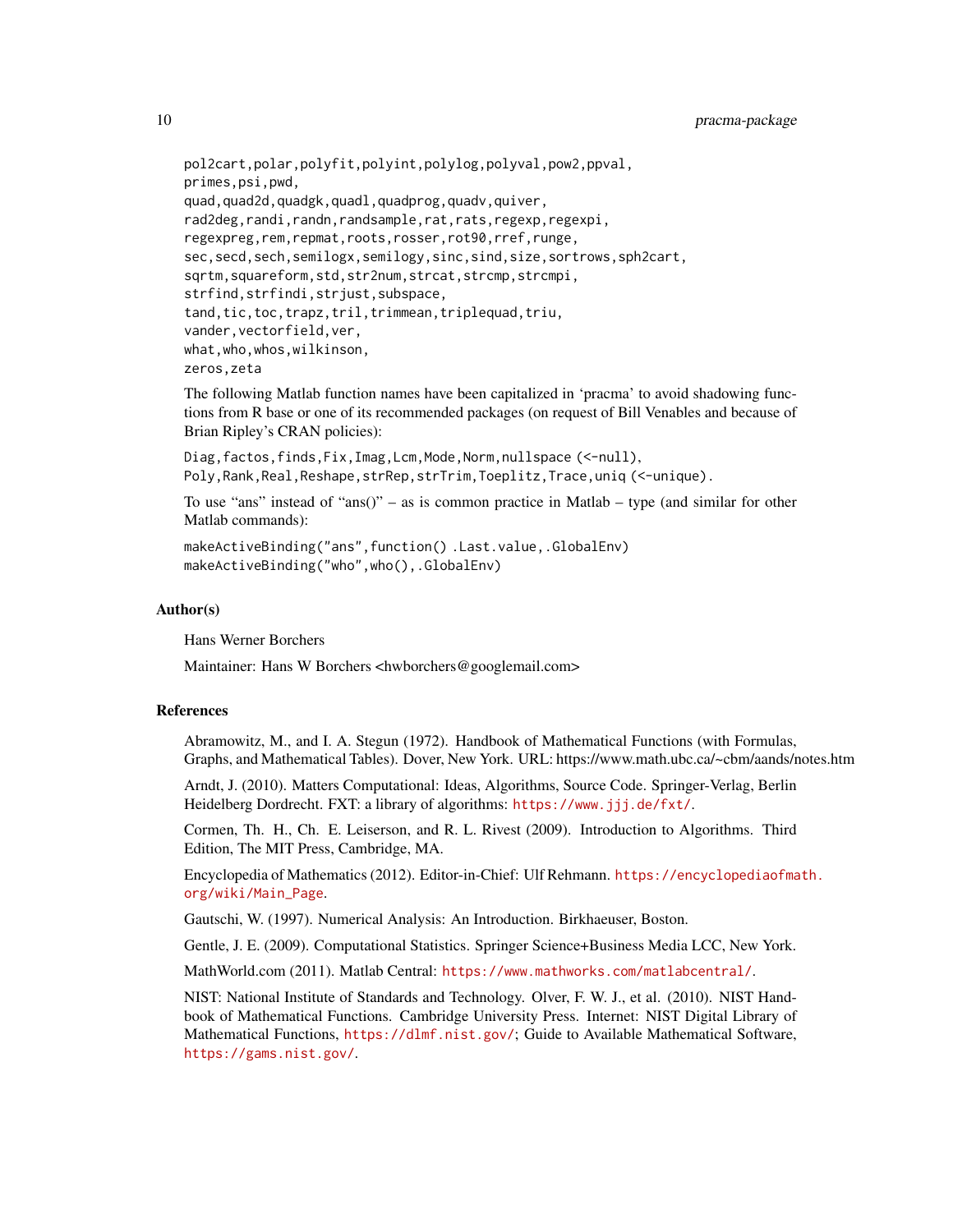#### <span id="page-10-0"></span>abm3pc 11

Press, W. H., S. A. Teukolsky, W. T Vetterling, and B. P. Flannery (2007). Numerical Recipes: The Art of Numerical Computing. Third Edition, incl. Numerical Recipes Software, Cambridge University Press, New York. URL: numerical.recipes/book/book.html.

Quarteroni, A., R. Sacco, and F. Saleri (2007). Numerical Mathematics. Second Edition, Springer-Verlag, Berlin Heidelberg.

Skiena, St. S. (2008). The Algorithm Design Manual. Second Edition, Springer-Verlag, London. The Stony Brook Algorithm Repository: <https://algorist.com/algorist.html>.

Stoer, J., and R. Bulirsch (2002). Introduction to Numerical Analysis. Third Edition, Springer-Verlag, New York.

Strang, G. (2007). Computational Science and Engineering. Wellesley-Cambridge Press.

Weisstein, E. W. (2003). CRC Concise Encyclopedia of Mathematics. Second Edition, Chapman & Hall/CRC Press. Wolfram MathWorld: <https://mathworld.wolfram.com/>.

Zhang, S., and J. Jin (1996). Computation of Special Functions. John Wiley & Sons.

#### See Also

The R package 'matlab' contains some of the basic routines from Matlab, but unfortunately not any of the higher math routines.

#### Examples

```
## Not run:
## See examples in the help files for all functions.
## End(Not run)
```
abm3pc *Adams-Bashford-Moulton*

#### **Description**

Third-order Adams-Bashford-Moulton predictor-corrector method.

#### Usage

 $abm3pc(f, a, b, y0, n = 50, ...)$ 

#### Arguments

|      | function in the differential equation $y' = f(x, y)$ . |
|------|--------------------------------------------------------|
| a, b | endpoints of the interval.                             |
| v0   | starting values at point a.                            |
| n    | the number of steps from a to b.                       |
|      | additional parameters to be passed to the function.    |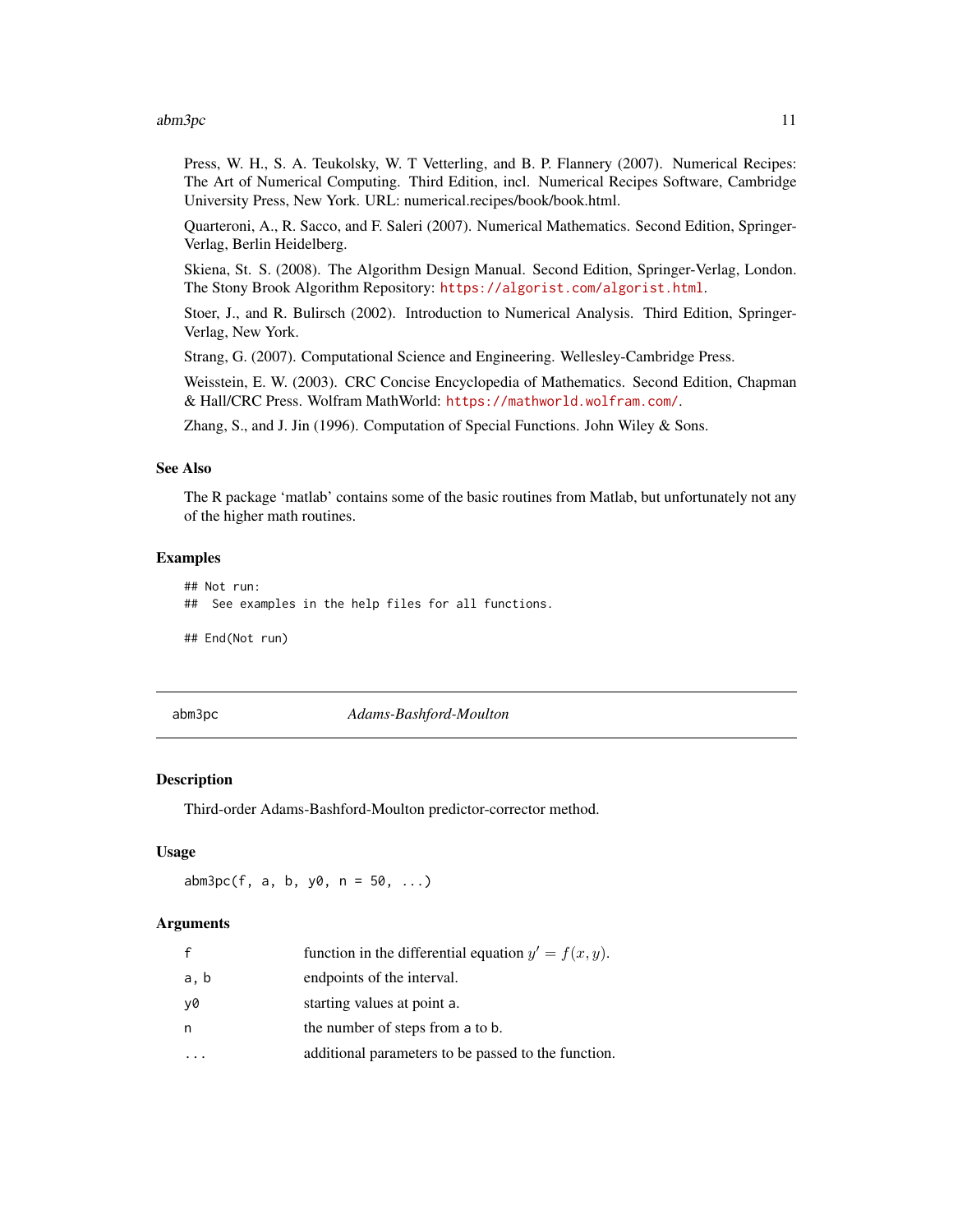## <span id="page-11-0"></span>Details

Combined Adams-Bashford and Adams-Moulton (or: multi-step) method of third order with corrections according to the predictor-corrector approach.

## Value

List with components  $x$  for grid points between a and b and  $y$  a vector  $y$  the same length as  $x$ ; additionally an error estimation est.error that should be looked at with caution.

#### Note

This function serves demonstration purposes only.

## References

Fausett, L. V. (2007). Applied Numerical Analysis Using Matlab. Second edition, Prentice Hall.

#### See Also

[rk4](#page-317-1), [ode23](#page-246-1)

#### Examples

```
## Attempt on a non-stiff equation
# y' = y^2 - y^3, y(\emptyset) = d, \emptyset \leq t \leq 2/d, d = \emptyset. \emptyset1
f <- function(t, y) y^2 - y^3d < -1/250abm1 <- abm3pc(f, 0, 2/d, d, n = 1/d)
abm2 <- abm3pc(f, 0, 2/d, d, n = 2/d)## Not run:
plot(abm1$x, abm1$y, type = "l", col = "blue")
lines(abm2$x, abm2$y, type = "l", col = "red")grid()
## End(Not run)
```
accumarray *Accumulate Vector Elements*

#### Description

accumarray groups elements from a data set and applies a function to each group.

#### Usage

```
accuracy(subs, val, sz = NULL, func = sum, fillval = 0)uniq(a, first = FALSE)
```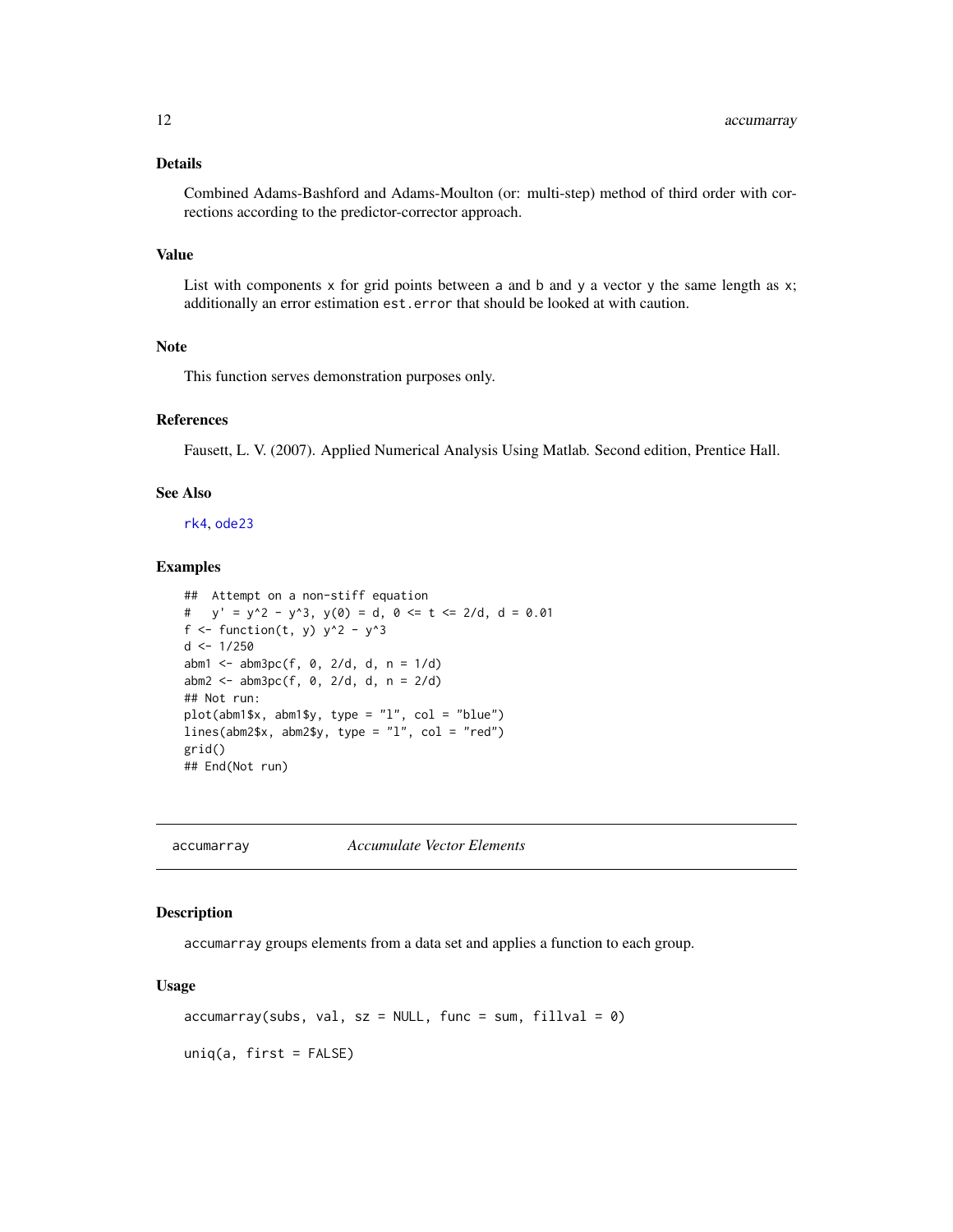## accumarray 13

#### Arguments

| subs    | vector or matrix of positive integers, used as indices for the result vector.      |
|---------|------------------------------------------------------------------------------------|
| val     | numerical vector.                                                                  |
| SZ.     | size of the resulting array.                                                       |
| func    | function to be applied to a vector of numbers.                                     |
| fillval | value used to fill the array when there are no indices pointing to that component. |
| a       | numerical vector.                                                                  |
| first   | logical, shall the first or last element encountered be used.                      |

## Details

A <-accumarray(subs,val) creates an array A by accumulating elements of the vector val using the lines of subs as indices and applying func to that accumulated vector. The size of the array can be predetermined by the size vector sz.

 $A = \text{uniq}(a)$  returns a vector b identical to unique(a) and two other vectors of indices m and n such that  $b == a[m]$  and  $a == b[n]$ .

#### Value

accumarray returns an array of size the maximum in each column of subs, or by sz.

uniq returns a list with components

| b | vector of unique elements of a.        |
|---|----------------------------------------|
| m | vector of indices such that $b = a[m]$ |
| n | vector of indices such that $a = b[n]$ |

#### Note

The Matlab function accumarray can also handle sparse matrices.

#### See Also

[unique](#page-0-0)

```
## Examples for accumarray
val = 101:105
subs = as_matrix(c(1, 2, 4, 2, 4))accumarray(subs, val)
# [101; 206; 0; 208]
val = 101:105
subs \leq matrix(c(1,2,2,2,2, 1,1,3,1,3, 1,2,2,2,2), ncol = 3)
accumarray(subs, val)
# , , 1
# [,1] [,2] [,3]
```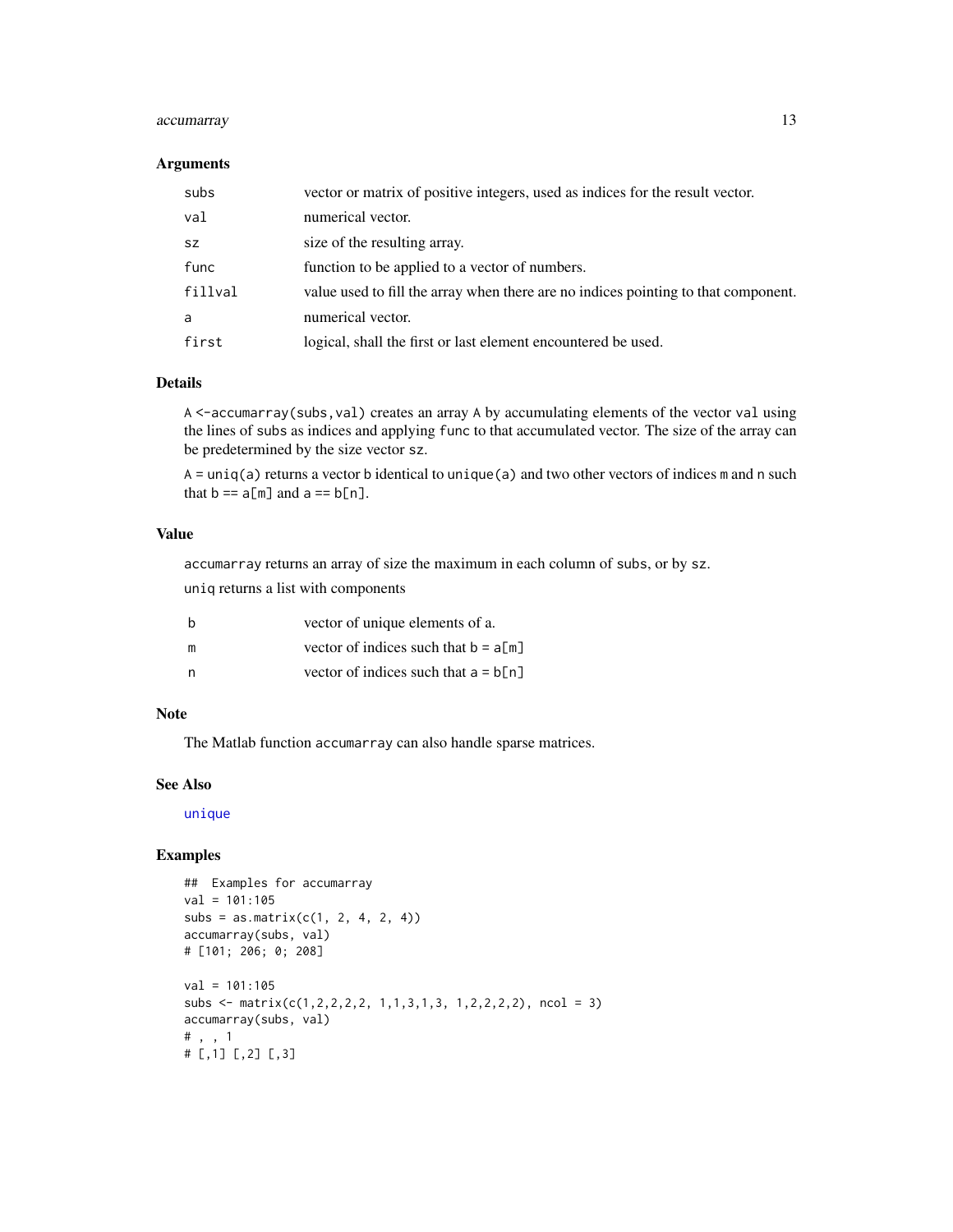```
# [1,] 101 0 0
# [2,] 0 0 0
# , , 2
# [,1] [,2] [,3]
# [1,] 0 0 0
# [2,] 206 0 208
val = 101:106subs \le matrix(c(1, 2, 1, 2, 3, 1, 4, 1, 4, 4, 4, 1), ncol = 2, byrow = TRUE)
accuracy(subs, val, func = function(x) sum(diff(x)))# [,1] [,2] [,3] [,4]
# [1,] 0 1 0 0
# [2,] 0 0 0 0
# [3,] 0 0 0 0
# [4,] 2 0 0 0
val = 101:105subs = matrix(c(1, 1, 2, 1, 2, 3, 2, 1, 2, 3), ncol = 2, byrow = TRUE)accuracy(subs, val, sz = c(3, 3), func = max, fillval = NA)# [,1] [,2] [,3]
# [1,] 101 NA NA
# [2,] 104 NA 105
# [3,] NA NA NA
## Examples for uniq
a <- c(1, 1, 5, 6, 2, 3, 3, 9, 8, 6, 2, 4)
A \leftarrow \text{uniq}(a); A# A$b 1 5 6 2 3 9 8 4
# A$m 2 3 10 11 7 8 9 12
# A$n 1 1 2 3 4 5 5 6 7 3 4 8
A <- uniq(a, first = TRUE); A
# A$m 1 3 4 5 6 8 9 12
## Example: Subset sum problem
# Distribution of unique sums among all combinations of a vectors.
allsums <- function(a) {
   S \leftarrow c(); C \leftarrow c()for (k in 1:length(a)) {
       U \leftarrow \text{uniq}(c(S, a[k], S + a[k]))S \le - U$b
       C \leftarrow \text{accuracy}(U\n, c(C, 1, C))}
   o <- order(S); S <- S[o]; C <- C[o]
   return(list(S = S, C = C))}
A \leftarrow allsum(seq(1, 9, by=2)); A# A$S 1 3 4 5 6 7 8 9 10 11 12 13 14 15 16 17 18 19 20 21 22 24 25
# A$C 1 1 1 1 1 1 2 2 2 1 2 2 1 2 2 2 1 1 1 1 1 1 1
```
agmean *Arithmetic-geometric Mean*

<span id="page-13-0"></span>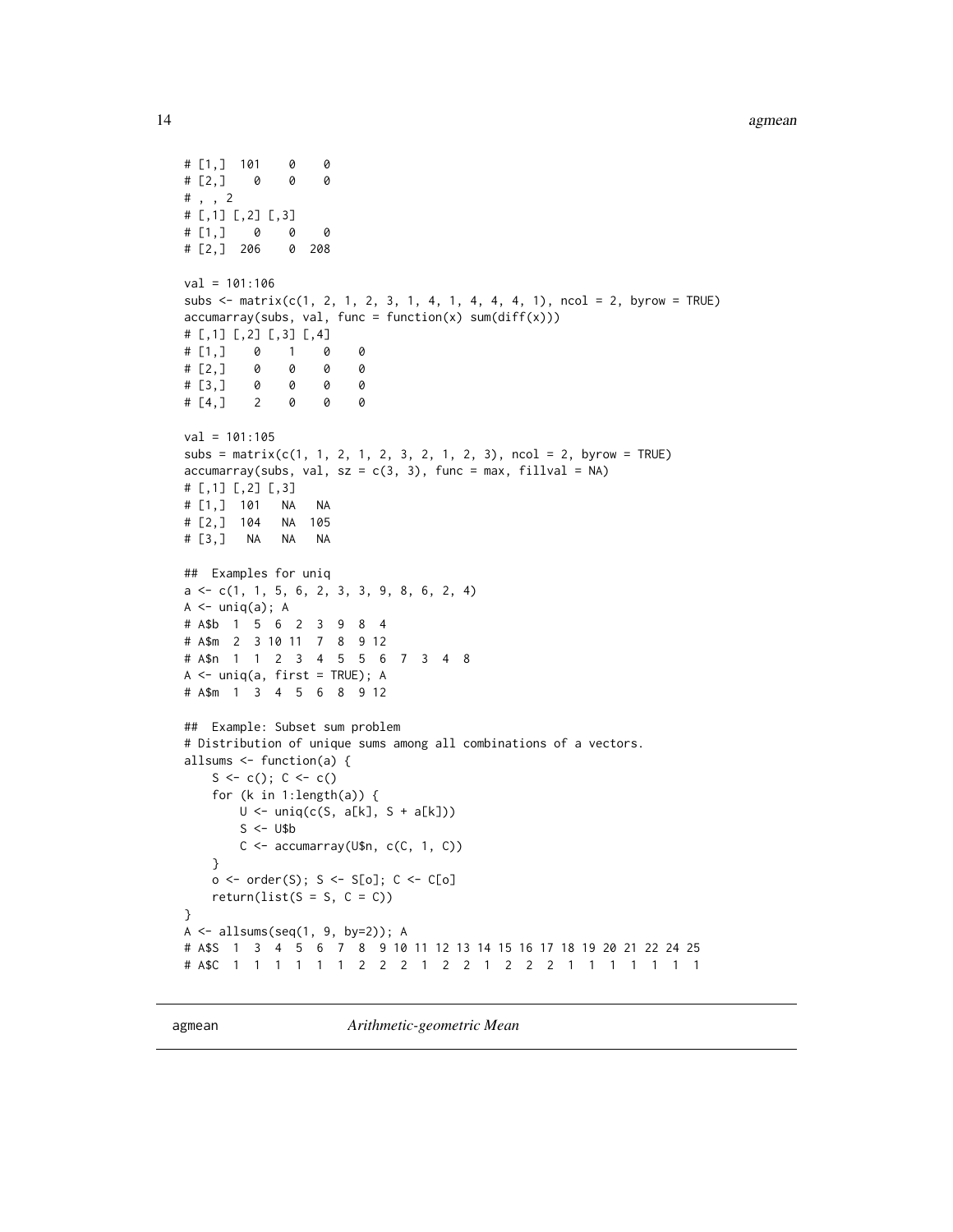#### agmean and the contract of the contract of the contract of the contract of the contract of the contract of the contract of the contract of the contract of the contract of the contract of the contract of the contract of the

## Description

The arithmetic-geometric mean of real or complex numbers.

#### Usage

agmean(a, b)

## Arguments

a, b vectors of real or complex numbers of the same length (or scalars).

## Details

The arithmetic-geometric mean is defined as the common limit of the two sequences  $a_{n+1} = (a_n + a_n)$  $(b_n)/2$  and  $b_{n+1} = \sqrt{a_n b_n}$ .

When used for negative or complex numbers, the complex square root function is applied.

#### Value

Returns a list with compoinents: agm a vector of arithmetic-geometric means, component-wise, niter the number of iterations, and prec the overall estimated precision.

#### Note

Gauss discovered that elliptic integrals can be effectively computed via the arithmetic-geometric mean (see example below), for example:

$$
\int_0^{\pi/2} \frac{dt}{\sqrt{1 - m^2 \sin^2(t)}} = \frac{(a+b)\pi}{4 \cdot agm(a,b)}
$$

where  $m = (a - b)/(a + b)$ 

#### References

<https://mathworld.wolfram.com/Arithmetic-GeometricMean.html>

## See Also

Arithmetic, geometric, and harmonic mean.

```
## Accuracy test: Gauss constant
1/agmean(1, sqrt(2))$agm - 0.834626841674073186 # 1.11e-16 < eps = 2.22e-16
## Gauss' AGM-based computation of \pi
a \le -1.0b \leq 1.0/sqrt(2)s < -0.5d <- 1L
```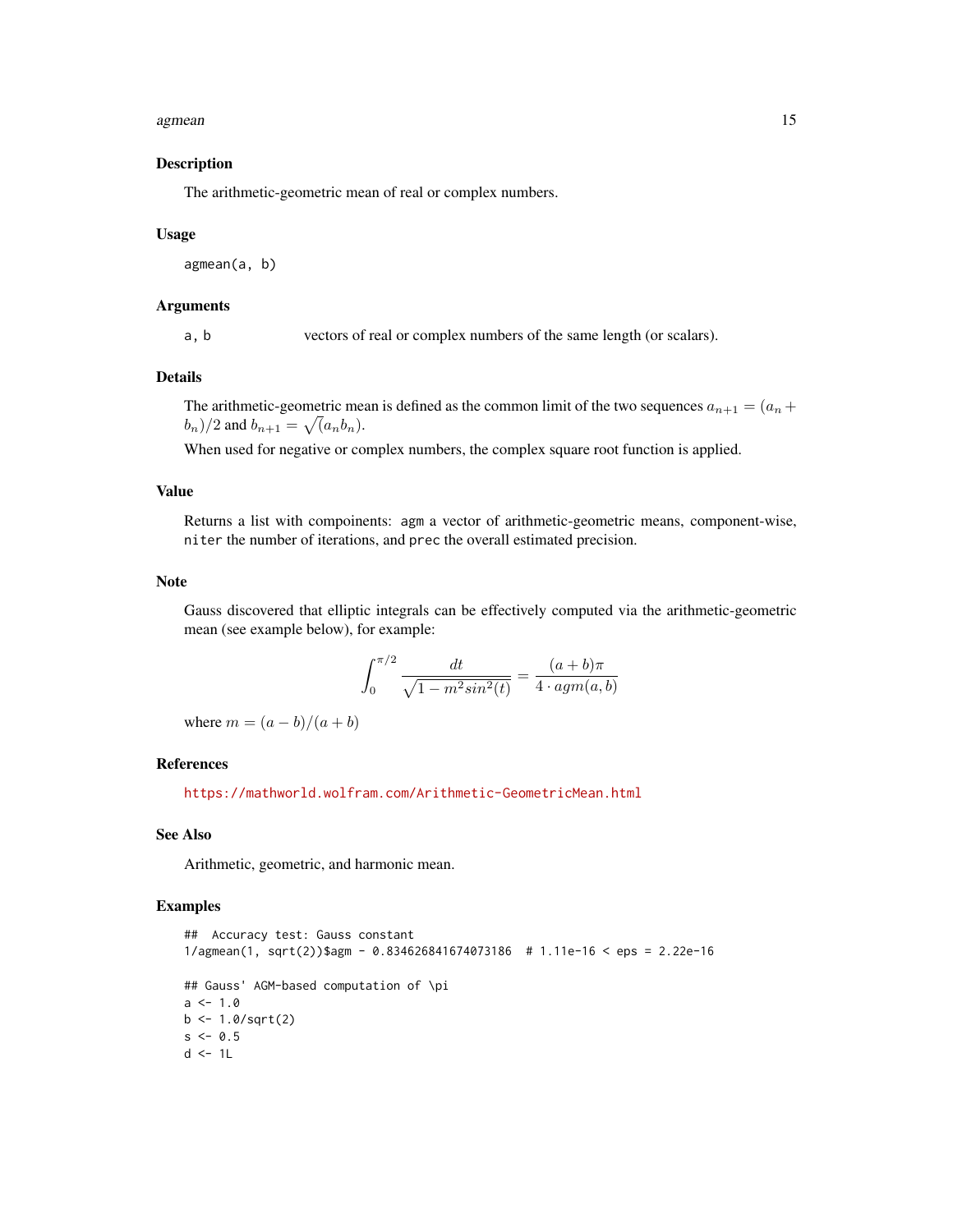```
16 aitken and the state of the state of the state and the state of the state of the state and the state of the state of the state of the state of the state of the state of the state of the state of the state of the state o
```

```
while (abs(a-b) > eps()) {
    t <- a
    a \leftarrow (a + b) * 0.5b \leftarrow sqrt(t * b)c <- (a-t)*(a-t)
    d <- 2L * d
    s \leq s - s - d \star c}
approx\_pi \leftarrow (a+b)^2 / s / s / 2.0abs(approx_p i - pi) # 8.881784e-16 in 4 iterations
## Example: Approximate elliptic integral
N < -20m \leq - \text{seq}(0, 1, \text{ len} = N+1)[1:N]E \leftarrow numeric(N)
for (i in 1:N) {
    f <- function(t) 1/\sqrt{(1 - m[i]^2 + \sin(t)^2)}E[i] <- quad(f, 0, pi/2)
}
A \leftarrow numeric(2*N-1)
a \leq 1b \le -a \times (1-m) / (m+1)## Not run:
plot(m, E, main = "Elliptic Integrals vs. arith.-geom. Mean")
lines(m, (a+b)*pi / 4 / agmean(a, b)$agm, col="blue")
grid()
## End(Not run)
```
aitken *Aitken' Method*

## Description

Aitken's acceleration method.

## Usage

 $a$ itken(f, x0, nmax = 12, tol = 1e-8, ...)

#### Arguments

| £    | Function with a fixpoint.         |
|------|-----------------------------------|
| x0   | Starting value.                   |
| nmax | Maximum number of iterations.     |
| tol  | Relative tolerance.               |
|      | Additional variables passed to f. |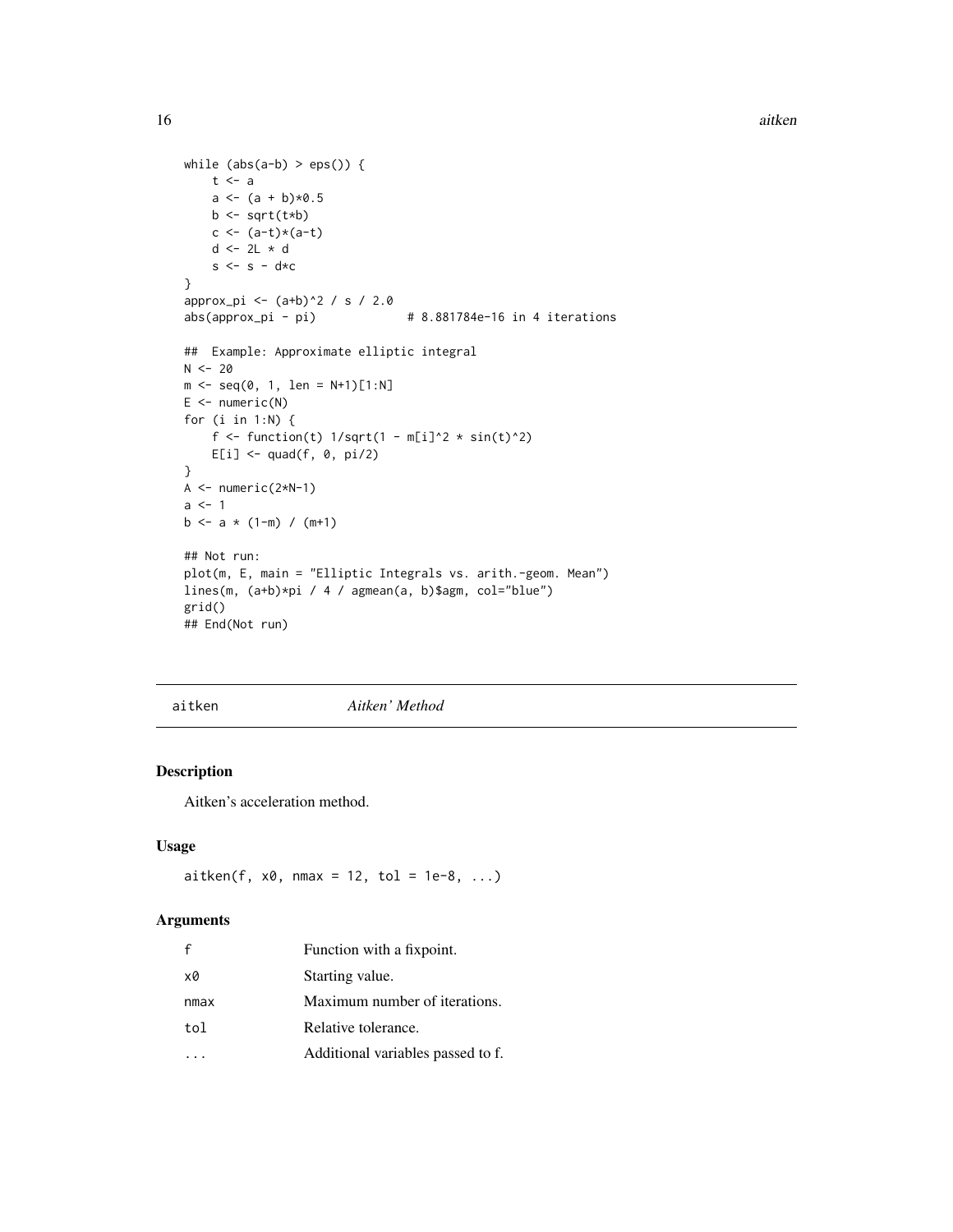## <span id="page-16-0"></span>akimaInterp 17

## Details

Aitken's acceleration method, or delta-squared process, is used for accelerating the rate of convergence of a sequence (from linear to quadratic), here applied to the fixed point iteration scheme of a function.

## Value

The fixpoint (as found so far).

## Note

Sometimes used to accerate Newton-Raphson (Steffensen's method).

#### References

Quarteroni, A., and F. Saleri (2006). Scientific Computing with Matlab and Octave. Second Edition, Springer-Verlag, Berlin Heidelberg.

#### See Also

[lambertWp](#page-192-1)

#### Examples

```
# Find a zero of f(x) = cos(x) - x*exp(x)# as fixpoint of phi(x) = x + (cos(x) - x*exp(x))/2phi <- function(x) x + (\cos(x) - x \cdot \cos(x))/2aitken(phi, 0) #=> 0.5177574
```
akimaInterp *Univariate Akima Interpolation*

#### Description

Interpolate smooth curve through given points on a plane.

#### Usage

akimaInterp(x, y, xi)

#### Arguments

| x, y | x/y-coordinates of (irregular) grid points defining the curve. |
|------|----------------------------------------------------------------|
| Хĺ   | x-coordinates of points where to interpolate.                  |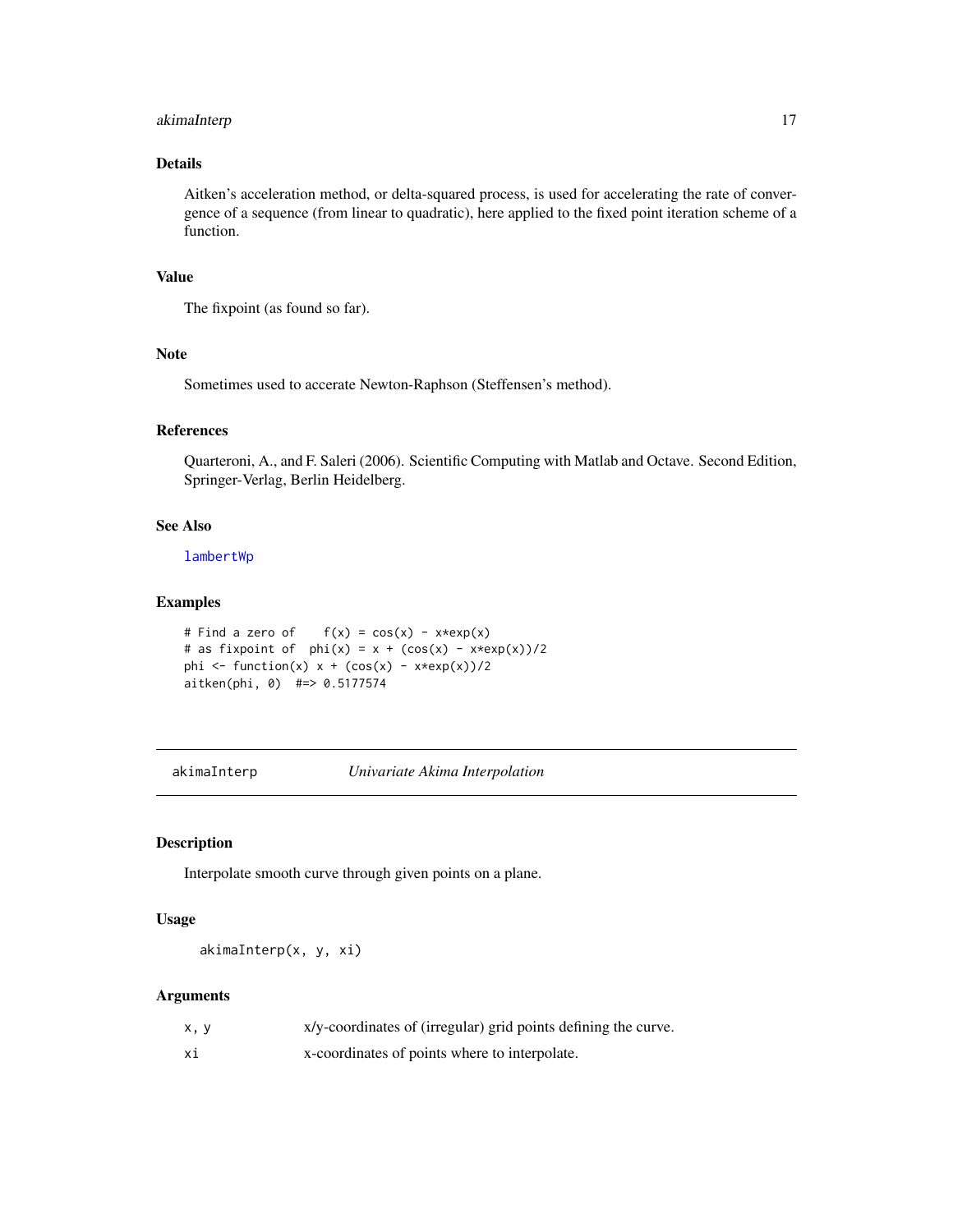#### Details

Implementation of Akima's univariate interpolation method, built from piecewise third order polynomials. There is no need to solve large systems of equations, and the method is therefore computationally very efficient.

## Value

Returns the interpolated values at the points xi as a vector.

#### Note

There is also a 2-dimensional version in package 'akima'.

## Author(s)

Matlab code by H. Shamsundar under BSC License; re-implementation in R by Hans W Borchers.

#### References

Akima, H. (1970). A New Method of Interpolation and Smooth Curve Fitting Based on Local Procedures. Journal of the ACM, Vol. 17(4), pp 589-602.

Hyman, J. (1983). Accurate Monotonicity Preserving Cubic Interpolation. SIAM J. Sci. Stat. Comput., Vol. 4(4), pp. 645-654.

Akima, H. (1996). Algorithm 760: Rectangular-Grid-Data Surface Fitting that Has the Accurancy of a Bicubic Polynomial. ACM TOMS Vol. 22(3), pp. 357-361.

Akima, H. (1996). Algorithm 761: Scattered-Data Surface Fitting that Has the Accuracy of a Cubic Polynomial. ACM TOMS, Vol. 22(3), pp. 362-371.

## See Also

[kriging](#page-187-1), akima::aspline, akima::interp

```
x \leq -c(0, 2, 3, 5, 6, 8, 9, 11, 12, 14, 15)y <- c(10, 10, 10, 10, 10, 10, 10.5, 15, 50, 60, 85)
xs \leq -seq(12, 14, 0.5) # 12.0 12.5 13.0 13.5 14.0
ys <- akimaInterp(x, y, xs) # 50.0 54.57405 54.84360 55.19135 60.0
xs; ys
## Not run:
plot(x, y, col="blue", main = "Akima Interpolation")xi \leftarrow linspace(0, 15, 51)yi <- akimaInterp(x, y, xi)
lines(xi, yi, col = "darkred")grid()
## End(Not run)
```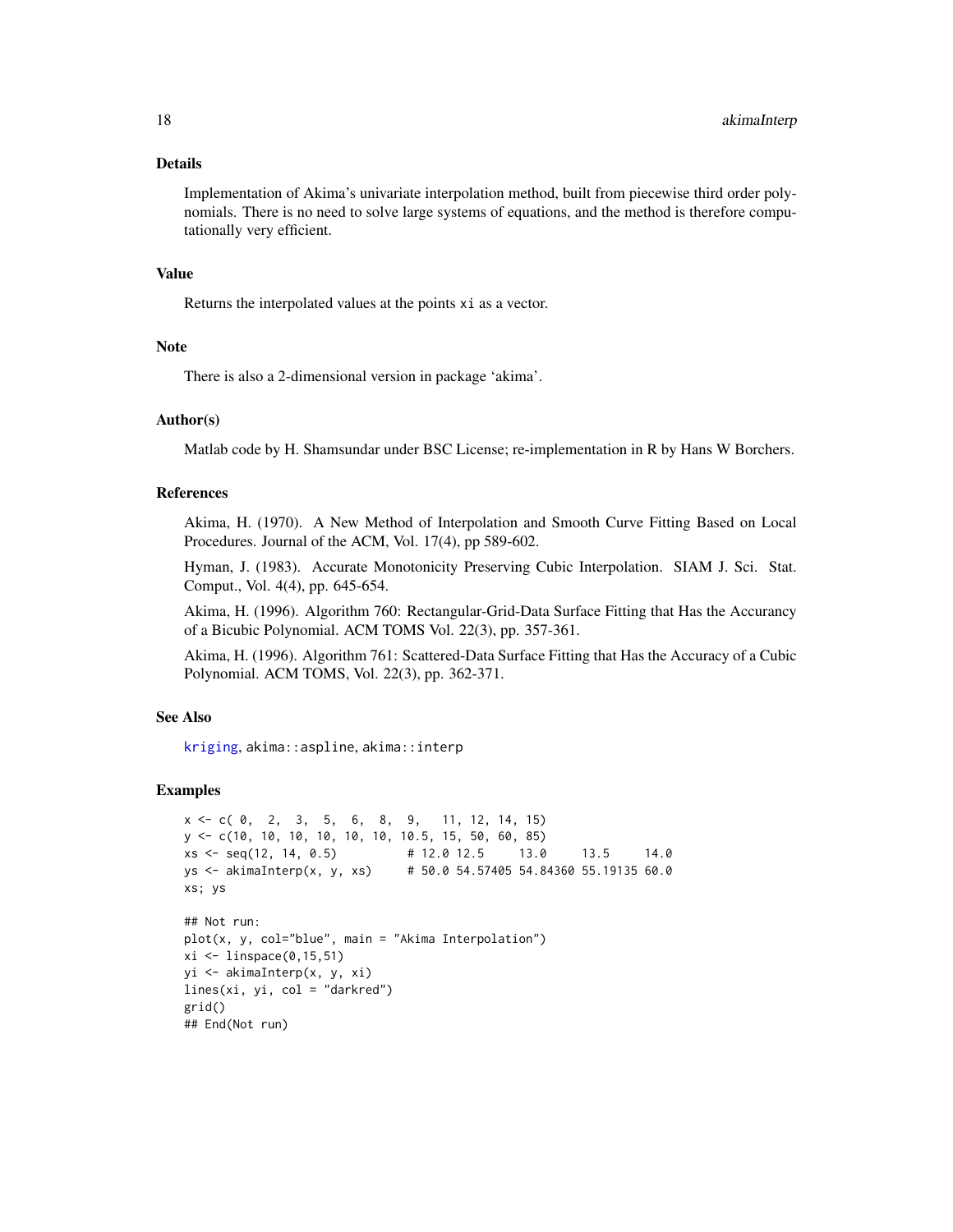<span id="page-18-0"></span>

## Description

and(l,k) resp. or(l,k) the same as  $(1 \& k) + 0$  resp.  $(1 | k) + 0$ .

#### Usage

and $(1, k)$ or(l, k)

## Arguments

l, k Arrays.

## Details

Performs a logical operation of arrays l and k and returns an array containing elements set to either 1 (TRUE) or 0 (FALSE), that is in Matlab style.

## Value

Logical vector.

```
A <- matrix(c(0.5, 0.5, 0, 0.75, 0,
              0.5, 0, 0.75, 0.05, 0.85,
                       0, 0, 0.01,0.5, 0.65, 0.65, 0.05, 0), 4, 5, byrow=TRUE)
B \le - matrix(c( \theta, 1, \theta, 1, \theta,
               1, 1, 1, 0, 1,
               0, 1, 1, 1, 0,
               0, 1, 0, 0, 1), 4, 5, byrow=TRUE)
and(A, B)
or(A, B)
```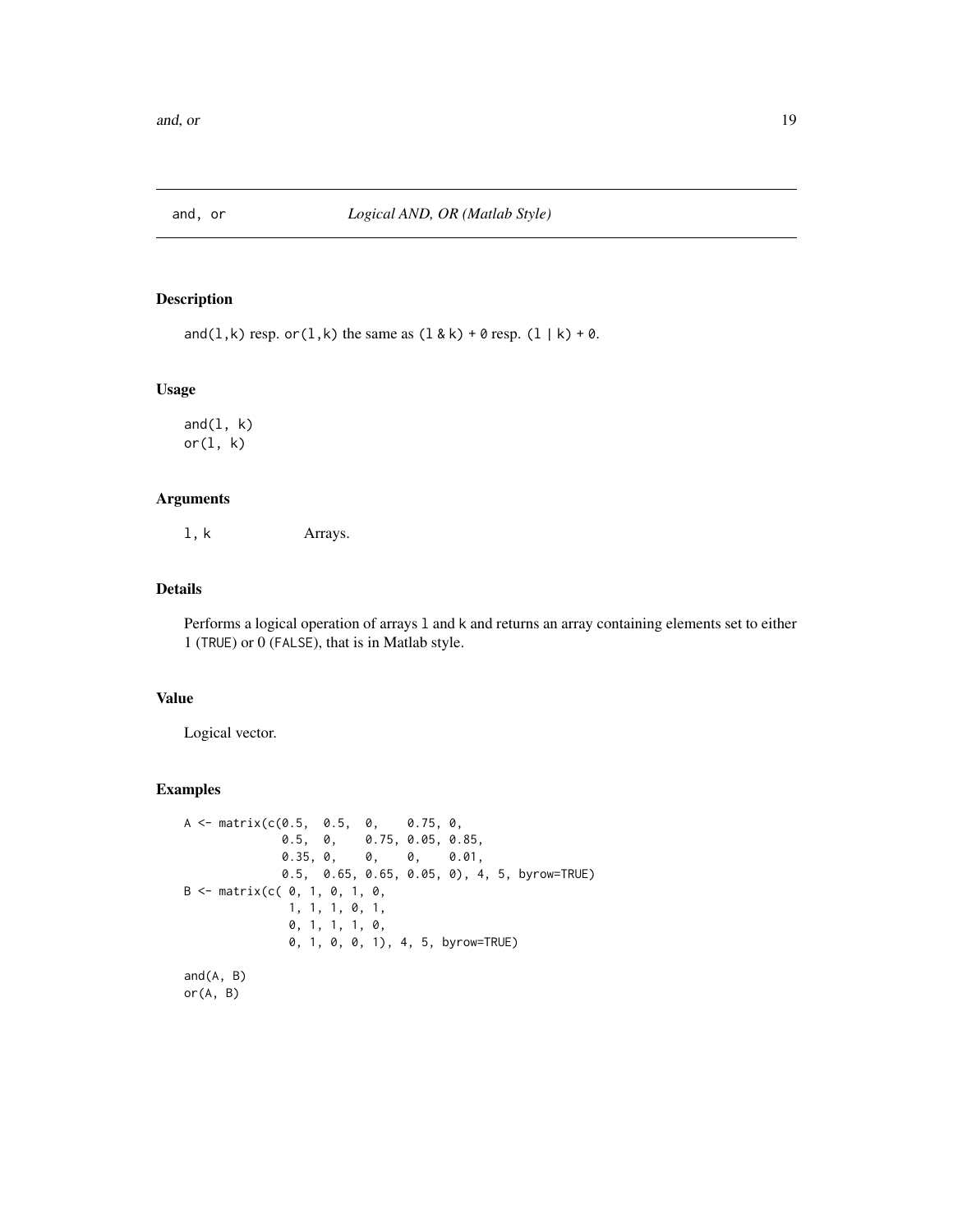<span id="page-19-0"></span>

#### Description

Plots Andrews' curves in cartesian or polar coordinates.

## Usage

andrewsplot(A,  $f$ , style = "pol", scaled =  $FALSE$ , npts = 101)

#### Arguments

| A            | numeric matrix with at least two columns.                                                             |
|--------------|-------------------------------------------------------------------------------------------------------|
| $\mathbf{f}$ | factor or integer vector with $nrow(A)$ elements.                                                     |
| style        | character variable, only possible values 'cart' or 'pol'.                                             |
| scaled       | logical; if true scales each column to have mean 0 and standard deviation 1 (not<br>yet implemented). |
| npts         | number of points to plot.                                                                             |

## Details

andrewsplot creates an Andrews plot of the multivariate data in the matrix A, assigning different colors according to the factor or integer vector f.

Andrews' plot represent each observation (row) by a periodic function over the interval  $[\varnothing, 2 \star \text{pi}]$ . This function for the i-th observation is defined as ...

The plot can be seen in cartesian or polar coordinates — the latter seems appropriate as all these functions are periodic.

#### Value

Generates a plot, no return value.

## Note

Please note that a different ordering of the columns will result in quite different functions and overall picture.

There are variants utilizing principal component scores, in order of decreasing eigenvalues.

## References

R. Khattree and D. N. Naik (2002). Andrews PLots for Multivariate Data: Some New Suggestions and Applications. Journal of Statistical Planning and Inference, Vol. 100, No. 2, pp. 411–425.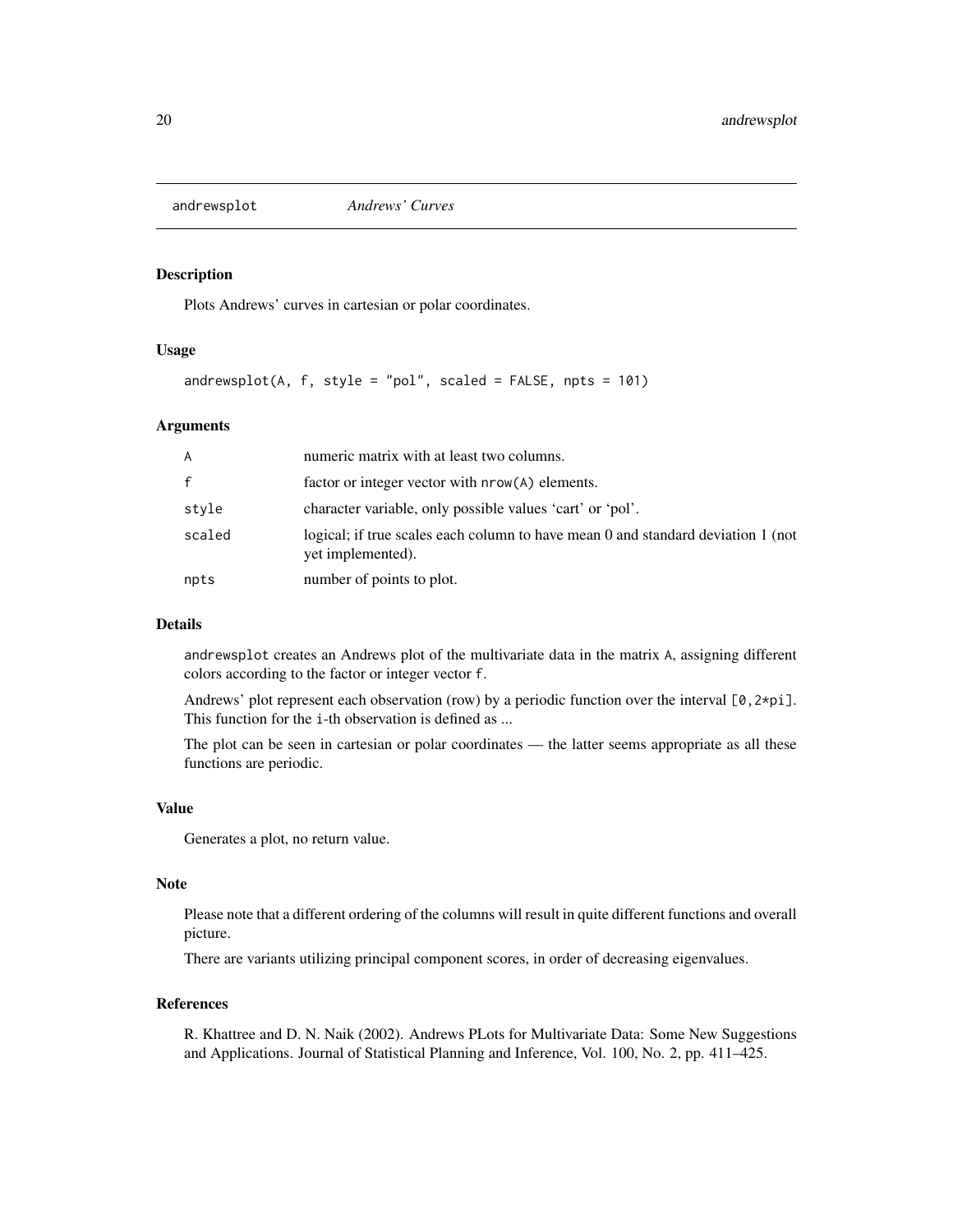<span id="page-20-0"></span>angle 21 and 22 and 22 and 22 and 22 and 22 and 22 and 22 and 22 and 22 and 22 and 22 and 22 and 22 and 22 and 22 and 22 and 22 and 22 and 22 and 22 and 22 and 22 and 22 and 22 and 22 and 22 and 22 and 22 and 22 and 22 and

## See Also

[polar](#page-261-1), andrews::andrews

#### Examples

```
## Not run:
data(iris)
s \leftarrow sample(1:4, 4)A <- as.matrix(iris[, s])
f <- as.integer(iris[, 5])
andrewsplot(A, f, style = "pol")
```
## End(Not run)

angle *Basic Complex Functions*

## Description

Basic complex functions (Matlab style)

#### Usage

Real(z) Imag(z) angle(z)

## Arguments

z Vector or matrix of real or complex numbers

## Details

These are just Matlab names for the corresponding functions in R. The angle function is simply defined as atan2(Im(z),Re(z)).

#### Value

returning real or complex values; angle returns in radians.

#### Note

The true Matlab names are real, imag, and conj, but as real was taken in R, all these beginnings are changed to capitals.

The function Mod has no special name in Matlab; use abs() instead.

## See Also

[Mod](#page-0-0), [abs](#page-0-0)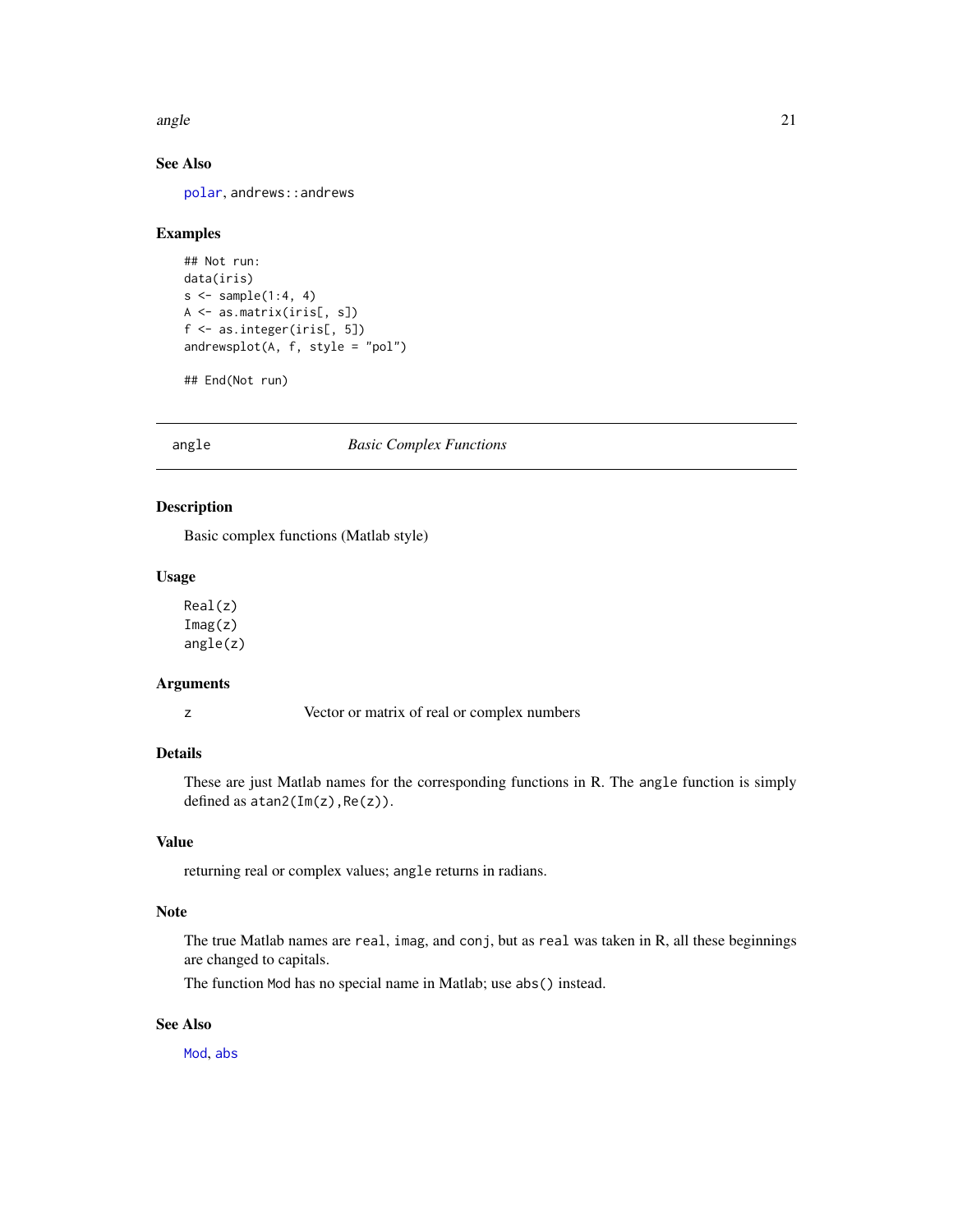#### Examples

```
z \leq c(0, 1, 1+1i, 1i)Real(z) # Re(z)Image(z) # Im(z)Conj(z) # Conj(z)
abs(z) # Mod(z)
angle(z)
```
anms *Adaptive Nelder-Mead Minimization*

#### Description

An implementation of the Nelder-Mead algorithm for derivative-free optimization / function minimization.

#### Usage

anms(fn, x0, ...,  $tol = 1e-10$ , maxfeval = NULL)

## Arguments

| fn       | nonlinear function to be minimized.                |
|----------|----------------------------------------------------|
| x0       | starting vector.                                   |
| tol      | relative tolerance, to be used as stopping rule.   |
| maxfeval | maximum number of function calls.                  |
|          | additional arguments to be passed to the function. |

#### Details

Also called a 'simplex' method for finding the local minimum of a function of several variables. The method is a pattern search that compares function values at the vertices of the simplex. The process generates a sequence of simplices with ever reducing sizes.

anms can be used up to 20 or 30 dimensions (then 'tol' and 'maxfeval' need to be increased). It applies adaptive parameters for simplicial search, depending on the problem dimension – see Fuchang and Lixing (2012).

With upper and/or lower bounds, anms will apply a transformation of bounded to unbounded regions before utilizing Nelder-Mead. Of course, if the optimum is near to the boundary, results will not be as accurate as when the minimum is in the interior.

#### Value

List with following components:

| xmin   | minimum solution found.             |
|--------|-------------------------------------|
| fmin   | value of f at minimum.              |
| nfeval | number of function calls performed. |

<span id="page-21-0"></span>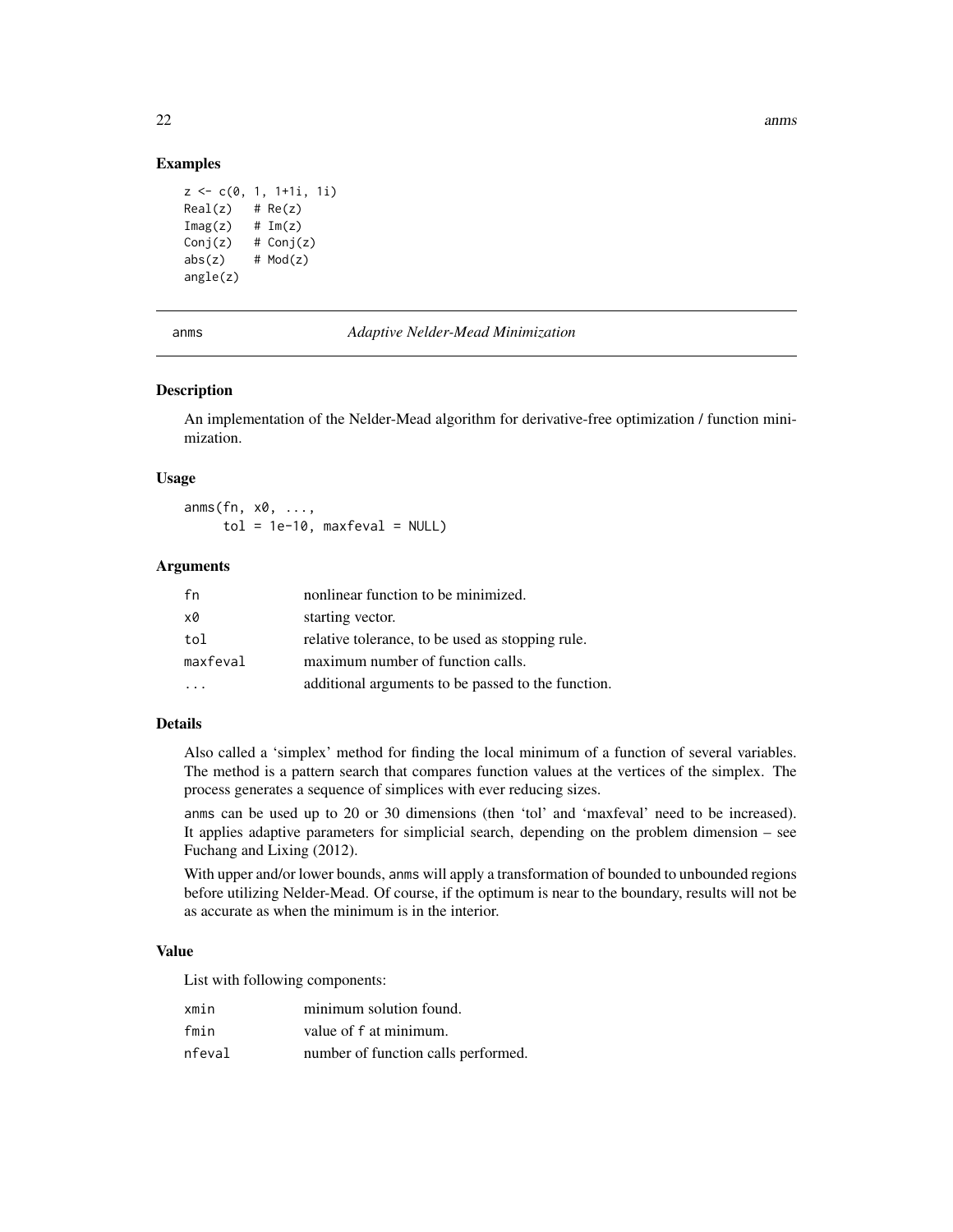## <span id="page-22-0"></span>Note

Copyright (c) 2012 by F. Gao and L. Han, implemented in Matlab with a permissive license. Implemented in R by Hans W. Borchers. For another elaborate implementation of Nelder-Mead see the package 'dfoptim'.

#### References

Nelder, J., and R. Mead (1965). A simplex method for function minimization. Computer Journal, Volume 7, pp. 308-313.

O'Neill, R. (1971). Algorithm AS 47: Function Minimization Using a Simplex Procedure. Applied Statistics, Volume 20(3), pp. 338-345.

J. C. Lagarias et al. (1998). Convergence properties of the Nelder-Mead simplex method in low dimensions. SIAM Journal for Optimization, Vol. 9, No. 1, pp 112-147.

Fuchang Gao and Lixing Han (2012). Implementing the Nelder-Mead simplex algorithm with adaptive parameters. Computational Optimization and Applications, Vol. 51, No. 1, pp. 259-277.

#### See Also

[optim](#page-0-0)

#### Examples

```
## Rosenbrock function
rosenbrock \leq function(x) {
    n \leftarrow length(x)x1 \leftarrow x[2:n]x2 \le x[1:(n-1)]sum(100*(x1-x2^2)^2 + (1-x2)^2)
}
anms(rosenbrock, c(0,0,0,0,0))
# $xmin
# [1] 1 1 1 1 1
# $fmin
# [1] 8.268732e-21
# $nfeval
# [1] 1153
```
approx\_entropy *Approximate and Sample Entropy*

#### Description

Calculates the approximate or sample entropy of a time series.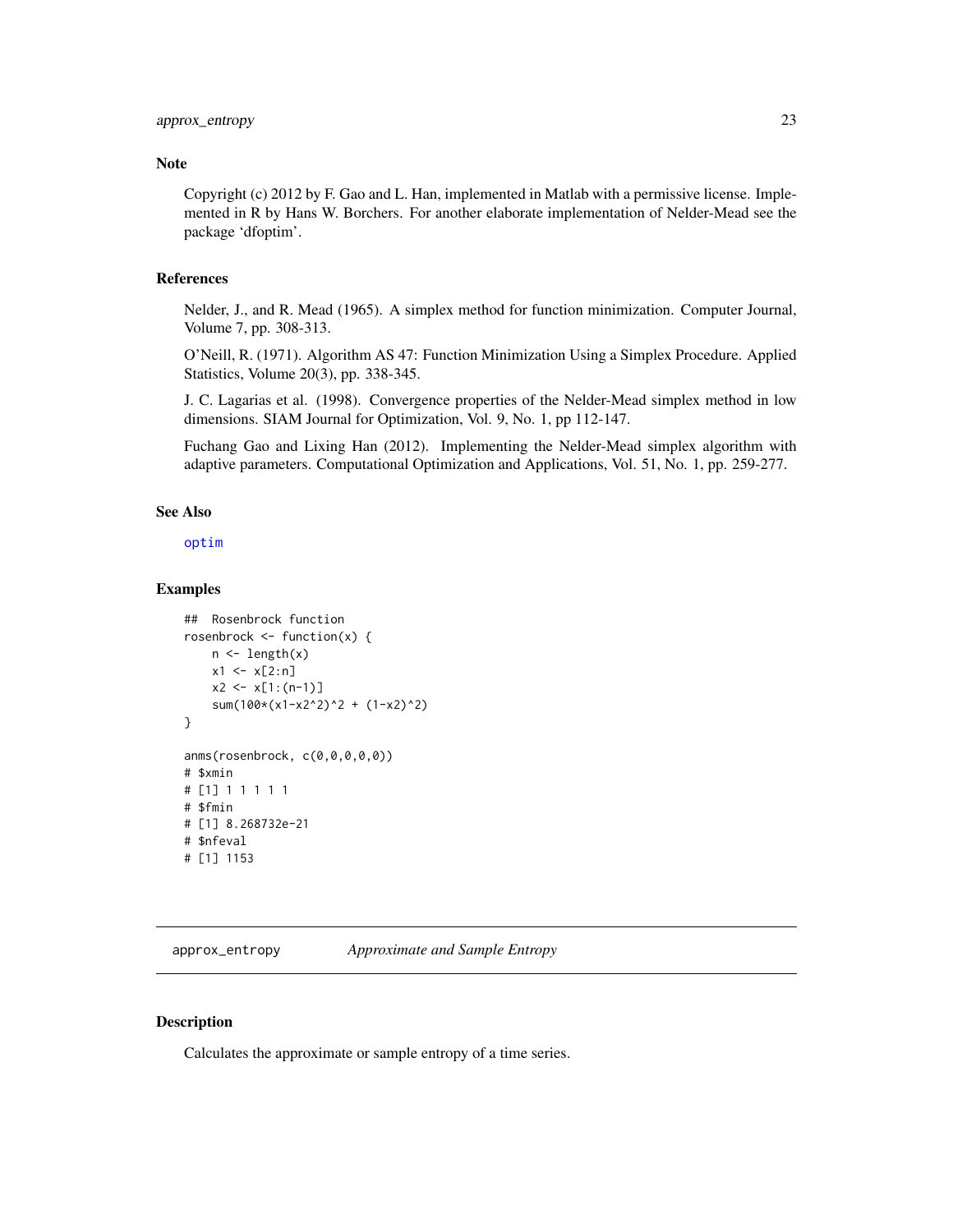#### Usage

```
approx\_entropy(ts, edim = 2, r = 0.2*sd(ts), elag = 1)sample_entropy(ts, edim = 2, r = 0.2 * sd(ts), tau = 1)
```
#### Arguments

| ts   | a time series.                                                                                                                                                                                                           |
|------|--------------------------------------------------------------------------------------------------------------------------------------------------------------------------------------------------------------------------|
| edim | the embedding dimension, as for chaotic time series; a preferred value is 2.                                                                                                                                             |
| r    | filter factor; work on heart rate variability has suggested setting r to be 0.2 times<br>the standard deviation of the data.                                                                                             |
| elag | embedding lag; defaults to 1, more appropriately it should be set to the smallest<br>lag at which the autocorrelation function of the time series is close to zero. (At<br>the moment it cannot be changed by the user.) |
| tau  | delay time for subsampling, similar to elag.                                                                                                                                                                             |

## Details

Approximate entropy was introduced to quantify the the amount of regularity and the unpredictability of fluctuations in a time series. A low value of the entropy indicates that the time series is deterministic; a high value indicates randomness.

Sample entropy is conceptually similar with the following differences: It does not count selfmatching, and it does not depend that much on the length of the time series.

#### Value

The approximate, or sample, entropy, a scalar value.

## Note

This code here derives from Matlab versions at Mathwork's File Exchange, "Fast Approximate Entropy" and "Sample Entropy" by Kijoon Lee under BSD license.

## References

Pincus, S.M. (1991). Approximate entropy as a measure of system complexity. Proc. Natl. Acad. Sci. USA, Vol. 88, pp. 2297–2301.

Kaplan, D., M. I. Furman, S. M. Pincus, S. M. Ryan, L. A. Lipsitz, and A. L. Goldberger (1991). Aging and the complexity of cardiovascular dynamics, Biophysics Journal, Vol. 59, pp. 945–949.

Yentes, J.M., N. Hunt, K.K. Schmid, J.P. Kaipust, D. McGrath, N. Stergiou (2012). The Appropriate use of approximate entropy and sample entropy with short data sets. Ann. Biomed. Eng.

## See Also

RHRV::CalculateApEn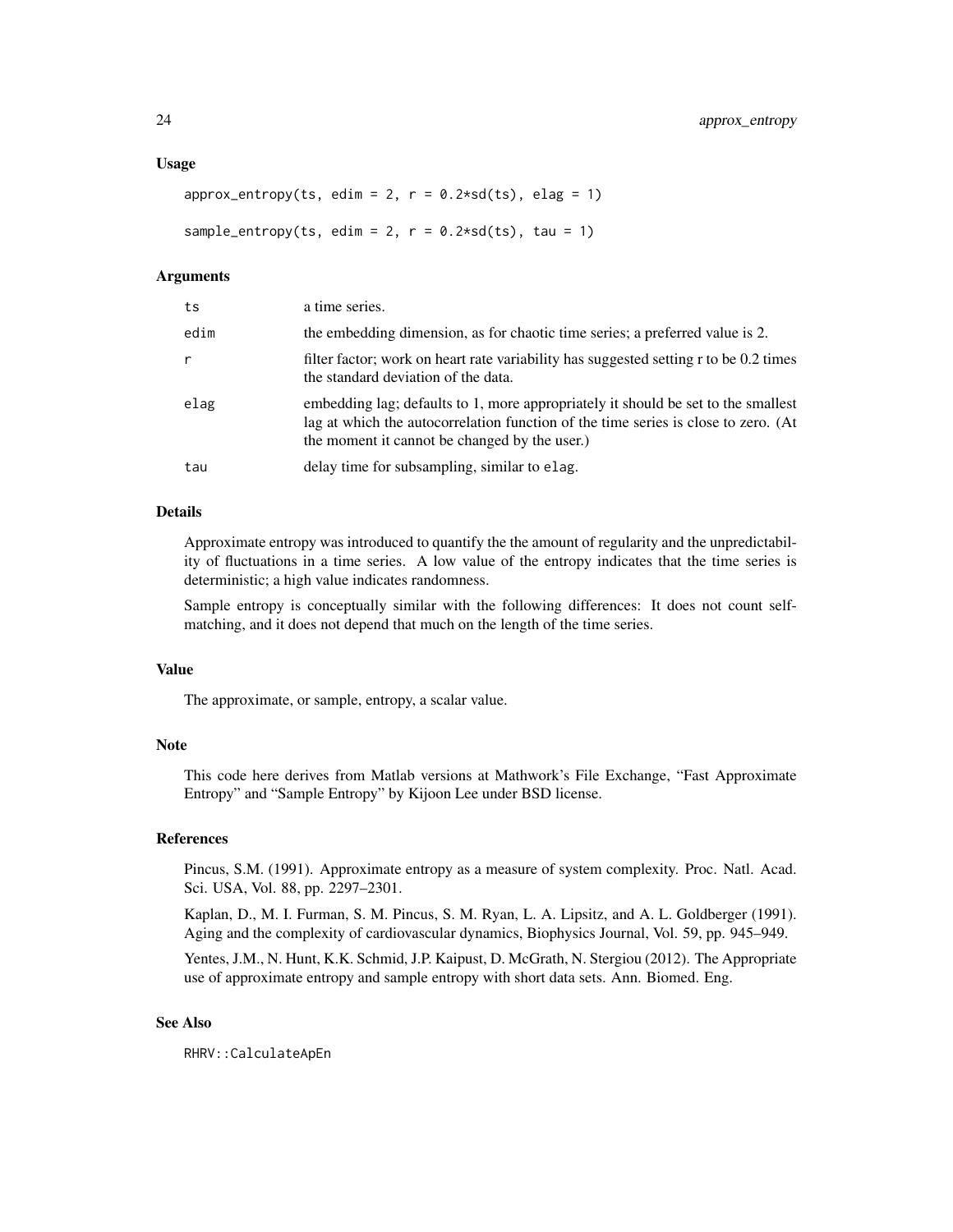#### <span id="page-24-0"></span>arclength 25

#### Examples

```
ts <- rep(61:65, 10)
approx\_entropy(ts, edim = 2) # -0.0004610253sample\_entropy(ts, edim = 2) # 0
set.seed(8237)
approx\_entropy(rnorm(500), edim = 2) # 1.351439 high, random
approx_entropy(sin(seq(1,100,by=0.2)), edim = 2) # 0.171806 low, deterministic
sample_entropy(sin(seq(1,100,by=0.2)), edim = 2) # 0.2359326
## Not run: (Careful: This will take several minutes.)
# generate simulated data
N < -1000; t < -0.001*(1:N)sint \leftarrow \sin(2*pi*10*t); \quad sd1 \leftarrow sd(sint) \quad # \text{ sine curve}whitet \le rnorm(N); sd2 \le sd(whitet) # white noise
chirpt <- sint + 0.1*whitet; sd3 <- sd(chirpt) # chirp signal
# calculate approximate entropy
rnum <- 30; result <- zeros(3, rnum)
for (i in 1:rnum) {
   r < -0.02 * iresult[1, i] <- approx_entropy(sint, 2, r*sd1)
   result[2, i] <- approx_entropy(chirpt, 2, r*sd2)
   result[3, i] <- approx_entropy(whitet, 2, r*sd3)
}
# plot curves
r <- 0.02 * (1:rnum)
plot(c(0, 0.6), c(0, 2), type="n",
     xlab = "", ylab = "", main = "Approximate Entropy")
points(r, result[1, ], col="red"); lines(r, result[1, ], col="red")
points(r, result[2, ], col="green"); lines(r, result[2, ], col="green")
points(r, result[3, ], col="blue"); lines(r, result[3, ], col="blue")
grid()
## End(Not run)
```
arclength *Arc Length of a Curve*

#### Description

Calculates the arc length of a parametrized curve.

#### Usage

```
arclength(f, a, b, nmax = 20, tol = 1e-05, ...)
```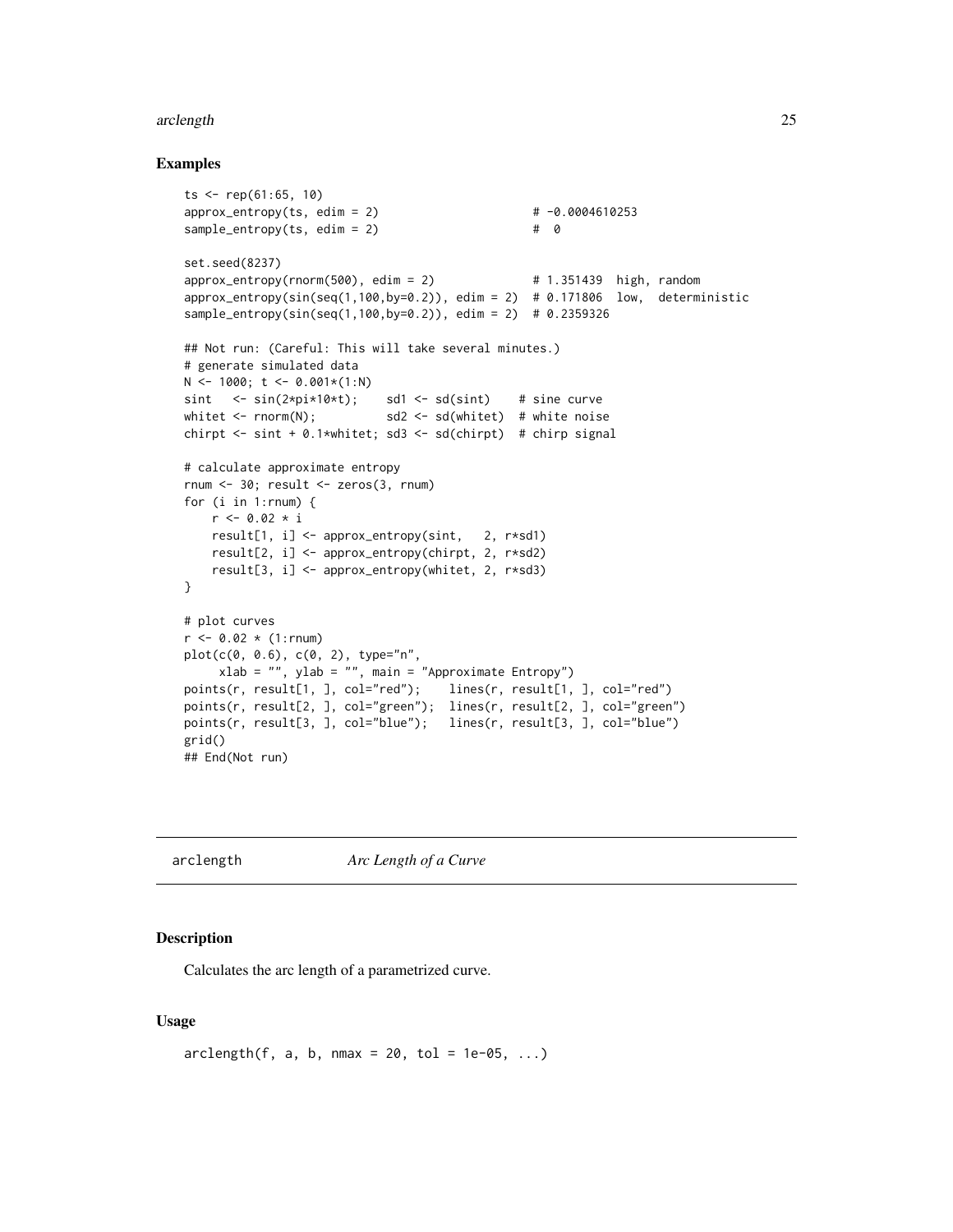#### 26 arclength and the contract of the contract of the contract of the contract of the contract of the contract of the contract of the contract of the contract of the contract of the contract of the contract of the contract

#### Arguments

| f    | parametrization of a curve in n-dim. space.        |
|------|----------------------------------------------------|
| a,b  | begin and end of the parameter interval.           |
| nmax | maximal number of iterations.                      |
| tol  | relative tolerance requested.                      |
|      | additional arguments to be passed to the function. |

#### Details

Calculates the arc length of a parametrized curve in R^n. It applies Richardson's extrapolation by refining polygon approximations to the curve.

The parametrization of the curve must be vectorized: if  $t$ ->F( $t$ ) is the parametrization, F( $c(t1, t1, ...)$ ) must return  $c(F(t1),F(t2),...).$ 

Can be directly applied to determine the arc length of a one-dimensional function f:R-->R by defining  $F$  (if f is vectorized) as  $F: t--\geq c(t, f(t))$ .

## Value

Returns a list with components length the calculated arc length, niter the number of iterations, and rel.err the relative error generated from the extrapolation.

#### Note

If by chance certain equidistant points of the curve lie on a straight line, the result may be wrong, then use polylength below.

#### Author(s)

HwB <hwborchers@googlemail.com>

## See Also

[poly\\_length](#page-266-1)

```
## Example: parametrized 3D-curve with t in 0..3*pi
f \leftarrow function(t) c(sin(2*t), cos(t), t)arclength(f, 0, 3*pi)
# $length: 17.22203 # true length 17.222032...
## Example: length of the sine curve
f \leftarrow function(t) c(t, sin(t))arclength(f, 0, pi) # true length 3.82019...## Example: Length of an ellipse with axes a = 1 and b = 0.5
# parametrization x = a \star cos(t), y = b \star sin(t)a \le -1.0; b \le -0.5
```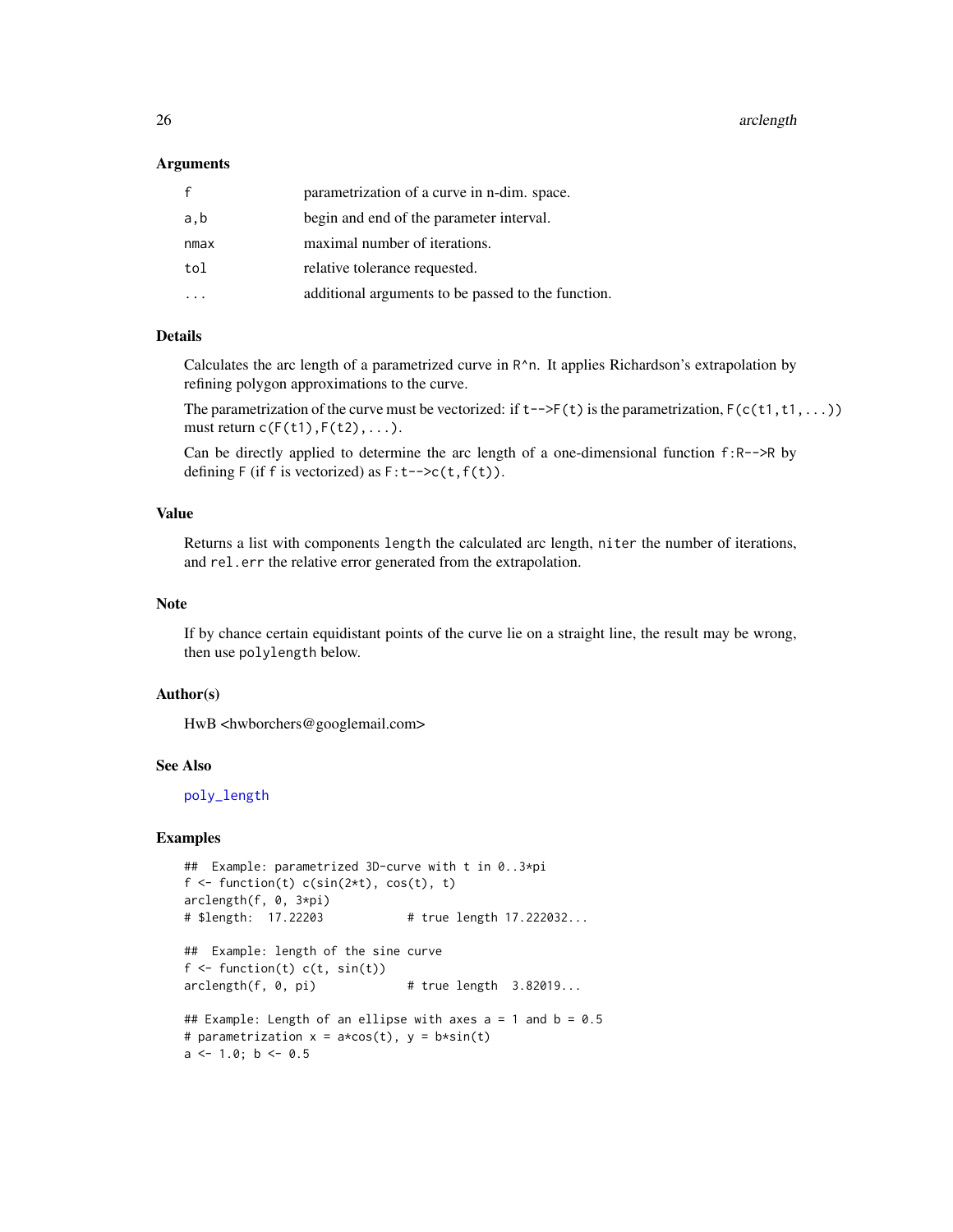#### arclength 27

```
f \leftarrow function(t) c(a \star cos(t), b \star sin(t))L <- arclength(f, 0, 2*pi, tol = 1e-10) #=> 4.84422411027
# compare with elliptic integral of the second kind
e \leftarrow sqrt(1 - b^2/a^2) # ellipticity
L \le -4 \times a \times ellipke(e^2)$e #=> 4.84422411027
## Not run:
## Example: oscillating 1-dimensional function (from 0 to 5)
f \le function(x) x \star cos(0.1\starexp(x)) \star sin(0.1\starpi\starexp(x))
F \leftarrow function(t) c(t, f(t))L \le - arclength(F, 0, 5, tol = 1e-12, nmax = 25)
print(L$length, digits = 16)
# [1] 82.81020372882217 # true length 82.810203728822172...
# Split this computation in 10 steps (run time drops from 2 to 0.2 secs)
L < - \thetafor (i in 1:10)
L <- L + arclength(F, (i-1)*0.5, i*0.5, tol = 1e-10)$length
print(L, digits = 16)
# [1] 82.81020372882216
# Alternative calculation of arc length
f1 <- function(x) sqrt(1 + complexstep(f, x)^2)
L1 <- quadgk(f1, 0, 5, tol = 1e-14)
print(L1, digits = 16)
# [1] 82.81020372882216
## End(Not run)
## Not run:
#-- --------------------------------------------------------------------
# Arc-length parametrization of Fermat's spiral
#-- --------------------------------------------------------------------
# Fermat's spiral: r = a * sqrt(t)f <- function(t) 0.25 * sqrt(t) * c(cos(t), sin(t))t1 <- 0; t2 <- 6*pi
a \leq \theta; b \leq arclength(f, t1, t2)$length
fParam <- function(w) {
    fct <- function(u) arclength(f, a, u)$length - w
    urt <- uniroot(fct, c(a, 6*pi))
    urt$root
}
ts \leftarrow linspace(0, 6*pi, 250)
plot(matrix(f(ts), ncol=2), type='l', col="blue",
     asp=1, xlab="", ylab = "",
     main = "Fermat's Spiral", sub="20 subparts of equal length")
for (i in seq(0.05, 0.95, by=0.05)) {
    v \leq fParam(i * b); fv \leq f(v)points(fv[1], f(v)[2], col="darkred", pch=20)
}
```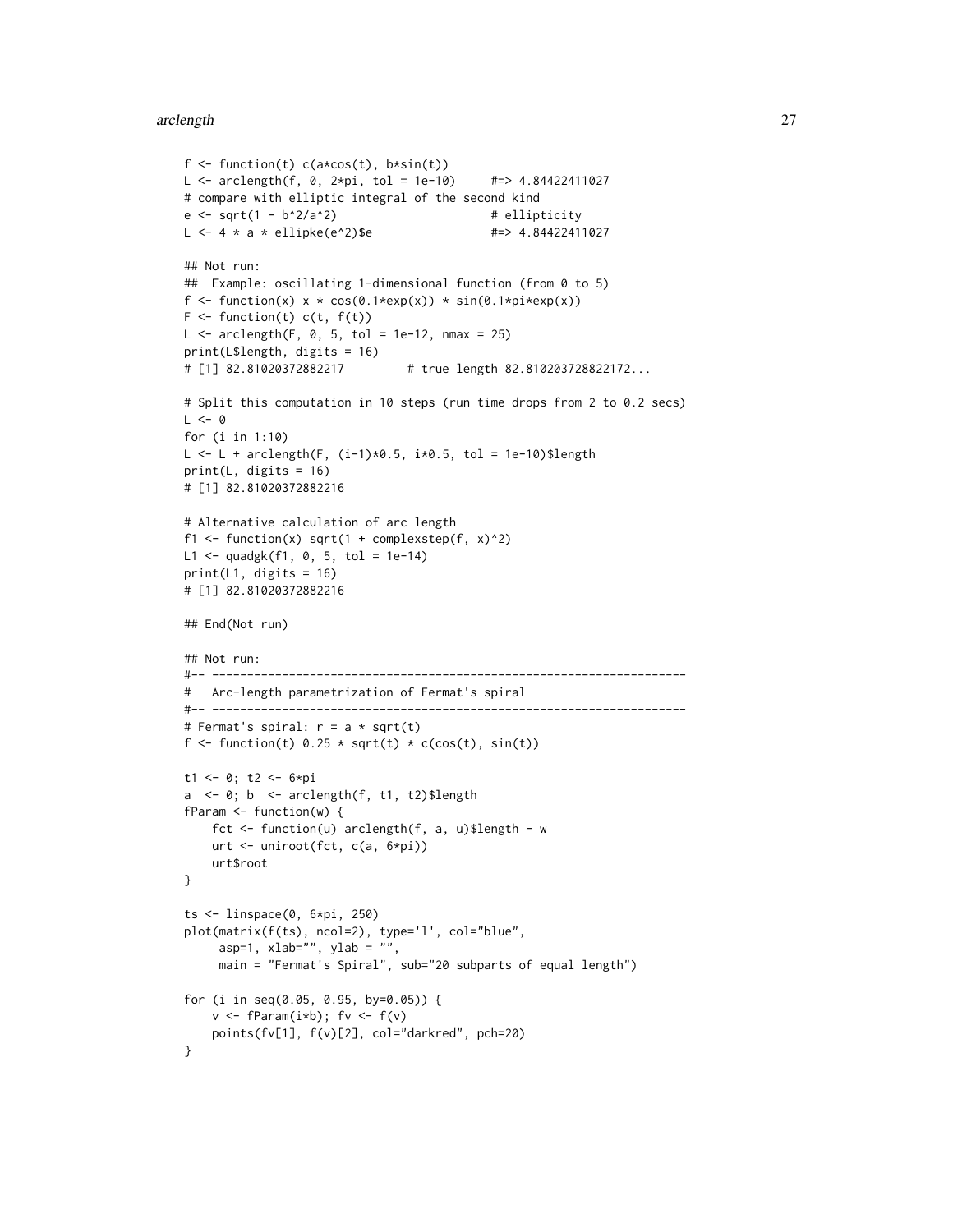<span id="page-27-0"></span>28 arnoldi

## End(Not run)

arnoldi *Arnoldi Iteration*

## Description

Arnoldi iteration generates an orthonormal basis of the Krylov space and a Hessenberg matrix.

#### Usage

arnoldi(A, q, m)

## Arguments

| A | a square n-by-n matrix. |
|---|-------------------------|
| a | a vector of length n.   |
| m | an integer.             |

#### Details

arnoldi(A,q,m) carries out m iterations of the Arnoldi iteration with n-by-n matrix A and starting vector q (which need not have unit 2-norm). For  $m < n$  it produces an n-by-(m+1) matrix Q with orthonormal columns and an  $(m+1)$ -by-m upper Hessenberg matrix H such that  $A \star Q[$ , 1:m] =  $Q[$ , 1:m] \*H[1:m, 1:m] + H[m+1,m] \* $Q[$ , m+1]\*t( $E[m]$ , where  $E[m]$  is the m-th column of the m-by-m identity matrix.

## Value

Returns a list with two elements:

- $Q$  A matrix of orthonormal columns that generate the Krylov space A, A q, A^2 q, ....
- H A Hessenberg matrix such that  $A = Q * H * t(Q)$ .

#### References

Nicholas J. Higham (2008). Functions of Matrices: Theory and Computation, SIAM, Philadelphia.

## See Also

[hessenberg](#page-155-1)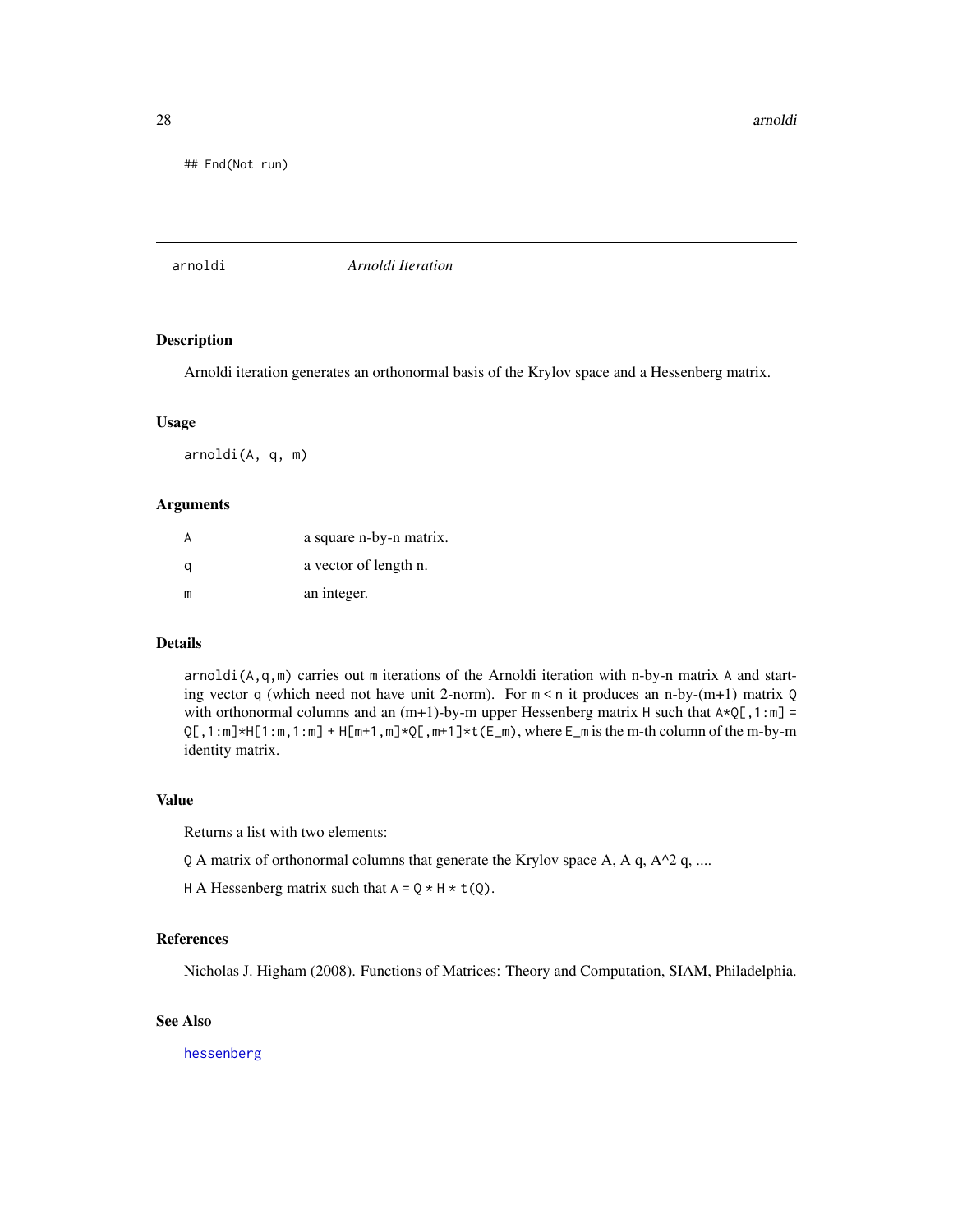#### <span id="page-28-0"></span>barylag 29

#### Examples

```
A \le matrix(c(-149, -50, -154,
             537, 180, 546,
             -27, -9, -25), nrow = 3, byrow = TRUE)
a \leftarrow \text{arnoldi}(A, c(1, 0, 0))a
## $Q
## [,1] [,2] [,3]
## [1,] 1 0.0000000 0.0000000
## [2,] 0 0.9987384 -0.0502159
## [3,] 0 -0.0502159 -0.9987384
##
## $H
## [,1] [,2] [,3]
## [1,] -149.0000 -42.20367124 156.316506
## [2,] 537.6783 152.55114875 -554.927153
## [3,] 0.0000 0.07284727 2.448851
a$Q %*% a$H %*% t(a$Q)
## [,1] [,2] [,3]
## [1,] -149 -50 -154
## [2,] 537 180 546
\## [3,] -27 -9 -25
```
<span id="page-28-1"></span>

barylag *Barycentric Lagrange Interpolation*

## Description

Barycentric Lagrange interpolation in one dimension.

#### Usage

barylag(xi, yi, x)

#### Arguments

| xi, yi | x- and y-coordinates of supporting nodes. |
|--------|-------------------------------------------|
|        | x-coordinates of interpolation points.    |

## Details

barylag interpolates the given data using the barycentric Lagrange interpolation formula (vectorized to remove all loops).

## Value

Values of interpolated data at points x.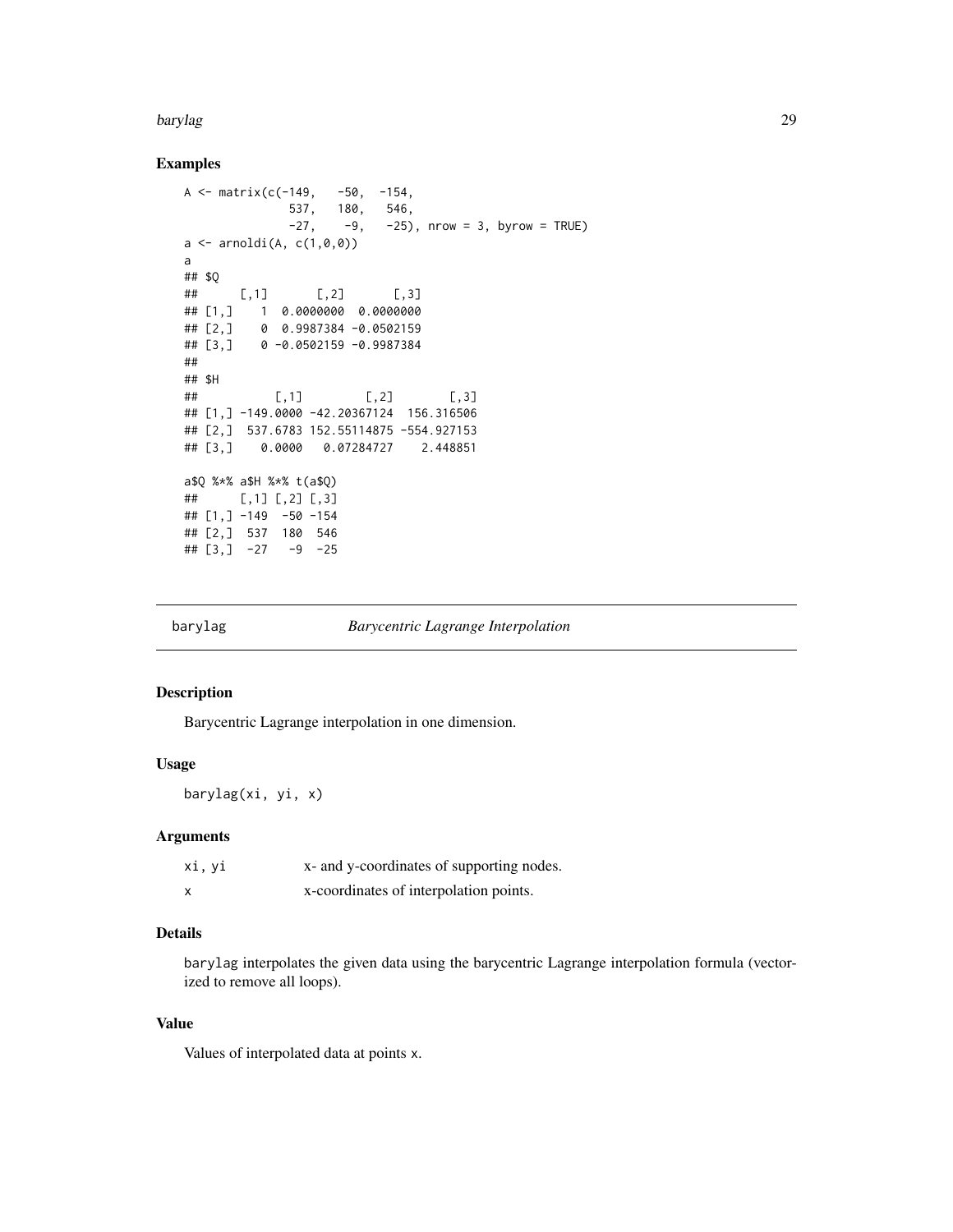<span id="page-29-0"></span>Barycentric interpolation is preferred because of its numerical stability.

## References

Berrut, J.-P., and L. Nick Trefethen (2004). "Barycentric Lagrange Interpolation". SIAM Review, Vol. 46(3), pp.501–517.

## See Also

Lagrange or Newton interpolation.

```
## Generates an example with plot.
# Input:
# fun --- function that shall be 'approximated'
# a, b --- interval [a, b] to be used for the example
# n --- number of supporting nodes
# m --- number of interpolation points
# Output
# plot of function, interpolation, and nodes
# return value is NULL (invisible)
## Not run:
barycentricExample <- function(fun, a, b, n, m)
{
xi \leftarrow seq(a, b, len=n)yi \leftarrow fun(xi)x \leq -\text{seq}(a, b, len=m)y <- barylag(xi, yi, x)
plot(xi, yi, col="red", xlab="x", ylab="y",
main="Example of barycentric interpolation")
lines(x, fun(x), col="yellow", lwd=2)
lines(x, y, col="darkred")
grid()
}
barycentricExample(sin, -pi, pi, 11, 101) # good interpolation
barycentricExample(runge, -1, 1, 21, 101) # bad interpolation
## End(Not run)
```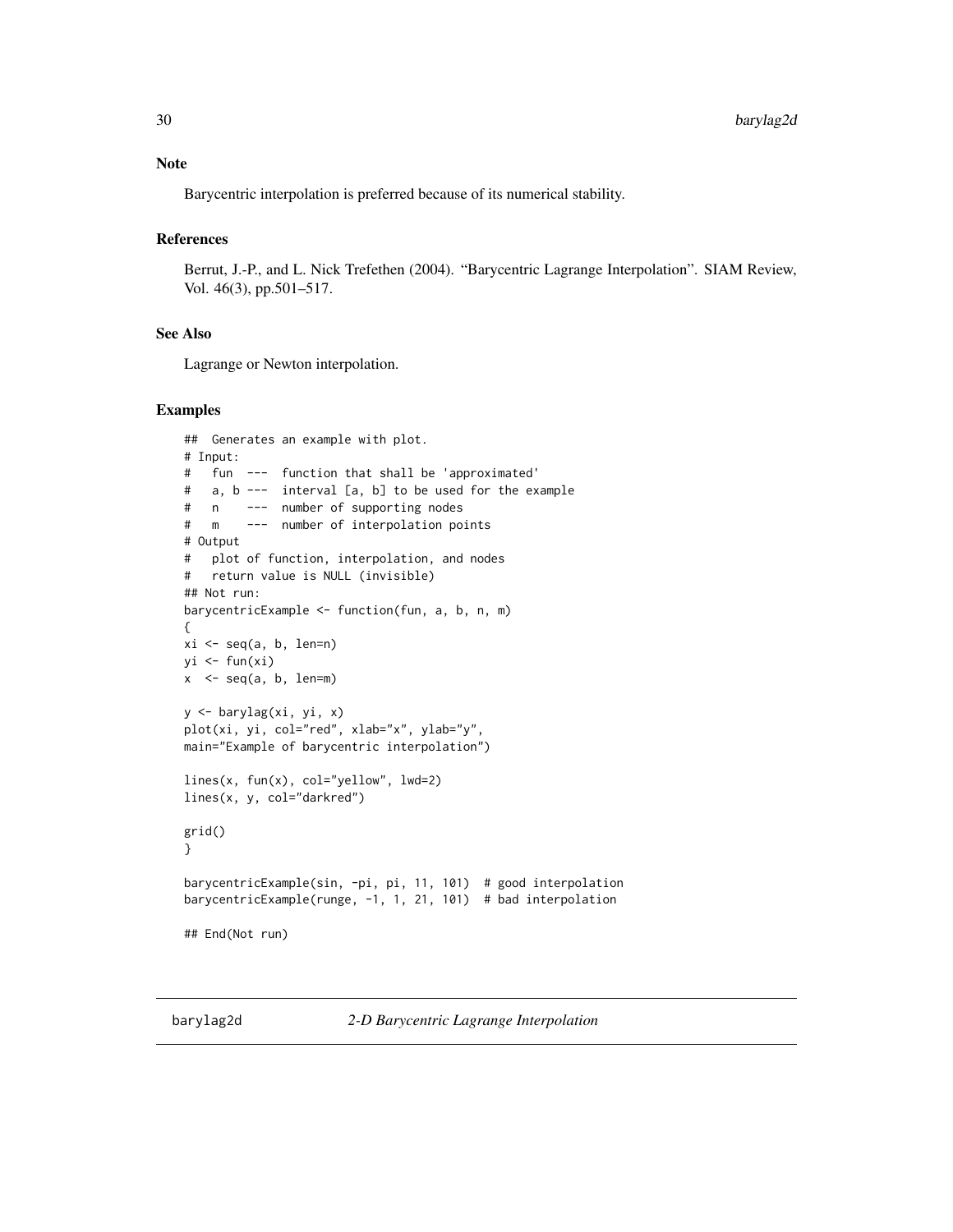#### barylag2d 31

#### Description

Two-dimensional barycentric Lagrange interpolation.

#### Usage

barylag2d(F, xn, yn, xf, yf)

## Arguments

| F      | matrix representing values of a function in two dimensions. |
|--------|-------------------------------------------------------------|
| xn, yn | x- and y-coordinates of supporting nodes.                   |
| xf.vf  | x- and y-coordinates of an interpolating grid               |

## Details

Well-known Lagrange interpolation using barycentric coordinates, here extended to two dimensions. The function is completely vectorized.

x-coordinates run downwards in F, y-coordinates to the right. That conforms to the usage in image or contour plots, see the example below.

## Value

Matrix of size length $(xf)$ -by-length $(yf)$  giving the interpolated values at al the grid points  $(xf,yf)$ .

## **Note**

Copyright (c) 2004 Greg von Winckel of a Matlab function under BSD license; translation to R by Hans W Borchers with permission.

## References

Berrut, J.-P., and L. Nick Trefethen (2004). "Barycentric Lagrange Interpolation". SIAM Review, Vol. 46(3), pp.501–517.

#### See Also

[interp2](#page-178-1), [barylag](#page-28-1)

```
## Example from R-help
xn <- c(4.05, 4.10, 4.15, 4.20, 4.25, 4.30, 4.35)
yn <- c(60.0, 67.5, 75.0, 82.5, 90.0)
foo <- matrix(c(
        -137.8379, -158.8240, -165.4389, -166.4026, -166.2593,-152.1720, -167.3145, -171.1368, -170.9200, -170.4605,
        -162.2264, -172.5862, -174.1460, -172.9923, -172.2861,
        -168.7746, -175.2218, -174.9667, -173.0803, -172.1853,
```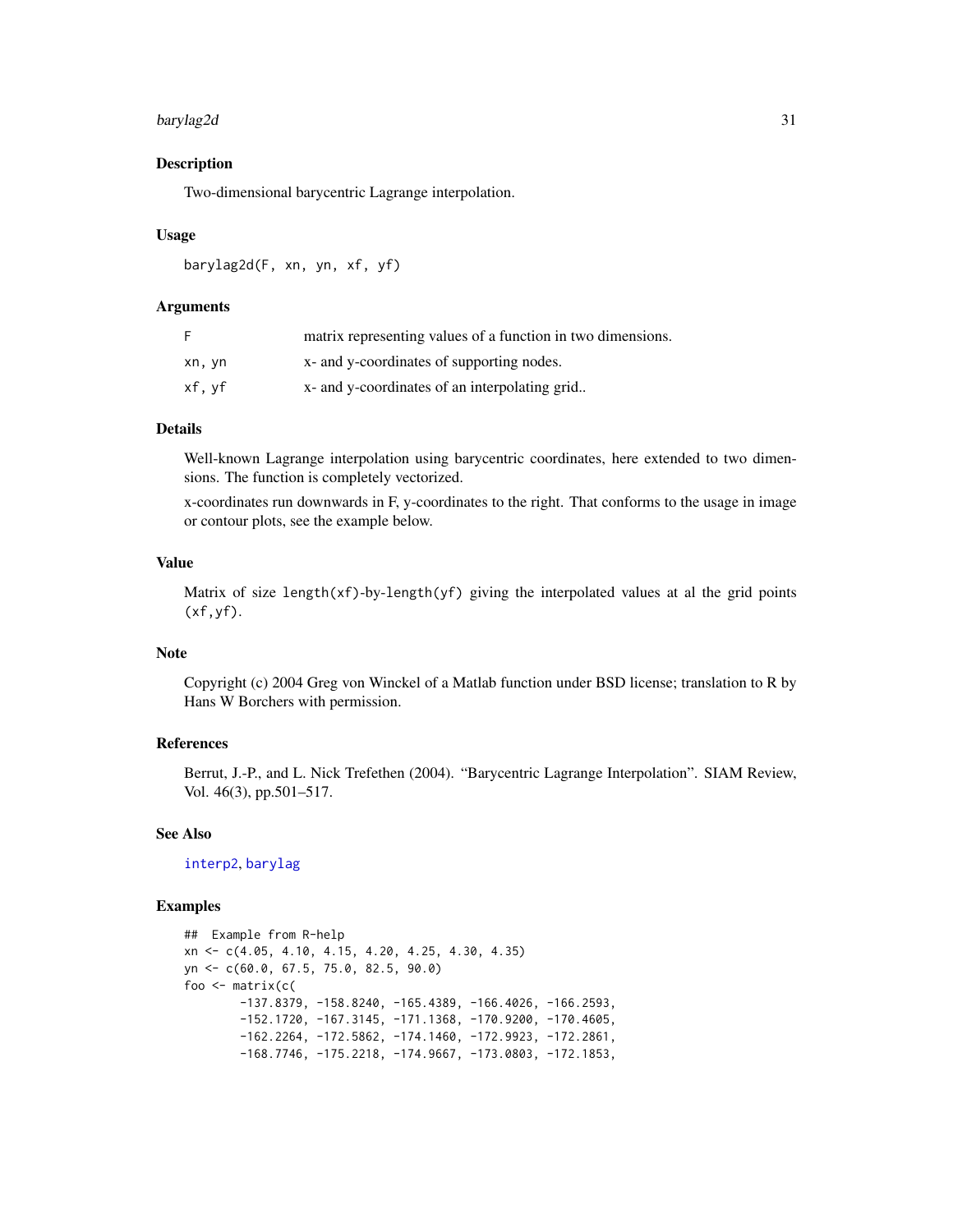```
-172.4453, -175.7163, -174.0223, -171.5739, -170.5384,
        -173.7736, -174.4891, -171.6713, -168.8025, -167.6662,
        -173.2124, -171.8940, -168.2149, -165.0431, -163.8390),
            nrow = 7, ncol = 5, byrow = TRUE)
xf \leftarrow c(4.075, 4.1)yf <- c(63.75, 67.25)
barylag2d(foo, xn, yn, xf, yf)
# -156.7964 -163.1753
# -161.7495 -167.0424
# Find the minimum of the underlying function
bar <- function(xy) barylag2d(foo, xn, yn, xy[1], xy[2])
option(c(4.25, 67.5), bar) # "Nelder-Mead"
# $par
# 4.230547 68.522747
# $value
# -175.7959
## Not run:
# Image and contour plots
image(xn, yn, foo)
contour(xn, yn, foo, col="white", add = TRUE)
xs <- seq(4.05, 4.35, length.out = 51)
ys <- seq(60.0, 90.0, length.out = 51)
zz <- barylag2d(foo, xn, yn, xs, ys)
contour(xs, ys, zz, nlevels = 20, add = TRUE)
contour(xs, ys, zz, levels=c(-175, -175.5), add = TRUE)points(4.23, 68.52)
## End(Not run)
```
bernoulli *Bernoulli Numbers and Polynomials*

## Description

The Bernoulli numbers are a sequence of rational numbers that play an important role for the series expansion of hyperbolic functions, in the Euler-MacLaurin formula, or for certain values of Riemann's function at negative integers.

#### Usage

```
bernoulli(n, x)
```
#### Arguments

| the index, a whole number greater or equal to 0.                                 |
|----------------------------------------------------------------------------------|
| real number or vector of real numbers; if missing, the Bernoulli numbers will be |
| given, otherwise the polynomial.                                                 |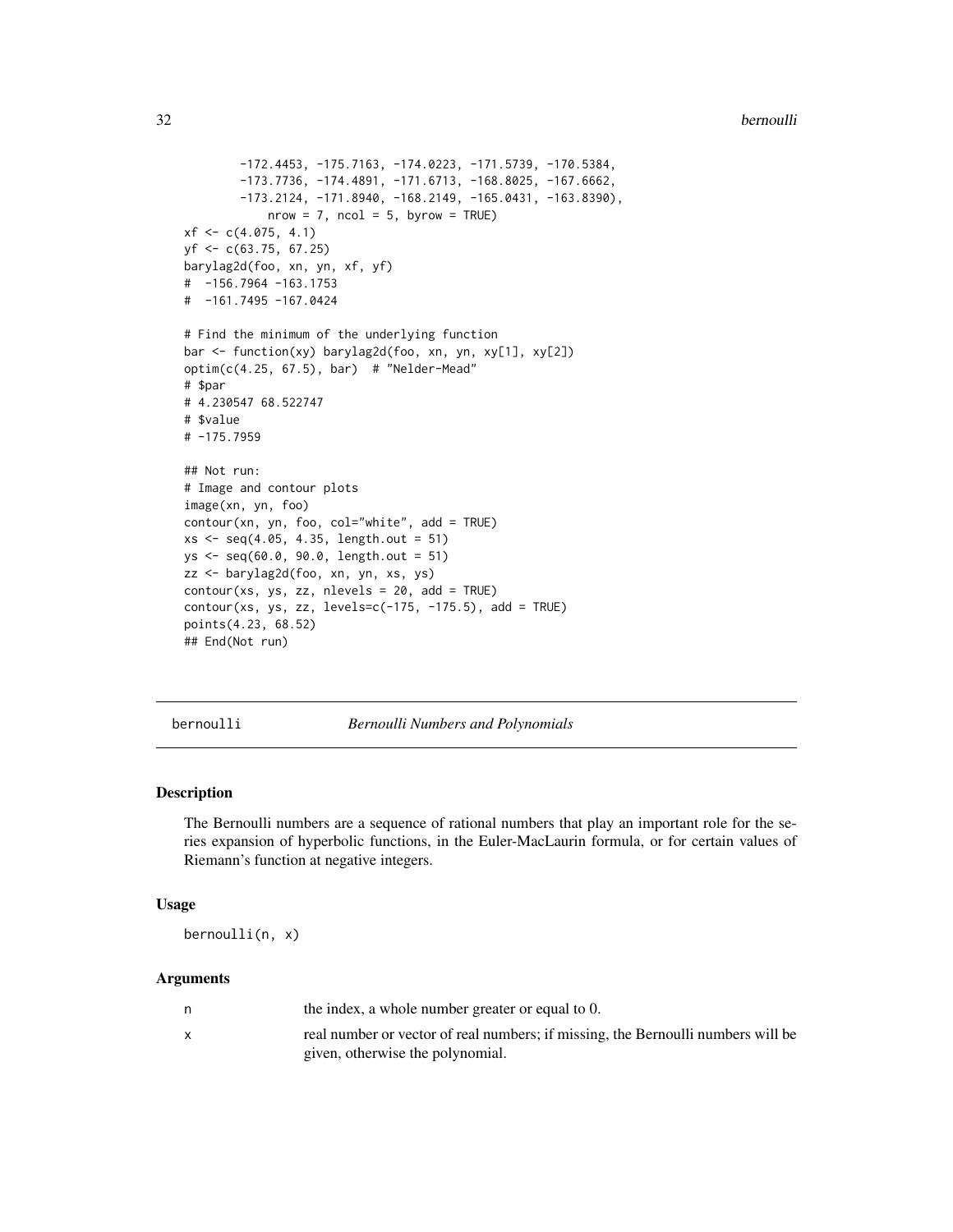#### bernoulli 33

#### Details

The calculation of the Bernoulli numbers uses the values of the zeta function at negative integers, i.e.  $B_n = -n \, zeta(1 - n)$ . Bernoulli numbers  $B_n$  for odd n are 0 except  $B_1$  which is set to -0.5 on purpose.

The Bernoulli polynomials can be directly defined as

$$
B_n(x) = \sum_{k=0}^n \binom{n}{k} b_{n-k} x^k
$$

and it is immediately clear that the Bernoulli numbers are then given as  $B_n = B_n(0)$ .

## Value

Returns the first n+1 Bernoulli numbers, if  $x$  is missing, or the value of the Bernoulli polynomial at point(s) x.

#### Note

The definition uses  $B_1 = -1/2$  in accordance with the definition of the Bernoulli polynomials.

#### References

See the entry on Bernoulli numbers in the Wikipedia.

#### See Also

[zeta](#page-379-1)

```
bernoulli(10)
# 1.00000000 -0.50000000 0.16666667 0.00000000 -0.03333333
# 0.00000000 0.02380952 0.00000000 -0.03333333 0.00000000 0.07575758
                #
## Not run:
x1 \leftarrow linspace(0.3, 0.7, 2)
y1 \leftarrow \text{bernoulli}(1, x1)plot(x1, y1, type='l', col='red', lwd=2,xlim=c(0.0, 1.0), ylim=c(-0.2, 0.2),
     xlab="", ylab="", main="Bernoulli Polynomials")
grid()
xs <- linspace(0, 1, 51)
lines(xs, bernoulli(2, xs), col="green", lwd=2)
lines(xs, bernoulli(3, xs), col="blue", lwd=2)
lines(xs, bernoulli(4, xs), col="cyan", lwd=2)
lines(xs, bernoulli(5, xs), col="brown", lwd=2)
lines(xs, bernoulli(6, xs), col="magenta", lwd=2)
legend(0.75, 0.2, c("B_1", "B_2", "B_3", "B_4", "B_5", "B_6"),
       col=c("red", "green", "blue", "cyan", "brown", "magenta"),
       lty=1, lwd=2)
```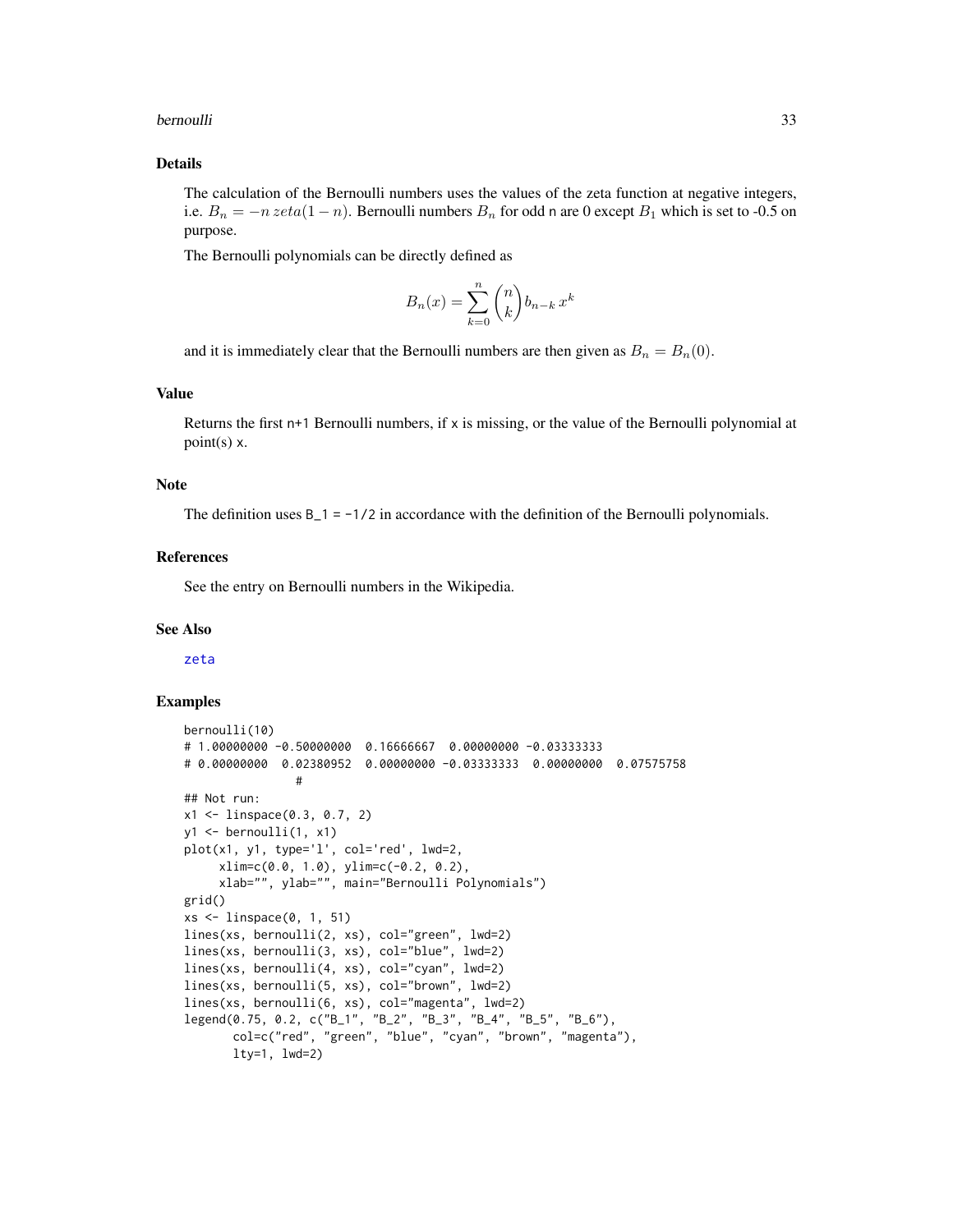<span id="page-33-0"></span>## End(Not run)

bernstein *Bernstein Polynomials*

## Description

Bernstein base polynomials and approximations.

### Usage

bernstein(f, n, x)

bernsteinb(k, n, x)

## Arguments

|   | function to be approximated by Bernstein polynomials.                        |
|---|------------------------------------------------------------------------------|
| k | integer between 0 and n, the k-th Bernstein polynomial of order n.           |
| n | order of the Bernstein polynomial(s).                                        |
| X | numeric scalar or vector where the Bernstein polynomials will be calculated. |

## Details

The Bernstein basis polynomials  $B_{k,n}(x)$  are defined as

$$
B_{k,n}(x) = \binom{n}{k} x^k (1-x)^{n-k}
$$

and form a basis for the vector space of polynomials of degree  $n$  over the interval  $[0, 1]$ .

bernstein(f,n,x) computes the approximation of function f through Bernstein polynomials of degree n, resp. computes the value of this approximation at x. The function is vectorized and applies a brute force calculation.

But if x is a scalar, the value will be calculated using De Casteljau's algorithm for higher accuracy. For bigger n the binomial coefficients may be in for problems.

## Value

Returns a scalar or vector of function values.

## References

See https://en.wikipedia.org/wiki/Bernstein\_polynomial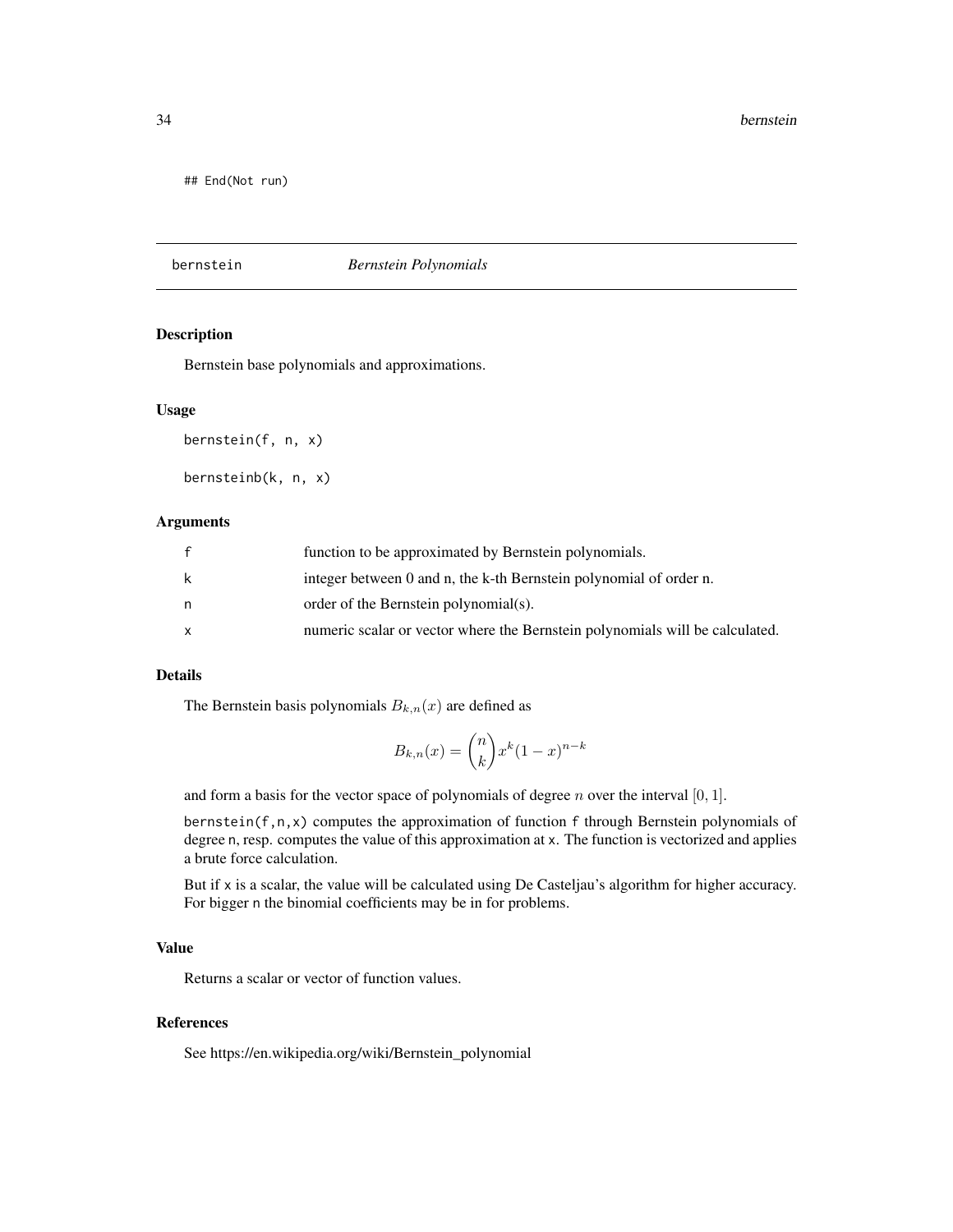<span id="page-34-0"></span>bisect 35

#### Examples

```
## Example
f \le function(x) sin(2*pi*x)
xs \leftarrow linspace(0, 1)ys <- f(xs)## Not run:
plot(xs, ys, type='l', col="blue",
     main="Bernstein Polynomials")
grid()
b10 <- bernstein(f, 10, xs)
b100 <- bernstein(f, 100, xs)
lines(xs, b10, col="magenta")
lines(xs, b100, col="red")
## End(Not run)
# Bernstein basis polynomials
## Not run:
xs <- linspace(0, 1)
plot(c(0,1), c(0,1), type='n',
     main="Bernstein Basis Polynomials")
grid()
n = 10for (i in 0:n) {
    bs <- bernsteinb(i, n, xs)
   lines(xs, bs, col=i+1)
}
## End(Not run)
```
bisect *Rootfinding Through Bisection or Secant Rule*

#### Description

Finding roots of univariate functions in bounded intervals.

## Usage

```
bisect(fun, a, b, maxiter = 500, tol = NA, ...)
secant(fun, a, b, maxiter = 500, tol = 1e-08, ...)regulaFalsi(fun, a, b, maxiter = 500, tol = 1e-08, ...)
```
#### Arguments

| fun     | Function or its name as a string.          |
|---------|--------------------------------------------|
| a, b    | interval end points.                       |
| maxiter | maximum number of iterations; default 100. |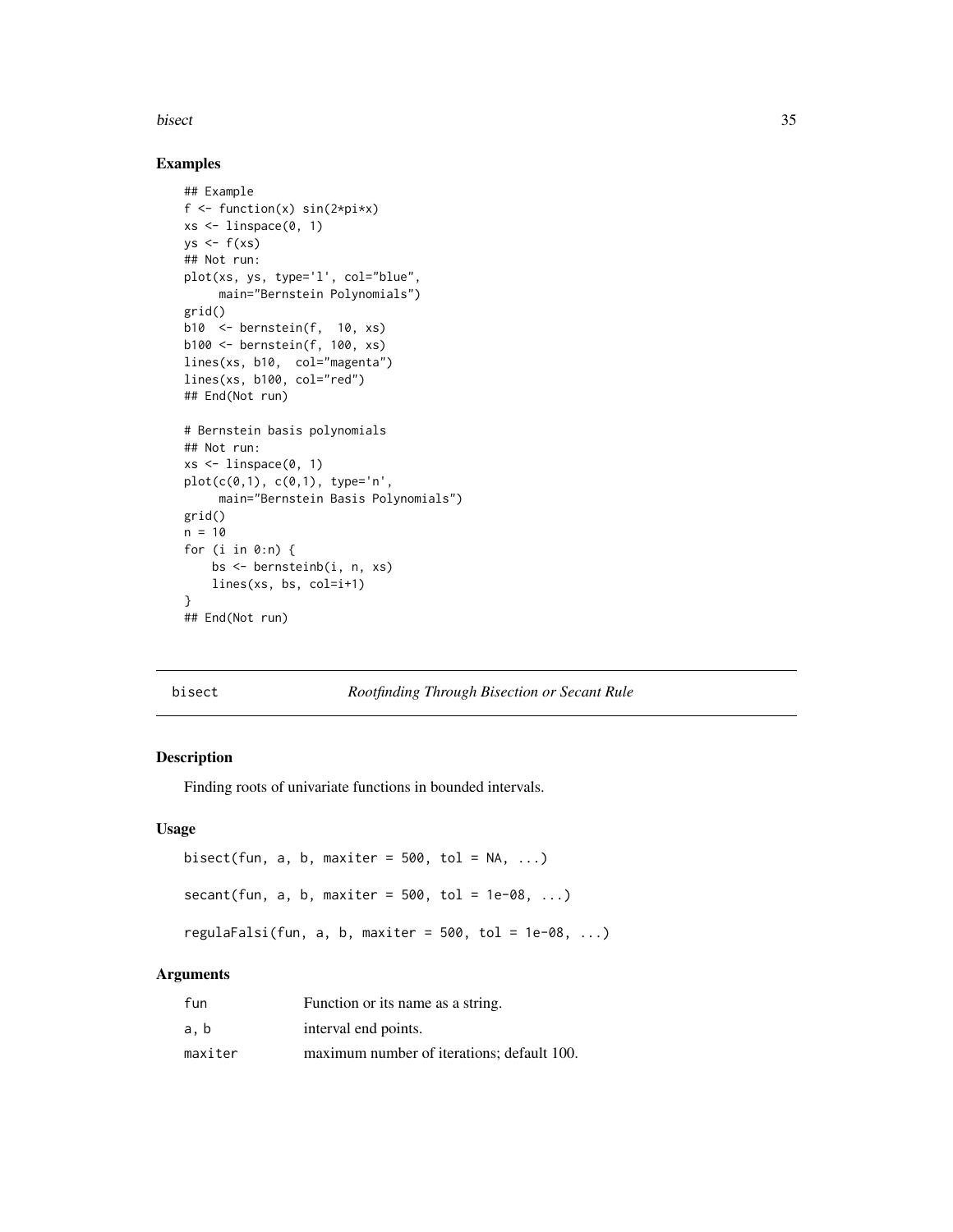| tol      | absolute tolerance; default eps <sup>{</sup> (1/2)} |
|----------|-----------------------------------------------------|
| $\cdots$ | additional arguments passed to the function.        |

## Details

"Bisection" is a well known root finding algorithms for real, univariate, continuous functions. Bisection works in any case if the function has opposite signs at the endpoints of the interval.

bisect stops when floating point precision is reached, attaching a tolerance is no longer needed. This version is trimmed for exactness, not speed. Special care is taken when 0.0 is a root of the function. Argument 'tol' is deprecated and not used anymore.

The "Secant rule" uses a succession of roots of secant lines to better approximate a root of a function. "Regula falsi" combines bisection and secant methods. The so-called 'Illinois' improvement is used here.

## Value

Return a list with components root, f.root, the function value at the found root, iter, the number of iterations done, and root, and the estimated accuracy estim.prec

## References

Quarteroni, A., R. Sacco, and F. Saleri (2007). Numerical Mathematics. Second Edition, Springer-Verlag, Berlin Heidelberg.

#### See Also

## [ridders](#page-314-1)

| bisect(sin, 3.0, 4.0)                      |                |                        |
|--------------------------------------------|----------------|------------------------|
| \$f.root                                   |                | \$iter \$estim.prec    |
|                                            |                | 4.4408920985e-16       |
| bisect(sin, -1.0, 1.0)                     |                |                        |
| \$f.root                                   |                | \$iter \$estim.prec    |
| ø                                          | 2              | ø                      |
| # Legendre polynomial of degree 5          |                |                        |
| $1p5 \leq -c(63, 0, -70, 0, 15, 0)/8$      |                |                        |
| $f \leftarrow function(x)$ polyval(lp5, x) |                |                        |
| bisect(f, 0.6, 1) $\#$ 0.9061798453        |                | correct to 15 decimals |
| $secant(f, 0.6, 1)$ # 0.5384693            | different root |                        |
| regulaFalsi(f, 0.6, 1) # 0.9061798459      |                | correct to 10 decimals |
|                                            |                |                        |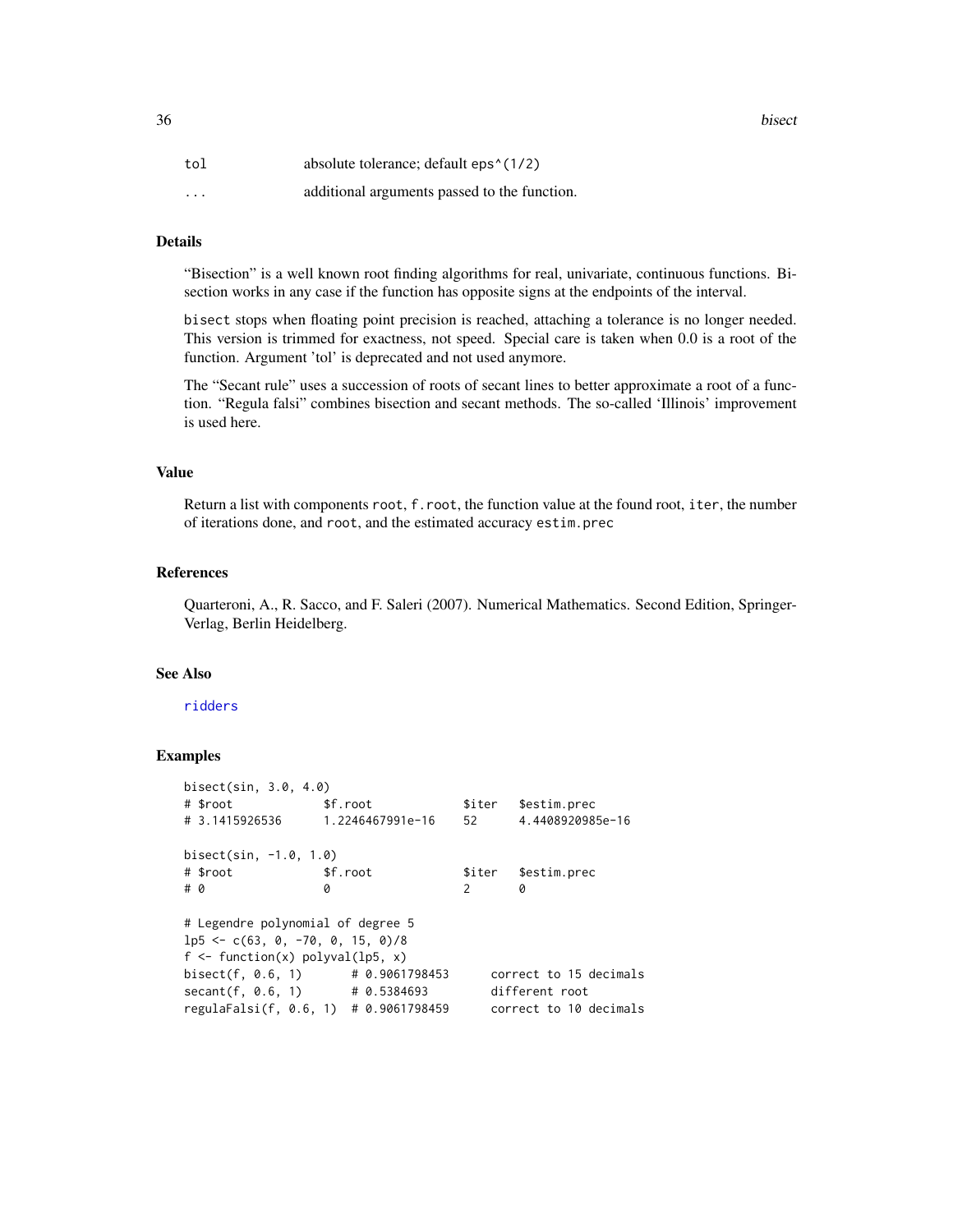Literal bit representation.

# Usage

 $bits(x, k = 54, pos\_sign = FALSE, break0 = FALSE)$ 

# Arguments

| $\mathsf{x}$ | a positive or negative floating point number.   |
|--------------|-------------------------------------------------|
| k            | number of binary digits after the decimal point |
| pos_sign     | logical; shall the $'$ + $'$ sign be included.  |
| break0       | logical; shall trailing zeros be included.      |

# Details

The literal bit/binary representation of a floating point number is computed by subtracting powers of 2.

# Value

Returns a string containing the binary representation.

## See Also

[nextpow2](#page-238-0)

# Examples

| bits(2^10)       | $\#$ "10000000000" |
|------------------|--------------------|
| bits(1 + 2^-10)  |                    |
| bits(pi)         |                    |
| bits(1/3.0)      |                    |
| $bits(1 +eps())$ |                    |

# bits *Binary Representation*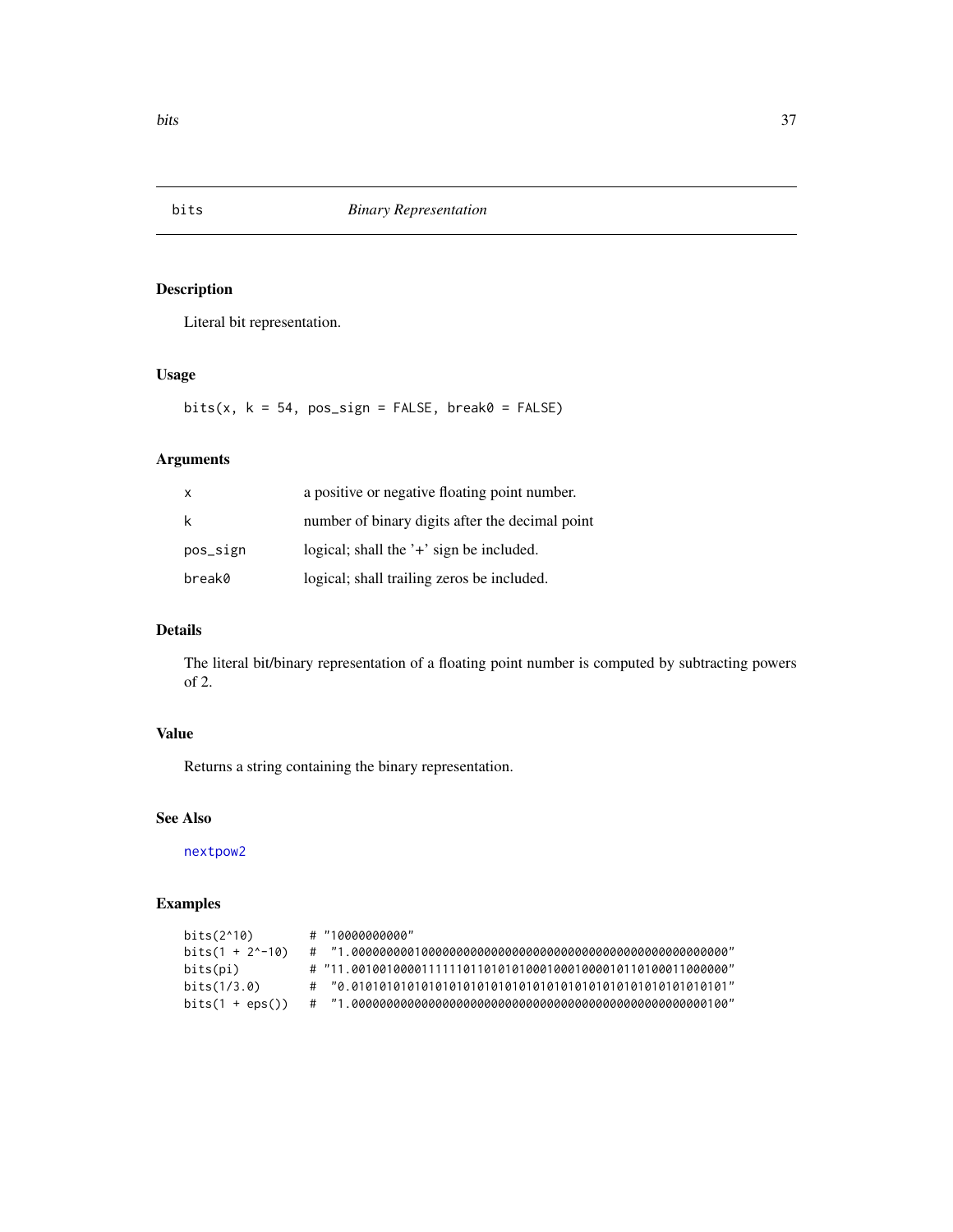Create a string of blank characters.

# Usage

blanks(n)

# Arguments

n integer greater or equal to 0.

# Details

blanks(n) is a string of n blanks.

# Value

String of n blanks.

# See Also

[deblank](#page-360-0)

# Examples

blanks(6)

blkdiag *Block Diagonal Matrix*

# Description

Build a block diagonal matrix.

# Usage

blkdiag(...)

# Arguments

... sequence of non-empty, numeric matrices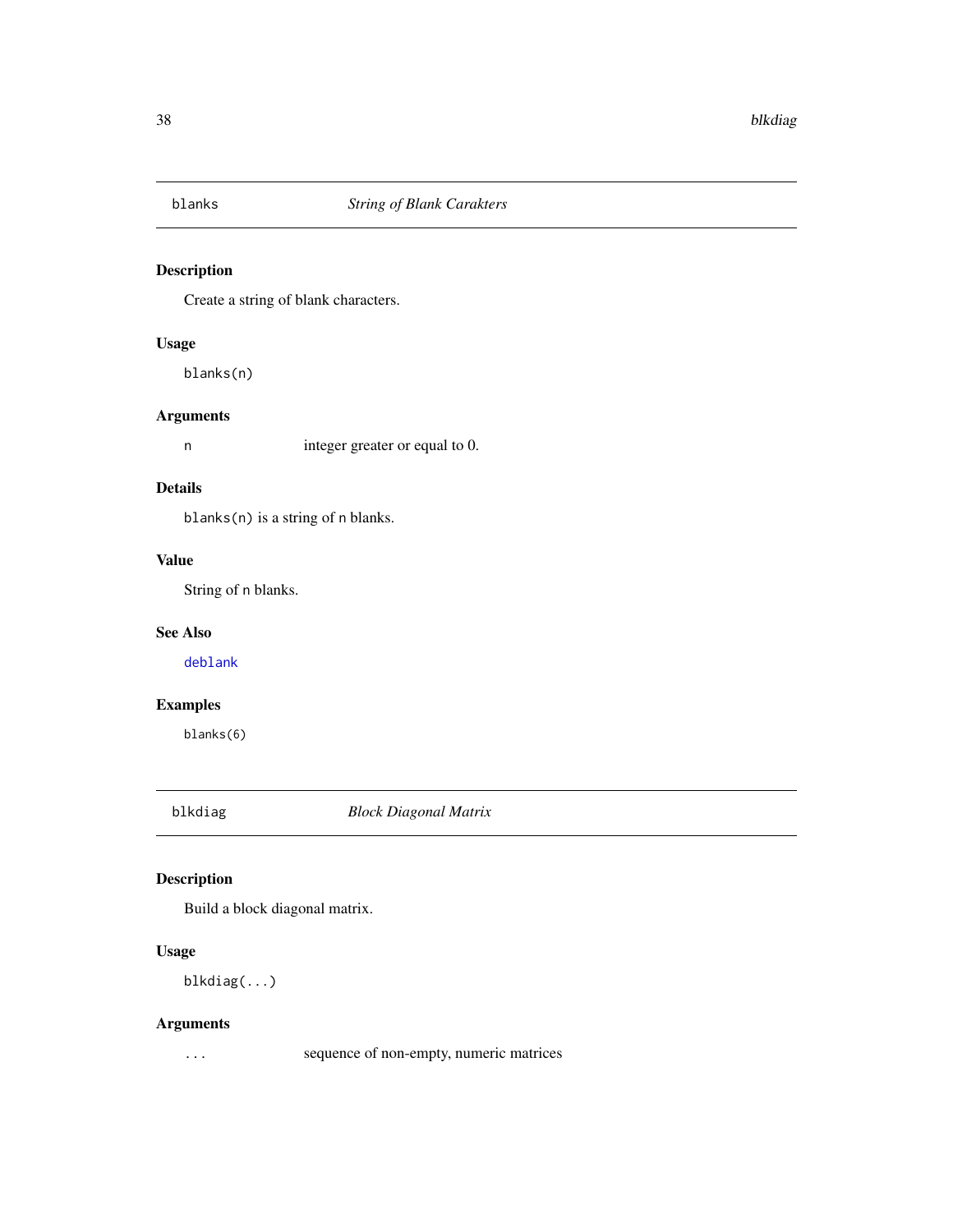#### brentDekker 39

# Details

Generate a block diagonal matrix from A, B, C, .... All the arguments must be numeric and nonempty matrices.

#### Value

a numeric matrix

# Note

Vectors as input have to be converted to matrices before. Note that as  $\text{matrix}(v)$  with v a vector will generate a column vector; use matrix(v,nrow=1) if a row vector is intended.

## See Also

[Diag](#page-79-0)

# Examples

```
a1 <- matrix(c(1,2), 1)a2 \leftarrow as.matrix(c(1,2))blkdiag(a1, diag(1, 2, 2), a2)
```
brentDekker *Brent-Dekker Root Finding Algorithm*

# Description

Find root of continuous function of one variable.

# Usage

```
brentDekker(fun, a, b, maxiter = 500, tol = 1e-12, ...)
brent(fun, a, b, maxiter = 500, tol = 1e-12, ...)
```
# Arguments

| fun     | function whose root is to be found.                                                                         |
|---------|-------------------------------------------------------------------------------------------------------------|
| a, b    | left and right end points of an interval; function values need to be of different<br>sign at the endpoints. |
| maxiter | maximum number of iterations.                                                                               |
| tol     | relative tolerance.                                                                                         |
| .       | additional arguments to be passed to the function.                                                          |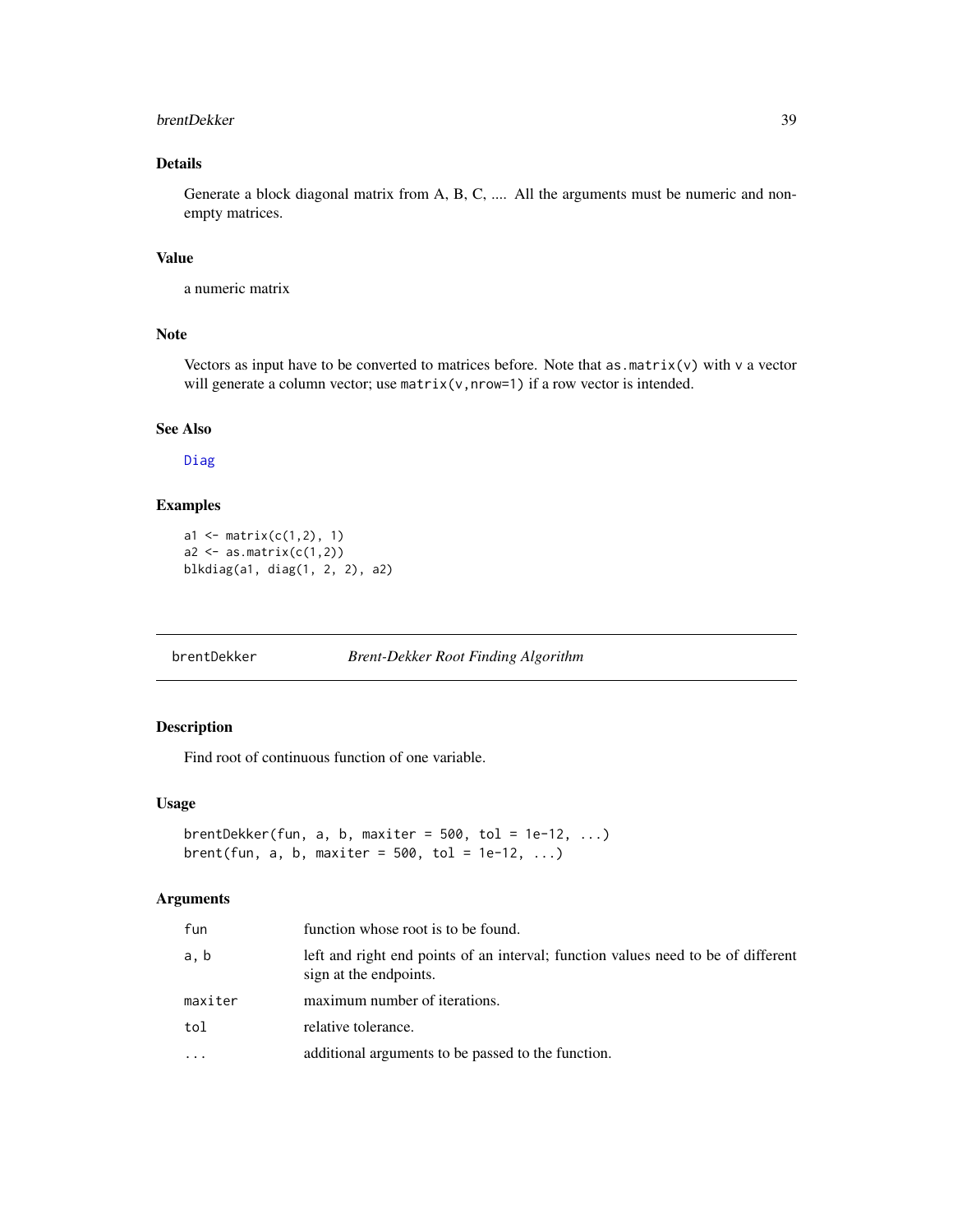## Details

brentDekker implements a version of the Brent-Dekker algorithm, a well known root finding algorithms for real, univariate, continuous functions. The Brent-Dekker approach is a clever combination of secant and bisection with quadratic interpolation.

brent is simply an alias for brentDekker.

# Value

brent returns a list with

| root       | location of the root.         |
|------------|-------------------------------|
| f.root     | funtion value at the root.    |
| f.calls    | number of function calls.     |
| estim.prec | estimated relative precision. |

# References

Quarteroni, A., R. Sacco, and F. Saleri (2007). Numerical Mathematics. Second Edition, Springer-Verlag, Berlin Heidelberg.

## See Also

[ridders](#page-314-0), [newtonRaphson](#page-236-0)

# Examples

```
# Legendre polynomial of degree 5
1p5 \leftarrow c(63, 0, -70, 0, 15, 0)/8f \leftarrow function(x) polyval(lp5, x)
brent(f, 0.6, 1) \# 0.9061798459 correct to 12 places
```
brown72 *Brownian Motion*

#### Description

The Brown72 data set represents a fractal Brownian motion with a prescribed Hurst exponent 0f 0.72 .

#### Usage

data(brown72)

## Format

The format is: one column.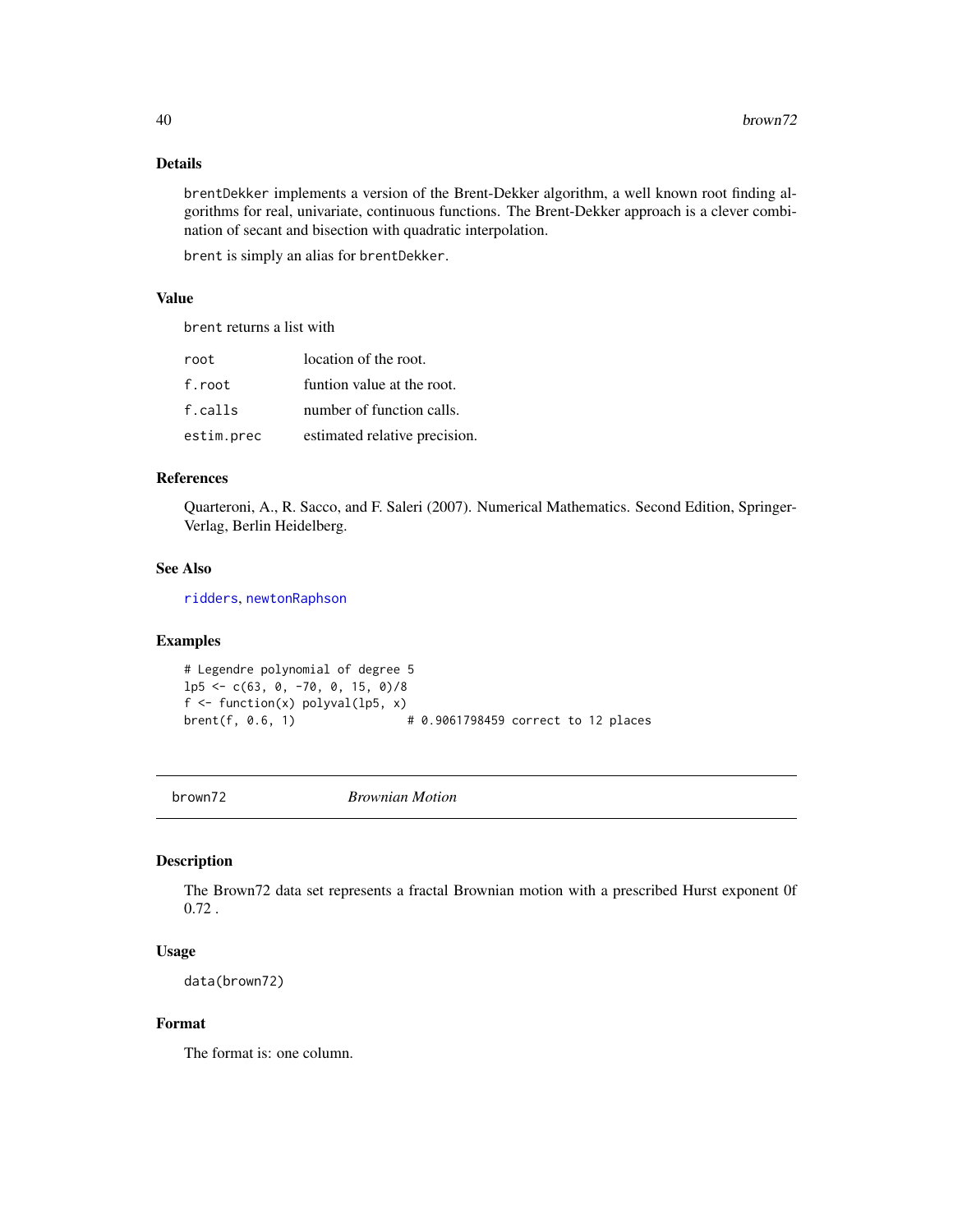#### broyden 41

## Details

Estimating the Hurst exponent for a data set provides a measure of whether the data is a pure random walk or has underlying trends. Brownian walks can be generated from a defined Hurst exponent.

## Examples

```
## Not run:
data(brown72)
plot(brown72, type = "l", col = "blue")grid()
## End(Not run)
```

| broyden | Broyden's Method |  |
|---------|------------------|--|
|---------|------------------|--|

#### Description

Broyden's method for the numerical solution of nonlinear systems of n equations in n variables.

#### Usage

```
broyden(Ffun, x0, J0 = NULL, ...,
       maxiter = 100, tol = .Machine$double.eps^(1/2))
```
## Arguments

| Ffun                    | n functions of n variables.                   |
|-------------------------|-----------------------------------------------|
| x0                      | Numeric vector of length n.                   |
| J0                      | Jacobian of the function at x0.               |
| $\cdot$ $\cdot$ $\cdot$ | additional parameters passed to the function. |
| maxiter                 | Maximum number of iterations.                 |
| tol                     | Tolerance, relative accuracy.                 |

## Details

F as a function must return a vector of length n, and accept an n-dim. vector or column vector as input. F must not be univariate, that is n must be greater than 1.

Broyden's method computes the Jacobian and its inverse only at the first iteration, and does a rankone update thereafter, applying the so-called Sherman-Morrison formula that computes the inverse of the sum of an invertible matrix A and the dyadic product, uv', of a column vector u and a row vector v'.

#### Value

List with components: zero the best root found so far, fnorm the square root of sum of squares of the values of f, and niter the number of iterations needed.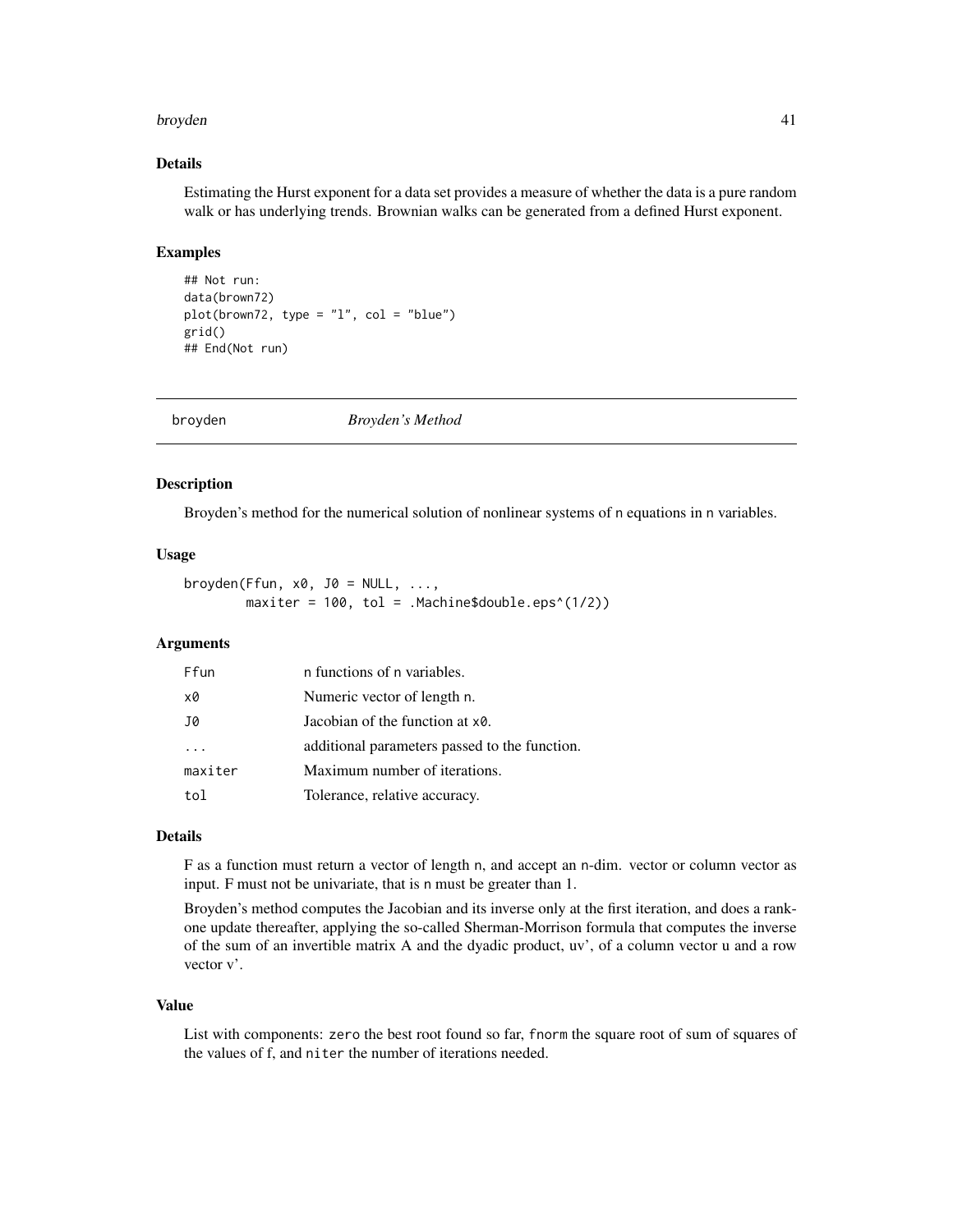Applied to a system of n linear equations it will stop in 2n steps

# References

Quarteroni, A., R. Sacco, and F. Saleri (2007). Numerical Mathematics. Second Edition, Springer-Verlag, Berlin Heidelberg.

## See Also

[newtonsys](#page-237-0), [fsolve](#page-126-0)

#### Examples

```
## Example from Quarteroni & Saleri
F1 <- function(x) c(x[1]^2 + x[2]^2 - 1, sin(pi*x[1]/2) + x[2]^3)
broyden(F1, x0 = c(1, 1))
# zero: 0.4760958 -0.8793934; fnorm: 9.092626e-09; niter: 13
F \leftarrow function(x) {
    x1 \leftarrow x[1]; x2 \leftarrow x[2]; x3 \leftarrow x[3]as.matrix(c(x1^2 + x2^2 + x3^2 - 1,
                x1^2 + x3^2 - 0.25,
                x1^2 + x2^2 - 4*x3, ncol = 1)
}
x0 \leq -a s.matrix(c(1, 1, 1))broyden(F, x0)
# zero: 0.4407629 0.8660254 0.2360680; fnorm: 1.34325e-08; niter: 8
## Find the roots of the complex function sin(z)^2 + sqrt(z) - log(z)F2 \leftarrow function(x) {
    z <- x[1] + x[2]*1i
    fz \langle -\sin(z)^2 + \sqrt{z} - \log(z) \ranglec(Re(fz), Im(fz))}
broyden(F2, c(1, 1))
# zero 0.2555197 0.8948303 , i.e. z0 = 0.2555 + 0.8948i
# fnorm 7.284374e-10
# niter 13
## Two more problematic examples
F3 \leq function(x)
        c(2*x[1] - x[2] - exp(-x[1]), -x[1] + 2*x[2] - exp(-x[2]))broyden(F3, c(0, 0))
# $zero 0.5671433 0.5671433 # x = exp(-x)F4 \leq function(x) # Dennis Schnabel
        c(x[1]^2 + x[2]^2 - 2, exp(x[1] - 1) + x[2]^3 - 2)broyden(F4, c(2.0, 0.5), maxiter = 100)
```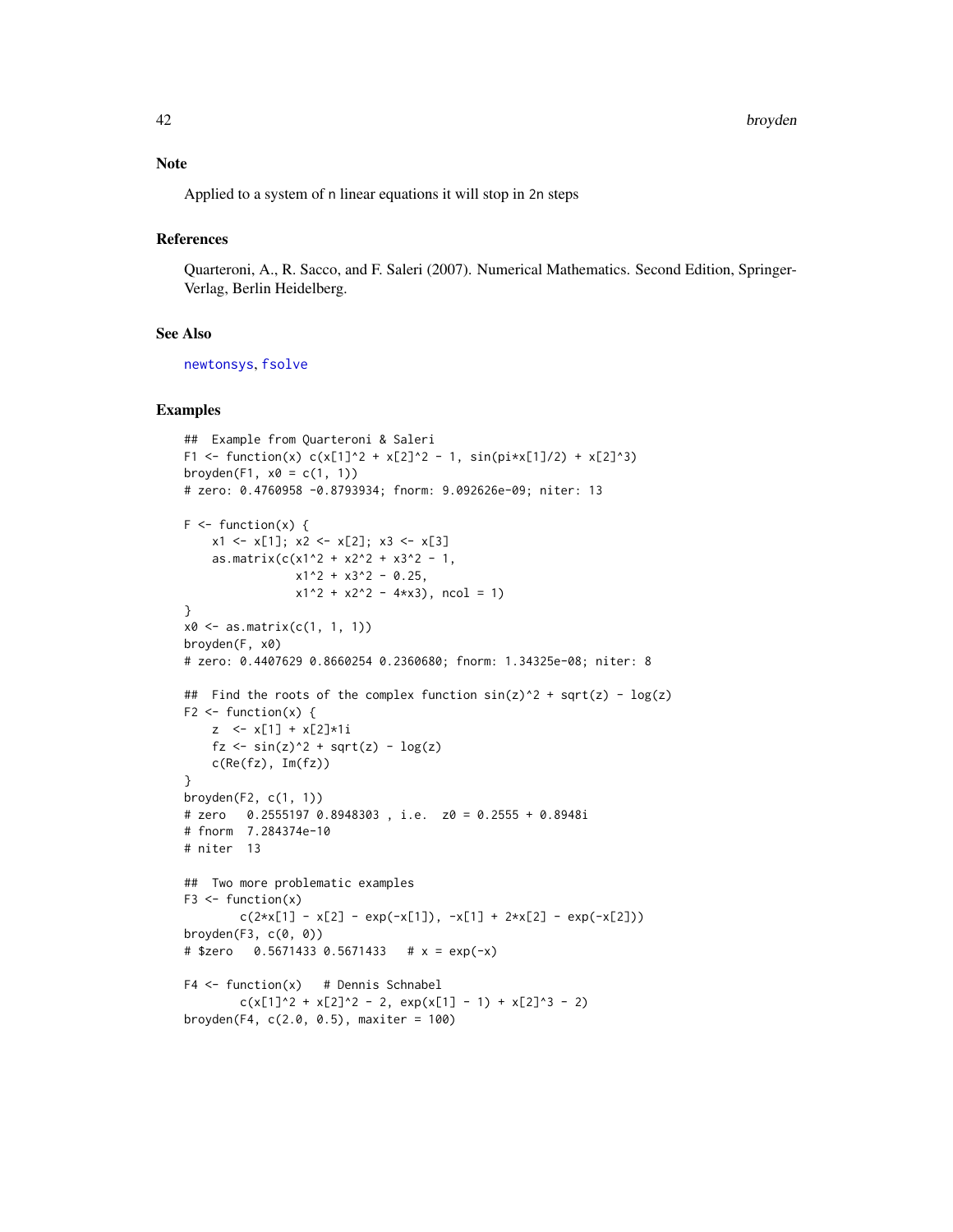Apply a binary function elementwise.

## Usage

```
bsxfun(func, x, y)
```
arrayfun(func, ...)

# Arguments

| func                    | function with two or more input parameters.        |
|-------------------------|----------------------------------------------------|
| x, y                    | two vectors, matrices, or arrays of the same size. |
| $\cdot$ $\cdot$ $\cdot$ | list of arrays of the same size.                   |

# Details

bsxfun applies element-by-element a binary function to two vectors, matrices, or arrays of the same size. For matrices, sweep is used for reasons of speed, otherwise mapply. (For arrays of more than two dimensions this may become very slow.)

arrayfun applies func to each element of the arrays and returns an array of the same size.

# Value

The result will be a vector or matrix of the same size as x,y.

# Note

The underlying function mapply can be applied in a more general setting with many function parameters:

 $mapply(f,x,y,z,...)$ 

but the array structure will not be preserved in this case.

# See Also

[Vectorize](#page-0-0)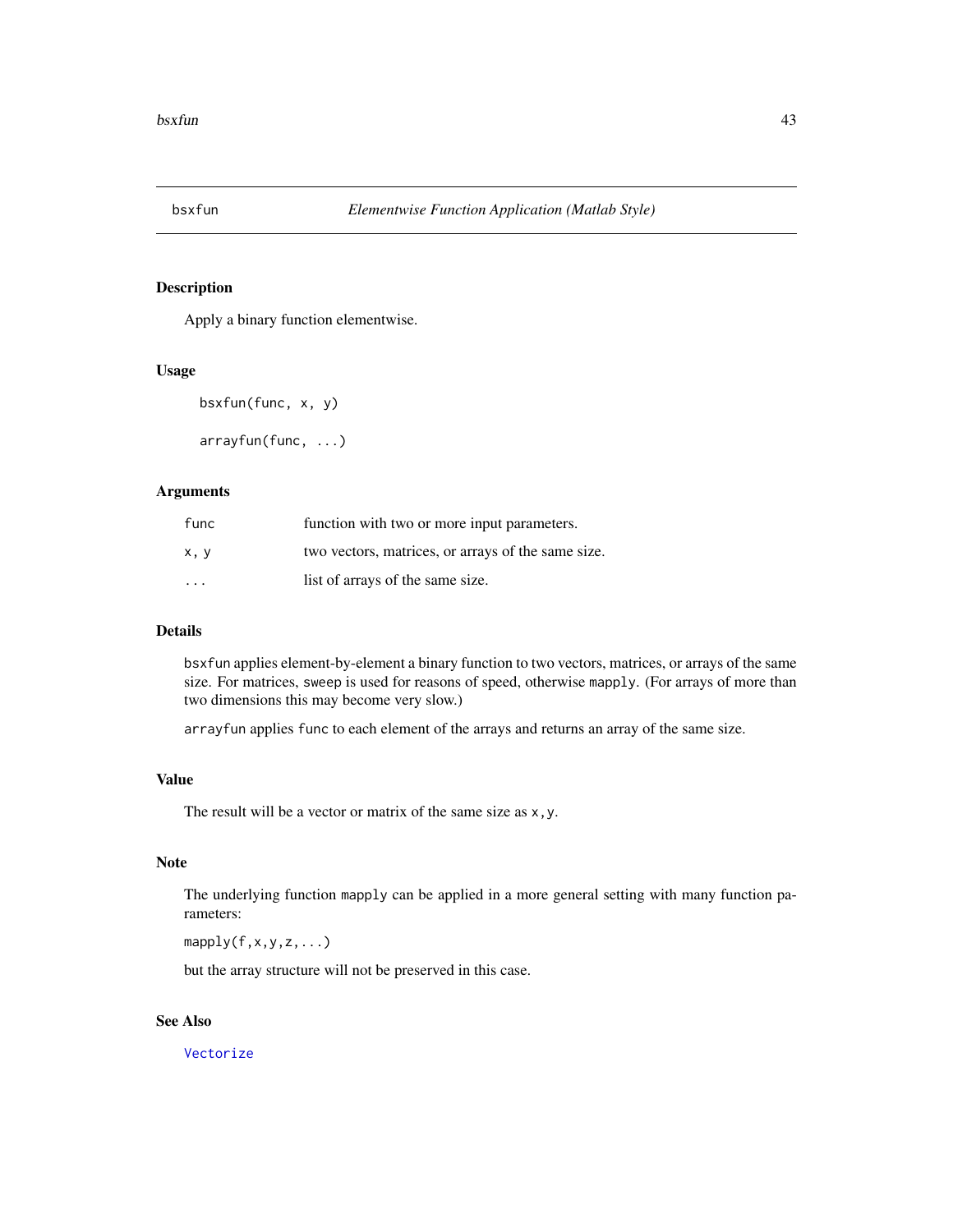## Examples

```
X \le - matrix(rep(1:10, each = 10), 10, 10)
Y \leftarrow t(X)bsxfun("*", X, Y) # multiplication table
f <- function(x, y) x[1] * y[1] # function not vectorized
A \leftarrow \text{matrix}(c(2, 3, 5, 7), 2, 2)B <- matrix(c(11, 13, 17, 19), 2, 2)
arrayfun(f, A, B)
```
bulirsch-stoer *Bulirsch-Stoer Algorithm*

#### Description

Bulirsch-Stoer algorithm for solving Ordinary Differential Equations (ODEs) very accurately.

#### Usage

bulirsch\_stoer(f, t,  $y0$ , ..., tol = 1e-07)

midpoint(f,  $t0$ , tfinal,  $y0$ ,  $tol = 1e-07$ , kmax = 25)

## Arguments

| $\mathsf{f}$ | function describing the differential equation $y' = f(t, y)$ .                                                |
|--------------|---------------------------------------------------------------------------------------------------------------|
| t            | vector of x-values where the values of the ODE function will be computed;<br>needs to be increasingly sorted. |
| y0           | starting values as column vector.                                                                             |
| $\ddotsc$    | additional parameters to be passed to the function.                                                           |
| tol          | relative tolerance in the Ricardson extrapolation.                                                            |
| t0, tfinal   | start and end point of the interval.                                                                          |
| kmax         | maximal number of steps in the Richardson extrapolation.                                                      |

## Details

The Bulirsch-Stoer algorithm is a well-known method to obtain high-accuracy solutions to ordinary differential equations with reasonable computational efforts. It exploits the midpoint method to get good accuracy in each step.

The (modified) midpoint method computes the values of the dependent variable  $y(t)$  from t0 to tfinal by a sequence of substeps, applying Richardson extrapolation in each step.

Bulirsch-Stoer and midpoint shall not be used with non-smooth functions or singularities inside the interval. The best way to get intermediate points  $t = (t[1], \ldots, t[n])$  may be to call ode23 or ode23s first and use the x-values returned to start bulirsch\_stoer on.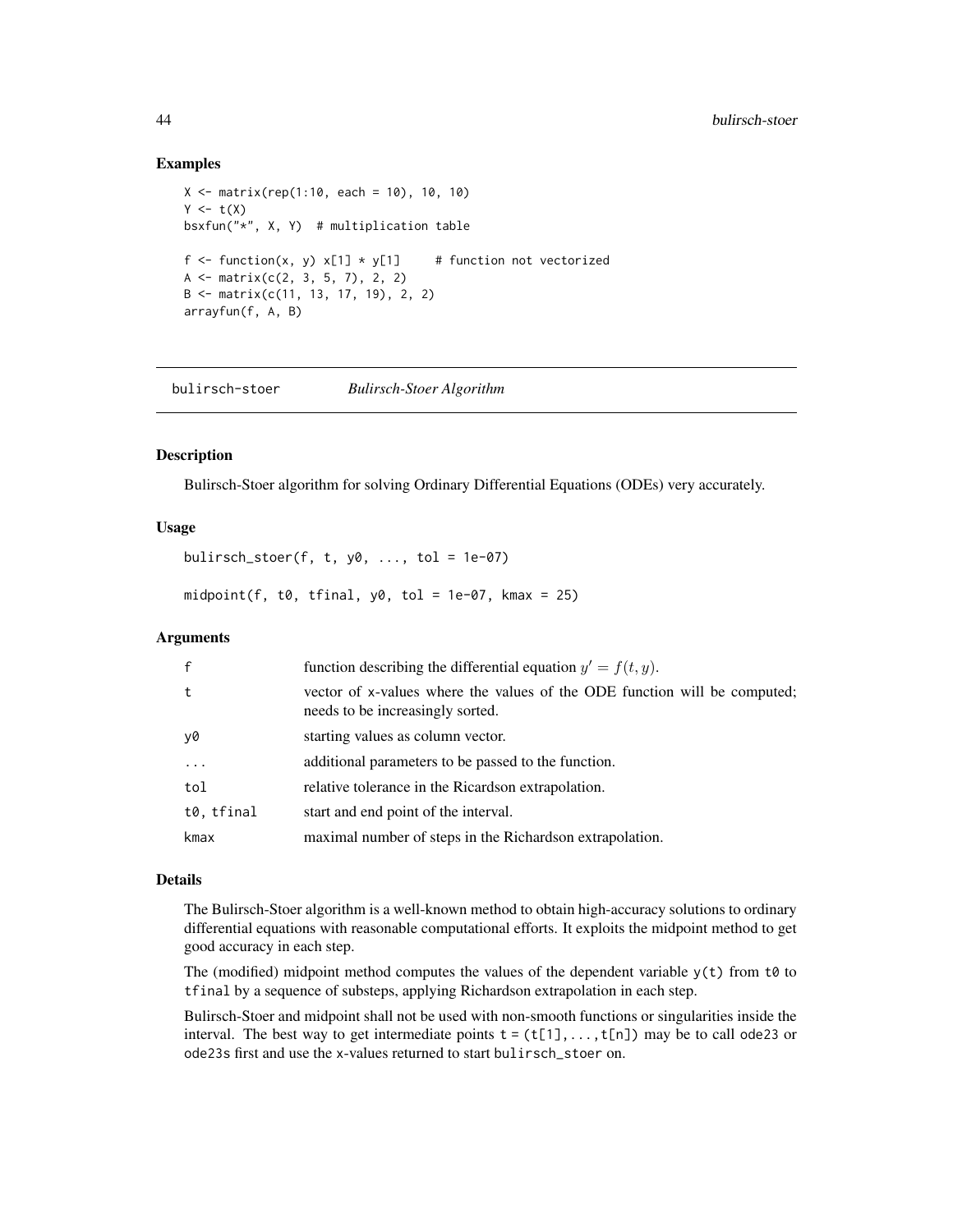## bulirsch-stoer 45

## Value

bulirsch\_stoer returns a list with x the grid points input, and y a vector of function values at the se points.

## Note

Will be extended to become a full-blown Bulirsch-Stoer implementation.

#### Author(s)

Copyright (c) 2014 Hans W Borchers

# References

J. Stoer and R. Bulirsch (2002). Introduction to Numerical Analysis. Third Edition, Texts in Applied Mathematics 12, Springer Science + Business, LCC, New York.

## See Also

[ode23](#page-246-0), [ode23s](#page-246-1)

#### Examples

```
## Example: y' = -y
f1 <- function(t, y) as.matrix(c(y[2], -y[1]))
y0 <- as.matrix(c(0.0, 1.0))
tt <- linspace(0, pi, 13)
yy <- bulirsch_stoer(f1, tt, c(0.0, 1.0)) # 13 equally-spaced grid points
yy[nnow(yy), 1] # 1.1e-11
## Not run:
S <- ode23(f1, 0, pi, c(0.0, 1.0))
yy <- bulirsch_stoer(f1, S$t, c(0.0, 1.0)) # S$x 13 irregular grid points
yy[nnow(yy), 1] # 2.5e-11
S$y[nrow(S$y), 1] # -7.1e-04
## Example: y' = -200 \times y^2 # y(x) = 1 / (1 + 100 x^2)f2 <- function(t, y) -200 * t * y^2
y0 < 1tic(); S \leq - ode23(f2, 0, 1, y0); toc() # 0.002 sec
tic(); yy <- bulirsch_stoer(f2, St, y0); toc() # 0.013 sec
## End(Not run)
```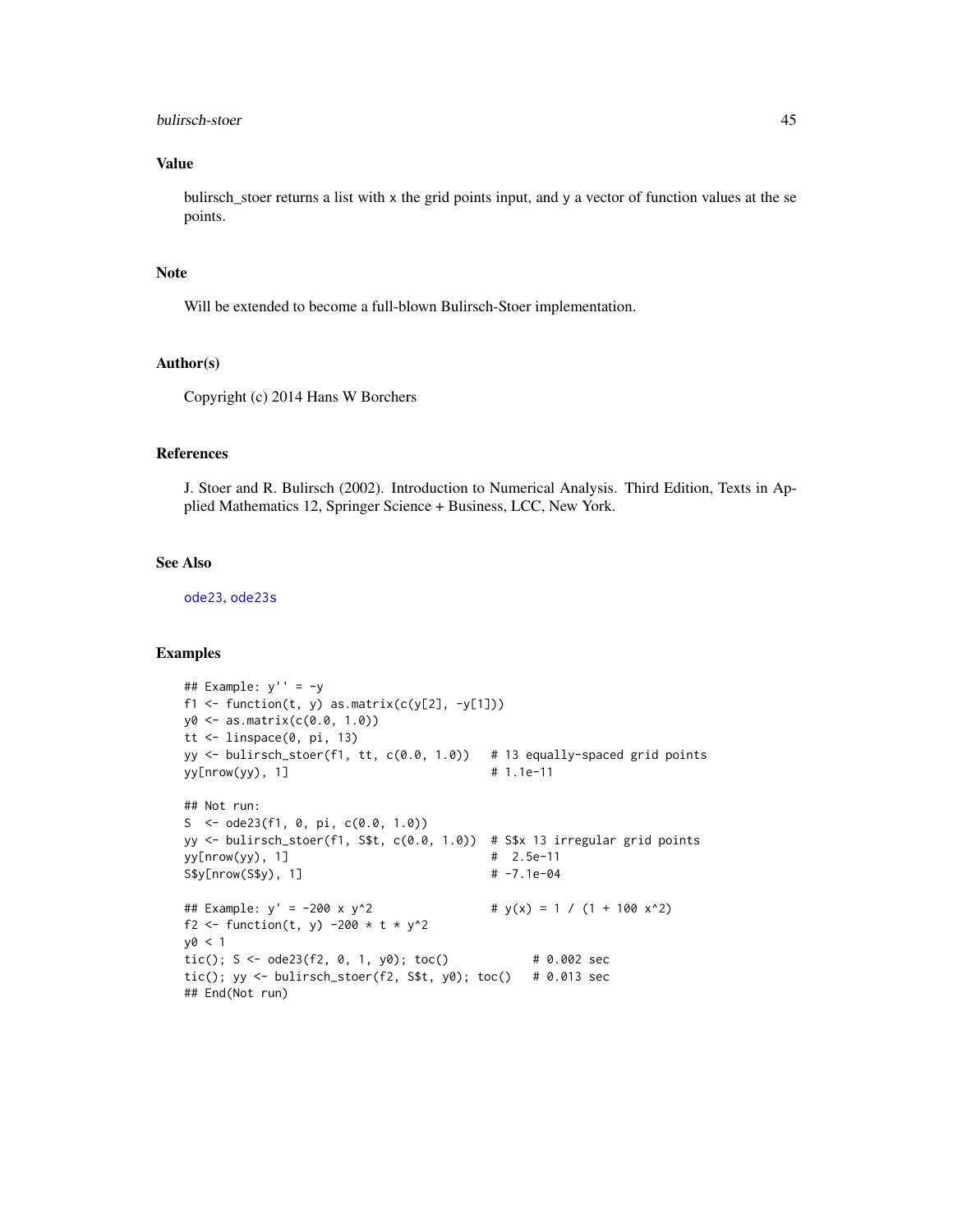Solves boundary value problems of linear second order differential equations.

# Usage

bvp(f, g, h, x, y, n = 50)

# Arguments

| f, g, h      | functions on the right side of the differential equation. If f, g or h is a scalar<br>instead of a function, it is assumed to be a constant coefficient in the differential<br>equation. |
|--------------|------------------------------------------------------------------------------------------------------------------------------------------------------------------------------------------|
| $\mathsf{x}$ | $x[1], x[2]$ are the interval borders where the solution shall be computed.                                                                                                              |
| У            | boundary conditions such that $y(x[1]) = y[1], y(x[2]) = y[2].$                                                                                                                          |
| n            | number of intermediate grid points; default 50.                                                                                                                                          |

#### Details

Solves the two-point boundary value problem given as a linear differential equation of second order in the form:

$$
y'' = f(x)y' + g(x)y + h(x)
$$

with the finite element method. The solution  $y(x)$  shall exist on the interval [a, b] with boundary conditions  $y(a) = y_a$  and  $y(b) = y_b$ .

## Value

Returns a list  $list(xs,ys)$  with the grid points xs and the values ys of the solution at these points, including the boundary points.

#### Note

Uses a tridiagonal equation solver that may be faster then qr.solve for large values of n.

## References

Kutz, J. N. (2005). Practical Scientific Computing. Lecture Notes 98195-2420, University of Washington, Seattle.

# See Also

[shooting](#page-332-0)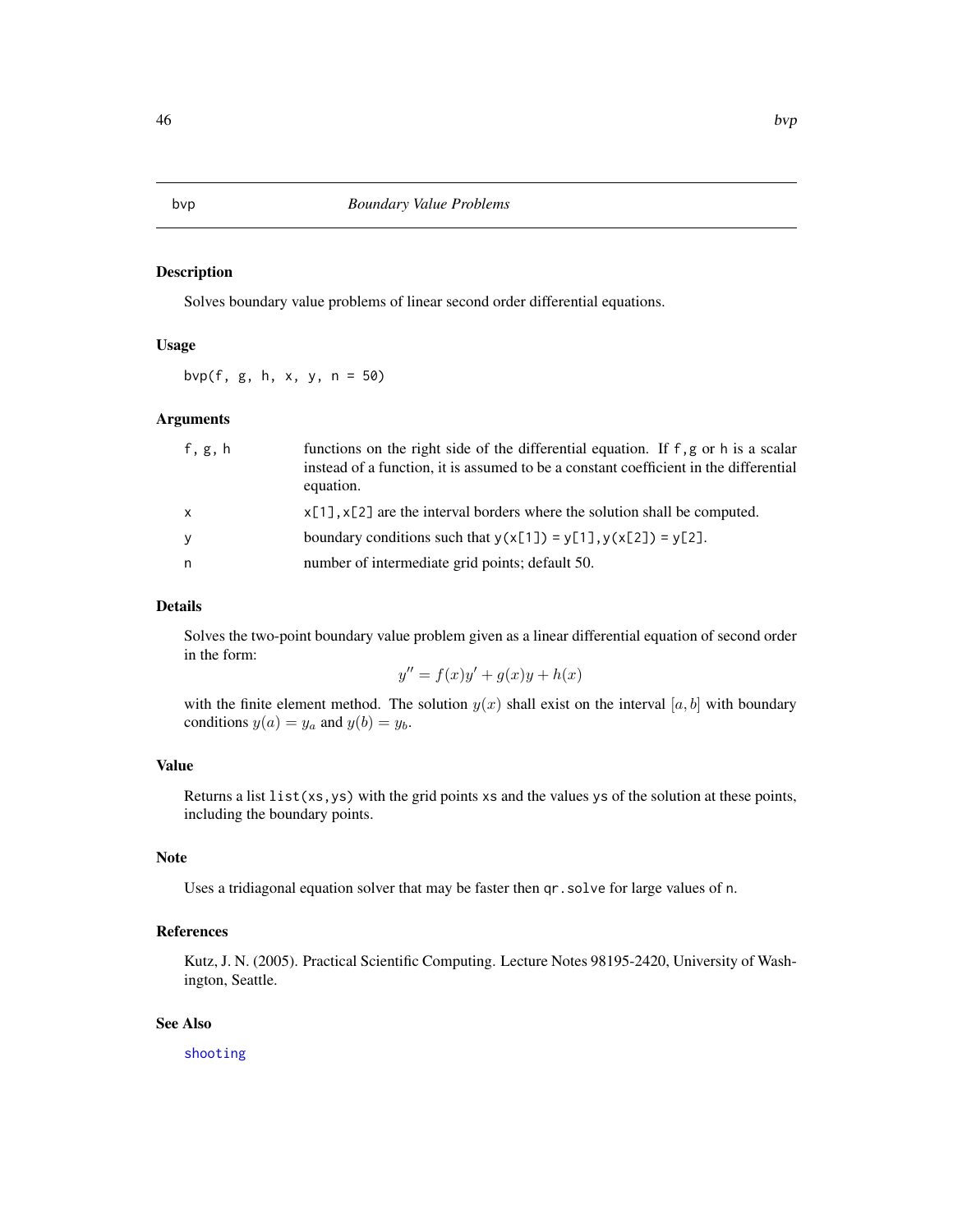#### cart2sph 47

## Examples

```
## Solve y'' = 2*x/(1+x^2)*y' - 2/(1+x^2)*y + 1## with y(0) = 1.25 and y(4) = -0.95 on the interval [0, 4]:
f1 <- function(x) 2*x / (1 + x^2)f2 <- function(x) -2 / (1 + x^2)f3 \le function(x) rep(1, length(x)) # vectorized constant function 1
x \leq -c(0.0, 4.0)y \leftarrow c(1.25, -0.95)sol \leq bvp(f1, f2, f3, x, y)
## Not run:
plot(sol$xs, sol$ys, ylim = c(-2, 2),
     xlab = "", ylab = "", main = "Boundary Value Problem")
# The analytic solution is
sfun <- function(x) 1.25 + 0.4860896526*x - 2.25*x^2 +2*xx\tan(x) - 1/2 * log(1+x^2) + 1/2 * x^2 * log(1+x^2)xx \le linspace(0, 4)
yy \leq -sfun(xx)lines(xx, yy, col="red")
grid()
## End(Not run)
```
cart2sph *Coordinate Transformations*

## Description

Transforms between cartesian, spherical, polar, and cylindrical coordinate systems in two and three dimensions.

## Usage

```
cart2sph(xyz)
sph2cart(tpr)
cart2pol(xyz)
pol2cart(prz)
```
#### Arguments

| xvz | cartesian coordinates x, y, z as vector or matrix.                                 |
|-----|------------------------------------------------------------------------------------|
| tpr | spherical coordinates theta, phi, and r as vector or matrix.                       |
| prz | polar coordinates phi, r or cylindrical coordinates phi, r, z as vector or matrix. |

# Details

cart2sph returns spherical coordinates as (theta, phi, r), and sph2cart expects them in this sequence.

cart2pol returns polar coordinates (phi, r) if length(xyz)==2 and cylindrical coordinates (phi, r, z) else. pol2cart needs them in this sequence and length.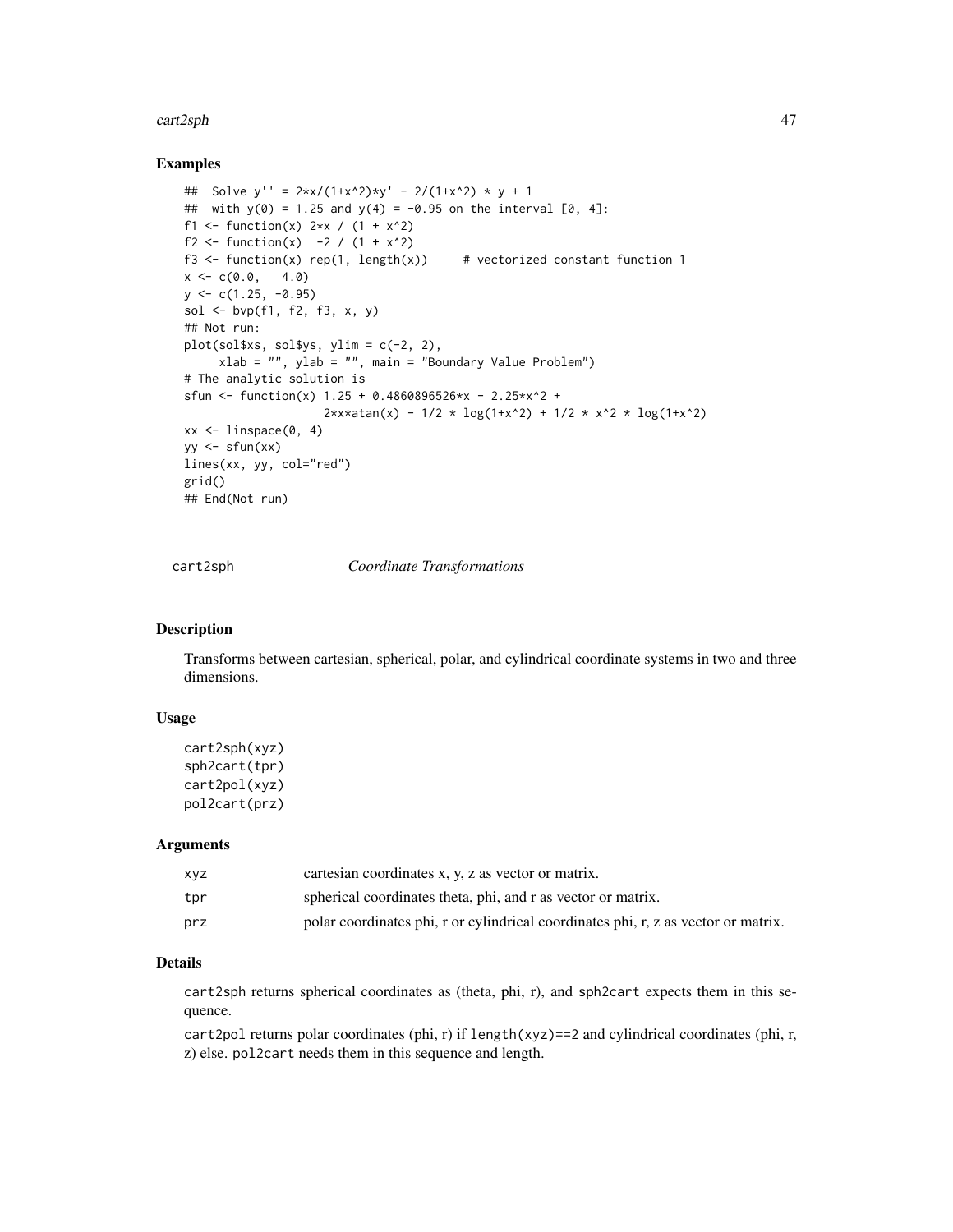To go from cylindrical to cartesian coordinates, transform to cartesian coordinates first — or write your own function, see the examples.

All transformation functions are vectorized.

# Value

All functions return a (2- or 3-dimensional) vector representing a point in the requested coordinate system, or a matrix with 2 or 3 named columns where is row represents a point. The columns are named accordingly.

## Note

In Matlab these functions accept two or three variables and return two or three values. In R it did not appear appropriate to return coordinates as a list.

These functions should be vectorized in the sense that they accept will accept matrices with number of rows or columns equal to 2 or 3.

#### Examples

```
x \le -0.5 \times \cos(\pi/6); y \le -0.5 \times \sin(\pi/6); z \le -\sqrt{1 - x^2 - y^2}(s < -cart2sph(c(x, y, z))) # 0.5235988 1.0471976 1.0000000
sph2cart(s) # 0.4330127 0.2500000 0.8660254
cart2pol(c(1,1)) # 0.7853982 1.4142136
cart2pol(c(1,1,0)) # 0.7853982 1.4142136 0.0000000
pol2cart(c(pi/2, 1)) # 6.123234e-17 1.000000e+00
pol2cart(c(pi/4, 1, 1)) # 0.7071068 0.7071068 1.0000000
## Transform spherical to cylindrical coordinates and vice versa
sph2cyl <- function(th.ph.r) cart2pol(sph2cart(th.ph.r))
cyl2sph <- function(phi.r.z) cart2sph(pol2cart(phi.r.z))
```
cd, pwd, what *Directory Functions (Matlab style)*

#### Description

Displays or changes working directory, or lists files therein.

#### Usage

cd(dname) pwd()

 $what(dname = getwd())$ 

#### Arguments

dname (relative or absolute) directory path.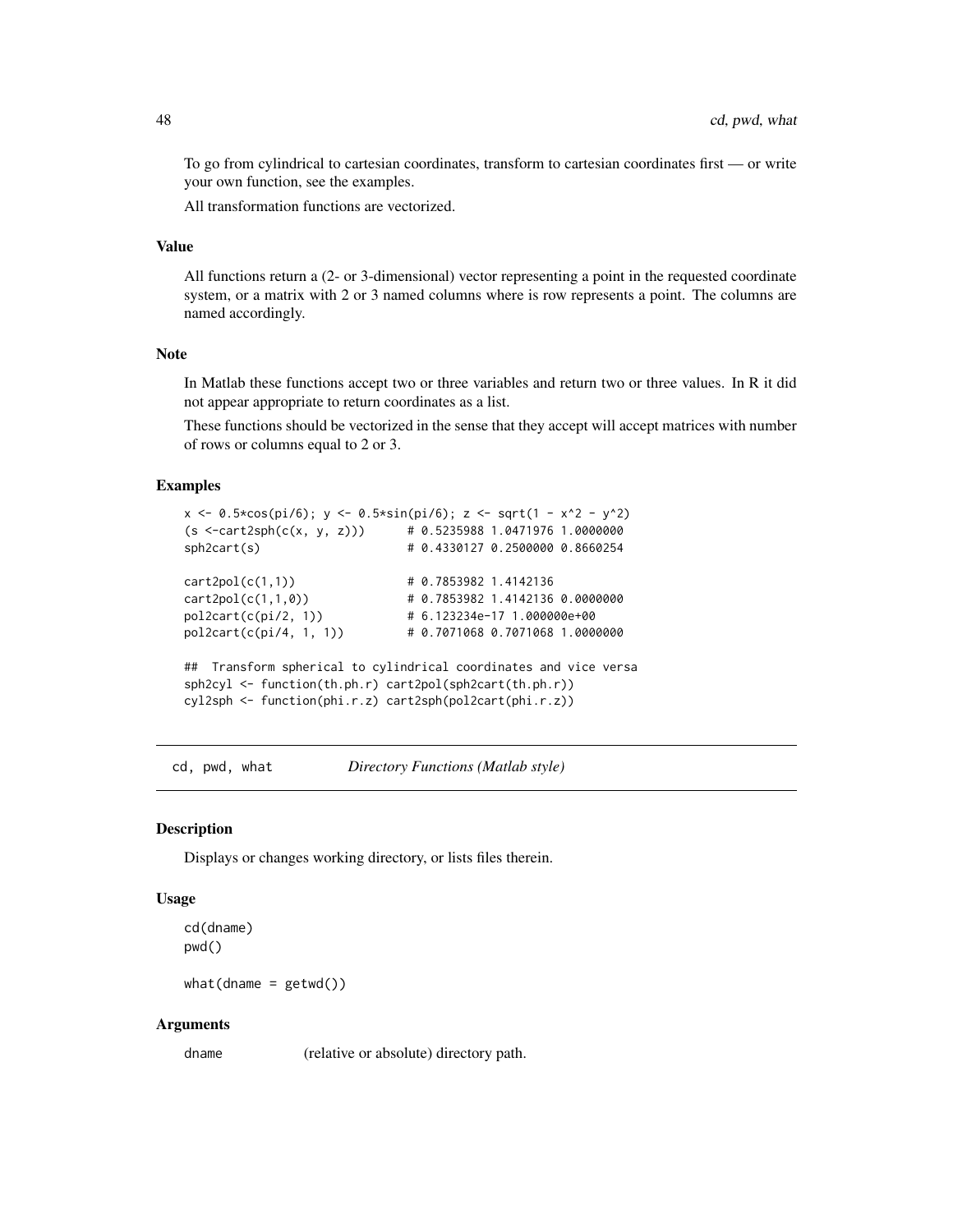# Details

pwd() displays the name of the current directory, and is the same as cd(). cd(dname) changes to directory dname and if successfull displays the directory name.

what() lists all files in a directory.

#### Value

Name of the current working directory.

#### See Also

[getwd](#page-0-0), [setwd](#page-0-0), [list.files](#page-0-0)

## Examples

# cd() # pwd() # what()

ceil *Integer Functions (Matlab Style)*

#### Description

Functions for rounding and truncating numeric values towards near integer values.

#### Usage

ceil(n) Fix(n)

#### Arguments

n a numeric vector or matrix

#### Details

ceil() is an alias for ceiling() and rounds to the smallest integer equal to or above n.

 $Fix()$  truncates values towards 0 and is an alias for trunc(). Uses ml prefix to indicate Matlab style.

The corresponding functions floor() (rounding to the largest interger equal to or smaller than n) and round() (rounding to the specified number of digits after the decimal point, default being 0) are already part of R base.

# Value

integer values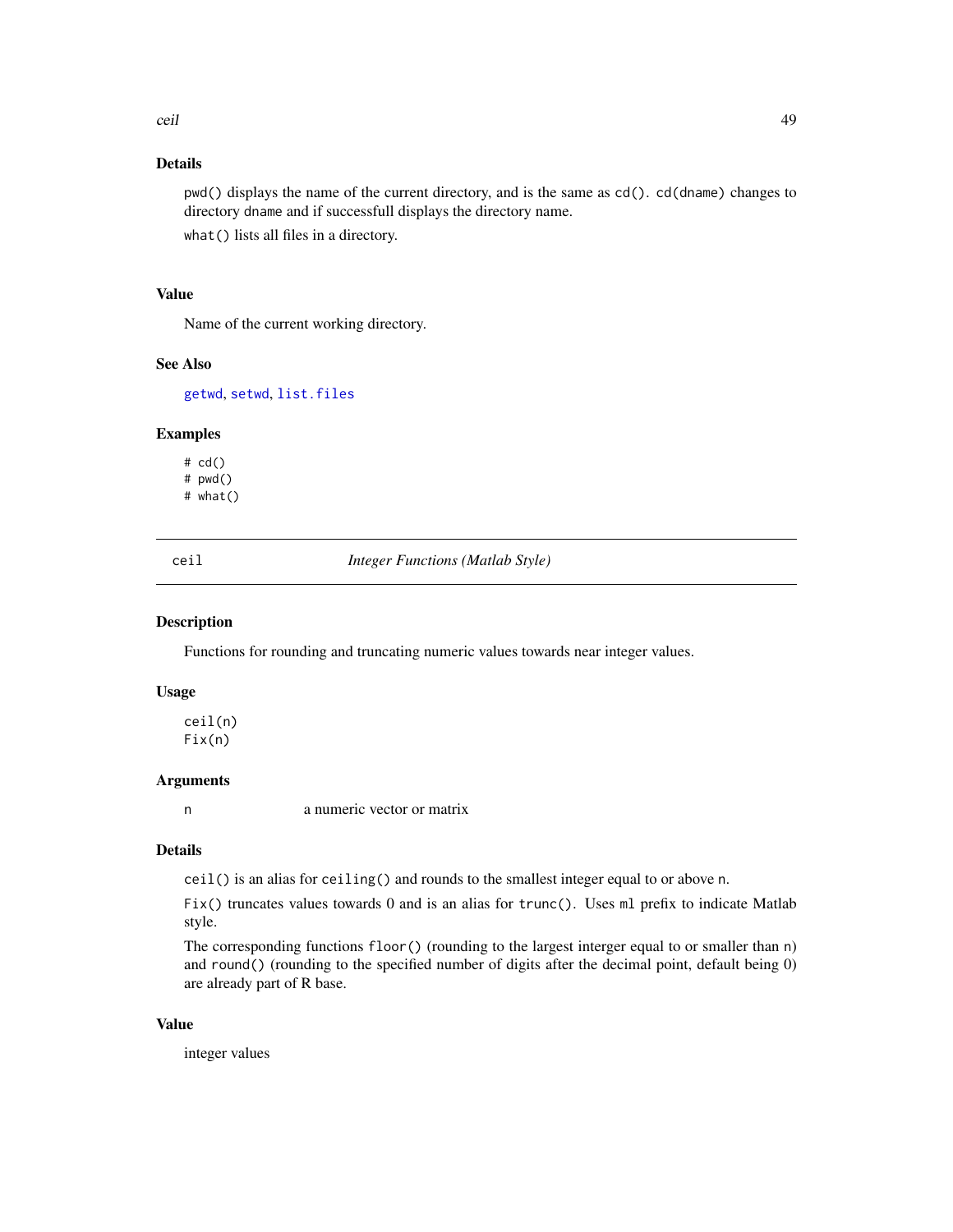#### Examples

```
x \leq -c(-1.2, -0.8, 0, 0.5, 1.1, 2.9)ceil(x)
Fix(x)
```
#### charpoly *Characteristic Polynomial*

## Description

Computes the characteristic polynomial (and the inverse of the matrix, if requested) using the Faddeew-Leverrier method.

#### Usage

 $charpoly(a, info = FALSE)$ 

# Arguments

| a    | quadratic matrix; size should not be much larger than 100.  |
|------|-------------------------------------------------------------|
| info | logical; if true, the inverse matrix will also be reported. |

# Details

Computes the characteristic polynomial recursively. In the last step the determinant and the inverse matrix can be determined without any extra cost (if the matrix is not singular).

# Value

Either the characteristic polynomial as numeric vector, or a list with components cp, the characteristic polynomial, det, the determinant, and inv, the inverse matrix, will be returned.

#### References

Hou, S.-H. (1998). Classroom Note: A Simple Proof of the Leverrier–Faddeev Characteristic Polynomial Algorithm, SIAM Review, 40(3), pp. 706–709.

#### Examples

```
a \leftarrow \text{magic}(5)A \leftarrow \text{charpoly}(a, \text{ info} = \text{TRUE})A$cp
roots(A$cp)
A$det
zapsmall(A$inv %*% a)
```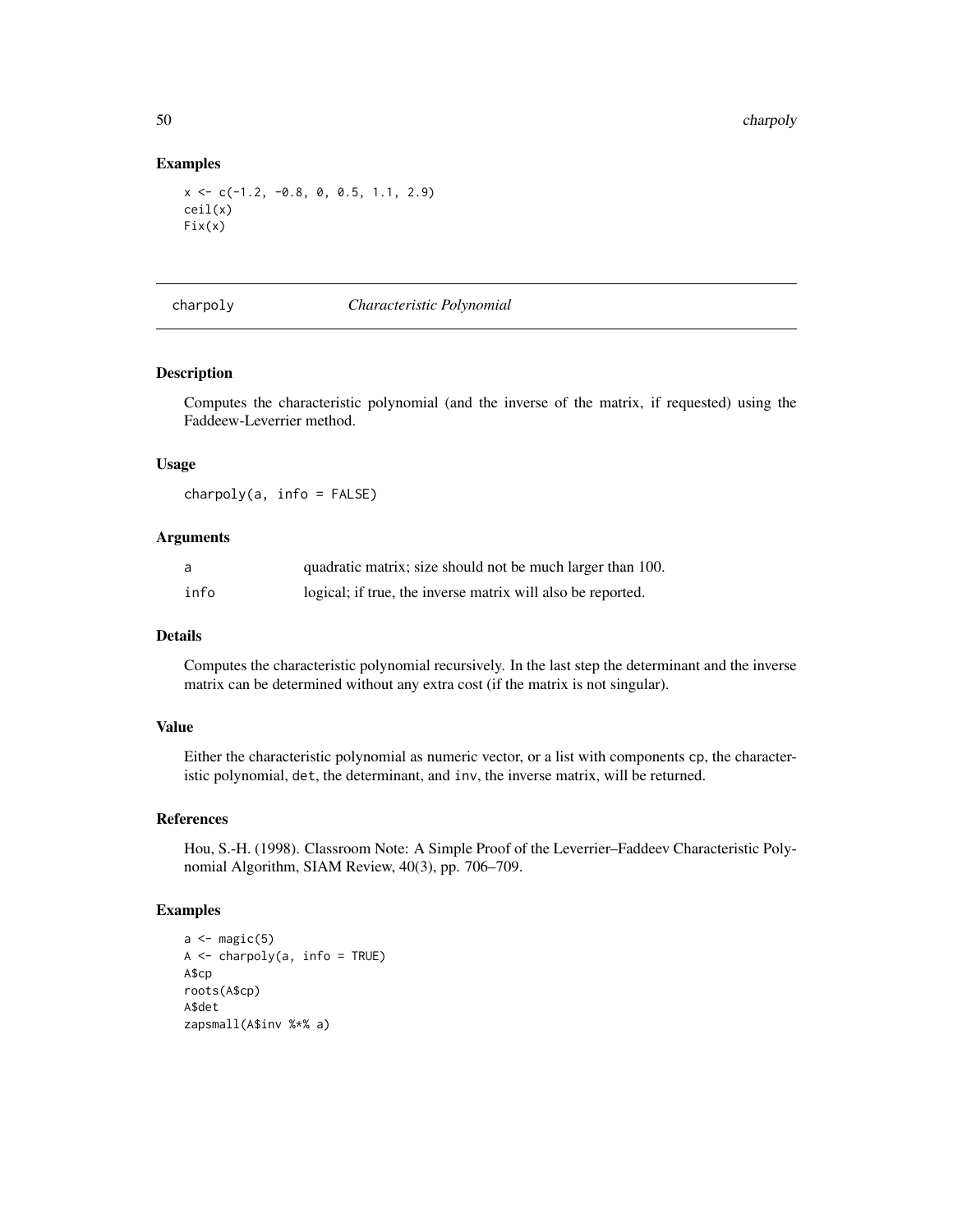<span id="page-50-0"></span>

Function approximation through Chebyshev polynomials (of the first kind).

#### Usage

chebApprox(x, fun, a, b, n)

## Arguments

| X    | Numeric vector of points within interval $[a, b]$ . |
|------|-----------------------------------------------------|
| fun  | Function to be approximated.                        |
| a, b | Endpoints of the interval.                          |
| n    | An integer $\geq 0$ .                               |

# Details

Return approximate y-coordinates of points at x by computing the Chebyshev approximation of degree n for fun on the interval [a,b].

# Value

A numeric vector of the same length as x.

## Note

TODO: Evaluate the Chebyshev approximative polynomial by using the Clenshaw recurrence formula. (Not yet vectorized, that's why we still use the Horner scheme.)

# References

Press, W. H., S. A. Teukolsky, W. T. Vetterling, and B. P. Flannery (1992). Numerical Recipes in C: The Art of Scientific Computing. Second Edition, Cambridge University Press.

# See Also

[polyApprox](#page-265-0)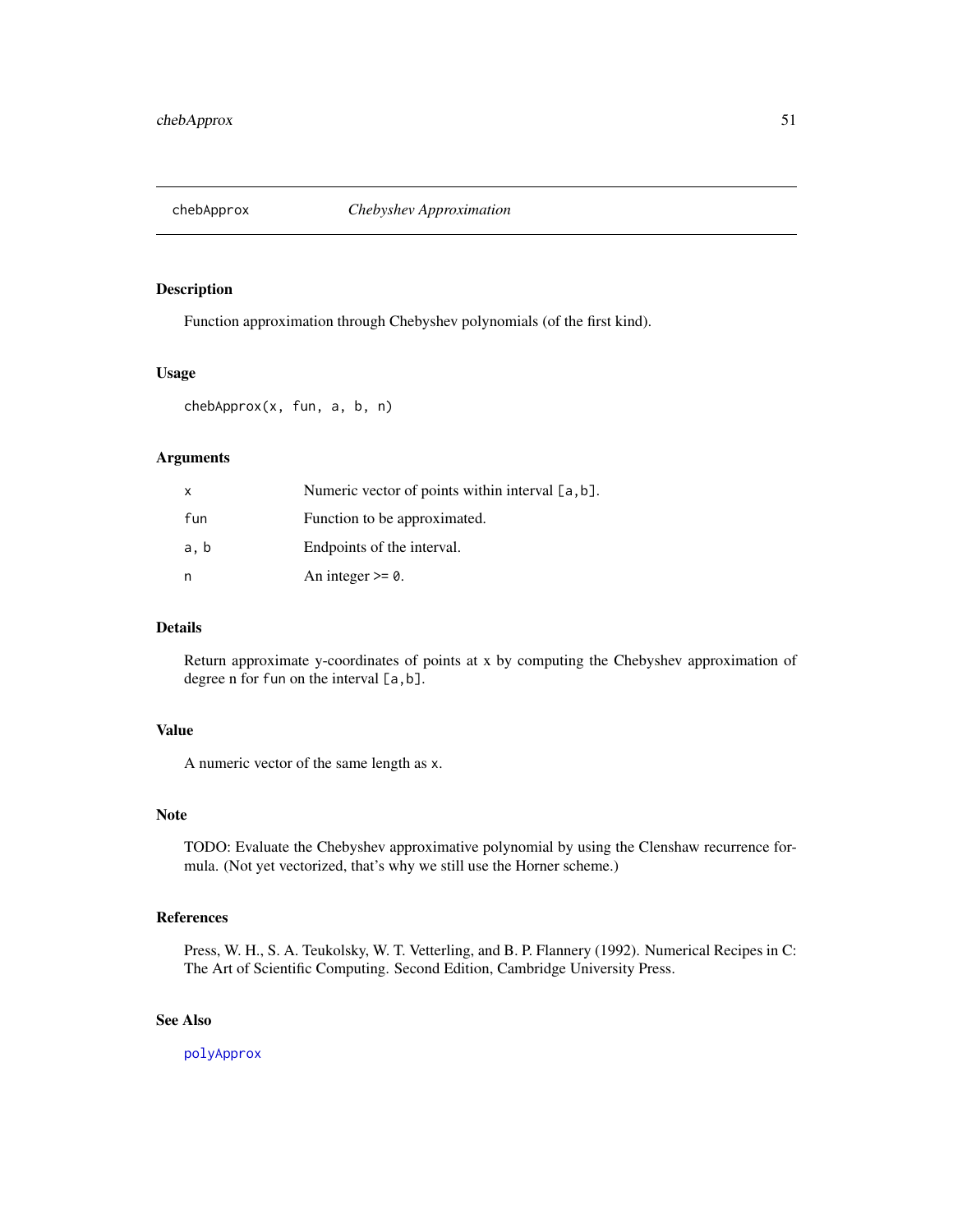## Examples

```
# Approximate sin(x) on [-pi, pi] with a polynomial of degree 9 !
# This polynomial has to be beaten:
# P(x) = x - 1/6*x^3 + 1/120*x^5 - 1/5040*x^7 + 1/362880*x^9# Compare these polynomials
p1 \leq -rev(c(\theta, 1, \theta, -1/6, \theta, 1/12\theta, \theta, -1/5\theta4\theta, \theta, 1/36288\theta))p2 <- chebCoeff(sin, -pi, pi, 9)
# Estimate the maximal distance
x \leq -\text{seq}(-\text{pi}, \text{pi}, \text{length.out} = 101)ys \leftarrow sin(x)yp <- polyval(p1, x)
yc <- chebApprox(x, sin, -pi, pi, 9)
max(abs(ys-yp)) # 0.006925271
max(abs(ys-yc)) # 1.151207e-05
## Not run:
# Plot the corresponding curves
plot(x, ys, type = "l", col = "gray", lwd = 5)
lines(x, yp, col = "navy")lines(x, yc, col = "red")grid()
## End(Not run)
```
<span id="page-51-0"></span>

| chebCoeff | Chebyshev Polynomials |
|-----------|-----------------------|
|-----------|-----------------------|

#### Description

Chebyshev Coefficients for Chebyshev polynomials of the first kind.

#### Usage

chebCoeff(fun, a, b, n)

#### Arguments

| fun  | function to be approximated. |
|------|------------------------------|
| a, b | endpoints of the interval.   |
| n    | an integer $\geq 0$ .        |

# Details

For a function fun on on the interval [a, b] determines the coefficients of the Chebyshev polynomials up to degree n that will approximate the function (in L2 norm).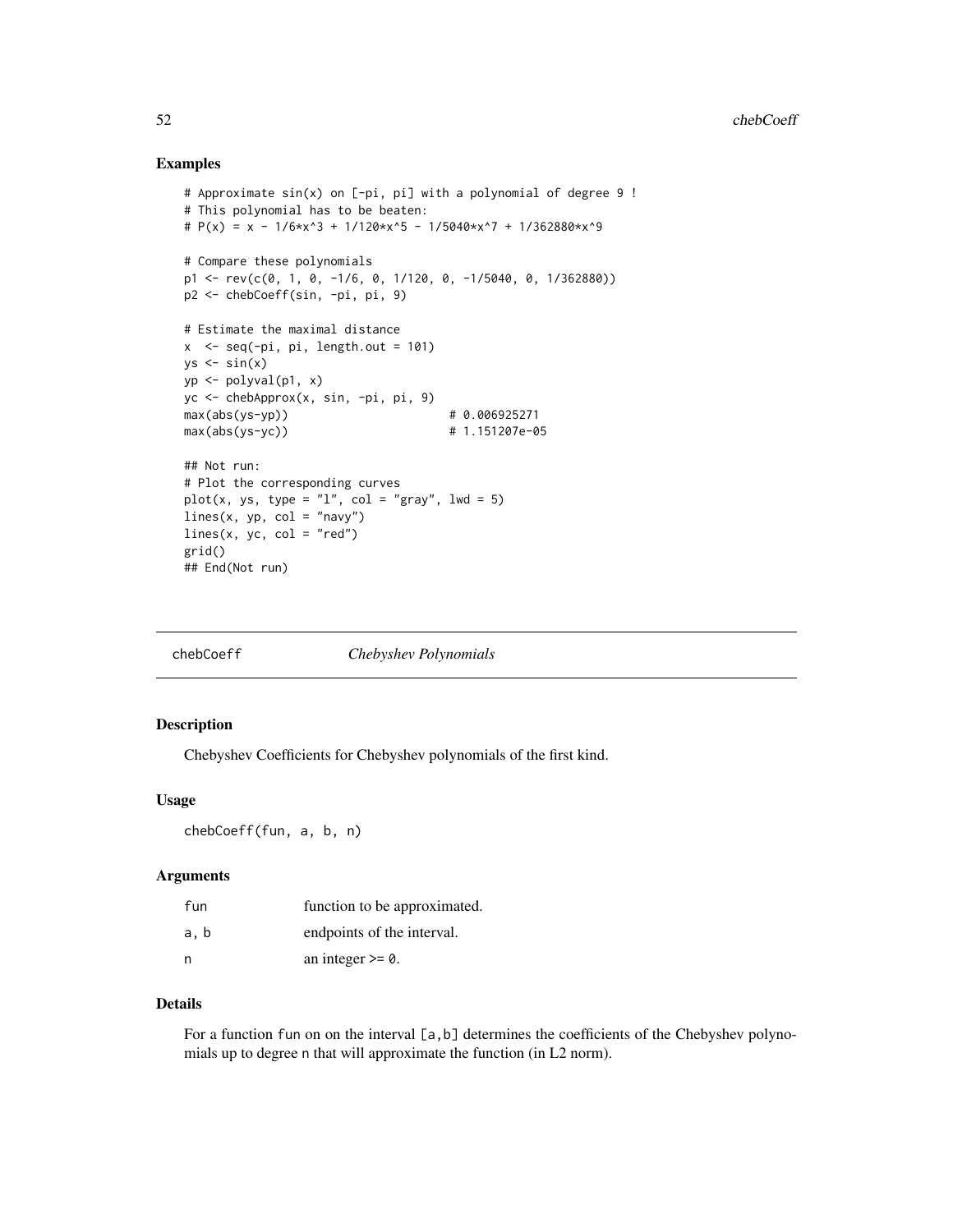#### chebPoly 53

# Value

Vector of coefficients for the Chebyshev polynomials, from low to high degrees (see the example).

#### Note

See the "Chebfun Project" <https://www.chebfun.org/> by Nick Trefethen.

## References

Weisstein, Eric W. "Chebyshev Polynomial of the First Kind." From MathWorld — A Wolfram Web Resource. <https://mathworld.wolfram.com/ChebyshevPolynomialoftheFirstKind.html>

## See Also

[chebPoly](#page-52-0), [chebApprox](#page-50-0)

## Examples

```
## Chebyshev coefficients for x^2 + 1
n < -4f2 <- function(x) x^2 + 1cC <- chebCoeff(f2, -1, 1, n) # 3.0 0 0.5 0 0<br>cC[1] <- cC[1]/2 # correcting the absolu
                               # correcting the absolute Chebyshev term
                               # i.e. 1.5*T_0 + 0.5*T_2
cP \leq -chebPoly(n) # summing up the polynomial coefficients
p <- cC %*% cP # 0 0 1 0 1
```
<span id="page-52-0"></span>chebPoly *Chebyshev Polynomials*

## Description

Chebyshev polynomials and their values.

#### Usage

 $chebPoly(n, x = NULL)$ 

#### Arguments

| an integer $\geq 0$ .                           |
|-------------------------------------------------|
| a numeric vector, possibly empty; default NULL. |

## Details

Determines an (n+1)-ny-(n+1)-Matrix of Chebyshev polynomials up to degree n.

The coefficients of the first n Chebyshev polynomials are computed using the recursion formula. For computing any values at points the well known Horner schema is applied.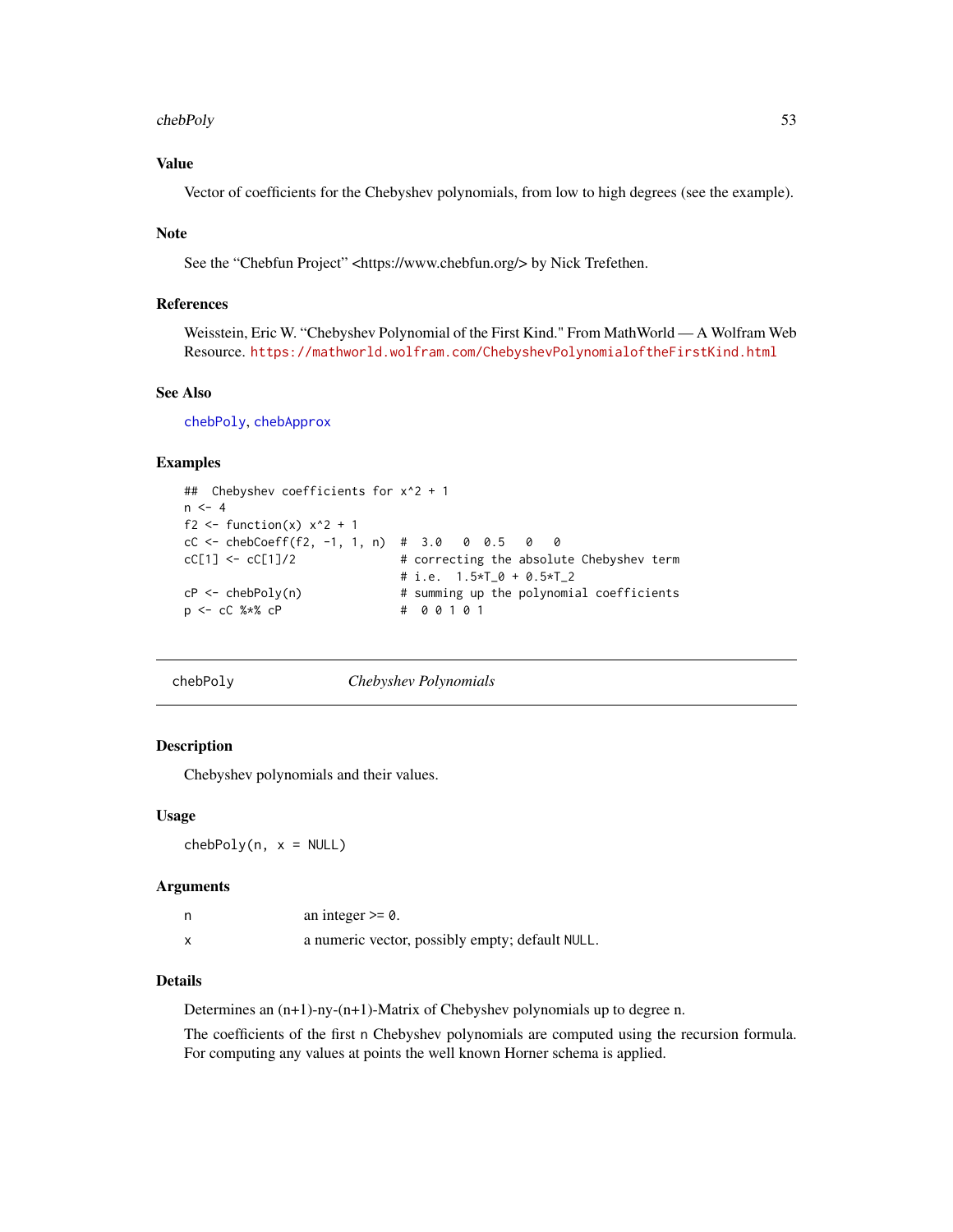# Value

If x is NULL, returns an  $(n+1)$ -by- $(n+1)$  matrix with the coefficients of the first Chebyshev polynomials from 0 to n, one polynomial per row with coefficients from highest to lowest order.

If  $x$  is a numeric vector, returns the values of the n-th Chebyshev polynomial at the points of  $x$ .

# Note

See the "Chebfun Project" <https://www.chebfun.org/> by Nick Trefethen.

# References

Carothers, N. L. (1998). A Short Course on Approximation Theory. Bowling Green State University.

# See Also

[chebCoeff](#page-51-0), [chebApprox](#page-50-0)

## Examples

chebPoly(6)

```
## Not run:
## Plot 6 Chebyshev Polynomials
plot(0, 0, type="n", xlim=c(-1, 1), ylim=c(-1.2, 1.2),
    main="Chebyshev Polynomials for n=1..6", xlab="x", ylab="y")
grid()
x \leq -\text{seq}(-1, 1, \text{length.out} = 101)for (i in 1:6) {
    y <- chebPoly(i, x)
    lines(x, y, col=i)
}
legend(x = 0.55, y = 1.2, c("n=1", "n=2", "n=3", "n=4", "n=5", "n=6"),col = 1:6, lty = 1, bg="whitesmoke", cex = 0.75)
```
## End(Not run)

<span id="page-53-0"></span>circlefit *Fitting a Circle*

# Description

Fitting a circle from points in the plane

## Usage

circlefit(xp, yp, fast = TRUE)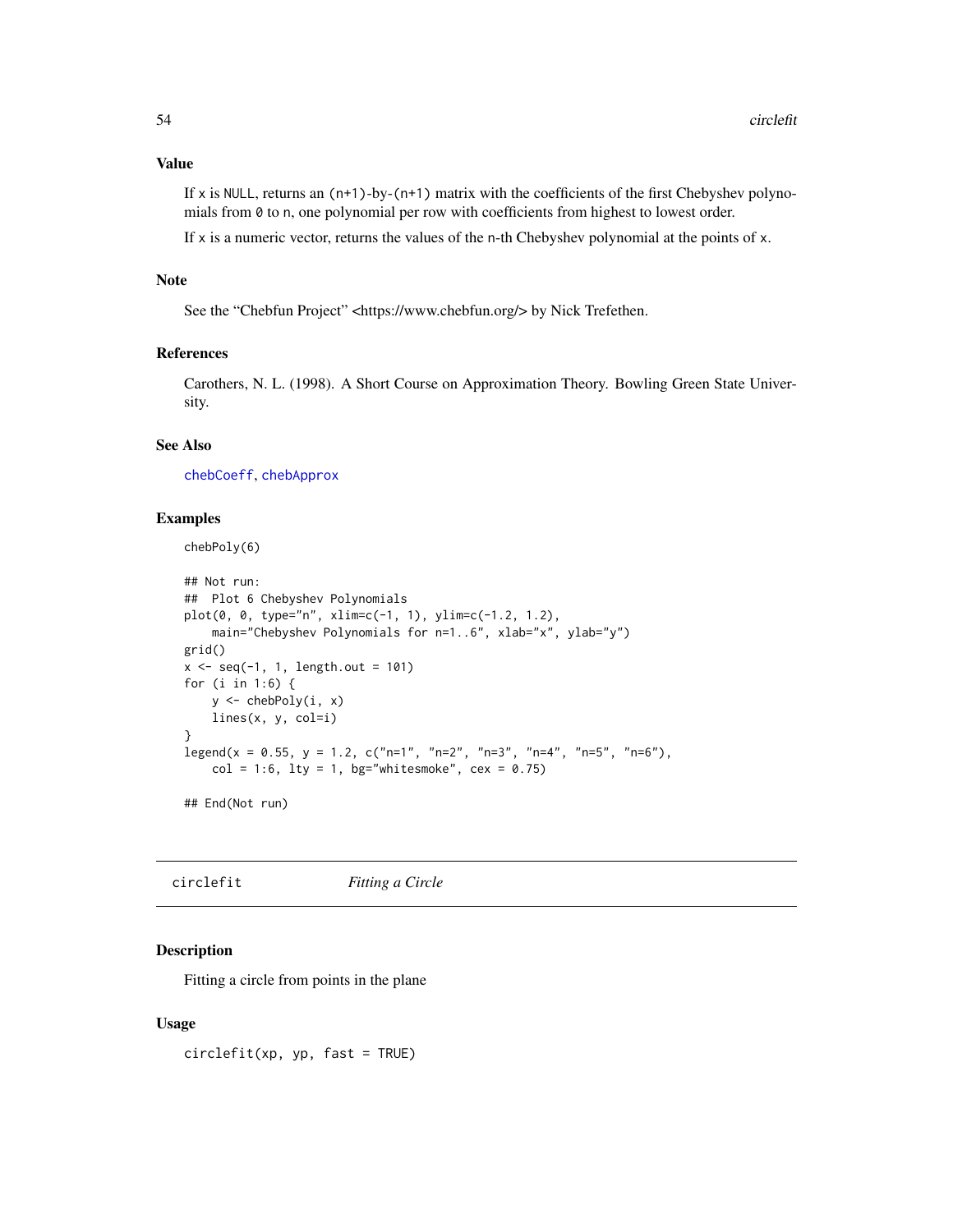#### circlefit 55

#### **Arguments**

| xp, yp | Vectors representing the x and y coordinates of plane points |
|--------|--------------------------------------------------------------|
| fast   | deprecated; will not be used.                                |

#### Details

This routine finds an 'algebraic' solution based on a linear fit. The value to be minimized is the distance of the given points to the nearest point on the circle along a radius.

## Value

Returns x- and y-coordinates of the center and the radius as a vector of length 3.

Writes the RMS error of the (radial) distance of the original points to the circle directly onto the console.

#### References

Gander, W., G. H. Golub, and R. Strebel (1994). Fitting of Circles and Ellipses — Least Squares Solutions. ETH Zürich, Technical Report 217, Institut für Wissenschaftliches Rechnen.

#### Examples

```
# set.seed(8421)
n <- 20
w <- 2*pi*runif(n)
xp \leq \cos(w) + 1 + 0.25 \times (runif(n) - 0.5)yp \le -\sin(w) + 1 + 0.25 \times (runif(n) - 0.5)circe <- circlefit(xp, yp) #=> 0.9899628 1.0044920 1.0256633
                             # RMS error: 0.07631986
## Not run:
x0 <- circe[1]; y0 <- circe[2]; r0 <- circe[3]
plot(c(-0.2, 2.2), c(-0.2, 2.2), type="n", asp=1)
grid()
abline(h=0, col="gray"); abline(v=0, col="gray")
points(xp, yp, col="darkred")
w <- seq(0, 2*pi, len=100)
xx \le -r0 \times cos(w) + x0yy \leq -r\theta * sin(w) + y\thetalines(xx, yy, col="blue")
## End(Not run)
```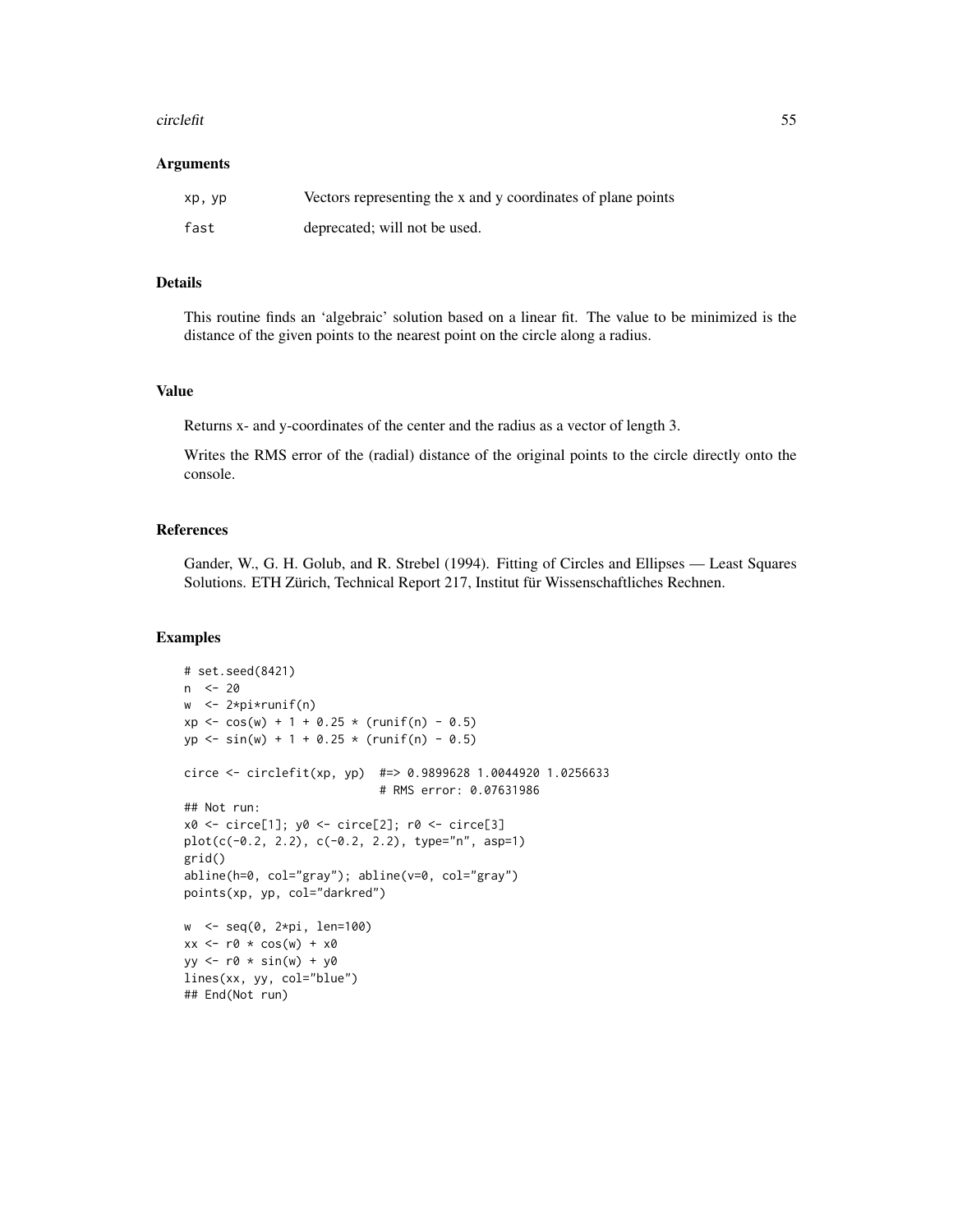List or remove items from workspace, or display system information.

## Usage

clear(lst) ver() who() whos()

## Arguments

lst Character vector of names of variables in the global environment.

# Details

Remove these or all items from the workspace, i.e. the global environment, and freeing up system memory.

who() lists all items on the workspace. whos() lists all items and their class and size.

ver() displays version and license information for R and all the loaded packages.

# Value

Invisibly NULL.

## See Also

[ls](#page-0-0), [rm](#page-0-0), [sessionInfo](#page-0-0)

# Examples

# clear() # DON'T # who() # whos() # ver()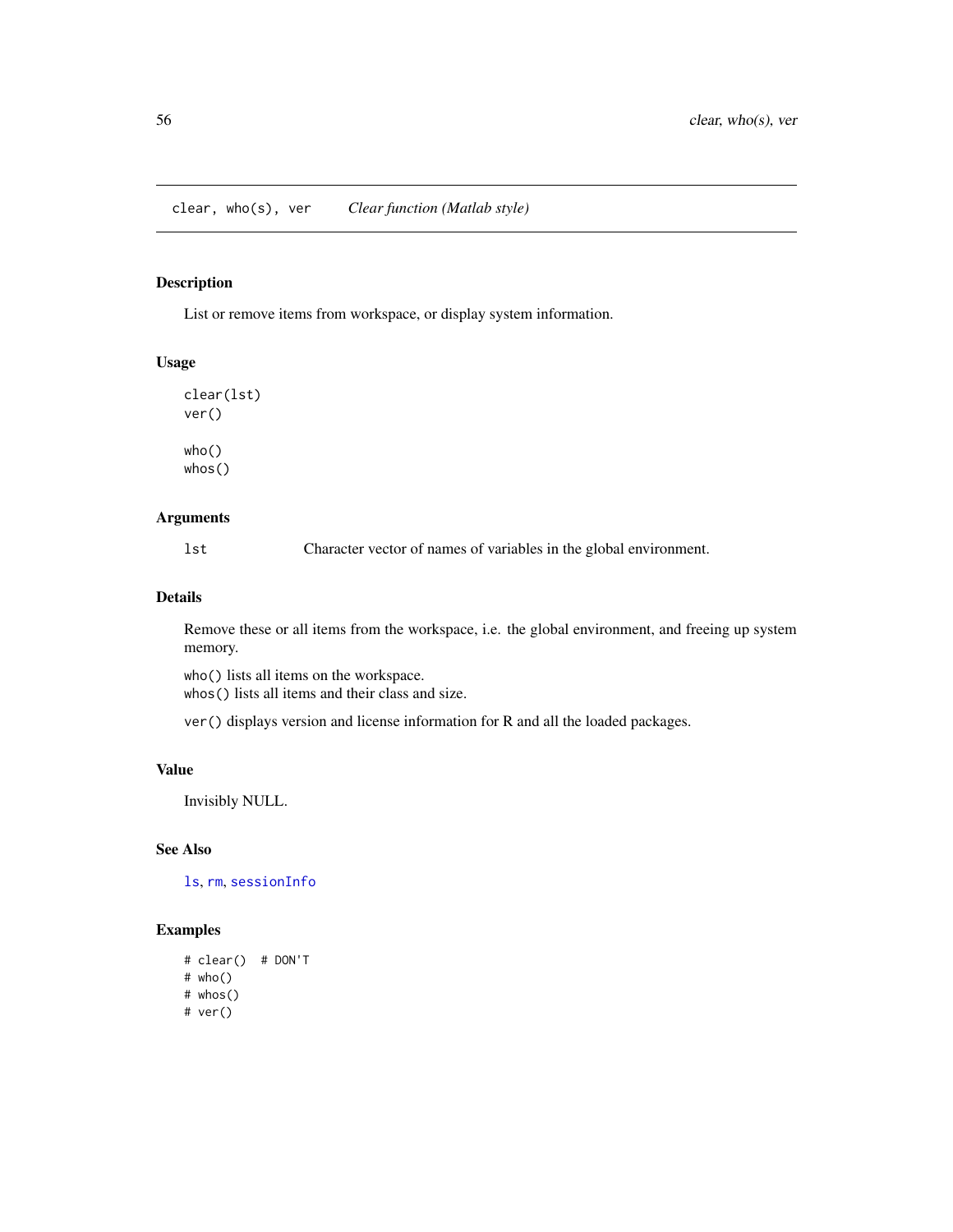clenshaw\_curtis *Clenshaw-Curtis Quadrature Formula*

## Description

Clenshaw-Curtis Quadrature Formula

#### Usage

clenshaw\_curtis(f,  $a = -1$ ,  $b = 1$ ,  $n = 1024$ , ...)

#### Arguments

| $\mathbf{f}$ | function, the integrand, without singularities.        |
|--------------|--------------------------------------------------------|
| a, b         | lower and upper limit of the integral; must be finite. |
| n            | Number of Chebyshev nodes to account for.              |
|              | Additional parameters to be passed to the function     |

## Details

Clenshaw-Curtis quadrature is based on sampling the integrand on Chebyshev points, an operation that can be implemented using the Fast Fourier Transform.

# Value

Numerical scalar, the value of the integral.

## References

Trefethen, L. N. (2008). Is Gauss Quadrature Better Than Clenshaw-Curtis? SIAM Review, Vol. 50, No. 1, pp 67–87.

## See Also

[gaussLegendre](#page-135-0), [gauss\\_kronrod](#page-138-0)

#### Examples

```
## Quadrature with Chebyshev nodes and weights
f \le function(x) sin(x+cos(10*exp(x))/3)## Not run: ezplot(f, -1, 1, fill = TRUE)
cc <- clenshaw_curtis(f, n = 64) #=> 0.0325036517151, true error > 1.3e-10
```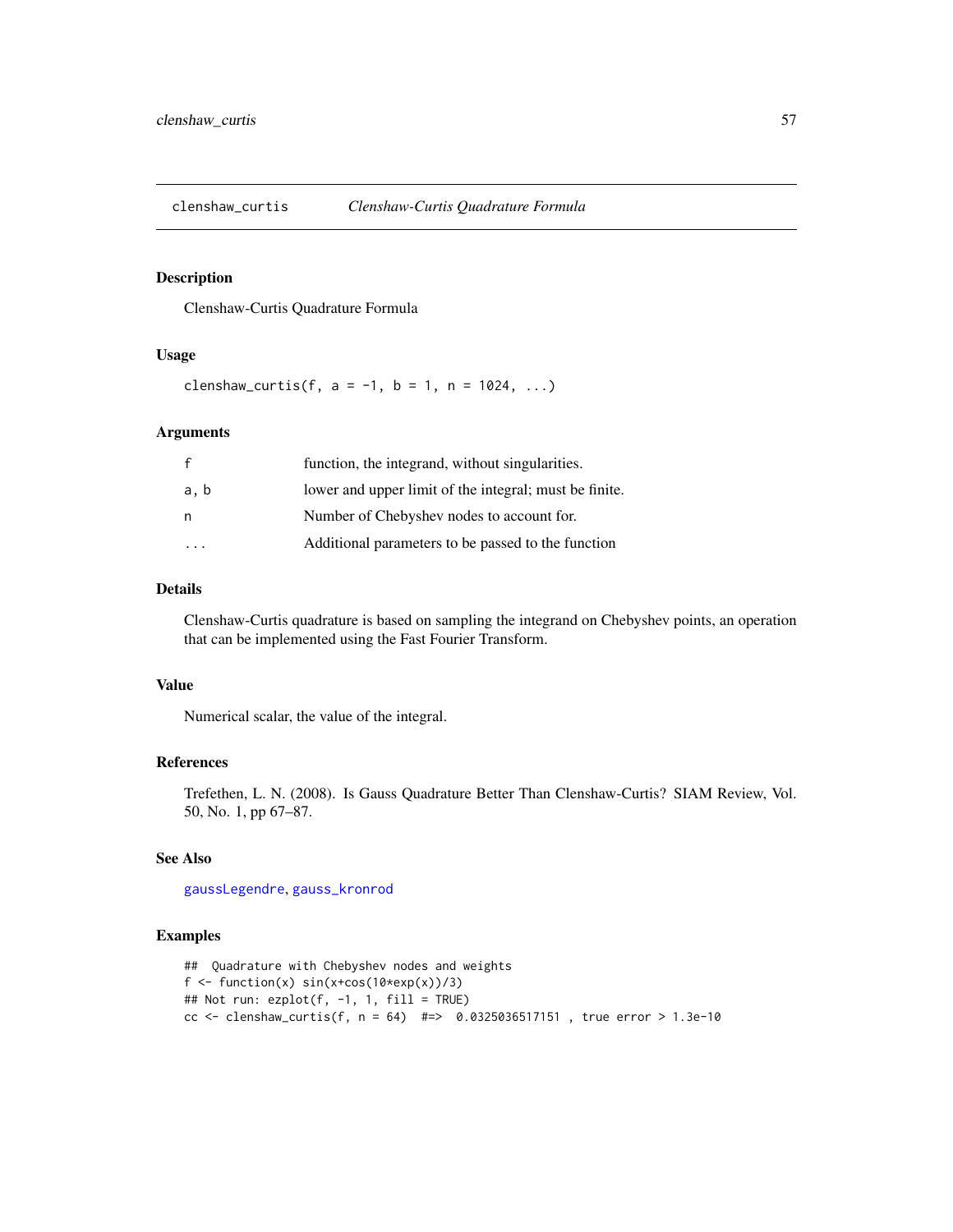Generates all combinations of length m of a vector a.

# Usage

combs(a, m)

# Arguments

| a | numeric vector of some length n |
|---|---------------------------------|
| m | integer with $0 \le m \le n$    |

# Details

combs generates combinations of length n of the elements of the vector a.

# Value

matrix representing combinations of the elements of a

#### See Also

[perms](#page-256-0), [randcomb](#page-301-0)

# Examples

combs(seq(2, 10, by=2), m = 3)

compan *Companion Matrix*

# Description

Computes the companion matrix of a real or complex vector.

# Usage

compan(p)

# Arguments

p vector representing a polynomial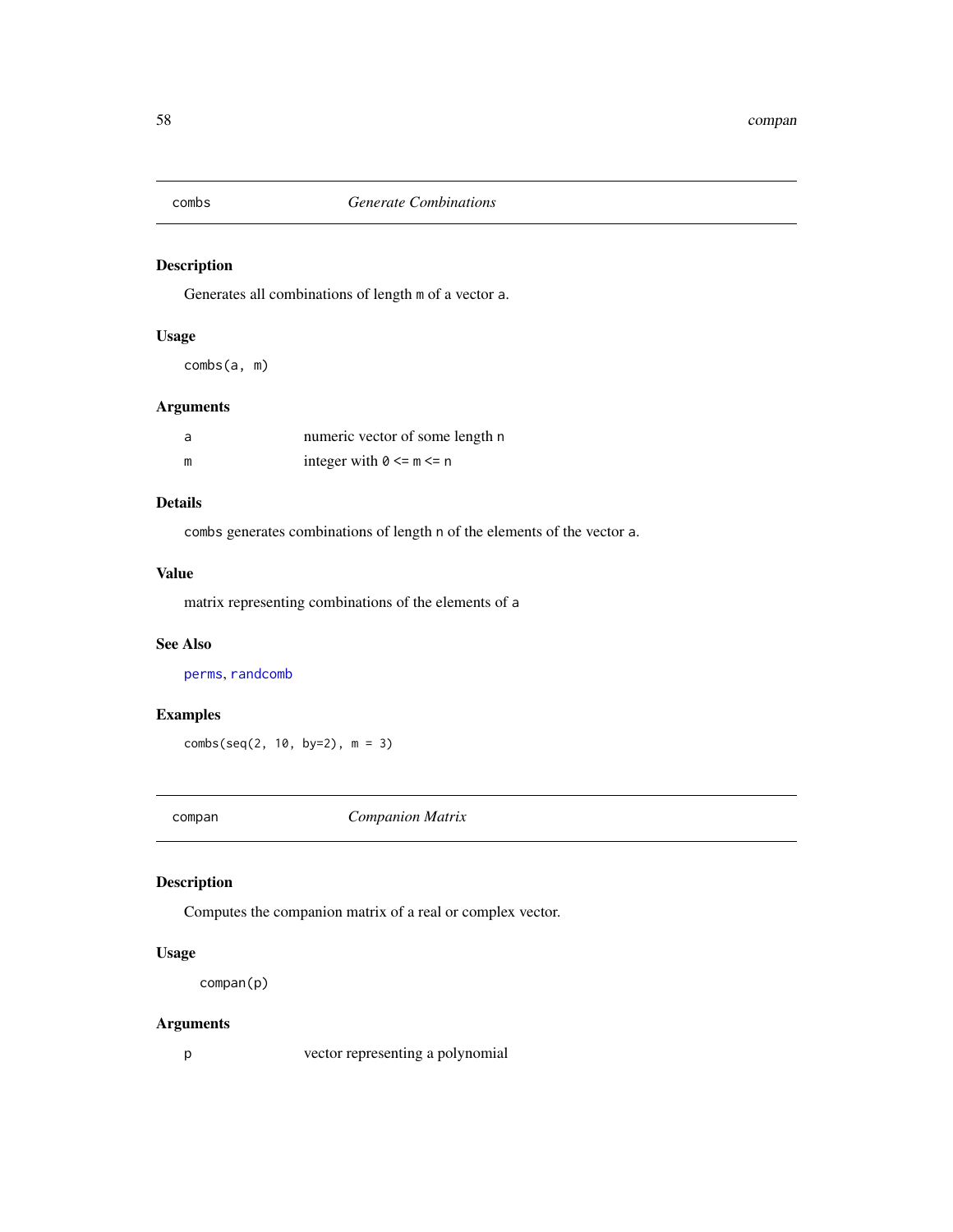# complexstep 59

## Details

Computes the companion matrix corresponding to the vector p with -p[2:length(p)]/p[1] as first row.

The eigenvalues of this matrix are the roots of the polynomial.

## Value

A square matrix of length(p)-1 rows and columns

#### See Also

[roots](#page-322-0)

## Examples

```
p \leftarrow c(1, 0, -7, 6)compan(p)
# 0 7 -6
# 1 0 0
# 0 1 0
```
complexstep *Complex Step Derivatives*

## Description

Complex step derivatives of real-valued functions, including gradients, Jacobians, and Hessians.

# Usage

```
complexstep(f, x0, h = 1e-20, ...)
```

```
grad_c s d(f, x0, h = 1e-20, ...)jacobian_csd(f, x0, h = 1e-20, ...)hessian_csd(f, x0, h = 1e-20, ...)
laplacian_csd(f, x0, h = 1e-20, ...)
```
#### Arguments

| f  | Function that is to be differentiated.               |
|----|------------------------------------------------------|
| x0 | Point at which to differentiate the function.        |
| h  | Step size to be applied; shall be <i>very</i> small. |
|    | Additional variables to be passed to f.              |
|    |                                                      |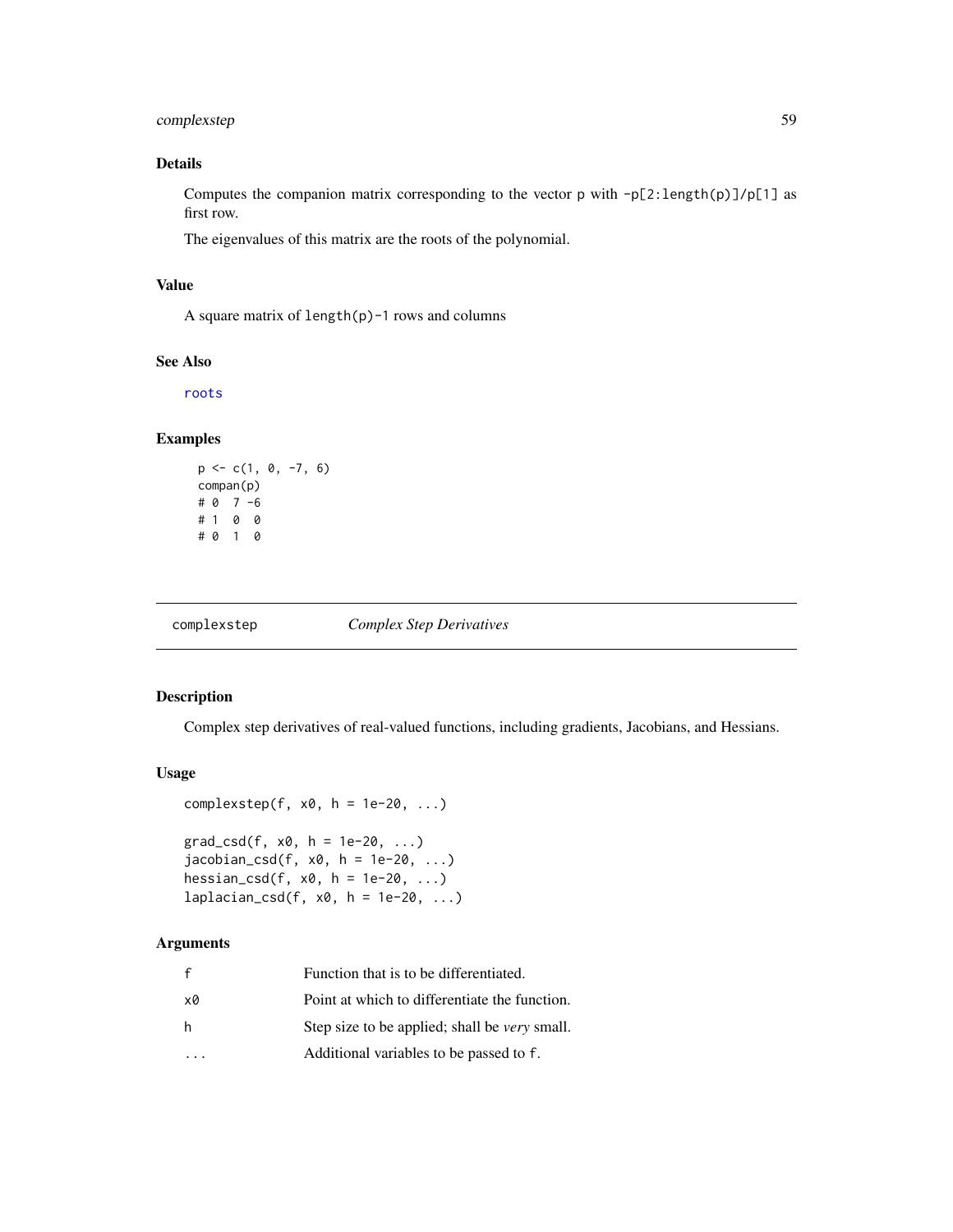#### Details

Complex step derivation is a fast and highly exact way of numerically differentiating a function. If the following conditions are satisfied, there will be no loss of accuracy between computing a function value and computing the derivative at a certain point.

- f must have an analytical (i.e., complex differentiable) continuation into an open neighborhood of x0.
- $x0$  and  $f(x0)$  must be real.
- h is real and *very* small:  $0 < h < 1$ .

complexstep handles differentiation of univariate functions, while grad\_csd and jacobian\_csd compute gradients and Jacobians by applying the complex step approach iteratively. Please understand that these functions are not vectorized, but complexstep is.

As complex step cannot be applied twice (the first derivative does not fullfil the conditions), hessian\_csd works differently. For the first derivation, complex step is used, to the one time derived function Richardson's method is applied. The same applies to lapalacian\_csd.

#### Value

```
complexstep(f, x0) returns the derivative f'(x_0) of f at x_0. The function is vectorized in x0.
```
#### Note

This surprising approach can be easily deduced from the complex-analytic Taylor formula.

#### Author(s)

HwB <hwborchers@googlemail.com>

#### References

Martins, J. R. R. A., P. Sturdza, and J. J. Alonso (2003). The Complex-step Derivative Approximation. ACM Transactions on Mathematical Software, Vol. 29, No. 3, pp. 245–262.

#### See Also

[numderiv](#page-244-0)

#### Examples

```
## Example from Martins et al.
f \le function(x) exp(x)/sqrt(sin(x)^3 + cos(x)^3) # derivative at x0 = 1.5
# central diff formula # 4.05342789402801, error 1e-10
# numDeriv::grad(f, 1.5) # 4.05342789388197, error 1e-12 Richardson
# pracma::numderiv # 4.05342789389868, error 5e-14 Richardson
complexstep(f, 1.5) # 4.05342789389862, error 1e-15
# Symbolic calculation: # 4.05342789389862
```
jacobian\_csd(f, 1.5)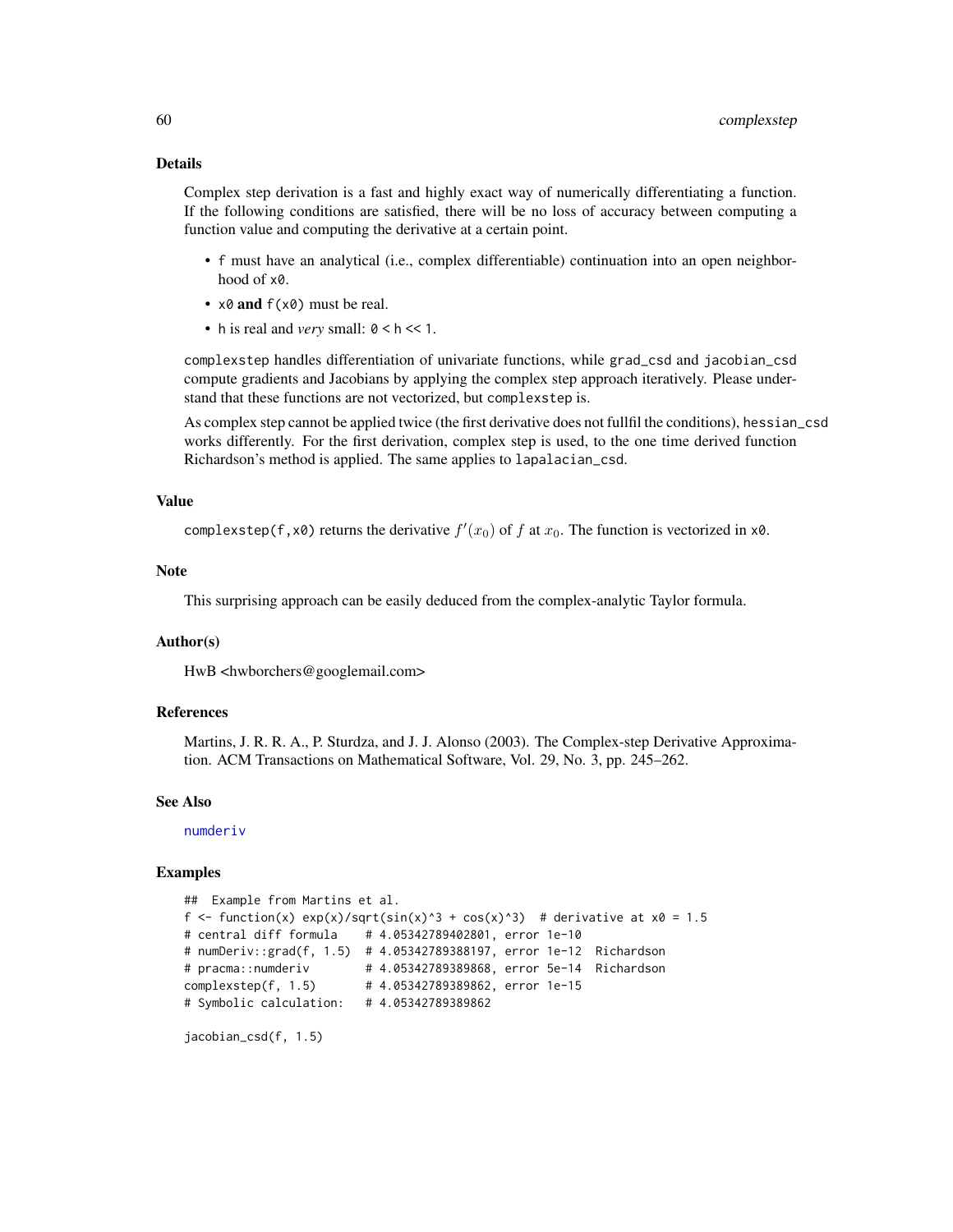#### $\epsilon$  cond 61

```
f1 \le function(x) sum(sin(x))
grad_csd(f1, rep(2*pi, 3))
## [1] 1 1 1
laplacian_csd(f1, rep(pi/2, 3))
## [1] -3
f2 <- function(x) c(sin(x[1]) * exp(-x[2]))hessian_csd(f2, c(0.1, 0.5, 0.9))
\sharp\sharp [,1] [,2] [,3]
## [1,] -0.06055203 -0.60350053 0
## [2,] -0.60350053 0.06055203 0
## [3,] 0.00000000 0.00000000 0
f3 \leftarrow function(u) {
   x \leq -u[1]; y \leq -u[2]; z \leq -u[3]matrix(c(exp(x^4+y^2), sin(x+y), sin(x)*cos(y), x^2 - y^2), 2, 2)}
jacobian_csd(f3, c(1,1,1))
## [,1] [,2] [,3]
## [1,] 2.7182818 0.0000000 0
## [2,] -0.4161468 -0.4161468 0
## [3,] 0.2919266 -0.7080734 0
## [4,] 2.0000000 -2.0000000 0
```

| cond |  |
|------|--|

cond *Matrix Condition*

## Description

Condition number of a matrix.

#### Usage

 $cond(M, p = 2)$ 

# Arguments

| Numeric matrix: vectors will be considered as column vectors.                       |
|-------------------------------------------------------------------------------------|
| Indicates the p-norm. At the moment, norms other than p=2 are not imple-<br>mented. |

# Details

The condition number of a matrix measures the sensitivity of the solution of a system of linear equations to small errors in the data. Values of cond(M) and cond(M, p) near 1 are indications of a well-conditioned matrix.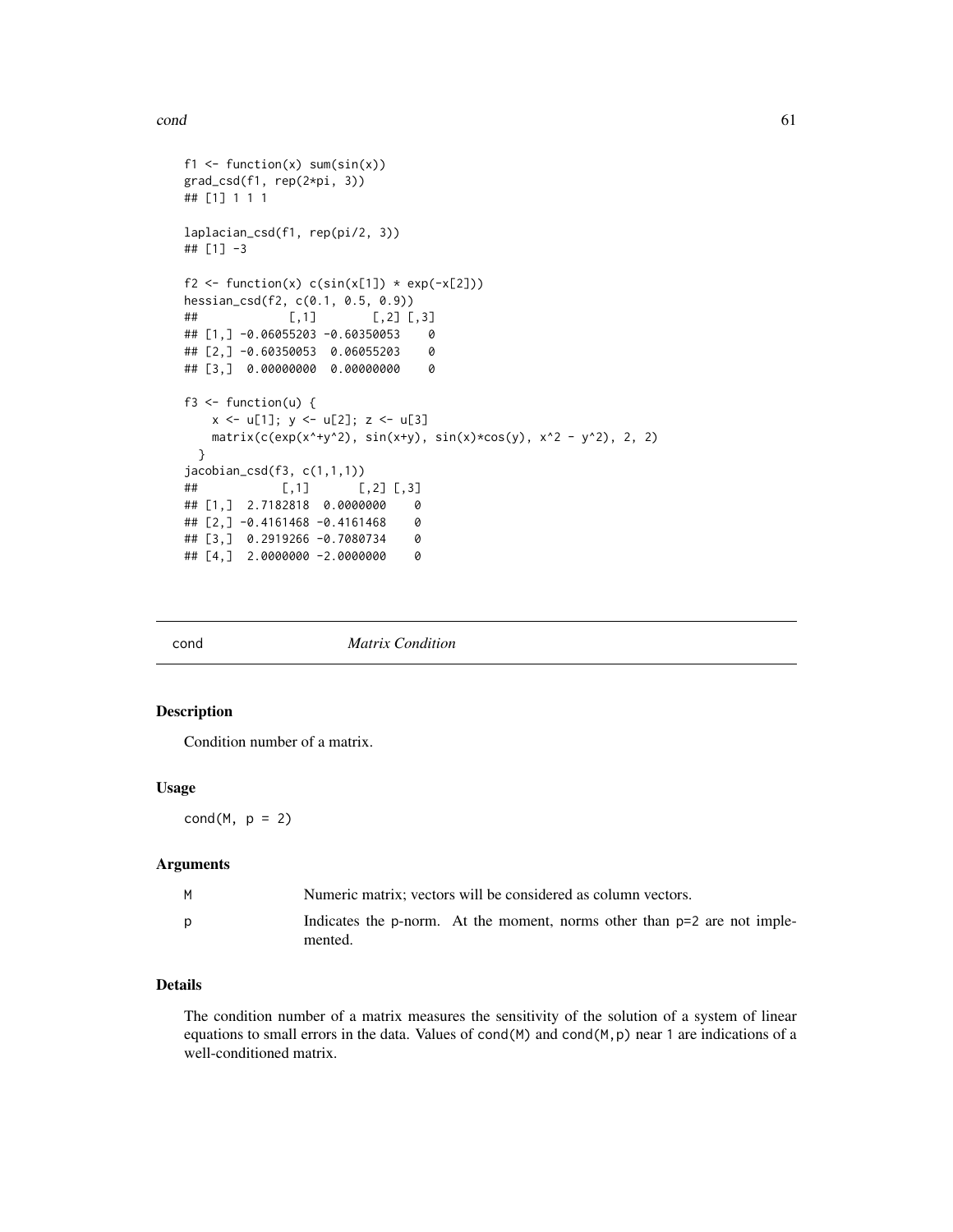## Value

cond( $M$ ) returns the 2-norm condition number, the ratio of the largest singular value of  $M$  to the smallest.

 $c = cond(M, p)$  returns the matrix condition number in p-norm:

 $norm(X,p) * norm(inv(X),p).$ 

(Not yet implemented.)

## Note

Not feasible for large or sparse matrices as svd(M) needs to be computed. The Matlab/Octave function condest for condition estimation has not been implemented.

#### References

Trefethen, L. N., and D. Bau III. (1997). Numerical Linear Algebra. SIAM, Philadelphia.

# See Also

[normest](#page-241-0), [svd](#page-0-0)

#### Examples

cond(hilb(8))

# conv *Polynomial Convolution*

## Description

Convolution and polynomial multiplication.

## Usage

 $conv(x, y)$ 

# Arguments

x, y real or complex vectors.

## Details

 $r = \text{conv}(p, q)$  convolves vectors p and q. Algebraically, convolution is the same operation as multiplying the polynomials whose coefficients are the elements of p and q.

# Value

Another vector.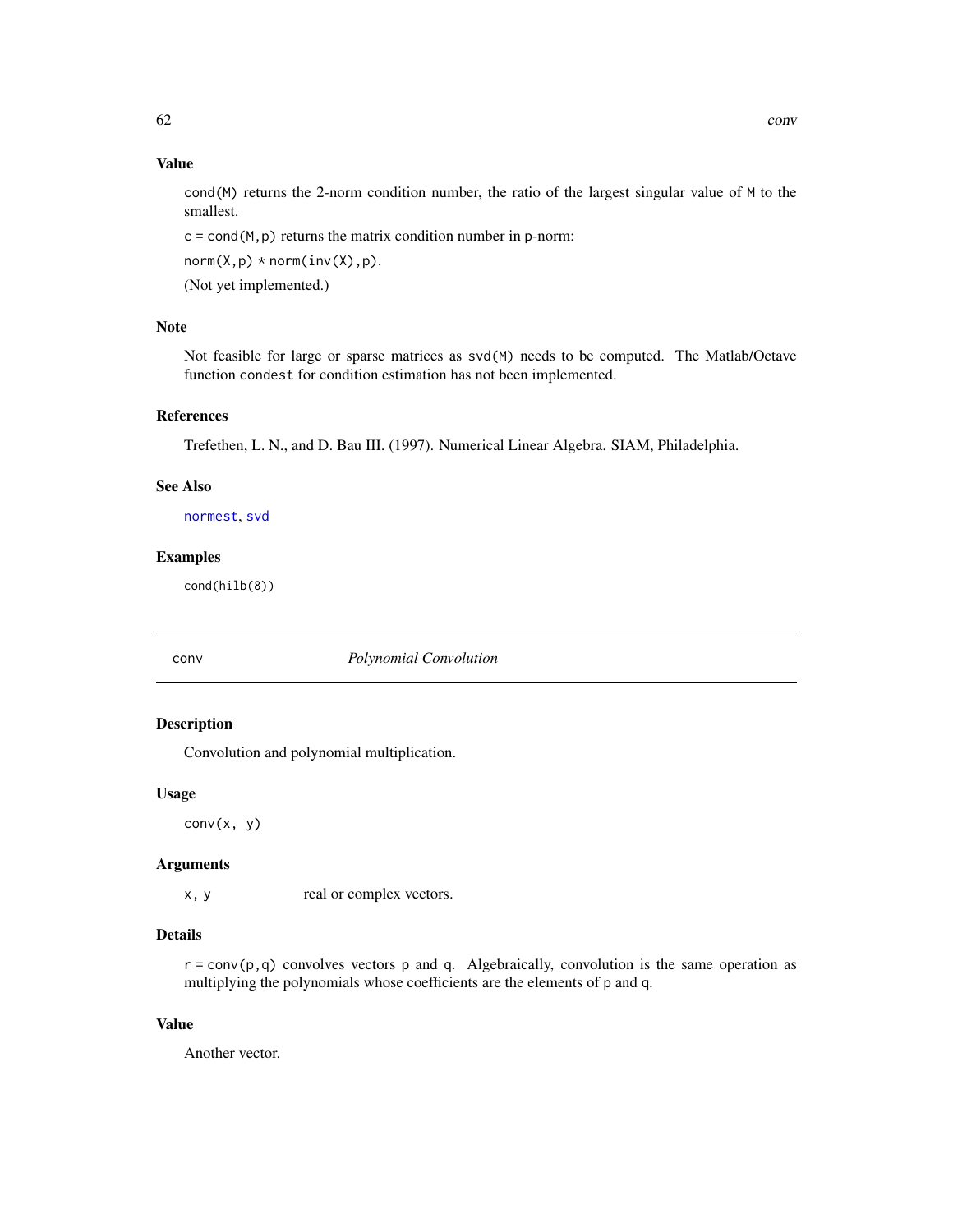cot,csc,sec, etc. 63

# Note

conv utilizes fast Fourier transformation.

#### See Also

[deconv](#page-75-0), [polyadd](#page-264-0)

# Examples

```
conv(c(1, 1, 1), 1)
conv(c(1, 1, 1), c(0, 0, 1))conv(c(-0.5, 1, -1), c(0.5, 0, 1))
```
cot,csc,sec, etc. *More Trigonometric Functions*

## Description

More trigonometric functions not available in R.

## Usage

cot(z) csc(z) sec(z) acot(z) acsc(z) asec(z)

# Arguments

z numeric or complex scalar or vector.

## Details

The usual trigonometric cotangens, cosecans, and secans functions and their inverses, computed through the other well known – in  $R$  – sine, cosine, and tangens functions.

# Value

Result vector of numeric or complex values.

# Note

These function names are available in Matlab, that is the reason they have been added to the 'pracma' package.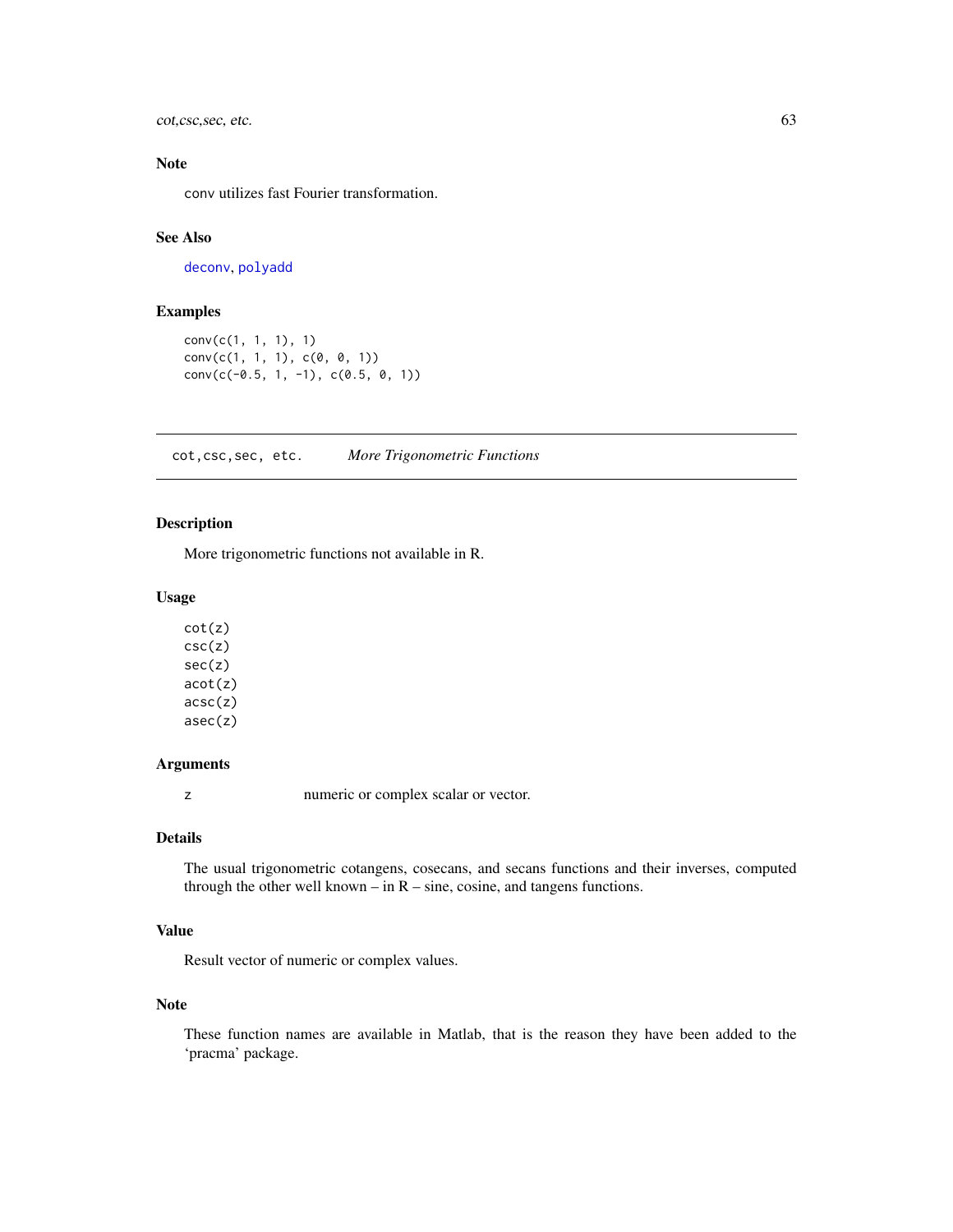64 cotes control of the control of the control of the control of the control of the control of the control of the control of the control of the control of the control of the control of the control of the control of the con

# See Also

Trigonometric and hyperbolic functions in R.

#### Examples

| $cot(1+1i)$         |  | # 0.2176 - 0.8680i |
|---------------------|--|--------------------|
| $csc(1+1i)$         |  | # 0.6215 - 0.3039i |
| $sec(1+1i)$         |  | # 0.4983 + 0.5911i |
| $act(1+1i)$         |  | # 0.5536 - 0.4024i |
| $accc(1+1i)$        |  | # 0.4523 - 0.5306i |
| $\text{asec}(1+1i)$ |  | # 1.1185 + 0.5306i |

| г<br>c<br>ı |  |
|-------------|--|

# cotes *Newton-Cotes Formulas*

# Description

Closed composite Newton-Cotes formulas of degree 2 to 8.

## Usage

cotes(f, a, b, n, nodes, ...)

# Arguments

| $\mathbf{f}$ | the integrand as function of two variables.         |
|--------------|-----------------------------------------------------|
| a, b         | lower and upper limit of the integral.              |
| n            | number of subintervals (grid points).               |
| nodes        | number of nodes in the Newton-Cotes formula.        |
|              | additional parameters to be passed to the function. |

# Details

2 to 8 point closed and summed Newton-Cotes numerical integration formulas.

These formulas are called 'closed' as they include the endpoints. They are called 'composite' insofar as they are combined with a Lagrange interpolation over subintervals.

## Value

The integral as a scalar.

#### Note

It is generally recommended not to apply Newton-Cotes formula of degrees higher than 6, instead increase the number n of subintervals used.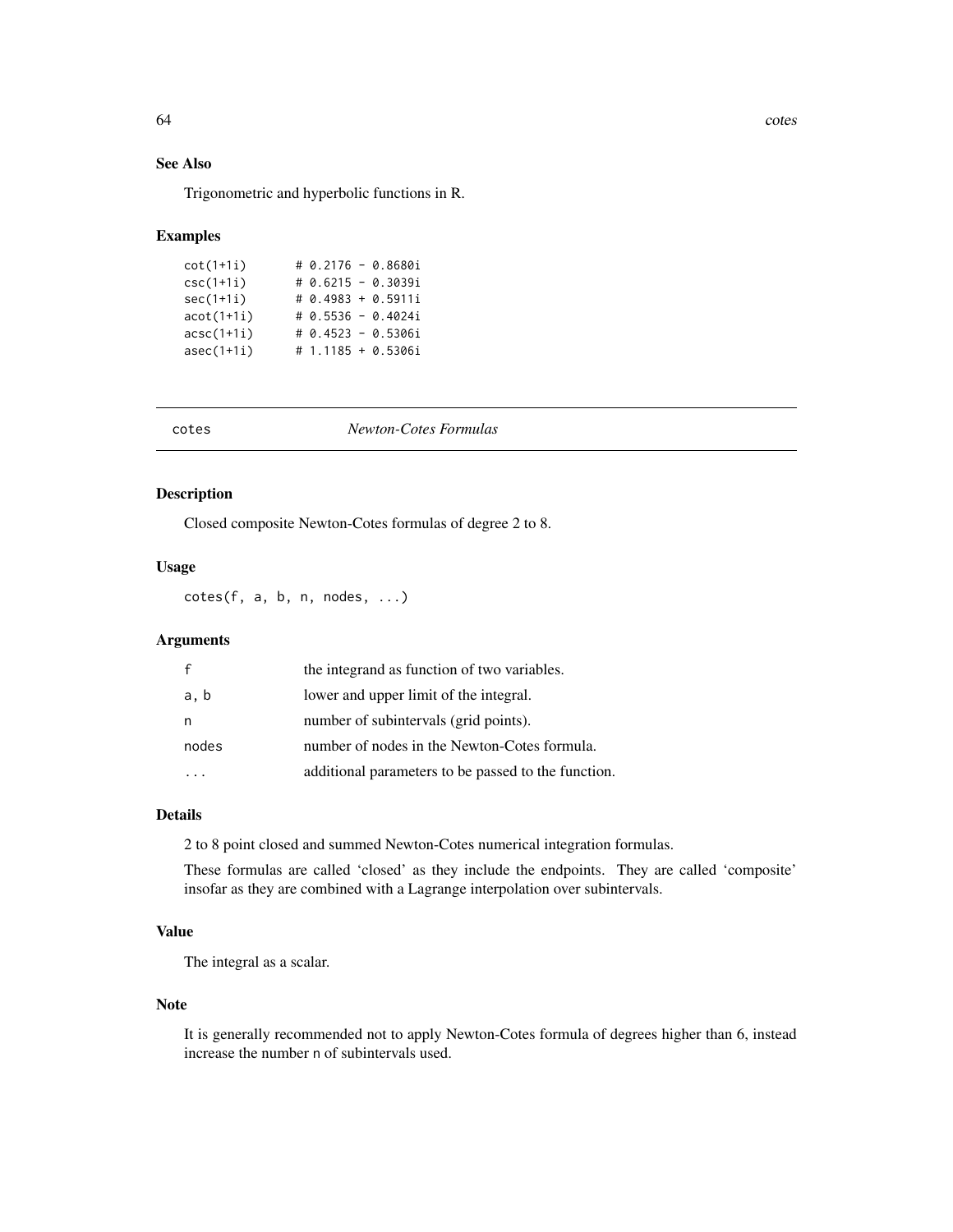#### coth, csch, sech, etc. 65

#### Author(s)

Standard Newton-Cotes formulas can be found in every textbook. Copyright (c) 2005 Greg von Winckel of nicely vectorized Matlab code, available from MatlabCentral, for 2 to 11 grid points. R version by Hans W Borchers, with permission.

#### References

Quarteroni, A., R. Sacco, and F. Saleri (2007). Numerical Mathematics. Second Edition, Springer-Verlag, Berlin Heidelberg.

#### See Also

[simpadpt](#page-337-0), [trapz](#page-367-0)

## Examples

```
cotes(sin, 0, pi/2, 20, 2) # 0.999485905248533
cotes(sin, 0, pi/2, 20, 3) # 1.000000211546591<br>cotes(sin, 0, pi/2, 20, 4) # 1.000000391824184
cotes(sin, 0, pi/2, 20, 4)cotes(sin, 0, pi/2, 20, 5) # 0.999999999501637
cotes(sin, 0, pi/2, 20, 6) # 0.999999998927507
cotes(sin, 0, pi/2, 20, 7) # 1.000000000000363 odd degree is better
cotes(sin, 0, pi/2, 20, 8) # 1.000000000002231
```
coth,csch,sech, etc. *More Hyperbolic Functions*

# Description

More hyperbolic functions not available in R.

#### Usage

coth(z) csch(z) sech(z) acoth(z) acsch(z) asech(z)

#### Arguments

z numeric or complex scalar or vector.

#### Details

The usual hyperbolic cotangens, cosecans, and secans functions and their inverses, computed through the other well known – in  $R$  – hyperbolic sine, cosine, and tangens functions.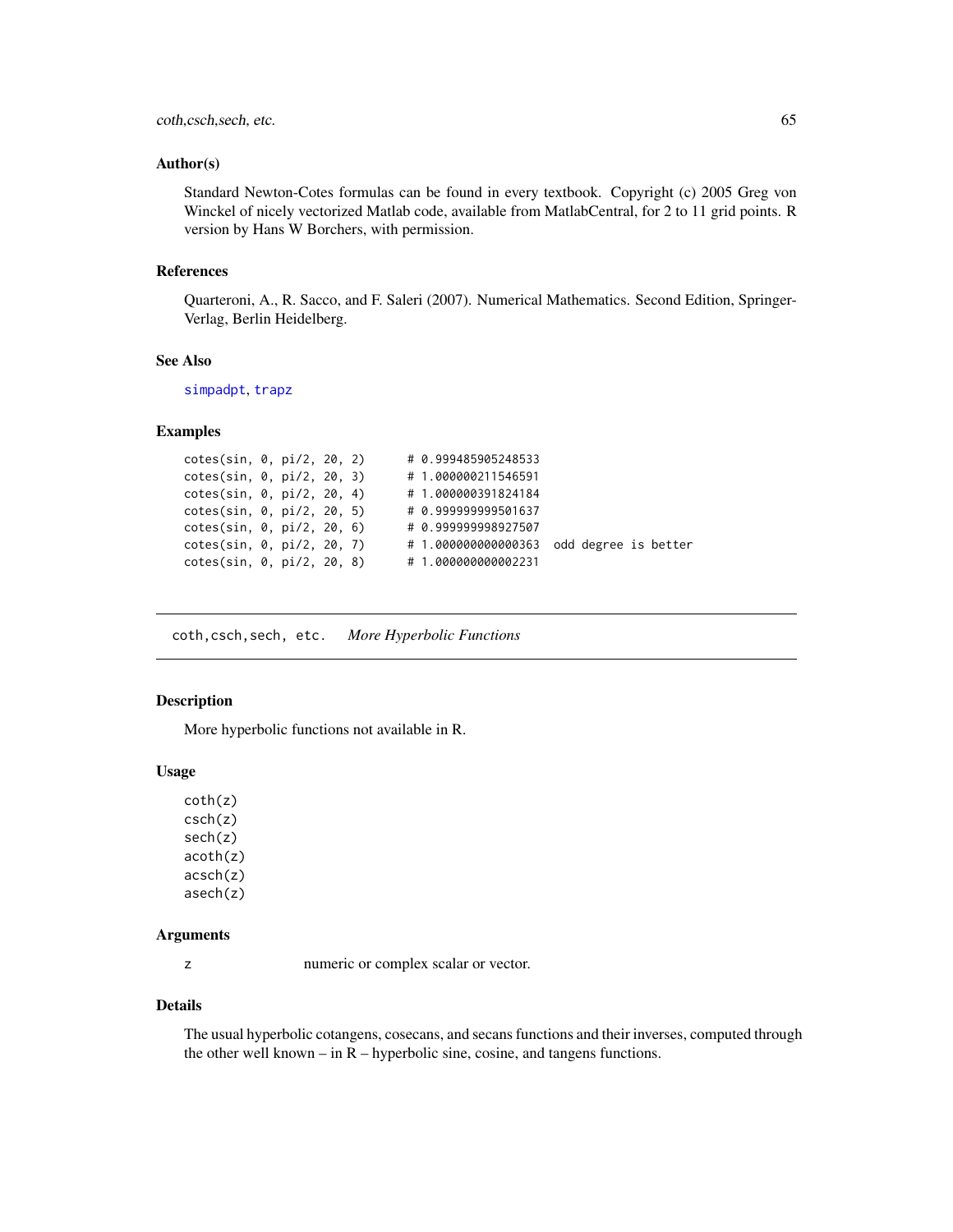66 cranknic

## Value

Result vector of numeric or complex values.

#### Note

These function names are available in Matlab, that is the reason they have been added to the 'pracma' package.

# See Also

Trigonometric and hyperbolic functions in R.

## Examples

| $coth(1+1i)$  |  | # 0.8680 - 0.2176i   |
|---------------|--|----------------------|
| $csch(1+1i)$  |  | # 0.3039 - 0.6215i   |
| $sech(1+1i)$  |  | $# 0.4983 - 0.5911i$ |
| $acoth(1+1i)$ |  | # 0.4024 - 0.5536i   |
| $acsch(1+1i)$ |  | # 0.5306 - 0.4523i   |
| $asech(1+1i)$ |  | # 0.5306 - 1.1185i   |

cranknic *Crank-Nicolson Method*

# Description

The Crank-Nicolson method for solving ordinary differential equations is a combination of the generic steps of the forward and backward Euler methods.

# Usage

cranknic(f,  $t0$ ,  $t1$ ,  $y0$ , ...,  $N = 100$ )

# Arguments

|          | function in the differential equation $y' = f(x, y)$ ;<br>defined as a function $R \times R^m \to R^m$ , where m is the number of equations. |
|----------|----------------------------------------------------------------------------------------------------------------------------------------------|
| t0, t1   | start and end points of the interval.                                                                                                        |
| v0       | starting values as row or column vector; for m equations $y\theta$ needs to be a vector<br>of length m.                                      |
| N        | number of steps.                                                                                                                             |
| $\cdots$ | Additional parameters to be passed to the function.                                                                                          |

## Details

Adding together forward and backword Euler method in the cranknic method is by finding the root of the function merging these two formulas.

No attempt is made to catch any errors in the root finding functions.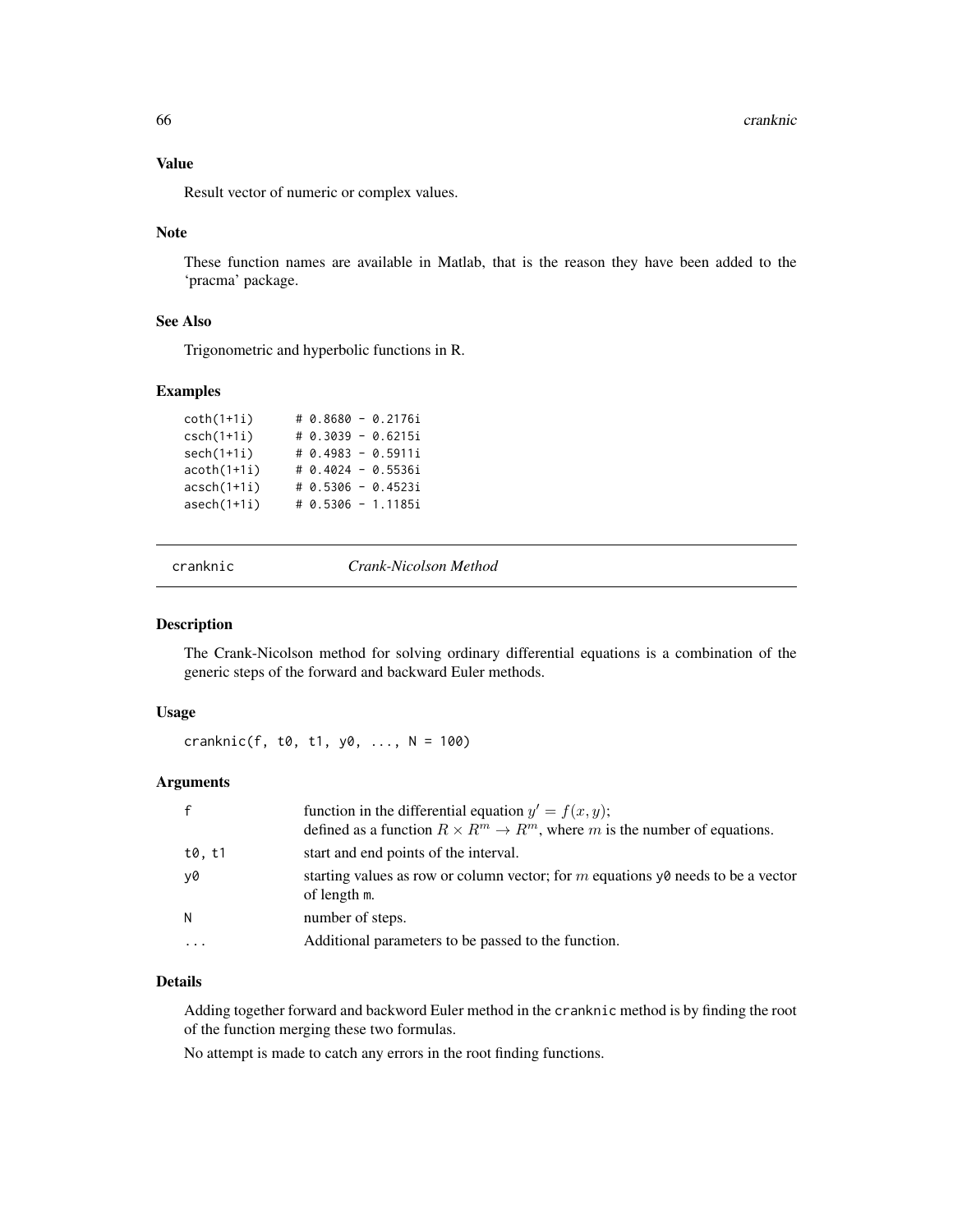#### cranknic 67

## Value

List with components  $t$  for grid (or 'time') points between  $t\vartheta$  and  $t\vartheta$ , and y an n-by-m matrix with solution variables in columns, i.e. each row contains one time stamp.

# Note

This is for demonstration purposes only; for real problems or applications please use ode23 or rkf54.

# References

Quarteroni, A., and F. Saleri (2006). Scientific Computing With MATLAB and Octave. Second Edition, Springer-Verlag, Berlin Heidelberg.

#### See Also

[ode23](#page-246-0), [newmark](#page-232-0)

#### Examples

```
## Newton's example
f <- function(x, y) 1 - 3*x + y + x^2 + x*ysol100 <- cranknic(f, 0, 1, 0, N = 100)
sol1000 <- cranknic(f, 0, 1, 0, N = 1000)
## Not run:
# Euler's forward approach
feuler \leq function(f, t0, t1, y0, n) {
    h \le -(t1 - t0)/n; x \le -\text{seq}(t0, t1, by = h)y \leftarrow numeric(n+1); y[1] \leftarrow y\emptysetfor (i in 1:n) y[i+1] <- y[i] + h * f(x[i], y[i])return(list(x = x, y = y))
}
solode <- ode23(f, 0, 1, 0)
soleul <- feuler(f, 0, 1, 0, 100)
plot(soleul$x, soleul$y, type = "l", col = "blue",
     xlab = "", ylab = "", main = "Newton's example")lines(solode$t, solode$y, col = "gray", lwd = 3)
lines(sol100$t, sol100$y, col = "red")
lines(sol1000$t, sol1000$y, col = "green")
grid()
## System of differential equations
# "Herr und Hund"
fhh \leq function(x, y) {
    y1 <- y[1]; y2 <- y[2]
    s < -sqrt( y1^2 + y2^2)dy1 <- 0.5 - 0.5 *y1/s
    dy2 <- -0.5*y2/s
```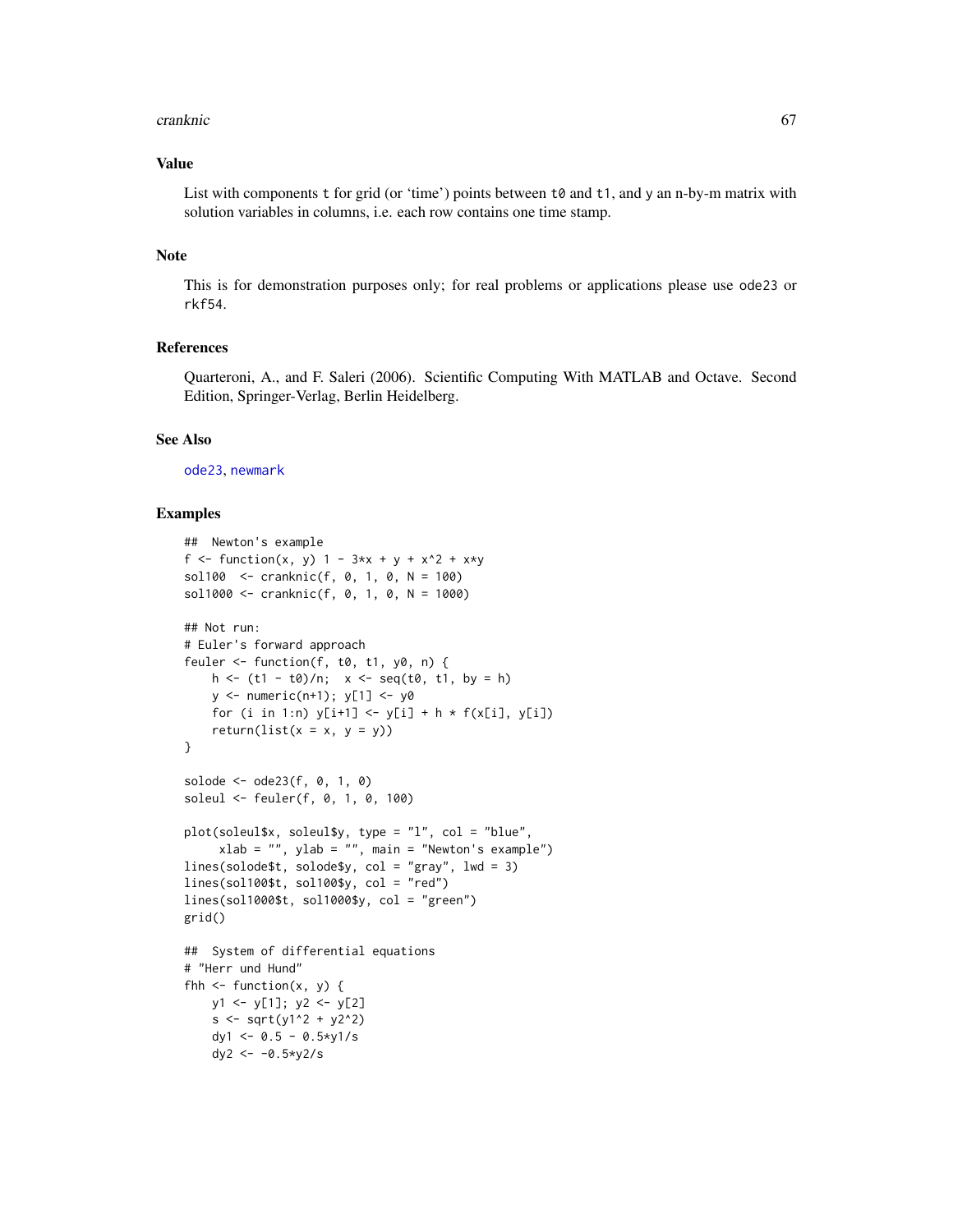```
return(c(dy1, dy2))
}
sol <- cranknic(fhh, 0, 60, c(0, 10))
plot(soly[, 1], sol$y[, 2], type = "l", col = "blue",xlab = "", ylab = "", main = '"Herr und Hund"')
grid()
## End(Not run)
```
<span id="page-67-0"></span>cross *Vector Cross Product*

# Description

Vector or cross product

# Usage

cross(x, y)

## Arguments

| numeric vector or matrix |  |  |
|--------------------------|--|--|
| numeric vector or matrix |  |  |

# Details

Computes the cross (or: vector) product of vectors in 3 dimensions. In case of matrices it takes the first dimension of length 3 and computes the cross product between corresponding columns or rows.

The more general cross product of n-1 vectors in n-dimensional space is realized as crossn.

## Value

3-dim. vector if x and < are vectors, a matrix of 3-dim. vectors if x and y are matrices themselves.

#### See Also

[dot](#page-82-0), [crossn](#page-68-0)

#### Examples

cross(c(1, 2, 3), c(4, 5, 6))  $\# -3 \ 6 -3$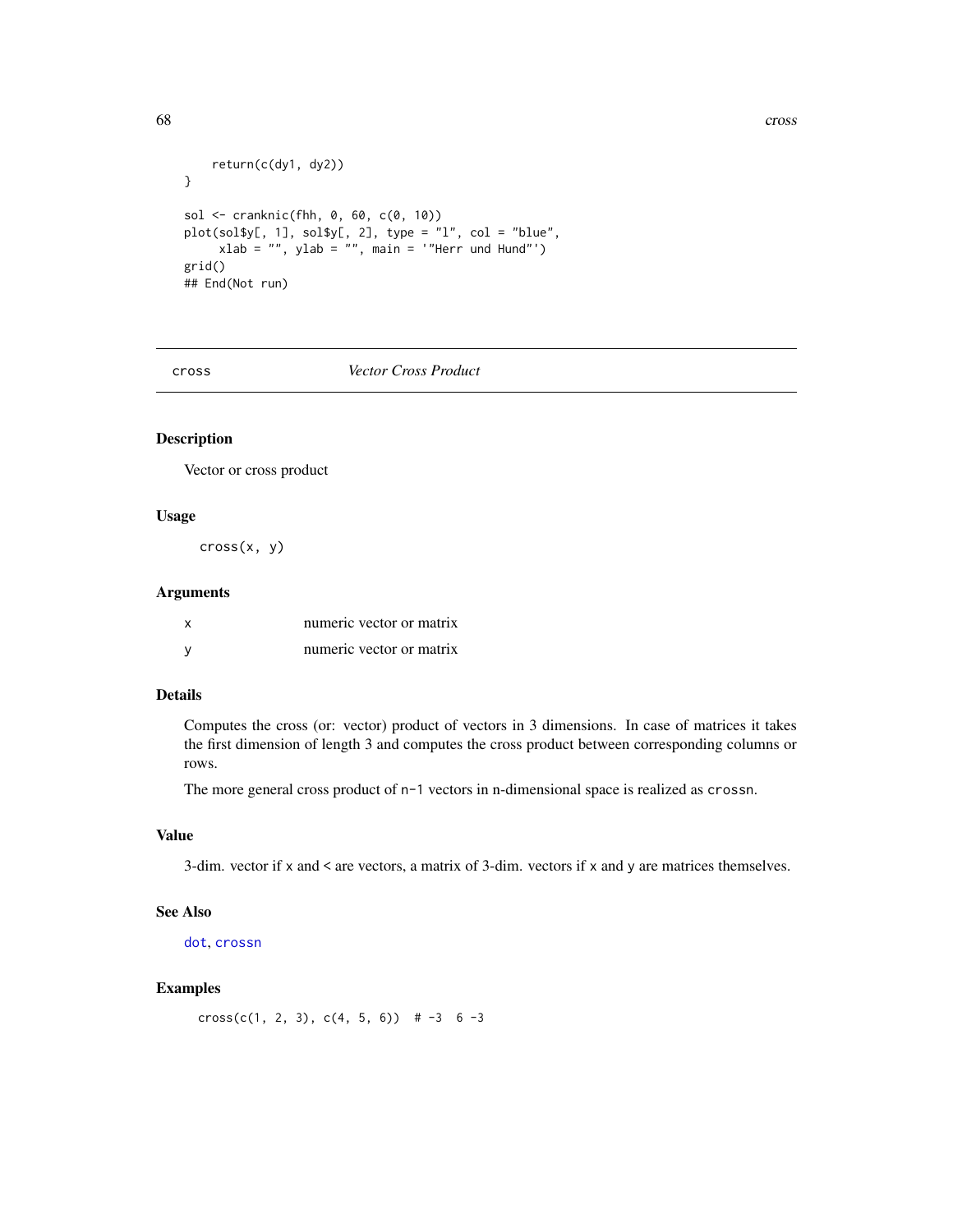<span id="page-68-0"></span>

Vector cross product of n-1 vectors in n-dimensional space

#### Usage

crossn(A)

#### Arguments

A matrix of size  $(n-1)$  x n where  $n \ge 2$ .

# Details

The rows of the matrix A are taken as  $(n-1)$  vectors in n-dimensional space. The cross product generates a vector in this space that is orthogonal to all these rows in A and its length is the volume of the geometric hypercube spanned by the vectors.

#### Value

a vector of length n

## Note

The 'scalar triple product' in  $R<sup>3</sup>$  can be defined as

spatproduct <-function(a,b,c) dot(a,crossn(b,c))

It represents the volume of the parallelepiped spanned by the three vectors.

#### See Also

[cross](#page-67-0), [dot](#page-82-0)

# Examples

 $A \leq -\text{matrix}(c(1, 0, 0, 0, 1, 0), \text{nrow=2}, \text{ncol=3}, \text{byrow=TRUE})$  $crossn(A)$  #=> 0 0 1  $x \leq -c(1.0, 0.0, 0.0)$  $y \leq -c(1.0, 0.5, 0.0)$  $z \leq c(0.0, 0.0, 1.0)$ identical(dot(x, crossn(rbind(y, z))), det(rbind(x, y, z)))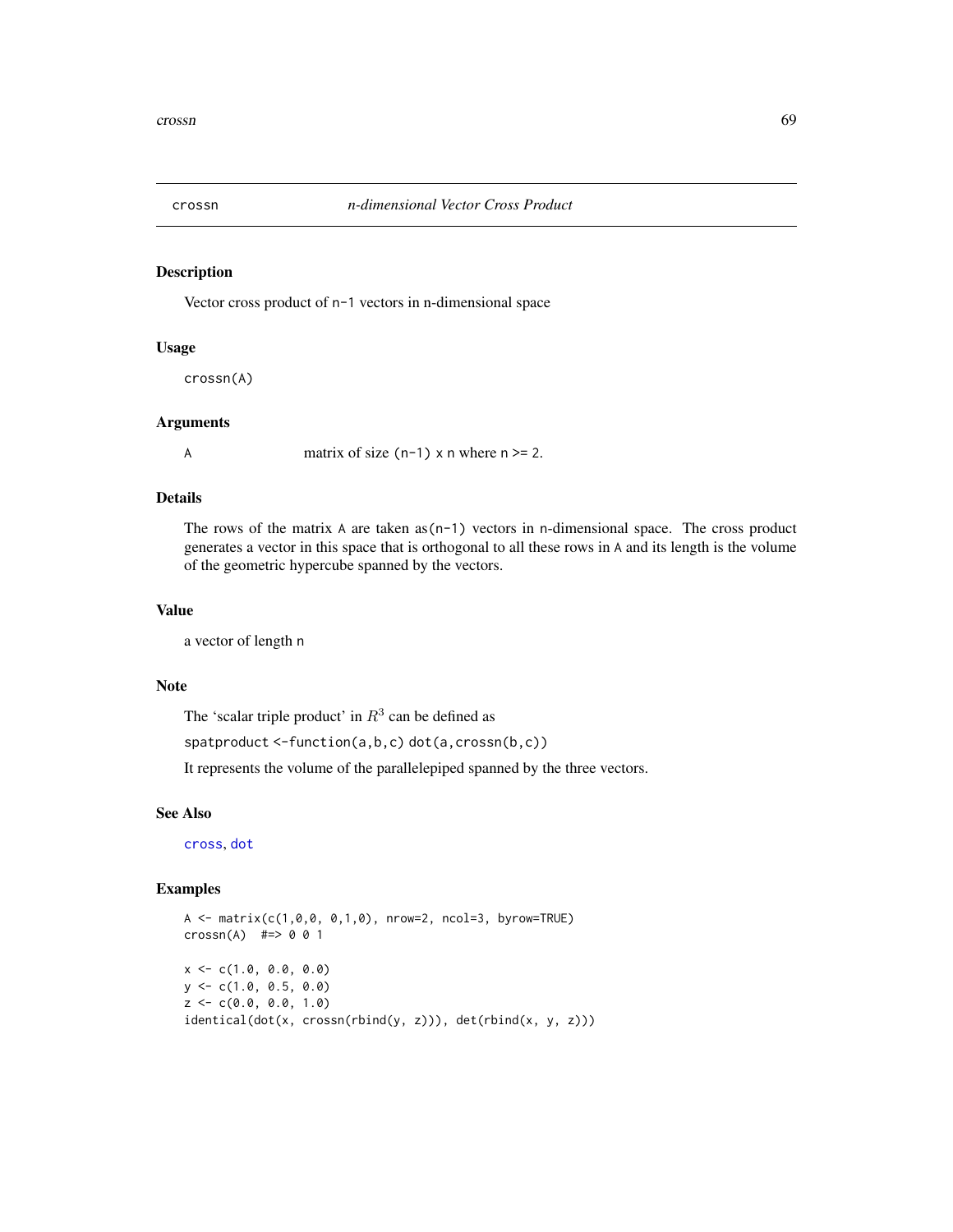Computes the natural interpolation cubic spline.

## Usage

 $cubic spline(x, y, xi = NULL, endp2nd = FALSE, der =  $c(0, 0)$ )$ 

#### Arguments

| x, y    | x- and y-coordinates of points to be interpolated.                        |
|---------|---------------------------------------------------------------------------|
| хi      | x-coordinates of points at which the interpolation is to be performed.    |
| endp2nd | logical; if true, the derivatives at the endpoints are prescribed by der. |
| der     | a two-components vector prescribing derivatives at endpoints.             |

## Details

cubicspline computes the values at xi of the natural interpolating cubic spline that interpolate the values y at the nodes x. The derivatives at the endpoints can be prescribed.

## Value

Returns either the interpolated values at the points  $x$  i or, if is.null( $x$ i), the piecewise polynomial that represents the spline.

# Note

From the piecewise polynomial returned one can easily generate the spline function, see the examples.

## References

Quarteroni, Q., and F. Saleri (2006). Scientific Computing with Matlab and Octave. Springer-Verlag Berlin Heidelberg.

# See Also

[spline](#page-0-0)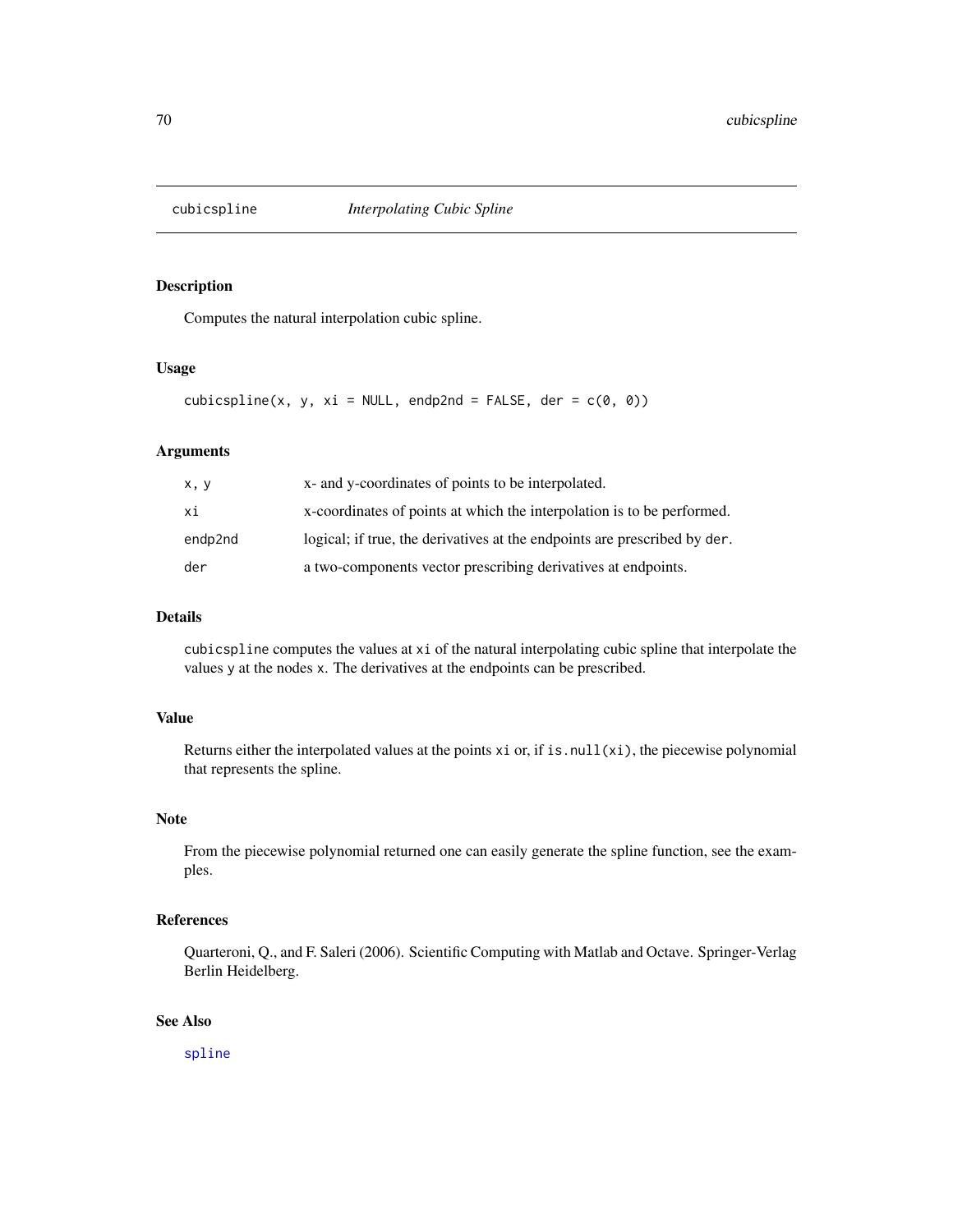#### $curvefit$  71

#### Examples

```
## Example: Average temperatures at different latitudes
x \le - seq(-55, 65, by = 10)
y <- c(-3.25, -3.37, -3.35, -3.20, -3.12, -3.02, -3.02,
      -3.07, -3.17, -3.32, -3.30, -3.22, -3.10)
xs \leq -seq(-60, 70, by = 1)# Generate a function for this
pp <- cubicspline(x, y)
ppfun <- function(xs) ppval(pp, xs)
## Not run:
# Plot with and without endpoint correction
plot(x, y, col = "darkblue",xlim = c(-60, 70), ylim = c(-3.5, -2.8),xlab = "Latitude", ylab = "Temp. Difference",
          main = "Earth Temperatures per Latitude")
lines(spline(x, y), col = "darkgray")grid()
ys \le cubicspline(x, y, xs, endp2nd = TRUE) # der = 0 at endpoints
lines(xs, ys, col = "red")ys \leftarrow cubic spline(x, y, xs) # no endpoint condition
lines(xs, ys, col = "darkred")## End(Not run)
```

| curvefit | Parametric Curve Fit |  |
|----------|----------------------|--|

#### Description

Polynomial fitting of parametrized points on 2D curves, also requiring to meet some points exactly.

#### Usage

 $curvefit(u, x, y, n, U = NULL, V = NULL)$ 

# Arguments

| u    | the parameter vector.                                                                                                               |
|------|-------------------------------------------------------------------------------------------------------------------------------------|
| x, y | x-, y-coordinates for each parameter value.                                                                                         |
| n    | order of the polynomials, the same in x- and y-dirction.                                                                            |
| U    | parameter values where points will be fixed.                                                                                        |
| v    | matrix with two columns and length $(U)$ rows; first column contains the x-, the<br>second the y-values of those points kept fixed. |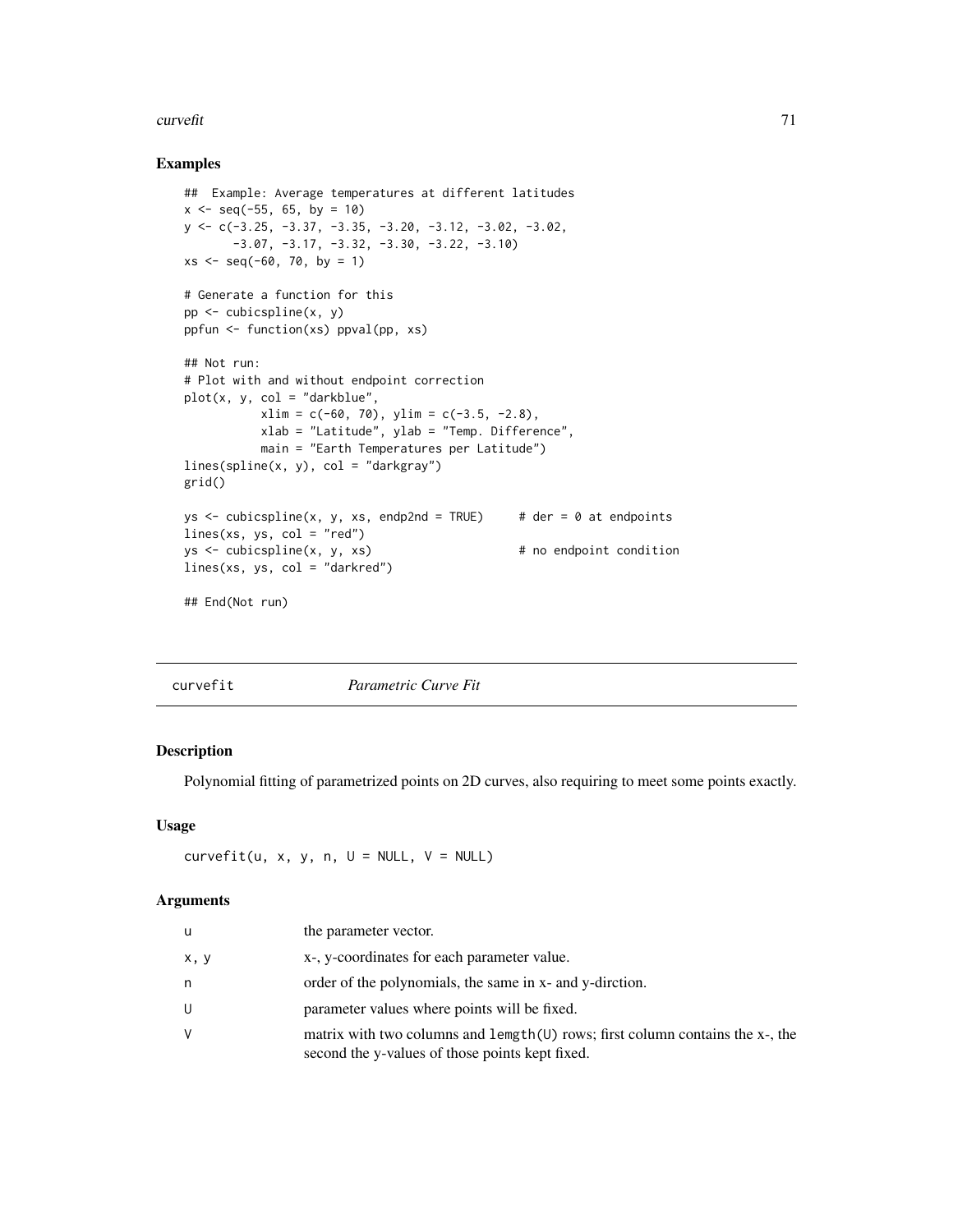# Details

This function will attempt to fit two polynomials to parametrized curve points using the linear least squares approach with linear equality constraints in 1sq1in. The requirement to meet exactly some fixed points is interpreted as a linear equality constraint.

# Value

Returns a list with 4 components, xp and yp coordinates of the fitted points, and px and py the coefficients of the fitting polynomials in x- and y-direction.

#### Note

In the same manner, derivatives/directions could be prescribed at certain points.

#### See Also

[circlefit](#page-53-0), [lsqlin](#page-206-0)

#### Examples

```
## Approximating half circle arc with small perturbations
N < -50u <- linspace(0, pi, N)
x \le -\cos(u) + 0.05 * \text{randn}(1, N)y \le - \sin(u) + 0.05 * \text{randn}(1, N)n < - 8cfit1 <- curvefit(u, x, y, n)
## Not run:
plot(x, y, col = "darkgray", pch = 19, asp = 1)xp <- cfit1$xp; yp <- cfit1$yp
lines(xp, yp, col="blue")
grid()
## End(Not run)
## Fix the end points at t = 0 and t = piU \leftarrow c(\emptyset, pi)V \le - matrix(c(1, 0, -1, 0), 2, 2, byrow = TRUE)
cfit2 <- curvefit(u, x, y, n, U, V)
## Not run:
xp <- cfit2$xp; yp <- cfit2$yp
lines(xp, yp, col="red")
## End(Not run)
## Not run:
## Archimedian spiral
n < - 8u <- linspace(0, 3*pi, 50)
a \le -1.0x <- as.matrix(a*u*cos(u))
y <- as.matrix(a*u*sin(u))
plot(x, y, type = "p", pch = 19, col = "darkgray", asp = 1)
```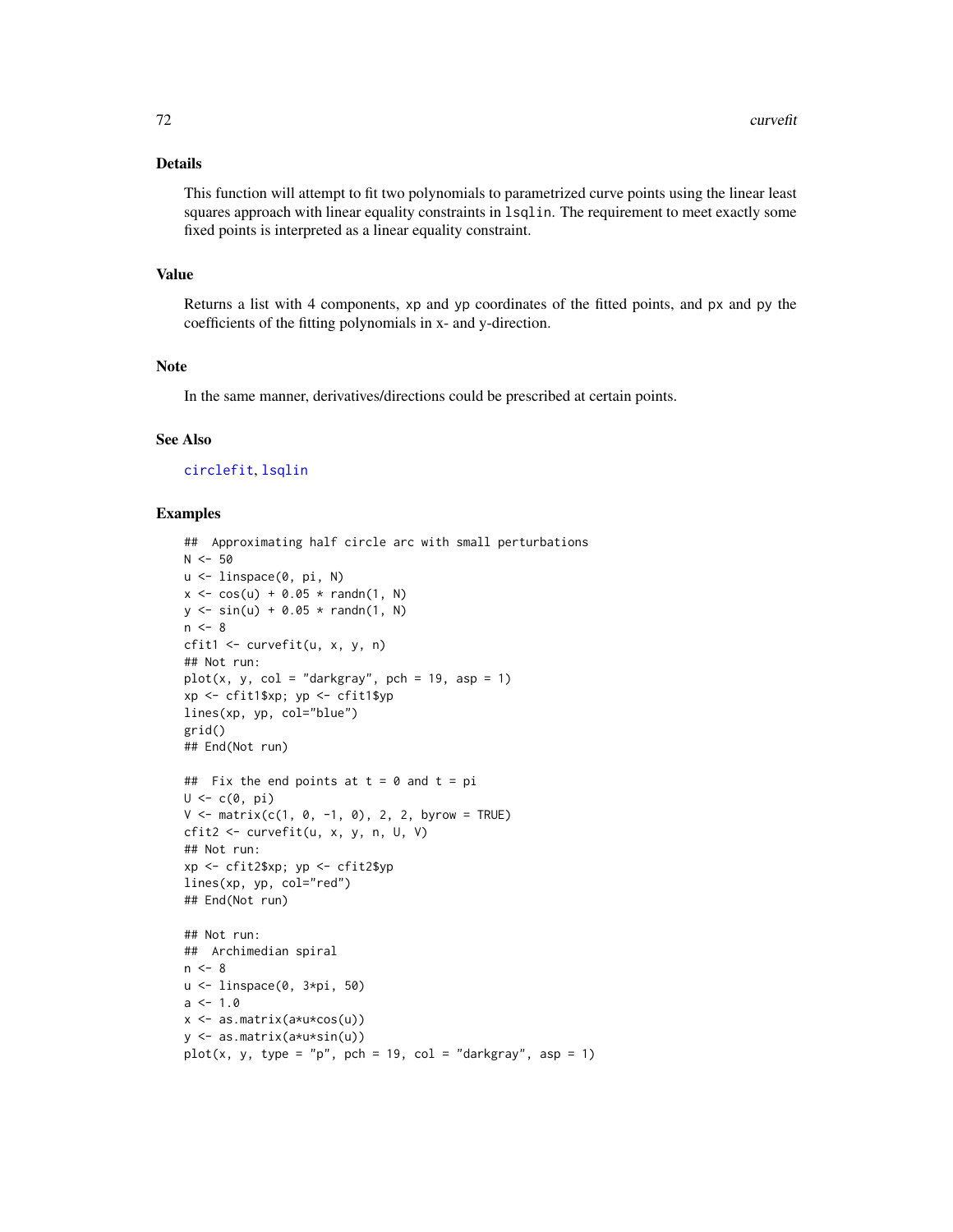#### cutpoints 73

```
lines(x, y, col = "darkgray", lwd = 3)cfit <- curvefit(u, x, y, n)
px <- c(cfit$px); py <- c(cfit$py)
v <- linspace(0, 3*pi, 200)
xs <- polyval(px, v)
ys <- polyval(py, v)
lines(xs, ys, col = "navy")grid()
## End(Not run)
```
cutpoints *Find Cutting Points*

### Description

Finds cutting points for vector s of real numbers.

## Usage

cutpoints(x, nmax = 8, quant =  $0.95$ )

# Arguments

| $\mathsf{x}$ | vector of real values.                         |
|--------------|------------------------------------------------|
| nmax         | the maximum number of cutting points to choose |
| quant        | quantile of the gaps to consider for cuts.     |

## Details

Finds cutting points for vector s of real numbers, based on the gaps in the values of the vector. The number of cutting points is derived from a quantile of gaps in the values. The user can set a lower limit for this number of gaps.

#### Value

Returns a list with components cutp, the cutting points selected, and cutd, the gap between values of x at this cutting point.

# Note

Automatically finding cutting points is often requested in Data Mining. If a target attribute is available, Quinlan's C5.0 does a very good job here. Unfortunately, the 'C5.0' package (of the R-Forge project "Rulebased Models") is quite cumbersome to use.

#### References

Witten, I. H., and E. Frank (2005). Data Mining: Practical Machine Learning Tools and Techniques. Morgan Kaufmann Publishers, San Francisco.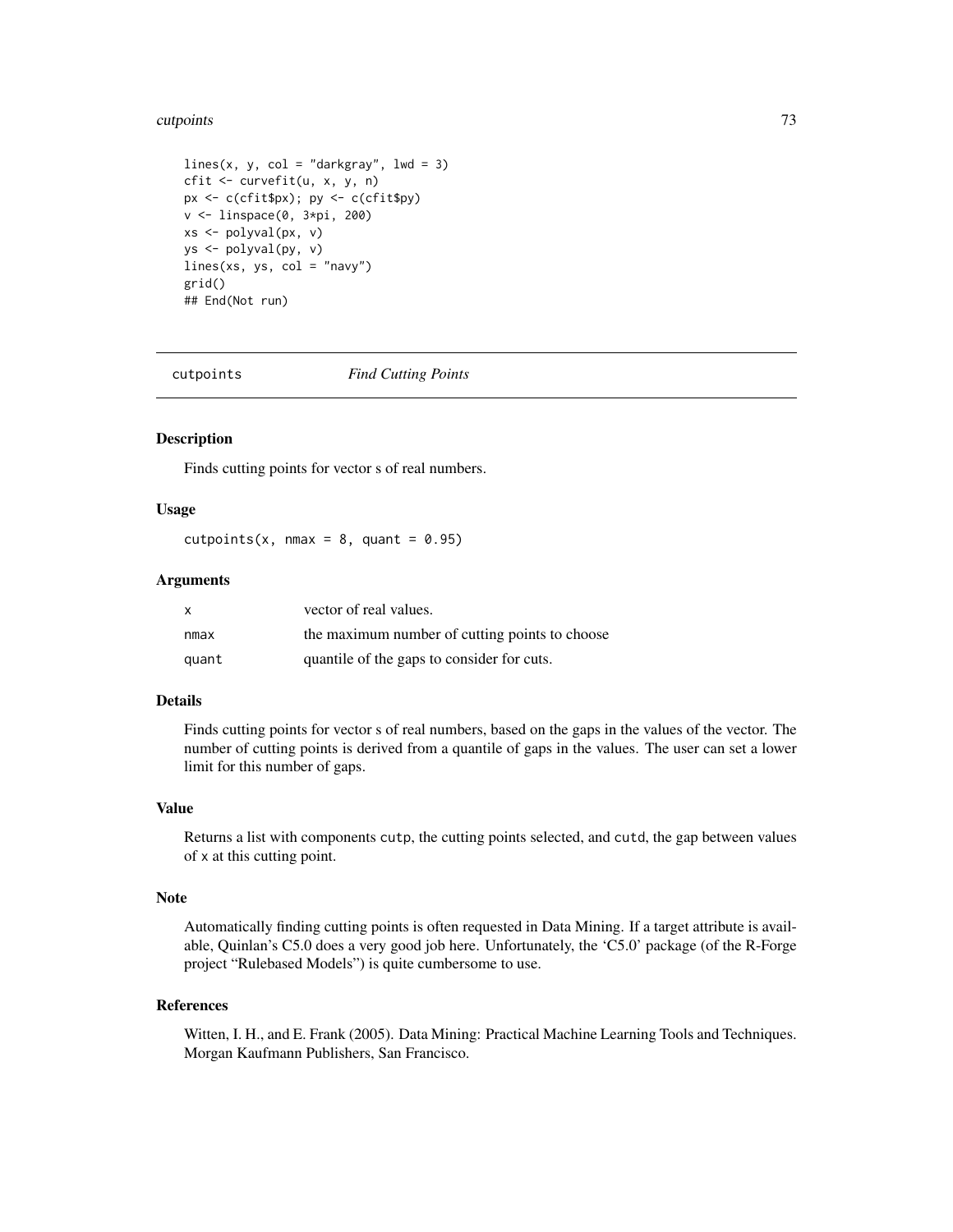#### See Also

[cut](#page-0-0)

## Examples

```
N \leftarrow 100; x \leftarrow sort(runif(N))cp \leq -\text{cutpoints}(x, 6, 0.9)n <- length(cp$cutp)
# Print out
nocp <- rle(findInterval(x, c(-Inf, cp$cutp, Inf)))$lengths
cbind(c(-Inf, cp$cutp), c(cp$cutp, Inf), nocp)
# Define a factor from the cutting points
fx \leq cut(x, \text{ breaks} = c(-Inf, \text{cp}\## Not run:
# Plot points and cutting points
plot(x, rep(0, N), col="gray", ann = FALSE)points(cp$cutp, rep(0, n), pch="|", col=2)
# Compare with k-means clustering
km < - kmeans(x, n)points(x, rep(0, N), col = km$cluster, pch = "+")## A 2-dimensional example
x \le -y \le -c()for (i in 1:9) {
 for (j in 1:9) {
    x < -c(x, i + \text{norm}(20, 0, 0.2))y \leq c(y, j + \text{norm}(20, 0, 0.2))}
}
cpx <- cutpoints(x, 8, 0)
cpy <- cutpoints(y, 8, 0)
plot(x, y, pch = 18, col=rgb(0.5, 0.5, 0.5), axes=FALSE, ann=FALSE)for (xi in cpx$cutp) abline(v=xi, col=2, lty=2)
for (yi in cpy$cutp) abline(h=yi, col=2, lty=2)
km \leq - kmeans(cbind(x, y), 81)
points(x, y, col=km$cluster)
## End(Not run)
```
dblquad *Double and Triple Integration*

## Description

Numerically evaluate double integral over rectangle.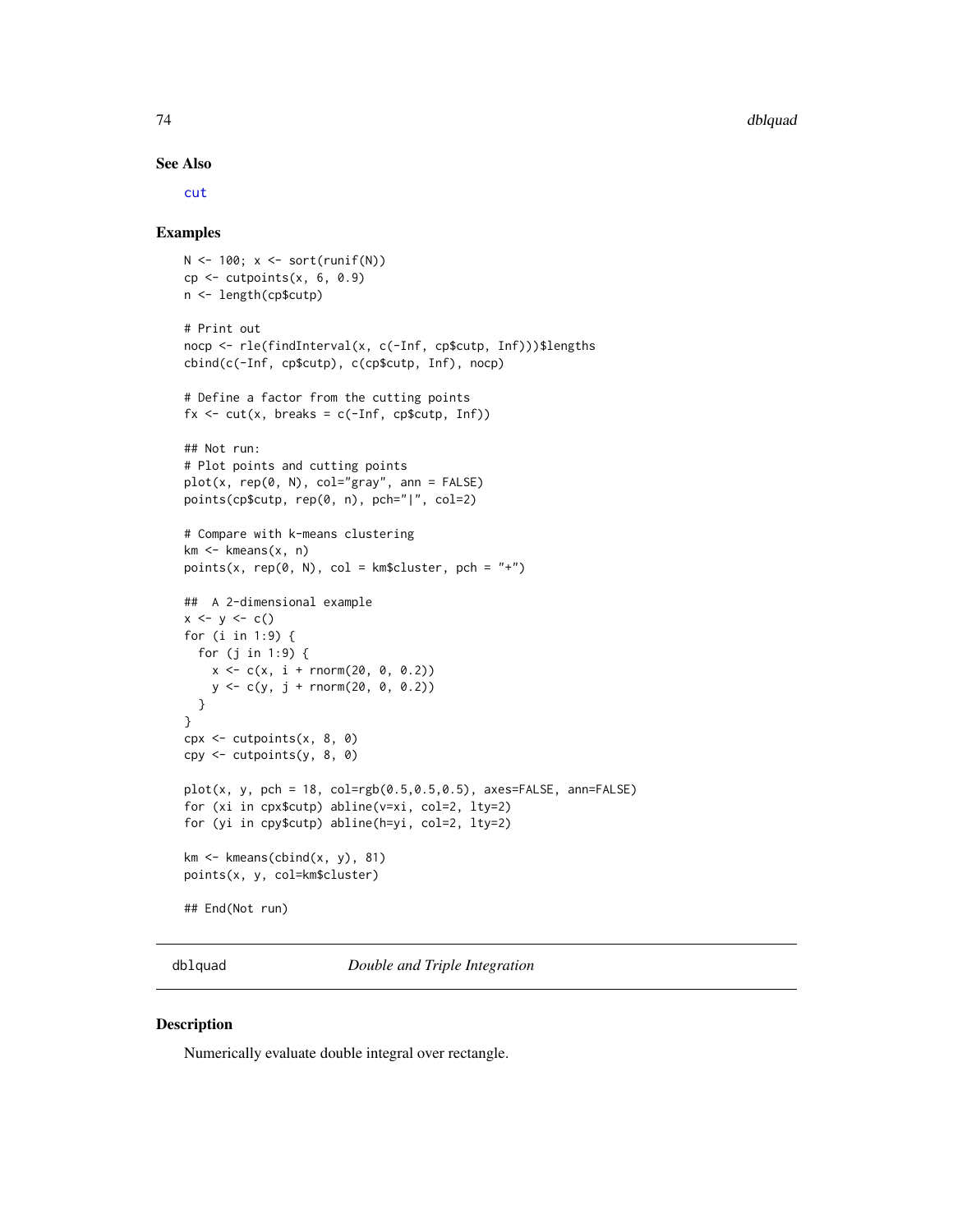#### dblquad 75

## Usage

```
dblquad(f, xa, xb, ya, yb, dim = 2, \ldots,
        subdivs = 300, tol = .Machine$double.eps^0.5)
triplequad(f, xa, xb, ya, yb, za, zb,
            subdivs = 300, tol = .Machine$double.eps^0.5, ...)
```
## Arguments

| $\mathbf{f}$ | function of two variables, the integrand.            |
|--------------|------------------------------------------------------|
| xa, xb       | left and right endpoint for first variable.          |
| ya, yb       | left and right endpoint for second variable.         |
| za, zb       | left and right endpoint for third variable.          |
| dim          | which variable to integrate first.                   |
| subdivs      | number of subdivisions to use.                       |
| tol          | relative tolerance to use in integrate.              |
|              | additional parameters to be passed to the integrand. |

# Details

Function dblquad applies the internal single variable integration function integrate two times, once for each variable.

Function triplequad reduces the problem to dblquad by first integrating over the innermost variable.

#### Value

Numerical scalar, the value of the integral.

## See Also

[integrate](#page-0-0), [quad2d](#page-288-0), [simpson2d](#page-338-0)

```
f1 <- function(x, y) x^2 + y^2dblquad(f1, -1, 1, -1, 1) \# 2.666666667, i.e. 8/3. err = 0
f2 <- function(x, y) y*sin(x)+x*cos(y)dblquad(f2, pi, 2*pi, 0, pi) # -9.869604401, i.e. -pi^2, err = 0
# f3 <- function(x, y) sqrt((1 - (x^2 + y^2)) * (x^2 + y^2 - 1))
f3 <- function(x, y) sqrt(pmax(0, 1 - (x^2 + y^2)))
dblquad(f3, -1, 1, -1, 1) # 2.094395124 , i.e. 2/3*pi , err = 2e-8
f4 \leftarrow function(x, y, z) y * sin(x) + z * cos(x)triplequad(f4, 0,pi, 0,1, -1,1) # - 2.0 => -2.220446e-16
```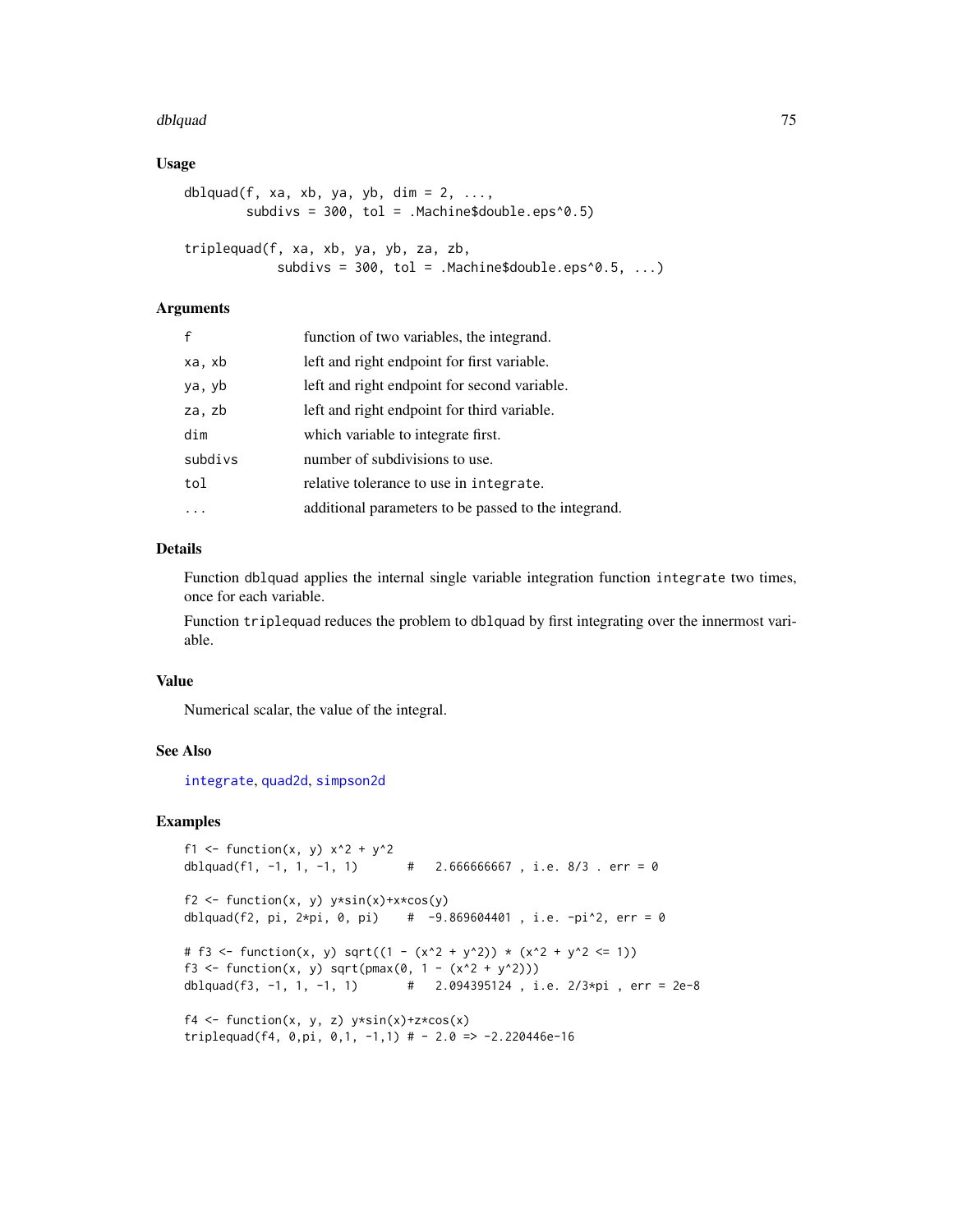Deconvolution and polynomial division.

# Usage

deconv(b, a)

# Arguments

b, a real or complex vectors.

# Details

 $deconv(b, a)$  deconvolves vector a out of vector b. The quotient is returned in vector q and the remainder in vector  $r$  such that  $b = \text{conv}(a,q) + r$ .

If b and a are vectors of polynomial coefficients, convolving them is equivalent to multiplying the two polynomials, and deconvolution is polynomial division.

# Value

List with elements named q and r.

#### Note

TODO: Base deconv on some filter1d function.

# See Also

[conv](#page-61-0), [polymul](#page-273-0)

```
b \leq -c(10, 40, 100, 160, 170, 120)a \leftarrow c(1, 2, 3, 4)p \leftarrow deconv(b, a)
p$q #=> 10 20 30
p$r    #=> 0 0 0
```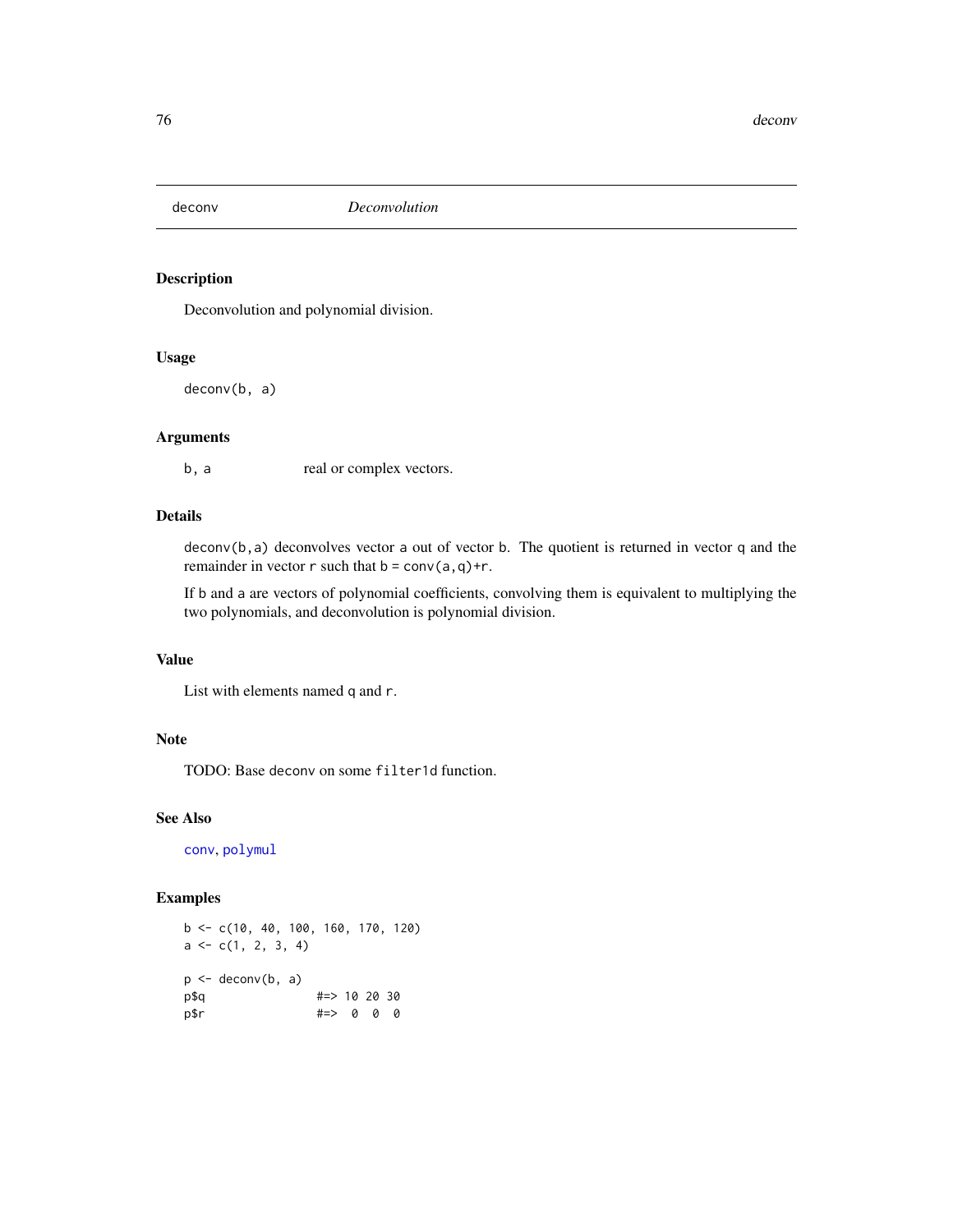<span id="page-76-0"></span>

Detect events in solutions of a differential equation.

## Usage

 $deeve(x, y, yv = 0, idx = NULL)$ 

## Arguments

| X         | vector of (time) points at which the differential equation has been solved.    |
|-----------|--------------------------------------------------------------------------------|
| <b>V</b>  | values of the function(s) that have been computed for the given (time) points. |
| <b>VV</b> | point or numeric vector at which the solution is wanted.                       |
| idx       | index of functions whose vales shall be returned.                              |

# Details

Determines when (in x coordinates) the idx-th solution function will take on the value yv. The interpolation is linear for the moment. For points outside the x interval NA is returned.

# Value

A (time) point x0 at which the event happens.

## Note

The interpolation is linear only for the moment.

## See Also

[deval](#page-78-0)

```
## Damped pendulum: y' = -0.3 y' - sin(y)# y1 = y, y2 = y': y1' = y2, y2' = -0.3*y2 - sin(y1)f \leftarrow function(t, y) {
dy1 < -y[2]dy2 <- -0.3*y[2] - sin(y[1])
return(c(dy1, dy2))
}
sol <- rk4sys(f, 0, 10, c(pi/2, 0), 100)
deeve(sol$x, sol$y[,1]) \qquad \qquad # y1 = 0 : elongation in [sec]# [1] 2.073507 5.414753 8.650250
# matplot(sol$x, sol$y); grid()
```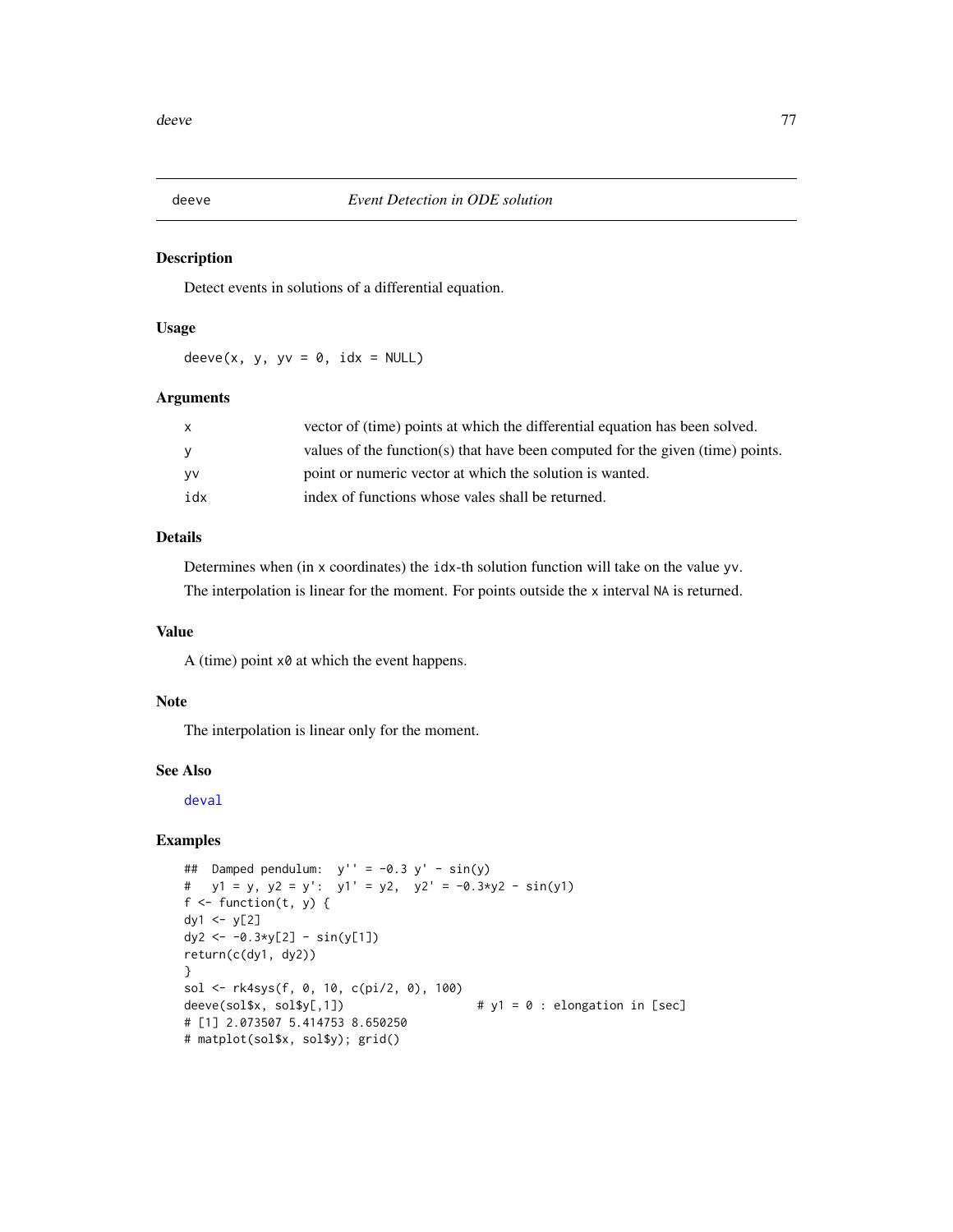Transforms between angles in degrees and radians.

## Usage

deg2rad(deg) rad2deg(rad)

# Arguments

| deg | (array of) angles in degrees. |
|-----|-------------------------------|
| rad | (array of) angles in radians. |

# Details

This is a simple calculation back and forth. Note that angles greater than 360 degrees are allowed and will be returned. This may appear incorrect but follows a corresponding discussion on Matlab Central.

# Value

The angle in degrees or radians.

# Examples

```
deg2rad(c(0, 10, 20, 30, 40, 50, 60, 70, 80, 90))
rad2deg(seq(-pi/2, pi/2, length = 19))
```
detrend *Remove Linear Trends*

# Description

Removes the mean value or (piecewise) linear trend from a vector or from each column of a matrix.

## Usage

```
detrend(x, tt = 'linear', bp = c())
```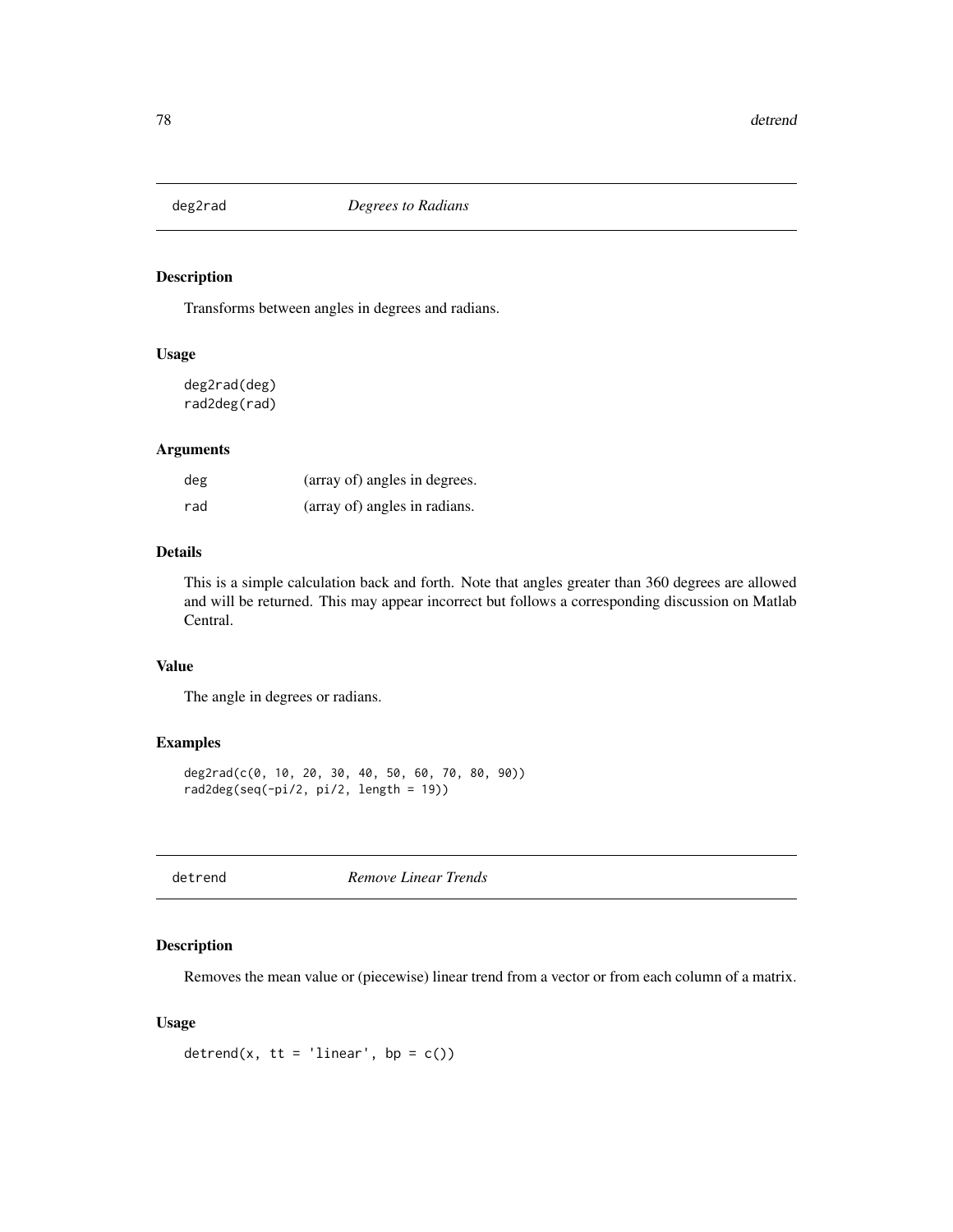#### deval and the contract of the contract of the contract of the contract of the contract of the contract of the contract of the contract of the contract of the contract of the contract of the contract of the contract of the

#### Arguments

| $\mathsf{x}$ | vector or matrix, columns considered as the time series. |
|--------------|----------------------------------------------------------|
| tt           | trend type, 'constant' or 'linear', default is 'linear'. |
| bp           | break points, indices between 1 and $nrow(x)$ .          |

# Details

detrend computes the least-squares fit of a straight line (or composite line for piecewise linear trends) to the data and subtracts the resulting function from the data.

To obtain the equation of the straight-line fit, use polyfit.

# Value

removes the mean or (piecewise) linear trend from x and returns it in y=detrend(x), that is x-y *is* the linear trend.

#### Note

Detrending is often used for FFT processing.

# See Also

[polyfit](#page-269-0)

# Examples

```
t < -1:9x \leq -c(0, 2, 0, 4, 4, 4, 0, 2, 0)x - detrend(x, 'constant')
x - detrend(x, 'linear')
y \leftarrow detrend(x, 'linear', 5)## Not run:
plot(t, x, col="blue")
lines(t, x - y, col="red")grid()
## End(Not run)
```
<span id="page-78-0"></span>deval *Evaluate ODE Solution*

# Description

Evaluate solution of a differential equation solver.

## Usage

 $deval(x, y, xp, idx = NULL)$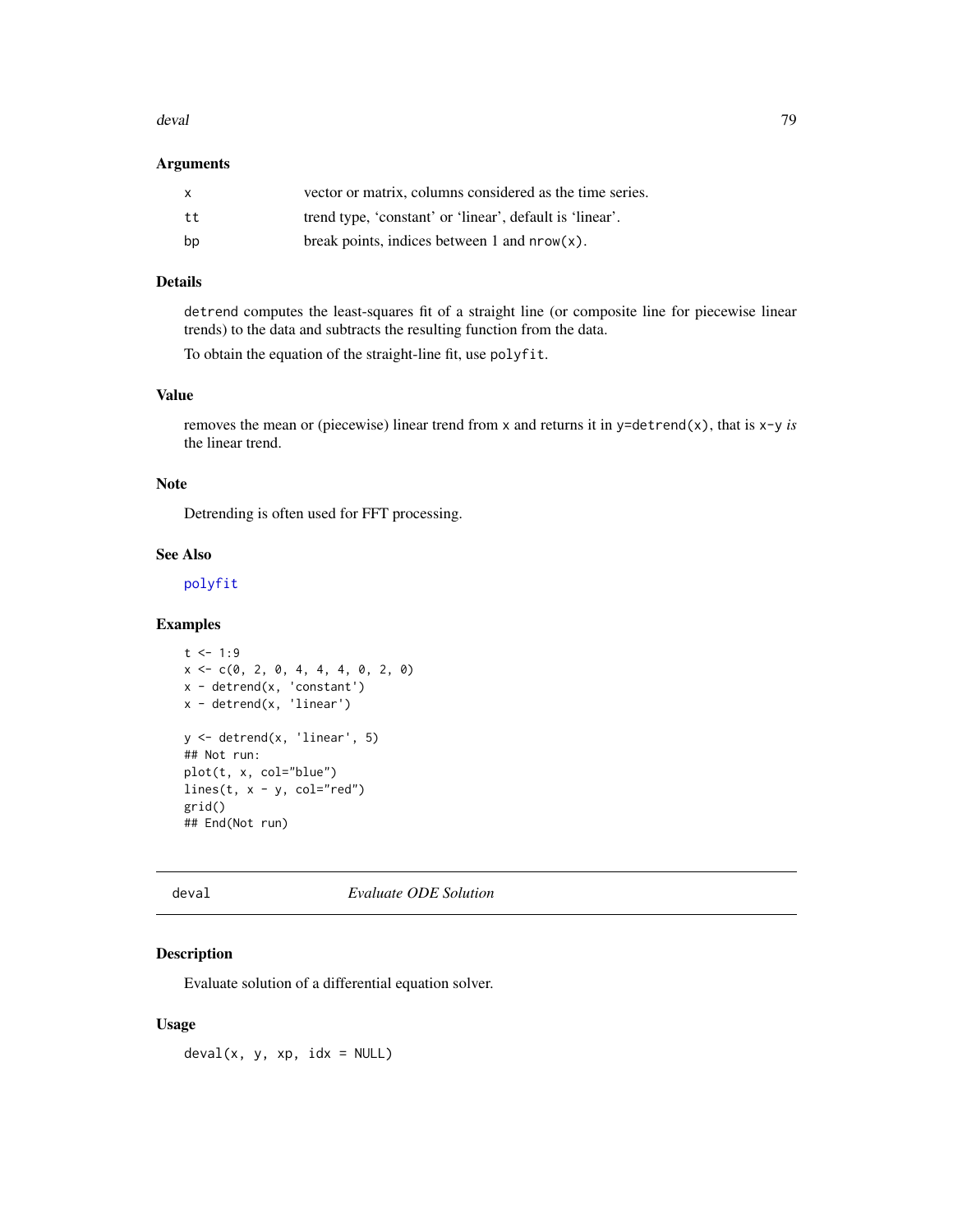#### Arguments

| x   | vector of (time) points at which the differential equation has been solved.    |
|-----|--------------------------------------------------------------------------------|
| V   | values of the function(s) that have been computed for the given (time) points. |
| хp  | point or numeric vector at which the solution is wanted; must be sorted.       |
| idx | index of functions whose vales shall be returned.                              |

# Details

Determines where the points xp lie within the vector x and interpolates linearly.

### Value

An length(xp)-by-length(idx) matrix of values at points xp.

## Note

The interpolation is linear only for the moment.

# See Also

[deeve](#page-76-0)

# Examples

```
## Free fall: v' = -g - cw \, abs(v)^{1.1}, cw = 1.6 drag coefficien
f <- function(t, y) -9.81 + 1.6*abs(y)^1.1sol <- rk4(f, 0, 10, 0, 100)
# speed after 0.5, 1, 1.5, 2 seconds
cbind(c(0.5,1,1.5,2), -deval(sol$x, sol$y, c(0.5, 1, 1.5, 2)))
# 0.5 3.272267 m/s
# 1.0 4.507677
# 1.5 4.953259
# 2.0 5.112068
# plot(sol$x, -sol$y, type="l", col="blue"); grid()
```
<span id="page-79-0"></span>Diag *Matrix Diagonal*

# Description

Generate diagonal matrices or return diagonal of a matrix

## Usage

Diag(x,  $k = 0$ )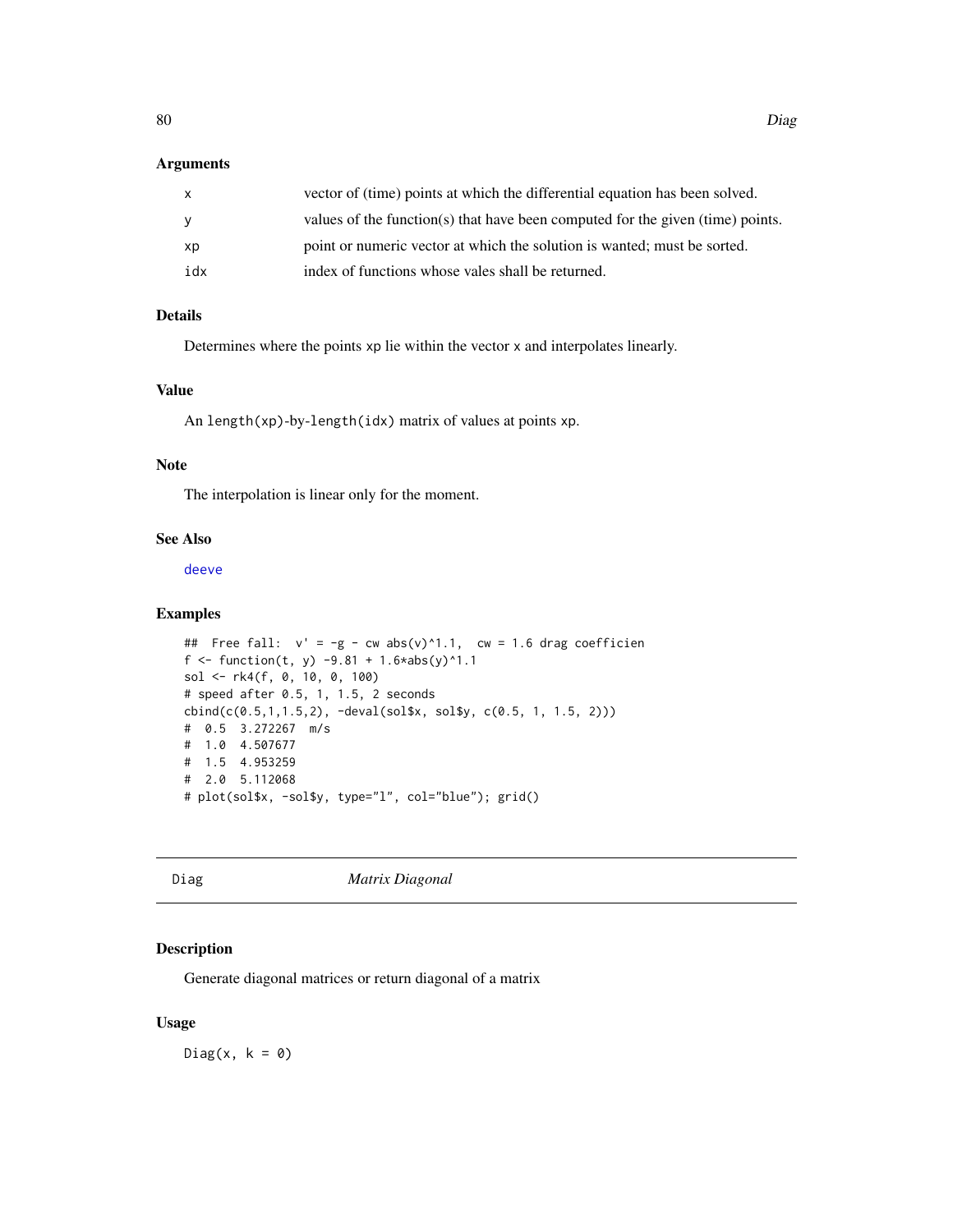#### disp,beep 81

## Arguments

| vector or matrix                        |
|-----------------------------------------|
| integer indicating a secondary diagonal |

# Details

If x is a vector,  $Diag(x, k)$  generates a matrix with x as the (k-th secondary) diagonal.

If x is a matrix,  $Diag(x, k)$  returns the (k-th secondary) diagonal of x.

The k-th secondary diagonal is above the main diagonal for  $k > 0$  and below the main diagonal for  $k < 0$ .

## Value

matrix or vector

## Note

In Matlab/Octave this function is called diag() and has a different signature than the corresponding function in R.

# See Also

[diag](#page-0-0), [Trace](#page-367-0)

# Examples

Diag(matrix(1:12,3,4), 1) Diag(matrix(1:12,3,4), -1)

Diag(c(1,5,9), 1)  $Diag(c(1,5,9), -1)$ 

disp,beep *Utility functions (Matlab style)*

# Description

Display text or array, or produce beep sound.

# Usage

disp(...) beep()

#### Arguments

... any R object that can be printed.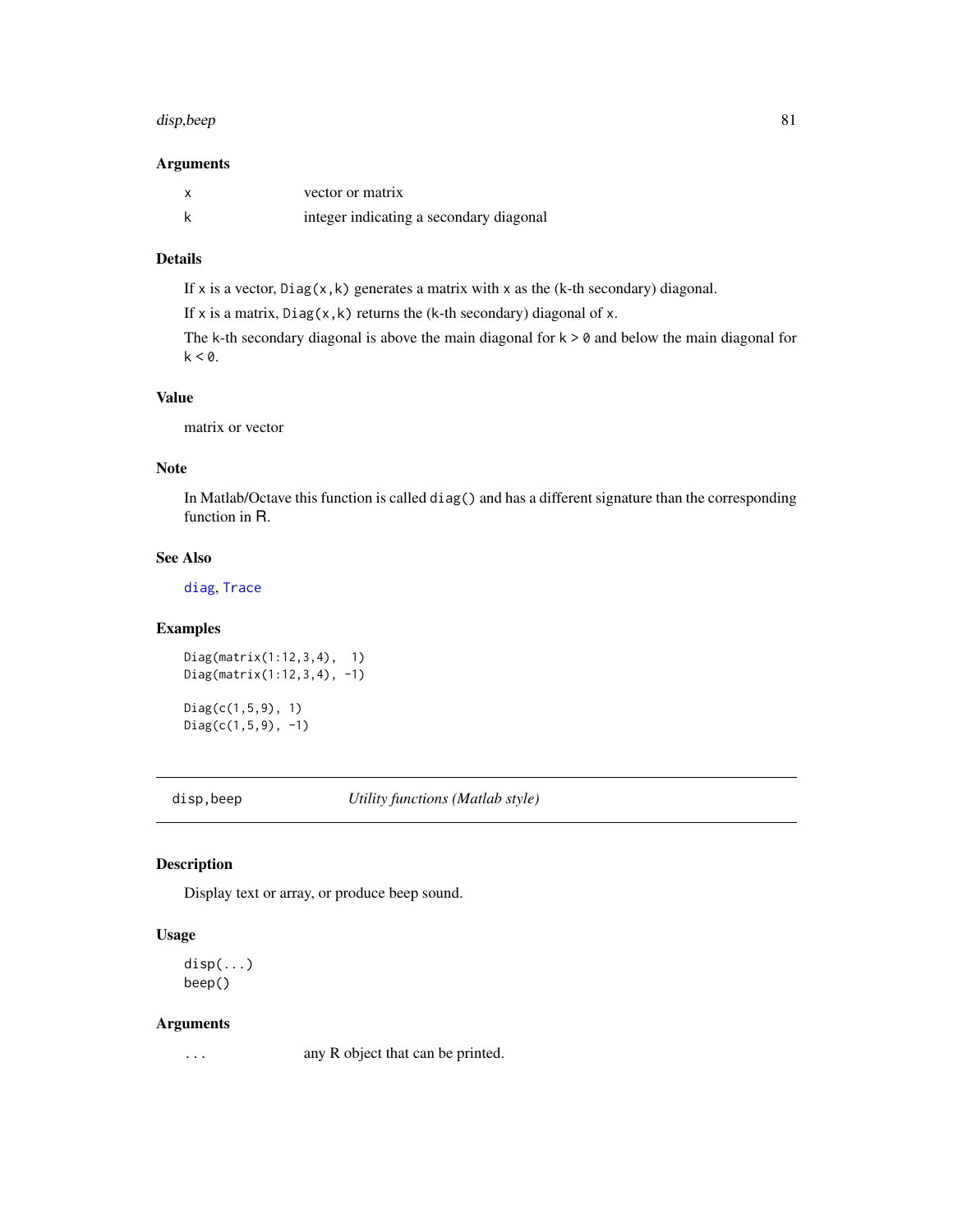## Details

Display text or array, or produces the computer's default beep sound using 'cat' with closing newline.

#### Value

beep() returns NULL invisibly, disp() displays with newline.

# Examples

```
disp("Some text, and numbers:", pi, exp(1))
# beep()
```
distmat *Distance Matrix*

# Description

Computes the Euclidean distance between rows of two matrices.

## Usage

```
distmat(X, Y)
pdist(X)
pdist2(X, Y)
```
# Arguments

| matrix of some size m x k; vector will be taken as row matrix. |
|----------------------------------------------------------------|
| matrix of some size n x k; vector will be taken as row matrix. |

# Details

Computes Euclidean distance between two vectors A and B as:

 $||A-B|| =$  sqrt (  $||A||^2 + ||B||^2 - 2*A.B$  )

and vectorizes to rows of two matrices (or vectors).

pdist2 is an alias for distmat, while pdist(X) is the same as distmat(X,X).

## Value

matrix of size m x n if x is of size m x k and y is of size n x k.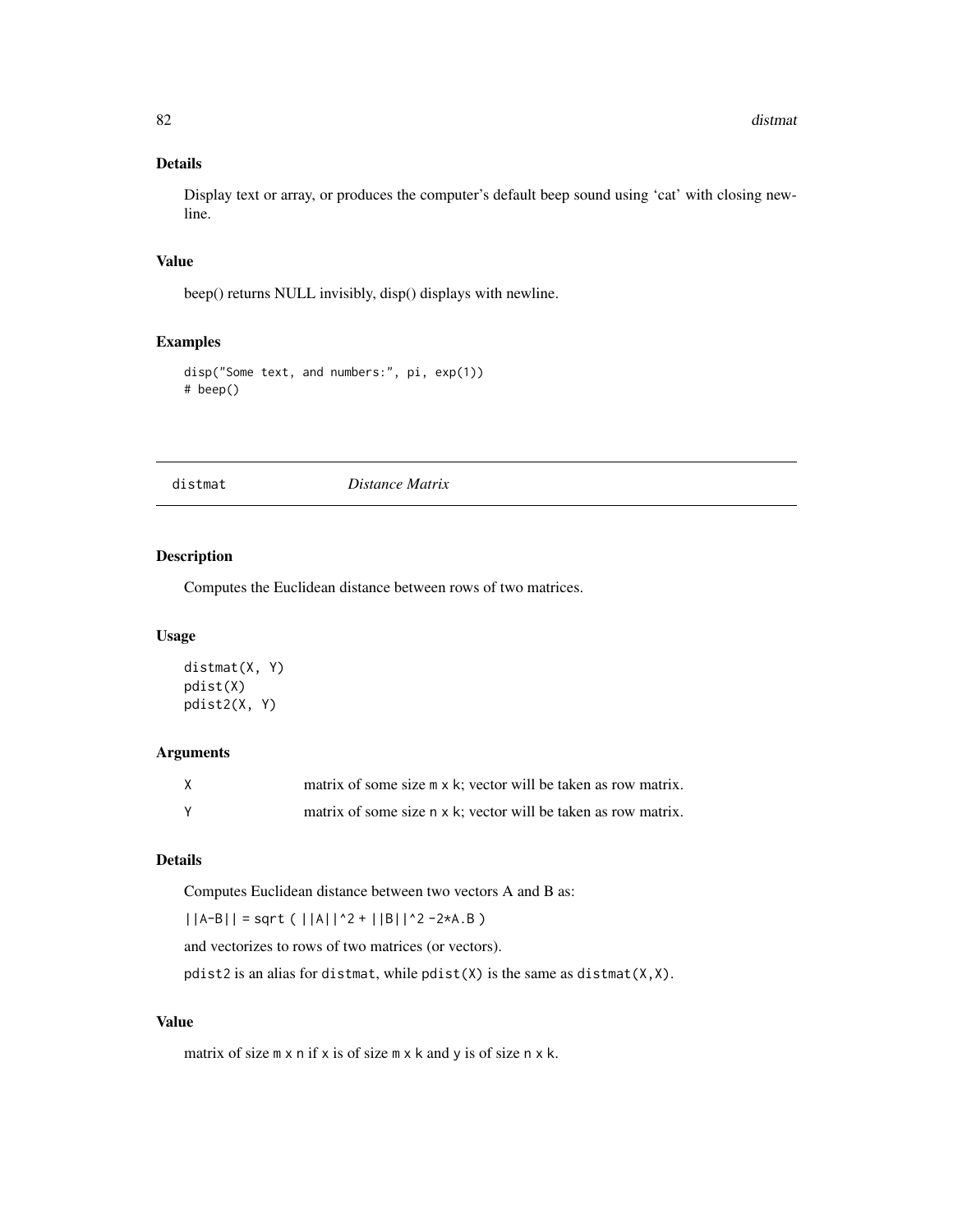# Note

If a is  $m \times r$  and b is  $n \times r$  then

```
apply(outer(a,t(b), "-"),c(1,4),function(x)sqrt(surt(sum(diag(x*x))))
```
is the m x n matrix of distances between the m rows of a and n rows of b.

This can be modified as necessary, if one wants to apply distances other than the euclidean.

BUT: The code shown here is 10-100 times faster, utilizing the similarity between Euclidean distance and matrix operations.

## References

Copyright (c) 1999 Roland Bunschoten for a Matlab version on MatlabCentral under the name distance.m. Translated to R by Hans W Borchers.

# See Also

[dist](#page-0-0)

# Examples

```
A \leftarrow c(0.0, 0.0)B \leq - matrix(c(
         0,0, 1,0, 0,1, 1,1), nrow=4, ncol = 2, byrow = TRUE)
distmat(A, B) \# \Rightarrow 0 \quad 1 \quad 1 \text{ sqrt}(2)X \leq matrix(rep(0.5, 5), nrow=1, ncol=5)
Y <- matrix(runif(50), nrow=10, ncol=5)
distmat(X, Y)
```
dot *Scalar Product*

### Description

'dot' or 'scalar' product of vectors or pairwise columns of matrices.

#### Usage

dot(x, y)

#### Arguments

| numeric vector or matrix |
|--------------------------|
| numeric vector or matrix |

dot and the state of the state of the state of the state of the state of the state of the state of the state of the state of the state of the state of the state of the state of the state of the state of the state of the st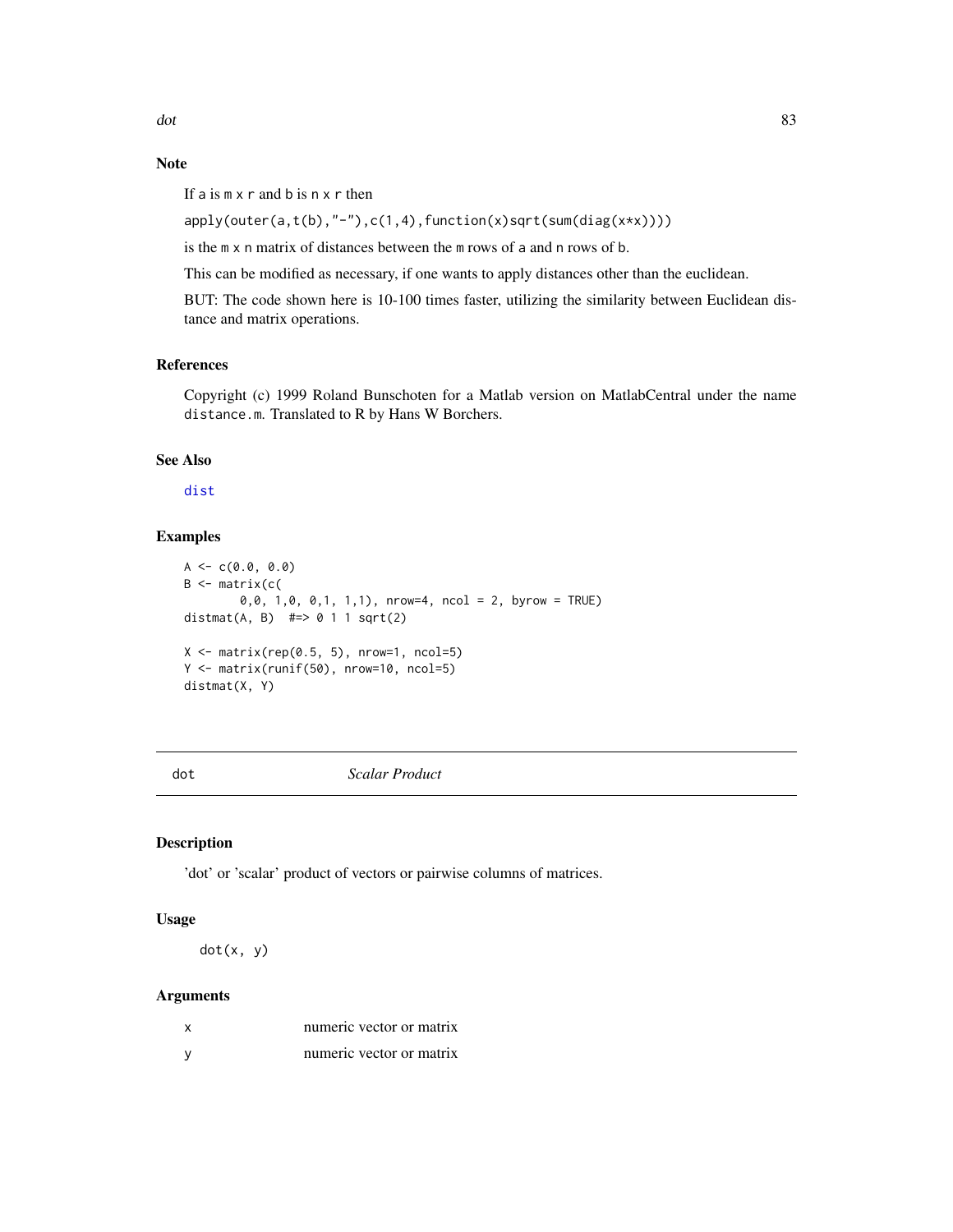# Details

Returns the 'dot' or 'scalar' product of vectors or columns of matrices. Two vectors must be of same length, two matrices must be of the same size. If x and y are column or row vectors, their dot product will be computed as if they were simple vectors.

# Value

A scalar or vector of length the number of columns of x and y.

#### See Also

[cross](#page-67-0)

# Examples

dot(1:5, 1:5) #=> 55 # Length of space diagonal in 3-dim- cube: sqrt(dot(c(1,1,1), c(1,1,1))) #=> 1.732051

<span id="page-83-0"></span>eig *Eigenvalue Function (Matlab Style)*

# Description

Eigenvalues of a matrix

## Usage

eig(a)

# Arguments

a real or complex square matrix

# Details

Computes the eigenvalues of a square matrix of real or complex numbers, using the R routine eigen without computing the eigenvectors.

# Value

Vector of eigenvalues

## See Also

[compan](#page-57-0)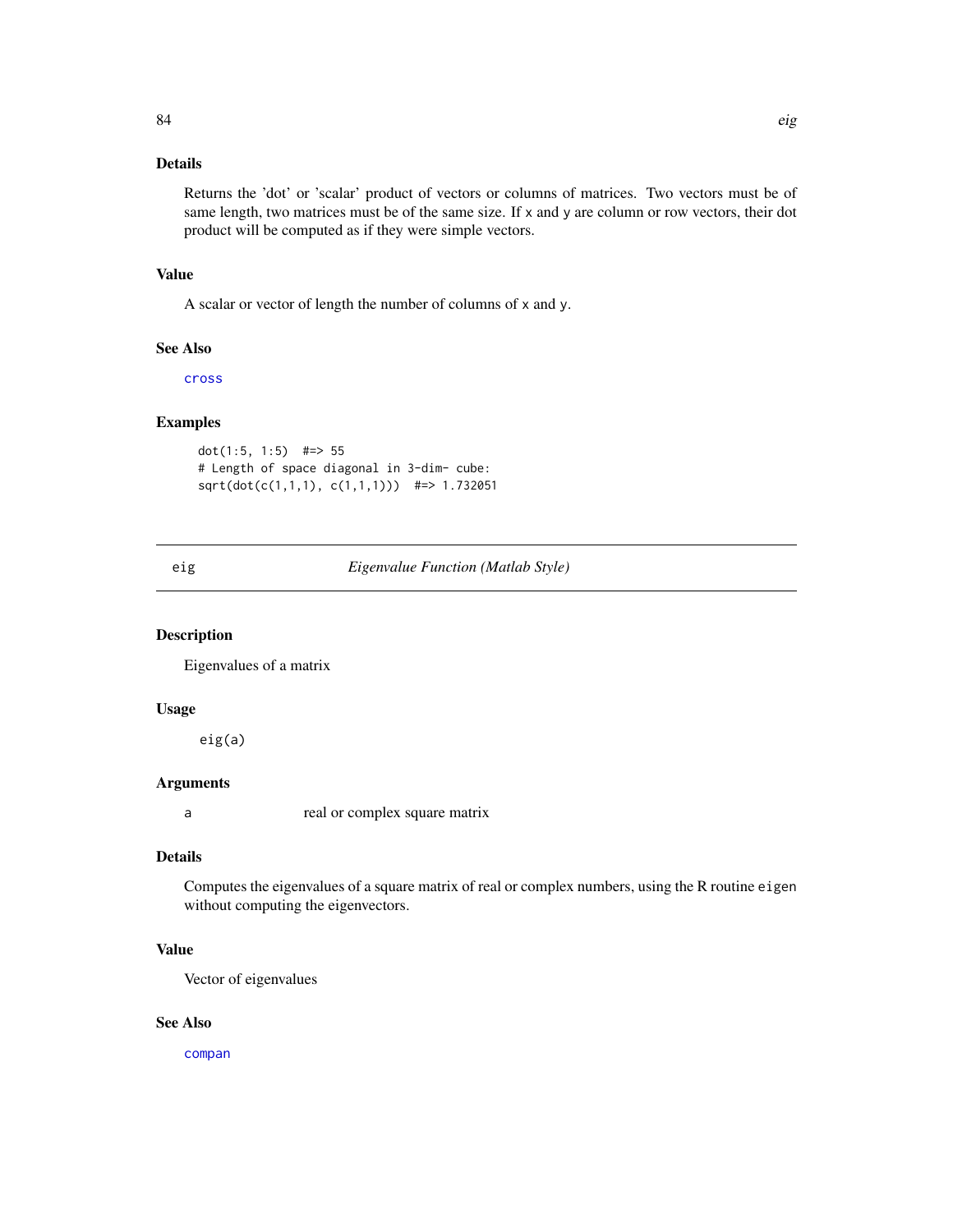#### eigjacobi 85

# Examples

```
eig(matrix(c(1,-1,-1,1), 2, 2)) #=> 2 0
eig(matrix(c(1,1,-1,1), 2, 2)) # complex values
eig(matrix(c(0,1i,-1i,0), 2, 2)) # real values
```
#### eigjacobi *Jacobi Eigenvalue Method*

## Description

Jacobi's iteration method for eigenvalues and eigenvectors.

# Usage

eigjacobi(A, tol = .Machine\$double.eps^(2/3))

#### Arguments

|     | a real symmetric matrix. |
|-----|--------------------------|
| tol | requested tolerance.     |

# Details

The Jacobi eigenvalue method repeatedly performs (Givens) transformations until the matrix becomes almost diagonal.

## Value

Returns a list with components V, a matrix containing the eigenvectors as columns, and D a vector of the eigenvalues.

# Note

This R implementation works well up to 50x50-matrices.

## References

Mathews, J. H., and K. D. Fink (2004). Numerical Methods Using Matlab. Fourth edition, Pearson education, Inc., New Jersey.

## See Also

[eig](#page-83-0)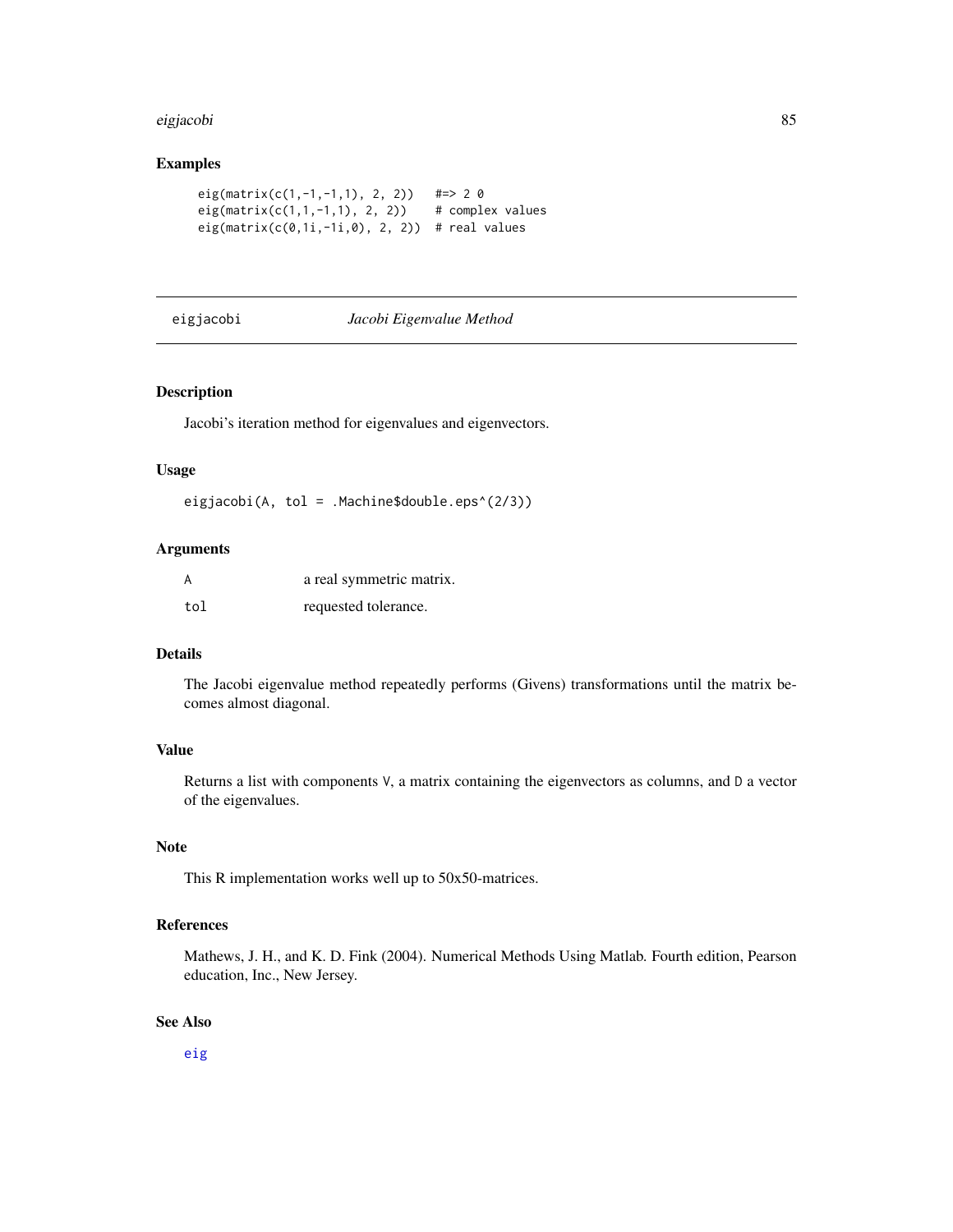## Examples

```
A \le matrix(c( 1.06, -0.73, 0.77, -0.67,
            -0.73, 2.64, 1.04, 0.72,
             0.77, 1.04, 3.93, -2.14,
            -0.67, 0.72, -2.14, 2.04), 4, 4, byrow = TRUE)
eigjacobi(A)
# $V
# [,1] [,2] [,3] [,4]
# [1,] 0.87019414 -0.3151209 0.1975473 -0.3231656
# [2,] 0.11138094 0.8661855 0.1178032 -0.4726938
# [3,] 0.07043799 0.1683401 0.8273261 0.5312548
# [4,] 0.47475776 0.3494040 -0.5124734 0.6244140
#
# $D
# [1] 0.66335457 3.39813189 5.58753257 0.02098098
```
einsteinF *Einstein Functions*

# Description

Einstein functions.

#### Usage

einsteinF(d, x)

## Arguments

| numeric or complex vector.                                        |
|-------------------------------------------------------------------|
| parameter to select one of the Einstein functions E1, E2, E3, E4. |

## Details

The Einstein functions are sometimes used for the Planck-Einstein oscillator in one degree of freedom.

The functions are defined as:

$$
E1(x) = \frac{x^2 e^x}{(e^x - 1)^2}
$$

$$
E2(x) = \frac{x}{e^x - 1}
$$

$$
E3(x) = \ln(1 - e^{-x})
$$

$$
E4(x) = \frac{x}{e^x - 1} - \ln(1 - e^{-x})
$$

E1 has an inflection point as  $x=2.34694130...$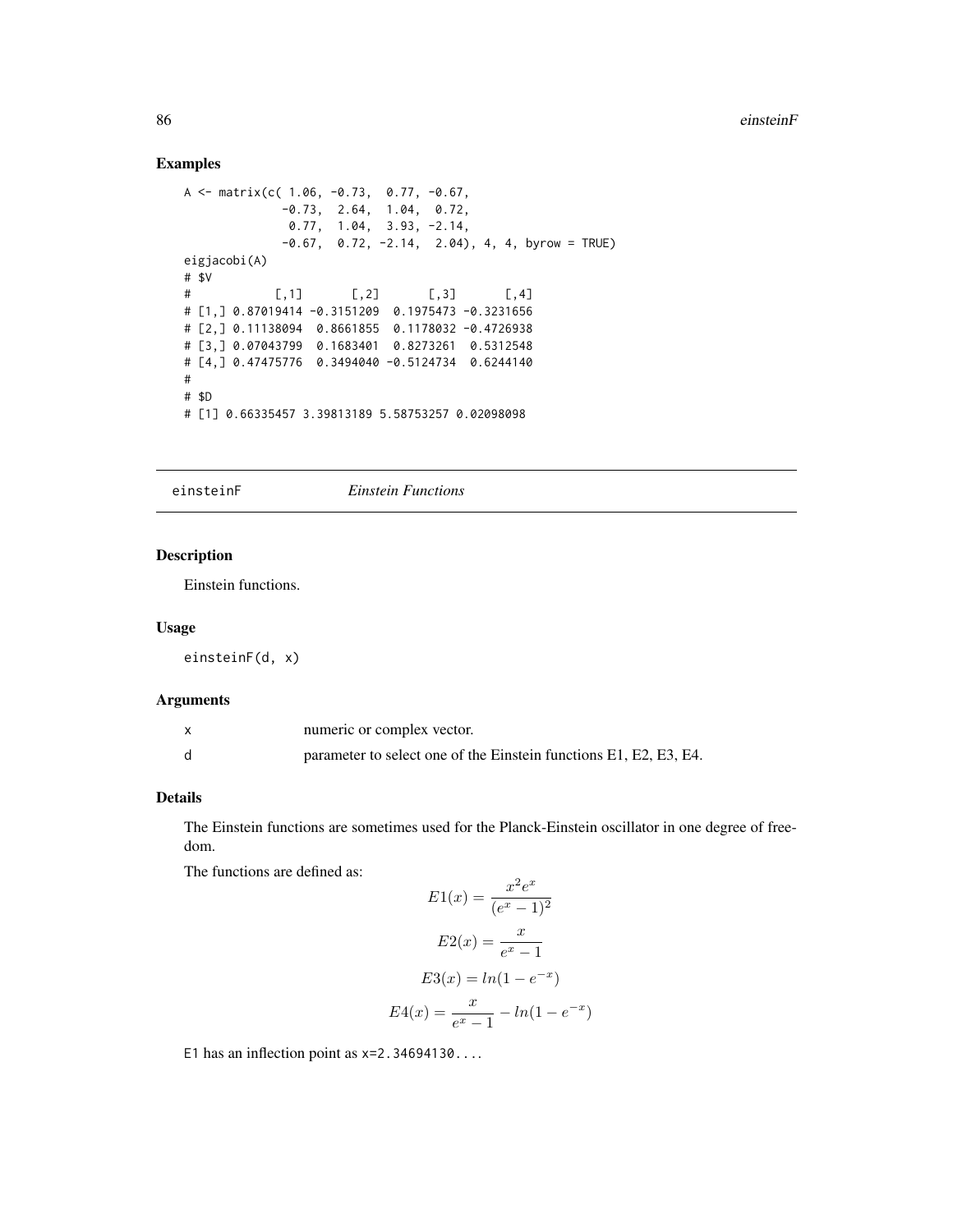# ellipke,ellipj 87

# Value

Numeric/complex scalar or vector.

## Examples

```
## Not run:
x1 \leq -\text{seq}(-4, 4, \text{length.out} = 101)y1 <- einsteinF(1, x1)
plot(x1, y1, type = "l", col = "red",xlab = "", ylab = "", main = "Einstein Function E1(x)")
grid()
y2 <- einsteinF(2, x1)
plot(x1, y2, type = "1", col = "red",xlab = "", ylab = "", main = "Einstein Function E2(x)")
grid()
x3 \leq -\text{seq}(0, 5, \text{length.out} = 101)y3 <- einsteinF(3, x3)
plot(x3, y3, type = "1", col = "red",
              xlab = ", ylab = ", main = "Einstein Function E3(x)")
grid()
y4 <- einsteinF(4, x3)
plot(x3, y4, type = "1", col = "red",
             xlab = "", ylab = "", main = "Einstein Function E4(x)")
grid()
## End(Not run)
```
ellipke,ellipj *Elliptic and Jacobi Elliptic Integrals*

# Description

Complete elliptic integrals of the first and second kind, and Jacobi elliptic integrals.

## Usage

ellipke(m, tol = .Machine\$double.eps)

ellipj(u, m, tol = .Machine\$double.eps)

#### Arguments

| u   | numeric vector.                                                 |
|-----|-----------------------------------------------------------------|
| m   | input vector, all input elements must satisfy $0 \le x \le 1$ . |
| tol | tolerance; default is machine precision.                        |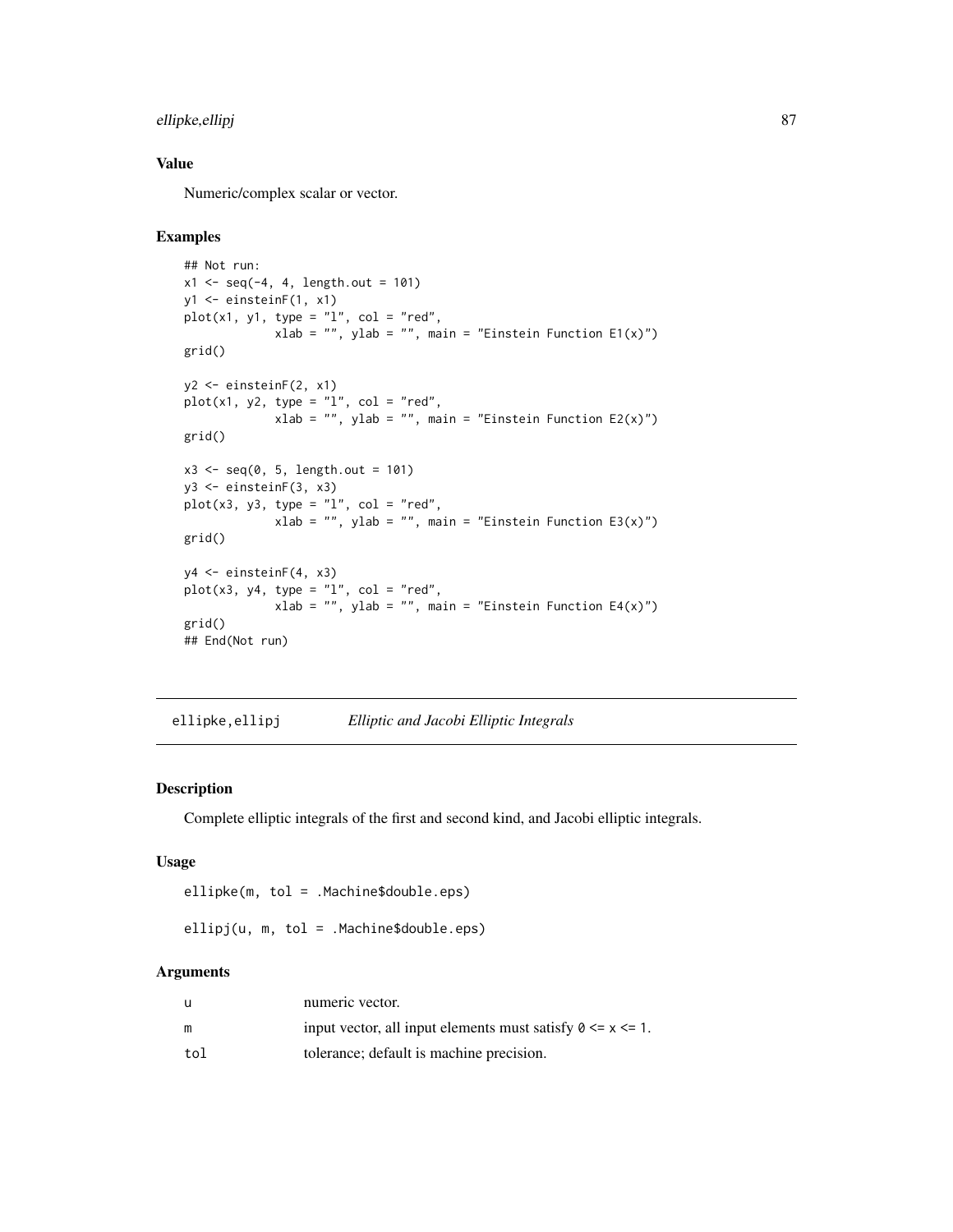#### Details

ellipke computes the complete elliptic integrals to accuracy tol, based on the algebraic-geometric mean.

ellipj computes the Jacobi elliptic integrals sn, cn, and dn. For instance,  $sn$  is the inverse function for

$$
u = \int_0^{\phi} dt / \sqrt{1 - m \sin^2 t}
$$

with  $sn(u) = \sin(\phi)$ .

Some definitions of the elliptic functions use the modules k instead of the parameter m. They are related by  $k^2=m=sin(a)^2$  where a is the 'modular angle'.

## Value

ellipke returns list with two components, k the values for the first kind, e the values for the second kind.

ellipj returns a list with components the three Jacobi elliptic integrals sn, cn, and dn.

# References

Abramowitz, M., and I. A. Stegun (1965). Handbook of Mathematical Functions. Dover Publications, New York.

## See Also

elliptic::sn,cn,dn

```
x <- linspace(0, 1, 20)
ke < - ellipke(x)## Not run:
plot(x, kefk, type = "l", col = "darkblue", ylim = c(0, 5),main = "Elliptic Integrals")
lines(x, ke$e, col = "darkgreen")
legend( 0.01, 4.5,
        legend = c("Elliptic integral of first kind",
                   "Elliptic integral of second kind"),
        col = c("darkblue", "darkgreen"), lty = 1)grid()
## End(Not run)
## ellipse circumference with axes a, b
ellipse_cf <- function(a, b) {
    return(4*a*ellipke(1 - (b^2/a^2))$e)
}
print(ellipse_c f(1.0, 0.8), digits = 10)# [1] 5.672333578
```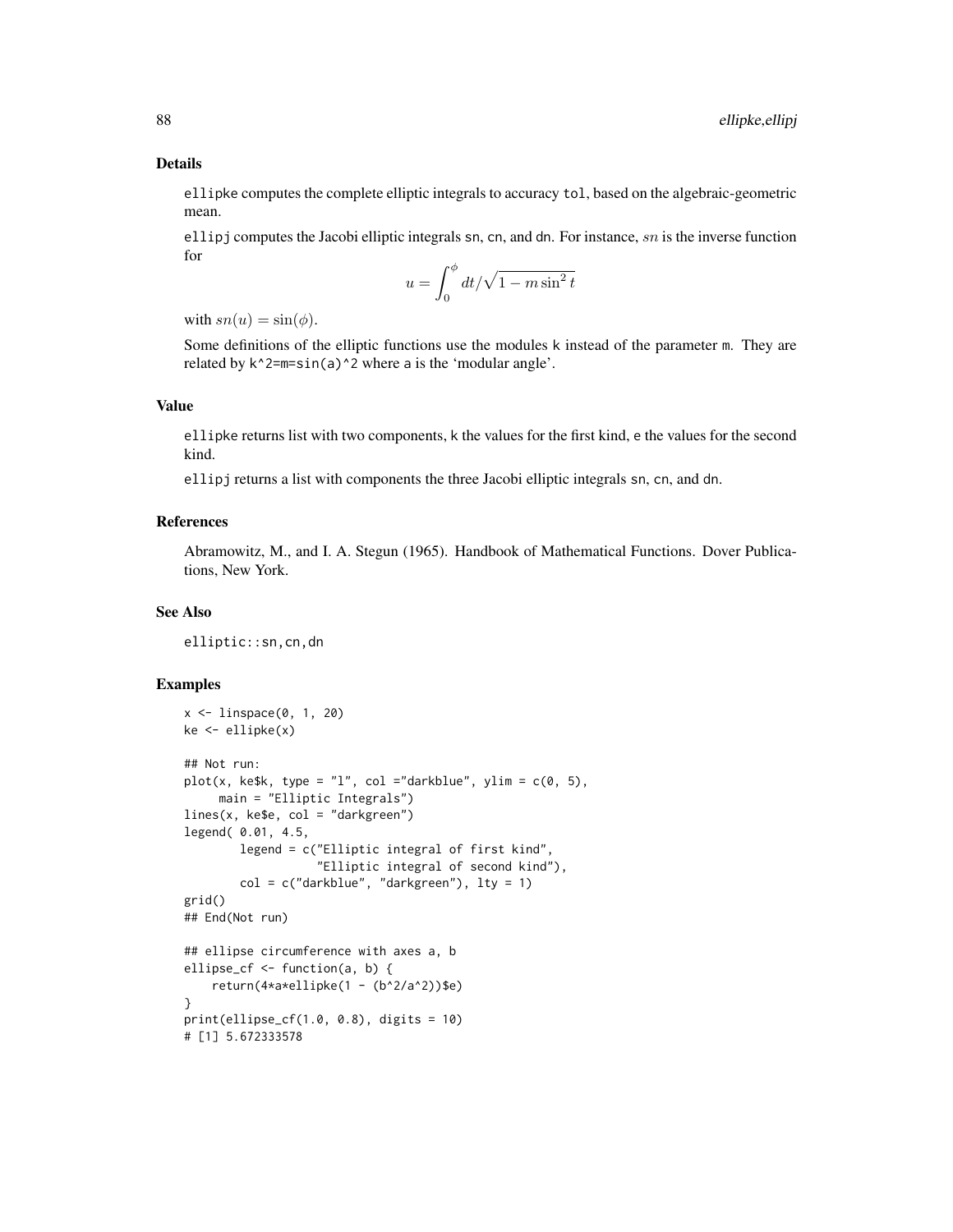```
## Jacobi elliptic integrals
u \leftarrow c(0, 1, 2, 3, 4, 5)m \leq - \text{seq}(0.0, 1.0, \text{ by } = 0.2)je <- ellipj(u, m)
# $sn 0.0000 0.8265 0.9851 0.7433 0.4771 0.9999
# $cn 1.0000 0.5630 -0.1720 -0.6690 -0.8789 0.0135
# $dn 1.0000 0.9292 0.7822 0.8176 0.9044 0.0135
je$sn^2 + je$cn^2 # 1 1 1 1 1 1
je$dn^2 + m * je$sn^2 # 1 1 1 1 1 1
```
eps *Floating Point Relative Accuracy*

## Description

Distance from 1.0 to the next largest double-precision number.

#### Usage

 $eps(x = 1.0)$ 

#### Arguments

x scalar or numerical vector or matrix.

## Details

 $d=eps(x)$  is the positive distance from  $abs(x)$  to the next larger floating point number in double precision.

If x is an array,  $eps(x)$  will return  $eps(max(abs(x)))$ .

## Value

Returns a scalar.

```
for (i in -5:5) cat(eps(10^i), "\n")
# 1.694066e-21
# 1.355253e-20
# 2.168404e-19
# 1.734723e-18
# 1.387779e-17
# 2.220446e-16
# 1.776357e-15
# 1.421085e-14
# 1.136868e-13
# 1.818989e-12
# 1.455192e-11
```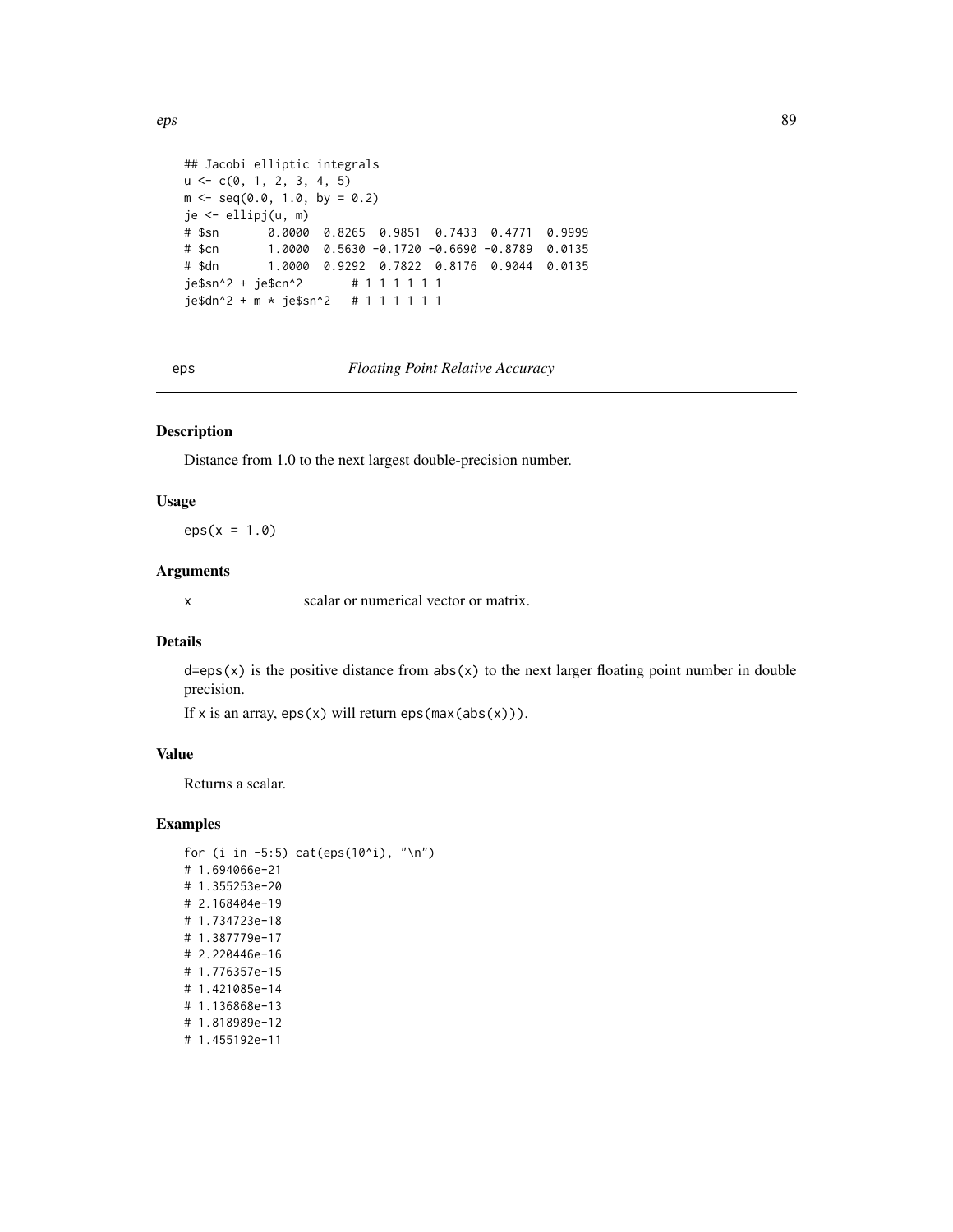The error or Phi function is a variant of the cumulative normal (or Gaussian) distribution.

#### Usage

```
erf(x)
erfinv(y)
erfc(x)
erfcinv(y)
erfcx(x)
erfz(z)
erfi(z)
```
## Arguments

| x, y | vector of real numbers.                   |
|------|-------------------------------------------|
|      | real or complex number; must be a scalar. |

# Details

erf and erfinv are the error and inverse error functions. erfc and erfcinv are the complementary error function and its inverse. erfcx is the scaled complementary error function. erfz is the complex, erfi the imaginary error function.

# Value

Real or complex number(s), the value(s) of the function.

# Note

For the complex error function we used Fortran code from the book S. Zhang & J. Jin "Computation" of Special Functions" (Wiley, 1996).

# Author(s)

First version by Hans W Borchers; vectorized version of erfz by Michael Lachmann.

# See Also

[pnorm](#page-0-0)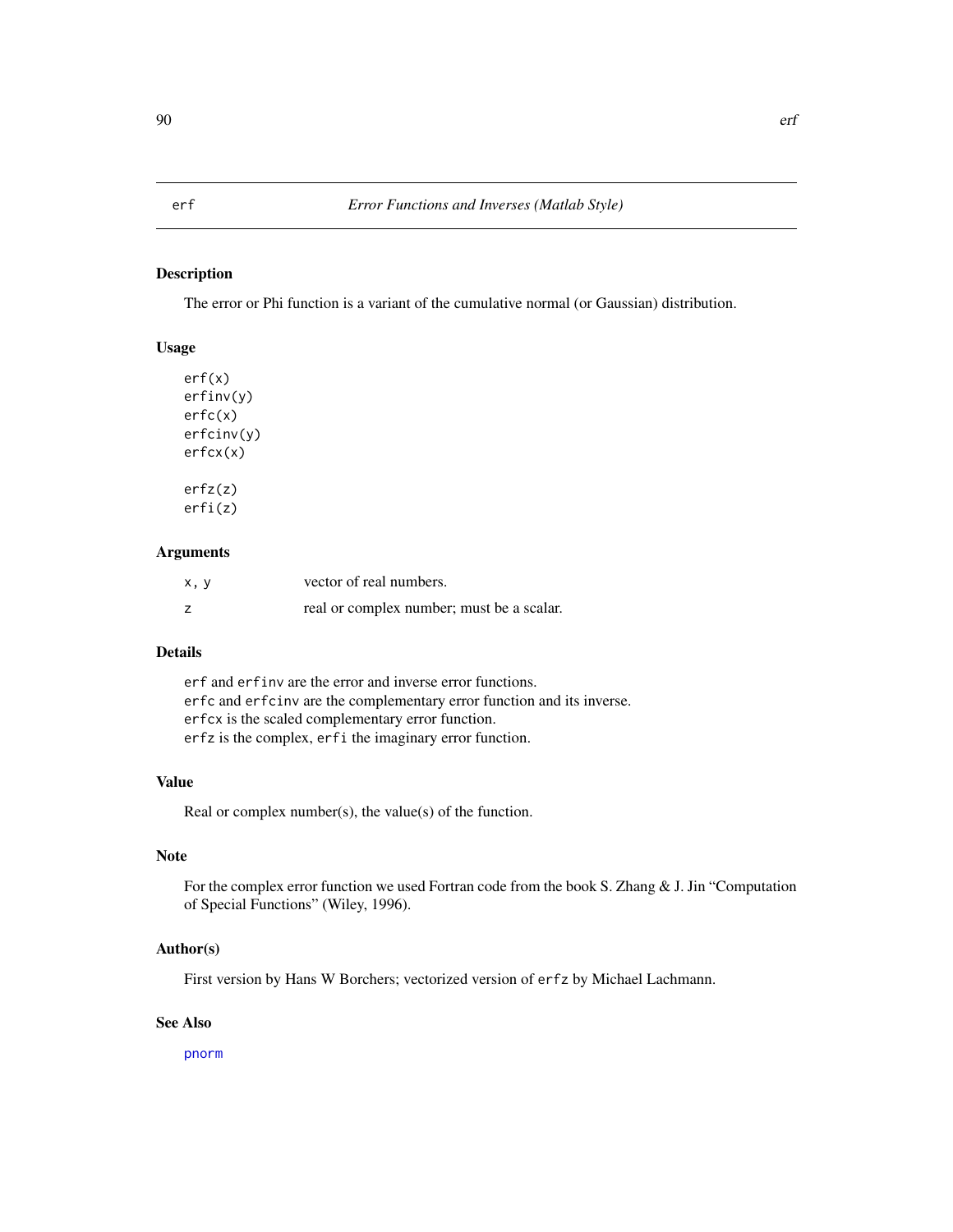#### errorbar 91

# Examples

```
x \le -1.0erf(x); 2*pnorm(sqrt(2)*x) - 1
# [1] 0.842700792949715
# [1] 0.842700792949715
  erfc(x); 1 - erf(x); 2*pnorm(-sqrt(2)*x)# [1] 0.157299207050285
# [1] 0.157299207050285
# [1] 0.157299207050285
  erfz(x)
# [1] 0.842700792949715
  erfi(x)
# [1] 1.650425758797543
```
#### errorbar *Plot Error Bars*

#### Description

Draws symmetric error bars in x- and/or y-direction.

# Usage

```
errorbar(x, y, xerr = NULL, yerr = NULL,bar.col = "red", bar.len = 0.01,
        grid = TRUE, with = TRUE, add = FALSE, ...)
```
### Arguments

| x, y       | x-, y-coordinates                                                             |
|------------|-------------------------------------------------------------------------------|
| xerr, yerr | length of the error bars, relative to the x-, y-values.                       |
| bar.col    | color of the error bars; default: red                                         |
| bar.len    | length of the cross bars orthogonal to the error bars; default: 0.01.         |
| grid       | logical; should the grid be plotted?; default: true                           |
| with       | logical; whether to end the error bars with small cross bars.                 |
| add        | logical; should the error bars be added to an existing plot?; default: false. |
| $\cdots$   | additional plotting parameters that will be passed to the plot function.      |

### Details

errorbar plots y versus x with symmetric error bars, with a length determined by xerr resp. yerr in x- and/or y-direction. If xerr or yerr is NULL error bars in this direction will not be drawn.

A future version will allow to draw unsymmetric error bars by specifying upper and lower limits when xerr or yerr is a matrix of size  $(2 \times length(x))$ .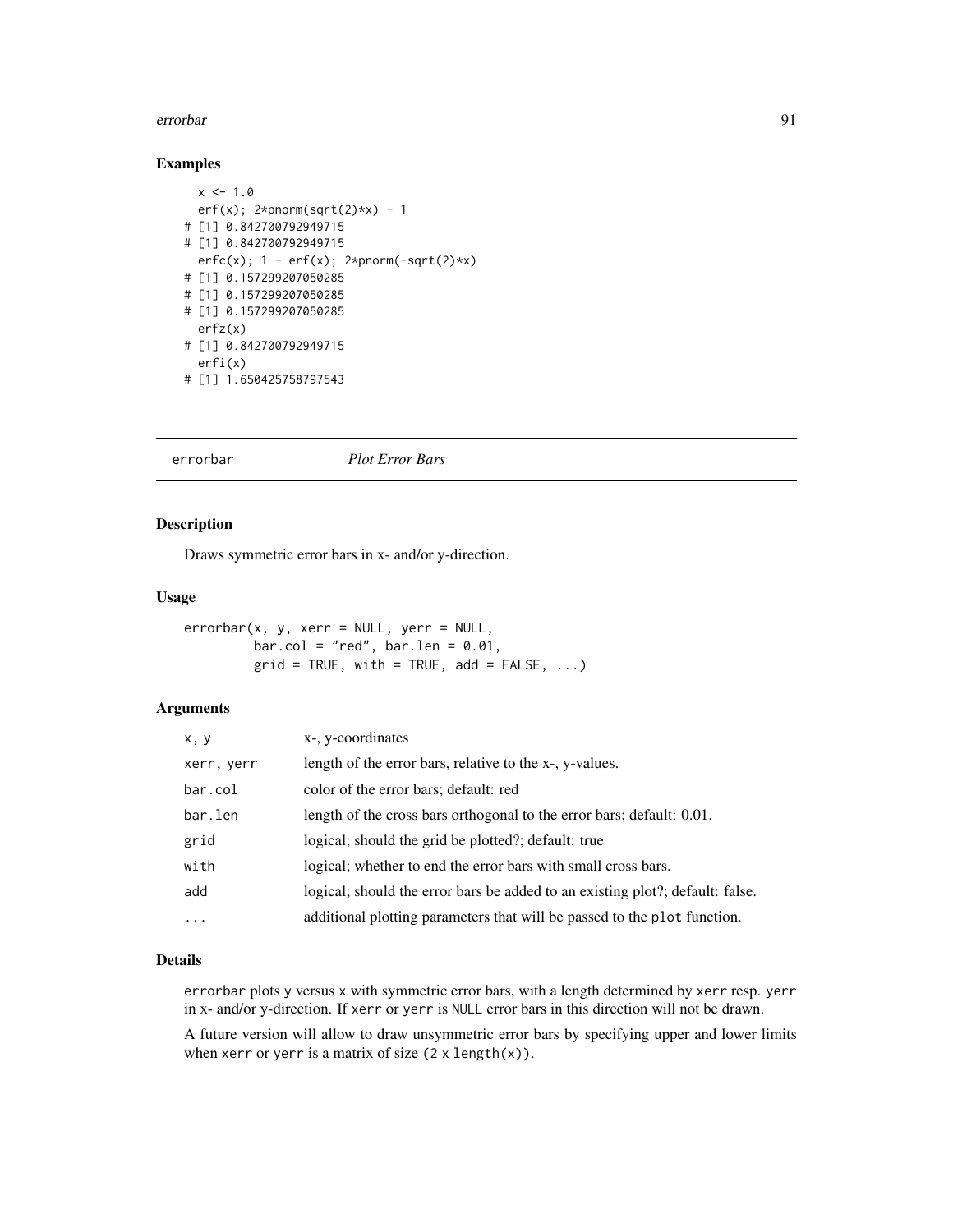# Value

Generates a plot, no return value.

# See Also

plotrix::plotCI, Hmisc::errbar

# Examples

```
## Not run:
x \leq -\text{seq}(0, 2*pi, length.out = 20)y \leftarrow \sin(x)xe < -0.1ye <- 0.1 * y
errorbar(x, y, xe, ye, type = "l", with = FALSE)cnt <- round(100*randn(20, 3))
y <- apply(cnt, 1, mean)
e \leftarrow apply(cnt, 1, sd)errorbar(1:20, y, yerr = e, bar,col = "blue")## End(Not run)
```

| I | ٠ |
|---|---|
|   |   |

#### **Dirichlet Eta Function**

# Description

Dirichlet's eta function valid in the entire complex plane.

#### Usage

eta(z)

# Arguments

z Real or complex number or a numeric or complex vector.

## Details

Computes the eta function for complex arguments using a series expansion.

Accuracy is about 13 significant digits for abs(z)<100, drops off with higher absolute values.

#### Value

Returns a complex vector of function values.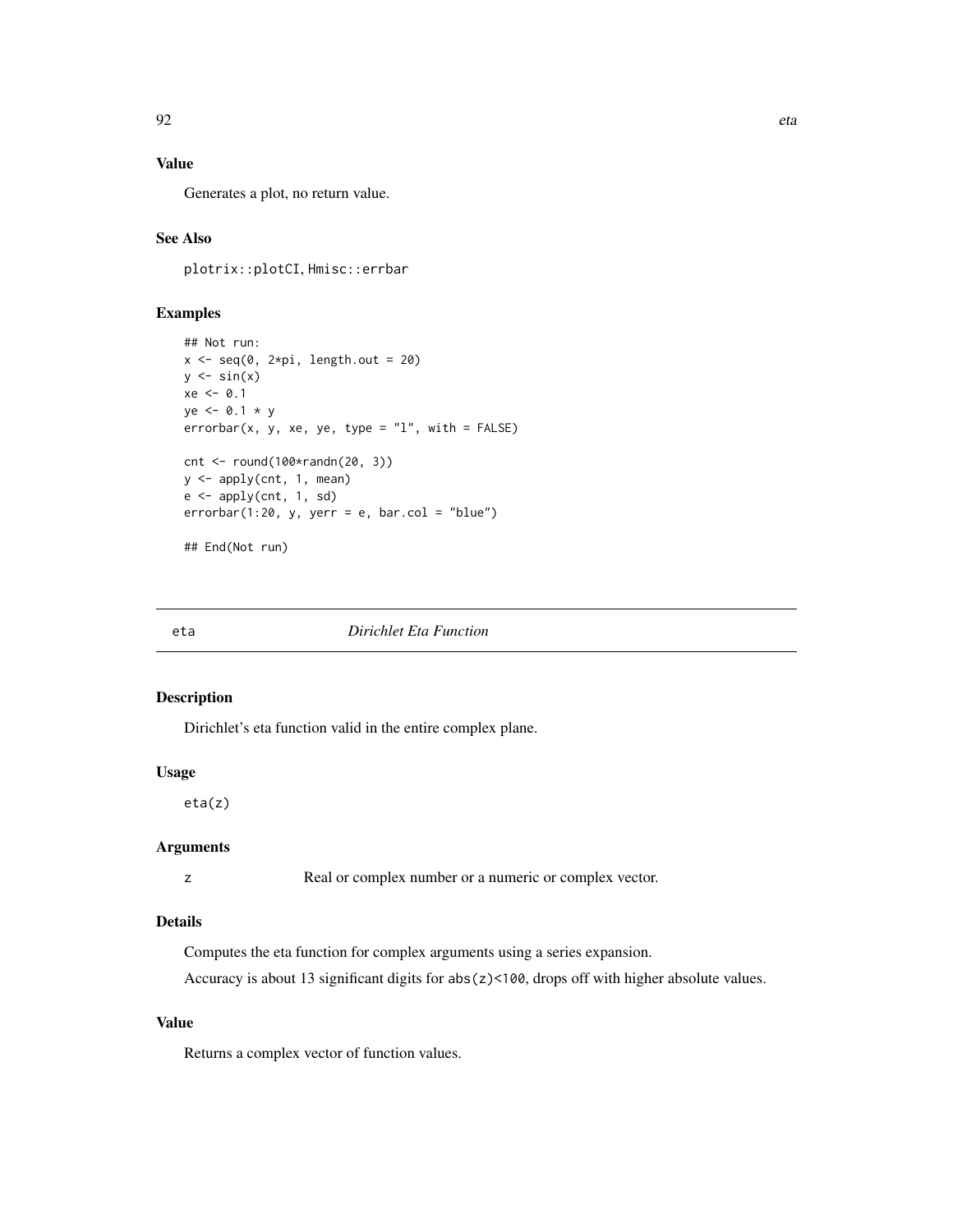# euler\_heun 93

# Note

Copyright (c) 2001 Paul Godfrey for a Matlab version available on Mathwork's Matlab Central under BSD license.

# References

Zhang, Sh., and J. Jin (1996). Computation of Special Functions. Wiley-Interscience, New York.

## See Also

[gammaz](#page-131-0), [zeta](#page-379-0)

## Examples

```
z \le 0.5 + (1:5)*1ieta(z)
z <- c(0, 0.5+1i, 1, 1i, 2+2i, -1, -2, -1-1i)
eta(z)
```
euler\_heun *Euler-Heun ODE Solver*

## Description

Euler and Euler-Heun ODE solver.

## Usage

euler\_heun(f, a, b, y0,  $n = 100$ , improved = TRUE, ...)

## Arguments

|          | function in the differential equation $y' = f(x, y)$ . |
|----------|--------------------------------------------------------|
| a, b     | start and end points of the interval.                  |
| v0       | starting value at a.                                   |
| n        | number of grid points.                                 |
| improved | logical; shall the Heun method be used; default TRUE.  |
|          | additional parameters to be passed to the function.    |

## Details

euler\_heun is an integration method for ordinary differential equations using the simple Euler resp. the improved Euler-Heun Method.

#### Value

List with components t for grid (or 'time') points, and y the vector of predicted values at those grid points.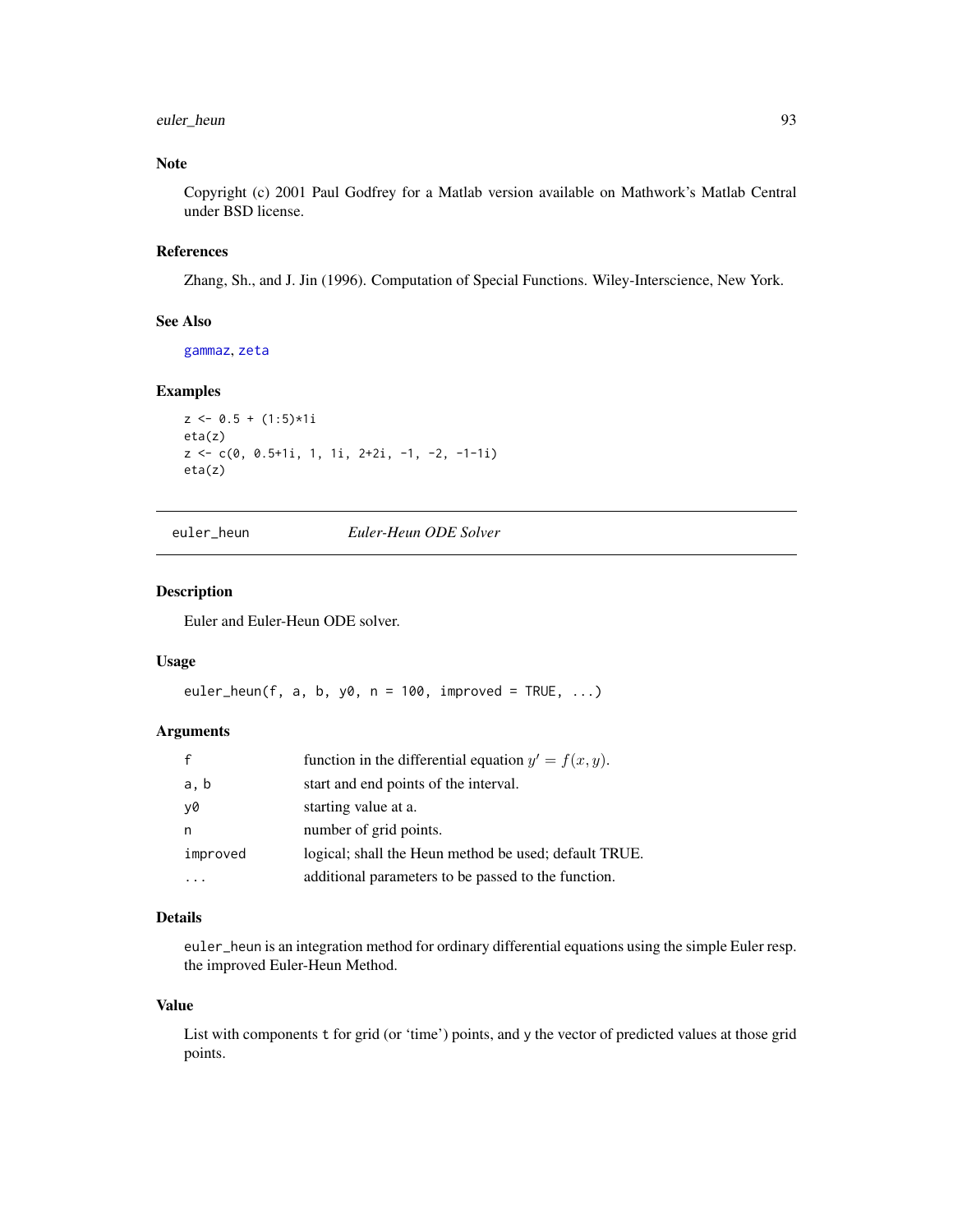## References

Quarteroni, A., and F. Saleri (). Scientific Computing with MATLAB and Octave. Second Edition, Springer-Verlag, Berlin Heidelberg, 2006.

## See Also

## [cranknic](#page-65-0)

## Examples

```
## Flame-up process
f <- function(x, y) y^2 - y^3s1 <- cranknic(f, 0, 200, 0.01)
s2 <- euler_heun(f, 0, 200, 0.01)
## Not run:
plot(s1$t, s1$y, type="l", col="blue")
lines(s2$t, s2$y, col="red")
grid()
## End(Not run)
```
expint *Exponential and Logarithmic Integral*

#### Description

The exponential integral functions E1 and Ei and the logarithmic integral Li.

The exponential integral is defined for  $x > 0$  as

$$
\int_x^\infty \frac{e^{-t}}{t}dt
$$

and by analytic continuation in the complex plane. It can also be defined as the Cauchy principal value of the integral

$$
\int_{-\infty}^x \frac{e^t}{t} dt
$$

This is denoted as  $Ei(x)$  and the relationship between Ei and expint(x) for x real, x > 0 is as follows:

$$
Ei(x) = -E1(-x) - i\pi
$$

The logarithmic integral  $li(x)$  for real  $x, x > 0$ , is defined as

$$
li(x) = \int_0^x \frac{dt}{\log(t)}
$$

and the Eulerian logarithmic integral as  $Li(x) = li(x) - li(2)$ .

The integral Li approximates the prime number function  $\pi(n)$ , i.e., the number of primes below or equal to n (see the examples).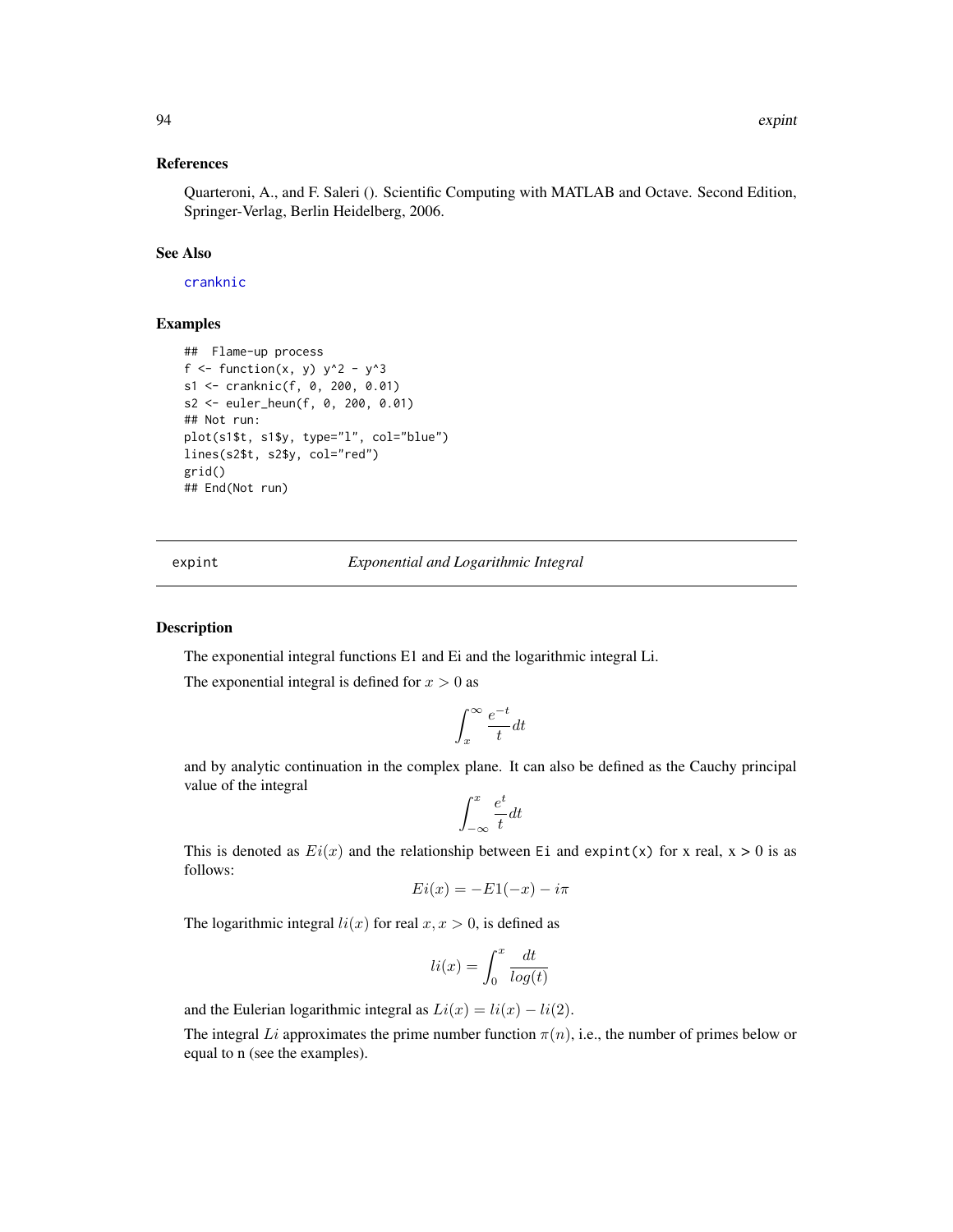expint 95

# Usage

```
expint(x)
expint_E1(x)
expint_Ei(x)
li(x)
```
#### Arguments

x vector of real or complex numbers.

# Details

For x in [-38,2] we use a series expansion, otherwise a continued fraction, see the references below, chapter 5.

#### Value

Returns a vector of real or complex numbers, the vectorized exponential integral, resp. the logarithmic integral.

# Note

The logarithmic integral  $li(10^i)$ -li(2) is an approximation of the number of primes below 10<sup> $i$ </sup>, i.e., Pi(10^i), see "?primes".

# References

Abramowitz, M., and I.A. Stegun (1965). Handbook of Mathematical Functions. Dover Publications, New York.

## See Also

gsl::expint\_E1,expint\_Ei, [primes](#page-280-0)

```
expint_E1(1:10)
# 0.2193839 0.0489005 0.0130484 0.0037794 0.0011483
# 0.0003601 0.0001155 0.0000377 0.0000124 0.0000042
expint_Ei(1:10)
## Not run:
estimPi <- function(n) round(Re(li(n) - li(2))) # estimated number of primes
primesPi <- function(n) length(primes(n)) # true number of primes <= n
N < -1e6(estimPi(N) - primesPi(N)) / estimPi(N) # deviation is 0.16 percent!
## End(Not run)
```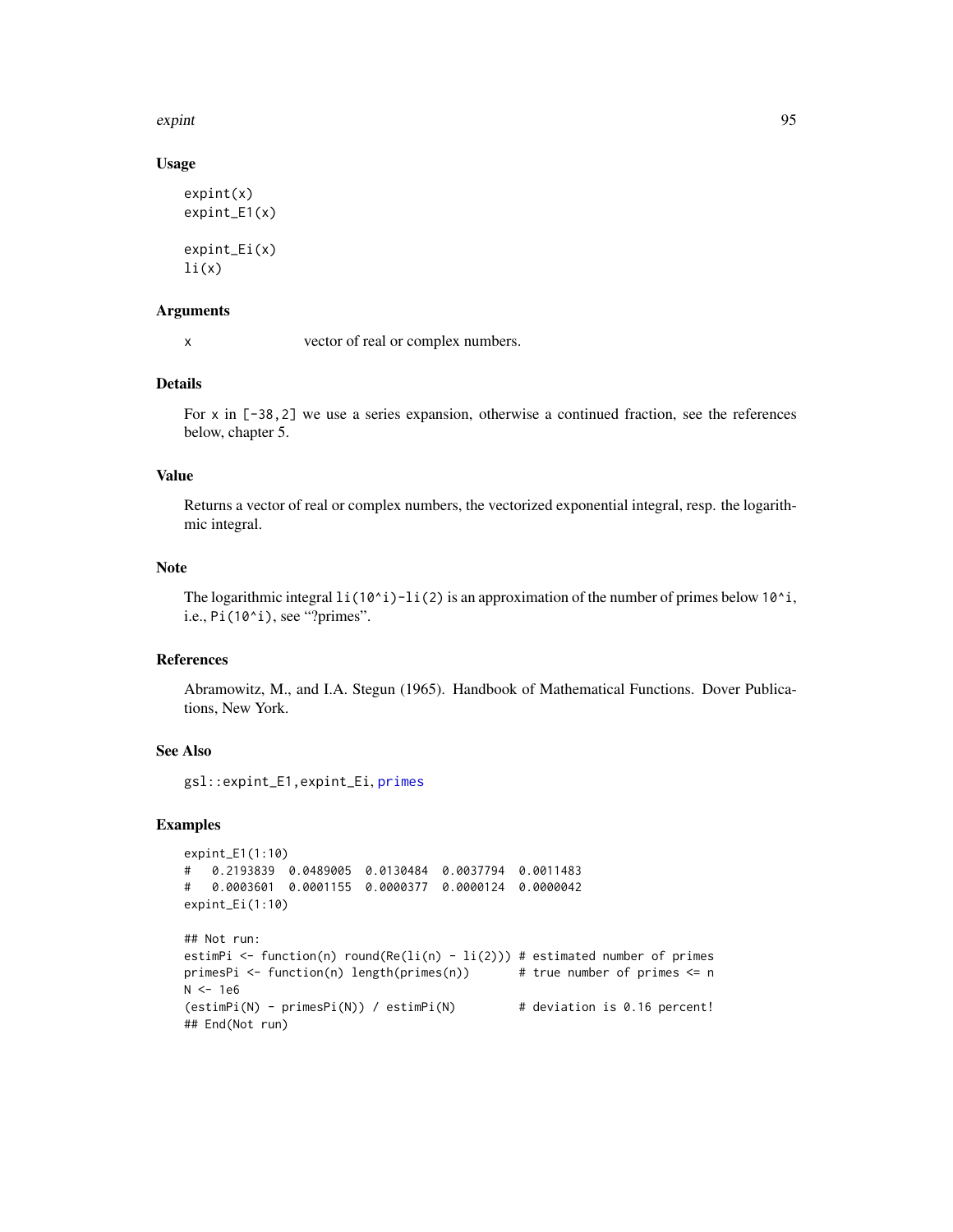Computes the exponential of a matrix.

## Usage

 $expm(A, np = 128)$ 

logm(A)

#### Arguments

| А  | numeric square matrix.                      |
|----|---------------------------------------------|
| np | number of points to use on the unit circle. |

#### Details

For an analytic function f and a matrix A the expression  $f(A)$  can be computed by the Cauchy integral

$$
f(A) = (2\pi i)^{-1} \int_G (zI - A)^{-1} f(z) dz
$$

where  $G$  is a closed contour around the eigenvalues of  $A$ .

Here this is achieved by taking G to be a circle and approximating the integral by the trapezoid rule.

logm is a fake at the moment as it computes the matrix logarithm through taking the logarithm of its eigenvalues; will be replaced by an approach using Pade interpolation.

Another more accurate and more reliable approach for computing these functions can be found in the R package 'expm'.

#### Value

Matrix of the same size as A.

# Note

This approach could be used for other analytic functions, but a point to consider is which branch to take (e.g., for the logm function).

## Author(s)

Idea and Matlab code for a cubic root by Nick Trefethen in his "10 digits 1 page" project.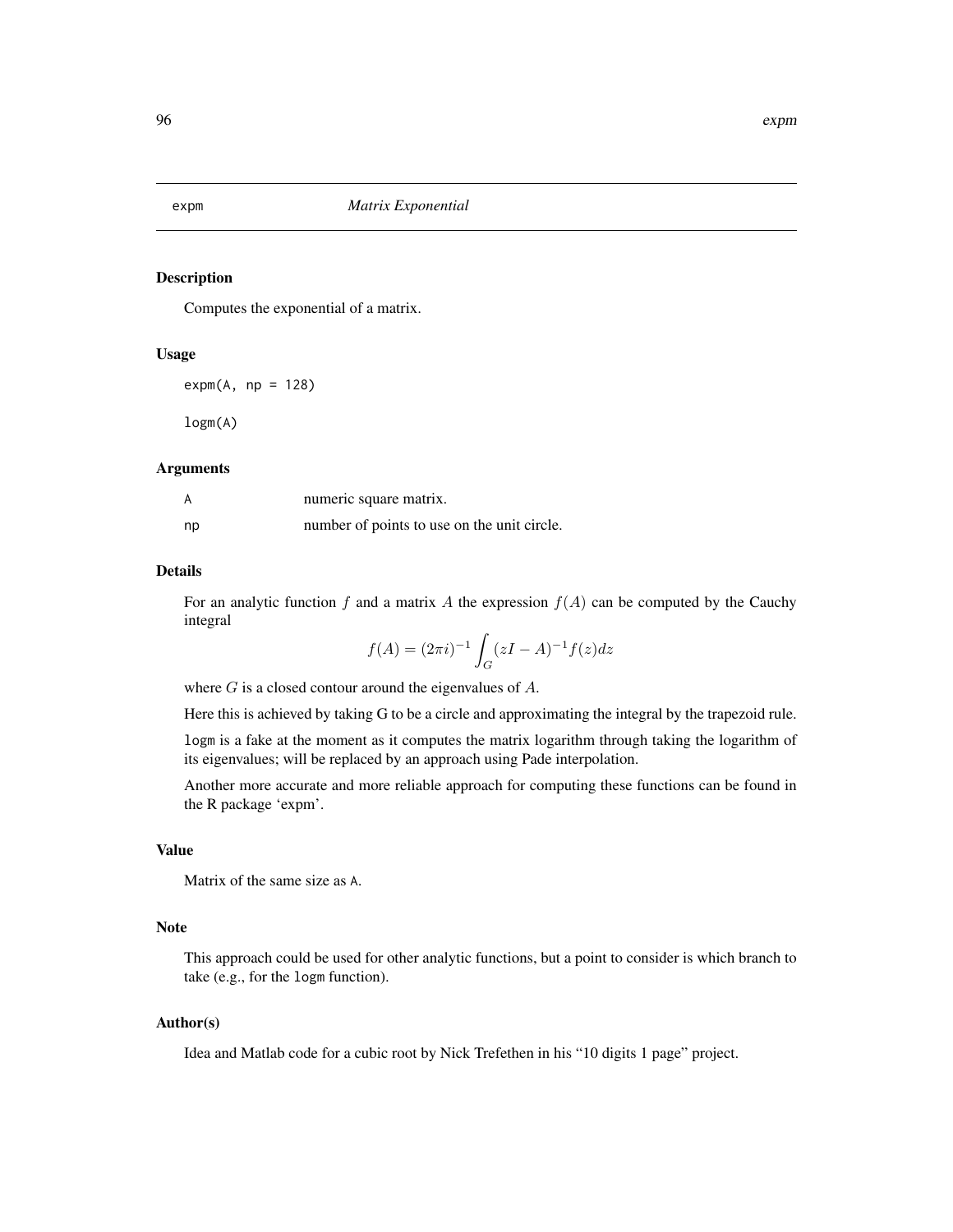# References

Moler, C., and Ch. Van Loan (2003). Nineteen Dubious Ways to Compute the Exponential of a Matrix, Twenty-Five Years Later. SIAM Review, Vol. 1, No. 1, pp. 1–46.

N. J. Higham (2008). Matrix Functions: Theory and Computation. SIAM Society for Industrial and Applied Mathematics.

## See Also

expm::expm

## Examples

```
## The Ward test cases described in the help for expm::expm agree up to
## 10 digits with the values here and with results from Matlab's expm !
A <- matrix(c(-49, -64, 24, 31), 2, 2)
expm(A)
# -0.7357588 0.5518191
# -1.4715176 1.1036382
A1 <- matrix(c(10, 7, 8, 7,
               7, 5, 6, 5,
                8, 6, 10, 9,
                7, 5, 9, 10), nrow = 4, ncol = 4, byrow = TRUE)
expm(logm(A1))
logm(expm(A1))
## System of linear differential equations: y' = M y (y = c(y1, y2, y3))
M <- matrix(c(2,-1,1, 0,3,-1, 2,1,3), 3, 3, byrow=TRUE)
M
C1 \le -0.5; C2 \le -1.0; C3 \le -1.5t <- 2.0; Mt <- expm(t * M)
yt <- Mt
```
eye *Some Basic Matrices*

# Description

Create basic matrices.

# Usage

 $eye(n, m = n)$ ones $(n, m = n)$  $zeros(n, m = n)$ 

#### Arguments

m, n numeric scalars specifying size of the matrix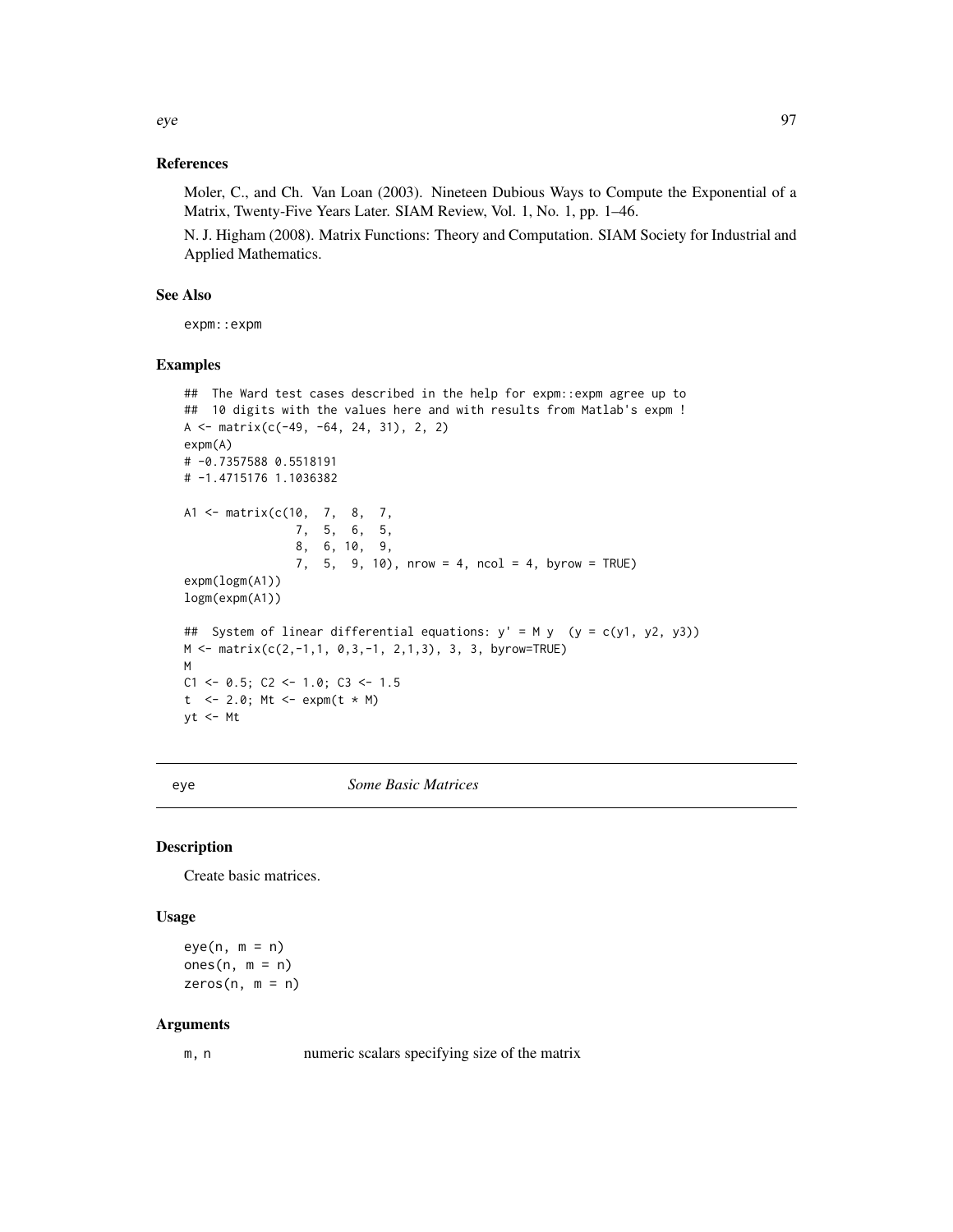# Value

Matrix of size n x m. Defaults to a square matrix if m is missing.

No dropping of dimensions; if n = 1, still returns a matrix and not a vector.

# See Also

[Diag](#page-79-0),

## Examples

eye(3) ones(3, 1) zeros(1, 3)

ezcontour,ezsurf,ezmesh

*Contour, Surface, and Mesh Plotter*

# Description

Easy-to-use contour and 3-D surface resp mesh plotter.

## Usage

```
ezcontour(f, xlim = c(-pi,pi), ylim = c(-pi,pi),
           n = 60, filled = FALSE, col = NULL)
\text{exsurf}(f, \text{ xlim} = c(-pi, \text{ pi}), \text{ ylim} = c(-pi, \text{ pi}),n = 60, ...ezmesh(f, xlim = c(-pi,pi), ylim = c(-pi,pi),
       n = 60, ...
```
#### Arguments

| $\mathsf{f}$ | 2-D function to be plotted, must accept $(x, y)$ as a vector. |
|--------------|---------------------------------------------------------------|
| xlim, ylim   | defines x- and y-ranges as intervals.                         |
| n            | number of grid points in each direction.                      |
| col          | colour of isolines lines, resp. the surface color.            |
| filled       | logical; shall the contour plot be                            |
|              | parameters to be passed to the persp function.                |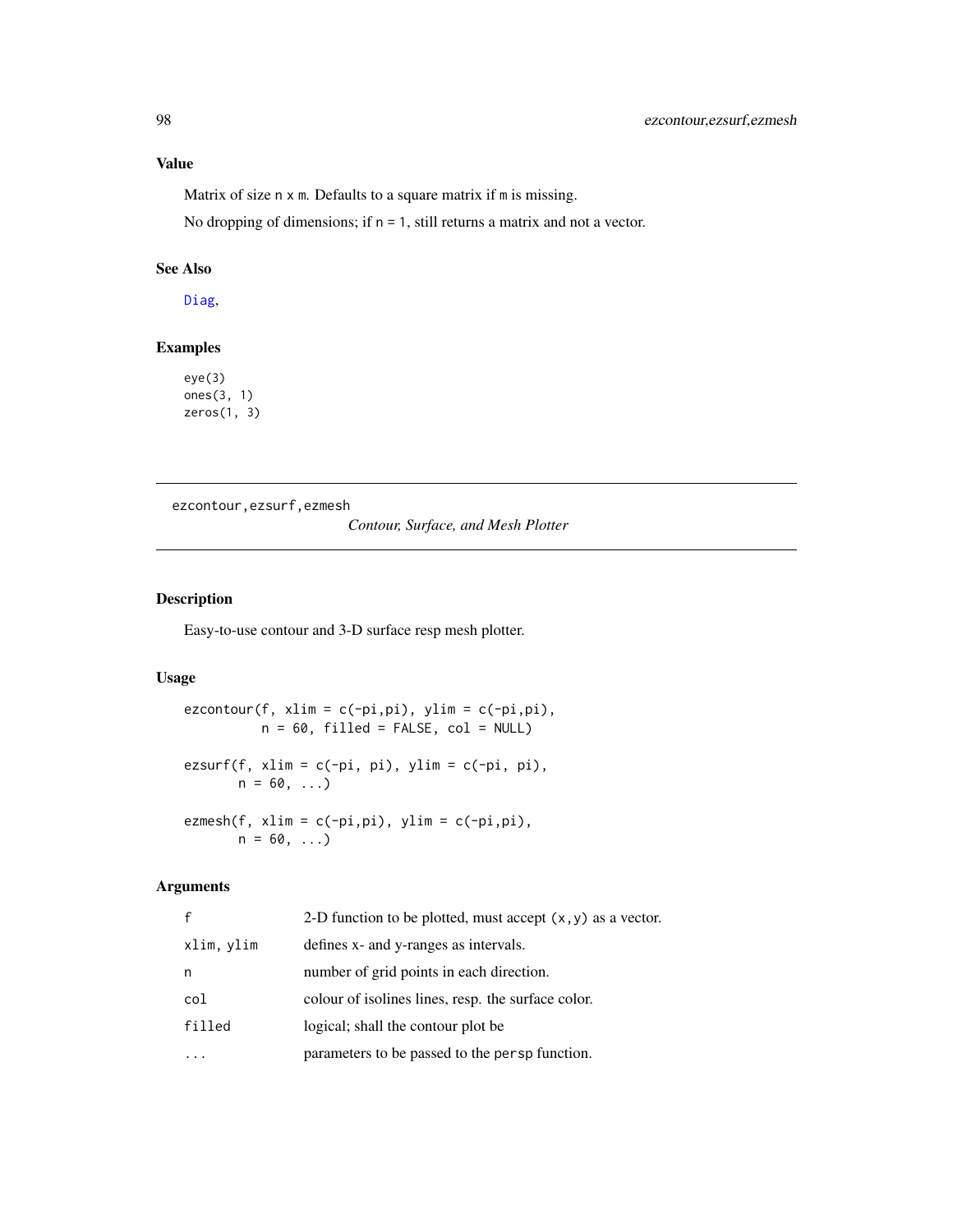#### ezplot the explorer of the explorer of the explorer of the explorer of the explorer of the explorer of the explorer of the explorer of the explorer of the explorer of the explorer of the explorer of the explorer of the exp

# Details

ezcontour generates a contour plot of the function f using contour (and image if filled=TRUE is chosen). If filled=TRUE is chosen, col should be a color scheme, the default is heat.colors(12). ezsurf resp. ezmesh generates a surface/mesh plot of the function f using persp.

The function f needs not be vectorized in any form.

# Value

Plots the function graph and invisibly returns NULL.

## Note

Mimicks Matlab functions of the same names; Matlab's ezcontourf can be generated with filled=TRUE.

# See Also

[contour](#page-0-0), [image](#page-0-0), [persp](#page-0-0)

# Examples

```
## Not run:
f \leftarrow function(xy) {
    x \le -xy[1]; y \le -xy[2]3*(1-x)^2 \times \exp(-(x^2) - (y+1)^2) -
        10*(x/5 - x^3 - y^5) * exp(-x^2 - y^2) -
        1/3 \times \exp(-(x+1)^2 - y^2)}
ezcontour(f, col = "navy")
ezcontour(f, filled = TRUE)
ezmesh(f)
ezmesh(f, col="lightblue", theta = -15, phi = 30)
## End(Not run)
```
<span id="page-98-0"></span>

ezplot *Easy Function Plot*

#### Description

Easy function plot w/o the need to define x, y coordinates.

## Usage

```
fplot(f, interval, ...)
ezplot( f, a, b, n = 101, col = "blue", add = FALSE,lty = 1, lwd = 1, marker = 0, pch = 1,
        grid = TRUE, gridcol = "gray",
```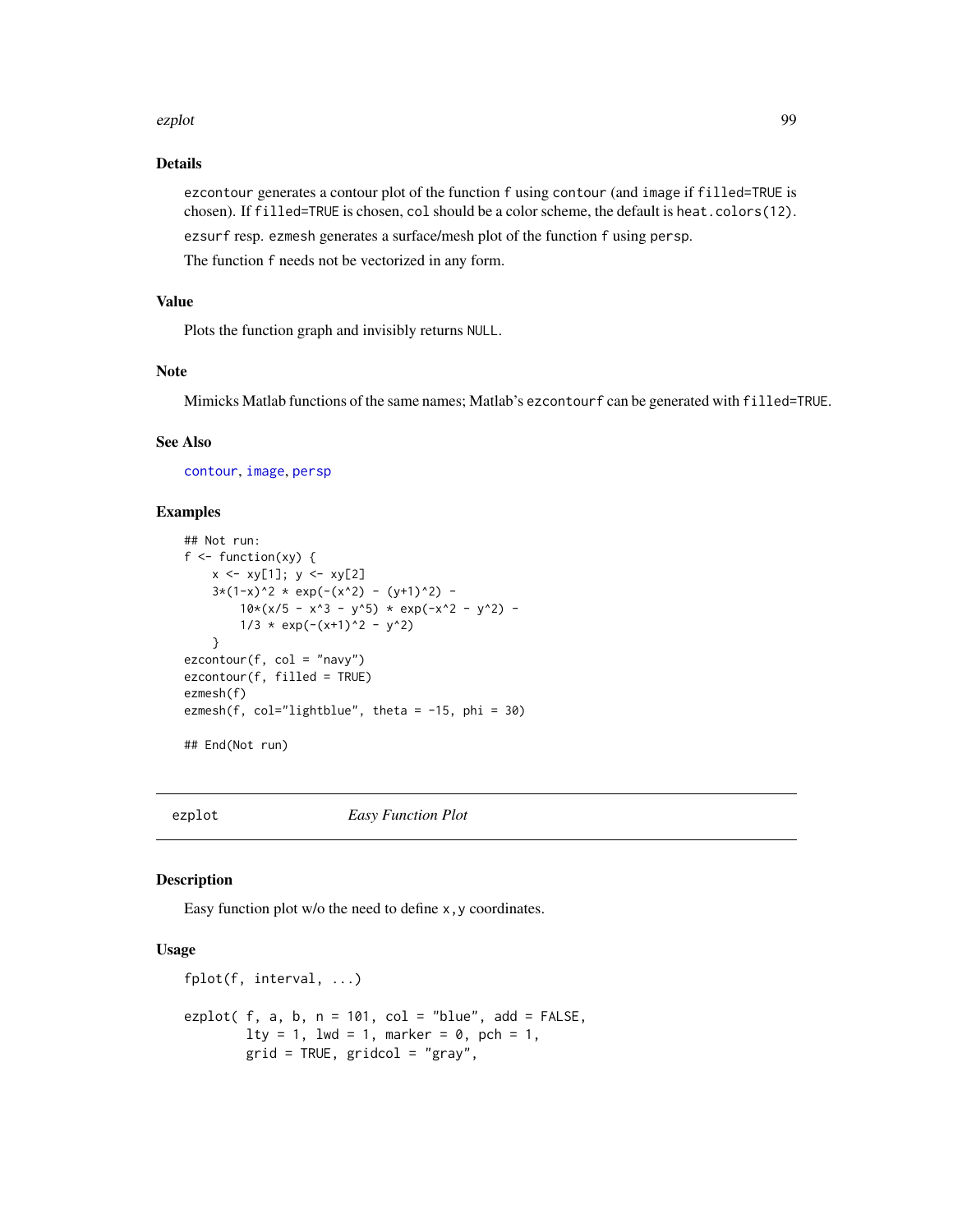100 ezplot

```
fill = FALSE, fillcol = "lightgray",
xlab = "x", ylab = "f (x)", main = "Function Plot", ...)
```
# Arguments

| $\mathsf{f}$ | Function to be plotted.                                                       |
|--------------|-------------------------------------------------------------------------------|
| interval     | interval [a, b] to plot the function in                                       |
| a, b         | Left and right endpoint for the plot.                                         |
| n            | Number of points to plot.                                                     |
| col          | Color of the function graph.                                                  |
| add          | logical; shall the polt be added to an existing plot.                         |
| lty          | line type; default 1.                                                         |
| lwd          | line width; default 1.                                                        |
| marker       | no. of markers to be added to the curve; defailt: none.                       |
| pch          | poimt character; default circle.                                              |
| grid         | Logical; shall a grid be plotted?; default TRUE.                              |
| gridcol      | Color of grid points.                                                         |
| fill         | Logical; shall the area between function and axis be filled?; default: FALSE. |
| fillcol      | Color of fill area.                                                           |
| xlab         | Label on the x-axis.                                                          |
| ylab         | Label on the y-axis.                                                          |
| main         | Title of the plot                                                             |
| .            | More parameters to be passed to plot.                                         |

# Details

Calculates the x,y coordinates of points to be plotted and calls the plot function.

If  $fill$  is TRUE, also calls the polygon function with the x, y coordinates in appropriate order.

If the no. of markers is greater than 2, this number of markers will be added to the curve, with equal distances measured along the curve.

# Value

Plots the function graph and invisibly returns NULL.

# Note

fplot is almost an alias for ezplot as all ez... will be replaced by MATLAB with function names f... in 2017.

ezplot should mimick the Matlab function of the same name, has more functionality, misses the possibility to plot several functions.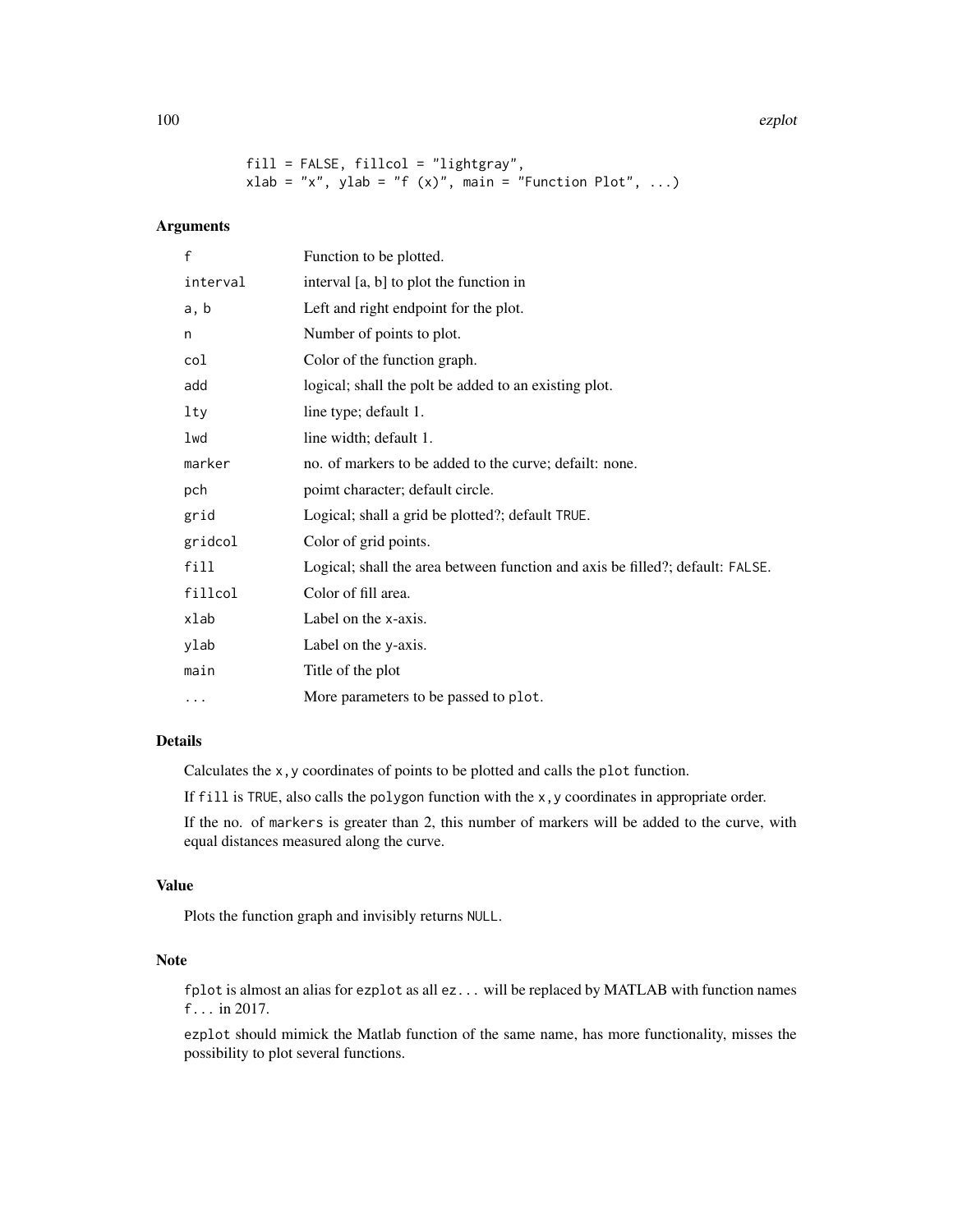#### ezpolar 101

# See Also

[curve](#page-0-0)

# Examples

```
## Not run:
fun <- function(x) x * cos(\theta.1*exp(x)) * sin(\theta.1*pi*exp(x))ezplot(fun, 0, 5, n = 1001, fill = TRUE)
```
## End(Not run)

ezpolar *Easy Polar Plot*

# Description

Easy function plot w/o the need to define x, y coordinates.

## Usage

ezpolar(fun, interv =  $c(\theta, 2*pi)$ )

# Arguments

| fun    | function to be plotted.               |
|--------|---------------------------------------|
| interv | left and right endpoint for the plot. |

# Details

Calculates the x,y coordinates of points to be plotted and calls the polar function.

# Value

Plots the function graph and invisibly returns NULL.

#### Note

Mimick the Matlab function of the same name.

#### See Also

[ezplot](#page-98-0)

# Examples

```
## Not run:
fun \le function(x) 1 + cos(x)
ezpolar(fun)
```
## End(Not run)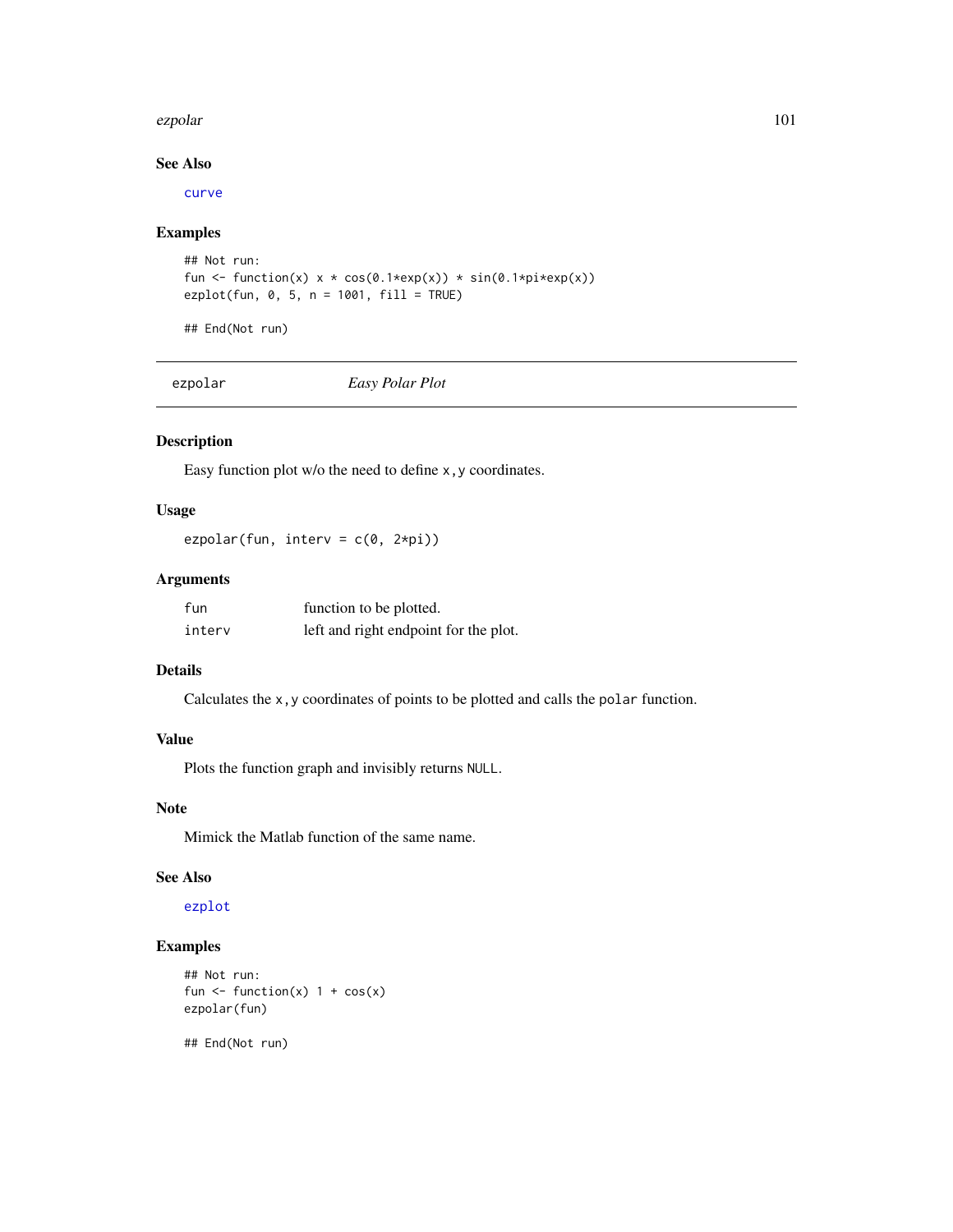Factorial for non-negative integers n <= 170.

# Usage

fact(n)

factorial2(n)

## Arguments

n Vector of integers, for fact, resp. a single integer for factorial2.

## Details

The factorial is computed by brute force; factorials for  $n \ge 171$  are not representable as 'double' anymore.

# Value

fact returns the factorial of each element in n. If  $n < 0$  the value is NaN, and for  $n > 170$  it is Inf. Non-integers will be reduced to integers through floor(n).

factorial2 returns the product of all even resp. odd integers, depending on whether n is even or odd.

# Note

The R core function factorial uses the gamma function, whose implementation is not accurate enough for larger input values.

# See Also

[factorial](#page-0-0)

```
fact(c(-1, 0, 1, NA, 171)) #=> NaN 1 1 NA Inf
fact(100) #=> 9.332621544394410e+157
factorial(100) #=> 9.332621544394225e+157
# correct value: 9.332621544394415e+157
# Stirling's approximation: 9.324847625269420e+157
# n! \sim sqrt(2*pi*n) * (n/e)^n
factorial2(8); factorial2(9); factorial2(10) # 384 945 3840
factorial(10) / factorial2(10) \qquad \qquad \qquad # \Rightarrow factorial2(9)
```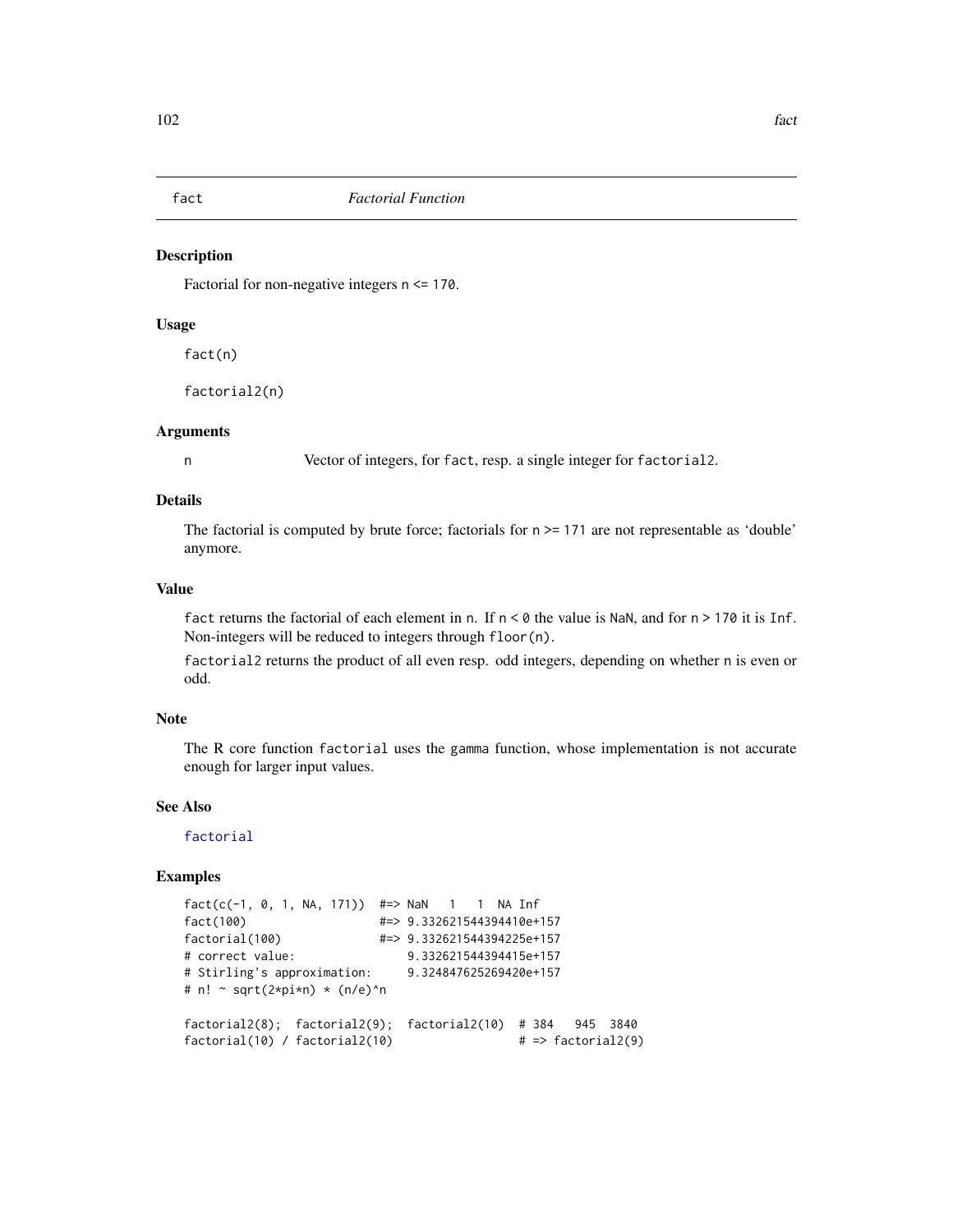Returns a vector containing the prime factors of n.

#### Usage

factors(n)

### Arguments

n nonnegative integer

## Details

Computes the prime factors of n in ascending order, each one as often as its multiplicity requires, such that  $n == prod(factors(n))$ .

The corresponding Matlab function is called 'factor', but because factors have a special meaning in R and the factor() function in R could not (or should not) be shadowed, the number theoretic function has been renamed here.

# Value

Vector containing the prime factors of n.

# See Also

[isprime](#page-184-0)[,primes](#page-280-0)

```
## Not run:
 factors(1002001) # 7 7 11 11 13 13
 factors(65537) # is prime
 # Euler's calculation
 factors(2^32 + 1) # 641 6700417
## End(Not run)
```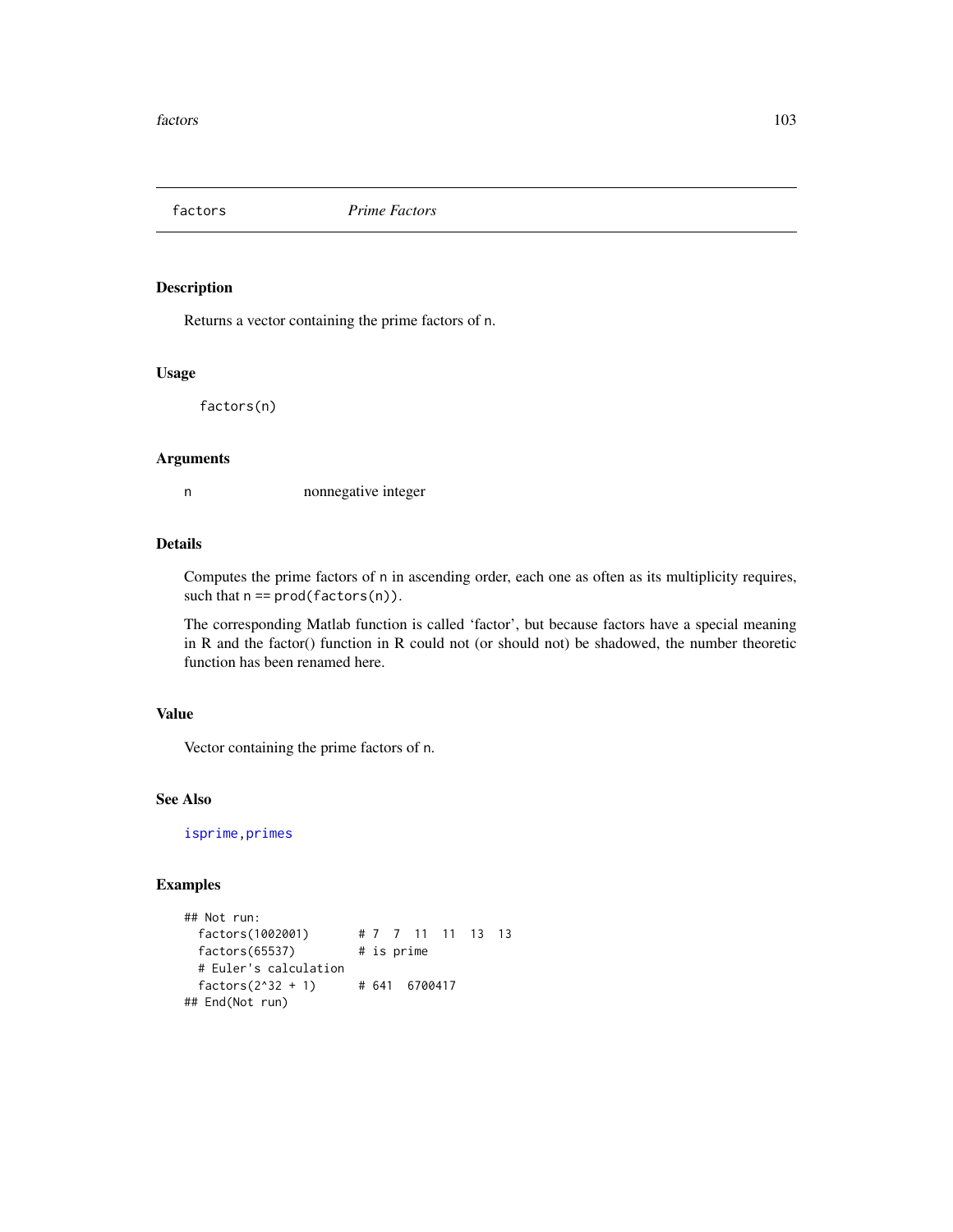Numerical function differentiation for orders  $n=1$ ...4 using finite difference approximations.

## Usage

fderiv(f, x,  $n = 1$ ,  $h = 0$ , method =  $c("central", "forward", "background"), ...$ 

#### Arguments

| $\mathsf{f}$ | function to be differentiated.                                                                      |
|--------------|-----------------------------------------------------------------------------------------------------|
| $\mathsf{x}$ | point(s) where differentiation will take place.                                                     |
| n            | order of derivative, should only be between 1 and 8; for $n=0$ function values will<br>be returned. |
| h            | step size: if h=0 step size will be set automatically.                                              |
| method       | one of "central", "forward", or "backward".                                                         |
| $\cdot$      | more variables to be passed to function f.                                                          |

#### Details

Derivatives are computed applying central difference formulas that stem from the Taylor series approximation. These formulas have a convergence rate of  $O(h^2)$ .

Use the 'forward' (right side) or 'backward' (left side) method if the function can only be computed or is only defined on one side. Otherwise, always use the central difference formulas.

Optimal step sizes depend on the accuracy the function can be computed with. Assuming internal functions with an accuracy 2.2e-16, appropriate step sizes might be 5e-6,1e-4,5e-4,2.5e-3 for  $n=1, \ldots, 4$  and precisions of about  $10^{\circ}$ -10,10^-8,5\*10^-7,5\*10^-6 (at best).

For n>4 a recursion (or finite difference) formula will be applied, cd. the Wikipedia article on "finite difference".

# Value

Vector of the same length as x.

## **Note**

Numerical differentiation suffers from the conflict between round-off and truncation errors.

## References

Kiusalaas, J. (2005). Numerical Methods in Engineering with Matlab. Cambridge University Press.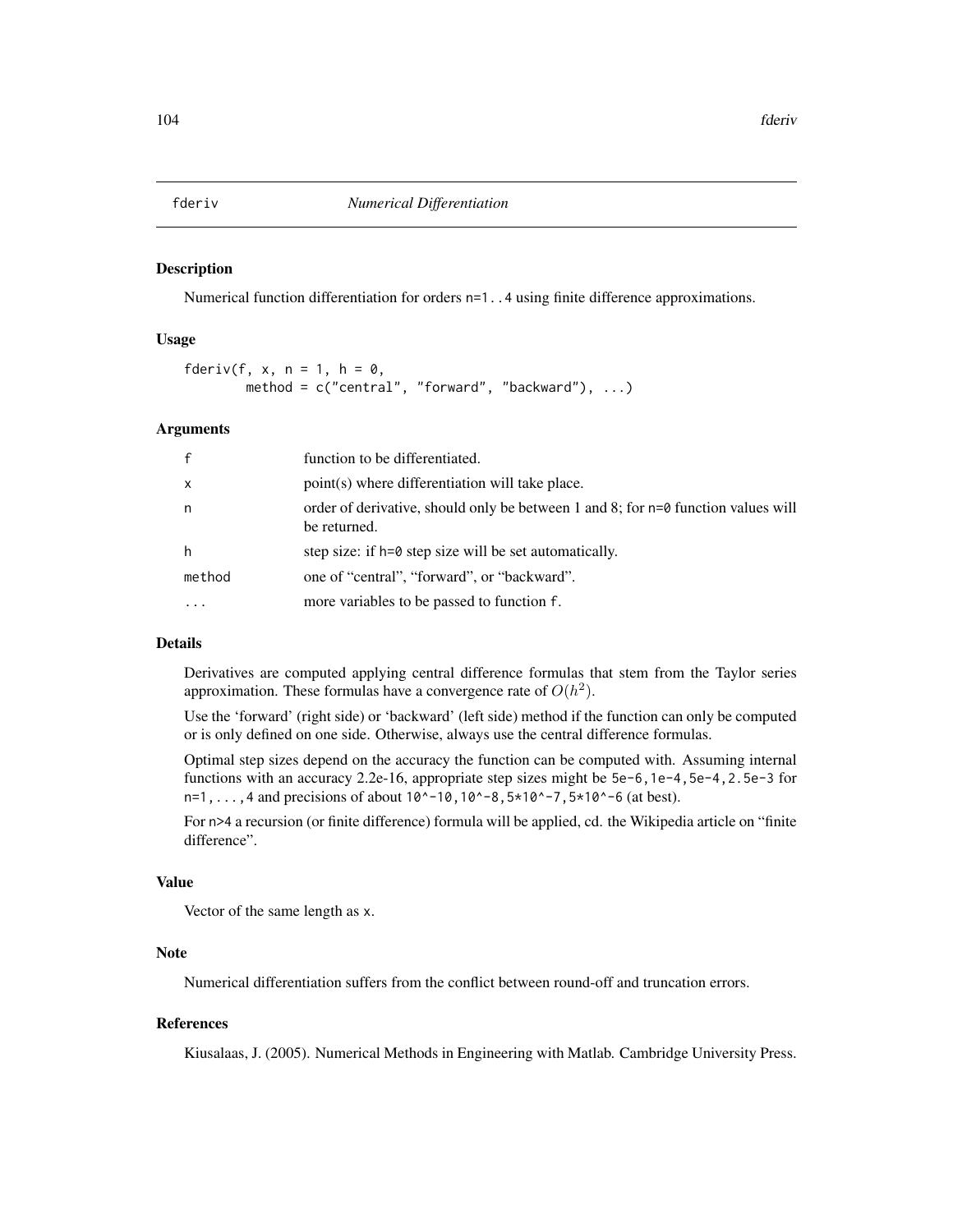#### fibsearch 105

# See Also

[numderiv](#page-244-0), [taylor](#page-363-0)

## Examples

```
## Not run:
f \leftarrow \sinxs < -seq(-pi, pi, length.out = 100)ys \leftarrow f(xs)y1 \leftarrow fderiv(f, xs, n = 1, method = "backward")
y2 <- fderiv(f, xs, n = 2, method = "backward")
y3 \leq-fderiv(f, xs, n = 3, method = "backward")y4 \leq fderiv(f, xs, n = 4, method = "backward")
plot(xs, ys, type = "l", col = "gray", lud = 2,xlab = "", ylab = "", main = "Sinus and its Derivatives")
lines(xs, y1, col=1, lty=2)
lines(xs, y2, col=2, lty=3)lines(xs, y3, col=3, lty=4)
lines(xs, y4, col=4, lty=5)
grid()
## End(Not run)
```
fibsearch *Fibonacci Search*

## Description

Fibonacci search for function minimum.

# Usage

fibsearch(f, a, b, ..., endp = FALSE, tol = .Machine\$double.eps^(1/2))

## Arguments

|      | Function or its name as a string.                                    |
|------|----------------------------------------------------------------------|
| a, b | endpoints of the interval                                            |
| endp | logical; shall the endpoints be considered as possible minima?       |
| tol  | absolute tolerance; default eps <sup><math>\land</math></sup> (1/2). |
|      | Additional arguments to be passed to f.                              |

#### Details

Fibonacci search for a univariate function minimum in a bounded interval.

#### Value

Return a list with components xmin, fmin, the function value at the minimum, niter, the number of iterations done, and the estimated precision estim.prec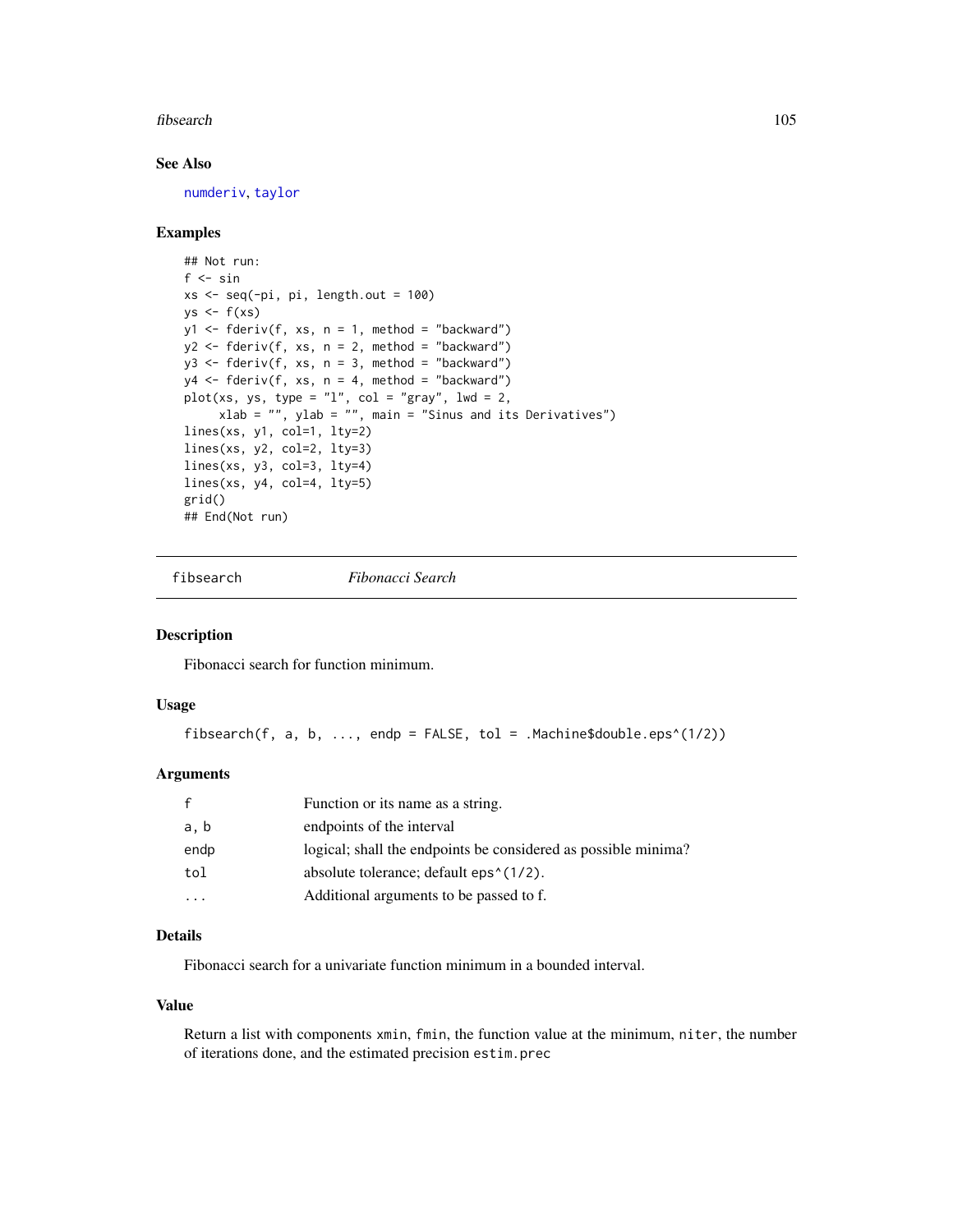#### 106 figure

## See Also

[uniroot](#page-0-0)

# Examples

```
f <- function(x) x * cos(\theta.1 * exp(x)) * sin(\theta.1 * pi * exp(x))fibsearch(f, 0, 4, tol=10^{\wedge}-10) # $xmin = 3.24848329403424
optimize(f, c(0,4), tol=10^-10) # $minimum = 3.24848328971188
```
figure *Control Plot Devices (Matlab Style)*

## Description

Open, activate, and close grahics devices.

# Usage

figure(figno, title = "")

## Arguments

| figno | (single) number of plot device.         |
|-------|-----------------------------------------|
| title | title of the plot device; not yet used. |

# Details

The number of a graphics device cannot be 0 or 1. The function will work for the operating systems Mac OS, MS Windows, and most Linux systems.

If figno is negative and a graphics device with that number does exist, it will be closed.

# Value

No return value, except when a device of that number does not exist, in which case it returns a list of numbers of open graphics devices.

## Note

Does not bring the activated graphics device in front.

## See Also

dev.set,dev.off,dev.list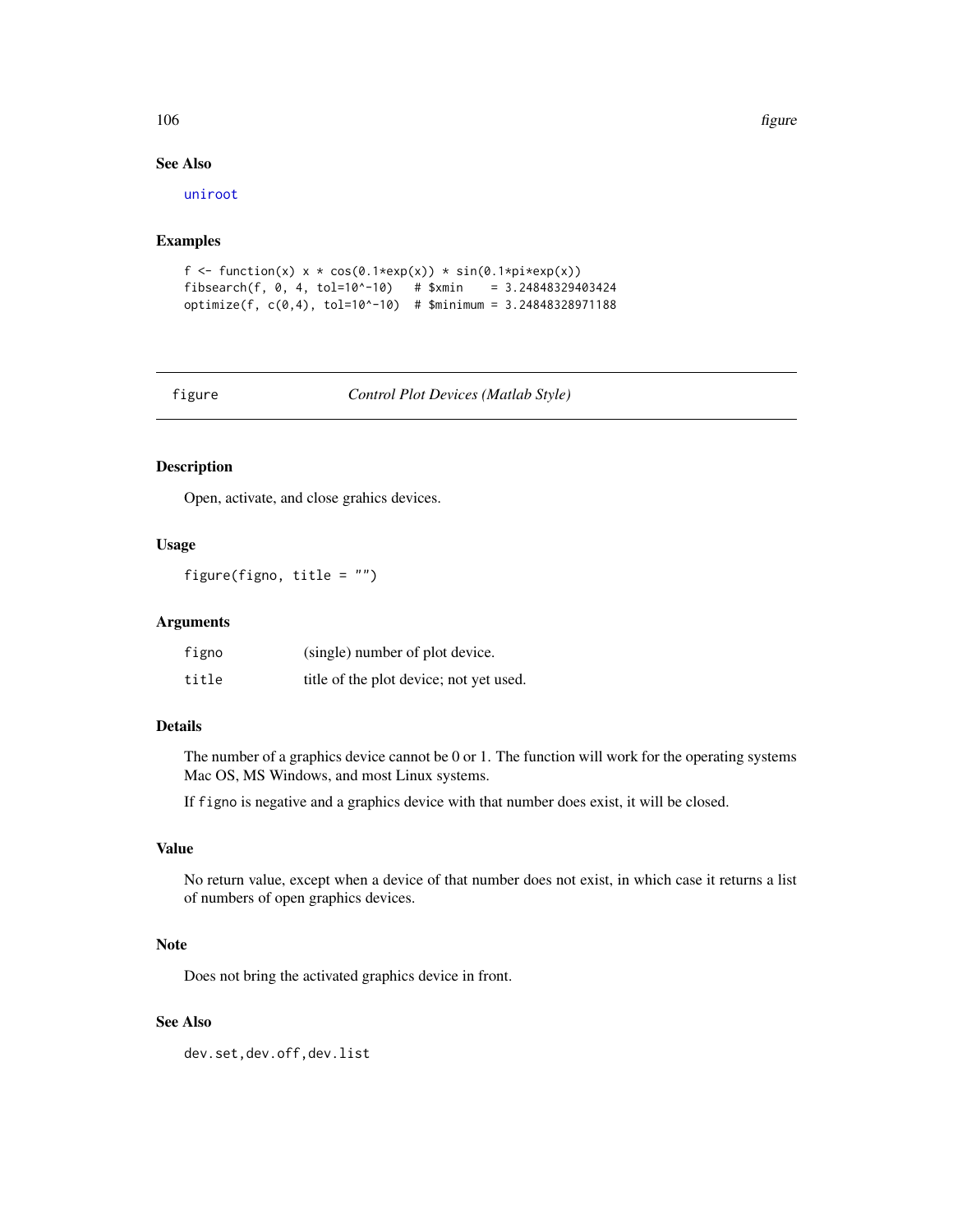#### findintervals 107

## Examples

```
## Not run:
figure()
figure(-2)
## End(Not run)
```
findintervals *Find Interval Indices*

# Description

Find indices i in vector xs such that either  $x=xs[i]$  or such that  $xs[i]\times x\times xs[i+1]$  or  $xs[i]\times x\times s[i+1]$ .

# Usage

findintervals(x, xs)

# Arguments

| X  | single number.                          |
|----|-----------------------------------------|
| XS | numeric vector, not necessarily sorted. |

# Details

Contrary to findInterval, the vector xs in findintervals need not be sorted.

# Value

Vector of indices in 1..length(xs). If none is found, returns integer(0).

# Note

If x is equal to the last element in xs, the index  $length(xs)$  will also be returned.

```
xs <- zapsmall(sin(seq(0, 10*pi, len=100)))
findintervals(0, xs)
# 1 10 20 30 40 50 60 70 80 90 100
```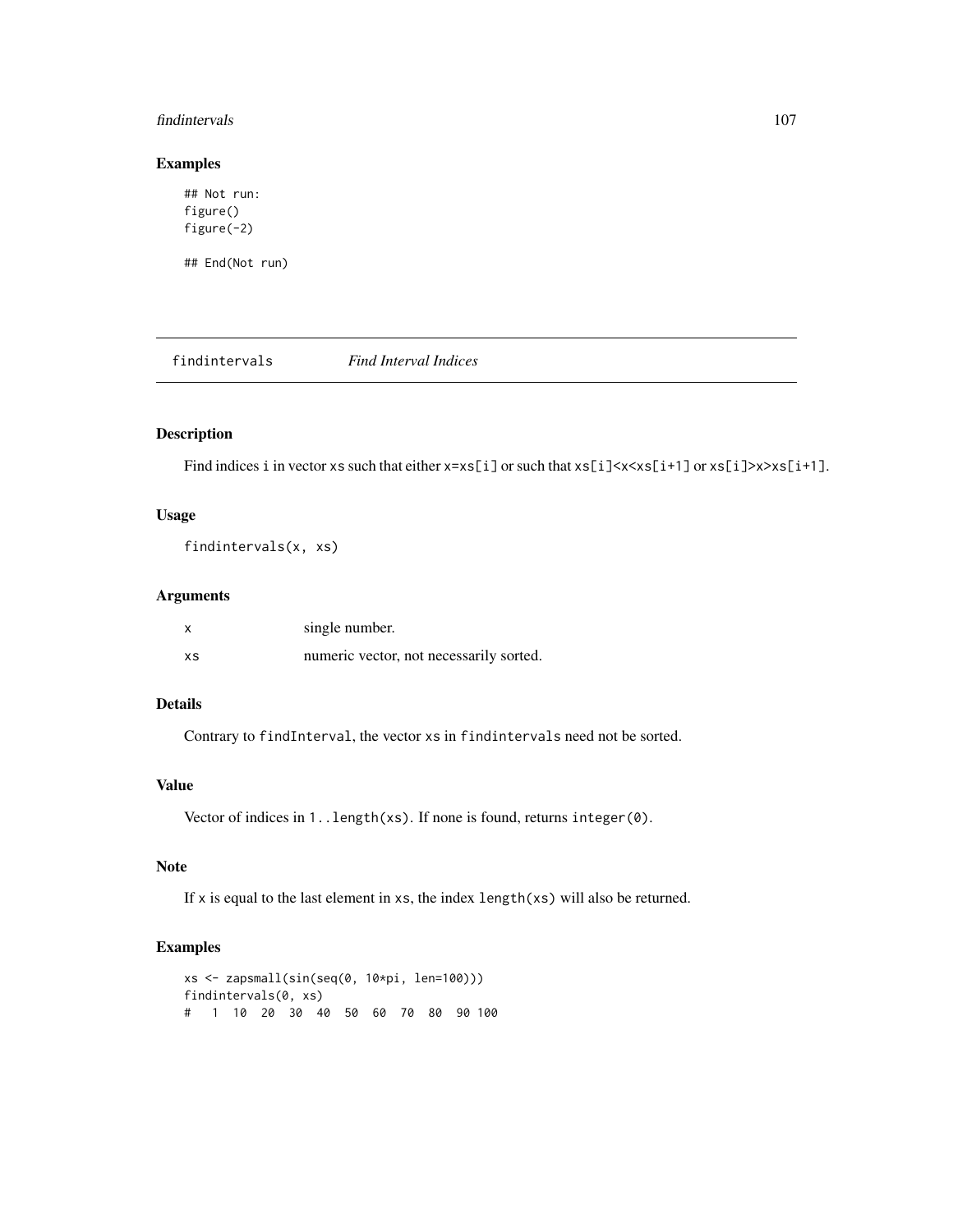Finding all local(!) minima of a unvariate function in an interval by splitting the interval in many small subintervals.

## Usage

findmins(f, a, b,  $n = 100$ , tol = .Machine\$double.eps^(2/3), ...)

#### Arguments

| f    | functions whose minima shall be found.              |
|------|-----------------------------------------------------|
| a, b | endpoints of the interval.                          |
| n    | number of subintervals to generate and search.      |
| tol  | has no effect at this moment.                       |
|      | Additional parameters to be passed to the function. |

#### Details

Local minima are found by looking for one minimum in each subinterval. It will be found by applying optimize to any two adjacent subinterval where the first slope is negative and the second one positive.

If the function is minimal on a whole subinterval, this will cause problems. If some minima are apparently not found, increase the number of subintervals.

Note that the endpoints of the interval will never be considered to be local minima. The function need not be vectorized.

#### Value

Numeric vector with the x-positions of all minima found in the interval.

#### See Also

## [optimize](#page-0-0)

```
fun <- function(x) x * cos(\theta.1*exp(x)) * sin(\theta.1*pi*exp(x))## Not run: ezplot(fun, 0, 5, n = 1001)
# If n is smaller, the rightmost minimum will not be found.
findmins(fun, 0, 5, n= 1000)
# 2.537727 3.248481 3.761840 4.023021 4.295831
# 4.455115 4.641481 4.756263 4.897461 4.987802
```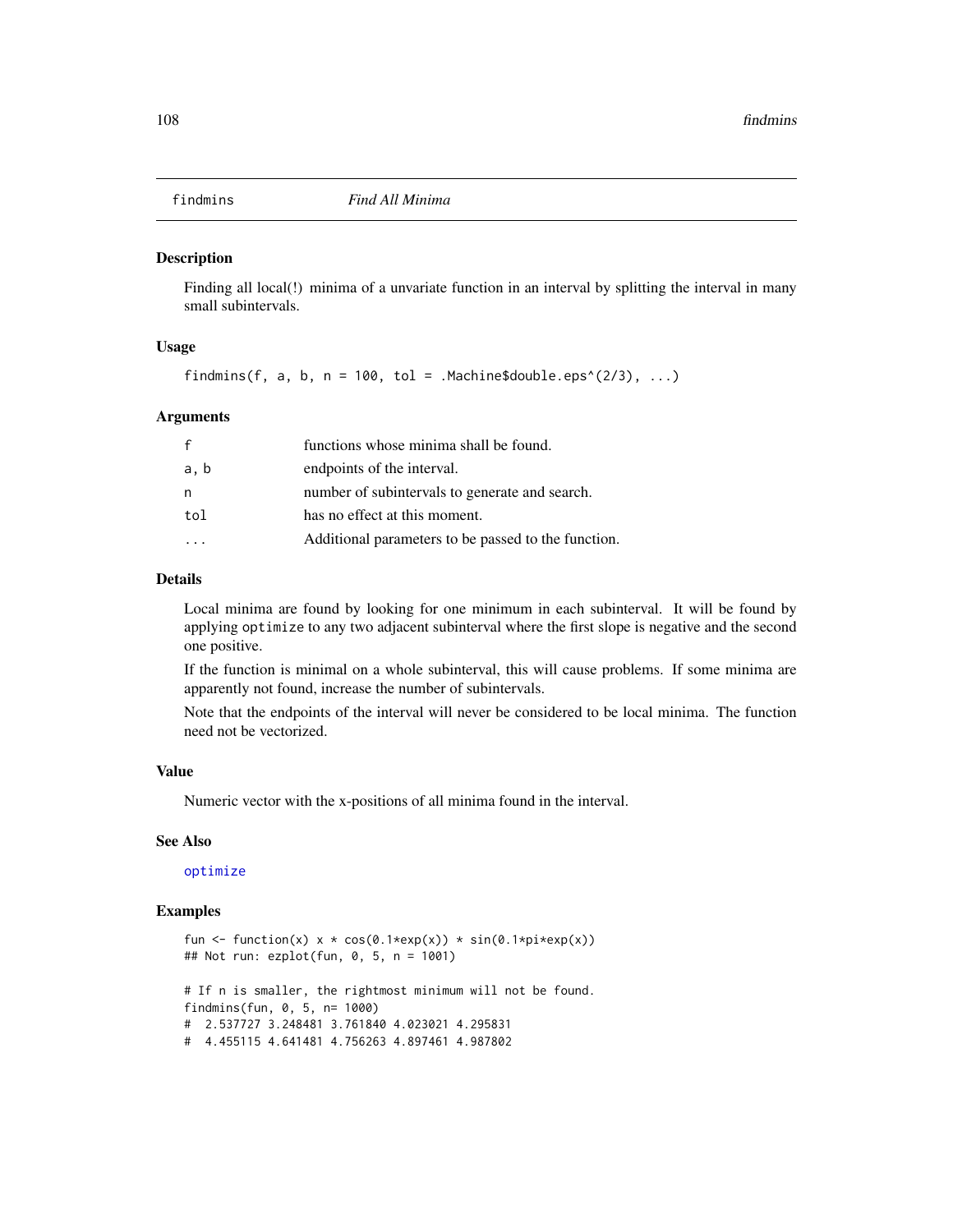findpeaks *Find Peaks*

# Description

Find peaks (maxima) in a time series.

## Usage

```
findpeaks(x, nups = 1, ndowns = nups, zero = "0", peakpat = NULL,
         minpeakheight = -Inf, minpeakdistance = 1,
          threshold = 0, npeaks = 0, sortstr = FALSE)
```
# Arguments

| $\times$        | numerical vector taken as a time series (no NAs allowed)                                                                                                                  |  |
|-----------------|---------------------------------------------------------------------------------------------------------------------------------------------------------------------------|--|
| nups            | minimum number of increasing steps before a peak is reached                                                                                                               |  |
| ndowns          | minimum number of decreasing steps after the peak                                                                                                                         |  |
| zero            | can be $\div$ , $\div$ , or $\div$ or $\div$ , how to interprete succeeding steps of the same value:<br>increasing, decreasing, or special                                |  |
| peakpat         | define a peak as a regular pattern, such as the default pattern " $[+]1, [-]1,$ "; if a<br>pattern is provided, the parameters nups and ndowns are not taken into account |  |
| minpeakheight   | the minimum (absolute) height a peak has to have to be recognized as such                                                                                                 |  |
| minpeakdistance |                                                                                                                                                                           |  |
|                 | the minimum distance (in indices) peaks have to have to be counted                                                                                                        |  |
| threshold       | the minimum                                                                                                                                                               |  |
| npeaks          | the number of peaks to return                                                                                                                                             |  |
| sortstr         | logical; should the peaks be returned sorted in decreasing oreder of their maxi-<br>mum value                                                                             |  |

# Details

This function is quite general as it relies on regular patterns to determine where a peak is located, from beginning to end.

# Value

Returns a matrix where each row represents one peak found. The first column gives the height, the second the position/index where the maximum is reached, the third and forth the indices of where the peak begins and ends — in the sense of where the pattern starts and ends.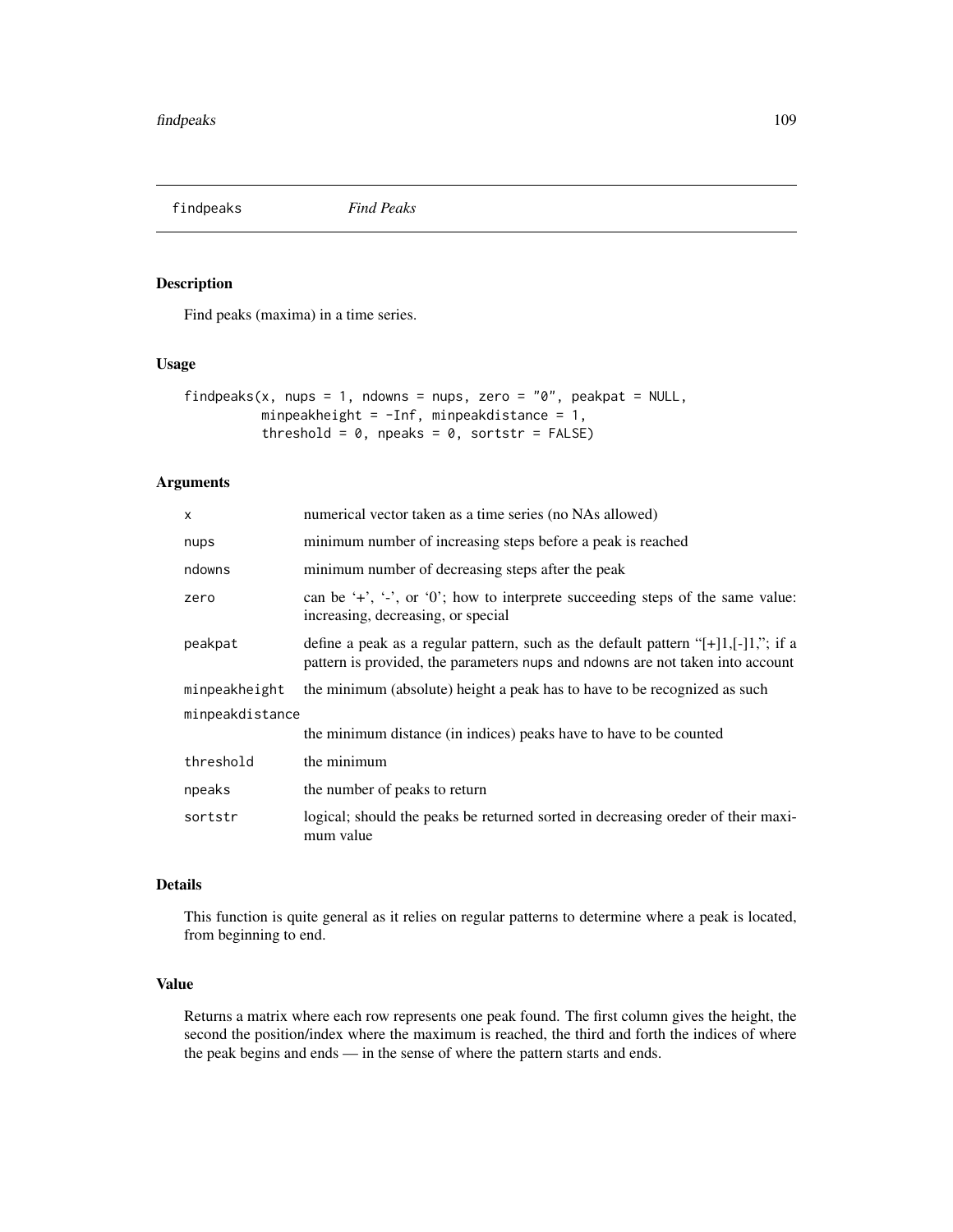## Note

On Matlab Central there are several realizations for finding peaks, for example "peakfinder", "peakseek", or "peakdetect". And "findpeaks" is also the name of a function in the Matlab 'signal' toolbox.

The parameter names are taken from the "findpeaks" function in 'signal', but the implementation utilizing regular expressions is unique and fast.

## See Also

[hampel](#page-151-0)

# Examples

```
x \leq -\text{seq}(0, 1, \text{ len} = 1024)pos <- c(0.1, 0.13, 0.15, 0.23, 0.25, 0.40, 0.44, 0.65, 0.76, 0.78, 0.81)
hgt <- c(4, 5, 3, 4, 5, 4.2, 2.1, 4.3, 3.1, 5.1, 4.2)
wdt <- c(0.005, 0.005, 0.006, 0.01, 0.01, 0.03, 0.01, 0.01, 0.005, 0.008, 0.005)
pSignal <- numeric(length(x))
for (i in seq(along=pos)) {
pSignal <- pSignal + hgt[i]/(1 + abs((x - pos[i])/wdt[i]))^4
}
findpeaks(pSignal, npeaks=3, threshold=4, sortstr=TRUE)
## Not run:
plot(pSignal, type="l", col="navy")
grid()
x <- findpeaks(pSignal, npeaks=3, threshold=4, sortstr=TRUE)
points(x[, 2], x[, 1], pch=20, col="maroon")
## End(Not run)
```
finds *find function (Matlab Style)*

## **Description**

Finds indices of nonzero elements.

#### Usage

finds(v)

## Arguments

v logical or numeric vector or array

#### Details

Finds indices of true or nonzero elements of argument v; can be used with a logical expression.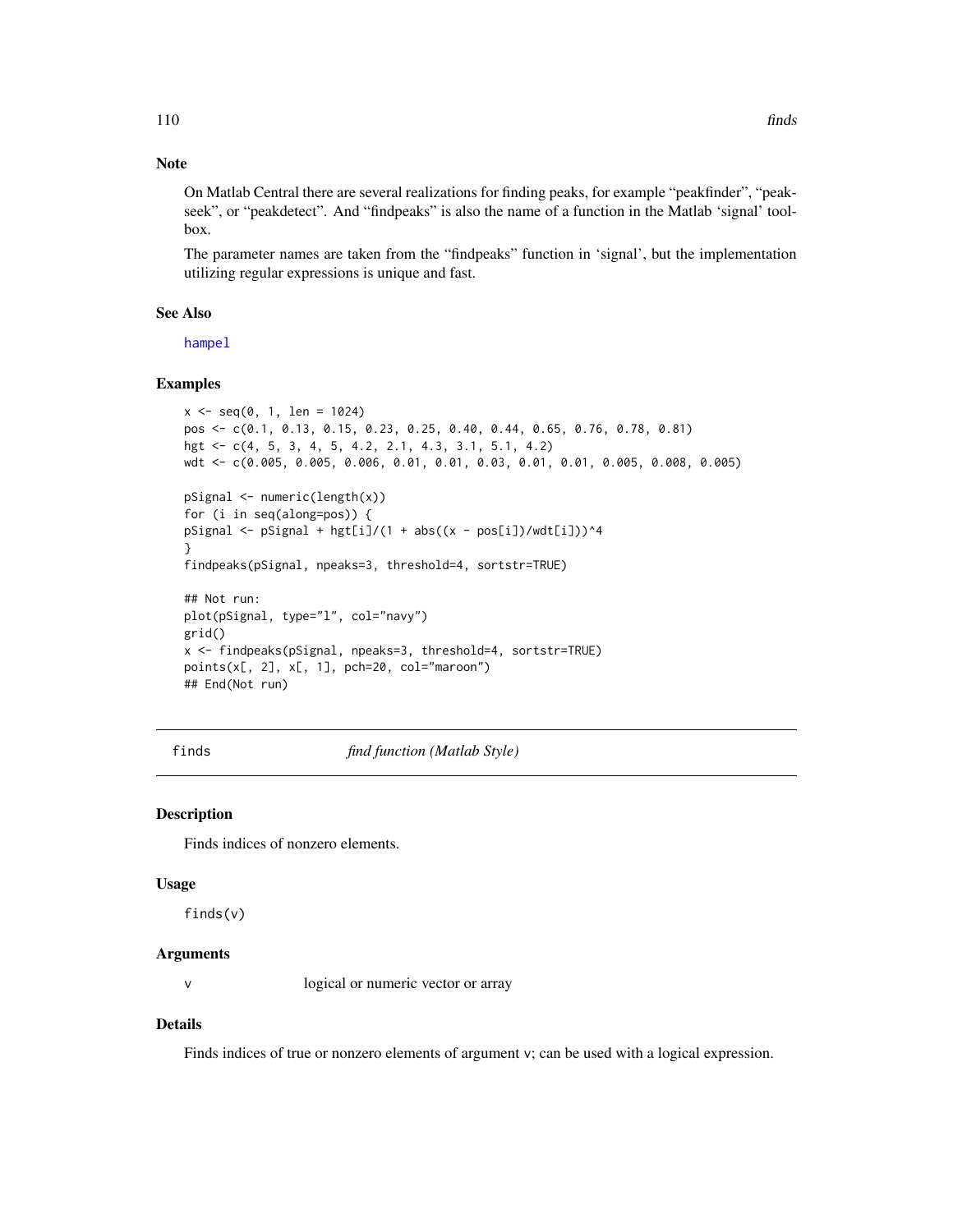#### findzeros 111

# Value

Indices of elements matching the expression x.

# Examples

```
finds(-3:3 > = 0)
finds(c(0, 1, 0, 2, 3))
```
findzeros *Find All Roots*

# Description

Finding all roots of a unvariate function in an interval by splitting the interval in many small subintervals.

# Usage

findzeros(f, a, b,  $n = 100$ , tol = .Machine\$double.eps^(2/3), ...)

## Arguments

| f    | functions whose roots shall be found.               |
|------|-----------------------------------------------------|
| a, b | endpoints of the interval.                          |
| n    | number of subintervals to generate and search.      |
| tol  | tolerance for identifying zeros.                    |
|      | Additional parameters to be passed to the function. |

#### Details

Roots, i.e. zeros in a subinterval will be found by applying uniroot to any subinterval where the sign of the function changes. The endpoints of the interval will be tested separately.

If the function points are both positive or negative and the slope in this interval is high enough, the minimum or maximum will be determined with optimize and checked for a possible zero.

The function need not be vectorized.

# Value

Numeric vector with the x-positions of all roots found in the interval.

#### See Also

[findmins](#page-107-0)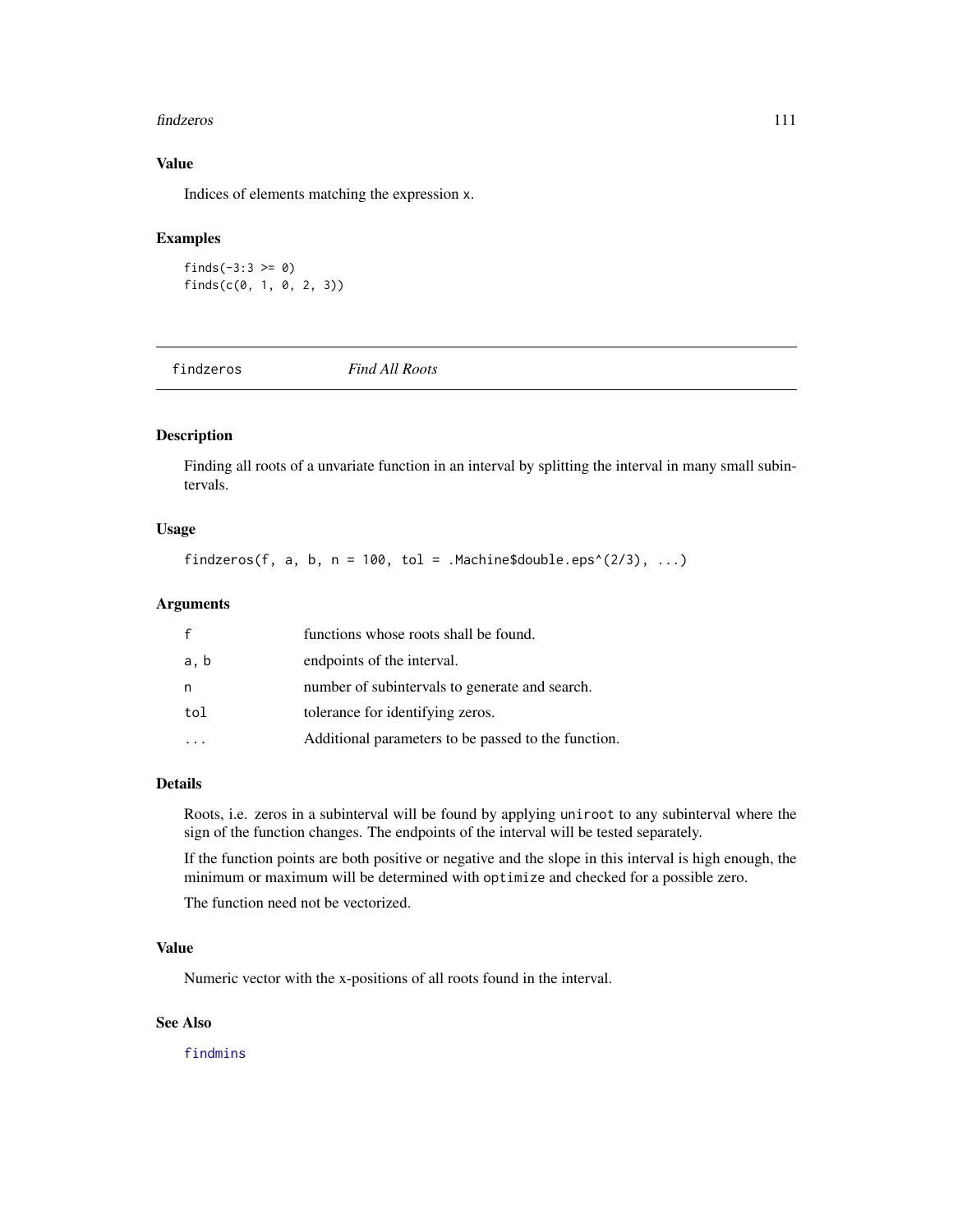# Examples

```
f1 \le function(x) sin(pi/x)
findzeros(f1, 1/10, 1)
# 0.1000000 0.1111028 0.1250183 0.1428641 0.1666655
# 0.2000004 0.2499867 0.3333441 0.4999794 1.0000000
f2 <- function(x) 0.5*(1 + sin(10*pi*x))findzeros(f2, 0, 1)
# 0.15 0.35 0.55 0.75 0.95
f3 <- function(x) sin(pi/x) + 1findzeros(f3, 0.1, 0.5)
# 0.1052632 0.1333333 0.1818182 0.2857143
f4 \leftarrow function(x) sin(pi/x) - 1
findzeros(f4, 0.1, 0.5)
# 0.1176471 0.1538462 0.2222222 0.4000000
## Not run:
# Dini function
Dini <- function(x) x * besselJ(x, 1) + 3 * besselJ(x, 0)
findzeros(Dini, 0, 100, n = 128)
ezplot(Dini, 0, 100, n = 512)
## End(Not run)
```
fletcher\_powell *Fletcher-Powell Conjugate Gradient Minimization*

## Description

Conjugate Gradient (CG) minimization through the Davidon-Fletcher-Powell approach for function minimization.

The Davidon-Fletcher-Powell (DFP) and the Broyden-Fletcher-Goldfarb-Shanno (BFGS) methods are the first quasi-Newton minimization methods developed. These methods differ only in some details; in general, the BFGS approach is more robust.

## Usage

```
fletcher_powell(x0, f, g = NULL,
                maxiter = 1000, tol = .Machine$double.eps^(2/3))
```
#### Arguments

| x0           | start value.                                                              |
|--------------|---------------------------------------------------------------------------|
| $\mathbf{f}$ | function to be minimized.                                                 |
| g            | gradient function of f; if NULL, a numerical gradient will be calculated. |
| maxiter      | max. number of iterations.                                                |
| tol          | relative tolerance, to be used as stopping rule.                          |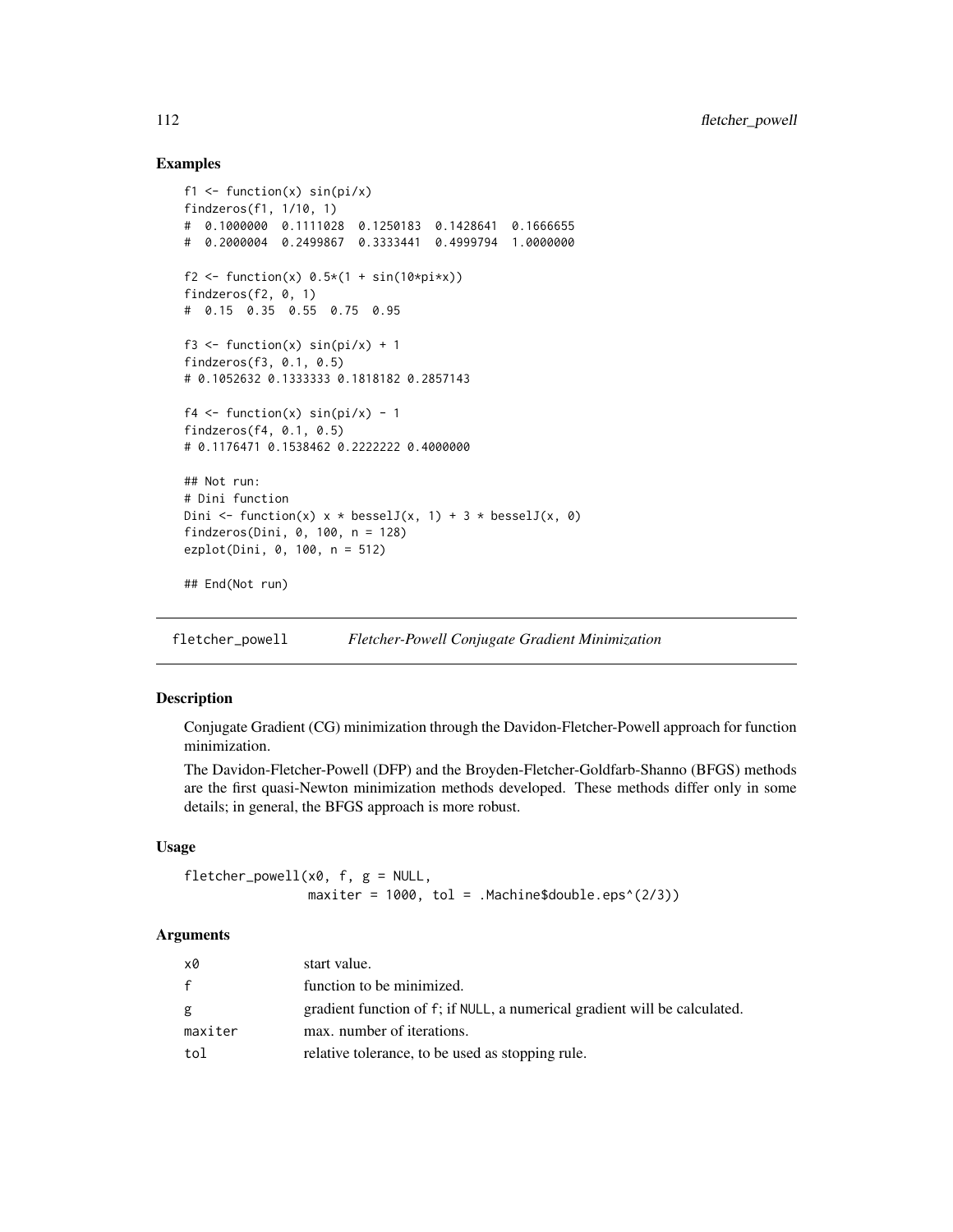# Details

The starting point is Newton's method in the multivariate case, when the estimate of the minimum is updated by the following equation

$$
x_{new} = x - H^{-1}(x) grad(g)(x)
$$

where  $H$  is the Hessian and  $grad$  the gradient.

The basic idea is to generate a sequence of good approximations to the inverse Hessian matrix, in such a way that the approximations are again positive definite.

# Value

List with following components:

| xmin  | minimum solution found.         |
|-------|---------------------------------|
| fmin  | value of f at minimum.          |
| niter | number of iterations performed. |

# Note

Used some Matlab code as described in the book "Applied Numerical Analysis Using Matlab" by L. V.Fausett.

## References

J. F. Bonnans, J. C. Gilbert, C. Lemarechal, and C. A. Sagastizabal. Numerical Optimization: Theoretical and Practical Aspects. Second Edition, Springer-Verlag, Berlin Heidelberg, 2006.

# See Also

[steep\\_descent](#page-353-0)

```
## Rosenbrock function
rosenbrock <- function(x) {
    n <- length(x)
    x1 \leftarrow x[2:n]x2 \le x[1:(n-1)]sum(100*(x1-x2^2)^2 + (1-x2)^2)
}
fletcher_powell(c(0, 0), rosenbrock)
# $xmin
# [1] 1 1
# $fmin
# [1] 1.774148e-27
# $niter
# [1] 14
```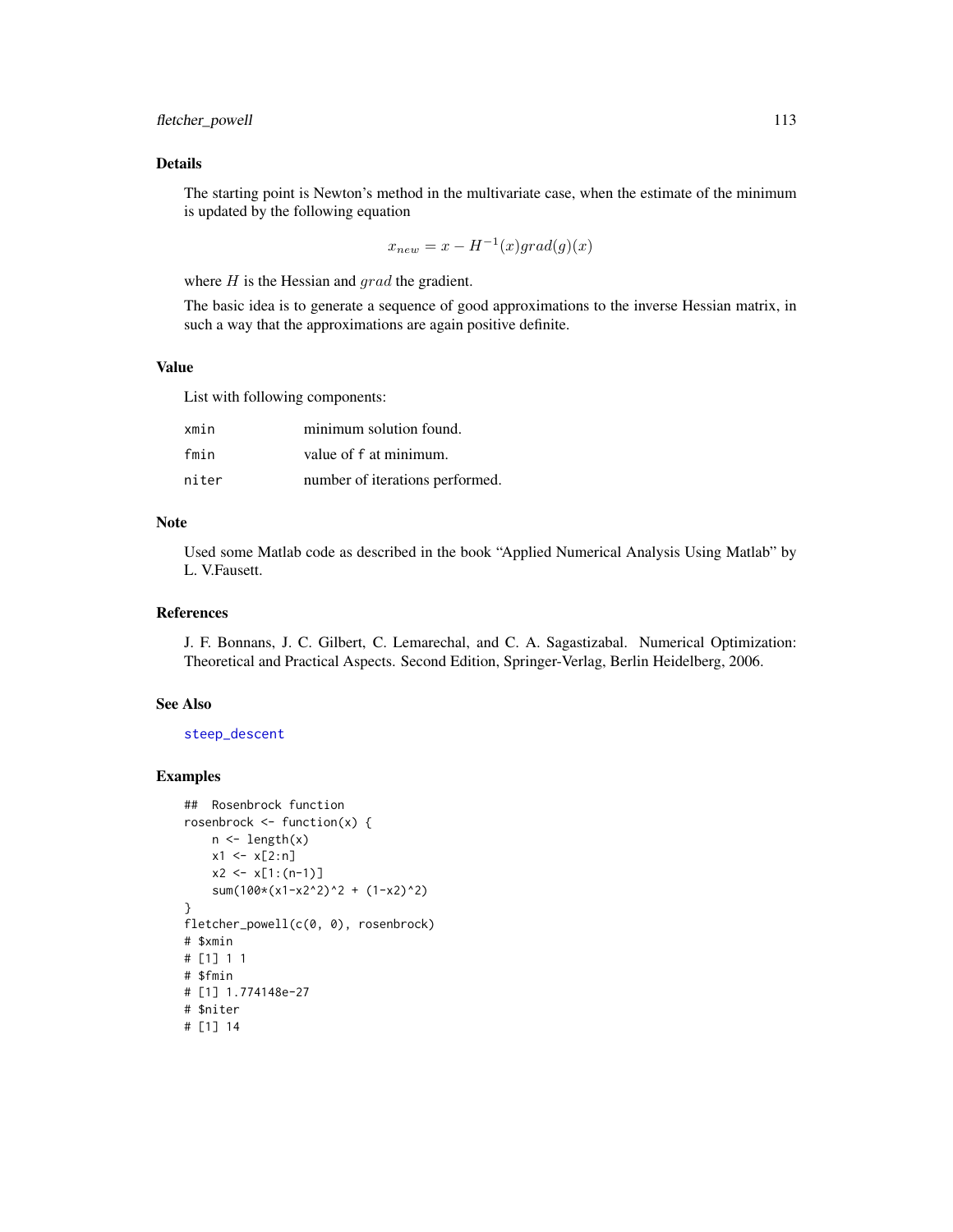# Description

Flip matrices up and down or left and right; or circulating indices per dimension.

## Usage

```
flipdim(a, dim)
flipud(a)
fliplr(a)
circshift(a, sz)
```
## Arguments

| a         | numeric or complex matrix                        |
|-----------|--------------------------------------------------|
| dim       | flipping dimension; can only be 1 (default) or 2 |
| <b>SZ</b> | integer vector of length 1 or 2.                 |

## Details

flipdim will flip a matrix along the dim dimension, where dim=1 means flipping rows, and dim=2 flipping the columns.

flipud and fliplr are simply shortcuts for flipdim(a,1) resp. flipdim(a,2).

circshift(a,sz) circulates each dimension (should be applicable to arrays).

# Value

the original matrix somehow flipped or circularly shifted.

```
a <- matrix(1:12, nrow=3, ncol=4, byrow=TRUE)
flipud(a)
fliplr(a)
circshift(a, c(1, -1))
v <- 1:10
circshift(v, 5)
```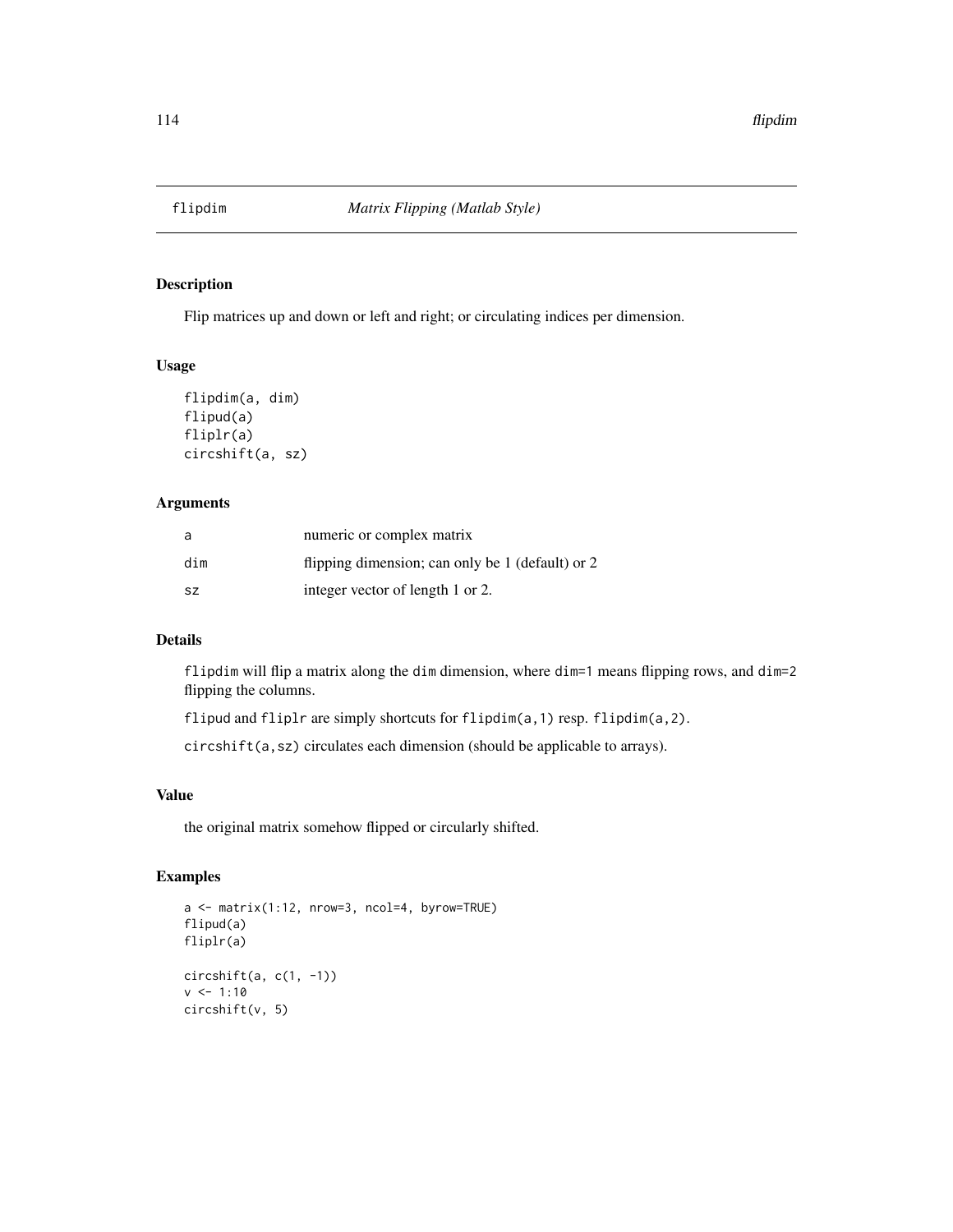## Description

Find minimum of single-variable function on fixed interval.

# Usage

 $fminbnd(f, a, b, maxiter = 1000, maximum = FALSE,$  $tol = 1e-07$ ,  $rel.tol = tol$ ,  $abs.tol = 1e-15$ , ...)

#### Arguments

| $\mathbf{f}$     | function whose minimum or maximum is to be found.          |
|------------------|------------------------------------------------------------|
| a, b             | endpoints of the interval to be searched.                  |
| maxiter          | maximal number of iterations.                              |
| maximum          | logical; shall maximum or minimum be found; default FALSE. |
| tol              | relative tolerance; left over for compatibility.           |
| rel.tol, abs.tol |                                                            |
|                  | relative and absolute tolerance.                           |
|                  | additional variables to be passed to the function.         |

# Details

fminbnd finds the minimum of a function of one variable within a fixed interval. It applies Brent's algorithm, based on golden section search and parabolic interpolation.

fminbnd may only give local solutions. fminbnd never evaluates f at the endpoints.

# Value

List with

| xmin       | location of the minimum resp. maximum. |
|------------|----------------------------------------|
| fmin       | function value at the optimum.         |
| niter      | number of iterations used.             |
| estim.prec | estimated precision.                   |

## Note

fminbnd mimics the Matlab function of the same name.

#### References

R. P. Brent (1973). Algorithms for Minimization Without Derivatives. Dover Publications, reprinted 2002.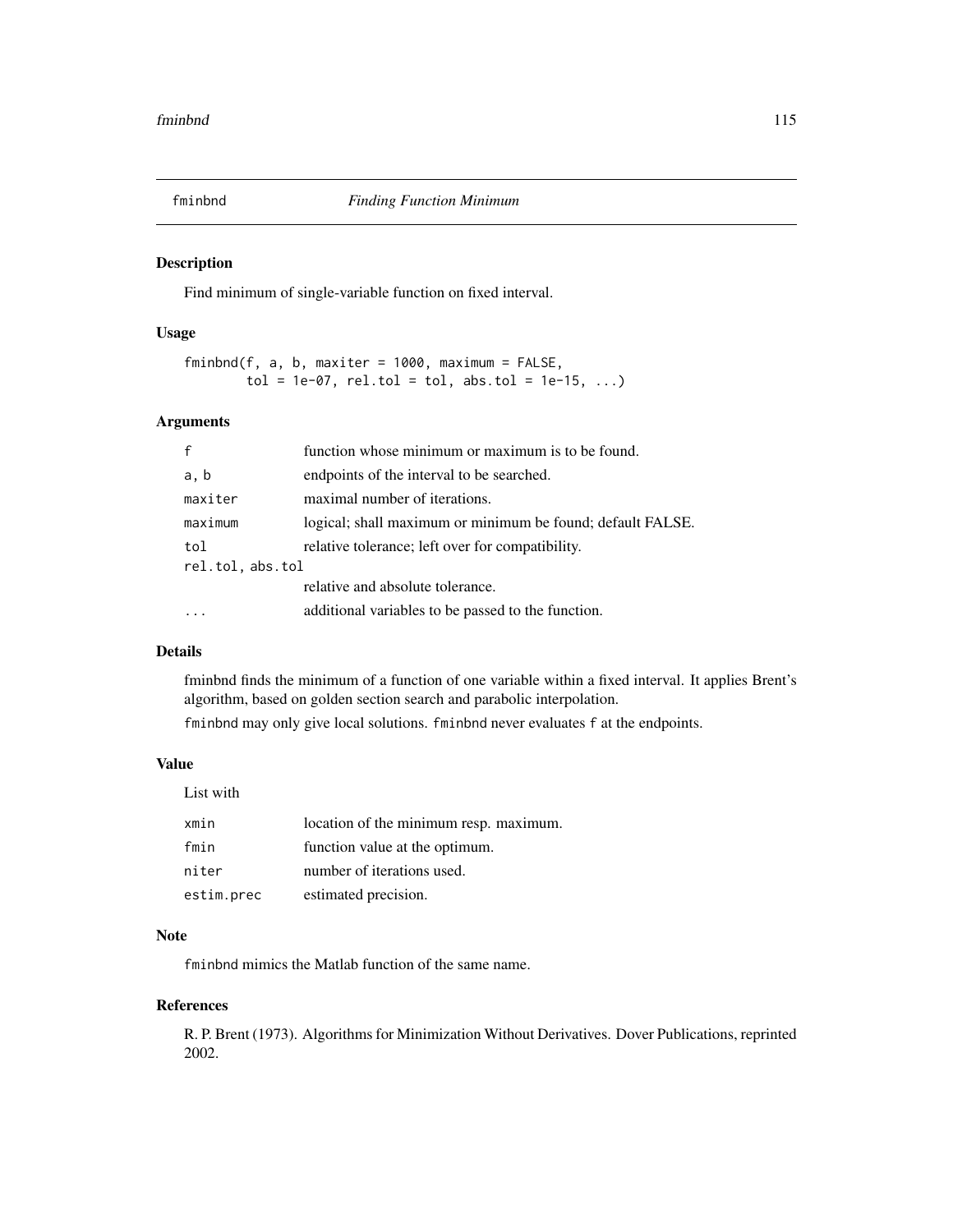# See Also

[fibsearch](#page-104-0), [golden\\_ratio](#page-144-0)

#### Examples

```
## CHEBFUN example by Trefethen
f \le function(x) exp(x)*sin(3*x)*tanh(5*cos(30*x))fminbnd(f, -1, 1) # fourth local minimum (from left)
g \leftarrow function(x) complexstep(f, x) # complex-step derivative
xs < - findzeros(g, -1, 1) # local minima and maxima
ys \leq f(xs); n0 \leq which.min(ys) # index of global minimum
fminbnd(f, xs[n0-1], xs[n0+1]) # xmin:0.7036632, fmin: -1.727377
## Not run:
explo(f, -1, 1, n = 1000, col = "darkblue", lwd = 2)ezplot(function(x) g(x)/150, -1, 1, n = 1000, col = "darkred", add = TRUE)
grid()
## End(Not run)
```
fmincon *Minimize Nonlinear Constrained Multivariable Function.*

#### Description

Find minimum of multivariable functions with nonlinear constraints.

#### Usage

 $fmincon(x0, fn, gr = NULL, ..., method = "SQP",$  $A = NULL$ ,  $b = NULL$ ,  $Aeg = NULL$ ,  $beq = NULL$ ,  $lb = NULL$ ,  $ub = NULL$ ,  $hin = NULL$ ,  $heq = NULL$ ,  $tol = 1e-06$ , maxfeval = 10000, maxiter = 5000)

## Arguments

| x0       | starting point.                                                       |
|----------|-----------------------------------------------------------------------|
| fn       | objective function to be minimized.                                   |
| gr       | gradient function of the objective; not used for SQP method.          |
| .        | additional parameters to be passed to the function.                   |
| method   | method options 'SQP', 'auglag'; only 'SQP is implemented.             |
| A, b     | linear inequality constraints of the form $A x \le b$ .               |
| Aeq, beq | linear equality constraints of the form $A$ eq $x =$ beq.             |
| lb, ub   | bounds constraints of the form $lb \le x \le ub$ .                    |
| hin      | nonlinear inequality constraints of the form $\text{bin}(x) \leq 0$ . |
| heg      | nonlinear equality constraints of the form $heq(x) = 0$ .             |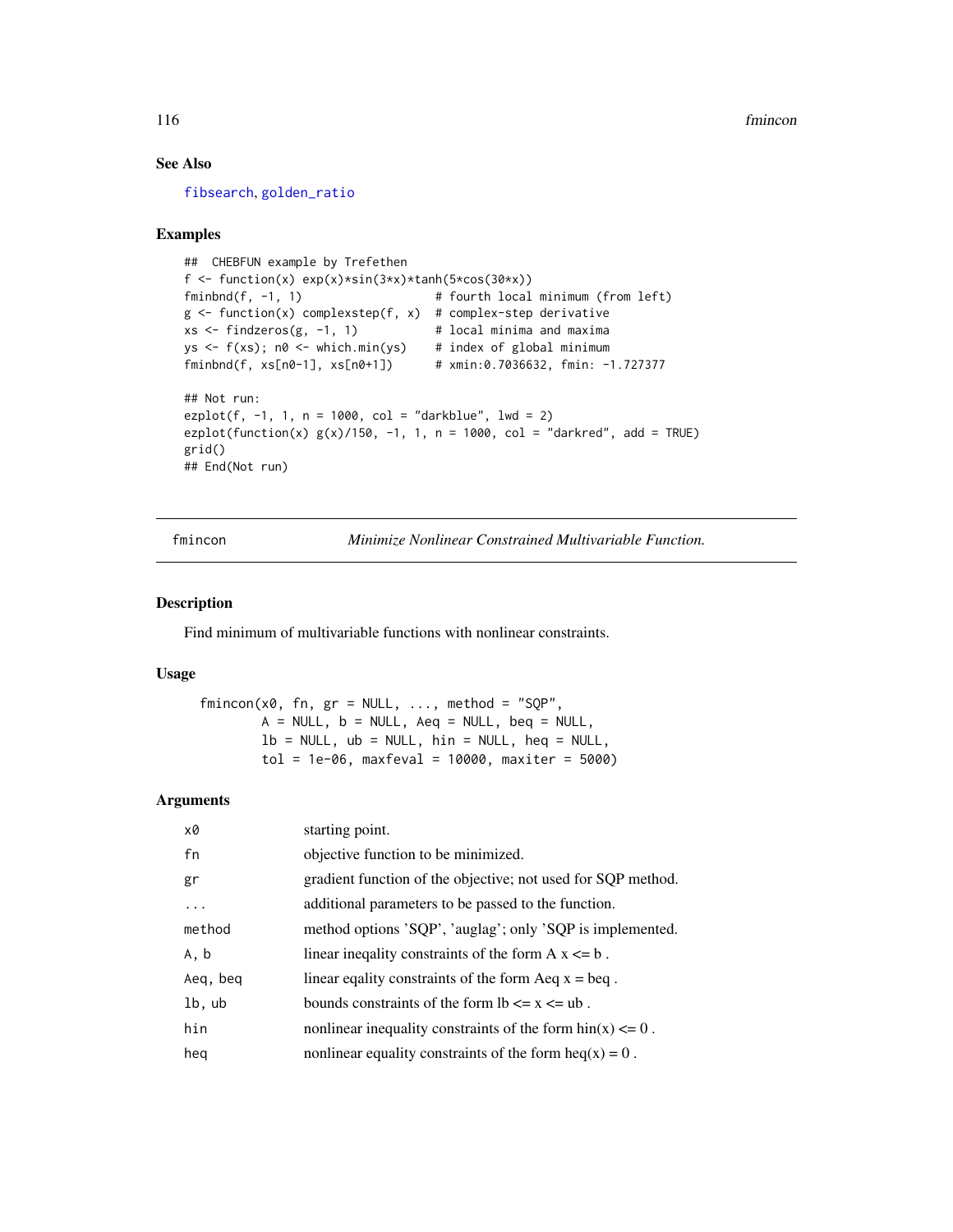#### fmincon 117

| tol      | relative tolerance.                     |
|----------|-----------------------------------------|
| maxiter  | maximum number of iterations.           |
| maxfeval | maximum number of function evaluations. |

# Details

Wraps the function solnl in the 'NlcOptim' package. The underlying method is a Squential Quadratic Programming (SQP) approach.

Constraints can be defined in different ways, as linear constraints in matrix form, as nonlinear functions, or as bounds constraints.

#### Value

List with the following components:

| par         | the best minimum found.                        |
|-------------|------------------------------------------------|
| value       | function value at the minimum.                 |
| convergence | integer indicating the terminating situation.  |
| info        | parameter list describing the final situation. |

# Note

fmincon mimics the Matlab function of the same name.

#### Author(s)

Xianyan Chen for the package NlcOptim.

## References

J. Nocedal and S. J. Wright (2006). Numerical Optimization. Second Edition, Springer Science+Business Media, New York.

#### See Also

[fminsearch](#page-117-0), [fminunc](#page-118-0),

```
# Classical Rosenbrock function
n <- 10; x0 <- rep(1/n, n)
fn \leq function(x) {n \leq length(x)
    x1 \leq x[2:n]; x2 \leq x[1:(n-1)]sum(100 \star (x1 - x2^2)^2 + (1 - x2)^2)
}
# Equality and inequality constraints
heq1 \leftarrow function(x) sum(x)-1.0
hin1 \le function(x) -1 \times xhin2 \leftarrow function(x) x - 0.5
```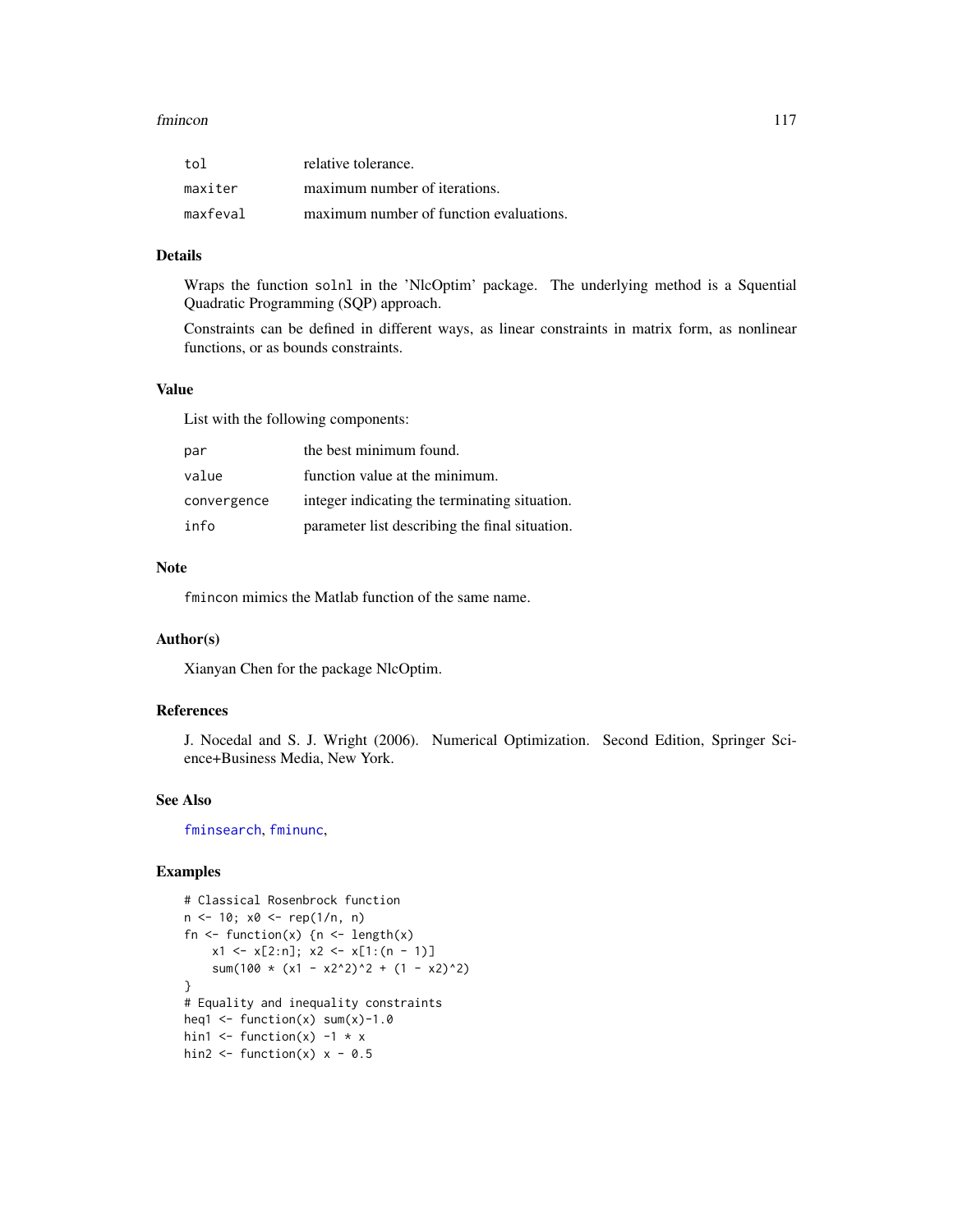#### 118 fminsearch

```
ub \leq rep(0.5, n)
# Apply constraint minimization
res \leq fmincon(x0, fn, hin = hin1, heq = heq1)
res$par; res$value
```
<span id="page-117-0"></span>fminsearch *Derivative-free Nonlinear Function Minimization*

# Description

Find minimum of multivariable functions using derivative-free methods.

#### Usage

```
fminsearch(fn, x0, ..., lower = NULL, upper = NULL,method = c("Nelder-Mead", "Hooke-Jeeves"),
          minimize = TRUE, maxiter = 1000, tol = 1e-08)
```
#### Arguments

| fn           | function whose minimum or maximum is to be found.              |
|--------------|----------------------------------------------------------------|
| x0           | point considered near to the optimum.                          |
|              | additional variables to be passed to the function.             |
| lower, upper | lower and upper bounds constraints.                            |
| method       | "Nelder-Mead" (default) or "Hooke-Jeeves"; can be abbreviated. |
| minimize     | logical; shall a minimum or a maximum be found.                |
| maxiter      | maximal number of iterations                                   |
| tol          | relative tolerance.                                            |

## Details

fminsearch finds the minimum of a nonlinear scalar multivariable function, starting at an initial estimate and returning a value x that is a local minimizer of the function. With minimize=FALSE it searches for a maximum, by default for a (local) minimum.

As methods/solvers "Nelder-Mead" and "Hooke-Jeeves" are available. Only Hooke-Jeeves can handle bounds constraints. For nonlinear constraints see fmincon, and for methods using gradients see fminunc.

Important: fminsearch may only give local solutions.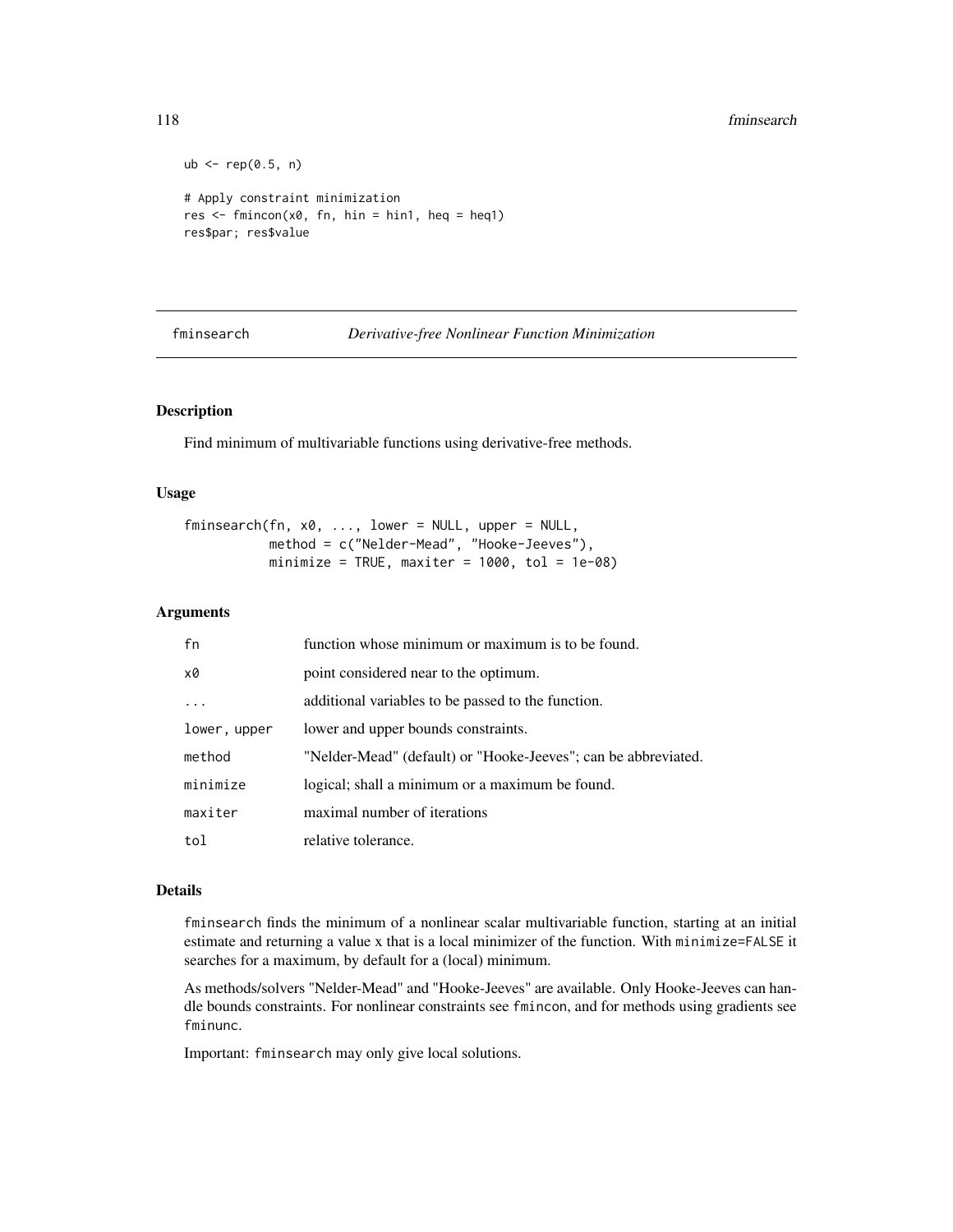#### fminunc 119

# Value

List with

| xopt        | location of the location of minimum resp. maximum. |
|-------------|----------------------------------------------------|
| fmin        | function value at the optimum.                     |
| count       | number of function calls.                          |
| convergence | info about convergence: not used at the moment.    |
| info        | special information from the solver.               |

# Note

fminsearch mimics the Matlab function of the same name.

#### References

Nocedal, J., and S. Wright (2006). Numerical Optimization. Second Edition, Springer-Verlag, New York.

## See Also

[nelder\\_mead](#page-229-0), [hooke\\_jeeves](#page-160-0)

## Examples

```
# Rosenbrock function
rosena <- function(x, a) 100*(x[2]-x[1]^2)^2 + (a-x[1])<sup>2</sup> # min: (a, a<sup>2</sup>)
fminsearch(rosena, c(-1.2, 1), a = sqrt(2), method="Nelder-Mead")
## $xmin $fmin
## [1] 1.414292 2.000231 [1] 1.478036e-08
fminsearch(rosena, c(-1.2, 1), a = sqrt(2), method="Hooke-Jeeves")
## $xmin $fmin
## [1] 1.414215 2.000004 [1] 1.79078e-12
```
<span id="page-118-0"></span>fminunc *Minimize Unconstrained Multivariable Function*

## Description

Find minimum of unconstrained multivariable functions.

#### Usage

```
fminunc(x0, fn, gr = NULL, ...,tol = 1e-08, maxiter = 0, maxfeval = 0)
```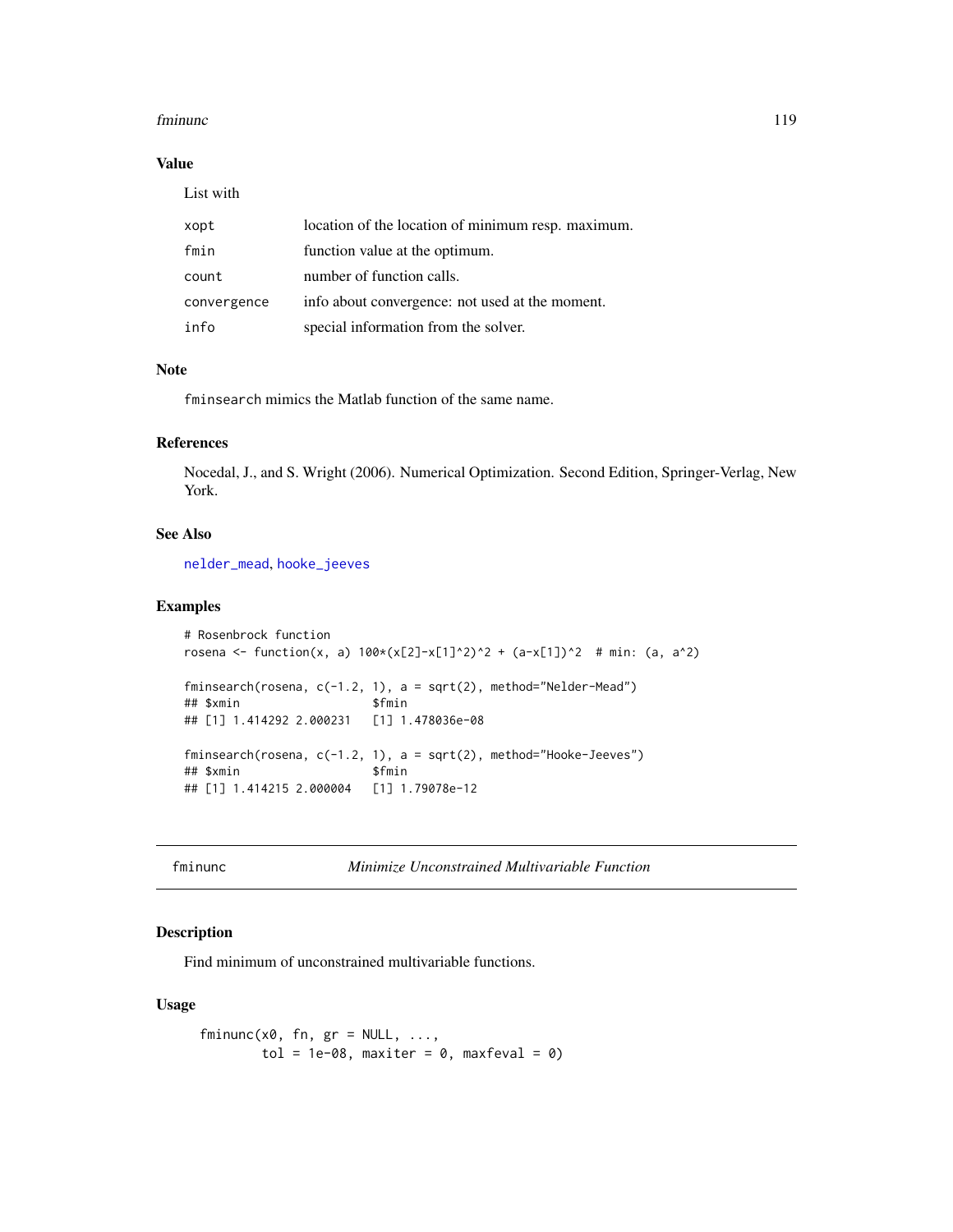#### 120 fminunc

## Arguments

| x0       | starting point.                                     |
|----------|-----------------------------------------------------|
| fn       | objective function to be minimized.                 |
| gr       | gradient function of the objective.                 |
|          | additional parameters to be passed to the function. |
| tol      | relative tolerance.                                 |
| maxiter  | maximum number of iterations.                       |
| maxfeval | maximum number of function evaluations.             |

# Details

The method used here for unconstrained minimization is a variant of a "variable metric" resp. quasi-Newton approach.

# Value

List with the following components:

| par         | the best minimum found.                       |
|-------------|-----------------------------------------------|
| value       | function value at the minimum.                |
| counts      | number of function and gradient calls.        |
| convergence | integer indicating the terminating situation. |
| message     | description of the final situation.           |

# Note

fminunc mimics the Matlab function of the same name.

# Author(s)

The "variable metric" code provided by John Nash (package Rvmmin), stripped-down version by Hans W. Borchers.

# References

J. Nocedal and S. J. Wright (2006). Numerical Optimization. Second Edition, Springer Science+Business Media, New York.

# See Also

[fminsearch](#page-117-0), [fmincon](#page-115-0),

```
fun = function(x)x[1]*exp(-(x[1]'2 + x[2]'2)) + (x[1]'2 + x[2]'2)/20fminunc(x0 = c(1, 2), fun)## xmin: c(-0.6691, 0.0000); fmin: -0.4052
```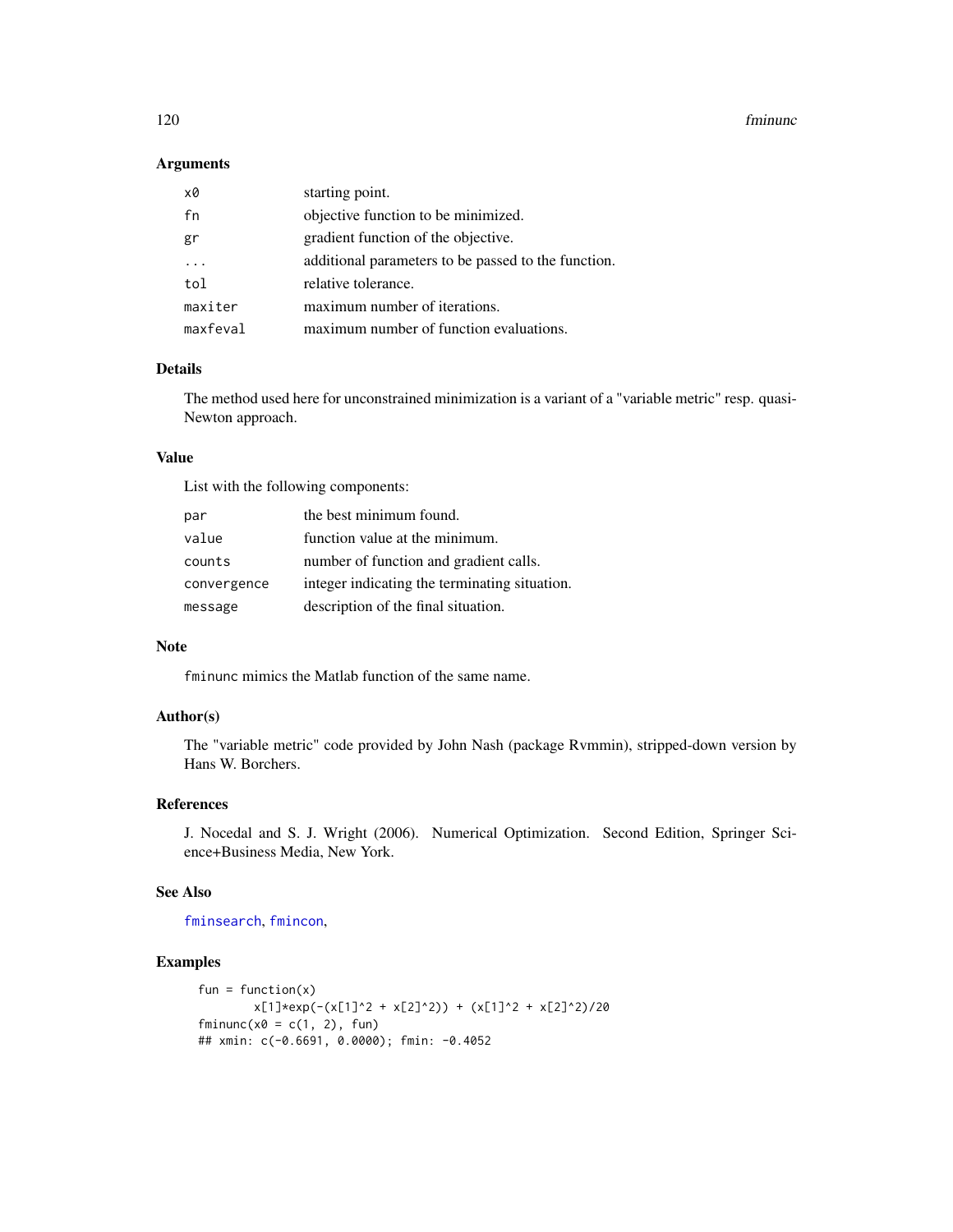# Description

The fnorm function calculates several different types of function norms for depending on the argument p.

## Usage

fnorm(f,  $g$ ,  $x1$ ,  $x2$ ,  $p = 2$ , npoints = 100)

# Arguments

| f, g    | functions given by name or string.                 |
|---------|----------------------------------------------------|
| x1. x2  | endpoints of the interval.                         |
| р       | Numeric scalar or Inf, -Inf; default is 2.         |
| npoints | number of points to be considered in the interval. |

## Details

fnorm returns a scalar that gives some measure of the distance of two functions f and g on the interval [x1,x2].

It takes npoints equidistant points in the interval, computes the function values for f and g and applies Norm to their difference.

Especially p=Inf returns the maximum norm, while fnorm(f,g,x1,x2,p = 1,npoints) / npoints would return some estimate of the mean distance.

## Value

Numeric scalar (or Inf), or NA if one of these functions returns NA.

#### Note

Another kind of 'mean' distance could be calculated by integrating the difference f-g and dividing through the length of the interval.

## See Also

[Norm](#page-240-0)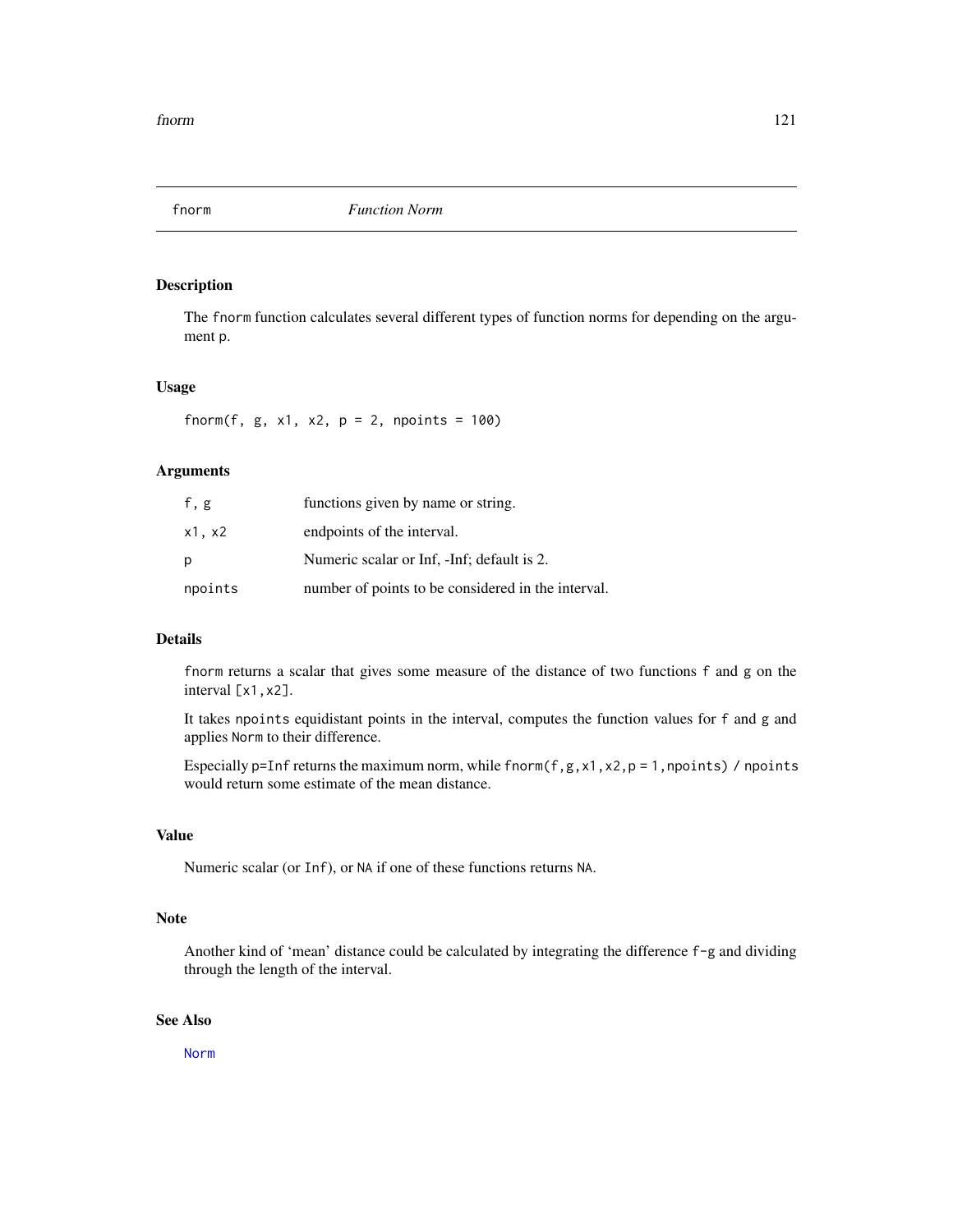## Examples

```
xp \leftarrow seq(-1, 1, length.out = 6)yp <- runge(xp)
p5 <- polyfit(xp, yp, 5)
f5 <- function(x) polyval(p5, x)
fnorm(runge, f5, -1, 1, p = Inf) \#2 > 0.4303246fnorm(runge, f5, -1, 1, p = Inf, npoints = 1000) #=> 0.4326690
# Compute mean distance using fnorm:
fnorm(runge, f5, -1, 1, p = 1, 1000) / 1000    #=> 0.1094193
# Compute mean distance by integration:
fn \le function(x) abs(runge(x) - f5(x))
integrate(fn, -1, 1)$value / 2 #=> 0.1095285
```
fornberg *Fornberg's Finite Difference Approximation*

## Description

Finite difference approximation using Fornberg's method for the derivatives of order 1 to k based on irregulat grid values.

#### Usage

fornberg $(x, y, xs, k = 1)$ 

#### Arguments

| X   | grid points on the x-axis, must be distinct.             |
|-----|----------------------------------------------------------|
| - V | discrete values of the function at the grid points.      |
| XS  | point at which to approximate (not vectorized).          |
|     | order of derivative, $k \leq$ =length $(x)$ -1 required. |

#### Details

Compute coefficients for finite difference approximation for the derivative of order k at xs based on grid values at points in  $x$ . For  $k=0$  this will evaluate the interpolating polynomial itself, but call it with k=1.

## Value

Returns a matrix of size (length(xs)), where the  $(k+1)$ -th column gives the value of the k-th derivative. Especially the first column returns the polynomial interpolation of the function.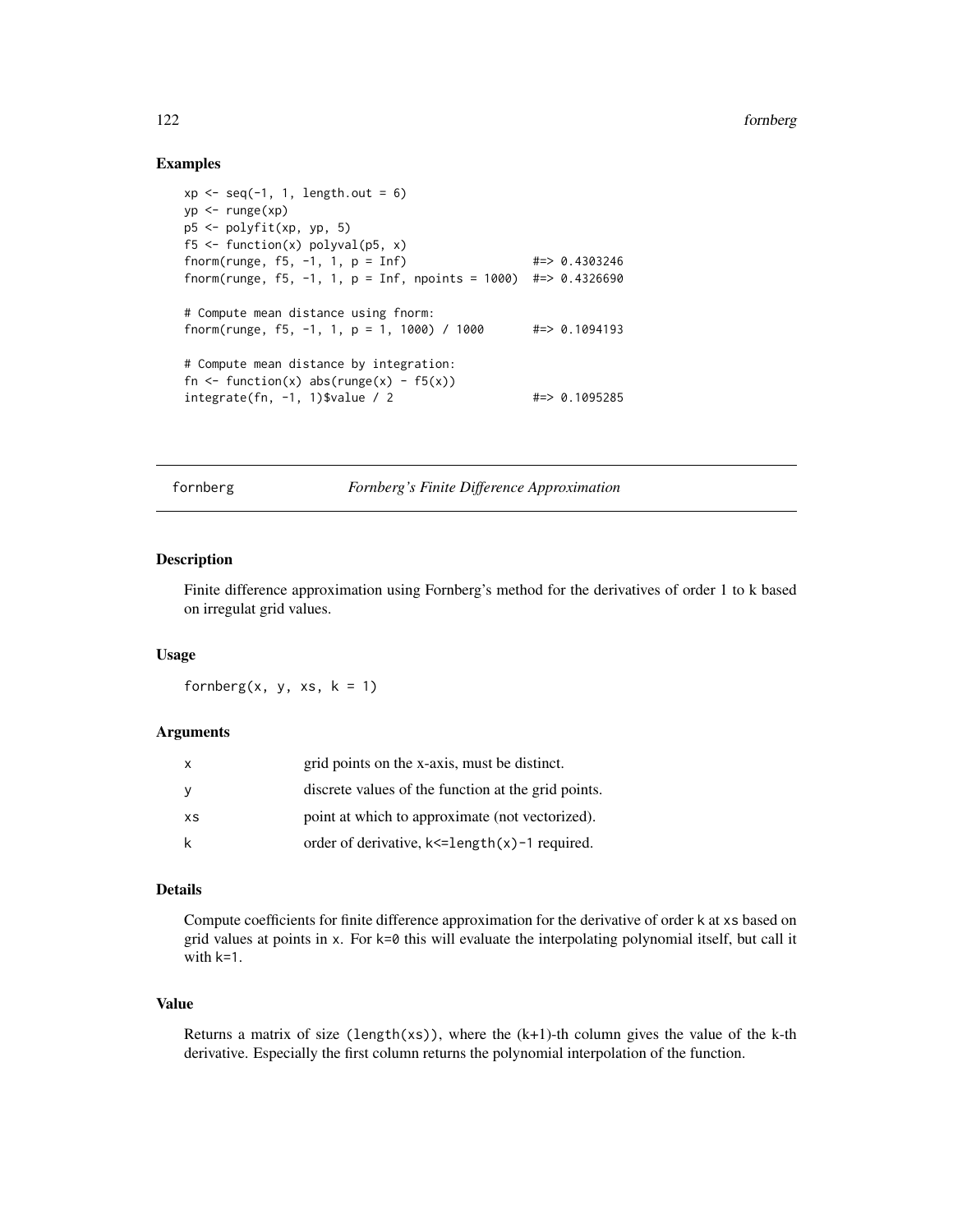#### fprintf 123

# Note

Fornberg's method is considered to be numerically more stable than applying Vandermonde's matrix.

## References

LeVeque, R. J. (2007). Finite Difference Methods for Ordinary and Partial Differential Equations. Society for Industrial and Applied Mathematics (SIAM), Philadelphia.

# See Also

[neville](#page-231-0), [newtonInterp](#page-235-0)

## Examples

```
x \le -2 \times pi \times c(0.0, 0.07, 0.13, 0.2, 0.28, 0.34, 0.47, 0.5, 0.71, 0.95, 1.0)y \leftarrow \sin(\theta.9*x)xs \leftarrow linspace(0, 2*pi, 51)fornb \leq fornberg(x, y, xs, 10)
## Not run:
matplot(xs, fornb, type="l")
grid()
## End(Not run)
```
fprintf *Formatted Printing (Matlab style)*

#### Description

Formatted printing to stdout or a file.

# Usage

fprintf(fmt,  $\ldots$ , file = "", append = FALSE)

## Arguments

| fmt      | a character vector of format strings.                                                                         |
|----------|---------------------------------------------------------------------------------------------------------------|
| $\cdots$ | values passed to the format string.                                                                           |
| file     | a connection or a character string naming the file to print to; default is "" which<br>means standard output. |
| append   | logical; shall the output be appended to the file; default is FALSE.                                          |

#### Details

fprintf applies the format string fmt to all input data ... and writes the result to standard output or a file. The usual C-style string formatting commands are used-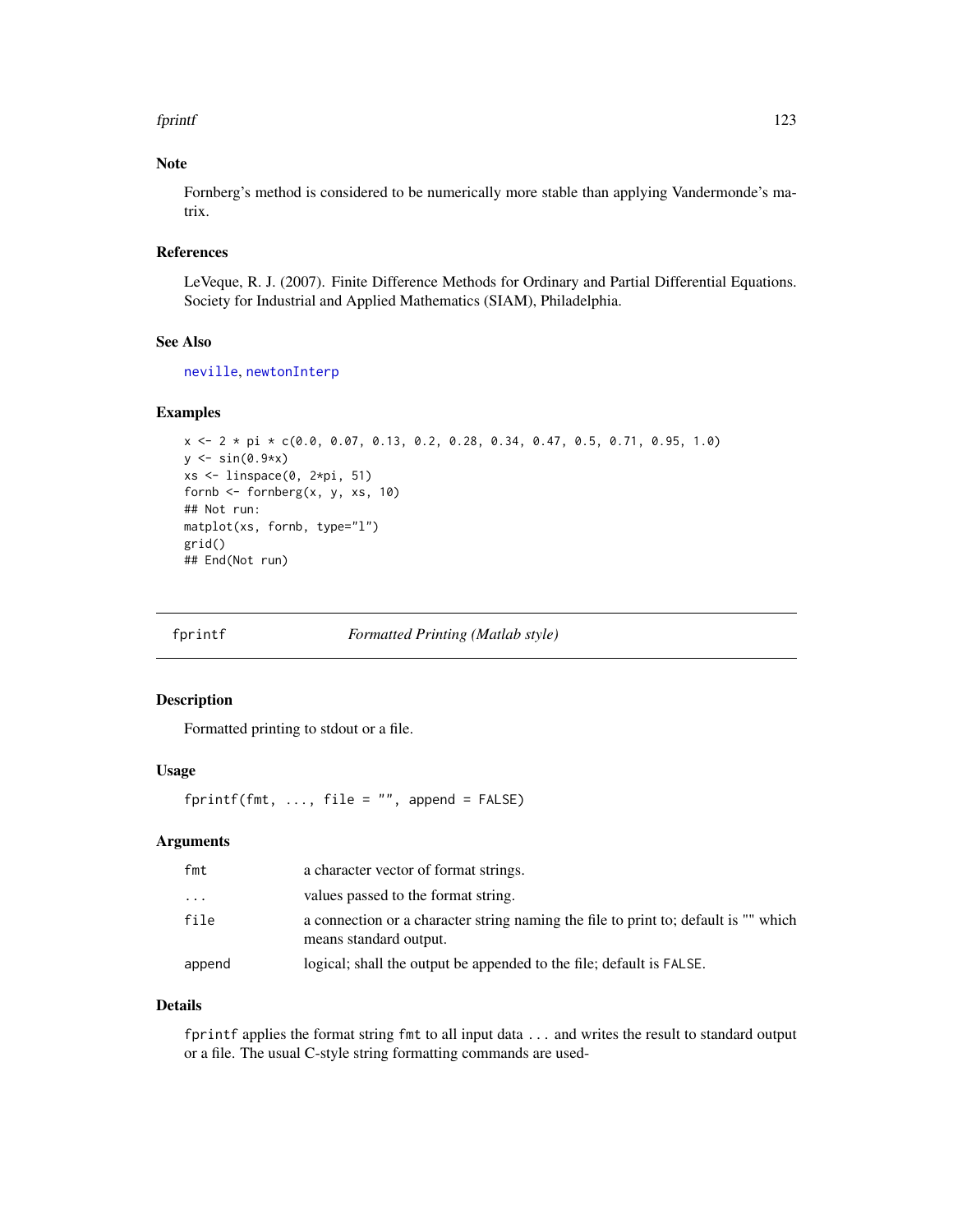#### Value

Returns invisibly the number of bytes printed (using nchar).

## See Also

[sprintf](#page-0-0)

# **Examples**

```
## Examples:
nbytes <- fprintf("Results are:\n", file = "")
for (i in 1:10) {
    fprintf("%4d %15.7f\n", i, exp(i), file = "")
}
```
fractalcurve *Fractal Curves*

#### Description

Generates the following fractal curves: Dragon Curve, Gosper Flowsnake Curve, Hexagon Molecule Curve, Hilbert Curve, Koch Snowflake Curve, Sierpinski Arrowhead Curve, Sierpinski (Cross) Curve, Sierpinski Triangle Curve.

## Usage

```
fractalcurve(n, which = c("hilbert", "sierpinski", "snowflake",
    "dragon", "triangle", "arrowhead", "flowsnake", "molecule"))
```
#### Arguments

| n     | integer, the 'order' of the curve         |
|-------|-------------------------------------------|
| which | character string, which curve to cumpute. |

# Details

The Hilbert curve is a continuous curve in the plane with  $4^N$ N points.

The Sierpinski (cross) curve is a closed curve in the plane with  $4^{\wedge}(N+1)+1$  points.

His arrowhead curve is a continuous curve in the plane with  $3^N+1$  points, and his triangle curve is a closed curve in the plane with 2\*3^N+2 points.

The Koch snowflake curve is a closed curve in the plane with  $3*2^N+1$  points.

The dragon curve is a continuous curve in the plane with  $2^{\wedge}(N+1)$  points.

The flowsnake curve is a continuous curve in the plane with  $7^N+1$  points.

The hexagon molecule curve is a closed curve in the plane with  $6*3^N+1$  points.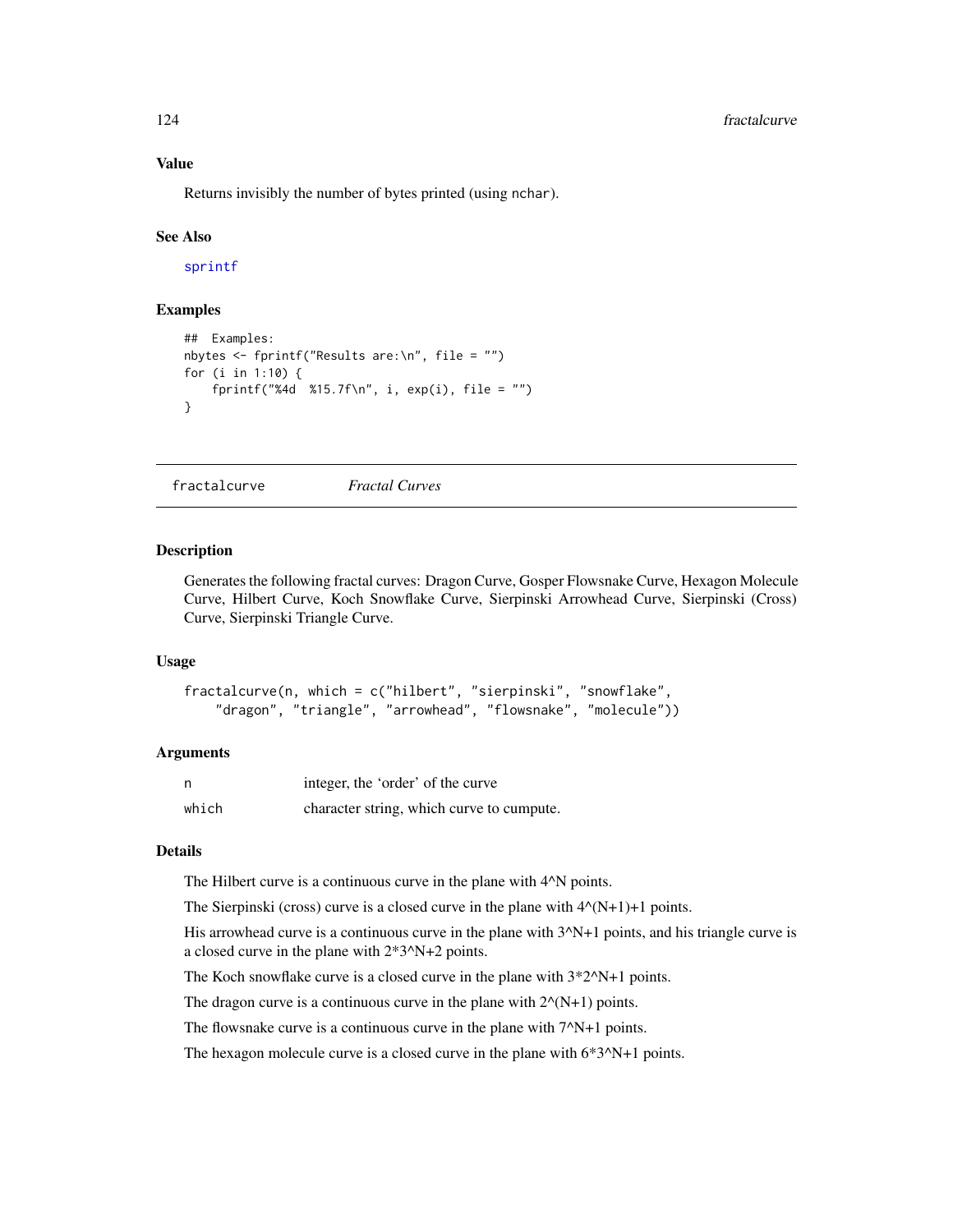#### fractalcurve that the contract of the contract of the contract of the contract of the contract of the contract of the contract of the contract of the contract of the contract of the contract of the contract of the contract

## Value

Returns a list with x,y the x- resp. y-coordinates of the generated points describing the fractal curve.

#### Author(s)

Copyright (c) 2011 Jonas Lundgren for the Matlab toolbox fractal curves available on Matlab-Central under BSD license; here re-implemented in R with explicit allowance from the author.

## References

Peitgen, H.O., H. Juergens, and D. Saupe (1993). Fractals for the Classroom. Springer-Verlag Berlin Heidelberg.

```
## The Hilbert curve transforms a 2-dim. function into a time series.
z \le fractalcurve(4, which = "hilbert")
```

```
## Not run:
f1 <- function(x, y) x^2 + y^2plot(f1(z$x, z$y), type = 'l', col = "darkblue", lwd = 2,ylim = c(-1, 2), main = "Functions transformed by Hilbert curves")
f2 <- function(x, y) x^2 - y^2
lines(f2(z*x, zsy), col = "darkgreen", lw = 2)f3 <- function(x, y) x^2 \times y^2lines(f3(z*x, zsy), col = "darkred", lwd = 2)grid()
## End(Not run)
## Not run:
## Show some more fractal surves
n < - 8opar \leq par(mfrow=c(2,2), mar=c(2,2,1,1))
z <- fractalcurve(n, which="dragon")
x \le -z$x; y \le -z$y
plot(x, y, type='l', col="darkgrey", lwd=2)
title("Dragon Curve")
z <- fractalcurve(n, which="molecule")
x \le -z$x; y \le -z$y
plot(x, y, type='l', col="darkblue")
title("Molecule Curve")
z <- fractalcurve(n, which="arrowhead")
x \le -z$x; y \le -z$y
plot(x, y, type='l', col="darkgreen")
title("Arrowhead Curve")
```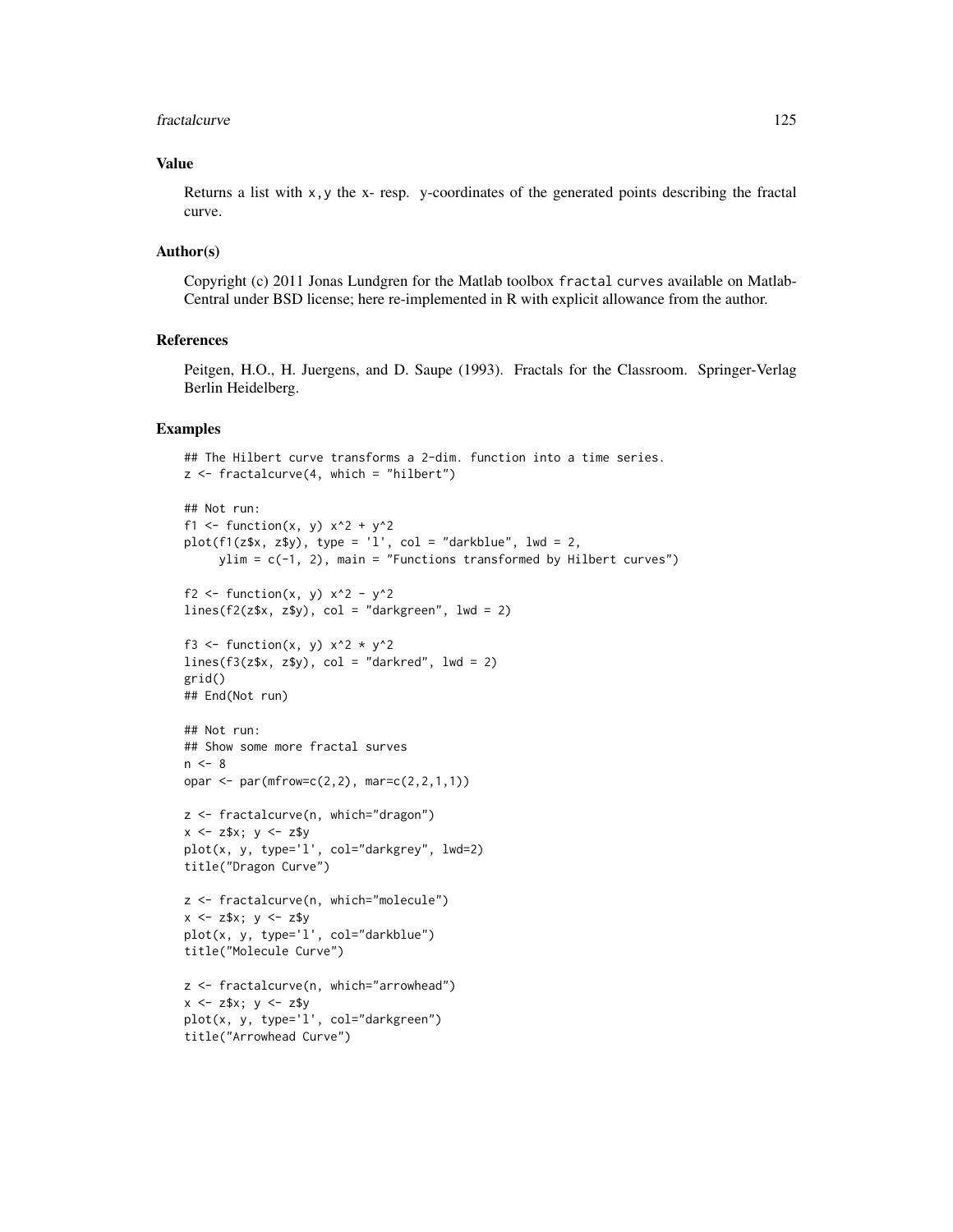```
z <- fractalcurve(n, which="snowflake")
x \le -z$x; y \le -z$y
plot(x, y, type='l', col="darkred", lwd=2)
title("Snowflake Curve")
par(opar)
## End(Not run)
```
fresnelS/C *Fresnel Integrals*

## Description

(Normalized) Fresnel integrals  $S(x)$  and  $C(x)$ 

## Usage

fresnelS(x) fresnelC(x)

#### Arguments

x numeric vector.

## Details

The *normalized* Fresnel integrals are defined as

$$
S(x) = \int_0^x \sin(\pi/2 t^2) dt
$$

$$
C(x) = \int_0^x \cos(\pi/2 t^2) dt
$$

This program computes the Fresnel integrals  $S(x)$  and  $C(x)$  using Fortran code by Zhang and Jin. The accuracy is almost up to Machine precision.

The functions are not (yet) truly vectorized, but use a call to 'apply'. The underlying function . fresnel (not exported) computes single values of  $S(x)$  and  $C(x)$  at the same time.

# Value

Numeric vector of function values.

# Note

Copyright (c) 1996 Zhang and Jin for the Fortran routines, converted to Matlab using the open source project 'f2matlab' by Ben Barrowes, posted to MatlabCentral in 2004, and then translated to R by Hans W. Borchers.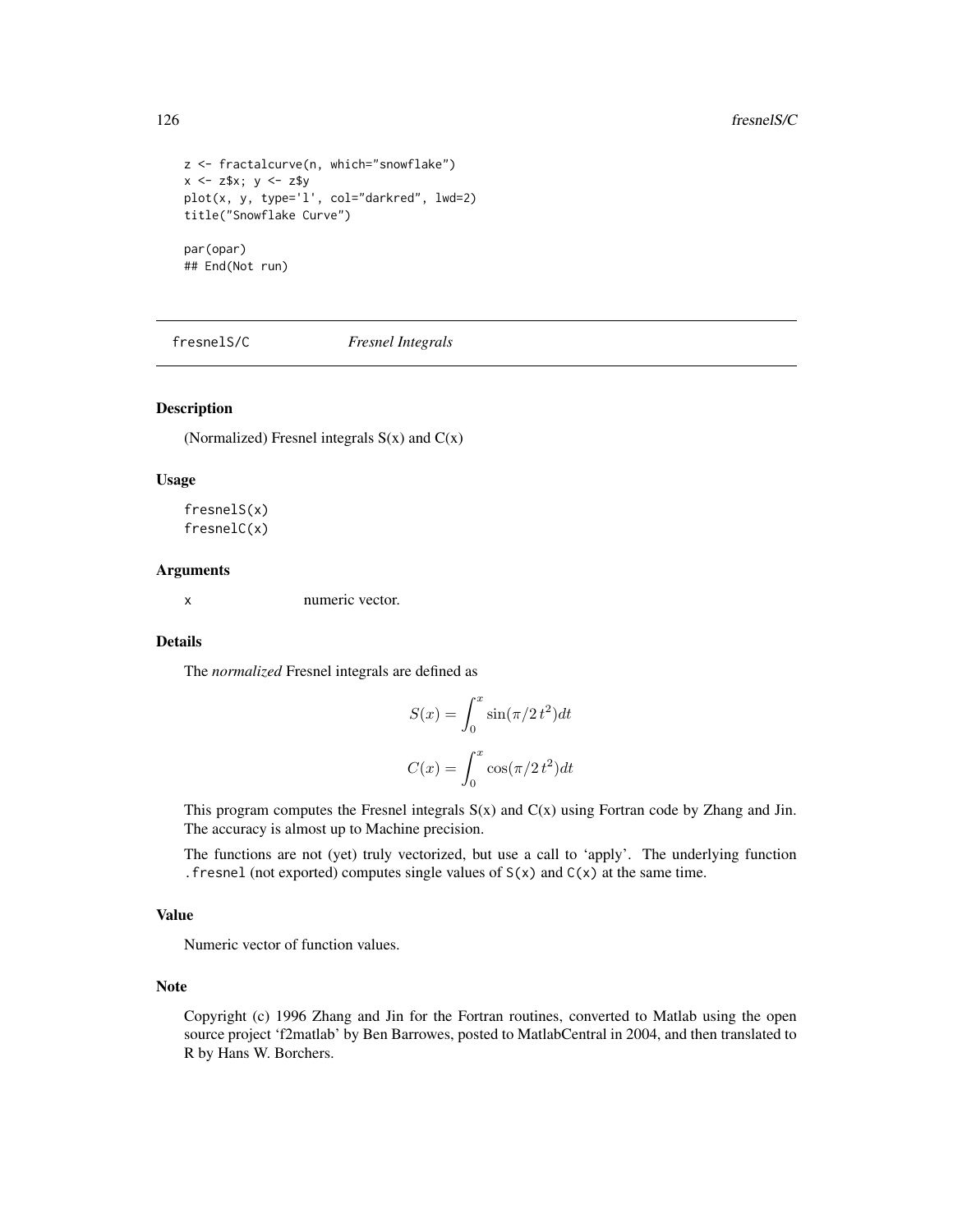#### fsolve that the same state of the state of the state of the state of the state of the state of the state of the state of the state of the state of the state of the state of the state of the state of the state of the state

## References

Zhang, S., and J. Jin (1996). Computation of Special Functions. Wiley-Interscience.

# See Also

[gaussLegendre](#page-135-0)

## Examples

```
## Compute Fresnel integrals through Gauss-Legendre quadrature
f1 <- function(t) sin(0.5 * pi * t^2)f2 <- function(t) cos(0.5 * pi * t^2)for (x in seq(0.5, 2.5, by = 0.5)) {
   cgl <- gaussLegendre(51, 0, x)
   fs \le sum(cgl$w \star f1(cgl$x))
   fc \le sum(cgl$w \star f2(cgl$x))
    cat(formatC(c(x, fresnelS(x), fs, fresnelC(x), fc),
        digits = 8, width = 12, flag = " ----"), "\n")
}
## Not run:
xs < -seq(0, 7.5, by = 0.025)ys <- fresnelS(xs)
yc <- fresnelC(xs)
## Function plot of the Fresnel integrals
plot(xs, ys, type = "l", col = "darkgreen",
    xlim = c(0, 8), ylim = c(0, 1),xlab = "", ylab = "", main = "Fresnel Integrals")
lines(xs, yc, col = "blue")legend(6.25, 0.95, c("S(x)", "C(x)"), col = c("darkgreen", "blue"), lty = 1)
grid()
## The Cornu (or Euler) spiral
plot(c(-1, 1), c(-1, 1), type = "n",xlab = "", ylab = "", main = "Cornu Spiral")lines(ys, yc, col = "red")lines(-ys, -yc, col = "red")
grid()
## End(Not run)
```
fsolve *Solve System of Nonlinear Equations*

## Description

Solve a system of m nonlinear equations of n variables.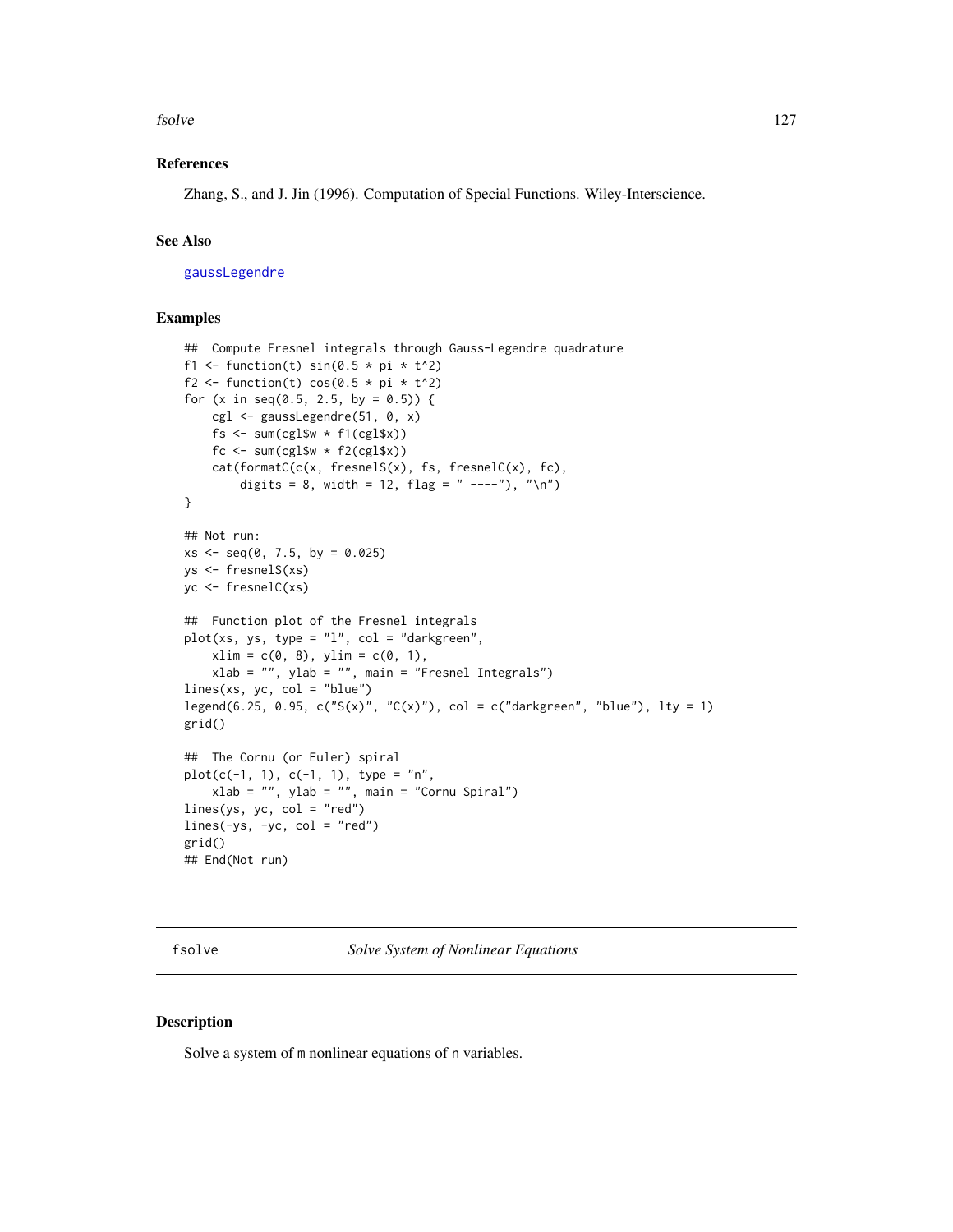128 fsolve

# Usage

```
fsolve(f, x0, J = NULL,maxiter = 100, tol = .Machine$double.eps^(0.5), ...)
```
## Arguments

| $\mathbf{f}$ | function describing the system of equations.       |
|--------------|----------------------------------------------------|
| x0           | point near to the root.                            |
| J            | Jacobian function of f, or NULL.                   |
| maxiter      | maximum number of iterations in gaussNewton.       |
| tol          | tolerance to be used in Gauss-Newton.              |
|              | additional variables to be passed to the function. |

# Details

fsolve tries to solve the components of function f simultaneously and uses the Gauss-Newton method with numerical gradient and Jacobian. If  $m = n$ , it uses broyden. Not applicable for univariate root finding.

# Value

| List with |                                 |
|-----------|---------------------------------|
| <b>X</b>  | location of the solution.       |
| fval      | function value at the solution. |

#### Note

fsolve mimics the Matlab function of the same name.

#### References

Antoniou, A., and W.-S. Lu (2007). Practical Optimization: Algorithms and Engineering Applications. Springer Science+Business Media, New York.

## See Also

[broyden](#page-40-0), [gaussNewton](#page-136-0)

```
## Not run:
# Find a matrix X such that X \times X \times X = [1, 2; 3, 4]F \leftarrow function(x) {
    a \leq matrix(c(1, 3, 2, 4), nrow = 2, ncol = 2, byrow = TRUE)
    X \le - matrix(x, \qquad \qquad nrow = 2, ncol = 2, byrow = TRUE)
    return(c(X %*) X %*) X - a)}
  x0 \leq - matrix(1, 2, 2)
```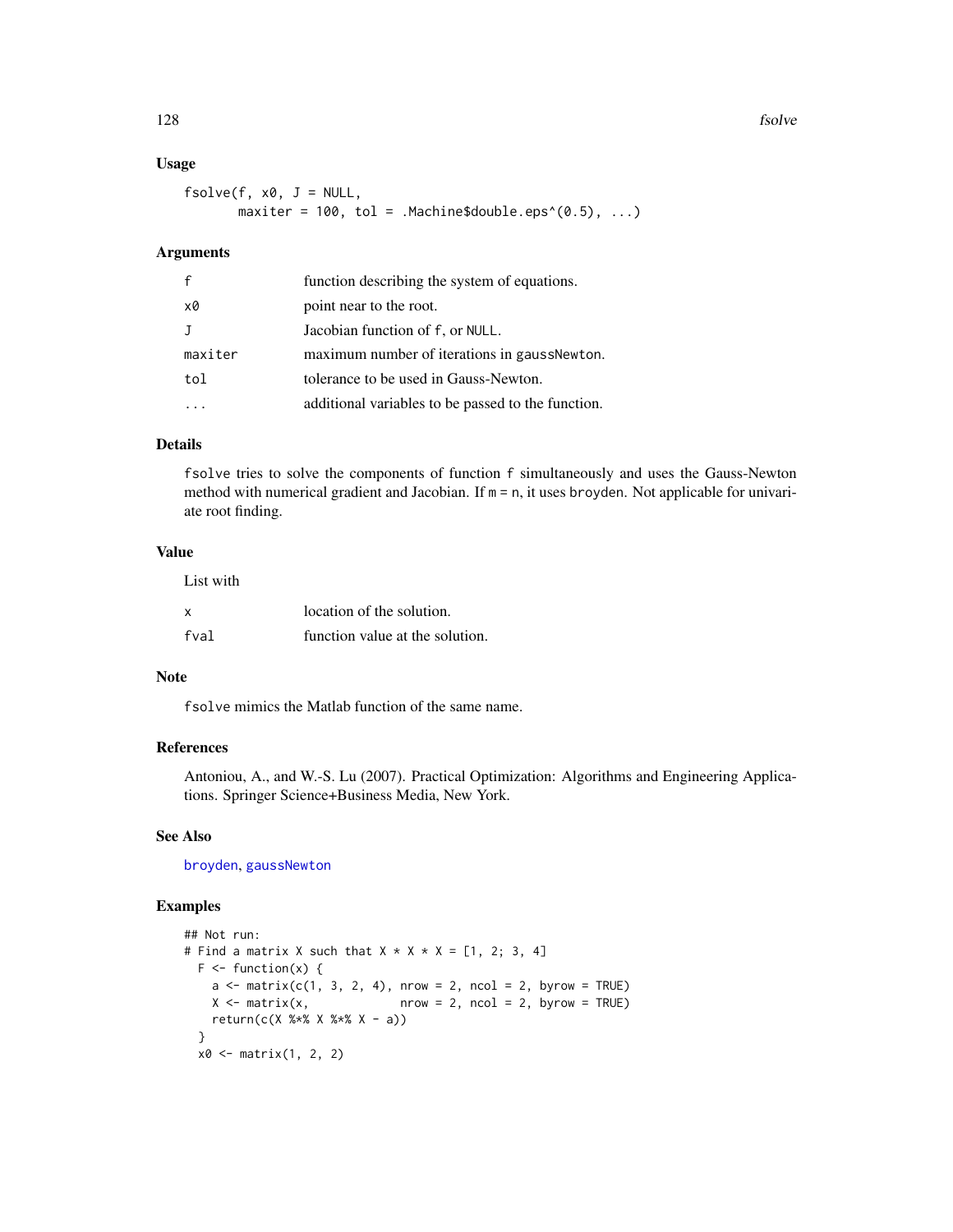fzero 129

```
X \leq - matrix(fsolve(F, x0)$x, 2, 2)
X
# -0.1291489 0.8602157
# 1.2903236 1.1611747
```
## End(Not run)

# fzero *Root Finding Algorithm*

## Description

Find root of continuous function of one variable.

## Usage

fzero(fun, x, maxiter =  $500$ , tol =  $1e-12$ , ...)

# Arguments

| fun     | function whose root is sought.                          |
|---------|---------------------------------------------------------|
| X       | a point near the root or an interval giving end points. |
| maxiter | maximum number of iterations.                           |
| tol     | relative tolerance.                                     |
|         | additional arguments to be passed to the function.      |

# Details

fzero tries to find a zero of  $f$  near  $x$ , if  $x$  is a scalar. Expands the interval until different signs are found at the endpoints or the maximum number of iterations is exceeded. If x is a vector of length two, fzero assumes x is an interval where the sign of x[1] differs from the sign of x[1]. An error occurs if this is not the case.

"This is essentially the ACM algorithm 748. The structure of the algorithm has been transformed non-trivially: it implement here a FSM version using one interior point determination and one bracketing per iteration, thus reducing the number of temporary variables and simplifying the structure."

This approach will not find zeroes of quadratic order.

#### Value

fzero returns a list with

| x    | location of the root.       |
|------|-----------------------------|
| fval | function value at the root. |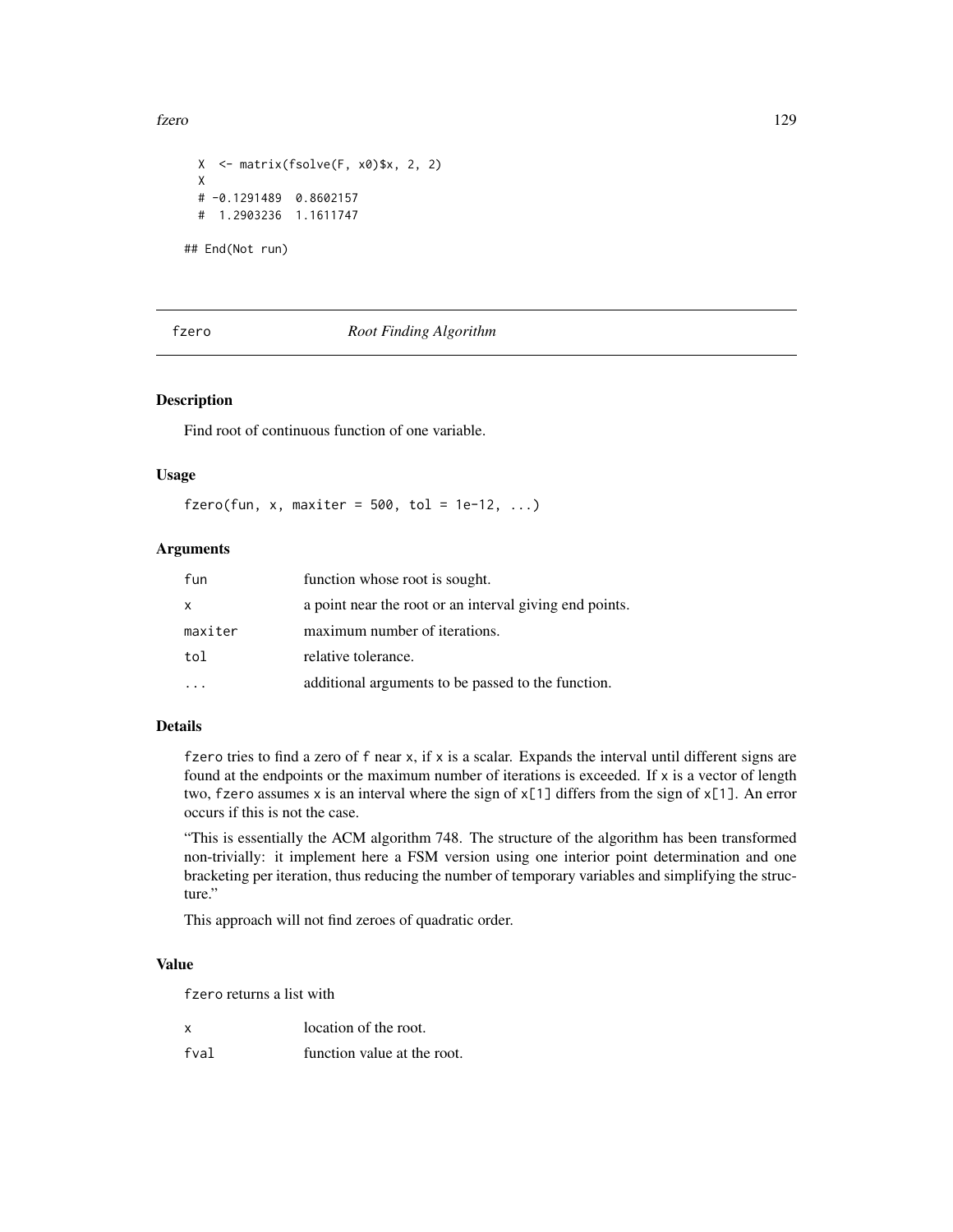# Note

fzero mimics the Matlab function of the same name, but is translated from Octave's fzero function, copyrighted (c) 2009 by Jaroslav Hajek.

# References

Alefeld, Potra and Shi (1995). Enclosing Zeros of Continuous Functions. ACM Transactions on Mathematical Software, Vol. 21, No. 3.

#### See Also

[uniroot](#page-0-0), [brent](#page-38-0)

## Examples

```
fzero(sin, 3) # 3.141593
fzero(cos, c(1, 2)) # 1.570796
fzero(function(x) x^3-2*x-5, 2) # 2.094551
```
fzsolve *Complex Root Finding*

## Description

Find the root of a complex function

#### Usage

fzsolve(fz, z0)

#### Arguments

| fz | complex(-analytic) function.         |
|----|--------------------------------------|
| z0 | complex point near the assumed root. |

#### Details

fzsolve tries to find the root of the complex and relatively smooth (i.e., analytic) function near a starting point.

The function is considered as real function  $R^2$  -->  $R^2$  and the newtonsys function is applied.

# Value

Complex point with sufficiently small function value.

# See Also

[newtonsys](#page-237-0)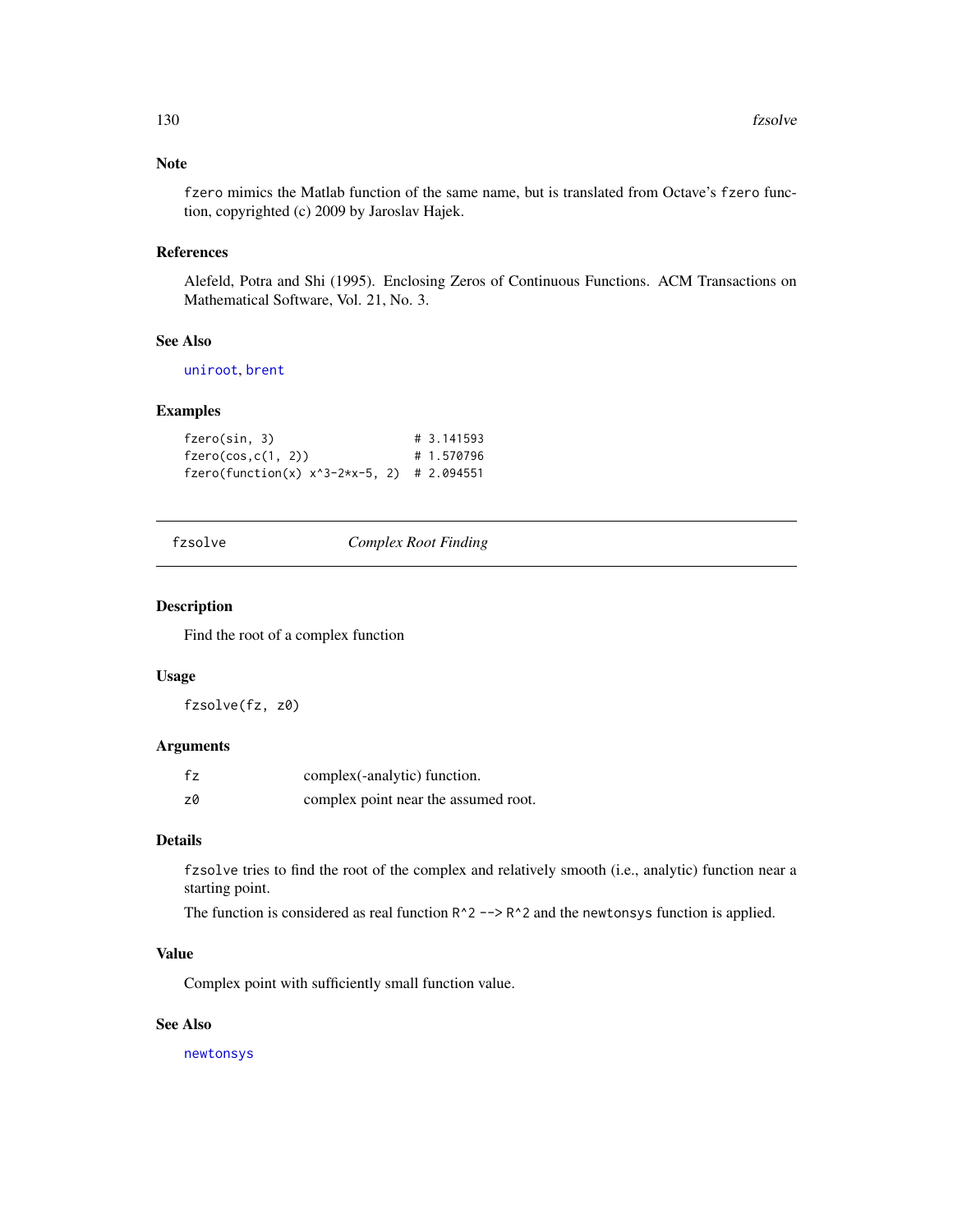#### gammainc 131

#### Examples

```
fz \leftarrow function(z) sin(z)^2 + sqrt(z) - log(z)fzsolve(fz, 1+1i)
# 0.2555197+0.8948303i
```
#### gammainc *Incomplete Gamma Function*

## Description

Lower and upper incomplete gamma function.

#### Usage

gammainc(x, a)

incgam(x, a)

#### Arguments

|   | positive real number. |
|---|-----------------------|
| a | real number.          |

#### Details

gammainc computes the lower and upper incomplete gamma function, including the regularized gamma function. The lower and upper incomplete gamma functions are defined as

$$
\gamma(x,a) = \int_0^x e^{-t} t^{a-1} dt
$$

and

$$
\Gamma(x, a) = \int_x^{\infty} e^{-t} t^{a-1} dt
$$

while the regularized incomplete gamma function is  $\gamma(x, a)/\Gamma(a)$ .

incgam (a name used in Pari/GP) computes the upper incomplete gamma function alone, applying the R function pgamma. The accuracy is thus much higher. It works for  $a \ge -1$ , for even smaller values a recursion will give the result.

#### Value

gammainc returns a list with the values of the lower, the upper, and regularized lower incomplete gamma function. incgam only returns the value of the incomplete upper gamma function.

#### Note

Directly converting Fortran code is often easier than translating Matlab code generated with f2matlab.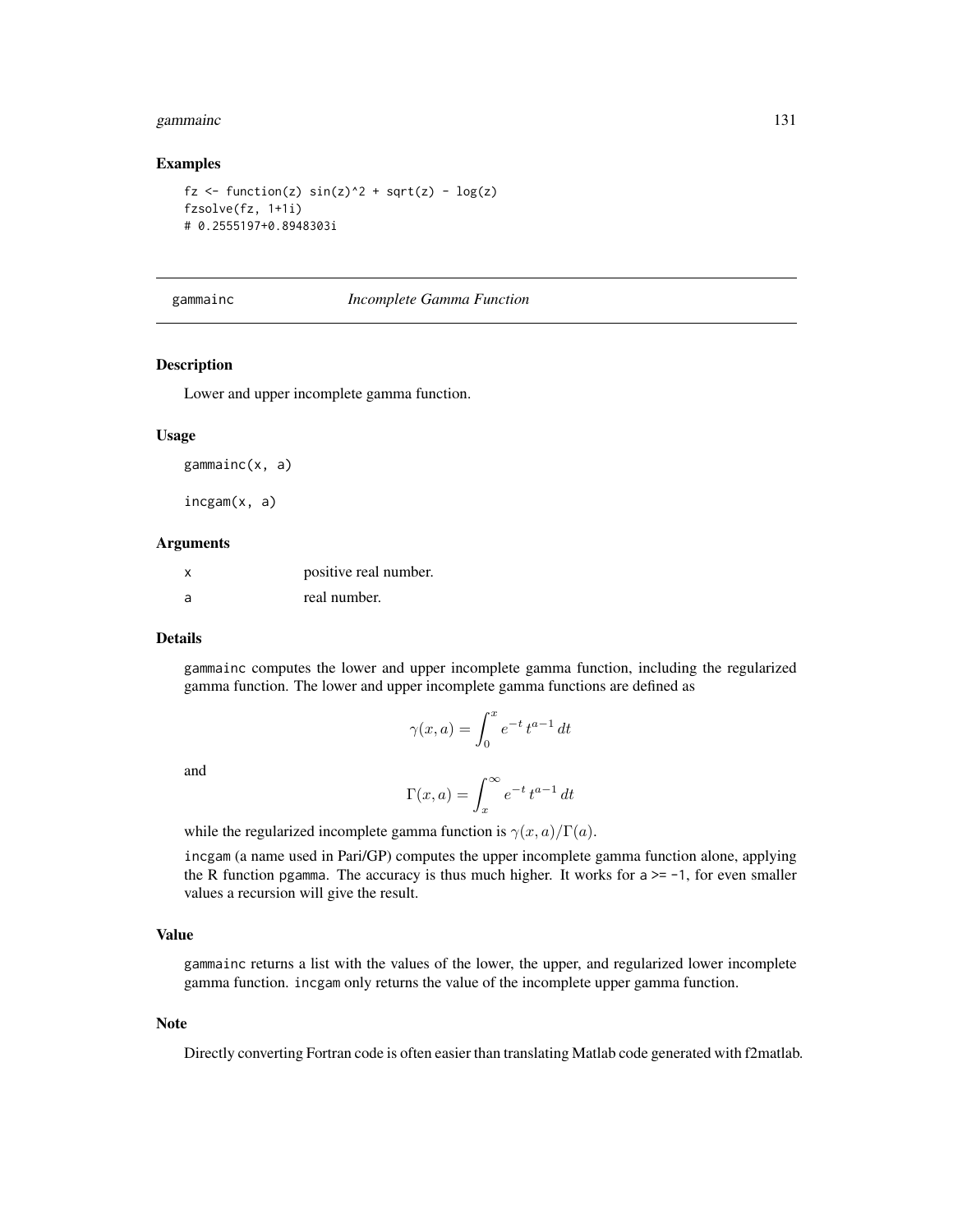#### References

Zhang, Sh., and J. Jin (1996). Computation of Special Functions. Wiley-Interscience, New York.

#### See Also

[gamma](#page-0-0), [pgamma](#page-0-0)

#### Examples

```
gammainc( 1.5, 2)
gammainc(-1.5, 2)
incgam(3, 1.2)
incgam(3, 0.5); incgam(3, -0.5)
```
gammaz *Complex Gamma Function*

#### Description

Gamma function valid in the entire complex plane.

#### Usage

gammaz(z)

## Arguments

z Real or complex number or a numeric or complex vector.

#### Details

Computes the Gamma function for complex arguments using the Lanczos series approximation.

Accuracy is 15 significant digits along the real axis and 13 significant digits elsewhere.

To compute the logarithmic Gamma function use  $log(gamma(z))$ .

# Value

Returns a complex vector of function values.

# Note

Copyright (c) 2001 Paul Godfrey for a Matlab version available on Mathwork's Matlab Central under BSD license.

Numerical Recipes used a 7 terms formula for a less effective approximation.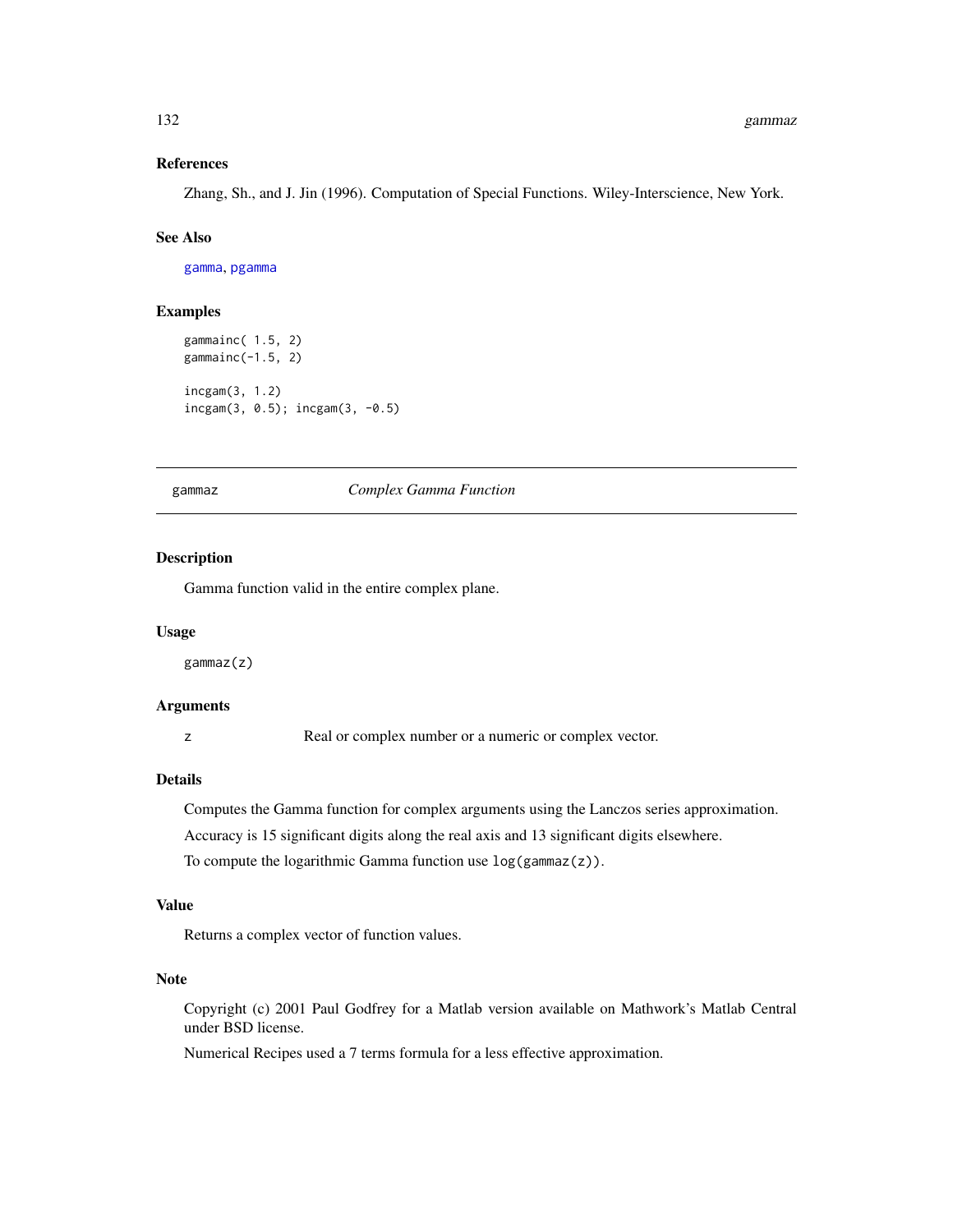# gaussHermite 133

## References

Zhang, Sh., and J. Jin (1996). Computation of Special Functions. Wiley-Interscience, New York.

### See Also

[gamma](#page-0-0), gsl::lngamma\_complex

## Examples

```
max(gamma(1:10) - gamma(1:10))gammaz(-1)
gammaz(c(-2-2i, -1-1i, 0, 1+1i, 2+2i))
# Euler's reflection formula
z \le -1 + 1igammaz(1-z) * gammaz(z) # == pi/sin(pix)
```
<span id="page-132-0"></span>gaussHermite *Gauss-Hermite Quadrature Formula*

## Description

Nodes and weights for the n-point Gauss-Hermite quadrature formula.

#### Usage

```
gaussHermite(n)
```
# Arguments

n Number of nodes in the interval ]-Inf, Inf[.

#### Details

Gauss-Hermite quadrature is used for integrating functions of the form

$$
\int_{-\infty}^{\infty} f(x)e^{-x^2} dx
$$

over the infinite interval  $]-\infty, \infty[$ .

x and w are obtained from a tridiagonal eigenvalue problem. The value of such an integral is then  $sum(w*f(x))$ .

#### Value

List with components x, the nodes or points in  $]-Inf, Inf[$ , and w, the weights applied at these nodes.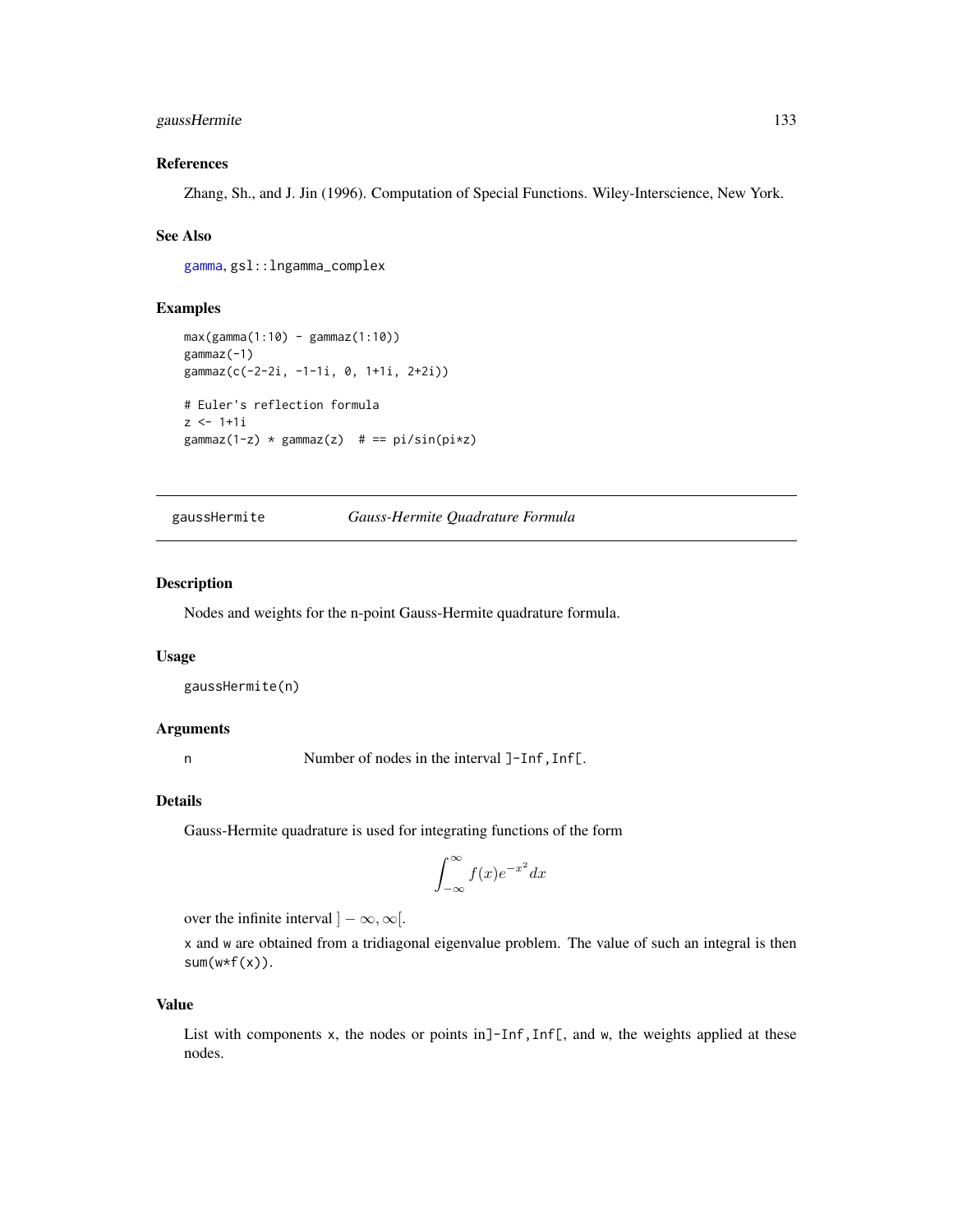Note

The basic quadrature rules are well known and can, e. g., be found in Gautschi (2004) — and explicit Matlab realizations in Trefethen (2000). These procedures have also been implemented in Matlab by Geert Van Damme, see his entries at MatlabCentral since 2010.

## References

Gautschi, W. (2004). Orthogonal Polynomials: Computation and Approximation. Oxford University Press.

Trefethen, L. N. (2000). Spectral Methods in Matlab. SIAM, Society for Industrial and Applied Mathematics.

## See Also

[gaussLegendre](#page-135-0), [gaussLaguerre](#page-133-0)

# Examples

```
cc <- gaussHermite(17)
# Integrate exp(-x^2) from -Inf to Inf<br>sum(cc$w) #=> 1.7
                                 sum(cc$w) #=> 1.77245385090552 == sqrt(pi)
# Integrate x^2 exp(-x^2)
sum(cc$w * cc$x^2) #=> 0.88622692545276 == sqrt(pi) /2
# Integrate cos(x) * exp(-x^2)sum(cc$w * cos(cc$x)) #=> 1.38038844704314 == sqrt(pi)/exp(1)^0.25
```
<span id="page-133-0"></span>gaussLaguerre *Gauss-Laguerre Quadrature Formula*

## Description

Nodes and weights for the n-point Gauss-Laguerre quadrature formula.

#### Usage

gaussLaguerre(n, a = 0)

## Arguments

| Number of nodes in the interval $[0, \text{Inf}$ .                                                             |
|----------------------------------------------------------------------------------------------------------------|
| exponent of $x$ in the integrand: must be greater or equal to 0, otherwise the<br>integral would not converge. |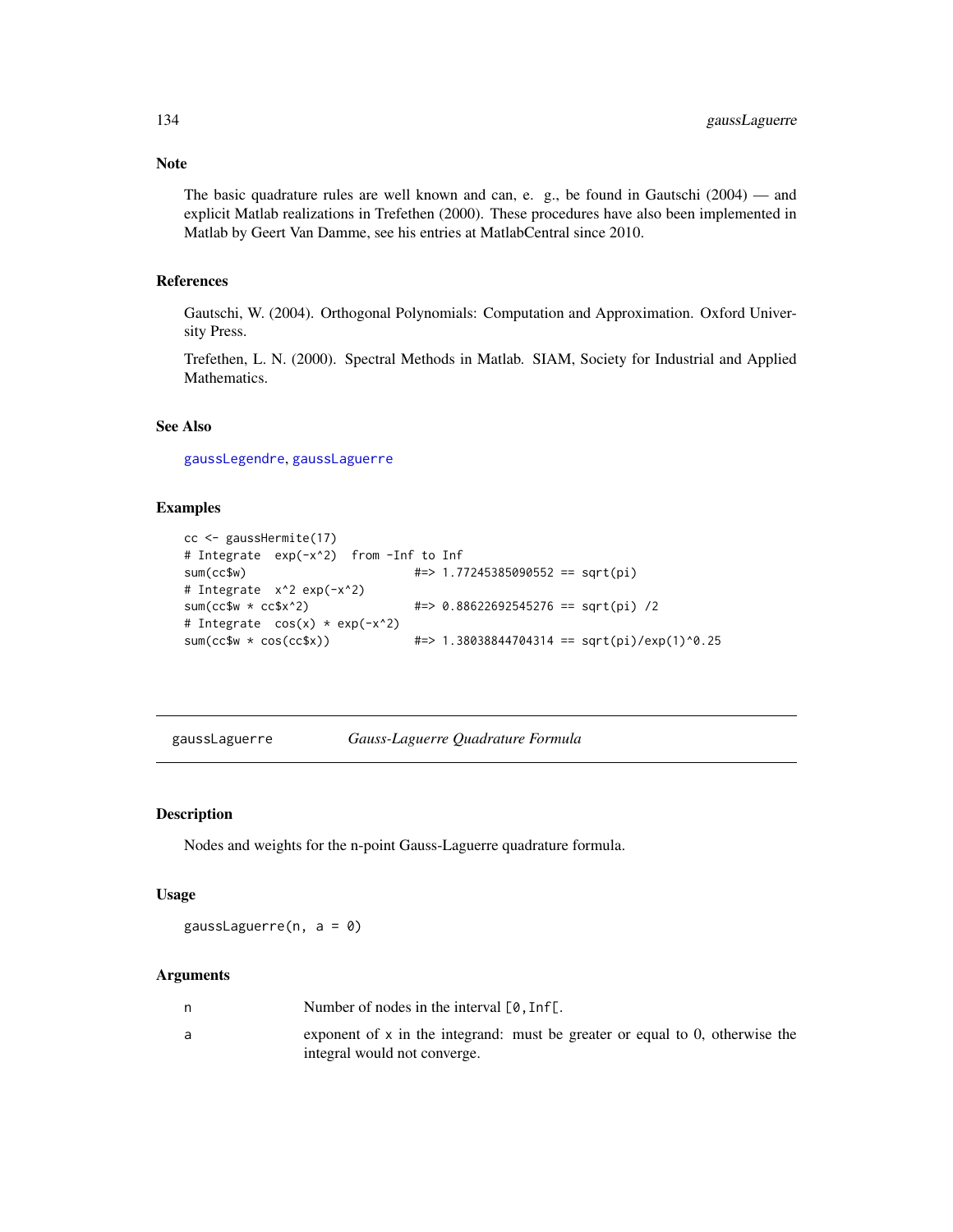gaussLaguerre 135

## Details

Gauss-Laguerre quadrature is used for integrating functions of the form

$$
\int_0^\infty f(x)x^a e^{-x} dx
$$

over the infinite interval  $]0, \infty[$ .

x and w are obtained from a tridiagonal eigenvalue problem. The value of such an integral is then  $sum(w*f(x))$ .

## Value

List with components x, the nodes or points in  $[0, \text{Inf}$ , and w, the weights applied at these nodes.

#### **Note**

The basic quadrature rules are well known and can, e. g., be found in Gautschi (2004) — and explicit Matlab realizations in Trefethen (2000). These procedures have also been implemented in Matlab by Geert Van Damme, see his entries at MatlabCentral since 2010.

#### References

Gautschi, W. (2004). Orthogonal Polynomials: Computation and Approximation. Oxford University Press.

Trefethen, L. N. (2000). Spectral Methods in Matlab. SIAM, Society for Industrial and Applied Mathematics.

## See Also

[gaussLegendre](#page-135-0), [gaussHermite](#page-132-0)

```
cc <- gaussLaguerre(7)
# integrate exp(-x) from 0 to Inf
sum(cc\{sw}) # 1
# integrate x^2 \times exp(-x) # integral x^2 \times exp(-x) is n!
sum(cc$w \star cc$x^2) # 2
# integrate sin(x) * exp(-x)cc <- gaussLaguerre(17, 0) # we need more nodes
sum(cc$w * sin(cc$x)) #=> 0.499999999994907 , should be 0.5
```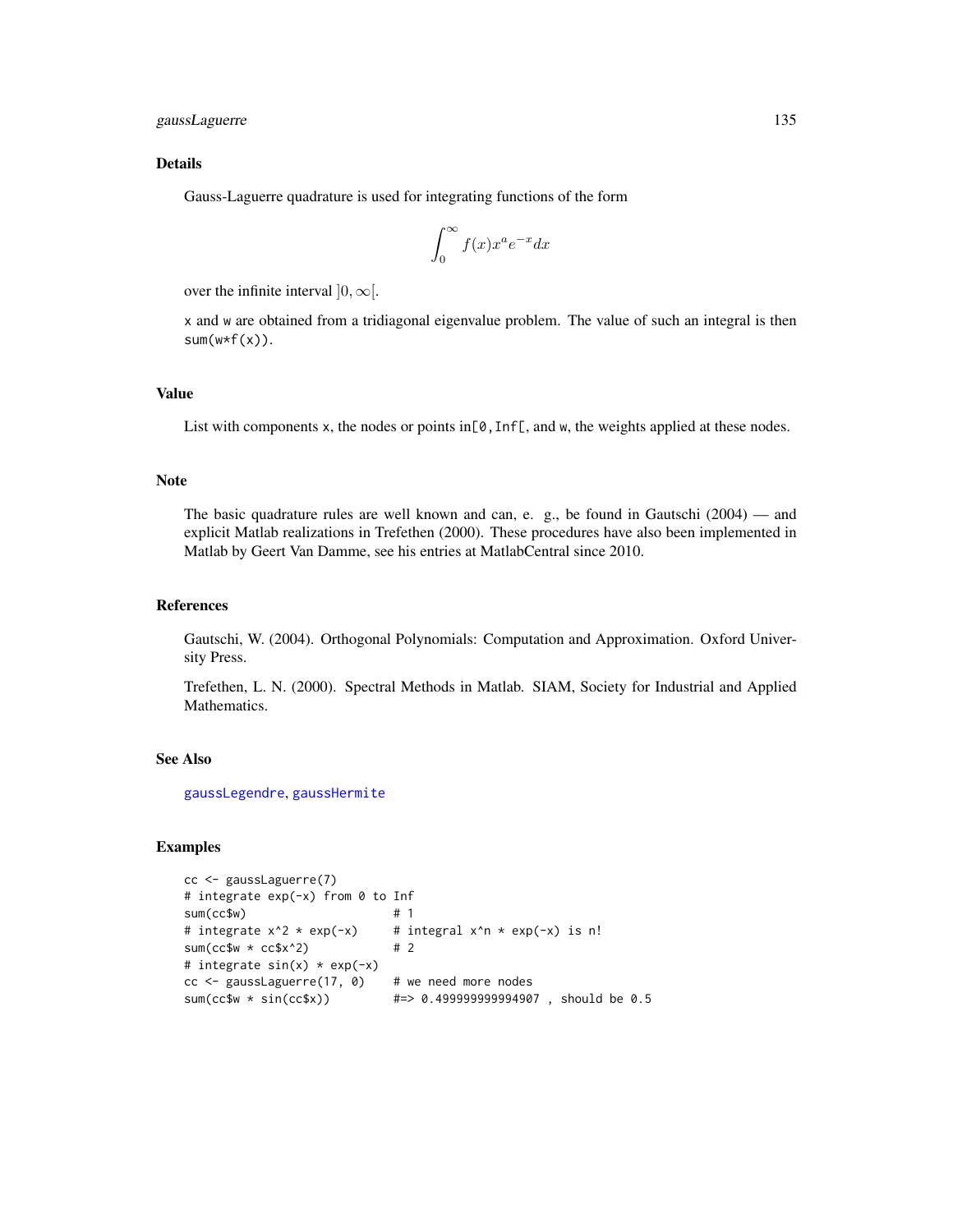<span id="page-135-0"></span>

#### Description

Nodes and weights for the n-point Gauss-Legendre quadrature formula.

#### Usage

```
gaussLegendre(n, a, b)
```
# Arguments

|     | Number of nodes in the interval $[a, b]$ .             |
|-----|--------------------------------------------------------|
| a.b | lower and upper limit of the integral; must be finite. |

# Details

x and w are obtained from a tridiagonal eigenvalue problem.

## Value

List with components x, the nodes or points in[a,b], and w, the weights applied at these nodes.

## Note

Gauss quadrature is not suitable for functions with singularities.

# References

Gautschi, W. (2004). Orthogonal Polynomials: Computation and Approximation. Oxford University Press.

Trefethen, L. N. (2000). Spectral Methods in Matlab. SIAM, Society for Industrial and Applied Mathematics.

# See Also

[gaussHermite](#page-132-0), [gaussLaguerre](#page-133-0)

```
## Quadrature with Gauss-Legendre nodes and weights
f \le function(x) sin(x+cos(10*exp(x))/3)#\dontrun{ezplot(f, -1, 1, fill = TRUE)}
cc <- gaussLegendre(51, -1, 1)
Q <- sum(cc$w * f(cc$x)) #=> 0.0325036515865218 , true error: < 1e-15
# If f is not vectorized, do an explicit summation:
```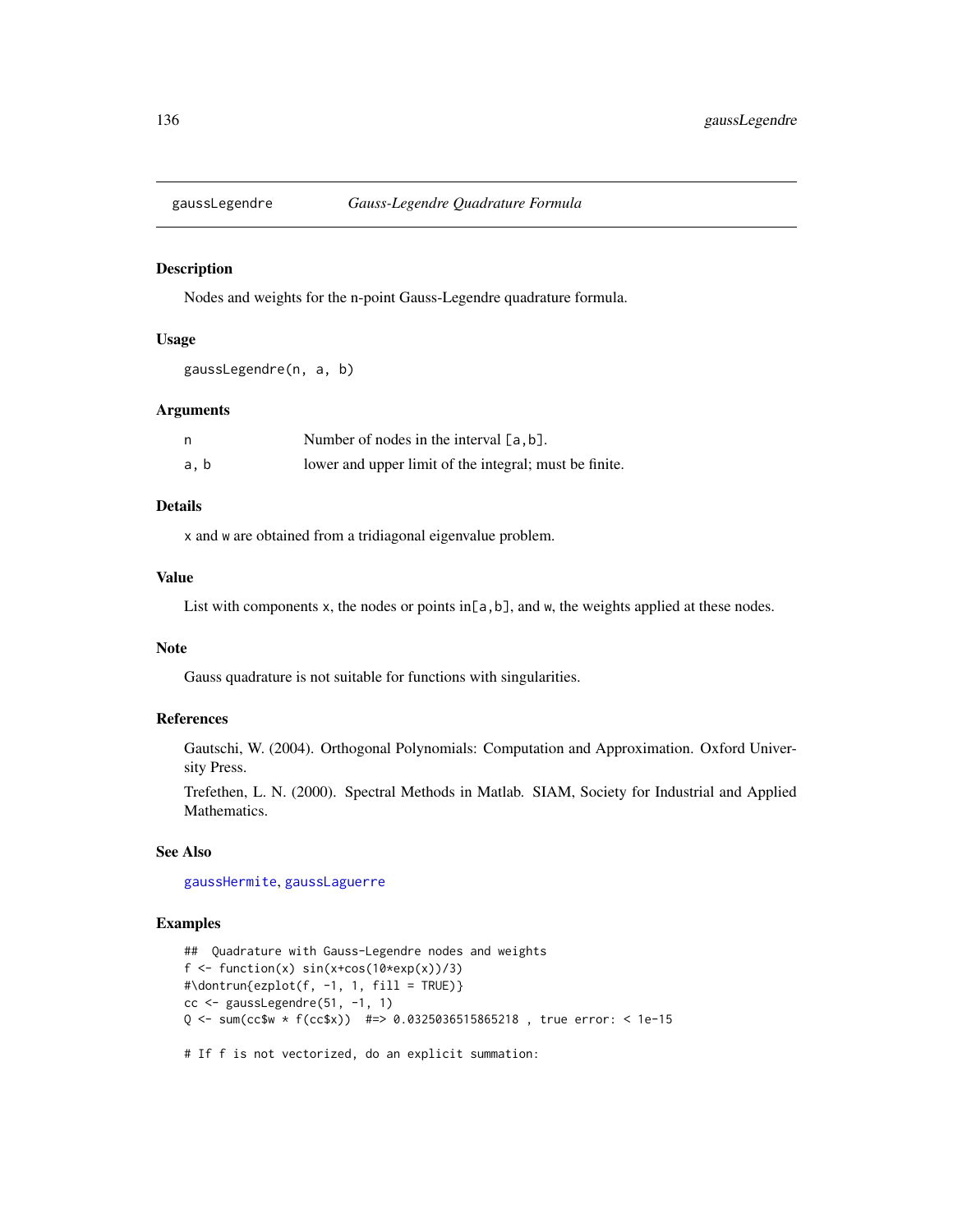#### gaussNewton 137

```
Q \le -0; x \le -ccsx; w \le -ccswfor (i in 1:51) Q \leftarrow Q + w[i] * f(x[i])# If f is infinite at b = 1, set b \le -b - eps (with, e.g., eps = 1e-15)
# Use Gauss-Kronrod approach for error estimation
cc < - gaussLegendre(103, -1, 1)
abs(Q - sum(ccSw * f(ccsx))) # rel.error < 1e-10
# Use Gauss-Hermite for vector-valued functions
f \leftarrow function(x) c(sin(pix), exp(x), log(1+x))cc <- gaussLegendre(32, 0, 1)
drop(cc$w %*% matrix(f(cc$x), ncol = 3)) # c(2/pi, exp(1) - 1, 2*log(2) - 1)
# absolute error < 1e-15
```
<span id="page-136-0"></span>gaussNewton *Gauss-Newton Function Minimization*

#### Description

Gauss-Newton method of minimizing a term  $f_1(x)^2 + \ldots + f_m(x)^2$  or  $F'F$  where  $F = (f_1, \ldots, f_m)$ is a multivariate function of *n* variables, not necessarily  $n = m$ .

#### Usage

gaussNewton(x0, Ffun, Jfun = NULL, maxiter =100, tol = .Machine\$double.eps^(1/2),  $\dots$ )

## Arguments

| Ffun    | m functions of n variables.                                                                                                                                                                                                 |
|---------|-----------------------------------------------------------------------------------------------------------------------------------------------------------------------------------------------------------------------------|
| Jfun    | function returning the Jacobian matrix of Ffun; if NULL, the default, the Jacobian<br>will be computed numerically. The gradient of f will be computed internally<br>from the Jacobian ( <i>i.e.</i> , cannot be supplied). |
| x0      | Numeric vector of length n.                                                                                                                                                                                                 |
| maxiter | Maximum number of iterations.                                                                                                                                                                                               |
| tol     | Tolerance, relative accuracy.                                                                                                                                                                                               |
| $\cdot$ | Additional parameters to be passed to f.                                                                                                                                                                                    |

#### Details

Solves the system of equations applying the Gauss-Newton's method. It is especially designed for minimizing a sum-of-squares of functions and can be used to find a common zero of several function.

This algorithm is described in detail in the textbook by Antoniou and Lu, incl. different ways to modify and remedy the Hessian if not being positive definite. Here, the approach by Goldfeld, Quandt and Trotter is used, and the hessian modified by the Matthews and Davies algorithm if still not invertible.

To accelerate the iteration, an inexact linesearch is applied.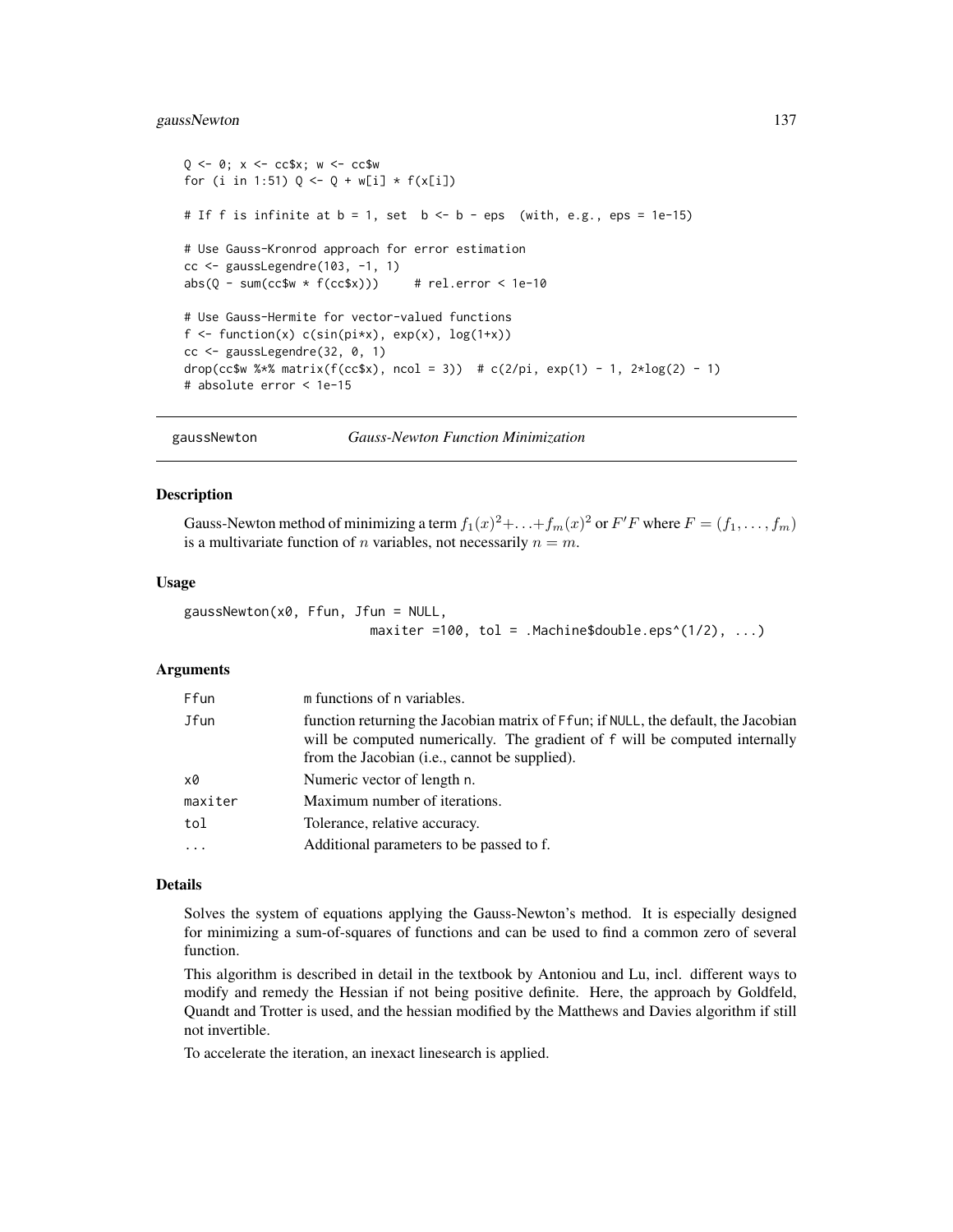## Value

List with components: xs the minimum or root found so far, fs the square root of sum of squares of the values of f, iter the number of iterations needed, and relerr the absoulte distance between the last two solutions.

# Note

If n=m then directly applying the newtonsys function might be a better alternative.

## References

Antoniou, A., and W.-S. Lu (2007). Practical Optimization: Algorithms and Engineering Applications. Springer Business+Science, New York.

## See Also

[newtonsys](#page-237-0), [softline](#page-342-0)

```
f1 <- function(x) c(x[1]^2 + x[2]^2 - 1, x[1] + x[2] - 1)
gaussNewton(c(4, 4), f1)
f2 <- function(x) c(x[1] + 10*x[2], sqrt(5)*(x[] - x[4]),
                     (x[2] - 2*x[3])^2, 10*(x[1] - x[4])^2gaussNewton(c(-2, -1, 1, 2), f2)
f3 \leftarrow function(x)c(2*x[1] - x[2] - exp(-x[1]), -x[1] + 2*x[2] - exp(-x[2]))gaussNewton(c(0, 0), f3)
# $xs 0.5671433 0.5671433
f4 \leftarrow function(x) # Dennis Schnabel
        c(x[1]^2 + x[2]^2 - 2, exp(x[1] - 1) + x[2]^3 - 2)gaussNewton(c(2.0, 0.5), f4)
# $xs 1 1
## Examples (from Matlab)
F1 <- function(x) c(2*x[1]-x[2]-exp(-x[1]), -x[1]+2*x[2]-exp(-x[2]))
gaussNewton(c(-5, -5), F1)
# Find a matrix X such that X %x X %x X = [1 2; 3 4]
F2 \leq function(x) {
    X \leftarrow matrix(x, 2, 2)D \leftarrow X %*% X %*% X - matrix(c(1,3,2,4), 2, 2)
    return(c(D))
}
sol <- gaussNewton(ones(2,2), F2)
(X \leq - matrix(sol$xs, 2, 2))
```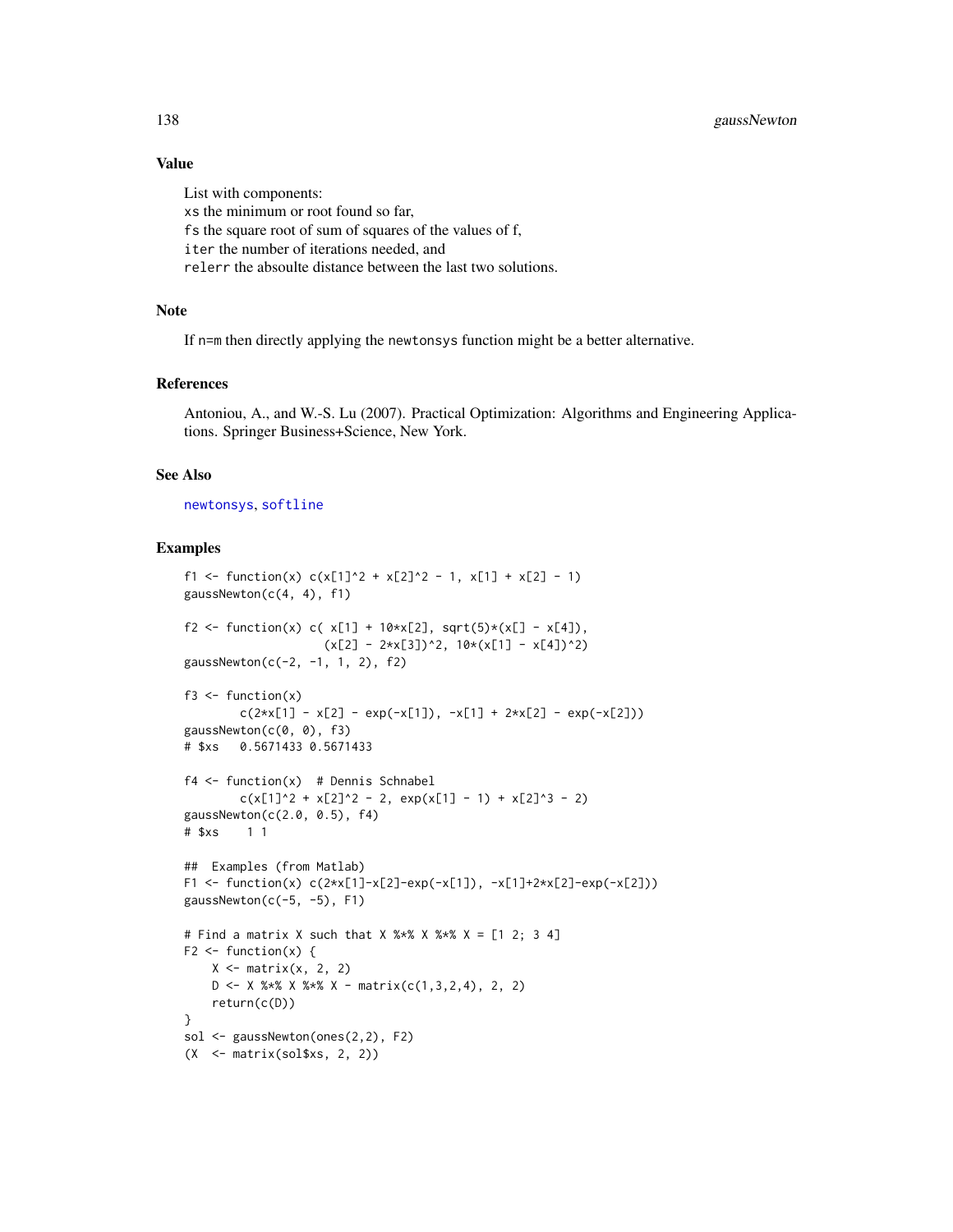# gauss\_kronrod 139

 $#$  [,1] [,2] # [1,] -0.1291489 0.8602157 # [2,] 1.2903236 1.1611747 X %\*% X %\*% X

gauss\_kronrod *Gauss-Kronrod Quadrature*

## Description

Simple Gaussian-Kronrod quadrature formula.

#### Usage

gauss\_kronrod(f, a, b, ...)

### Arguments

|                         | function to be integrated.              |
|-------------------------|-----------------------------------------|
| a, b                    | end points of the interval.             |
| $\cdot$ $\cdot$ $\cdot$ | variables to be passed to the function. |

## Details

Gaussian quadrature of degree 7 with Gauss-Kronrod of degree 15 for error estimation, the quadQK15 procedure in the QUADPACK library.

#### Value

List of value and relative error.

# Note

The function needs to be vectorized (though this could easily be changed), but the function does not need to be defined at the end points.

## References

Fausett, L. V. (2007). Applied Numerical Analysis Using Matlab. Second edition, Prentice Hall.

# See Also

[quadgk](#page-290-0), [romberg](#page-321-0)

```
gauss_kronrod(sin, 0, pi) # 2.000000000000000 , rel.error: 1.14e-12
gauss_kronrod(exp, 0, 1) # 1.718281828459045 , rel.error: 0
                          # 1.718281828459045 , i.e. exp(1) - 1
```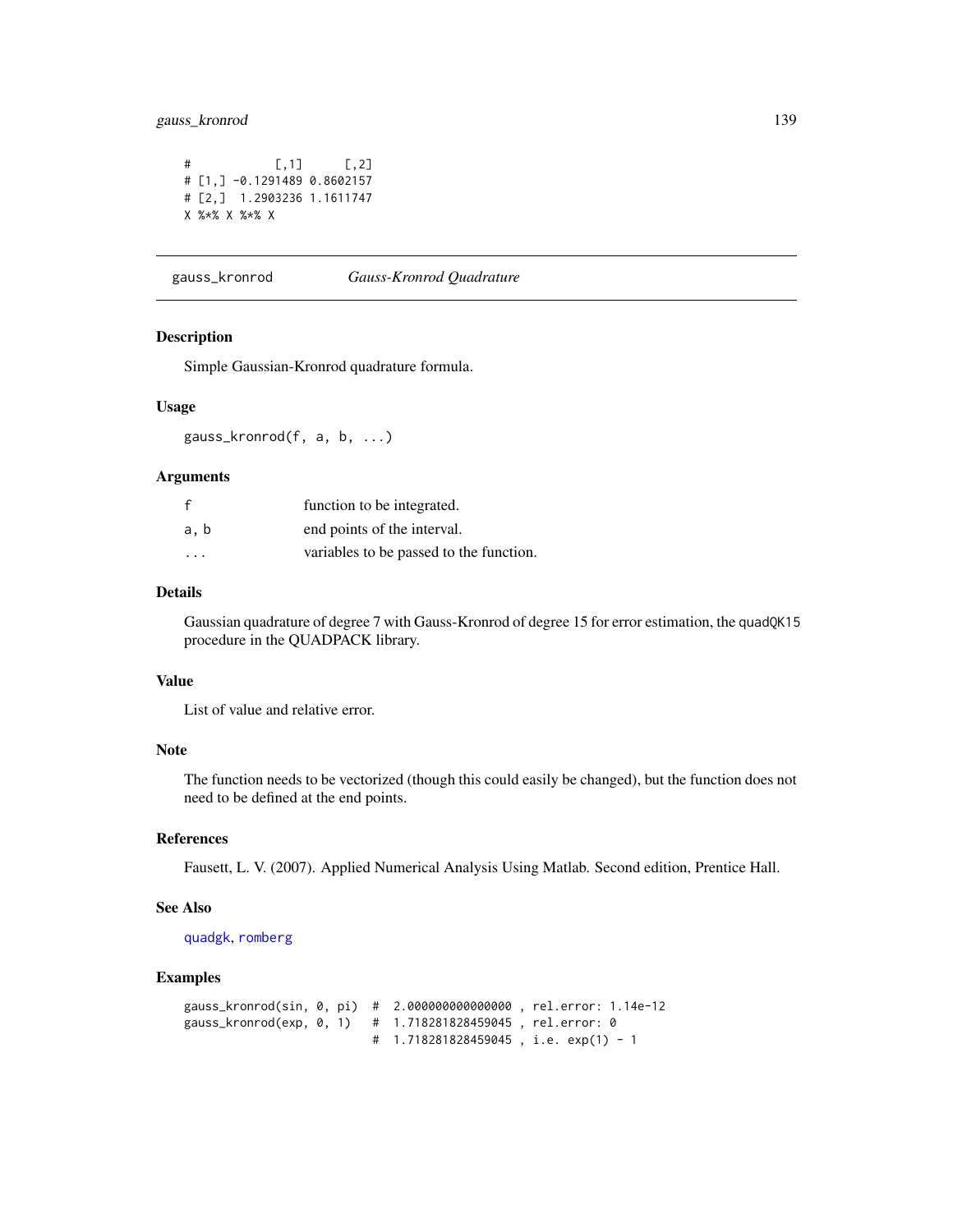#### Description

Greatest common divisor and least common multiple

# Usage

gcd(a, b, extended = FALSE)  $Lcm(a, b)$ 

#### Arguments

| a. b     | vectors of integers.                                               |
|----------|--------------------------------------------------------------------|
| extended | logical; if TRUE the extended Euclidean algorithm will be applied. |

#### Details

Computation based on the extended Euclidean algorithm.

If both a and b are vectors of the same length, the greatest common divisor/lowest common multiple will be computed elementwise. If one is a vektor, the other a scalar, the scalar will be replicated to the same length.

## Value

A numeric (integer) value or vector of integers. Or a list of three vectors named  $c, d, g, g$  containing the greatest common divisors, such that

 $g = c \times a + d \times b$ .

# Note

The following relation is always true:

 $n \times m = \gcd(n,m) \times \text{lcm}(n,m)$ 

#### See Also

numbers::extGCD

```
gcd(12, 1:24)
gcd(46368, 75025) # Fibonacci numbers are relatively prime to each other
Lcm(12, 1:24)
Lcm(46368, 75025) # = 46368 \star 75025
```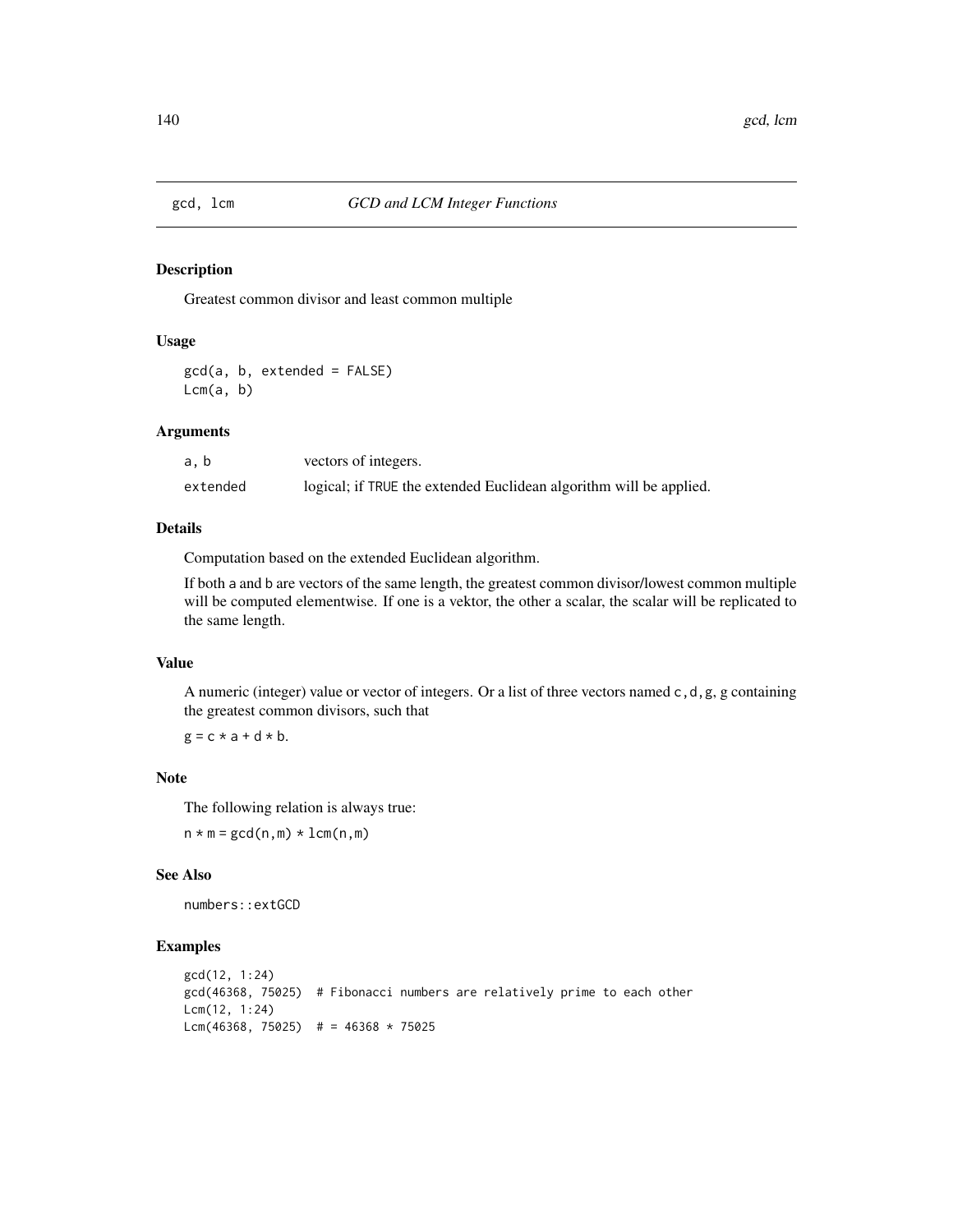geomean, harmmean *Geometric and Harmonic Mean (Matlab Style)*

## Description

Geometric and harmonic mean along a dimension of a vector, matrix, or array. trimmean is almost the same as mean in R.

#### Usage

```
geomean(x, dim = 1)harmmean(x, \text{ dim} = 1)
```
trimmean(x, percent =  $0$ )

# Arguments

|         | numeric vector, matrix, or array.                                                                                                                                      |
|---------|------------------------------------------------------------------------------------------------------------------------------------------------------------------------|
| dim     | dimension along which to take the mean; $\dim=1$ means along columns, $\dim=2$<br>along rows, the result will still be a row vector, not a column vector as in Matlab. |
| percent | percentage, between 0 and 100, of trimmed values.                                                                                                                      |

# Details

trimmean does not call mean with the trim option, but rather calculates k<-round(n\*percent/100/2) and leaves out k values at the beginning and end of the sorted x vector (or row or column of a matrix).

# Value

Returns a scalar or vector (or array) of geometric or harmonic means: For dim=1 the mean of columns, dim=2 the mean of rows, etc.

## Note

To have an exact analogue of mean(x) in Matlab, apply trimmean(x).

# See Also

[mean](#page-0-0)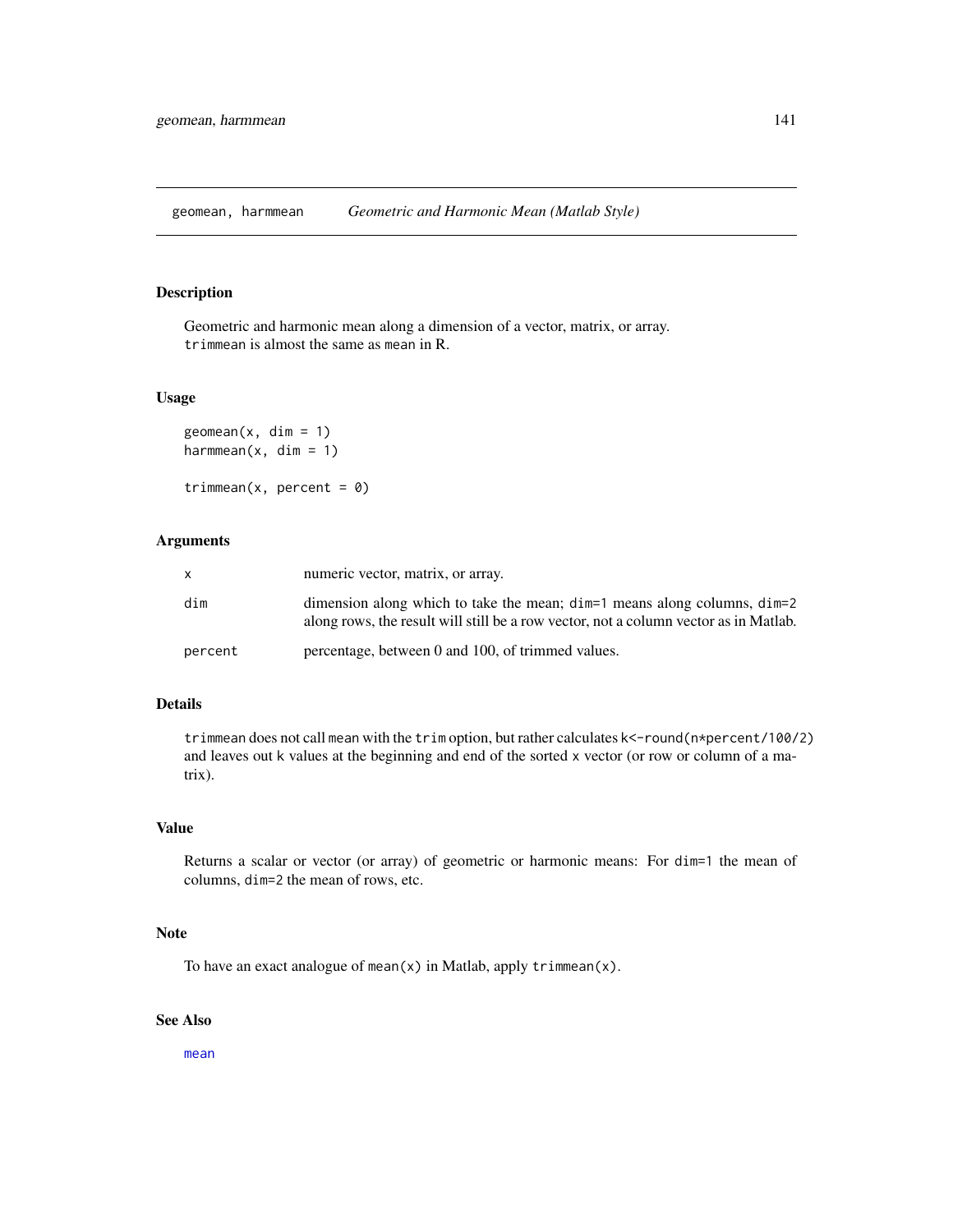## Examples

```
A <- matrix(1:12, 3, 4)
geomean(A, dim = 1)## [1] 1.817121 4.932424 7.958114 10.969613
harmmean(A, \dim = 2)## [1] 2.679426 4.367246 5.760000
x \leq -c(-0.98, -0.90, -0.68, -0.61, -0.61, -0.38, -0.37, -0.32, -0.20, -0.16,0.00, 0.05, 0.12, 0.30, 0.44, 0.77, 1.37, 1.64, 1.72, 2.80)
trimmean(x); trimmean(x, 20) # 0.2 0.085
mean(x); mean(x, 0.10) # 0.2 0.085
```
geo\_median *Geometric Median*

#### Description

Compute the "geometric median" of points in n-dimensional space, that is the point with the least sum of (Euclidean) distances to all these points.

#### Usage

 $geo_{median}(P, tol = 1e-07, maxiter = 200)$ 

## Arguments

| P       | matrix of points, x <sub>1</sub> coordinates in the ith column. |
|---------|-----------------------------------------------------------------|
| tol     | relative tolerance.                                             |
| maxiter | maximum number of iterations.                                   |

# Details

The task is solved applying an iterative process, known as Weiszfeld's algorithm. The solution is unique whenever the points are not collinear.

If the dimension is 1 (one column), the median will be returned.

#### Value

Returns a list with components p the coordinates of the solution point, d the sum of distances to all the sample points, reltol the relative tolerance of the iterative process, and niter the number of iterations.

#### Note

This is also known as the "1-median problem" and can be generalized to the "k-median problem" for k cluster centers; see kcca in the 'flexclust' package.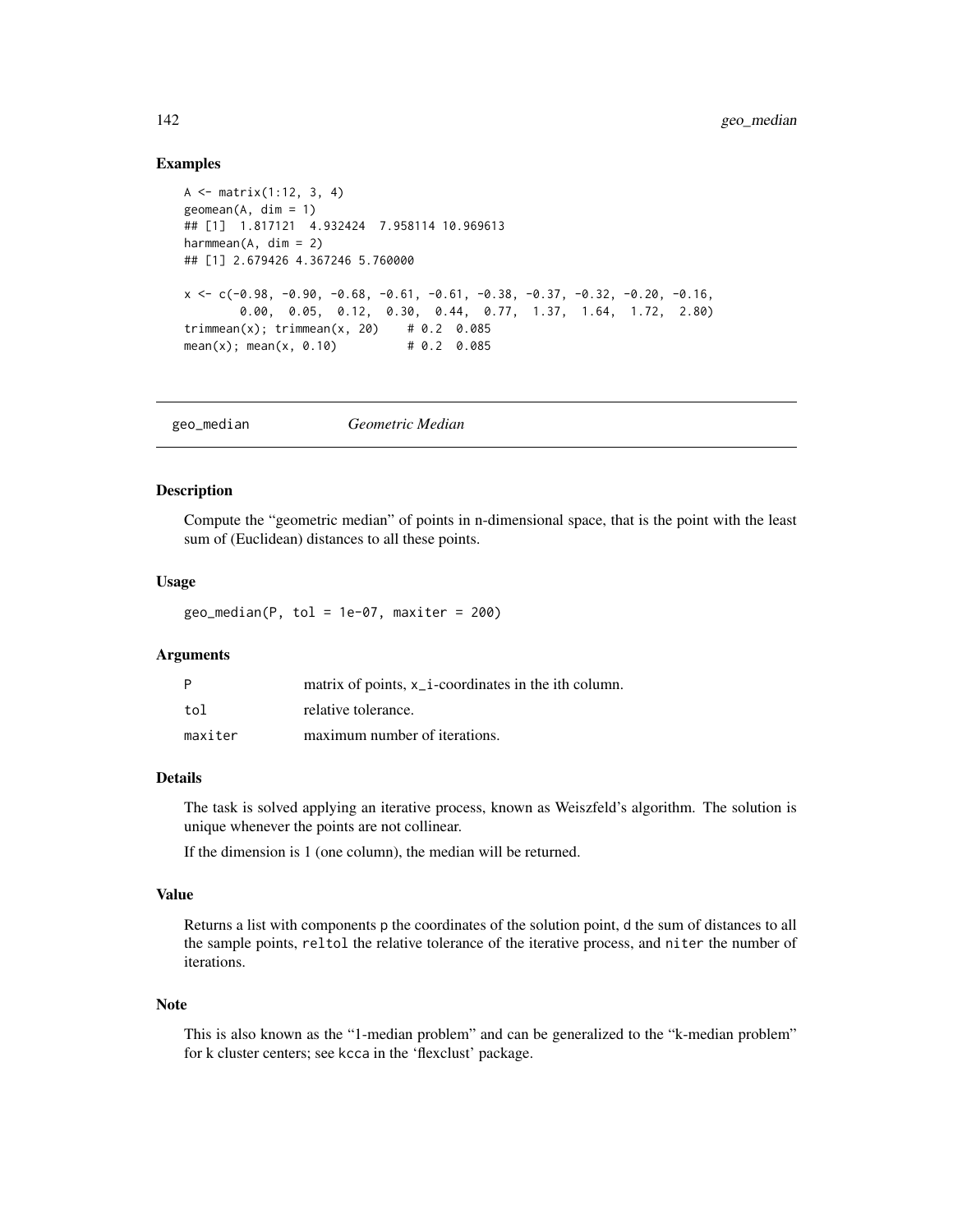#### givens and the set of the set of the set of the set of the set of the set of the set of the set of the set of the set of the set of the set of the set of the set of the set of the set of the set of the set of the set of th

# References

See Wikipedia's entry on "Geometric median".

# See Also

[L1linreg](#page-189-0)

# Examples

```
# Generate 100 points on the unit sphere in the 10-dim. space
set.seed(1001)
P <- rands(n=100, N=9)
( sol <- geo_median(P) )
# $p
# [1] -0.009481361 -0.007643410 -0.001252910 0.006437703 -0.019982885 -0.045337987
# [7] 0.036249563 0.003232175 0.035040592 0.046713023
# $d
# [1] 99.6638
# $reltol
# [1] 3.069063e-08
# $niter
# [1] 10
```
givens *Givens Rotation*

## Description

Givens Rotations and QR decomposition

## Usage

givens(A)

#### Arguments

A numeric square matrix.

# Details

```
givens(A) returns a QR decomposition (or factorization) of the square matrix A by applying unitary
2-by-2 matrices U such that U * [x_k; x_l] = [x, \emptyset] where x = sqrt(x_k^2 + x_l^2)
```
#### Value

List with two matrices Q and R, Q orthonormal and R upper triangular, such that A=Q%\*%R.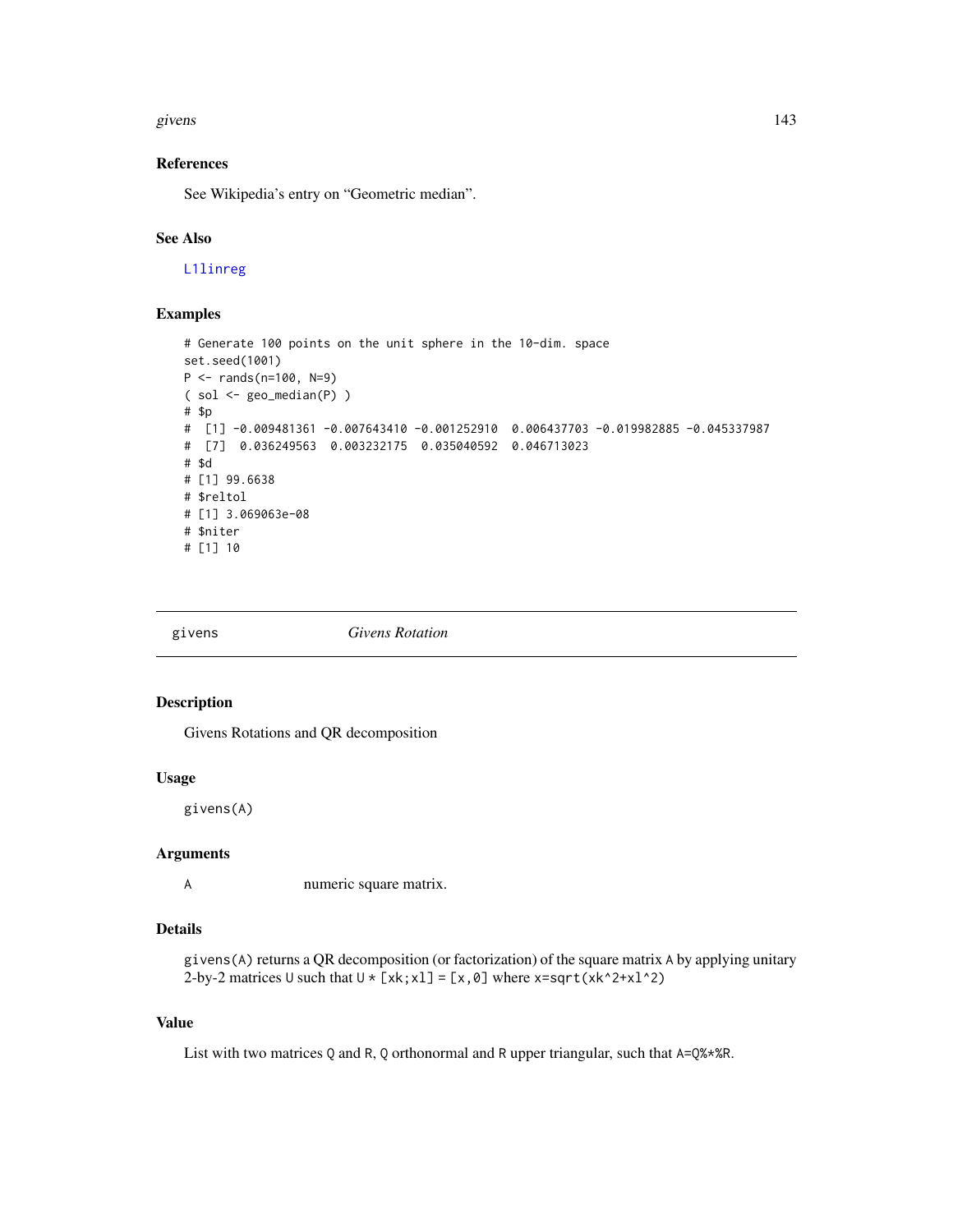# References

Golub, G. H., and Ch. F. van Loan (1996). Matrix Computations. Third edition, John Hopkins University Press, Baltimore.

# See Also

[householder](#page-164-0)

## Examples

```
## QR decomposition
A \le matrix(c(0,-4,2, 6,-3,-2, 8,1,-1), 3, 3, byrow=TRUE)
gv <- givens(A)
(Q <- gv$Q); (R <- gv$R)
zapsmall(Q %*% R)
```
givens(magic(5))

gmres *Generalized Minimal Residual Method*

## Description

gmres(A,b) attempts to solve the system of linear equations A\*x=b for x.

## Usage

 $g$ mres(A, b, x $\emptyset$  = rep( $\emptyset$ , length(b)),  $errtol = 1e-6$ , kmax =  $length(b)+1$ , reorth = 1)

## Arguments

|        | square matrix.                           |
|--------|------------------------------------------|
|        | numerical vector or column vector.       |
| xØ     | initial iterate.                         |
| errtol | relative residual reduction factor.      |
| kmax   | maximum number of iterations             |
| reorth | reorthogonalization method, see Details. |

#### Details

Iterative method for the numerical solution of a system of linear equations. The method approximates the solution by the vector in a Krylov subspace with minimal residual. The Arnoldi iteration is used to find this vector.

Reorthogonalization method:

- 1 Brown/Hindmarsh condition (default)
- 2 Never reorthogonalize (not recommended)
- 3 Always reorthogonalize (not cheap!)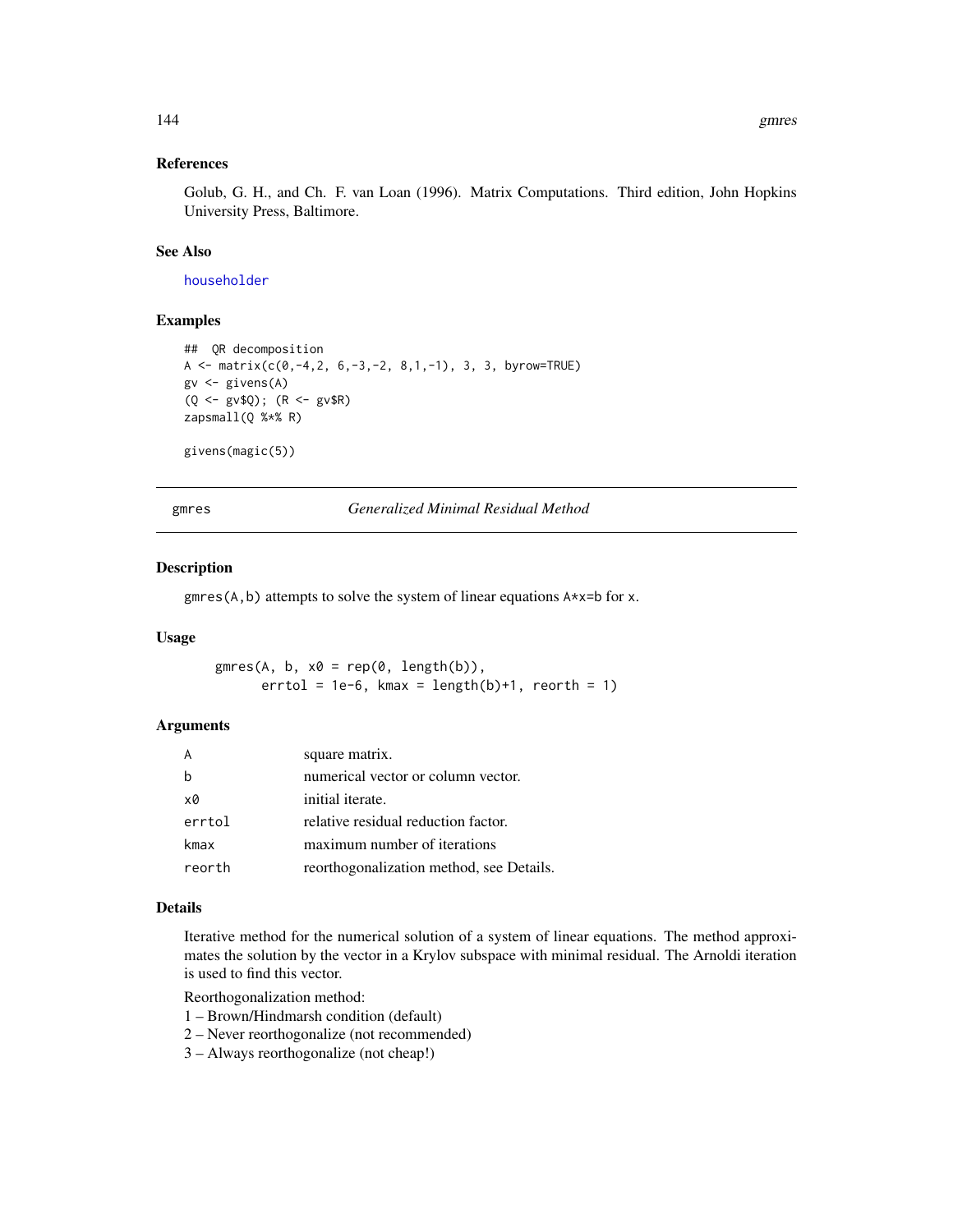# golden\_ratio 145

# Value

Returns a list with components x the solution, error the vector of residual norms, and niter the number of iterations.

#### Author(s)

Based on Matlab code from C. T. Kelley's book, see references.

# References

C. T. Kelley (1995). Iterative Methods for Linear and Nonlinear Equations. SIAM, Society for Industrial and Applied Mathematics, Philadelphia, USA.

#### See Also

[solve](#page-0-0)

#### Examples

```
A <- matrix(c(0.46, 0.60, 0.74, 0.61, 0.85,
              0.56, 0.31, 0.80, 0.94, 0.76,
              0.41, 0.19, 0.15, 0.33, 0.06,
             0.03, 0.92, 0.15, 0.56, 0.08,
              0.09, 0.06, 0.69, 0.42, 0.96), 5, 5)
x <- c(0.1, 0.3, 0.5, 0.7, 0.9)
b <- A %*% x
gmres(A, b)
# $x
# [,1]
# [1,] 0.1
# [2,] 0.3
# [3,] 0.5
# [4, 3 \ 0.7# [5,] 0.9
#
# $error
# [1] 2.37446e+00 1.49173e-01 1.22147e-01 1.39901e-02 1.37817e-02 2.81713e-31
#
# $niter
# [1] 5
```
golden\_ratio *Golden Ratio Search*

### Description

Golden Ratio search for a univariate function minimum in a bounded interval.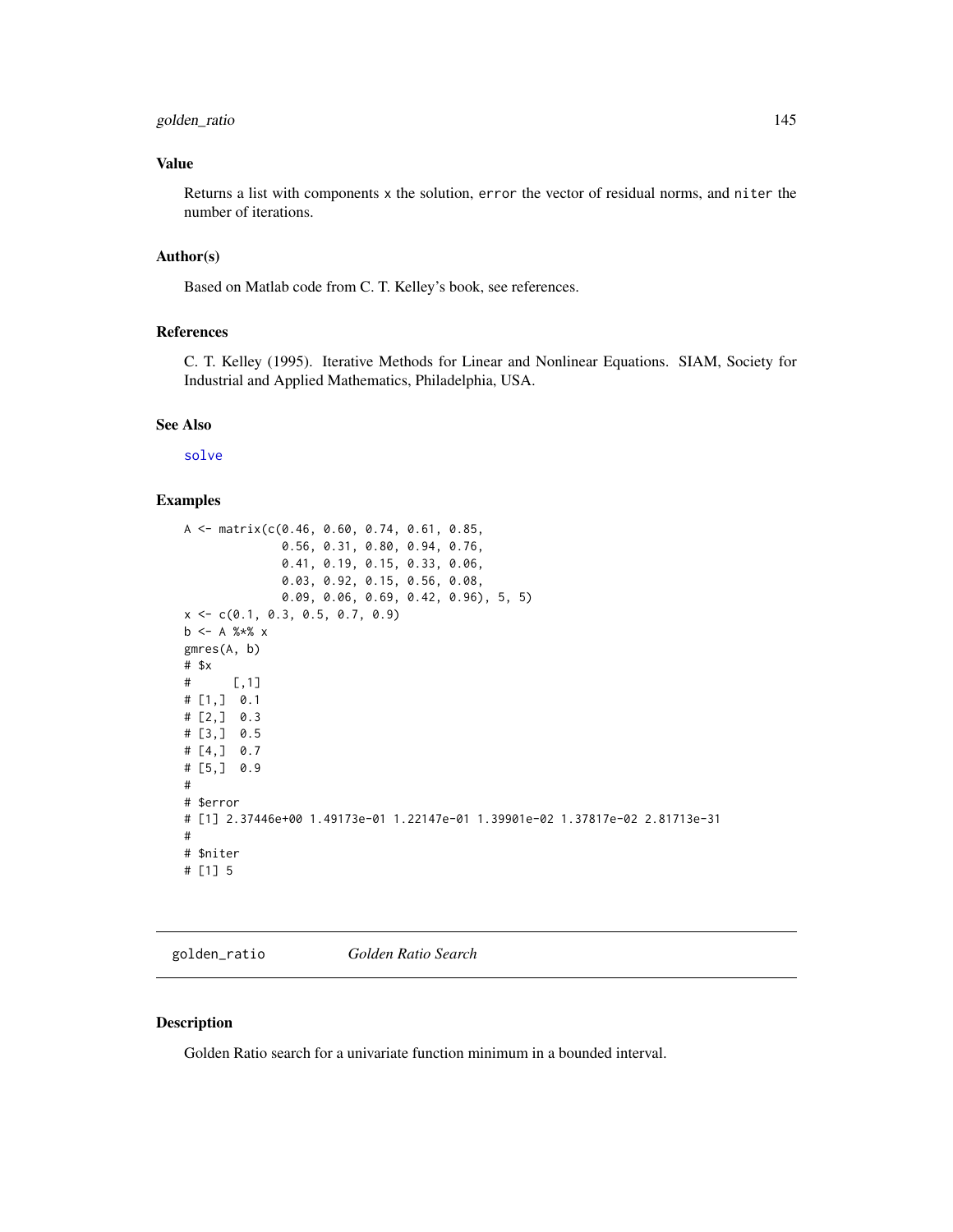# Usage

 $g$ olden\_ratio(f, a, b, ..., maxiter = 100, tol = .Machine\$double.eps^0.5)

## Arguments

| £       | Function or its name as a string.       |
|---------|-----------------------------------------|
| a, b    | endpoints of the interval.              |
| maxiter | maximum number of iterations.           |
| tol     | absolute tolerance; default sqrt(eps).  |
|         | Additional arguments to be passed to f. |

## Details

'Golden ratio' search for a univariate function minimum in a bounded interval.

## Value

Return a list with components xmin, fmin, the function value at the minimum, niter, the number of iterations done, and the estimated precision estim.prec

# See Also

[uniroot](#page-0-0)

# Examples

```
f <- function(x) x * cos(\theta.1*exp(x)) * sin(\theta.1*pi*exp(x))golden_ratio(f, 0, 4, tol=10^-10) # $xmin = 3.24848329206212
optimize(f, c(0,4), tol=10^-10) # $minimum = 3.24848328971188
```
grad *Numerical Gradient*

## Description

Numerical function gradient.

## Usage

 $grad(f, x0, heps = .Machine$double.eps^(1/3), ...)$ 

# Arguments

| $\mathbf{f}$ | function of several variables.             |
|--------------|--------------------------------------------|
| x0           | point where the gradient is to build.      |
| heps         | step size.                                 |
|              | more variables to be passed to function f. |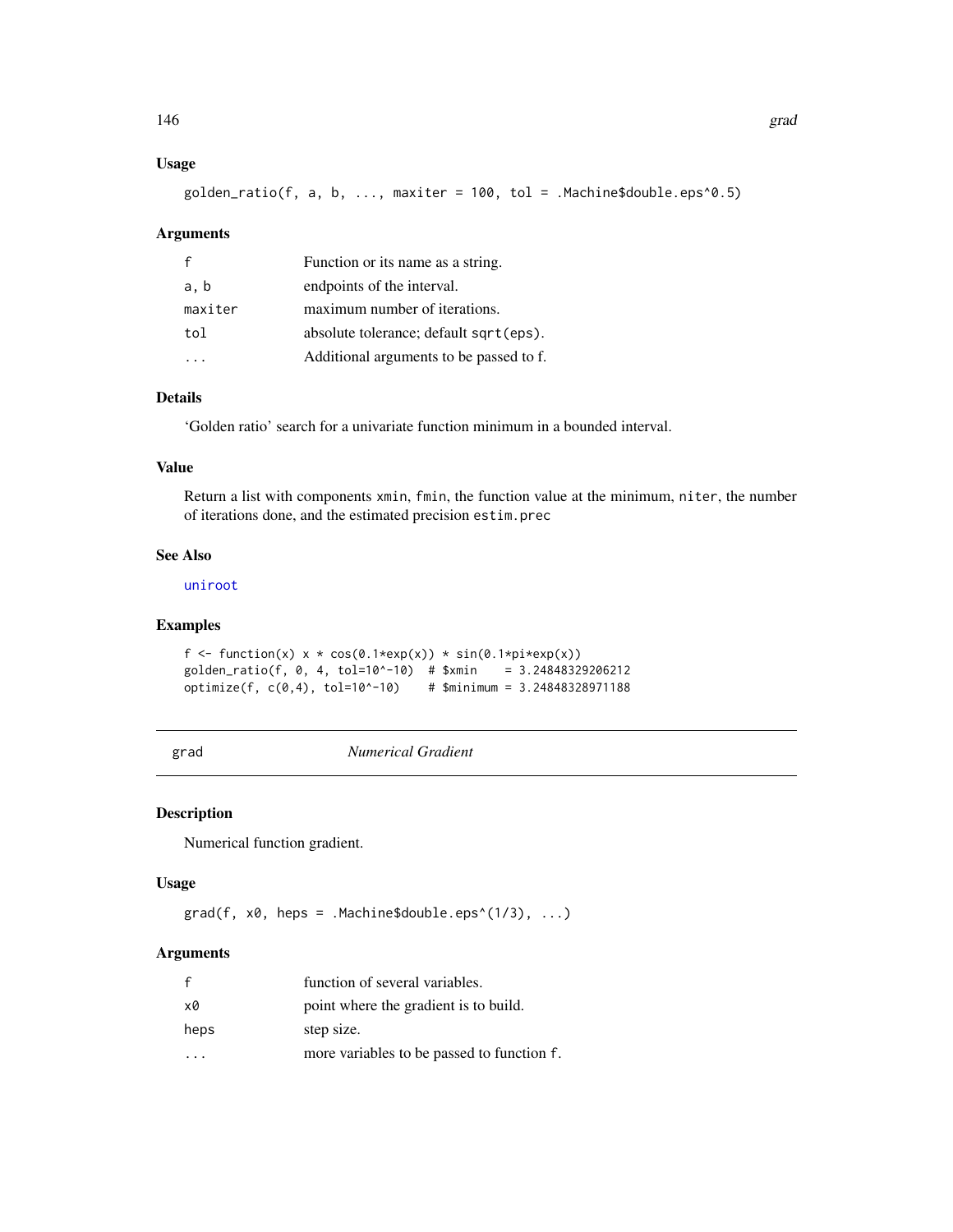#### gradient 147

# Details

Computes the gradient

$$
(\frac{\partial f}{\partial x_1}, \dots, \frac{\partial f}{\partial x_n})
$$

numerically using the "central difference formula".

# Value

Vector of the same length as x0.

## References

Mathews, J. H., and K. D. Fink (1999). Numerical Methods Using Matlab. Third Edition, Prentice Hall.

## See Also

[fderiv](#page-103-0)

## Examples

```
f \leftarrow function(u) {
    x \leftarrow u[1]; y \leftarrow u[2]; z \leftarrow u[3]return(x^3 + y^2 + z^2 + 12*x*y + 2*z)}
x0 \leq c(1,1,1)grad(f, x0) # 15 14 4 # direction of steepest descent
sum(grad(f, x0) * c(1, -1, 0)) # 1, directional derivative
f <- function(x) x[1]^2 + x[2]^2\text{grad}(f, c(\theta, \theta)) # 0 0, i.e. a local optimum
```
gradient *Discrete Gradient (Matlab Style)*

# Description

Discrete numerical gradient.

#### Usage

 $gradient(F, h1 = 1, h2 = 1)$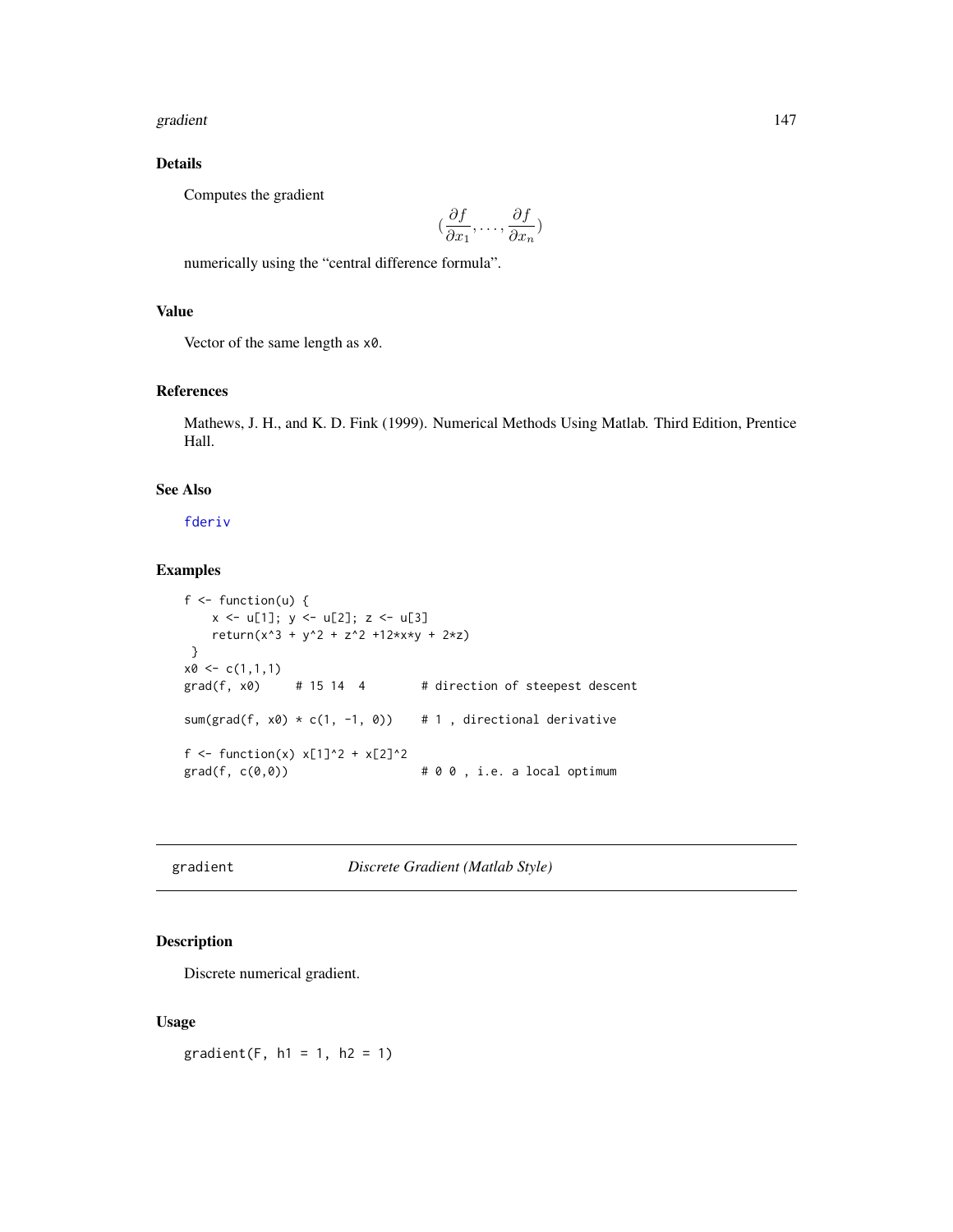## Arguments

| F. | vector of function values, or a matrix of values of a function of two variables.                     |
|----|------------------------------------------------------------------------------------------------------|
| h1 | x-coordinates of grid points, or one value for the difference between grid points<br>in x-direction. |
| h2 | y-coordinates of grid points, or one value for the difference between grid points<br>in y-direction. |

## Details

Returns the numerical gradient of a vector or matrix as a vector or matrix of discrete slopes in x- (i.e., the differences in horizontal direction) and slopes in y-direction (the differences in vertical direction).

A single spacing value, h, specifies the spacing between points in every direction, where the points are assumed equally spaced.

## Value

If F is a vector, one gradient vector will be returned.

If F is a matrix, a list with two components will be returned:

| X        | numerical gradient/slope in x-direction. |
|----------|------------------------------------------|
| <b>V</b> | numerical gradient/slope in x-direction. |

where each matrix is of the same size as F.

## Note

TODO: If h2 is missing, it will not automatically be adapted.

# See Also

[fderiv](#page-103-0)

```
x \le - seq(0, 1, by=0.2)
y \leq -c(1, 2, 3)(M \leq m \leq n)gradient(M$X^2 + M$Y^2)
gradient(M$X^2 + M$Y^2, x, y)
```

```
## Not run:
# One-dimensional example
x \leq -\text{seq}(0, 2*pi, length.out = 100)y \leftarrow \sin(x)f \leftarrow \text{gradient}(y, x)max(f - cos(x)) #=> 0.00067086
plot(x, y, type = "1", col = "blue")lines(x, cos(x), col = "gray", lwd = 3)
```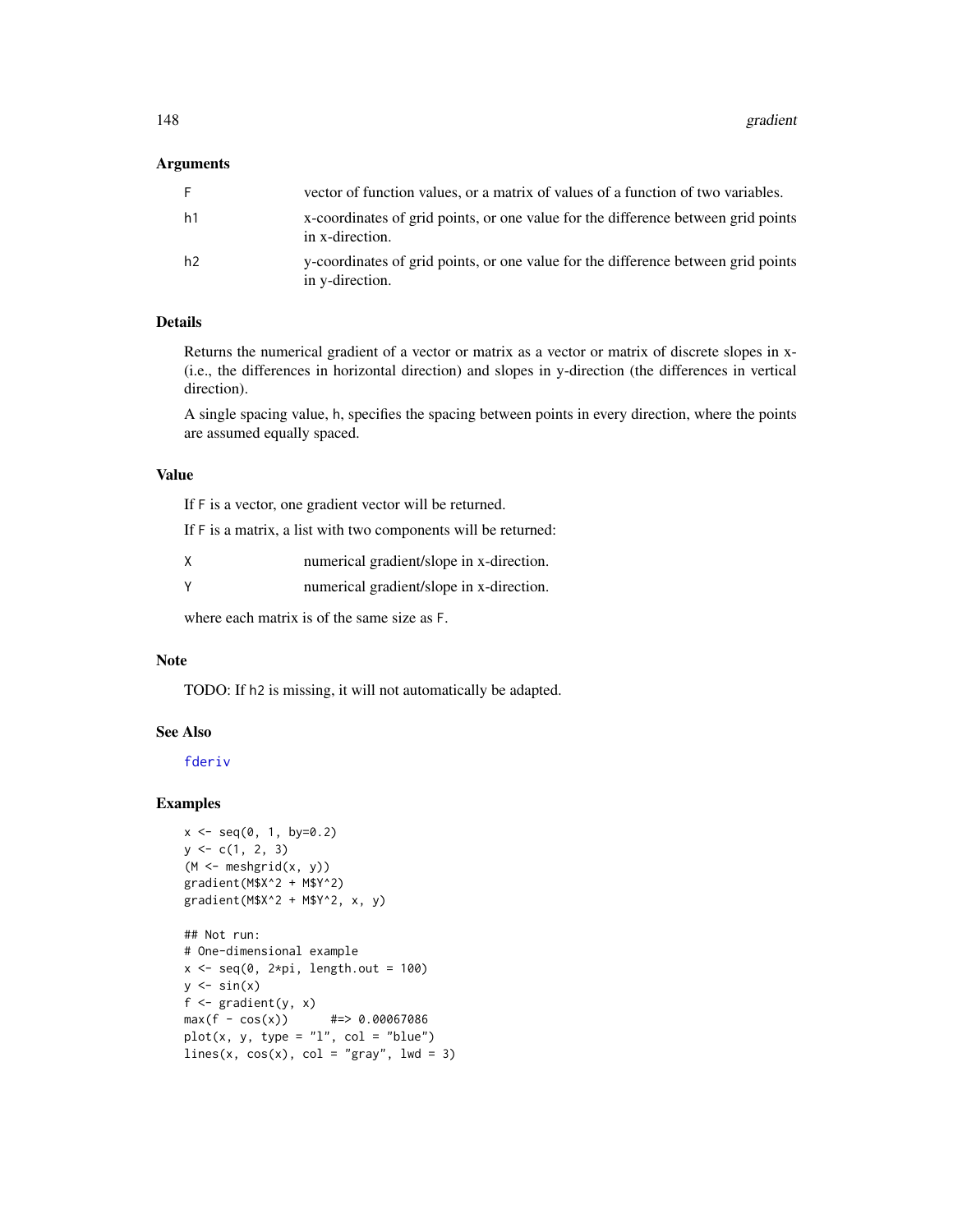# gramSchmidt 149

```
lines(x, f, col = "red")grid()
# Two-dimensional example
v \le - seq(-2, 2, by=0.2)
X <- meshgrid(v, v)$X
Y <- meshgrid(v, v)$Y
Z \le - X * \exp(-X^2 - Y^2)image(v, v, t(Z))contour(v, v, t(Z), col="black", add = TRUE)grid(col="white")
grX <- gradient(Z, v, v)$X
grY <- gradient(Z, v, v)$Y
quiver(X, Y, grX, grY, scale = 0.2, col="blue")
## End(Not run)
```
gramSchmidt *Gram-Schmidt*

#### Description

Modified Gram-Schmidt Process

# Usage

gramSchmidt(A, tol = .Machine\$double.eps^0.5)

# Arguments

| A   | numeric matrix with $nrow(A)$ = $ncol(A)$ .  |
|-----|----------------------------------------------|
| tol | numerical tolerance for being equal to zero. |

# Details

The modified Gram-Schmidt process uses the classical orthogonalization process to generate step by step an orthonoral basis of a vector space. The modified Gram-Schmidt iteration uses orthogonal projectors in order ro make the process numerically more stable.

# Value

List with two matrices Q and R, Q orthonormal and R upper triangular, such that  $A=Q\$ 

## References

Trefethen, L. N., and D. Bau III. (1997). Numerical Linear Algebra. SIAM, Society for Industrial and Applied Mathematics, Philadelphia.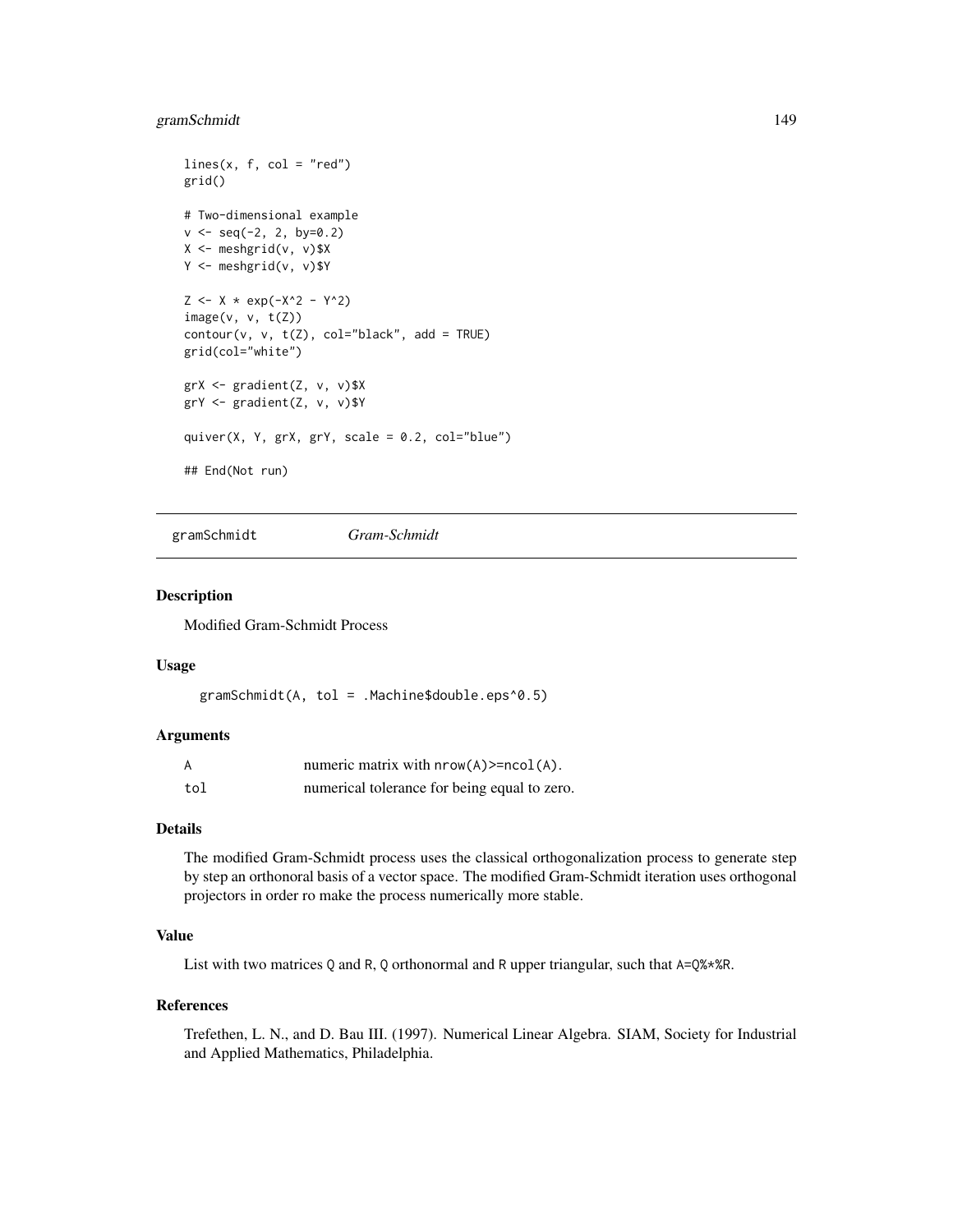#### 150 hadamard

# See Also

[householder](#page-164-0)[,givens](#page-142-0)

#### Examples

```
## QR decomposition
A <- matrix(c(0,-4,2, 6,-3,-2, 8,1,-1), 3, 3, byrow=TRUE)
gs <- gramSchmidt(A)
(Q <- gs$Q); (R <- gs$R)
Q %*% R # = A
```
<span id="page-149-0"></span>hadamard *Hadamard Matrix*

#### Description

Generate Hadamard matrix of a certain size.

# Usage

hadamard(n)

# Arguments

n An integer of the form 2^e, 12\*2^e, or 20\*2^e

## Details

An n-by-n Hadamard matrix with n>2 exists only if rem(n, 4)=0. This function handles only the cases where n, n/12, or n/20 is a power of 2.

## Value

Matrix of size n-by-n of orthogonal columns consisting of 1 and -1 only.

# Note

Hadamard matrices have applications in combinatorics, signal processing, and numerical analysis.

# See Also

[hankel](#page-152-0), [Toeplitz](#page-366-0)

```
hadamard(4)
H < -hadamard(8)t(H)
```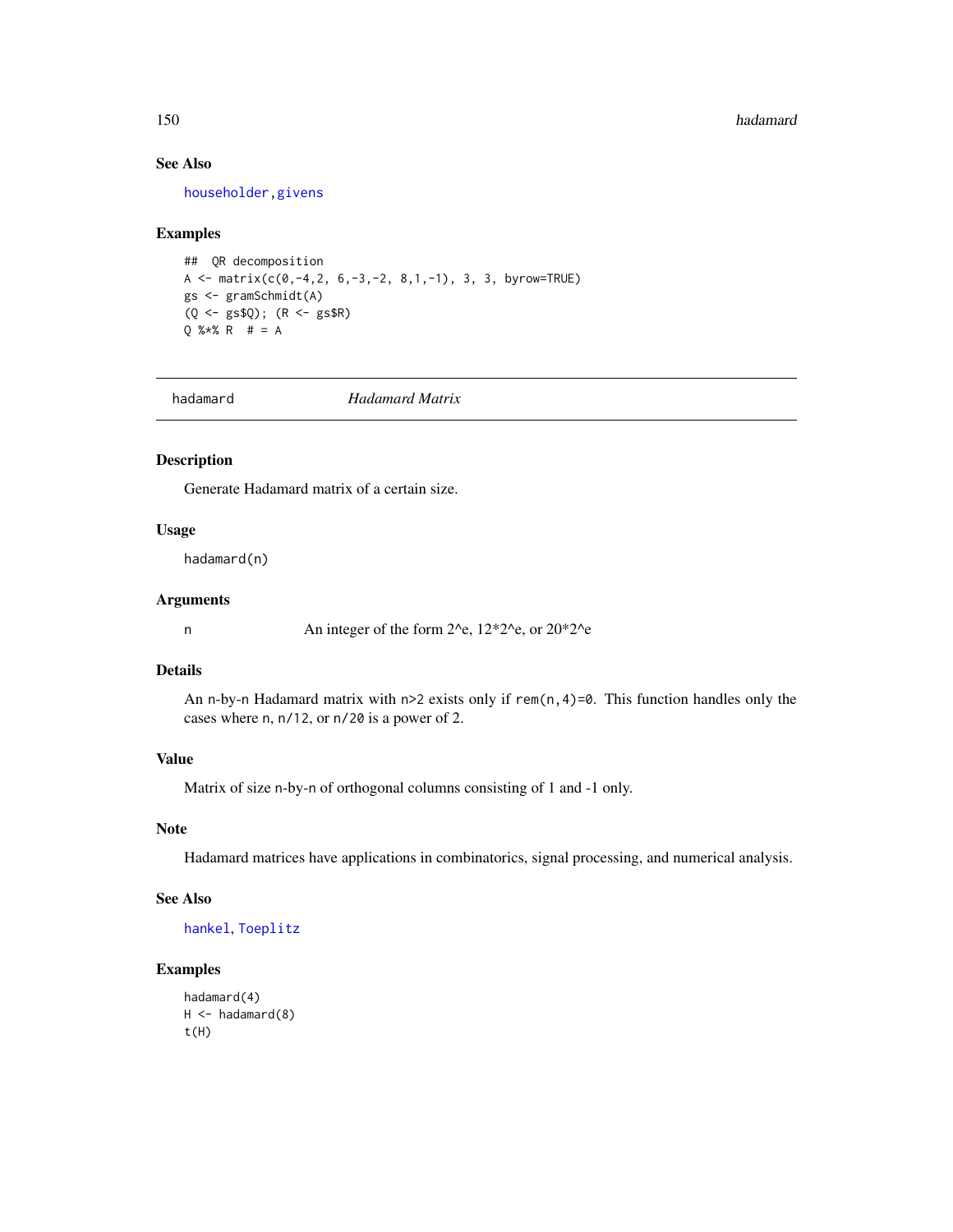## Description

Finding roots of univariate functions using the Halley method.

## Usage

halley(fun,  $x0$ , maxiter = 500, tol = 1e-08, ...)

## Arguments

| fun     | function whose root is to be found.                |
|---------|----------------------------------------------------|
| х0      | starting value for the iteration.                  |
| maxiter | maximum number of iterations.                      |
| tol     | absolute tolerance; default $eps1(1/2)$            |
|         | additional arguments to be passed to the function. |

# Details

Well known root finding algorithms for real, univariate, continuous functions; the second derivative must be smooth, i.e. continuous. The first and second derivative are computed numerically.

## Value

Return a list with components root, f.root, the function value at the found root, iter, the number of iterations done, and the estimated precision estim.prec

#### References

<https://mathworld.wolfram.com/HalleysMethod.html>

# See Also

[newtonRaphson](#page-236-0)

```
halley(sin, 3.0)  # 3.14159265358979 in 3 iterations
halley(function(x) x*exp(x) - 1, 1.0)
                       # 0.567143290409784 Gauss' omega constant
# Legendre polynomial of degree 5
lp5 <- c(63, 0, -70, 0, 15, 0)/8
f \leftarrow function(x) polyval(lp5, x)
halley(f, 1.0)  # 0.906179845938664
```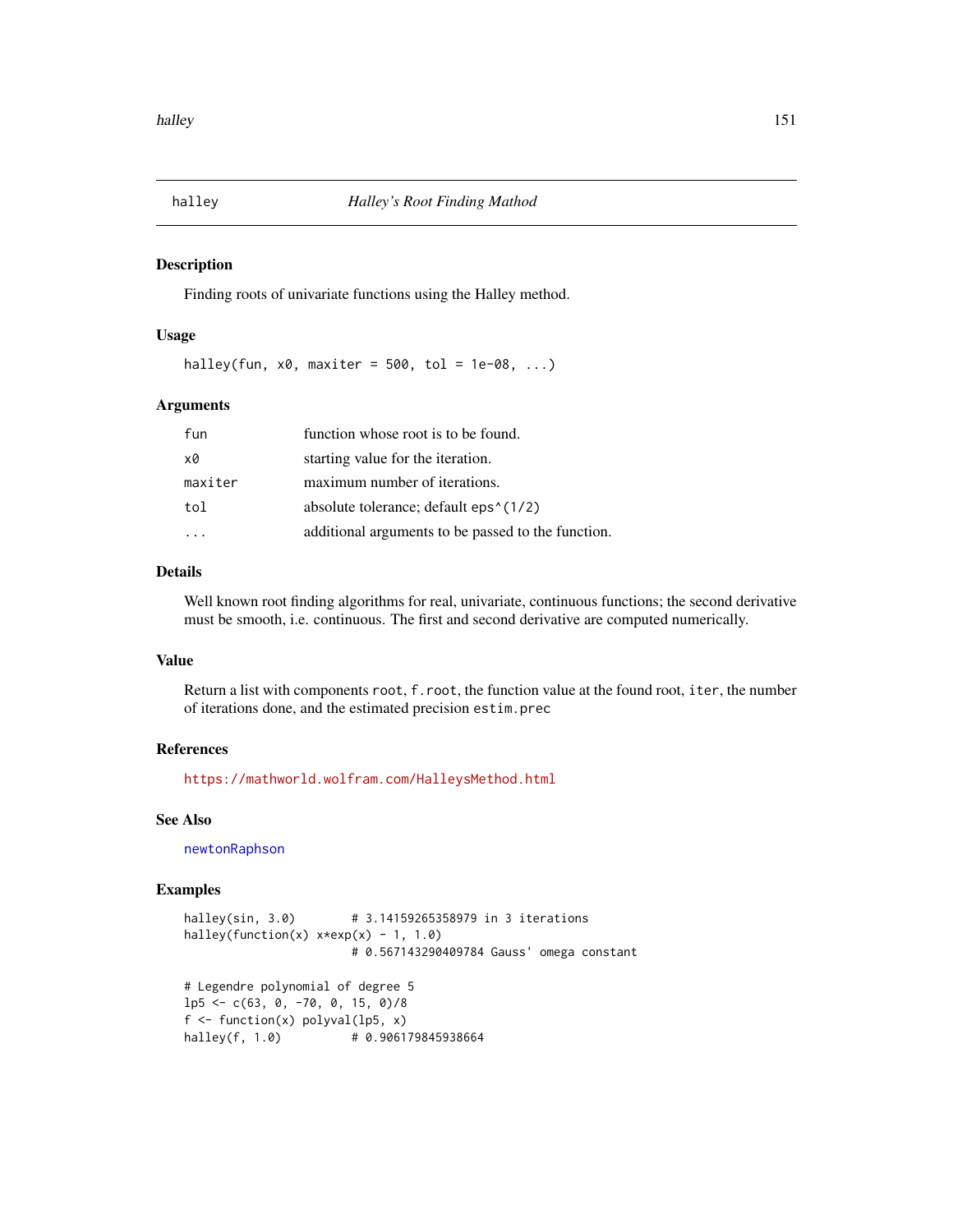## Description

Median absolute deviation (MAD) outlier in Time Series

## Usage

hampel(x,  $k$ ,  $t\theta = 3$ )

## Arguments

| x  | numeric vector representing a time series            |
|----|------------------------------------------------------|
| k  | window length $2*k+1$ in indices                     |
| t0 | threshold, default is 3 (Pearson's rule), see below. |

# Details

The 'median absolute deviation' computation is done in the  $[-k...k]$  vicinity of each point at least k steps away from the end points of the interval. At the lower and upper end the time series values are preserved.

A high threshold makes the filter more forgiving, a low one will declare more points to be outliers.  $t0 < -3$  (the default) corresponds to Ron Pearson's 3 sigma edit rule,  $t0 < -0$  to John Tukey's median filter.

# Value

Returning a list L with L\$y the corrected time series and L\$ind the indices of outliers in the 'median absolut deviation' sense.

## Note

Don't take the expression *outlier* too serious. It's just a hint to values in the time series that appear to be unusual in the vicinity of their neighbors under a normal distribution assumption.

## References

Pearson, R. K. (1999). "Data cleaning for dynamic modeling and control". European Control Conference, ETH Zurich, Switzerland.

## See Also

[findpeaks](#page-108-0)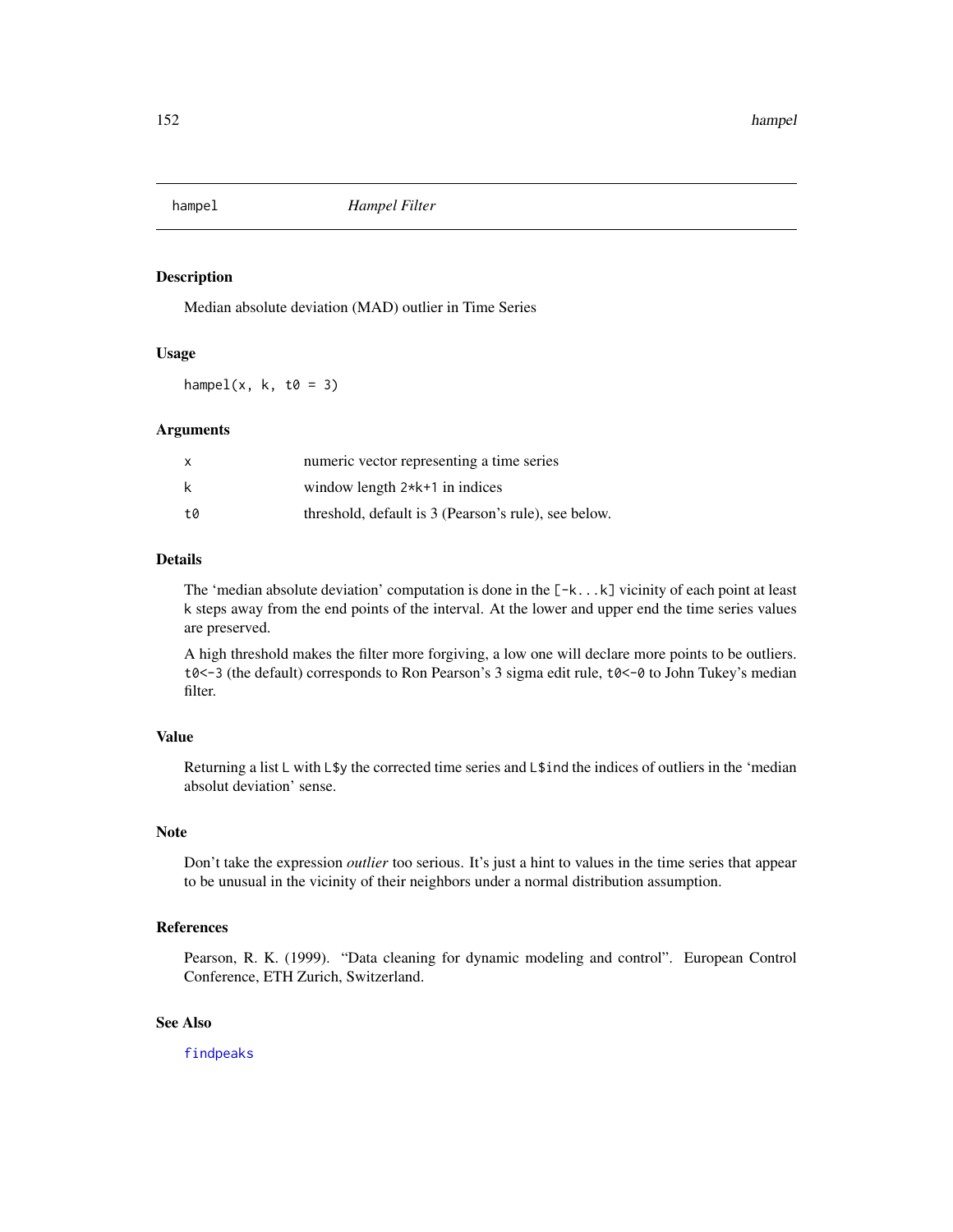#### hankel and the state of the state of the state of the state of the state of the state of the state of the state of the state of the state of the state of the state of the state of the state of the state of the state of the

# Examples

```
set.seed(8421)
x \leftarrow numeric(1024)
z \le rnorm(1024)
x[1] <- z[1]for (i in 2:1024) {
x[i] \leftarrow 0.4*x[i-1] + 0.8*x[i-1]*z[i-1] + z[i]}
omad \leq hampel(x, k=20)
## Not run:
plot(1:1024, x, type="l")
points(omad$ind, x[omad$ind], pch=21, col="darkred")
grid()
## End(Not run)
```
<span id="page-152-0"></span>hankel *Hankel Matrix*

# Description

Generate Hankel matrix from column and row vector

# Usage

hankel(a, b)

# Arguments

| a | vector that will be the first column           |
|---|------------------------------------------------|
| b | vector that if present will form the last row. |

# Details

hankel(a) returns the square Hankel matrix whose first column is a and whose elements are zero below the secondary diagonal. (I.e.: b may be missing.)

hankel(a,b) returns a Hankel matrix whose first column is a and whose last row is b. If the first element of b differs from the last element of a it is overwritten by this one.

# Value

```
matrix of size (length(a), length(b))
```
## See Also

[Toeplitz](#page-366-0), [hadamard](#page-149-0)

## Examples

hankel(1:5, 5:1)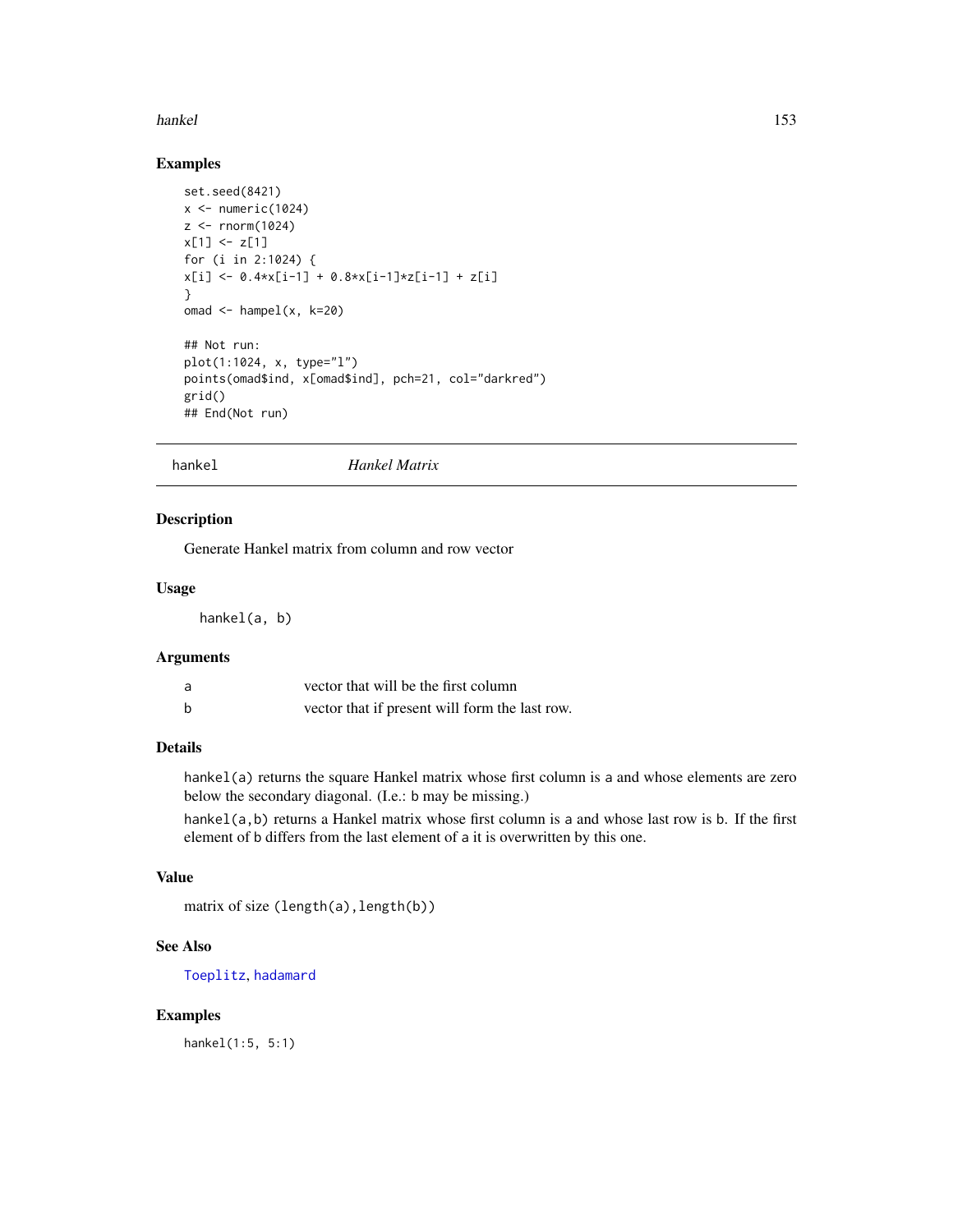hausdorff\_dist *Hausdorff Distance*

# Description

Hausdorff distance (aka Hausdorff dimension)

## Usage

```
hausdorff_dist(P, Q)
```
## Arguments

P, Q numerical matrices, representing points in an m-dim. space.

#### Details

Calculates the Hausdorff Distance between two sets of points, P and Q. Sets P and Q must be matrices with the same number of columns (dimensions).

The 'directional' Hausdorff distance (dhd) is defined as:

 $dhd(P,Q) = max p$  in P [ min q in Q [ ||p-q|| ] ]

Intuitively dhd finds the point p from the set P that is farthest from any point in Q and measures the distance from p to its nearest neighbor in Q. The Hausdorff Distance is defined as  $max(dhd(P,Q),dhd(Q,P)).$ 

#### Value

A single scalar, the Hausdorff distance (dimension).

## References

Barnsley, M. (1993). Fractals Everywhere. Morgan Kaufmann, San Francisco.

# See Also

[distmat](#page-81-0)

```
P \leftarrow matrix(c(1,1,2,2, 5,4,5,4), 4, 2)Q \leq - matrix(c(4,4,5,5, 2,1,2,1), 4, 2)
hausdorff_dist(P, Q) # 4.242641 = sqrt(sum((c(4,2)-c(1,5))^2))
```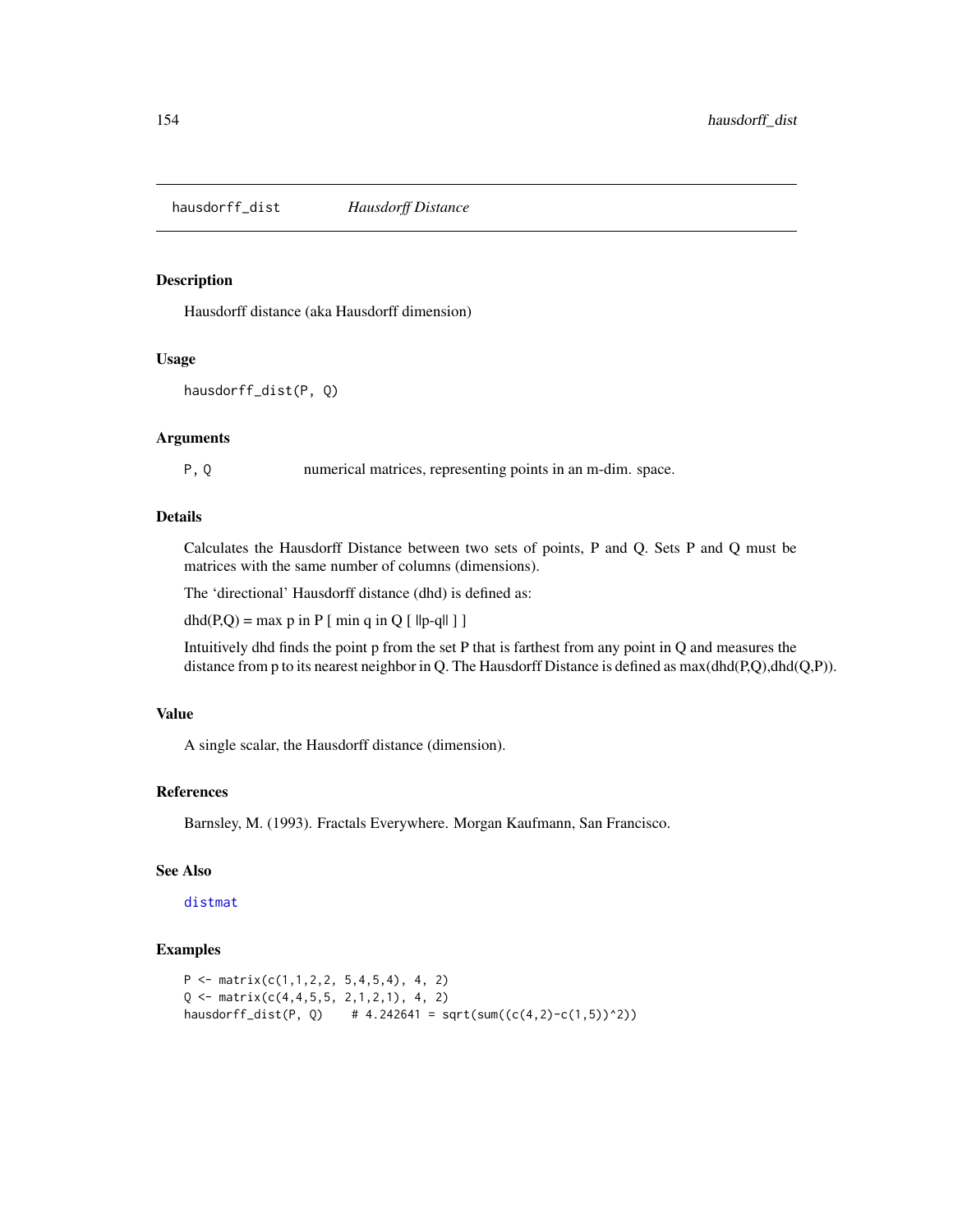## Description

Haversine formula to calculate the arc distance between two points on earth (i.e., along a great circle).

#### Usage

haversine(loc1, loc2,  $R = 6371.0$ )

# Arguments

| loc1, loc2 | Locations on earth; for format see Details.                  |
|------------|--------------------------------------------------------------|
|            | Average earth radius $R = 6371$ km, can be changed on input. |

## Details

The Haversine formula is more robust for the calculating the distance as with the spherical cosine formula. The user may want to assume a slightly different earth radius, so this can be provided as input.

The location can be input in two different formats, as latitude and longitude in a character string, e.g. for Frankfurt airport as '50 02 00N, 08 34 14E', or as a numerical two-vector in degrees (not radians).

Here for latitude 'N' and 'S' stand for North and South, and for longitude 'E' or 'W' stand for East and West. For the degrees format, South and West must be negative.

These two formats can be mixed.

# Value

Returns the distance in km.

# Author(s)

Hans W. Borchers

# References

Entry 'Great\_circle\_distance' in Wikipedia.

## See Also

Implementations of the Haversine formula can also be found in other R packages, e.g. 'geoPlot' or 'geosphere'.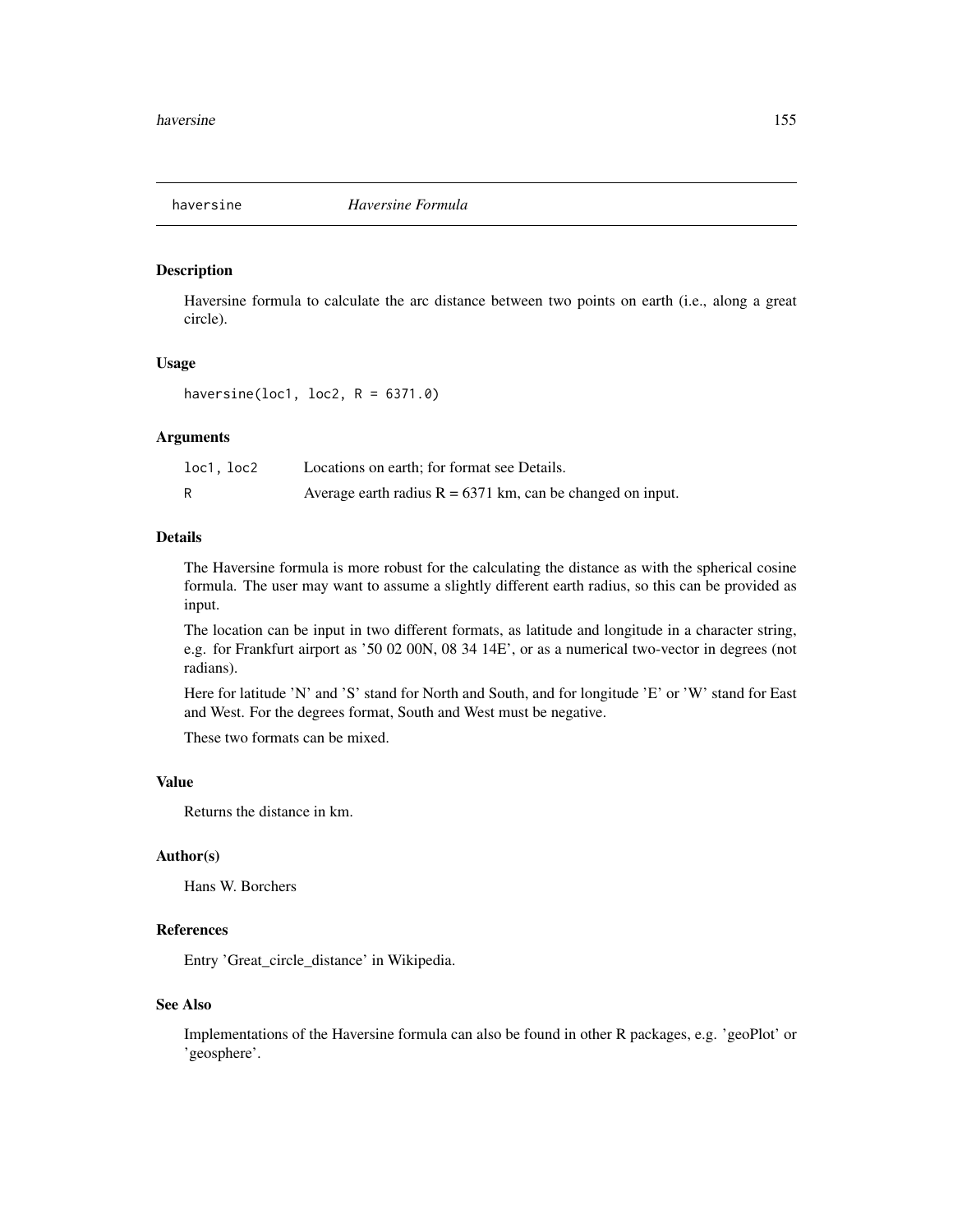## Examples

```
FRA = '50 02 00N, 08 34 14E' # Frankfurt Airport
ORD = '41 58 43N, 87 54 17W' # Chicago O'Hare Interntl. Airport
fra <- c(50+2/60, 8+34/60+14/3600)
ord <- c(41+58/60+43/3600, -(87+54/60+17/3600))
dis <- haversine(FRA, ORD) # 6971.059 km
fprintf('Flight distance Frankfurt-Chicago is %8.3f km.\n', dis)
dis <- haversine(fra, ord)
fprintf('Flight distance Frankfurt-Chicago is %8.3f km.\n', dis)
```
hessenberg *Hessenberg Matrix*

#### Description

Generates the Hessenberg matrix for A.

#### Usage

hessenberg(A)

#### Arguments

A square matrix

# Details

An (upper) Hessenberg matrix has zero entries below the first subdiagonal.

The function generates a Hessenberg matrix H and a unitary matrix P (a similarity transformation) such that  $A = P * H * t(P)$ .

The Hessenberg matrix has the same eigenvalues. If A is symmetric, its Hessenberg form will be a tridiagonal matrix.

#### Value

Returns a list with two elements,

| the upper Hessenberg Form of matrix A. |  |
|----------------------------------------|--|
|----------------------------------------|--|

H a unitary matrix.

## References

Press, Teukolsky, Vetterling, and Flannery (2007). Numerical Recipes: The Art of Scientific Computing. 3rd Edition, Cambridge University Press. (Section 11.6.2)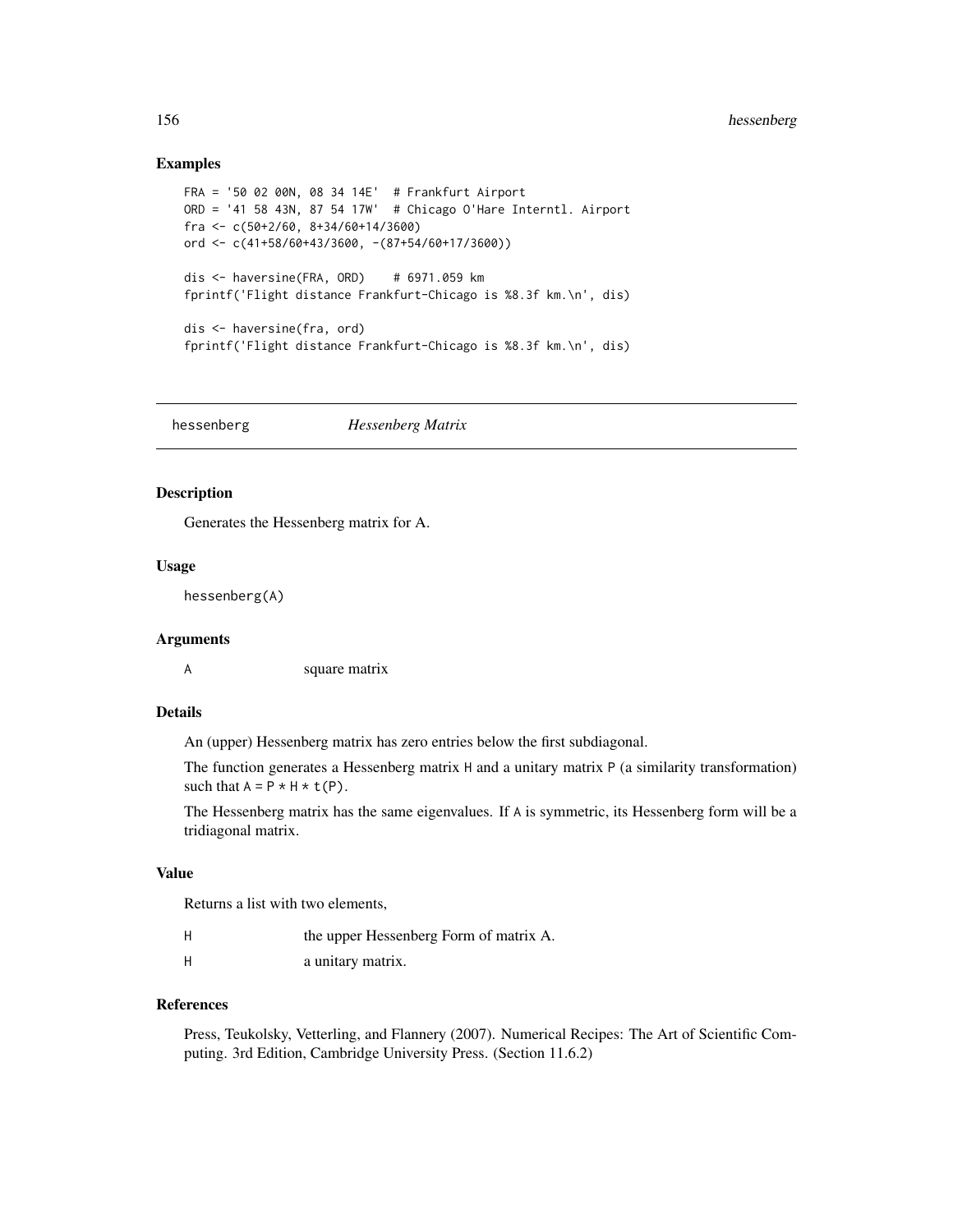#### hessian 157

# See Also

[householder](#page-164-0)

# Examples

```
A <- matrix(c(-149, -50, -154,537, 180, 546,
             -27, -9, -25), nrow = 3, byrow = TRUE)
hb <- hessenberg(A)
hb
## $H
## [,1] [,2] [,3]
## [1,] -149.0000 42.20367124 -156.316506
## [2,] -537.6783 152.55114875 -554.927153
## [3,] 0.0000 0.07284727 2.448851
##
## $P
## [,1] [,2] [,3]
## [1,] 1 0.0000000 0.0000000
## [2,] 0 -0.9987384 0.0502159
## [3,] 0 0.0502159 0.9987384
hb$P %*% hb$H %*% t(hb$P)
## [,1] [,2] [,3]
## [1,] -149 -50 -154
## [2,] 537 180 546
## [3,] -27 -9 -25
```
hessian *Hessian Matrix*

# Description

Numerically compute the Hessian matrix.

# Usage

```
hessian(f, x0, h = .Machine$double.eps^(1/4), ...)
```
## Arguments

|    | univariate function of several variables. |
|----|-------------------------------------------|
| x0 | point in $R^n$ .                          |
| h  | step size.                                |
|    | variables to be passed to f.              |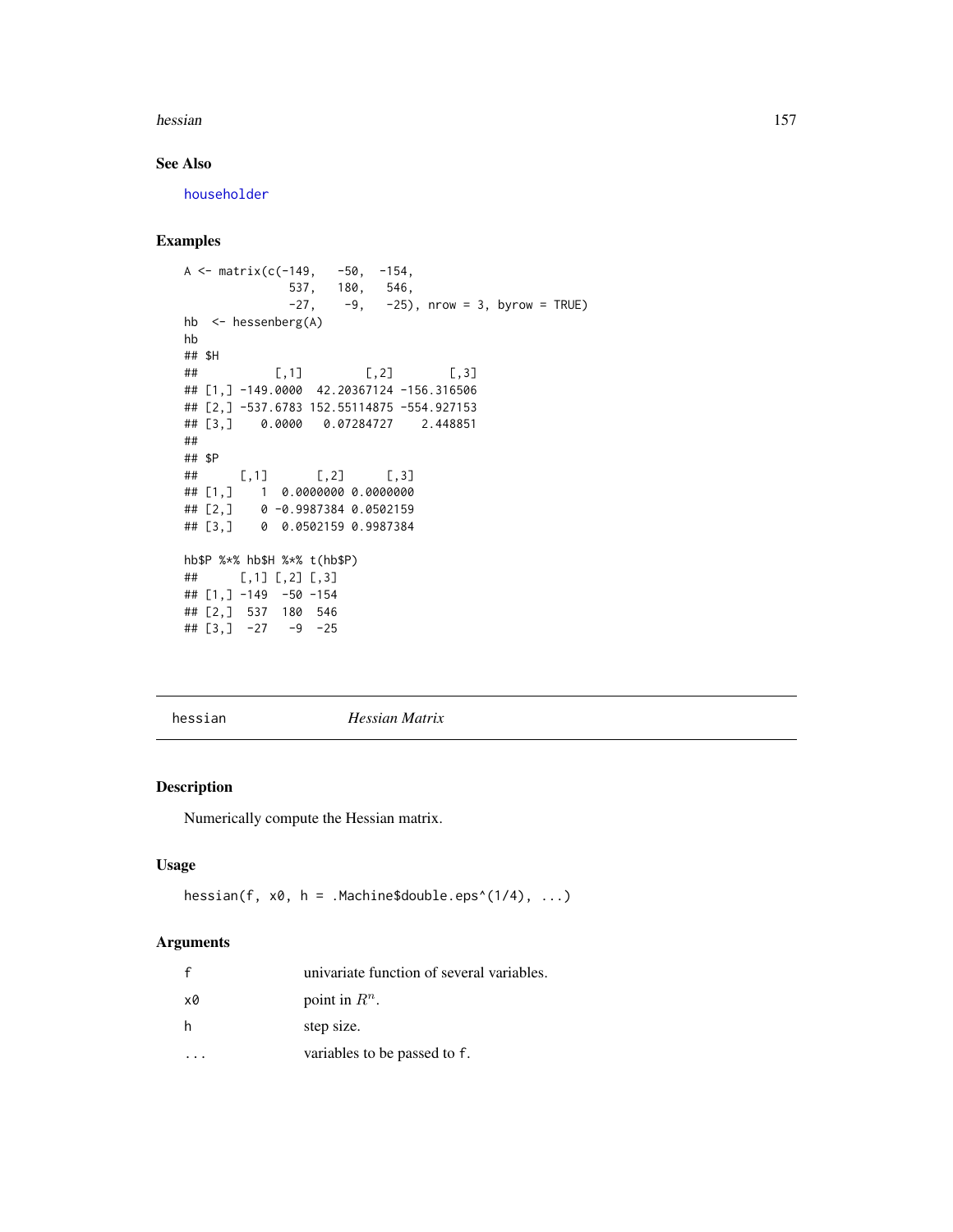# Details

Computes the hessian matrix based on the three-point central difference formula, expanded to two variables.

Assumes that the function has continuous partial derivatives.

# Value

An n-by-n matrix with  $\frac{\partial^2 f}{\partial x_i \partial x_j}$  as (i, j) entry.

# References

Fausett, L. V. (2007). Applied Numerical Analysis Using Matlab. Second edition, Prentice Hall.

## See Also

[laplacian](#page-193-0)

# Examples

```
f \leftarrow function(x) cos(x[1] + x[2])x0 < -c(0, 0)hessian(f, x0)
f \leftarrow function(u) {
    x \leq -u[1]; y \leq -u[2]; z \leq -u[3]return(x^3 + y^2 + z^2 + 12*x*y + 2*z)}
x0 \leq c(1,1,1)hessian(f, x0)
```
hilb *Hilbert Matrix*

## Description

Generate Hilbert matrix of dimension n

## Usage

hilb(n)

## Arguments

n positive integer specifying the dimension of the Hilbert matrix

# Details

Generate the Hilbert matrix H of dimension n with elements  $H[i,j] = 1/(i+j-1)$ . (Note: This matrix is ill-conditioned, see e.g. det(hilb(6)).)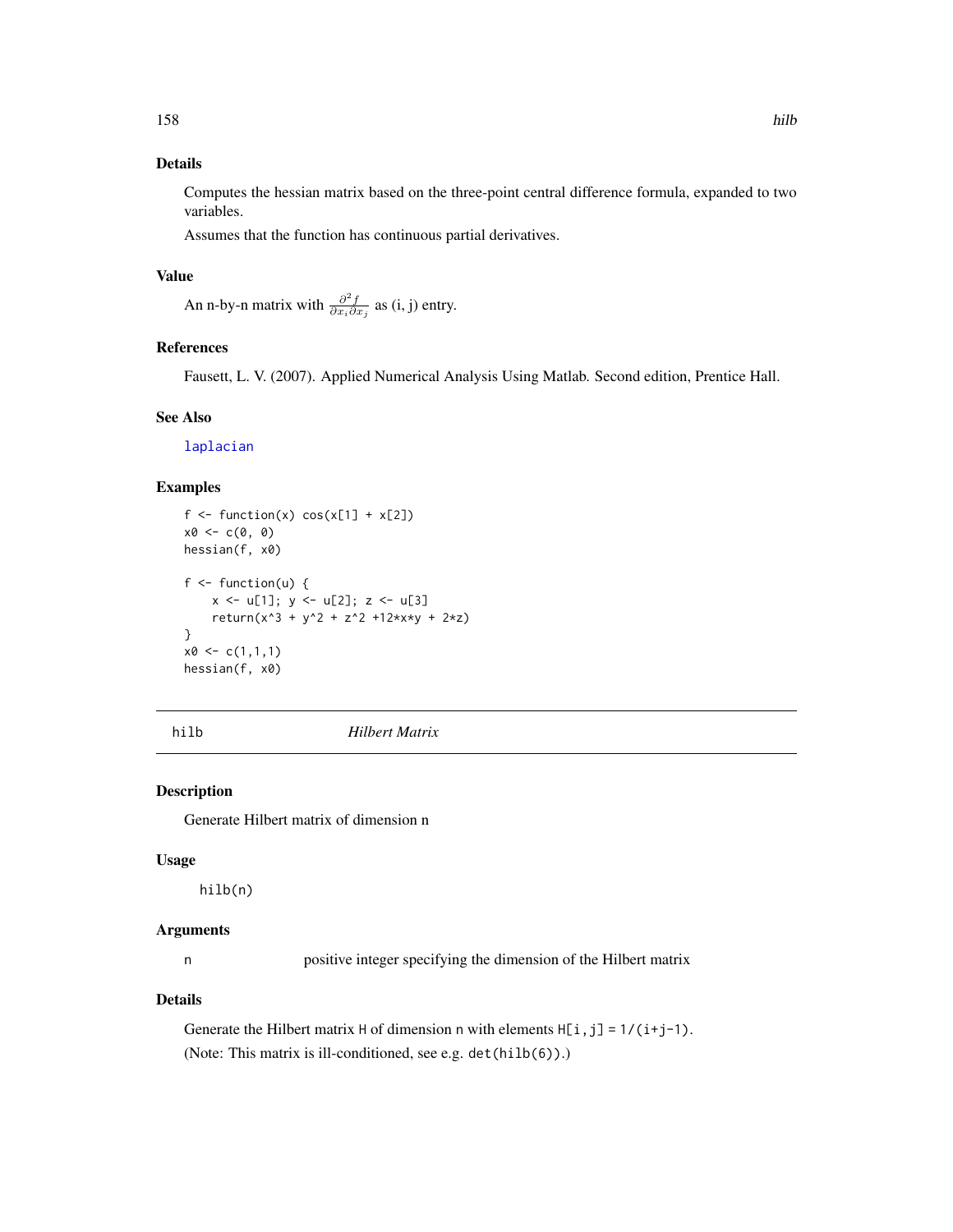#### histc the contract of the contract of the contract of the contract of the contract of the contract of the contract of the contract of the contract of the contract of the contract of the contract of the contract of the cont

# Value

matrix of dimension n

# See Also

[vander](#page-375-0)

# Examples

hilb(5)

#### <span id="page-158-0"></span>histc *Histogram Count (Matlab style)*

### Description

Histogram-like counting.

# Usage

histc(x, edges)

#### Arguments

|       | numeric vector or matrix.                                            |
|-------|----------------------------------------------------------------------|
| edges | numeric vector of grid points, must be monotonically non-decreasing. |

# Details

 $n =$  histc(x, edges) counts the number of values in vector x that fall between the elements in the edges vector (which must contain monotonically nondecreasing values). n is a length(edges) vector containing these counts.

If x is a matrix then cnt and bin are matrices too, and

for  $(j$  in  $(1:n)$ ) cnt $[k,j] < -sum(bin[,j] == k)$ 

### Value

returns a list with components cnt and bin.  $n(k)$  counts the number of values in x that lie between edges(k)  $\leq x(i) \leq$  edges(k+1). The last counts any values of x that match edges(n). Values outside the values in edges are not counted. Use -Inf and Inf in edges to include all values.

bin[i] returns k if edges(k)  $\le x(i) \le$  edges(k+1), and  $\emptyset$  if  $x[i]$  lies outside the grid.

# See Also

[hist](#page-0-0), cod[ehistss,](#page-159-0) [findInterval](#page-0-0)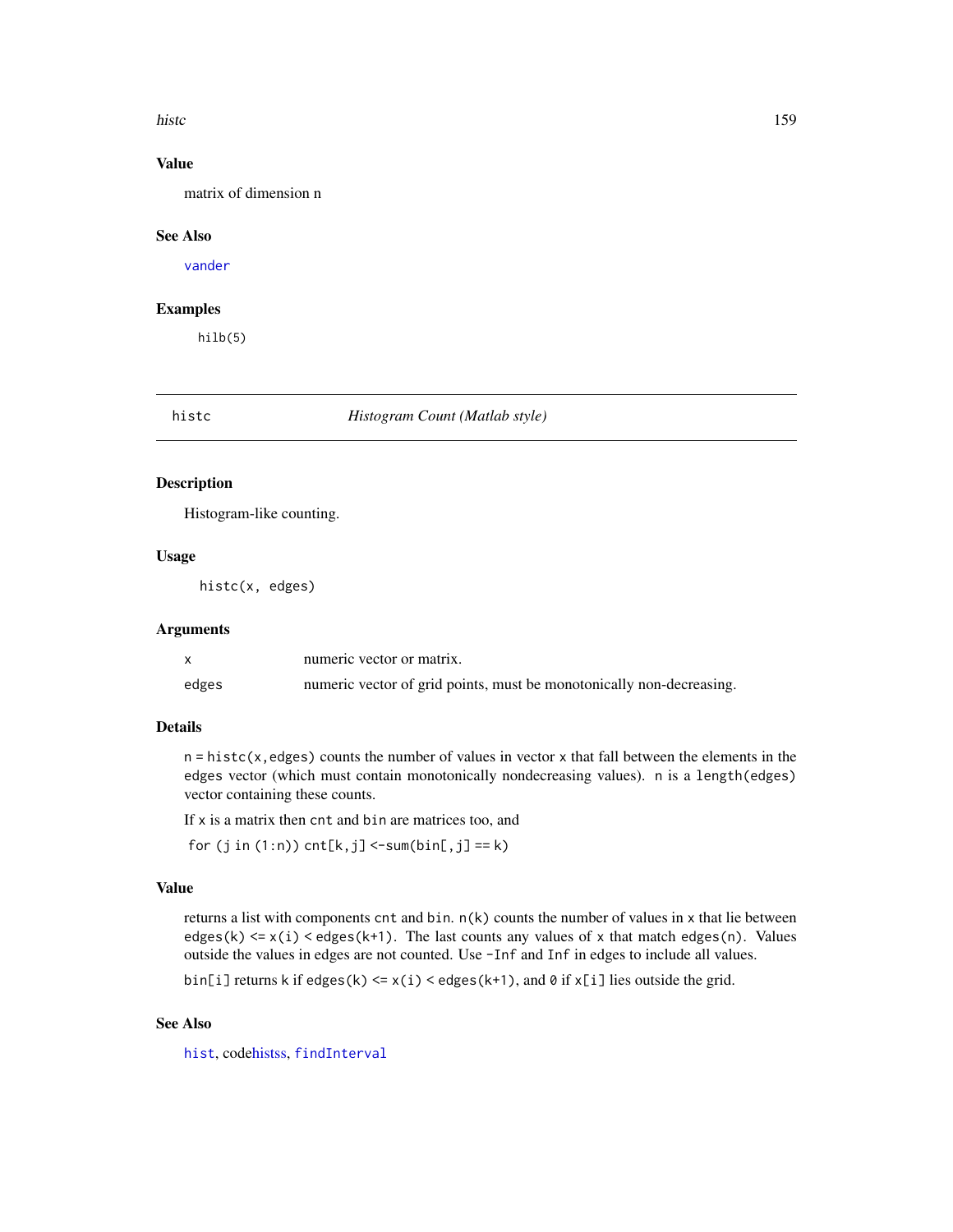## Examples

```
x \leq -\text{seq}(0.0, 1.0, \text{ by } = 0.05)e \leftarrow seq(0.1, 0.9, by = 0.10)histc(x, e)
# $cnt
# [1] 2 2 2 2 2 2 2 2 1
# $bin
# [1] 0 0 1 1 2 2 3 3 4 4 5 5 6 6 7 7 8 8 9 0 0
## Not run:
# Compare
findInterval(x, e)
# [1] 0 0 1 1 2 2 3 3 4 4 5 5 6 6 7 7 8 8 9 9 9
findInterval(x, e, all. inside = TRUE)# [1] 1 1 1 1 2 2 3 3 4 4 5 5 6 6 7 7 8 8 8 8 8
# cnt[i] <- sum(findInterval(x, e) == i)
## End(Not run)
x <- matrix( c(0.5029, 0.2375, 0.2243, 0.8495,
              0.0532, 0.1644, 0.4215, 0.4135,
              0.7854, 0.0879, 0.1221, 0.6170), 3, 4, byrow = TRUE)
e \leq - \text{seq}(0.0, 1.0, \text{ by } = 0.2)histc(x, e)
# $cnt
# [,1] [,2] [,3] [,4]
# [1,] 1 2 1 0
\# [2,] 0 1 1 0
# [3,] 1 0 1 1
# [4,] 1 0 0 1
# [5,] 0 0 0 1
# [6,] 0 0 0 0
#
# $bin
# [,1] [,2] [,3] [,4]
# [1,] 3 2 2 5
\# [2, ] 1 1 3 3
# [3,] 4 1 1 4
```
<span id="page-159-0"></span>histss *Histogram Bin-width Optimization*

## Description

Method for selecting the bin size of time histograms.

### Usage

histss(x,  $n = 100$ , plotting = FALSE)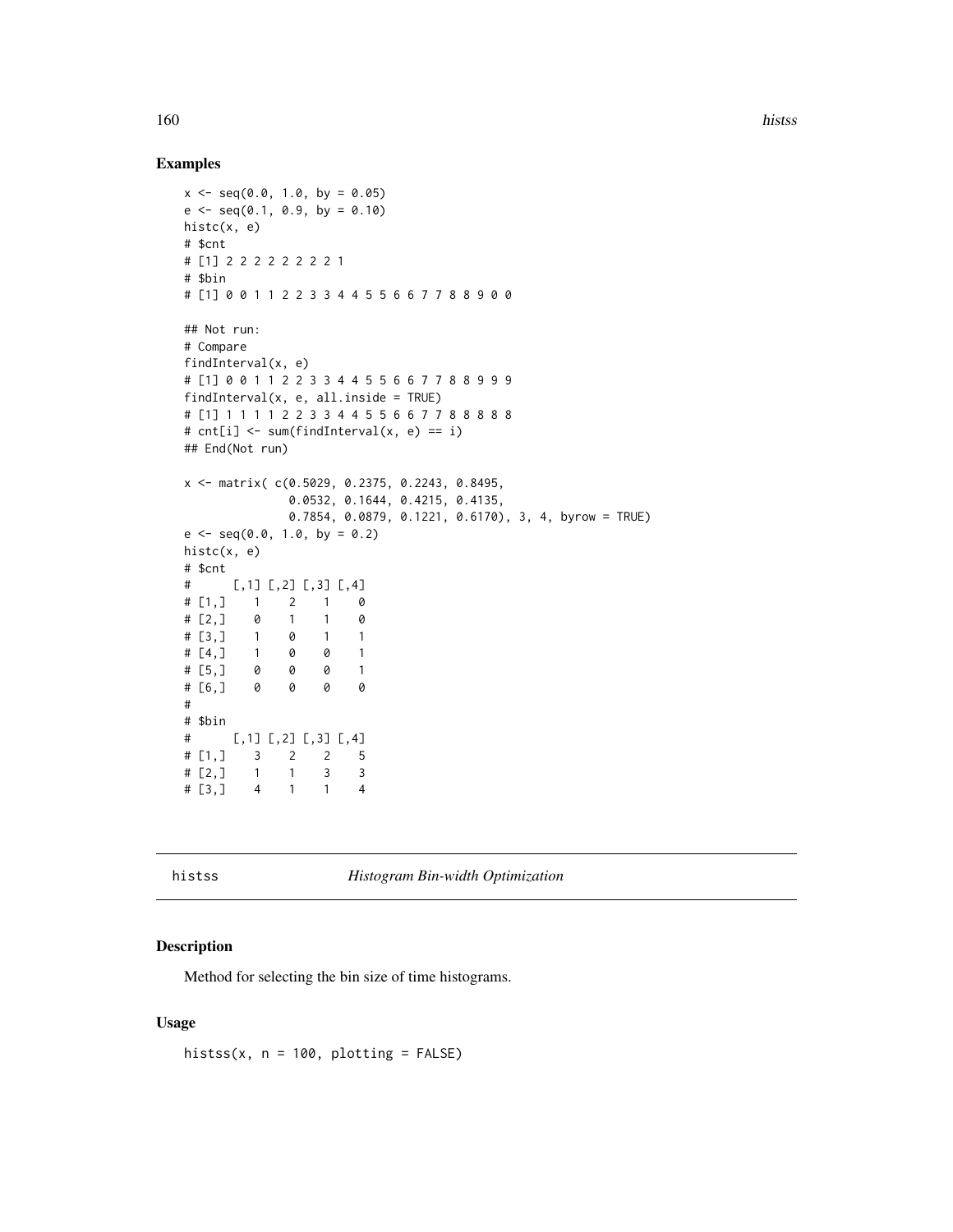# hooke\_jeeves 161

#### Arguments

| X        | numeric vector or matrix.              |
|----------|----------------------------------------|
|          | maximum number of bins.                |
| plotting | logical; shall a histogram be plotted. |

#### Details

Bin sizes of histograms are optimized in a way to best displays the underlying spike rate, for example in neurophysiological studies.

## Value

Returns the same list as the hist function; the list is invisible if the histogram is plotted.

# References

Shimazaki H. and S. Shinomoto. A method for selecting the bin size of a time histogram. Neural Computation (2007) Vol. 19(6), 1503-1527

# See Also

[hist](#page-0-0), [histc](#page-158-0)

#### Examples

```
x \leftarrow \sin(\sec(\theta, \pi)/2, \text{length.out} = 200)H <- histss(x, n = 50, plotting = FALSE)
## Not run:
plot(H, col = "gainsboro") # Compare with hist(x), or
hist(x, breaks = H$breaks) # the same
## End(Not run)
```
hooke\_jeeves *Hooke-Jeeves Function Minimization Method*

# Description

An implementation of the Hooke-Jeeves algorithm for derivative-free optimization.

## Usage

```
hooke_jeeves(x0, fn, ..., lb = NULL, ub = NULL, tol = 1e-08,
            maxfeval = 10000, target = Inf, info = FALSE)
```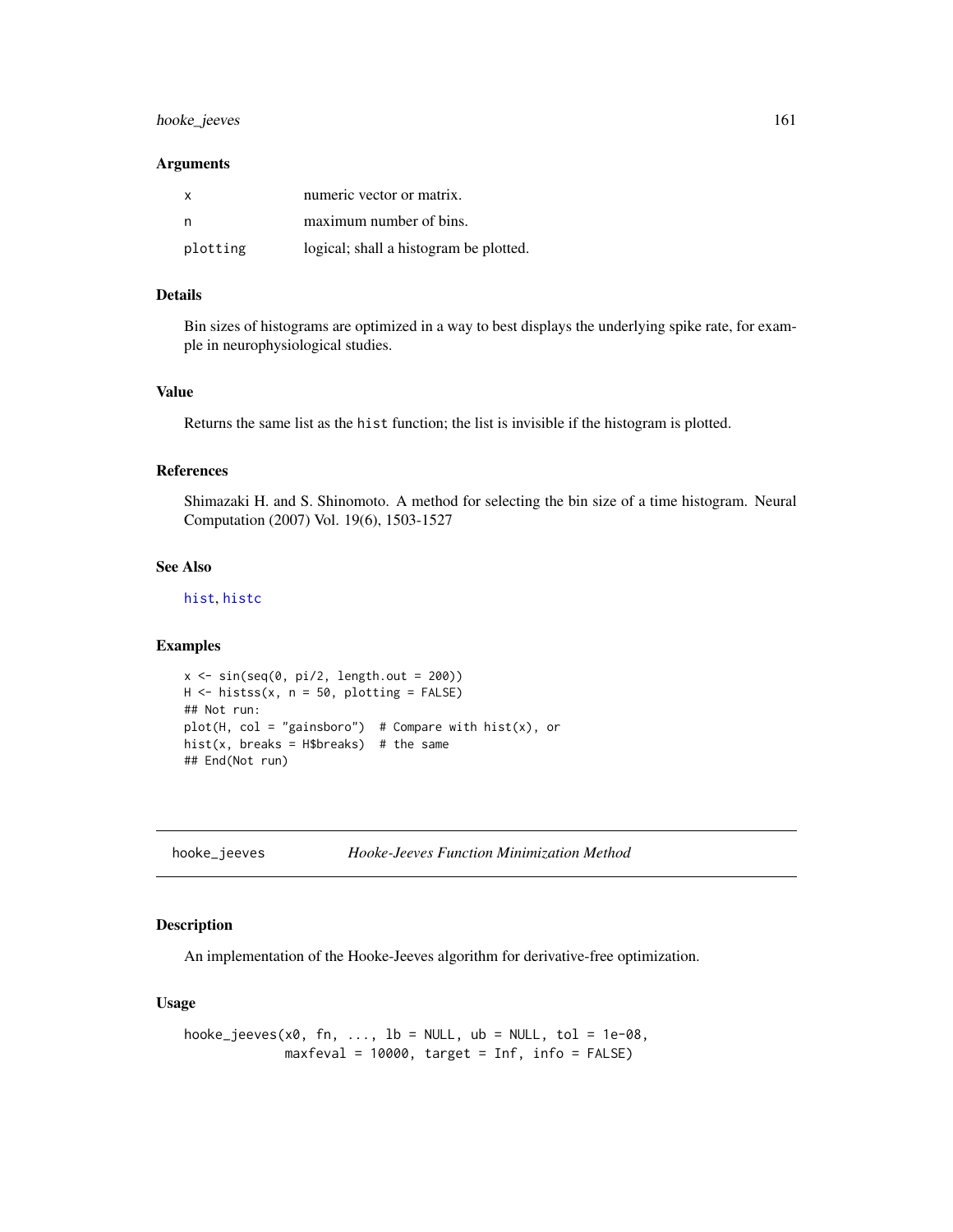# Arguments

| x0       | starting vector.                                            |
|----------|-------------------------------------------------------------|
| fn       | nonlinear function to be minimized.                         |
|          | additional arguments to be passed to the function.          |
| lb, ub   | lower and upper bounds.                                     |
| tol      | relative tolerance, to be used as stopping rule.            |
| maxfeval | maximum number of allowed function evaluations.             |
| target   | iteration stops when this value is reached.                 |
| info     | logical, whether to print information during the main loop. |

# Details

This method computes a new point using the values of f at suitable points along the orthogonal coordinate directions around the last point.

#### Value

List with following components:

| xmin        | minimum solution found so far.  |
|-------------|---------------------------------|
| fmin        | value of f at minimum.          |
| count       | number of function evaluations. |
| convergence | NOT USED at the moment.         |
| info        | special info from the solver.   |

# Note

Hooke-Jeeves is notorious for its number of function calls. Memoization is often suggested as a remedy.

For a similar implementation of Hooke-Jeeves see the 'dfoptim' package.

# References

C.T. Kelley (1999), Iterative Methods for Optimization, SIAM.

Quarteroni, Sacco, and Saleri (2007), Numerical Mathematics, Springer-Verlag.

# See Also

[nelder\\_mead](#page-229-0)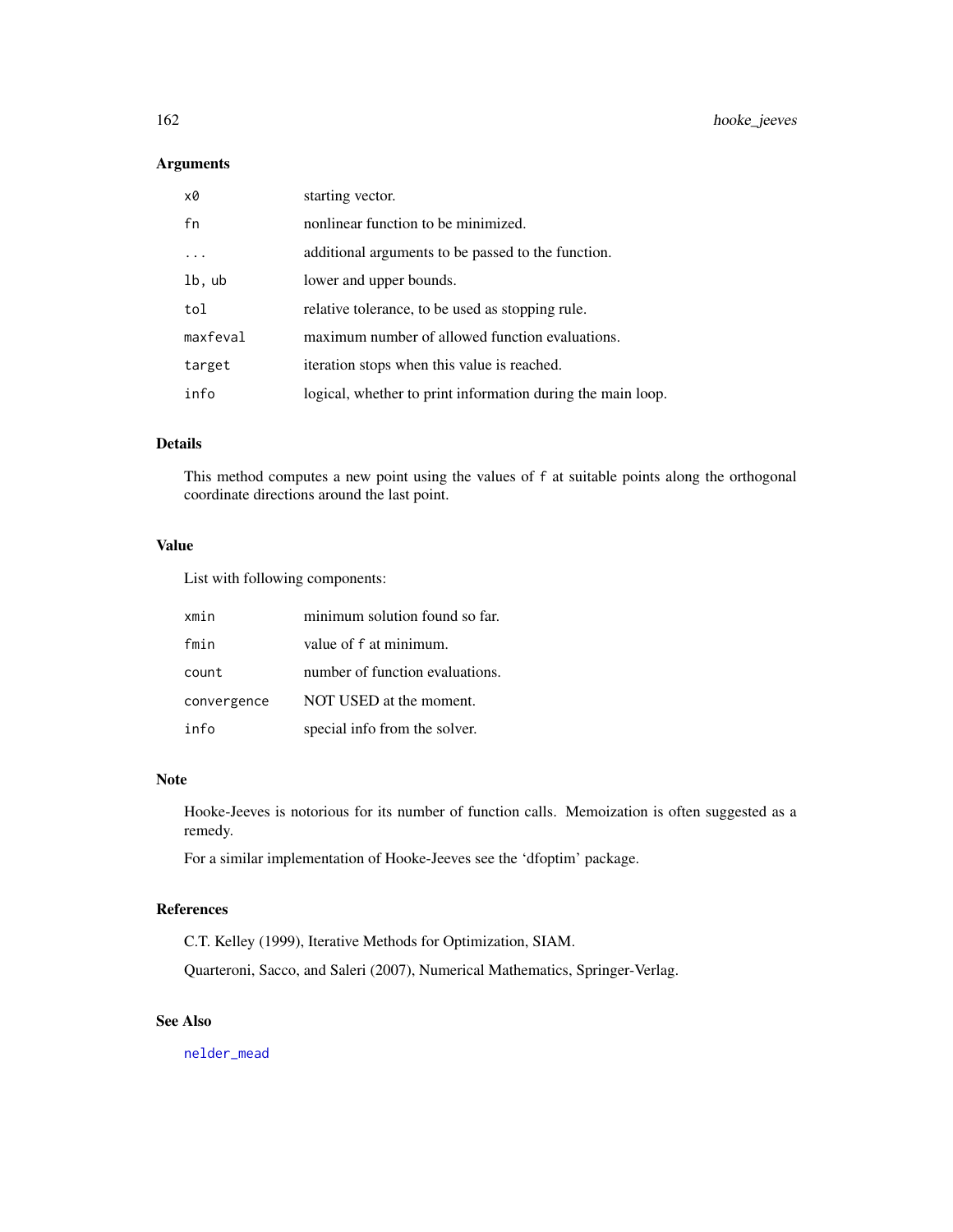#### horner and the state of the state of the state of the state of the state of the state of the state of the state of the state of the state of the state of the state of the state of the state of the state of the state of the

# Examples

```
## Rosenbrock function
rosenbrock \leq function(x) {
   n \leftarrow length(x)x1 \le x[2:n]x2 \le x[1:(n-1)]sum(100*(x1-x2^2)^2 + (1-x2)^2)
}
hooke_jeeves(c(0,0,0,0), rosenbrock)
## $xmin
## [1] 1.000002 1.000003 1.000007 1.000013
## $fmin
## [1] 5.849188e-11
## $count
## [1] 1691
## $convergence
## [1] 0
## $info
## $info$solver
## [1] "Hooke-Jeeves"
## $info$iterations
## [1] 26
hooke_jeeves(rep(0,4), lb=rep(-1,4), ub=0.5, rosenbrock)
## $xmin
## [1] 0.50000000 0.26221320 0.07797602 0.00608027
## $fmin
## [1] 1.667875
## $count
## [1] 536
## $convergence
## [1] 0
## $info
## $info$solver
## [1] "Hooke-Jeeves"
## $info$iterations
## [1] 26
```
horner *Horner's Rule*

# Description

Compute the value of a polynomial via Horner's Rule.

## Usage

horner(p, x) hornerdefl(p, x)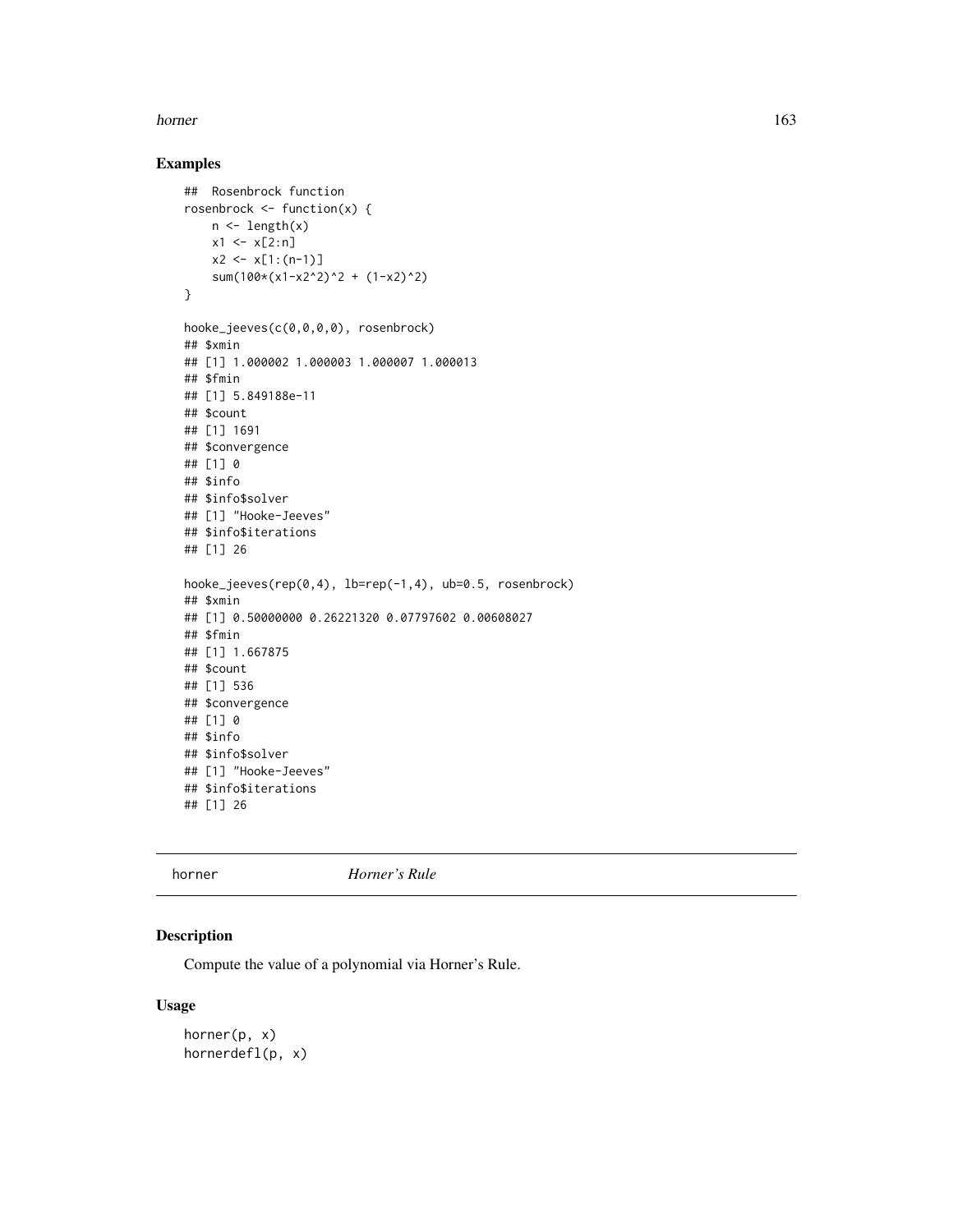164 horner

#### Arguments

| <sub>D</sub> | Numeric vector representing a polynomial.                             |
|--------------|-----------------------------------------------------------------------|
|              | Numeric scalar, vector or matrix at which to evaluate the polynomial. |

# Details

horner utilizes the Horner scheme to evaluate the polynomial and its first derivative at the same time.

The polynomial  $p = p_1 * x^n n + p_2 * x^{n-1} + ... + p_n * x + p_{n+1}$  is hereby represented by the vector  $p_1, p_2, \ldots, p_n, p_{n+1}$ , i.e. from highest to lowest coefficient.

hornerdefl uses a similar approach to return the value of p at x and a polynomial q that satisfies

 $p(t) = q(t) * (t - x) + r$ , r constant

which implies  $r=0$  if x is a root of p. This will allow for a repeated root finding of polynomials.

## Value

horner returns a list with two elements,  $list(y=...,dy=...)$  where the first list elements returns the values of the polynomial, the second the values of its derivative at the point(s) x.

hornerdefl returns a list  $list(y=..., dy=...)$  where q represents a polynomial, see above.

#### Note

For fast evaluation, there is no error checking for p and x, which both must be numerical vectors  $(x + y)$ can be a matrix in horner).

## References

Quarteroni, A., and Saleri, F. (2006) Scientific Computing with Matlab and Octave. Second Edition, Springer-Verlag, Berlin Heidelberg.

#### See Also

[polyval](#page-276-0)

```
x \leq -c(-2, -1, 0, 1, 2)p \leftarrow c(1, 0, 1) # polynomial x^2 + x, derivative 2*x
horner(p, x)$y #=> 5 2 1 2 5
horner(p, x)$dy #=> -4 -2 0 2 4
p \leftarrow Poly(c(1, 2, 3)) # roots 1, 2, 3
hornerdefl(p, 3) # q = x^2 - 3x + 2 with roots 1, 2
```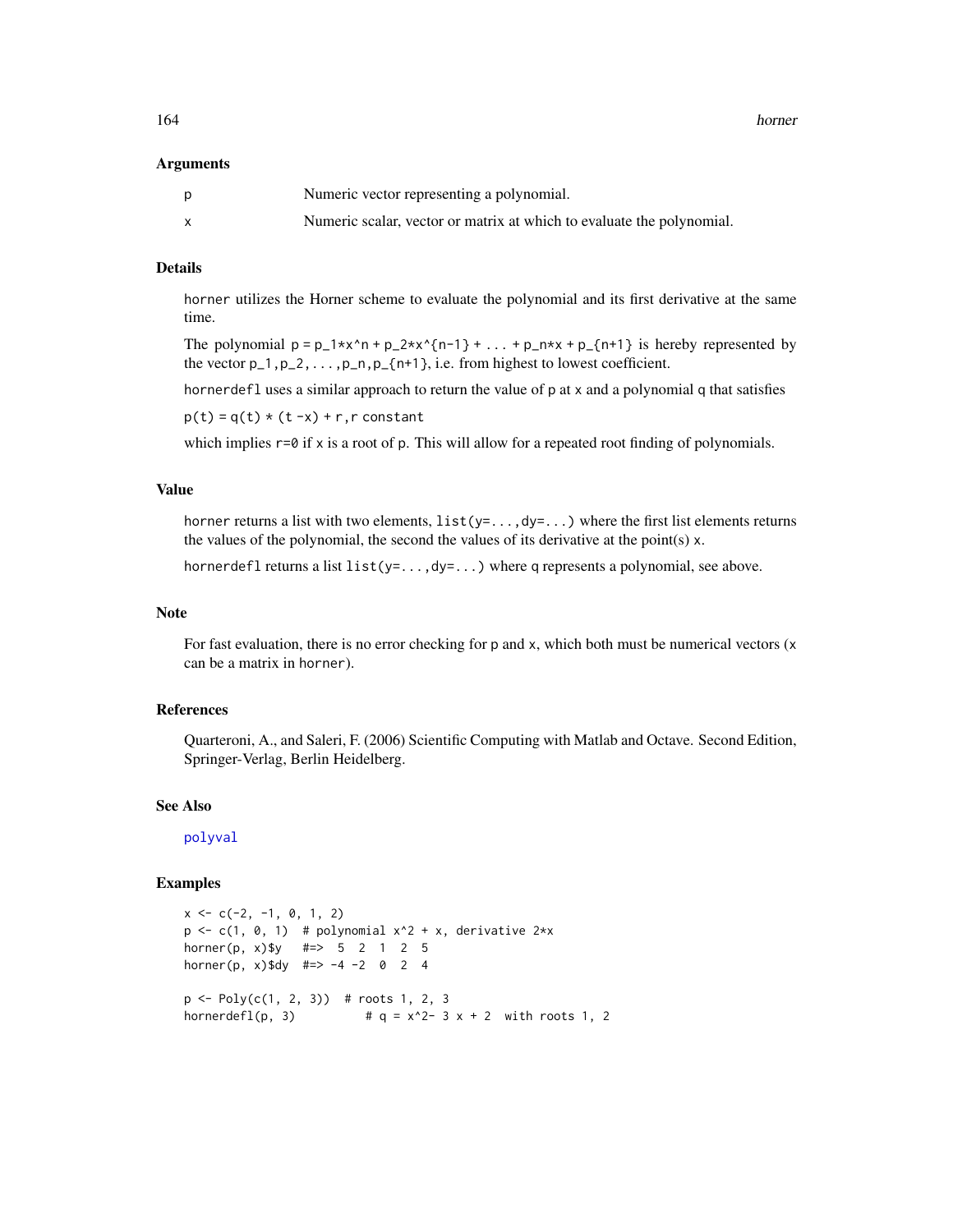<span id="page-164-0"></span>

## Description

Householder reflections and QR decomposition

#### Usage

```
householder(A)
```
## Arguments

A numeric matrix with  $nrow(A)$ >=ncol(A).

## Details

The Householder method applies a succession of elementary unitary matrices to the left of matrix A. These matrices are the so-called Householder reflections.

# Value

List with two matrices Q and R, Q orthonormal and R upper triangular, such that  $A=Q\$ 

# References

Trefethen, L. N., and D. Bau III. (1997). Numerical Linear Algebra. SIAM, Society for Industrial and Applied Mathematics, Philadelphia.

# See Also

[givens](#page-142-0)

```
## QR decomposition
A <- matrix(c(0, -4, 2, 6, -3, -2, 8, 1, -1), 3, 3, byrow=TRUE)
S <- householder(A)
(Q \le - S $Q); (R \le - S $R)Q % * % R # = A
## Solve an overdetermined linear system of equations
A \leq matrix(c(1:8,7,4,2,3,4,2,2), ncol=3, byrow=TRUE)
S \leq - householder(A); Q \leq - S$Q; R \leq - S$R
m \leftarrow nrow(A); n \leftarrow ncol(A)b \leq - rep(6, 5)x \leftarrow numeric(n)
b \leq t(Q) %*% b
```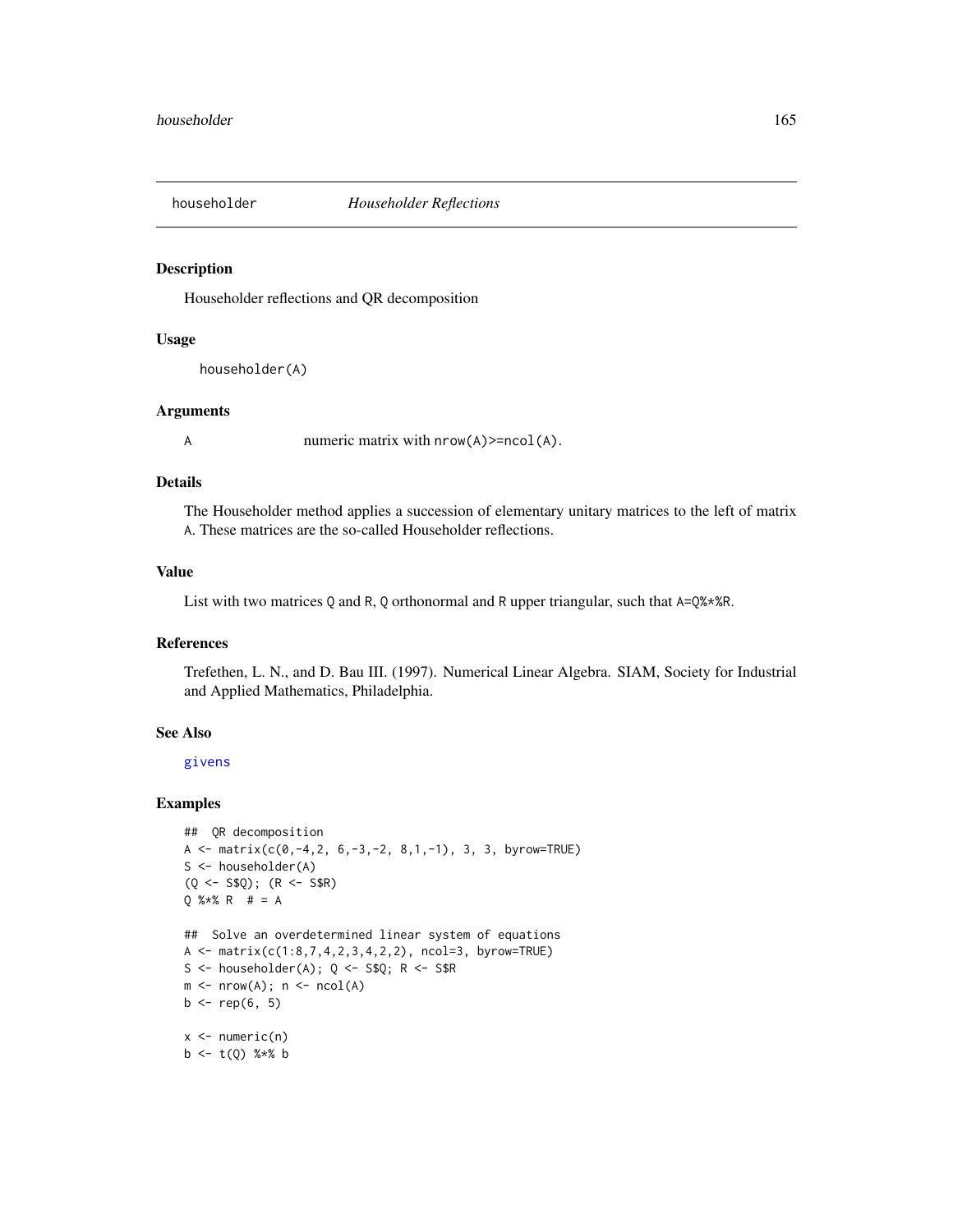166 humps

```
x[n] <- b[n] / R[n, n]for (k in (n-1):1)
   x[k] <- (b[k] - R[k, (k+1):n] %*% x[(k+1):n]) / R[k, k]
qr.solve(A, rep(6, 5)); x
```
humps *Matlab Test Functions*

## Description

Matlab test functions.

#### Usage

humps(x) sinc(x) psinc(x, n)

## Arguments

| x   | numeric scalar or vector. |
|-----|---------------------------|
| - n | positive integer.         |

# Details

humps is a test function for finding zeros, for optimization and integration. Its root is at  $x = 1.2995$ , a (local) minimum at  $x = 0.6370$ , and the integral from 0.5 to 1.0 is 8.0715.

sinc is defined as  $sinc(t) = \frac{\sin(\pi t)}{\pi t}$ . It is the continuous inverse Fourier transform of the rectangular pulse of width  $2\pi$  and height 1.

psinc is the 'periodic sinc function' and is defined as  $psinc(x, n) = \frac{\sin(x/n/2)}{n \sin(x/2)}$ .

#### Value

Numeric scalar or vector.

```
## Not run:
plot(humps(), type="l"); grid()
x <- seq(0, 10, length=101)
plot(x, sinc(x), type="l"); grid()
## End(Not run)
```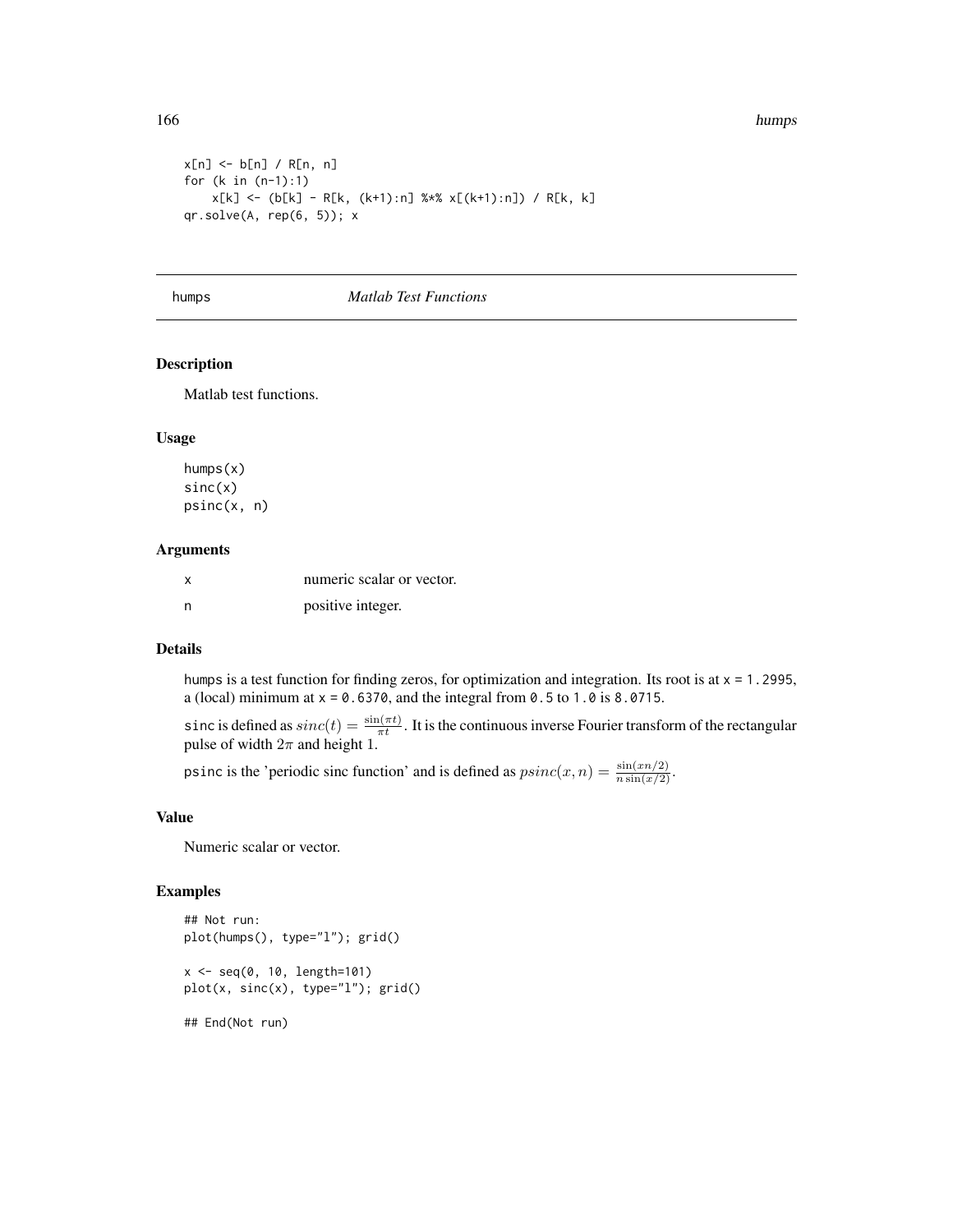#### **Description**

Calculates the Hurst exponent using R/S analysis.

# Usage

hurstexp(x,  $d = 50$ , display = TRUE)

## Arguments

| x       | a time series.                                        |
|---------|-------------------------------------------------------|
| d       | smallest box size; default 50.                        |
| display | logical; shall the results be printed to the console? |

## Details

hurstexp(x) calculates the Hurst exponent of a time series x using  $R/S$  analysis, after Hurst, with slightly different approaches, or corrects it with small sample bias, see for example Weron.

These approaches are a corrected R/S method, an empirical and corrected empirical method, and a try at a theoretical Hurst exponent. It should be mentioned that the results are sometimes very different, so providing error estimates will be highly questionable.

Optimal sample sizes are automatically computed with a length that possesses the most divisors among series shorter than x by no more than 1 percent.

# Value

hurstexp(x) returns a list with the following components:

- Hs simplified R over S approach
- Hrs corrected R over S Hurst exponent
- He empirical Hurst exponent
- Hal corrected empirical Hurst exponent
- Ht theoretical Hurst exponent

#### **Note**

Derived from Matlab code of R. Weron, published on Matlab Central.

# References

H.E. Hurst (1951) Long-term storage capacity of reservoirs, Transactions of the American Society of Civil Engineers 116, 770-808.

R. Weron (2002) Estimating long range dependence: finite sample properties and confidence intervals, Physica A 312, 285-299.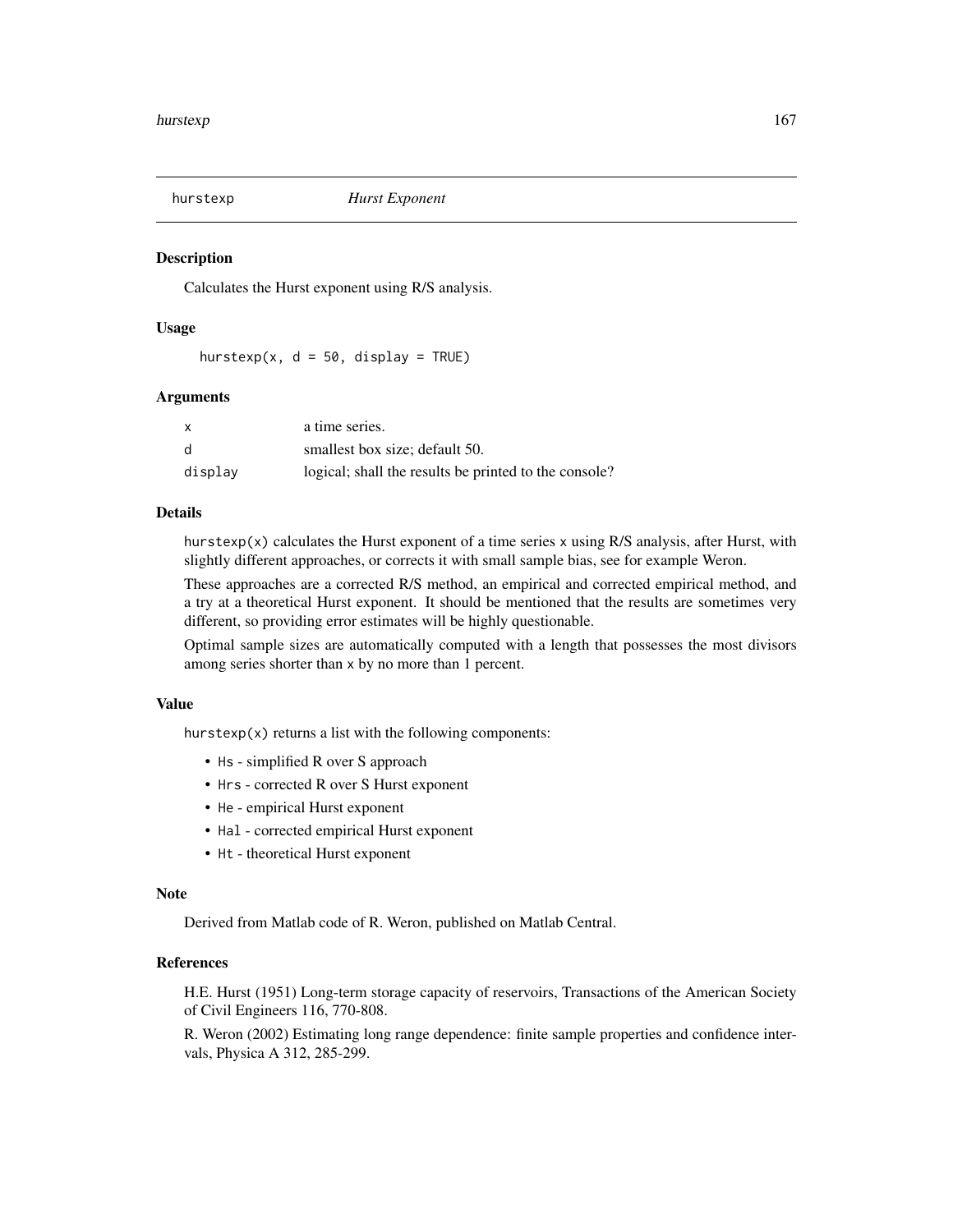# See Also

fractal::hurstSpec,RoverS,hurstBlock and fArma::LrdModelling

```
## Computing the Hurst exponent
data(brown72)
x72 <- brown72 # H = 0.72
xgn \le -rnorm(1024) # H = 0.50<br>xlm \le -rnorm(1024); xlm[1] \le -0.1 # H = 0.43
xlm < - numeric(1024); xlm[1] < -0.1for (i in 2:1024) xlm[i] < -4 * xlm[i-1] * (1 - xlm[i-1])hurstexp(brown72, d = 128) # 0.72
# Simple R/S Hurst estimation: 0.6590931
# Corrected R over S Hurst exponent: 0.7384611
# Empirical Hurst exponent: 0.7068613
# Corrected empirical Hurst exponent: 0.6838251
# Theoretical Hurst exponent: 0.5294909
hurstexp(xgn) # 0.50
# Simple R/S Hurst estimation: 0.5518143
# Corrected R over S Hurst exponent: 0.5982146
# Empirical Hurst exponent: 0.6104621
# Corrected empirical Hurst exponent: 0.5690305
# Theoretical Hurst exponent: 0.5368124
hurstexp(xlm) \# 0.43# Simple R/S Hurst estimation: 0.4825898
# Corrected R over S Hurst exponent: 0.5067766
# Empirical Hurst exponent: 0.4869625
# Corrected empirical Hurst exponent: 0.4485892
# Theoretical Hurst exponent: 0.5368124
## Compare with other implementations
## Not run:
library(fractal)
x \leftarrow x72hurstSpec(x) \# 0.776 \# 0.720Rovers(x) # 0.717
hurstBlock(x, method="aggAbs") # 0.648
hurstBlock(x, method="aggVar") # 0.613
hurstBlock(x, method="diffvar") # 0.714
hurstBlock(x, method="higuchi") # 1.001
x \le -xgnhurstSpec(x) \# 0.538 \# 0.500Rovers(x) # 0.663
hurstBlock(x, method="aggAbs") # 0.463
hurstBlock(x, method="aggVar") # 0.430
hurstBlock(x, method="diffvar") # 0.471
```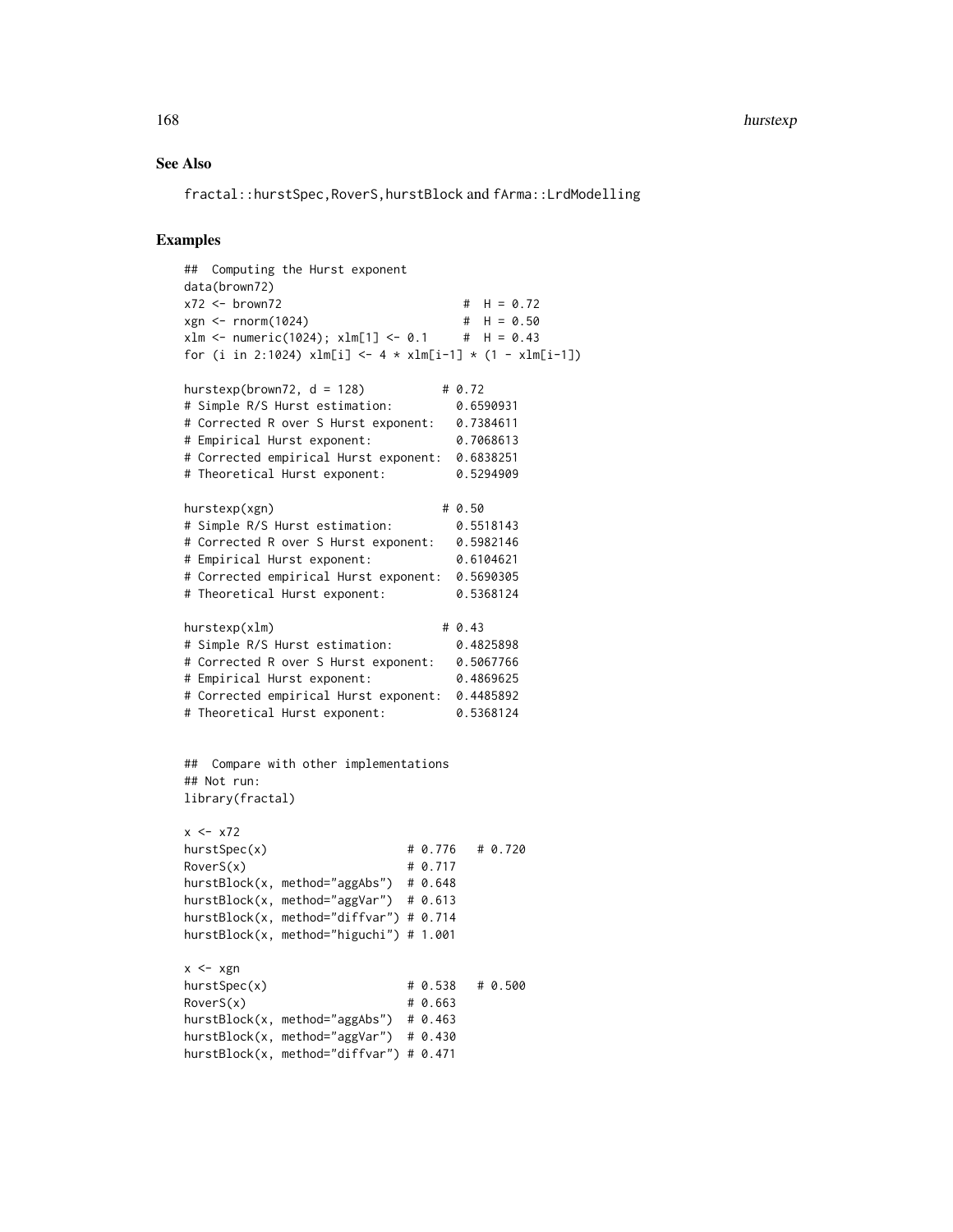#### hypot the contract of the contract of the contract of the contract of the contract of the contract of the contract of the contract of the contract of the contract of the contract of the contract of the contract of the cont

```
hurstBlock(x, method="higuchi") # 0.574
x < -x \lnhurstSpec(x) \# 0.478 \# 0.430Rovers(x) # 0.622
hurstBlock(x, method="aggAbs") # 0.316
hurstBlock(x, method="aggVar") # 0.279
hurstBlock(x, method="diffvar") # 0.547
hurstBlock(x, method="higuchi") # 0.998
## End(Not run)
```
hypot *Hypotenuse Function*

## Description

Square root of sum of squares

#### Usage

hypot(x, y)

#### Arguments

x, y Vectors of real or complex numbers of the same size

## Details

Element-by-element computation of the square root of the sum of squares of vectors resp. matrices x and y.

# Value

Returns a vector or matrix of the same size.

# Note

Returns c() if x or y is empty and the other one has length 1. If one input is scalar, the other a vector, the scalar will be extended to a vector of appropriate length. In all other cases, x and y have to be of the same size.

# Examples

hypot(3,4) hypot(1, c(3, 4, 5)) hypot(c(0, 0), c(3, 4))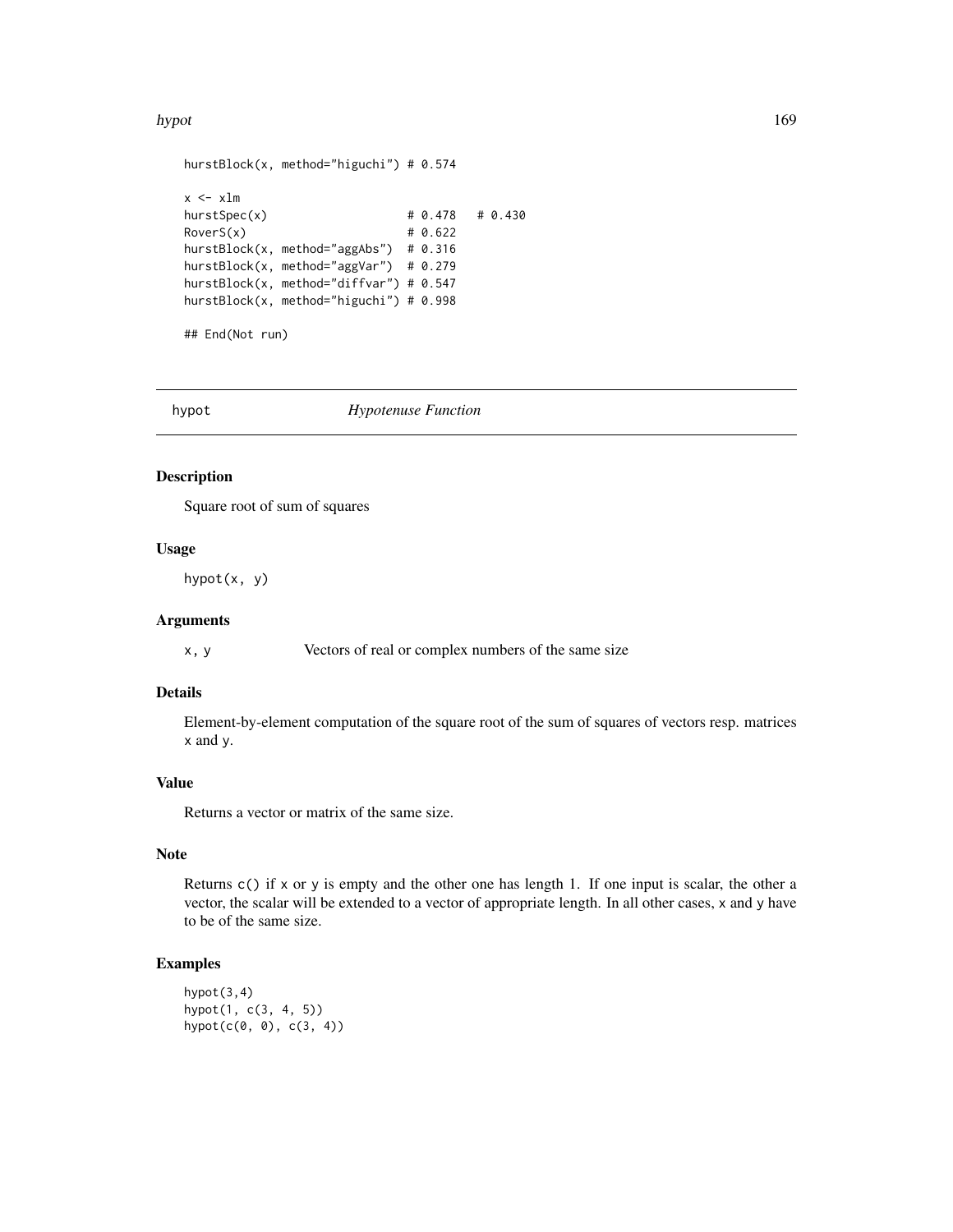# Description

Performs the inverse Fast Fourier Transform.

# Usage

ifft(x)

ifftshift(x) fftshift(x)

#### Arguments

x a real or complex vector

# Details

ifft returns the value of the normalized discrete, univariate, inverse Fast Fourier Transform of the values in x.

ifftshift and fftshift shift the zero-component to the center of the spectrum, that is swap the left and right half of x.

#### Value

Real or complex vector of the same length.

# Note

Almost an alias for  $R$ 's fft(x, inverse=TRUE), but dividing by length(x).

# See Also

[fft](#page-0-0)

# Examples

```
x \leq -c(1, 2, 3, 4)(y \leftarrow \text{fft}(x))ifft(x)
ifft(y)
## Compute the derivative: F(df/dt) = (1i*k) * F(f)# hyperbolic secans f <- sech
df \leq function(x) -sech(x) \star tanh(x)
d2f <- function(x) sech(x) - 2*sech(x)^3
```
# ifft *Inverse Fast Fourier Transformation*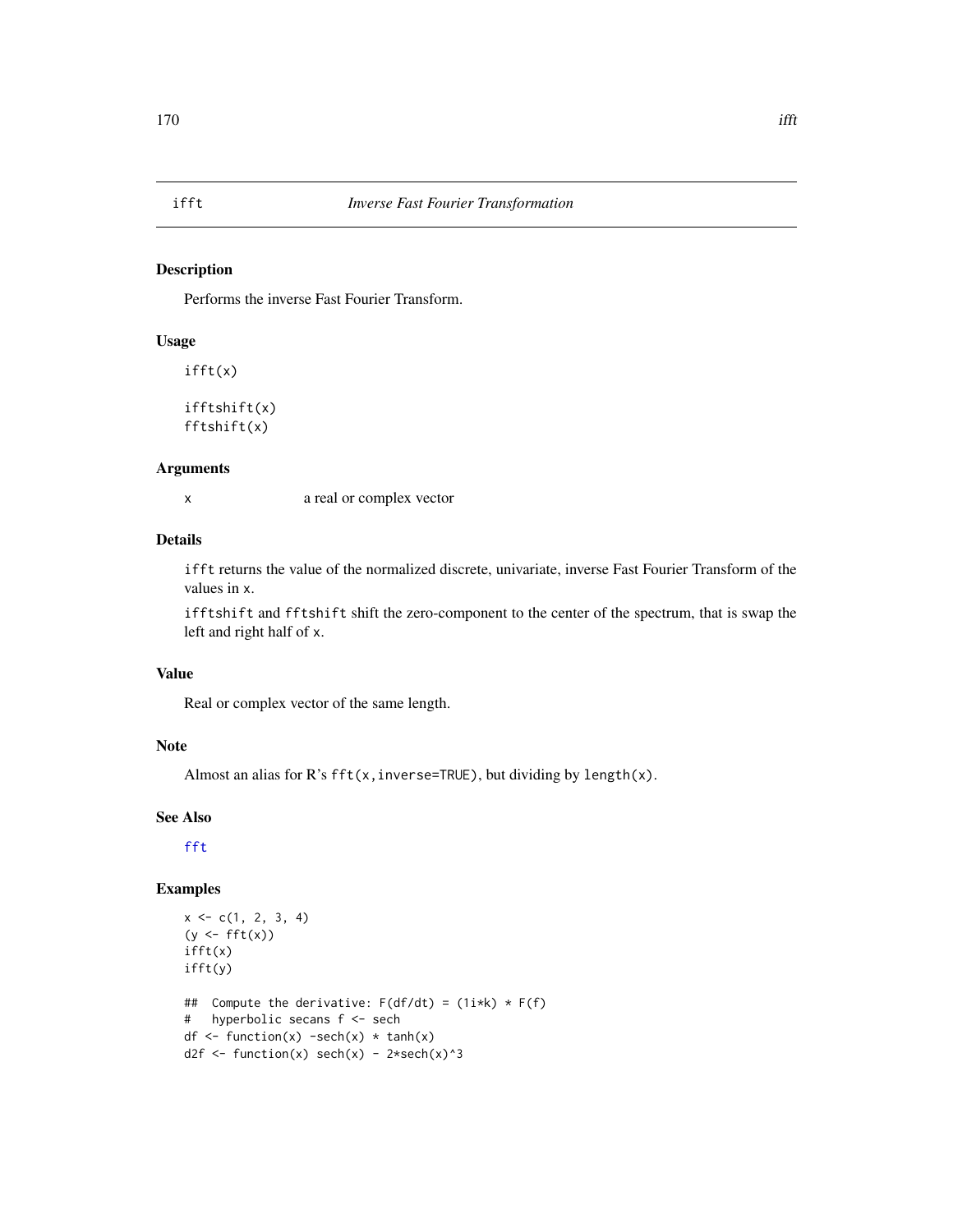inpolygon 171

```
L \le -20 # domain [-L/2, L/2]N <- 128 # number of Fourier nodes
x \le - linspace(-L/2, L/2, N+1) # domain discretization
x \leq x[1:N] # because of periodicity
dx \le x[2] - x[1] # finite difference
u \le - sech(x) \qquad # hyperbolic secans
u1d <- df(x); u2d <- d2f(x) # first and second derivative
ut <- fft(u) # discrete Fourier transform
k <- (2*pi/L)*fftshift((-N/2):(N/2-1)) # shifted frequencies
u1 <- Re(ifft((1i*k) * ut)) # inverse transform
u2 <- Re(ifft(-k^2 * ut)) # first and second derivative
## Not run:
plot(x, u1d, type = "l", col = "blue")points(x, u1)
grid()
figure()
plot(x, u2d, type = "l", col = "darkred")points(x, u2)
grid()
## End(Not run)
```
inpolygon *Polygon Region*

#### Description

Points inside polygon region.

#### Usage

```
in polygon(x, y, xp, yp, boundary = FALSE)
```
#### Arguments

| x, y     | x-, y-coordinates of points to be tested for being inside the polygon region. |
|----------|-------------------------------------------------------------------------------|
| xp, yp   | coordinates of the vertices specifying the polygon.                           |
| boundary | Logical; does the boundary belong to the interior.                            |

# Details

For a polygon defined by points  $(xp,yp)$ , determine if the points  $(x,y)$  are inside or outside the polygon. The boundary can be included or excluded (default) for the interior.

# Value

Logical vector, the same length as x.

## Note

Special care taken for points on the boundary.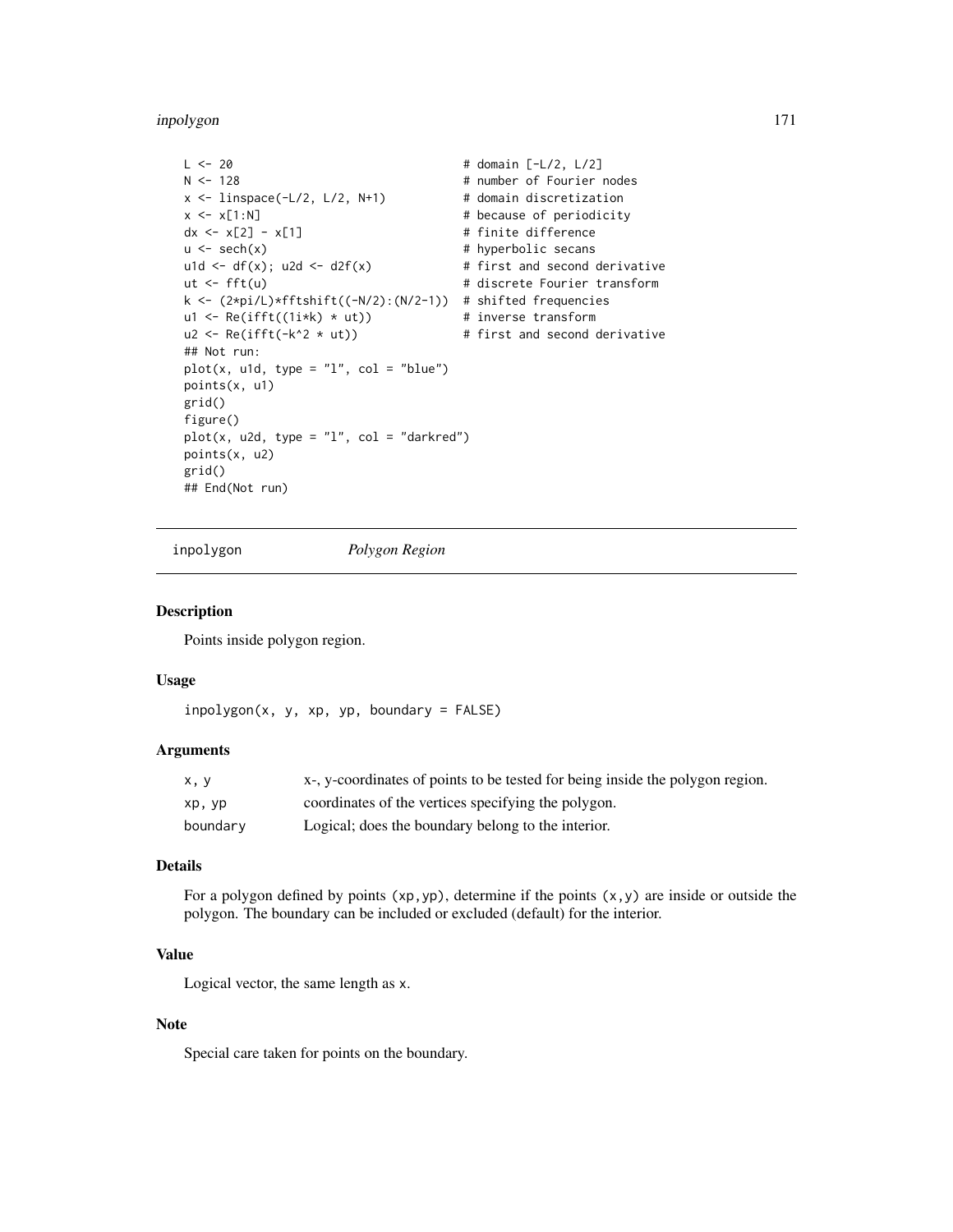#### References

Hormann, K., and A. Agathos (2001). The Point in Polygon Problem for Arbitrary Polygons. Computational Geometry, Vol. 20, No. 3, pp. 131–144.

## See Also

[polygon](#page-0-0)

## Examples

```
xp <- c(0.5, 0.75, 0.75, 0.5, 0.5)
yp <- c(0.5, 0.5, 0.75, 0.75, 0.5)
x \leq -c(0.6, 0.75, 0.6, 0.5)y <- c(0.5, 0.6, 0.75, 0.6)
inpolygon(x, y, xp, yp, boundary = FALSE) # FALSE
inpolygon(x, y, xp, yp, boundary = TRUE) # TRUE
## Not run:
pg <- matrix(c(0.15, 0.75, 0.25, 0.45, 0.70,
               0.80, 0.35, 0.55, 0.20, 0.90), 5, 2)
plot(c(0, 1), c(0, 1), type="n")polygon(pg[,1], pg[,2])
P <- matrix(runif(20000), 10000, 2)
R <- inpolygon(P[, 1], P[, 2], pg[, 1], pg[,2])
clrs <- ifelse(R, "red", "blue")
points(P[, 1], P[, 2], pch = ".", col = clrs)
## End(Not run)
```
<span id="page-171-0"></span>integral *Adaptive Numerical Integration*

## Description

Combines several approaches to adaptive numerical integration of functions of one variable.

#### Usage

integral(fun, xmin, xmax, method = c("Kronrod", "Clenshaw","Simpson"), no\_intervals = 8, random = FALSE, reltol = 1e-8, abstol =  $0, ...$ )

# Arguments

| fun          | integrand, univariate (vectorized) function. |
|--------------|----------------------------------------------|
| xmin,xmax    | endpoints of the integration interval.       |
| method       | integration procedure, see below.            |
| no intervals | number of subdivisions at at start.          |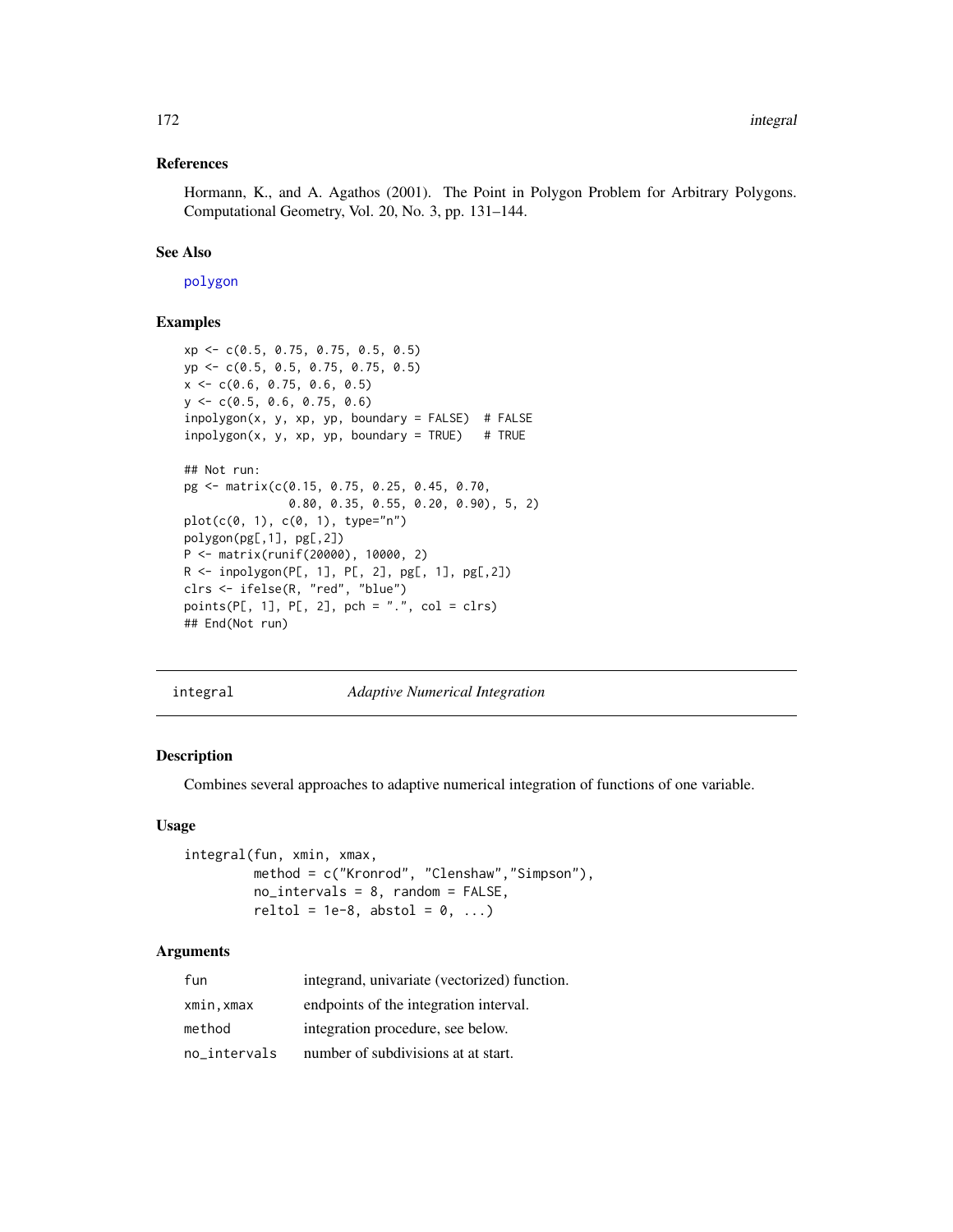#### integral 173

| random | logical; shall the length of subdivisions be random. |
|--------|------------------------------------------------------|
| reltol | relative tolerance.                                  |
| abstol | absolute tolerance; not used.                        |
|        | additional parameters to be passed to the function.  |

## Details

integral combines the following methods for adaptive numerical integration (also available as separate functions):

- Kronrod (Gauss-Kronrod)
- Clenshaw (Clenshaw-Curtis; not yet made adaptive)
- Simpson (adaptive Simpson)

Recommended default method is Gauss-Kronrod. Also try Clenshaw-Curtis that may be faster at times.

Most methods require that function f is vectorized. This will be checked and the function vectorized if necessary.

By default, the integration domain is subdivided into no\_intervals subdomains to avoid 0 results if the support of the integrand function is small compared to the whole domain. If random is true, nodes will be picked randomly, otherwise forming a regular division.

If the interval is infinite, quadinf will be called that accepts the same methods as well. [If the function is array-valued, quadv is called that applies an adaptive Simpson procedure, other methods are ignored – not true anymore.]

# Value

Returns the integral, no error terms given.

#### **Note**

integral does not provide 'new' functionality, everything is already contained in the functions called here. Other interesting alternatives are Gauss-Richardson (quadgr) and Romberg (romberg) integration.

## References

Davis, Ph. J., and Ph. Rabinowitz (1984). Methods of Numerical Integration. Dover Publications, New York.

## See Also

[quadgk](#page-290-0), [quadgr](#page-291-0), quadcc, [simpadpt](#page-337-0), [romberg](#page-321-0), [quadv](#page-297-0), [quadinf](#page-292-0)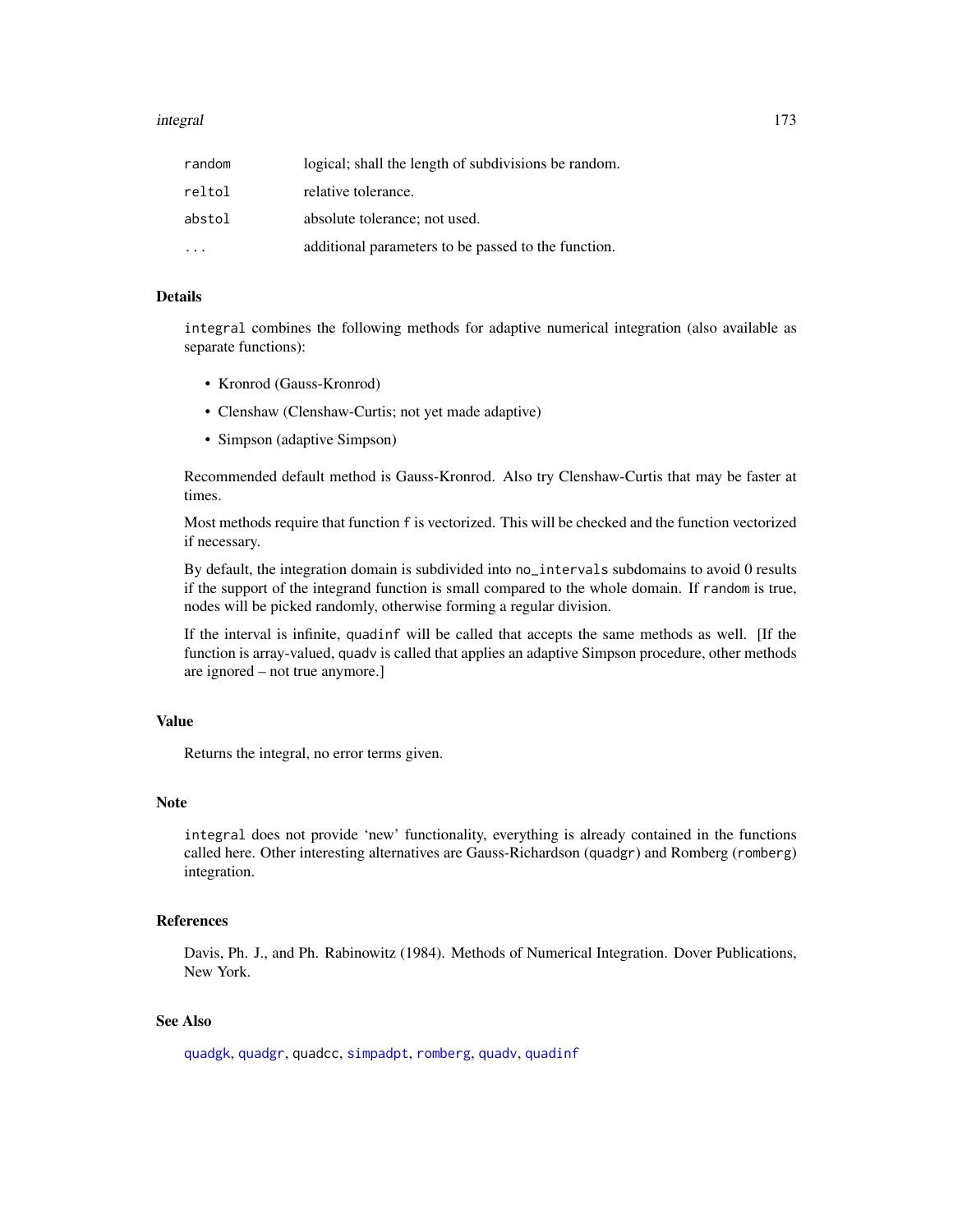# Examples

```
## Very smooth function
fun <- function(x) 1/(x^4+x^2+0.9)val <- 1.582232963729353
for (m in c("Kron", "Clen", "Simp")) {
    Q \le - integral(fun, -1, 1, reltol = 1e-12, method = m)
    cat(m, Q, abs(Q-val), "\n")}
# Kron 1.582233 3.197442e-13
# Rich 1.582233 3.197442e-13 # use quadgr()
# Clen 1.582233 3.199663e-13
# Simp 1.582233 3.241851e-13
# Romb 1.582233 2.555733e-13 # use romberg()
## Highly oscillating function
fun \le function(x) sin(100*pi*x)/(pi*x)
val <- 0.4989868086930458
for (m in c("Kron", "Clen", "Simp")) {
    Q \le - integral(fun, 0, 1, reltol = 1e-12, method = m)
    cat(m, Q, abs(Q-val), "\\n")# Kron 0.4989868 2.775558e-16
# Rich 0.4989868 4.440892e-16 # use quadgr()
# Clen 0.4989868 2.231548e-14
# Simp 0.4989868 6.328271e-15
# Romb 0.4989868 1.508793e-13 # use romberg()
## Evaluate improper integral
fun \le function(x) log(x)^2 * exp(-x^2)
val <- 1.9475221803007815976
0 \le integral(fun, 0, Inf, reltol = 1e-12)
# For infinite domains Gauss integration is applied!
cat(m, Q, abs(Q-val), "\\n")# Kron 1.94752218028062 2.01587635473288e-11
## Example with small function support
fun \leq function(x)
           ifelse (x <= 0 | x >= pi, 0, sin(x))
integral(fun, -100, 100, no_intervals = 1) \# 0<br>integral(fun, -100, 100, no_intervals = 10) \# 1.99999999723integral(fun, -100, 100, no_intervals = 10)integral(fun, -100, 100, random=False) # 2
integral(fun, -100, 100, random=True) # 2 (sometimes 0 !)
integral(fun, -1000, 10000, random=FALSE) # 0
integral(fun, -1000, 10000, random=TRUE) # 0 (sometimes 2 !)
```
integral2 *Numerically Evaluate Double and Triple Integrals*

#### Description

Numerically evaluate a double integral, resp. a triple integral by reducing it to a double integral.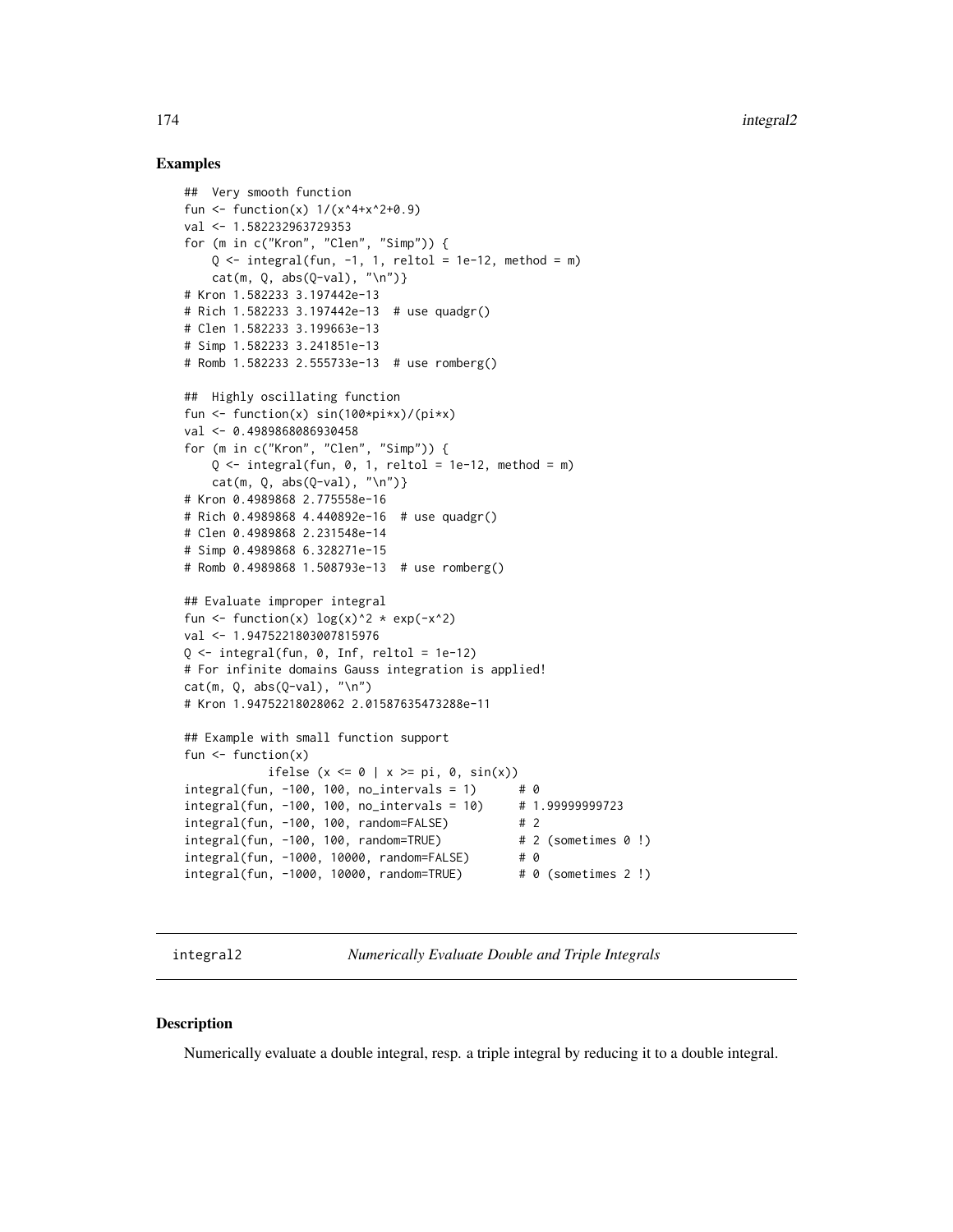#### integral2 175

## Usage

```
integral2(fun, xmin, xmax, ymin, ymax, sector = FALSE,
           reltol = 1e-6, abstol = 0, maxlist = 5000,
           singular = FALSE, vectorized = TRUE, \dots)
integral3(fun, xmin, xmax, ymin, ymax, zmin, zmax,
           reltol = 1e-6, ...
```
#### Arguments

| fun        | function                                            |
|------------|-----------------------------------------------------|
| xmin, xmax | lower and upper limits of x.                        |
| ymin, ymax | lower and upper limits of y.                        |
| zmin, zmax | lower and upper limits of z.                        |
| sector     | logical.                                            |
| reltol     | relative tolerance.                                 |
| abstol     | absolute tolerance.                                 |
| maxlist    | maximum length of the list of rectangles.           |
| singular   | logical; are there singularities at vertices.       |
| vectorized | logical; is the function fully vectorized.          |
|            | additional parameters to be passed to the function. |

#### Details

integral2 implements the 'TwoD' algorithm, that is Gauss-Kronrod with (3, 7)-nodes on 2D rectangles.

The borders of the domain of integration must be finite. The limits of y, that is ymin and ymax, can be constants or scalar functions of x that describe the lower and upper boundaries. These functions must be vectorized.

integral2 attempts to satisfy ERRBND  $\leq$  max (AbsTol, RelTol $\angle$ |Q|). This is absolute error control when  $|Q|$  is sufficiently small and relative error control when  $|Q|$  is larger.

The function fun itself must be fully vectorized: It must accept arrays X and Y and return an array Z  $= f(X,Y)$  of corresponding values. If option vectorized is set to FALSE the procedure will enforce this vectorized behavior.

With sector=TRUE the region is a generalized sector that is described in polar coordinates (r,theta) by

 $0 \le a \le \text{theta} \le b - a$  and b must be constants

 $c \le r \le d - c$  and d can be constants or ...

... functions of theta that describe the lower and upper boundaries. Functions must be vectorized. NOTE Polar coordinates are used only to describe the region – the integrand is  $f(x,y)$  for both kinds of regions.

integral2 can be applied to functions that are singular on a boundary. With value singular=TRUE, this option causes integral2 to use transformations to weaken singularities for better performance.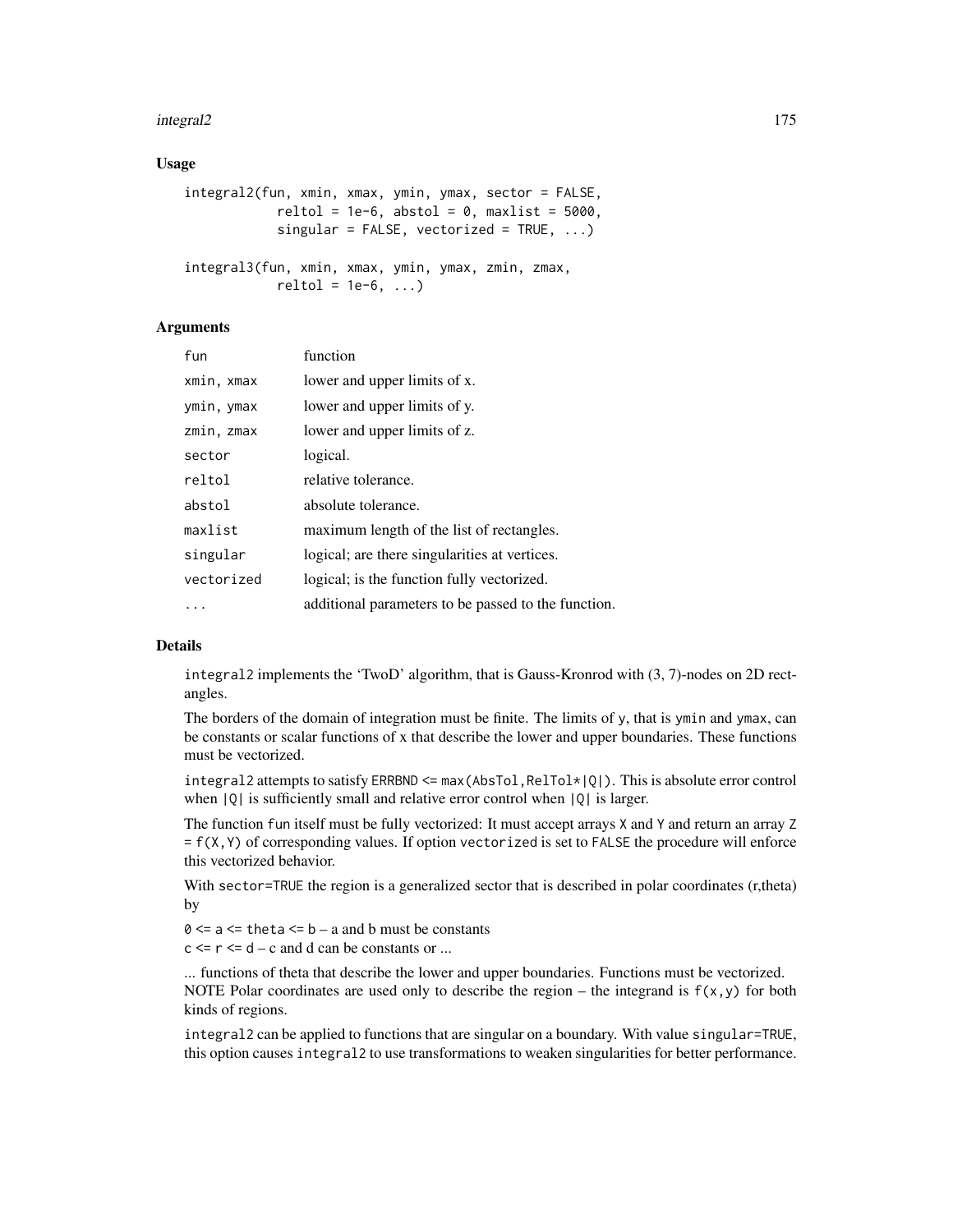integral3 also accepts functions for the inner interval limits. ymin,ymax must be constants or functions of one variable (x), zmin, zmax constants or functions of two variables  $(x, y)$ , all functions vectorized.

The triple integral will be first integrated over the second and third variable with integral2, and then integrated over a single variable with integral.

#### Value

Returns a list with Q the integral and error the error term.

# **Note**

To avoid recursion, a possibly large matrix will be used and passed between subprograms. A more efficient implementation may be possible.

# Author(s)

Copyright (c) 2008 Lawrence F. Shampine for Matlab code and description of the program; adapted and converted to R by Hans W Borchers.

# References

Shampine, L. F. (2008). MATLAB Program for Quadrature in 2D. Proceedings of Applied Mathematics and Computation, 2008, pp. 266–274.

## See Also

[integral](#page-171-0), cubature:adaptIntegrate

```
fun \leq function(x, y) cos(x) \cdot cos(y)integral2(fun, 0, 1, 0, 1, reltol = 1e-10)
# $Q: 0.708073418273571 # 0.70807341827357119350 = sin(1)^2
# $error: 8.618277e-19 # 1.110223e-16
## Compute the volume of a sphere
f \le function(x, y) sqrt(1 -x^2 - y^2)
xmin <- 0; xmax <- 1
ymin \leq 0; ymax \leq function(x) sqrt(1 - x^2)
I <- integral2(f, xmin, xmax, ymin, ymax)
I$Q # 0.5236076 - pi/6 => 8.800354e-06
## Compute the volume over a sector
I \leftarrow integral2(f, 0,pi/2, 0,1, sector = TRUE)
I$Q # 0.5236308 - pi/6 => 3.203768e-05
## Integrate 1/(\sqrt{\sqrt{y} + y}x(1 + x + y)^2) over the triangle
## 0 \le x \le 1, 0 \le y \le 1 - x. The integrand is infinite at (0,0).
f <- function(x,y) 1/( sqrt(x + y) * (1 + x + y)^2 )
ymax \le function(x) 1 - x
```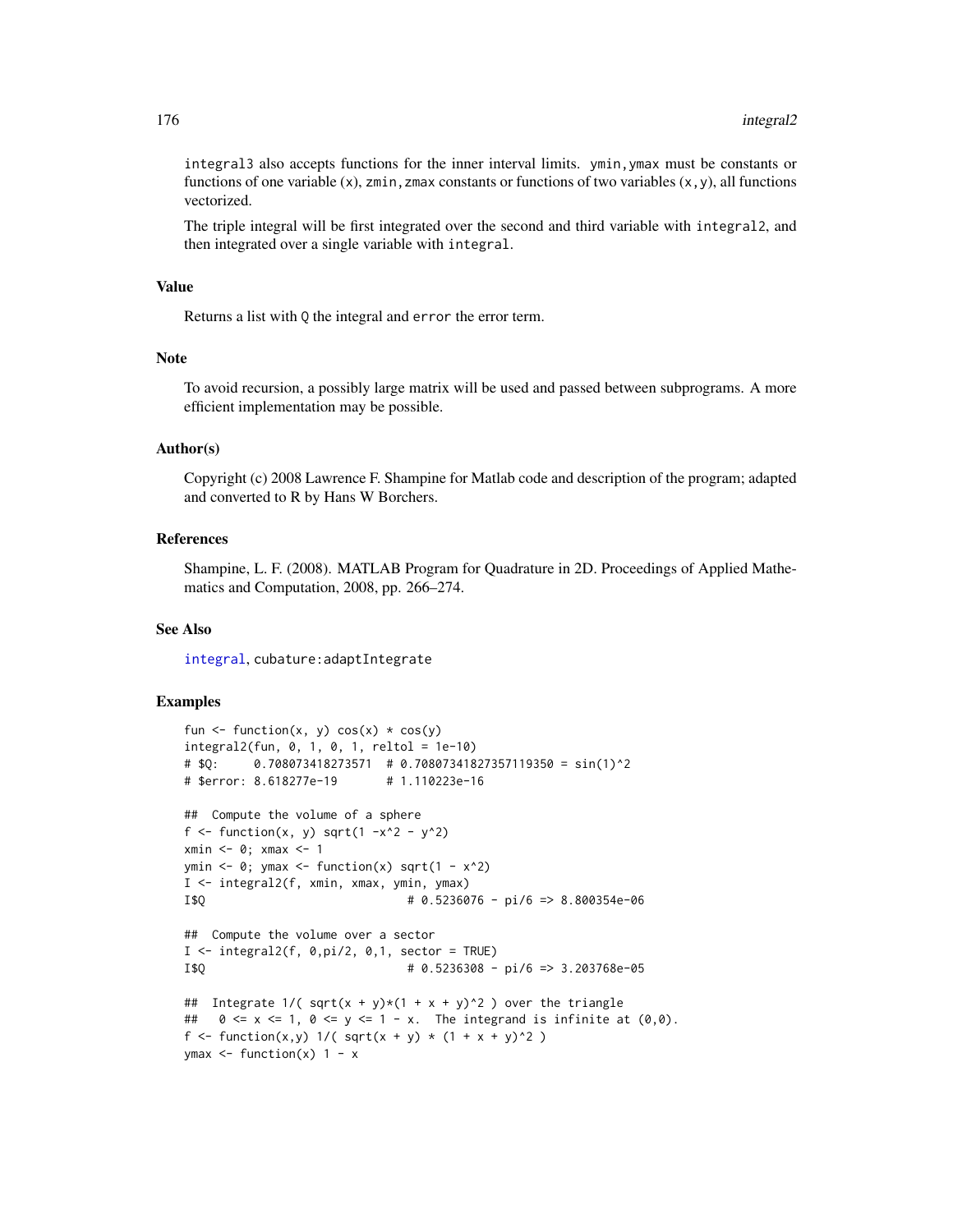#### interp1 177

```
I \le integral2(f, 0,1, 0, ymax)
I$Q + 1/2 - pi/4 + -3.247091e-08
## Compute this integral as a sector
rmax <- function(theta) 1/(sin(theta) + cos(theta))
I <- integral2(f, 0,pi/2, 0,rmax, sector = TRUE, singular = TRUE)
I$Q + 1/2 - pi/4 \# -4.998646e-11
## Examples of computing triple integrals
f0 <- function(x, y, z) y * sin(x) + z * cos(x)integral3(f0, 0, pi, 0,1, -1,1) # - 2.0 => 0.0
f1 <- function(x, y, z) exp(x+y+z)integral3(f1, 0, 1, 1, 2, 0, 0.5)
## [1] 5.206447 # 5.20644655
f2 <- function(x, y, z) x^2 + y^2 + za \leftarrow 2; b \leftarrow 4ymin \le function(x) x - 1ymax \leq function(x) x + 6zmin <- -2zmax \le function(x, y) 4 + y^2
integral3(f2, a, b, ymin, ymax, zmin, zmax)
## [1] 47416.75556 # 47416.7555556
f3 <- function(x, y, z) sqrt(x^2 + y^2)
a \leftarrow -2; b \leftarrow 2ymin \leq function(x) -sqrt(4-x^2)ymax <- function(x) sqrt(4-x^2)
zmin <- function(x, y) sqrt(x^2 + y^2)
zmax <-2integral3(f3, a, b, ymin, ymax, zmin, zmax)
## [1] 8.37758 # 8.377579076269617
```
<span id="page-176-0"></span>

interp1 *One-dimensional Interpolation*

# Description

One-dimensional interpolation of points.

#### Usage

```
interp1(x, y, xi = x,method = c("linear", "constant", "nearest", "spline", "cubic"))
```
#### Arguments

x Numeric vector; points on the x-axis; at least two points require; will be sorted if necessary.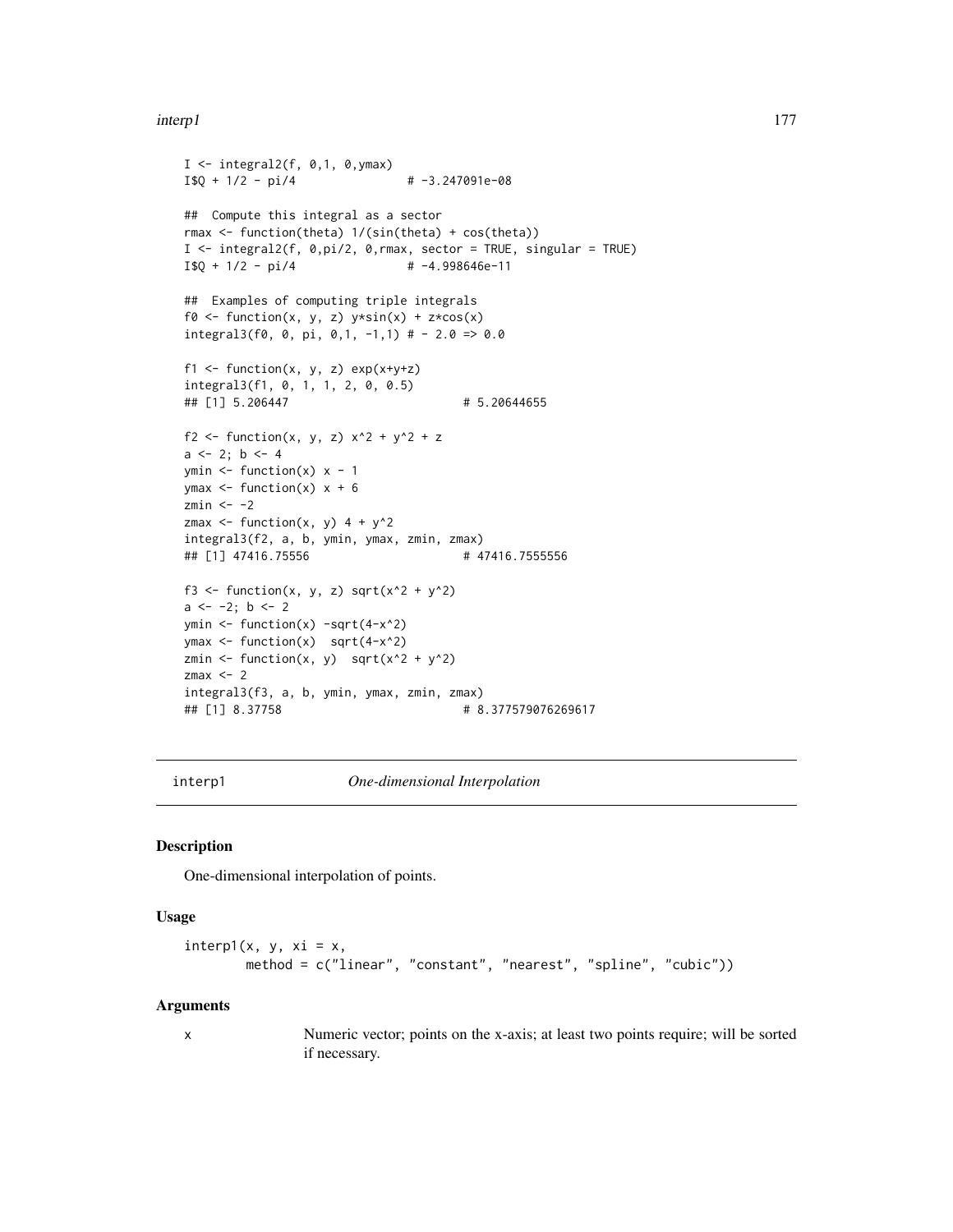| ٧      | Numeric vector; values of the assumed underlying function; $x$ and $y$ must be of<br>the same length.                |
|--------|----------------------------------------------------------------------------------------------------------------------|
| хi     | Numeric vector; points at which to compute the interpolation; all points must lie<br>between $min(x)$ and $max(x)$ . |
| method | One of "constant", "linear", "nearest", "spline", or "cubic"; default is "linear"                                    |

# Details

Interpolation to find yi, the values of the underlying function at the points in the vector xi.

Methods can be:

| linear   | linear interpolation (default) |
|----------|--------------------------------|
| constant | constant between points        |
| nearest  | nearest neighbor interpolation |
| spline   | cubic spline interpolation     |
| cubic    | cubic Hermite interpolation    |

# Value

Numeric vector representing values at points xi.

## Note

Method 'spline' uses the spline approach by Moler et al., and is identical with the Matlab option of the same name, but slightly different from R's spline function.

The Matlab option "cubic" seems to have no direct correspondence in R. Therefore, we simply use pchip here.

# See Also

[approx](#page-0-0), [spline](#page-0-0)

## Examples

```
x <- c(0.8, 0.3, 0.1, 0.6, 0.9, 0.5, 0.2, 0.0, 0.7, 1.0, 0.4)
y \le -x^2xi \leftarrow seq(0, 1, len = 81)yl <- interp1(x, y, xi, method = "linear")
yn \le interp1(x, y, xi, method = "nearest")
ys <- interp1(x, y, xi, method = "spline")
## Not run:
plot(x, y); grid()
lines(xi, yl, col="blue", lwd = 2)
lines(xi, yn, col="black", lty = 2)
lines(xi, ys, col="red")
```
## End(Not run)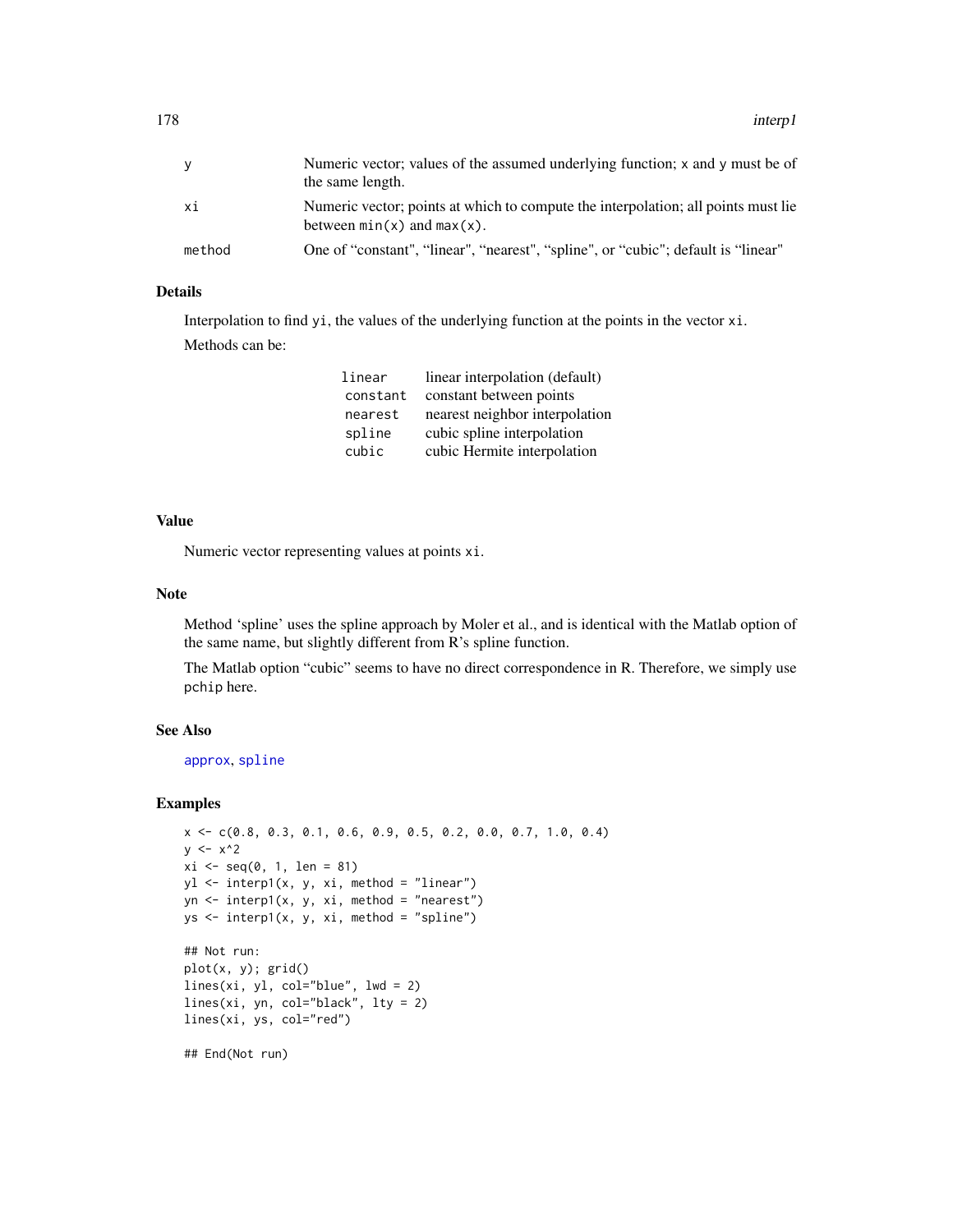```
## Difference between spline (Matlab) and spline (R).
x < -1:6y <- c(16, 18, 21, 17, 15, 12)
xs <- linspace(1, 6, 51)
ys <- interp1(x, y, xs, method = "spline")
sp \leq splitine(x, y, n = 51, method = "fmm")## Not run:
plot(x, y, main = "Matlab and R splines")
grid()
lines(xs, ys, col = "red")
lines(sp$x, sp$y, col = "blue")
legend(4, 20, c("Matlab spline", "R spline"),
              col = c("red", "blue"), \; lty = 1)## End(Not run)
```
interp2 *Two-dimensional Data Interpolation*

# Description

Two-dimensional data interpolation similar to a table look-up.

#### Usage

```
interp2(x, y, Z, xp, yp, method = c("linear", "nearest", "constant"))
```
## Arguments

| x, y   | vectors with monotonically increasing elements, representing x- and y-coordinates<br>of the data values in Z. |
|--------|---------------------------------------------------------------------------------------------------------------|
| Z      | numeric length $(y)$ -by-length $(x)$ matrix.                                                                 |
| xp, yp | x-, y-coordinates of points at which interpolated values will be computed.                                    |
| method | interpolation method, "linear" the most useful.                                                               |

#### Details

Computes a vector containing elements corresponding to the elements of xp and yp, determining by interpolation within the two-dimensional function specified by vectors x and y, and matrix Z.

x and y must be monotonically increasing. They specify the points at which the data Z is given. Therefore,  $length(x) = nrow(Z)$  and  $length(y) = ncol(Z)$  must be satisfied.

xp and yp must be of the same length.

The functions appears vectorized as xp, yp can be vectors, but internally they are treated in a for loop.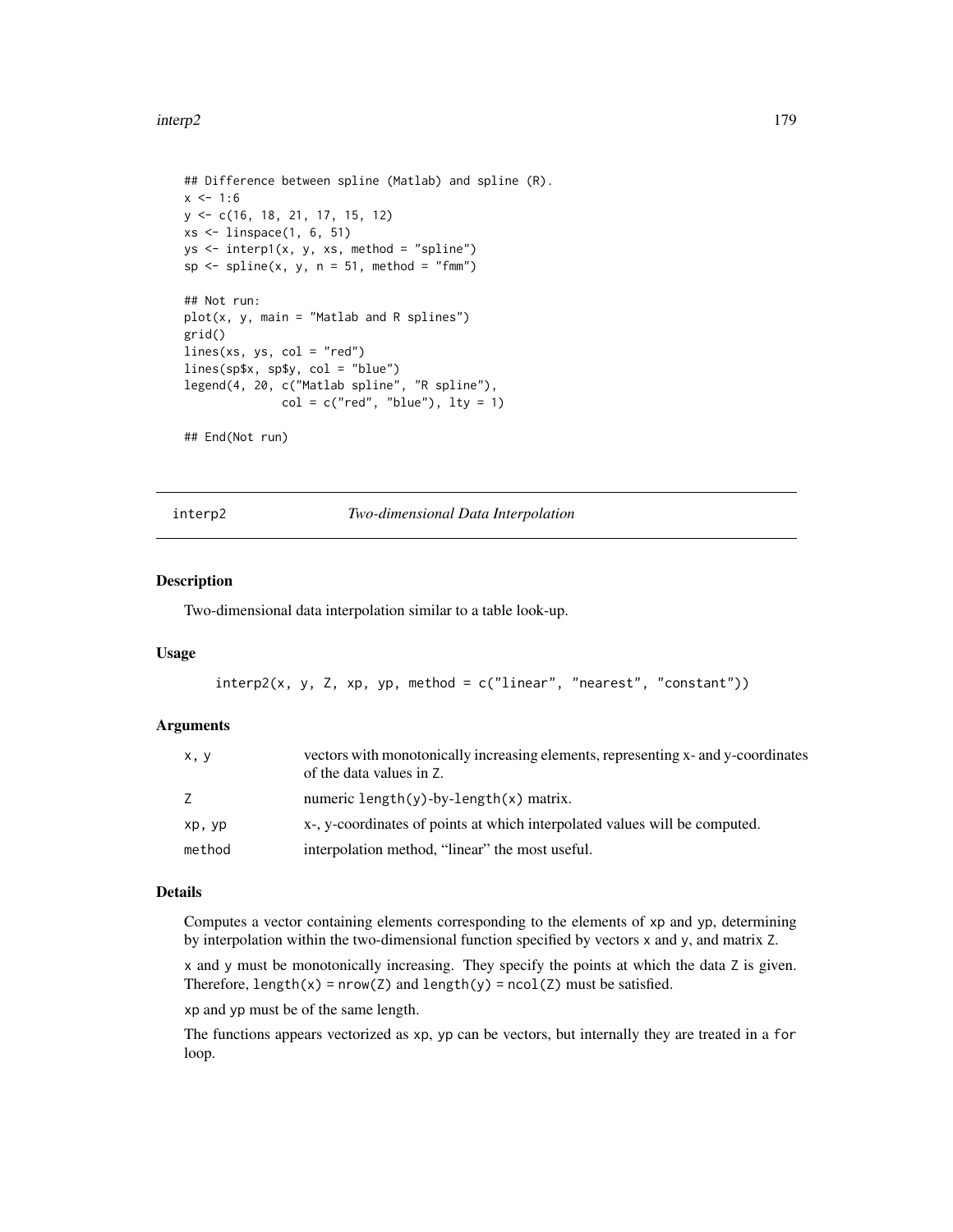# Value

Vector the length of xp of interpolated values.

For methods "constant" and "nearest" the intervals are considered closed from left and below. Out of range values are returned as NAs.

# Note

The corresponding Matlab function has also the methods "cubic" and "spline". If in need of a nonlinear interpolation, take a look at barylag2d in this package and the example therein.

## See Also

[interp1](#page-176-0), barylag2d

# Examples

```
## Not run:
   x <- linspace(-1, 1, 11)
   y <- linspace(-1, 1, 11)
   mgrid \leq meshgrid(x, y)
    Z \le - mgrid$X^2 + mgrid$Y^2
    xp \leq -yp \leq -\text{linspace}(-1, 1, 101)method <- "linear"
    zp \le - interp2(x, y, Z, xp, yp, method)plot(xp, zp, type = "l", col = "blue")method = "nearest"
   zp <- interp2(x, y, Z, xp, yp, method)
   lines(xp, zp, col = "red")grid()
## End(Not run)
```
inv *Matrix Inverse (Matlab Style)*

## Description

Invert a numeric or complex matrix.

# Usage

inv(a)

#### Arguments

a real or complex square matrix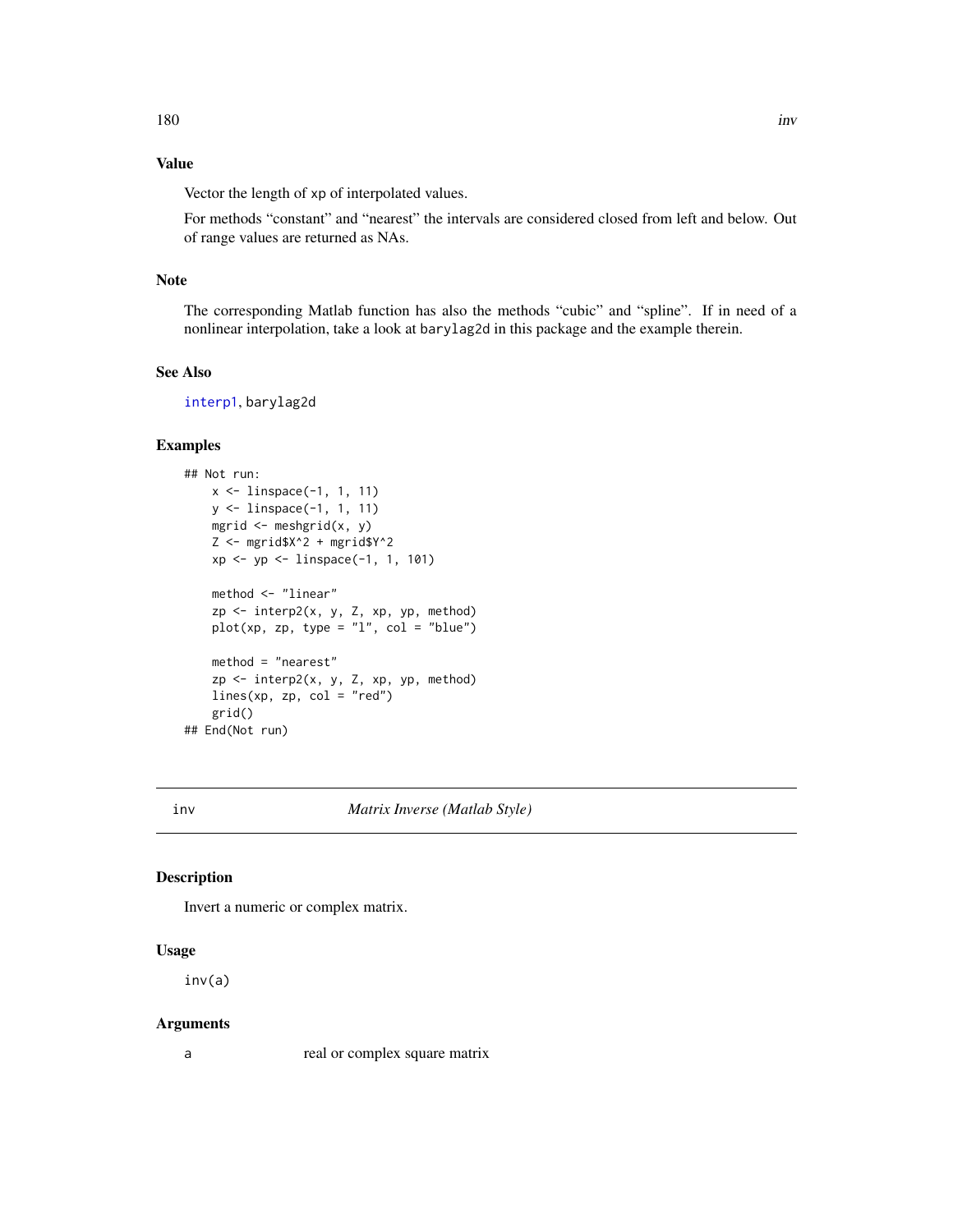invlap 181

# Details

Computes the matrix inverse by calling solve(a) and catching the error if the matrix is nearly singular.

# Value

square matrix that is the inverse of a.

## Note

inv() is the function name used in Matlab/Octave.

## See Also

[solve](#page-0-0)

# Examples

```
A \leftarrow \text{hilb}(6)B \leftarrow inv(A)B
# Compute the inverse matrix through Cramer's rule:
n \leq -nrow(A)detA \leftarrow det(A)b \le matrix(NA, nrow = n, ncol = n)
for (i in 1:n) {
    for (j in 1:n) {
         b[i, j] <- (-1)^{i}(i+j) * det(A[-j, -i]) / detA
     }
}
b
```
invlap *Inverse Laplacian*

## Description

Numerical inversion of Laplace transforms.

# Usage

 $invlap(Fs, t1, t2, nnt, a = 6, ns = 20, nd = 19)$ 

## Arguments

| <b>Fs</b> | function representing the function to be inverse-transformed. |
|-----------|---------------------------------------------------------------|
| t1, t2    | end points of the interval.                                   |
| nnt       | number of grid points between t1 and t2.                      |
| a         | shift parameter; it is recommended to preserve value 6.       |
| ns, nd    | further parameters, increasing them leads to lower error.     |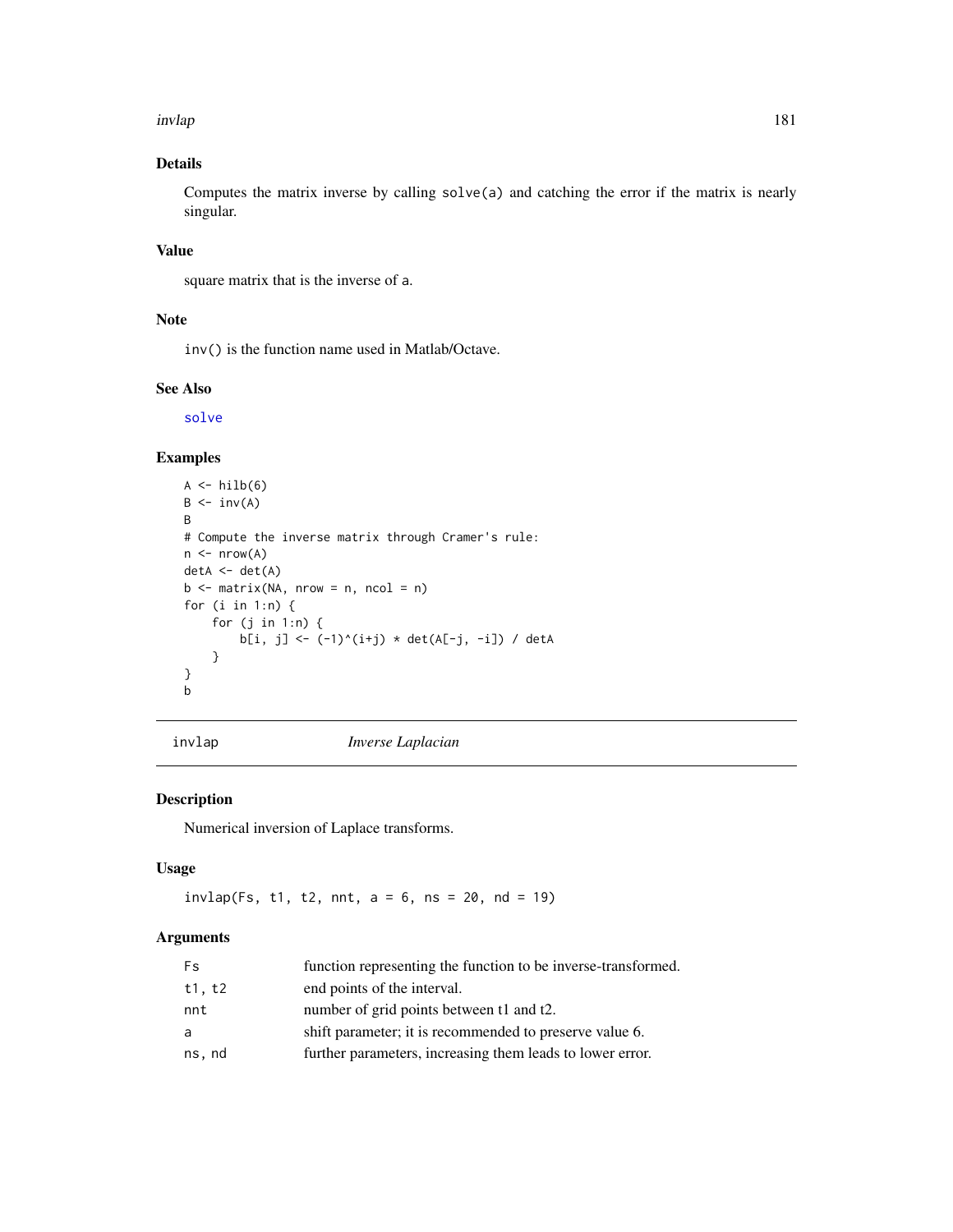## Details

The transform Fs may be any reasonable function of a variable  $s^{\wedge}a$ , where a is a real exponent. Thus, the function invlap can solve fractional problems and invert functions Fs containing (ir)rational or transcendental expressions.

#### Value

Returns a list with components x the x-coordinates and y the y-coordinates representing the original function in the interval  $[t1, t2]$ .

#### Note

Based on a presentation in the first reference. The function invlap on MatlabCentral (by ) served as guide. The Talbot procedure from the second reference could be an interesting alternative.

# References

J. Valsa and L. Brancik (1998). Approximate Formulae for Numerical Inversion of Laplace Transforms. Intern. Journal of Numerical Modelling: Electronic Networks, Devices and Fields, Vol. 11, (1998), pp. 153-166.

L.N.Trefethen, J.A.C.Weideman, and T.Schmelzer (2006). Talbot quadratures and rational approximations. BIT. Numerical Mathematics, 46(3):653–670.

```
Fs \le function(s) 1/(s^2 + 1) # sine function
Li <- invlap(Fs, 0, 2*pi, 100)
## Not run:
plot(Li[[1]], Li[[2]], type = "l", col = "blue"); grid()Fs \le function(s) tanh(s)/s # step function
L1 <- invlap(Fs, 0.01, 20, 1000)
plot(L1[[1]], L1[[2]], type = "l", col = "blue")
L2 <- invlap(Fs, 0.01, 20, 2000, 6, 280, 59)
lines(L2[[1]], L2[[2]], col="darkred"); grid()
Fs \le function(s) 1/(sqrt(s)*s)L1 <- invlap(Fs, 0.01, 5, 200, 6, 40, 20)
plot(L1[[1]], L1[[2]], type = "1", col = "blue"); grid()Fs \le function(s) 1/(s^2 - 1) # hyperbolic sine function
Li <- invlap(Fs, 0, 2*pi, 100)
plot(Li[[1]], Li[[2]], type = "l", col = "blue"); grid()Fs \le function(s) 1/s/(s + 1) # exponential approach
Li <- invlap(Fs, 0, 2*pi, 100)
plot(Li[[1]], Li[[2]], type = "1", col = "blue"); grid()gamma <- 0.577215664901532 # Euler-Mascheroni constant
Fs \le function(s) -1/s \star (log(s)+gamma) # natural logarithm
```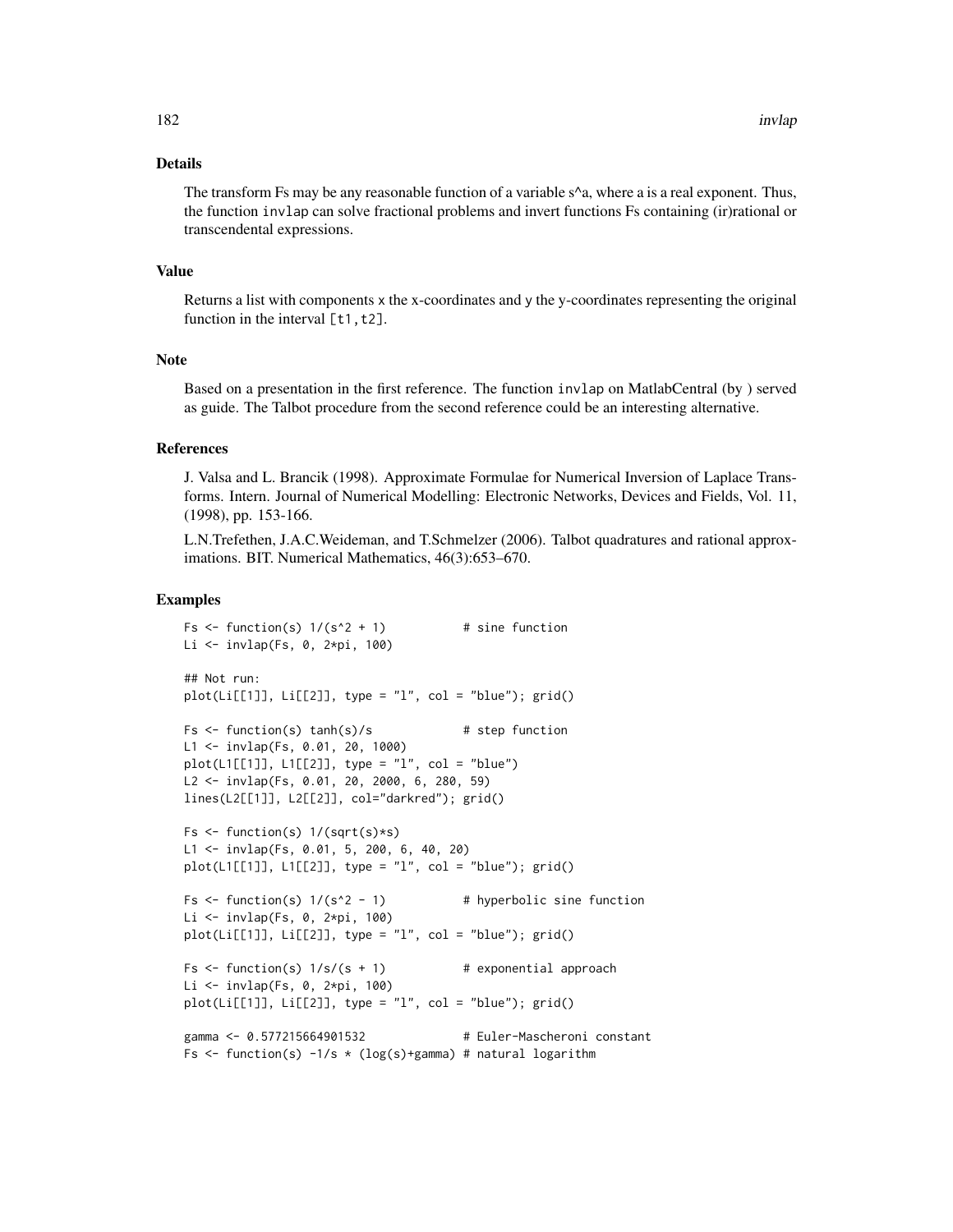#### isempty 183

```
Li <- invlap(Fs, 0, 2*pi, 100)
plot(Li[[1]], Li[[2]], type = "l", col = "blue"); grid()
Fs <- function(s) (20.5+3.7343*s^1.15)/(21.5+3.7343*s^1.15+0.8*s^2.2+0.5*s^0.9)/s
L1 <- invlap(Fs, 0.01, 5, 200, 6, 40, 20)
plot(L1[[1]], L1[[2]], type = "1", col = "blue")grid()
## End(Not run)
```
## isempty *isempty Property*

# Description

Determine if an object is empty.

## Usage

isempty(x)

# Arguments

x an R object

# Details

An empty object has length zero.

# Value

TRUE if x has length 0; otherwise, FALSE.

## Examples

 $isempty(c(0))$  # FALSE  $isempty(matrix(\emptyset, 1, 0))$  # TRUE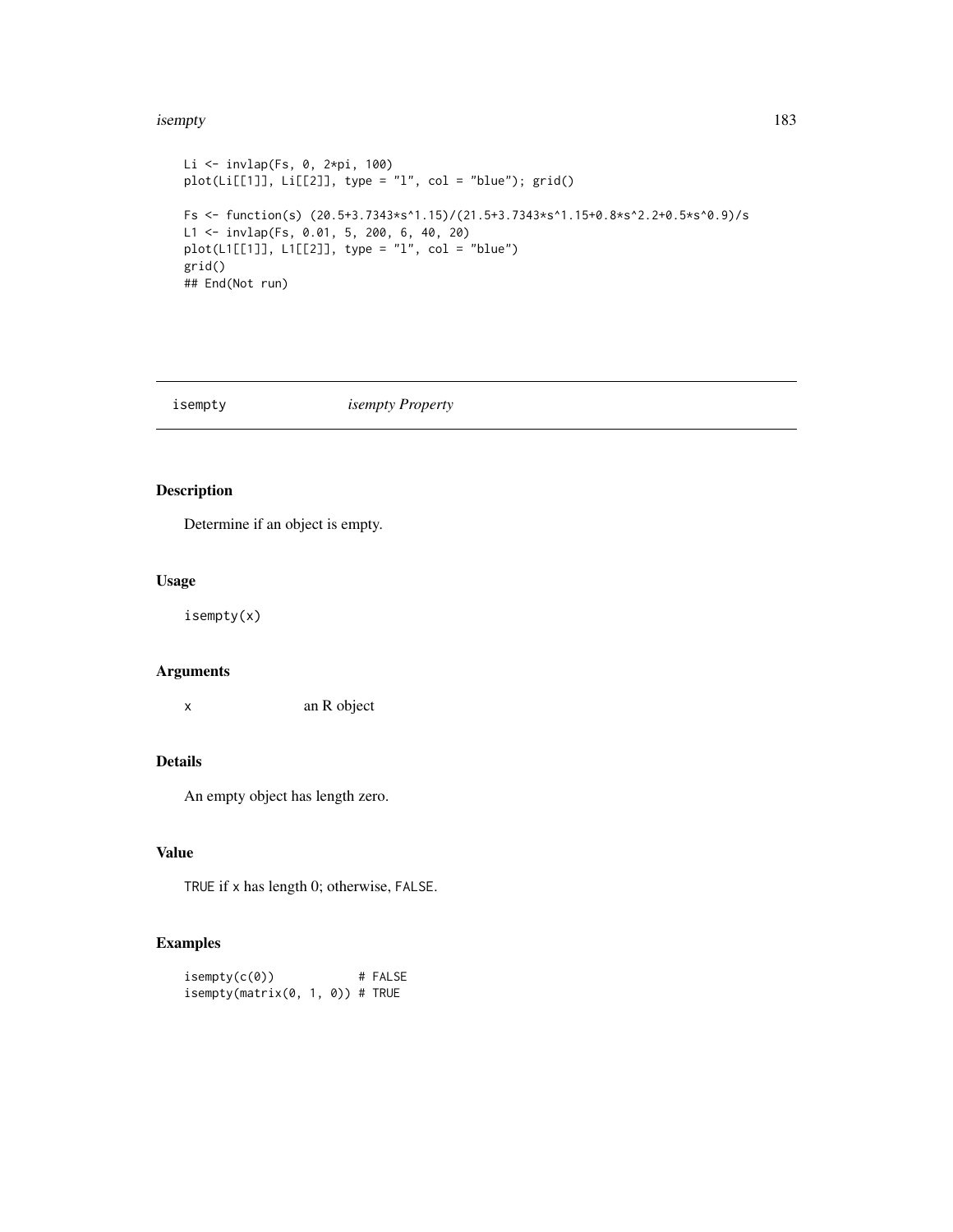Test for positive definiteness.

# Usage

 $isposed(A, psd = FALSE, tol = 1e-10)$ 

## Arguments

| A   | symmetric matrix                                        |
|-----|---------------------------------------------------------|
| psd | logical, shall semi-positive definiteness be tested?    |
| tol | tolerance to check symmetry and Cholesky decomposition. |

# Details

Whether matrix A is positive definite will be determined by applying the Cholesky decomposition. The matrix must be symmetric.

With psd=TRUE the matrix will be tested for being semi-positive definite. If not positive definite, still a warning will be generated.

# Value

Returns TRUE or FALSE.

```
A \leftarrow magic(5)# isposdef(A)
## [1] FALSE
## Warning message:
## In isposdef(A) : Matrix 'A' is not symmetric.
## FALSE
A \leq -t(A) %*% A
isposdef(A)
## [1] TRUE
A[5, 5] <- 0
isposdef(A)
## [1] FALSE
```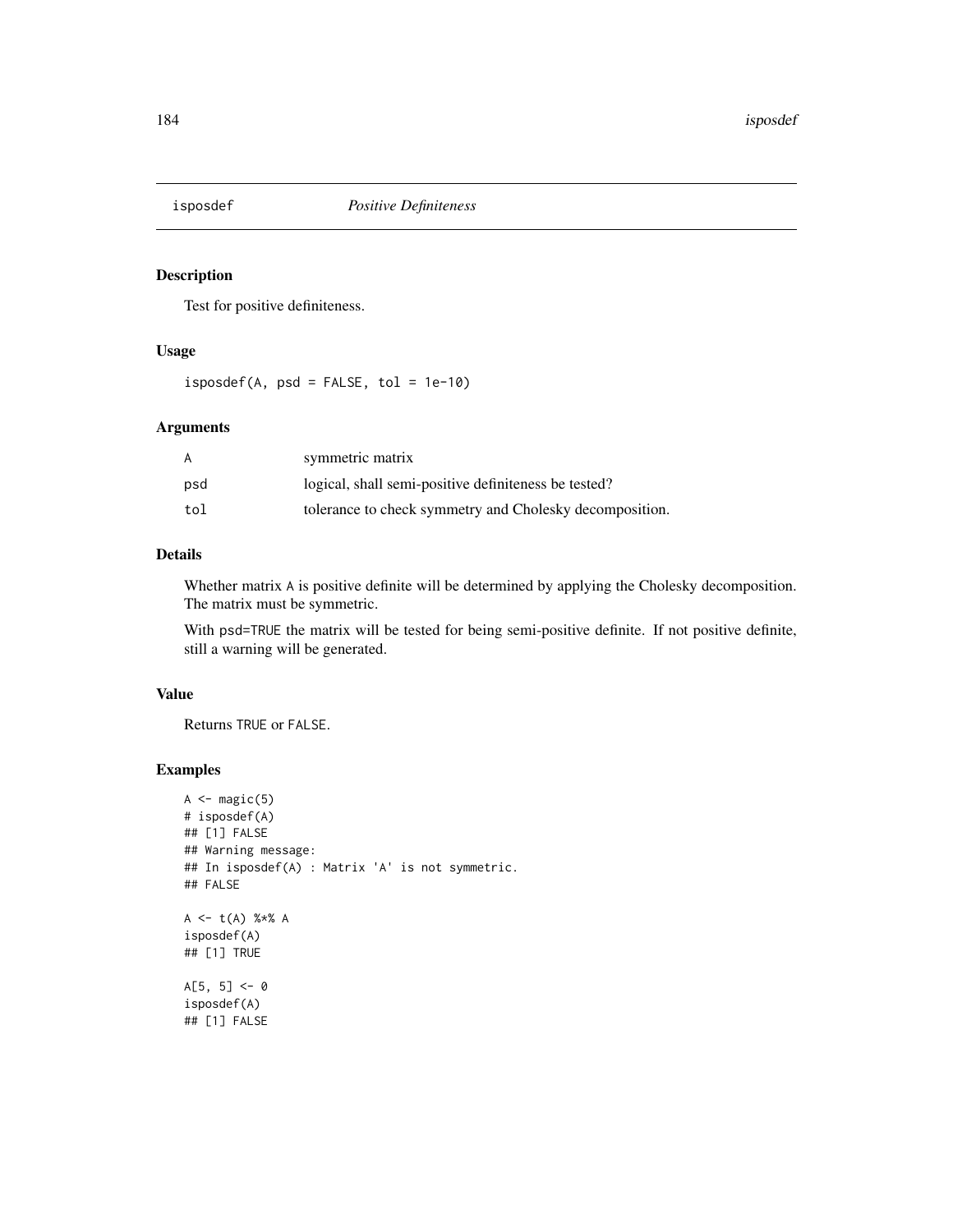Vectorized version, returning for a vector or matrix of positive integers a vector of the same size containing 1 for the elements that are prime and 0 otherwise.

#### Usage

isprime(x)

#### Arguments

x vector or matrix of nonnegative integers

## Details

Given an array of positive integers returns an array of the same size of 0 and 1, where the i indicates a prime number in the same position.

## Value

array of elements 0, 1 with 1 indicating prime numbers

# See Also

[factors](#page-102-0)[,primes](#page-280-0)

```
x <- matrix(1:10, nrow=10, ncol=10, byrow=TRUE)
x * isprime(x)# Find first prime number octett:
octett <- c(0, 2, 6, 8, 30, 32, 36, 38) - 19
while (TRUE) {
    octett <- octett + 210
    if (all(as.logical(isprime(octett)))) {
        cat(octett, "\n", sep=" ")
       break
    }
}
```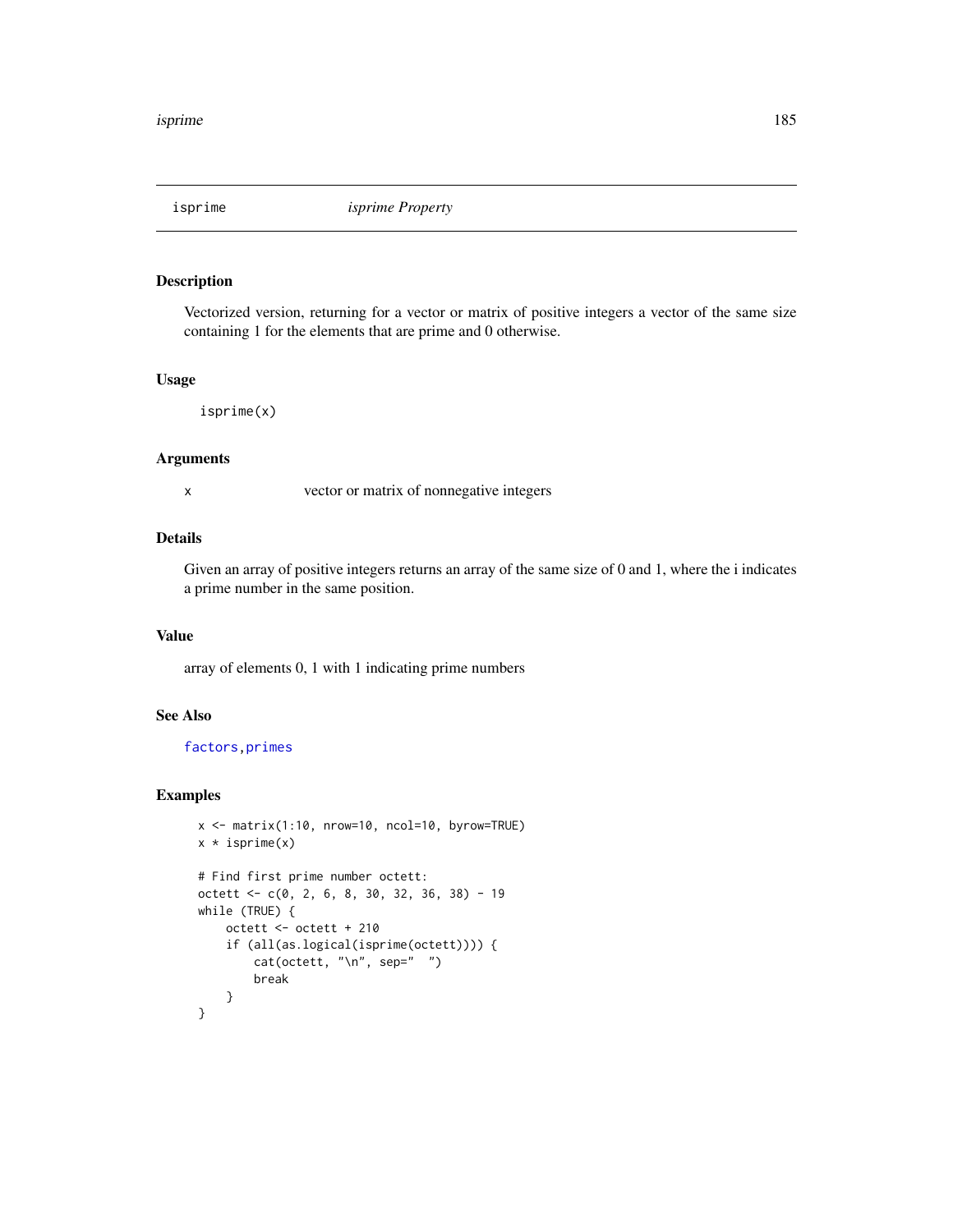Iterative solutions of systems of linear equations.

#### Usage

```
itersolve(A, b, x0 = NULL, max = 1000, tol = .Machine$double.eps^(0.5),method = c("Gauss-Seidel", "Jacobi", "Richardson"))
```
#### Arguments

| A      | numerical matrix, square and non-singular.                |
|--------|-----------------------------------------------------------|
| b      | numerical vector or column vector.                        |
| x0     | starting solution for iteration; defaults to null vector. |
| nmax   | maximum number of iterations.                             |
| tol    | relative tolerance.                                       |
| method | iterative method, Gauss-Seidel, Jacobi, or Richardson.    |

## Details

Iterative methods are based on splitting the matrix  $A=(P-A)-A$  with a so-called 'preconditioner' matrix P. The methods differ in how to choose this preconditioner.

# Value

Returns a list with components x the solution, iter the number of iterations, and method the name of the method applied.

# Note

Richardson's method allows to specify a 'preconditioner'; this has not been implemented yet.

## References

Quarteroni, A., and F. Saleri (2006). Scientific Computing with MATLAB and Octave. Springer-Verlag, Berlin Heidelberg.

## See Also

[qrSolve](#page-286-0)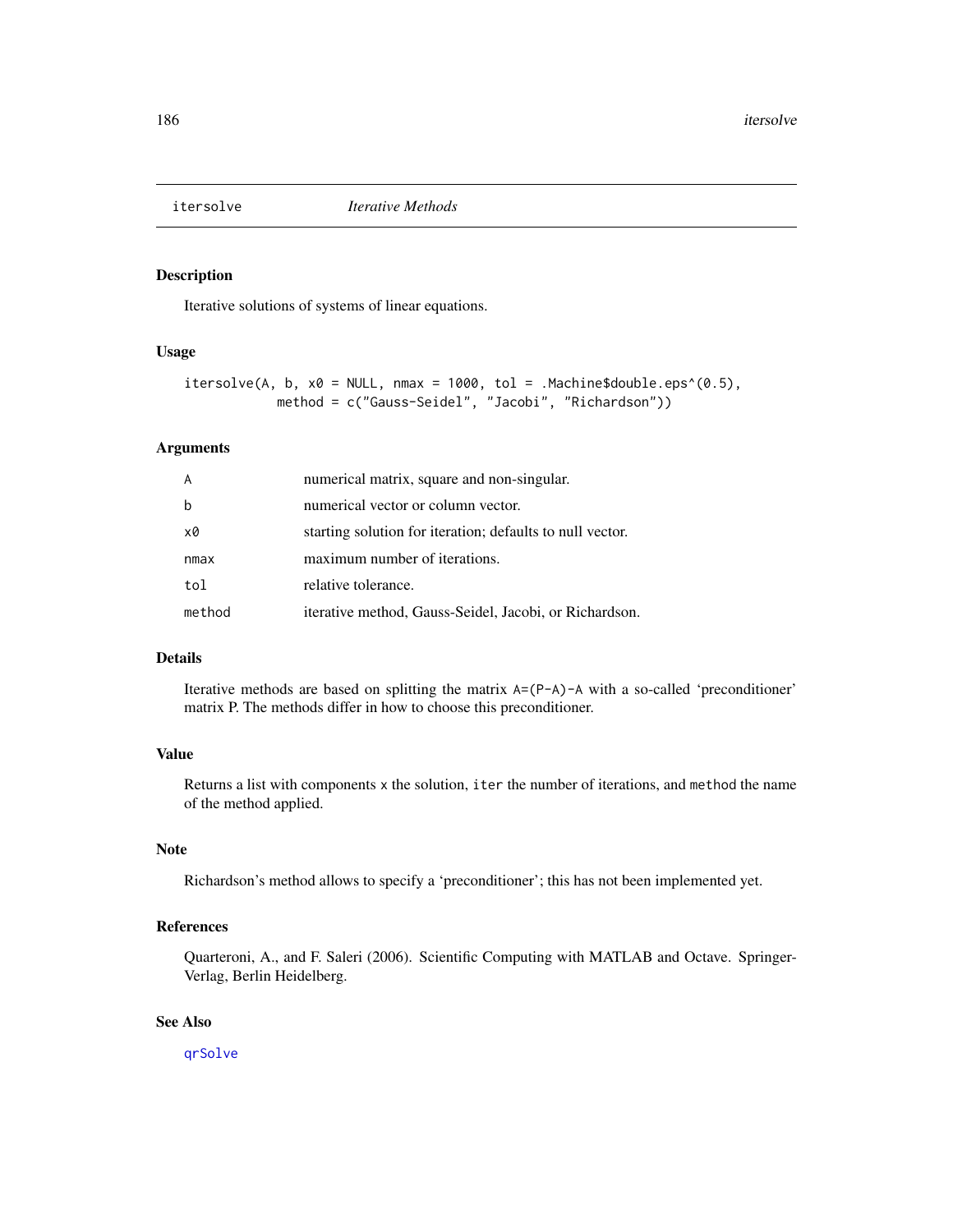#### jacobian 187

#### Examples

```
N < -10A <- Diag(rep(3,N)) + Diag(rep(-2, N-1), k=-1) + Diag(rep(-1, N-1), k=1)b \leq A \ %*% rep(1, N)
x0 <- rep(0, N)
itersolve(A, b, tol = 1e-8, method = "Gauss-Seidel")
# [1] 1 1 1 1 1 1 1 1 1 1
# [1] 87
itersolve(A, b, x0 = 1:10, tol = 1e-8, method = "Jacobi")
# [1] 1 1 1 1 1 1 1 1 1 1
# [1] 177
```

|--|

## Description

Jacobian matrix of a function  $R^{\wedge}n \rightarrow R^{\wedge}m$ .

# Usage

 $jacobian(f, x0, heps = .Machine$double.eps^(1/3), ...)$ 

# Arguments

|      | m functions of n variables.          |
|------|--------------------------------------|
| x0   | Numeric vector of length n.          |
| heps | This is h in the derivative formula. |
|      | parameters to be passed to f.        |

#### Details

Computes the derivative of each funktion  $f_j$  by variable  $x_i$  separately, taking the discrete step h.

# Value

Numeric m-by-n matrix J where the entry J[j,i] is  $\frac{\partial f_j}{\partial x_i}$ , i.e. the derivatives of function  $f_j$  line up in row *i* for  $x_1, \ldots, x_n$ .

# Note

Obviously, this function is *not* vectorized.

#### References

Quarteroni, A., R. Sacco, and F. Saleri (2007). Numerical Mathematics. Second Edition, Springer-Verlag, Berlin Heidelberg.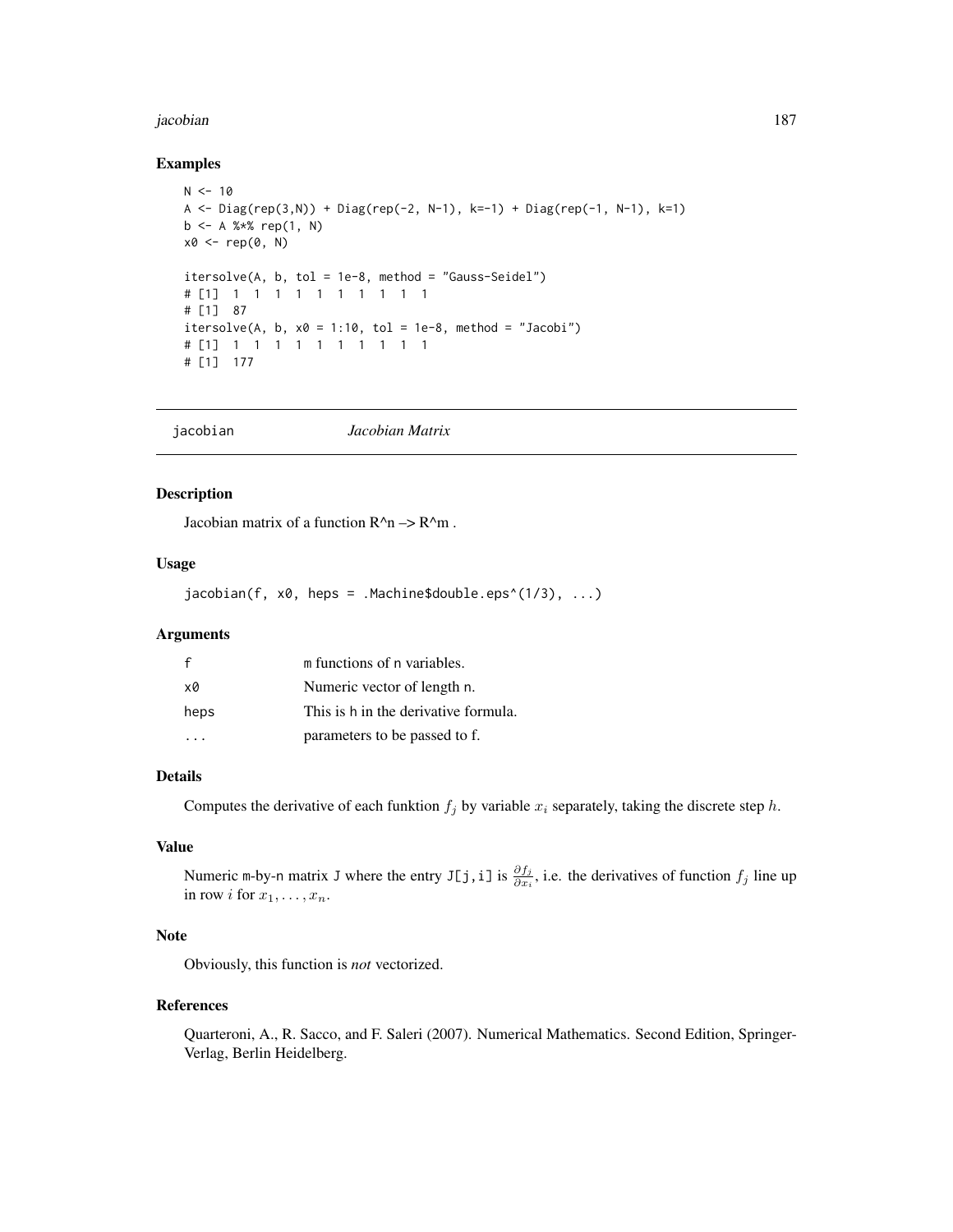188 kriging

## See Also

gradient

#### Examples

```
## Example function from Quarteroni & Saleri
f <- function(x) c(x[1]^2 + x[2]^2 - 1, sin(pi*x[1]/2) + x[2]^3)
jf <- function(x)matrix( c(2*x[1], pi/2 * cos(pi*x[1]/2), 2*x[2], 3*x[2]^2), 2, 2)
all.equal(jf(c(1,1)), jacobian(f, c(1,1)))
# TRUE
```

| kriging | Interpolation by Kriging |  |
|---------|--------------------------|--|
|         |                          |  |

### Description

Simple and ordinary Kriging interpolation and interpolating function.

# Usage

 $kriging(u, v, u0, type = c("ordinary", "simple"))$ 

# Arguments

| u    | an nxm-matrix of n points in the m-dimensional space.                              |
|------|------------------------------------------------------------------------------------|
| v    | an n-dim. (column) vector of interpolation values.                                 |
| u0   | a kxm-matrix of k points in R <sup><math>\wedge</math></sup> m to be interpolated. |
| type | character; values 'simple' or 'ordinary'; no partial matching.                     |

# Details

Kriging is a geo-spatial estimation procedure that estimates points based on the variations of known points in a non-regular grid. It is especially suited for surfaces.

# Value

kriging returns a k-dim. vektor of interpolation values.

## Note

In the literature, different versions and extensions are discussed.

# References

Press, W. H., A. A. Teukolsky, W. T. Vetterling, and B. P. Flannery (2007). Numerical recipes: The Art of Scientific Computing (3rd Ed.). Cambridge University Press, New York, Sect. 3.7.4, pp. 144-147.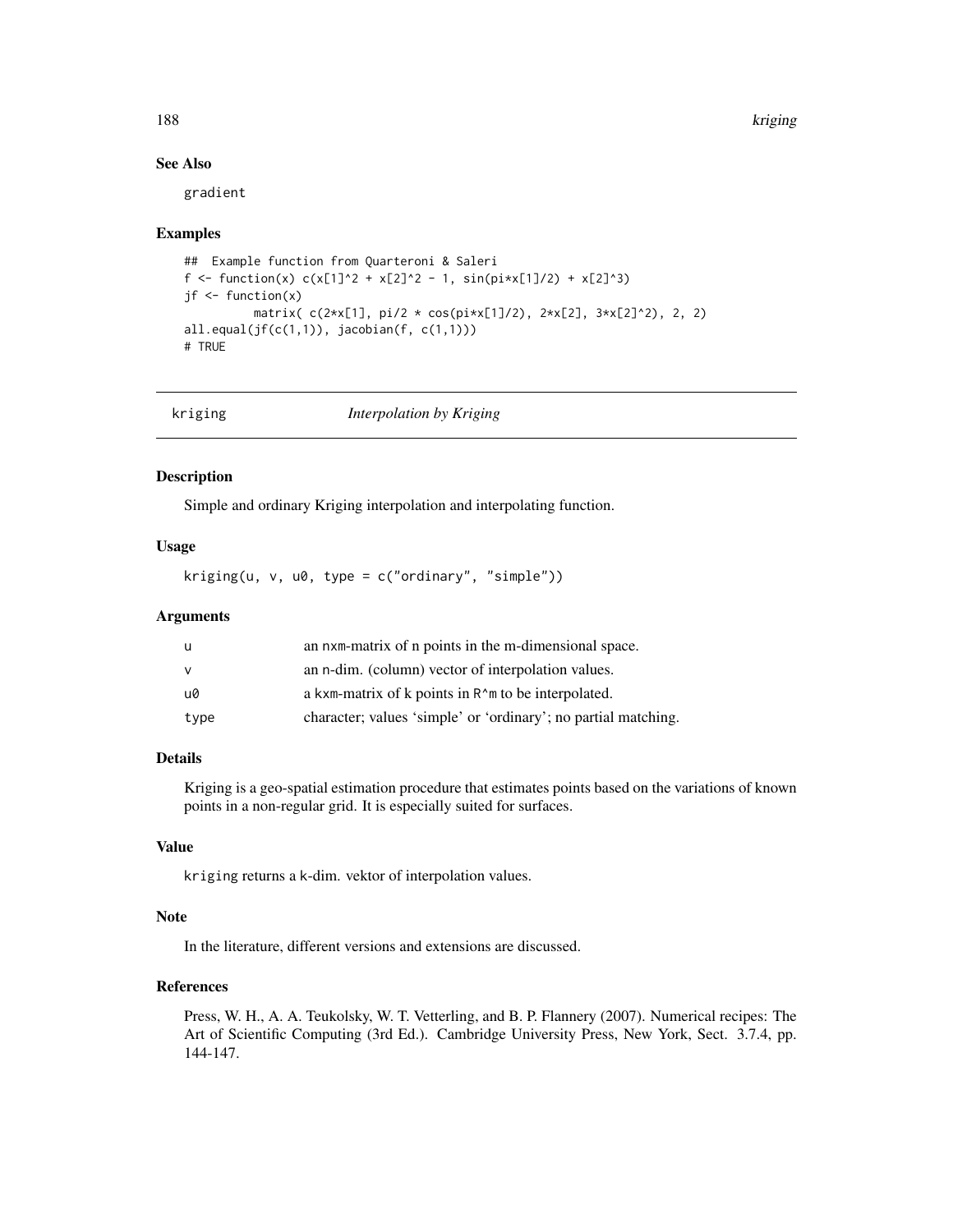kron the contract of the contract of the contract of the contract of the contract of the contract of the contract of the contract of the contract of the contract of the contract of the contract of the contract of the contr

## See Also

[akimaInterp](#page-16-0), [barylag2d](#page-29-0), package kriging

## Examples

```
## Interpolate the Saddle Point function
f <- function(x) x[1]^2 - x[2]^2 # saddle point function
set.seed(8237)
n < -36x \leq c(1, 1, -1, -1, \text{runif}(n-4, -1, 1)) # add four vertices
y \leftarrow c(1, -1, 1, -1, \text{runif}(n-4, -1, 1))u \leftarrow \text{cbind}(x, y)v \le numeric(n)
for (i in 1:n) v[i] \leftarrow f(c(x[i], y[i]))kriging(u, v, c(0, 0)) #=> 0.006177183
kriging(u, v, c(0, 0), type = "simple")## Not run:
xs < - 1inspace(-1, 1, 101) \qquad \qquad # interpolation on a diagonal
u0 <- cbind(xs, xs)
yo <- kriging(u, v, u0, type = "ordinary") # ordinary kriging
ys <- kriging(u, v, u0, type = "simple") # simple kriging
plot(xs, ys, type = "l", col = "blue", ylim = c(-0.1, 0.1),main = "Kriging interpolation along the diagonal")
lines(xs, yo, col = "red")legend( -1.0, 0.10, c("simple kriging", "ordinary kriging", "function"),
       lty = c(1, 1, 1), lwd = c(1, 1, 2), col=c("blue", "red", "black"))grid()
lines(c(-1, 1), c(0, 0), lwd = 2)## End(Not run)
## Find minimum of the sphere function
f <- function(x, y) x^2 + y^2 + 100v \le bsxfun(f, x, y)
ff <- function(w) kriging(u, v, w)
\mathsf{ff}(\mathsf{c}(\mathsf{0}, \mathsf{0})) #=> 100.0317
## Not run:
optim(c(0.0, 0.0), ff)
# $par: [1] 0.04490075 0.01970690
# $value: [1] 100.0291
ezcontour(ff, c(-1, 1), c(-1, 1))
points(0.04490075, 0.01970690, col = "red")
## End(Not run)
```
kron *Kronecker product (Matlab Style)*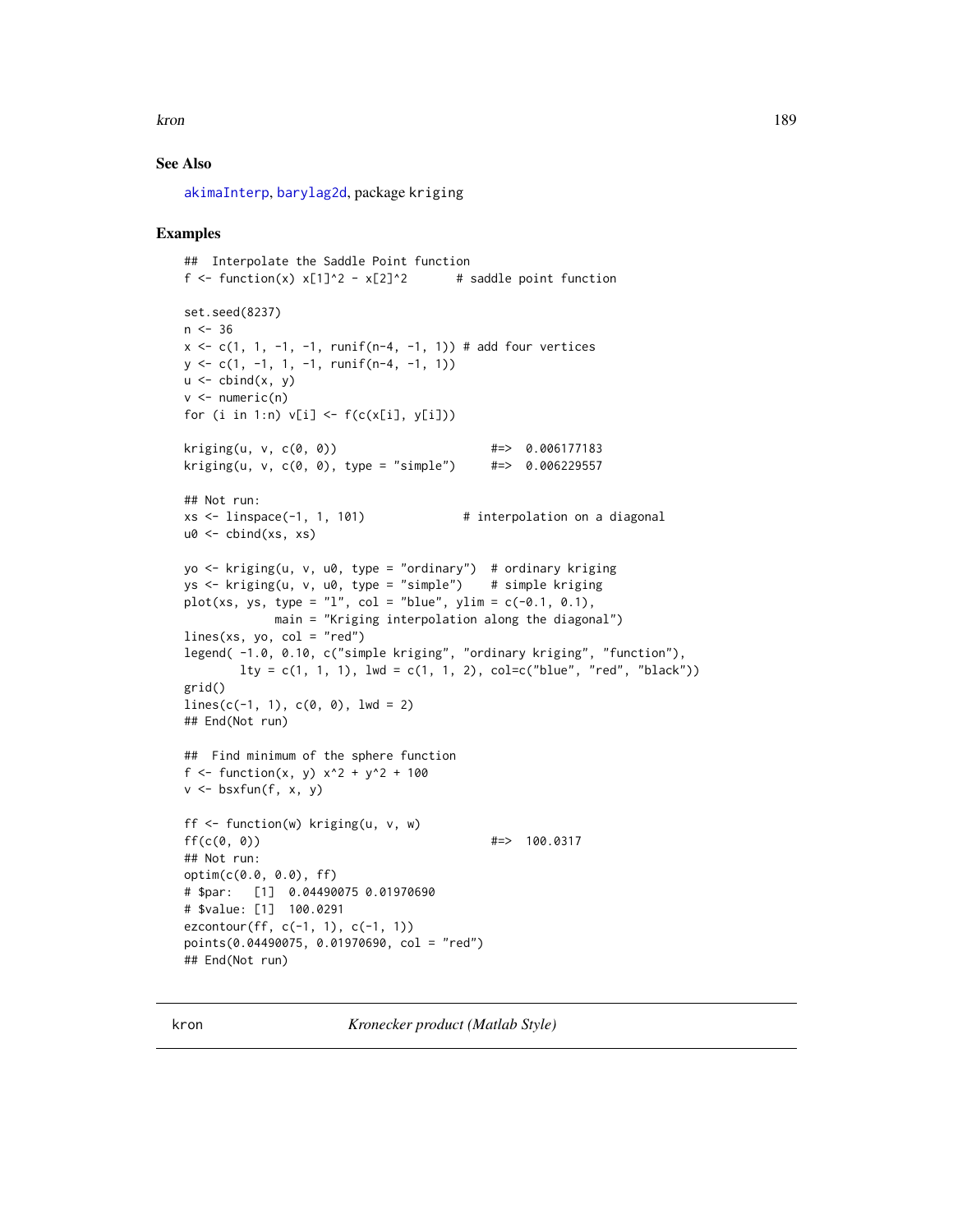Kronecker tensor product of two matrices.

# Usage

kron(a, b)

## Arguments

| a | real or complex matrix |
|---|------------------------|
| h | real or complex matrix |

# Details

The Kronecker product is a large matrix formed by all products between the elements of a and those of b. The first left block is a11\*b, etc.

## Value

an  $(n * p \times m * q$ -matrix, if a is  $(n \times m$  and b is  $(p \times q)$ .

## Note

kron() is an alias for the R function kronecker(), which can also be executed with the binary operator '%x%'.

## Examples

```
a <- diag(1, 2, 2)
b \le matrix(1:4, 2, 2)
kron(a, b)
kron(b, a)
```
L1linreg *L1 Linear Regression*

# Description

Solve the linear system  $A \times B$  in an Lp sense, that is minimize the term sum  $|b - A \times |D|$ . The case p=1 is also called "least absolute deviation" (LAD) regression.

#### Usage

L1linreg(A, b,  $p = 1$ , tol = 1e-07, maxiter = 200)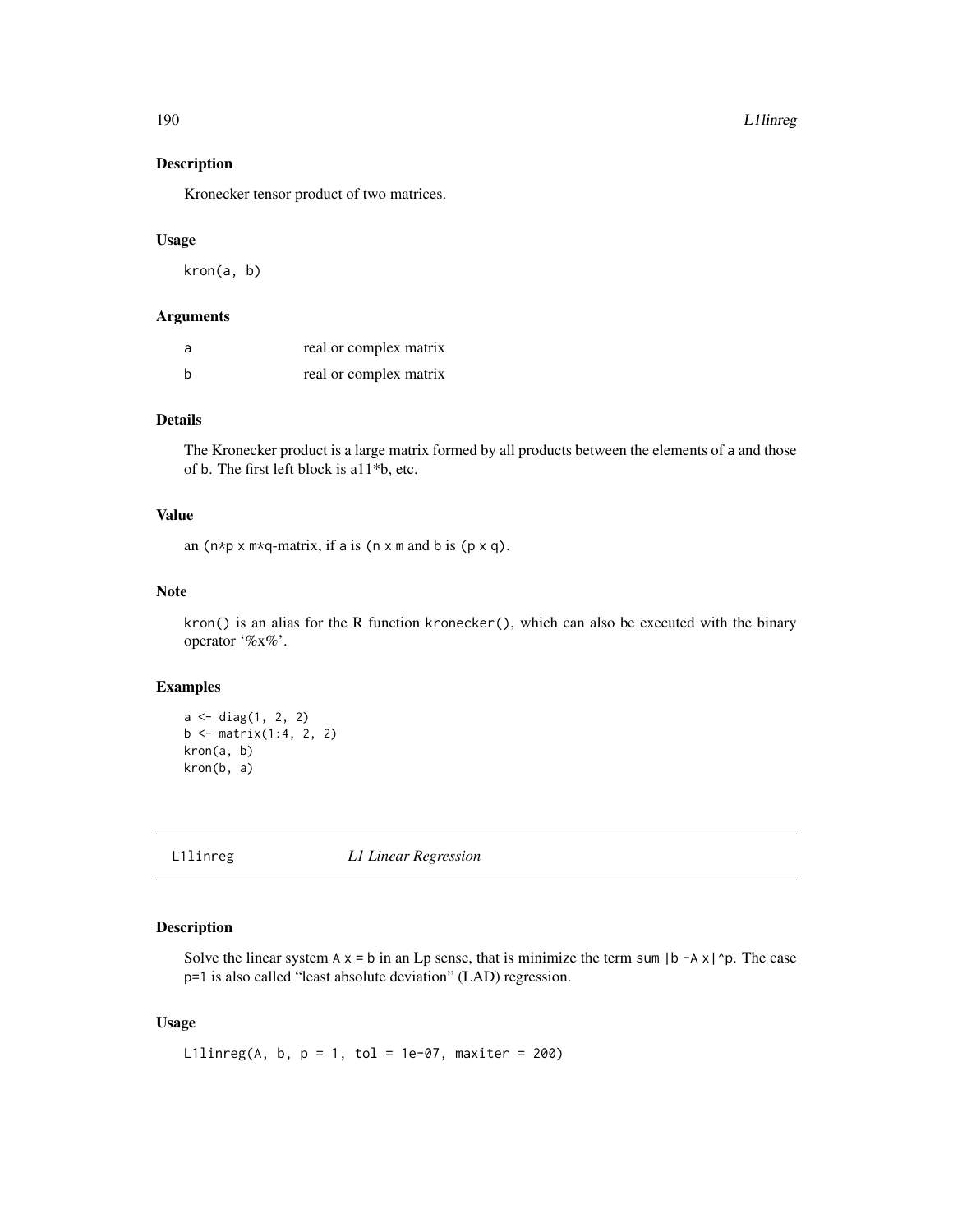#### L1linreg 2012 1912 1922 1922 1932 1932 1942 1952 1962 1972 1983 1984 1985 1986 1987 1988 1989 1989 1989 1989 1

#### Arguments

|         | matrix of independent variables.  |
|---------|-----------------------------------|
|         | independent variables.            |
|         | the p in $L^p$ norm, $p \leq 1$ . |
| tol     | relative tolerance.               |
| maxiter | maximum number of iterations.     |

## Details

L1/Lp regression is here solved applying the "iteratively reweighted least square" (IRLS) method in which each step involves a weighted least squares problem.

If an intercept term is required, add a unit column to A.

# Value

Returns a list with components x the linear coefficients describing the solution, reltol the relative tolerance reached, and niter the number of iterations.

# Note

In this case of p=1, the problem would be better approached by use of linear programming methods.

#### References

Dasgupta, M., and S.K. Mishra (2004). Least absolute deviation estimation of linear econometric models: A literature review. MPRA Paper No. 1781.

## See Also

[lm](#page-0-0), [lsqnonlin](#page-209-0), quantreg::rq

```
m < -101; n < -10 # no. of data points, degree of polynomial
x \le - seq(-1, 1, len=m)
y \le -\text{range}(x) # Runge's function
A <- outer(x, n:0, '^') # Vandermonde matrix
b \le y( sol <- L1linreg(A, b) )
# $x
# [1] -21.93242 0.00000 62.91092 0.00000 -67.84854 0.00000
# [7] 34.14400 0.00000 -8.11899 0.00000 0.84533
#
# $reltol
# [1] 6.712355e-10
#
# $niter
# [1] 81
```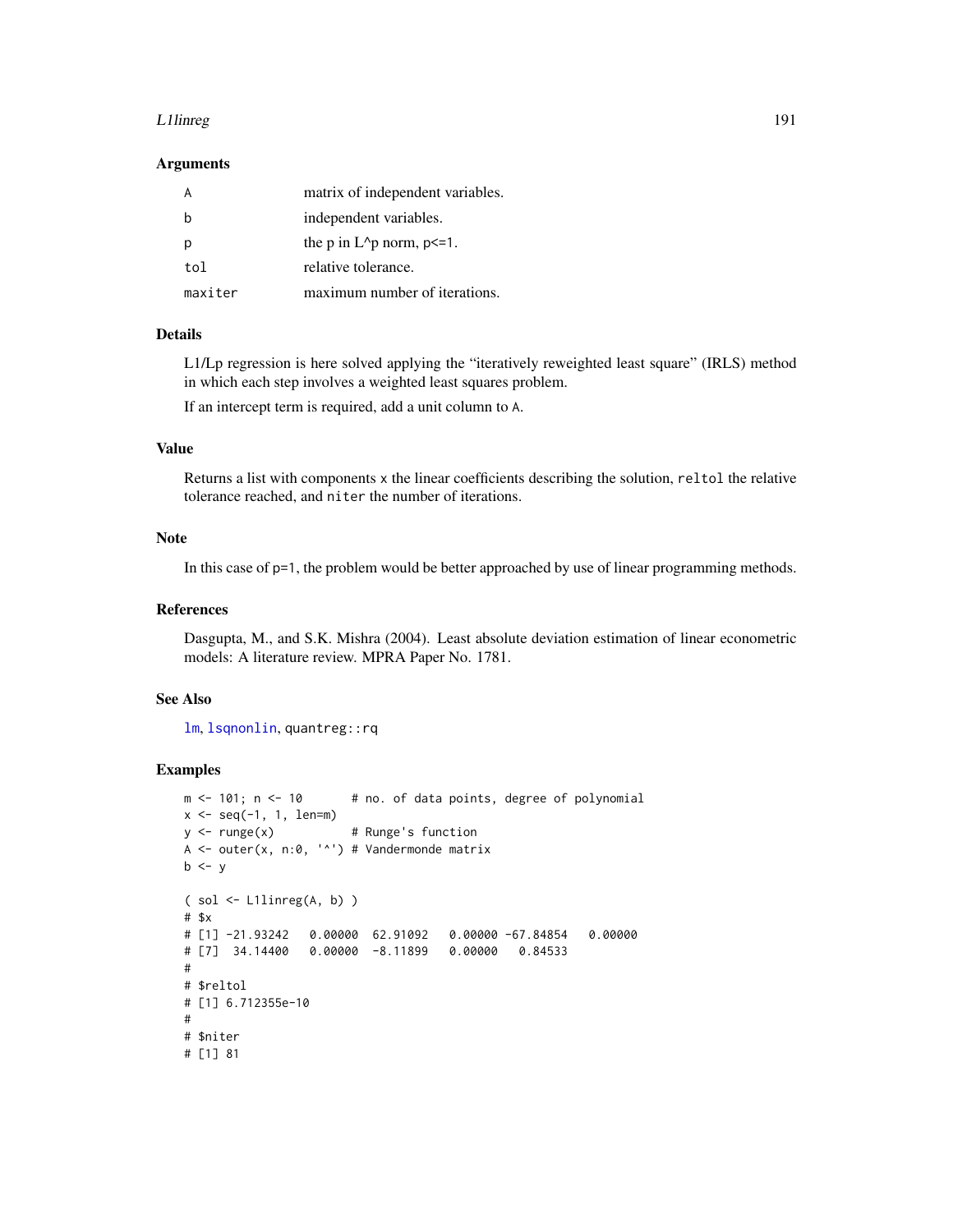```
# minimum value of polynomial L1 regression
sum(abs(polyval(sol$x, x) - y))
# [1] 3.061811
```
laguerre *Laguerre's Method*

# Description

Laguerre's method for finding roots of complex polynomials.

#### Usage

laguerre(p, x0, nmax = 25, tol = .Machine\$double.eps^(1/2))

# Arguments

| р    | real or complex vector representing a polynomial. |
|------|---------------------------------------------------|
| x0   | real or complex point near the root.              |
| nmax | maximum number of iterations.                     |
| tol  | absolute tolerance.                               |

# Details

Uses values of the polynomial and its first and second derivative.

# Value

The root found, or a warning about the number of iterations.

# Note

Computations are caried out in complex arithmetic, and it is possible to obtain a complex root even if the starting estimate is real.

#### References

Fausett, L. V. (2007). Applied Numerical Analysis Using Matlab. Second edition, Prentice Hall.

## See Also

[roots](#page-322-0)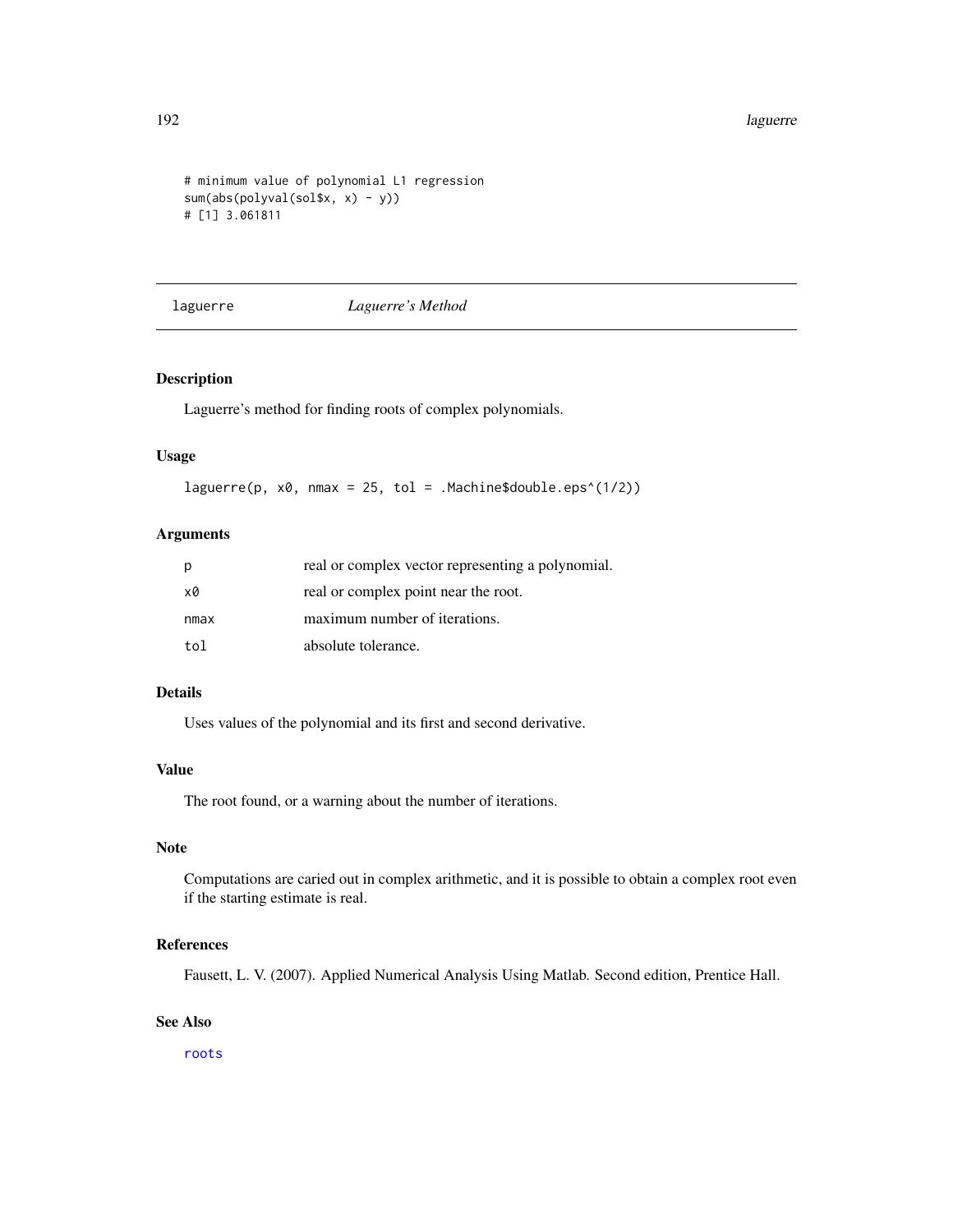# $l$ ambertWp 193

#### Examples

```
# 1 x^5 - 5.4 x^4 + 14.45 x^3 - 32.292 x^2 + 47.25 x - 26.46
p \leftarrow c(1.0, -5.4, 14.45, -32.292, 47.25, -26.46)laguerre(p, 1) #=> 1.2
laguerre(p, 2) #=> 2.099987 (should be 2.1)
laguerre(p, 2i) #=> 0+2.236068i (+- 2.2361i, i.e sqrt(-5))
```
lambertWp *Lambert's W Function*

#### Description

Principal real branch of the Lambert W function.

#### Usage

lambertWp(x) lambertWn(x)

#### Arguments

 $x$  Numeric vector of real numbers  $>= -1/e$ .

#### Details

The Lambert W function is the inverse of  $x \rightarrow x e^x x$ , with two real branches, W0 for  $x \ge -1/e$  and W-1 for  $-1/e \le x \le 0$ . Here the principal branch is called lambertWp, tho other one lambertWp, computed for real x.

The value is calculated using an iteration that stems from applying Halley's method. This iteration is quite fast and accurate.

The functions is not really vectorized, but at least returns a vector of values when presented with a numeric vector of length >= 2.

#### Value

Returns the solution w of  $w*exp(w) = x$  for real x with NaN if  $x < 1/exp(1)$  (resp.  $x \ge 0$  for the second branch).

## **Note**

See the examples how values for the second branch or the complex Lambert W function could be calculated by Newton's method.

#### References

Corless, R. M., G. H.Gonnet, D. E. G Hare, D. J. Jeffrey, and D. E. Knuth (1996). On the Lambert W Function. Advances in Computational Mathematics, Vol. 5, pp. 329-359.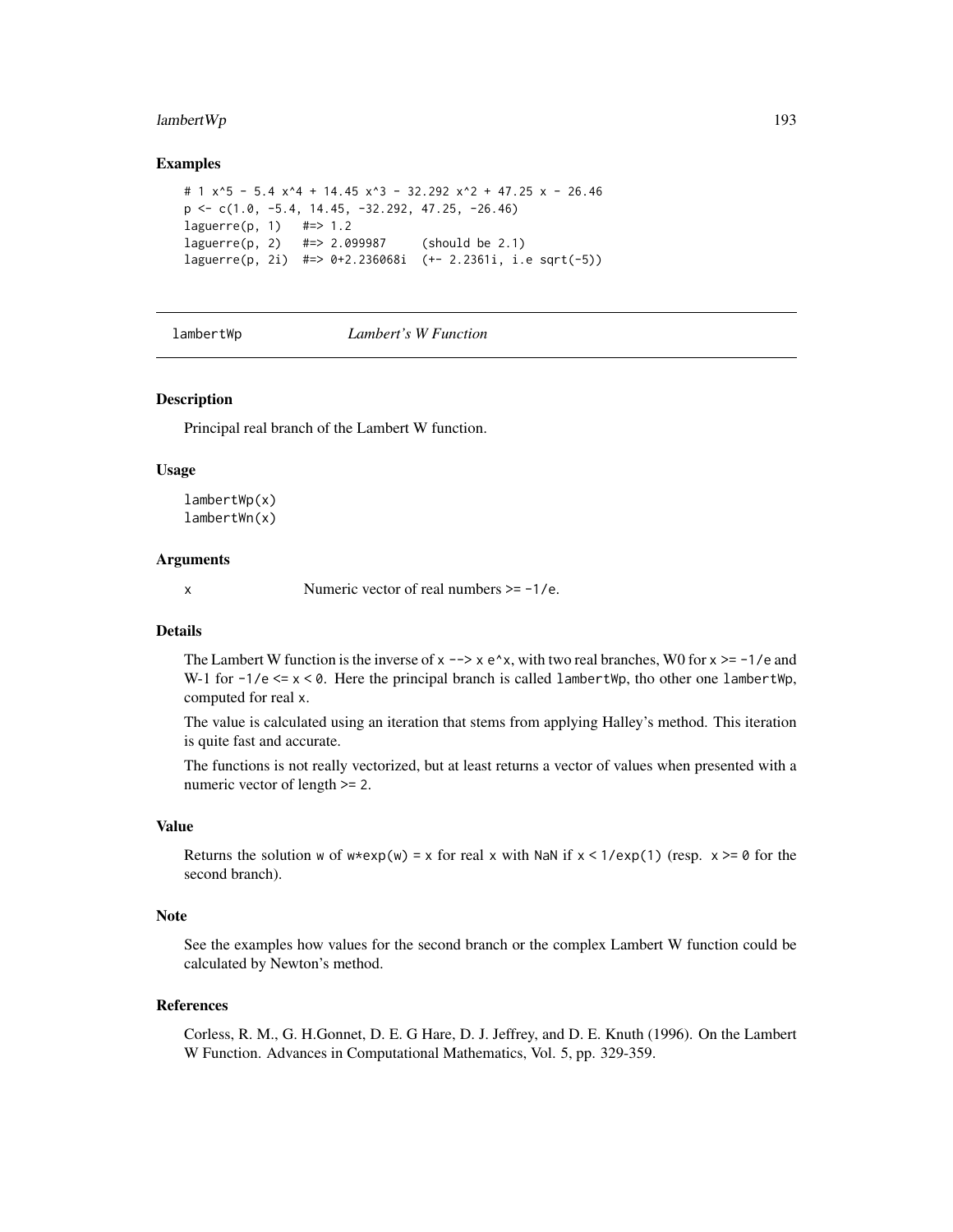## See Also

[halley](#page-150-0)

## Examples

```
## Examples
lambertWp(0) #=> 0
lambertWp(1) #=> 0.5671432904097838... Omega constant
lambertWp(exp(1)) #=> 1
lambertWp(-log(2)/2) #=> -log(2)# The solution of x * a^x = z is W(log(a)*z)/log(a)# x * 123^(x-1) = 3lambertWp(3*123*log(123))/log(123) #=> 1.19183018...
x \leq - seq(-0.35, 0.0, by=0.05)
w \leftarrow lambertWn(x)w * exp(w) # max. error < 3e-16
# [1] -0.35 -0.30 -0.25 -0.20 -0.15 -0.10 -0.05 NaN
## Not run:
xs < -c(-1/exp(1), seq(-0.35, 6, by=0.05))ys <- lambertWp(xs)
plot(xs, ys, type="l", col="darkred", lwd=2, ylim=c(-2,2),
     main="Lambert W0 Function", xlab="", ylab="")
grid()
points(c(-1/exp(1), 0, 1, exp(1)), c(-1, 0, lambertWp(1), 1))
text(1.8, 0.5, "Omega constant")
## End(Not run)
## Analytic derivative of lambertWp (similar for lambertWn)
D_lambertWp \leq function(x) {
    xw \leftarrow lambertWp(x)1 / (1+xw) / exp(xw)
}
D_lambertWp(c(-1/exp(1), 0, 1, exp(1)))
# [1] Inf 1.0000000 0.3618963 0.1839397
## Second branch resp. the complex function lambertWm()
F \leftarrow function(xy, z0) {
    z \leq x \sqrt{1} + xy[2] \cdot 1ifz \leq z * exp(z) - z0
    return(c(Re(fz), Im(fz)))
}
newtonsys(F, c(-1, -1), z0 = -0.1) #=> -3.5771520639573
newtonsys(F, c(-1, -1), z0 = -pi/2) #=> -1.5707963267949i = -pi/2 * 1i
```
laplacian *Laplacian Operator*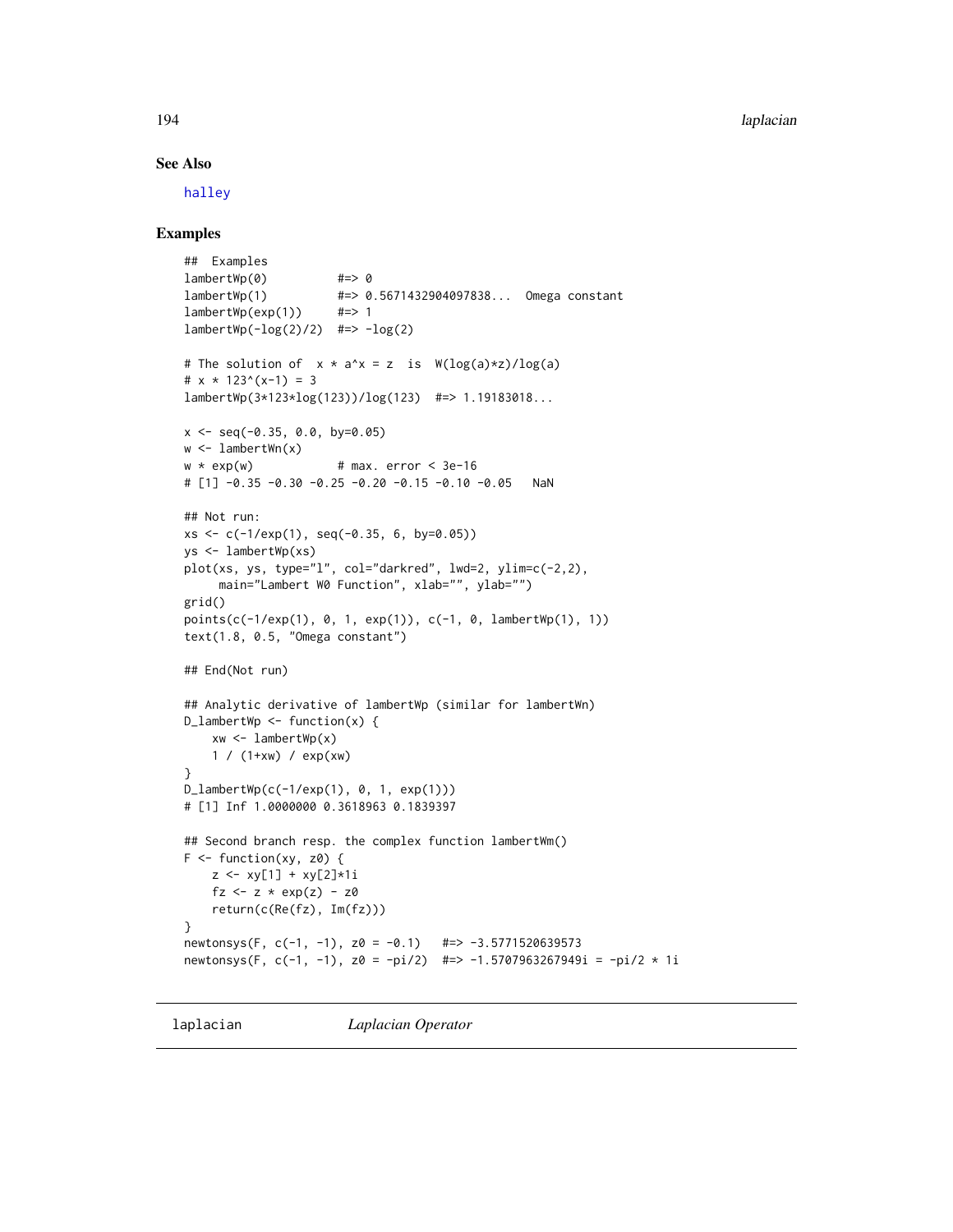#### laplacian 195

# Description

Numerically compute the Laplacian of a function.

# Usage

```
laplacian(f, x0, h = .Machine$double.eps^(1/4), ...)
```
# Arguments

|    | univariate function of several variables. |
|----|-------------------------------------------|
| x0 | point in $R^n$ .                          |
|    | step size.                                |
|    | variables to be passed to f.              |

# Details

Computes the Laplacian operator  $f_{x_1x_1} + \ldots + f_{x_nx_n}$  based on the three-point central difference formula, expanded to this special case.

Assumes that the function has continuous partial derivatives.

# Value

Real number.

## References

Fausett, L. V. (2007). Applied Numerical Analysis Using Matlab. Second edition, Prentice Hall.

## See Also

[hessian](#page-156-0)

```
f <- function(x) x[1]^2 + 2*x[1]*x[2] + x[2]^2
laplacian(f, c(1,1))
```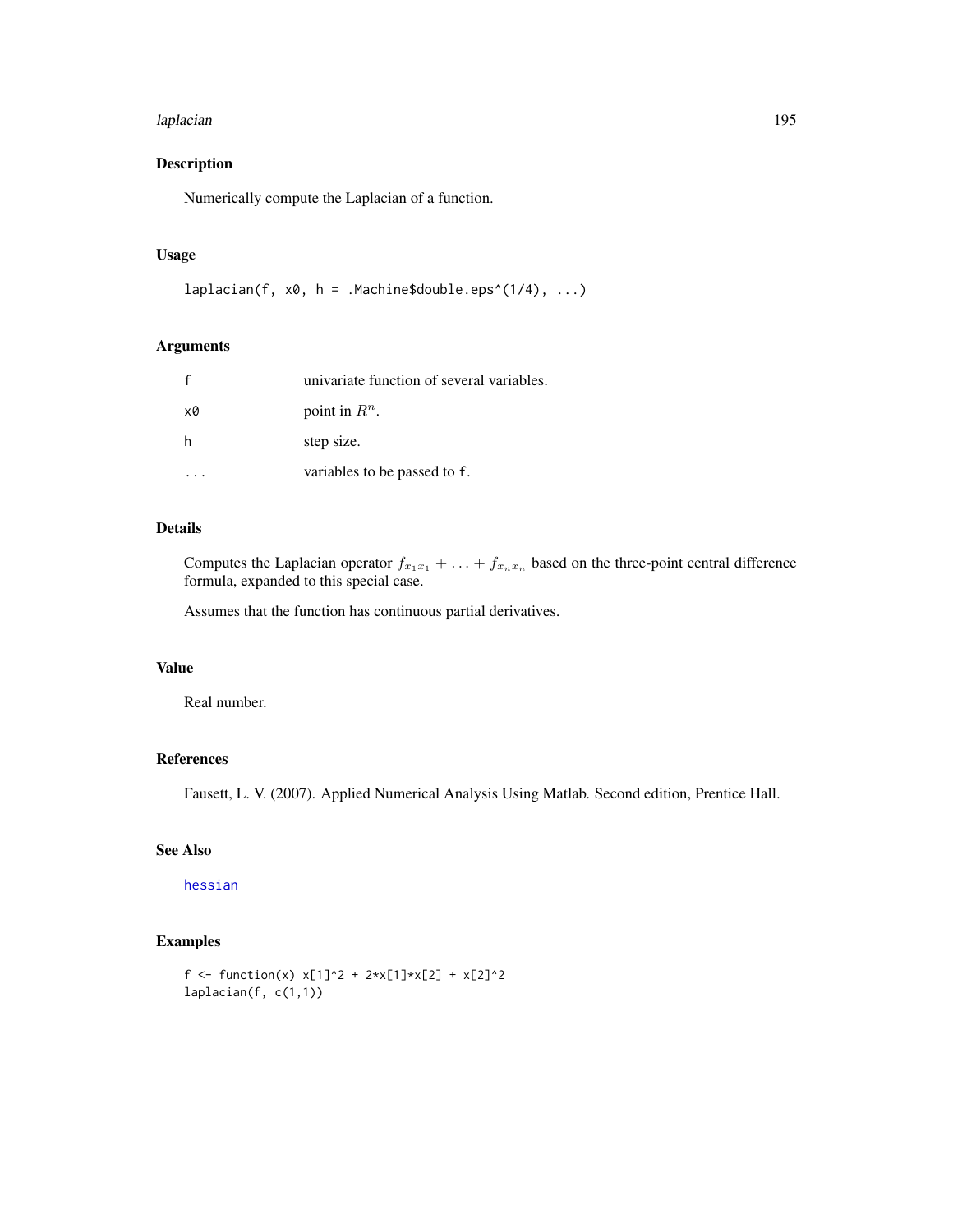Estimates the Lebesgue constant.

# Usage

 $lebesgue(x, refine = 4, plotting = FALSE)$ 

#### Arguments

|          | numeric vector of grid points                                                                     |
|----------|---------------------------------------------------------------------------------------------------|
| refine   | refine the grid with 2 refine grid points; can only be an integer between 2 and<br>10. default 4. |
| plotting | shall the Lebesgue function be plotted.                                                           |

## Details

The Lebesgue constant gives an estimation  $||P_nf|| \le L||f||$  (in minimax norm) where  $P_nf$  is the interpolating polynomial of order n for f on an interval  $[a, b]$ .

# Value

Lebesgue constant for the given grid points.

# Note

The Lebesgue constant plays an important role when estimating the distance of interpolating polynomials from the minimax solution (see the Remez algorithm).

#### References

Berrut, J.-P., and L. Nick Trefethen (2004). "Barycentric Lagrange Interpolation". SIAM Review, Vol. 46(3), pp.501–517.

#### See Also

[barylag](#page-28-0)

```
lebesgue(seq(0, 1, length.out = 6)) #=> 3.100425
```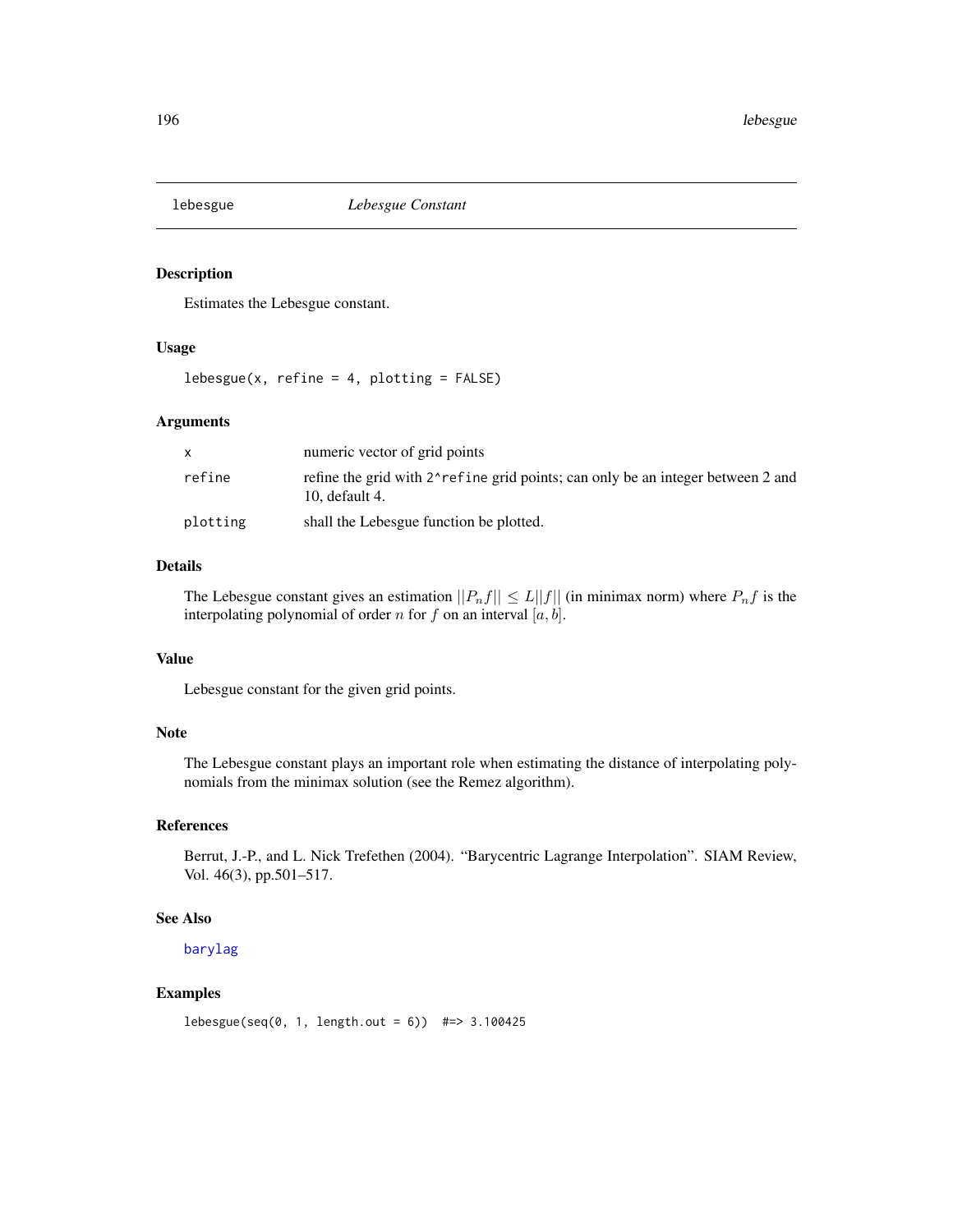Calculate the values of (associated) Legendre functions.

#### Usage

legendre(n, x)

#### Arguments

| degree of the Legendre polynomial involved.      |
|--------------------------------------------------|
| real points to evaluate Legendre's functions at. |

#### Details

legendre(n, x) computes the associated Legendre functions of degree n and order  $m=0,1,\ldots,n$ , evaluated for each element of x where x must contain real values in [-1,1].

If x is a vector, then  $L = legendre(n, x)$  is an  $(n+1)$ -by-N matrix, where  $N = length(x)$ . Each element  $L[m+1,i]$  corresponds to the associated Legendre function of degree legendre(n, x) and order m evaluated at x[i].

Note that the first row of L is the Legendre polynomial evaluated at x.

#### Value

Returns a matrix of size  $(n+1)$ -by-N where N=length $(x)$ .

## Note

Legendre functions are solutions to Legendre's differential equation (it occurs when solving Laplace's equation in spherical coordinates).

#### See Also

[chebPoly](#page-52-0)

# Examples

```
x \leq -c(0.0, 0.1, 0.2)legendre(2, x)
\sharp [,1] [,2] [,3]
# [1,] -0.5 -0.4850000 -0.4400000
# [2,] 0.0 -0.2984962 -0.5878775
# [3,] 3.0 2.9700000 2.8800000
```
## Not run: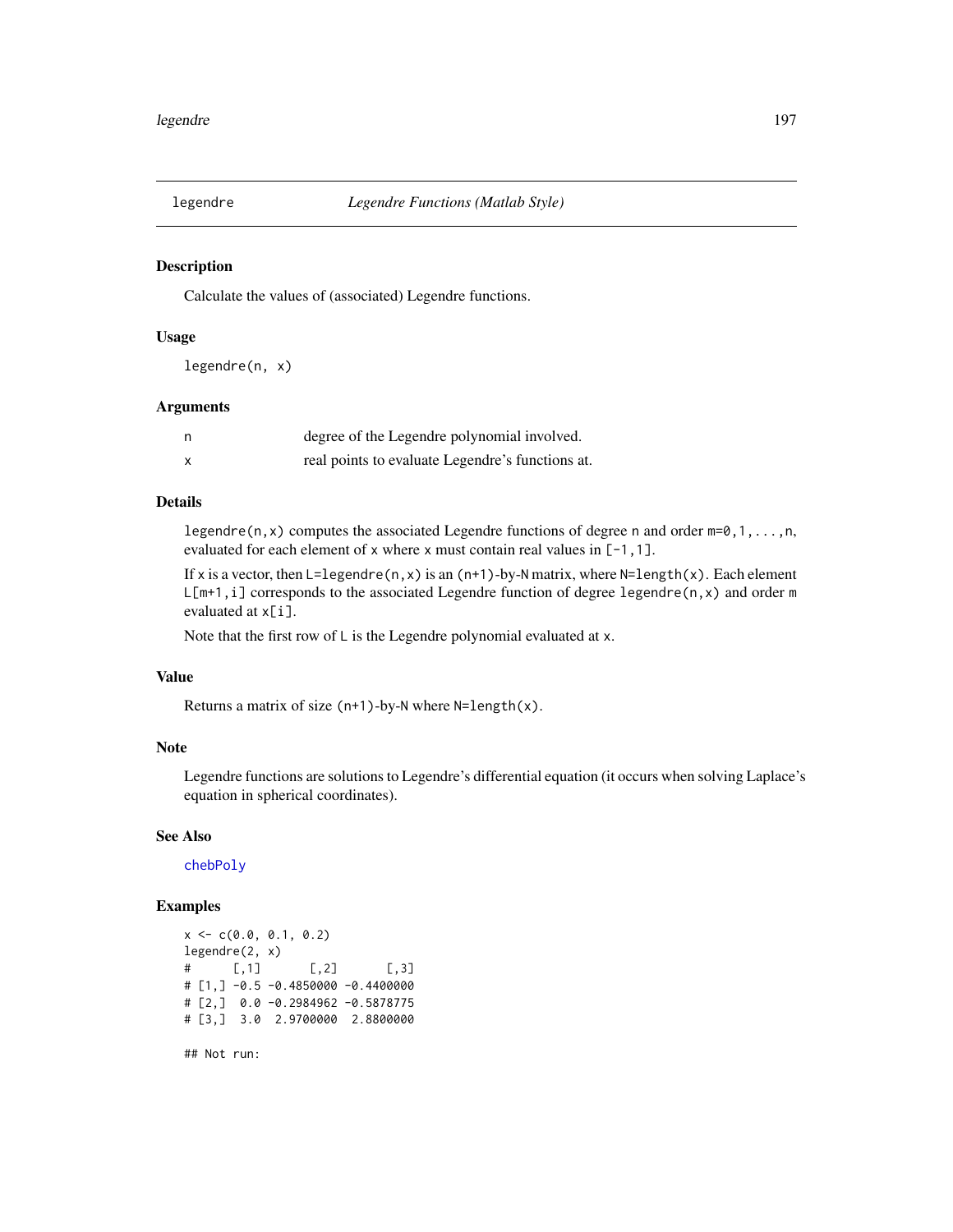```
x \le - seq(0, 1, len = 50)
L \leftarrow \text{Legendre}(2, x)plot(x, L[1, ], type = "l", col = 1, ylim = c(-2, 3), ylab = "y",
                main = "Legendre Functions of degree 2")
lines(x, L[2,], col = 2)lines(x, L[3, ], col = 3)grid()
## End(Not run)
## Generate Legendre's Polynomial as function
# legendre_P <- function(n, x) {
# L <- legendre(n, x)
# return(L[1, ])
# }
```
linearproj, affineproj

*Linear Projection onto a Subspace*

#### Description

Computes the projection of points in the columns of B onto the linear subspace spaned by the columns of A, resp. the projection of a point onto an affine subspace and its distance.

#### Usage

linearproj(A, B)

 $affineproj(x0, C, b, unbound = TRUE, maxniter = 100)$ 

#### Arguments

| A        | Matrix whose columns span a subspace of some R <sup>^</sup> n. |
|----------|----------------------------------------------------------------|
| B        | Matrix whose columns are to be projected.                      |
| x0       | Point in $R^{\wedge}$ to be projected onto C x = b.            |
| C, b     | Matrix and vector, defining an affine subspace as $C x = b$    |
| unbound  | Logical; require all $x \ge 0$ if unbound is false.            |
| maxniter | Maximum number of iterations (if is unbound is false).         |

#### Details

linearproj projects points onto a *linear* subspace in R^n. The columns of A are assumed be the basis of a linear subspace, esp. they are required to be linearly independent. The columns of matrix B define points in  $R^{\wedge}$ n that will be projected onto A, and their resp. coefficients in terms of the basis in A are computed.

The columns of A need to be linearly independent; if not, generate an orthonormal basis of this subspace with orth(A). If you want to project points onto a subspace that is defined by  $A \times Z = 0$ , then generate an orthonormal basis of the nullspace of A with null(A).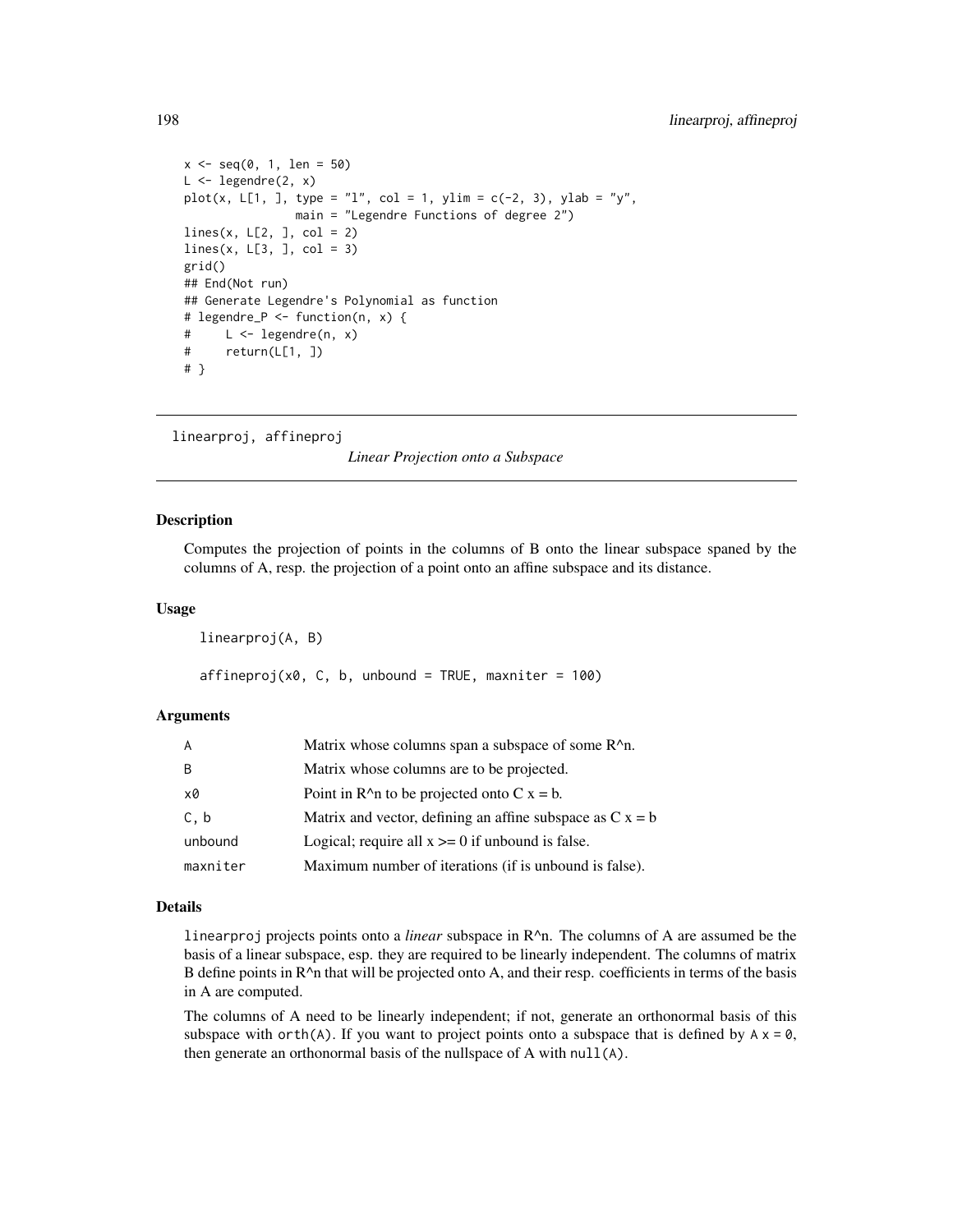# linearproj, affineproj 199

Technically, the orthogonal projection can be determined by a finite 'Fourier expansion' with coefficients calculated as scalar products, see the examples.

affineproj projects (single) points onto an affine subspace defined by  $A \times B$  b and calculates the distance of x0 from this subspace. The calculation is based on the following formula:

$$
p = (I - A'(AA')^{-1})x0 + A'(AA')^{-1}b
$$

Technically, if a is one solution of  $C \times = b$ , then the projection onto C can be derived from the projection onto  $S = C x = 0$  with  $proj_C(x) = a + proj_S(x - a)$ , see the examples.

In case the user requests the coordinates of the projected point to be positive, an iteration procedure is started where negative coordinates are set to zero in each iteration.

#### Value

The functions linearproj returns a list with components P and Q. The columns of P contain the coefficients – in the basis of  $A$  – of the corresponding projected points in B, and the columns of Q are the the coordinates of these points in the natural coordinate system of R^n.

affineproj returns a list with components proj, dist, and niter. proj is the projected point, dist the distance from the subspace (and niter the number of iterations if positivity of the coordinates was requested.).

#### Note

Some timings show that these implementations are to a certain extent competitive with direct applications of quadprog.

## Author(s)

Hans W. Borchers, partly based on code snippets by Ravi Varadhan.

#### References

G. Strang (2006). Linear Algebra and Its Applications. Fourth Edition, Cengage Learning, Boston, MA.

#### See Also

[nullspace](#page-243-0), [orth](#page-250-0)

```
#-- Linear projection --------------------------------------------------
```

```
# Projection onto the line (1,1,1) in R^3
A \leftarrow matrix(c(1,1,1), 3, 1)B \le - matrix(c(1,0,0, 1,2,3, -1,0,1), 3, 3)
S <- linearproj(A, B)
## S$Q
## [,1] [,2] [,3]
## [1,] 0.3333333 2 0
```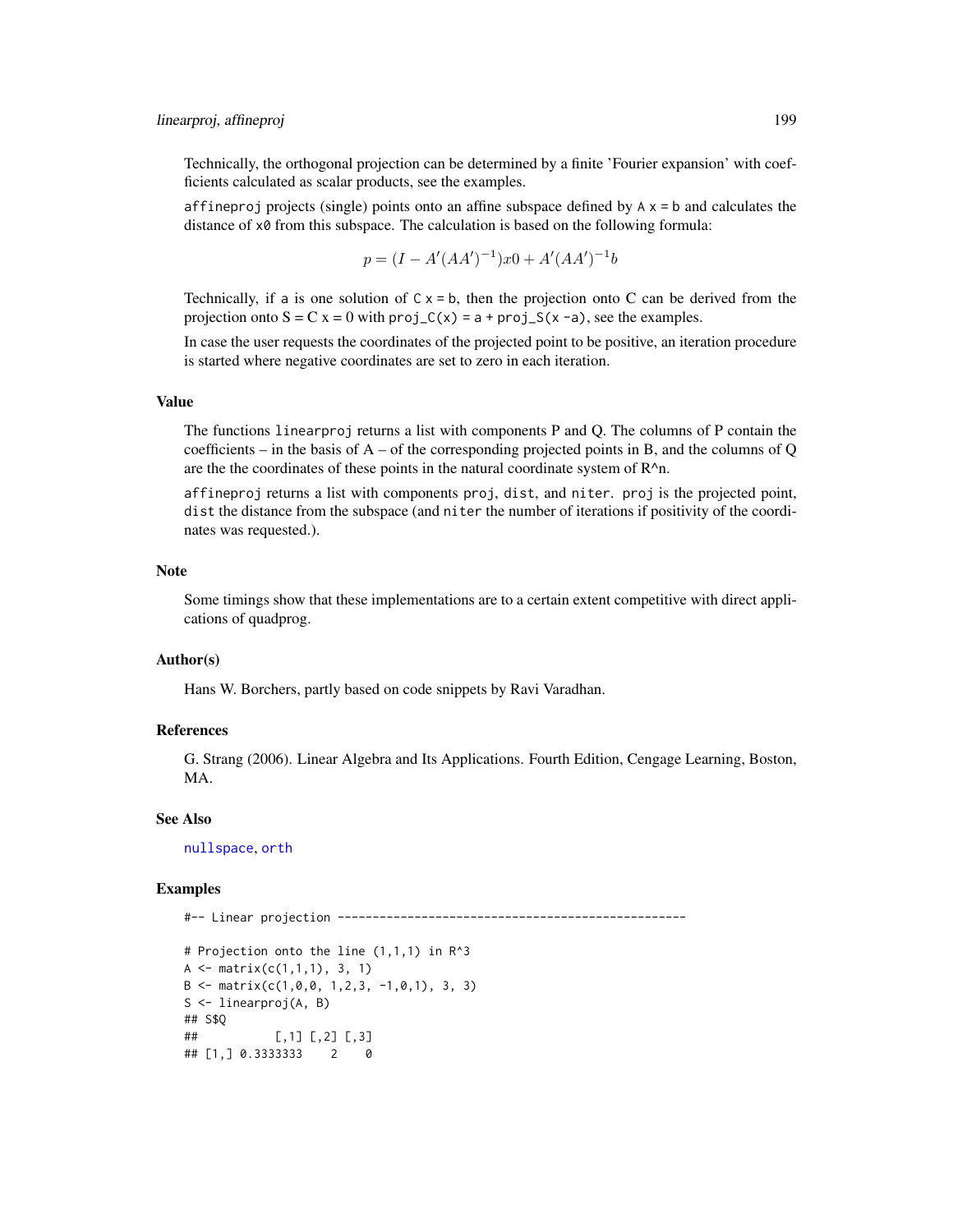```
## [2,] 0.3333333 2 0
## [3,] 0.3333333 2 0
# Fourier expansion': sum(<x0, a_i> a_i /<a_i, a_i>), a_i = A[ ,i]
dot(c(1,2,3), A) * A / dot(A, A) # A has only one column
#-- Affine projection --------------------------------------------------
# Projection onto the (hyper-)surface x+y+z = 1 in R^3
A \leftarrow t(A); b \leftarrow 1x0 \leftarrow c(1,2,3)affineproj(x0, A, b) # (-2/3, 1/3, 4/3)# Linear translation: Let S be the linear subspace and A the parallel
# affine subspace of A \times = b, a the solution of the linear system, then
# proj_A(x) = a + proj_S(x-a)a <- qr.solve(A, b)
A0 <- nullspace(A)
xp \leftarrow c(a + linearproj(A0, x0 - a)$Q)
## [1] -0.6666667 0.3333333 1.3333333
#-- Projection with positivity ----------------------- 24 ms -- 1.3 s --
s \leq affineproj(x0, A, b, unbound = FALSE)
zapsmall(s$proj) # [1] 0 0 1
## $x : 0.000000e+00 3.833092e-17 1.000000e+00
## $niter : 35
#-- Extended Example ------------------------------------------ 80 ms --
## Not run:
set.seed(65537)
n = 1000; m = 100 # dimension, codimension
x0 \leq rep(0, n) # project (0, ..., 0)A \le matrix(runif(m*n), nrow = m) # 100 x 1000
b \leq rep(1, m) # A x = b, linear system
a \leq qr \text{ .solve}(A, b) # A a = b, LS solution
A0 <- nullspace(A) # 1000 x 900, base of <A>
xp <- a+drop(A0 %*% dot(x0-a, A0)) # projection
Norm(xp - x0) # [1] 0.06597077
## End(Not run)
#-- Solution with quadprog ------------------------------------ 40 ms --
# D <- diag(1, n) # quadratic form
# A1 <- rbind(A, diag(1, n)) # A x = b and
# b1 \leq c(b, rep(0, n)) # x \geq 0# n \leq -nrow(A)# sol = quadprog::solve.QP(D, x0, t(A1), b1, meq = n)
# xp <- sol$solution
#-- Solution with CVXR ---------------------------------------- 50 ms --
# library(CVXR)
# x = Variable(n) # n decision variables
# objective = Minimize(p_norm(x0 - x)) # min! || p0 - x ||
```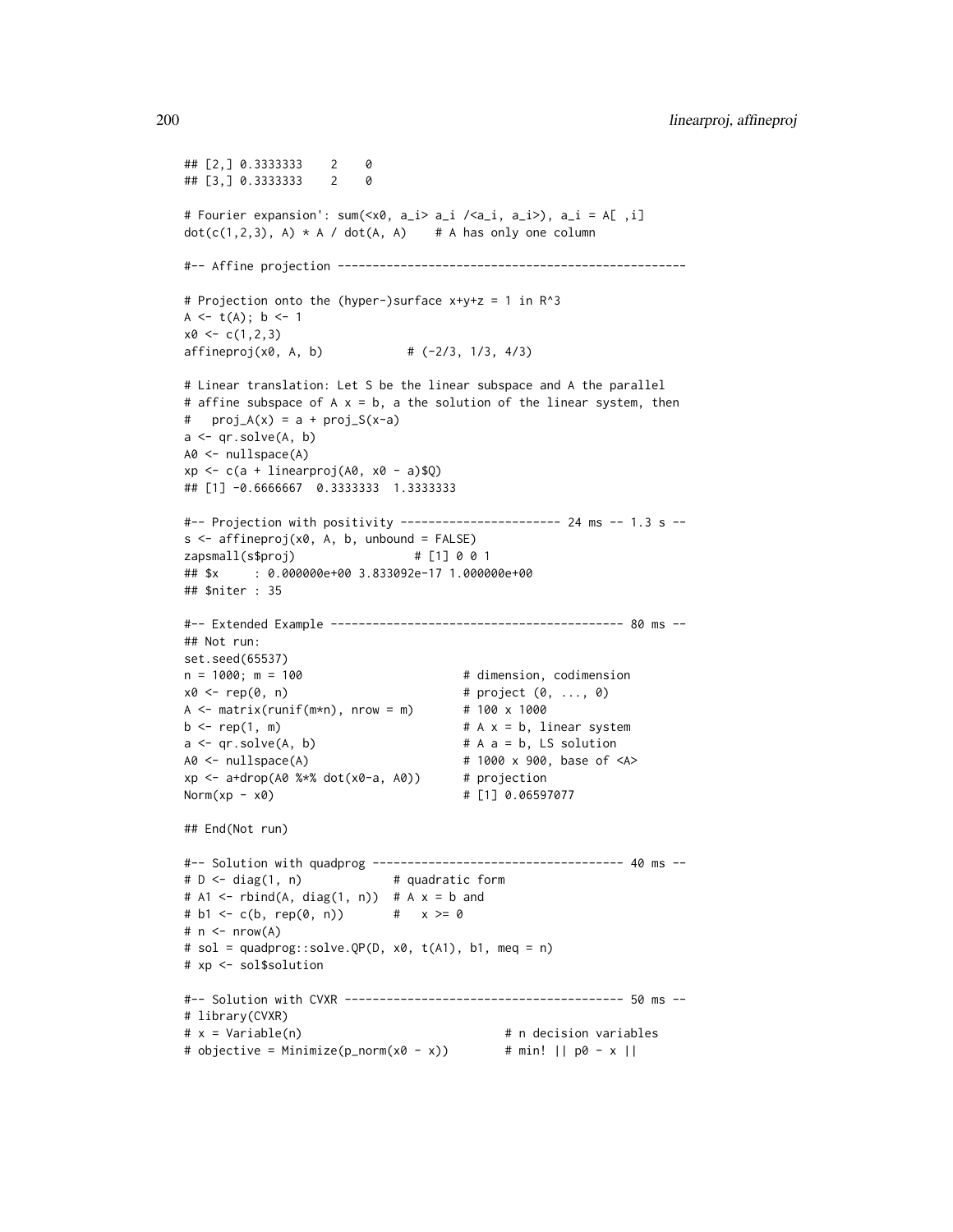# line\_integral 201

```
# constraint = list(A %*% x == b, x >= 0) # A x = b, x >= 0# problem = Problem(objective, constraint)
# solution = solve(problem) # Solver: ECOS
# solution$value #
# xp <- solution$getValue(x) #
```
line\_integral *Line integral (in the complex plane)*

# Description

Provides complex line integrals.

#### Usage

```
line_integral(fun, waypoints, method = NULL, reltol = 1e-8, ...)
```
# Arguments

| fun       | integrand, complex (vectorized) function.             |
|-----------|-------------------------------------------------------|
| method    | integration procedure, see below.                     |
| waypoints | complex integration: points on the integration curve. |
| reltol    | relative tolerance.                                   |
|           | additional parameters to be passed to the function.   |

# Details

line\_integral realizes complex line integration, in this case straight lines between the waypoints. By passing discrete points densely along the curve, arbitrary line integrals can be approximated.

line\_integral will accept the same methods as integral; default is integrate from Base R.

# Value

Returns the integral, no error terms given.

# See Also

[integral](#page-171-0)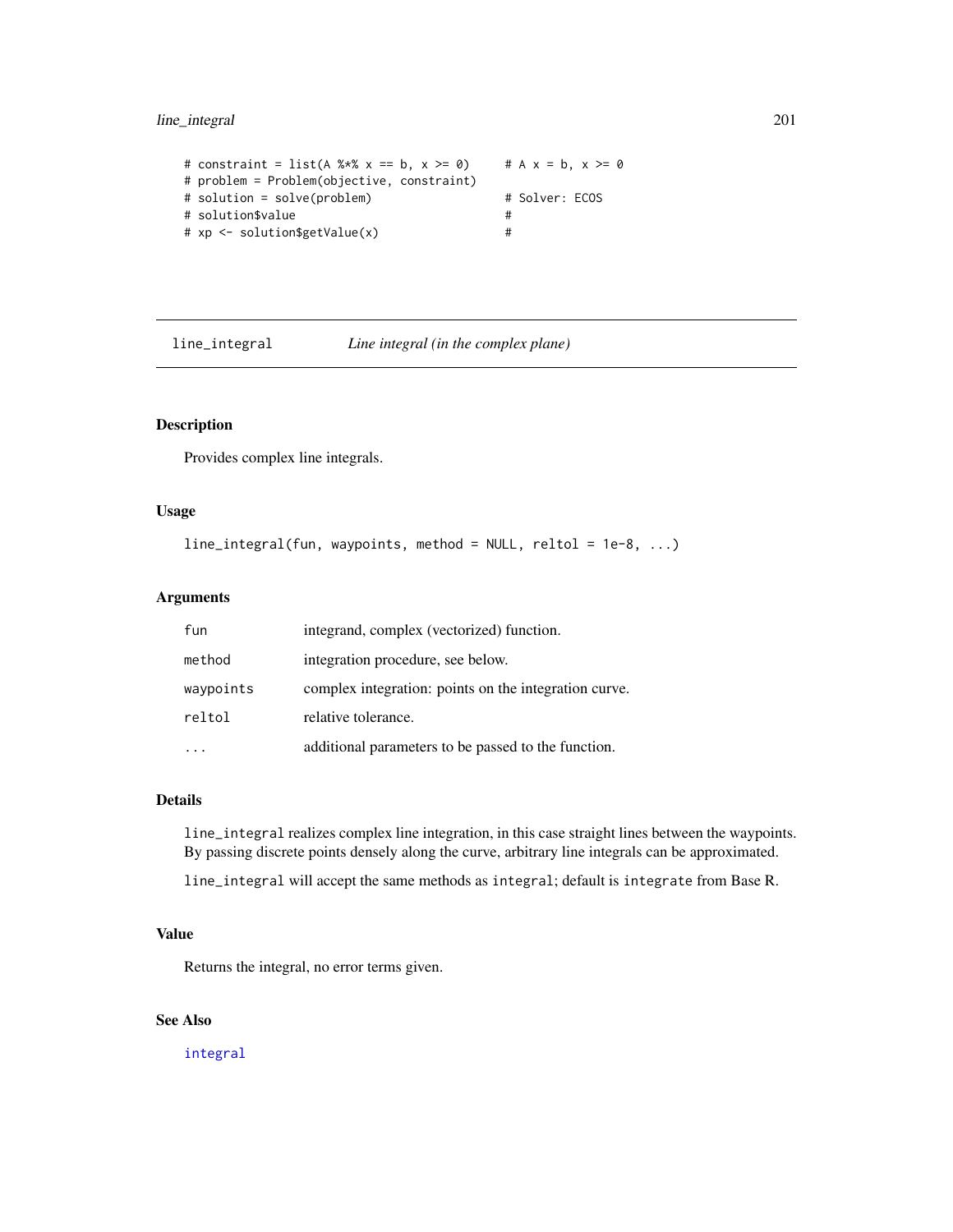# Examples

```
## Complex integration examples
points \leq c(0, 1+1i, 1-1i, 0) # direction mathematically negative
f <- function(z) 1 / (2*z -1)
I <- line_integral(f, points)
abs(I - (0-pi * 1i)) # 0; residuum 2 pi 1i * 1/2
f \leftarrow function(z) 1/zpoints \leq c(-1i, 1, 1i, -1, -1i)I <- line_integral(f, points) # along a rectangle around 0+0i
abs(I - 2*pi*1i) #=> 0 ; residuum: 2 pi i * 1
N < - 100x <- linspace(0, 2*pi, N)
y \leftarrow \cos(x) + \sin(x) \times 1iJ \leftarrow line_integral(f, waypoints = y) # along a circle around 0+0i
abs(I - J) #=> 5.015201e-17; same residuum
```
linprog *Linear Programming Solver*

## Description

Solves simple linear programming problems, allowing for inequality and equality constraints as well as lower and upper bounds.

#### Usage

 $linprog(cc, A = NULL, b = NULL, Aeq = NULL, beq = NULL,$  $lb = NULL, ub = NULL, x0 = NULL, I0 = NULL,$  $bigM = 100$ , maxiter = 20, maximize = FALSE)

#### Arguments

| <sub>CC</sub>  | defines the linear objective function.                             |
|----------------|--------------------------------------------------------------------|
| $\overline{A}$ | matrix representing the inequality constraints $A \times \leq b$ . |
| b              | vector, right hand side of the inequalities.                       |
| Aeg            | matrix representing the equality constraints Aeq $x \leq$ beq.     |
| beg            | vector, right hand side of the inequalities.                       |
| 1 <sub>b</sub> | lower bounds, if not NULL must all be greater or equal 0.          |
| ub             | upper bounds, if not NULL must all be greater or equal 1b.         |
| x0             | feasible base vector, will not be used at the moment.              |
| I0             | index set of x0, will not be used at the moment.                   |
| bigM           | big-M constant, will be used for finding a base vector.            |
| maxiter        | maximum number of iterations.                                      |
| maximize       | logical; shall the objective be minimized or maximized?            |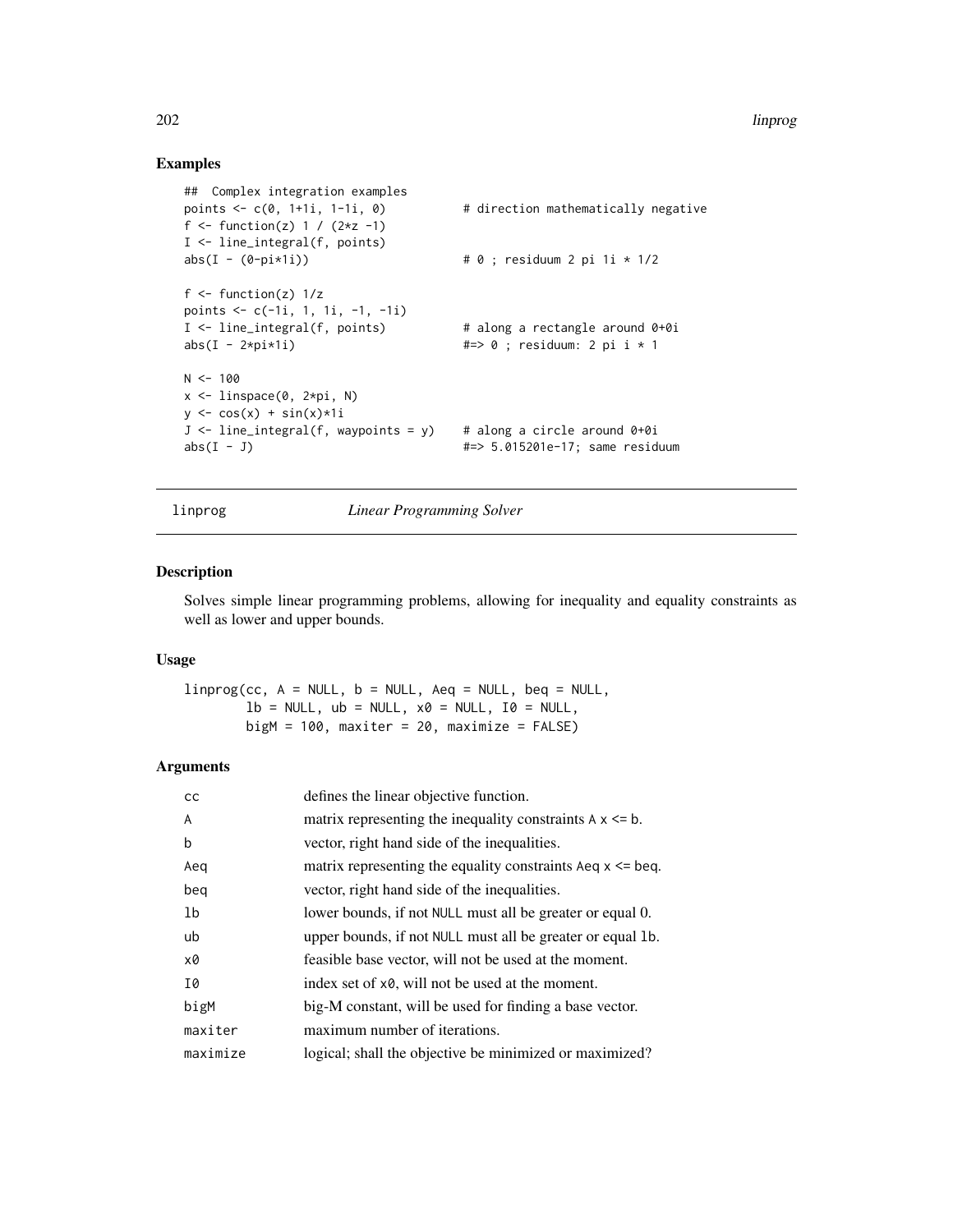#### linprog 203

## Details

Solves linear programming problems of the form  $mincc' * x$  such that

$$
A * x \le b
$$

$$
A_{eq} * x = b_{eq}
$$

$$
lb \le x \le ub
$$

# Value

List with

- x the solution vector.
- fval the value at the optimal solution.
- errno, mesage the error number and message.

#### Note

This is a first version that will be unstable at times. For real linear programming problems use package lpSolve.

#### Author(s)

HwB <hwborchers@googlemail.com>

#### References

Vanderbei, R. J. (2001). Linear Programming: Foundations and Extensions. Princeton University Press.

Eiselt, H. A., and C.-L. Sandblom (2012). Operations Research: A Model-based Approach. Springer-Verlag, Berlin Heidelberg.

# See Also

linprog::solveLP, lpSolve::lp

```
## Examples from the book "Operations research - A Model-based Approach"
#-- production planning
cc \leq -c(5, 3.5, 4.5)Ain <- matrix(c(3, 5, 4,
               6, 1, 3), 2, 3, byrow=TRUE)
bin <- c(540, 480)
linprog(cc, A = Ain, b = bin, maximize = TRUE)# $x 20 0 120
# $fval 640
#-- diet problem
cc < -c(1.59, 2.19, 2.99)
```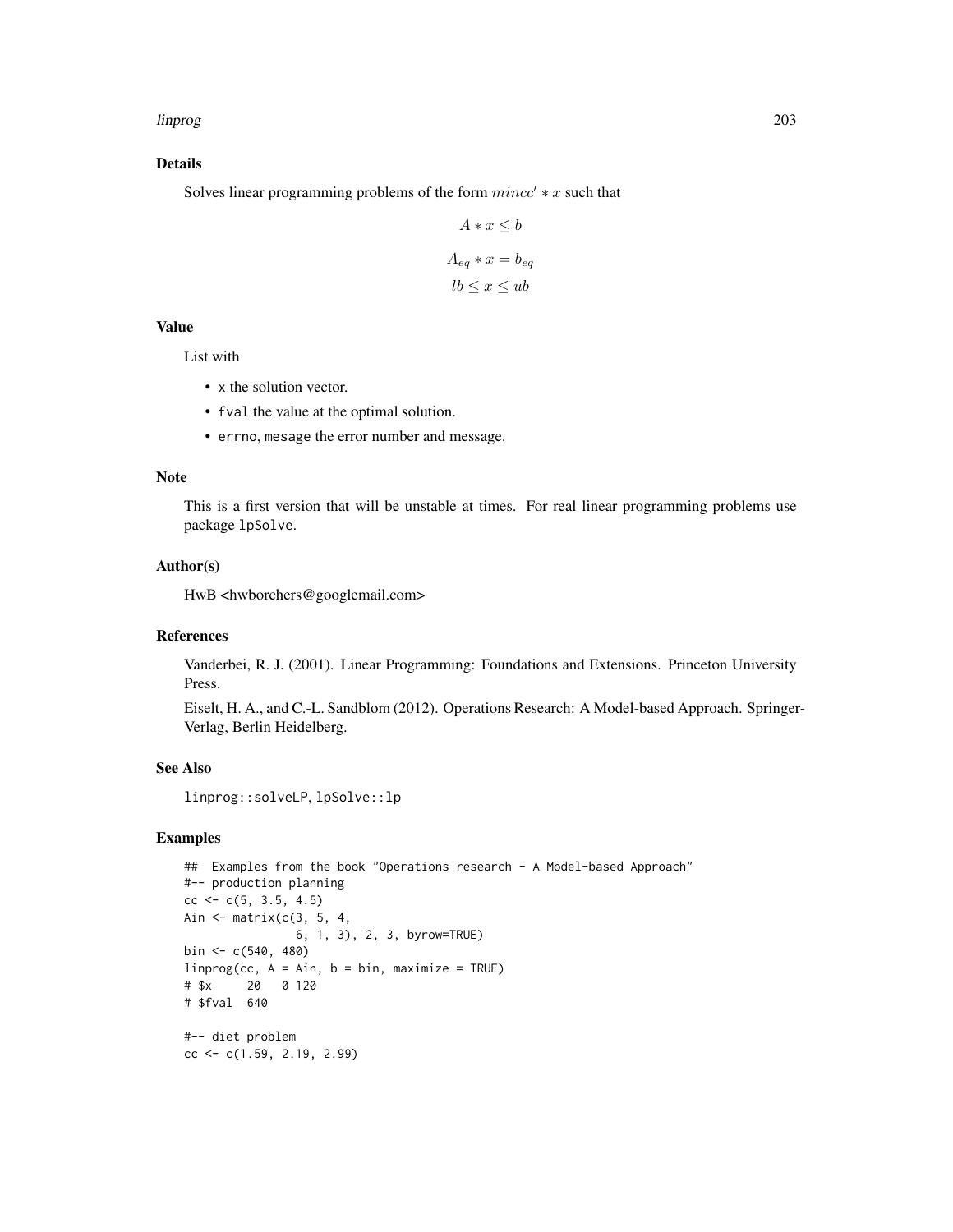```
Ain <- matrix(c(-250, -380, -257,
                250, 380, 257,
                13, 31, 28), 3, 3, byrow = TRUE)
bin <- c(-1800, 2200, 100)
liprog(cc, A = Ain, b = bin)#-- employee scheduling
cc < -c(1, 1, 1, 1, 1, 1, 1)A \leftarrow (-1)*matrix(c(1, 0, 0, 0, 0, 1,
                 1, 1, 0, 0, 0, 0,
                  0, 1, 1, 0, 0, 0,
                 0, 0, 1, 1, 0, 0,
                  0, 0, 0, 1, 1, 0,
                  0, 0, 0, 0, 1, 1), 6, 6, byrow = TRUE)
b \leftarrow -c(17, 9, 19, 12, 5, 8)linprog(cc, A, b)
#-- inventory models
cc <- c(1, 1.1, 1.2, 1.25, 0.05, 0.15, 0.15)
Aeq \leq matrix(c(1, 0, 0, 0, -1, 0, 0,
               0, 1, 0, 0, 1, -1, 0,
               0, 0, 1, 0, 0, 1, -1,
               0, 0, 0, 1, 0, 0, 1), 4, 7, byrow = TRUE)
beq <- c(60, 70, 130, 150)
ub <- c(120, 140, 150, 140, Inf, Inf, Inf)
liprog(cc, Aeq = Aeq, beq = beq, ub = ub)#-- allocation problem
cc < -c(1, 1, 1, 1, 1)A <- matrix(c(-5, 0, 0, 0, 0,
              0, -4.5, 0, 0, 0,
              0, 0, -5.5, 0, 0,
              0, 0, 0, -3.5, 0,
              0, 0, 0, 0, -5.5,
              5, 0, 0, 0, 0,
              0, 4.5, 0, 0, 0,
              0, 0, 5.5, 0, 0,
              0, 0, 0, 3.5, 0,
              0, 0, 0, 0, 5.5,
             -5, -4.5, -5.5, -3.5, -5.5,10, 10.0, 10.0, 10.0, 10.0,
             0.2, 0.2, 0.2, -1.0, 0.2), 13, 5, byrow = TRUE)
b \leq c(-50, -55, -60, -50, -50, rep(100, 5), -5*64, 700, 0)# linprog(cc, A = A, b = b)
lb <- b[1:5] / diag(A[1:5, ])
ub <- b[6:10] / diag(A[6:10, ])
A1 <- A[11:13, ]
b1 < -b[11:13]linprog(cc, A1, b1, lb = lb, ub = ub)#-- transportation problem
cc \leq -c(1, 7, 4, 2, 3, 5)Aeq \leq matrix(c(1, 1, 1, 0, 0, 0,
```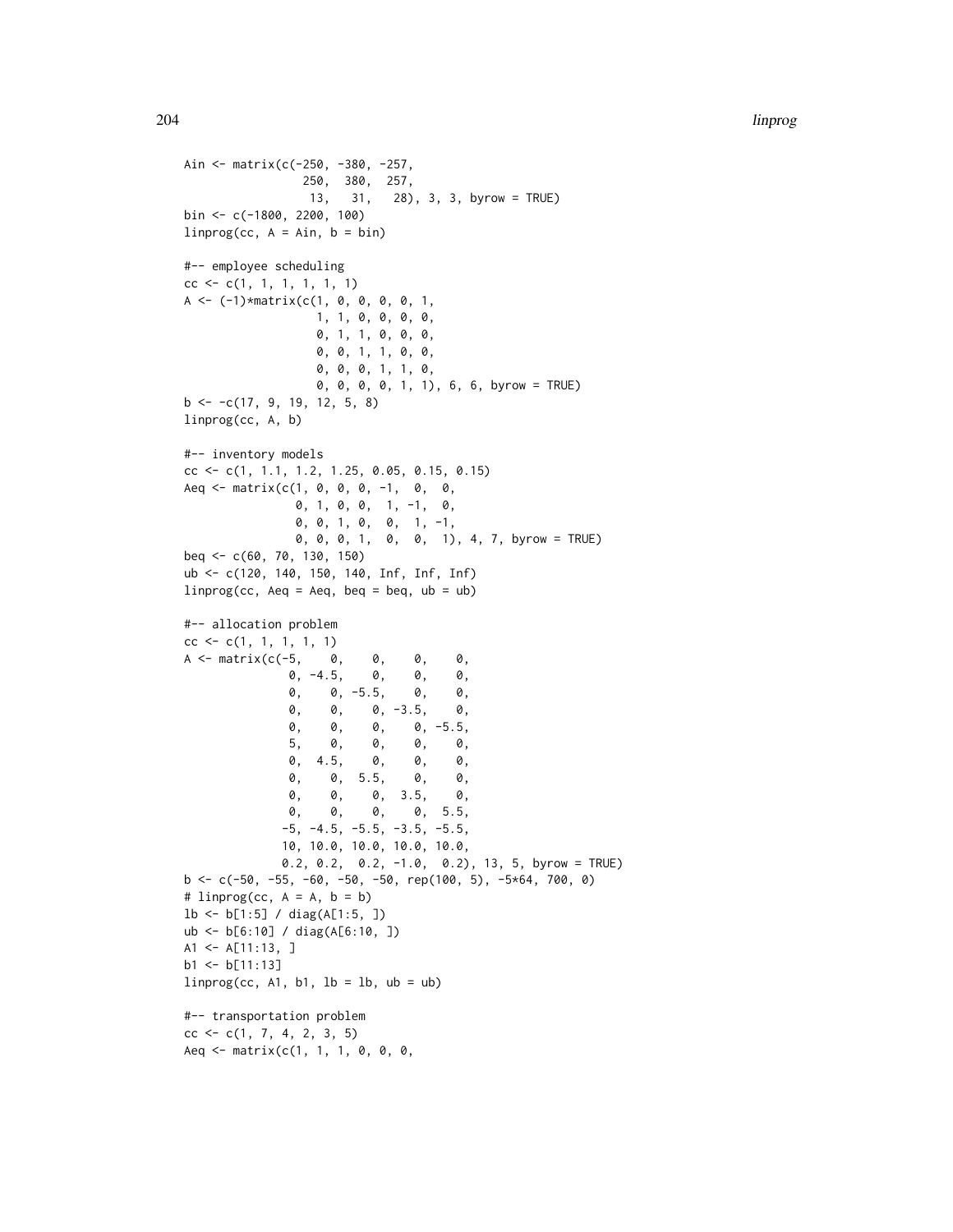#### linspace 205

0, 0, 0, 1, 1, 1, 1, 0, 0, 1, 0, 0, 0, 1, 0, 0, 1, 0, 0, 0, 1, 0, 0, 1), 5, 6, byrow = TRUE) beq <- c(30, 20, 15, 25, 10) linprog(cc, Aeq = Aeq, beq = beq)

# linspace *Linearly Spaced Sequences*

# Description

Generate linearly spaced sequences.

## Usage

 $linspace(x1, x2, n = 100)$ 

# Arguments

| х1 | numeric scalar specifying starting point                   |
|----|------------------------------------------------------------|
| х2 | numeric scalar specifying ending point                     |
| n  | numeric scalar specifying number of points to be generated |

# Details

These functions will generate n linearly spaced points between x1 and x2.

If  $n < 2$ , the result will be the ending point x2.

# Value

vector containing n points between x1 and x2 inclusive.

# See Also

[logspace](#page-205-0), [seq](#page-0-0)

# Examples

linspace(1, 10, 9)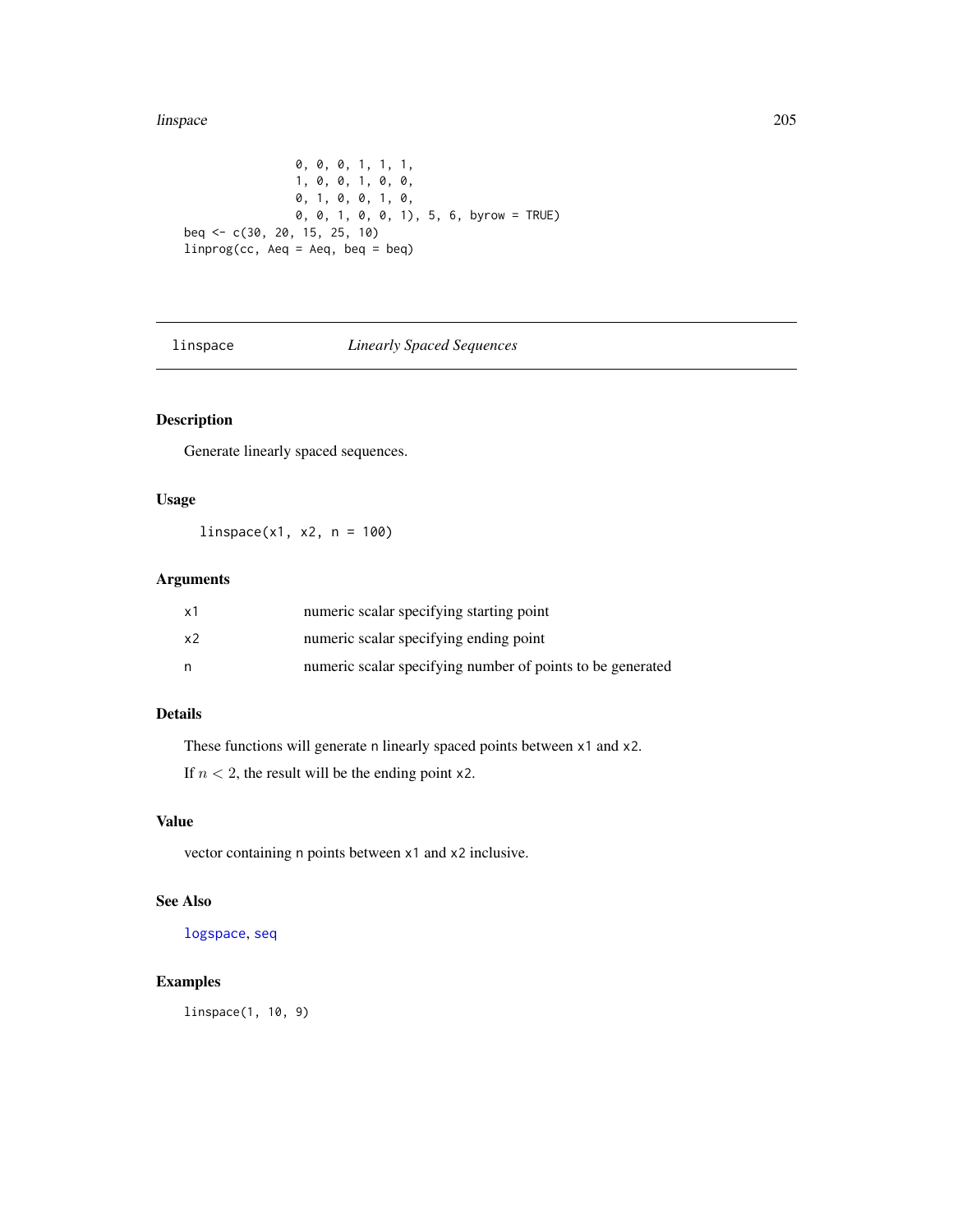<span id="page-205-0"></span>

Generate log-linearly spaced sequences.

## Usage

 $logspace(x1, x2, n = 50)$  $logseq(x1, x2, n = 100)$ 

## Arguments

| x1 | numeric scalar specifying starting point                   |
|----|------------------------------------------------------------|
| x2 | numeric scalar specifying ending point                     |
| n  | numeric scalar specifying number of points to be generated |

# Details

These functions will generate logarithmically resp. exponentially spaced points between x1 and x2 resp. 10^x1 and 10^x2.

If  $n < 2$ , the result will be the ending point x2. For logspace(), if x2 = pi, the endpoint will be pi and not 10^pi!

## Value

vector containing n points between x1 and x2 inclusive.

# See Also

[logspace](#page-205-0), [seq](#page-0-0)

# Examples

logspace(1, pi, 36) logseq(0.05, 1, 20)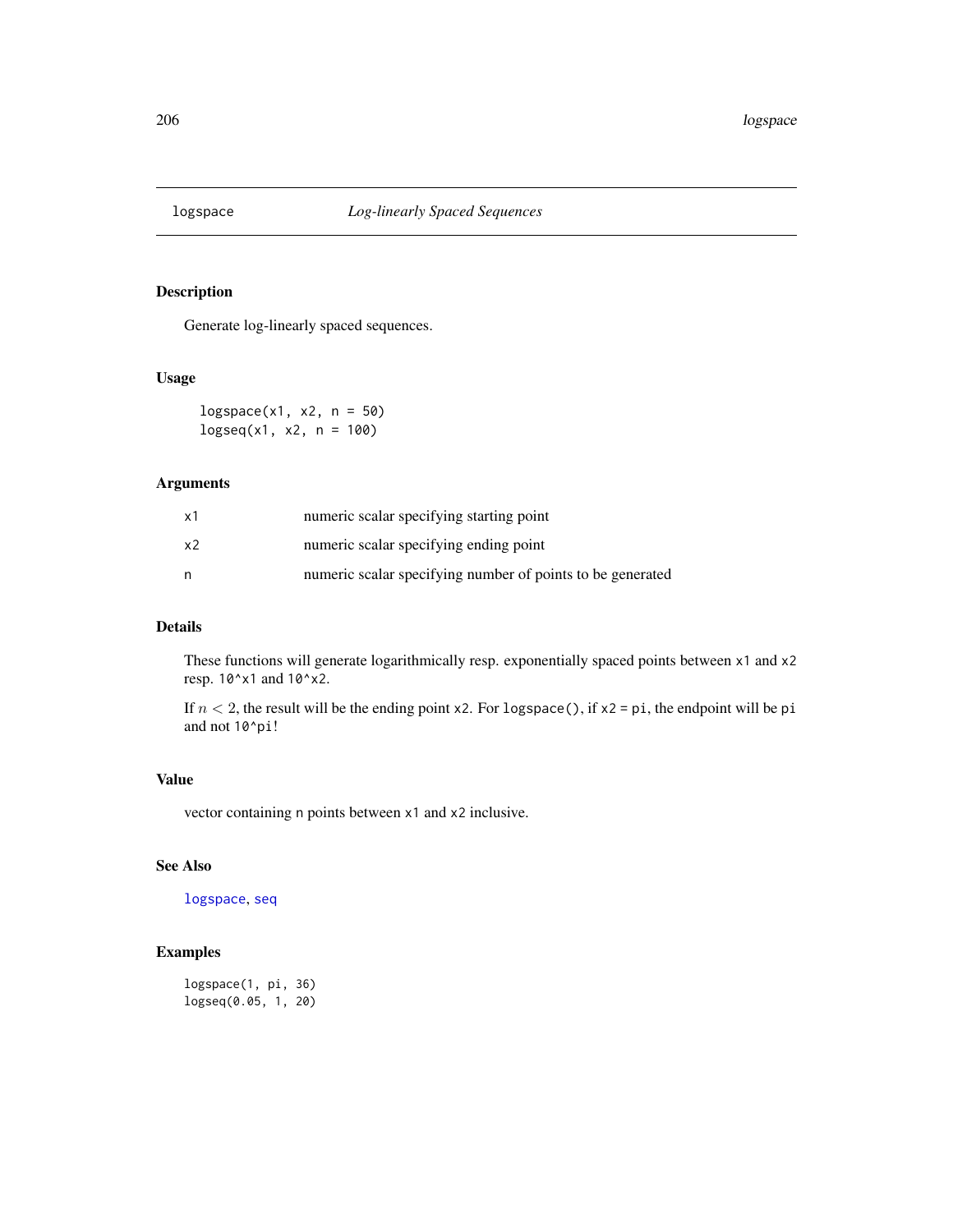<span id="page-206-0"></span>

Solves linearly constrained linear least-squares problems.

# Usage

 $lsqlin(A, b, C, d, tol = 1e-13)$ 

#### Arguments

| A   | nxm-matrix defining the least-squares problem.                                                                         |
|-----|------------------------------------------------------------------------------------------------------------------------|
| b   | vector or colum matrix with n rows; when it has more than one column it de-<br>scribes several least-squares problems. |
| C   | pxm-matrix for the constraint system.                                                                                  |
| d   | vector or $px1$ -matrix, right hand side for the constraints.                                                          |
| tol | tolerance to be passed to piny.                                                                                        |

## Details

 $lsqlin(A,b,C,d)$  minimizes  $||A*x-b||$  (i.e., in the least-squares sense) subject to  $Cxx = d$ .

## Value

Returns a least-squares solution as column vector, or a matrix of solutions in the columns if b is a matrix with several columns.

# Note

The Matlab function lsqlin solves a more general problem, allowing additional linear inequalities and bound constraints. In pracma this task is solved applying function lsqlincon.

# Author(s)

HwB email: <hwborchers@googlemail.com>

# References

Trefethen, L. N., and D. Bau III. (1997). Numerical Linear Algebra. SIAM, Society for Industrial and Applied Mathematics, Philadelphia.

# See Also

[nullspace](#page-243-0), [pinv](#page-258-0), [lsqlincon](#page-208-0)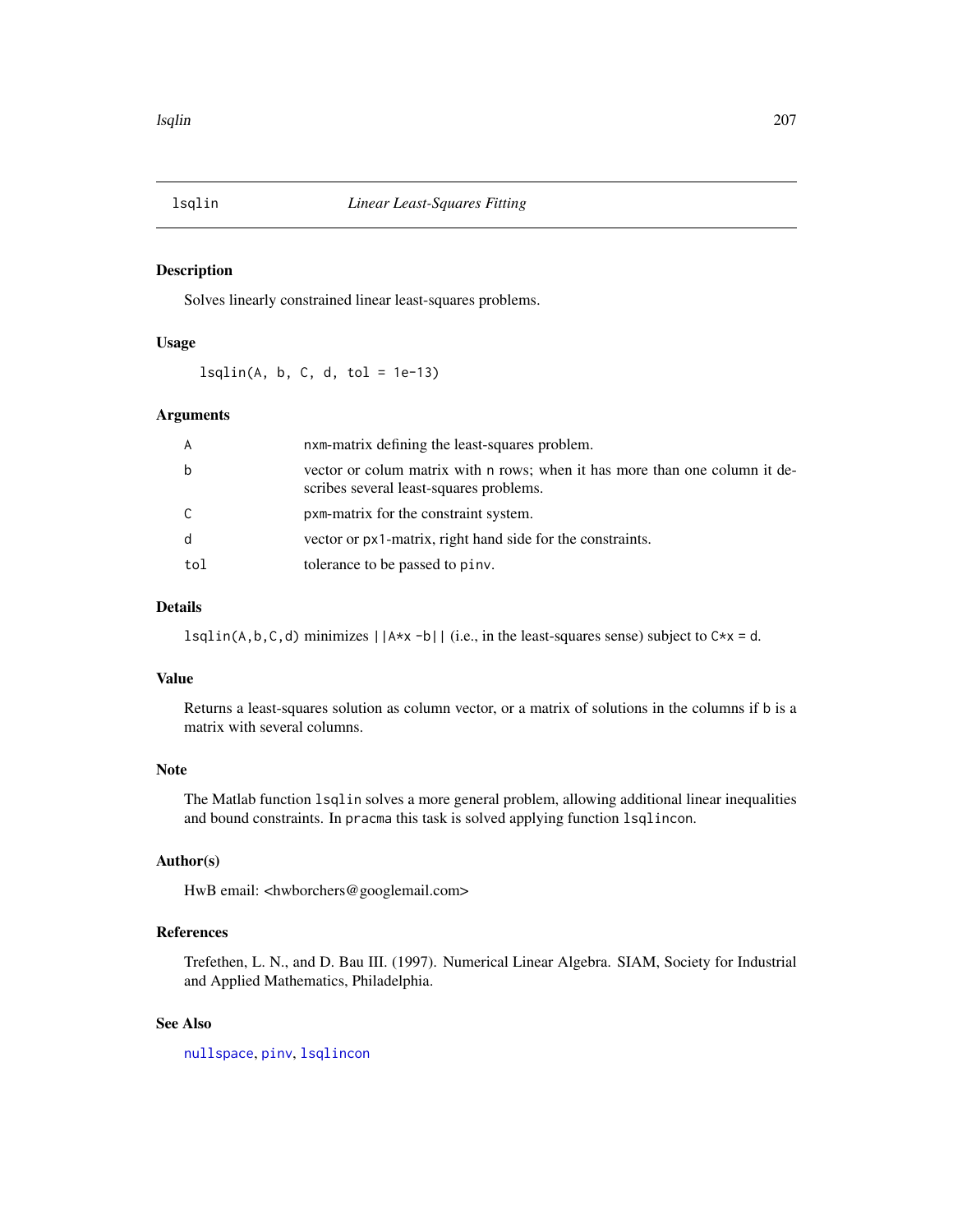208 lsqlin

```
A <- matrix(c(
   0.8147, 0.1576, 0.6557,
   0.9058, 0.9706, 0.0357,
   0.1270, 0.9572, 0.8491,
   0.9134, 0.4854, 0.9340,
   0.6324, 0.8003, 0.6787,
   0.0975, 0.1419, 0.7577,
   0.2785, 0.4218, 0.7431,
   0.5469, 0.9157, 0.3922,
   0.9575, 0.7922, 0.6555,
   0.9649, 0.9595, 0.1712), 10, 3, byrow = TRUE)
b \leftarrow matrix(c(
   0.7060, 0.4387,
   0.0318, 0.3816,
   0.2769, 0.7655,
   0.0462, 0.7952,
   0.0971, 0.1869,
   0.8235, 0.4898,
   0.6948, 0.4456,
   0.3171, 0.6463,
   0.9502, 0.7094,
   0.0344, 0.7547), 10, 2, byrow = TRUE)
C \leftarrow \text{matrix}(c)1.0000, 1.0000, 1.0000,
   1.0000, -1.0000, 0.5000), 2, 3, byrow = TRUE)
d \leq -as_matrix(c(1, 0.5))# With a full rank constraint system
(L <- lsqlin(A, b, C, d))
# 0.10326838 0.3740381
# 0.03442279 0.1246794
# 0.86230882 0.5012825
C %*% L
# 1.0 1.0
# 0.5 0.5
## Not run:
# With a rank deficient constraint system
C \le - str2num('[1 1 1;1 1 1]')
d <- str2num('[1;1]')
(L <- lsqlin(A, b[, 1], C, d))
# 0.2583340
# -0.1464215
# 0.8880875
C %*% L # 1 1 as column vector
# Where both A and C are rank deficient
A2 <- repmat(A[, 1:2], 1, 2)
C \le - ones(2, 4) # d as above
(L <- lsqlin(A2, b[, 2], C, d))
# 0.2244121
```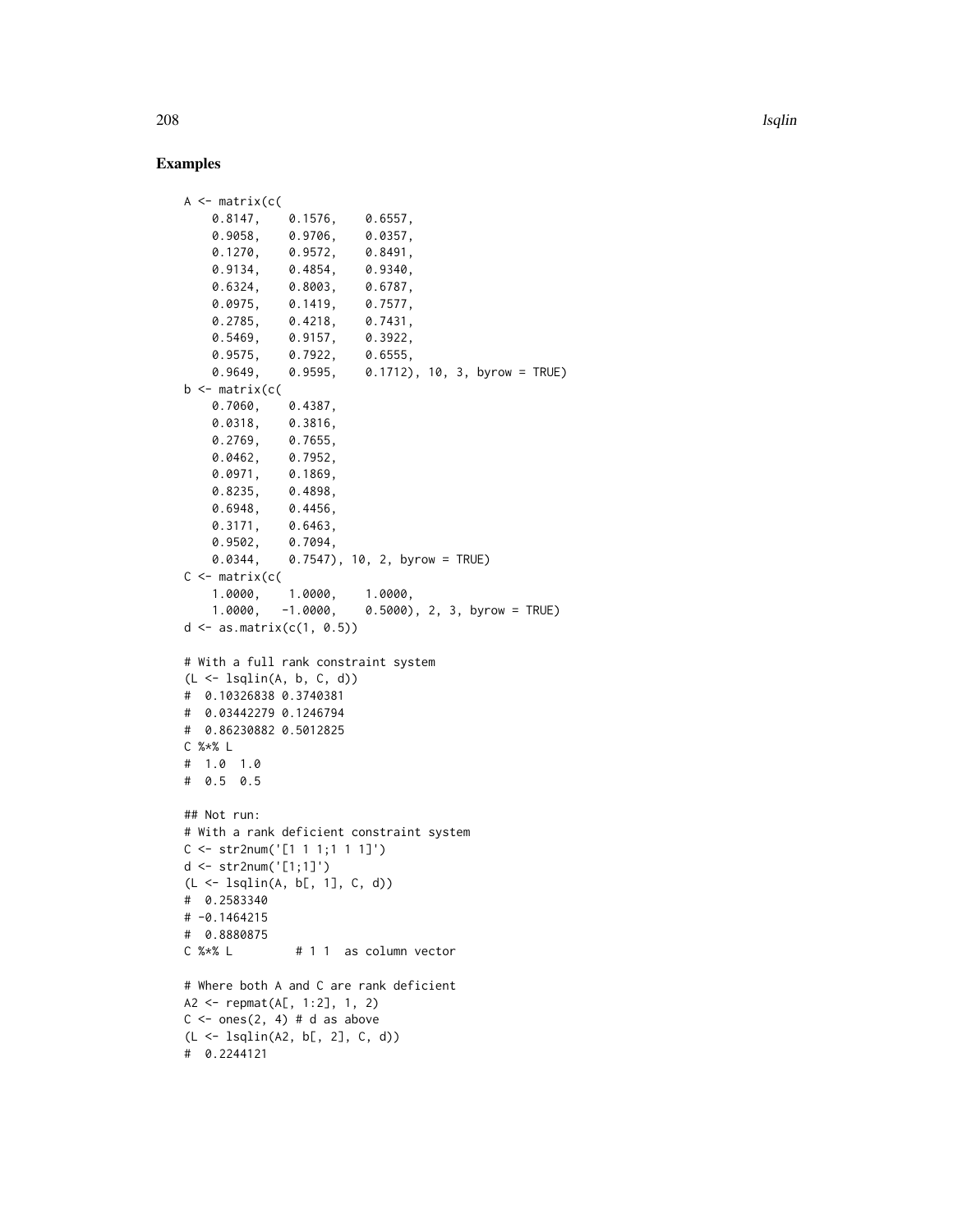#### lsqlincon 209

```
# 0.2755879
# 0.2244121
# 0.2755879
C %*% L # 1 1 as column vector
## End(Not run)
```
<span id="page-208-0"></span>lsqlincon *Linear Least-Squares Fitting with linear constraints*

#### Description

Solves linearly constrained linear least-squares problems.

#### Usage

 $lsplineon(C, d, A = NULL, b = NULL,$ Aeq = NULL, beq = NULL,  $lb = NULL$ ,  $ub = NULL$ 

## Arguments

|                | mxn-matrix defining the least-squares problem.                |
|----------------|---------------------------------------------------------------|
| d              | vector or a one colum matrix with m rows                      |
| $\overline{A}$ | pxn-matrix for the linear inequality constraints.             |
| b              | vector or $px1$ -matrix, right hand side for the constraints. |
| Aeg            | qxn-matrix for the linear equality constraints.               |
| beg            | vector or $qx1$ -matrix, right hand side for the constraints. |
| 1b             | lower bounds, a scalar will be extended to length n.          |
| ub             | upper bounds, a scalar will be extended to length n.          |

#### Details

 $lsplineon(C,d,A,b,Aeq,beq,lb,ub)$  minimizes  $||Cx-x-d||$  (i.e., in the least-squares sense) subject to the following constraints:  $A \times x \leq b$ ,  $A \cdot e \times x = b \cdot e$ , and  $B \leq x \leq u$ .

It applies the quadratic solver in quadprog with an active-set method for solving quadratic programming problems.

If some constraints are NULL (the default), they will not be taken into account. In case no constraints are given at all, it simply uses qr.solve.

## Value

Returns the least-squares solution as a vector.

## Note

Function lsqlin in pracma solves this for equality constraints only, by computing a base for the nullspace of Aeq. But for linear inequality constraints there is no simple linear algebra 'trick', thus a real optimization solver is needed.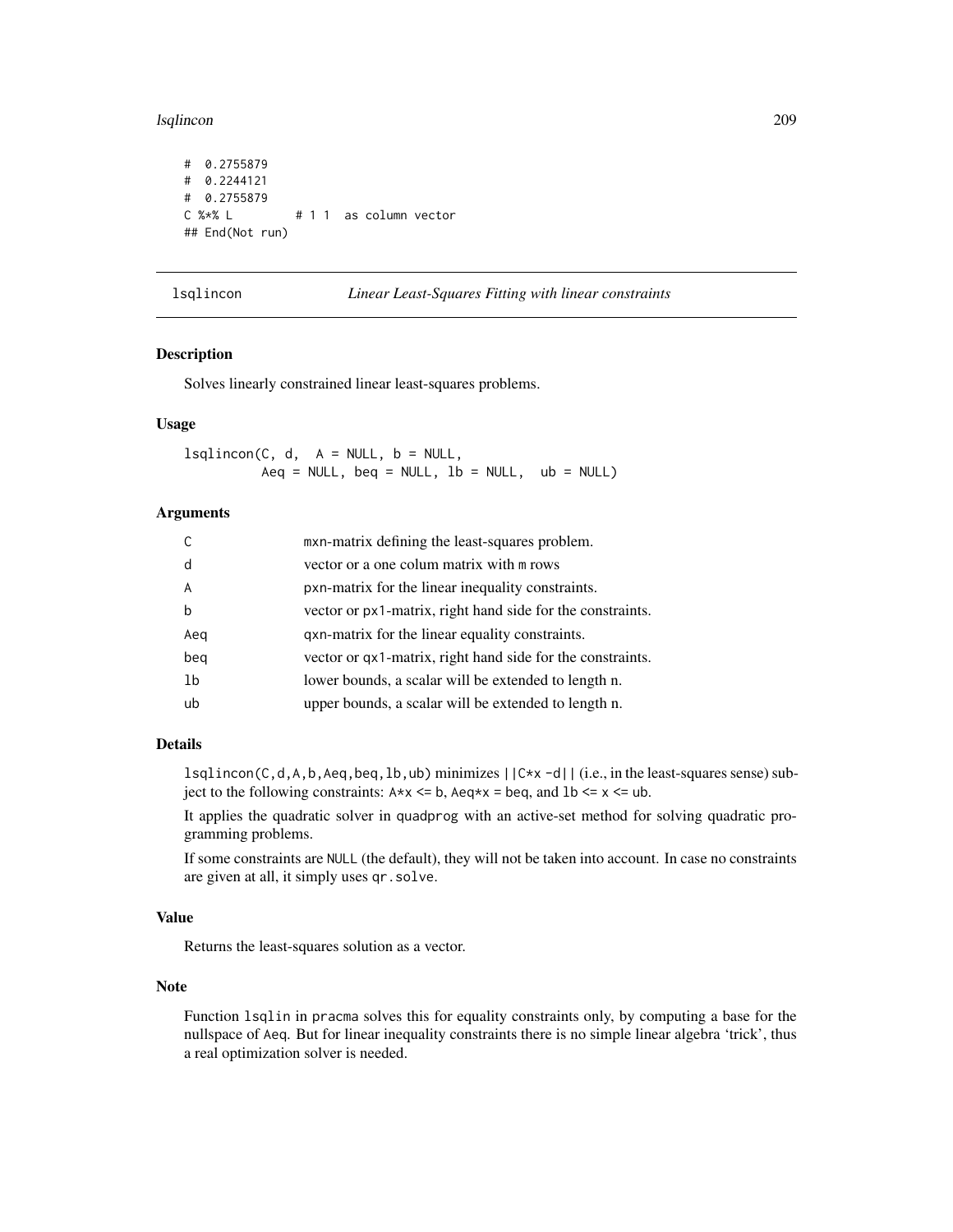210 lsqnonlin

#### Author(s)

HwB email: <hwborchers@googlemail.com>

# References

Trefethen, L. N., and D. Bau III. (1997). Numerical Linear Algebra. SIAM, Society for Industrial and Applied Mathematics, Philadelphia.

#### See Also

[lsqlin](#page-206-0), quadprog::solve.QP

#### Examples

```
## MATLABs lsqlin example
C \leftarrow matrix(c)0.9501, 0.7620, 0.6153, 0.4057,
   0.2311, 0.4564, 0.7919, 0.9354,
   0.6068, 0.0185, 0.9218, 0.9169,
   0.4859, 0.8214, 0.7382, 0.4102,
   0.8912, 0.4447, 0.1762, 0.8936), 5, 4, byrow=TRUE)
d <- c(0.0578, 0.3528, 0.8131, 0.0098, 0.1388)
A <- matrix(c(
   0.2027, 0.2721, 0.7467, 0.4659,
   0.1987, 0.1988, 0.4450, 0.4186,
   0.6037, 0.0152, 0.9318, 0.8462), 3, 4, byrow=TRUE)
b \leq -c(0.5251, 0.2026, 0.6721)Aeq \leq matrix(c(3, 5, 7, 9), 1)
beq <-41b \leq -\text{rep}(-0.1, 4) # lower and upper bounds
ub \le rep( 2.0, 4)
x <- lsqlincon(C, d, A, b, Aeq, beq, lb, ub)
# -0.1000000 -0.1000000 0.1599088 0.4089598
# check A %*% x - b >= 0
# check Aeq %x - beq == 0# check sum((C %*% x - d)^2) # 0.1695104
```
<span id="page-209-0"></span>lsqnonlin *Nonlinear Least-Squares Fitting*

#### **Description**

lsqnonlin solves nonlinear least-squares problems, including nonlinear data-fitting problems, through the Levenberg-Marquardt approach.

lsqnonneg solve nonnegative least-squares constraints problem.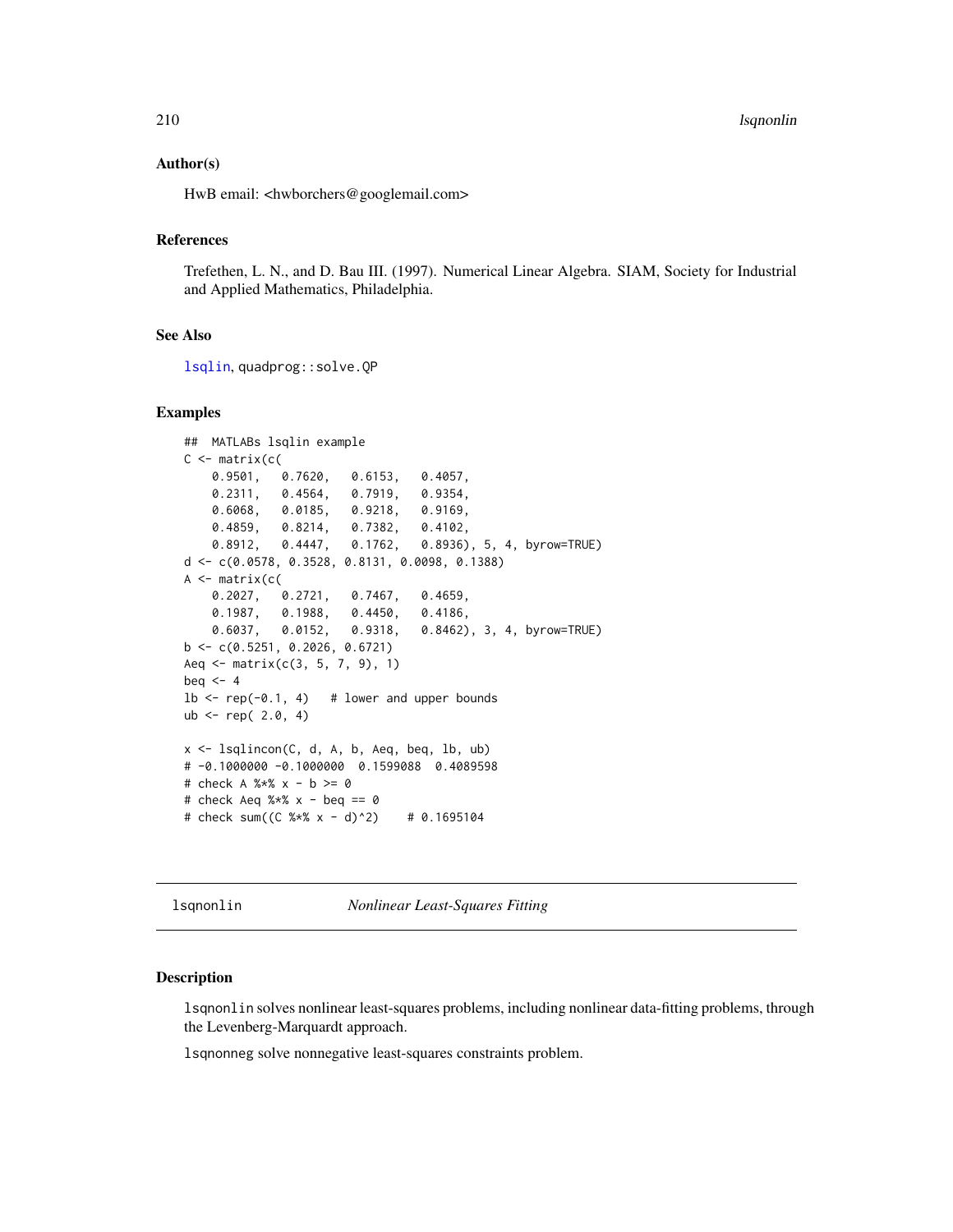#### lsqnonlin 211

#### Usage

```
lsqnonlin(fun, x0, options = list(), ...)lsqnonneg(C, d)
lsqsep(flist, p0, xdata, ydata, const = TRUE)
```

```
lsqcurvefit(fun, p0, xdata, ydata)
```
## Arguments

| fun          | User-defined, vector-valued function.                                        |
|--------------|------------------------------------------------------------------------------|
| x0           | starting point.                                                              |
|              | additional parameters passed to the function.                                |
| options      | list of options, for details see below.                                      |
| C, d         | matrix and vector such that $C \times -d$ will be minimized with $x \ge 0$ . |
| flist        | list of (nonlinear) functions, depending on one extra parameter.             |
| p0           | starting parameters.                                                         |
| xdata, ydata | data points to be fitted.                                                    |
| const        | logical; shall a constant term be included.                                  |

#### Details

1 sqnonlin computes the sum-of-squares of the vector-valued function fun, that is if  $f(x) =$  $(f_1(x), \ldots, f_n(x))$  then

$$
min||f(x)||_2^2 = min(f_1(x)^2 + \ldots + f_n(x)^2)
$$

will be minimized.

 $x=1$  sqnonlin(fun, x $\theta$ ) starts at point x $\theta$  and finds a minimum of the sum of squares of the functions described in fun. fun shall return a vector of values and not the sum of squares of the values. (The algorithm implicitly sums and squares  $fun(x)$ .)

options is a list with the following components and defaults:

- tau: used as starting value for Marquardt parameter.
- tolx: stopping parameter for step length.
- tolg: stopping parameter for gradient.
- maxeval the maximum number of function evaluations.

Typical values for tau are from 1e-6...1e-3...1 with small values for good starting points and larger values for not so good or known bad starting points.

lsqnonneg solves the linear least-squares problem C x -d, x nonnegative, treating it through an active-set approach..

lsqsep solves the separable least-squares fitting problem

 $y = a0 + a1*f1(b1, x) + ... + an*fn(bn, x)$ 

where fi are nonlinear functions each depending on a single extra paramater bi, and ai are additional linear parameters that can be separated out to solve a nonlinear problem in the bi alone.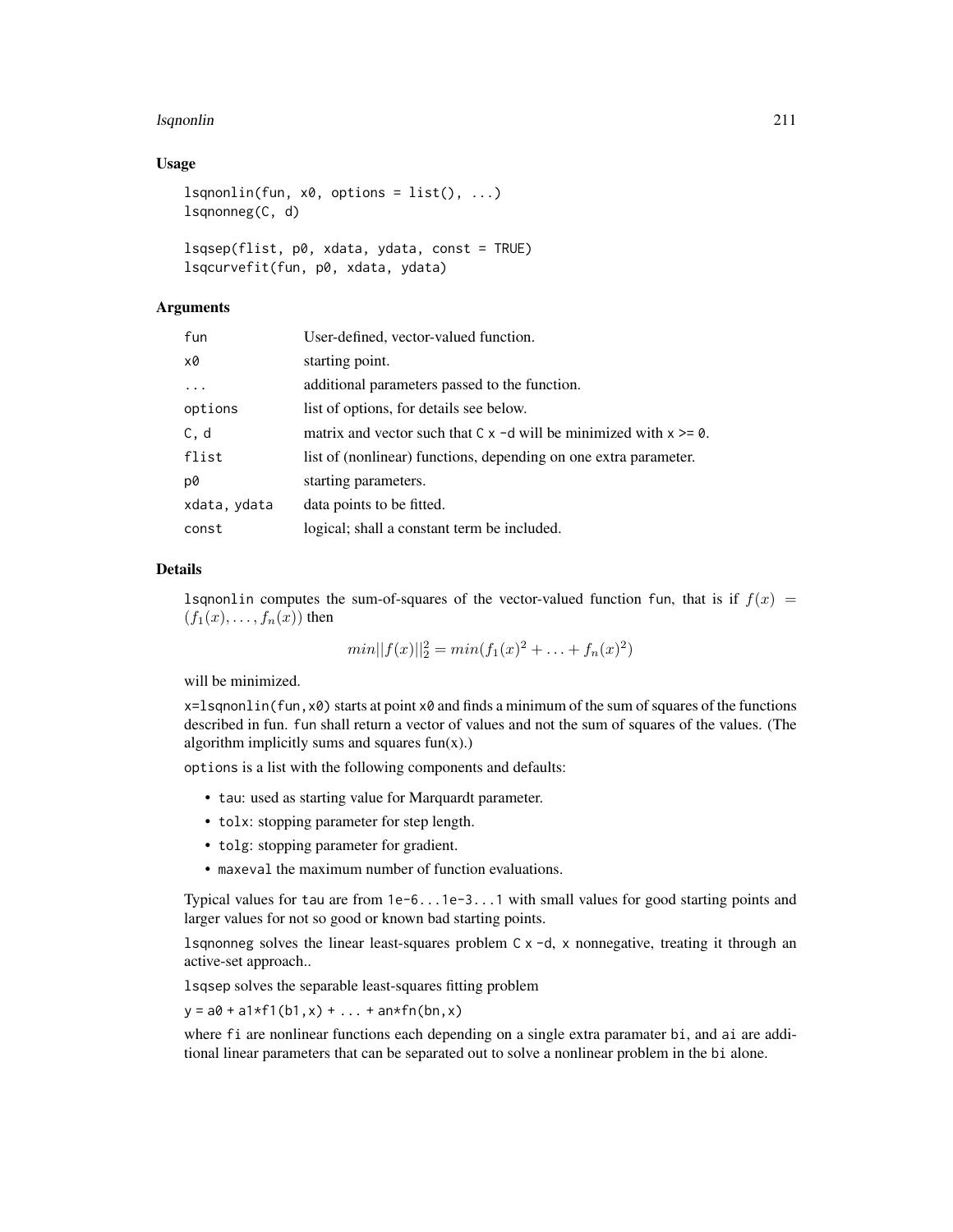lsqcurvefit is simply an application of lsqnonlin to fitting data points.  $fun(p, x)$  must be a function of two groups of variables such that p will be varied to minimize the least squares sum, see the example below.

#### Value

lsqnonlin returns a list with the following elements:

- x: the point with least sum of squares value.
- ssq: the sum of squares.
- ng: norm of last gradient.
- nh: norm of last step used.
- mu: damping parameter of Levenberg-Marquardt.
- neval: number of function evaluations.
- errno: error number, corresponds to error message.
- errmess: error message, i.e. reason for stopping.

lsqnonneg returns a list of x the non-negative solition, and resid.norm the norm of the residual.

lsqsep will return the coefficients sparately, a0 for the constant term (being 0 if const=FALSE) and the vectors a and b for the linear and nonlinear terms, respectively.

# Note

The refined approach, Fletcher's version of the Levenberg-Marquardt algorithm, may be added at a later time; see the references.

#### References

Madsen, K., and H. B.Nielsen (2010). Introduction to Optimization and Data Fitting. Technical University of Denmark, Intitute of Computer Science and Mathematical Modelling.

Lawson, C.L., and R.J. Hanson (1974). Solving Least-Squares Problems. Prentice-Hall, Chapter 23, p. 161.

Fletcher, R., (1971). A Modified Marquardt Subroutine for Nonlinear Least Squares. Report AERE-R 6799, Harwell.

#### See Also

[nlm](#page-0-0), [nls](#page-0-0)

```
## Rosenberg function as least-squares problem
x0 \leq -c(0, 0)fun <- function(x) c(10*(x[2]-x[1]^2)), 1-x[1])
lsqnonlin(fun, x0)
## Example from R-help
y <- c(5.5199668, 1.5234525, 3.3557000, 6.7211704, 7.4237955, 1.9703127,
```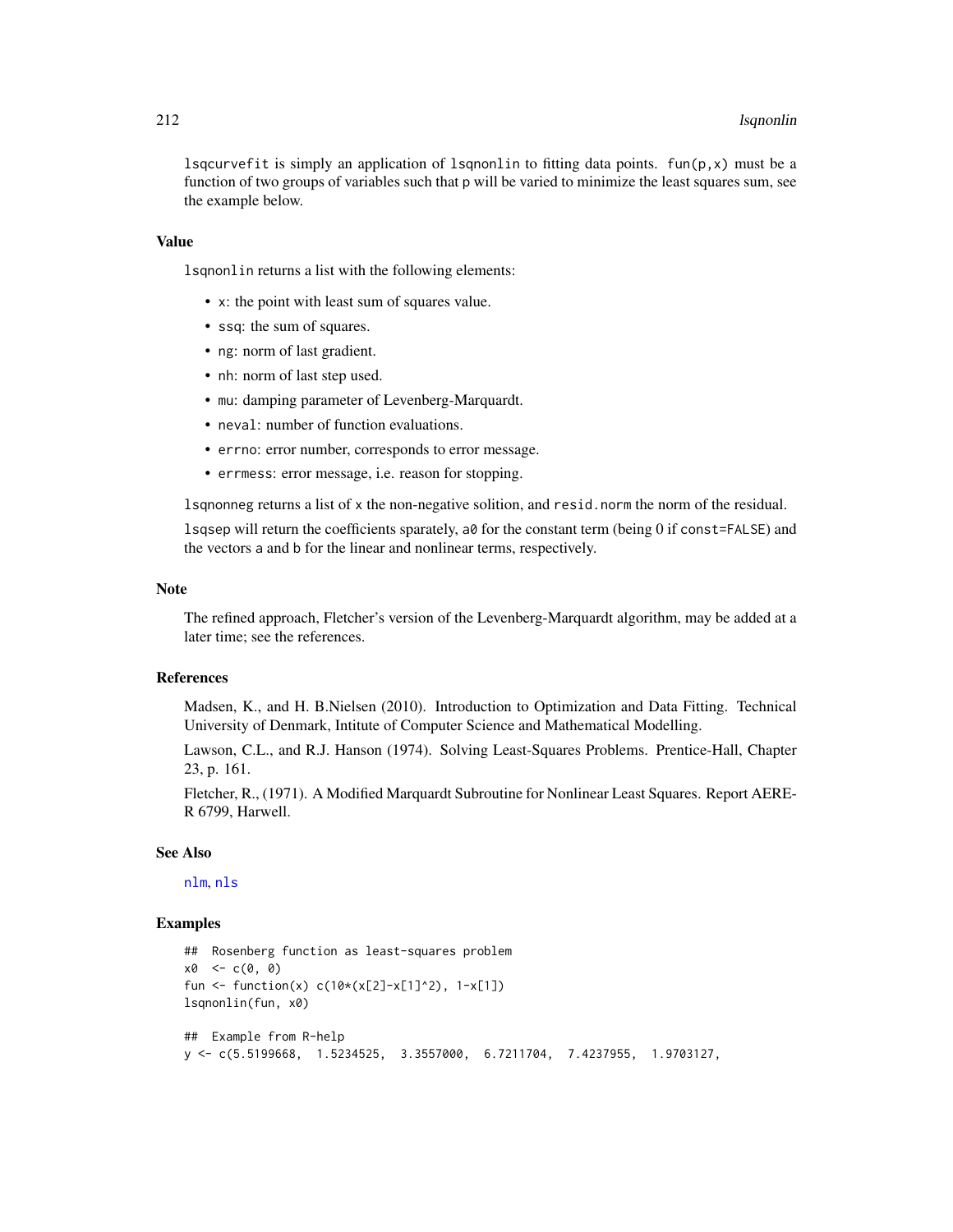#### lsqnonlin 213

```
4.3939336, -1.4380091, 3.2650180, 3.5760906, 0.2947972, 1.0569417)
x \leq -c(1, 0, 4, 3, 5, 12, 10, 12, 100, 100)# Define target function as difference
f \leftarrow function(b)b[1] * (exp((b[2] - x)/b[3]) * (1/b[3]))/(1 + exp((b[2] - x)/b[3]))^2 - y
x0 <- c(21.16322, 8.83669, 2.957765)
lsqnonlin(f, x0) # ssq 50.50144 at c(36.133144, 2.572373, 1.079811)
# nls() will break down
# nls(Y ~ a*(exp((b-X)/c)*(1/c))/(1 + exp((b-X)/c))^2,
# start=list(a=21.16322, b=8.83669, c=2.957765), algorithm = "plinear")
# Error: step factor 0.000488281 reduced below 'minFactor' of 0.000976563
## Example: Hougon function
x1 <- c(470, 285, 470, 470, 470, 100, 100, 470, 100, 100, 100, 285, 285)
x2 <- c(300, 80, 300, 80, 80, 190, 80, 190, 300, 300, 80, 300, 190)
x3 <- c( 10, 10, 120, 120, 10, 10, 65, 65, 54, 120, 120, 10, 120)
rate <- c(8.55, 3.79, 4.82, 0.02, 2.75, 14.39, 2.54,
          4.35, 13.00, 8.50, 0.05, 11.32, 3.13)
fun <- function(b)
        (b[1]*x2 - x3/b[5])/(1 + b[2]*x1 + b[3]*x2 + b[4]*x3) - ratelsqnonlin(fun, rep(1, 5))
# $x [1.25258502 0.06277577 0.04004772 0.11241472 1.19137819]
# $ssq 0.298901
## Example for lsqnonneg()
C1 <- matrix( c(0.1210, 0.2319, 0.4398, 0.9342, 0.1370,
               0.4508, 0.2393, 0.3400, 0.2644, 0.8188,
               0.7159, 0.0498, 0.3142, 0.1603, 0.4302,
               0.8928, 0.0784, 0.3651, 0.8729, 0.8903,
               0.2731, 0.6408, 0.3932, 0.2379, 0.7349,
               0.2548, 0.1909, 0.5915, 0.6458, 0.6873,
               0.8656, 0.8439, 0.1197, 0.9669, 0.3461,
               0.2324, 0.1739, 0.0381, 0.6649, 0.1660,
               0.8049, 0.1708, 0.4586, 0.8704, 0.1556,
               0.9084, 0.9943, 0.8699, 0.0099, 0.1911), ncol = 5, byrow = TRUE)
C2 \le -C1 - 0.5d <- c(0.4225, 0.8560, 0.4902, 0.8159, 0.4608,
      0.4574, 0.4507, 0.4122, 0.9016, 0.0056)
( sol <- lsqnonneg(C1, d) ) #-> resid.norm 0.3694372
( sol <- lsqnonneg(C2, d) ) #-> $resid.norm 2.863979
## Example for lsqcurvefit()
# Lanczos1 data (artificial data)
# f(x) = 0.0951*exp(-x) + 0.8607*exp(-3*x) + 1.5576*exp(-5*x)x <- linspace(0, 1.15, 24)
y <- c(2.51340000, 2.04433337, 1.66840444, 1.36641802, 1.12323249, 0.92688972,
      0.76793386, 0.63887755, 0.53378353, 0.44793636, 0.37758479, 0.31973932,
      0.27201308, 0.23249655, 0.19965895, 0.17227041, 0.14934057, 0.13007002,
      0.11381193, 0.10004156, 0.08833209, 0.07833544, 0.06976694, 0.06239313)
p0 <- c(1.2, 0.3, 5.6, 5.5, 6.5, 7.6)
fp <- function(p, x) p[1]*exp(-p[2]*x) + p[3]*exp(-p[4]*x) + p[5]*exp(-p[6]*x)
```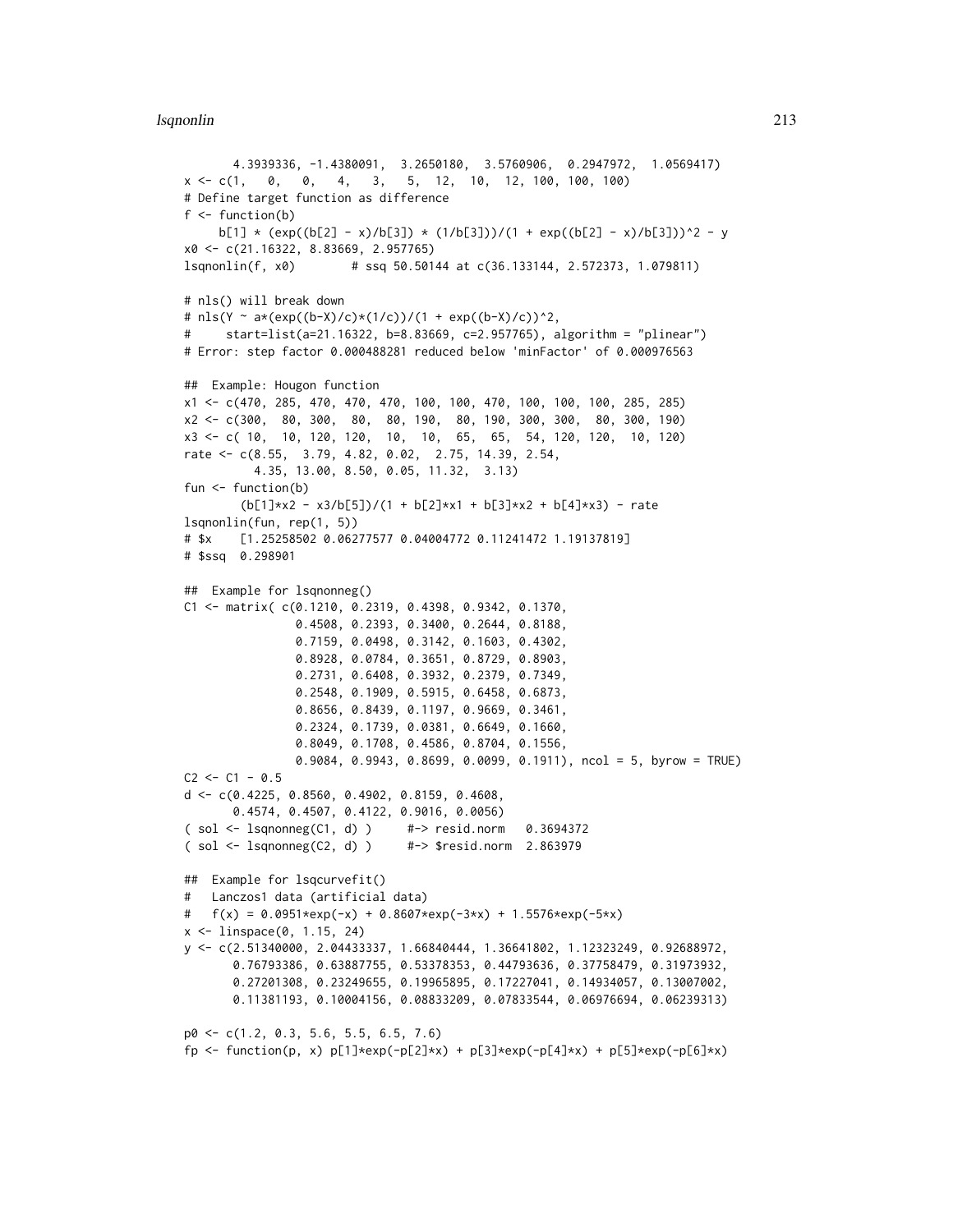```
lsqcurvefit(fp, p0, x, y)
## Example for lsqsep()
f <- function(x) 0.5 + x^* - 0.5 + \exp(-0.5*x)set.seed(8237); n <- 15
x \leftarrow sort(0.5 + 9*runif(n))y \le f(x) #y \le f(x) + 0.01*rnorm(n)
m < - 2f1 <- function(b, x) x^bf2 <- function(b, x) exp(b*x)flist <- list(f1, f2)
start <- c(-0.25, -0.75)sol <- lsqsep(flist, start, x, y, const = TRUE)
a0 <- sol$a0; a <- sol$a; b <- sol$b
fsol <- function(x) a0 + a[1]*f1(b[1], x) + a[2]*f2(b[2], x)## Not run:
   ezplot(f, 0.5, 9.5, col = "gray")points(x, y, col = "blue")xs <- linspace(0.5, 9.5, 51)
   ys \leftarrow fsol(xs)lines(xs, ys, col = "red")
## End(Not run)
```
#### lu *LU Matrix Factorization*

# Description

LU decomposition of a positive definite matrix as Gaussian factorization.

## Usage

```
lu(A, scheme = c("kji", "jki", "ijk"))lu_crout(A)
lufact(A)
```
lusys(A, b)

# Arguments

|        | square positive definite numeric matrix (will not be checked). |
|--------|----------------------------------------------------------------|
| scheme | order of row and column operations.                            |
| - b    | right hand side of a linear system of equations.               |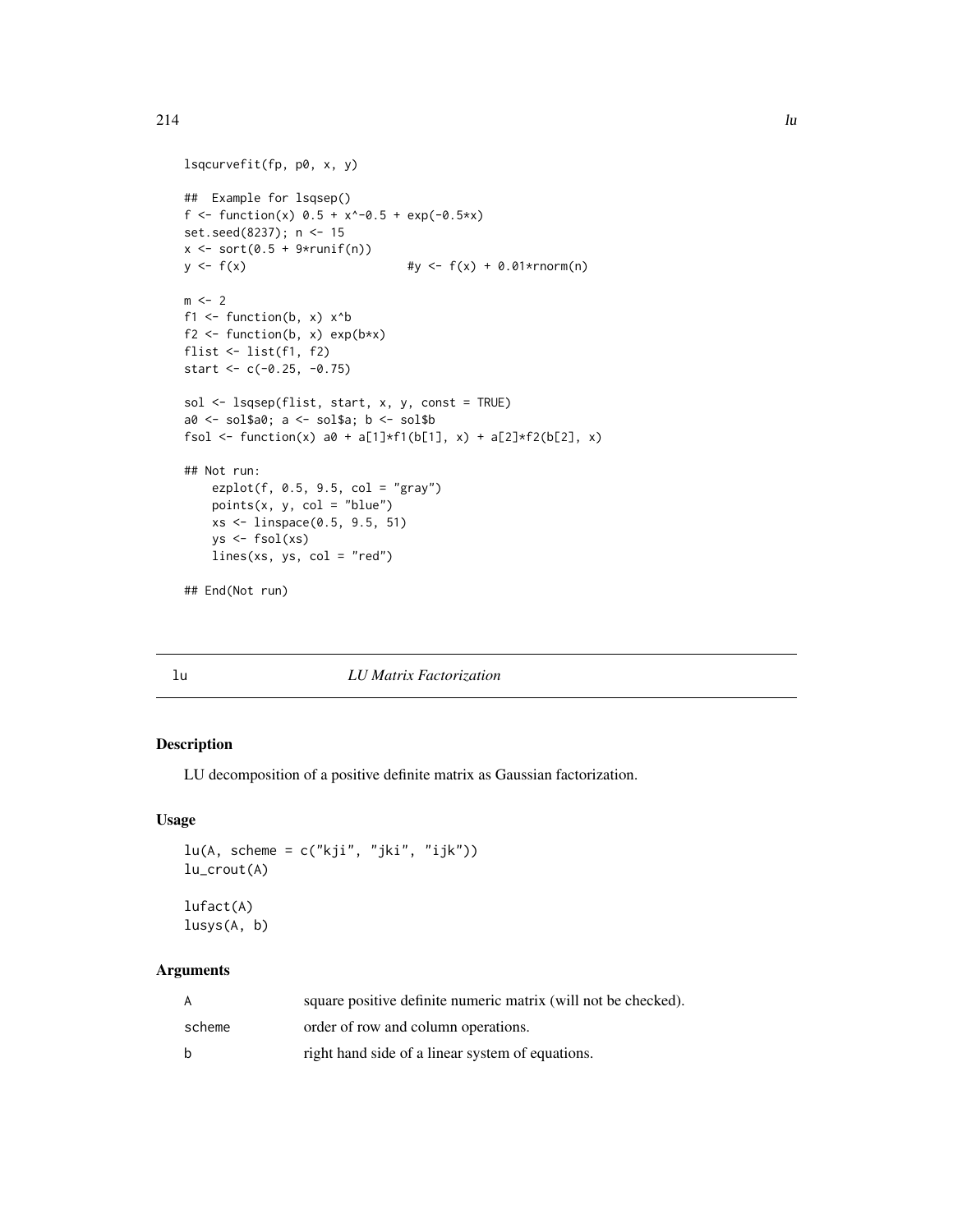For a given matrix A, the LU decomposition exists and is unique iff its principal submatrices of order i=1,...,n-1 are nonsingular. The procedure here is a simple Gauss elimination with or without pivoting.

The scheme abbreviations refer to the order in which the cycles of row- and column-oriented operations are processed. The "ijk" scheme is one of the two compact forms, here the Doolite factorization (the Crout factorization would be similar).

lu\_crout implements the Crout algorithm. For the Doolite algorithm, the L matrix has ones on its diagonal, for the Crout algorithm, the diagonal of the U matrix only has ones.

lufact applies partial pivoting (along the rows). lusys uses LU factorization to solve the linear system A\*x=b.

These function are not meant to process huge matrices or linear systems of equations. Without pivoting they may also be harmed by considerable inaccuracies.

#### Value

lu and lu\_crout return a list with components L and U, the lower and upper triangular matrices such that A=L%\*%U.

lufact returns a list with L and U combined into one matrix LU, the rows used in partial pivoting, and det representing the determinant of A. See the examples how to extract matrices L and U from LU.

lusys returns the solution of the system as a column vector.

#### **Note**

To get the Crout decomposition of a matrix A do  $Z \le -\ln(t(A))$ ; L  $\le -t(2\frac{1}{2}\ln t)$ .

#### References

Quarteroni, A., R. Sacco, and F. Saleri (2007). Numerical Mathematics. Second edition, Springer-Verlag, Berlin Heidelberg.

J.H. Mathews and K.D. Fink (2003). Numerical Methods Using MATLAB. Fourth Edition, Pearson (Prentice-Hall), updated 2006.

#### See Also

[qr](#page-0-0)

## Examples

```
A \leftarrow magic(5)D \leq -\text{lu}(A, \text{ scheme} = "ijk") # Doolittle scheme
D$L %*% D$U
## [,1] [,2] [,3] [,4] [,5]
## [1,] 17 24 1 8 15<br>## [2,] 23 5 7 14 16
## [2,] 23 5 7 14 16
## [3,] 4 6 13 20 22
```
 $\ln$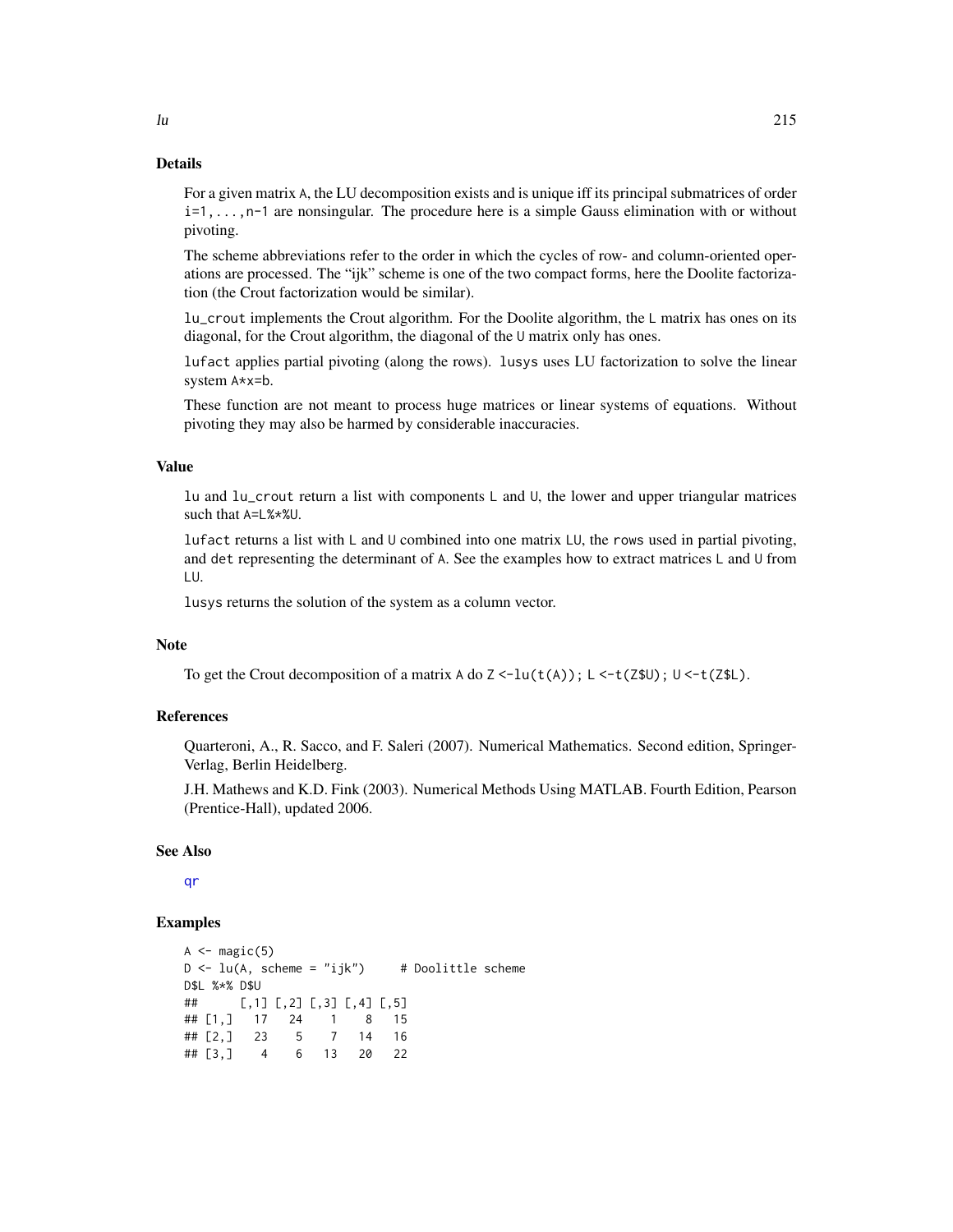```
## [4,] 10 12 19 21 3
## [5,] 11 18 25 2 9
H4 \leftarrow hilb(4)lufact(H4)$det
## [1] 0.0000001653439
x0 <- c(1.0, 4/3, 5/3, 2.0)
b <- H4 %*% x0lusys(H4, b)
## [,1]
## [1,] 1.000000
## [2,] 1.333333
## [3,] 1.666667
## [4,] 2.000000
```
magic *Magic Square*

## Description

Create a magic square.

#### Usage

magic(n)

## Arguments

n numeric scalar specifying dimensions for the result; n must be a scalar greater than or equal to 3.

## Details

A magic square is a square matrix where all row and column sums and also the diagonal sums all have the same value.

This value or the characteristic sum for a magic square of order n is  $sum(1:n^2)/n$ .

## Value

Returns an n-by-n matrix constructed from the integers 1 through N^2 with equal row and column sums.

#### Note

A magic square, scaled by its magic sum, is doubly stochastic.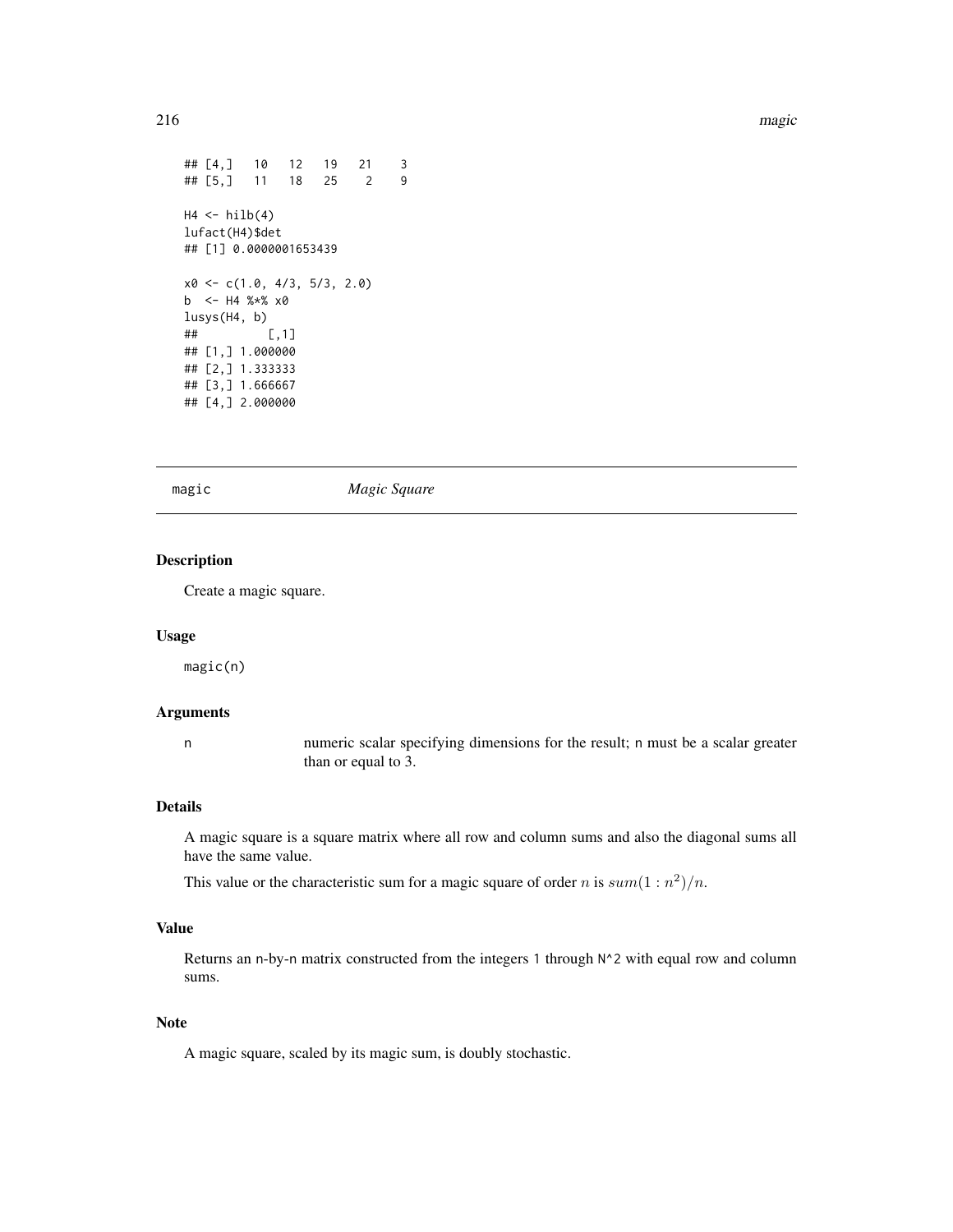#### matlab 217

## Author(s)

P. Roebuck <roebuck@mdanderson.org> for the first R version in the package 'matlab'. The version here is more R-like.

## Examples

magic(3)

matlab *Matlab Compatibility*

## Description

Matlab compatibility.

## Usage

matlab()

## Details

Lists all the functions and function names that emulate Matlab functions.

#### Value

Invisible NULL value.

meshgrid *Generate a Mesh Grid*

## Description

Generate two matrices for use in three-dimensional plots.

## Usage

meshgrid(x,  $y = x$ )

## Arguments

| numerical vector, represents points along the x-axis. |
|-------------------------------------------------------|
| numerical vector, represents points along the y-axis. |

#### Details

The rows of the output array X are copies of the vector x; columns of the output array Y are copies of the vector y.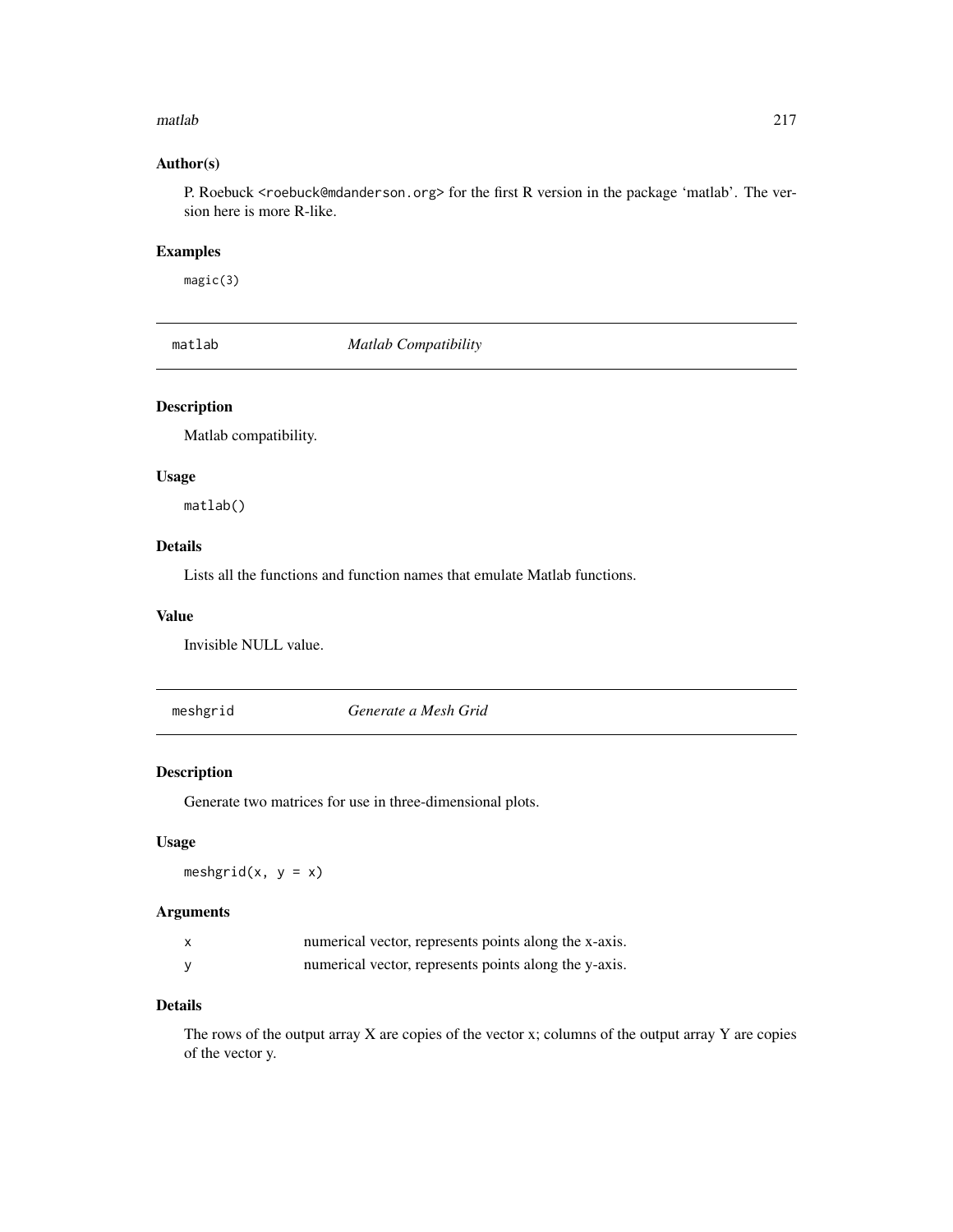#### 218 mexpfit

# Value

Returns two matrices as a list with X and Y components.

#### Note

The three-dimensional variant meshgrid( $x, y, z$ ) is not yet implemented.

#### See Also

[outer](#page-0-0)

## Examples

meshgrid(1:5)\$X meshgrid(c(1, 2, 3), c(11, 12))

mexpfit *Multi-exponential Fitting*

## Description

Multi-exponential fitting means fitting of data points by a sum of (decaying) exponential functions, with or without a constant term.

#### Usage

 $mexpfit(x, y, p0, w = NULL, const = TRUE, options = list())$ 

#### Arguments

| x, y    | x-, y-coordinates of data points to be fitted.                                            |
|---------|-------------------------------------------------------------------------------------------|
| D0      | starting values for the exponentials alone; can be positive or negative, but not<br>zero. |
| w       | weight vector; not used in this version.                                                  |
| const   | logical; shall an absolute term be included.                                              |
| options | list of options for 1 squareling see there.                                               |

## Details

The multi-exponential fitting problem is solved here with with a separable nonlinear least-squares approach. If the following function is to be fitted,

$$
y = a_0 + a_1 e^{b_1 x} + \ldots + a_n e^{b_n x}
$$

it will be looked at as a nonlinear optimization problem of the coefficients  $b_i$  alone. Given the  $b_i$ , coefficients  $a_i$  are uniquely determined as solution of an (overdetermined) system of linear equations.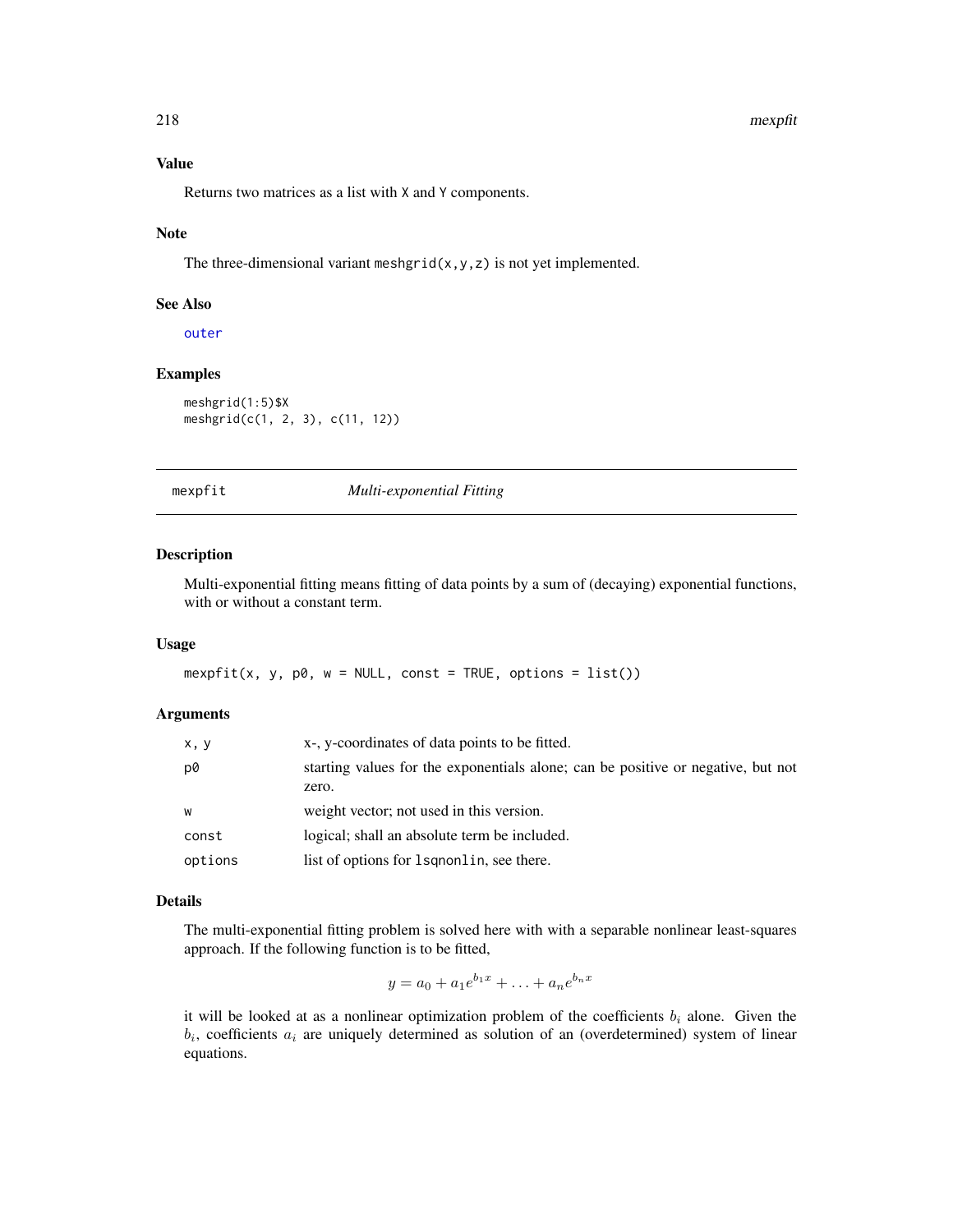#### mexpfit 219

This approach reduces the dimension of the search space by half and improves numerical stability and accuracy. As a convex problem, the solution is unique and global.

To solve the nonlinear part, the function lsqnonlin that uses the Levenberg-Marquard algorithm will be applied.

#### Value

mexpfit returns a list with the following elements:

- a0: the absolute term, 0 if const is false.
- a: linear coefficients.
- b: coefficient in the exponential functions.
- ssq: the sum of squares for the final fitting.
- iter: number of iterations resp. function calls.
- errmess: an error or info message.

#### Note

As the Jacobian for this expression is known, a more specialized approch would be possible, without using lsqnonlin; see the immoptibox of H. B. Nielsen, Techn. University of Denmark.

#### Author(s)

HwB email: <hwborchers@googlemail.com>

## References

Madsen, K., and H. B. Nielsen (2010). Introduction to Optimization and Data Fitting. Technical University of Denmark, Intitute of Computer Science and Mathematical Modelling.

Nielsen, H. B. (2000). Separable Nonlinear Least Squares. IMM, DTU, Report IMM-REP-2000- 01.

#### See Also

[lsqsep](#page-209-0), [lsqnonlin](#page-209-1)

```
# Lanczos1 data (artificial data)
# f(x) = 0.0951*exp(-x) + 0.8607*exp(-3*x) + 1.5576*exp(-5*x)x <- linspace(0, 1.15, 24)
y <- c(2.51340000, 2.04433337, 1.66840444, 1.36641802, 1.12323249, 0.92688972,
       0.76793386, 0.63887755, 0.53378353, 0.44793636, 0.37758479, 0.31973932,
       0.27201308, 0.23249655, 0.19965895, 0.17227041, 0.14934057, 0.13007002,
       0.11381193, 0.10004156, 0.08833209, 0.07833544, 0.06976694, 0.06239313)
p0 \leq -c(-0.3, -5.5, -7.6)mexpfit(x, y, p0, const = FALSE)## $a0
## [1] 0
```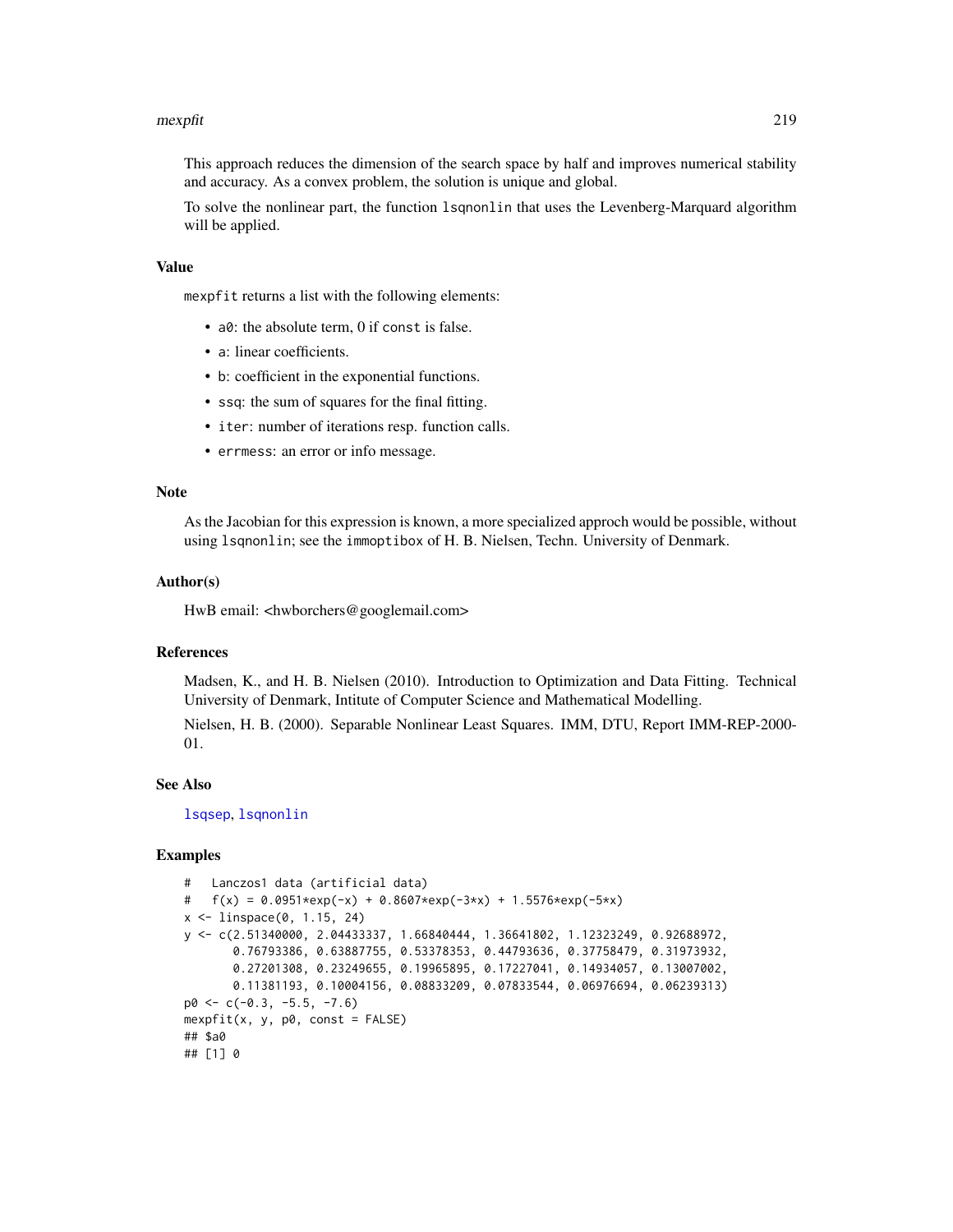#### 220 mldivide and the state of the state of the state of the state of the state of the state of the state of the state of the state of the state of the state of the state of the state of the state of the state of the state

```
## $a
## [1] 0.09510431 0.86071171 1.55758398
## $b
## [1] -1.000022 -3.000028 -5.000009
## $ssq
## [1] 1.936163e-16
## $iter
## [1] 26
## $errmess
## [1] "Stopped by small gradient."
```
mldivide *Matlab backslash operator*

#### Description

Emulate the Matlab backslash operator "\" through QR decomposition.

## Usage

mldivide(A, B, pinv = TRUE)  $mrdivide(A, B, pinv = TRUE)$ 

#### Arguments

| A.B  | Numerical or complex matrices; A and B must have the same number of rows |
|------|--------------------------------------------------------------------------|
|      | (for mildivide) or the same number of columns (for mrdivide)             |
| pinv | logical; shall SVD decomposition be used; default true.                  |

## **Details**

mldivide performs matrix left division (and mrdivide matrix right division). If A is scalar it performs element-wise division.

If A is square, mldivide is roughly the same as  $inv(A)$  %\*% B except it is computed in a different way — using QR decomposition.

If pinv = TRUE, the default, the SVD will be used as  $pinv(t(A)$ %\*%A)%\*%t(A)%\*%B to generate results similar to Matlab. Otherwise, qr.solve will be used.

If A is not square,  $x \le -m$ ldivide(A,b) returnes a least-squares solution that minimizes the length of the vector A  $%x$  x -b (which is equivalent to norm(A  $%x$  x -b, "F").

## Value

If A is an n-by-p matrix and B n-by-q, then the result of mldivide(A,B) is a p-by-q matrix (mldivide).

#### Note

mldivide(A,B) corresponds to A\B in Matlab notation.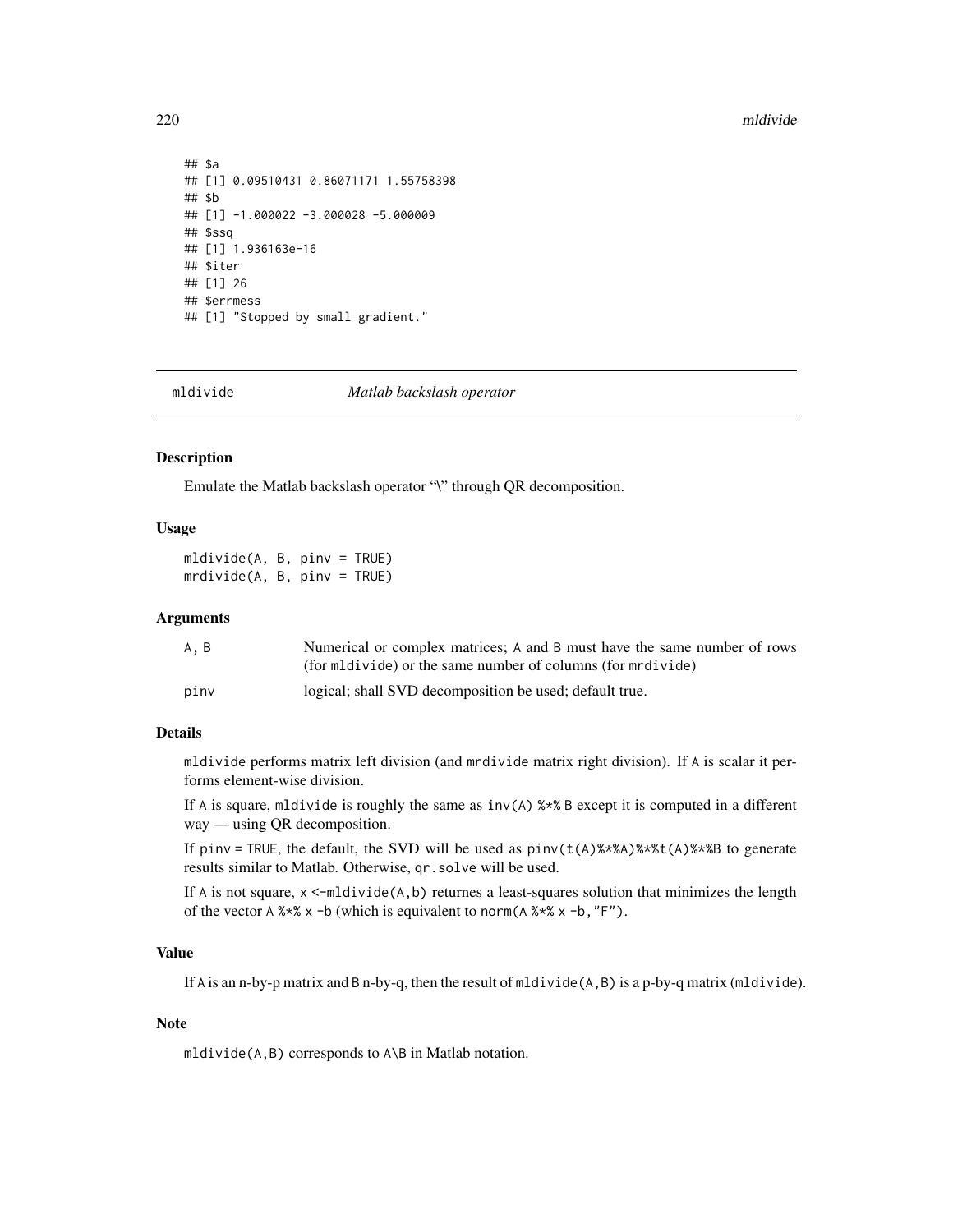mod, rem 221

#### Examples

```
# Solve a system of linear equations
A \le matrix(c(8,1,6, 3,5,7, 4,9,2), nrow = 3, ncol = 3, byrow = TRUE)
b \leftarrow c(1, 1, 1)mldivide(A, b) # 0.06666667 0.06666667 0.06666667
A \leftarrow \text{rbind}(1:3, 4:6)mldivide(A, c(1,1)) \qquad \qquad # -0.5 \quad 0 \quad 0.5 \quad , i.e. \text{ Matlab/O} \text{ctave} \text{ result}mldivide(A, c(1,1), pinv = FALSE) # -1 1 0 R qr.solve result
```
mod, rem *Integer Division*

## Description

Integer division functions and remainders

## Usage

mod(n, m) rem(n, m)

idivide(n, m, rounding = c("fix", "floor", "ceil", "round"))

#### **Arguments**

| n        | numeric vector (preferably of integers)                |  |  |
|----------|--------------------------------------------------------|--|--|
| m        | must be a scalar integer (positive, zero, or negative) |  |  |
| rounding | rounding mode.                                         |  |  |

#### Details

mod(n,m) is the modulo operator and returns n mod m. mod(n, 0) is n, and the result always has the same sign as m.

rem(n,m) is the same modulo operator and returns  $n \mod m$ . mod(n, 0) is NaN, and the result always has the same sign as n.

idivide(n,m) is integer division, with the same effect as  $n\frac{8}{8}$  m or using an optional rounding mode.

## Value

a numeric (integer) value or vector/matrix.

## Note

The following relation is fulfilled (for  $m != 0$ ):  $mod(n,m) = n - m * floor(n/m)$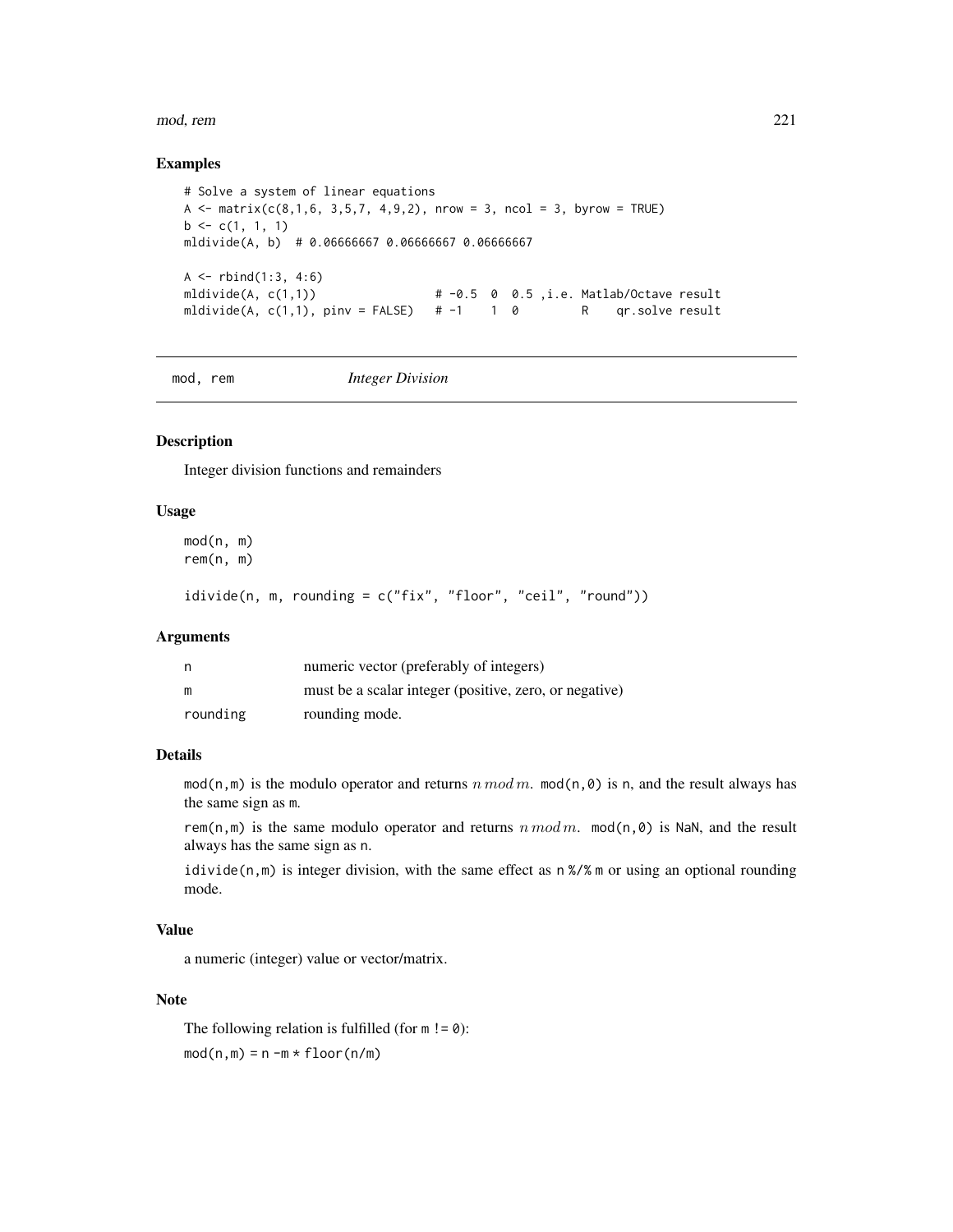## See Also

Binary R operators %/% and %%.

#### Examples

```
mod(c(-5:5), 5)rem(c(-5:5), 5)
idivide(c(-2, 2), 3, "fix") # 0 0
idivide(c(-2, 2), 3, "floor") # -1 0
idivide(c(-2, 2), 3, "ceil") # 0 1
idivide(c(-2, 2), 3, "round") # -1 1
```
#### Mode *Mode function (Matlab style)*

#### Description

Most frequent value in vector or matrix

## Usage

Mode(x)

## Arguments

x Real or complex vector or of factor levels.

## Details

Computes the 'sample mode', i.e. the most frequently occurring value in x.

Among values occurring equally frequently, Mode() chooses the smallest one (for a numeric vector), one with a smallest absolute value (for complex ones) or the first occurring value (for factor levels). A matrix will be changed to a vector.

#### Value

One element from x and of the same type. The number of occurrences will not be returned.

#### **Note**

In Matlab/Octave an array dimension can be selected along which to find the mode value; this has not been realized here.

Shadows the R function mode that returns essentially the type of an object.

## See Also

[median](#page-0-0)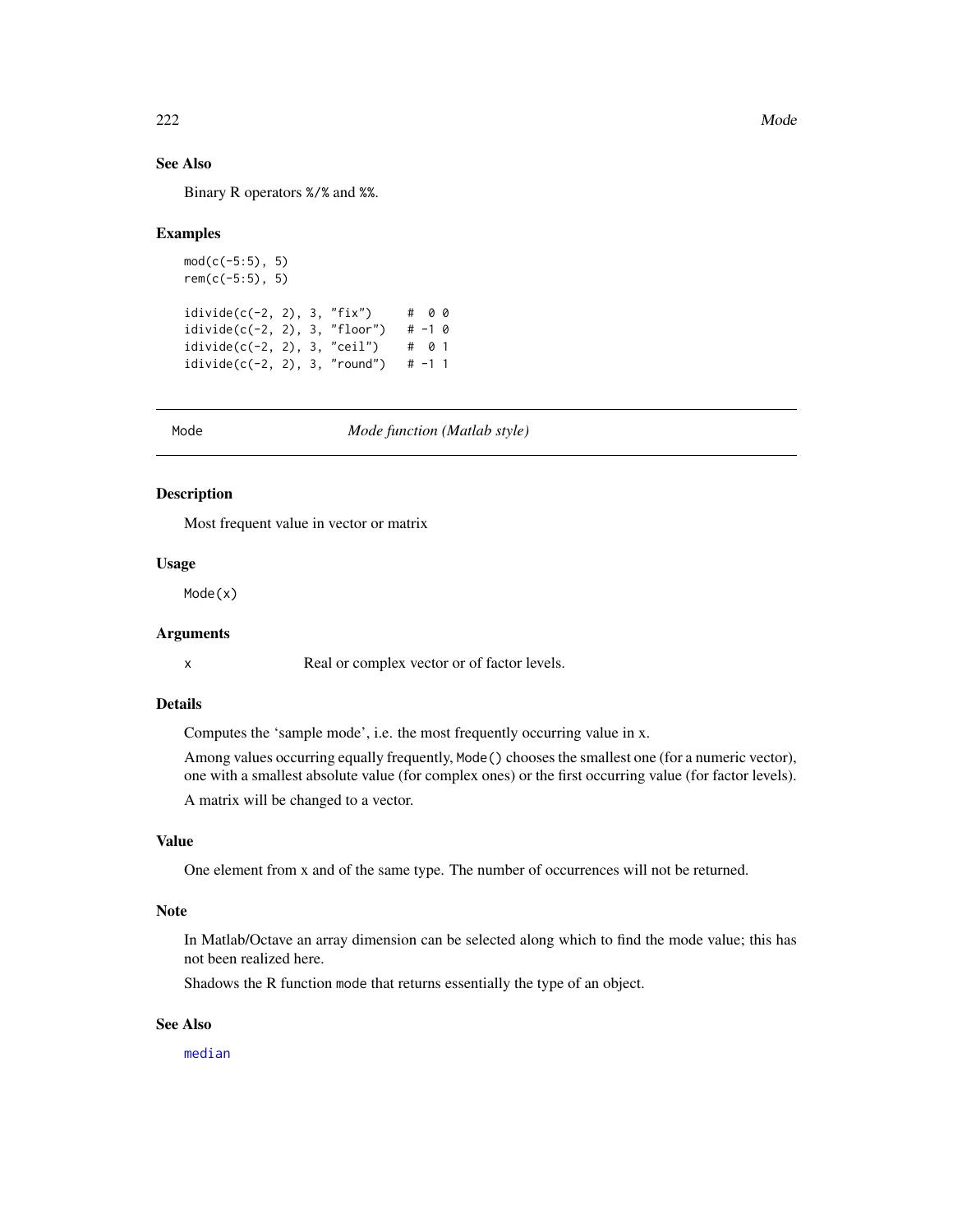#### moler 223

## Examples

```
x <- round(rnorm(1000), 2)
Mode(x)
```
moler *Moler Matrix*

## Description

Generate the Moler matrix of size n x n. The Moler matrix is for testing eigenvalue computations.

## Usage

moler(n)

## Arguments

n integer

## Details

The Moler matrix for testing eigenvalue computations is a symmetric matrix with exactly one small eigenvalue.

## Value

matrix of size n x n

## See Also

[wilkinson](#page-378-0)

```
(a <- moler(10))
min(eig(a))
```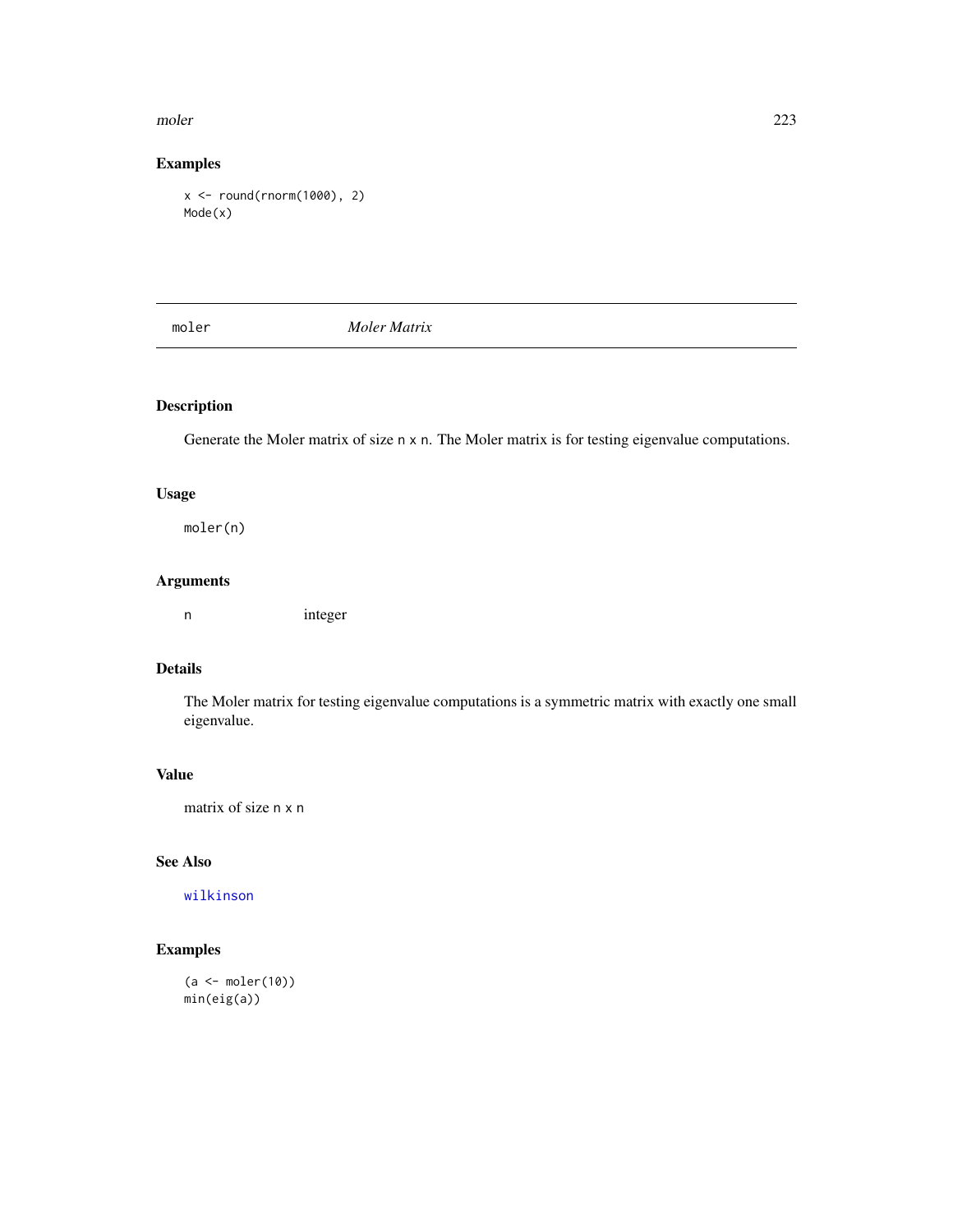Different types of moving average of a time series.

#### Usage

 $movavg(x, n, type=c("s", "t", "w", "m", "e", "r"))$ 

#### Arguments

| $\mathsf{x}$ | time series as numeric vector.                          |  |  |
|--------------|---------------------------------------------------------|--|--|
| n            | backward window length.                                 |  |  |
| type         | one of 's', 't', 'w', 'm', 'e', or 'r'; default is 's'. |  |  |

## Details

Types of available moving averages are:

- s for "simple", it computes the simple moving average. n indicates the number of previous data points used with the current data point when calculating the moving average.
- t for "triangular", it computes the triangular moving average by calculating the first simple moving average with window width of ceil $(n+1)/2$ ; then it calculates a second simple moving average on the first moving average with the same window size.
- w for "weighted", it calculates the weighted moving average by supplying weights for each element in the moving window. Here the reduction of weights follows a linear trend.
- m for "modified", it calculates the modified moving average. The first modified moving average is calculated like a simple moving average. Subsequent values are calculated by adding the new value and subtracting the last average from the resulting sum.
- e for"exponential", it computes the exponentially weighted moving average. The exponential moving average is a weighted moving average that reduces influences by applying more weight to recent data points () reduction factor  $2/(n+1)$ ; or
- r for"running", this is an exponential moving average with a reduction factor of 1/n [same as the modified average?].

## Value

Vector the same length as time series x.

#### References

Matlab Techdoc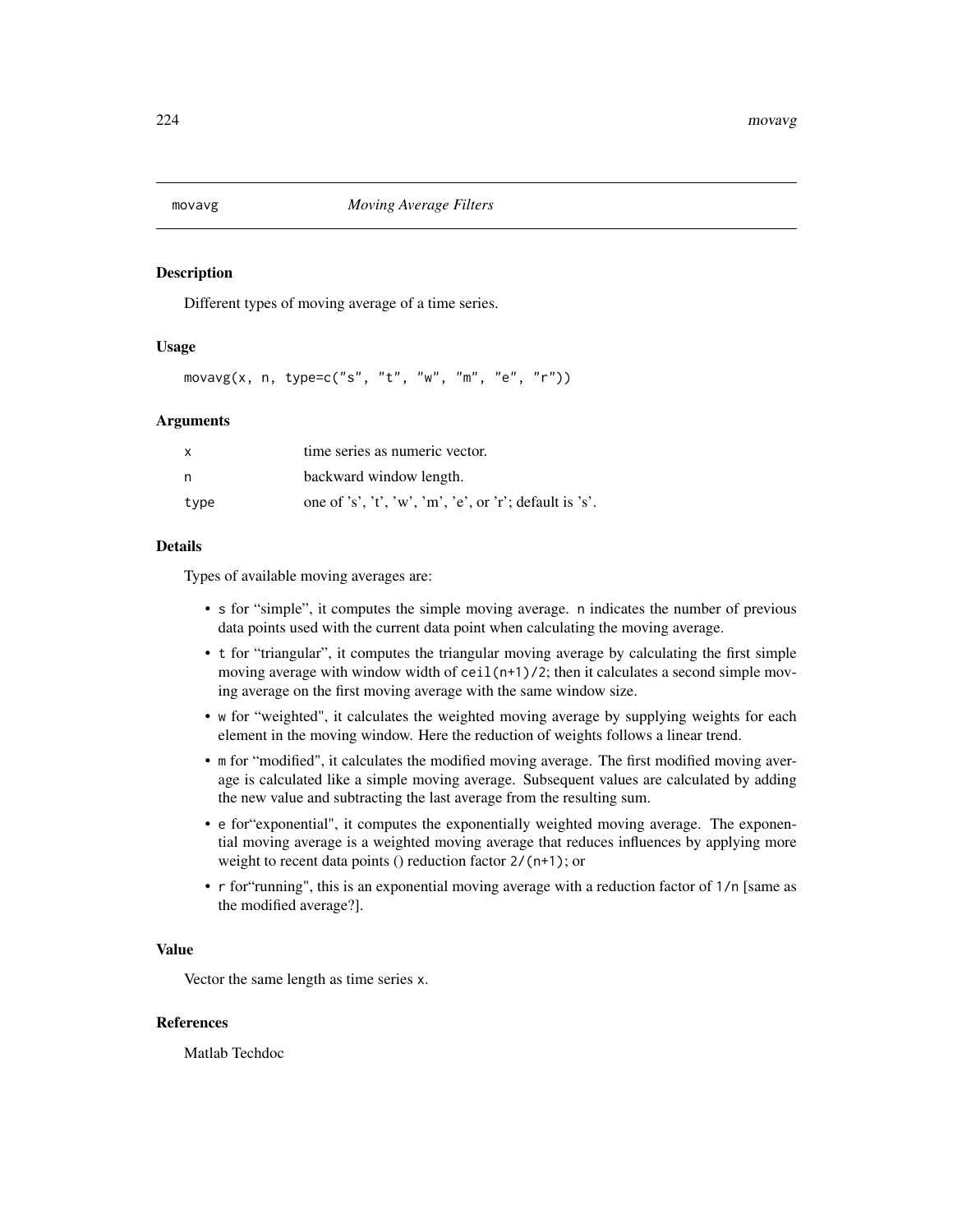#### muller 225

#### See Also

filter

## Examples

```
## Not run:
abbshares <- scan(file="")
25.69 25.89 25.86 26.08 26.41 26.90 26.27 26.45 26.49 26.08 26.11 25.57 26.02
25.53 25.27 25.95 25.19 24.78 24.96 24.63 25.68 25.24 24.87 24.71 25.01 25.06
25.62 25.95 26.08 26.25 25.91 26.61 26.34 25.55 25.36 26.10 25.63 25.52 24.74
25.00 25.38 25.01 24.57 24.95 24.89 24.13 23.83 23.94 23.74 23.12 23.13 21.05
21.59 19.59 21.88 20.59 21.59 21.86 22.04 21.48 21.37 19.94 19.49 19.46 20.34
20.59 19.96 20.18 20.74 20.83 21.27 21.19 20.27 18.83 19.46 18.90 18.09 17.99
18.03 18.50 19.11 18.94 18.21 18.06 17.66 16.77 16.77 17.10 17.62 17.22 17.95
17.08 16.42 16.71 17.06 17.75 17.65 18.90 18.80 19.54 19.23 19.48 18.98 19.28
18.49 18.49 19.08 19.63 19.40 19.59 20.37 19.95 18.81 18.10 18.32 19.02 18.78
18.68 19.12 17.79 18.10 18.64 18.28 18.61 18.20 17.82 17.76 17.26 17.08 16.70
16.68 17.68 17.70 18.97 18.68 18.63 18.80 18.81 19.03 18.26 18.78 18.33 17.97
17.60 17.72 17.79 17.74 18.37 18.24 18.47 18.75 18.66 18.51 18.71 18.83 19.82
19.71 19.64 19.24 19.60 19.77 19.86 20.23 19.93 20.33 20.98 21.40 21.14 21.38
20.89 21.08 21.30 21.24 20.55 20.83 21.57 21.67 21.91 21.66 21.53 21.63 21.83
21.48 21.71 21.44 21.67 21.10 21.03 20.83 20.76 20.90 20.92 20.80 20.89 20.49
20.70 20.60 20.39 19.45 19.82 20.28 20.24 20.30 20.66 20.66 21.00 20.88 20.99
20.61 20.45 20.09 20.34 20.61 20.29 20.20 20.00 20.41 20.70 20.43 19.98 19.92
19.77 19.23 19.55 19.93 19.35 19.66 20.27 20.10 20.09 20.48 19.86 20.22 19.35
19.08 18.81 18.87 18.26 18.27 17.91 17.68 17.73 17.56 17.20 17.14 16.84 16.47
16.45 16.25 16.07
plot(abbshares, type = "l", col = 1, ylim = c(15, 30),main = "Types of moving averages", sub = "Mid 2011--Mid 2012",
                xlab = "Days", ylab = "ABB Shares Price (in USD)")
y \le - movavg(abbshares, 50, "s"); lines(y, col = 2)
y \leftarrow \text{moving}(\text{abbshares}, 50, "t"); lines(y, col = 3)
y \le - movavg(abbshares, 50, "w"); lines(y, col = 4)
y <- movavg(abbshares, 50, "m"); lines(y, col = 5)
y \le - movavg(abbshares, 50, "e"); lines(y, col = 6)
y \le - movavg(abbshares, 50, "r"); lines(y, col = 7)
grid()
legend(120, 29, c("original data", "simple", "triangular", "weighted",
                                    "modified", "exponential", "running"),
                col = 1:7, lty = 1, lwd = 1, box.col = "gray", bg = "white")## End(Not run)
```
muller *Muller's Method*

#### **Description**

Muller's root finding method, similar to the secant method, using a parabola through three points for approximating the curve.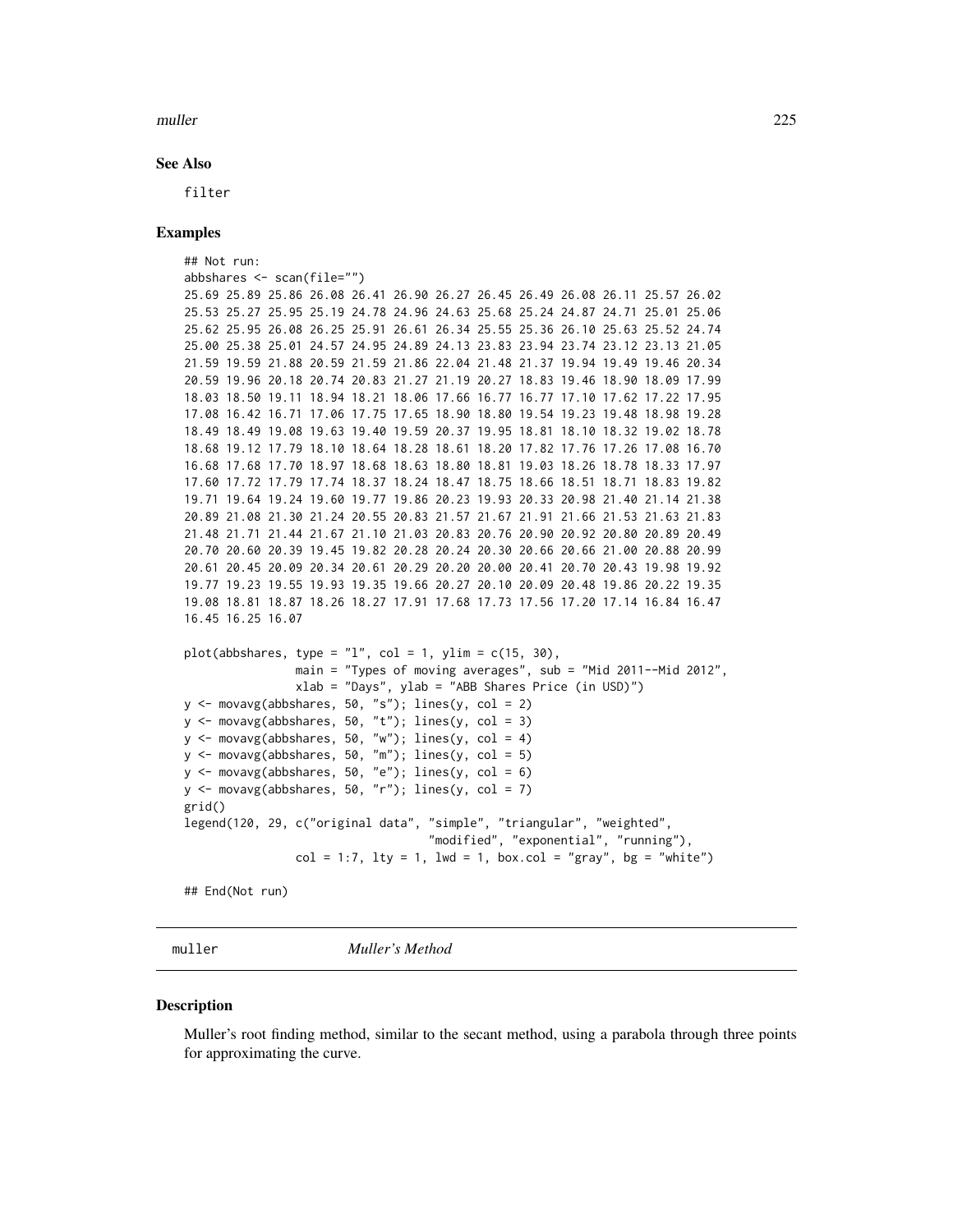#### Usage

muller(f,  $p0$ ,  $p1$ ,  $p2 = NULL$ , maxiter = 100, tol = 1e-10)

#### Arguments

| $\mathsf{f}$ | function whose root is to be found; function needs to be defined on the complex<br>plain. |
|--------------|-------------------------------------------------------------------------------------------|
| p0, p1, p2   | three starting points, should enclose the assumed root.                                   |
| tol          | relative tolerance, change in successive iterates.                                        |
| maxiter      | maximum number of iterations.                                                             |

## Details

Generalizes the secant method by using parabolic interpolation between three points. This technique can be used for any root-finding problem, but is particularly useful for approximating the roots of polynomials, and for finding zeros of analytic functions in the complex plane.

## Value

List of root, fval, niter, and reltol.

#### Note

Muller's method is considered to be (a bit) more robust than Newton's.

#### References

Pseudo- and C code available from the 'Numerical Recipes'; pseudocode in the book 'Numerical Analysis' by Burden and Faires (2011).

## See Also

[secant](#page-34-0), [newtonRaphson](#page-236-0), [newtonsys](#page-237-0)

```
muller(function(x) x^10 - 0.5, 0, 1) # root: 0.9330329915368074
f <- function(x) x^4 - 3*x^3 + x^2 + x + 1p0 \le -0.5; p1 \le -0.5; p2 \le -0.0muller(f, p0, p1, p2)
## $root
## [1] -0.3390928-0.4466301i
## ...
## Roots of complex functions:
fz \leftarrow function(z) \sin(z)^2 + sqrt(z) - log(z)muller(fz, 1, 1i, 1+1i)
## $root
## [1] 0.2555197+0.8948303i
```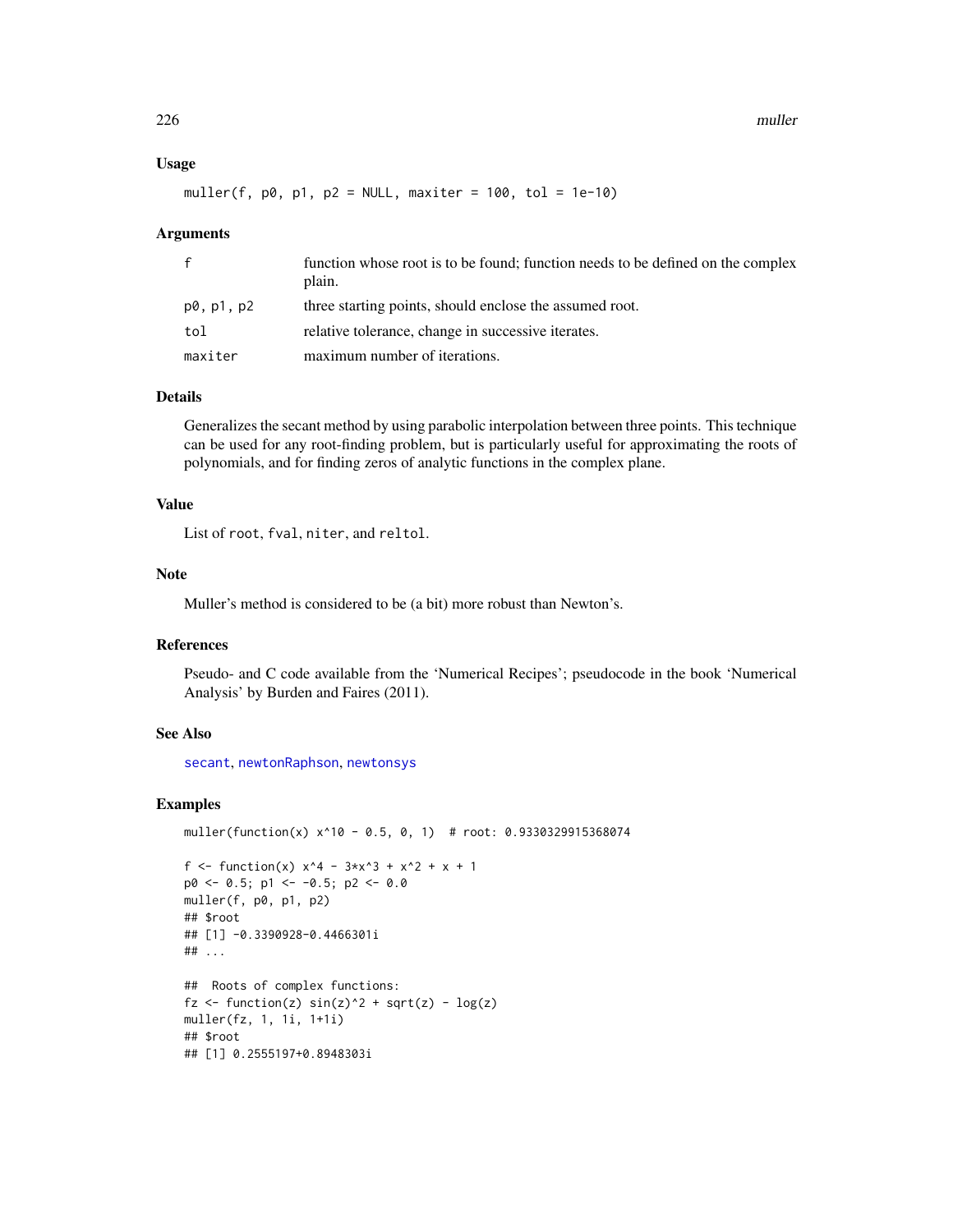nchoosek 227

```
## $fval
## [1] -4.440892e-16+0i
## $niter
## [1] 8
## $reltol
## [1] 3.656219e-13
```
nchoosek *Binomial Coefficients*

## Description

Compute the Binomial coefficients.

## Usage

nchoosek(n, k)

## Arguments

n, k integers with k between 0 and n

## Details

Alias for the corresponding R function choose.

## Value

integer, the Binomial coefficient  $(\frac{n}{k})$ .

## Note

In Matlab/Octave, if n is a vector all combinations of k elements from vector n will be generated. Here, use the function combs instead.

#### See Also

[choose](#page-0-0)

```
S <- sapply(0:6, function(k) nchoosek(6, k)) # 1 6 15 20 15 6 1
```

```
# Catalan numbers
catalan <- function(n) choose(2*n, n)/(n+1)
catalan(0:10)
# 1 1 2 5 14 42 132 429 1430 4862 16796
# Relations
n < -10sum((-1)^c(0:n) * sapply(0:n, function(k) nchoosek(n, k))) # 0
```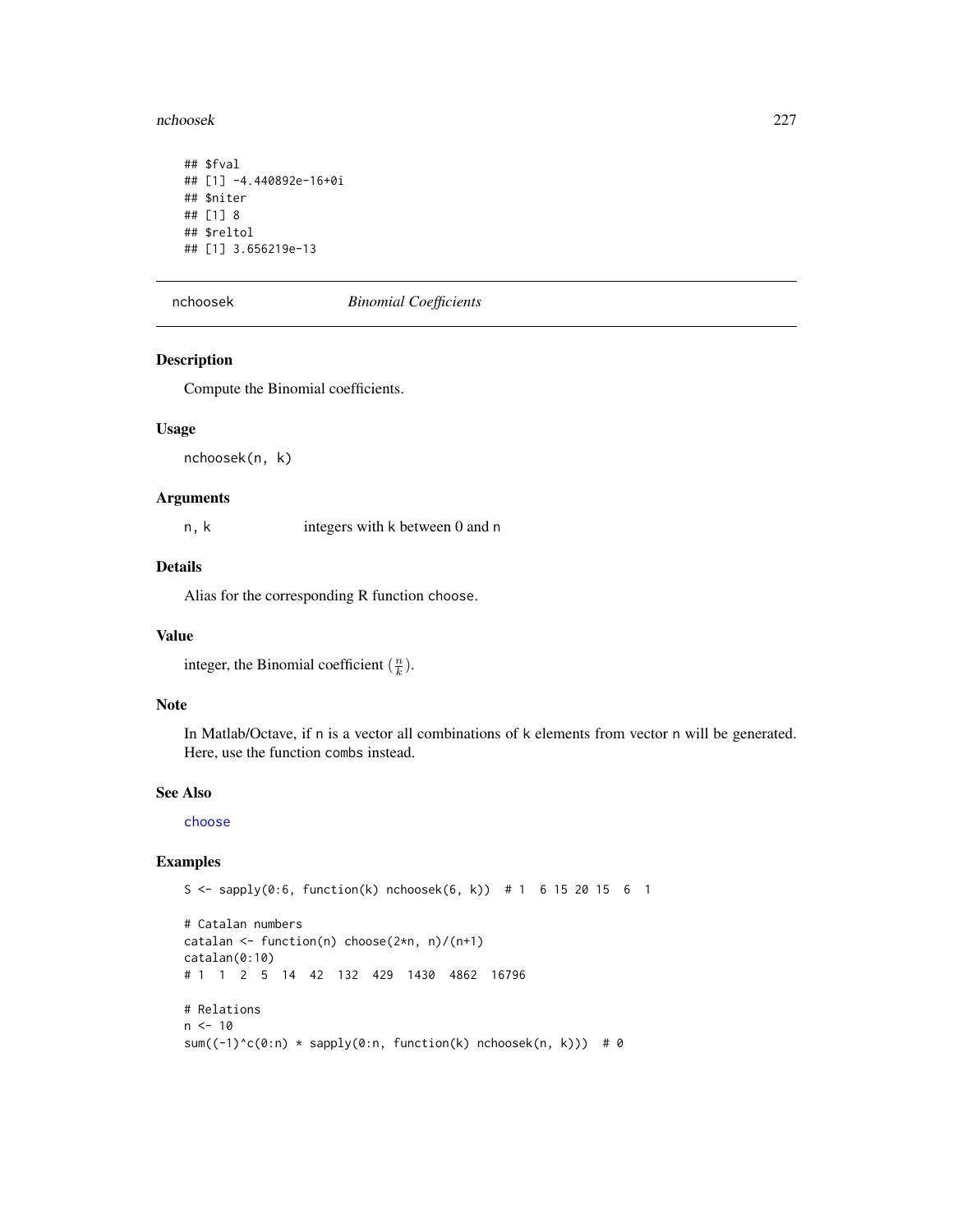Number of matrix or array dimensions.

## Usage

ndims(x)

## Arguments

x a vector, matrix, array, or list

## Details

Returns the number of dimensions as length(x).

For an empty object its dimension is 0, for vectors it is 1 (deviating from MATLAB), for matrices it is 2, and for arrays it is the number of dimensions, as usual. Lists are considered to be (onedimensional) vectors.

## Value

the number of dimensions in a vector, matrix, or array x.

## Note

The result will differ from Matlab when x is a vector.

## See Also

[size](#page-341-0)

| ndims(c())                  | # 0 |  |
|-----------------------------|-----|--|
| ndims(as.numeric(1:8))      | #1  |  |
| ndims(list(a=1, b=2, c=3))  | #1  |  |
| ndims(matrix(1:12, 3, 4))   | #2  |  |
| ndims(array(1:8, c(2,2,2))) | #3  |  |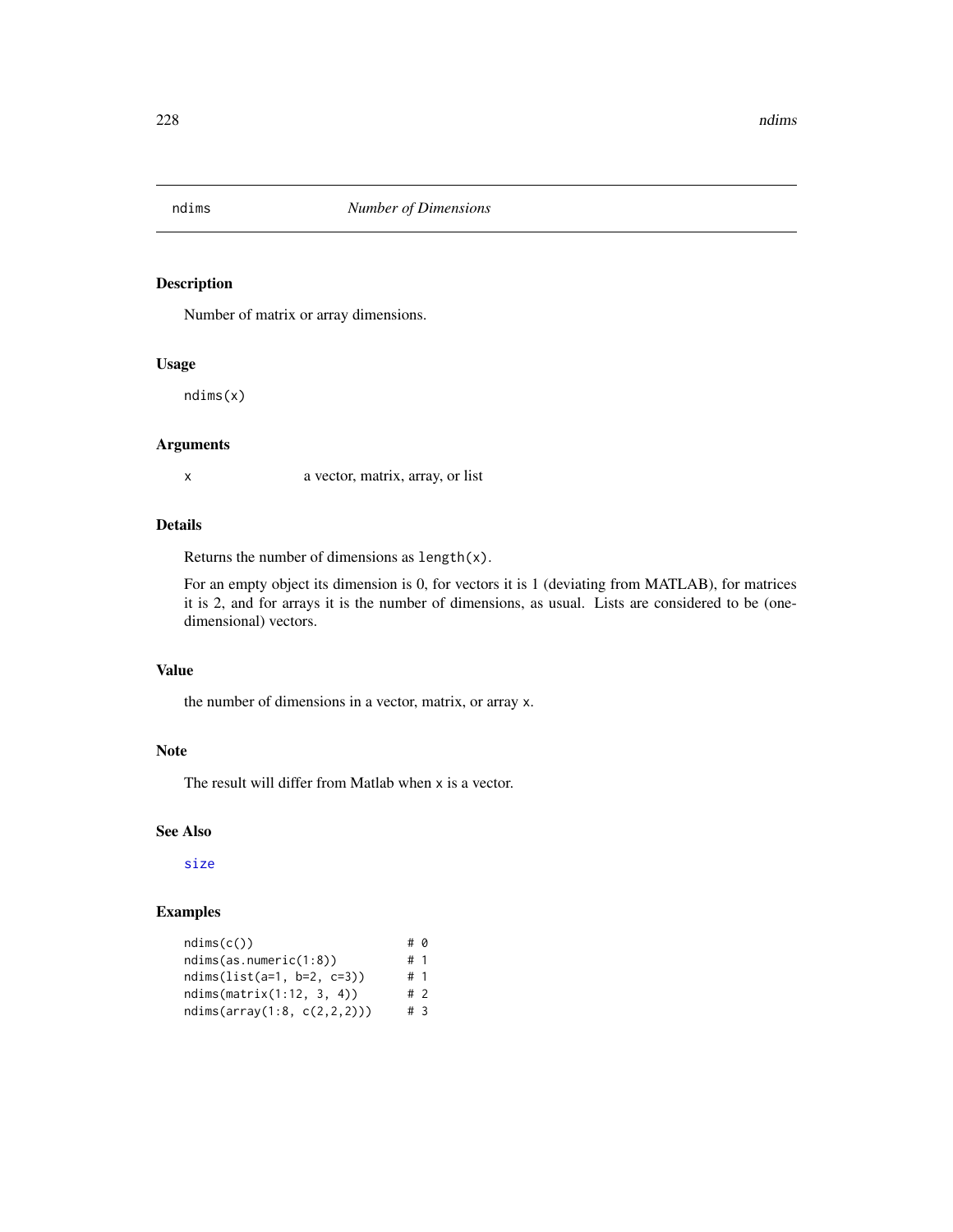Find nearest (in Frobenius norm) symmetric positive-definite matrix to A.

#### Usage

```
nearest_spd(A)
```
#### Arguments

A square numeric matrix.

## Details

"The nearest symmetric positive semidefinite matrix in the Frobenius norm to an arbitrary real matrix A is shown to be  $(B + H)/2$ , where H is the symmetric polar factor of B= $(A + A)/2$ ." N. J. Highham

## Value

Returns a matrix of the same size.

#### References

Nicholas J. Higham (1988). Computing a nearest symmetric positive semidefinite matrix. Linear Algebra and its Applications. Vol. 103, pp.103-118.

#### See Also

[randortho](#page-302-0), [procrustes](#page-281-0)

```
A <- matrix(1:9, 3, 3)
B <- nearest_spd(A); B
# [,1] [,2] [,3]
# [1,] 2.034900 3.202344 4.369788
# [2,] 3.202344 5.039562 6.876781
# [3,] 4.369788 6.876781 9.383774
norm(B - A, type = 'F')# [1] 3.758517
```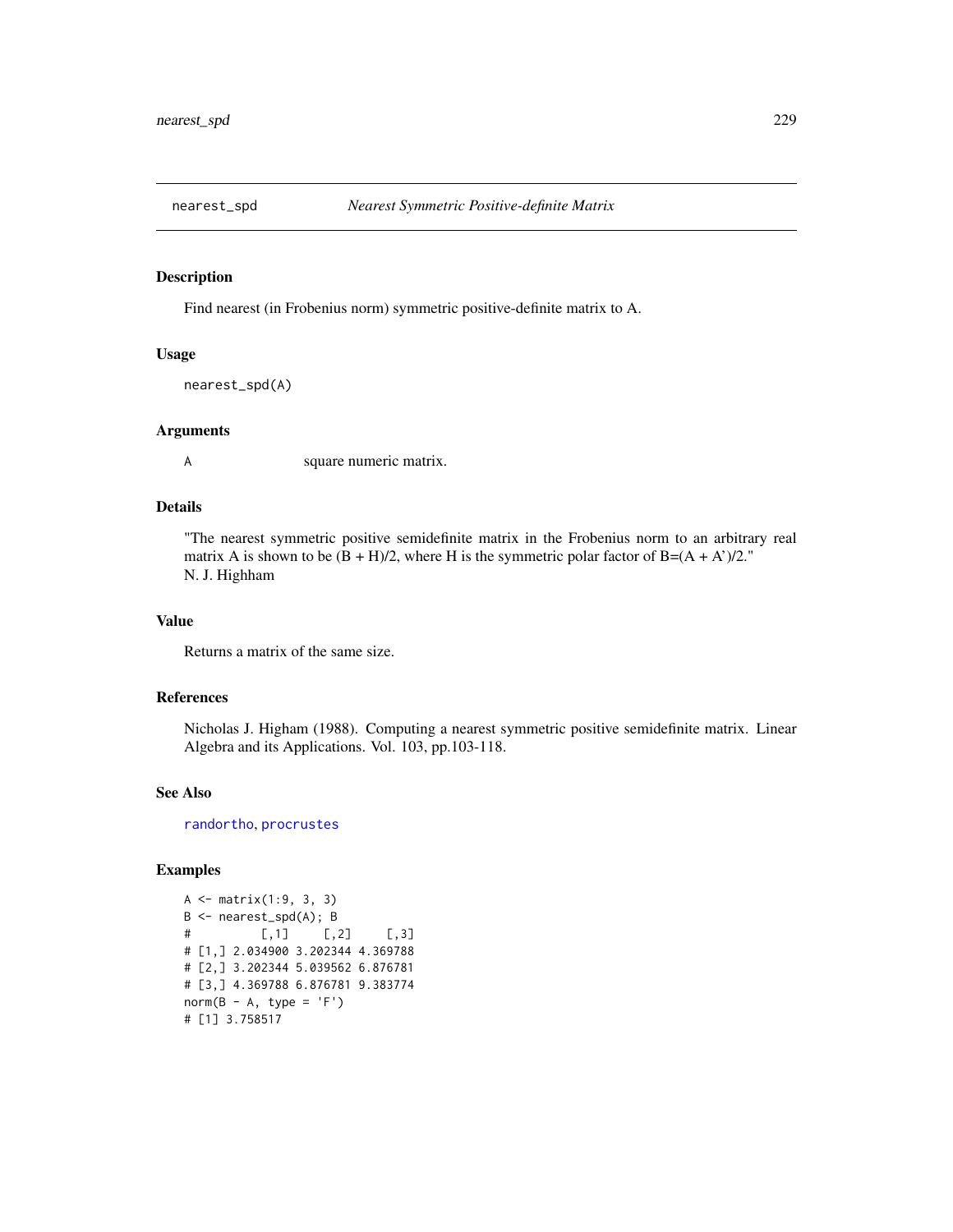An implementation of the Nelder-Mead algorithm for derivative-free optimization / function minimization.

#### Usage

```
nelder_mead(fn, x0, ..., adapt = TRUE,
            tol = 1e-08, maxfeval = 5000,
step = rep(1.0, length(x0)))
```
#### **Arguments**

| fn       | nonlinear function to be minimized.                                                                                  |
|----------|----------------------------------------------------------------------------------------------------------------------|
| x0       | starting point for the iteration.                                                                                    |
| $\ddots$ | additional arguments to be passed to the function.                                                                   |
| adapt    | logical; adapt to parameter dimension.                                                                               |
| tol      | terminating limit for the variance of function values; can be made *very* small,<br>like $tol=1e-50$ .               |
| maxfeval | maximum number of function evaluations.                                                                              |
| step     | size and shape of initial simplex; relative magnitudes of its elements should<br>reflect the units of the variables. |

#### Details

Also called a 'simplex' method for finding the local minimum of a function of several variables. The method is a pattern search that compares function values at the vertices of the simplex. The process generates a sequence of simplices with ever reducing sizes.

The simplex function minimisation procedure due to Nelder and Mead (1965), as implemented by O'Neill (1971), with subsequent comments by Chambers and Ertel 1974, Benyon 1976, and Hill 1978. For another elaborate implementation of Nelder-Mead in R based on Matlab code by Kelley see package 'dfoptim'.

nelder\_mead can be used up to 20 dimensions (then 'tol' and 'maxfeval' need to be increased). With adapt=TRUE it applies adaptive coefficients for the simplicial search, depending on the problem dimension – see Fuchang and Lixing (2012). This approach especially reduces the number of function calls.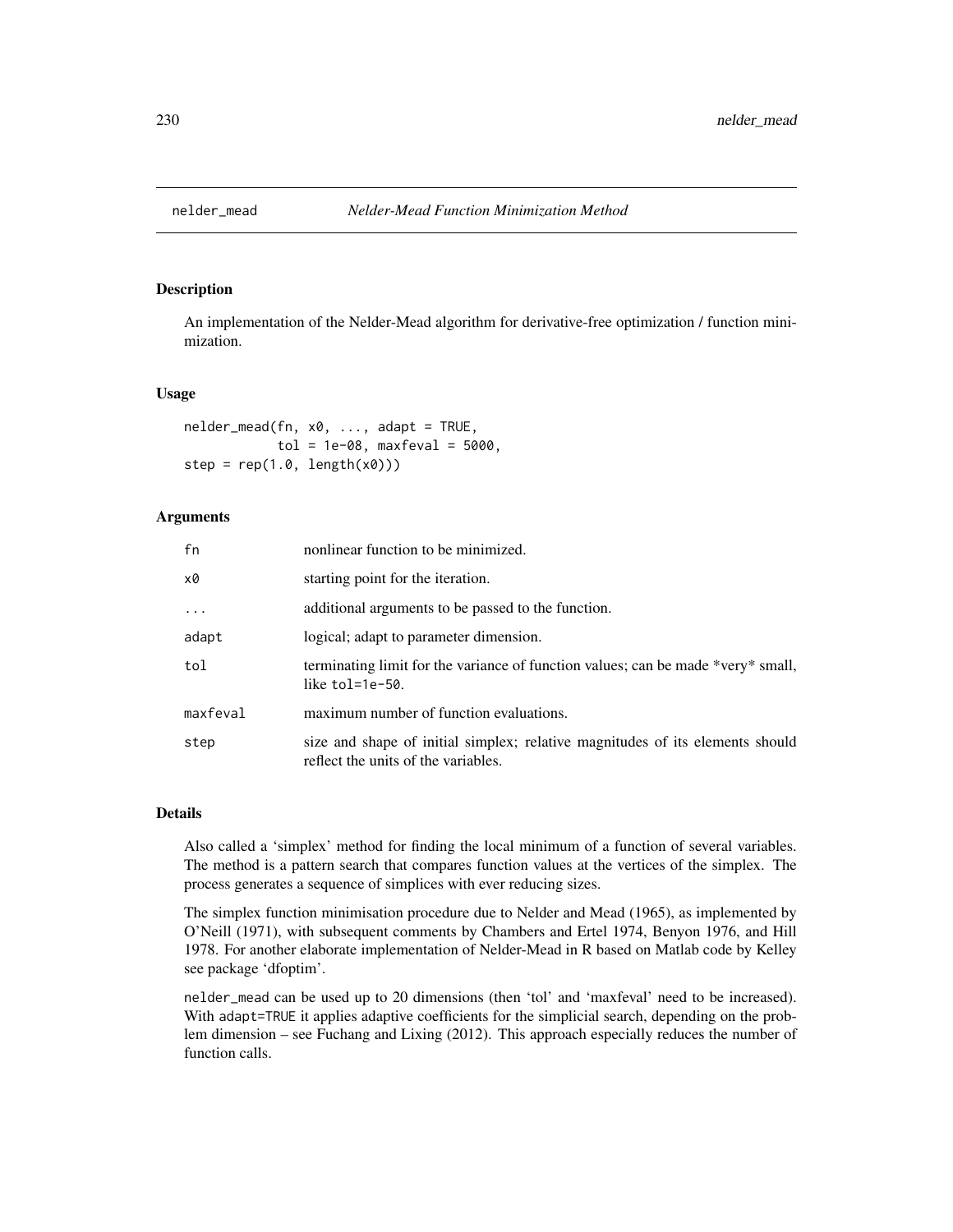## nelder\_mead 231

#### Value

List with following components:

| xmin     | minimum solution found.         |
|----------|---------------------------------|
| fmin     | value of f at minimum.          |
| fcount   | number of iterations performed. |
| restarts | number of restarts.             |
| errmess  | error message                   |

#### Note

Original FORTRAN77 version by R O'Neill; MATLAB version by John Burkardt under LGPL license. Re-implemented in R by Hans W. Borchers.

#### References

Nelder, J., and R. Mead (1965). A simplex method for function minimization. Computer Journal, Volume 7, pp. 308-313.

O'Neill, R. (1971). Algorithm AS 47: Function Minimization Using a Simplex Procedure. Applied Statistics, Volume 20(3), pp. 338-345.

J. C. Lagarias et al. (1998). Convergence properties of the Nelder-Mead simplex method in low dimensions. SIAM Journal for Optimization, Vol. 9, No. 1, pp 112-147.

Fuchang Gao and Lixing Han (2012). Implementing the Nelder-Mead simplex algorithm with adaptive parameters. Computational Optimization and Applications, Vol. 51, No. 1, pp. 259-277.

#### See Also

[hooke\\_jeeves](#page-160-0)

```
## Classical tests as in the article by Nelder and Mead
# Rosenbrock's parabolic valley
rpv <- function(x) 100*(x[2] - x[1]^2)^2 + (1 - x[1])^2x0 \leq c(-2, 1)nelder_mead(rpv, x0) # 1 1
```

```
# Fletcher and Powell's helic valley
fphv \le function(x)
   100*(x[3] - 10*atan2(x[2], x[1])/(2*pi))^2 +
       (sqrt(x[1]^2 + x[2]^2) - 1)^2 + x[3]^2x0 \leq -c(-1, 0, 0)nelder_mead(fphv, x0) # 1 0 0
# Powell's Singular Function (PSF)
```

```
psf <- function(x) (x[1] + 10*x[2])^2 + 5*(x[3] - x[4])^2 +
                   (x[2] - 2*x[3])^4 + 10*(x[1] - x[4])^4x0 \leq c(3, -1, 0, 1)
```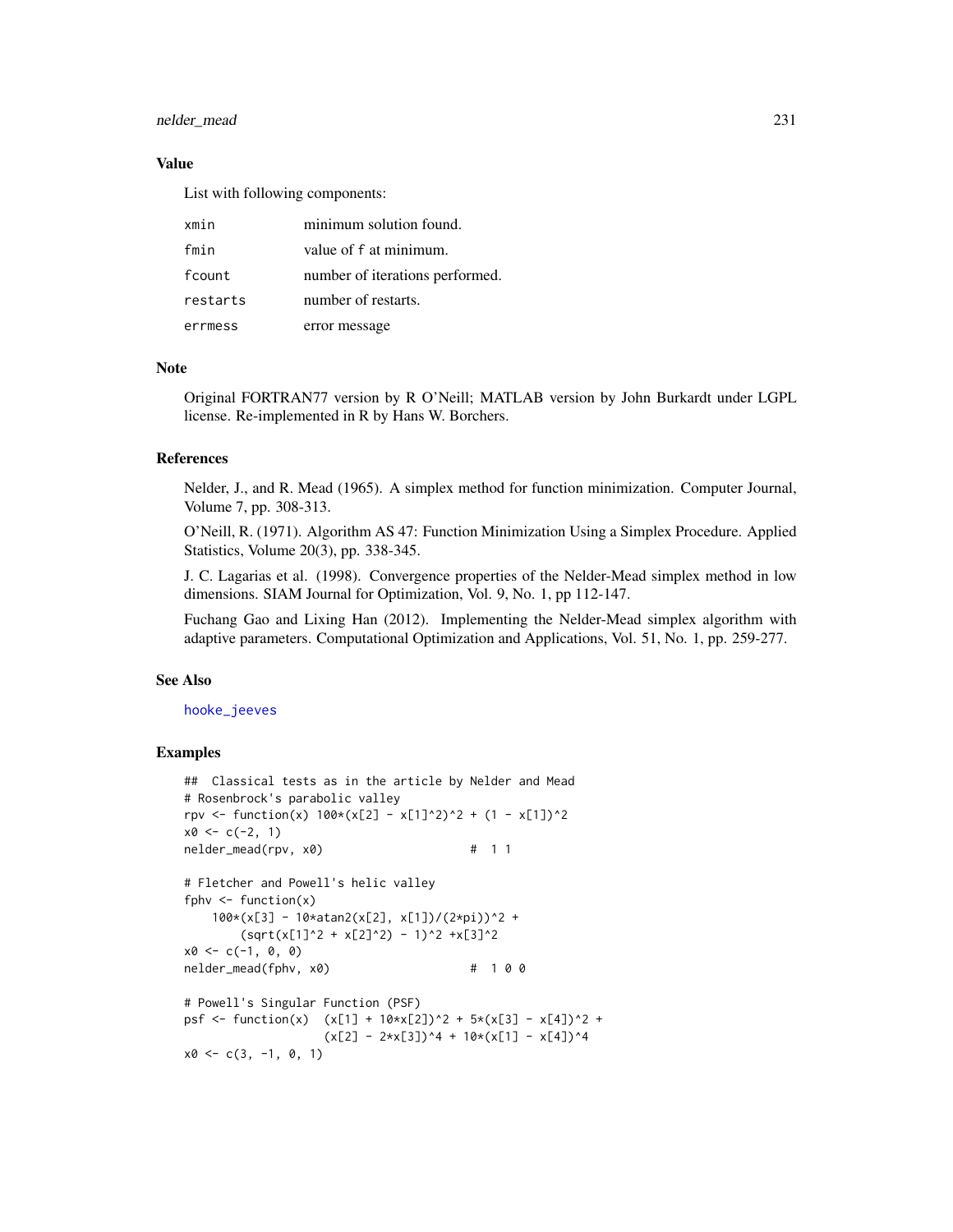```
# needs maximum number of function calls
nelder_mead(psf, x0, maxfeval=30000) # 0 0 0 0
## Not run:
# Can run Rosenbrock's function in 30 dimensions in one and a half minutes:
nelder_mead(fnRosenbrock, rep(0, 30), tol=1e-20, maxfeval=10^7)
# $xmin
# [1] 0.9999998 1.0000004 1.0000000 1.0000001 1.0000000 1.0000001
# [7] 1.0000002 1.0000001 0.9999997 0.9999999 0.9999997 1.0000000
# [13] 0.9999999 0.9999994 0.9999998 0.9999999 0.9999999 0.9999999
# [19] 0.9999999 1.0000001 0.9999998 1.0000000 1.0000003 0.9999999
# [25] 1.0000000 0.9999996 0.9999995 0.9999990 0.9999973 0.9999947
# $fmin
# [1] 5.617352e-10
# $fcount
# [1] 1426085
# elapsed time is 96.008000 seconds
## End(Not run)
```
neville *Neville's Method*

## Description

Neville's's method of polynomial interpolation.

#### Usage

neville(x, y, xs)

## Arguments

| x, y | x-, y-coordinates of data points defining the polynomial. |
|------|-----------------------------------------------------------|
| xs   | single point to be interpolated.                          |

## Details

Straightforward implementation of Neville's method; not yet vectorized.

## Value

Interpolated value at xs of the polynomial defined by x,y.

## References

Each textbook on numerical analysis.

## See Also

[newtonInterp](#page-235-0), [barylag](#page-28-0)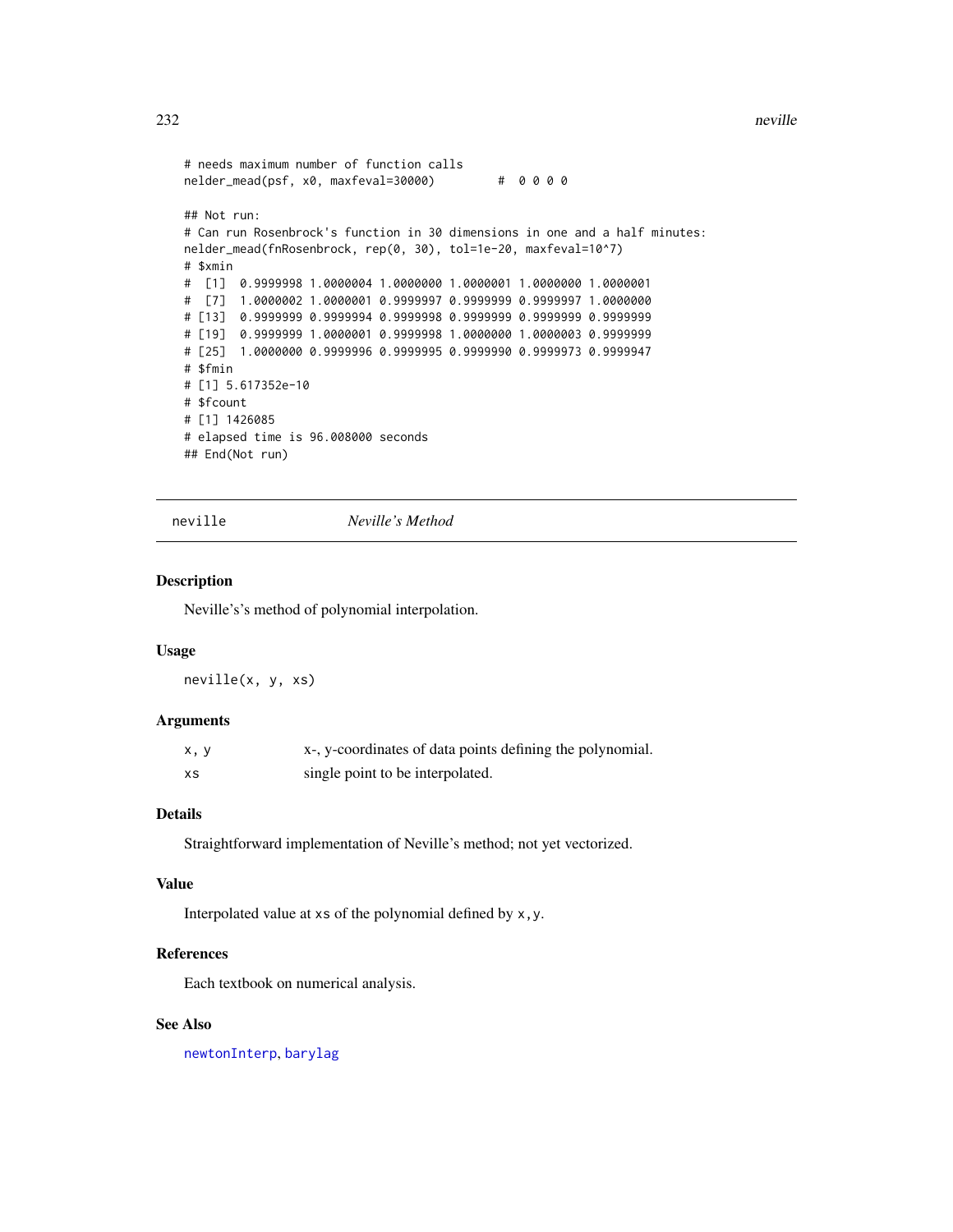#### newmark 233

#### Examples

```
p \leftarrow Poly(c(1, 2, 3))fp \le function(x) polyval(p, x)
x \le -0:4; y \le -f p(x)xx \le linspace(0, 4, 51)
yy <- numeric(51)
for (i in 1:51) yy[i] \leftarrow \{x, y, xx[i]\}## Not run:
ezplot(fp, 0, 4)
points(xx, yy)
## End(Not run)
```
newmark *Newmark Method*

## Description

Newmark's is a method to solve higher-order differential equations without passing through the equivalent first-order system. It generalizes the so-called 'leap-frog' method. Here it is restricted to second-order equations.

#### Usage

```
newmark(f, t0, t1, y0, ..., N = 100, zeta = 0.25, theta = 0.5)
```
#### Arguments

| f           | function in the differential equation $y'' = f(x, y, y')$ ;<br>defined as a function $R \times R^2 \to R$ .                                                    |
|-------------|----------------------------------------------------------------------------------------------------------------------------------------------------------------|
| t0, t1      | start and end points of the interval.                                                                                                                          |
| y0          | starting values as row or column vector; y0 needs to be a vector of length 2, the<br>first component representing $y(t\theta)$ , the second $dy/dt(t\theta)$ . |
| N           | number of steps.                                                                                                                                               |
| zeta, theta | two non-negative real numbers.                                                                                                                                 |
| $\cdots$    | Additional parameters to be passed to the function.                                                                                                            |

## Details

Solves second order differential equations using the Newmark method on an equispaced grid of N steps.

Function f must return a vector, whose elements hold the evaluation of  $f(t,y)$ , of the same dimension as y0. Each row in the solution array Y corresponds to a time returned in t.

The method is 'implicit' unless zeta=theta=0, second order if theta=1/2 and first order accurate if theta!=1/2. theta>=1/2 ensures stability. The condition set theta=1/2; zeta=1/4 (the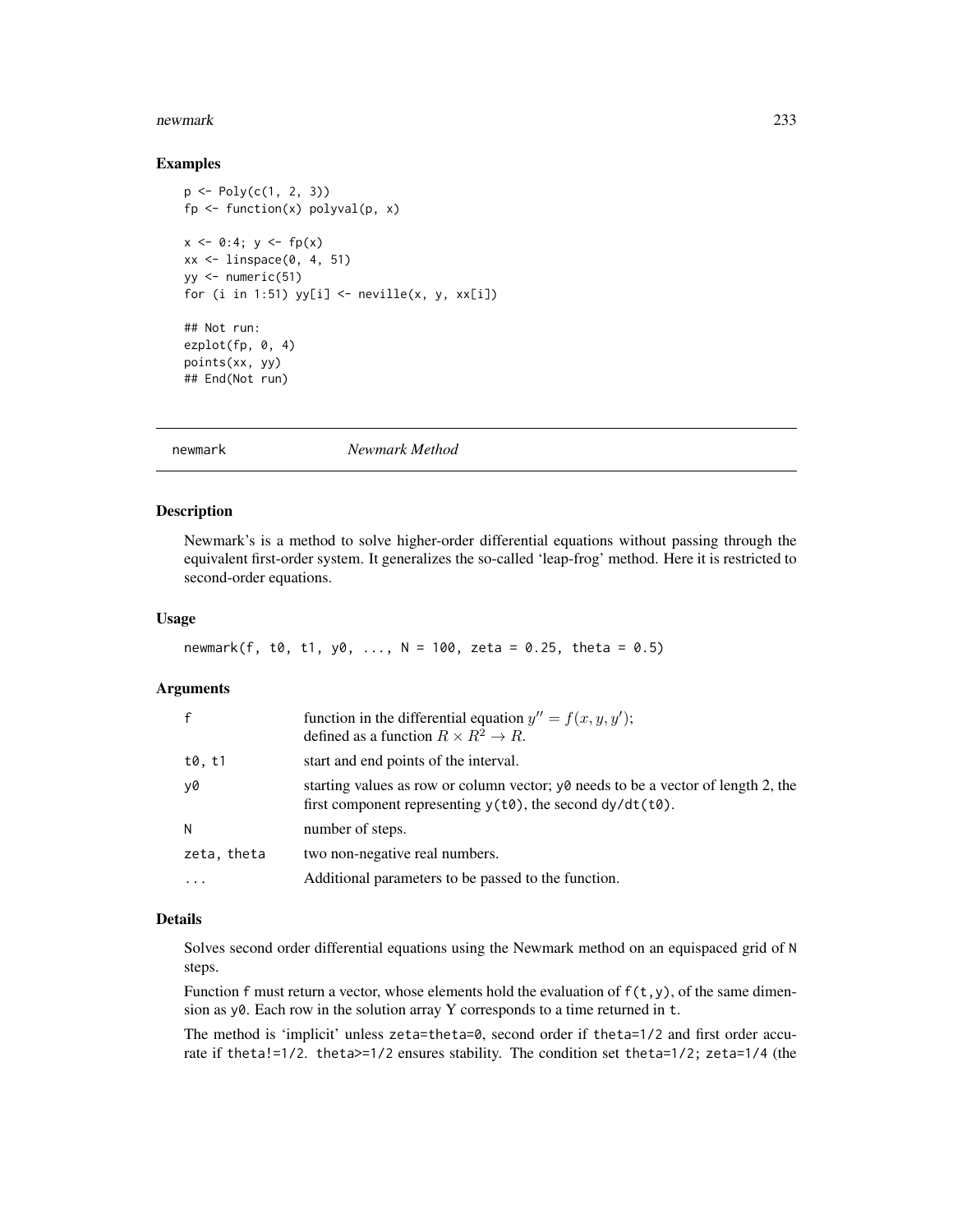defaults) is a popular approach that is unconditionally stable, but introduces oscillatory spurious solutions on long time intervals. (For these simulations it is preferable to use theta>1/2 and zeta>(theta+1/2)^(1/2).)

No attempt is made to catch any errors in the root finding functions.

#### Value

List with components  $t$  for grid (or 'time') points between  $t\theta$  and  $t1$ , and y an n-by-2 matrix with solution variables in columns, i.e. each row contains one time stamp.

## Note

This is for demonstration purposes only; for real problems or applications please use ode23 or rk4sys.

## References

Quarteroni, A., R. Sacco, and F. Saleri (2007). Numerical Mathematics. Second Edition, Springer-Verlag, Berlin Heidelberg.

#### See Also

[ode23](#page-246-0), [cranknic](#page-65-0)

#### Examples

```
# Mathematical pendulum m l y'' + m g sin(y) = 0
pendel \le function(t, y) -sin(y[1])sol <- newmark(pendel, 0, 4*pi, c(pi/4, 0))
## Not run:
plot(sol$t, sol$y[, 1], type="l", col="blue",
     xlab="Time", ylab="Elongation/Speed", main="Mathematical Pendulum")
lines(sol$t, sol$y[, 2], col="darkgreen")
grid()
## End(Not run)
```
<span id="page-233-0"></span>

| newtonHorner | Newton's Root Finding Method for Polynomials. |  |  |  |
|--------------|-----------------------------------------------|--|--|--|
|--------------|-----------------------------------------------|--|--|--|

### Description

Finding roots of univariate polynomials.

#### Usage

```
newtonHorner(p, x0, maxiter = 50, tol = .Machine$double.eps^0.5)
```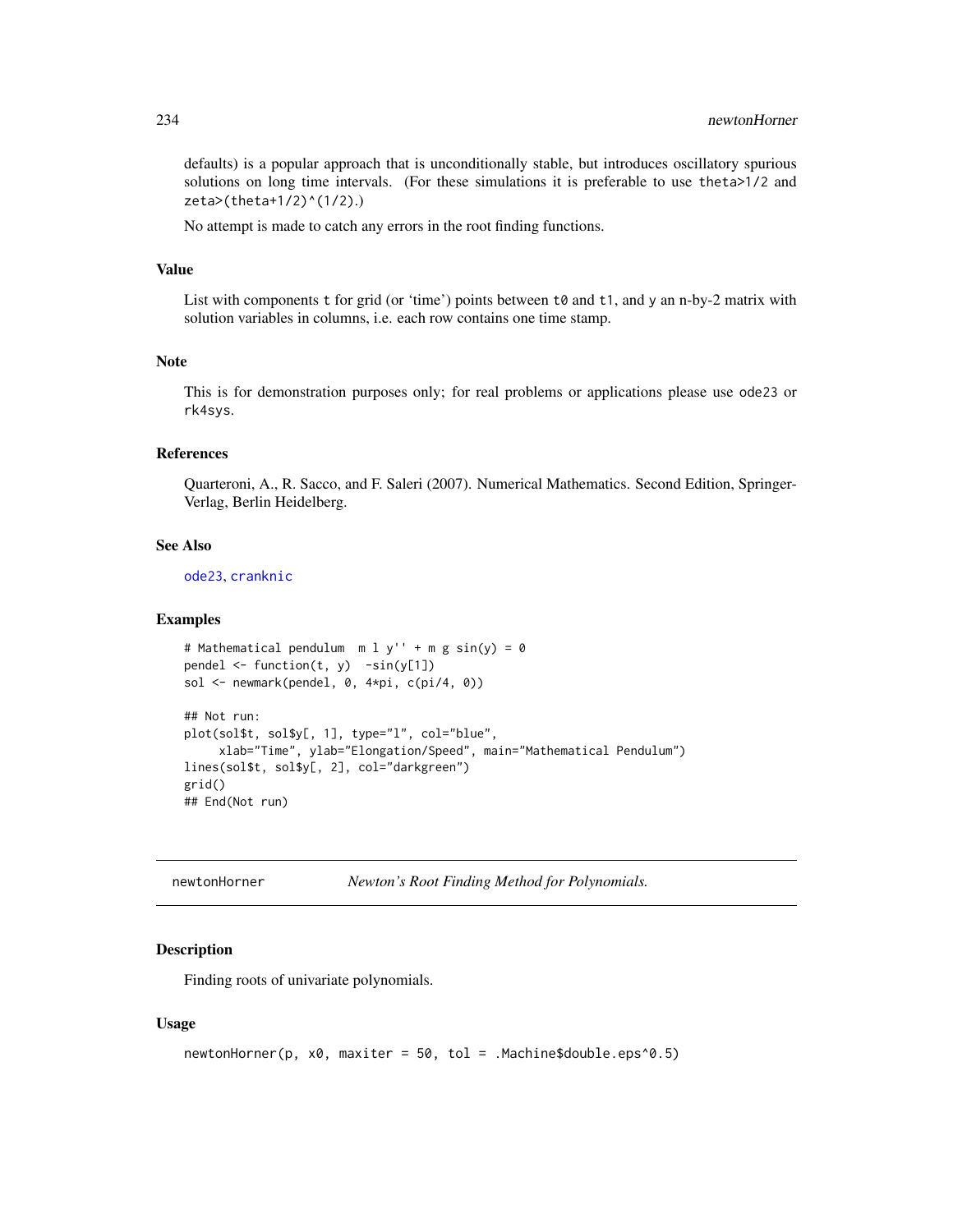## newtonHorner 235

#### Arguments

| р       | Numeric vector representing a polynomial.           |
|---------|-----------------------------------------------------|
| x0      | starting value for newtonHorner().                  |
| maxiter | maximum number of iterations; default 100.          |
| tol     | absolute tolerance; default eps <sup>{</sup> (1/2)} |

## Details

Similar to newtonRahson, except that the computation of the derivative is done through the Horner scheme in parallel with computing the value of the polynomial. This makes the algorithm significantly faster.

## Value

Return a list with components root, f.root, the function value at the found root, iter, the number of iterations done, and root, and the estimated precision estim.prec

The estimated precision is given as the difference to the last solution before stop.

## References

Quarteroni, A., R. Sacco, and F. Saleri (2007). Numerical Mathematics. Second Edition, Springer-Verlag, Berlin Heidelberg.

## See Also

[newtonRaphson](#page-236-0)

```
## Example: x^3 - 6 x^2 + 11 x - 6 with roots 1, 2, 3
p \leftarrow c(1, -6, 11, -6)x0 \leftarrow 0while (length(p) > 1) {
    N <- newtonHorner(p, x0)
    if (!is.null(N$root)) {
        cat("x0 =", N$root, "\n")
        p <- N$deflate
    } else {
        break
    }
}
## Try: p <- Poly(c(1:20))
```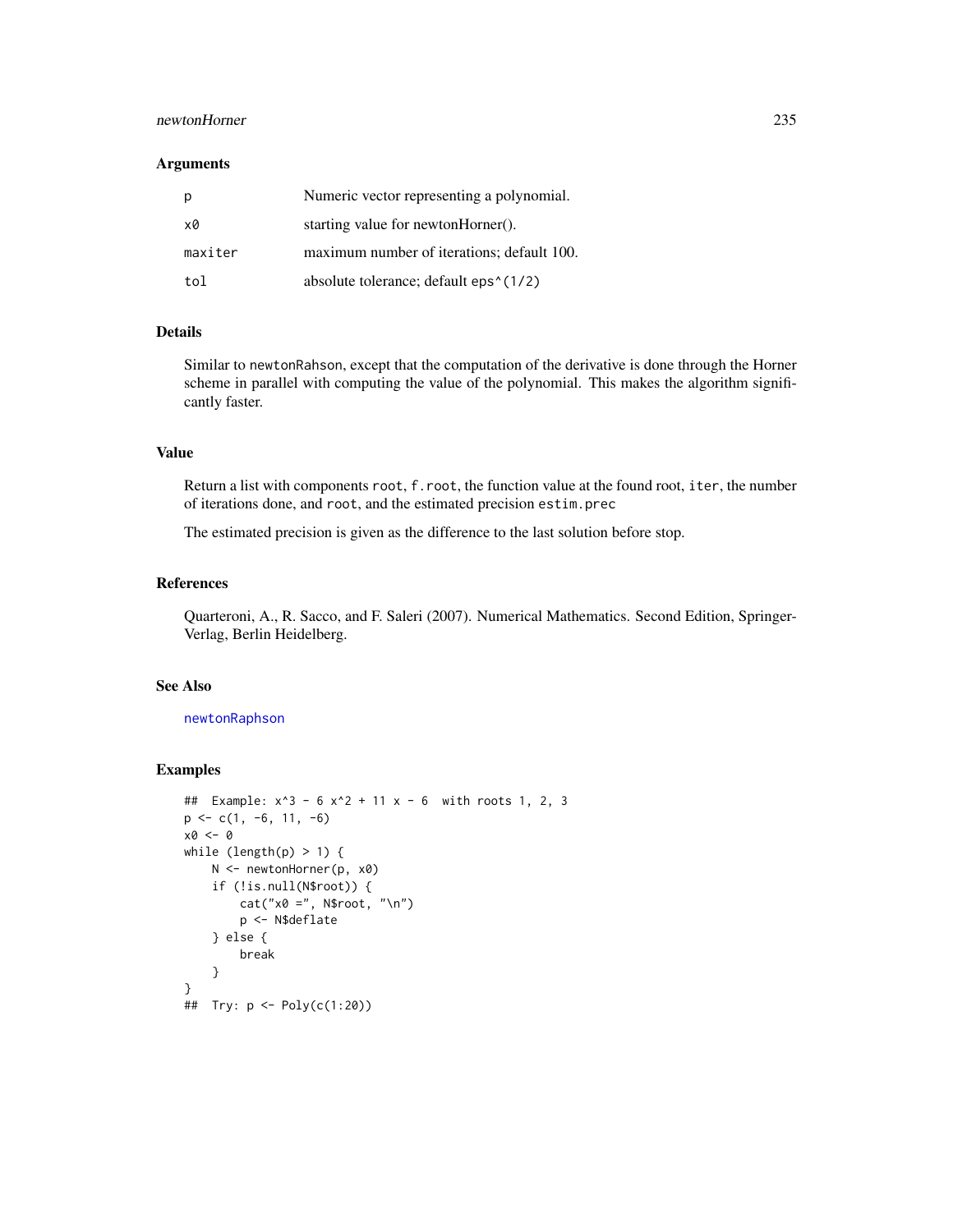<span id="page-235-0"></span>

Lagrange's and Newton's method of polynomial interpolation.

#### Usage

```
newtonInterp(x, y, xs = c())
```

```
lagrangeInterp(x, y, xs)
```
## Arguments

| x, y | x-, y-coordinates of data points defining the polynomial. |
|------|-----------------------------------------------------------|
| XS   | either empty, or a vector of points to be interpolated.   |

## Details

Straightforward implementation of Lagrange's Newton's method (vectorized in xs).

## Value

A vector of values at xs of the polynomial defined by x,y.

## References

Each textbook on numerical analysis.

### See Also

[neville](#page-231-0), [barylag](#page-28-0)

```
p \leftarrow Poly(c(1, 2, 3))fp \le function(x) polyval(p, x)
x \le -0:4; y \le -f p(x)xx \leftarrow linspace(0, 4, 51)yy <- lagrangeInterp(x, y, xx)
yy <- newtonInterp(x, y, xx)
## Not run:
ezplot(fp, 0, 4)
points(xx, yy)
## End(Not run)
```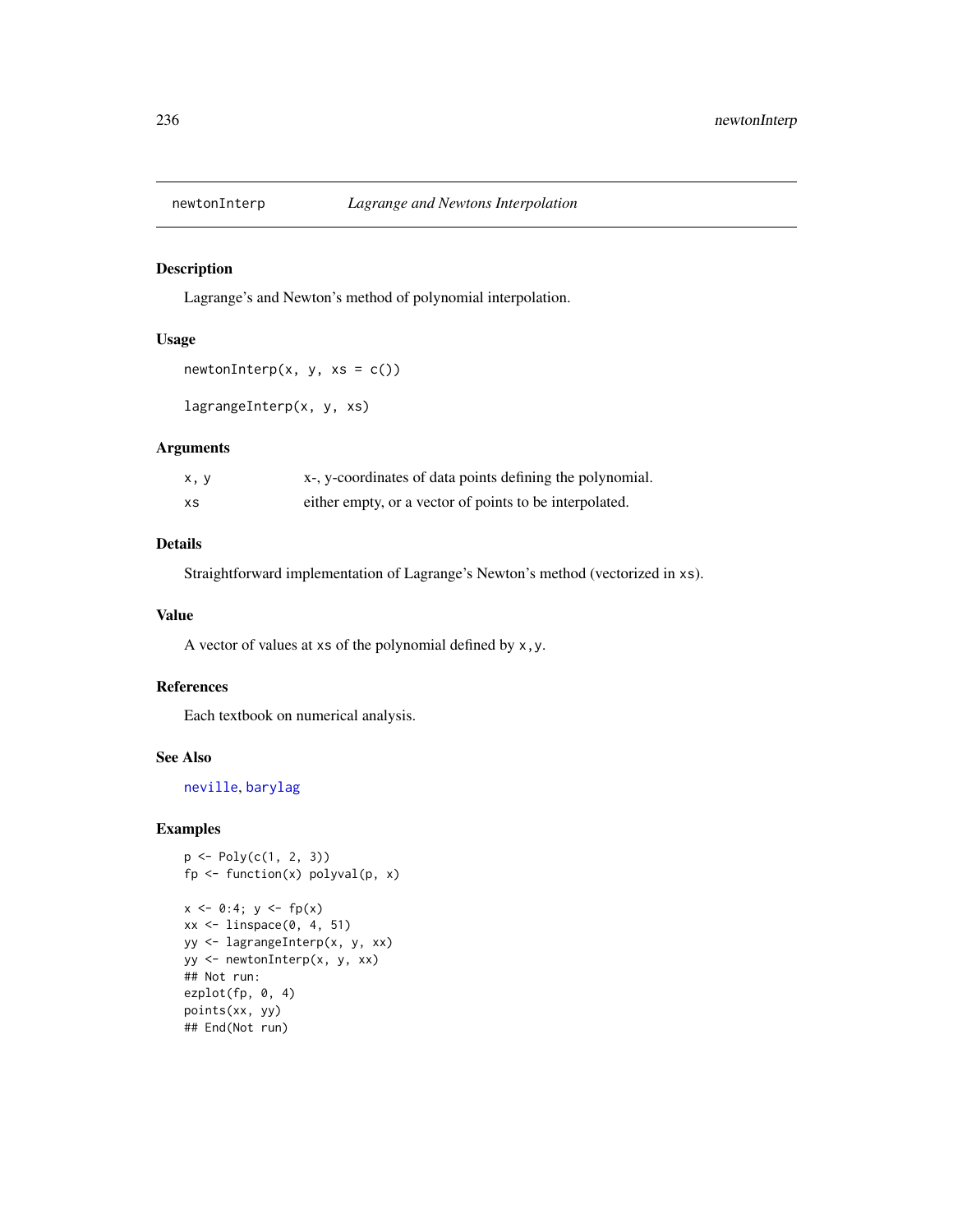<span id="page-236-0"></span>

Finding roots of univariate functions. (Newton never invented or used this method; it should be called more appropriately Simpson's method!)

## Usage

```
newtonRaphson(fun, x0, dfun = NULL, maxiter = 500, tol = 1e-08, ...)
newton(fun, x0, dfun = NULL, maxiter = 500, tol = 1e-08, ...)
```
## Arguments

| fun     | Function or its name as a string.                                                             |
|---------|-----------------------------------------------------------------------------------------------|
| х0      | starting value for newton Raphson().                                                          |
| dfun    | A function to compute the derivative of f. If NULL, a numeric derivative will be<br>computed. |
| maxiter | maximum number of iterations; default 100.                                                    |
| tol     | absolute tolerance; default eps^(1/2)                                                         |
| .       | Additional arguments to be passed to f.                                                       |

## Details

Well known root finding algorithms for real, univariate, continuous functions.

## Value

Return a list with components root, f.root, the function value at the found root, iter, the number of iterations done, and root, and the estimated precision estim.prec

The estimated precision is given as the difference to the last solution before stop; this may be misleading.

## References

Quarteroni, A., R. Sacco, and F. Saleri (2007). Numerical Mathematics. Second Edition, Springer-Verlag, Berlin Heidelberg.

#### See Also

[newtonHorner](#page-233-0)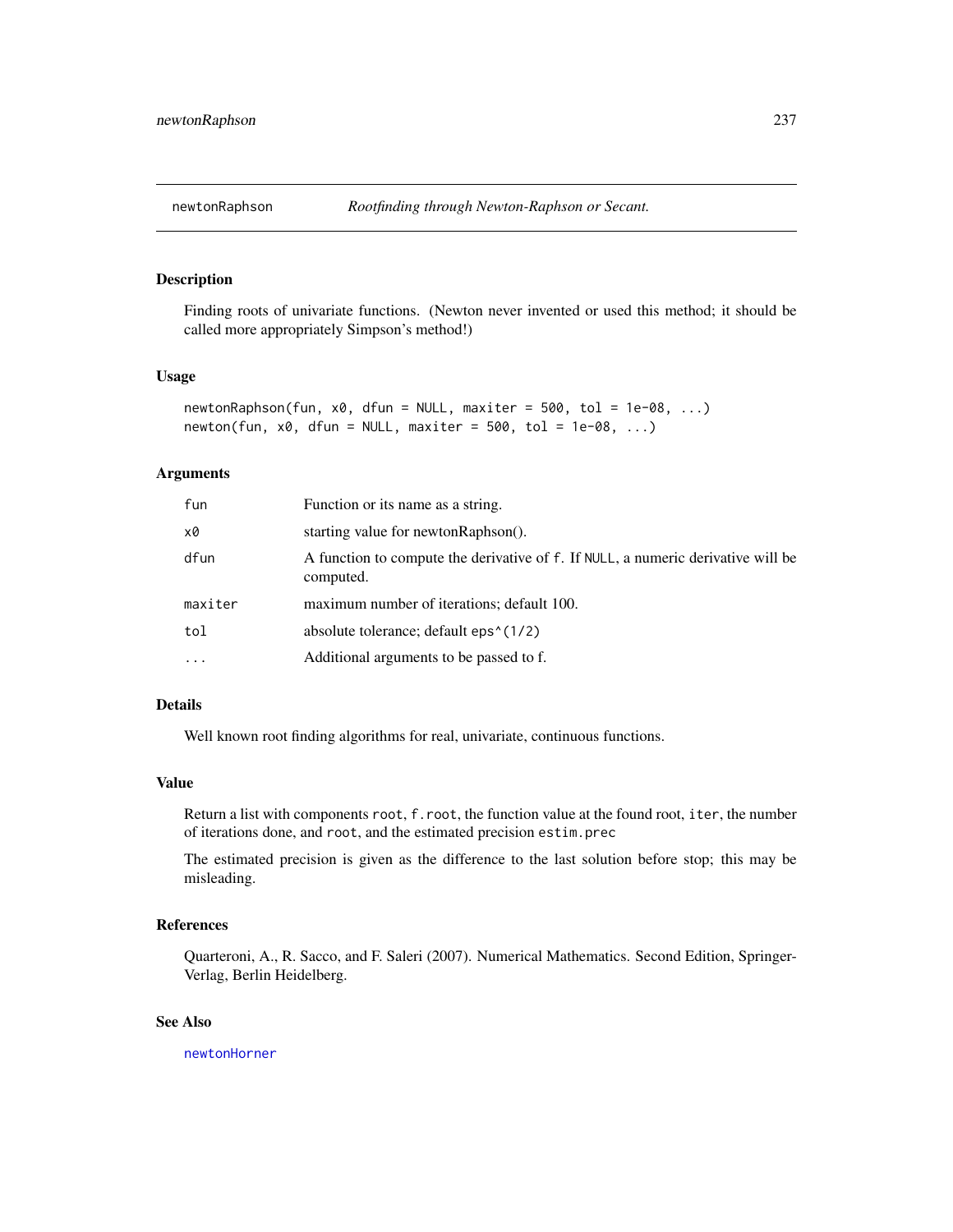## Examples

```
# Legendre polynomial of degree 5
lp5 \leq c(63, 0, -70, 0, 15, 0)/8f \leftarrow function(x) polyval(lp5, x)
newton(f, 1.0) \# 0.9061798459 correct to 10 decimals in 5 iterations
```

```
newtonsys Newton Method for Nonlinear Systems
```
## Description

Newton's method applied to multivariate nonlinear functions.

## Usage

newtonsys(Ffun, x0, Jfun = NULL, ..., maxiter =  $100$ , tol = .Machine\$double.eps^(1/2))

## Arguments

| Ffun     | m functions of n variables.                                                                 |
|----------|---------------------------------------------------------------------------------------------|
| Jfun     | Function returning a square n-by-n matrix (of partial derivatives) or NULL, the<br>default. |
| x0       | Numeric vector of length n.                                                                 |
| maxiter  | Maximum number of iterations.                                                               |
| tol      | Tolerance, relative accuracy.                                                               |
| $\cdots$ | Additional parameters to be passed to f.                                                    |
|          |                                                                                             |

#### Details

Solves the system of equations applying Newton's method with the univariate derivative replaced by the Jacobian.

## Value

List with components: zero the root found so far, fnorm the square root of sum of squares of the values of f, and iter the number of iterations needed.

## Note

TODO: better error checking, e.g. when the Jacobian is not invertible.

#### References

Quarteroni, A., R. Sacco, and F. Saleri (2007). Numerical Mathematics. Second Edition, Springer-Verlag, Berlin Heidelberg.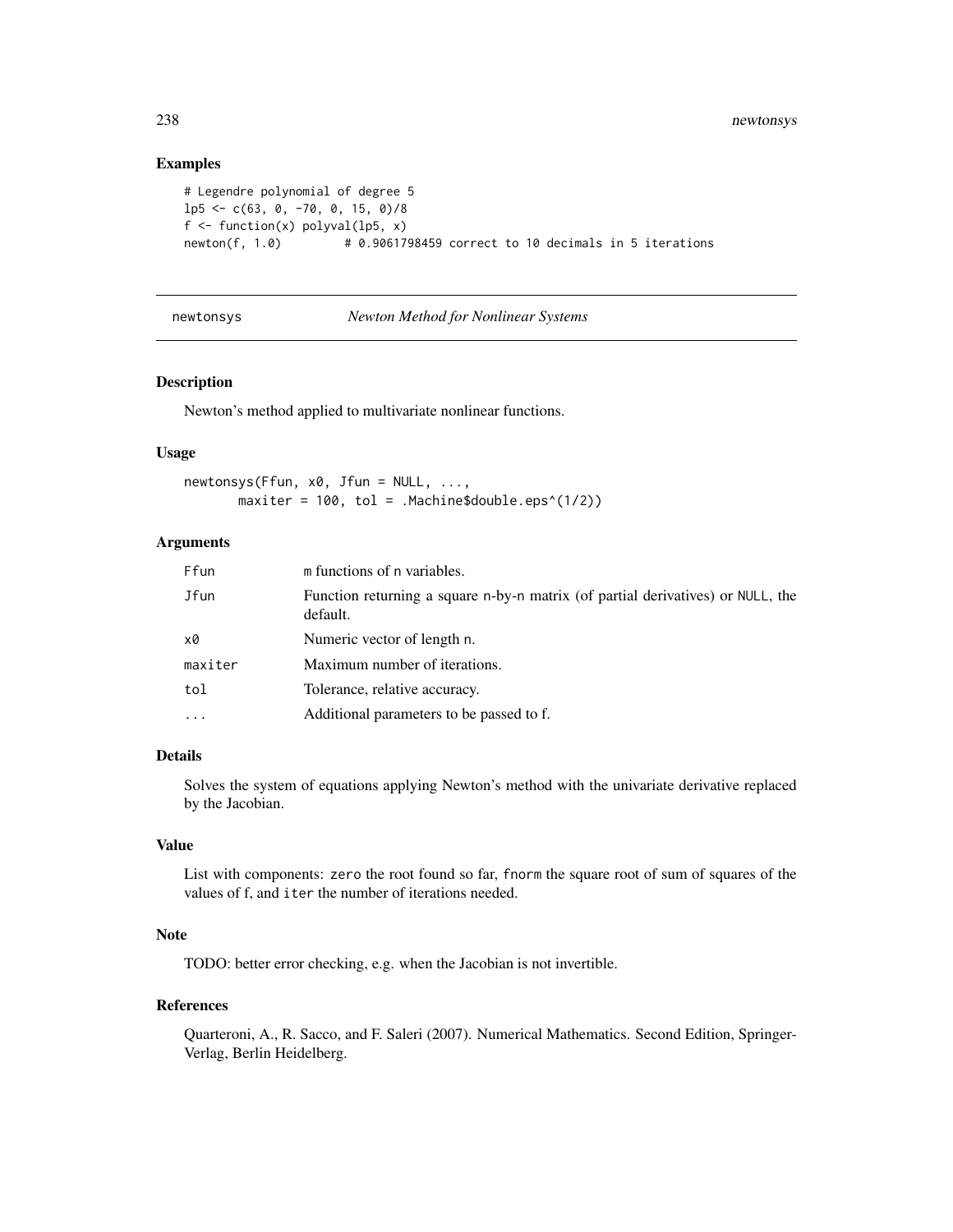#### nextpow2 239

## See Also

[newtonRaphson](#page-236-0), [broyden](#page-40-0)

#### Examples

```
## Example from Quarteroni & Saleri
F1 <- function(x) c(x[1]^2 + x[2]^2 - 1, sin(pi*x[1]/2) + x[2]^3)
newtonsys(F1, x0 = c(1, 1)) # zero: 0.4760958 -0.8793934
## Find the roots of the complex function sin(z)^2 + sqrt(z) - log(z)F2 \leq function(x) {
    z <- x[1] + x[2]*1i
    fz <- sin(z)^2 + sqrt(z) - log(z)c(Re(fz), Im(fz))
}
newtonsys(F2, c(1, 1))
# $zero 0.2555197 0.8948303 , i.e. z0 = 0.2555 + 0.8948i
# $fnorm 2.220446e-16
# $niter 8
## Two more problematic examples
F3 \leftarrow function(x)c(2*x[1] - x[2] - exp(-x[1]), -x[1] + 2*x[2] - exp(-x[2]))newtonsys(F3, c(0, 0))
# $zero 0.5671433 0.5671433
# $fnorm 0
# $niter 4
## Not run:
F4 \leftarrow function(x) # Dennis Schnabel
        c(x[1]^2 + x[2]^2 - 2, exp(x[1] - 1) + x[2]^3 - 2)newtonsys(F4, c(2.0, 0.5))
# will result in an error ``missing value in ... err<tol && niter<maxiter''
## End(Not run)
```
nextpow2 *Next Power of 2*

## Description

Smallest power of 2 greater than the argument.

#### Usage

nextpow2(x)

#### Arguments

x numeric scalar, vector, or matrix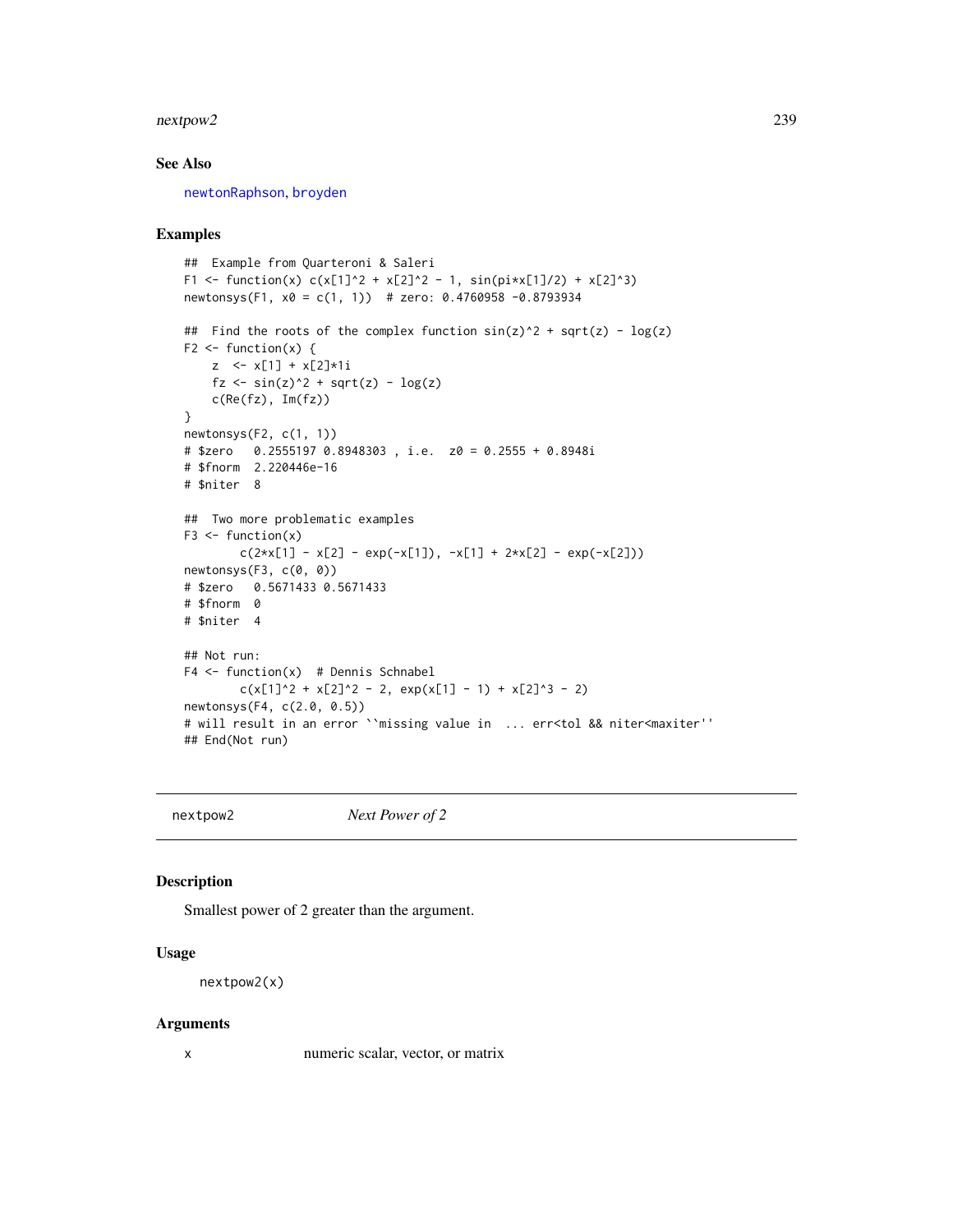## Details

Computes the smalest integer n such that  $abs(x) \leq 2^n$ . IF x is a vector or matrix, returns the result component-wise. For negative or complex values, the absolute value will be taken.

## Value

an integer n such that  $x \leq 2^n$ .

#### See Also

[pow2](#page-277-0)

## Examples

```
nextpow2(10) #=> 4
nextpow2(1:10) #=> 0 1 2 2 3 3 3 3 4 4
nextpow2(-2^10) #=> 10
nextpow2(.Machine$double.eps) #=> -52
```
nnz *Nonzero Elements*

## Description

Number of non-zero elements.

## Usage

 $nnz(x)$ 

## Arguments

x a numeric or complex vector or matrix.

## Value

the number of non-zero elements of x.

## See Also

[find](#page-0-0)

## Examples

nnz(diag(10))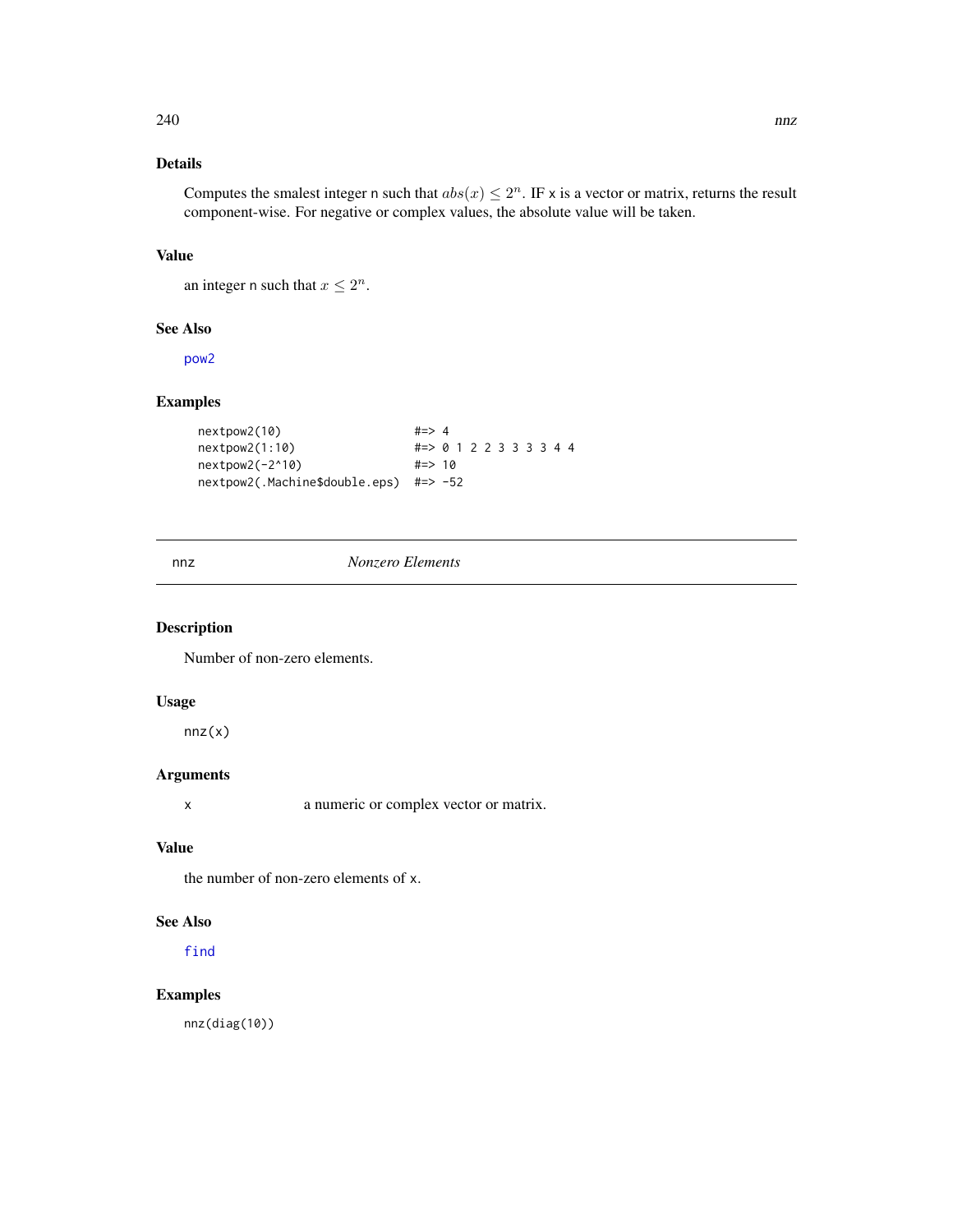The Norm function calculates several different types of vector norms for x, depending on the argument p.

## Usage

Norm $(x, p = 2)$ 

#### Arguments

|   | Numeric vector: matrices not allowed.      |
|---|--------------------------------------------|
| Ŋ | Numeric scalar or Inf. - Inf: default is 2 |

### Details

Norm returns a scalar that gives some measure of the magnitude of the elements of x. It is called the p-norm for values  $-Inf \leq p \leq Inf$ , defining Hilbert spaces on  $R^n$ .

Norm(x) is the Euclidean length of a vecor x; same as  $Norm(x, 2)$ . Norm(x, p) for finite p is defined as sum(abs(A)^p)^(1/p). Norm(x, Inf) returns max(abs(x)), while Norm(x, -Inf) returns min(abs(x)).

## Value

Numeric scalar (or Inf), or NA if an element of x is NA.

## Note

In Matlab/Octave this is called norm; R's norm function norm(x,"F") ('Frobenius Norm') is the same as Norm(x).

## See Also

[norm](#page-0-0) of a matrix

#### Examples

 $Norm(c(3, 4))$  #=> 5 Pythagoras triple Norm(c(1, 1, 1),  $p=2$ ) # sqrt(3) Norm(1:10, p = 1) # sum(1:10)<br>Norm(1:10, p = 0) # Inf Norm $(1:10, p = 0)$ Norm(1:10, p = Inf) # max(1:10) Norm(1:10, p = -Inf) # min(1:10)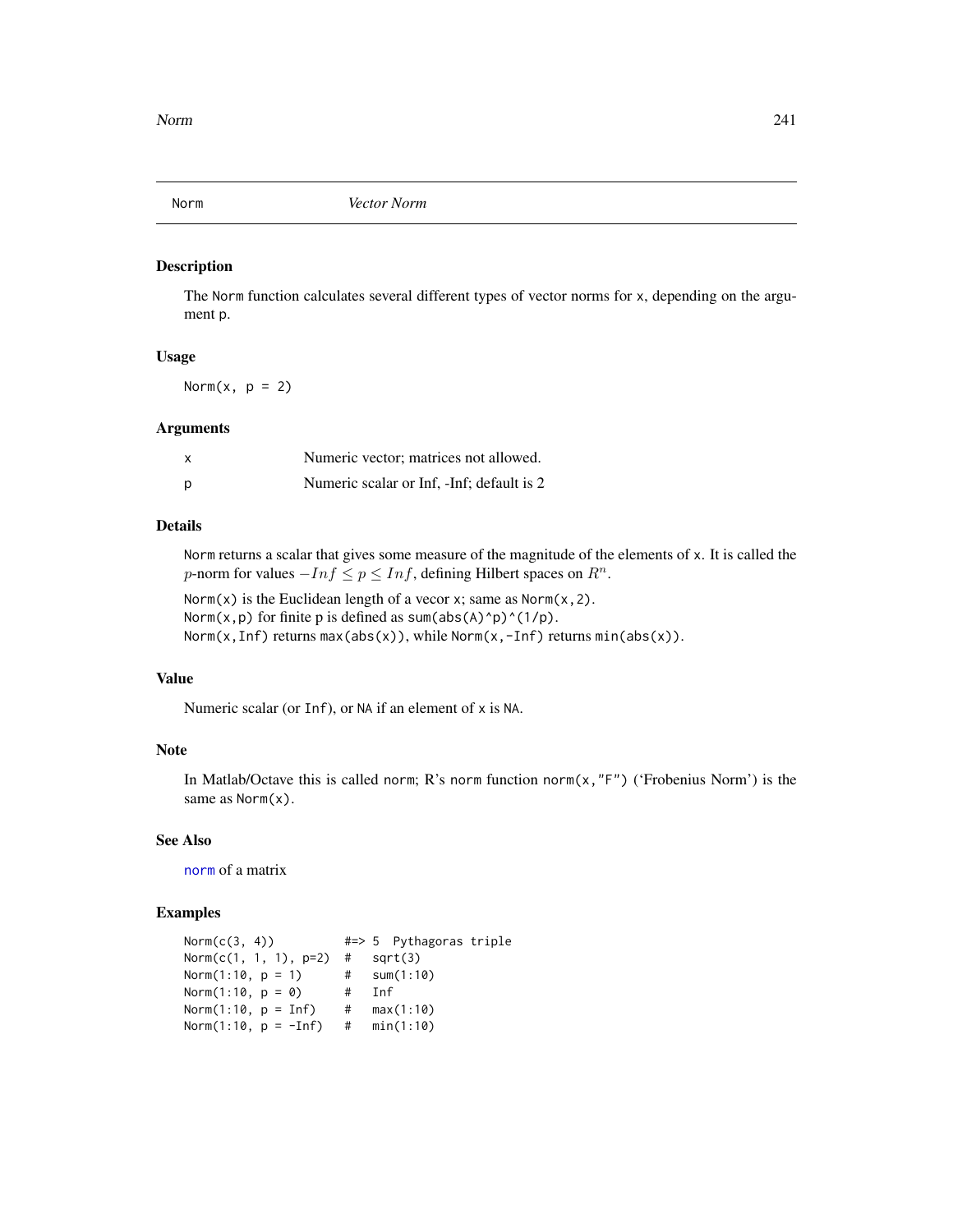Estimate the 2-norm of a real (or complex-valued) matrix. 2-norm is also the maximum absolute eigenvalue of M, computed here using the power method.

## Usage

normest(M, maxiter = 100, tol = .Machine\$double.eps^(1/2))

## Arguments

| м       | Numeric matrix: vectors will be considered as column vectors. |
|---------|---------------------------------------------------------------|
| maxiter | Maximum number of iterations allowed: default: 100.           |
| tol     | Tolerance used for stopping the iteration.                    |

## Details

Estimate the 2-norm of the matrix M, typically used for large or sparse matrices, where the cost of calculating the norm (A) is prohibitive and an approximation to the 2-norm is acceptable.

Theoretically, the 2-norm of a matrix  $M$  is defined as

 $||M||_2 = max \frac{||M*x||_2}{||x||_2}$  $\frac{||x||_2}{||x||_2}$  for all  $x \neq 0$ 

where  $||.||_2$  is the Euclidean/Frobenius norm.

## Value

2-norm of the matrix as a positive real number.

## **Note**

If feasible, an accurate value of the 2-norm would simply be calculated as the maximum of the singular values (which are all positive):

max(svd(M)\\$d)

#### References

Trefethen, L. N., and D. Bau III. (1997). Numerical Linear Algebra. SIAM, Philadelphia.

## See Also

[cond](#page-60-0), [svd](#page-0-0)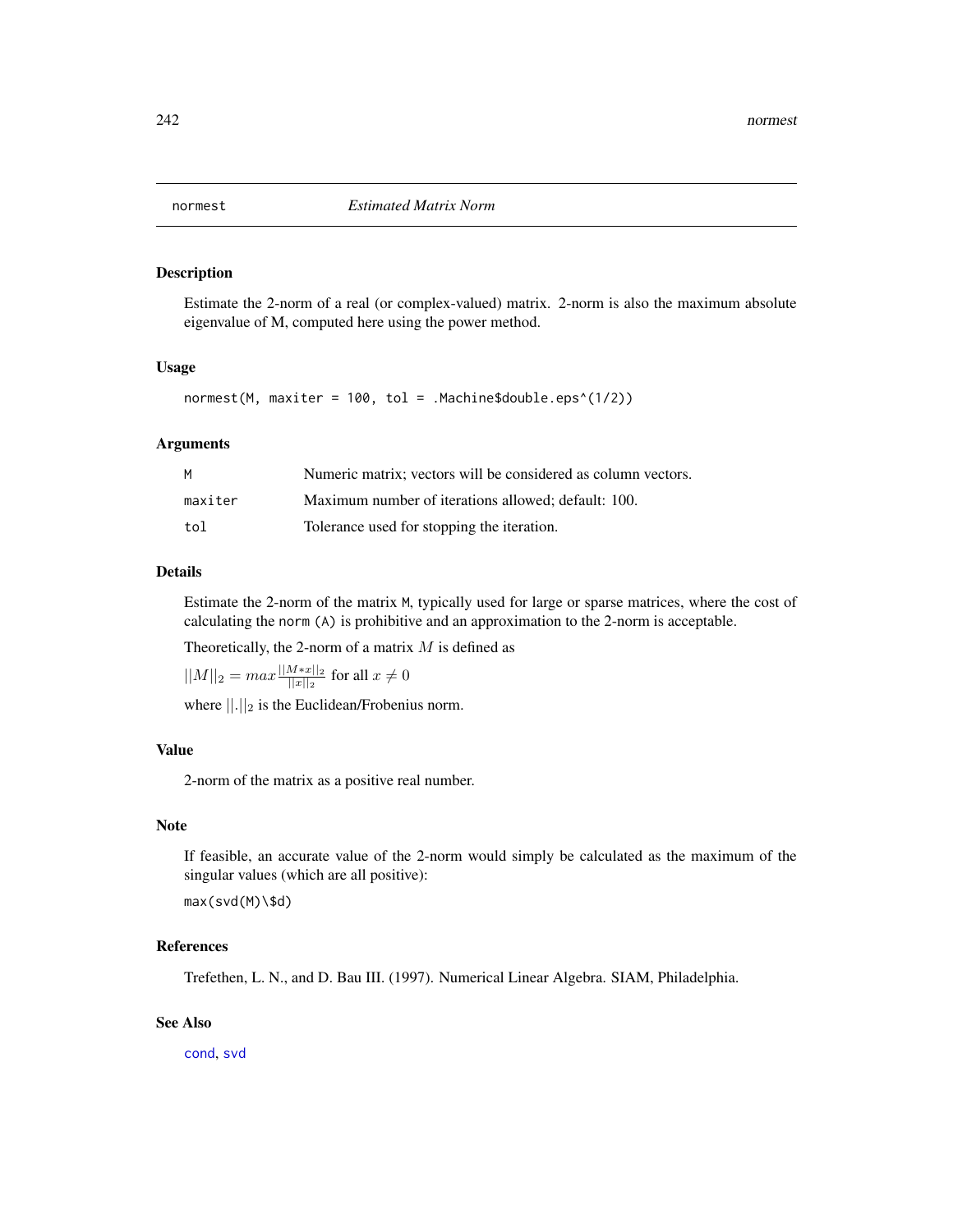#### nthroot 243

## Examples

```
normest(magic(5)) == max(svd(magic(5))$d) # TRUEnormest(magic(100)) # 500050
```
nthroot *Real nth Root*

## Description

Compute the real n-th root of real numbers.

## Usage

nthroot(x, n)

## Arguments

|   | numeric vector or matrix                         |
|---|--------------------------------------------------|
| n | positive integer specifying the exponent $1/n$ . |

## Details

Computes the n-th root real numbers of a numeric vector x, while  $x^{\wedge}(1/n)$  will return NaN for negative numbers, even in case n is odd. If some numbers in x are negative, n must be odd. (This is different in *Octave*)

## Value

Returns a numeric vector of solutions to  $x^{1/n}$ .

### See Also

[sqrt](#page-0-0)

## Examples

nthroot(c(1, -2, 3), 3)  $\# \Rightarrow 1.000000 - 1.259921$  1.442250  $(-2)^(1/3)$  #=> NaN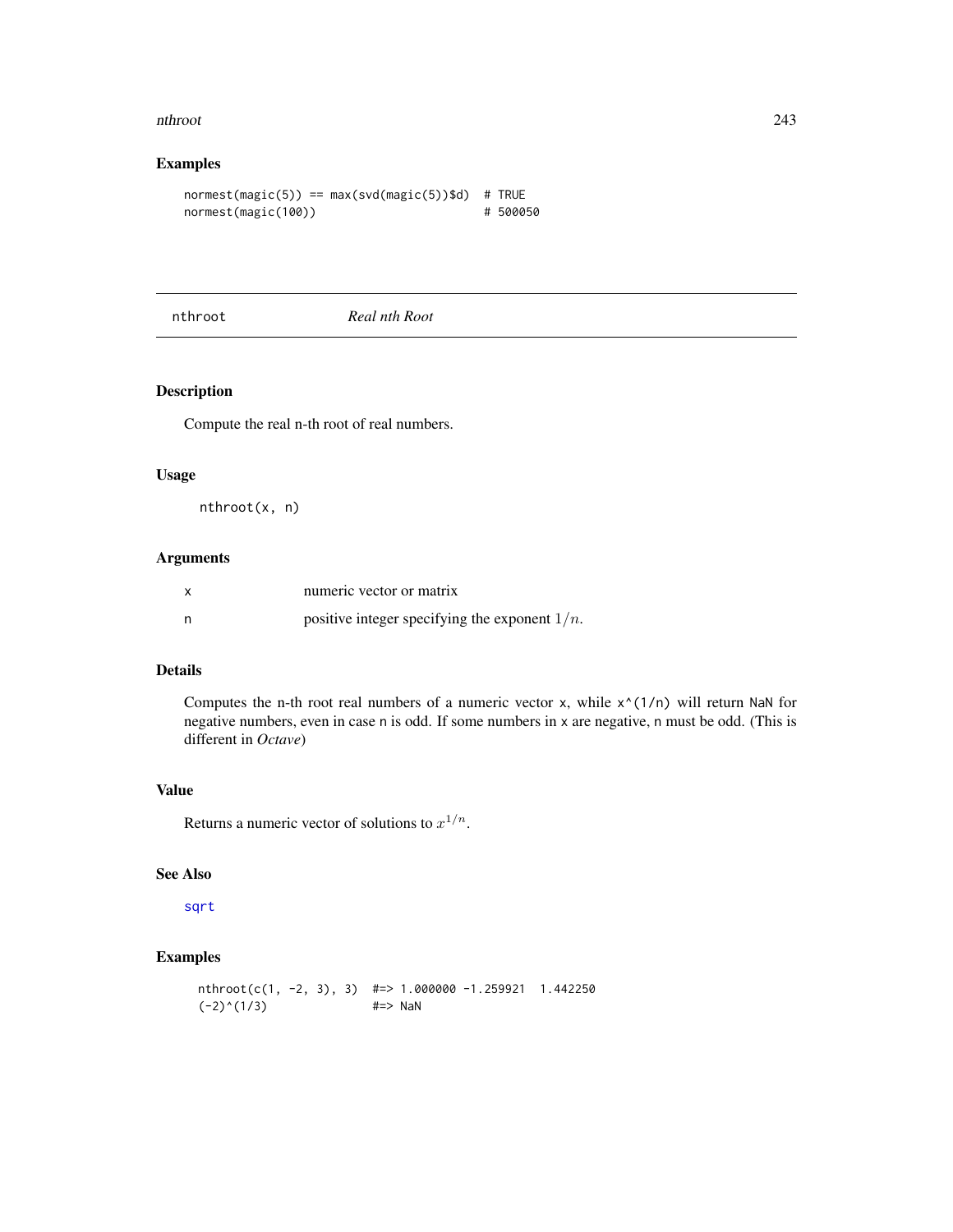<span id="page-243-0"></span>

Kernel of the linear map defined by matrix M.

#### Usage

nullspace(M) null(M)

### Arguments

M Numeric matrix; vectors will be considered as column vectors.

## Details

The kernel (aka null space/nullspace) of a matrix  $M$  is the set of all vectors x for which  $Ax=0$ . It is computed from the QR-decomposition of the matrix.

null is simply an alias for nullspace – and the Matlab name.

#### Value

If M is an n-by-m (operating from left on m-dimensional column vectors), then N=nullspace(M) is a m-by-k matrix whose columns define a (linearly independent) basis of the k-dimensional kernel in R^m.

If the kernel is only the null vector  $(0 0 ... 0)$ , then NULL will be returned.

As the rank of a matrix is also the dimension of its image, the following relation is true:

 $m = dim(nullspace(M)) + rank(M)$ 

## Note

The image of M can be retrieved from orth().

## References

Trefethen, L. N., and D. Bau III. (1997). Numerical Linear Algebra. SIAM, Philadelphia.

#### See Also

[Rank](#page-304-0), [orth](#page-250-0), MASS:: Null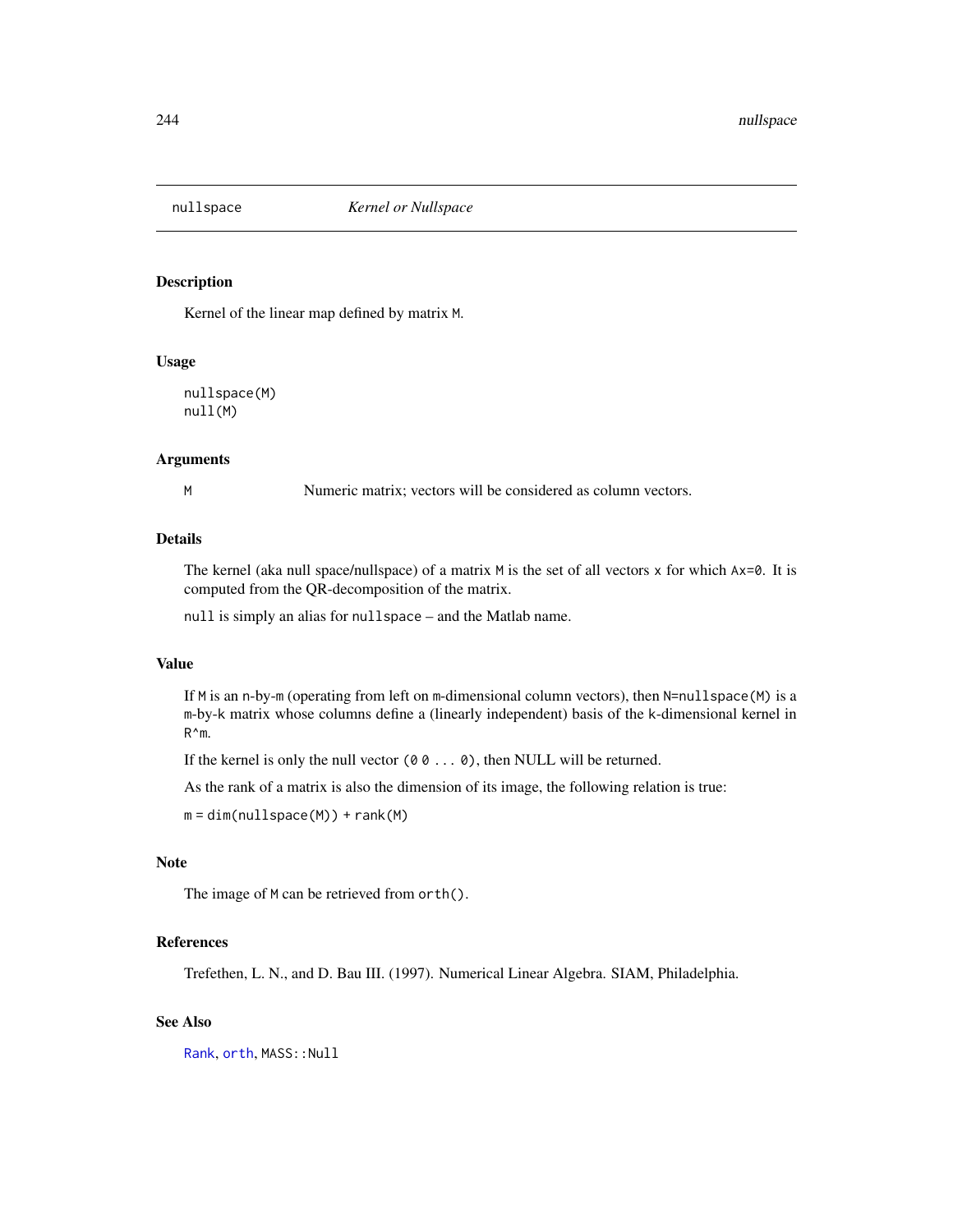#### numderiv 245

## Examples

```
M <- matrix(1:12, 3, 4)
Rank(M) \#2>2N <- nullspace(M)
# [,1] [,2] [,3]
# [1,] 0.4082483 -0.8164966 0.4082483
M
M1 <- matrix(1:6, 2, 3) # of rank 2
M2 < - t(M1)nullspace(M1) # corresponds to 1 -2 1
nullspace(M2) # NULL, i.e. 0 0
M \leftarrow magic(5)Rank(M) #=> 5
nullspace(M) #=> NULL, i.e. 0 0 0 0 0
```
numderiv *Richardson's Numerical Derivative*

## Description

Richardson's method applied to the computation of the numerical derivative.

## Usage

numderiv(f,  $x0$ , maxiter = 16, h = 1/2, ..., tol = .Machine\$double.eps)

numdiff(f, x, maxiter = 16, h =  $1/2$ , ..., tol = .Machine\$double.eps)

## Arguments

| $\mathbf{f}$ | function to be differentiated.                      |
|--------------|-----------------------------------------------------|
| x0, x        | point(s) at which the derivative is to be computed. |
| maxiter      | maximum number of iterations.                       |
| h            | starting step size, should be the default $h=0.5$ . |
| tol          | relative tolerance.                                 |
|              | variables to be passed to function f.               |

#### Details

numderiv returns the derivative of  $f$  at  $x0$ , where  $x0$  must be a single scalar in the domain of the function.

numdiff is a vectorized form of numderiv such that the derivatives will be returned at all points of the vector x.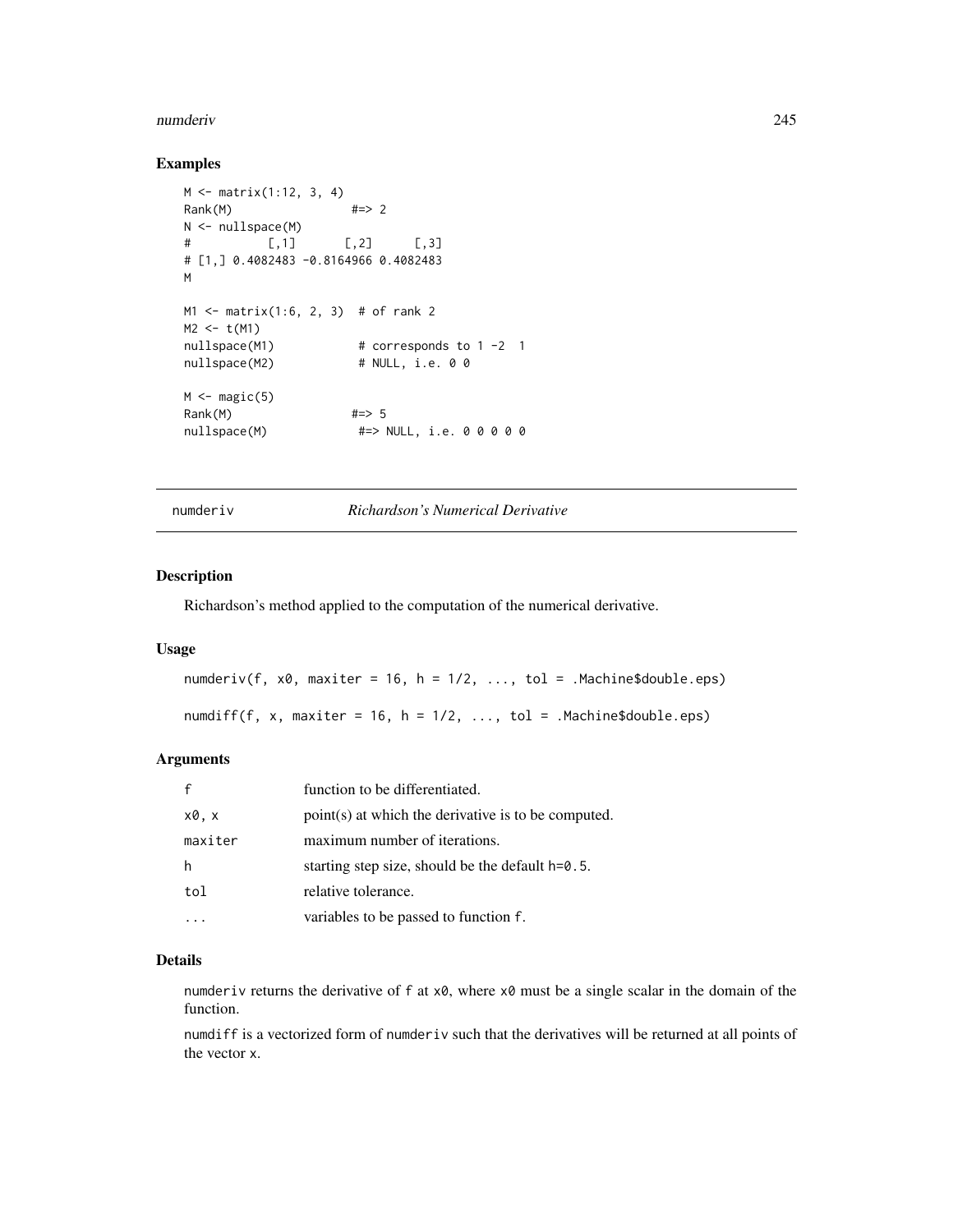## Value

Numeric scalar or vector of approximated derivatives.

#### Note

See grad in the 'numDeriv' package for another implementation of Richardson's method in the context of numerical differentiation.

## References

Mathews, J. H., and K. D. Fink (1999). Numerical Methods Using Matlab. Third Edition, Prentice Hall.

## See Also

[fderiv](#page-103-0), [complexstep](#page-58-0)

### Examples

```
# Differentiate an anti-derivative function
f \leftarrow function(x) sin(x) * sqrt(1+sin(x))F \leftarrow function(x)integerate(f, 0, x, rel.tol = 1e-12)$value
x0 < -1dF0 <- numderiv(F, x0, tol = 6.5e-15) #=> 1.141882942715462
f(x0) # 1.141882942715464 true value
# fderiv(F, x0) # 1.141882942704476
# numDeriv::grad(F, x0) # 1.141882942705797
# Compare over a whole period
x \leq -\text{seq}(0, 2*pi, length.out = 11)max(abs(numdiff(sin, x) - cos(x))) #=> 3.44e-15
# max(abs(numDeriv::grad(sin, x) - cos(x))) # 7.70e-12
# Example from complex step
f <- function(x) exp(x) / sqrt(sin(x)^3 + cos(x)^3)
x0 < -1.5numderiv(f, x0) # 4.05342789389876, error 0.5e-12
                                    # 4.053427893898621... true value
```
numel *Number of Elements*

## Description

Number of elements in a vector, matrix, or array.

#### Usage

numel(x)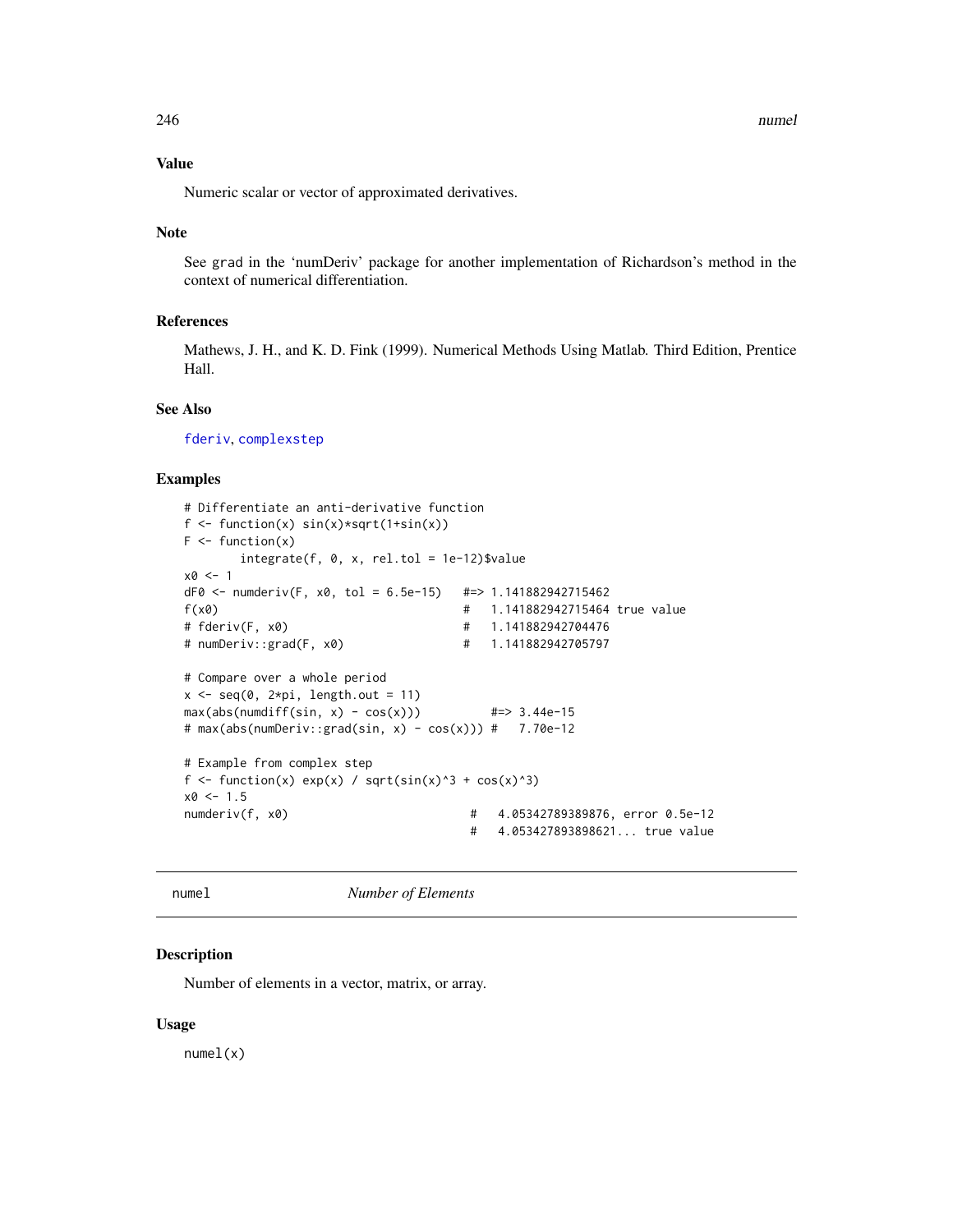#### $ode23$  247

#### Arguments

x a vector, matrix, array or list

## Value

the number of elements of a.

#### See Also

[size](#page-341-0)

## Examples

numel(c(1:12)) numel(matrix(1:12, 3, 4))

## <span id="page-246-0"></span>ode23 *Non-stiff (and stiff) ODE solvers*

## Description

Runge-Kutta (2, 3)-method with variable step size, resp. (4,5)-method with Dormand-Price coefficients, or (7,8)-pairs with Fehlberg coefficients. The function  $f(t,y)$  has to return the derivative as a column vector.

## Usage

 $ode23(f, t0, tfinal, y0, ..., rtol = 1e-3, atol = 1e-6)$  $ode23s(f, t0, tfinal, y0, jac = NULL, ...,$  $rtol = 1e-03$ ,  $atol = 1e-06$ ,  $hmax = 0.0$  $ode45(f, t0, tfinal, y0, ..., atol = 1e-6, hmax = 0.0)$ 

 $ode78(f, t0, tfinal, y0, ..., atol = 1e-6, hmax = 0.0)$ 

## Arguments

| $\mathsf{f}$ | function in the differential equation $y' = f(x, y)$ ;<br>defined as a function $R \times R^m \to R^m$ , where m is the number of equations. |
|--------------|----------------------------------------------------------------------------------------------------------------------------------------------|
| t0, tfinal   | start and end points of the interval.                                                                                                        |
| y0           | starting values as column vector; for $m$ equations $\alpha$ needs to be a vector of<br>length m.                                            |
| jac          | jacobian of f as a function of x alone; if not specified, a finite difference approx-<br>imation will be used.                               |
| rtol, atol   | relative and absolute tolerance.                                                                                                             |
| hmax         | maximal step size, default is $(tfinal -t0)/10$ .                                                                                            |
| .            | Additional parameters to be passed to the function.                                                                                          |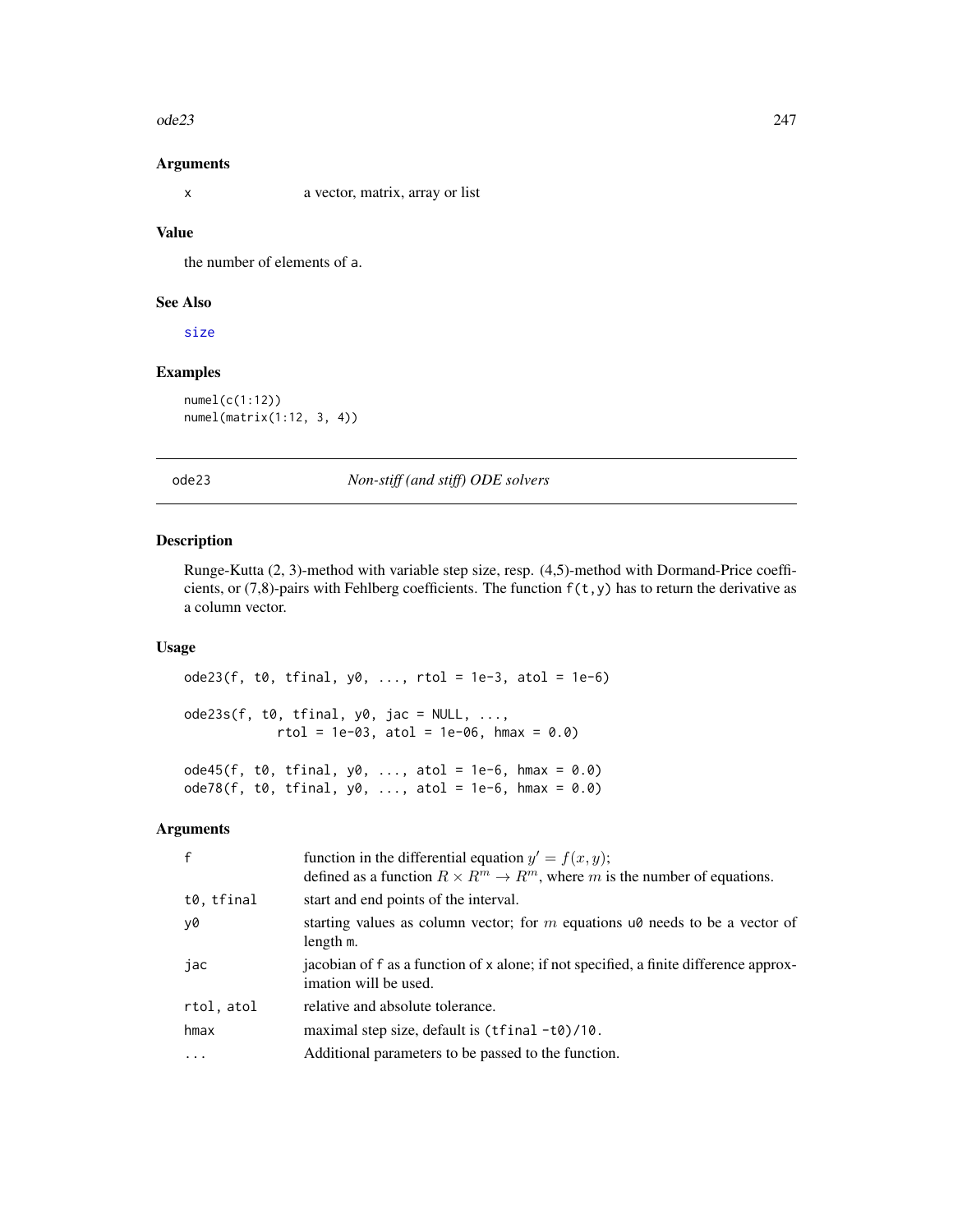#### Details

ode23 is an integration method for systems of ordinary differential equations using second and third order Runge-Kutta-Fehlberg formulas with automatic step-size.

ode23s can be used to solve a stiff system of ordinary differential equations, based on a modified Rosenbrock triple method of order (2,3); See section 4.1 in [Shampine and Reichelt].

ode45 implements Dormand-Prince (4,5) pair that minimizes the local truncation error in the 5thorder estimate which is what is used to step forward (local extrapolation). Generally it produces more accurate results and costs roughly the same computationally.

ode78 implements Fehlberg's (7,8) pair and is a 7th-order accurate integrator therefore the local error normally expected is  $O(h^8)$ . However, because this particular implementation uses the 8thorder estimate for xout (i.e. local extrapolation) moving forward with the 8th-order estimate will yield errors on the order of  $O(h^2)$ . It requires 13 function evaluations per integration step.

## Value

List with components t for grid (or 'time') points between t0 and tfinal, and y an n-by-m matrix with solution variables in columns, i.e. each row contains one time stamp.

#### Note

Copyright (c) 2004 C. Moler for the Matlab textbook version ode23tx.

#### References

Ascher, U. M., and L. R. Petzold (1998). Computer Methods for Ordinary Differential Equations and Differential-Algebraic Equations. SIAM.

L.F. Shampine and M.W. Reichelt (1997). The MATLAB ODE Suite. SIAM Journal on Scientific Computing, Vol. 18, pp. 1-22.

Moler, C. (2004). Numerical Computing with Matlab. Revised Reprint, SIAM. [https://www.](https://www.mathworks.com/moler/chapters.html) [mathworks.com/moler/chapters.html](https://www.mathworks.com/moler/chapters.html).

#### See Also

[rk4sys](#page-317-0), [deval](#page-78-0)

```
## Example1: Three-body problem
f \leftarrow function(t, y)as.matrix(c(y[2]*y[3], -y[1]*y[3], 0.51*y[1]*y[2]))
y0 <- as.matrix(c(0, 1, 1))
t0 <- 0; tf <- 20
sol <- ode23(f, t0, tf, y0, rtol=1e-5, atol=1e-10)
## Not run:
matplot(sol$t, sol$y, type = "l", lty = 1, lwd = c(2, 1, 1),
        col = c("darkred", "darkblue", "darkgreen"),
        xlab = "Time [min]", ylab= "",
       main = "Three-body Problem")
```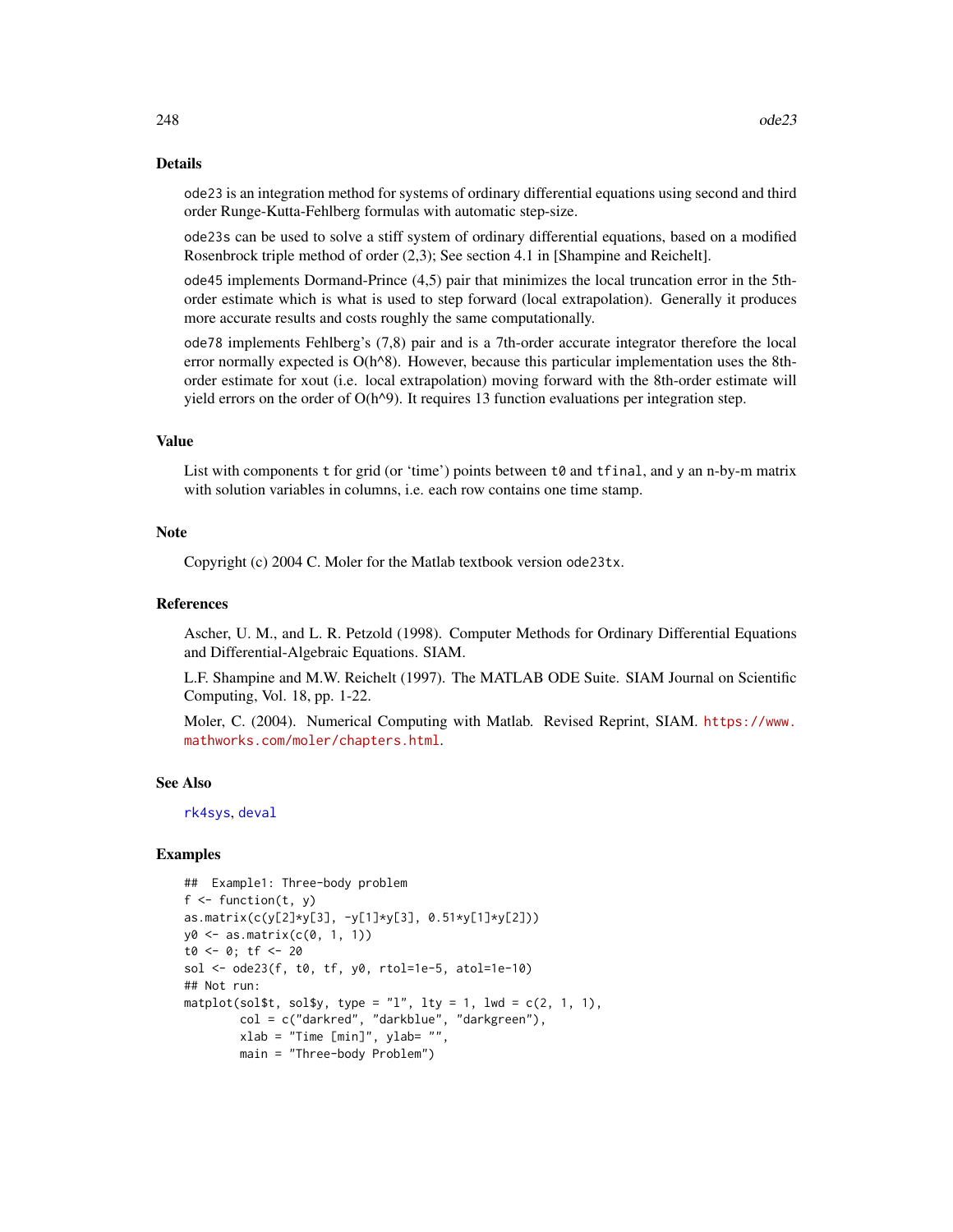#### $ode23$  249

```
grid()
## End(Not run)
## Example2: Van der Pol Equation
# x'' + (x^2 - 1) x' + x = 0f \leftarrow function(t, x)as.matrix(c(x[1] * (1 - x[2]^2) -x[2], x[1]))
t0 <- 0; tf <- 20
x0 \leq -a s.matrix(c(0, 0.25))sol <- ode23(f, t0, tf, x0)
## Not run:
plot(c(0, 20), c(-3, 3), type = "n",xlab = "Time", ylab = "", main = "Van der Pol Equation")
lines(sol$t, sol$y[, 1], col = "blue")
lines(sol$t, sol$y[, 2], col = "darkgreen")
grid()
## End(Not run)
## Example3: Van der Pol as stiff equation
vdP <- function(t,y) as.matrix(c(y[2], 10*(1-y[1]^2)*y[2]-y[1]))
ajax <- function(t, y)
            matrix(c(0, 1, -20*y[1]*y[2]-1, 10*(1-y[1]^2)), 2,2, byrow = TRUE)
sol \leq ode23s(vdP, t0, tf, c(2, 0), jac = ajax, hmax = 1.0)
## Not run:
plot(sol$t, sol$y[, 1], col = "blue")
lines(sol$t, sol$y[, 1], col = "blue")
lines(sol$t, sol$y[, 2]/8, col = "red", lwd = 2)
grid()
## End(Not run)
## Example4: pendulum
m = 1.0; 1 = 1.0 # [kg] resp. [m]
g = 9.81; b = 0.7 # [m/s^2] resp. [N s/m]
fp = function(t, x)c( x[2] , 1/(1/3*m*1^2)*(-b*x[2]-m*gx1/2*sin(x[1])) )
t0 \le -0.0; tf \le -5.0; hmax = 0.1
y0 = c(30*pi/180, 0.0)
sol = ode45(fp, t0, tf, y0, hmax = 0.1)## Not run:
matplot(sol$t, sol$y, type = "l", lty = 1)grid()
## End(Not run)
## Example: enforced pendulum
g \le -9.81L \le -1.0; Y \le -0.25; w \le -2.5f \leftarrow function(t, y) {
    as.matrix(c(y[2], -g/L \times sin(y[1]) + w^2/L \times Y \times cos(y[1]) \times sin(w*t)))}
y0 \leftarrow as.matrix(c(0, 0))sol <- ode78(f, 0.0, 60.0, y0, hmax = 0.05)
## Not run:
plot(sol$t, sol$y[, 1], type="l", col="blue")
```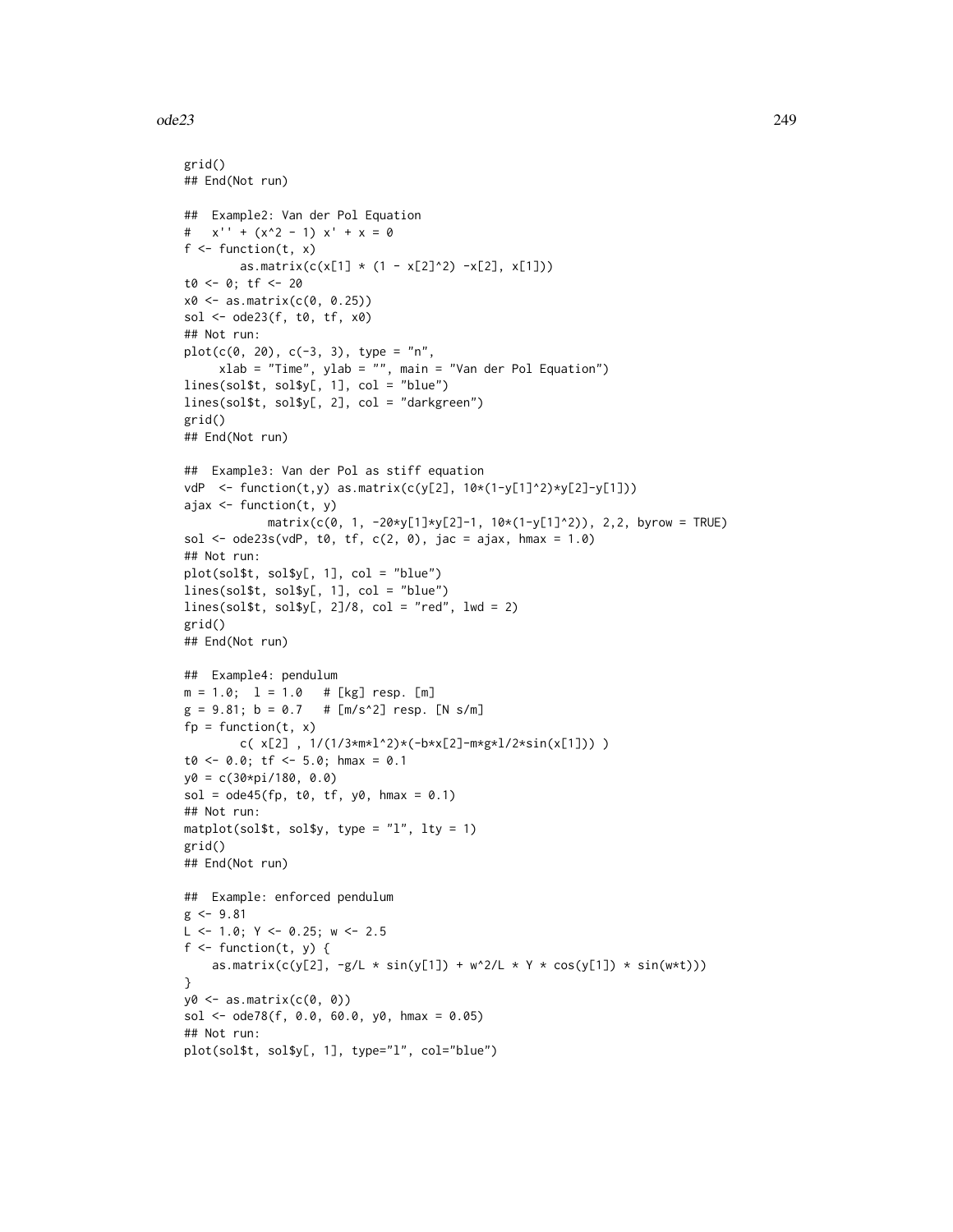250 odregress

grid() ## End(Not run)

## odregress *Orthogonal Distance Regression*

## **Description**

Orthogonal Distance Regression (ODR, a.k.a. total least squares) is a regression technique in which observational errors on both dependent and independent variables are taken into account.

#### Usage

odregress(x, y)

## Arguments

| $\boldsymbol{\mathsf{x}}$ | matrix of independent variables.        |
|---------------------------|-----------------------------------------|
| <b>V</b>                  | vector representing dependent variable. |

#### Details

The implementation used here is applying PCA resp. the singular value decomposition on the matrix of independent and dependent variables.

#### Value

Returns list with components coeff linear coefficients and intercept term, ssq sum of squares of orthogonal distances to the linear line or hyperplane, err the orthogonal distances, fitted the fitted values, resid the residuals, and normal the normal vector to the hyperplane.

#### **Note**

The "geometric mean" regression not implemented because questionable.

## References

Golub, G.H., and C.F. Van Loan (1980). An analysis of the total least squares problem. Numerical Analysis, Vol. 17, pp. 883-893.

See ODRPACK or ODRPACK95 (TOMS Algorithm 676). URL: https://docs.scipy.org/doc/external/odr\_ams.pdf

## See Also

[lm](#page-0-0)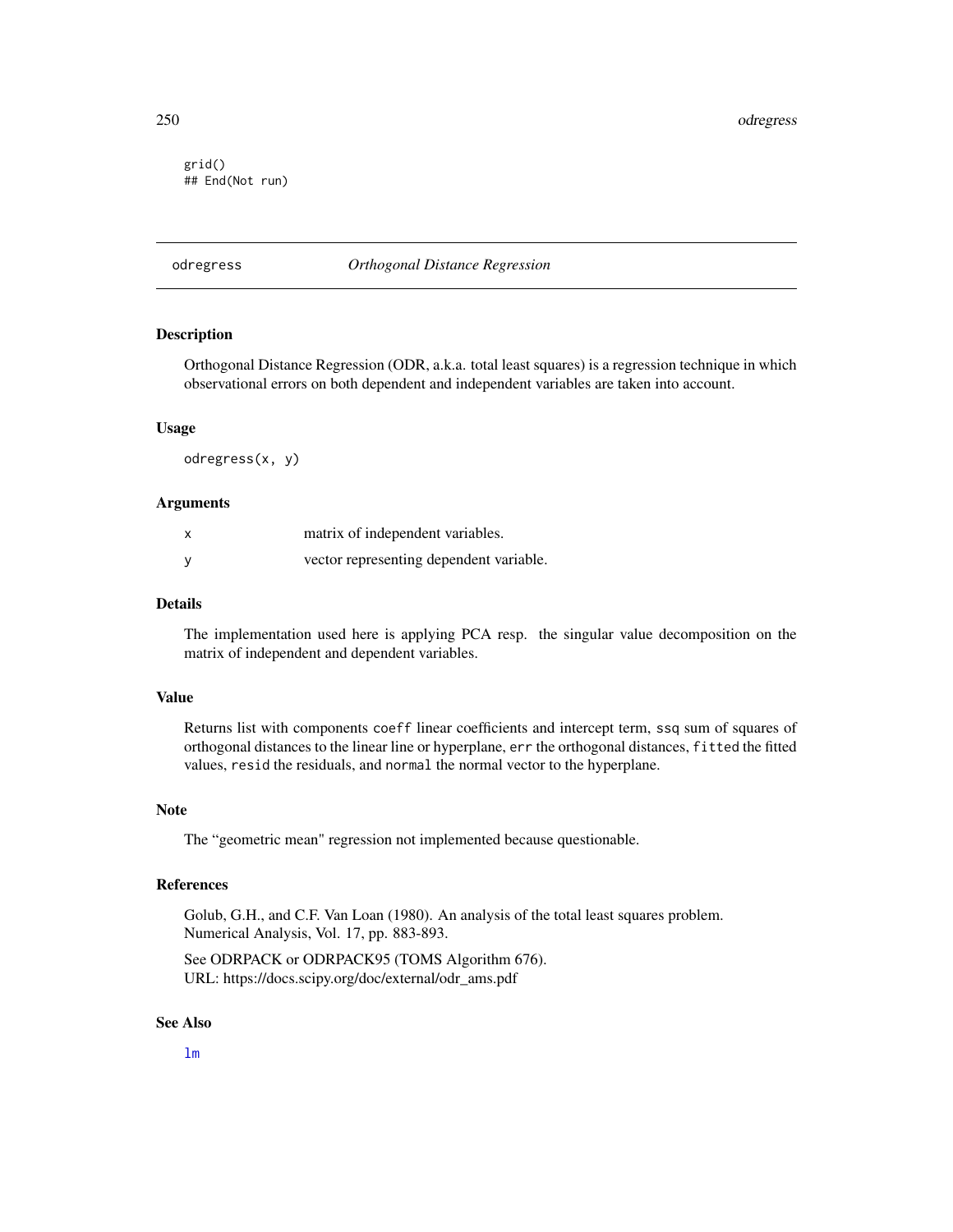orth 251

```
# Example in one dimension
x <- c(1.0, 0.6, 1.2, 1.4, 0.2)
y <- c(0.5, 0.3, 0.7, 1.0, 0.2)
odr <- odregress(x, y)
( cc <- odr$coeff )
# [1] 0.65145762 -0.03328271
lm(y \sim x)# Coefficients:
# (Intercept) x
# -0.01379 0.62931
# Prediction
xnew \leq seq(0, 1.5, by = 0.25)
( ynew \le cbind(xnew, 1) %*% cc )
## Not run:
plot(x, y, xlim=c(0, 1.5), ylim=c(0, 1.2), main="Orthogonal Regression")
abline(lm(y \sim x), col="blue")
lines(c(0, 1.5), cc[1]*c(0, 1.5) + cc[2], col="red")points(xnew, ynew, col = "red")
grid()
## End(Not run)
# Example in two dimensions
x <- cbind(c(0.92, 0.89, 0.85, 0.05, 0.62, 0.55, 0.02, 0.73, 0.77, 0.57),
          c(0.66, 0.47, 0.40, 0.23, 0.17, 0.09, 0.92, 0.06, 0.09, 0.60))
y \le -x %*% c(0.5, 1.5) + 1
odr <- odregress(x, y); odr
# $coeff
# [1] 0.5 1.5 1.0
# $ssq
# [1] 1.473336e-31
y \le y + rep(c(\emptyset.1, -\emptyset.1), 5)odr <- odregress(x, y); odr
# $coeff
# [1] 0.5921823 1.6750269 0.8803822
# $ssq
# [1] 0.02168174
lm(y \sim x)# Coefficients:
# (Intercept) x1 x2
# 0.9153 0.5671 1.6209
```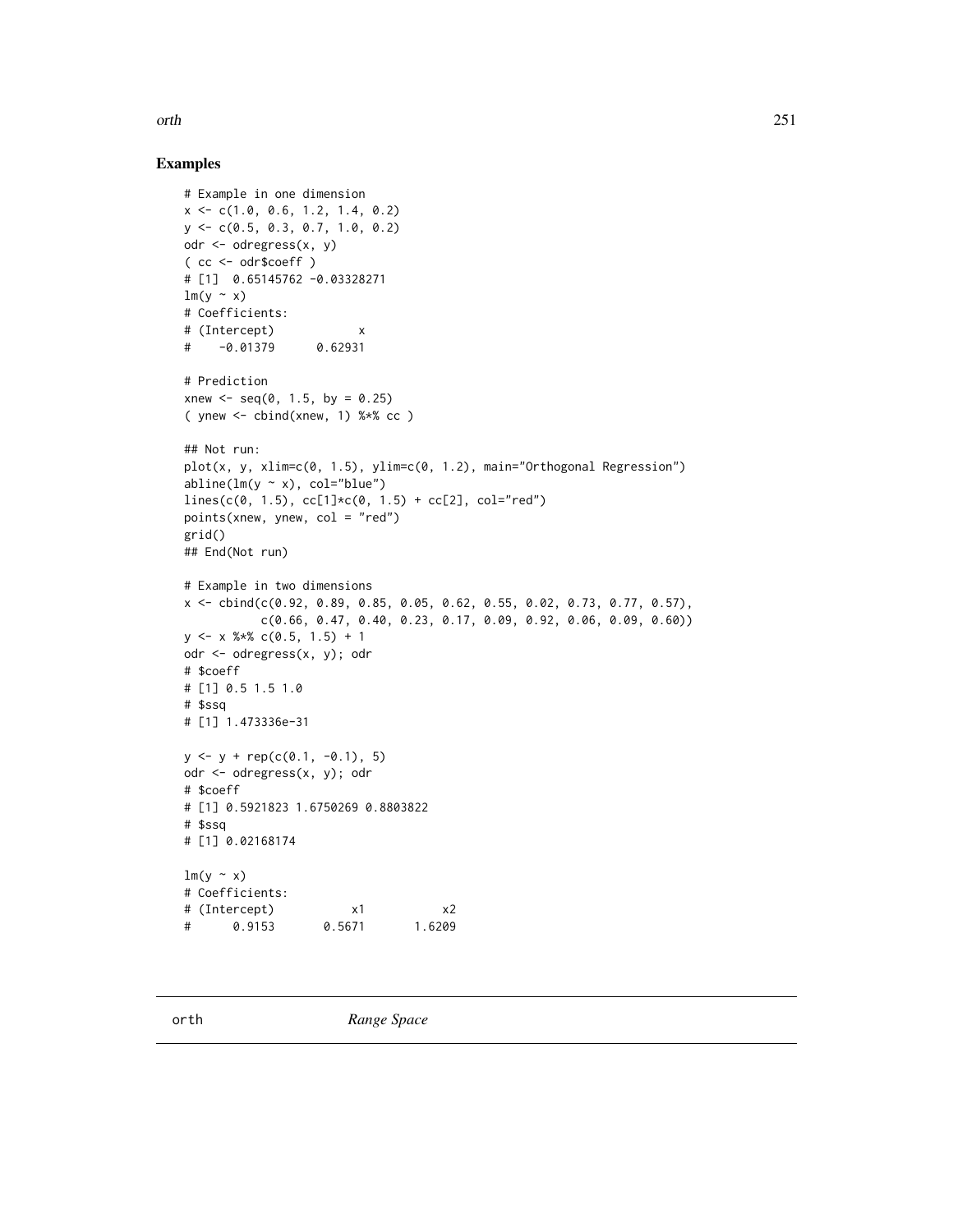Range space or image of a matrix.

#### Usage

orth(M)

## Arguments

M Numeric matrix; vectors will be considered as column vectors.

## Details

B=orth(A) returns an orthonormal basis for the range of A. The columns of B span the same space as the columns of A, and the columns of B are orthogonal to each other.

The number of columns of B is the rank of A.

## Value

Matrix of orthogonal columns, spanning the image of M.

## References

Trefethen, L. N., and D. Bau III. (1997). Numerical Linear Algebra. SIAM, Philadelphia.

## See Also

[nullspace](#page-243-0)

## Examples

```
M <- matrix(1:12, 3, 4)
Rank(M) #=> 2
orth(M)
```
pade *Pade Approximation*

## Description

A Pade approximation is a rational function (of a specified order) whose power series expansion agrees with a given function and its derivatives to the highest possible order.

#### Usage

 $pade(p1, p2 = c(1), d1 = 5, d2 = 5)$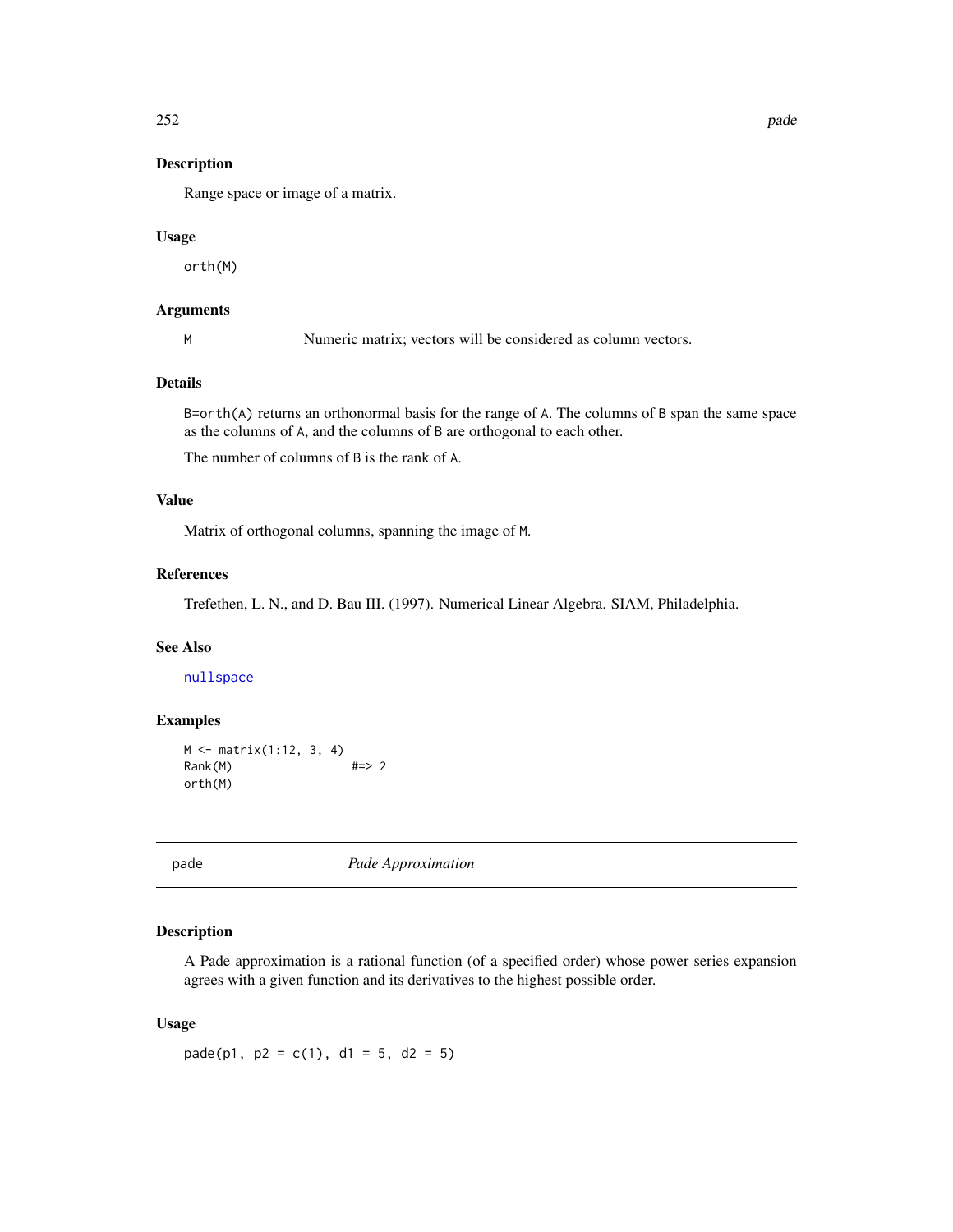#### pade 253

### Arguments

| p1             | polynomial representing or approximating the function, preferably the Taylor<br>series of the function around some point. |
|----------------|---------------------------------------------------------------------------------------------------------------------------|
| p <sub>2</sub> | if present, the function is given as $p1/p2$ .                                                                            |
| d1             | the degree of the numerator of the rational function.                                                                     |
| d <sub>2</sub> | the degree of the denominator of the rational function.                                                                   |

# Details

The relationship between the coefficients of  $p1$  (and  $p2$ ) and  $r1$  and  $r2$  is determined by a system of linear equations. The system is then solved by applying the pseudo-inverse pinv for for the left-hand matrix.

### Value

List with components r1 and r2 for the numerator and denominator polynomials, i.e. r1/r2 is the rational approximation sought.

### Note

In general, errors for Pade approximations are smallest when the degrees of numerator and denominator are the same or when the degree of the numerator is one larger than that of the denominator.

### References

Press, W. H., S. A. Teukolsky, W. T Vetterling, and B. P. Flannery (2007). Numerical Recipes: The Art of Numerical Computing. Third Edition, Cambridge University Press, New York.

### See Also

[taylor](#page-363-0), ratInterp

```
## Exponential function
p1 <- c(1/24, 1/6, 1/2, 1.0, 1.0) # Taylor series of exp(x) at x=0
R <- pade(p1); r1 <- R$r1; r2 <- R$r2
f1 <- function(x) polyval(r1, x) / polyval(r2, x)
## Not run:
xs \leftarrow seq(-1, 1, length.out=51); ys1 \leftarrow exp(xs); ys2 \leftarrow f1(xs)plot(xs, ys1, type = "l", col="blue")
lines(xs, ys2, col = "red")grid()
## End(Not run)
```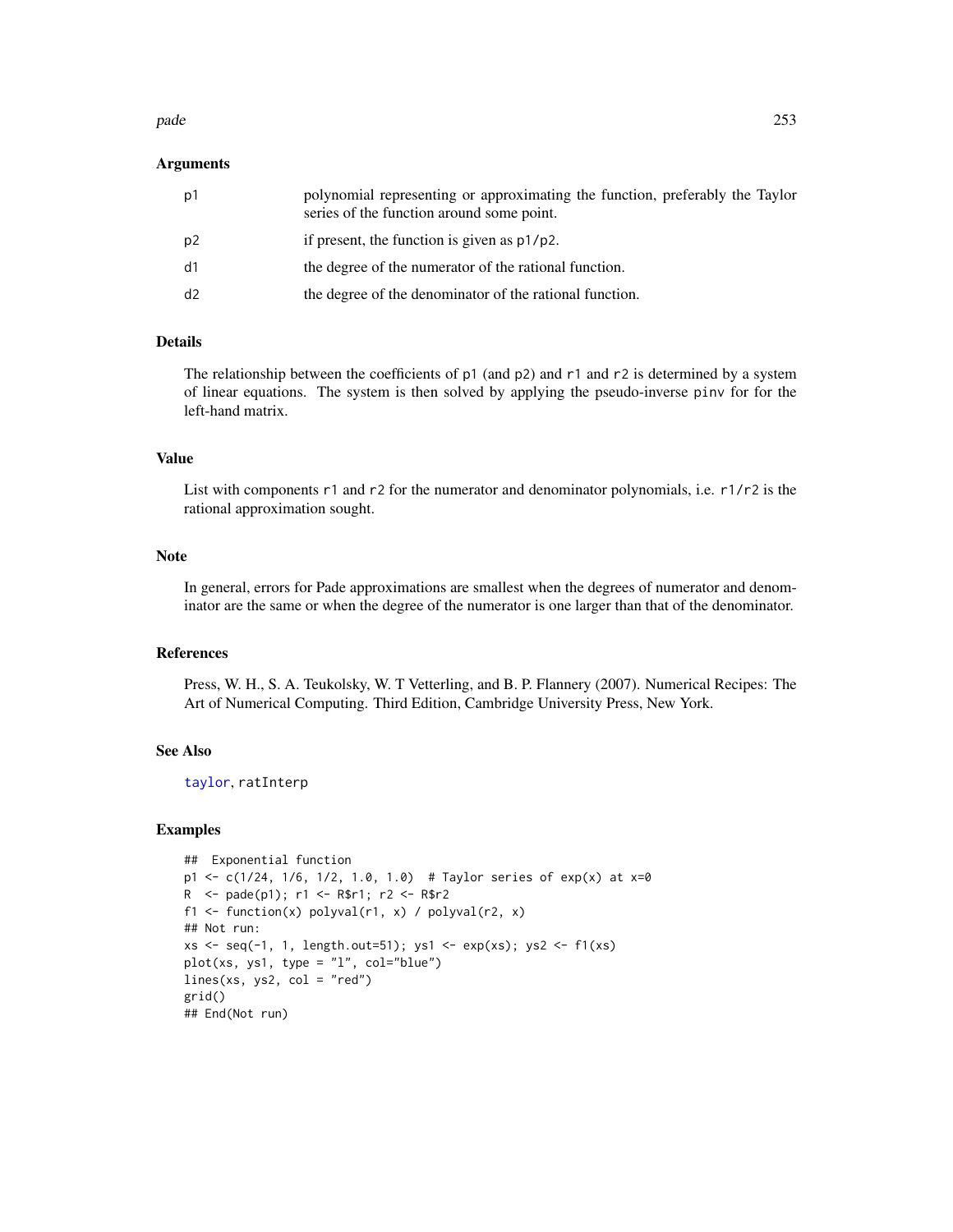Pascal triangle in matrix format

# Usage

 $pascal(n, k = 0)$ 

# Arguments

| n | natural number            |
|---|---------------------------|
|   | natural number, $k \le n$ |

# Details

Pascal triangle with k variations.

### Value

matrix representing the Pascal triangle

### See Also

nchoosek

# Examples

```
pascal(5)
pascal(5, 1)
pascal(5, 2)
```
pchip *Hermitean Interpolation Polynomials*

# Description

Piecewise Cubic Hermitean Interpolation Polynomials.

# Usage

pchip(xi, yi, x)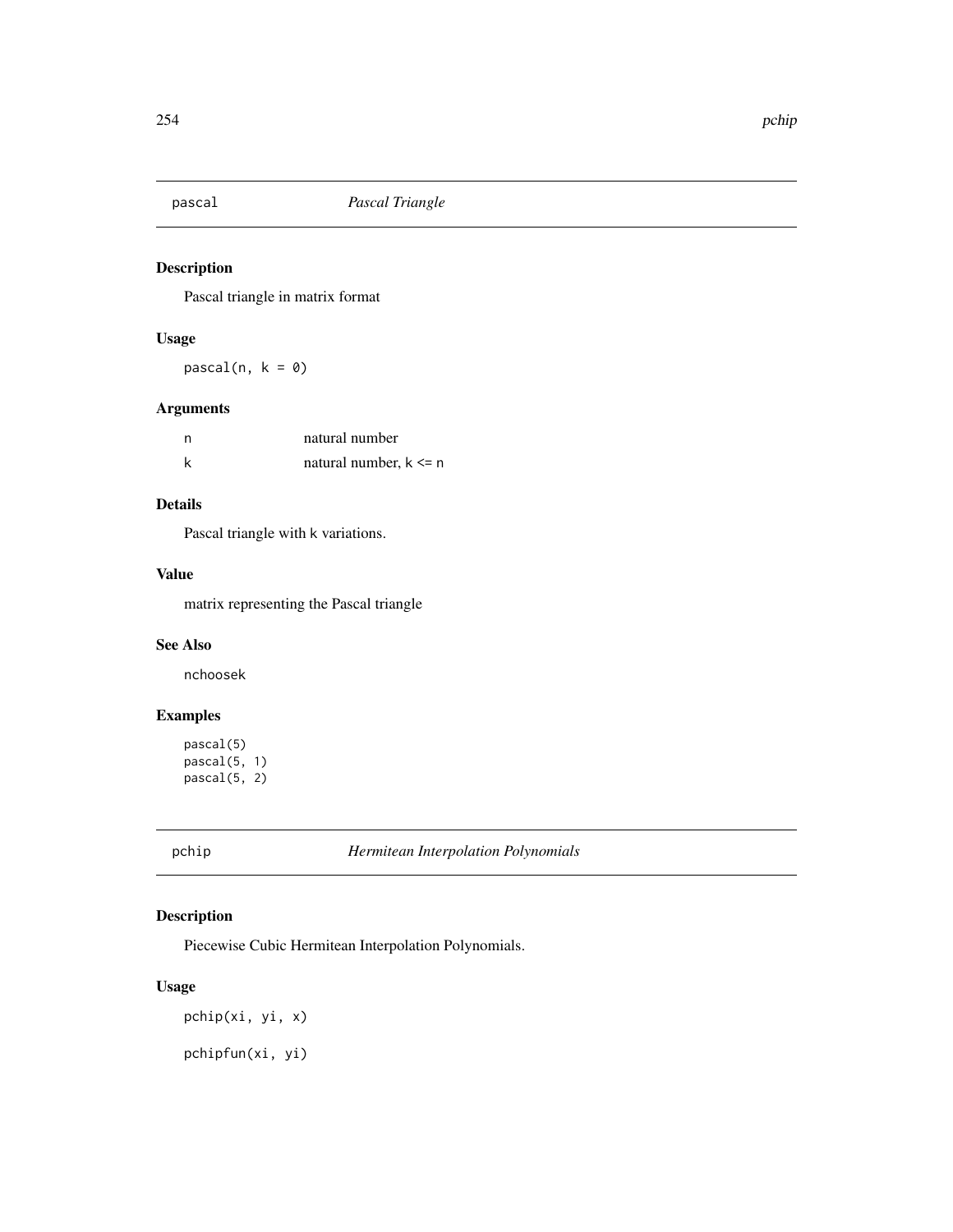#### pchip 255

#### Arguments

| xi, yi | x- and y-coordinates of supporting nodes. |
|--------|-------------------------------------------|
| X      | x-coordinates of interpolation points.    |

### Details

pchip is a 'shape-preserving' piecewise cubic Hermite polynomial approach that apptempts to determine slopes such that function values do not overshoot data values. pchipfun is a wrapper around pchip and returns a function. Both pchip and the function returned by pchipfun are vectorized.

xi and yi must be vectors of the same length greater or equal 3 (for cubic interpolation to be possible), and xi must be sorted. pchip can be applied to points outside  $[\min(x_i), \max(x_i)]$ , but the result does not make much sense outside this interval.

# Value

Values of interpolated data at points x.

### Author(s)

Copyright of the Matlab version from Cleve Moler in his book "Numerical Computing with Matlab", Chapter 3 on Interpolation. R Version by Hans W. Borchers, 2011.

### References

Moler, C. (2004). Numerical Computing with Matlab. Revised Reprint, SIAM.

# See Also

[interp1](#page-176-0)

```
x \leq -c(1, 2, 3, 4, 5, 6)y <- c(16, 18, 21, 17, 15, 12)
pchip(x, y, seq(1, 6, by = (0.5))
fp \leq pchipfun(x, y)fp(seq(1, 6, by = 0.5))## Not run:
plot(x, y, col="red", xlim=c(0,7), ylim=c(10,22),main = "Spline and 'pchip' Interpolation")
grid()
xs < -seq(1, 6, len=51)ys <- interp1(x, y, xs, "spline")
lines(xs, ys, col="cyan")
yp <- pchip(x, y, xs)
lines(xs, yp, col = "magenta")## End(Not run)
```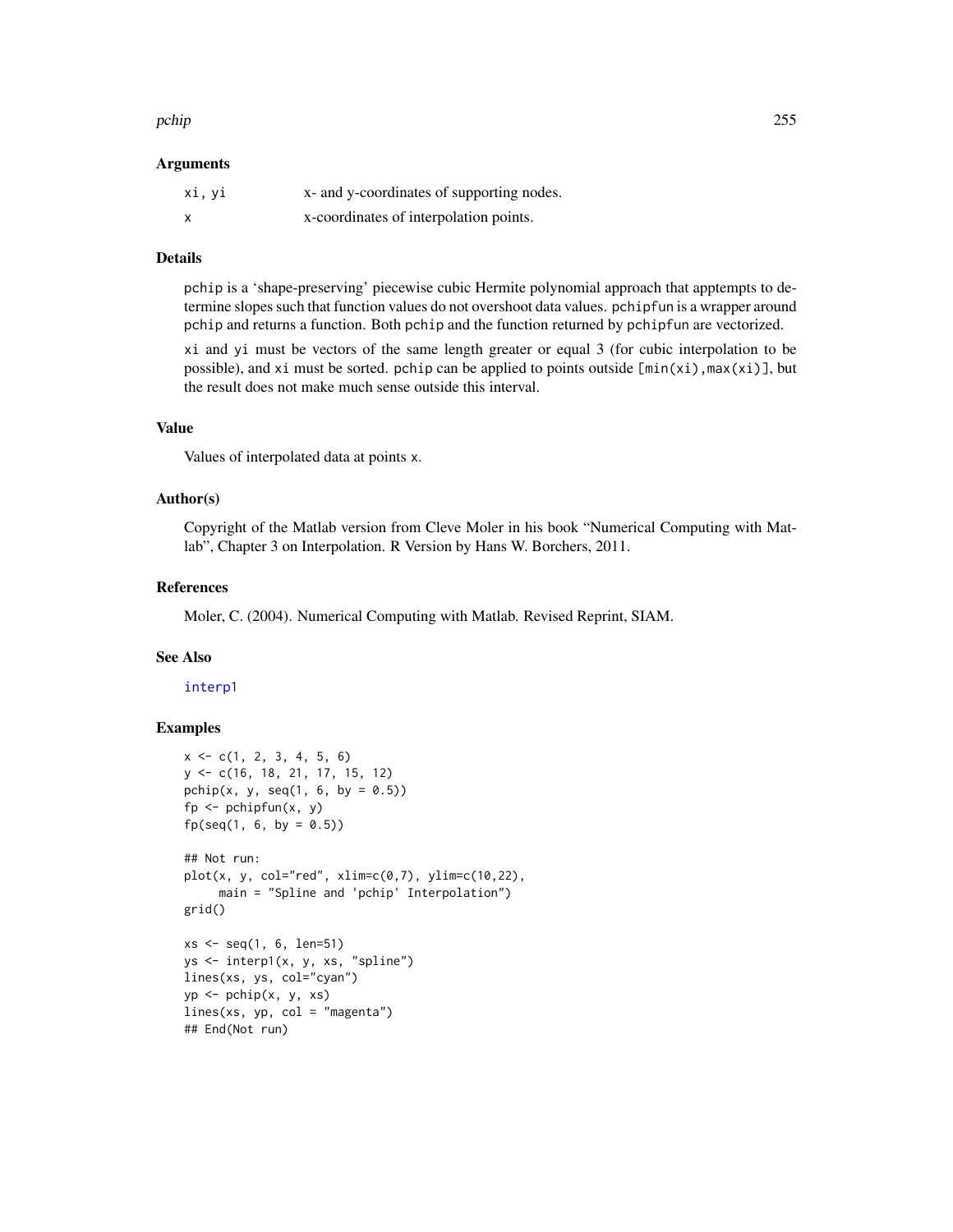An example functions in two variables, with peaks.

### Usage

 $peaks(v = 49, w)$ 

### Arguments

| v | vector, whose length will be used, or a natural number. |
|---|---------------------------------------------------------|
| W | another vector, will be used in meshgrid $(x, y)$ .     |

### Details

peaks is a function of two variables, obtained by translating and scaling Gaussian distributions, which is useful for demonstrating three-dimensional plots.

### Value

Returns three matrices as a list with X, Y, and Z components, the first two being the result of the meshgrid function, and Z the application of the following function at the points of X and Y:

 $z \le -3 \times (1-x)^2 \times \exp(-(x^2) - (y+1)^2) -10 \times (x/5 - x^3 - y^5) \times \exp(-x^2 - y^2) -1/3 \times \exp(-(x+1)^2)$  $-y^2$ )

### Note

The variant that peaks() will display the 3-dim. graph as in Matlab is not yet implemented.

### See Also

[meshgrid](#page-216-0)

```
peaks(3)
## Not run:
P \leftarrow peaks()
x \le -P$X[1,]; y \le -P$Y[, 1]
persp(x, y, P$Z)
## End(Not run)
```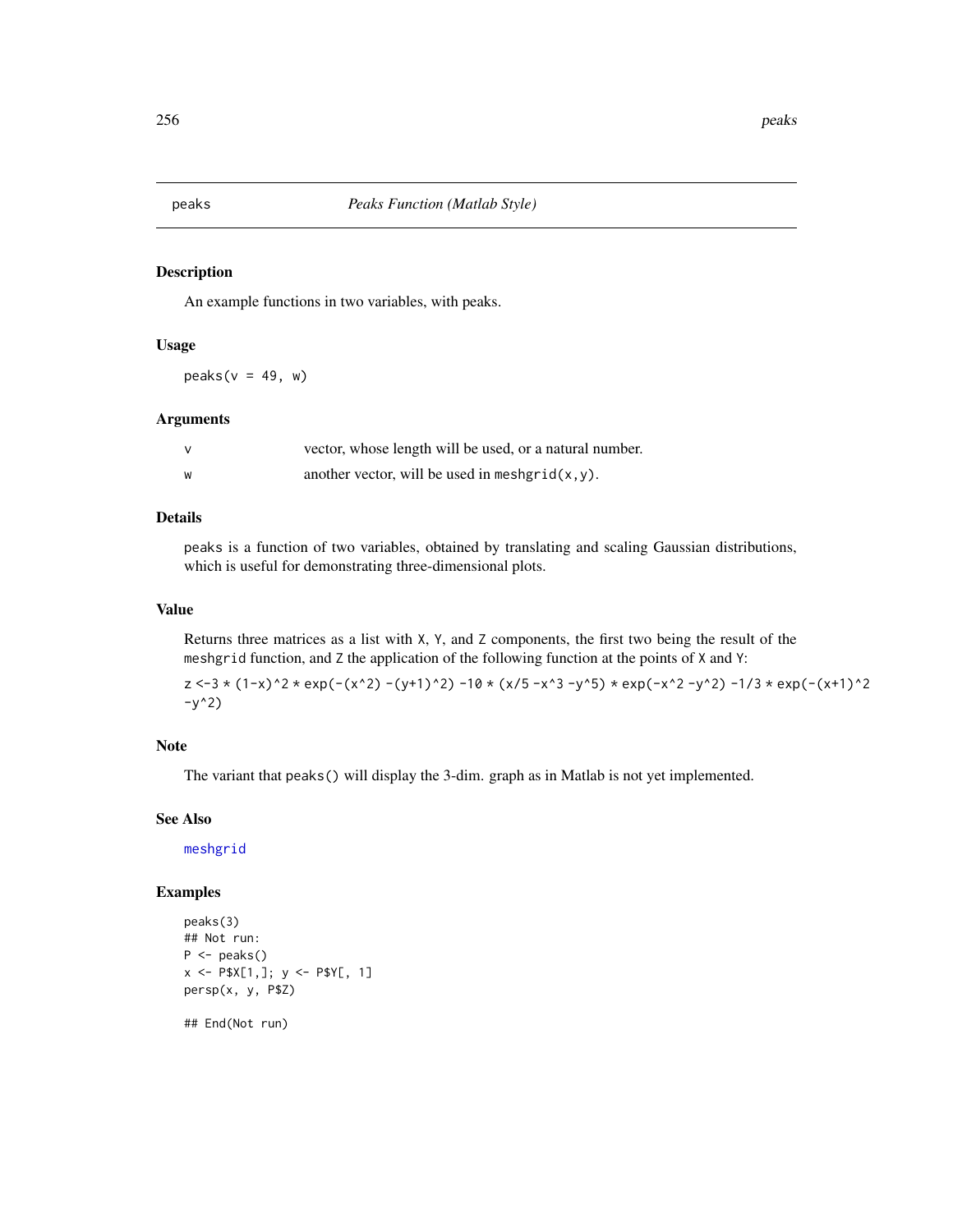Generates all permutations of a vector a.

# Usage

perms(a)

# Arguments

a numeric vector of some length n

### Details

If a is a vector of length n, generate all permutations of the elements in a as a matrix of size n! x n where each row represents one permutation.

A matrix will be expanded as vector.

# Value

matrix of permutations of the elements of a

### Note

Not feasible for length(a) > 10.

### See Also

[randperm](#page-303-0)

```
perms(6)
perms(1:6)
perms(c(1, exp(1), pi))
```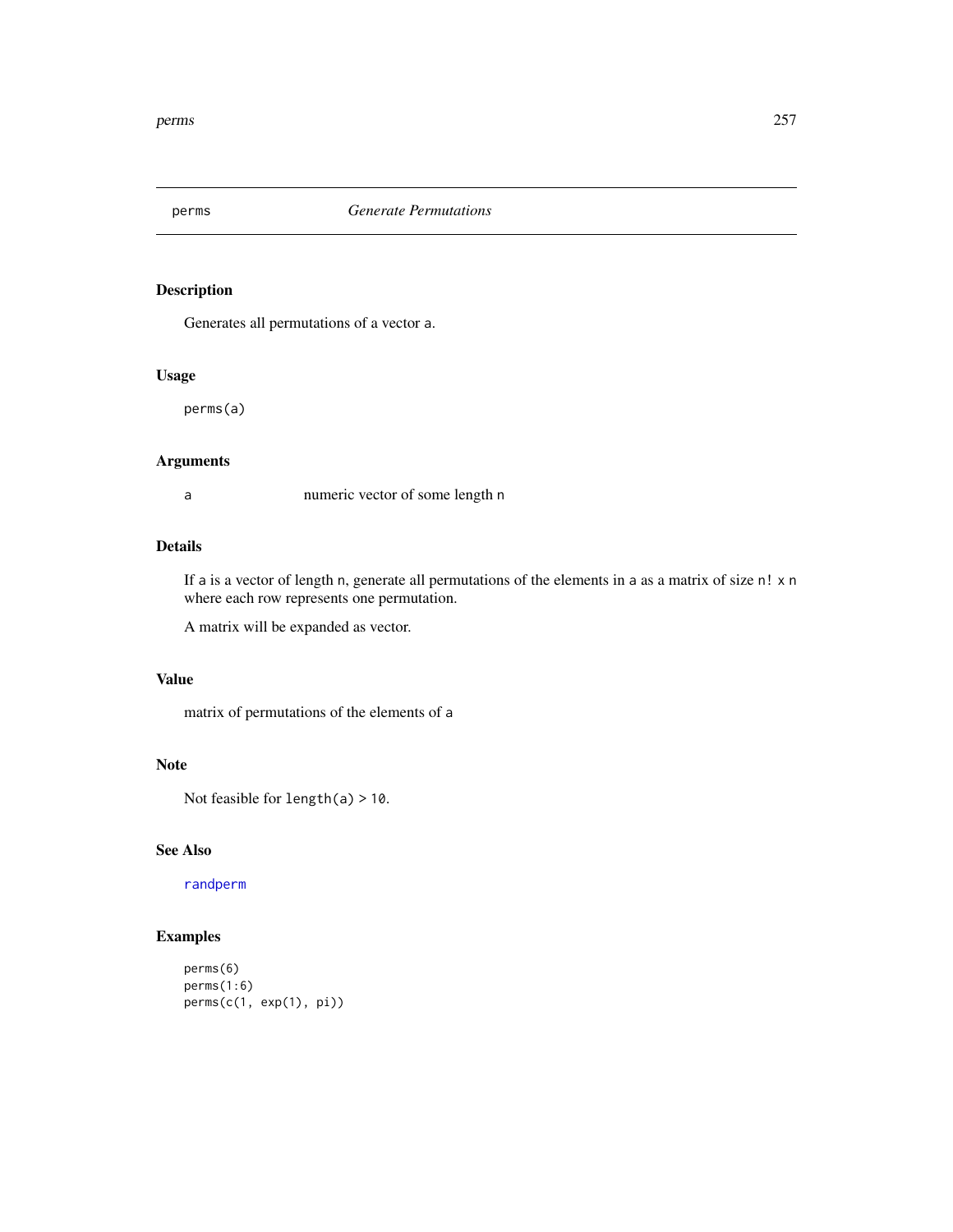Compute zeros and area of a piecewise linear function.

### Usage

piecewise(x, y, abs = FALSE)

# Arguments

| x, y | x- and y-coordinates of points defining the piecewise linear function                              |
|------|----------------------------------------------------------------------------------------------------|
| abs  | logical; shall the integral or the total area between the x-axis and the function be<br>calculated |

# Details

Compute zeros and integral resp. area of a piecewise linear function given by points with x and y as coordinates.

# Value

Returns a list with the integral or area as first element and the vector as all zeroes as second.

### See Also

[trapz](#page-367-0)

# Examples

 $x \leq -c(0, 2, 3, 4, 5)$  $y \leftarrow c(2, -2, 0, -2, 0)$ piecewise(x, y) piecewise(x, y, abs=TRUE)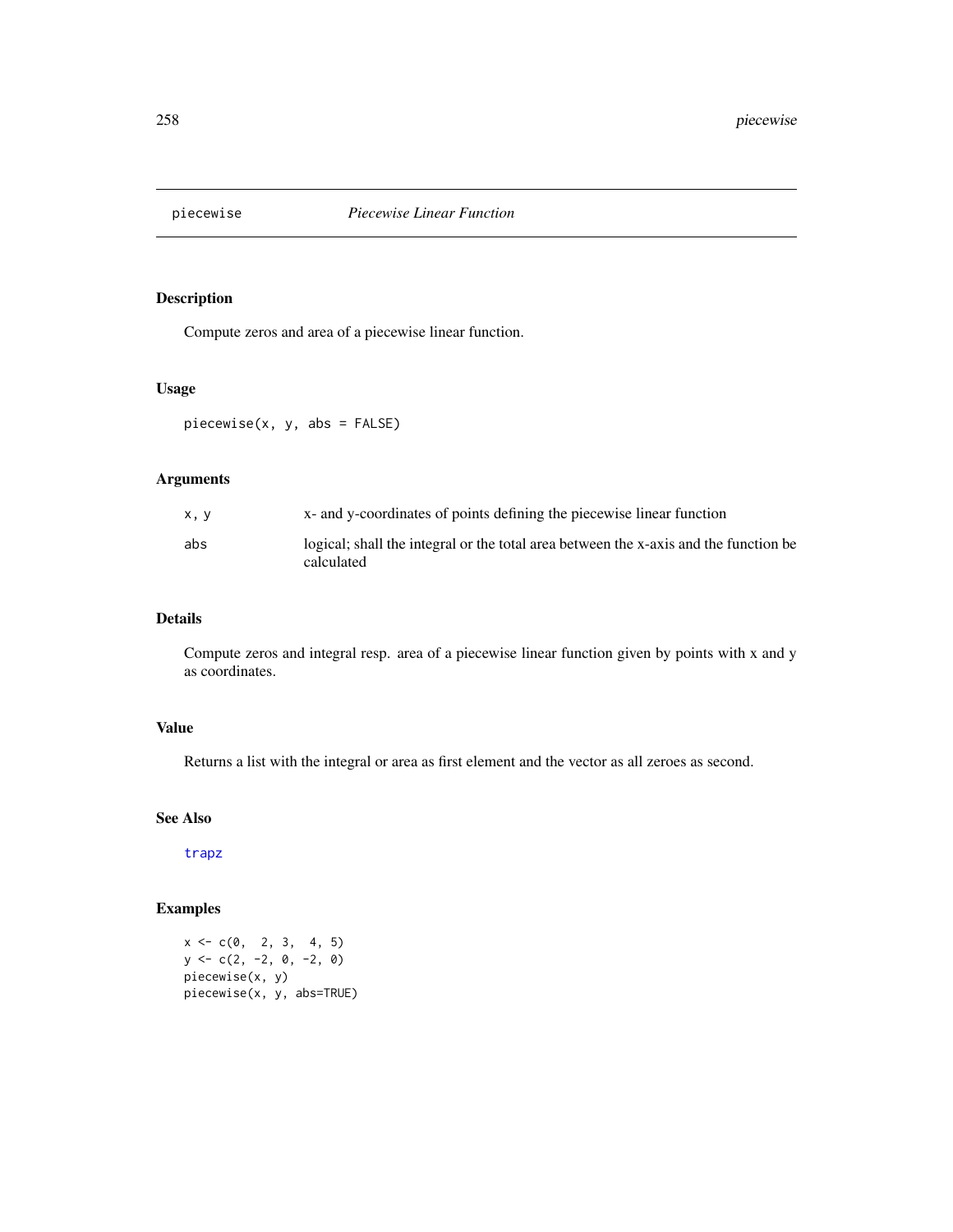Computes the Moore-Penrose generalized inverse of a matrix.

### Usage

pinv(A, tol=.Machine\$double.eps^(2/3))

### Arguments

| А   | real or complex matrix                             |
|-----|----------------------------------------------------|
| tol | tolerance used for assuming an eigenvalue is zero. |

### Details

Compute the generalized inverse B of a matrix A using the singular value decomposition svd(). This generalized invers is characterized by this equation:  $A$  %  $\frac{1}{2}$  &  $\frac{1}{2}$  &  $\frac{1}{2}$  A =  $\frac{1}{2}$  A

The pseudoinverse B solves the problem to minimize  $|Ax - b|$  by setting  $x = Bb$ 

```
s < -svd(A)D < -diag(s \ d)
Dinv <-diag(1/s\$d)
U <-s\$u; V <-s\$v
X = V Dinv t(U)
```
Thus B is computed as  $ssv$  %\*% diag(1/s\$d) %\*% t(s\$u).

# Value

The pseudoinverse of matrix A.

# Note

The pseudoinverse or 'generalized inverse' is also provided by the function ginv() in package 'MASS'. It is included in a somewhat simplified way to be independent of that package.

# References

Ben-Israel, A., and Th. N. E. Greville (2003). Generalized Inverses - Theory and Applications. Springer-Verlag, New York.

### See Also

MASS::ginv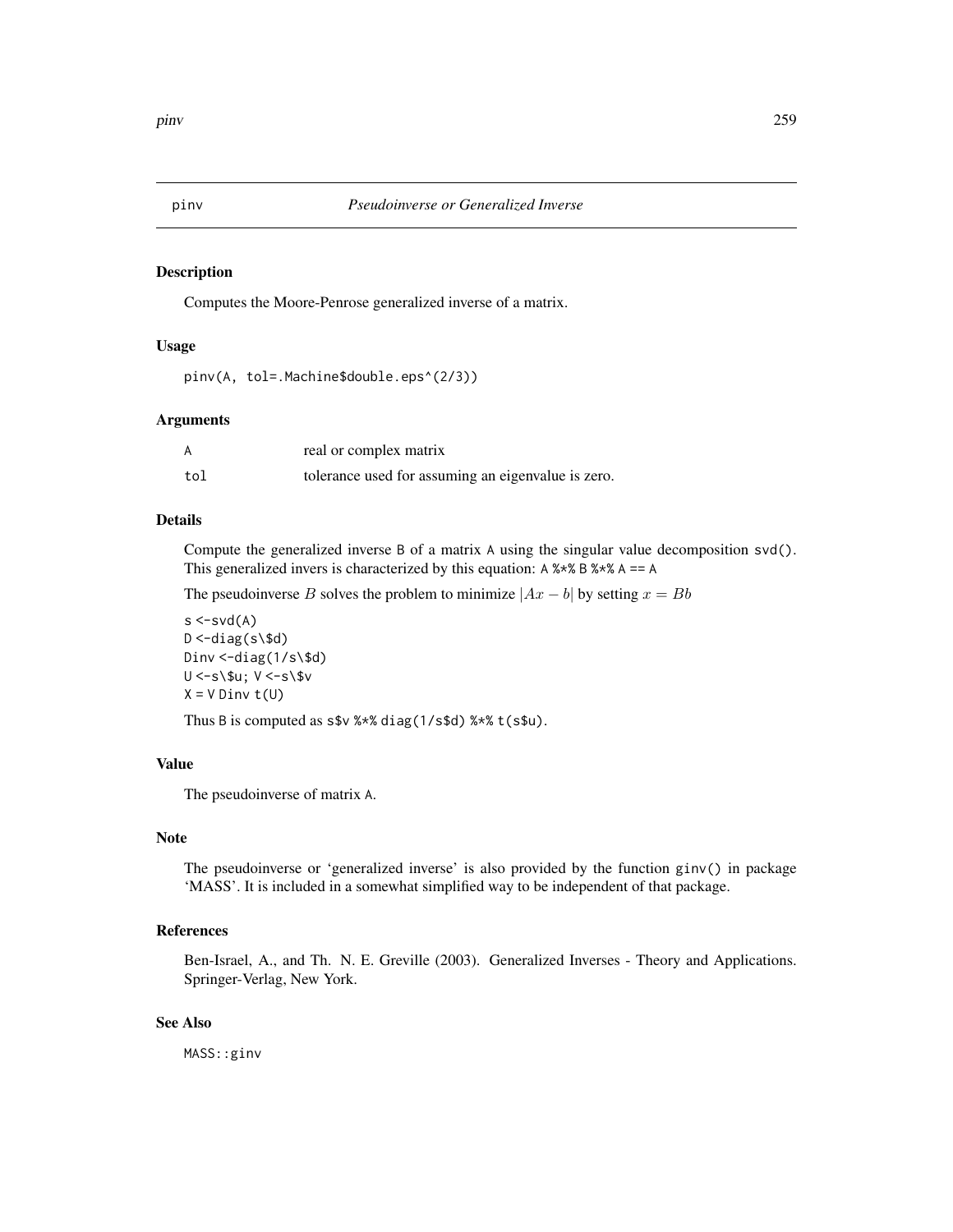### Examples

```
A \leftarrow \text{matrix}(c(7, 6, 4, 8, 10, 11, 12, 9, 3, 5, 1, 2), 3, 4)b \le apply(A, 1, sum) # 32 16 20 row sum
x \leq -\text{pinv(A)} %*% b
A %*% x #=> 32 16 20 as column vector
```
#### plotyy *Plotting Two y-Axes*

### Description

Line plot with y-axes on both left and right side.

### Usage

 $plotyy(x1, y1, x2, y2, gridp = TRUE, box,col = "grey",$ type =  $"1",$  lwd = 1, lty = 1,  $x$ lab = "x", ylab = "y", main = "",  $col.y1 = "navy", col.y2 = "maron", ...)$ 

### Arguments

| $x1$ , $x2$ | x-coordinates for the curves                              |
|-------------|-----------------------------------------------------------|
| y1, y2      | the y-values, with ordinates y1 left, y2 right.           |
| gridp       | logical; shall a grid be plotted.                         |
| box.col     | color of surrounding box.                                 |
| type        | type of the curves, line or points (for both data).       |
| lwd         | line width (for both data).                               |
| lty         | line type (for both data).                                |
| xlab, ylab  | text below and on the left.                               |
| main        | main title of the plot.                                   |
|             | col.y1, col.y2 colors to be used for the lines or points. |
|             | additional plotting parameters.                           |

### Details

Plots y1 versus x1 with y-axis labeling on the left and plots y2 versus x2 with y-axis labeling on the right.

The x-values should not be too far appart. To exclude certain points, use NA values. Both curves will be line or point plots, and have the same line type and width.

### Value

Generates a graph, no return values.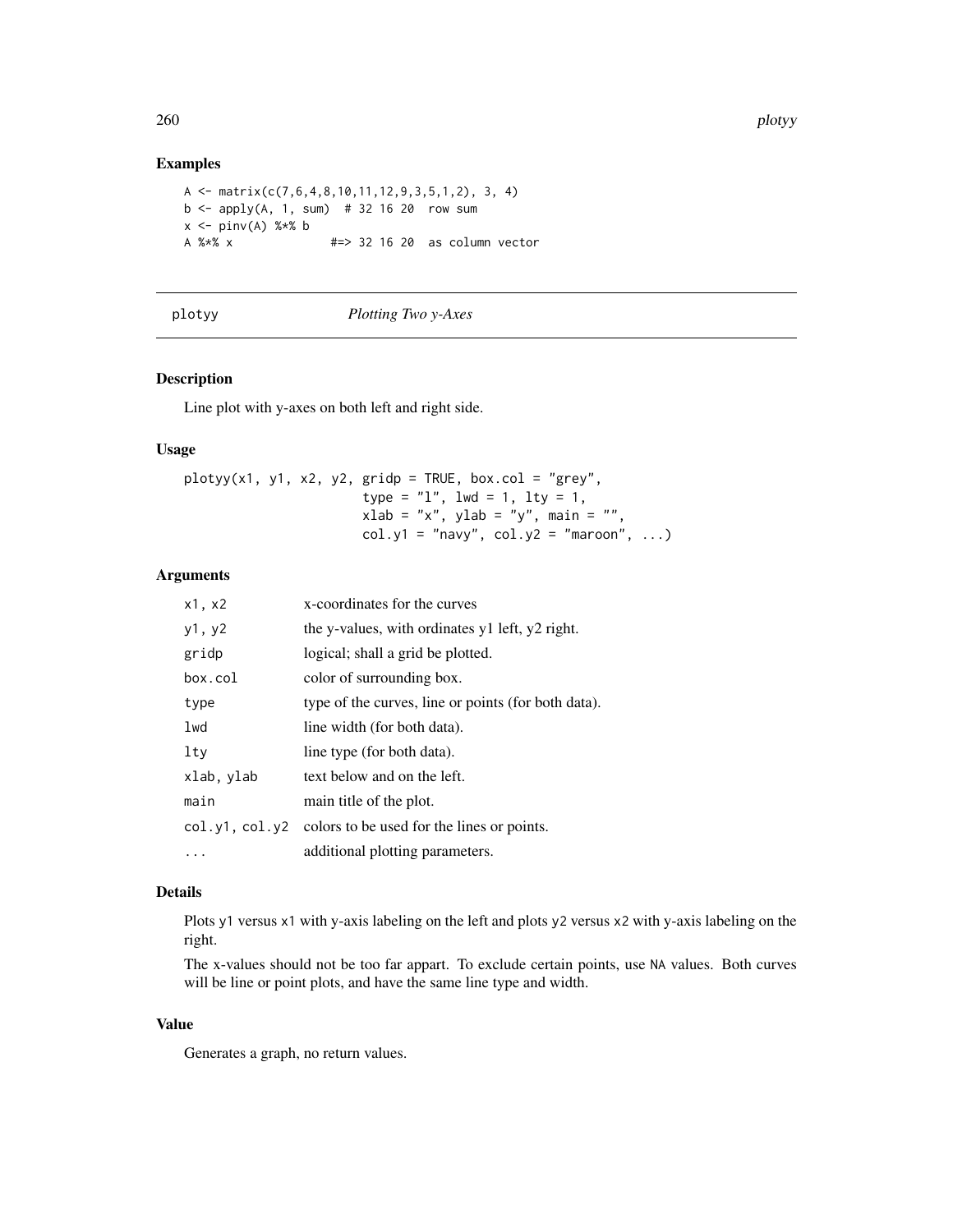### poisson2disk 261

#### See Also

plotrix::twoord.plot

#### Examples

```
## Not run:
x \leq -\text{seq}(0, 20, \text{ by } = 0.01)y1 <- 200*exp(-0.05*x)*sin(x)
y2 <- 0.8*exp(-0.5*x)*sin(10*x)
plotyy(x, y1, x, y2, main = "Two-ordinates Plot")
## End(Not run)
```
poisson2disk *Poisson Disk Sampling*

# Description

Approximate Poisson disk distribution of points in a rectangle.

### Usage

poisson2disk(n,  $a = 1$ ,  $b = 1$ ,  $m = 10$ ,  $info = TRUE$ )

### Arguments

| n    | number of points to generate in a rectangle. |
|------|----------------------------------------------|
| a, b | width and height of the rectangle            |
| m    | number of points to try in each step.        |
| info | shall additional info be printed.            |

### Details

Realizes Mitchell's best-candidate algorithm for creating a Poisson disk distribution on a rectangle. Can be used for sampling, and will be more appropriate in some sampling applications than uniform sampling or grid-like sampling.

With  $m = 1$  uniform sampling will be generated.

# Value

Returns the points as a matrix with two columns for x- and y-coordinates. Prints the minimal distance between points generated.

#### Note

Bridson's algorithm for Poisson disk sampling may be added later as an alternative. Also a variant that generates points in a circle.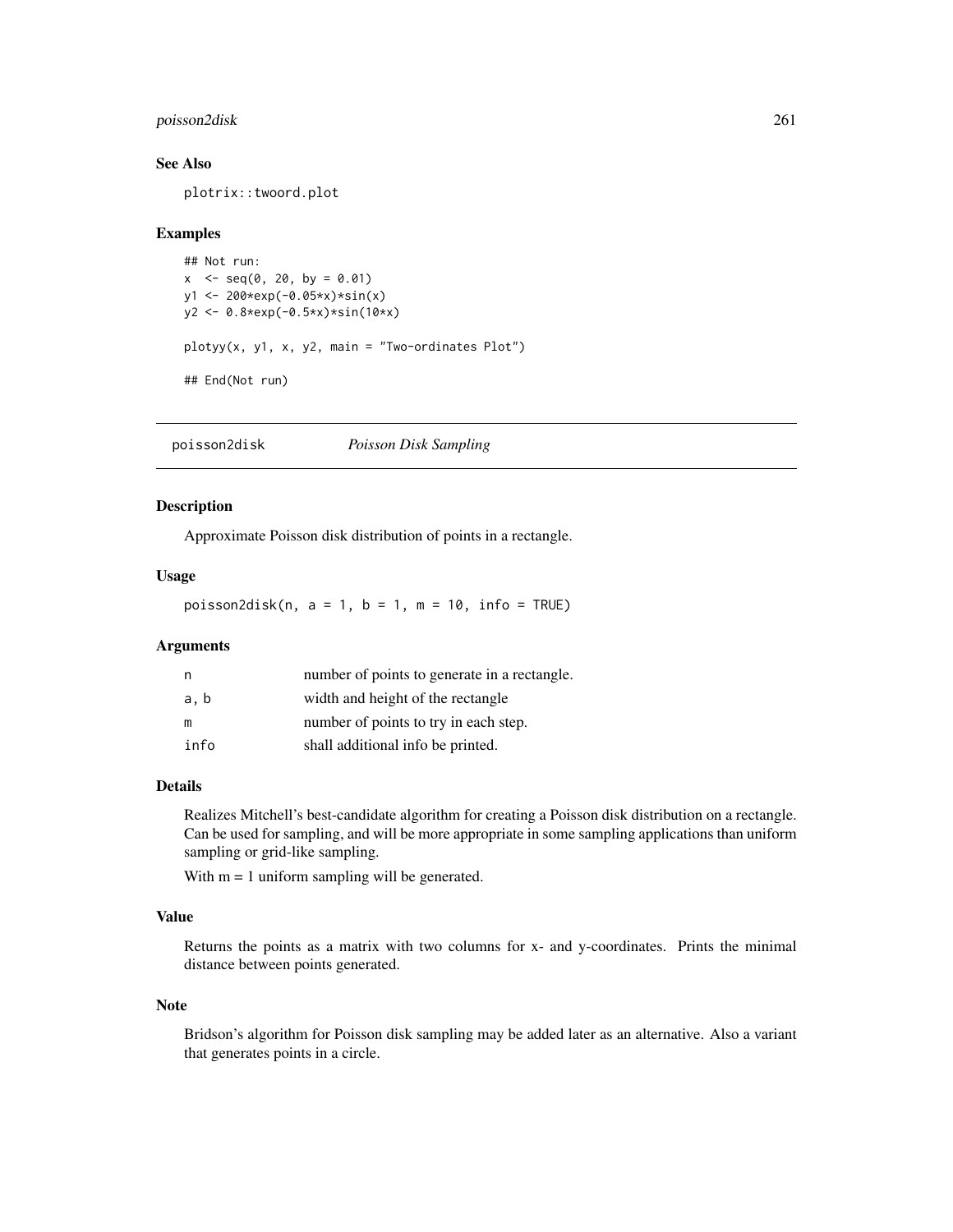### References

A. Lagae and Ph. Dutre. A Comparison of Methods for Generating Poisson Disk Distributions. Computer Graphics Forum, Vol. 27(1), pp. 114-129, 2008. URL: citeseerx.ist.psu.edu/viewdoc/summary?doi=10.1.1.192.5862

# Examples

```
set.seed(1111)
P <- poisson2disk(n = 20, m = 10)
head(P)
## [ ,1] [ ,2]## [1,] 0.46550264 0.41292487
## [2,] 0.13710541 0.98737065
## [3,] 0.96028255 0.83222920
## [4,] 0.06044078 0.09325431
## [5,] 0.78579426 0.09267546
## [6,] 0.49670274 0.99852771
# Plotting points
# plot(P, pch = 'x', col = "blue")
```
polar *Polar Coordinate Plot (Matlab Style)*

### Description

The polar function accepts polar coordinates, plots them in a Cartesian plane, and draws the polar grid on the plane.

# Usage

```
polar(t, r, type="l",
      col = "blue", grcol = "darkgrey", bxcol = "black",
      main = "Polar Plot", add = FALSE, ...)
```
### Arguments

| t, r         | vectors specifying angle and radius.                                                           |
|--------------|------------------------------------------------------------------------------------------------|
| type         | type of the plot, lines, points, or no plotting.                                               |
| col          | color of the graph.                                                                            |
| grcol, bxcol | color of grid anf box around the plot.                                                         |
| main         | plot title.                                                                                    |
| add          | logical; if true, the graph will be plotted into the coordinate system of an existing<br>plot. |
| $\ddots$     | plotting parameters to be passed to the points function.                                       |
|              |                                                                                                |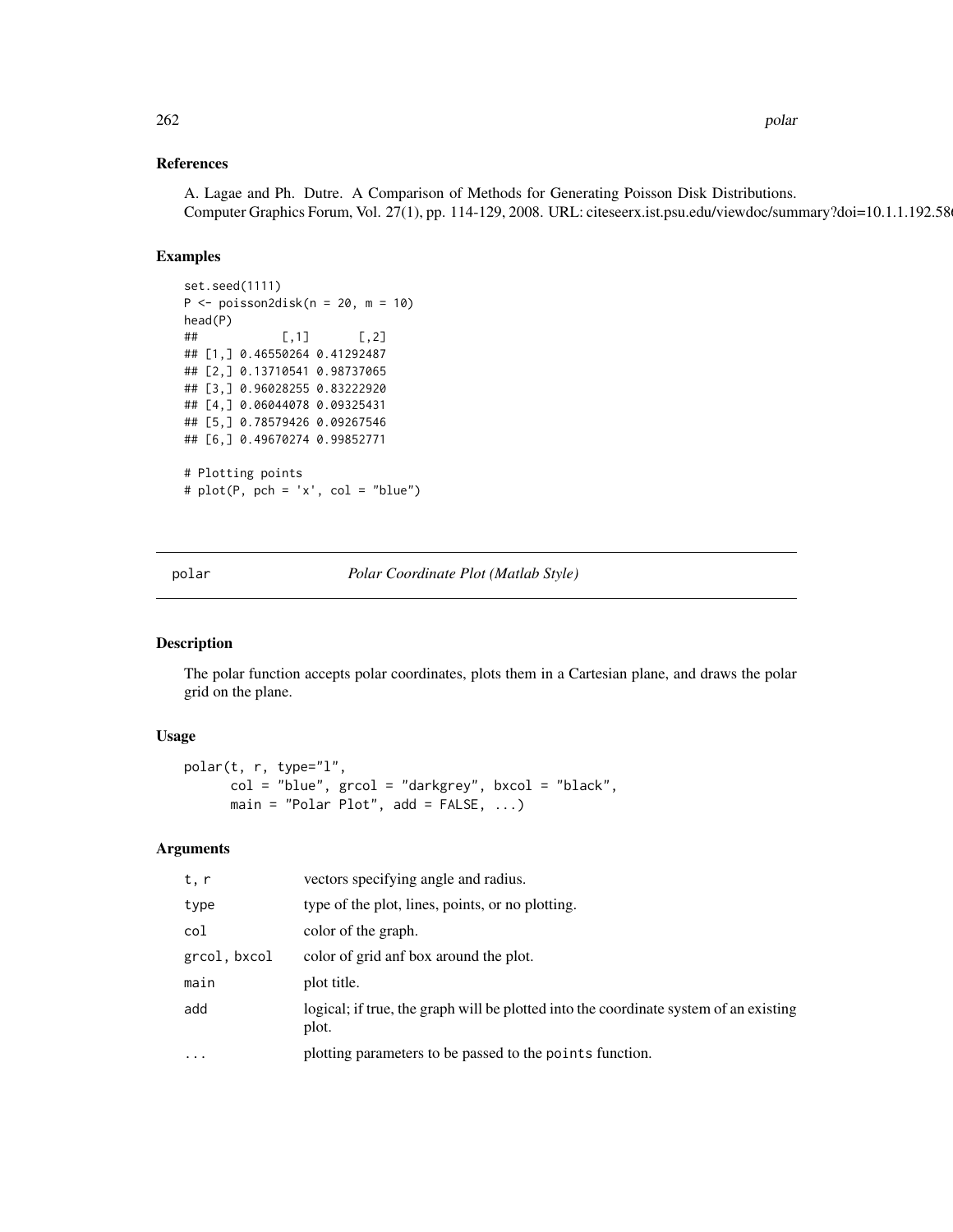Poly 263

# Details

polar (theta, rho) creates a polar coordinate plot of the angle theta versus the radius rho. theta is the angle from the x-axis to the radius vector specified in radians; rho is the length of the radius vector.

# Value

Generates a plot; no returns.

### Examples

```
## Not run:
t < - deg2rad(seq(0, 360, by = 2))
polar(t, cos(2*t), bxcol = "white", main = "Sine and Cosine")
polar(t, sin(2*t), col = "red", add = TRUE)
## End(Not run)
```
### Poly *Define Polynomial by Roots*

#### Description

Define a polynomial by its roots.

#### Usage

Poly(x)

# Arguments

x vector or square matrix, real or complex

# Details

Computes the characteristic polynomial of an (n x n)-Matrix.

If x is a vector,  $Poly(x)$  is the vector of coefficients of the polynomial whose roots are the elements of x.

# Value

Vector representing a polynomial.

### **Note**

In Matlab/Octave this function is called poly().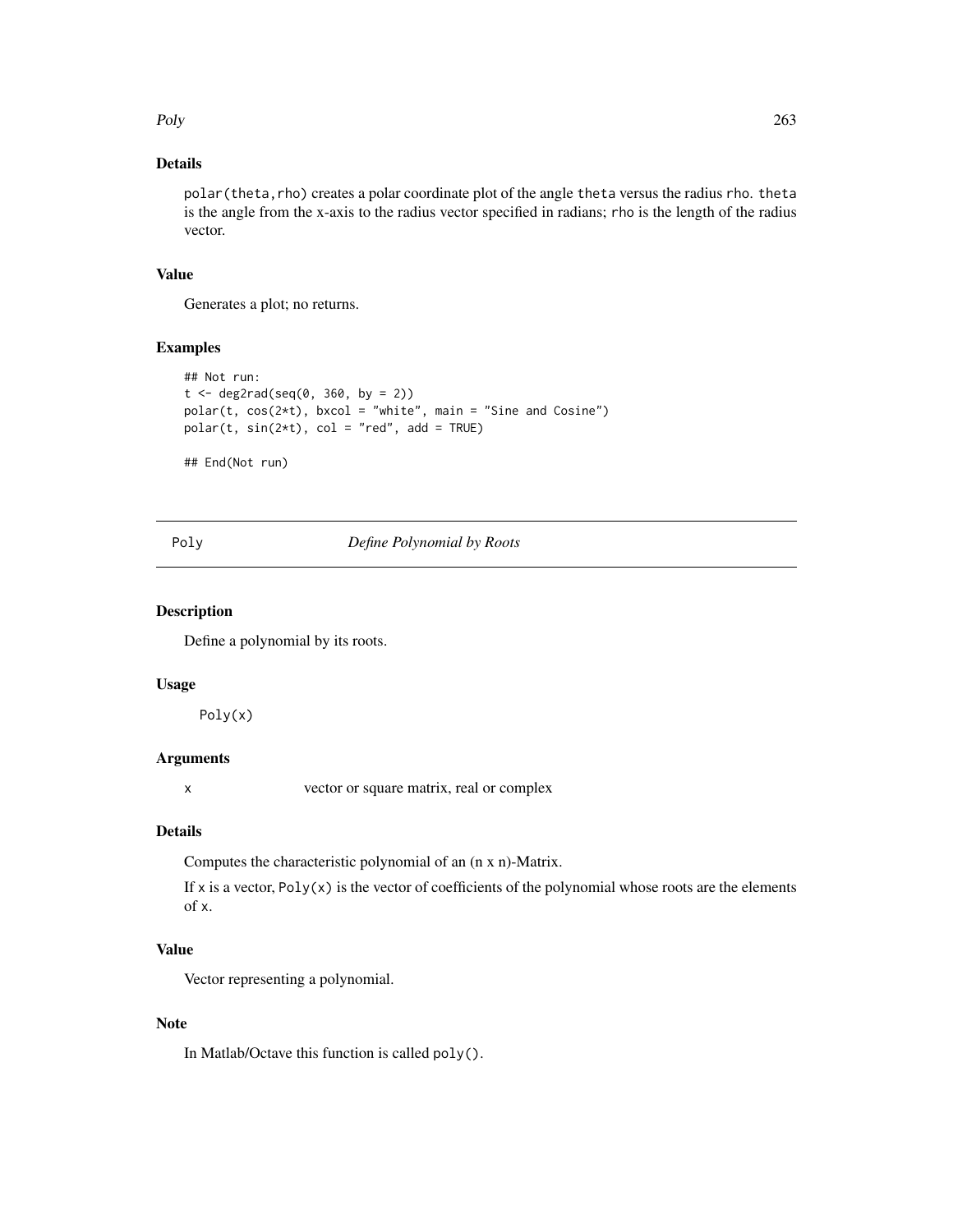# See Also

[polyval](#page-276-0), [roots](#page-322-0)

### Examples

```
Poly(c(1, -1, 1i, -1i)) # Solves x^4 -1 = 0
# Wilkinson's example:
roots(Poly(1:20))
```
# poly2str *Print Polynomial*

# Description

Print polynomial as a character string.

# Usage

 $poly2str(p, svar = "x", smu1 = "x", d = options("digits")$digits)$ 

# Arguments

| p            | numeric vector representing a polynomial        |
|--------------|-------------------------------------------------|
| svar         | character representing the unknown, default x.  |
| smul         | multiplication symbol, default *.               |
| <sub>d</sub> | significant digits, default options ("digits"). |

# Details

Simple string manipulation.

### Value

Returns the usual string representing a polynomial in mathematics.

```
poly2str(c(0))
poly2str(c(1, -1, 1, -1, 1))
poly2str(c(0, 1e-6, 1e6), d = 2)
```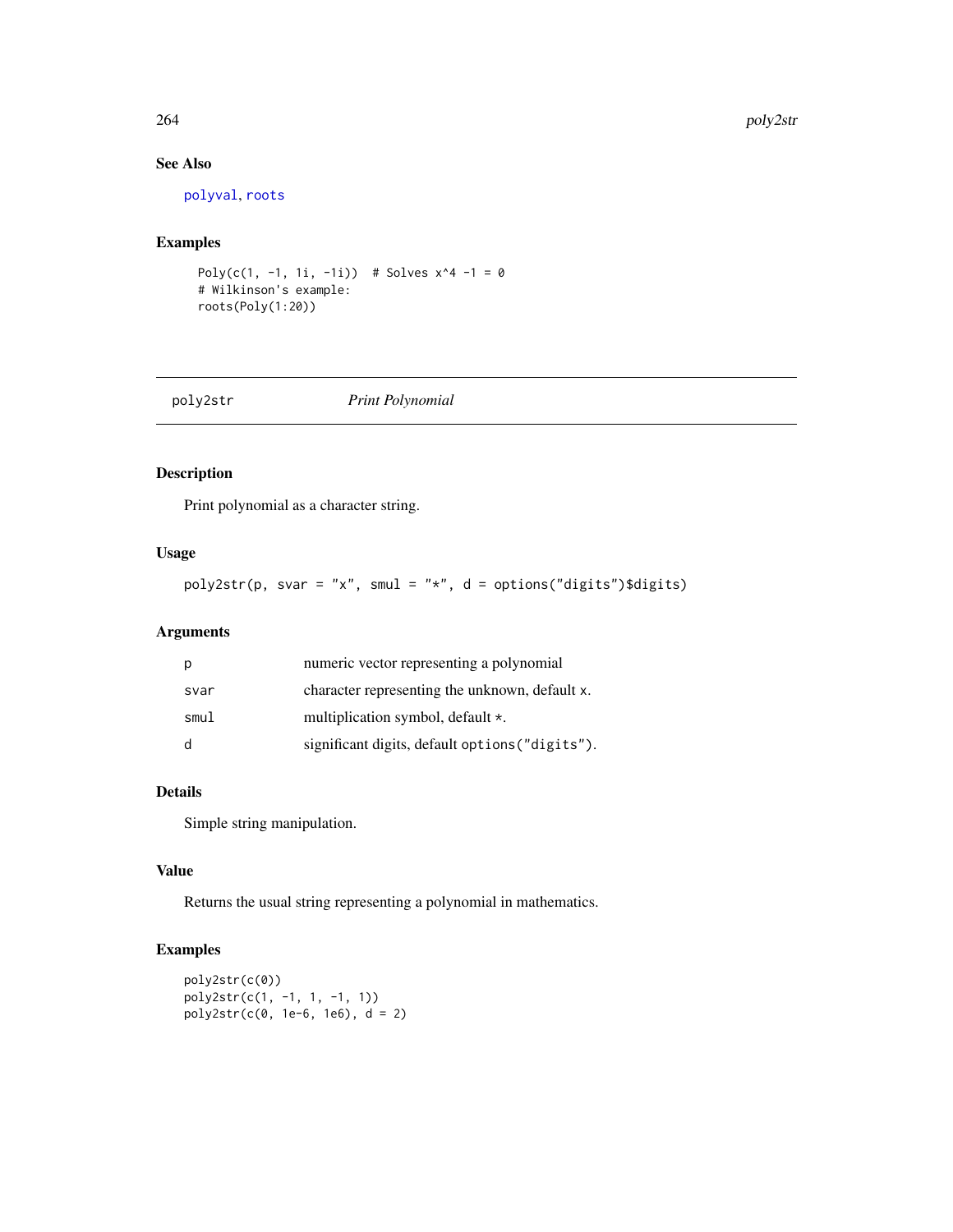Add two polynomials given as vectors.

# Usage

polyadd(p, q)

# Arguments

p, q Vectors representing two polynomials.

## Details

Polynomial addition realized simply by multiplying and summing up all the coefficients after extending vectors to the same length.

# Value

Vector representing a polynomial.

# Note

There is no such function in Matlab or Octave.

# See Also

[conv](#page-61-0)

```
polyadd(c(1, 1, 1), 1)
polyadd(c(1, 1, 1), c(0, 0, 1))
polyadd(c(-0.5, 1, -1), c(0.5, 0, 1))
```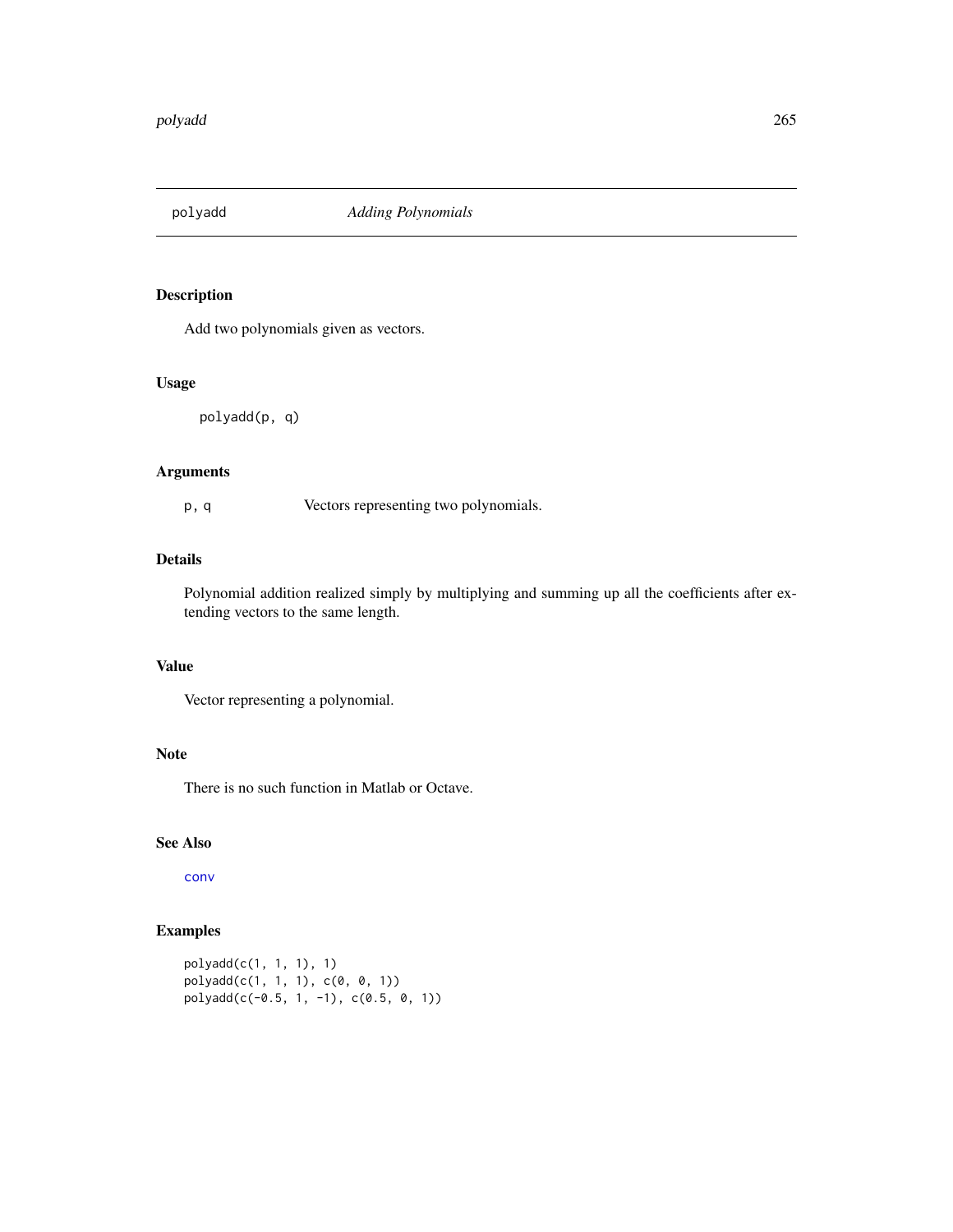Generate a polynomial approximation.

### Usage

polyApprox(f, a, b, n, ...)

# Arguments

|      | function to be approximated.      |
|------|-----------------------------------|
| a, b | end points of the interval.       |
| n    | degree of the polynomial.         |
|      | further variables for function f. |

### Details

Uses the Chebyshev coefficients to derive polynomial coefficients.

# Value

List with four components:

| p          | the approximating polynomial.                    |
|------------|--------------------------------------------------|
| f          | a function evaluating this polynomial.           |
| cheb.coeff | the Chebyshev coefficients.                      |
| estim.prec | the estimated precision over the given interval. |

# Note

The Chebyshev approximation is optimal in the sense of the  $L<sup>1</sup>$  norm, but not as a solution of the *minimax* problem; for this, an application of the Remez algorithm is needed.

# References

Carothers, N. L. (1998). A Short Course on Approximation Theory. Bowling Green State University.

### See Also

[chebApprox](#page-50-0), [polyfit](#page-269-0)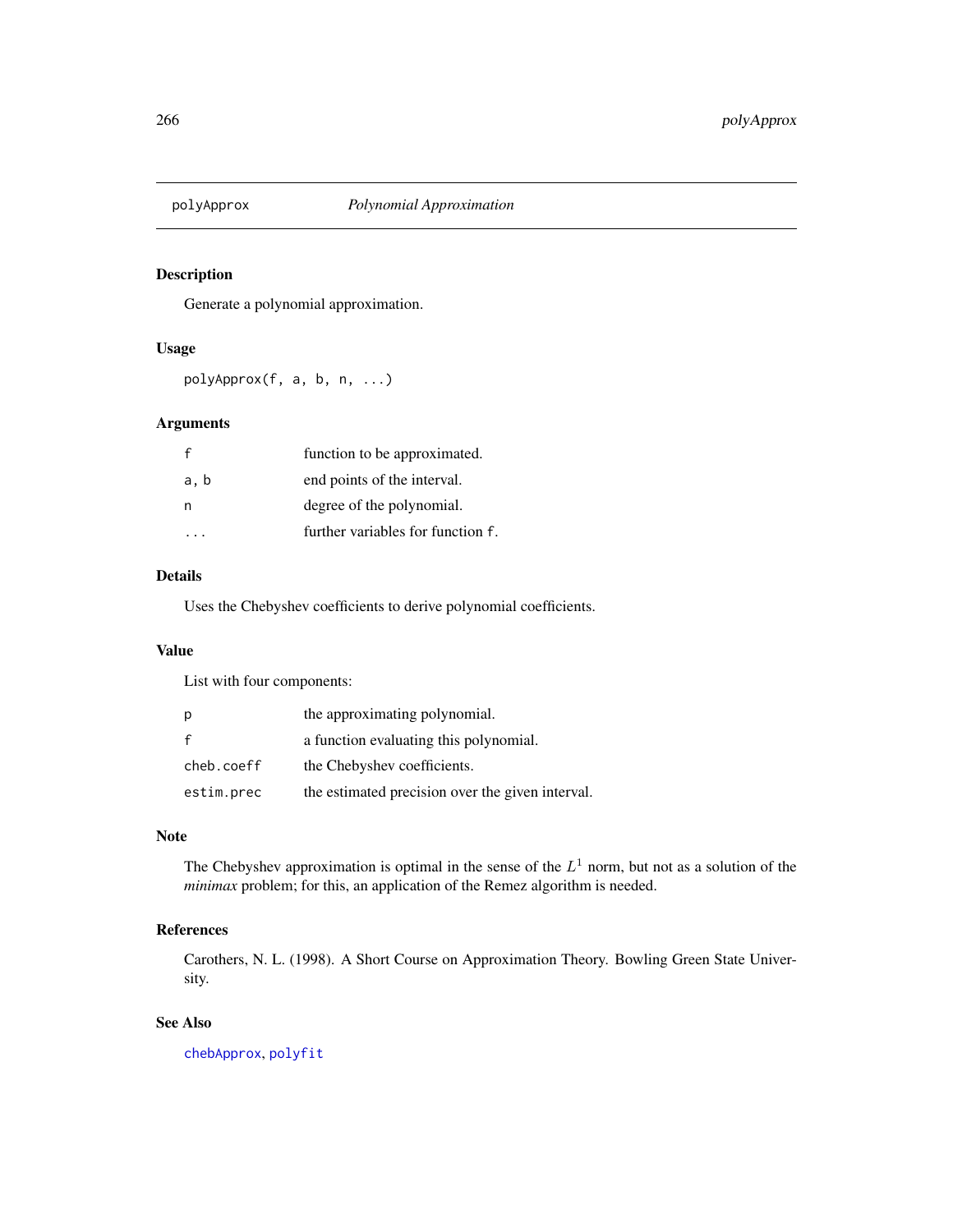#### polyarea 267

# Examples

```
## Example
# Polynomial approximation for sin
polyApprox(sin, -pi, pi, 9)
# $p
# [1] 2.197296e-06 0.000000e+00 -1.937495e-04 0.000000e+00 8.317144e-03
# [6] 0.000000e+00 -1.666468e-01 0.000000e+00 9.999961e-01 0.000000e+00
#
# $f
# function (x)
# polyval(p, x)
#
# $cheb.coeff
# [1] 0.06549943 0.00000000 -0.58518036 0.00000000 2.54520983 0.00000000
# [7] -5.16709776 0.00000000 3.14158037 0.00000000
#
# $estim.prec
# [1] 1.151207e-05
## Not run:
f <- polyApprox(sin, -pi, pi, 9)$f
x \leq -\text{seq}(-\text{pi}, \text{pi}, \text{length.out} = 100)y \leftarrow \sin(x) - f(x)plot(x, y, type = "l", col = "blue")grid()
## End(Not run)
```

| polyarea | Area of a Polygon |
|----------|-------------------|
|          |                   |

#### Description

Calculates the area and length of a polygon given by the vertices in the vectors x and y.

#### Usage

```
polyarea(x, y)
poly_length(x, y)
poly_center(x, y)
```
poly\_crossings(L1, L2)

# Arguments

| x      | x-coordinates of the vertices defining the polygon |
|--------|----------------------------------------------------|
| v      | y-coordinates of the vertices                      |
| L1, L2 | matrices of type 2xn with x- and y-coordinates.    |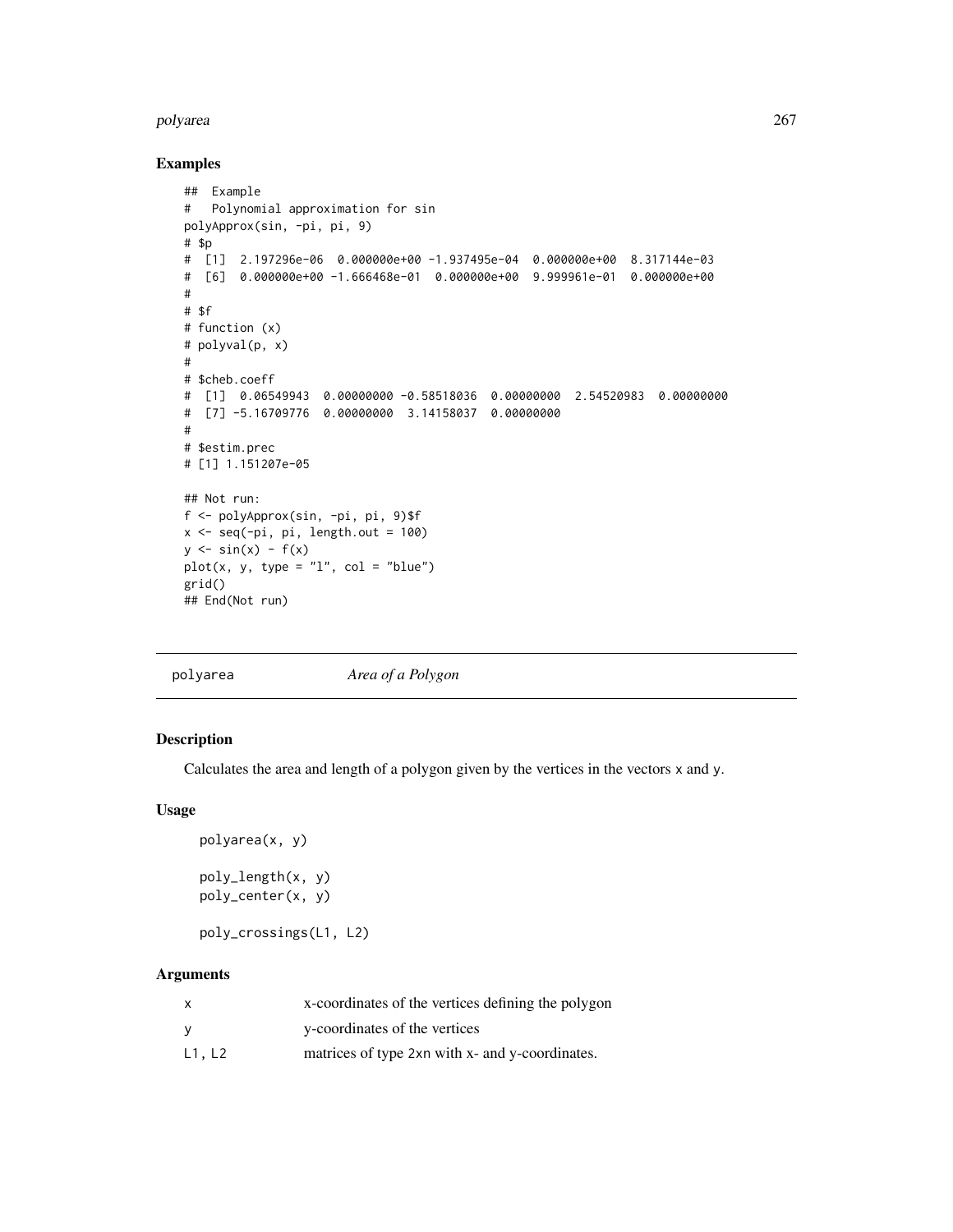#### Details

polyarea calculates the area of a polygon defined by the vertices with coordinates x and y. Areas to the left of the vertices are positive, those to the right are counted negative.

The computation is based on the Gauss polygon area formula. The polygon automatically be closed, that is the last point need not be / should not be the same as the first.

If some points of self-intersection of the polygon line are not in the vertex set, the calculation will be inexact. The sum of all areas will be returned, parts that are circulated in the mathematically negative sense will be counted as negative in this sum.

If x, y are matrices of the same size, the areas of all polygons defined by corresponding columns are computed.

poly\_center calculates the center (of mass) of the figure defined by the polygon. Self-intersections should be avoided in this case. The mathematical orientation of the polygon does not have influence on the center coordinates.

poly\_length calculates the length of the polygon

poly\_crossings calculates the crossing points of two polygons given as matrices with x- and ycoordinates in the first and second row. Can be used for finding the crossing points of parametrizised curves.

### Value

Area or length of the polygon resp. sum of the enclosed areas; or the coordinates of the center of gravity.

poly\_crossings returns a matrix with column names x and y representing the crossing points.

#### See Also

### [trapz](#page-367-0), [arclength](#page-24-0)

```
# Zu Chongzhi's calculation of pi (China, about 480 A.D.),
# approximating the circle from inside by a regular 12288-polygon(!):
phi <- seq(0, 2*pi, len=3*2^12+1)
x \leftarrow \cos(\pi h i)y \le -\sin(\pi h i)pi_approx <- polyarea(x, y)
print(pi_approx, digits=8) #=> 3.1415925 or 355/113
poly_length(x, y) #=> 6.2831852 where 2*pi is 6.2831853
x1 \leq -x + 0.5; y1 \leq -y + 0.5x2 \le -rev(x1); y2 \le -rev(y1)
poly_center(x1, y1) #=> 0.5 0.5
poly_center(x2, y2) #=> 0.5 0.5
# A simple example
L1 <- matrix(c(0, 0.5, 1, 1, 2, 1)0, 1, 1, 0.5, 0), nrow = 2, byrow = TRUE)
```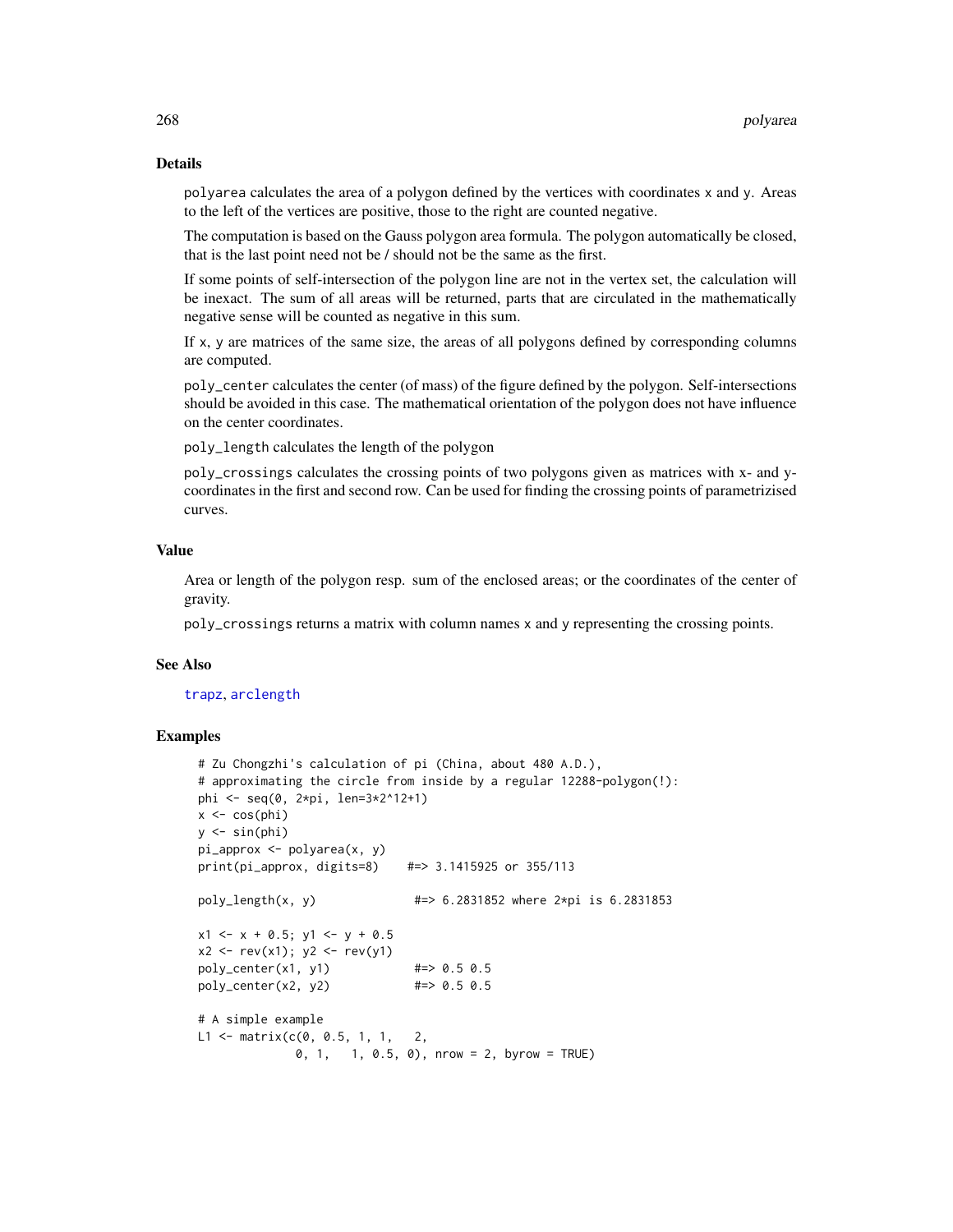```
L2 <- matrix(c(0.5, 0.75, 1.25, 1.25,
                0, 0.75, 0.75, 0 ), nrow = 2, byrow = TRUE)
 P <- poly_crossings(L1, L2)
 P
 ## x y
 ## [1,] 1.00 0.750
 ## [2,] 1.25 0.375
## Not run:
 # Crossings of Logarithmic and Archimedian spirals
 # Logarithmic spiral
 a \leq 1; b \leq 0.1t < -seq(0, 5*pi, length.out = 200)x1 \leftarrow a \ast exp(b \ast t) \ast cos(t) - 1yl <- a*exp(b*t)*sin(t)
 plot(x1, y1, type = "1", lwd = 2, col = "blue",xlim = c(-6, 3), ylim = c(-3, 4), xlab = "", ylab = "",main = "Intersecting Logarithmic and Archimedian spirals")
 grid()
 # Archimedian spiral
 a \leftarrow 0; b \leftarrow 0.25r <- a + b*t
 xa \leftarrow r * cos(t)ya \leftarrow r * sin(t)lines(xa, ya, type = "1", lwd = 2, col = "red")
 legend(-6.2, -1.0, c("Logarithmic", "Archimedian"),
         lwd = 2, col = c("blue", "red"), bg = "whitesmoke")L1 <- rbind(xl, yl)
 L2 <- rbind(xa, ya)
 P <- poly_crossings(L1, L2)
 points(P)
## End(Not run)
```
<span id="page-268-0"></span>polyder *Derivative of Polynomial*

### Description

Differentiate polynomials.

# Usage

polyder(p, q)

### Arguments

| p | polynomial p given as a vector |
|---|--------------------------------|
| a | polynomial p given as a vector |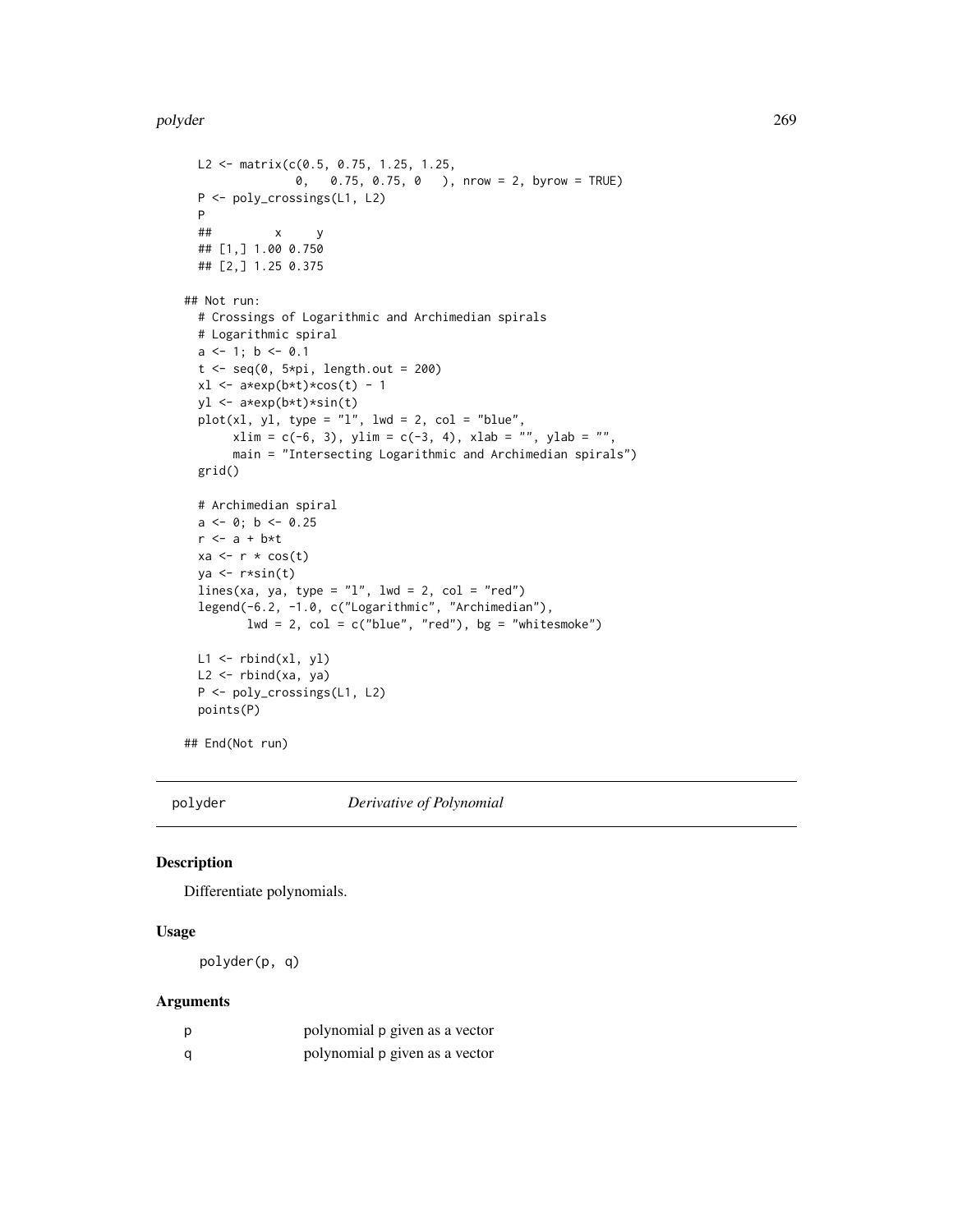# Details

Calculates the derivative of polynomials and polynomial products.

polyder(p) returns the derivative of p while polyder(p,q) returns the derivative of the product of the polynomials p and q.

### Value

a vector representing a polynomial

# See Also

[polyval](#page-276-0), [polyint](#page-271-0)

### Examples

polyder(c(3, 6, 9), c(1, 2, 0)) # 12 36 42 18

polyfit,polyfix *Fitting by Polynomial*

### <span id="page-269-0"></span>Description

Polynomial curve fitting

### Usage

polyfit(x, y, n)

polyfix(x, y, n, xfix, yfix)

### Arguments

|           | x-coordinates of points                    |
|-----------|--------------------------------------------|
|           | y-coordinates of points                    |
| n         | degree of the fitting polynomial           |
| xfix,yfix | x- and y-coordinates of points to be fixed |

### Details

polyfit finds the coefficients of a polynomial of degree n fitting the points given by their x, y coordinates in a least-squares sense. In polyfit, if x, y are matrices of the same size, the coordinates are taken elementwise. Complex values are not allowed.

polyfix finds a polynomial that fits the data in a least-squares sense, but also passes exactly through all the points with coordinates xfix and yfix. Degree n should be greater or equal to the number of fixed points, but not too big to avoid 'singular matrix' or similar error messages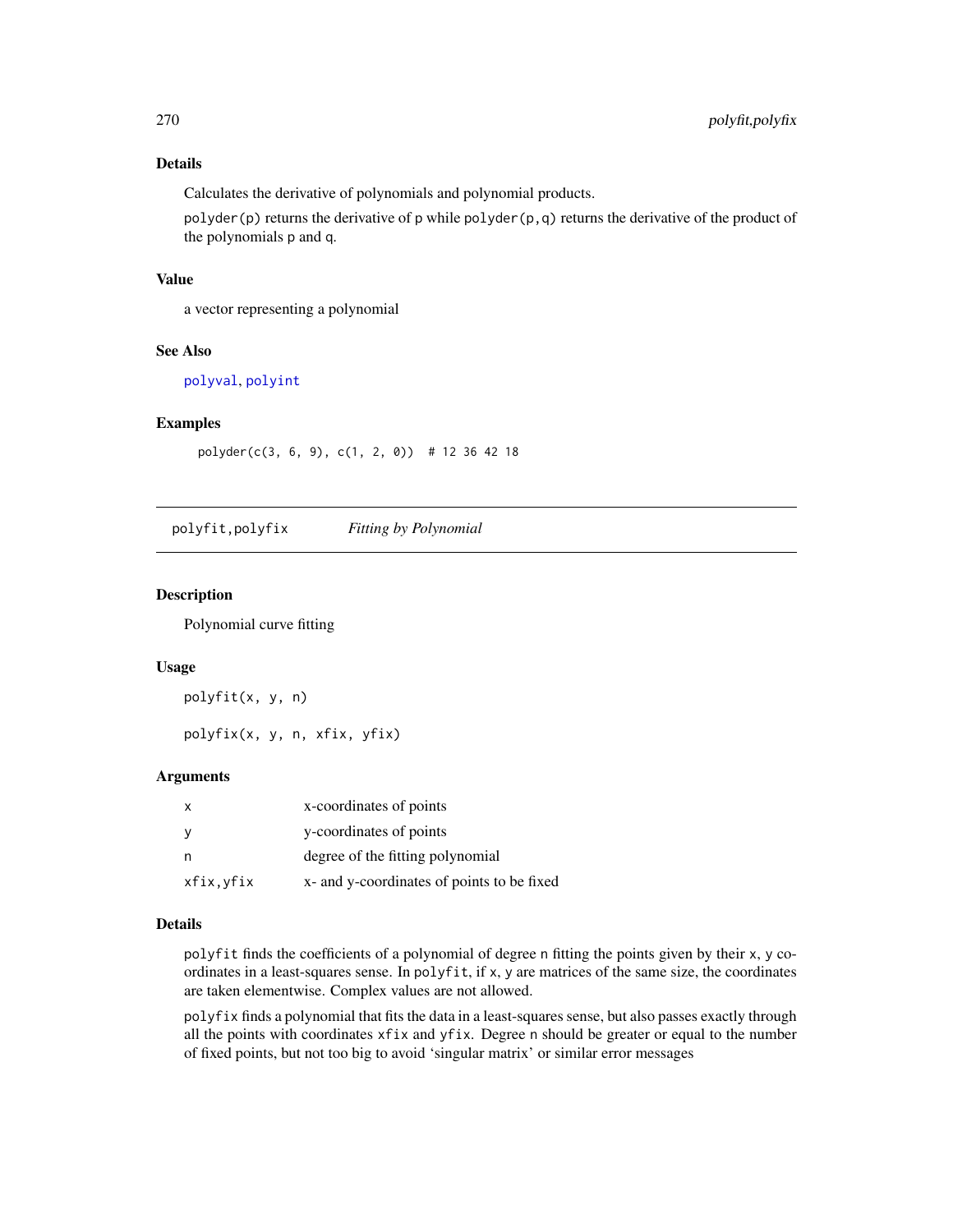# polyfit,polyfix 271

# Value

vector representing a polynomial.

# **Note**

Please not that polyfit2 is has been removed since 1.9.3; please use polyfix instead.

# See Also

[poly](#page-0-0), [polyval](#page-276-0)

```
# Fitting the sine function by a polynomial
 x <- seq(0, pi, length.out=25)
 y \le -\sin(x)p <- polyfit(x, y, 6)
## Not run:
 # Plot sin and fitted polynomial
 plot(x, y, type="b")
 yf <- polyval(p, x)
 lines(x, yf, col="red")
 grid()
## End(Not run)
## Not run:
 n < -3N < - 100x \le linspace(0, 2*pi, N); y = sin(x) + 0.1*rnorm(N)xfix \leftarrow c(0, 2*pi); yfix = c(0, 0)xs <- linspace(0, 2*pi); ys <- sin(xs)
 plot(xs, ys, type = 'l', col = "gray",main = "Polynom Approximation of Degree 3")
 grid()
 points(x, y, pch='o', cex=0.5)points(xfix, yfix, col = "darkred")
 p0 <- polyfit(x, y, n)
 lines(xs, polyval(p0, xs), col = "blue")p1 <- polyfix(x, y, n, xfix, yfix)
 lines(xs, polyval(p1, xs), col = "red")
 legend(4, 1, c("sin", "polyfit", "polyfix"),
         col=c("gray", "blue", "red"), lty=c(1,1,1))
## End(Not run)
```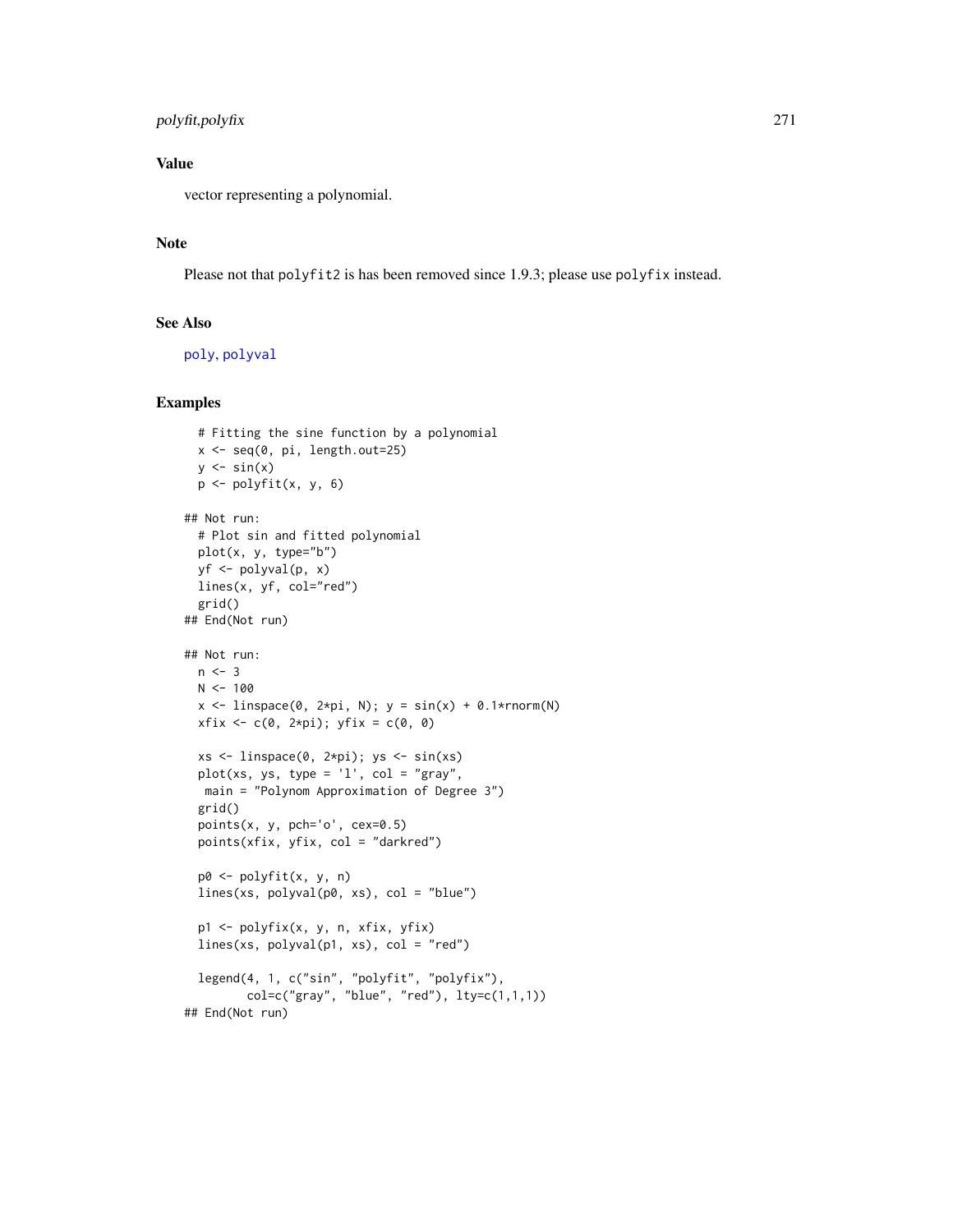<span id="page-271-0"></span>

Integrate polynomials.

# Usage

polyint(p, k)

# Arguments

| polynomial p given as a vector |
|--------------------------------|
| an integration constant        |

# Details

Calculates the integral, i.e. the antiderivative, of a polynomial and adds a constant of integration k if given, else 0.

# Value

a vector representing a polynomial

# See Also

[polyval](#page-276-0), [polyder](#page-268-0)

# Examples

polyint(c(1, 1, 1, 1, 1), 1)

polylog *Polylogarithm Function*

# Description

Computes the n-based polylogarithm of z: Li\_n(z).

# Usage

polylog(z, n)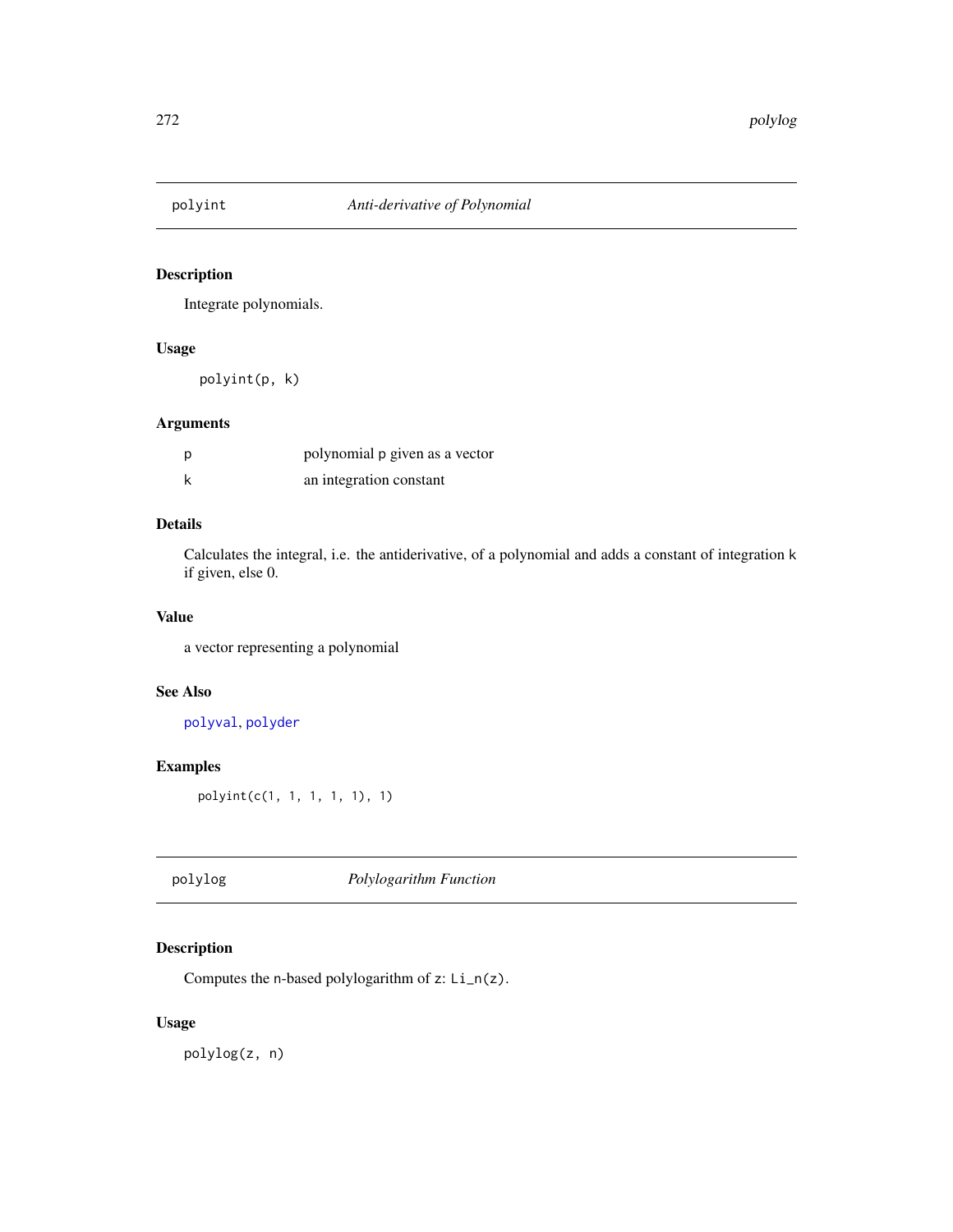#### polylog 273

### Arguments

| real number or vector, all entries satisfying $abs(z)$ <1. |
|------------------------------------------------------------|
| base of polylogarithm, integer greater or equal -4.        |

# Details

The Polylogarithm is also known as Jonquiere's function. It is defined as

$$
\sum_{k=1}^{\infty} z^k / k^n = z + z^2 / 2^n + \dots
$$

The polylogarithm function arises, e.g., in Feynman diagram integrals. It also arises in the closed form of the integral of the Fermi-Dirac and the Bose-Einstein distributions.

The special cases  $n=2$  and  $n=3$  are called the dilogarithm and trilogarithm, respectively.

Approximation should be correct up to at least 5 digits for  $|z| > 0.55$  and on the order of 10 digits for  $|z| \le 0.55$ .

#### Value

Returns the function value (not vectorized).

### Note

Based on some equations, see references. A Matlab implementation is available in the Matlab File Exchange.

### References

V. Bhagat, et al. (2003). On the evaluation of generalized BoseEinstein and FermiDirac integrals. Computer Physics Communications, Vol. 155, p.7.

| polylog(0.5, 1)    |    | # $polylog(z, 1) = -log(1-z)$                                                                     |
|--------------------|----|---------------------------------------------------------------------------------------------------|
| polylog(0.5, 2)    |    | # (p1^2 - 6*log(2)^2) / 12                                                                        |
| polylog(0.5, 3)    |    | # $(4 \times \log(2) \land 3 - 2 \times \pi \land 2 \times \log(2) + 21 \times \pi \land 3)$ / 24 |
| polylog(0.5,       | 0) | # polylog(z, $\theta$ ) = z/(1-z)                                                                 |
| $polylog(0.5, -1)$ |    | # polylog(z, -1) = $z/(1-z)^2$                                                                    |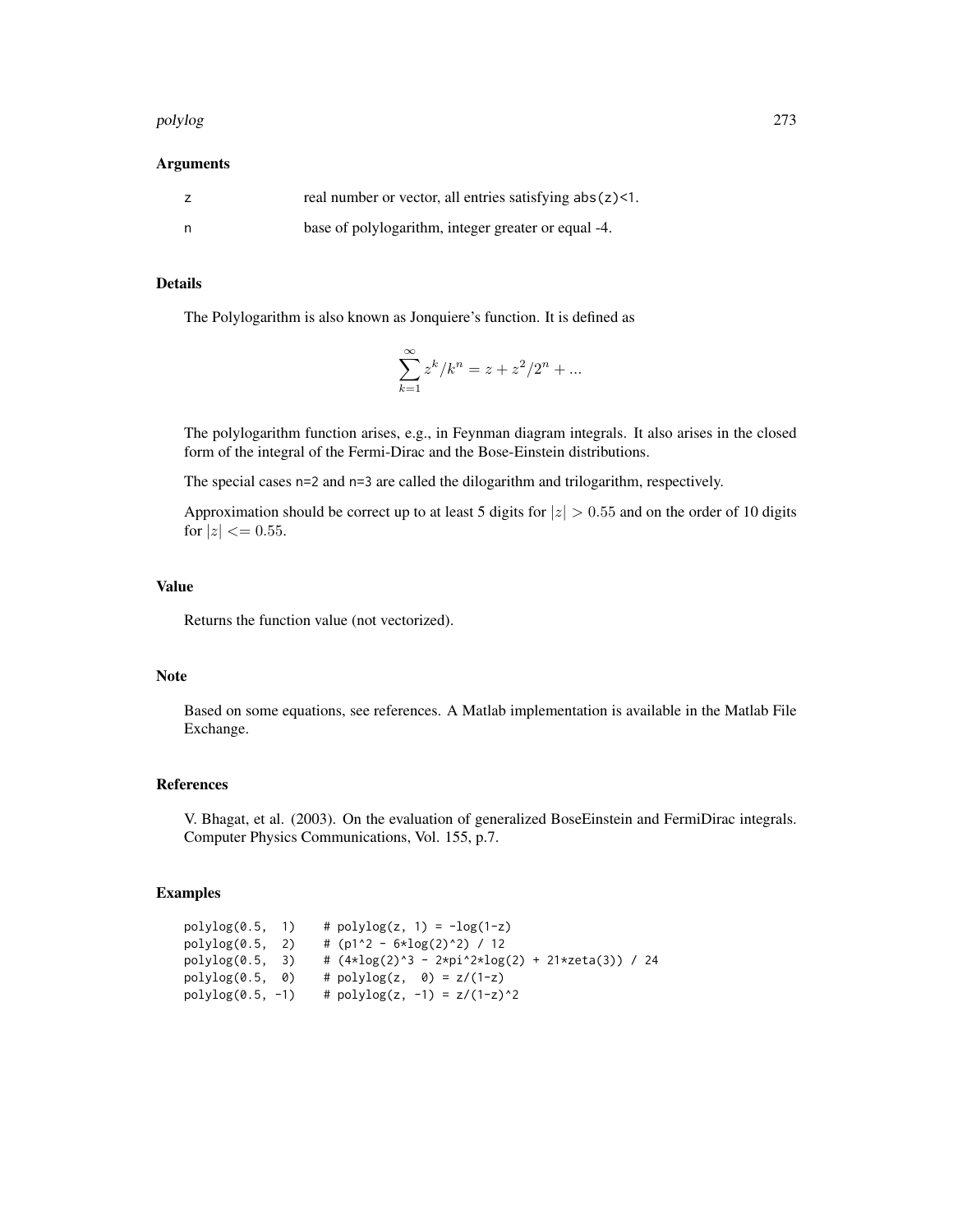<span id="page-273-0"></span>

Multiply or divide two polynomials given as vectors.

### Usage

```
polymul(p, q)
```
polydiv(p, q)

### Arguments

p, q Vectors representing two polynomials.

### Details

Polynomial multiplication realized simply by multiplying and summing up all the coefficients. Division is an alias for deconv. Polynomials are defined from highest to lowest coefficient.

#### Value

Vector representing a polynomial. For division, it returns a list with 'd' the result of the division and 'r' the rest.

#### Note

conv also realizes polynomial multiplication, through Fast Fourier Transformation, with the drawback that small imaginary parts may evolve. deconv can also be used for polynomial division.

# See Also

conv, deconv

```
# Multiply x^2 + x + 1 with itself
polymul(c(1, 1, 1), c(0, 1, 1, 1)) #=> 1 2 3 2 1
polydiv(c(1, 2, 3, 2, 1), c(1, 1, 1))
\text{#} \Rightarrow d = c(1,1,1); \text{ #} \Rightarrow r = c(0.000000e+00 -1.110223e-16)
```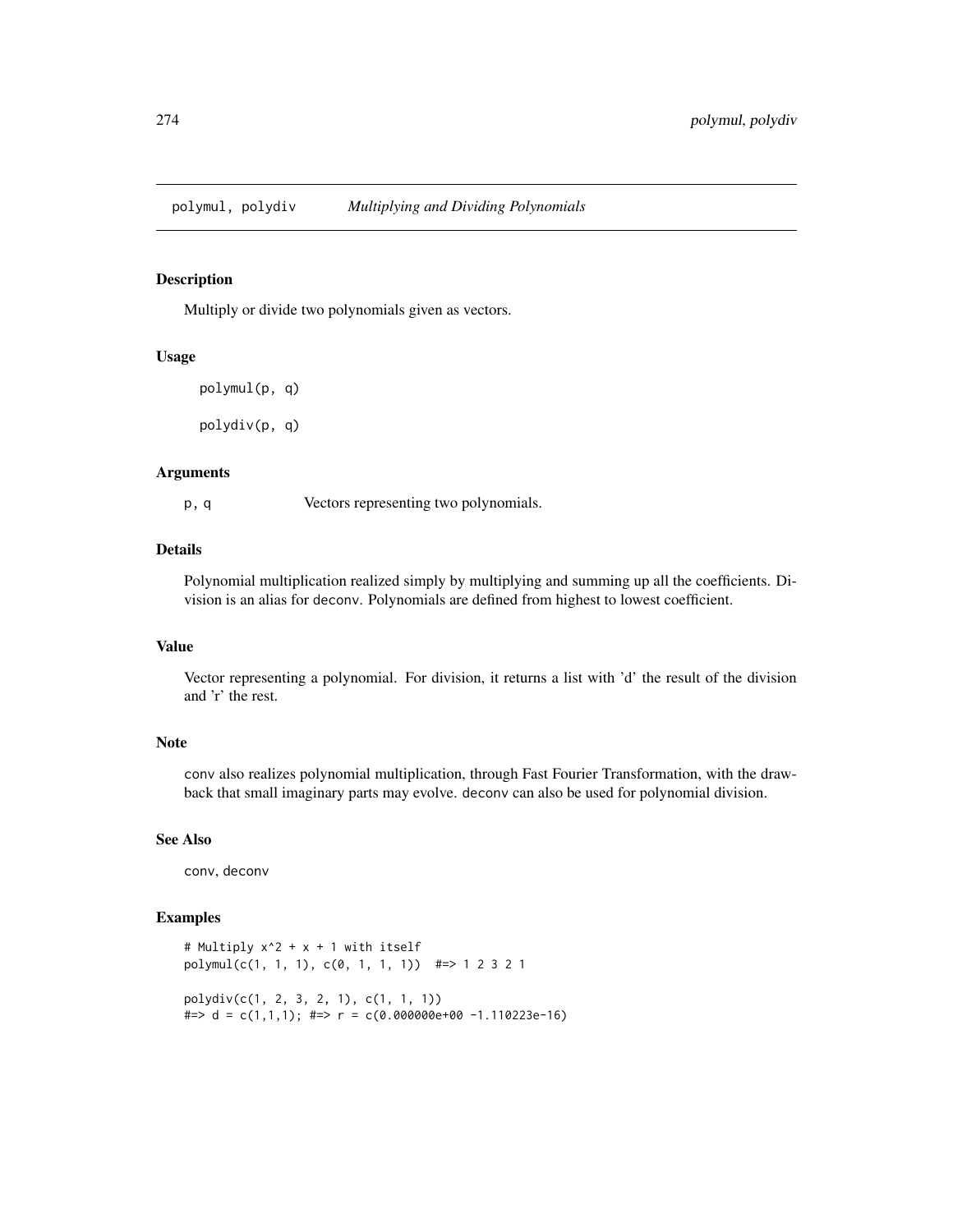Power of a polynomial.

# Usage

polypow(p, n)

# Arguments

| vector representing a polynomial. |
|-----------------------------------|
| positive integer, the exponent.   |

# Details

Uses polymul to multiply the polynomial p n times with itself.

### Value

Vector representing a polynomial.

# Note

There is no such function in Matlab or Octave.

# See Also

[polymul](#page-273-0)

# Examples

 $polypow(c(1, -1), 6)$  #=> (x - 1)^6 = (1 -6 15 -20 15 -6 1) polypow(c(1, 1, 1, 1, 1, 1), 2) # 1 2 3 4 5 6 5 4 3 2 1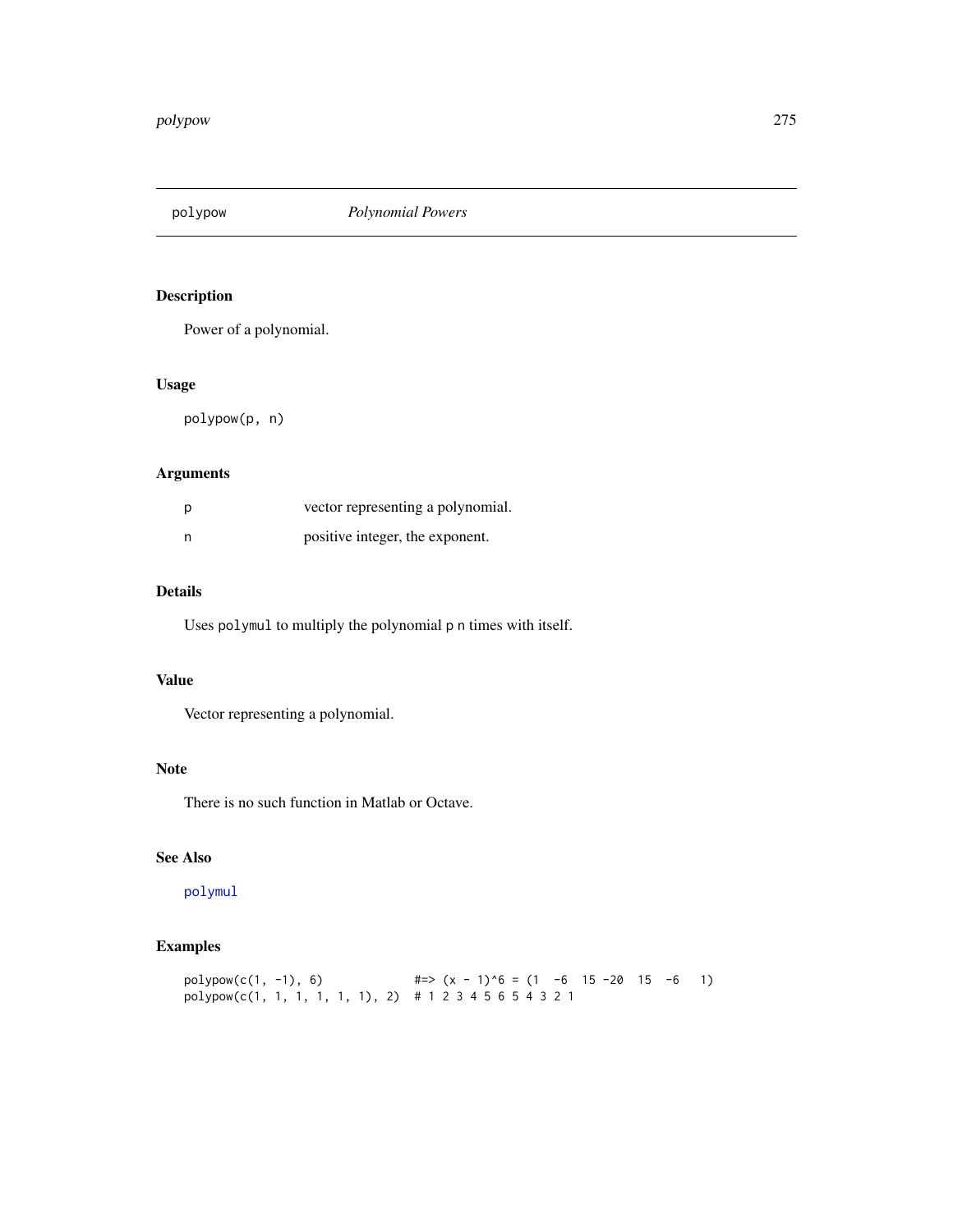polytrans, polygcf *Polynomial Transformations*

### Description

Transform a polynomial, find a greatest common factor, or determine the multiplicity of a root.

# Usage

```
polytrans(p, q)
polygcf(p, q, tol = 1e-12)
```
#### Arguments

| p, q | vectors representing two polynomials.   |
|------|-----------------------------------------|
| tol  | tolerance for coefficients to tolerate. |

# Details

Transforms polynomial p replacing occurences of x with another polynomial q in x.

Finds a greatest common divisor (or factor) of two polynomials. Determines the multiplicity of a possible root; returns 0 if not a root. This is in general only true to a certain tolerance.

# Value

polytrans and polygcf return vectors representing polynomials. rootsmult returns a natural number (or 0).

### Note

There are no such functions in Matlab or Octave.

### See Also

[polyval](#page-276-0)

```
# (x+1)^2 + (x+1) + 1
polytrans(c(1, 1, 1), c(1, 1)) #=> 1 3 3
polytrans(c(1, 1, 1), c(-1, -1)) #=> 1 1 1
p \leftarrow c(1, -1, 1, -1, 1) #=> x^4 - x^3 + x^2 - x + 1q <- c(1,1,1) \qquad \qquad \text{#=> x^2 + x + 1}polygcf(polymul(p, q), q) #=> [1] 1 1 1
p = polypow(c(1, -1), 6) #=> [1] 1 -6 15 -20 15 -6 1
rootsmult(p, 1) \#=\gt [1] 6
```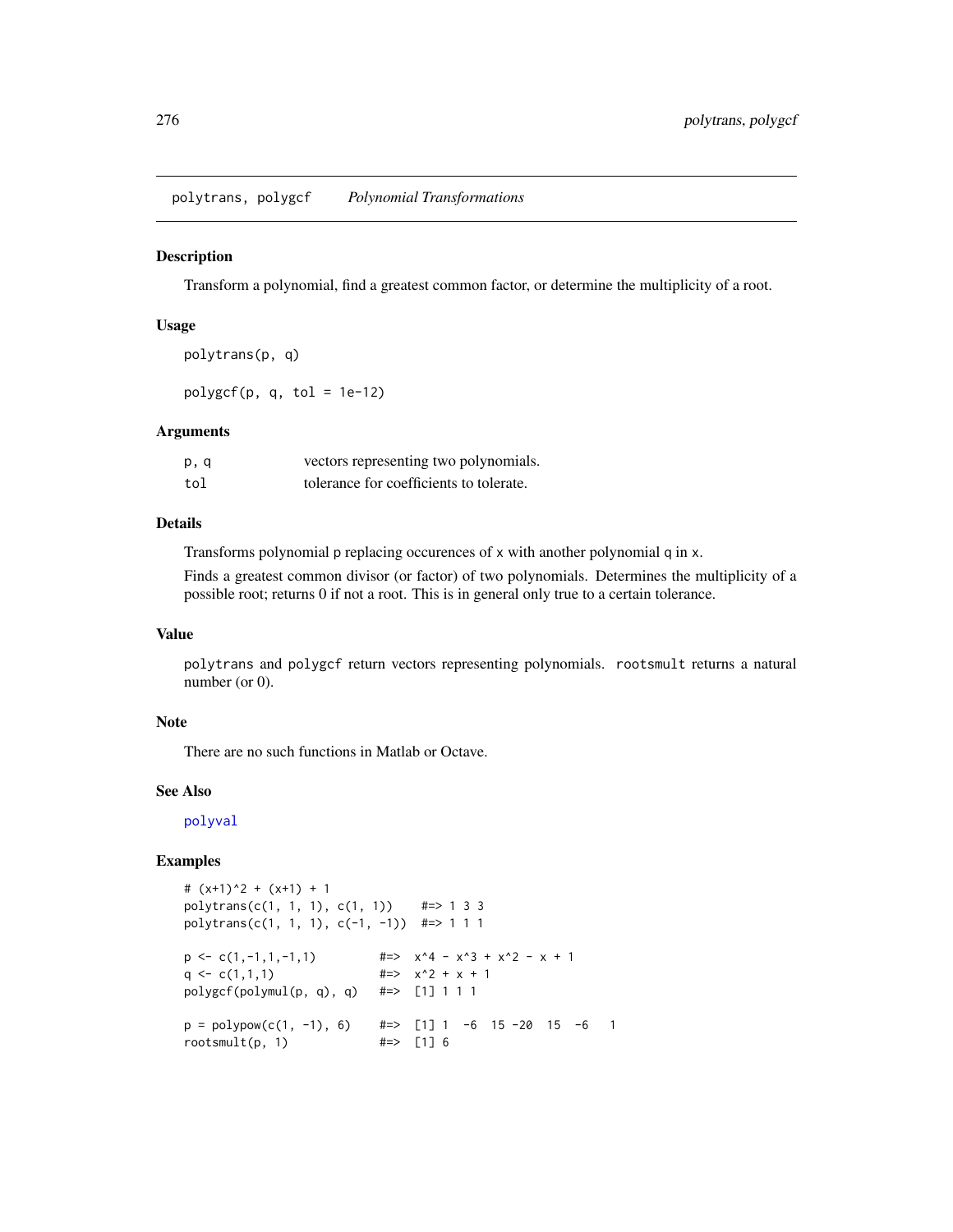<span id="page-276-0"></span>Evaluate polynomial on vector or matrix.

#### Usage

polyval(p, x)

polyvalm(p, A)

### Arguments

| p            | vector representing a polynomial.                  |
|--------------|----------------------------------------------------|
| $\mathsf{x}$ | vector of values where to evaluate the polynomial. |
| A            | matrix; needs to be square.                        |

### Details

polyval valuates the polynomial given by  $p$  at the values specified by the elements of  $x$ . If  $x$  is a matrix, the polynomial will be evaluated at each element and a matrix returned.

polyvalm will evaluate the polynomial in the matrix sense, i.e., matrix multiplication is used instead of element by element multiplication as used in 'polyval'. The argument matrix A must be a square matrix.

### Value

Vector of values, resp. a matrix.

### See Also

[poly](#page-0-0), [roots](#page-322-0)

```
# Evaluate 3 x^2 + 2x + 1 at x = 5, 7, and 9
p = c(3, 2, 1);polyval(p, c(5, 7, 9)) # 86 162 262
# Apply the characteristic polynomial to its matrix
A \leftarrow pascal(4)p <- pracma::Poly(A) # characteristic polynomial of A
polyvalm(p, A) # almost zero 4x4-matrix
```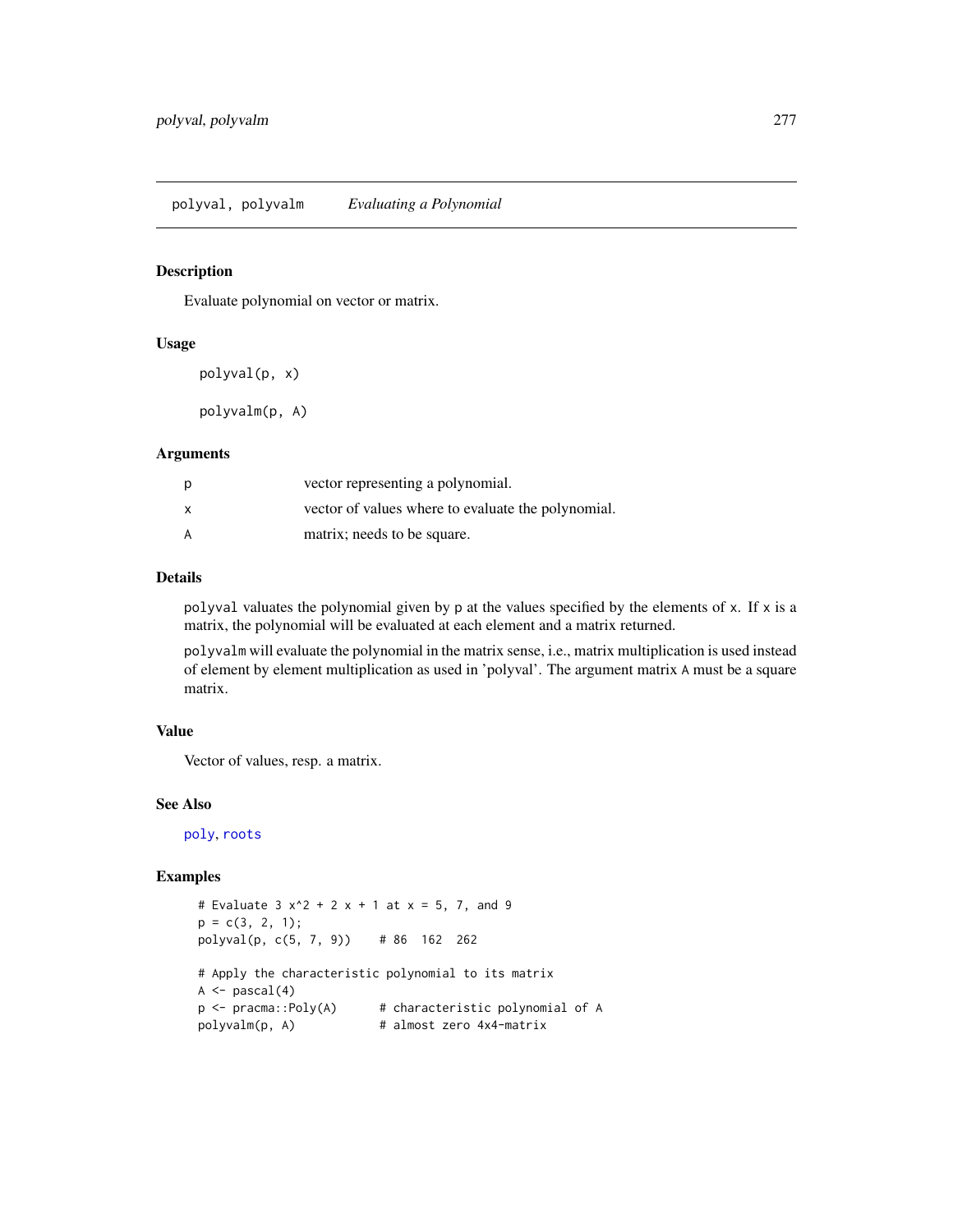Power with base 2.

# Usage

pow2(f, e)

### Arguments

|                | numeric vector of factors              |
|----------------|----------------------------------------|
| $\overline{P}$ | numeric vector of exponents for base 2 |

### Details

Computes the expression  $f \times 2$ <sup>o</sup>e, setting e to f and f to 1 in case e is missing. Complex values are only processed if e is missing.

# Value

Returns a numeric vector computing  $f 2^e$ .

#### See Also

[nextpow2](#page-238-0)

# Examples

```
pow2(c(0, 1, 2, 3)) #=> 1 2 4 8
pow2(c(0, -1, 2, 3), c(0,1,-2,3)) #=> 0.0 -2.0 0.5 24.0
pow2(1i) #=> 0.7692389+0.6389613i
```
ppfit *Piecewise Polynomial Fit*

# Description

Piecewise linear or cubic fitting.

# Usage

```
ppfit(x, y, xi, method = c("linear", "cubic"))
```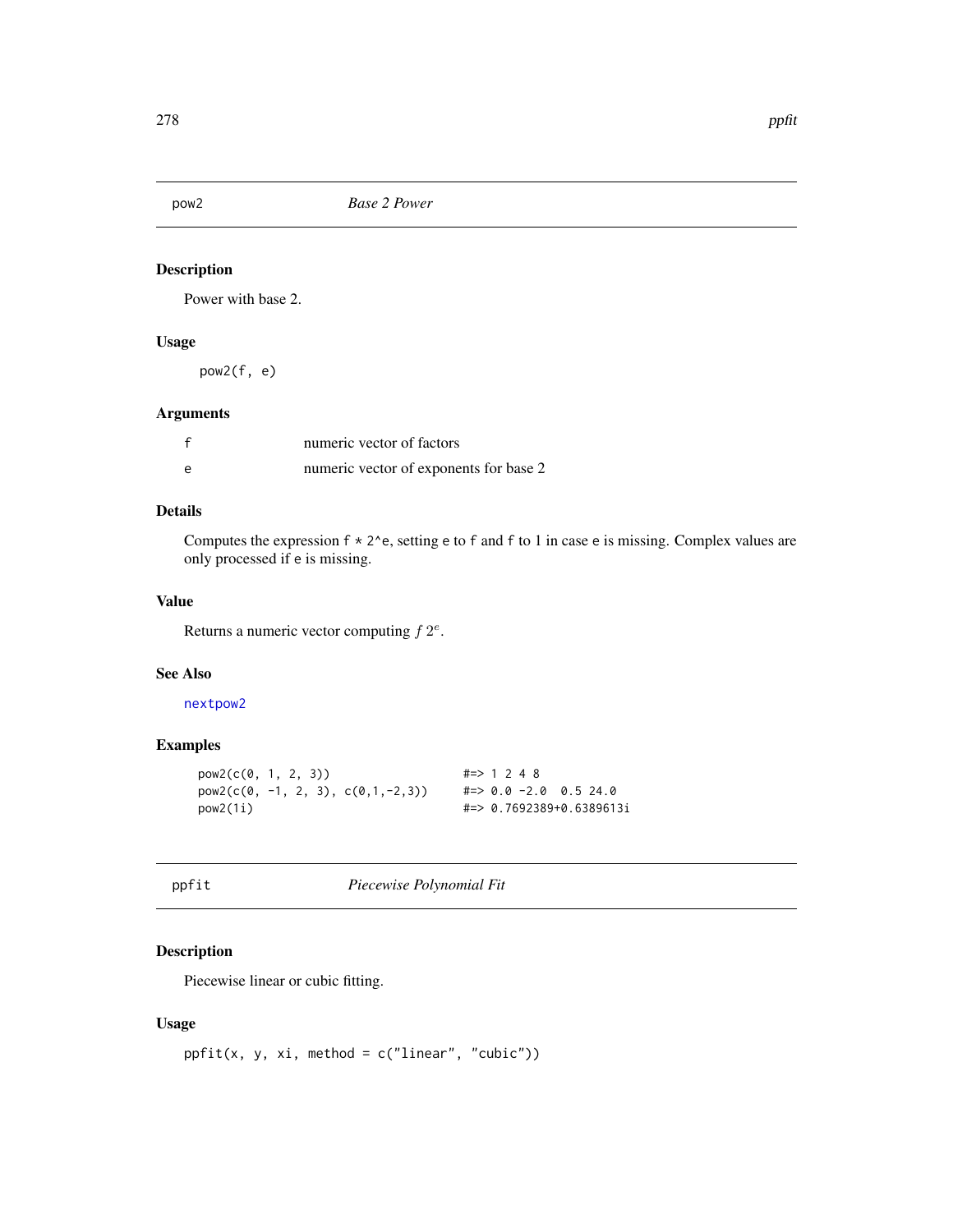#### ppfit 279

### Arguments

| x, y   | x-, y-coordinates of given points.                                              |
|--------|---------------------------------------------------------------------------------|
| хi     | x-coordinates of the choosen support nodes.                                     |
| method | interpolation method, can be 'constant', 'linear', or 'cubic' (i.e., 'spline'). |

### Details

ppfit fits a piece-wise polynomial to the input independent and dependent variables,x and y, respectively. A weighted linear least squares solution is provided. The weighting vector w must be of the same size as the input variables.

# Value

Returns a pp (i.e., piecewise polynomial) structure.

### Note

Following an idea of Copyright (c) 2012 Ben Abbott, Martin Helm for Octave.

### See Also

[mkpp](#page-279-0), [ppval](#page-279-1)

```
x < -0.39y <- c( 8.8500, 32.0775, 74.7375, 107.6775, 132.0975, 156.6675,
       169.0650, 187.5375, 202.2575, 198.0750, 225.9600, 204.3550,
       233.8125, 204.5925, 232.3625, 204.7550, 220.1925, 199.5875,
      197.3025, 175.3050, 218.6325, 163.0775, 170.6625, 148.2850,
       154.5950, 135.4050, 138.8600, 125.6750, 118.8450, 99.2675,
       129.1675, 91.1925, 89.7000, 76.8825, 83.6625, 74.1950,
       73.9125, 55.8750, 59.8675, 48.1900)
xi <- linspace(0, 39, 8)
pplin \leq ppfit(x, y, xi) # method = "linear"
ppcub \leq ppfit(x, y, xi, method = "cubic")
## Not run:
plot(x, y, type = "b", main = "Picewise polynomial approximation")xs <- linspace(0, 39, 100)
yslin <- ppval(pplin, xs)
yscub <- ppval(ppcub, xs)
lines(xs, yscub, col="red",lwd = 2)
lines(xs, yslin, col="blue")
grid()
## End(Not run)
```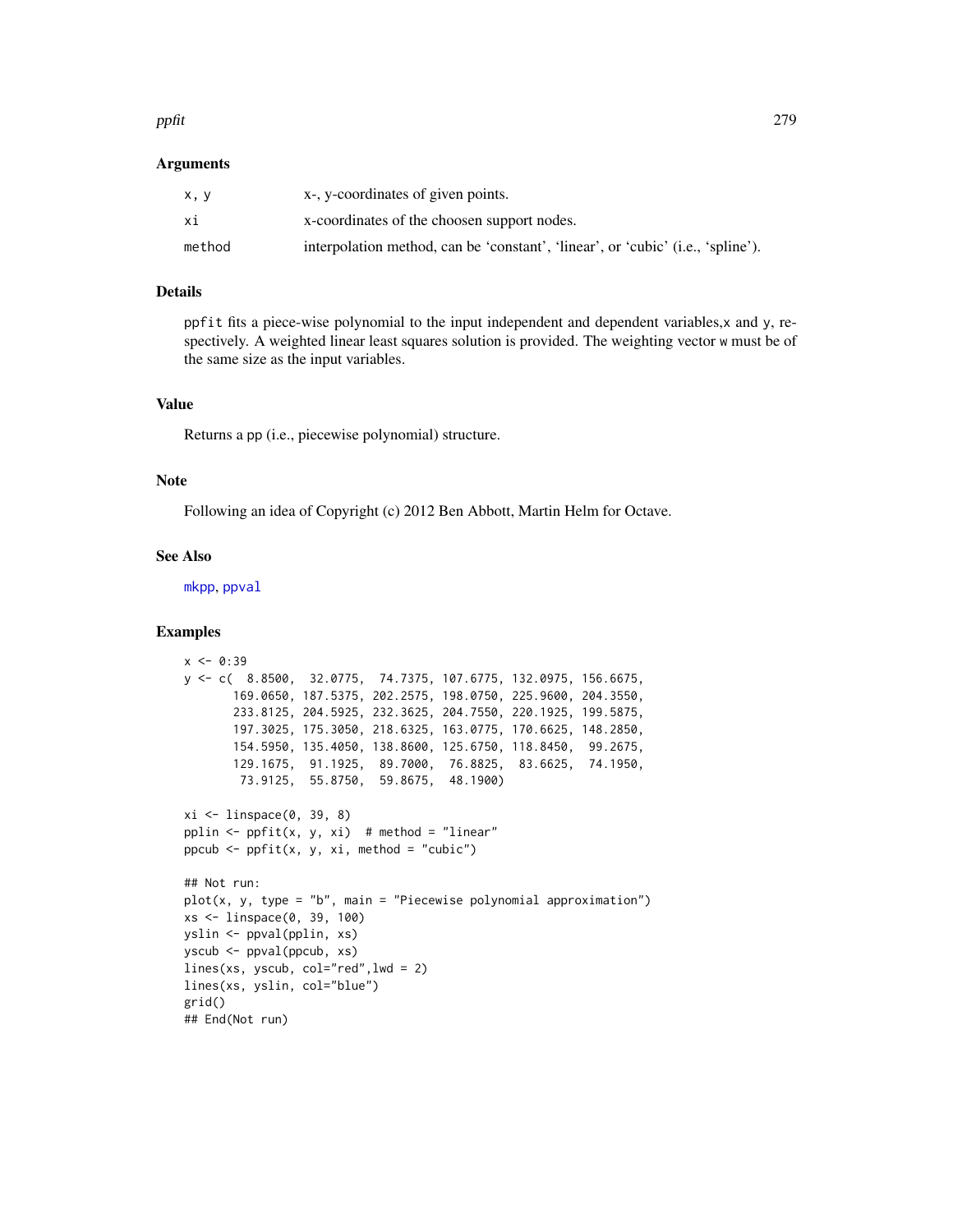<span id="page-279-1"></span><span id="page-279-0"></span>

Make or evaluate a piecewise polynomial.

#### Usage

 $mkpp(x, P)$ 

ppval(pp, xx)

### Arguments

| x  | increasing vector of real numbers.                             |
|----|----------------------------------------------------------------|
| P  | matrix containing the coefficients of polynomials in each row. |
| pp | a piecewise polynomial structure, generated by mkpp.           |
| XX | numerical vector                                               |

### Details

 $pp$ <-mkpp(x,P) builds a piecewise polynomial from its breaks x and coefficients P. x is a monotonically increasing vector of length L+1, and P is an L-by-k matrix where each row contains the coefficients of the polynomial of order k, from highest to lowest exponent, on the interval  $[x[i], x[i+1]).$ 

ppval(pp,xx) returns the values of the piecewise polynomial pp at the entries of the vector xx. The first and last polynomial will be extended to the left resp. right of the interval  $[x[1],x[L+1])$ .

#### Value

mkpp will return a piecewise polynomial structure, that is a list with components breaks=x, pieces=P, order=k and dim=1 for scalar-valued functions.

### Note

Matlab allows to generate vector-valued piecewise polynomials. This may be included in later versions.

## See Also

[cubicspline](#page-69-0)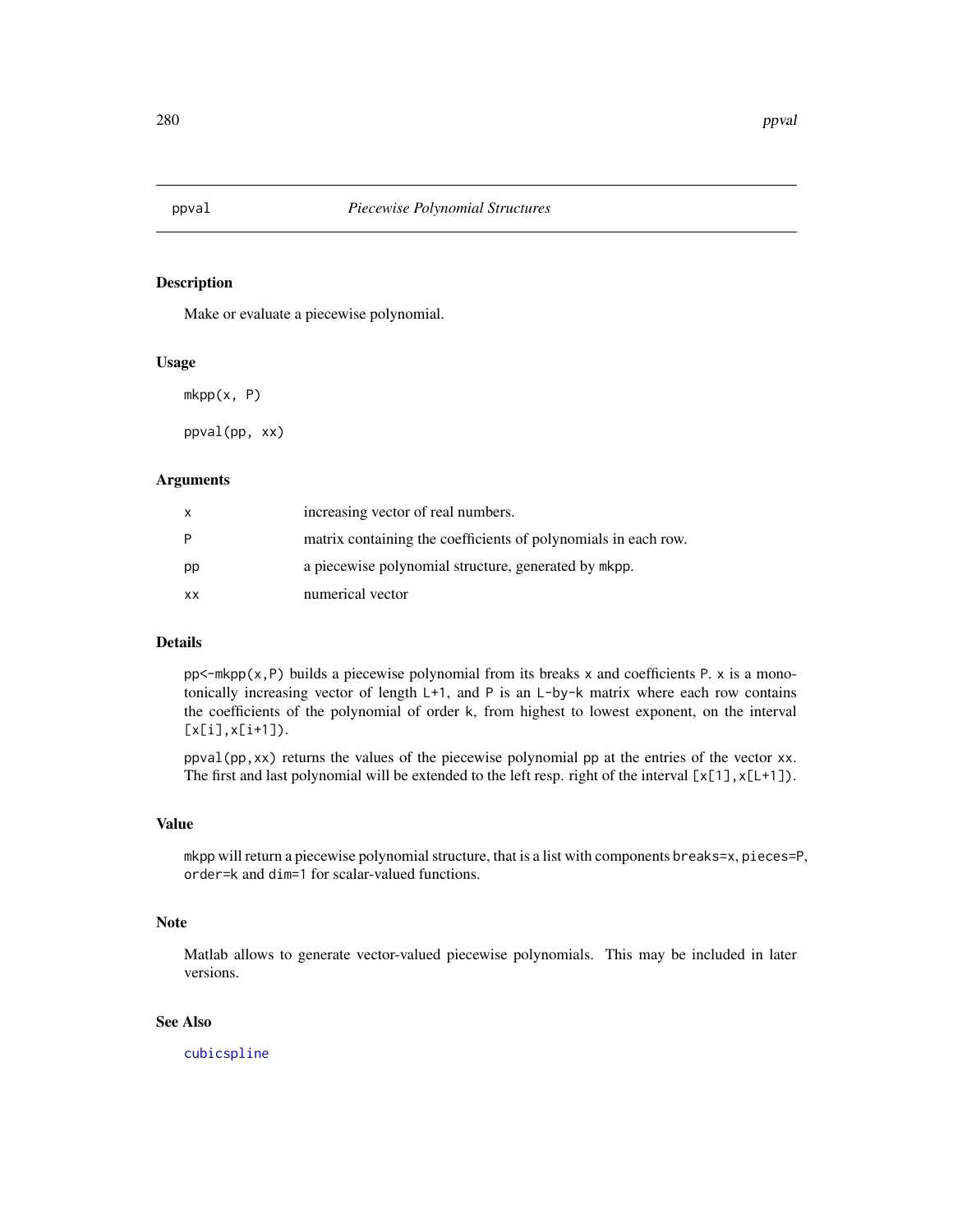#### primes 281

### Examples

```
## Example: Linear interpolation of the sine function
xs <- linspace(0, pi, 10)
ys \leftarrow sin(xs)P \le - matrix(NA, nrow = 9, ncol = 2)
for (i in 1:9) {
    P[i, ] <- c((ys[i+1]-ys[i])/(xs[i+1]-xs[i]), ys[i])
}
ppsin <- mkpp(xs, P)
## Not run:
plot(xs, ys); grid()
x100 <- linspace(0, pi, 100)
lines(x100, sin(x100), col="darkgray")
ypp <- ppval(ppsin, x100)
lines(x100, ypp, col="red")
## End(Not run)
```
primes *Prime Numbers*

### Description

Generate a list of prime numbers less or equal n, resp. between n1 and n2.

#### Usage

primes(n)

### Arguments

n nonnegative integer greater than 1.

### Details

The list of prime numbers up to n is generated using the "sieve of Erasthostenes". This approach is reasonably fast, but may require a lot of main memory when n is large.

In double precision arithmetic integers are represented exactly only up to  $2^{\wedge}53 - 1$ , therefore this is the maximal allowed value.

#### Value

vector of integers representing prime numbers

# See Also

[isprime](#page-184-0), factors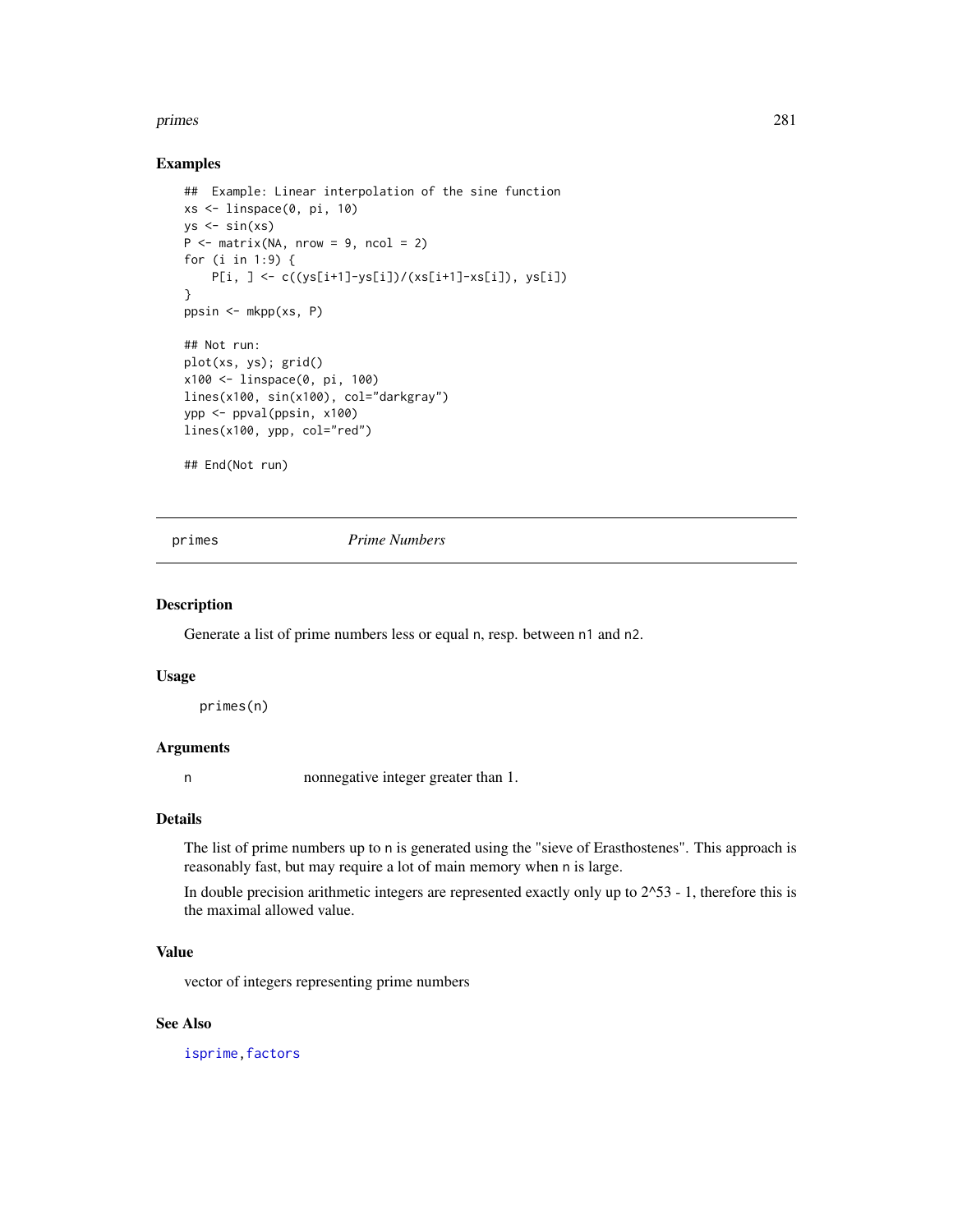### Examples

```
primes(1000)
## Not run:
## Appendix: Logarithmic Integrals and Prime Numbers (C.F.Gauss, 1846)
library('gsl')
# 'European' form of the logarithmic integral
Li \leftarrow function(x) expint_Ei(log(x)) - expint_Ei(log(2))
# No. of primes and logarithmic integral for 10^i, i=1..12
i \le -1:12; \quad N \le -10^i
# piN <- numeric(12)
# for (i in 1:12) piN[i] <- length(primes(10^i))
piN <- c(4, 25, 168, 1229, 9592, 78498, 664579,
        5761455, 50847534, 455052511, 4118054813, 37607912018)
cbind(i, piN, round(Li(N)), round((Li(N)-piN)/piN, 6))
# i pi(10^i) Li(10^i) rel.err
# --------------------------------------
# 1 4 5 0.280109
# 2 25 29 0.163239
# 3 168 177 0.050979
# 4 1229 1245 0.013094
# 5 9592 9629 0.003833
# 6 78498 78627 0.001637
# 7 664579 664917 0.000509
# 8 5761455 5762208 0.000131
# 9 50847534 50849234 0.000033
# 10 455052511 455055614 0.000007
# 11 4118054813 4118066400 0.000003
# 12 37607912018 37607950280 0.000001
# --------------------------------------
## End(Not run)
```
procrustes *Solving the Procrustes Problem*

# **Description**

procrustes solves for two matrices A and B the 'Procrustes Problem' of finding an orthogonal matrix Q such that A-B\*Q has the minimal Frobenius norm.

kabsch determines a best rotation of a given vector set into a second vector set by minimizing the weighted sum of squared deviations. The order of vectors is assumed fixed.

#### Usage

procrustes(A, B)

 $kabsch(A, B, w = NULL)$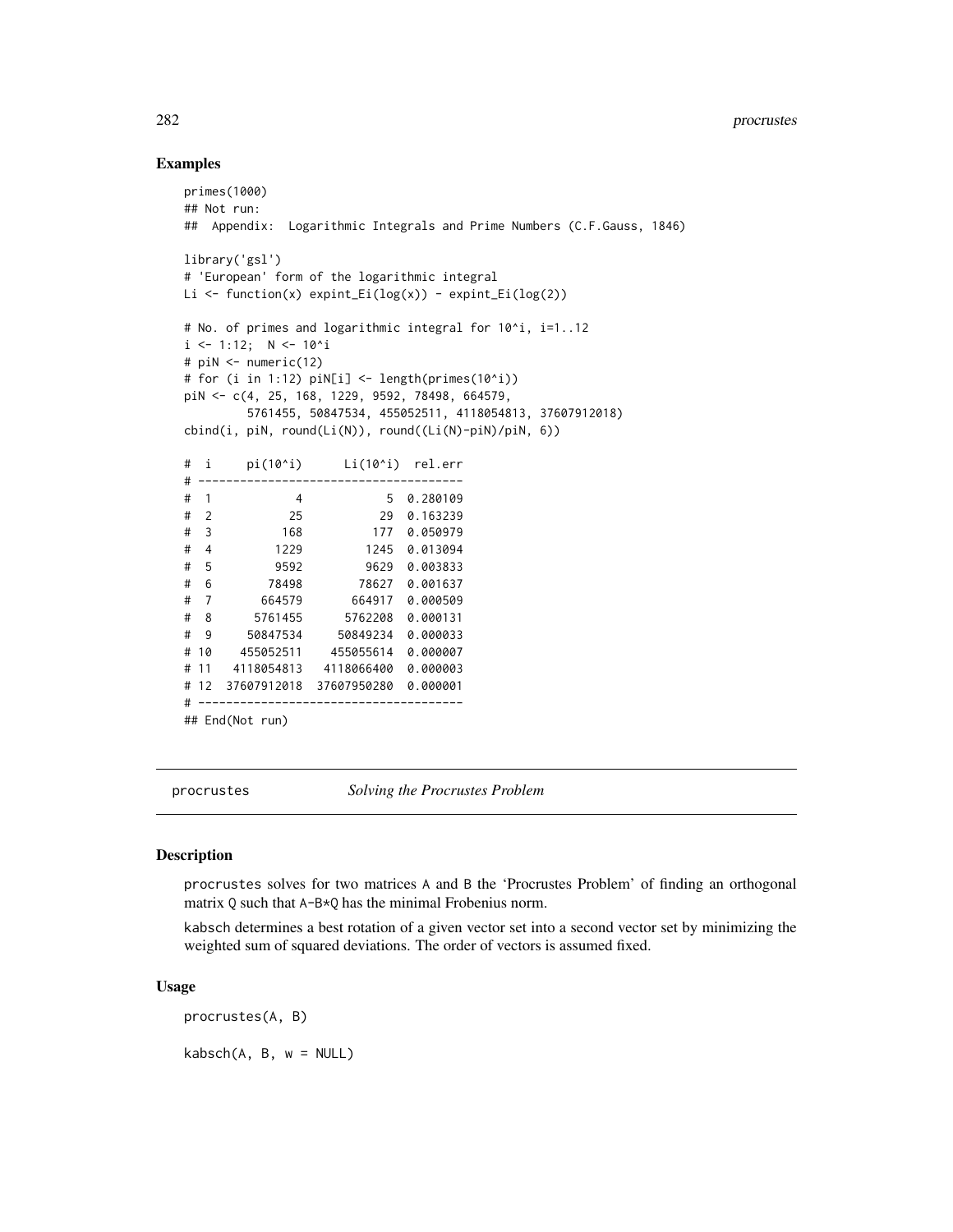#### procrustes 283

#### Arguments

| A, B | two numeric matrices of the same size.    |
|------|-------------------------------------------|
| W    | weights, influence the distance of points |

### Details

The function procrustes  $(A, B)$  uses the svd decomposition to find an orthogonal matrix Q such that  $A-B*Q$  has a minimal Frobenius norm, where this norm for a matrix C is defined as sqrt(Trace(t(C)\*C)), or norm $(C, 'F')$  in R.

Solving it with B=I means finding a nearest orthogonal matrix.

kabsch solves a similar problem and uses the Procrustes procedure for its purpose. Given two sets of points, represented as columns of the matrices A and B, it determines an orthogonal matrix U and a translation vector R such that U\*A+R-B is minimal.

### Value

procrustes returns a list with components P, which is  $B \times Q$ , then Q, the orthogonal matrix, and d, the Frobenius norm of A-B\*Q.

kabsch returns a list with U the orthogonal matrix applied, R the translation vector, and d the least root mean square between U\*A+R and B.

### Note

The kabsch function does not take into account scaling of the sets, but this could easily be integrated.

### References

Golub, G. H., and Ch. F. van Loan (1996). Matrix Computations. 3rd Edition, The John Hopkins University Press, Baltimore London. [Sect. 12.4, p. 601]

Kabsch, W. (1976). A solution for the best rotation to relate two sets of vectors. Acta Cryst A, Vol. 32, p. 9223.

### See Also

[svd](#page-0-0)

```
## Procrustes
U <- randortho(5) # random orthogonal matrix
P <- procrustes(U, eye(5))
## Kabsch
P \leq - matrix(c(0, 1, 0, 0, 1, 1, 0, 1,
             0, 0, 1, 0, 1, 0, 1, 1,
             0, 0, 0, 1, 0, 1, 1, 1), nrow = 3, ncol = 8, byrow = TRUE)
R \leq c(1, 1, 1)
```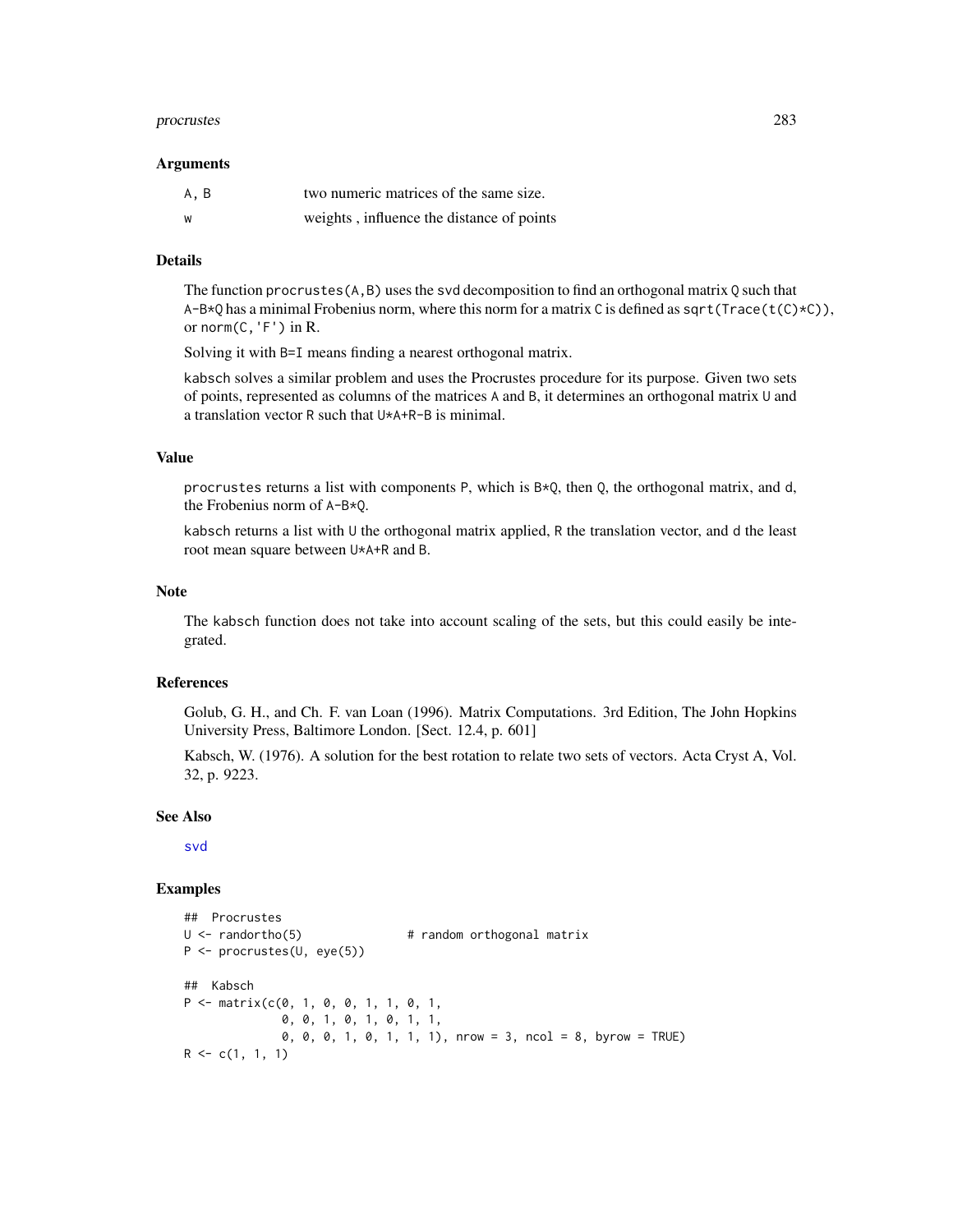```
phi <- pi/4
U <- matrix(c(1, 0, 0,
               0, cos(phi), -sin(phi),
               \emptyset, sin(phi), cos(phi)), nrow = 3, ncol = 3, byrow = TRUE)
Q \le - U %*% P + R
K \leftarrow kabsch(P, Q)# K$R == R and K$U %*% P + c(K$R) == Q
```
#### psi *Psi (Polygamma) Function*

### Description

Arbitrary order Polygamma function valid in the entire complex plane.

### Usage

psi(k, z)

# Arguments

| order of the polygamma function, whole number greater or equal 0. |
|-------------------------------------------------------------------|
| numeric complex number or vector.                                 |

# Details

Computes the Polygamma function of arbitrary order, and valid in the entire complex plane. The polygamma function is defined as

$$
\psi(n,z) = \frac{d^{n+1}}{dz^{n+1}} \log(\Gamma(z))
$$

If n is 0 or absent then psi will be the Digamma function. If  $n=1,2,3,4,5$  etc. then psi will be the tri-, tetra-, penta-, hexa-, hepta- etc. gamma function.

### Value

Returns a complex number or a vector of complex numbers.

# Examples

```
psi(2) - psi(1) # 1
-psi(1) # Eulers constant: 0.57721566490153 [or, -psi(0, 1)]
psi(1, 2) \qquad \qquad # pi^2/6 - 1 : 0.64493406684823psi(10, -11.5-0.577007813568142i)
                     # is near a root of the decagamma function
```
 $284$  psi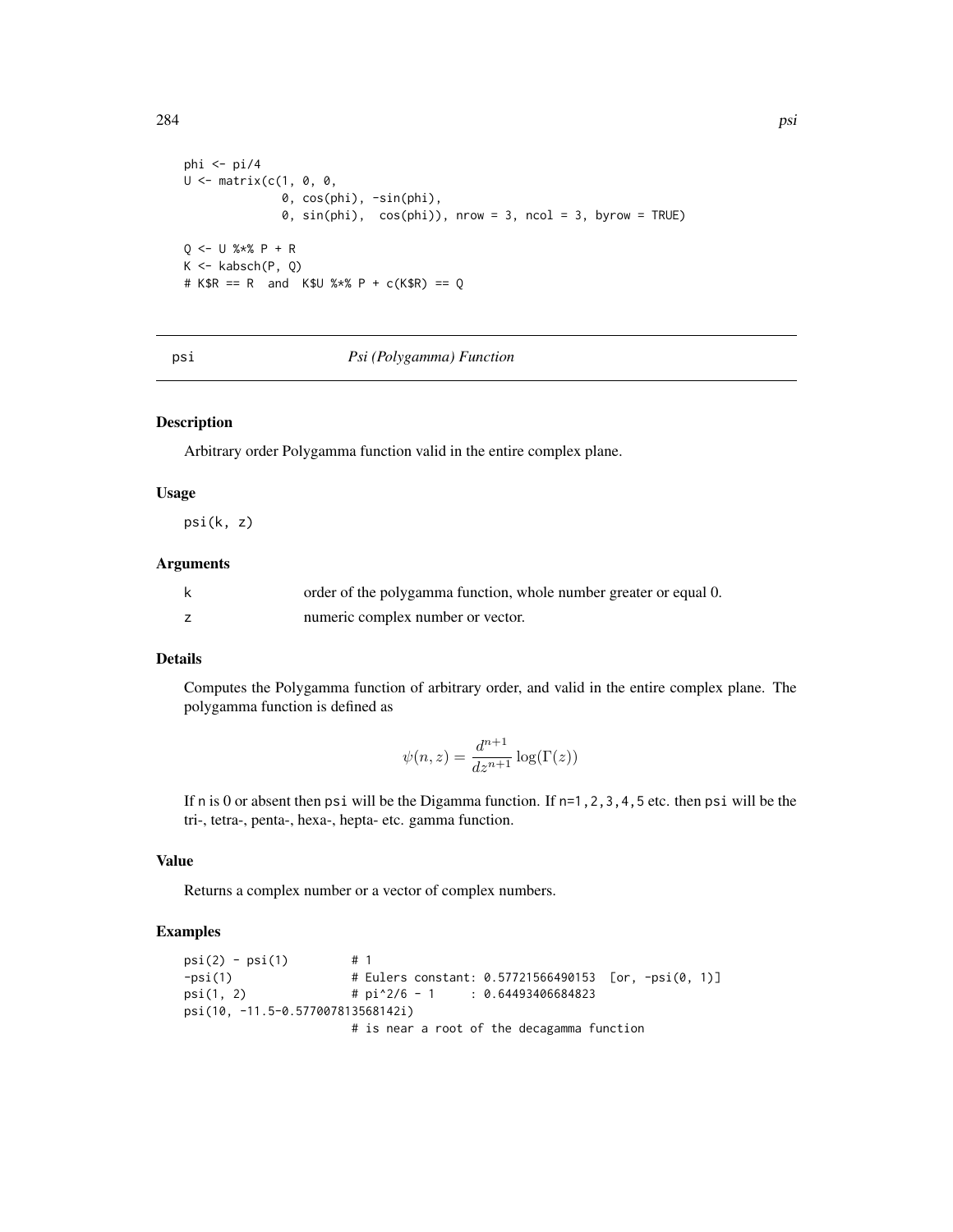qpspecial, qpsolve *Special Quadratic Programming Solver*

# Description

Solves a special Quadratic Programming problem.

### Usage

```
qpspecial(G, x, maxit = 100)
```
qpsolve(d, A, b, meq =  $0$ , tol = 1e-07)

#### Arguments

| $m \times n$ -matrix.                                                                                                             |
|-----------------------------------------------------------------------------------------------------------------------------------|
| column vector of length n, the initial (feasible) iterate; if not present (or require-<br>ments on x0 not met), x0 will be found. |
| maximum number of iterates allowed; default 100.                                                                                  |
| Linear term of the quadratic form.                                                                                                |
| Linear equality and inequality constraints.                                                                                       |
| First meq rows are used as equality constraints.                                                                                  |
| Tolerance used for stopping the iteration.                                                                                        |
|                                                                                                                                   |

# Details

qpspecial solves the special QP problem:

min q(x) =  $||G*x||_2^2 = x'*(G'*G)*x$ s.t.  $sum(x) = 1$ and  $x \ge 0$ 

The problem corresponds to finding the smallest vector (2-norm) in the convex hull of the columns of G.

qpsolve solves the more general QP problem:

min  $q(x) = 0.5 t(x) * x - d x$ s.t.  $A x \ge b$ with  $A \times I$  b for the first meq rows.

#### Value

Returns a list with the following components:

- x optimal point attaining optimal value;
- $d = G \times x$  smallest vector in the convex hull;
- q optimal value found,  $= t(d)$  %  $*$  d;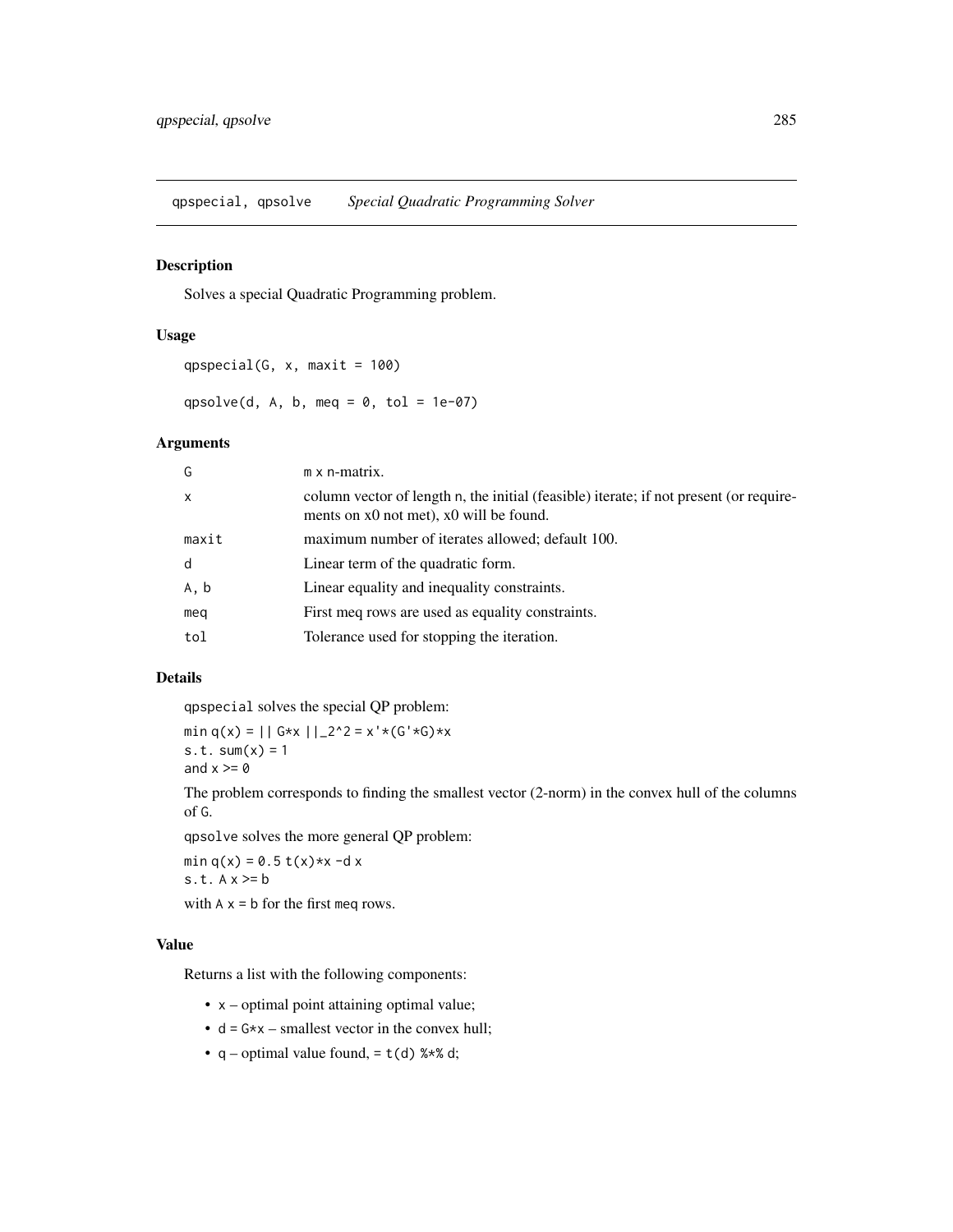- niter number of iterations used;
- info error number:
	- = 0: everything went well, q is optimal,
	- = 1: maxit reached and final x is feasible,
	- = 2: something went wrong.

### Note

x may be missing, same as if requirements are not met; may stop with an error if x is not feasible.

### Author(s)

Matlab code by Anders Skajaa, 2010, under GPL license (HANSO toolbox); converted to R by Abhirup Mallik and Hans W. Borchers, with permission.

## References

[Has to be found.]

```
G <- matrix(c(0.31, 0.99, 0.54, 0.20,
             0.56, 0.97, 0.40, 0.38,
             0.81, 0.06, 0.44, 0.80), 3, 4, byrow =TRUE)
qpspecial(G)
# $x
\# [, 1]
# [1,] 1.383697e-07
# [2,] 5.221698e-09
# [3,] 8.648168e-01
# [4,] 1.351831e-01
# $d
# [,1]
# [1,] 0.4940377
# [2,] 0.3972964
# [3,] 0.4886660
# $q
# [1] 0.6407121
# $niter
# [1] 6
# $info
# [1] 0
# Example from quadprog::solve.QP
d < -c(0, 5, 0)A \leq matrix(c(-4,-3,0,2,1,0,0,-2,1),3,3)
b \leftarrow c(-8, 2, 0)qpsolve(d, A, b)
## $sol
## [1] 0.4761905 1.0476190 2.0952381
## $val
## [1] -2.380952
```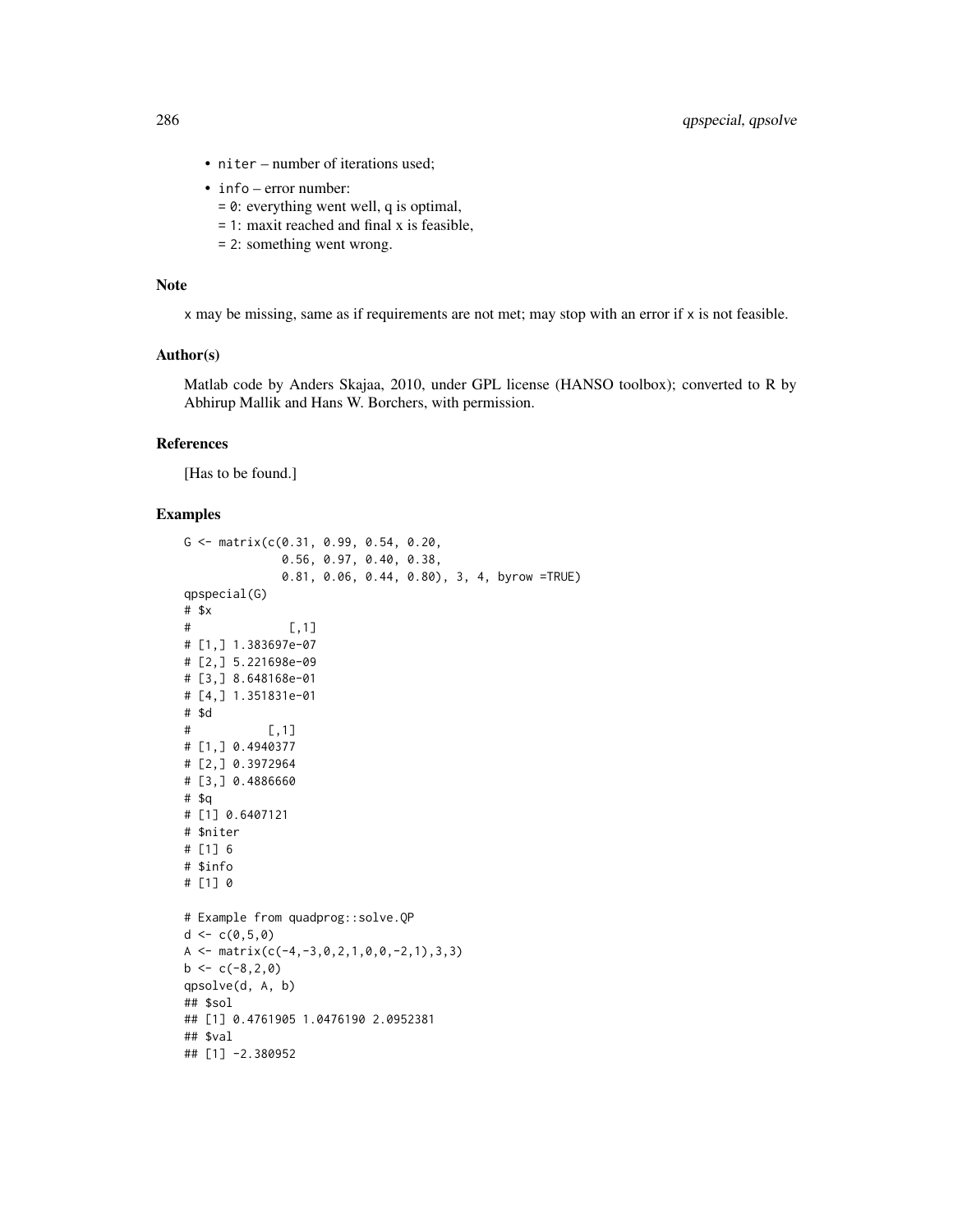#### qrSolve 287

## \$niter ## [1] 3

# qrSolve *LSE Solution*

### Description

Systems of linear equations via QR decomposition.

### Usage

qrSolve(A, b)

#### Arguments

|   | numerical matrix with $nrow(A)$ >= $ncol(A)$ . |
|---|------------------------------------------------|
| b | numerical vector with $length(b) == nrow(A)$ . |

### Details

Solves (overdetermined) systems of linear equations via QR decomposition.

### Value

The solution of the system as vector.

# References

Trefethen, L. N., and D. Bau III. (1997). Numerical Linear Algebra. SIAM, Society for Industrial and Applied Mathematics, Philadelphia.

### See Also

[householder](#page-164-0)

```
A <- matrix(c(0, -4, 2, 6, -3, -2, 8, 1, -1), 3, 3, byrow=TRUE)
b \leq c(-2, -6, 7)qrSolve(A, b)
## Solve an overdetermined linear system of equations
A <- matrix(c(1:8,7,4,2,3,4,2,2), ncol=3, byrow=TRUE)
b \leq rep(6, 5)x \leftarrow qrSolve(A, b)qr.solve(A, rep(6, 5)); x
```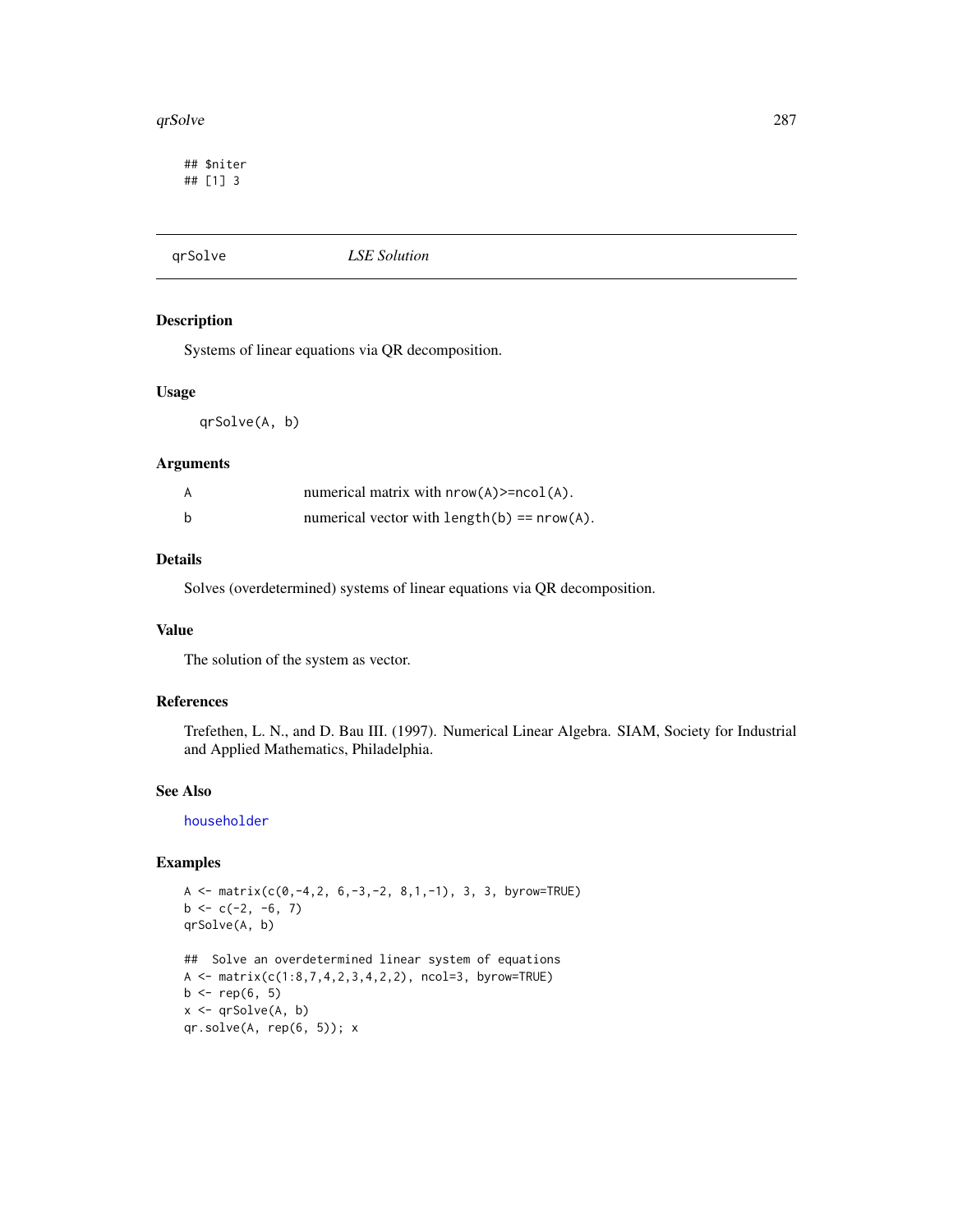Adaptive quadrature of functions of one variable over a finite interval.

### Usage

```
quad(f, xa, xb, tol = .Machine$double.eps^0.5, trace = FALSE, \ldots)
```
### Arguments

|       | a one-dimensional function; needs to be vectorized. |
|-------|-----------------------------------------------------|
| xa    | lower limit of integration; must be finite          |
| xb    | upper limit of integration; must be finite          |
| tol   | accuracy requested.                                 |
| trace | logical; shall a trace be printed?                  |
|       | additional arguments to be passed to f.             |

# Details

Realizes adaptive Simpson quadrature in R through recursive calls.

The function f needs to be vectorized though this could be changed easily. quad is not suitable for functions with singularities in the interval or at end points.

# Value

A single numeric value, the computed integral.

#### Note

More modern adaptive methods based on Gauss-Kronrod or Clenshaw-Curtis quadrature are now generally preferred.

### Author(s)

Copyright (c) 1998 Walter Gautschi for the Matlab version published as part of the referenced article. R implementation by Hans W Borchers 2011.

### References

Gander, W. and W. Gautschi (2000). "Adaptive Quadrature — Revisited". BIT, Vol. 40, 2000, pp. 84-101.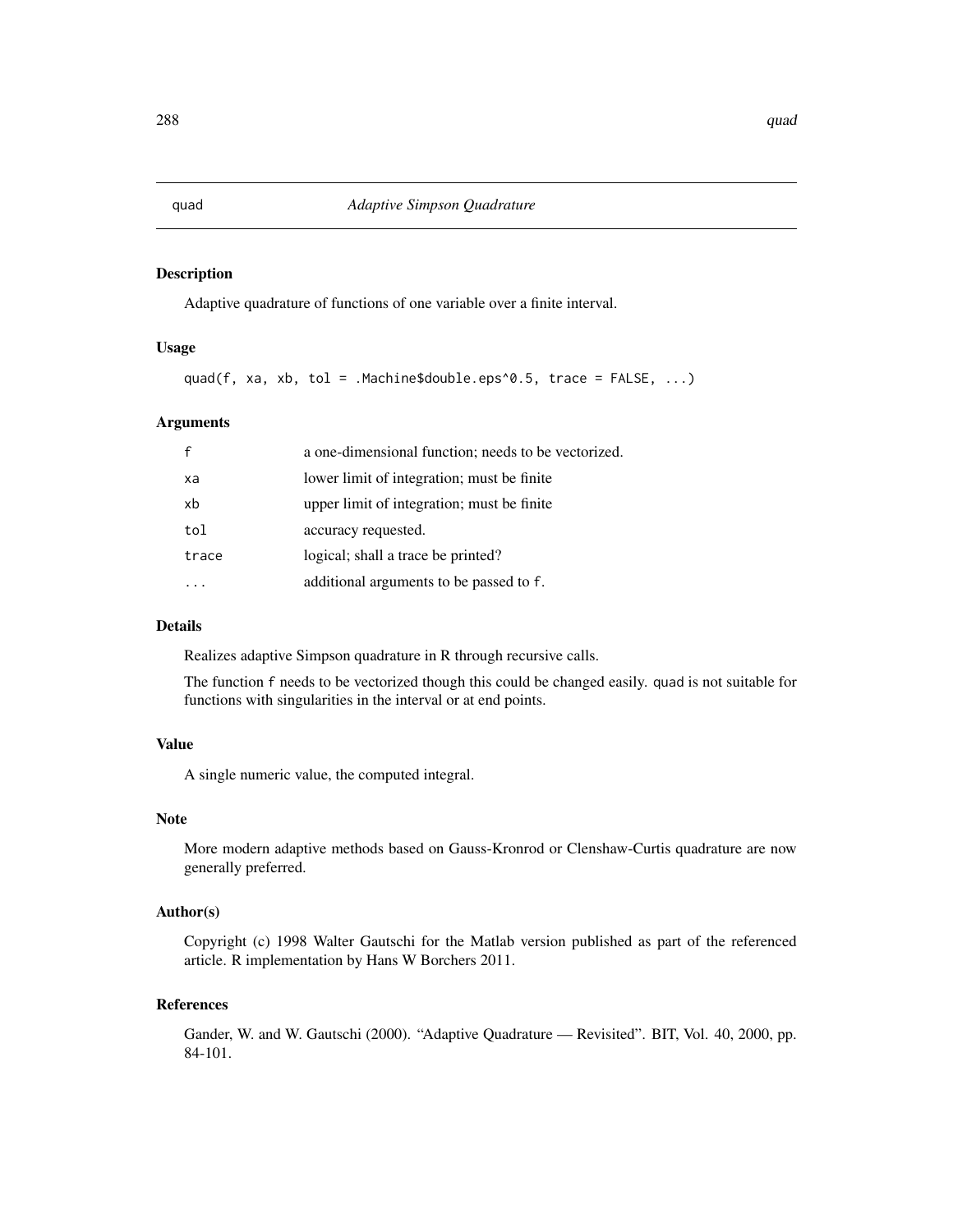#### quad2d 289

# See Also

[integrate](#page-0-0), [quadl](#page-293-0)

## Examples

```
# options(digits=15)
f <- function(x) x * cos(\theta.1 * exp(x)) * sin(\theta.1 * pi * exp(x))quad(f, 0, 4) # 1.2821290747821
quad(f, 0, 4, tol=10^-15) # 1.2821290743501
integrate(f, 0, 4)
# 1.28212907435010 with absolute error < 4.1e-06
## Not run:
xx < - seq(0, 4, length.out = 200)
yy \leftarrow f(xx)
```

```
plot(xx, yy, type = 'l')
grid()
## End(Not run)
```
quad2d *2-d Gaussian Quadrature*

# Description

Two-dimensional Gaussian Quadrature.

#### Usage

quad2d(f, xa, xb, ya, yb,  $n = 32, ...$ )

# Arguments

| $\mathsf{f}$ | function of two variables; needs to be vectorized. |
|--------------|----------------------------------------------------|
| xa, ya       | lower limits of integration; must be finite.       |
| xb, yb       | upper limits of integration; must be finite.       |
| n            | number of nodes used per direction.                |
|              | additional arguments to be passed to f.            |

## Details

Extends the Gaussian quadrature to two dimensions by computing two sets of nodes and weights (in x- and y-direction), evaluating the function on this grid and multiplying weights appropriately.

The function f needs to be vectorized in both variables such that  $f(X,Y)$  returns a matrix when X an Y are matrices (of the same size).

quad is not suitable for functions with singularities.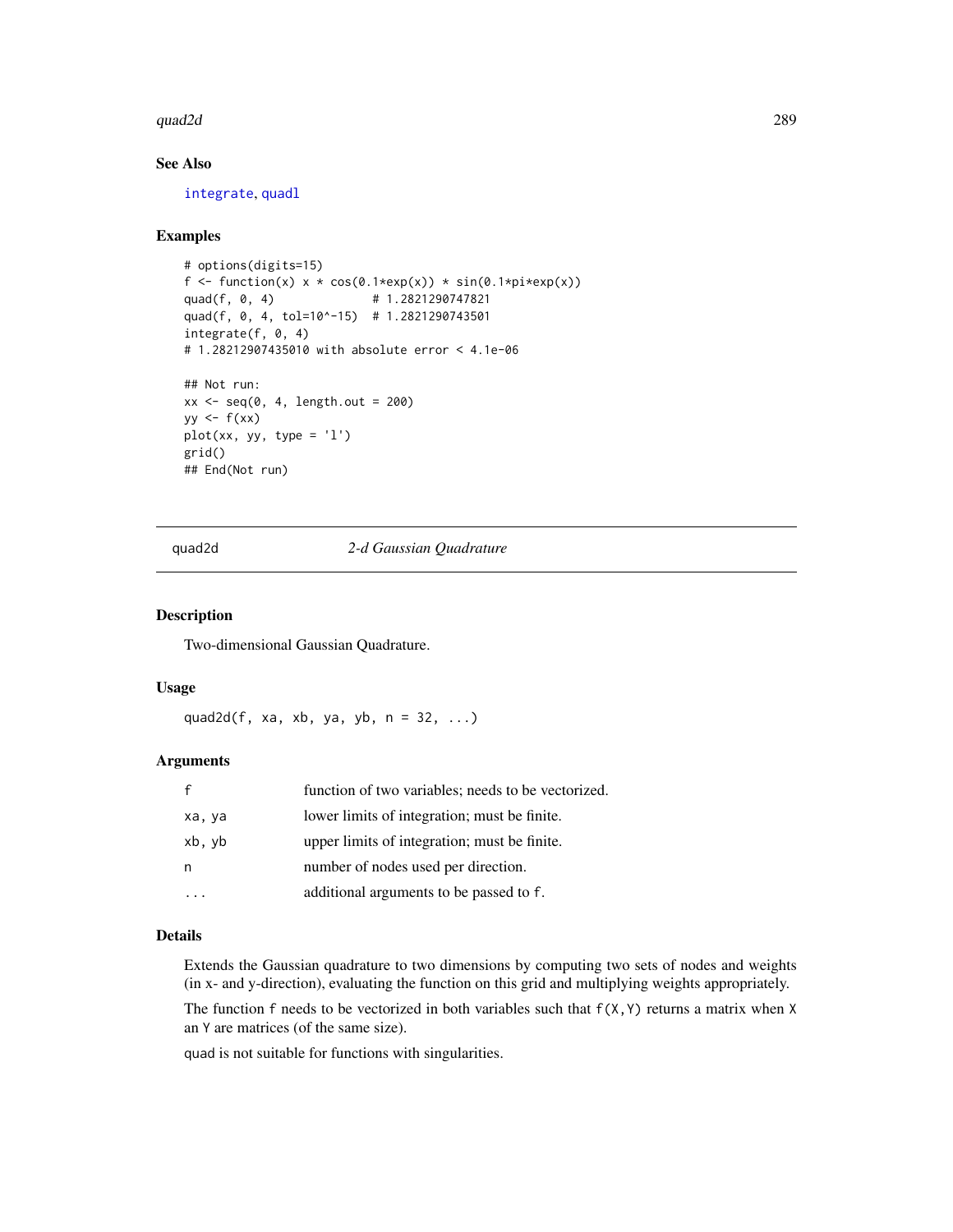290 quadcc quadrant and the control of the control of the control of the control of the control of the control of the control of the control of the control of the control of the control of the control of the control of the

## Value

A single numerical value, the computed integral.

## Note

The extension of Gaussian quadrature to two dimensions is obvious, but see also the example 'integral2d.m' at Nick Trefethens "10 digits 1 page".

# References

Quarteroni, A., R. Sacco, and F. Saleri (2007). Numerical Mathematics. Second Edition, Springer-Verlag, Berlin Heidelberg.

# See Also

[quad](#page-287-0), cubature::adaptIntegrate

## Examples

```
## Example: f(x, y) = (y+1)*exp(x)*sin(16*y-4*(x+1)^2)f \leftarrow function(x, y)(y+1) * exp(x) * sin(16*y-4*(x+1)^2)# this is even faster than cubature::adaptIntegral():
quad2d(f, -1, 1, -1, 1)
# 0.0179515583236958 # true value 0.01795155832370
## Volume of the sphere: use polar coordinates
f0 <- function(x, y) sqrt(1 - x^2 - y^2) # for x^2 + y^2 <= 1
fp <- function(x, y) y * f0(y * cos(x), y * sin(x))quad2d(fp, 0, 2*pi, 0, 1, n = 101) # 2.09439597740074
2/3 * pi # 2.0943951023932
```
quadcc *Adaptive Clenshaw-Curtis Quadrature*

#### Description

Adaptive Clenshaw-Curtis Quadrature.

#### Usage

quadcc(f, a, b, tol = .Machine\$double.eps^0.5,  $\ldots$ )

#### Arguments

| f                       | integrand as function, may have singularities at the endpoints. |
|-------------------------|-----------------------------------------------------------------|
| a, b                    | endpoints of the integration interval.                          |
| tol                     | relative tolerence.                                             |
| $\cdot$ $\cdot$ $\cdot$ | Additional parameters to be passed to the function f.           |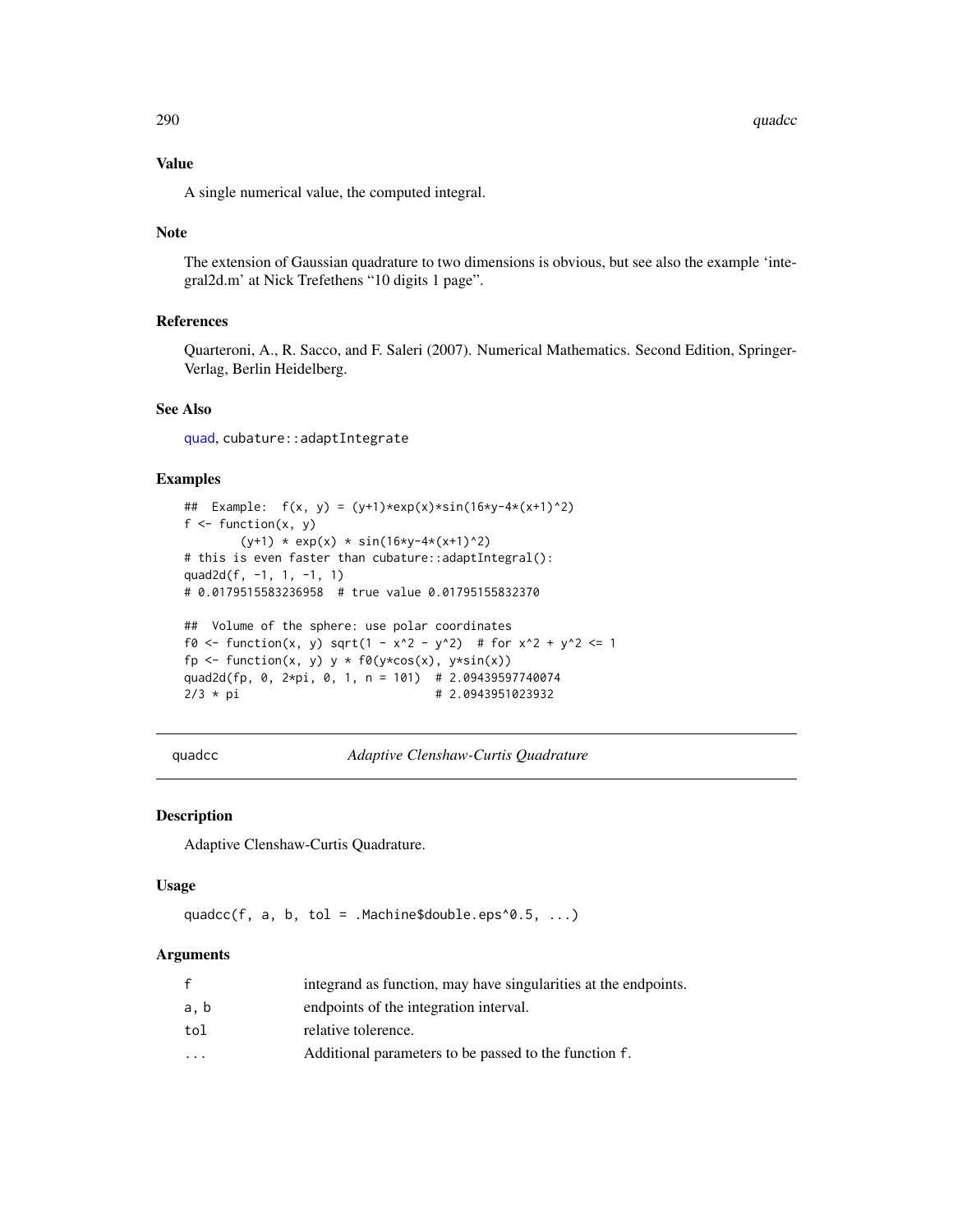#### quadgk 291

# Details

Adaptive version of the Clenshaw-Curtis quadrature formula with an (4, 8)-point erroe term.

# Value

List with two components, value the value of the integral and the relative error error.

# See Also

clenshaw\_curtis

# Examples

```
## Not run:
## Dilogarithm function
flog <- function(t) log(1-t)/t
quadcc(flog, 1, 0, tol = 1e-12)
# 1.644934066848128 - pi^2/6 < 1e-13
```
## End(Not run)

<span id="page-290-0"></span>quadgk *Adaptive Gauss-Kronrod Quadrature*

# Description

Adaptive Gauss-Kronrod Quadrature.

## Usage

quadgk(f, a, b, tol =  $M = 0$ . Machine\$double.eps^0.5, ...)

# Arguments

| integrand as function; needs to be vectorized, but may have singularities at the<br>endpoints. |
|------------------------------------------------------------------------------------------------|
| endpoints of the integration interval.                                                         |
| relative tolerence.                                                                            |
| Additional parameters to be passed to the function f.                                          |
|                                                                                                |

# Details

Adaptive version of the (7, 15)-point Gauss-Kronrod quadrature formula, where in each recursion the error is taken as the difference between these two estimated integrals.

The function f must be vectorized, though this will not be checked and may lead to strange errors. If it is not, use  $F = Vectorize(f)$ .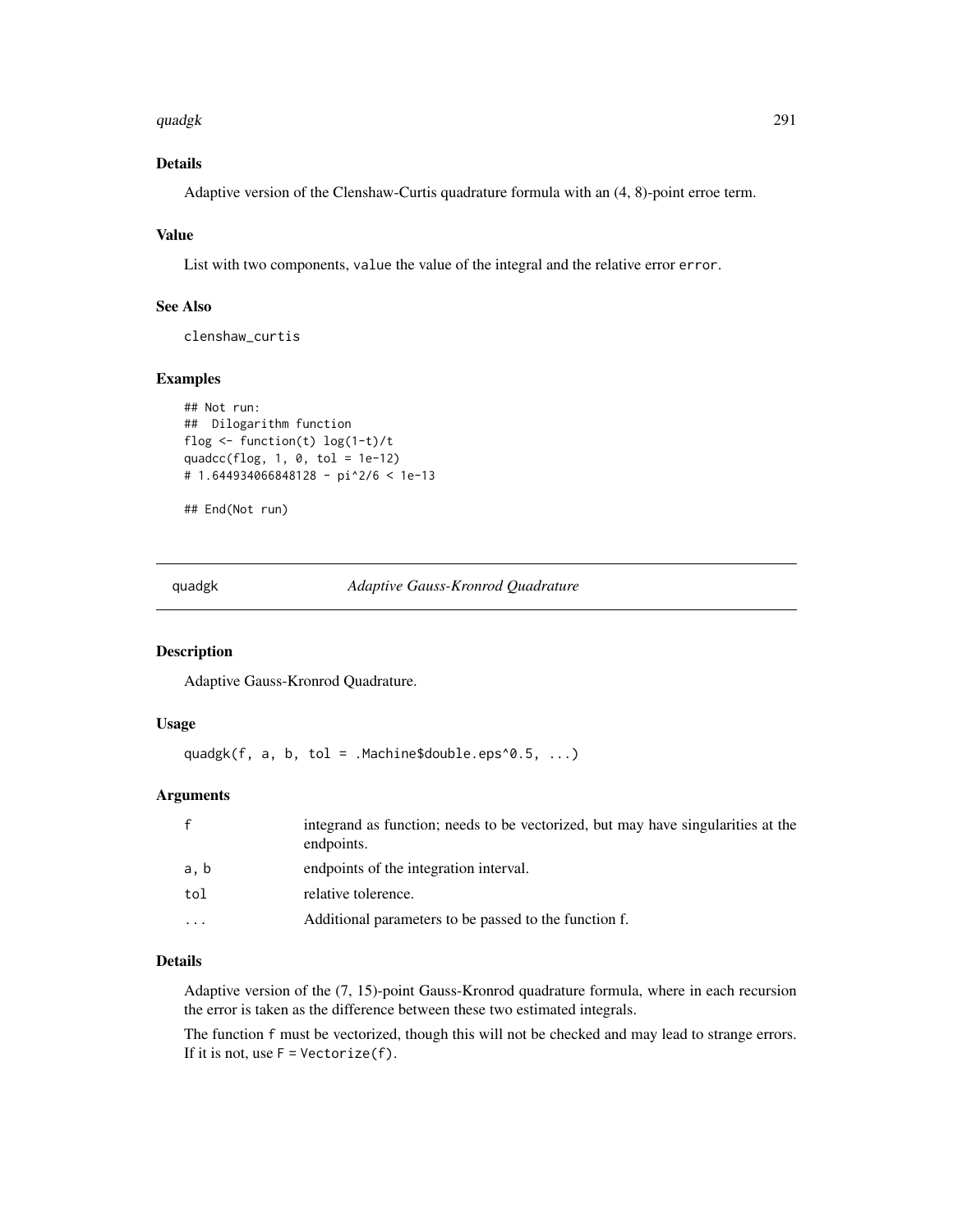# Value

Value of the integration. The relative error should be of the same order of magnitude as the relative tolerance (or much smaller).

## Note

Uses the same nodes and weights as the quadQK15 procedure in the QUADPACK library.

## See Also

gauss\_kronrod

# Examples

```
## Dilogarithm function
flog <- function(t) log(1-t)/t
quadgk(flog, 1, 0, tol = 1e-12)
# 1.644934066848128 - pi^2/6 < 1e-13
```
<span id="page-291-0"></span>quadgr *Gaussian Quadrature with Richardson Extrapolation*

## Description

Gaussian 12-point quadrature with Richardson extrapolation.

#### Usage

```
quadgr(f, a, b, tol = .Machine$double.eps^(1/2), \dots)
```
#### Arguments

| f       | integrand as function, may have singularities at the endpoints. |
|---------|-----------------------------------------------------------------|
| a, b    | endpoints of the integration interval.                          |
| tol     | relative tolerence.                                             |
| $\cdot$ | Additional parameters to be passed to the function f.           |

## Details

quadgr uses a 12-point Gauss-Legendre quadrature. The error estimate is based on successive interval bisection. Richardson extrapolation accelerates the convergence for some integrals, especially integrals with endpoint singularities.

Through some preprocessing infinite intervals can also be handled.

# Value

List with value and rel.err.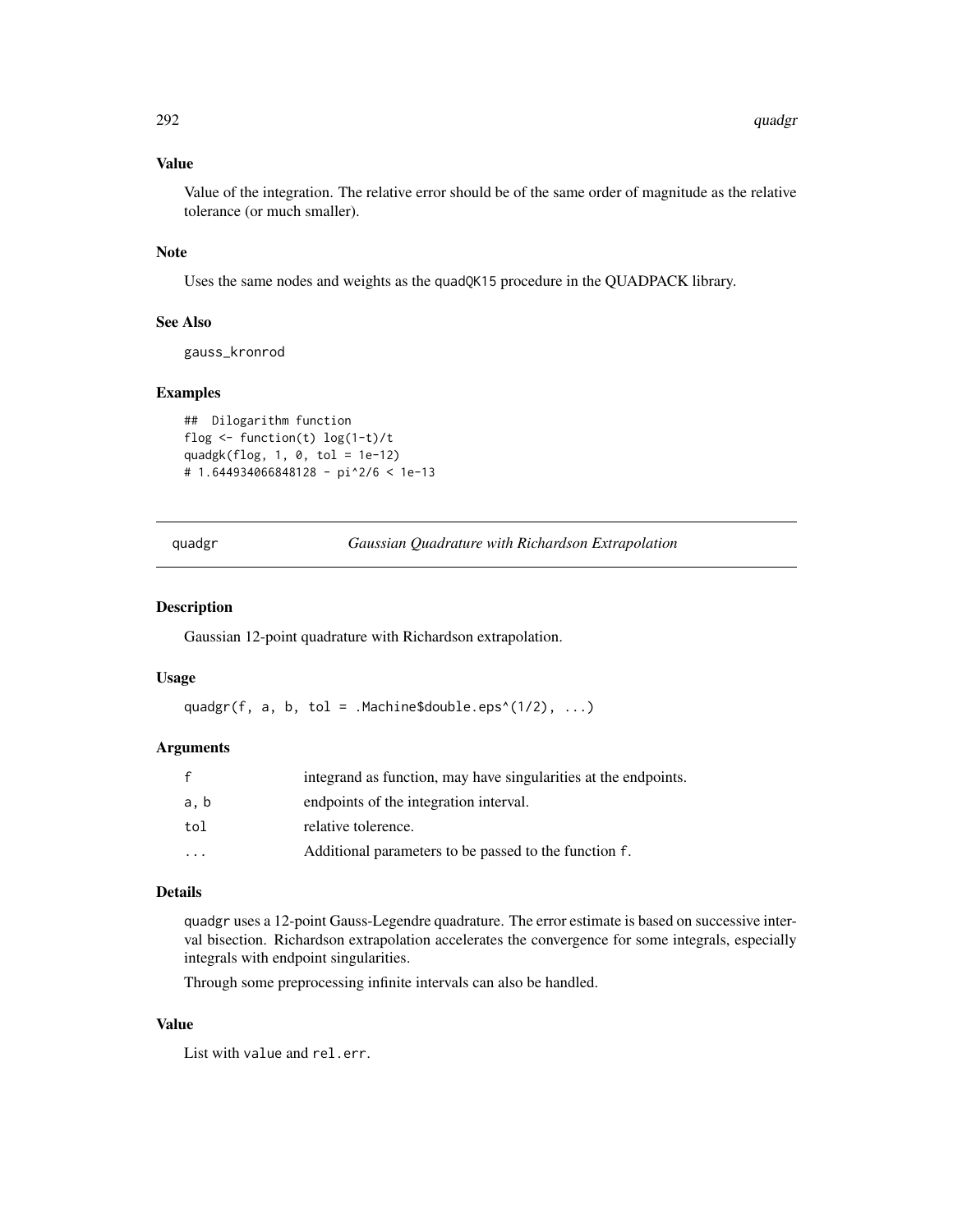#### quadinf 293

## Author(s)

Copyright (c) 2009 Jonas Lundgren for the Matlab function quadgr available on MatlabCentral under the BSD license.

R re-implementation by HwB, email: <hwborchers@googlemail.com>, in 2011.

# See Also

gaussLegendre

## Examples

```
## Dilogarithm function
flog <- function(t) log(1-t)/t
quadgr(flog, 1, 0, tol = 1e-12)
# value
# 1.6449340668482, is pi^2/6 = 1.64493406684823# rel.err
# 2.07167616395054e-13
```
quadinf *Infinite Integrals*

## Description

Iterative quadrature of functions over finite, semifinite, or infinite intervals.

#### Usage

quadinf(f, xa, xb, tol =  $1e-12$ , ...)

## Arguments

|     | univariate function; needs not be vectorized. |
|-----|-----------------------------------------------|
| xa  | lower limit of integration; can be infinite   |
| xb  | upper limit of integration; can be infinite   |
| tol | accuracy requested.                           |
|     | additional arguments to be passed to f.       |

# Details

quadinf implements the 'double exponential method' for fast numerical integration of smooth real functions on finite intervals. For infinite intervals, the tanh-sinh quadrature scheme is applied, that is the transformation  $g(t)$ =tanh(pi/2\*sinh(t)).

Please note that this algorithm does work very accurately for 'normal' function, but should not be applied to (heavily) oscillating functions. The maximal number of iterations is 7, so if this is returned the iteration may not have converged.

The integrand function needs *not* be vectorized.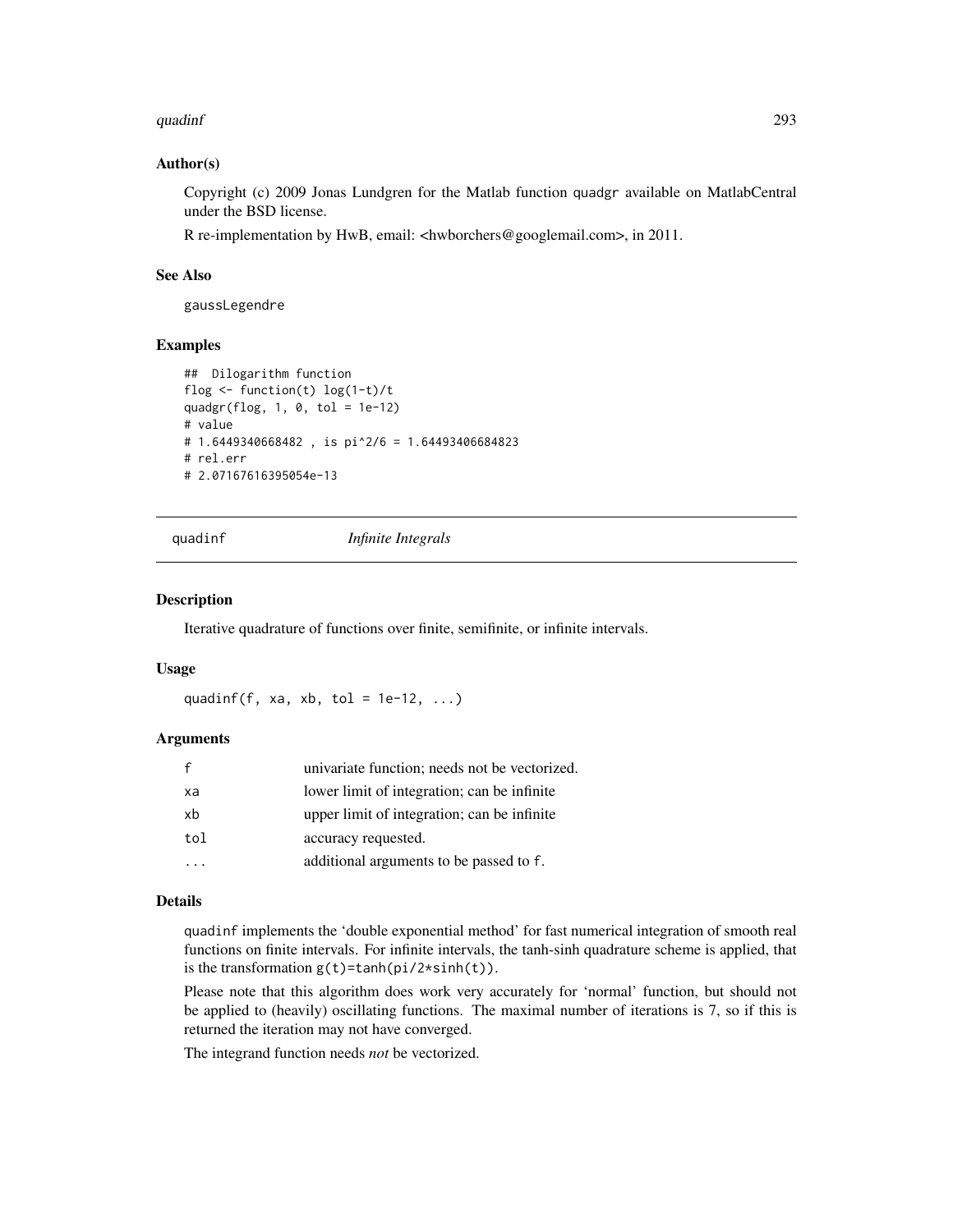## Value

A list with components Q the integral value, relerr the relative error, and niter the number of iterations.

#### Note

See also my remarks on R-help in September 2010 in the thread "bivariate vector numerical integration with infinite range".

#### References

D. H. Bayley. Tanh-Sinh High-precision Quadrature. 2006. URL: https://www.davidhbailey.com//dhbpapers/dhb-tanh-sinh.pdf

## See Also

[integrate](#page-0-0), [quadgk](#page-290-0)

## Examples

```
## We will look at the error function exp(-x^2)
f \leftarrow function(x) exp(-x^2) # sqrt(pi)/2 theory
quadinf(f, 0, Inf) # 0.8862269254527413
quadinf(f, -Inf, 0) \qquad \qquad # 0.8862269254527413f = function(x) \sqrt{sqrt(x)} * exp(-x) + 0.8862269254527579 \sqrt{2}quadinf(f, 0, Inf) # 0.8862269254527579
f = function(x) \times x + exp(-x^2) # 1/2
quadinf(f, \theta, Inf) # 0.5
f = function(x) 1 / (1+x^2) # 3.141592653589793 = pi
quadinf(f, -Inf, Inf) # 3.141592653589784
```
<span id="page-293-0"></span>quadl *Adaptive Lobatto Quadrature*

#### Description

Adaptive quadrature of functions of one variable over a finite interval.

### Usage

```
quadl(f, xa, xb, tol = .Machine$double.eps^0.5, trace = FALSE, ...)
```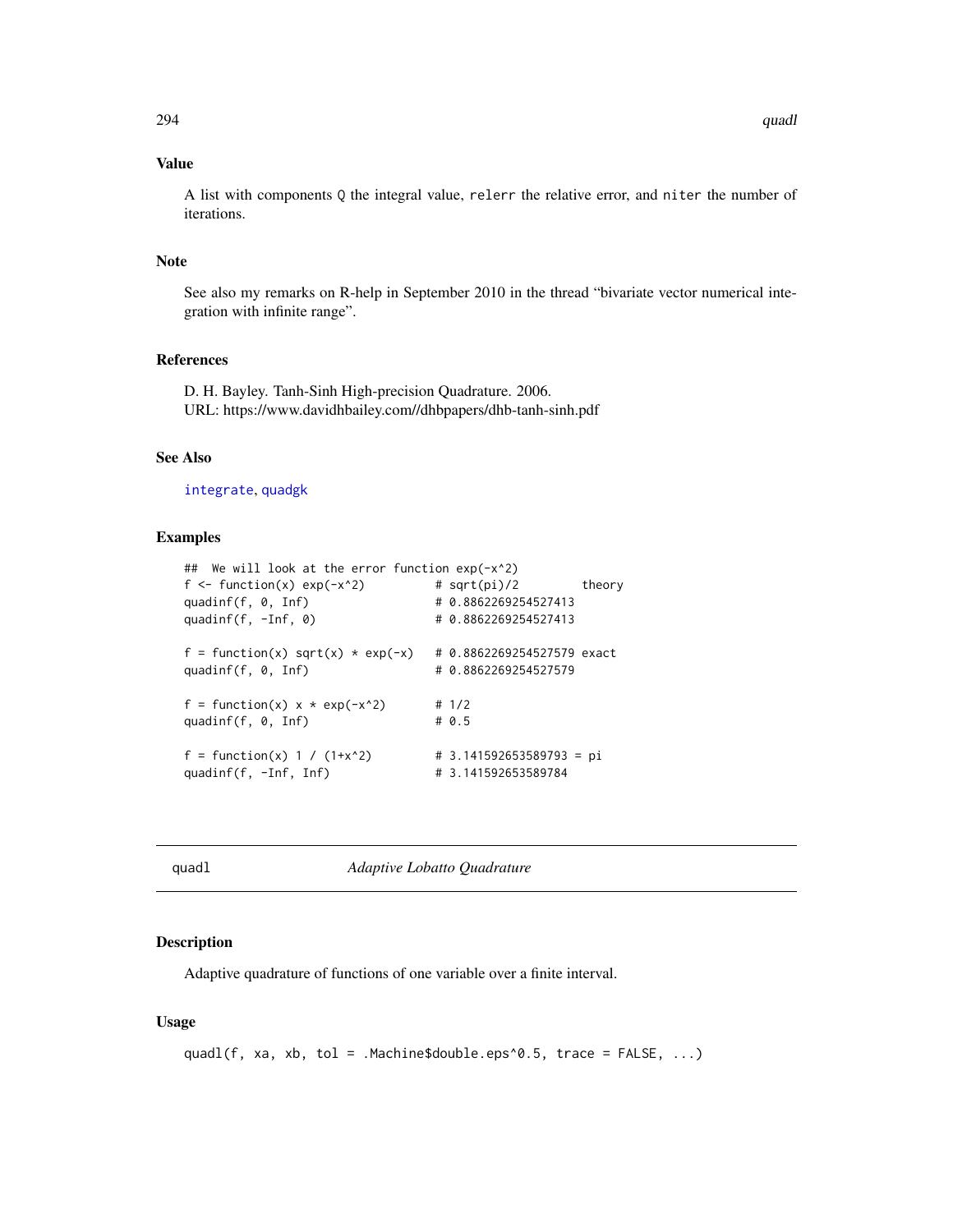#### quadl and 295 and 2008 and 2008 and 2008 and 2008 and 2008 and 2008 and 2008 and 2008 and 2008 and 2008 and 20

#### Arguments

|       | a one-dimensional function; needs to be vectorized. |
|-------|-----------------------------------------------------|
| xa    | lower limit of integration; must be finite          |
| xb    | upper limit of integration; must be finite          |
| tol   | accuracy requested.                                 |
| trace | logical; shall a trace be printed?                  |
|       | additional arguments to be passed to f.             |

# Details

Realizes adaptive Lobatto quadrature in R through recursive calls. The function f needs to be vectorized though this could be changed easily.

# Value

A single numeric value, the computed integral.

#### Note

Compared to Gaussian quadrature, Lobatto integration include the end points of the integration interval. It is accurate for polynomials up to degree 2n-3, where n is the number of integration points.

# Author(s)

Copyright (c) 1998 Walter Gautschi for the Matlab version published as part of the referenced article. R implementation by Hans W Borchers 2011.

# References

Gander, W. and W. Gautschi (2000). "Adaptive Quadrature — Revisited". BIT, Vol. 40, 2000, pp. 84-101.

## See Also

[quad](#page-287-0)

```
# options(digits=15)
f <- function(x) x * cos(\theta.1 * exp(x)) * sin(\theta.1 * pi * exp(x))quadl(f, 0, 4) # 1.2821290743501
integrate(f, 0, 4)
# 1.28212907435010 with absolute error < 4.1e-06
## Not run:
xx \leq -\text{seq}(0, 4, \text{length.out} = 200)yy \leftarrow f(xx)
```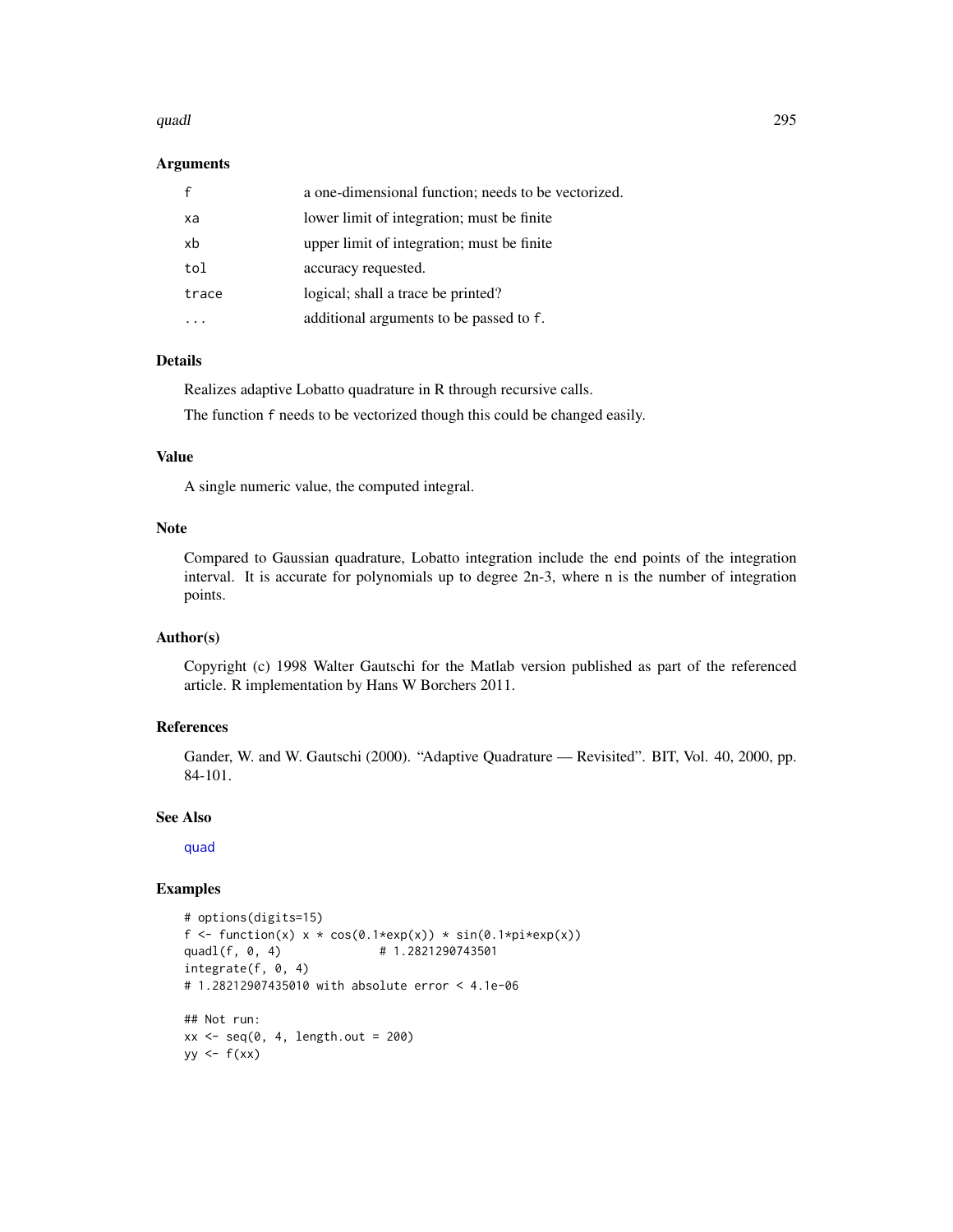```
plot(xx, yy, type = 'l')grid()
## End(Not run)
```
quadprog *Quadratic Programming*

# Description

Solves quadratic programming problems with linear and box constraints.

#### Usage

quadprog(C, d,  $A = NULL$ ,  $b = NULL$ ,  $Aeq = NULL$ ,  $beq = NULL$ ,  $1b = NULL$ ,  $ub = NULL$ 

# Arguments

|                | symmetric matrix, representing the quadratic term.     |
|----------------|--------------------------------------------------------|
| d              | vector, representing the linear term.                  |
| A              | matrix, represents the linear constraint coefficients. |
| h              | vector, constant vector in the constraints.            |
| Aeg            | matrix, linear equality constraint coefficients.       |
| beg            | vector, constant equality constraint vector.           |
| 1 <sub>b</sub> | elementwise lower bounds.                              |
| ub             | elementwise upper bounds.                              |

## Details

Finds a minimum for the quadratic programming problem specified as:

 $min1/2x^{\prime}Cx + d^{\prime}x$ 

such that the following constraints are satisfied:

$$
Ax \leq b
$$
  

$$
Aeqx = beq
$$
  

$$
lb \leq x \leq w
$$

The matrix should be symmetric and positive definite, in which case the solution is unique, indicated when the exit flag is 1.

For more information, see ?solve.QP.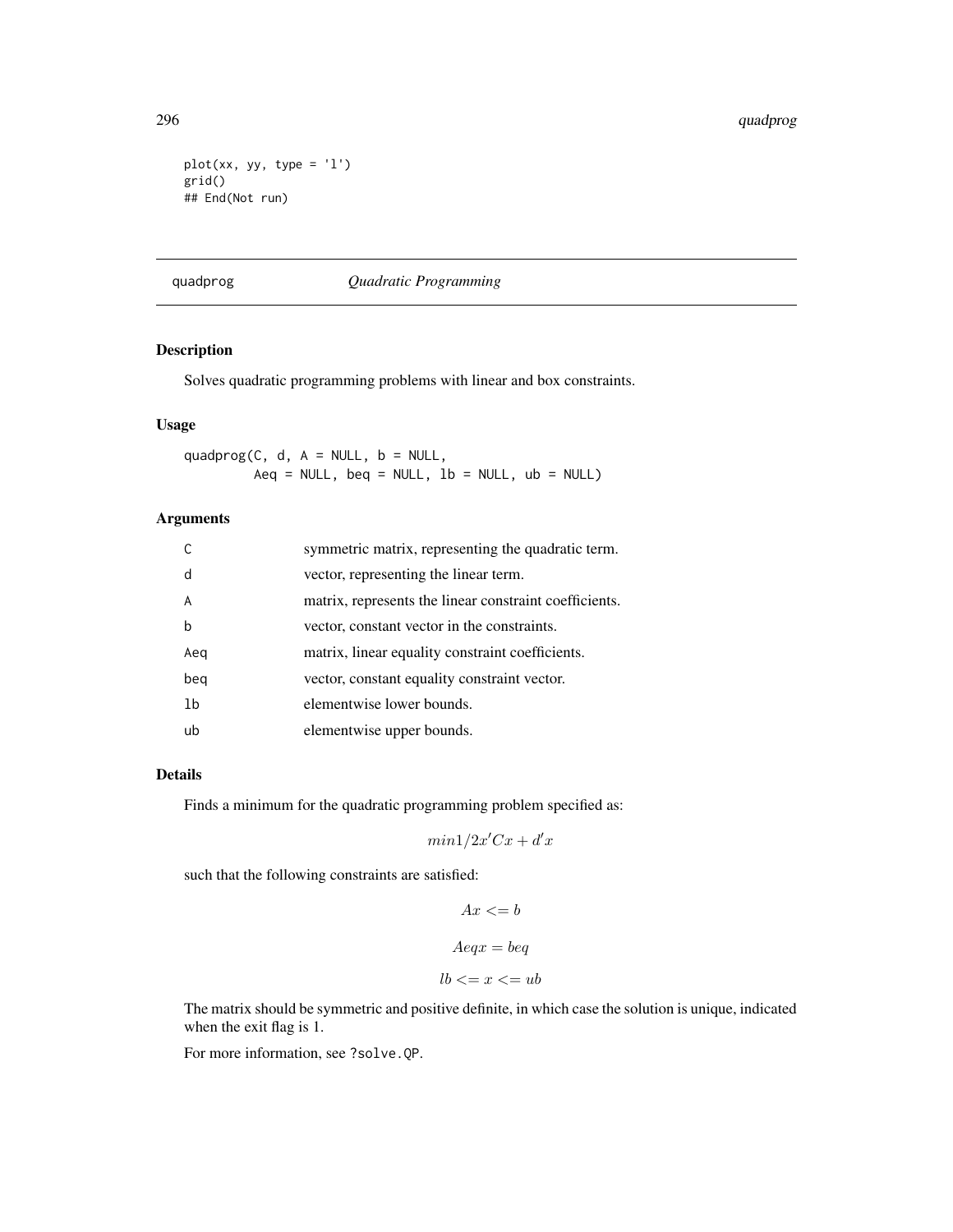#### quadprog 297

## Value

Returns a list with components

| xmin  | minimum solution, subject to all bounds and constraints. |
|-------|----------------------------------------------------------|
| fval  | value of the target expression at the arg minimum.       |
| eflag | exit flag.                                               |

#### Note

This function is wrapping the active set quadratic solver in the quadprog package: quadprog::solve.QP, combined with a more MATLAB-like API interface.

# References

Nocedal, J., and St. J. Wright (2006). Numerical Optimization. Second Edition, Springer Series in Operations Research, New York.

## See Also

[lsqlincon](#page-208-0), quadprog::solve.QP

```
## Example in ?solve.QP
# Assume we want to minimize: 1/2 x<sup>^</sup>T x - (0 5 0) %*% x
# under the constraints: A x <= b
# with b = (8, -2, 0)# and ( 4 3 0)
# \qquad A = (-2 -1 \quad 0)# ( 0 2,-1)
# and possibly equality constraint 3x1 + 2x2 + x3 = 1# or upper bound c(1.5, 1.5, 1.5).
C \leq -diag(1, 3); d \leq -c(0, 5, 0)A <- matrix(c(4,3,0, -2,-1,0, 0, 2,-1), 3, 3, byrow=TRUE)
b \leq c(8, -2, 0)quadprog(C, d, A, b)
# $xmin
# [1] 0.4761905 1.0476190 2.0952381
# $fval
# [1] -2.380952
# $eflag
# [1] 1
Aeq \leq -c(3, 2, 1); beq \leq -1quadprog(C, d, A, b, Aeq, beq)
# $xmin
# [1] 1.4 -0.8 -1.6
# $fval
# [1] 6.58
```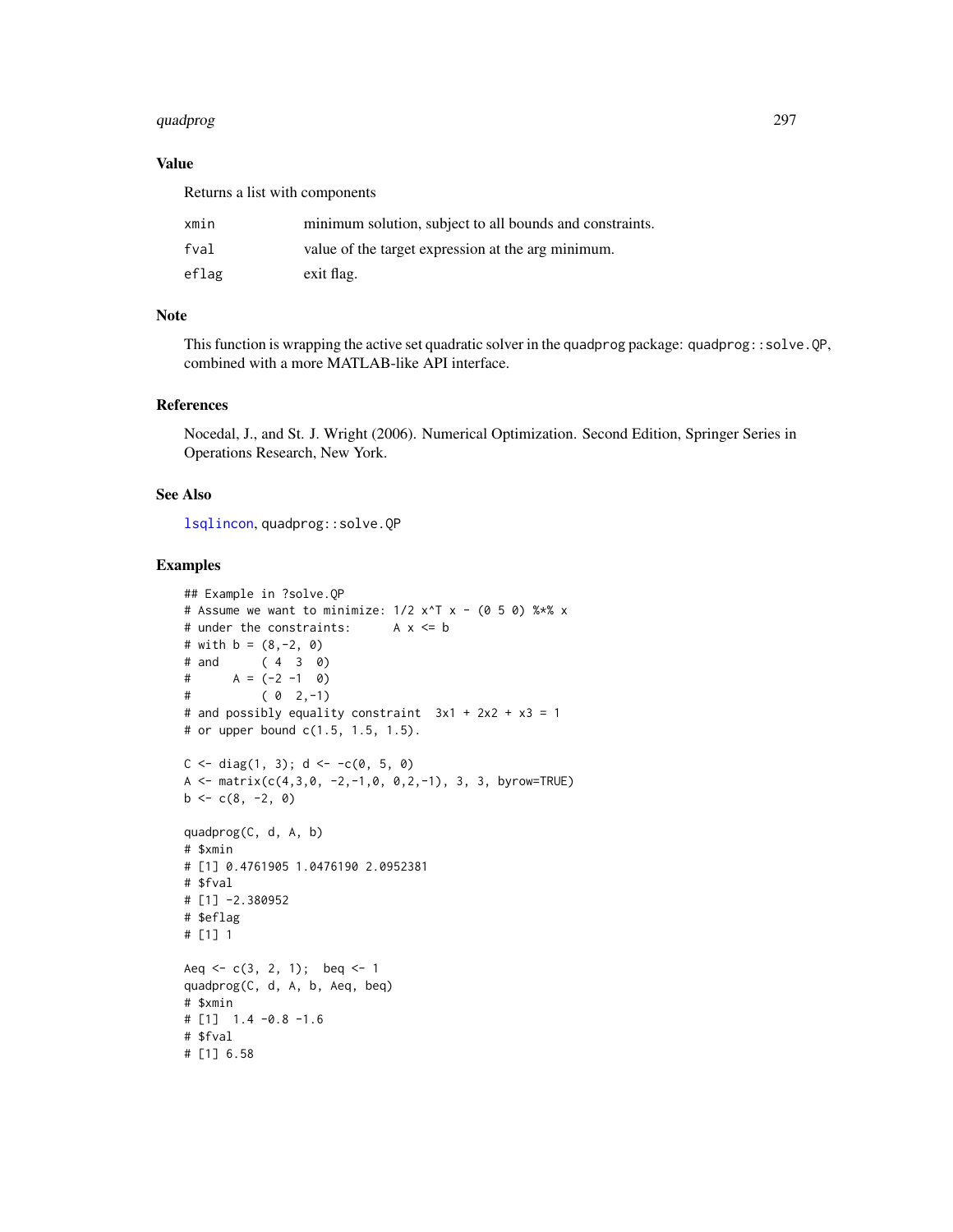```
# $eflag
# [1] 1
quadprog(C, d, A, b, 1b = 0, ub = 1.5)
# $xmin
# [1] 0.625 0.750 1.500
# $fval
# [1] -2.148438
# $eflag
# [1] 1
## Example help(quadprog)
C \leq - matrix(c(1, -1, -1, 2), 2, 2)
d \leq c(-2, -6)A <- matrix(c(1,1, -1,2, 2,1), 3, 2, byrow=TRUE)
b \leftarrow c(2, 2, 3)lb \leftarrow c(0, 0)quadprog(C, d, A, b, lb=lb)
# $xmin
# [1] 0.6666667 1.3333333
# $fval
# [1] -8.222222
# $eflag
# [1] 1
```
quadv *Vectorized Integration*

# Description

Vectorized adaptive Simpson integration.

# Usage

quadv(f, a, b, tol = .Machine\$double.eps^(1/2),  $\dots$ )

## Arguments

| f                       | univariate, vector-valued function; need not be vectorized. |
|-------------------------|-------------------------------------------------------------|
| a, b                    | endpoints of the integration interval.                      |
| tol                     | acuracy required for the recursion step.                    |
| $\cdot$ $\cdot$ $\cdot$ | further parameters to be passed to the function f.          |

## Details

Recursive version of the adaptive Simpson quadrature, recursion is based on the maximum of all components of the function calls.

quad is not suitable for functions with singularities in the interval or at end points.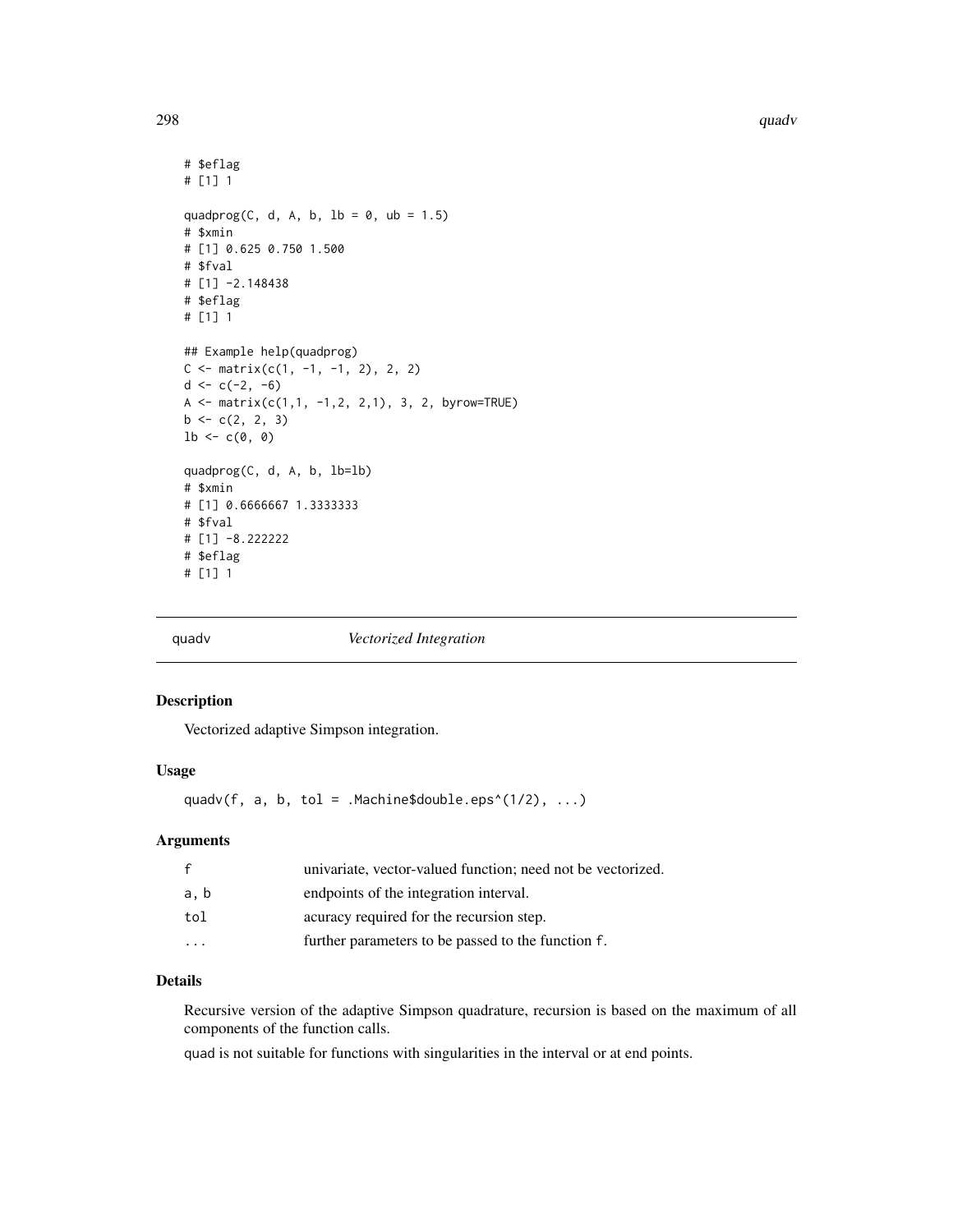#### quiver the control of the control of the control of the control of the control of the control of the control of the control of the control of the control of the control of the control of the control of the control of the c

# Value

Returns a list with components Q the integral value, f cnt the number of function calls, and estim.prec the estimated precision that normally will be much too high.

## See Also

[quad](#page-287-0)

# Examples

```
## Examples
f1 \leftarrow function(x) c(sin(x), cos(x))quadv(f1, 0, pi)
# $Q
# [1] 2.000000e+00 1.110223e-16
# $fcnt
# [1] 65
# $estim.prec
# [1] 4.321337e-07
f2 <- function(x) x<sup>2</sup> c(1:10)
quadv(f2, 0, 1, tol = 1e-12)
# $Q
# [1] 0.50000000 0.33333333 0.25000000 0.20000000 0.16666667
# [6] 0.14285714 0.12500000 0.11111111 0.10000000 0.09090909
# $fcnt
# [1] 505
# $estim.prec
# [1] 2.49e-10
```
quiver *Quiver or Velocity Plot*

## Description

A quiver plot displays velocity vectors as arrows with components  $(u, v)$  at the points  $(x, y)$ .

#### Usage

quiver(x, y, u, v, scale =  $0.05$ , angle =  $10$ , length =  $0.1, ...$ )

# Arguments

| x, y  | x, y-coordinates of start points of the arrows. |
|-------|-------------------------------------------------|
| u.v   | x, y-coordinates of start points.               |
| scale | scales the length of the arrows.                |
| angle | angle between shaft and edge of the arrows.     |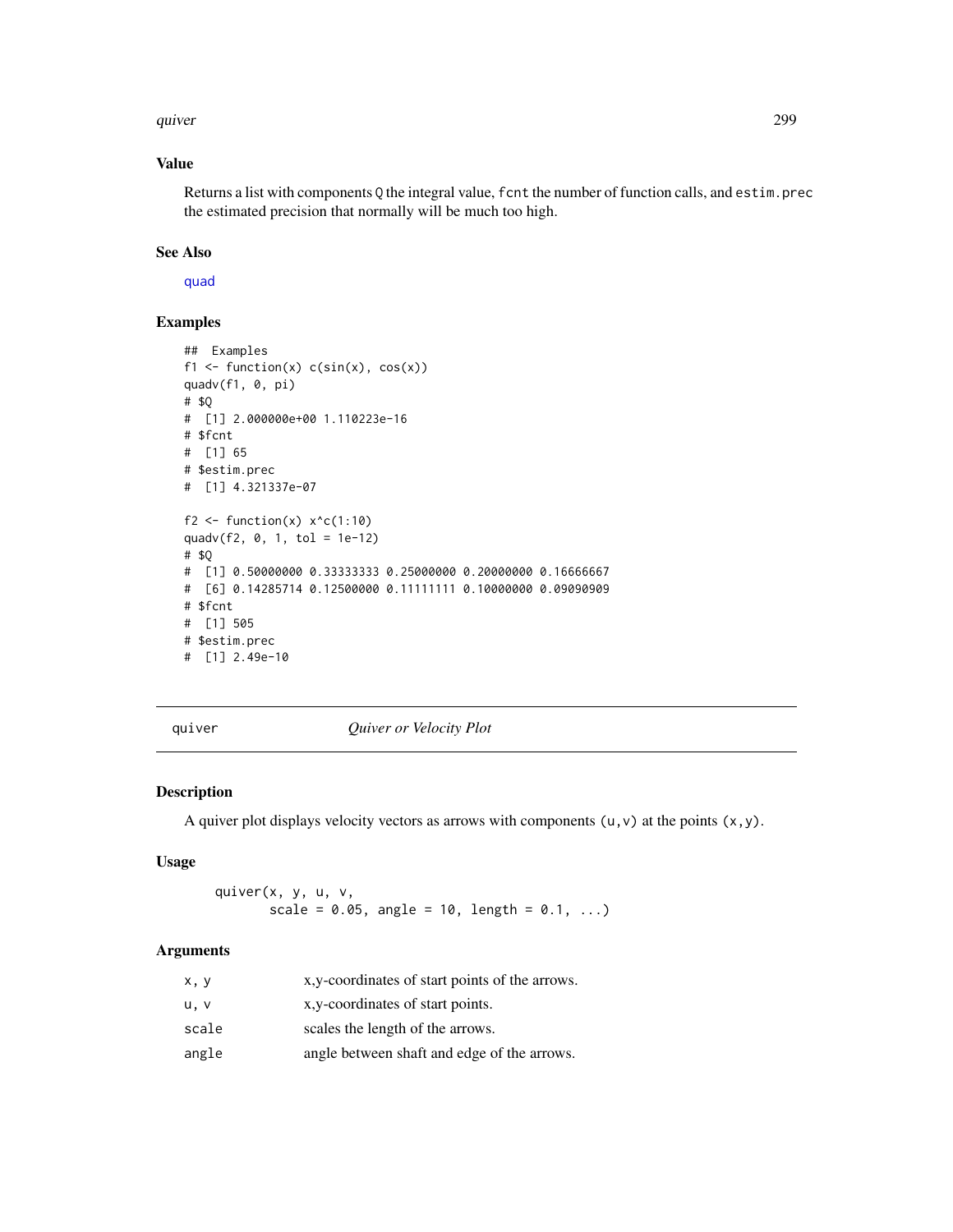| length   | length of the arrow edges.                      |
|----------|-------------------------------------------------|
| $\cdots$ | more options presented to the arrows primitive. |

# Details

The matrices x,y,u,v must all be the same size and contain corresponding position and velocity components. However, x and y can also be vectors.

## Value

Opens a graph window and plots the velocity vectors.

## See Also

[vectorfield](#page-376-0), [arrows](#page-0-0)

#### rand *Create Random Matrices*

# **Description**

Create random matrices or random points in a unit circle (Matlab style).

## Usage

rand( $n = 1$ ,  $m = n$ ) randn( $n = 1$ ,  $m = n$ ) randi(imax,  $n = 1$ ,  $m = n$ ) randsample(n, k, w = NULL, replacement = FALSE) rands( $n = 1$ ,  $N = 1$ ,  $r = 1$ ) randp( $n = 1, r = 1$ )

# Arguments

| n, m        | integers specifying the size of the matrix      |
|-------------|-------------------------------------------------|
| imax        | integer or pair of integers                     |
| k           | number of elements to return.                   |
| W           | weight vector, used for discrete probabilities. |
| replacement | logical; sampling with or without replacement.  |
| N           | dimension of a shere, $N=1$ for the unit circle |
|             | radius of circle, default 1.                    |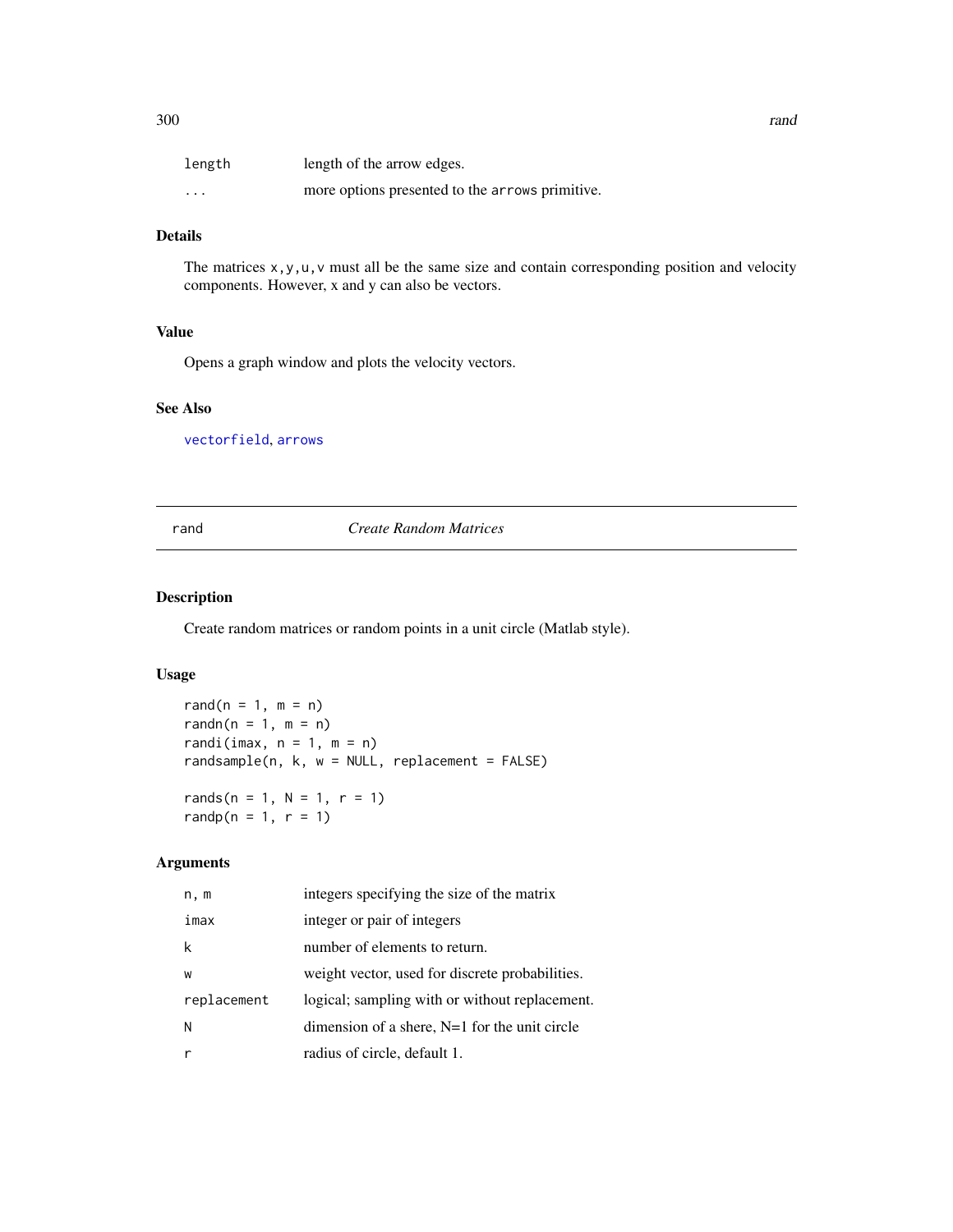rand 301

#### Details

rand(), randn(), randi() create random matrices of size n x m, where the default is square matrices if m is missing.

rand() uses the uniform distribution on  $\varphi$ ,  $\varphi$ , while randn() uses the normal distribution with mean 0 and standard deviation 1.

randi() generates integers between imax[1] and imax[2] resp. 1 and imax, if imax is a scalar.

randsample() samples k elements from 1:n, with or without replacement, or returns a weighted sample (with replacement), using the weight vector w for probabilities.

rands() generates uniformly random points on an N-sphere in the N+1-dimensional space. To generate uniformly random points in the N-dim. unit cube, take points in  $S^{\wedge}$ [N-1] und multiply with  $unif(n)^(1/(N-1))$ .

randp() generates uniformly random points in the unit circle (or in a circle of radius r).

## Value

Matrices of size nxm resp. a vector of length n.

randp() returns a pair of values representing a point in the circle, or a matrix of size (n, 2). rands() returns a matrix of size  $(n, N+1)$  with all rows being vectors of length 1.

## Note

The Matlab style of setting a seed is not available; use R style set. seed( $\dots$ ).

## References

Knuth, D. (1981). The Art of Computer programming; Vol. 2: Seminumerical Algorithms; Chapt. 3: Random Numbers. Addison-Wesley, Reading.

## See Also

[set.seed](#page-0-0)

```
rand(3)
randn(1, 5)
randi(c(1,6), 1, 10)
randsample(10, 5, replacement = TRUE, w = c(0, 0, 0, 1, 1, 1, 1, 0, 0, 0))
P \le - rands(1000, N = 1, r = 2)
U < - randp(1000, 2)
## Not run:
plot(U[, 1], U[, 2], pch = "+'', asp = 1)points(P, pch = "."')## End(Not run)
#-- v is 2 independent normally distributed elements
# u <- randp(1); r <- t(u) %*% u
```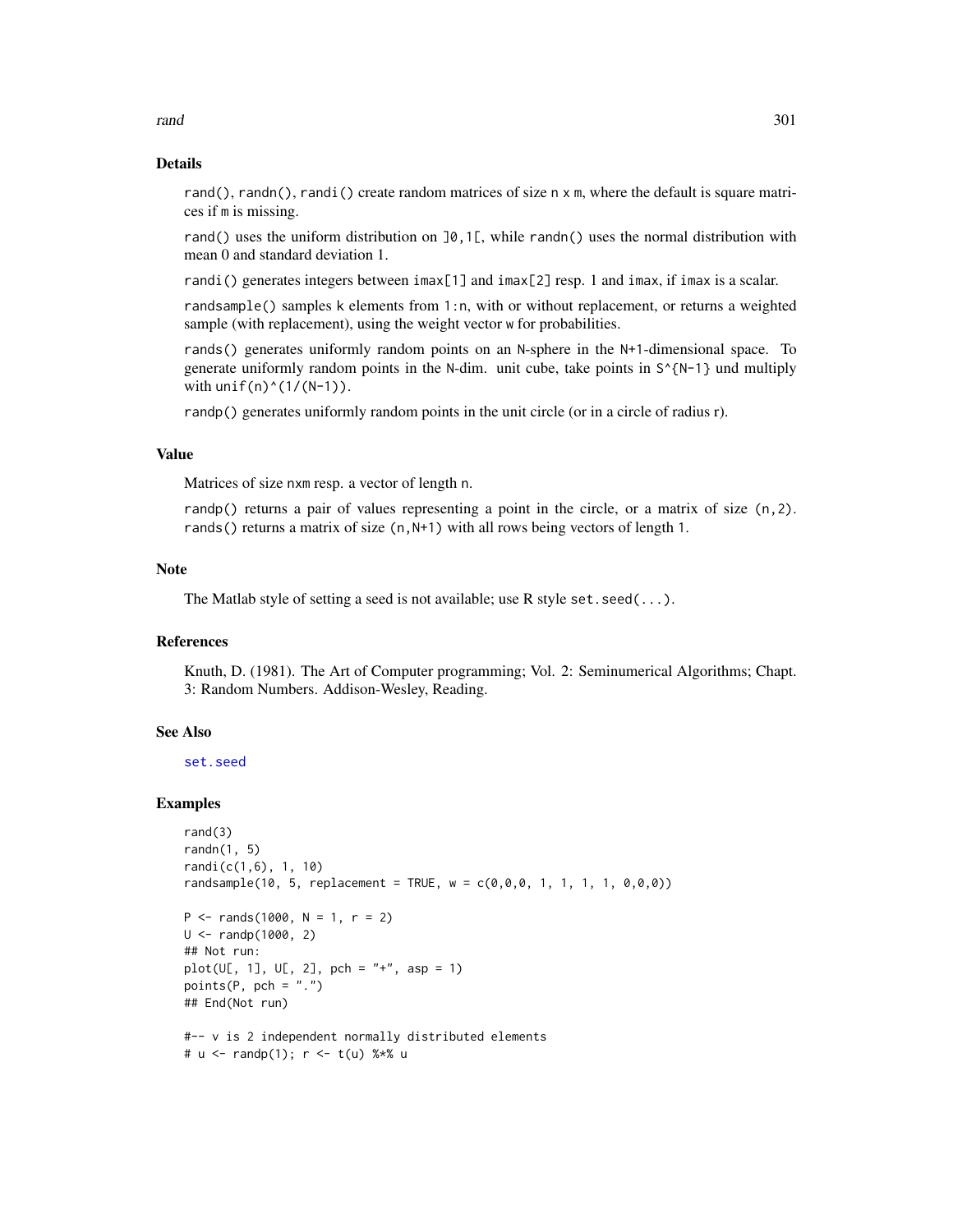#### 302 randcomb

```
# v \leq -sqrt(-2 * log(r)/r) * un <- 5000; U <- randp(n)
R \leftarrow apply(U*U, 1, sum)P <- sqrt(-2 \star log(R)/R) \star U # rnorm(2\starn)
## Not run:
hist(c(P))
## End(Not run)
```
randcomb *Random Combination*

# Description

Generates a random combination.

# Usage

randcomb(a, m)

# Arguments

| a | numeric vector of some length n |
|---|---------------------------------|
| m | integer with $0 \le m \le n$    |

# Details

Generates one random combination of the elements a of length m.

# Value

vector of combined elements of a

# Note

This behavior is different from Matlab/Octave, but does better correspond with the behavior of the perms() function.

## See Also

[combs](#page-57-0), [randperm](#page-303-0)

# Examples

randcomb(seq(2, 10, by=2), m = 3)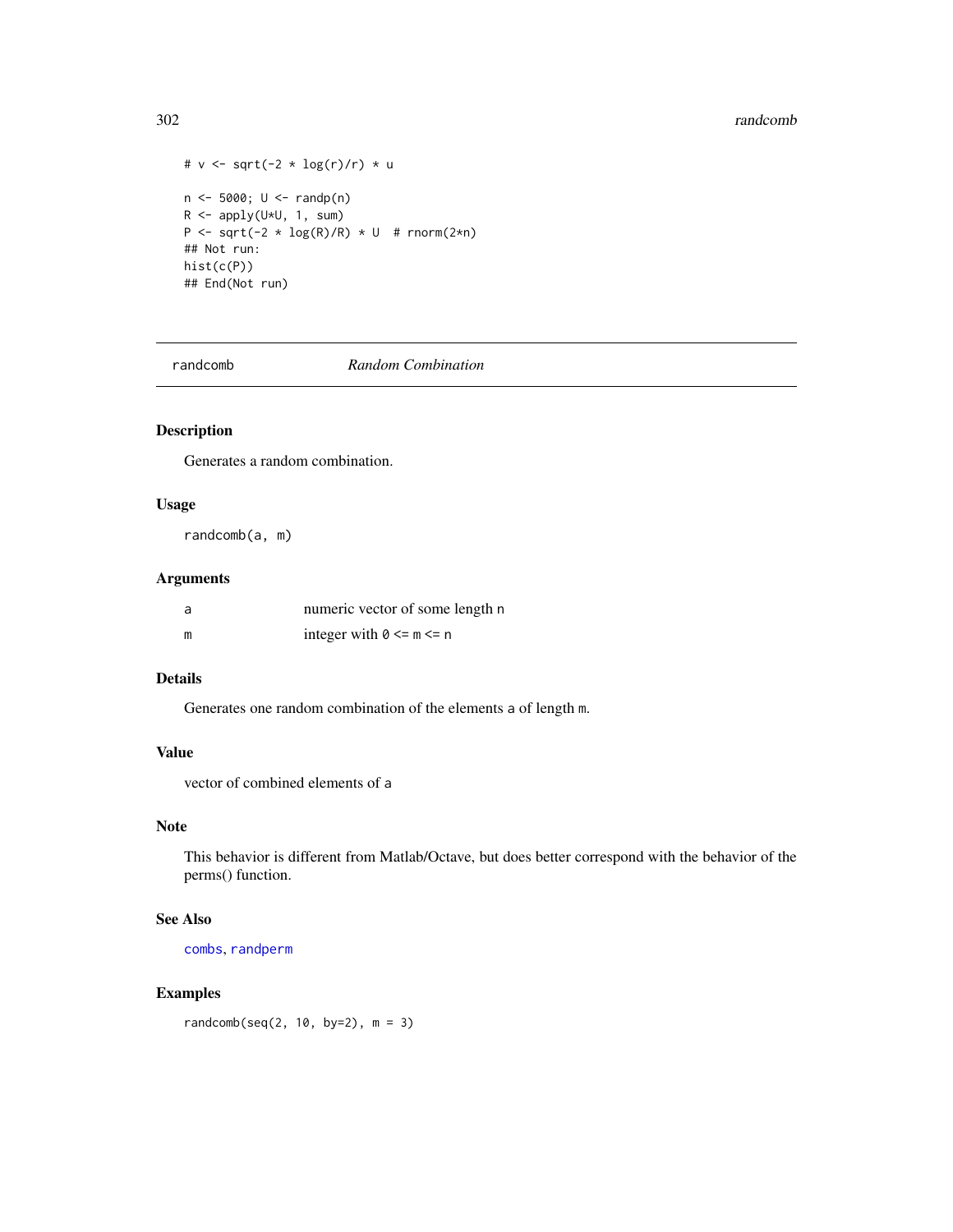Generates random orthonormal or unitary matrix of size n.

Will be needed in applications that explore high-dimensional data spaces, for example optimization procedures or Monte Carlo methods.

## Usage

```
randortho(n, type = c("orthonormal", "unitary"))
```
#### Arguments

|      | positive integer.                                           |
|------|-------------------------------------------------------------|
| type | orthonormal (i.e., real) or unitary (i.e., complex) matrix. |

## Details

Generates orthonormal or unitary matrices Q, that is  $t(Q)$  resp  $t(Conj(Q))$  is inverse to Q. The randomness is meant with respect to the (additively invariant) Haar measure on  $O(n)$  resp.  $U(n)$ .

Stewart (1980) describes a way to generate such matrices by applying Householder transformation. Here a simpler approach is taken based on the QR decomposition, see Mezzadri (2006),

#### Value

Orthogonal (or unitary) matrix Q of size n, that is  $\sqrt{2 \cdot x}$  (Q) resp.  $\sqrt{2 \cdot x}$  (Conj(Q)) is the unit matrix of size n.

#### Note

rortho was deprecated and eventually removed in version 2.1.7.

#### References

G. W. Stewart (1980). "The Efficient Generation of Random Orthogonal Matrices with an Application to Condition Estimators". SIAM Journal on Numerical Analysis, Vol. 17, No. 3, pp. 403-409.

F. Mezzadri (2006). "How to generate random matrices from the classical compact groups". NO-TICES of the AMS, Vol. 54 (2007), 592-604. (arxiv.org/abs/math-ph/0609050v2)

```
Q \leftarrow \text{random}(\mathbf{5})zapsmall(Q %*% t(Q))zapsmall(t(Q) % <math>\ast</math>% Q)
```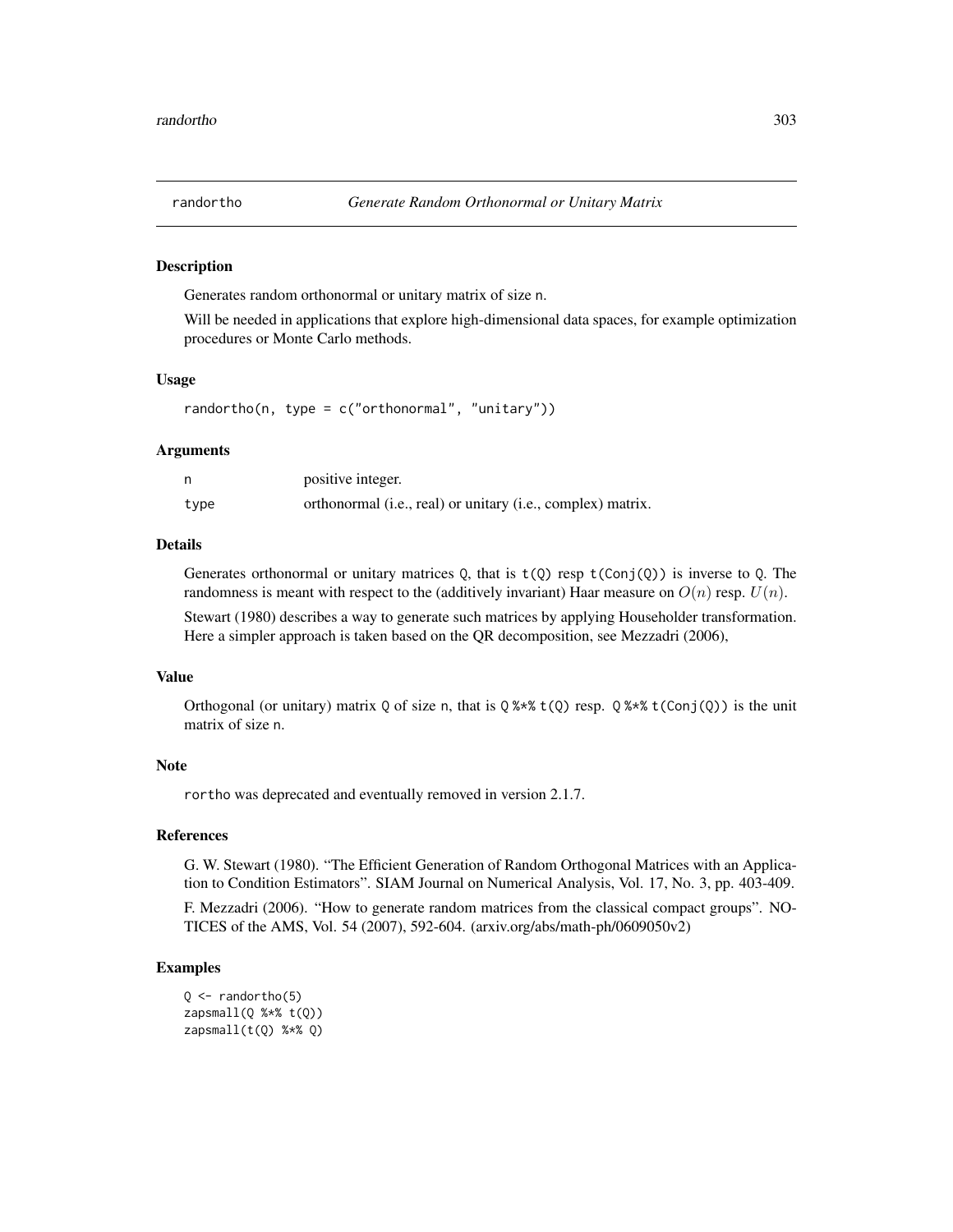<span id="page-303-0"></span>

Generates a random permutation.

# Usage

randperm(a, k)

## Arguments

| a | integer or numeric vector of some length n. |
|---|---------------------------------------------|
|   | integer, smaller as a or $length(a)$ .      |

## Details

Generates one random permutation of k of the elements a, if a is a vector, or of 1: a if a is a single integer.

# Value

Vector of permuted elements of a or 1:a.

## Note

This behavior is different from Matlab/Octave, but does better correspond with the behavior of the perms() function.

# See Also

[perms](#page-256-0)

```
randperm(1:6, 3)
randperm(6, 6)
randperm(11:20, 5)
randperm(seq(2, 10, by=2))
```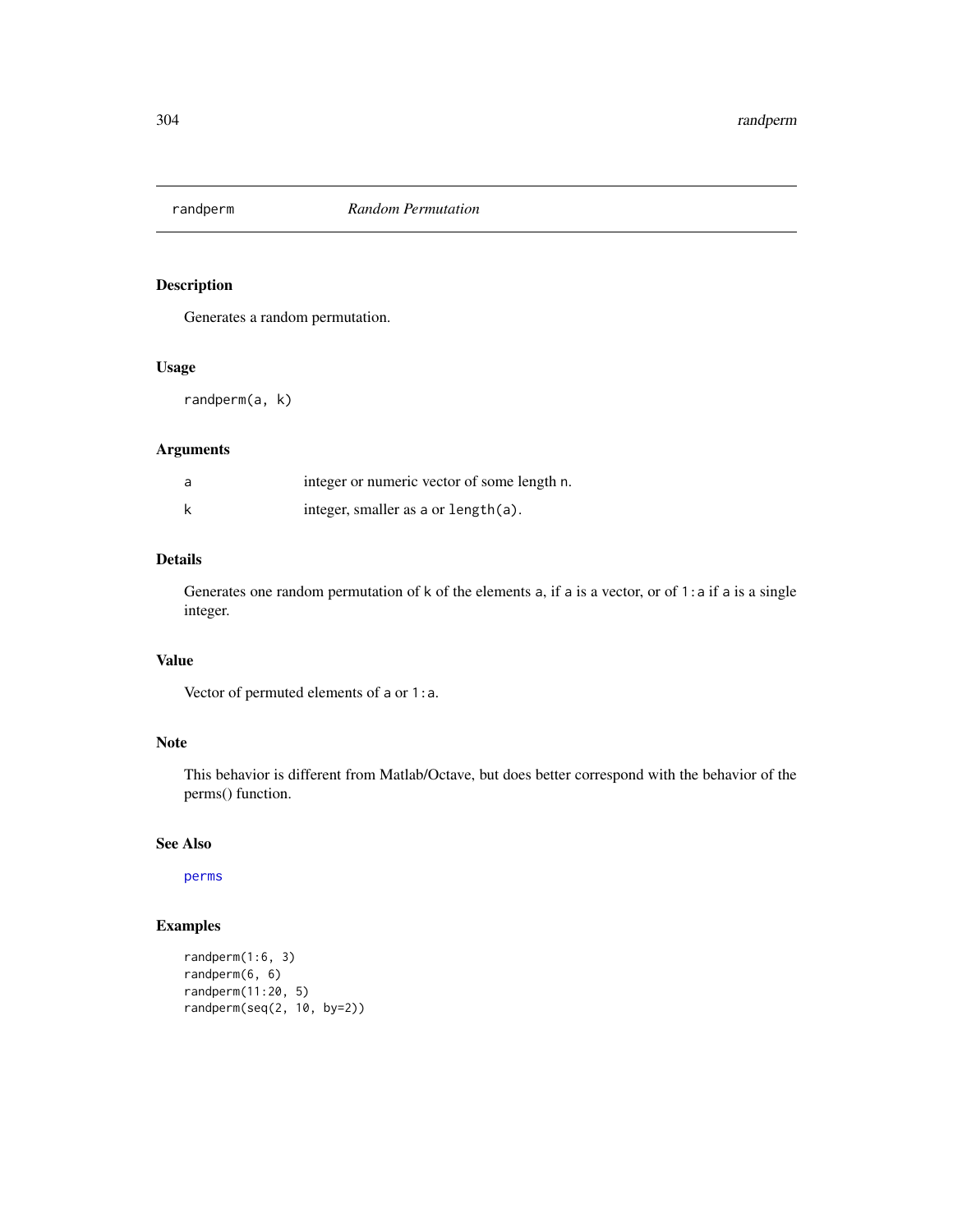Provides an estimate of the rank of a matrix M.

# Usage

Rank(M)

# Arguments

M Numeric matrix; vectors will be considered as column vectors.

# Details

Provides an estimate of the number of linearly independent rows or columns of a matrix M. Compares an approach using QR-decomposition with one counting singular values larger than a certain tolerance (Matlab).

# Value

Matrix rank as integer between  $\theta$  and  $min(ncol(M),nrow(M)).$ 

## Note

The corresponding function in Matlab is called rank, but that term has a different meaning in R.

# References

Trefethen, L. N., and D. Bau III. (1997). Numerical Linear Algebra. SIAM, Philadelphia.

# See Also

[nullspace](#page-243-0)

```
Rank(magic(10)) #=> 7
Rank(magic(100)) #=> 3 (!)
Rank(hilb(8)) \# \Rightarrow 8, but qr(hilb(8))$rank says, rank is 7.
# Warning message:
# In Rank(hilb(8)) : Rank calculation may be problematic.
```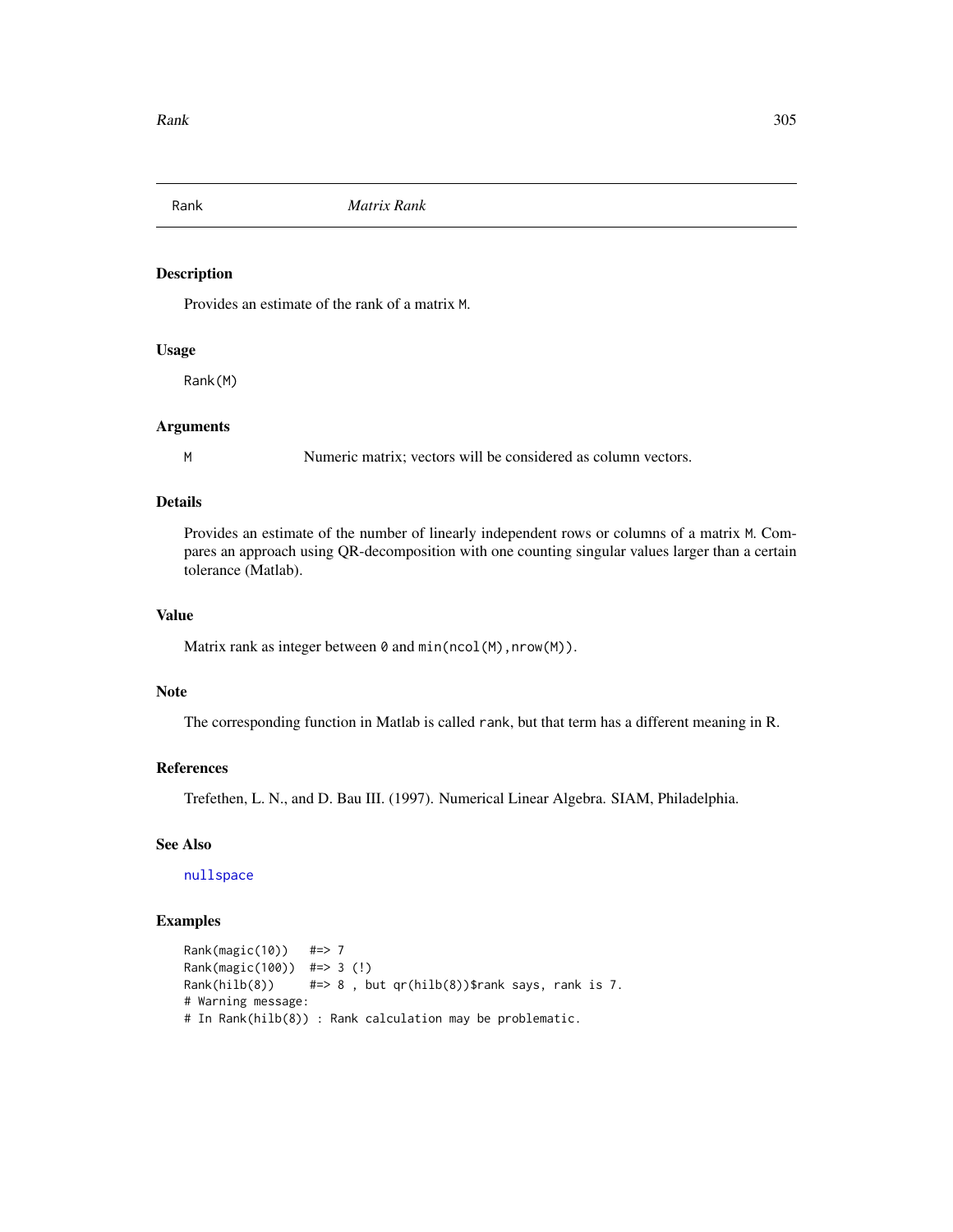Generate continuous fractions for numeric values.

# Usage

rat(x, tol =  $1e-06$ ) rats(x, tol =  $1e-06$ )

# Arguments

|     | a numeric scalar or vector.                                |
|-----|------------------------------------------------------------|
| tol | tolerance; default 1e-6 to make a nicer appearance for pi. |

## Details

rat generates continuous fractions, while rats prints the the corresponding rational representation and returns the numeric values.

## Value

rat returns a character vector of string representations of continuous fractions in the format [b0;  $b1, \ldots, b_{n-1}$ ].

rats prints the rational number and returns a numeric vector.

## Note

Essentially, these functions apply contfrac.

# See Also

numbers::contfrac

```
rat(pi)
rats(pi)
rat(sqrt(c(2, 3, 5)), tol = 1e-15)rats(sqrt(c(2, 3, 5)), tol = 1e-15)
```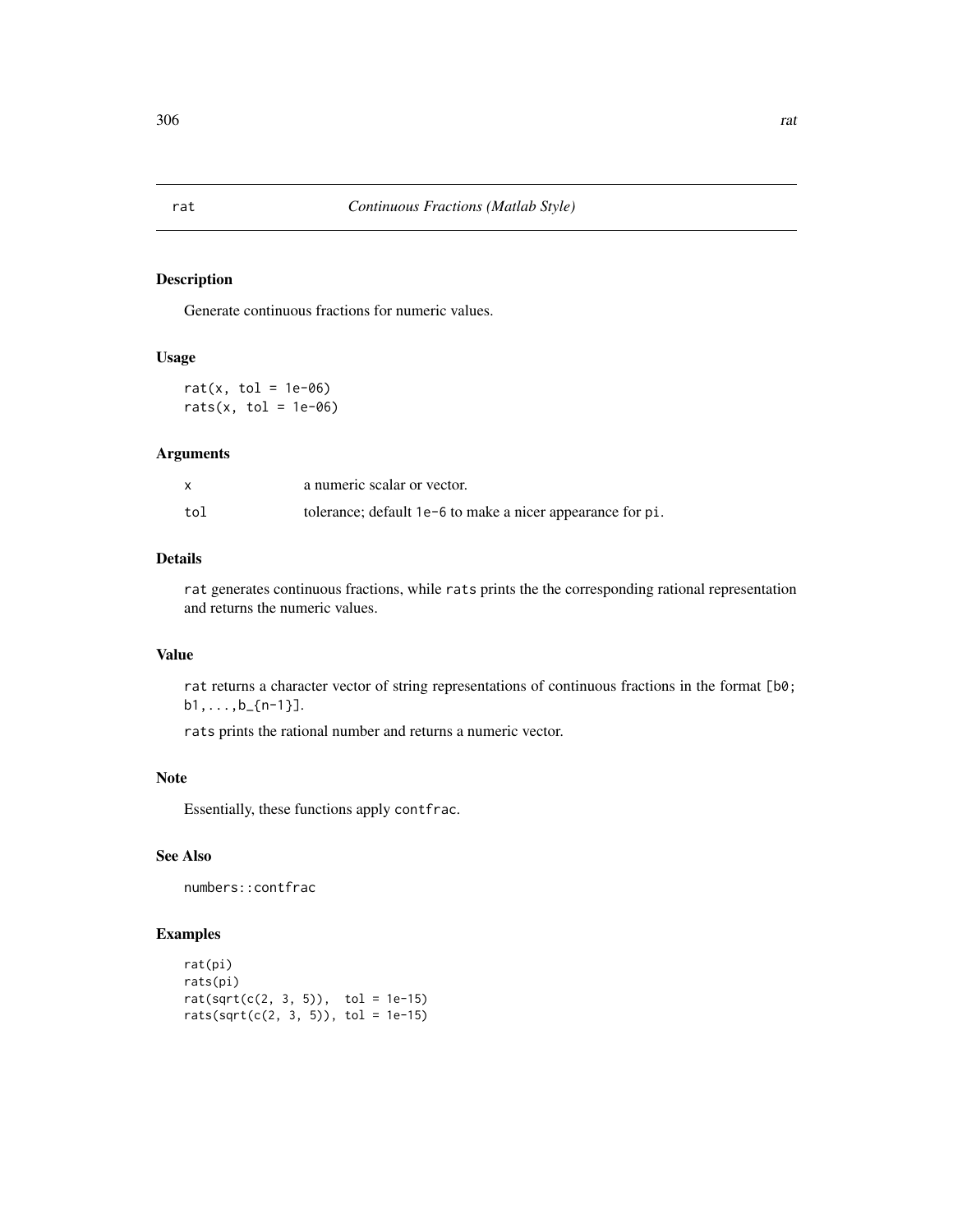<span id="page-306-0"></span>

Burlisch-Stoer rational interpolation.

## Usage

ratinterp(x, y,  $xs = x$ )

## Arguments

| $\mathsf{X}$ | numeric vector; points on the x-axis; needs to be sorted; at least three points<br>required.                         |
|--------------|----------------------------------------------------------------------------------------------------------------------|
| y            | numeric vector; values of the assumed underlying function; x and y must be of<br>the same length.                    |
| XS           | numeric vector; points at which to compute the interpolation; all points must lie<br>between $min(x)$ and $max(x)$ . |

#### Details

The Burlisch-Stoer approach to rational interpolation is a recursive procedure (similar to the Newton form of polynomial interpolation) that produces a "diagonal" rational function, that is the degree of the numerator is either the same or one less than the degree of the denominator.

Polynomial interpolation will have difficulties if some kind of singularity exists in the neighborhood, even if the pole occurs in the complex plane. For instance, Runge's function has a pole at  $z = 0.2i$ , quite close to the interval [-1, 1].

# Value

Numeric vector representing values at points xs.

# Note

The algorithm does not yield a simple algebraic expression for the rational function found.

## References

Stoer, J., and R. Bulirsch (2002). Introduction to Numerical Analysis. Third Edition, Springer-Verlag, New York.

Fausett, L. V. (2008). Applied Numerical Analysis Using Matlab. Second Edition, Pearson Education.

## See Also

[rationalfit](#page-307-0), [pade](#page-251-0)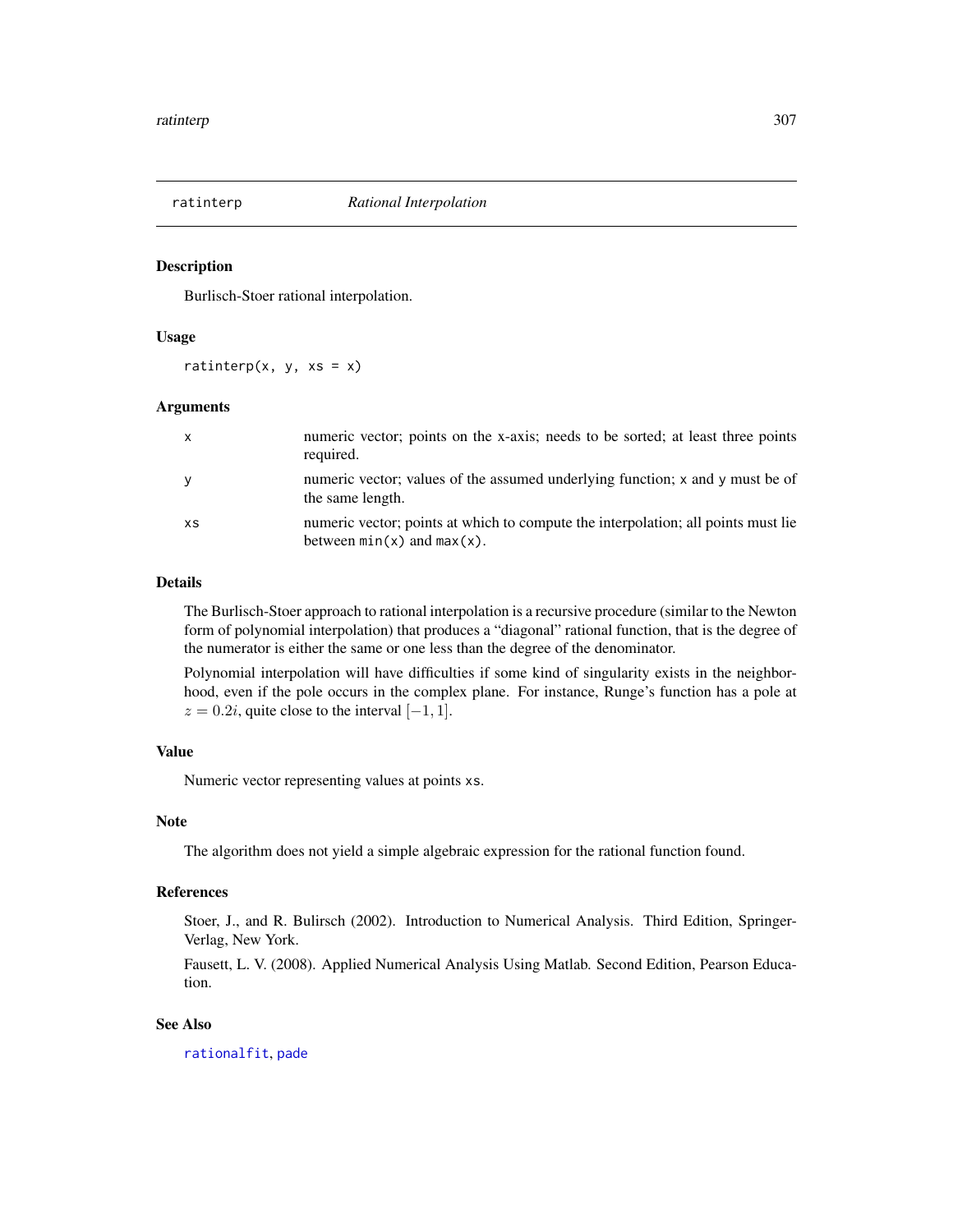## Examples

```
## Rational interpolation of Runge's function
x \leq -c(-1, -0.5, 0, 0.5, 1.0)y \leftarrow \text{range}(x)xs \leftarrow \text{linspace}(-1, 1)ys <- runge(xs)
yy \le ratinterp(x, y, xs) # returns exactly the Runge function
## Not run:
plot(xs, ys, type="l", col="blue", lty = 2, lwd = 3)
points(x, y)
yy <- ratinterp(x, y, xs)
lines(xs, yy, col="red")
grid()
## End(Not run)
```
rationalfit *Rational Function Approximation*

#### Description

Fitting a rational function to data points.

## Usage

rationalfit(x, y, d1 = 5, d2 = 5)

#### Arguments

| $\mathsf{x}$ | numeric vector; points on the x-axis; needs to be sorted; at least three points<br>required.      |
|--------------|---------------------------------------------------------------------------------------------------|
| y            | numeric vector; values of the assumed underlying function; x and y must be of<br>the same length. |
| d1, d2       | maximal degrees of numerator (d1) and denominator (d1) of the requested ra-<br>tional function.   |

## Details

A rational fit is a rational function of two polynomials p1 and p2 (of user specified degrees d1 and d2) such that  $p1(x)/p2(x)$  approximates y in a least squares sense.

d1 and d2 must be large enough to get a good fit and usually d1=d2 gives good results

## Value

List with components p1 and p2 for the polynomials in numerator and denominator of the rational function.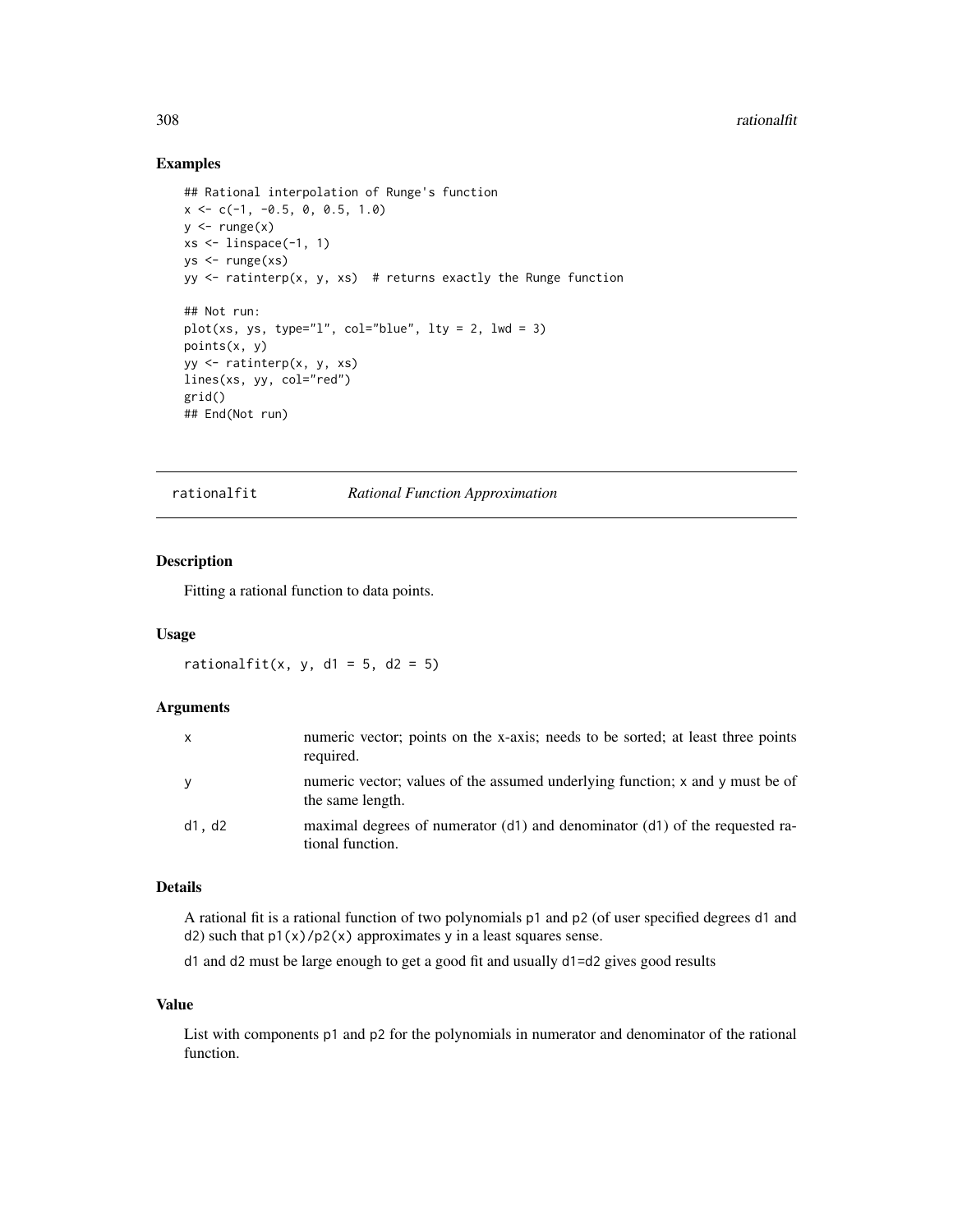#### rationalfit 309

# Note

This implementation will later be replaced by a 'barycentric rational interpolation'.

#### Author(s)

Copyright (c) 2006 by Paul Godfrey for a Matlab version available from the MatlabCentral under BSD license. R re-implementation by Hans W Borchers.

## References

Press, W. H., S. A. Teukolsky, W. T Vetterling, and B. P. Flannery (2007). Numerical Recipes: The Art of Numerical Computing. Third Edition, Cambridge University Press, New York.

## See Also

#### [ratinterp](#page-306-0)

## Examples

```
## Not run:
x \le -\text{linspace}(0, 15, 151); y \le -\text{sin}(x)/xrA <- rationalfit(x, y, 10, 10); p1 <- rA$p1; p2 <- rA$p2
ys <- polyval(p1,x) / polyval(p2,x)
plot(x, y, type="1", col="blue", ylim=c(-0.5, 1.0))points(x, Re(sys), col="red") # max(abs(y-ys), na.rm=TRUE) < 1e-6grid()
# Rational approximation of the Zeta function
x \le - seq(-5, 5, by = 1/16)
y \leftarrow zeta(x)rA <- rationalfit(x, y, 10, 10); p1 <- rA$p1; p2 <- rA$p2
ys <- polyval(p1,x) / polyval(p2,x)
plot(x, y, type="1", col="blue", ylim=c(-5, 5))points(x, Re(ys), col="red")
grid()
# Rational approximation to the Gamma function
x \le - seq(-5, 5, by = 1/32); y \le - gamma(x)
rA <- rationalfit(x, y, 10, 10); p1 <- rA$p1; p2 <- rA$p2
ys <- polyval(p1,x) / polyval(p2,x)
plot(x, y, type="1", col = "blue")points(x, Re(ys), col="red")
grid()
```
## End(Not run)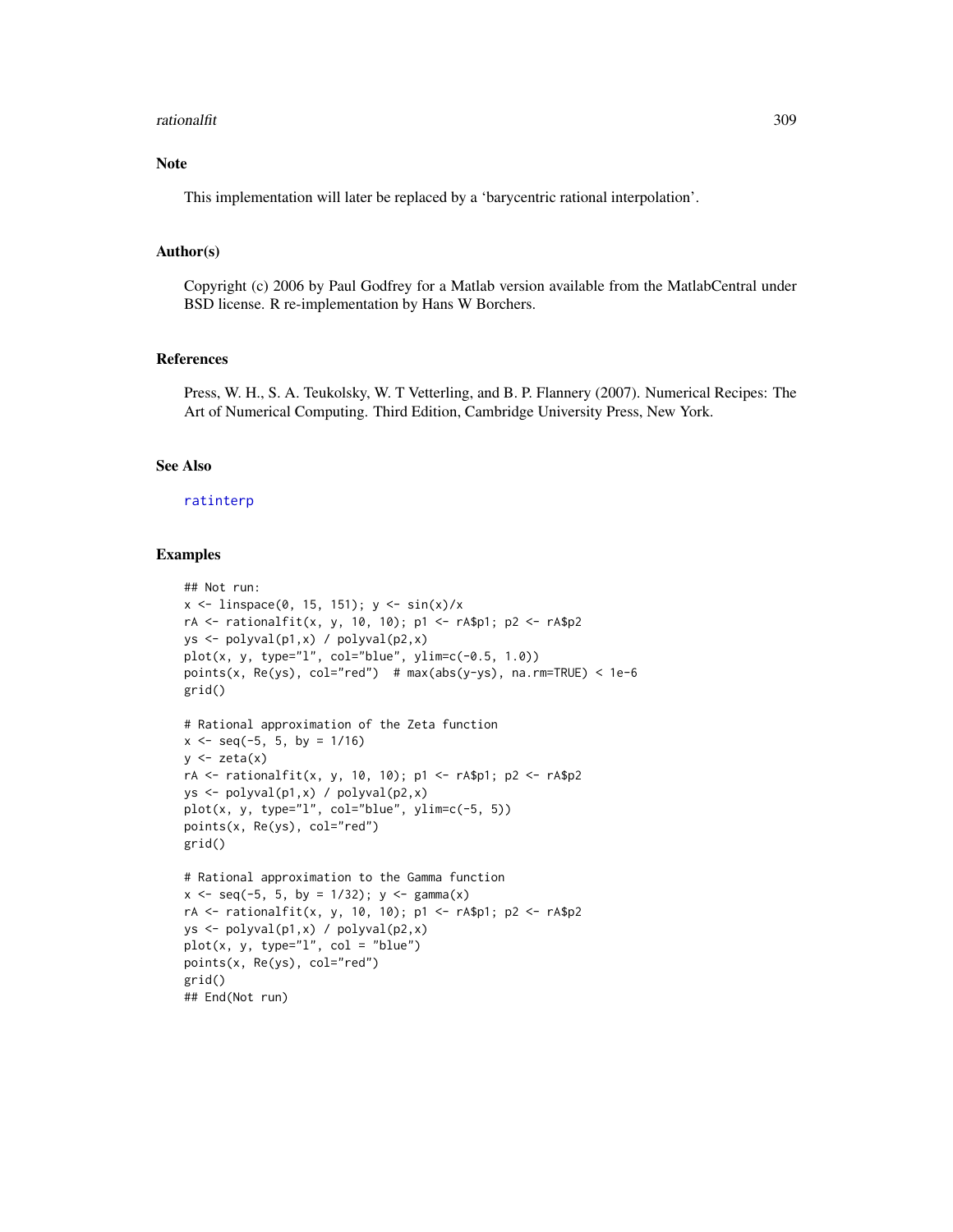Calculates the area of intersection of rectangles, specified by position vectors x and y.

## Usage

rectint(x, y)

## Arguments

x, y both vectors of length 4, or both matrices with 4 columns.

## Details

Rectangles are specified as position vectors, that is  $c(x[1], x[2])$  is the lower left corner,  $x[3]$  and x[4] are width and height of the rectangle. When x and y are matrices, each row is assumed to be a position vector specifying a rectangle.

## Value

Returns a scalar if x and y are vectors. If x is a n-by-4 and y a m-by-4 matrix, then it returns a n-by-m matrix R with entry  $(i, j)$  being the area rectint $(x[i, j, y[j,])$ .

# See Also

[polyarea](#page-266-0)

# Examples

x <- c(0.5, 0.5, 0.25, 1.00) y <- c(0.3, 0.3, 0.35, 0.75) rectint(x, y) # [1] 0.0825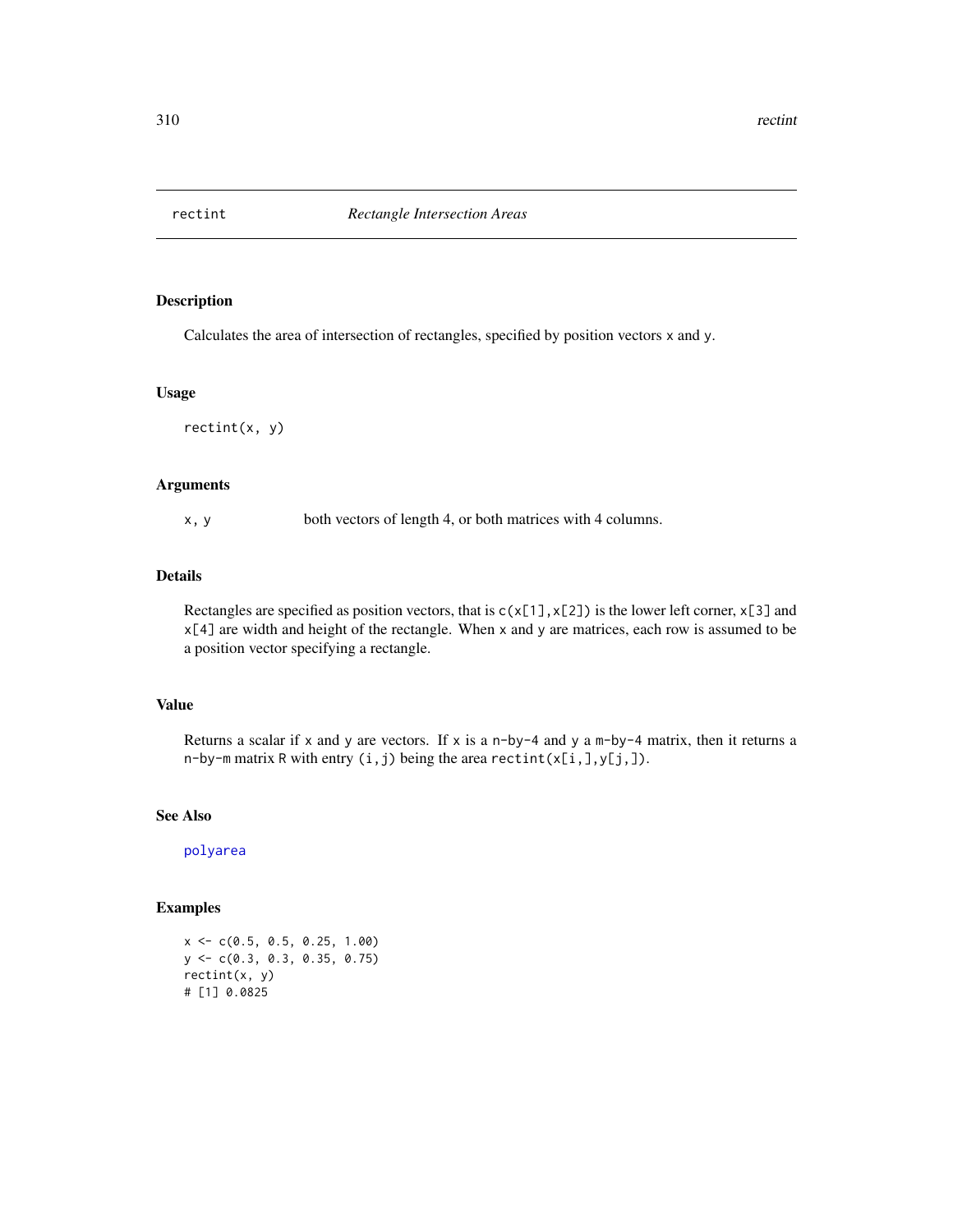Find overlapping matches for a regular expression.

## Usage

 $refindall(s, pat, over = 1, ignorecase = FALSE)$ 

# Arguments

| -S         | Single character string.                                                                 |
|------------|------------------------------------------------------------------------------------------|
| pat        | Regular expression.                                                                      |
| over       | Natural number, indication how many steps to go forward after a match; defaults<br>to 1. |
| ignorecase | logical, whether to ignore case.                                                         |

## Details

Returns the starting position of all — even overlapping — matches of the regular expression pat in the character string s.

The syntax for pattern matching has to be PERL-like.

## Value

A numeric vector with the indices of starting positions of all matches.

# Note

This effect can also be reached with the R function gregexpr(), see the example below.

#### See Also

[regexp](#page-311-0)

```
refindall("ababababa", 'aba')
gregexpr('a(?=ba)', "ababababa", perl=TRUE)
refindall("AbababaBa", 'aba')
refindall("AbababaBa", 'aba', ignorecase = TRUE)
```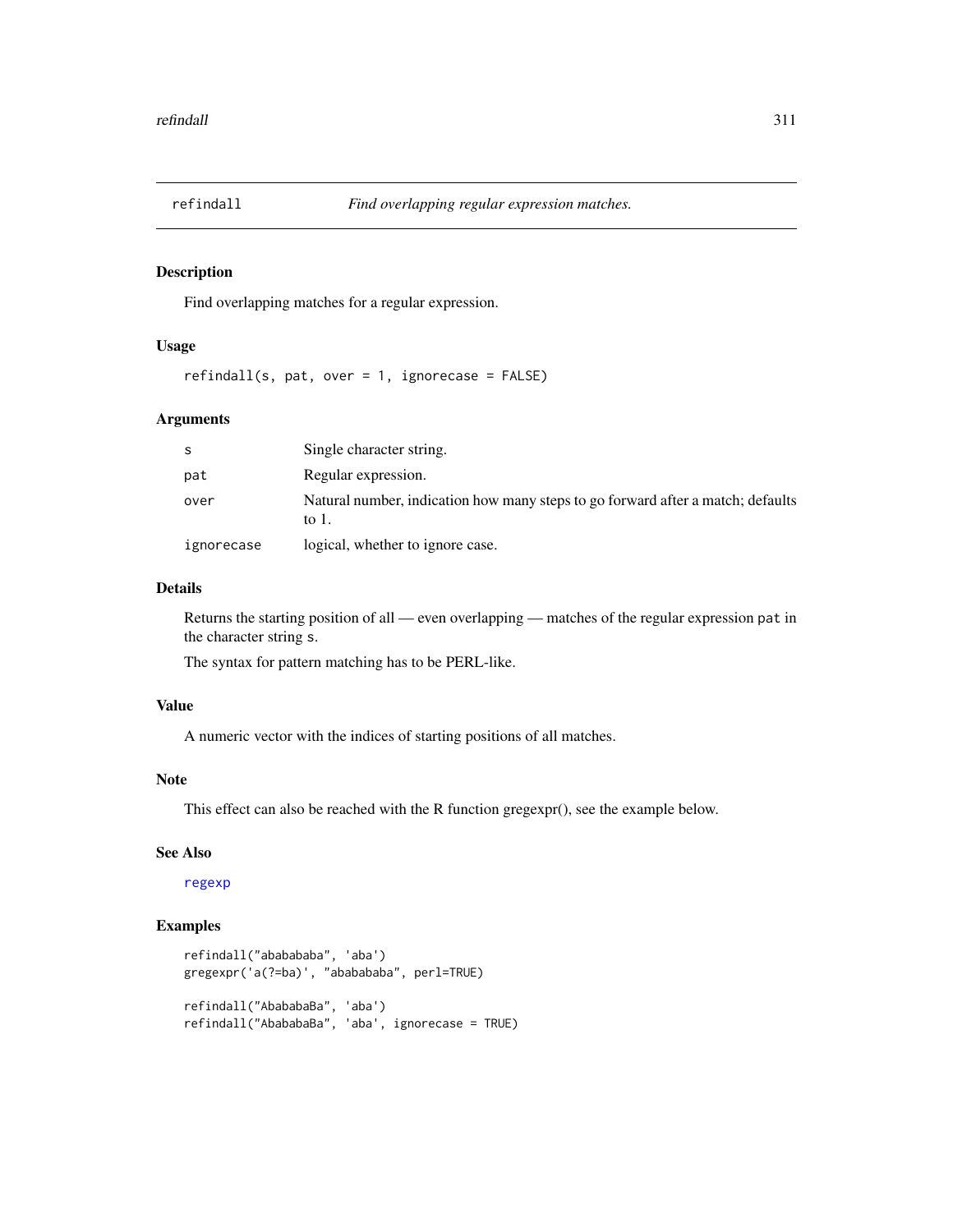<span id="page-311-0"></span>Returns the positions of substrings that match the regular expression.

## Usage

```
regexp(s, pat, ignorecase = FALSE, once = FALSE, split = FALSE)
```
regexpi(s, pat, once = FALSE, split = FALSE)

## Arguments

| S          | Character string, i.e. of length 1.                                                 |
|------------|-------------------------------------------------------------------------------------|
| pat        | Matching pattern as character string.                                               |
| ignorecase | Logical: whether case should be ignored; default: FALSE.                            |
| once       | Logical: whether the first are all occurrences should be found; default: all.       |
| split      | Logical: should the string be splitted at the occurrences of the pattern?; default: |
|            | no.                                                                                 |

# Details

Returns the start and end positions and the exact value of substrings that match the regular expression. If split is choosen, the splitted strings will also be returned.

# Value

A list with components start and end as numeric vectors indicating the start and end positions of the matches.

match contains each exact match, and split contains the character vector of splitted strings.

If no match is found all components will be NULL, except split that will contain the whole string if split = TRUE.

#### Note

This is the behavior of the corresponding Matlab function, though the signature, options and return values do not match exactly. Notice the transposed parameters s and pat compared to the corresponding R function regexpr.

## See Also

[regexpr](#page-0-0)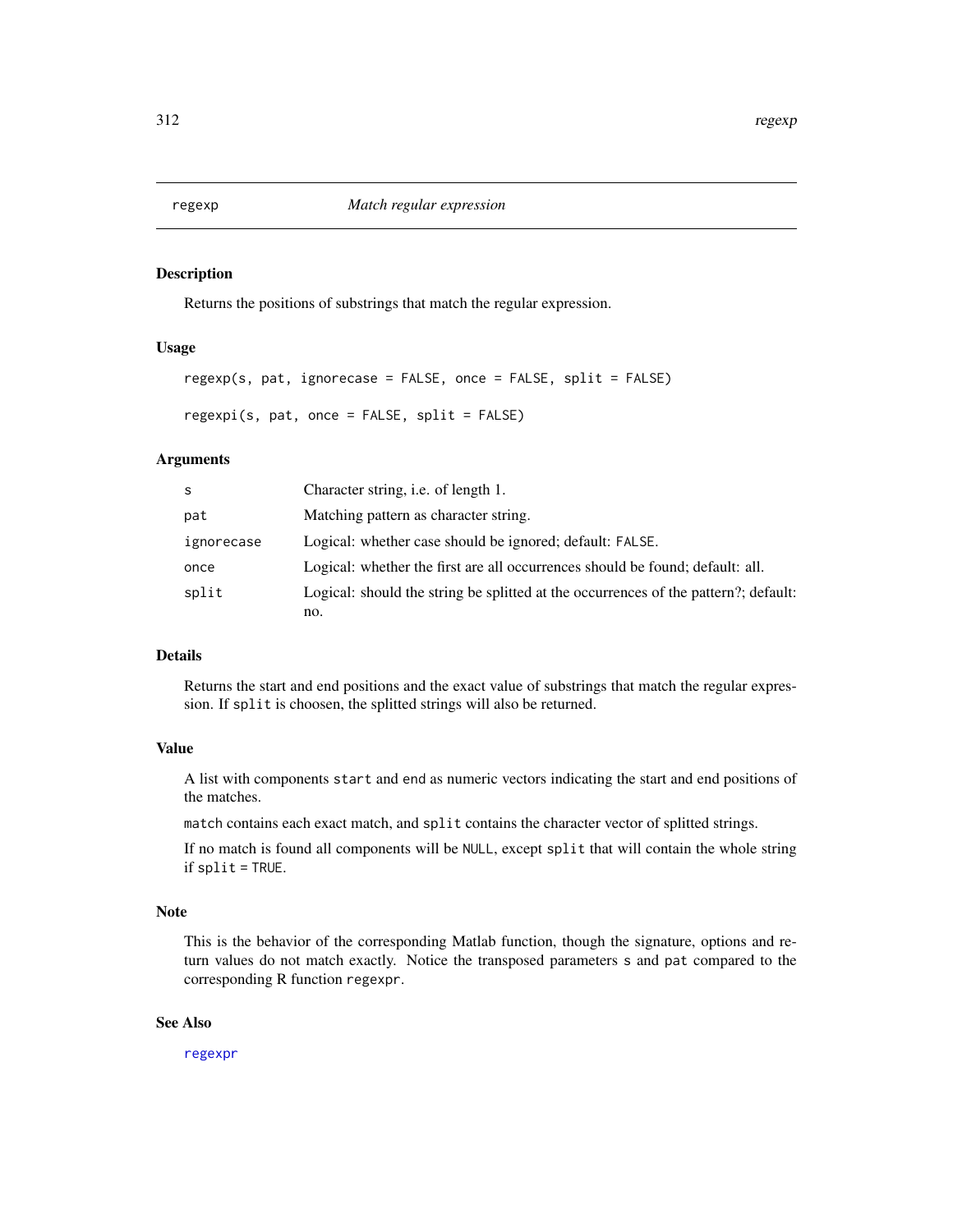#### regexprep 313

## Examples

```
s <- "bat cat can car COAT court cut ct CAT-scan"
pat <- 'c[aeiou]+t'
regexp(s, pat)
regexpi(s, pat)
```
regexprep *Replace string using regular expression*

# **Description**

Replace string using regular expression.

#### Usage

```
regexprep(s, expr, repstr, ignorecase = FALSE, once = FALSE)
```
# Arguments

| S          | Single character string.                                     |
|------------|--------------------------------------------------------------|
| expr       | Regular expression to be matched.                            |
| repstr     | String that replaces the matched substring(s).               |
| ignorecase | logical, whether to ignore case.                             |
| once       | logical, shall only the first or all occurences be replaced. |

# Details

Matches the regular expression against the string and replaces the first or all non-overlapping occurrences with the replacement string.

The syntax for regular expression has to be PERL-like.

# Value

String with substrings replaced.

## Note

The Matlab/Octave variant allows a character vector. This is not possible here as it would make the return value quite complicated.

## See Also

[gsub](#page-0-0)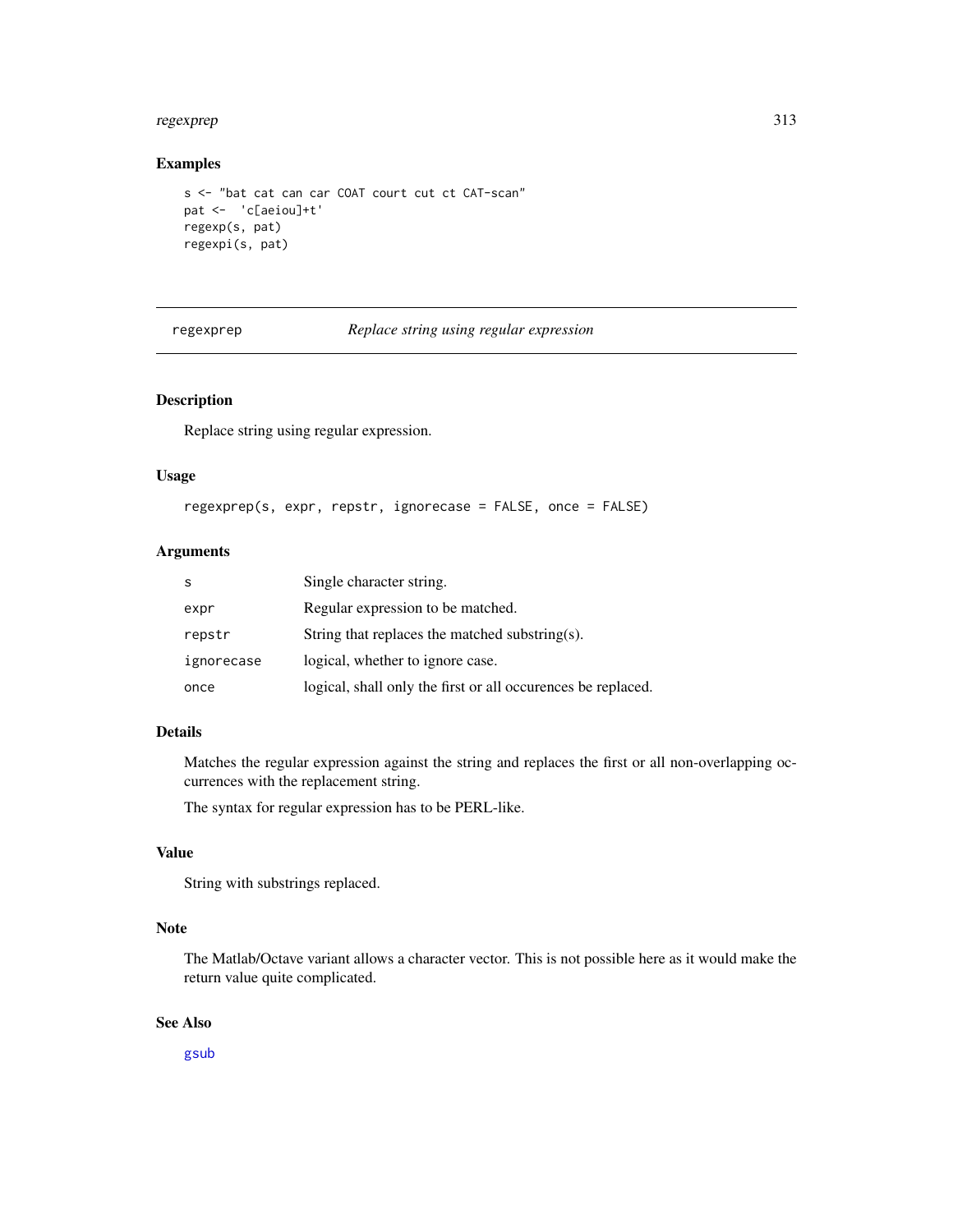#### 314 represents the contract of the contract of the contract of the contract of the contract of the contract of the contract of the contract of the contract of the contract of the contract of the contract of the contract of

# Examples

```
s <- "bat cat can car COAT court cut ct CAT-scan"
pat <- 'c[aeiou]+t'
regexprep(s, pat, '---')
regexprep(s, pat, '---', once = TRUE)
regexprep(s, pat, '---', ignorecase = TRUE)
```
repmat *Replicate Matrix*

# Description

Replicate and tile matrix.

# Usage

 $repmat(a, n, m = n)$ 

# Arguments

| a    | vector or matrix to be replicated.              |
|------|-------------------------------------------------|
| n, m | number of times to replicate in each dimension. |

# Details

repmat(a,m,n) creates a large matrix consisting of an m-by-n tiling of copies of a.

## Value

Returns matrix with value a replicated to the number of times in each dimension specified. Defaults to square if dimension argument resolves to a single value.

## See Also

[Reshape](#page-314-0)

```
repmat(1, 3) # same as ones(3)
repmat(1, 3, 3)
repmat(matrix(1:4, 2, 2), 3)
```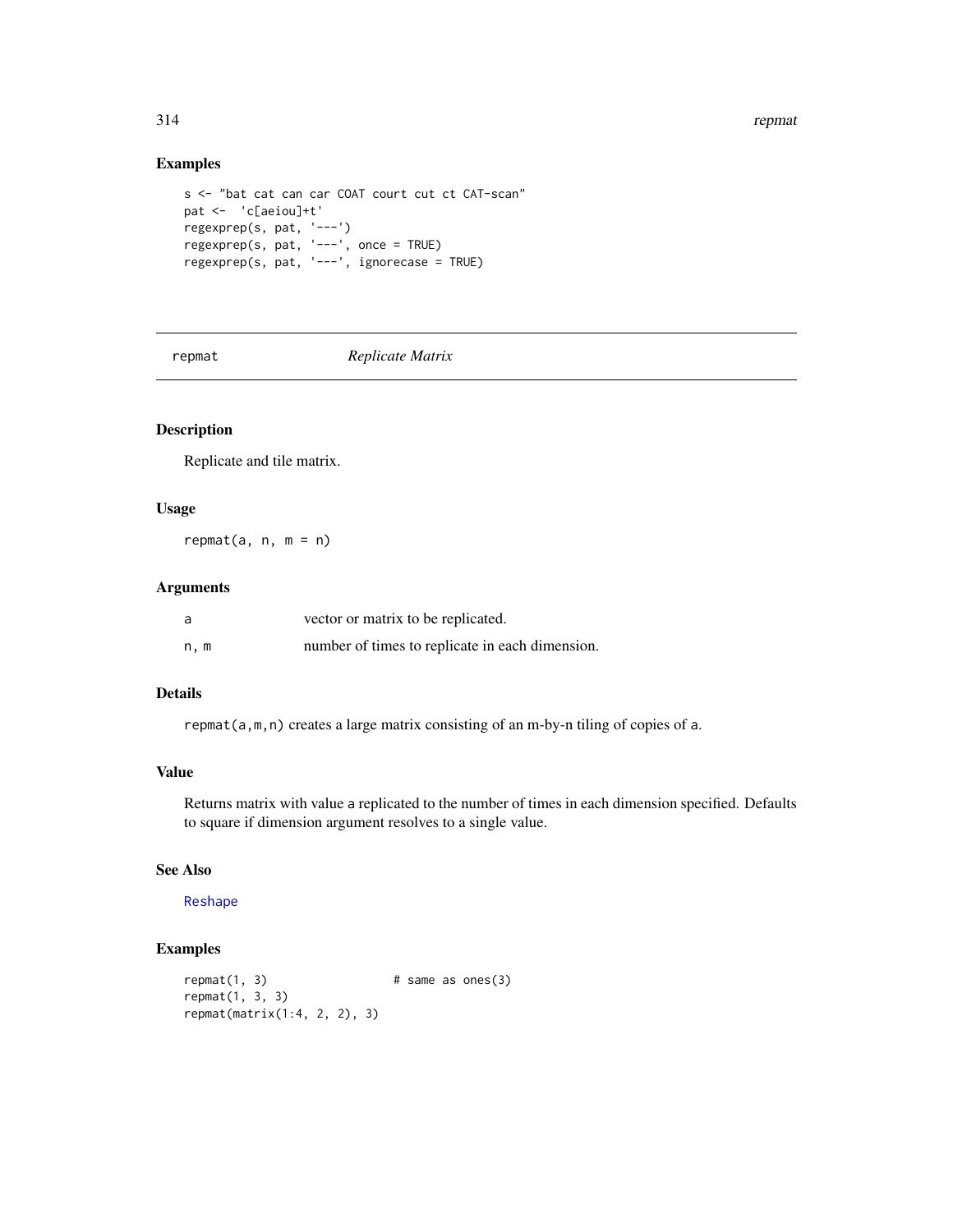<span id="page-314-0"></span>Reshape *Reshape Matrix*

## Description

Reshape matrix or vector.

#### Usage

Reshape(a, n, m)

#### Arguments

| -a  | matrix or vector   |
|-----|--------------------|
| n.m | size of the result |

# Details

Reshape(a,n,m) returns the n-by-m matrix whose elements are taken column-wise from a.

An error results if a does not have  $n*m$  elements. If m is missing, it will be calculated from n and the size of a.

## Value

Returns matrix (or array) of the requested size containing the elements of a.

#### Examples

```
a \leftarrow \text{matrix}(1:12, \text{ nrow=4, ncol=3})Reshape(a, 6, 2)
Reshape(a, 6) # the same
Reshape(a, 3, 4)
```
ridders *Ridders' Root Finding Method*

# Description

Ridders' root finding method is a powerful variant of 'regula falsi' (and 'false position'). In reliability and speed, this method is competitive with Brent-Dekker and similar approaches.

## Usage

```
ridders(fun, a, b, maxiter = 500, tol = 1e-12, ...)
```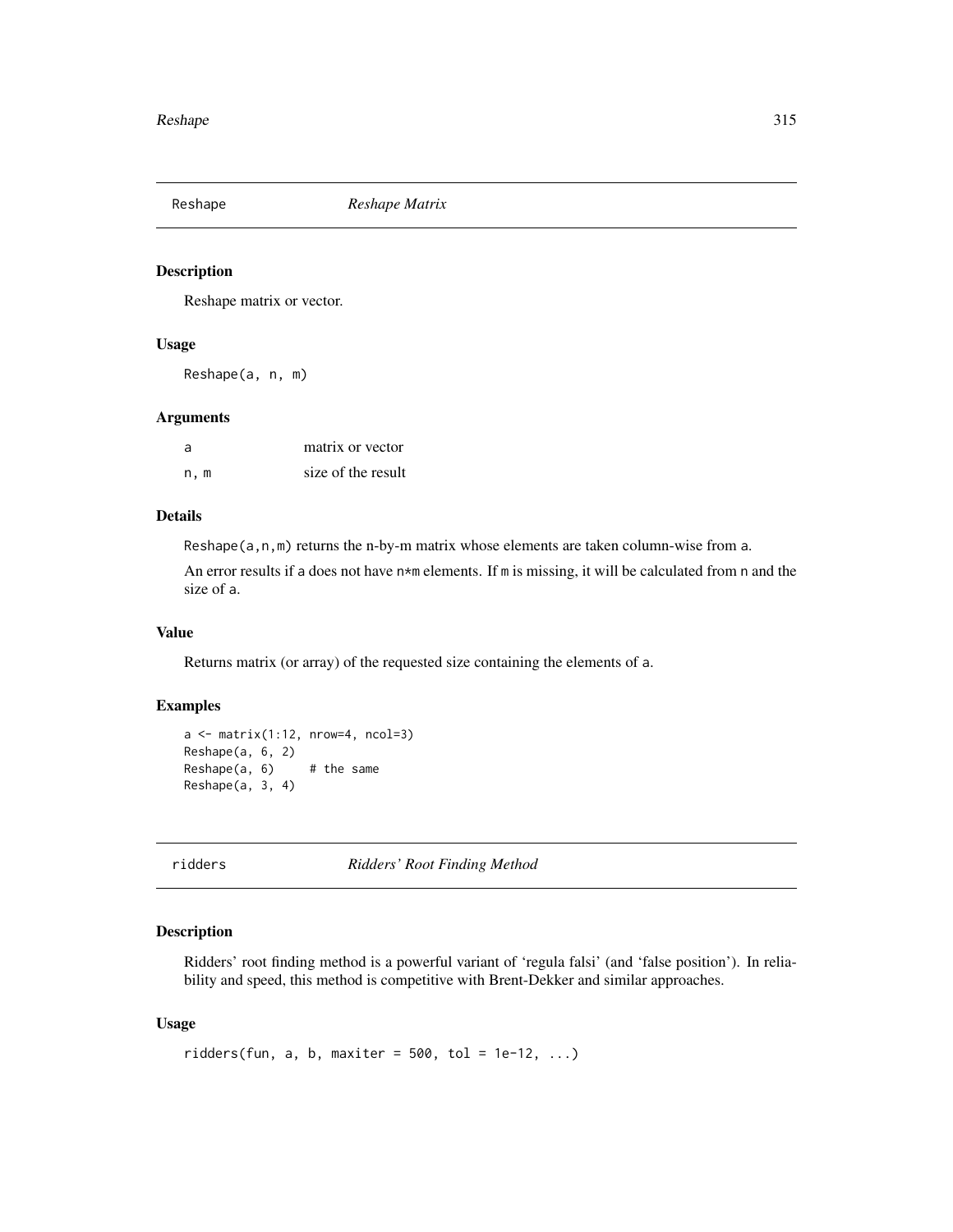316 ridders and the state of the state of the state of the state of the state of the state of the state of the state of the state of the state of the state of the state of the state of the state of the state of the state o

## Arguments

| fun     | function whose root is to be found.              |
|---------|--------------------------------------------------|
| a, b    | left and right interval bounds.                  |
| maxiter | maximum number of iterations (function calls).   |
| tol     | tolerance, length of the last interval.          |
|         | additional parameters passed on to the function. |

## Details

Given a bracketing interval  $[x_1, x_2]$ \$, the method first calculates the midpoint  $x_3 = (x_1 + x_2)/2$ and the uses an updating formula

$$
x_4 = x_3 + (x_3 - x_1) \frac{sgn(f(x_1) - f(x_2))f(x_3)}{\sqrt{f(x_3)^2 - f(x_1)f(x_2)}}
$$

# Value

Returns a list with components

| root       | root of the function.                                                 |
|------------|-----------------------------------------------------------------------|
| f.root     | value of the function at the found root.                              |
| niter      | number of iterations, or more specifically: number of function calls. |
| estim.prec | the estimated precision, coming from the last brackett.               |

## Note

See function f12 whose zero at  $\sqrt{e}$  is difficult to find exactly for all root finders.

# Author(s)

HwB email: <hwborchers@googlemail.com>

# References

Press, Teukolsky, Vetterling, and Flannery (1992). Numerical Recipes in C. Cambridge University Press.

# See Also

[brent](#page-38-0)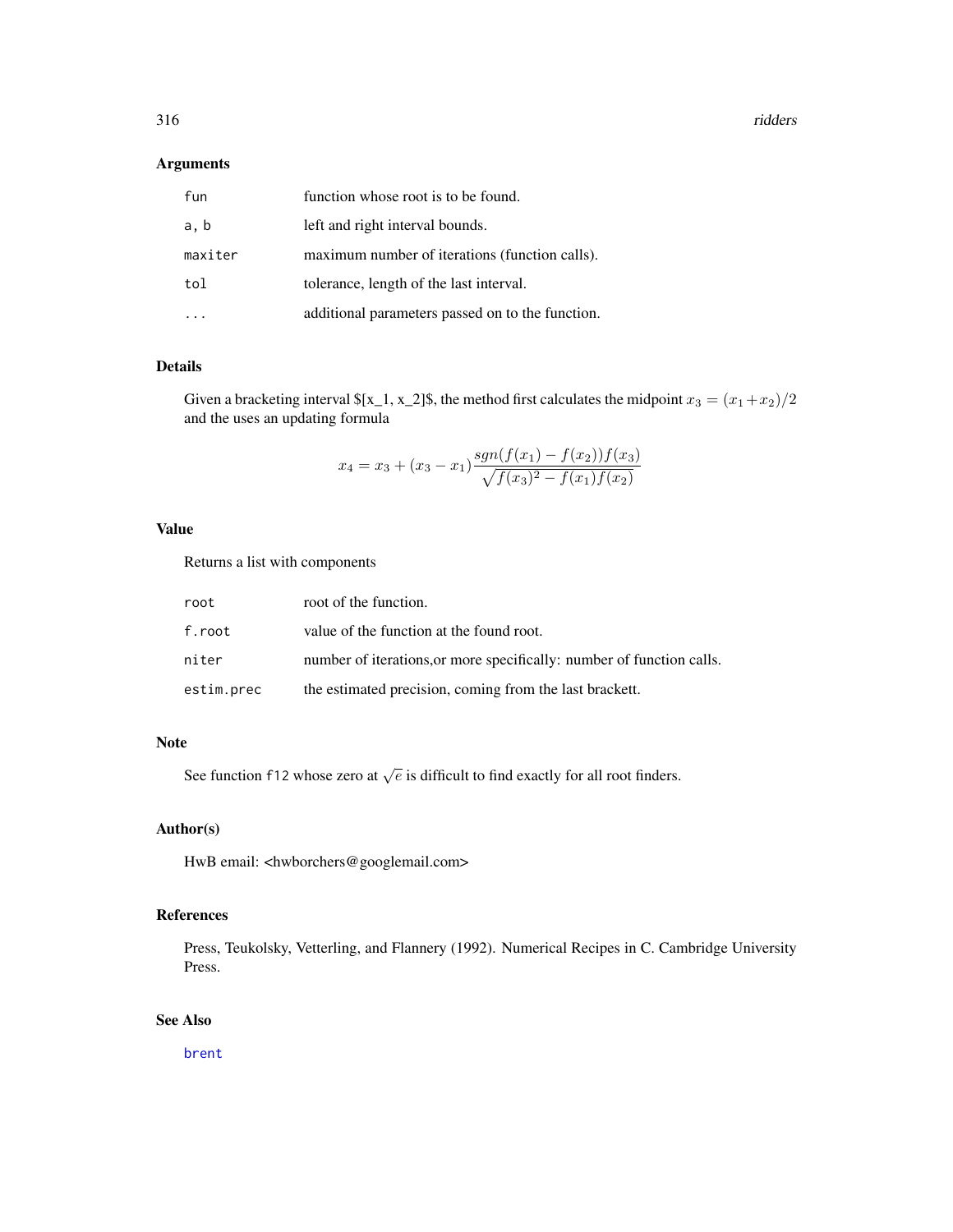#### ridders 317

```
## Test functions
f1 <- function(x) \qquad \qquad # [0, 1.2], \qquad 0.399 \; 422 \; 2917x^2 \times (x^2/3 + \sqrt{2}) \times \sin(x)) - \sqrt{3}<br>:ion(x) 11*x^11 - 1 # [0.4, 1.6], 0.804 133 0975
f2 <- function(x) 11 \times x^11 - 1f3 <- function(x) 35*x^35 - 1 # [-0.5, 1.9], 0.903 407 6632
f4 <- function(x) # [-0.5, 0.7], 0.077 014 24135
           2*(x*exp(-9) - exp(-9*x)) + 1f5 <- function(x) x^2 - (1 - x)^9 # [-1.4, 1], 0.259 204 4937<br>f6 <- function(x) (x-1)*exp(-9*x) + x^9 # [-0.8, 1.6], 0.536 741 6626
f6 \le function(x) (x-1)*exp(-9*x) + x^0.9f7 <- function(x) x^2 + sin(x/9) - 1/4 # [-0.5, 1.9], 0.4475417621
f8 <- function(x) 1/8 * (9 - 1/x) # [0.001, 1.201], 0.111 111 1111
f9 \le function(x) tan(x) - x - 0.0463025 # [-0.9, 1.5], 0.500 000 0340
f10 <- function(x) \qquad \qquad \qquad # [0.4, 1], 0.679 808 9215
           x^2 + x*sin(sqrt(75)*x) - 0.2f11 <- function(x) x^9 + 0.0001 # [-1.2, 0], -0.359 381 3664
f12 <- function(x) \# [1, 3.4], 1.648 721 27070
           \log(x) + x^2/(2*exp(1)) - 2 * x/sqrt(exp(1)) + 1
r < - ridders(f1, 0, 1.2); r$root; r$niter # 18
r <- ridders(f2, 0.4, 1.6); r$root; r$niter # 14
r <- ridders(f3 ,-0.5, 1.9); r$root; r$niter # 20
r < - ridders(f4, -0.5, 0.7); r$root; r$niter # 12
r <- ridders(f5 ,-1.4, 1); r$root; r$niter # 16
r <- ridders(f6 ,-0.8, 1.6); r$root; r$niter # 20
r <- ridders(f7 ,-0.5, 1.9); r$root; r$niter # 16
r <- ridders(f8 ,0.001, 1.201); r$root; r$niter # 18
r < - ridders(f9 , -0.9, 1.5); r$root; r$niter # 20
r < - ridders(f10,0.4, 1); r$root; r$niter # 14
r < - ridders(f11, -1.2, 0); r$root; r$niter # 12
r < - ridders(f12,1, 3.4); r$root; r$niter # 30, err = 1e-5
## Not run:
## Use ridders() with Rmpfr
options(digits=16)
library("Rmpfr") # unirootR
prec <- 256
.N < - function(.) mpfr(., precBits = prec)
f12 \leftarrow function(x) {
    e1 \le -exp(.N(1))log(x) + x^2/(2*e1) - 2*x/sqrt(e1) + 1}
sqrte <- sqrt(exp(.N(1))) # 1.648721270700128...
f12(sqrte) # 0
unirootR(f12, interval=mpfr(c(1, 3.4), prec), tol=1e-20)
# $root
# 1 'mpfr' number of precision 200 bits
# [1] 1.648721270700128...
ridders(f12, .N(1), .N(3.4), maxiter=200, tol=1e-20)
```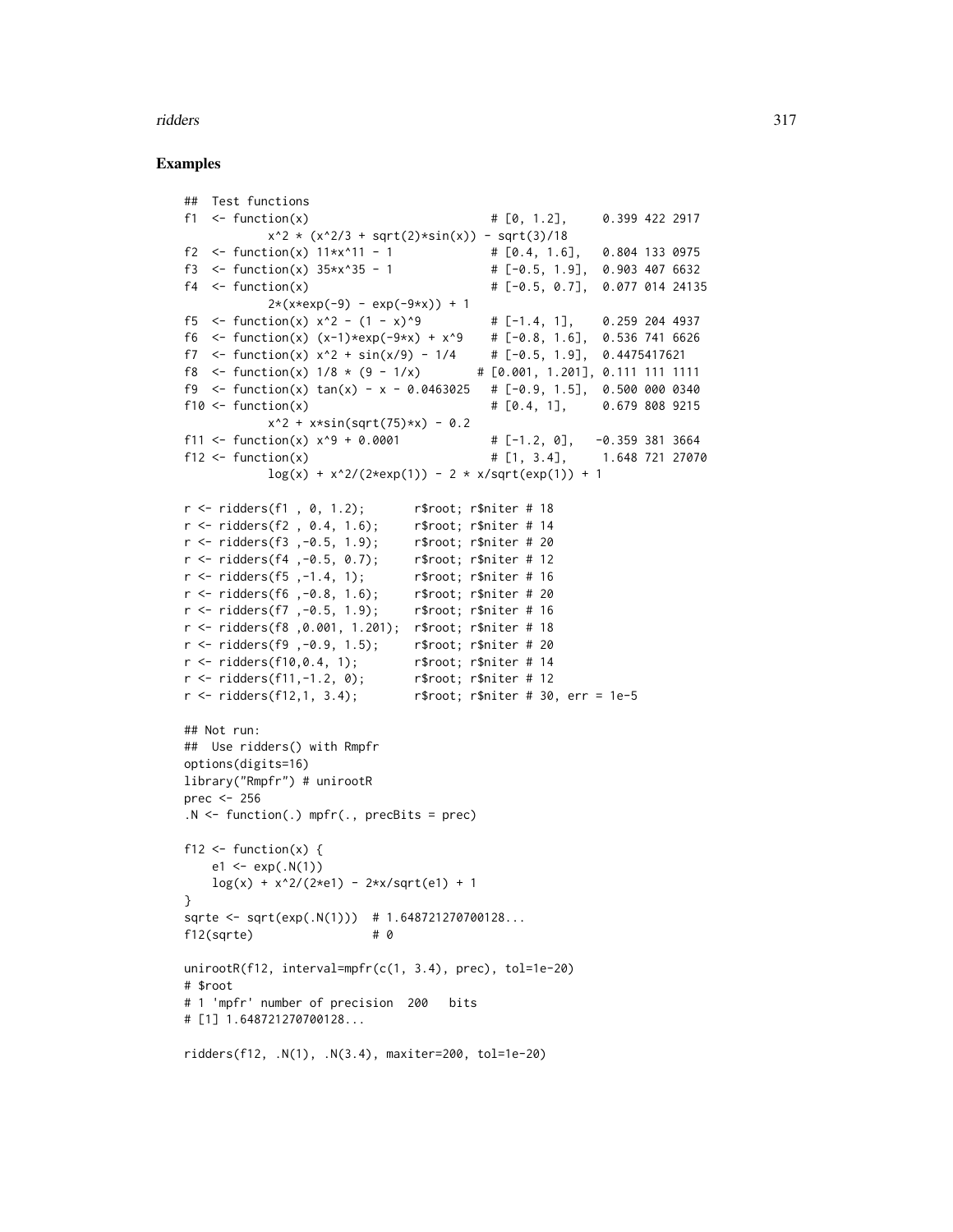```
# $root
# 1 'mpfr' number of precision 200 bits
# [1] 1.648721270700128...
## End(Not run)
```
rk4, rk4sys *Classical Runge-Kutta*

# <span id="page-317-0"></span>Description

Classical Runge-Kutta of order 4.

# Usage

rk4(f, a, b, y0, n)

rk4sys(f, a, b, y0, n)

# Arguments

|      | function in the differential equation $y' = f(x, y)$ ;<br>defined as a function $R \times R^m \to R^m$ , where m is the number of equations. |
|------|----------------------------------------------------------------------------------------------------------------------------------------------|
| a, b | endpoints of the interval.                                                                                                                   |
| v0   | starting values; for m equations $\nu\theta$ needs to be a vector of length m.                                                               |
| n    | the number of steps from a to b.                                                                                                             |

## Details

Classical Runge-Kutta of order 4 for (systems of) ordinary differential equations with fixed step size.

# Value

List with components x for grid points between a and b and y an n-by-m matrix with solutions for variables in columns, i.e. each row contains one time stamp.

## Note

This function serves demonstration purposes only.

# References

Fausett, L. V. (2007). Applied Numerical Analysis Using Matlab. Second edition, Prentice Hall.

# See Also

[ode23](#page-246-0), [deval](#page-78-0)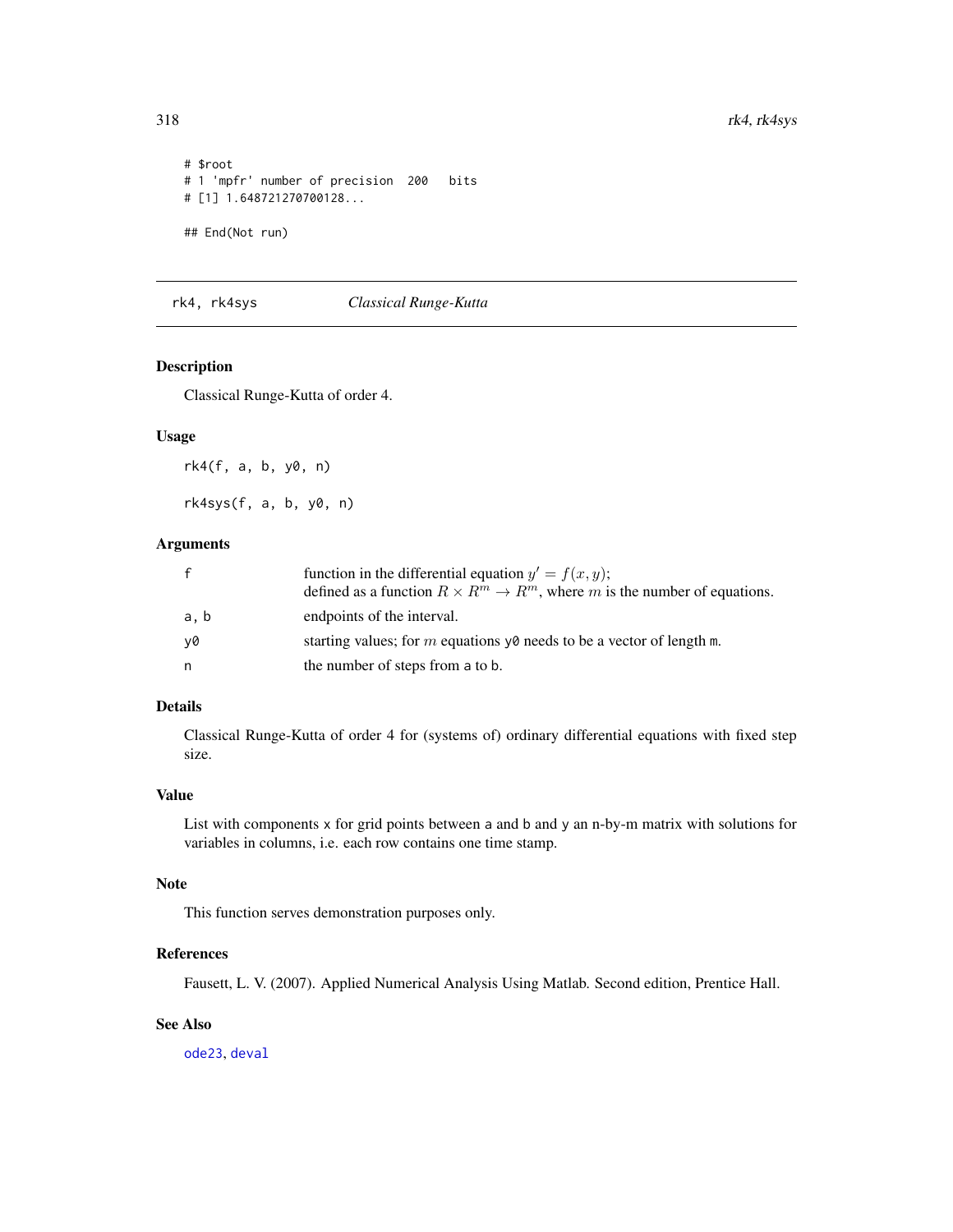### $rk54$  319

## Examples

```
## Example1: ODE
# y' = y*(-2*x + 1/x) for x := 0, 1 if x = 0# solution is x*exp(-x^2)
f \leftarrow function(x, y) {
if (x := 0) dy \le -y * (-2*x + 1/x)else dy \leftarrow rep(1, length(y))return(dy)
}
sol <- rk4(f, 0, 2, 0, 50)
## Not run:
x \leq -\text{seq}(0, 2, \text{length.out} = 51)plot(x, x*exp(-x^2), type = "l", col = "red")
points(sol$x, sol$y, pch = "*")grid()
## End(Not run)
## Example2: Chemical process
  f \leftarrow function(t, u) {
    u1 <- u[3] - 0.1 * (t+1) * u[1]u2 \le -0.1 \times (t+1) \times u[1] - 2 \times u[2]u3 \le -2 \times u[2] - u[3]return(c(u1, u2, u3))
  }
u0 <- c(0.8696, 0.0435, 0.0870)
a \leftarrow 0; b \leftarrow 40n < -40sol <- rk4sys(f, a, b, u0, n)
## Not run:
matplot(sol$x, sol$y, type = "l", lty = 1, lwd = c(2, 1, 1),
        col = c("darkred", "darkblue", "darkgreen"),
        xlab = "Time [min]", ylab= "Concentration [Prozent]",
        main = "Chemical composition")
grid()
## End(Not run)
```
rkf54 *Runge-Kutta-Fehlberg*

# Description

Runge-Kutta-Fehlberg with adaptive step size.

## Usage

```
rkf54(f, a, b, y0, tol = .Machine$double.eps^0.5,control = list(), ...)
```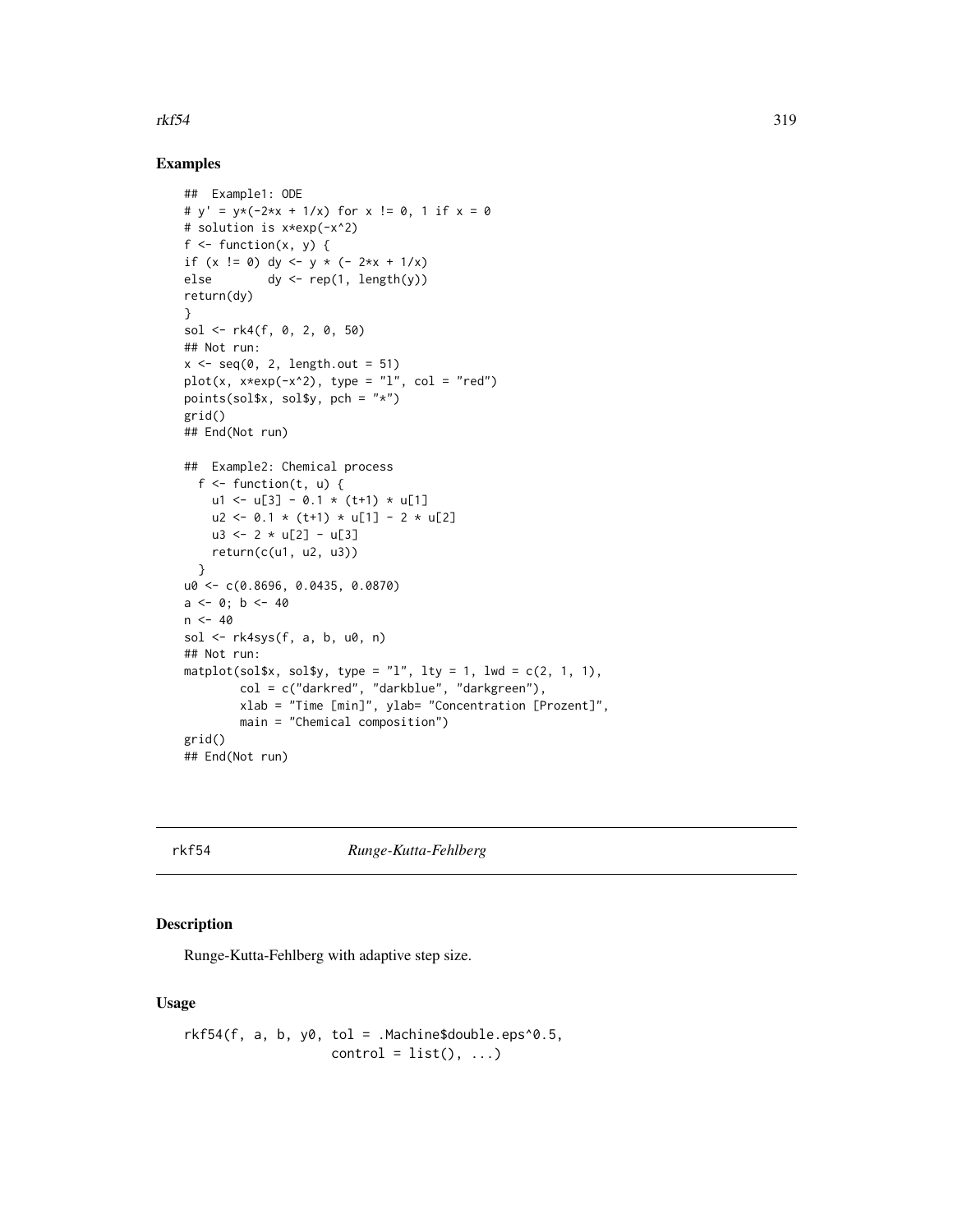## Arguments

| $\mathsf{f}$ | function in the differential equation $y' = f(x, y)$ .                                                                                           |
|--------------|--------------------------------------------------------------------------------------------------------------------------------------------------|
| a, b         | endpoints of the interval.                                                                                                                       |
| y0           | starting values at a.                                                                                                                            |
| tol          | relative tolerance, used for determining the step size.                                                                                          |
| control      | list for influencing the step size with components<br>hmin, hmax, the minimal, maximal step size<br>jmax, the maximally allowed number of steps. |
|              | additional parameters to be passed to the function.                                                                                              |

## Details

Runge-Kutta-Fehlberg is a kind of Runge-Kutta method of solving ordinary differential equations of order (5, 4) with variable step size.

"At each step, two different approximations for the solution are made and compared. If the two answers are in close agreement, the approximation is accepted. If the two answers do not agree to a specified accuracy, the step size is reduced. If the answers agree to more significant digits than required, the step size is increased."

Some textbooks promote the idea to use the five-order formula as the accepted value instead of using it for error estimation. This approach is taken here, that is why the function is called rkf54. The idea is still debated as the accuracy determinations appears to be diminished.

#### Value

List with components x for grid points between a and b and y the function values of the numerical solution.

# Note

This function serves demonstration purposes only.

## References

Stoer, J., and R. Bulirsch (2002). Introduction to Numerical Analysis. Third Edition, Springer-Verlag, New York.

Mathematica code associated with the book:

Mathews, J. H., and K. D. Fink (2004). Numerical Methods Using Matlab. Fourth Edition, Prentice Hall.

## See Also

[rk4](#page-317-0), [ode23](#page-246-0)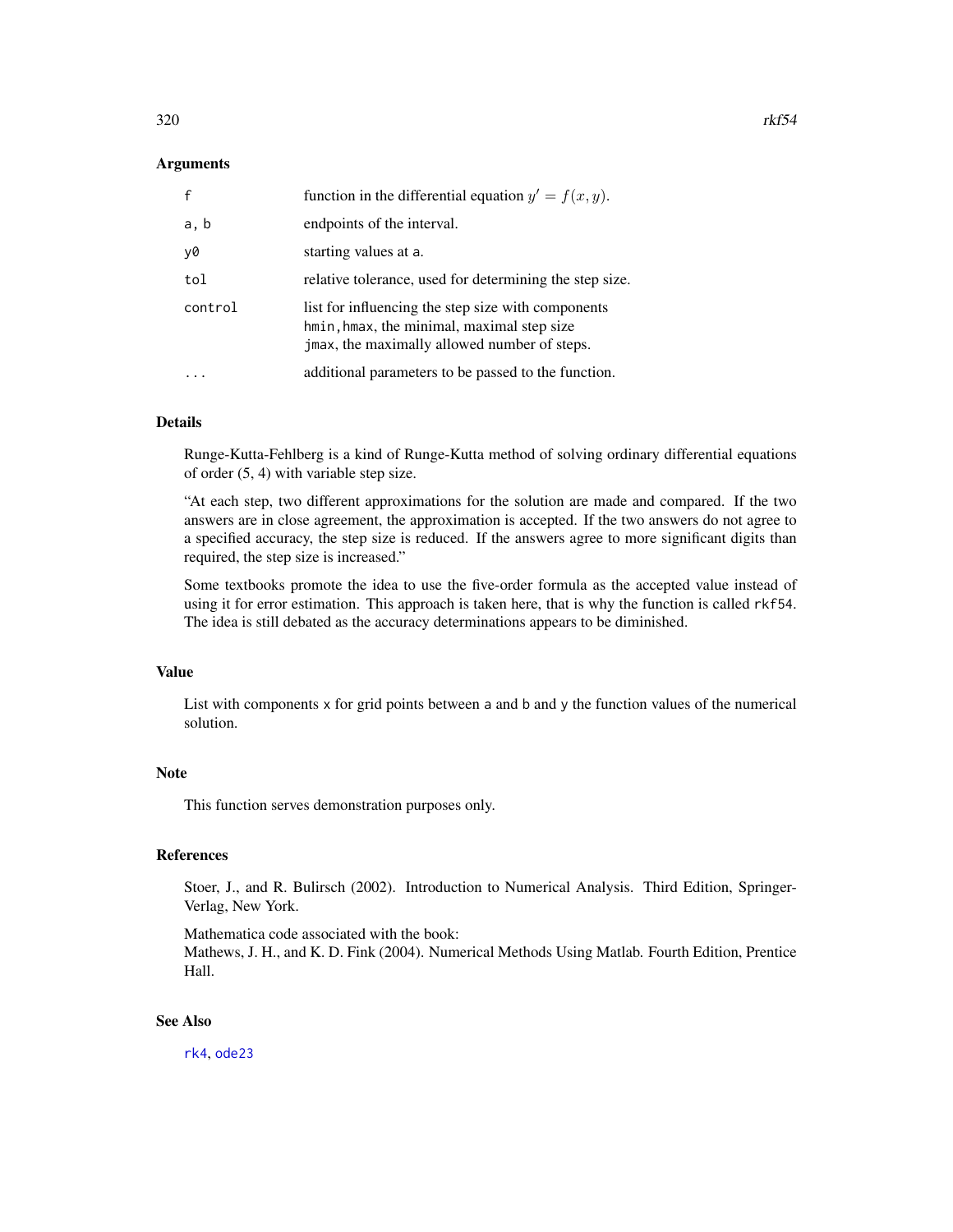#### rmserr 321

## Examples

```
# Example: y' = 1 + y^2f1 <- function(x, y) 1 + y^2sol11 <- rkf54(f1, 0, 1.1, 0.5, control = list(hmin = 0.01))
sol12 \leq r kf54(f1, 0, 1.1, 0.5, control = list(jmax = 250))
# Riccati equation: y' = x^2 + y^2
f2 <- function(x, y) x^2 + y^2sol21 <- rkf54(f2, 0, 1.5, 0.5, control = list(hmin = 0.01))
sol22 \leq r kf54(f2, 0, 1.5, 0.5, control = list(jmax = 250))
## Not run:
plot(0, 0, type = "n", xlim = c(0, 1.5), ylim = c(0, 20),main = "Riccati", xlab = "", ylab = "")
points(sol11$x, sol11$y, pch = "*", col = "darkgreen")
lines(sol12$x, sol12$y)
points(sol21$x, sol21$y, pch = "*", col = "blue")
lines(sol22$x, sol22$y)
grid()
## End(Not run)
```
rmserr *Accuracy Measures*

# Description

Calculates different accuracy measures, most prominently RMSE.

#### Usage

rmserr(x, y, summary = FALSE)

## Arguments

| x, y    | two vectors of real numbers                         |
|---------|-----------------------------------------------------|
| summary | logical; should a summary be printed to the screen? |

# Details

Calculates six different measures of accuracy for two given vectors or sequences of real numbers:

| <b>MAE</b>  | Mean Absolute Error            |
|-------------|--------------------------------|
| <b>MSE</b>  | Mean Squared Error             |
| <b>RMSE</b> | Root Mean Squared Error        |
| <b>MAPE</b> | Mean Absolute Percentage Error |
| <b>LMSE</b> | Normalized Mean Squared Error  |
| rSTD        | relative Standard Deviation    |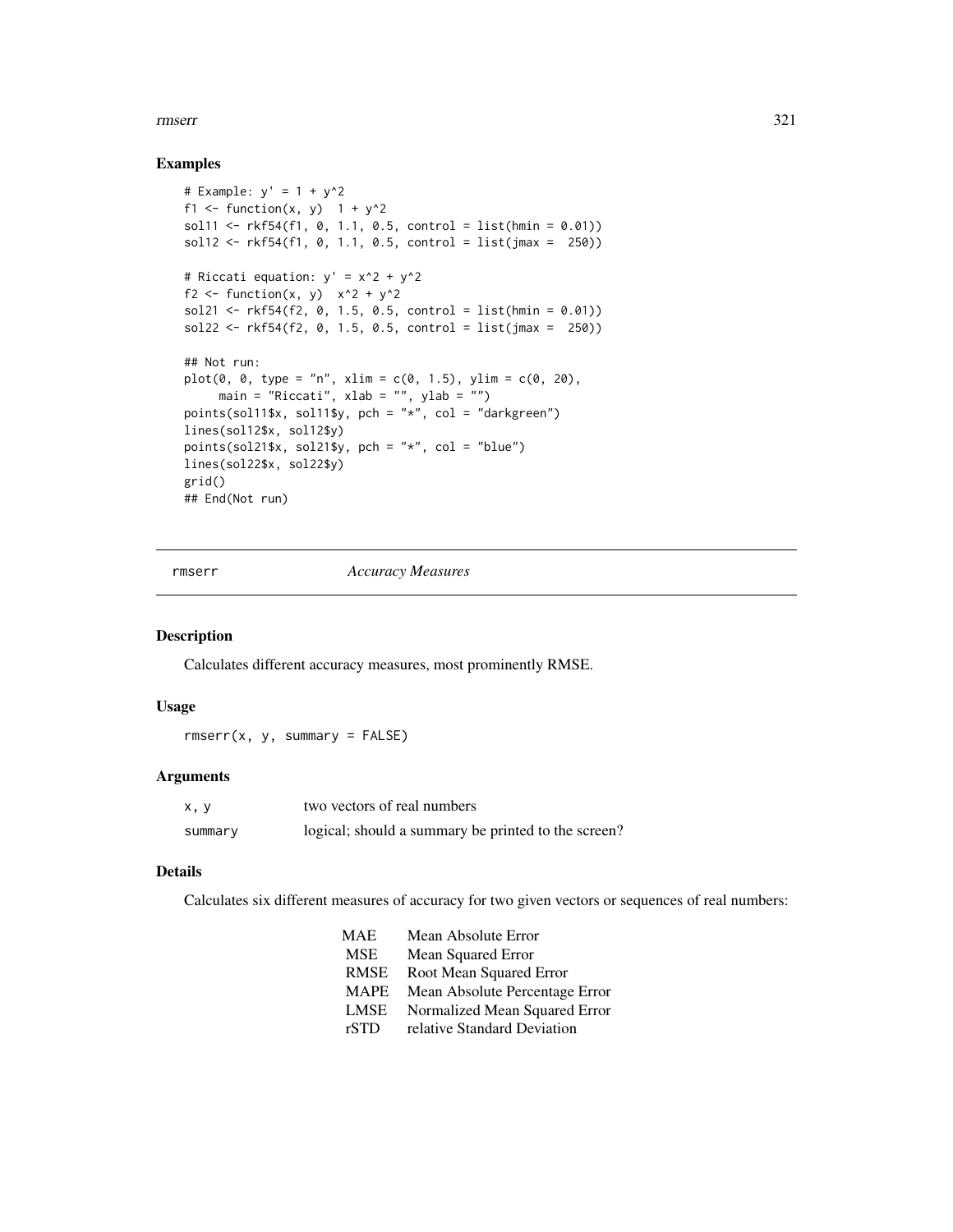#### 322 romberg

# Value

Returns a list with different accuracy measures.

## Note

Often used in Data Mining for *predicting* the accuracy of predictions.

## References

Gentle, J. E. (2009). Computational Statistics, section 10.3. Springer Science+Business Media LCC, New York.

#### Examples

 $x \leq -rep(1, 10)$ y <- rnorm(10, 1, 0.1) rmserr(x, y, summary = TRUE)

romberg *Romberg Integration*

## Description

Romberg Integration

#### Usage

romberg(f, a, b, maxit = 25, tol = 1e-12,  $\dots$ )

# Arguments

|       | function to be integrated.              |
|-------|-----------------------------------------|
| a, b  | end points of the interval.             |
| maxit | maximum number of iterations.           |
| tol   | requested tolerance.                    |
|       | variables to be passed to the function. |

## Details

Simple Romberg integration with an explicit Richardson method applied to a series of trapezoidal integrals. This scheme works best with smooth and non-oscillatory functions and needs the least number of function calls among all integration routines.

The function does *not* need to be vectorized.

# Value

List of value, number or iterations, and relative error.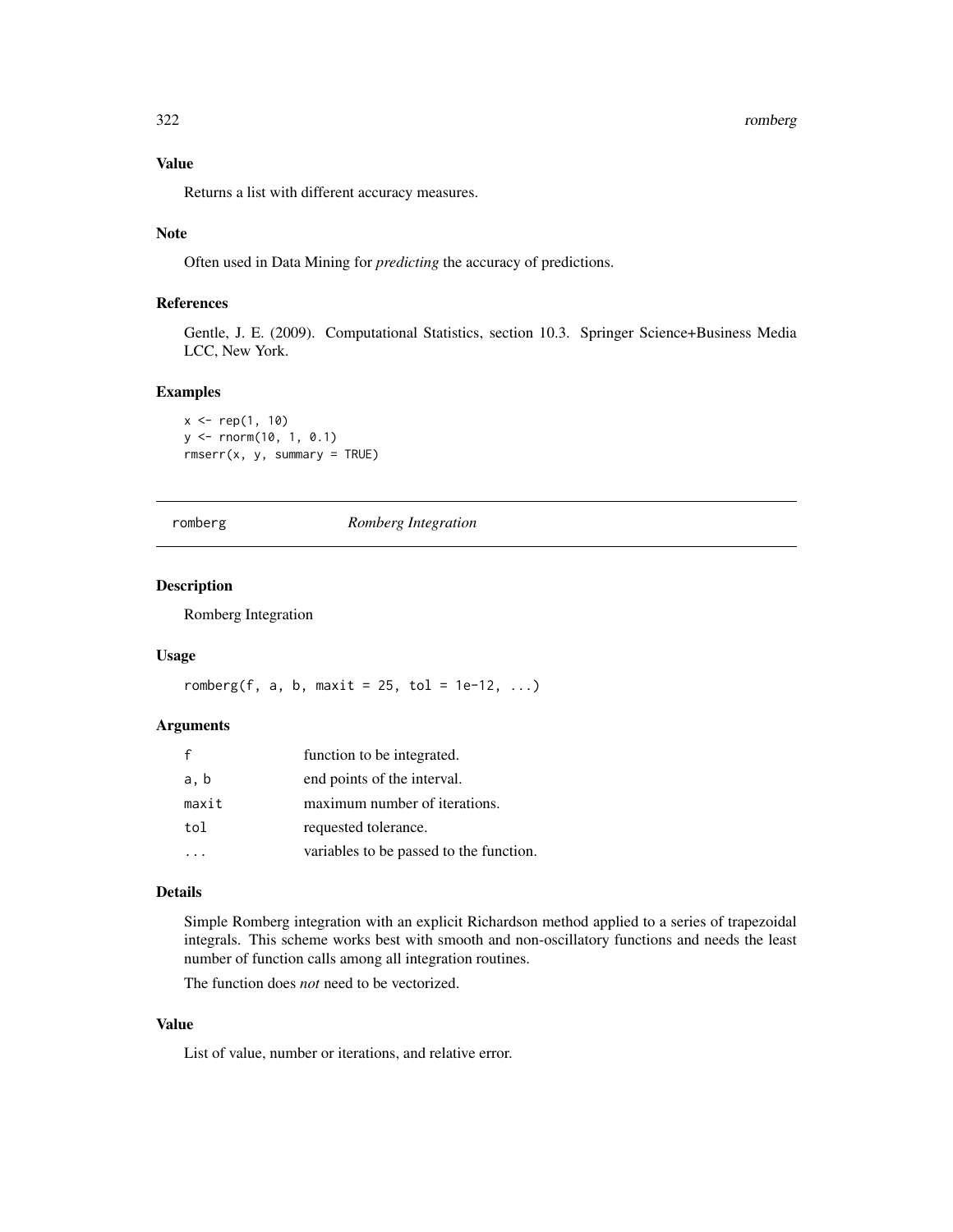# roots, polyroots 323

## Note

Using a trapezoid formula Romberg integration will use  $2*(2 \text{`iter-1})+iter$  function calls. By remembering function values this could be reduced to  $2^i$  iter+1 calls.

#### References

Chapra, S. C., and R. P. Canale (2006). Numerical Methods for Engineers. Fifth Edition, McGraw-Hill, New York.

# See Also

[integrate](#page-0-0), [quadgr](#page-291-0)

## Examples

```
romberg(sin, 0, pi, tol = 1e-15) # 2 , rel.error 1e-15
romberg(exp, 0, 1, tol = 1e-15) # 1.718281828459044 , rel error 1e-15
                             # 1.718281828459045 , i.e. exp(1) - 1
f \le function(x, p) sin(x) \cdot cos(pxx)romberg(f, 0, pi, p = 2)   # 2/3 , abs.err 1.5e-14
# value: -0.6666667, iter: 7, rel.error: 1e-12
```
roots, polyroots *Polynomial Roots*

# Description

Computes the roots (and multiplicities) of a polynomial.

# Usage

```
roots(p)
polyroots(p, ntol = 1e-04, ztol = 1e-08)
```

```
rootsmult(p, r, tol=1e-12)
```
# Arguments

| vector of real or complex numbers representing the polynomial. |
|----------------------------------------------------------------|
| a possible root of the polynomial.                             |

tol, ntol, ztol norm tolerance and accuracy for polyroots.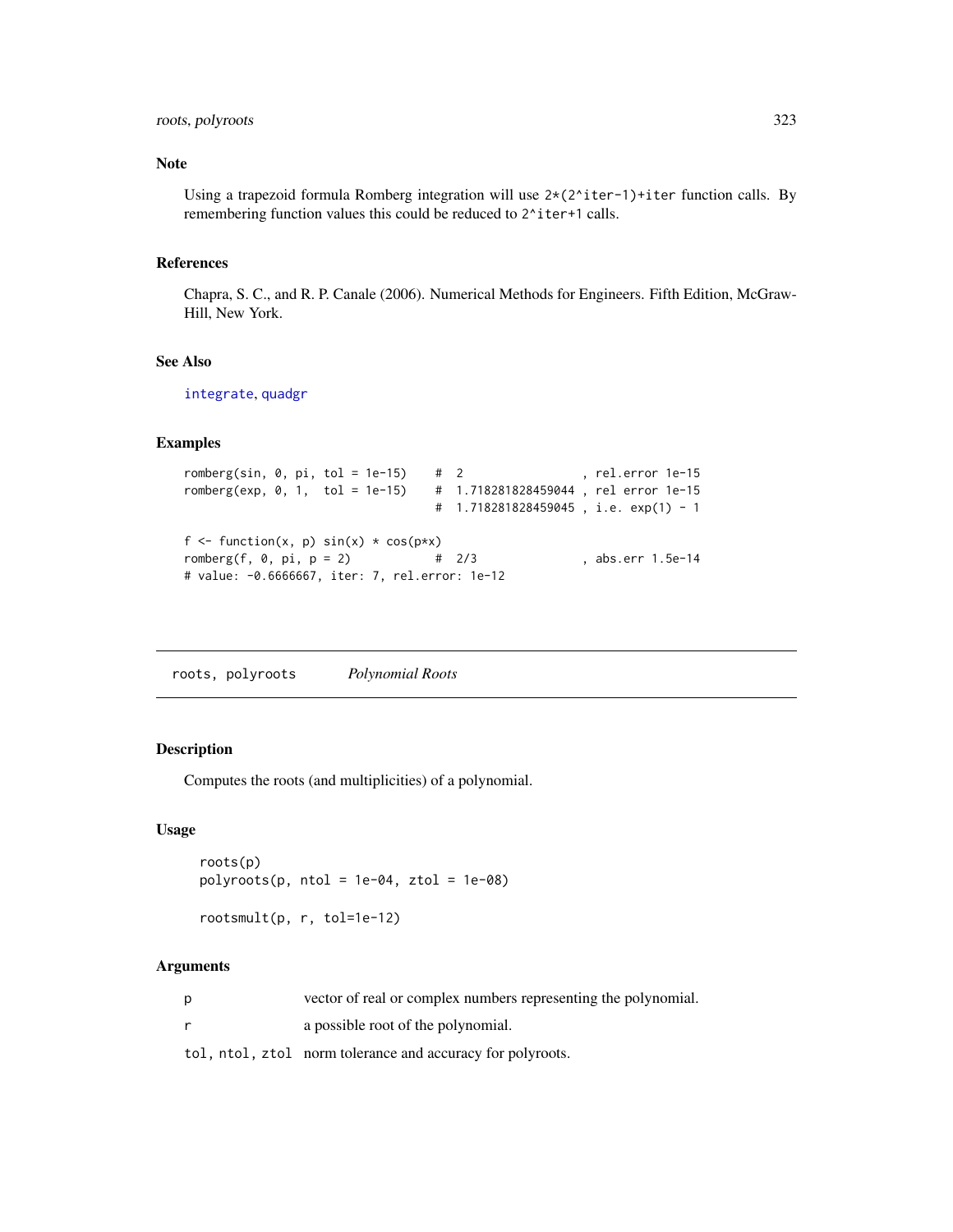# Details

The function roots computes roots of a polynomial as eigenvalues of the companion matrix.

polyroots attempts to refine the results of roots with special attention to multiple roots. For a reference of this implementation see F. C. Chang, "Solving multiple-root polynomials", IEEE Antennas and Propagation Magazine Vol. 51, No. 6 (2010), pp. 151-155.

rootsmult determines te order of a possible root r. As this computation is problematic in double precision, the result should be taken with a grain of salt.

# Value

roots returns a vector holding the roots of the polynomial, rootsmult the multiplicity of a root as an integer. And polyroots returns a data frame witha column 'root' and a column 'mult' giving the multiplicity of that root.

## See Also

[polyroot](#page-0-0)

## Examples

```
roots(c(1, 0, 1, 0, 0)) # 0 0 1i -1i
p \leftarrow Poly(c(-2, -1, 0, 1, 2)) # 1*x^5 - 5*x^3 + 4*x
roots(p) # 0 -2 2 -1 1
p \leftarrow Poly(c(rep(1, 4), rep(-1, 4), 0, 0)) # 1 0 -4 0 6 0 -4 0 1
rootsmult(p, 1.0); rootsmult(p, -1.0) # 4 4
polyroots(p)
## root mult
## 1 0 2
## 2 1 4
## 3 -1 4
```
rosser *Rosser Matrix*

# **Description**

Generate the Rosser matrix.

#### Usage

rosser()

## Details

This is a classic symmetric eigenvalue test problem. It has a double eigenvalue, three nearly equal eigenvalues, dominant eigenvalues of opposite sign, a zero eigenvalue, and a small, nonzero eigenvalue.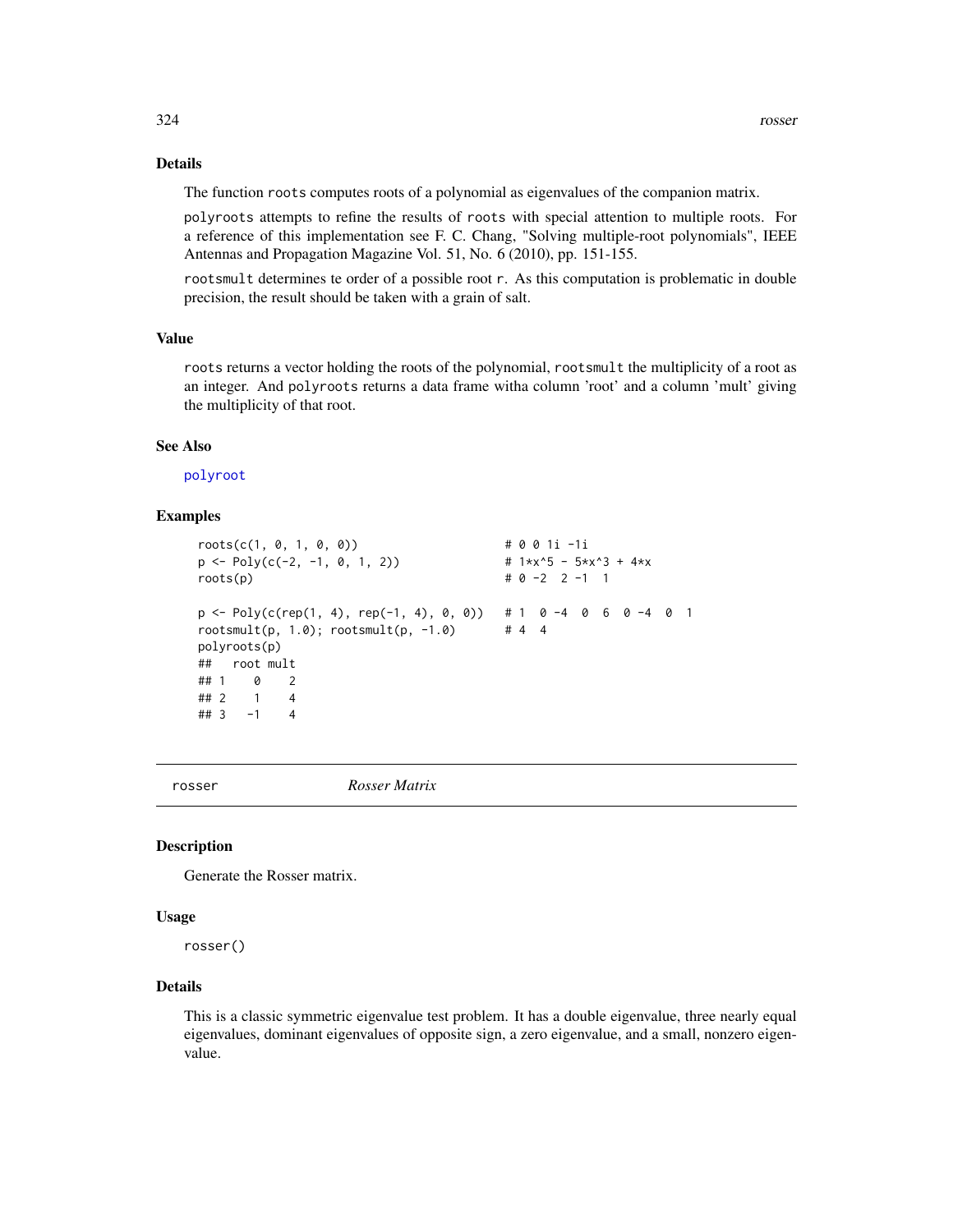#### $rot90$  325

# Value

matrix of size 8 x 8

# See Also

[wilkinson](#page-378-0)

# Examples

rosser()

#### rot90 *Matrix Rotation*

# Description

Rotate matrices for 90, 180, or 270 degrees..

## Usage

 $rot90(a, k = 1)$ 

# Arguments

|   | numeric or complex matrix                                                                     |
|---|-----------------------------------------------------------------------------------------------|
| k | scalar integer number of times the matrix will be rotated for 90 degrees; may be<br>negative. |

# Details

Rotates a numeric or complex matrix for 90 (k = 1), 180 (k = 2) or 270 (k = 3 or k = -1) degrees. Value of k is taken mod 4.

# Value

the original matrix rotated

```
a <- matrix(1:12, nrow=3, ncol=4, byrow=TRUE)
rot90(a)
rot90(a, 2)
rot90(a, -1)
```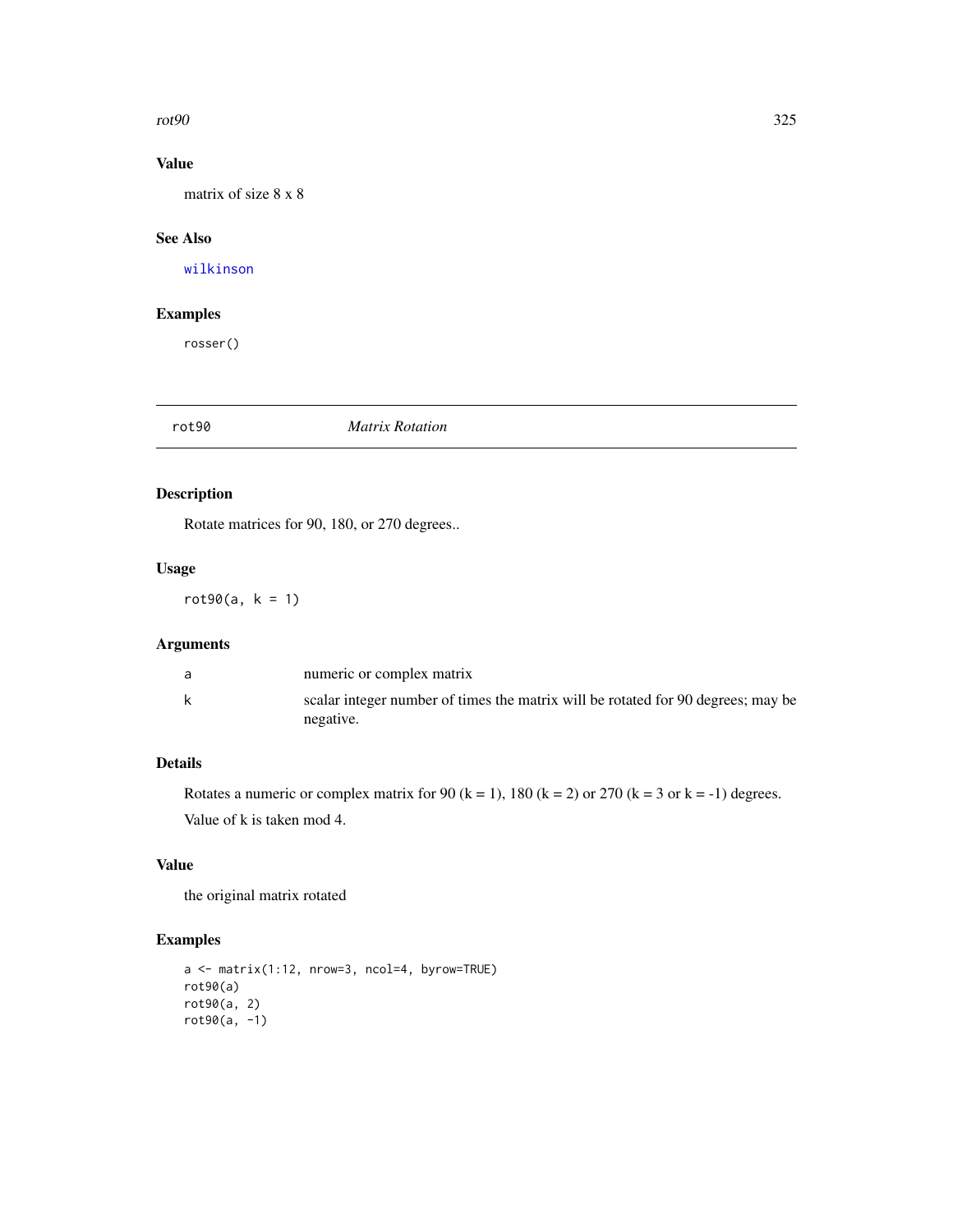Produces the reduced row echelon form of A using Gauss Jordan elimination with partial pivoting.

## Usage

rref(A)

# Arguments

A numeric matrix.

## Details

A matrix of "row-reduced echelon form" has the following characteristics:

1. All zero rows are at the bottom of the matrix

2. The leading entry of each nonzero row after the first occurs to the right of the leading entry of the previous row.

3. The leading entry in any nonzero row is 1.

4. All entries in the column above and below a leading 1 are zero.

Roundoff errors may cause this algorithm to compute a different value for the rank than rank, orth or null.

# Value

A matrix the same size as m.

# Note

This serves demonstration purposes only; don't use for large matrices.

# References

Weisstein, Eric W. "Echelon Form." From MathWorld – A Wolfram Web Resource. <https://mathworld.wolfram.com/EchelonForm.html>

# See Also

[qr.solve](#page-0-0)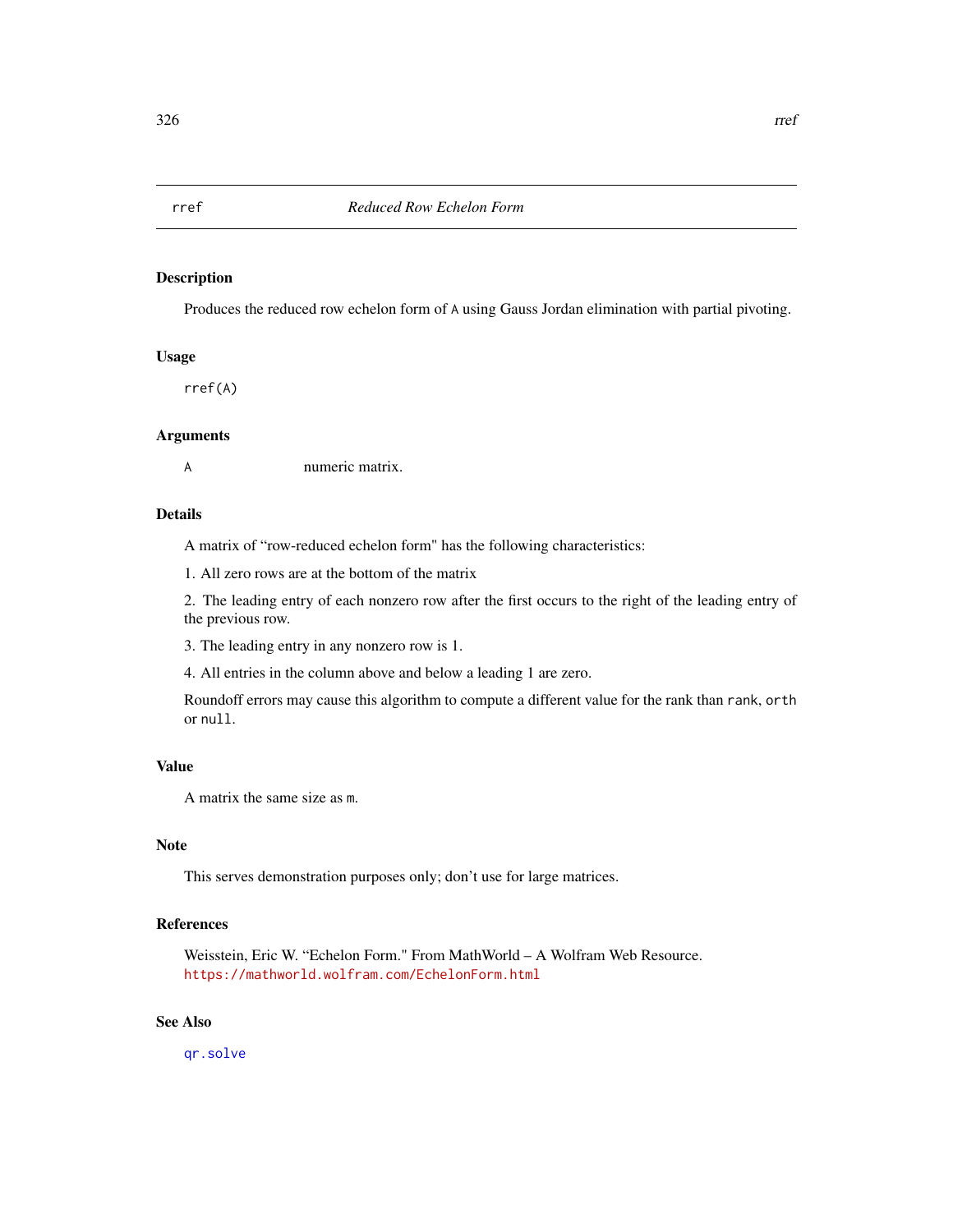runge 327

### Examples

```
A \leq matrix(c(1, 2, 3, 1, 3, 2, 3, 2, 1), 3, 3, byrow = TRUE)
rref(A)
# [,1] [,2] [,3]
\# [1,] 1 0 0
\# [2,] 0 1 0
# [3,] 0 0 1
A \le matrix(data=c(1, 2, 3, 2, 5, 9, 5, 7, 8, 20, 100, 200),
         nrow=3, ncol=4, byrow=FALSE)
rref(A)
# 1 0 0 120
# 0 1 0 0
# 0 0 1 -20
# Use rref on a rank-deficient magic square:
A = magic(4)R = rref(A)zapsmall(R)
# 1 0 0 1
# 0 1 0 3
# 0 0 1 -3
# 0 0 0 0
```
runge *Runge Function*

#### Description

Runge's test function for interpolation techniques.

# Usage

runge(x)

## Arguments

x numeric scalar.

#### Details

Runge's function is a classical test function for interpolation and and approximation techniques, especially for equidistant nodes.

For example, when approximating the Runge function on the interval [-1,1], the error at the endpoints will diverge when the number of nodes is increasing.

## Value

Numerical value of the function.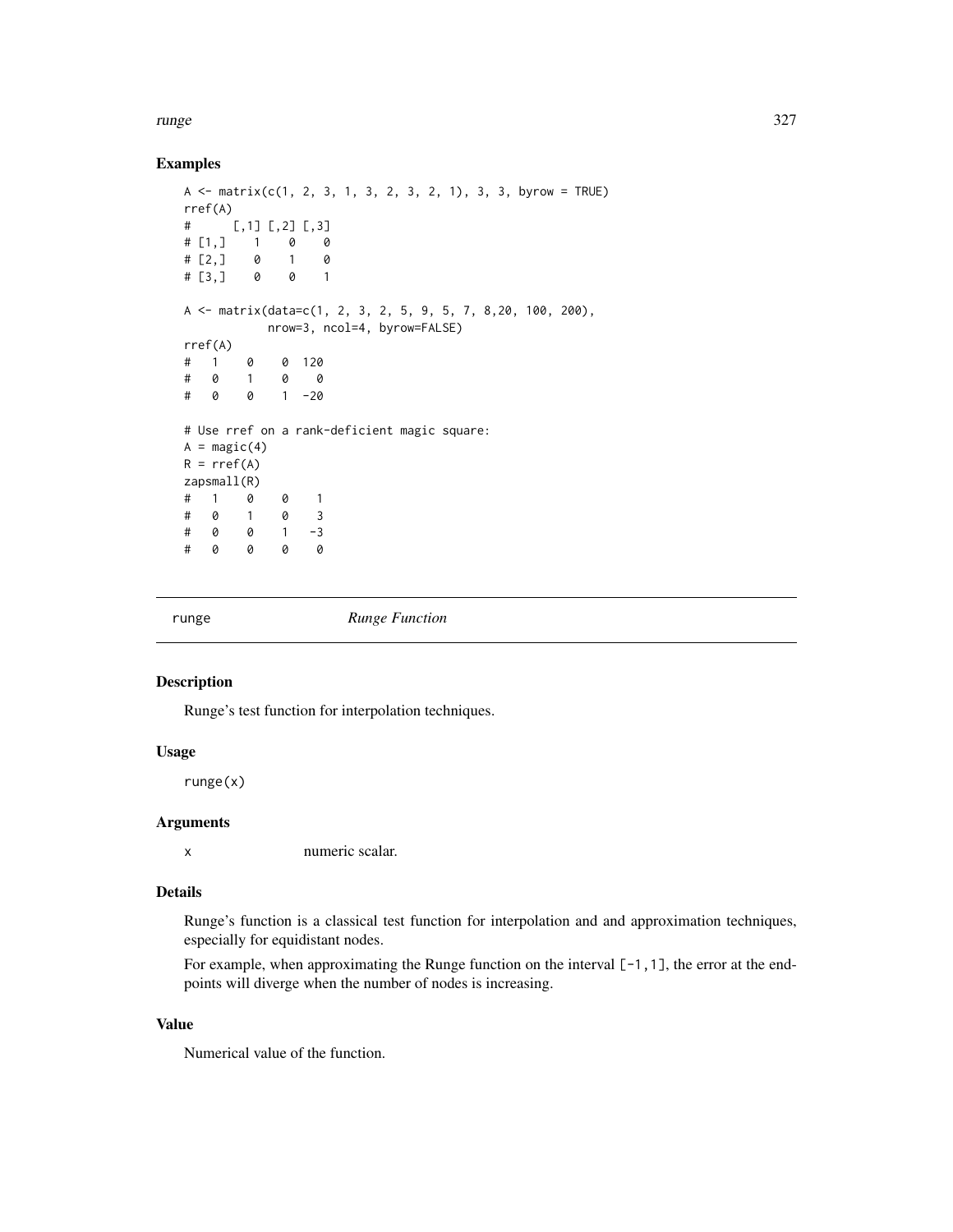328 savgol

## See Also

[fnorm](#page-120-0)

## Examples

```
## Not run:
x \leq -\text{seq}(-1, 1, \text{length.out} = 101)y \leftarrow \text{range}(x)plot(x, y, type = "l", lwd = 2, col = "navy", ylim = c(-0.2, 1.2))
grid()
n \leq c(6, 11, 16)for (i in seq(along=n)) {
    xp \leftarrow seq(-1, 1, length.out = n[i])yp <- runge(xp)
    p <- polyfit(xp, yp, n[i]-1)
    y <- polyval(p, x)
    lines(x, y, lty=i) }
## End(Not run)
```
savgol *Savitzky-Golay Smoothing*

# **Description**

Polynomial filtering method of Savitzky and Golay.

# Usage

savgol(T, fl, forder = 4, dorder =  $\theta$ )

#### Arguments

| T      | Vector of signals to be filtered.                                 |
|--------|-------------------------------------------------------------------|
| f1     | Filter length (for instance $fl = 51151$ ), has to be odd.        |
| forder | Filter order $(2 = \text{quadratic filter}, 4 = \text{quartic}).$ |
| dorder | Derivative order $(0 =$ smoothing, $1 =$ first derivative, etc.). |

## Details

Savitzky-Golay smoothing performs a local polynomial regression on a series of values which are treated as being equally spaced to determine the smoothed value for each point. Methods are also provided for calculating derivatives.

# Value

Vector representing the smoothed time series.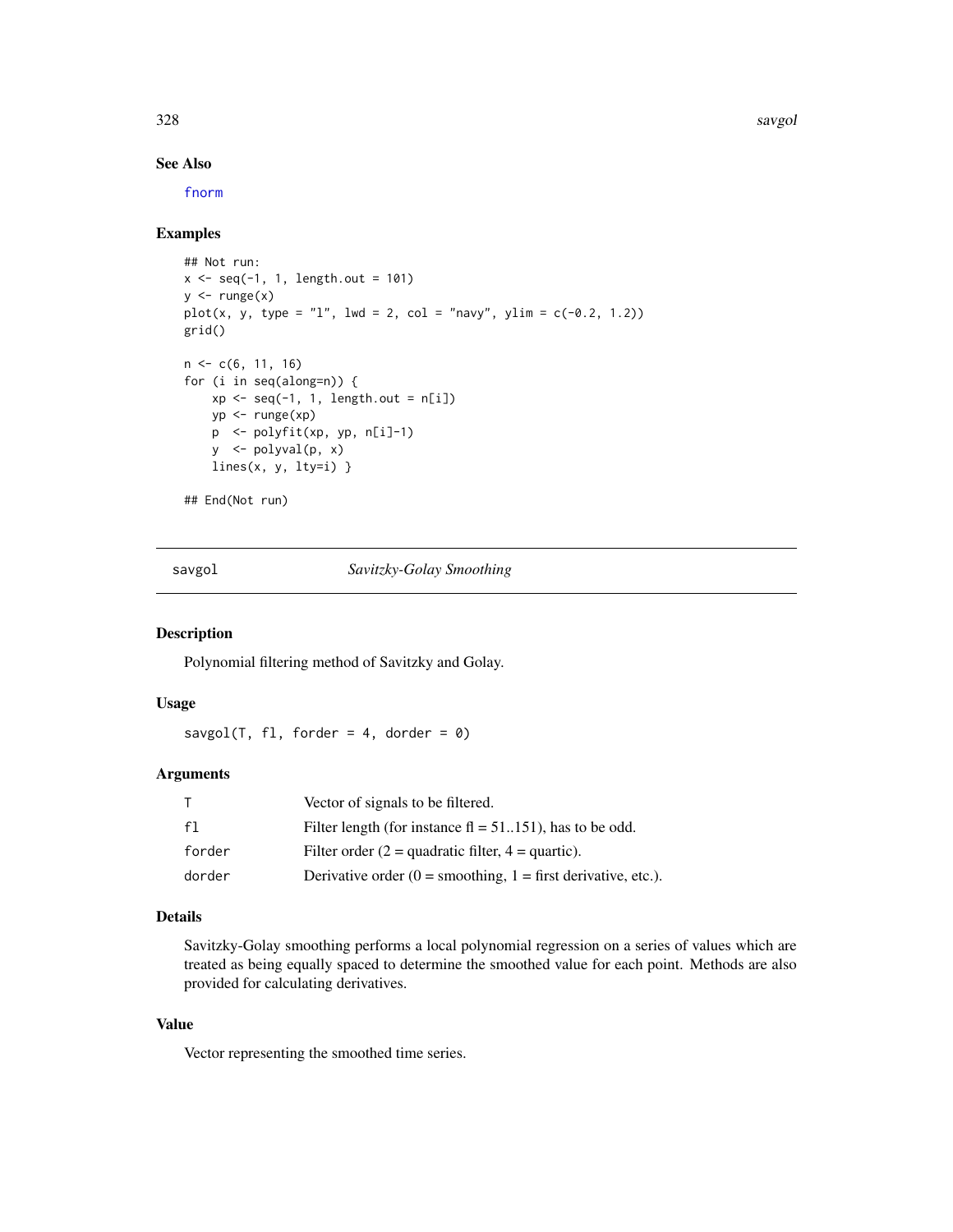# segm\_distance 329

## Note

For derivatives T2 has to be divided by the step size to the order (and to be multiplied by  $k!$  — the sign appears to be wrong).

# Author(s)

Peter Riegler implemented a Matlab version in 2001. Based on this, Hans W. Borchers published an R version in 2003.

# References

See Numerical Recipes, 1992, Chapter 14.8, for details.

## See Also

RTisean::sav\_gol, signal::sgolayfilt, [whittaker](#page-377-0).

# Examples

```
# *** Sinosoid test function ***
ts <- sin(2*pi*(1:1000)/200)
t1 <- ts + rnorm(1000)/10
t2 \leftarrow savgol(t1, 51)## Not run:
plot( 1:1000, t1, col = "grey")
lines(1:1000, ts, col = "blue")
lines(1:1000, t2, col = "red")## End(Not run)
```
<span id="page-328-0"></span>segm\_distance *Segment Distance*

## Description

The minimum distance between a point and a segment, or the minimum distance between points of two segments.

#### Usage

segm\_distance( $p1$ ,  $p2$ ,  $p3$ ,  $p4 = c()$ )

#### Arguments

| p1, p2 | end points of the first segment.                                       |
|--------|------------------------------------------------------------------------|
| p3, p4 | end points of the second segment, or the point p3 alone if p4 is NULL. |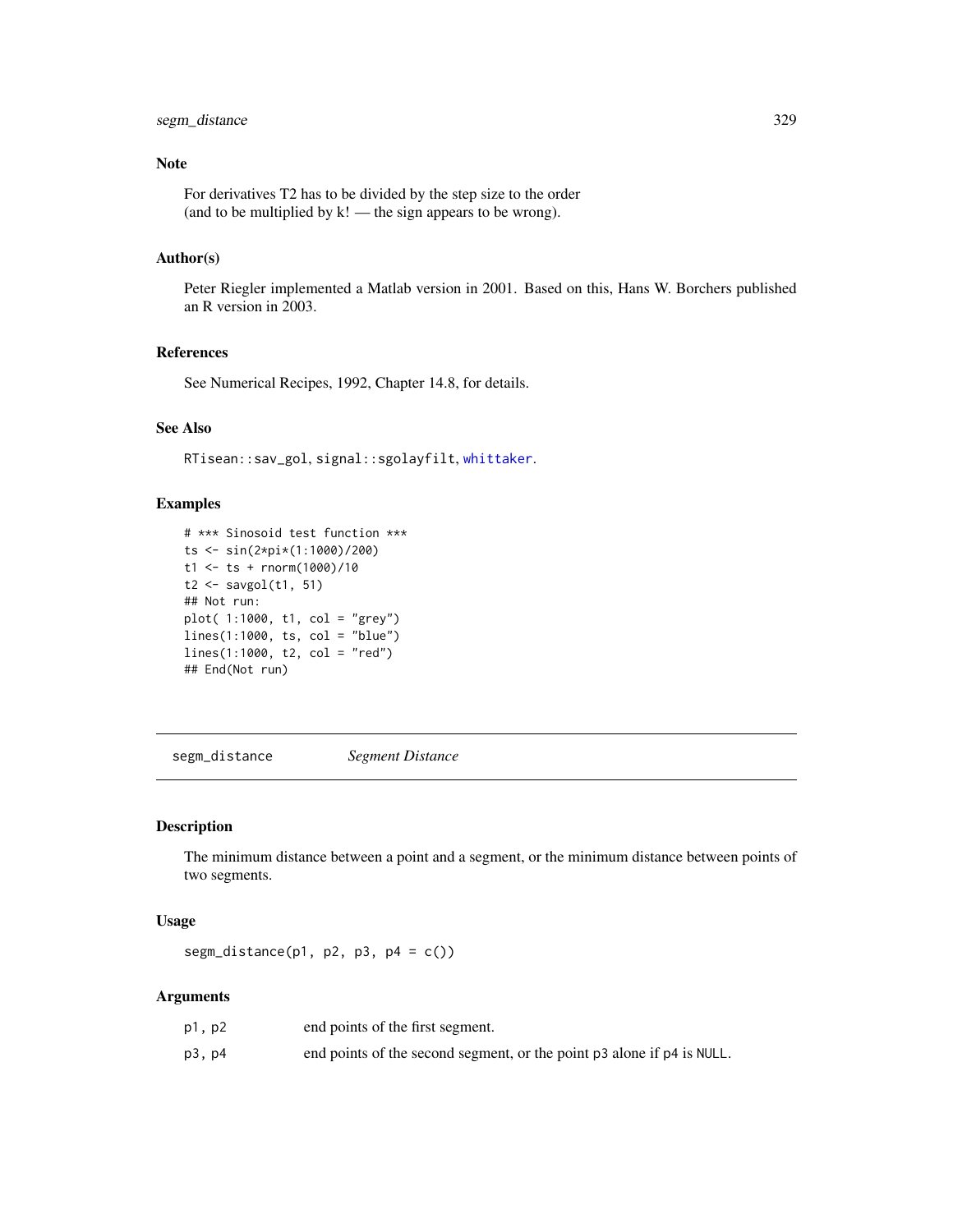## Details

If p4=c(), determines the orthogonal line to the segment through the single point and computes the distance to the intersection point.

Otherwise, it computes the distances of all four end points to the other segment and takes the minimum of those.

# Value

Returns a list with component 1 the minimum distance and components  $p$ , q the two nearest points. If p4=c() then point p lies on the segment and q is p4.

## Note

The interfaces of segm\_intersect and segm\_distance should be brought into line.

#### See Also

[segm\\_intersect](#page-329-0)

# Examples

```
## Not run:
plot(c(0, 1), c(0, 1), type = "n", asp=1,xlab = "", ylab = "", main = "Segment Distances")
grid()
for (i in 1:20) {
   s1 \leftarrow matrix(runif(4), 2, 2)s2 \leftarrow matrix(runif(4), 2, 2)lines(s1[, 1], s1[, 2], col = "red")
   lines(s2[, 1], s2[, 2], col = "darkred")S <- segm_distance(s1[1,], s1[2,], s2[1,], s2[2,])
    S$d
    points(c(S$p[1], S$q[1]), c(S$p[2], S$q[2]), pch=20, col="navy")
    lines(c(S$p[1], S$q[1]), c(S$p[2], S$q[2]), col="gray")
}
## End(Not run)
```
<span id="page-329-0"></span>segm\_intersect *Segment Intersection*

#### **Description**

Do two segments have at least one point in common?

#### Usage

segm\_intersect(s1, s2)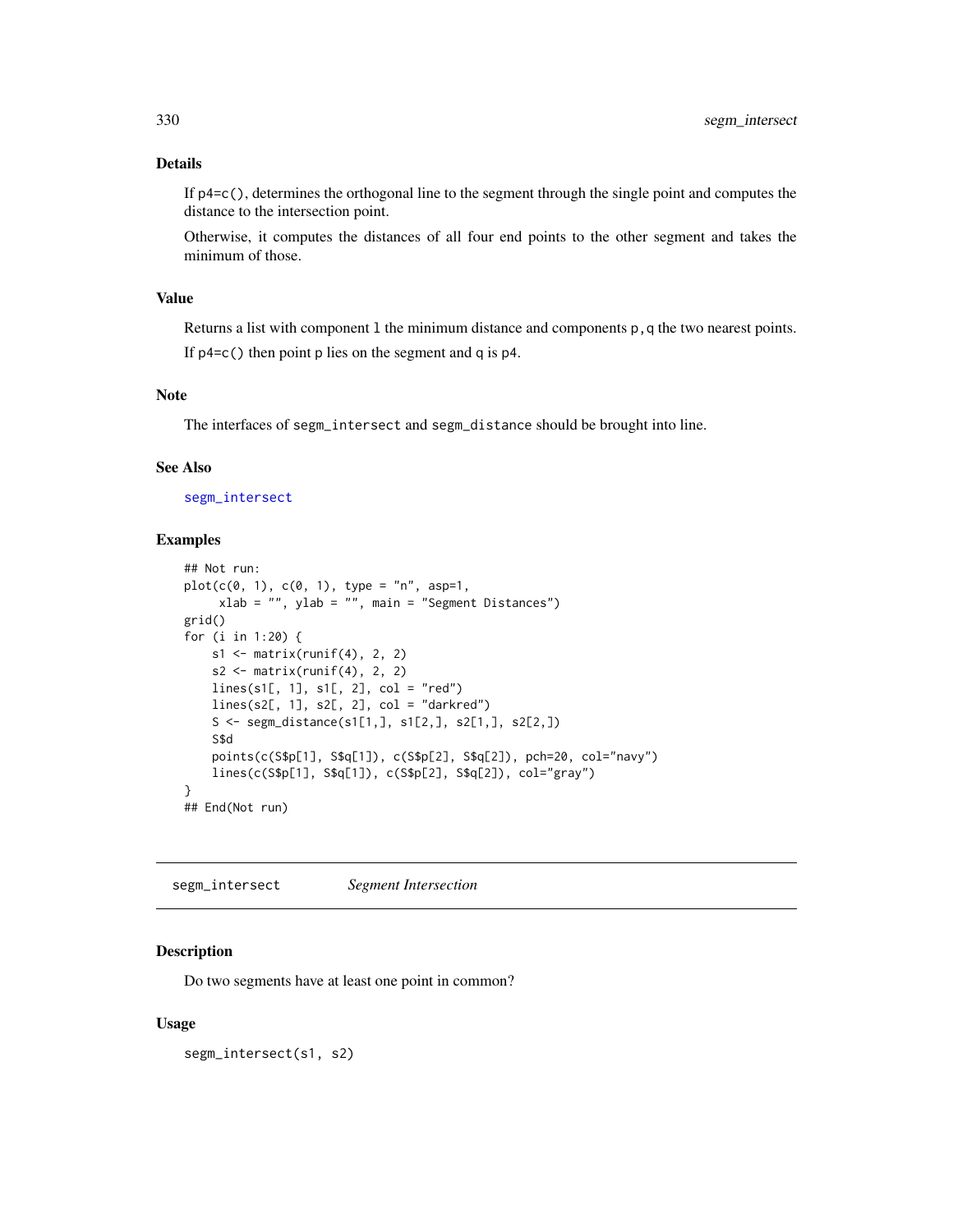#### Arguments

```
s1, s2 Two segments, represented by their end points; i.e., s < -rbind(p1,p2) when
                p1,p2 are the end points.
```
#### Details

First compares the 'bounding boxes', and if those intersect looks at whether the other end points lie on different sides of each segment.

## Value

Logical, TRUE if these segments intersect.

#### Note

Should be written without reference to the cross function. Should also return the intersection point, see the example.

#### References

Cormen, Th. H., Ch. E. Leiserson, and R. L. Rivest (2009). Introduction to Algorithms. Third Edition, The MIT Press, Cambridge, MA.

# See Also

[segm\\_distance](#page-328-0)

```
## Not run:
plot(c(0, 1), c(0, 1), type="n",
     xlab = "", ylab = "", main = "Segment Intersection")
grid()
for (i in 1:20) {
s1 <- matrix(runif(4), 2, 2)
s2 \leftarrow matrix(runif(4), 2, 2)if (segm_intersect(s1, s2)) {
    clr <- "red"
    p1 <- s1[1, ]; p2 <- s1[2, ]; p3 <- s2[1, ]; p4 <- s2[2, ]
    A \leftarrow \text{cbind}(p2 - p1, p4 - p3)b \leftarrow (p3 - p1)a \leftarrow solve(A, b)points((p1 + a[1]*(p2-p1))[1], (p1 + a[1]*(p2-p1))[2], pch = 19, col = "blue")
} else
    clr <- "darkred"
lines(s1[,1], s1[, 2], col = clr)
lines(s2[,1], s2[, 2], col = clr)
}
## End(Not run)
```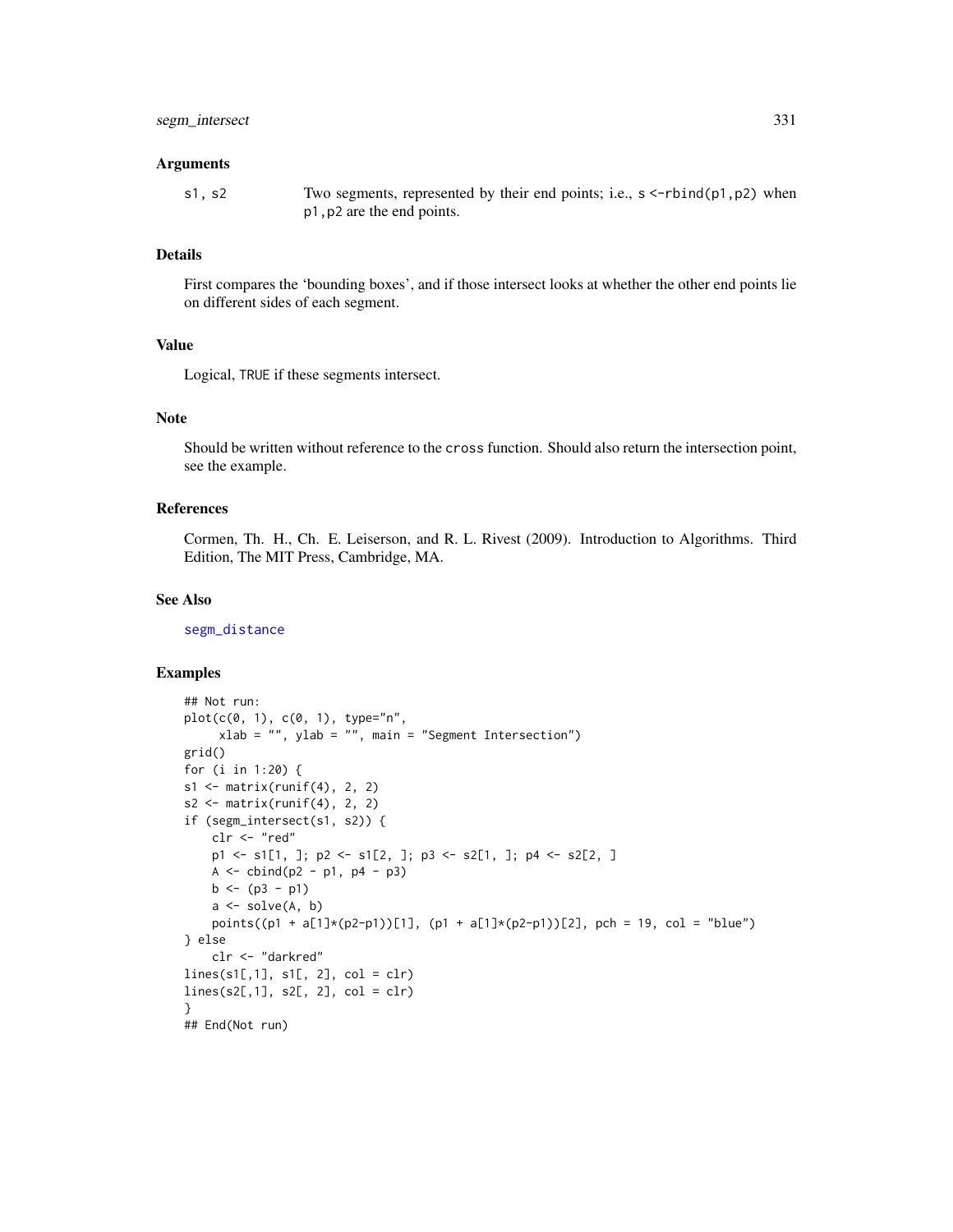semilogx,semilogy *Semi-logarithmic Plots (Matlab Style)*

# Description

Generates semi- and double-logarithmic plots.

# Usage

```
semilogx(x, y, ...)
semilogy(x, y, ...)
loglog(x, y, ...)
```
# Arguments

| x, y | x-, y-coordinates.                                           |
|------|--------------------------------------------------------------|
| .    | additional graphical parameters passed to the plot function. |

## Details

Plots data in logarithmic scales for the x-axis or y-axis, or uses logarithmic scales in both axes, and adds grid lines.

## Value

Generates a plot, returns nothing.

#### Note

Matlab's logarithmic plots find a more appropriate grid.

#### See Also

[plot](#page-0-0) with log= option.

```
## Not run:
x \leftarrow \text{logspace}(-1, 2)loglog(x, exp(x), type = 'b')## End(Not run)
```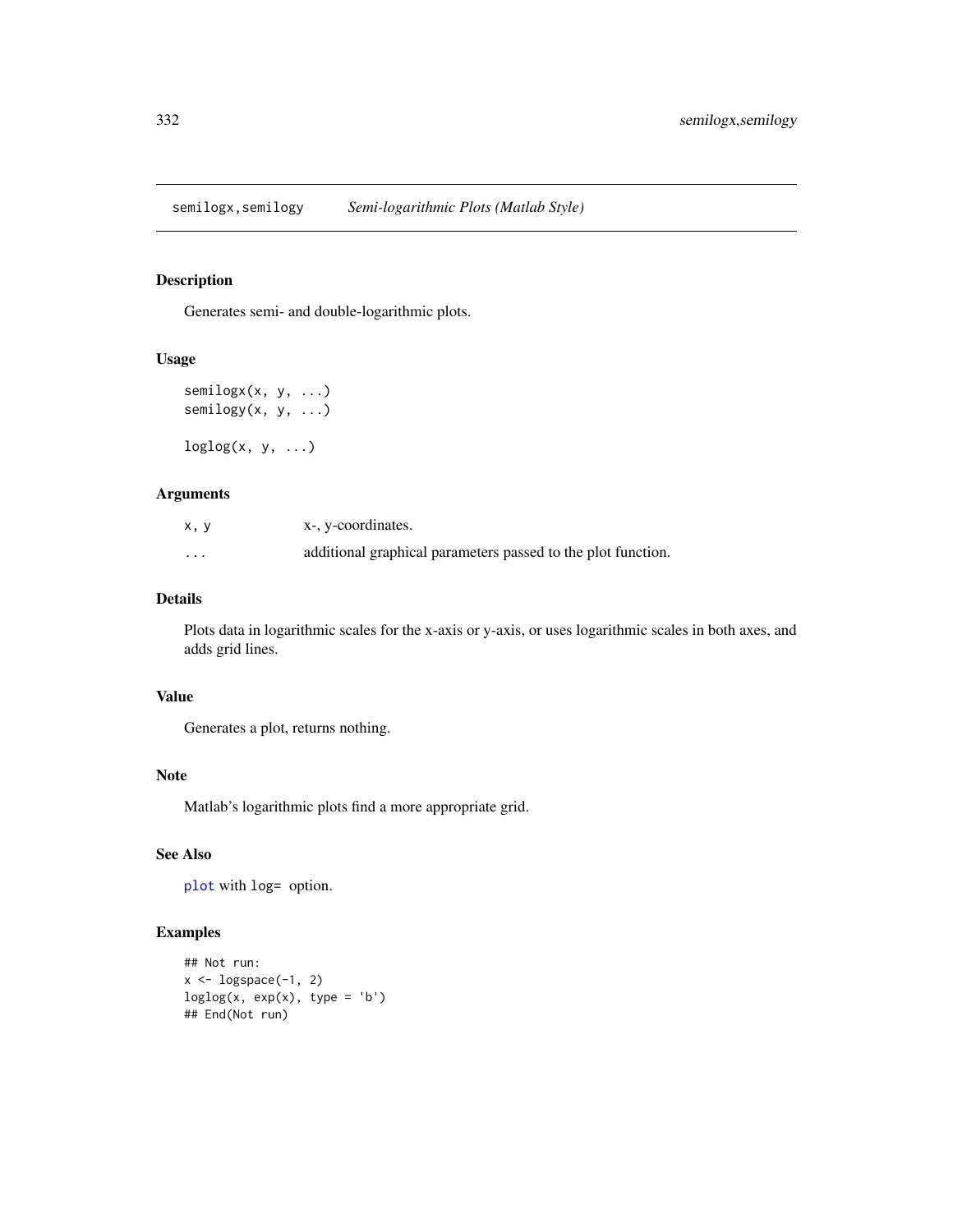The shooting method solves the boundary value problem for second-order differential equations.

## Usage

shooting(f, t0, tfinal, y0, h, a, b, itermax =  $20$ , tol =  $1e-6$ , hmax =  $0$ )

#### Arguments

| $\mathsf{f}$ | function in the differential equation $y'' = f(x, y, y')$ .                                 |
|--------------|---------------------------------------------------------------------------------------------|
| t0, tfinal   | start and end points of the interval.                                                       |
| y0           | starting value of the solution.                                                             |
| h            | function defining the boundary condition as a function at the end point of the<br>interval. |
| a, b         | two guesses of the derivative at the start point.                                           |
| itermax      | maximum number of iterations for the secant method.                                         |
| tol          | tolerance to be used for stopping and in the ode45 solver.                                  |
| hmax         | maximal step size, to be passed to the solver.                                              |

#### Details

A second-order differential equation is solved with boundary conditions  $y(t0) = y0$  at the start point of the interval, and  $h(y(tfinal),dy/dt(tfinal)) = 0$  at the end. The zero of h is found by a simple secant approach.

## Value

Returns a list with two components, t for grid (or 'time') points between t0 and tfinal, and y the solution of the differential equation evaluated at these points.

## Note

Replacing secant with Newton's method would be an easy exercise. The same for replacing ode45 with some other solver.

#### References

L. V. Fausett (2008). Applied Numerical Analysis Using MATLAB. Second Edition, Pearson Education Inc.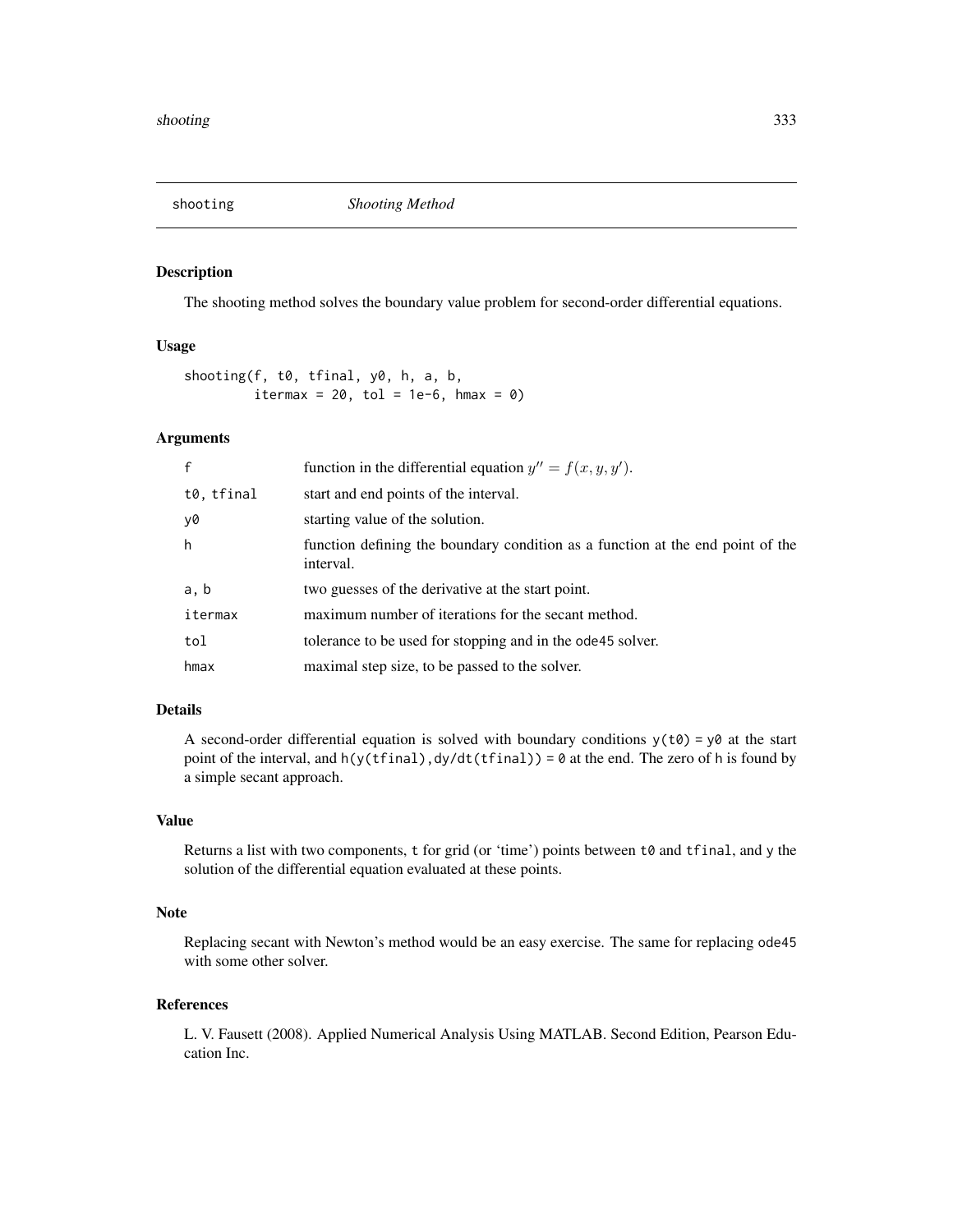334 shubert and the shubert shubert shubert shubert shubert shubert shubert shubert shubert shubert shubert shubert

## See Also

[bvp](#page-45-0)

# Examples

```
#-- Example 1
f <- function(t, y1, y2) -2*y1*y2h \le function(u, v) u + v - 0.25
t0 <- 0; tfinal <- 1
y0 < -1sol <- shooting(f, t0, tfinal, y0, h, 0, 1)
## Not run:
plot(sol$t, sol$y[, 1], type='l', ylim=c(-1, 1))
xs \leftarrow linspace(0, 1); ys \leftarrow 1/(xs+1)lines(xs, ys, col="red")
lines(sol$t, sol$y[, 2], col="gray")
grid()
## End(Not run)
#-- Example 2
f <- function(t, y1, y2) -y2^2 / y1
h \leftarrow function(u, v) u - 2
t0 \leftarrow 0; tfinal \leftarrow 1y0 < -1sol <- shooting(f, t0, tfinal, y0, h, 0, 1)
```
shubert *Shubert-Piyavskii Method*

## Description

Shubert-Piyavskii Univariate Function Maximization

#### Usage

shubert(f, a, b, L,  $crit = 1e-04$ ,  $nmax = 1000$ )

## Arguments

| f    | function to be optimized.              |
|------|----------------------------------------|
| a, b | search between a and b for a maximum.  |
| L    | a Lipschitz constant for the function. |
| crit | critical value                         |
| nmax | maximum number of steps.               |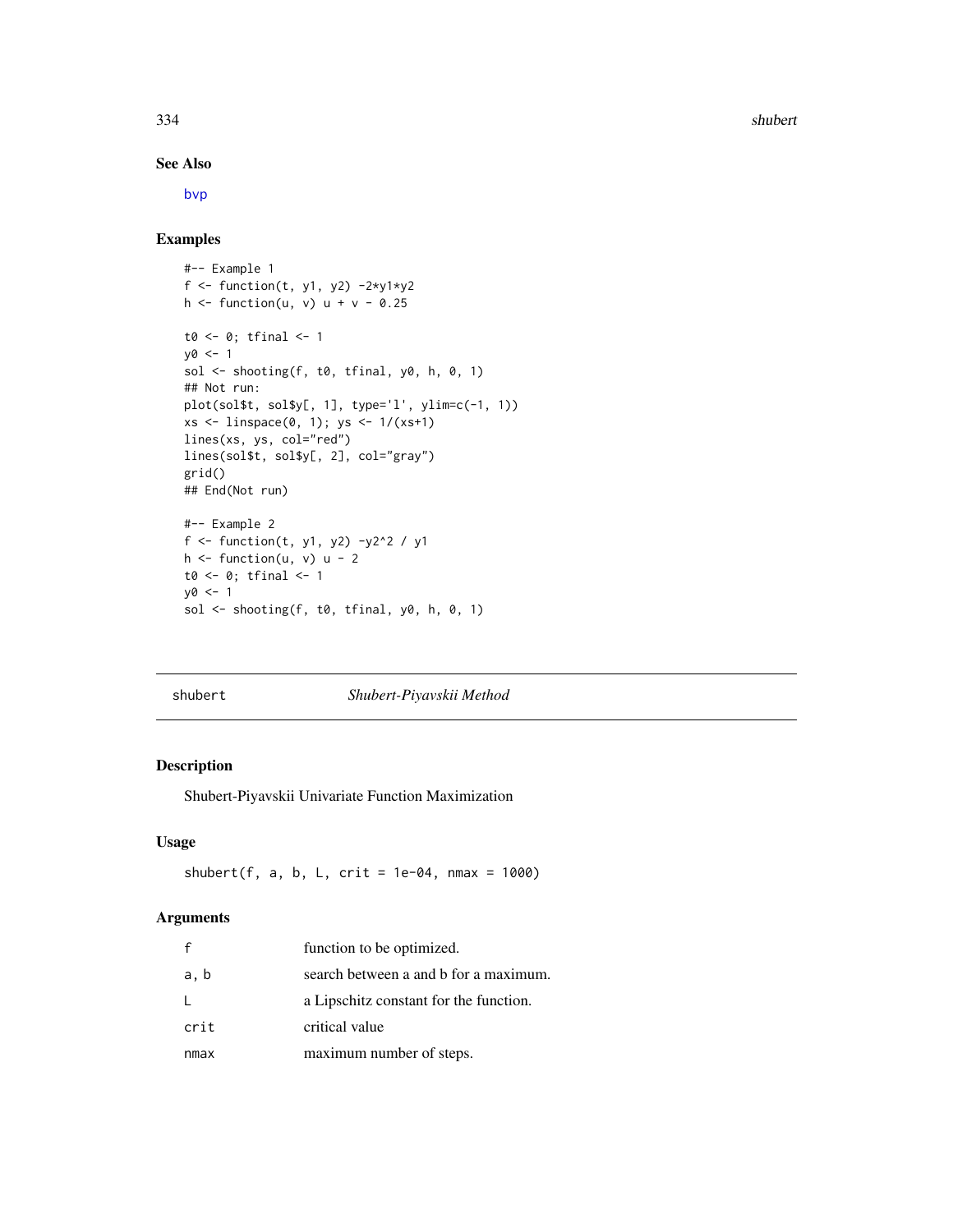#### shubert 335

# Details

The Shubert-Piyavskii method, often called the Sawtooth Method, finds the global maximum of a univariate function on a known interval. It is guaranteed to find the global maximum on the interval under certain conditions:

The function f is Lipschitz-continuous, that is there is a constant L such that

$$
|f(x) - f(y)| \le L|x - y|
$$

for all  $x, y$  in  $[a, b]$ .

The process is stopped when the improvement in the last step is smaller than the input argument crit.

#### Value

Returns a list with the following components:

| xopt | the x-coordinate of the minimum found. |
|------|----------------------------------------|
| fopt | the function value at the minimum.     |
| nopt | number of steps.                       |

#### References

Y. K. Yeo. Chemical Engineering Computation with MATLAB. CRC Press, 2017.

# See Also

## [findmins](#page-107-0)

```
# Determine the global minimum of sin(1.2*x)+sin(3.5*x) in [-3, 8].
f \le function(x) sin(1.2*x) + sin(3.5*x)shubert(function(x) -f(x), -3, 8, 5, 1e-04, 1000)
## $xopt
## [1] 3.216231 # 3.216209
## $fopt
## [1] 1.623964
## $nopt
## [1] 481
```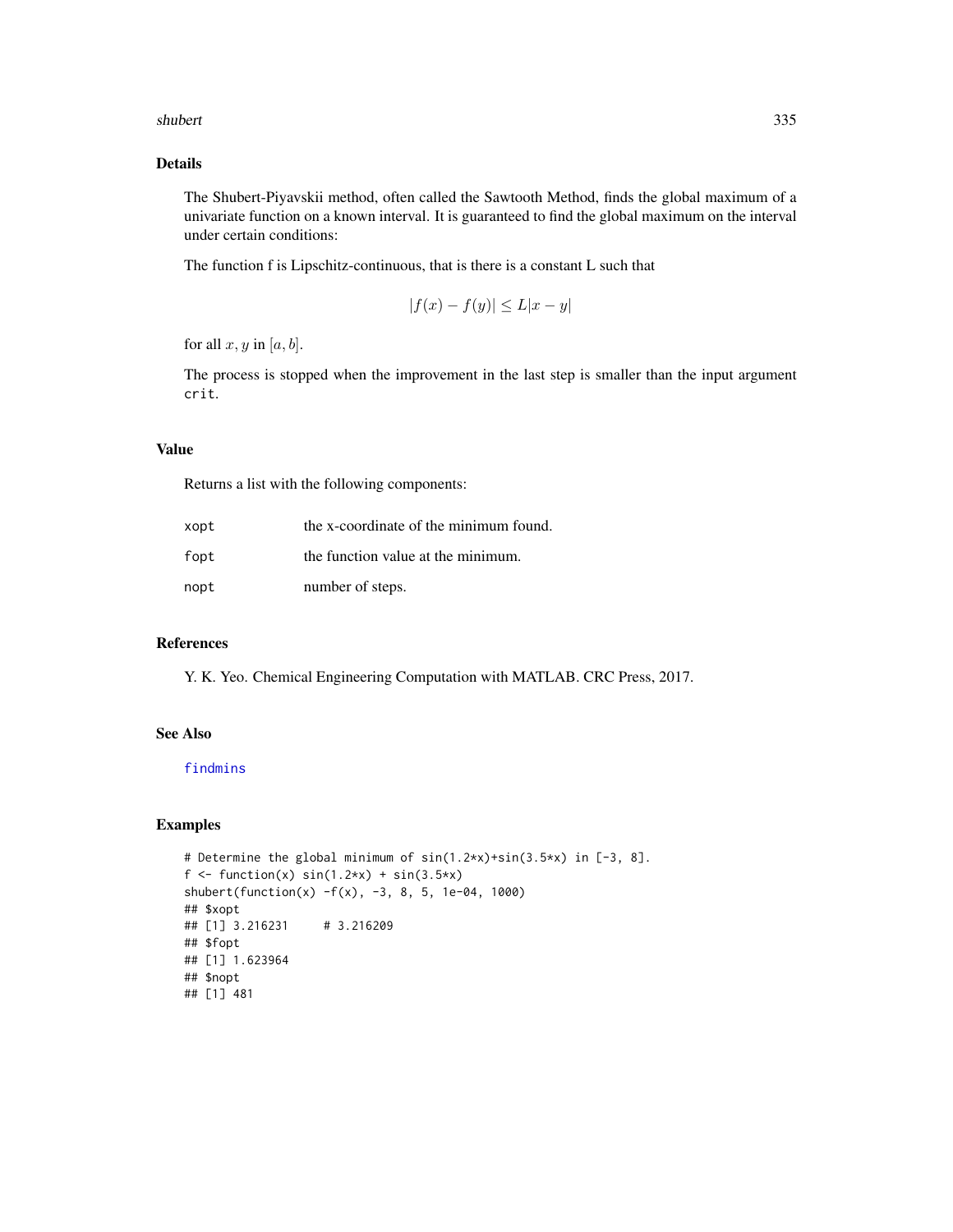Computes the sine and cosine integrals through approximations.

## Usage

 $Si(x)$  $Ci(x)$ 

#### Arguments

x Scalar or vector of real numbers.

# Details

The sine and cosine integrals are defined as

$$
Si(x) = \int_0^x \frac{\sin(t)}{t} dt
$$

$$
Ci(x) = -\int_x^\infty \frac{\cos(t)}{t} dt = \gamma + \log(x) + \int_0^x \frac{\cos(t) - 1}{t} dt
$$

where  $\gamma$  is the Euler-Mascheroni constant.

## Value

Returns a scalar of sine resp. cosine integrals applied to each element of the scalar/vector. The value  $Ci(x)$  is not correct, it should be  $Ci(x)+pi*$ *i*, only the real part is returned!

The function is not truely vectorized, for vectors the values are calculated in a for-loop. The accuracy is about 10^-13 and better in a reasonable range of input values.

# References

Zhang, S., and J. Jin (1996). Computation of Special Functions. Wiley-Interscience.

## See Also

[sinc](#page-165-0), [expint](#page-93-0)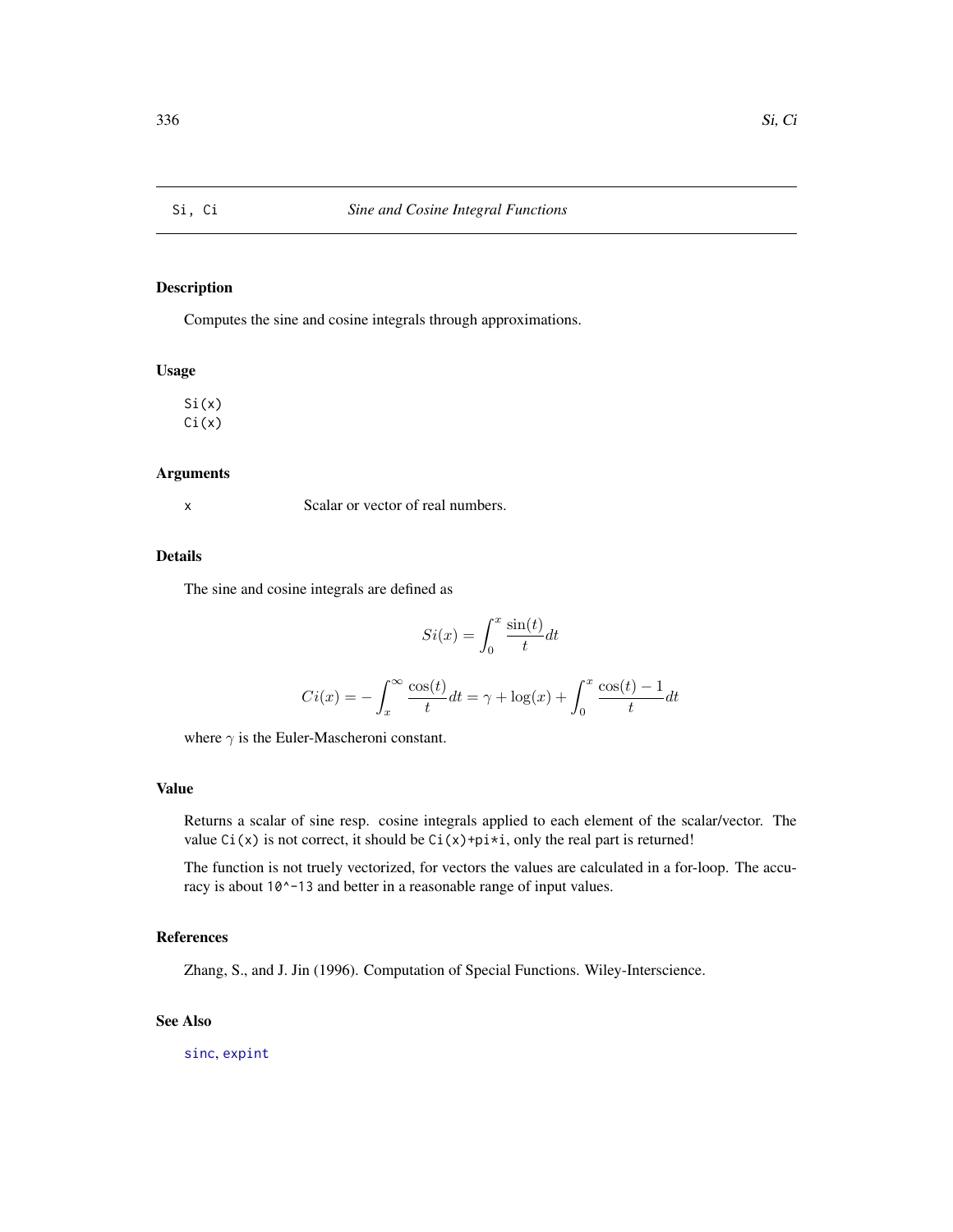#### sigmoid 337

#### Examples

```
x < -c(-3:3) * piSi(x); Ci(x)## Not run:
xs <- linspace(0, 10*pi, 200)
ysi <- Si(xs); yci <- Ci(xs)
plot(c(0, 35), c(-1.5, 2.0), type = 'n', xlab = '', ylab = '',main = "Sine and cosine integral functions")
lines(xs, ysi, col = "darkred", lwd = 2)lines(xs, yci, col = "darkblue", lwd = 2)
lines(c(0, 10*pi), c(pi/2, pi/2), col = "gray")
lines(xs, cos(xs), col = "gray")grid()
## End(Not run)
```
sigmoid *Sigmoid Function*

# Description

Sigmoid function (aka sigmoidal curve or logistic function).

#### Usage

sigmoid(x,  $a = 1$ ,  $b = 0$ )  $logit(x, a = 1, b = 0)$ 

# Arguments

| x    | numeric vector. |
|------|-----------------|
| a, b | parameters.     |

#### Details

The sigmoidal function with parameters a, b is the function

$$
y = 1/(1 + e^{-a(x-b)})
$$

The sigmoid function is also the solution of the ordinary differentialequation

$$
y' = y(1 - y)
$$

with  $y(0) = 1/2$  and has an indefinite integral  $\ln(1 + e^x)$ .

The logit function is the inverse of the sigmoid function and is (therefore) omly defined between 0 and 1. Its definition is

$$
y = b + 1/alog(x/(1 - x))
$$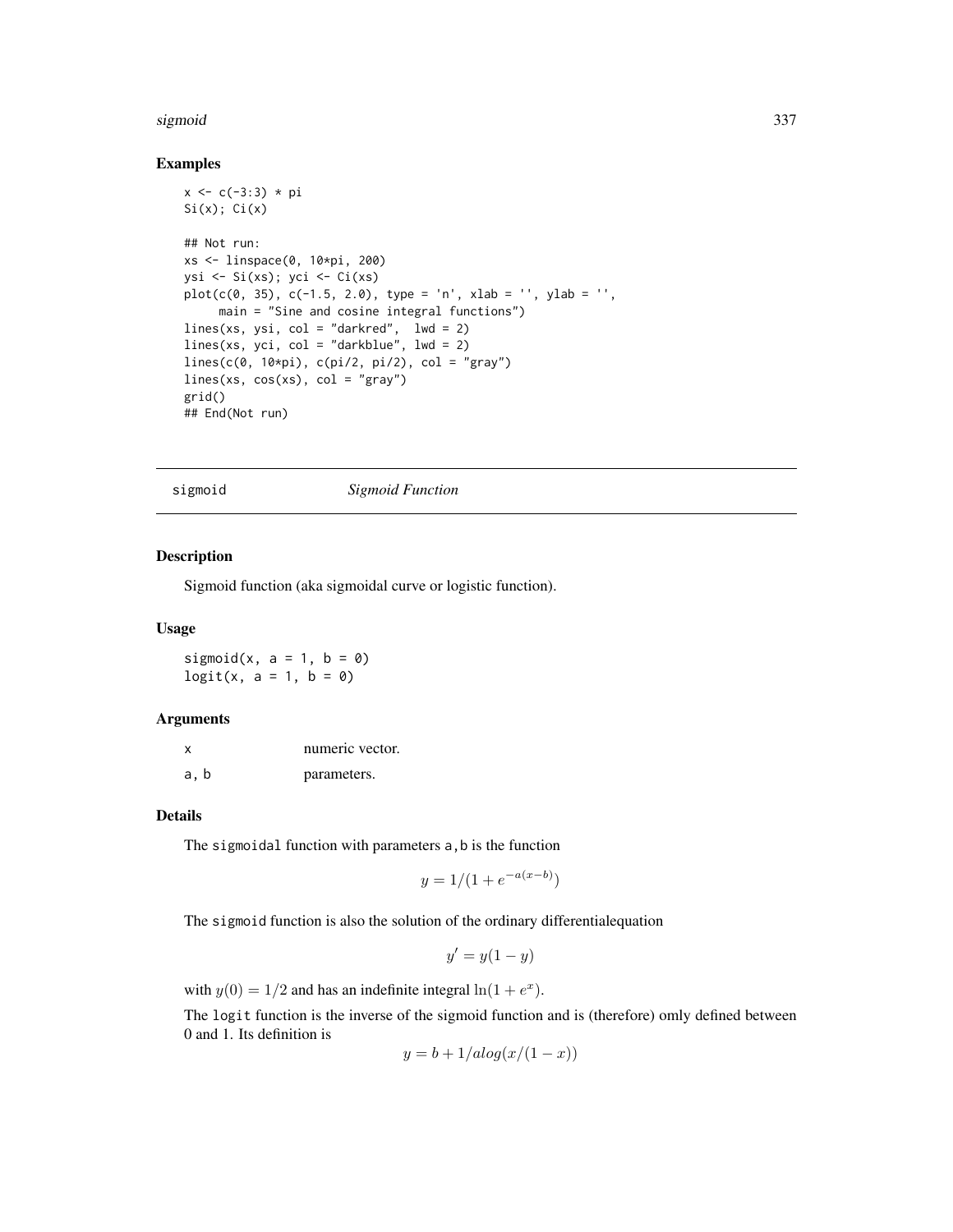## Value

Numeric/complex scalar or vector.

# Examples

```
x \le - seq(-6, 6, length.out = 101)
y1 \leftarrow sigmoid(x)
y2 \leftarrow sigmoid(x, a = 2)
## Not run:
plot(x, y1, type = "1", col = "darkblue",xlab = "", ylab = "", main = "Sigmoid Function(s)")
lines(x, y2, col = "darkgreen")
grid()
## End(Not run)
# The slope in \theta (in x = b) is a/4
# sigmf with slope 1 and range [-1, 1].
sigmf \le function(x) 2 \star sigmoid(x, a = 2) - 1
```
# simpadpt *Adaptive Simpson Quadrature*

## Description

Numerically evaluate an integral using adaptive Simpson's rule.

# Usage

simpadpt(f, a, b, tol =  $1e-6$ , ...)

#### Arguments

|      | univariate function, the integrand.          |
|------|----------------------------------------------|
| a, b | lower limits of integration; must be finite. |
| tol  | relative tolerance                           |
|      | additional arguments to be passed to f.      |

## Details

Approximates the integral of the function f from a to b to within an error of tol using recursive adaptive Simpson quadrature.

#### Value

A numerical value or vector, the computed integral.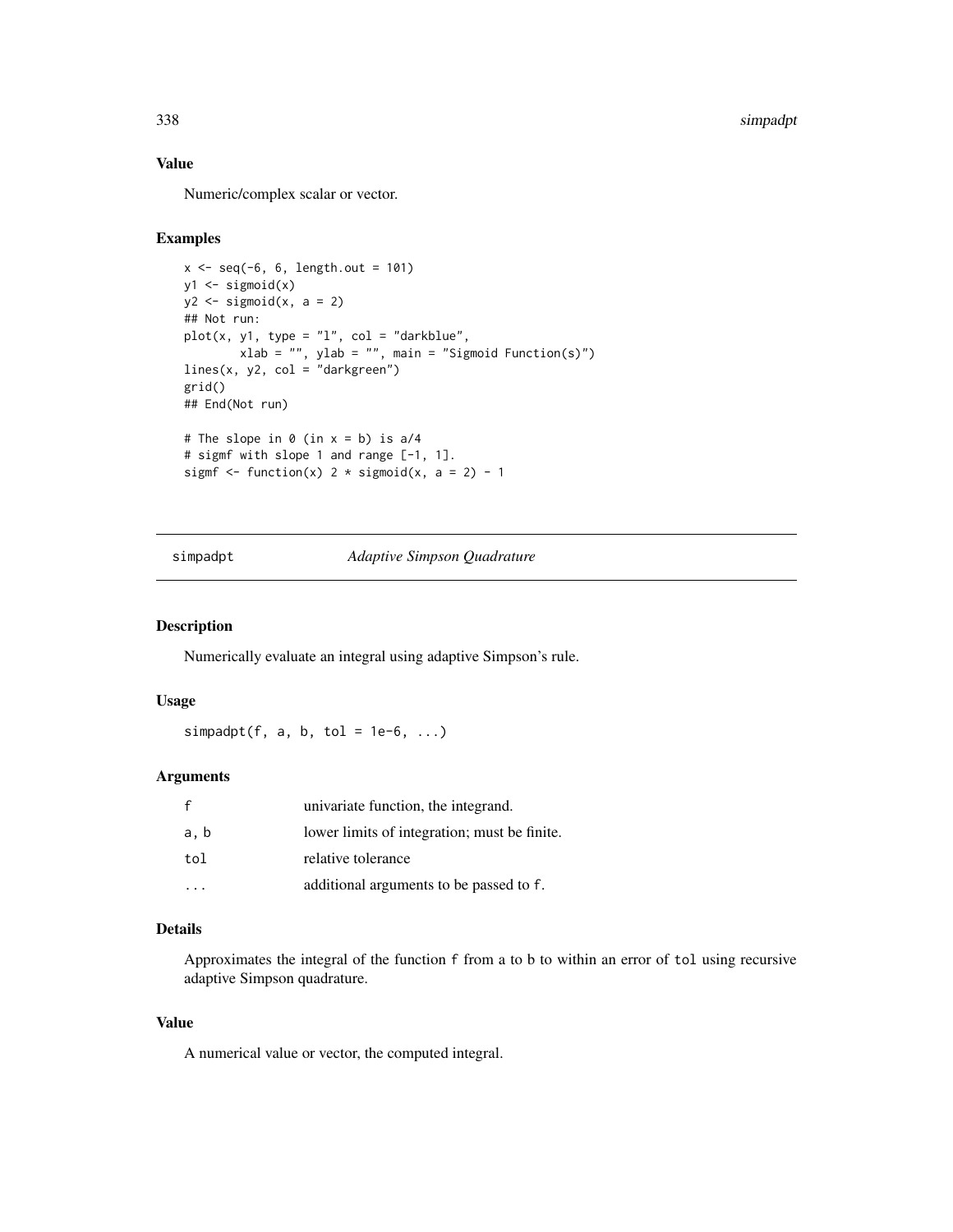# simpson2d 339

# Note

Based on code from the book by Quarteroni et al., with some tricks borrowed from Matlab and Octave.

#### References

Quarteroni, A., R. Sacco, and F. Saleri (2007). Numerical Mathematics. Second Edition, Springer-Verlag, Berlin Heidelberg.

#### See Also

[quad](#page-287-0), [simpson2d](#page-338-0)

# Examples

```
myf <- function(x, n) 1/(x+n) # 0.0953101798043249 , log((n+1)/n) for n=10
simpadpt(myf, 0, 1, n = 10) # 0.095310179804535
```

```
## Dilogarithm function
flog \le function(t) log(1-t) / t # singularity at t=1, almost at t=0
dilog <- function(x) simpadpt(flog, x, 0, tol = 1e-12)
dilog(1) # 1.64493406685615
         # 1.64493406684823 = pi^2/6
## Not run:
```

```
N < -51xs \leq seq(-5, 1, length.out = N)ys <- numeric(N)
for (i in 1:N) ys[i] \leftarrow dilog(xs[i])plot(xs, ys, type = "l", col = "blue",main = "Dilogarithm function")
grid()
## End(Not run)
```
<span id="page-338-0"></span>simpson2d *Double Simpson Integration*

## Description

Numerically evaluate double integral by 2-dimensional Simpson method.

#### Usage

```
simpson2d(f, xa, xb, ya, yb, nx = 128, ny = 128, \ldots)
```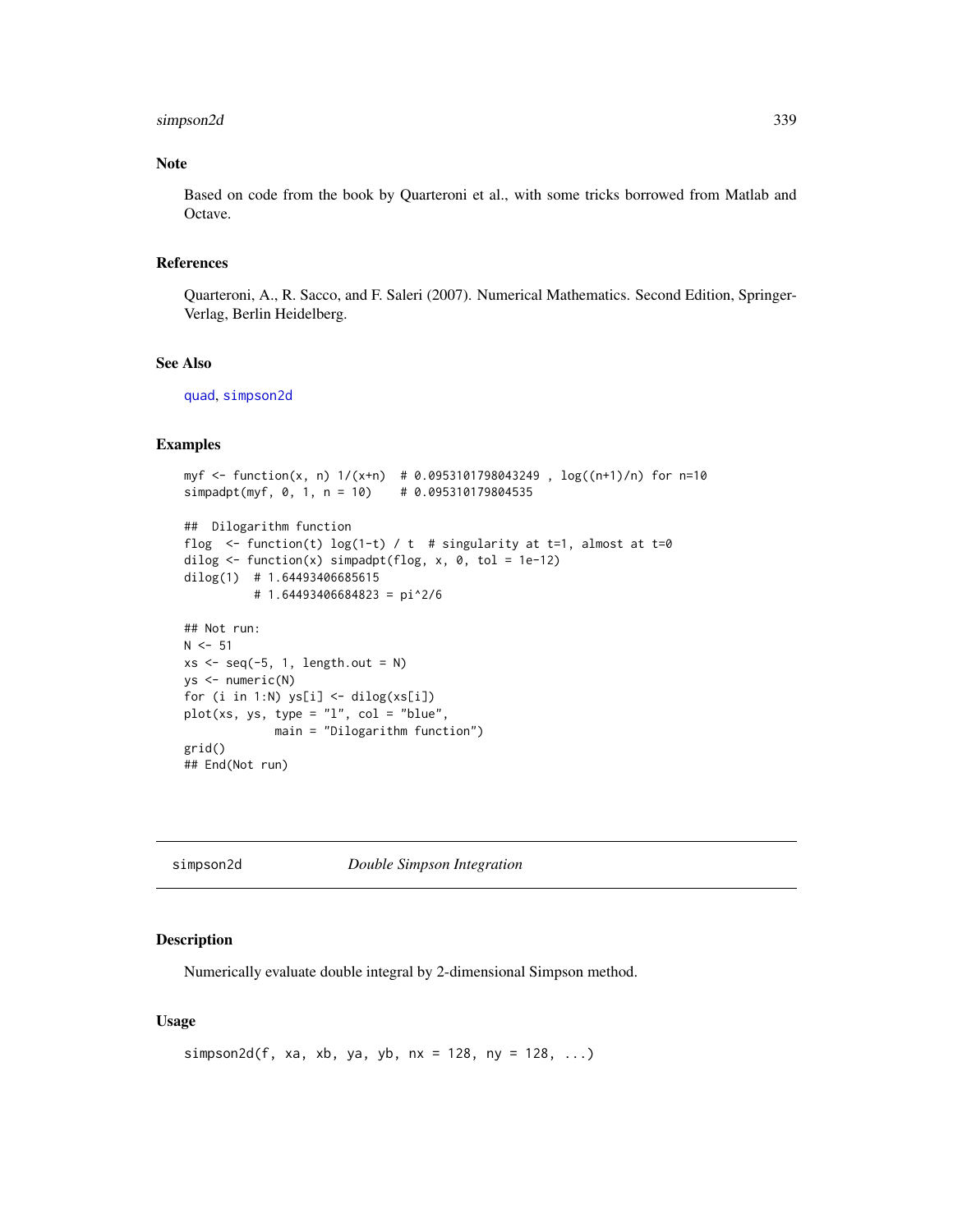#### **Arguments**

|        | function of two variables, the integrand.            |
|--------|------------------------------------------------------|
| xa, xb | left and right endpoint for first variable.          |
| ya, yb | left and right endpoint for second variable.         |
| nx, ny | number of intervals in x- and y-direction.           |
|        | additional parameters to be passed to the integrand. |

# Details

The 2D Simpson integrator has weights that are most easily determined by taking the outer product of the vector of weights for the 1D Simpson rule.

# Value

Numerical scalar, the value of the integral.

#### Note

Copyright (c) 2008 W. Padden and Ch. Macaskill for Matlab code published under BSD License on MatlabCentral.

## See Also

[dblquad](#page-73-0), [quad2d](#page-288-0)

## Examples

```
f1 <- function(x, y) x^2 + y^2simpson2d(f1, -1, 1, -1, 1) # 2.666666667, i.e. 8/3. err = 0
f2 <- function(x, y) y*sin(x)+x*cos(y)simpson2d(f2, pi, 2*pi, 0, pi) # -9.869604401 , i.e. -pi^2, err = 2e-8
f3 <- function(x, y) sqrt((1 - (x^2 + y^2)) * (x^2 + y^2 <= 1))
simpson2d(f3, -1, 1, -1, 1) \# 2.094393912, i.e. 2/3*pi, err = 1e-6
```
sind,cosd,tand, etc. *Trigonometric Functions in Degrees*

#### Description

Trigonometric functions expecting input in degrees, not radians.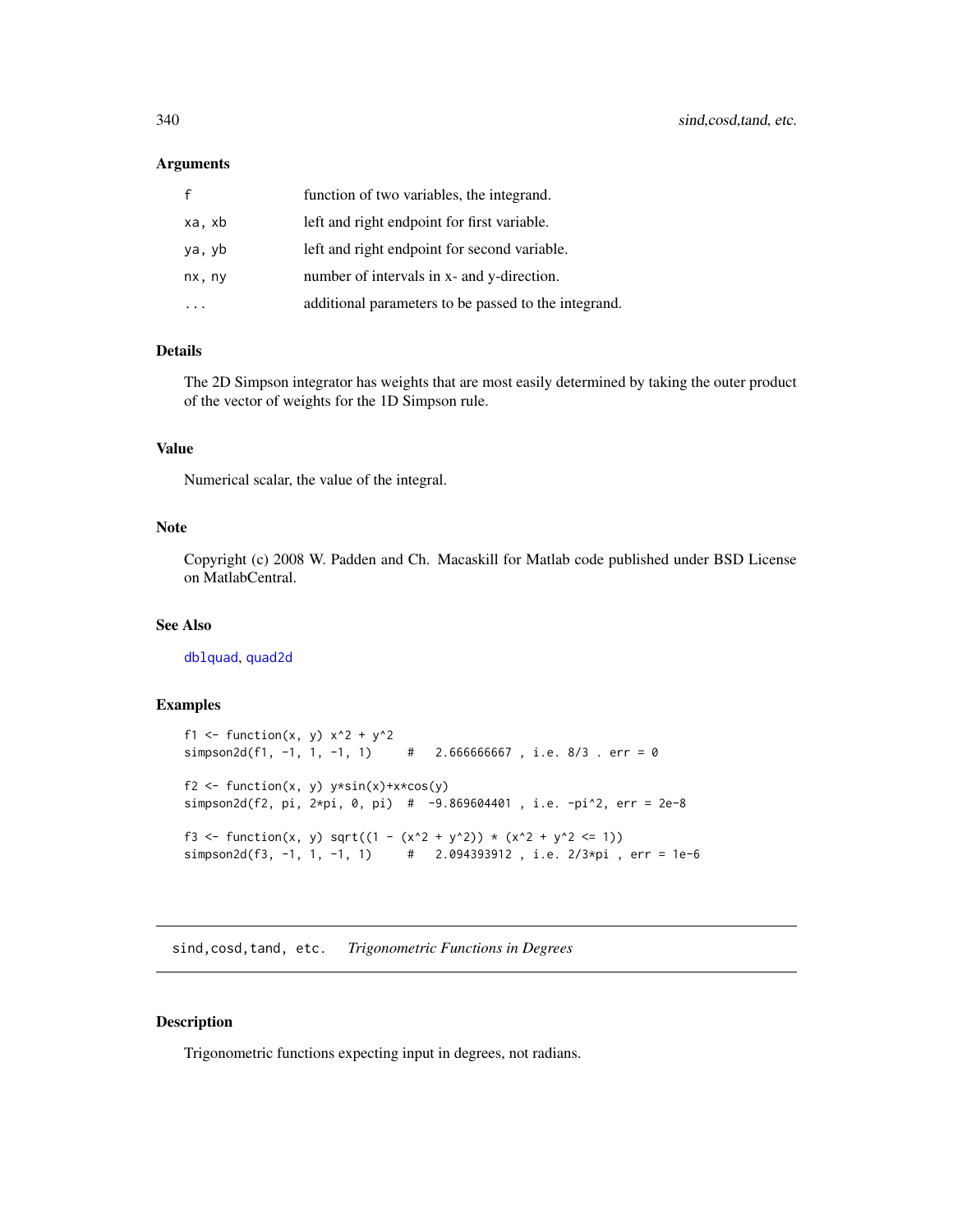sind,cosd,tand, etc. 341

#### Usage

 $sind(x)$ cosd(x)  $t$ and $(x)$ cotd(x) asind(x) acosd(x) atand(x) acotd(x) secd(x) cscd(x) asecd(x)  $acccd(x)$ atan2d(x1, x2)

#### Arguments

x, x1, x2 numeric or complex scalars or vectors

# Details

The usual trigonometric functions with input values as scalar or vector in degrees. Note that  $tan(x)$ with fractional part does not return NaN as  $tanpi(x)$ , but is computed as  $sind(x)/cosd(x)$ .

For atan2d the inputs x1, x2 can be both degrees or radians, but don't mix! The result is in degrees, of course.

# Value

Returns a scalar or vector of numeric values.

#### Note

These function names are available in Matlab, that is the reason they have been added to the 'pracma' package.

#### See Also

Other trigonometric functions in R.

#### Examples

#  $sind(x)$  and  $cosd(x)$  are accurate for x which are multiples # of 90 and 180 degrees, while tand(x) is problematic.

```
x \le - seq(0, 720, by = 90)
\text{sind}(x) # 0 1 0 -1 0 1 0 -1 0
cosd(x) # 1 0 -1 0 1 0 -1 0 1
tand(x) # 0 Inf 0 -Inf 0 Inf 0 -Inf 0
\cot d(x) # Inf \theta -Inf \theta Inf \theta -Inf \theta Inf
```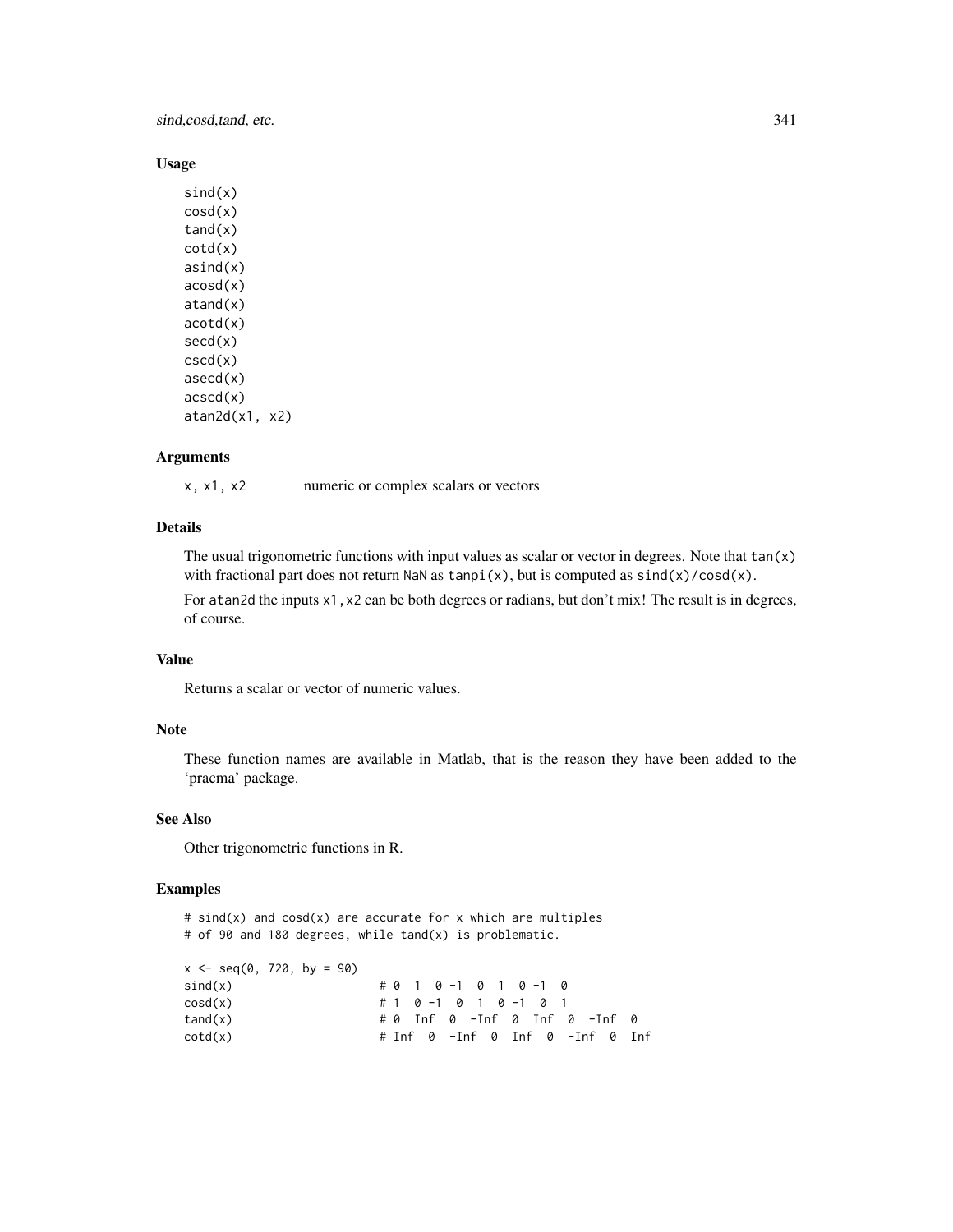```
x \le - seq(5, 85, by = 20)
asind(sind(x)) # 5 25 45 65 85
asecd(sec(x))
tand(x) # 0.08748866 0.46630766 1.00000000 ...
atan2d(1, 1) # 45
```
#### size *Size of Matrix*

## Description

Provides the dimensions of x.

# Usage

size(x, k)

# Arguments

| vector, matrix, or array                  |
|-------------------------------------------|
| integer specifying a particular dimension |

# Details

Returns the number of dimensions as length(x). Vector will be treated as a single row matrix.

# Value

vector containing the dimensions of x, or the k-th dimension if k is not missing.

# Note

The result will differ from Matlab when x is a character vector.

# See Also

[dim](#page-0-0)

```
size(1:8)
size(matrix(1:8, 2, 4)) # 2 4
size(matrix(1:8, 2, 4), 2) # 4
size(matrix(1:8, 2, 4), 3) # 1
```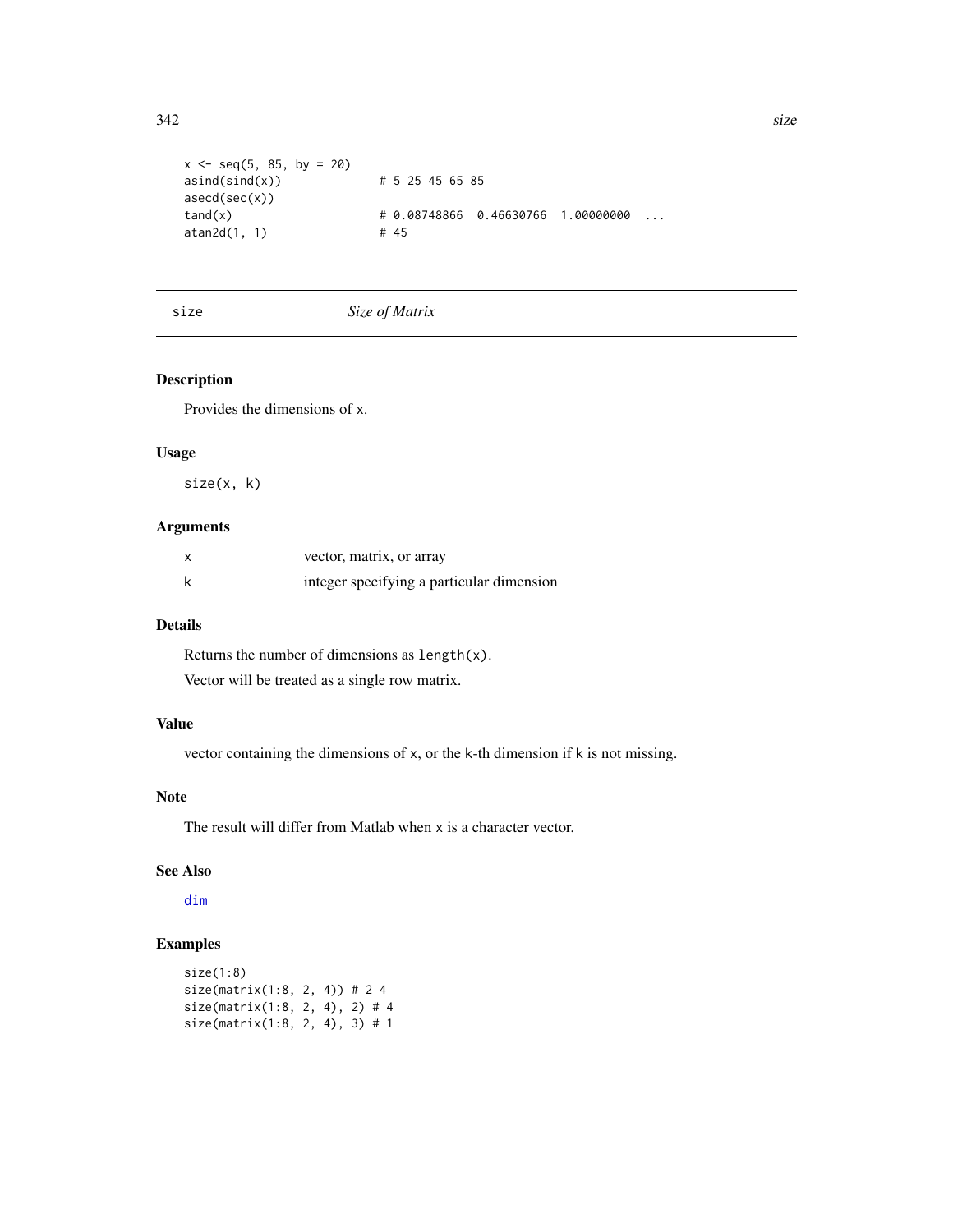Fletcher's inexact line search algorithm.

#### Usage

 $softline(x0, d0, f, g = NULL)$ 

## Arguments

| x0 | initial point for linesearch.                                           |
|----|-------------------------------------------------------------------------|
| d0 | search direction from x0.                                               |
| f  | real function of several variables that is to be minimized.             |
| g  | gradient of objective function f; computed numerically if not provided. |

## Details

Many optimization methods have been found to be quite tolerant to line search imprecision, therefore inexact line searches are often used in these methods.

## Value

Returns the suggested inexact optimization paramater as a real number  $a\theta$  such that  $x\theta + a\theta \cdot d\theta$ should be a reasonable approximation.

#### Note

Matlab version of an inexact linesearch algorithm by A. Antoniou and W.-S. Lu in their textbook "Practical Optimization". Translated to R by Hans W Borchers.

## References

Fletcher, R. (1980). Practical Methods of Optimization, Volume 1., Section 2.6. Wiley, New York.

Antoniou, A., and W.-S. Lu (2007). Practical Optimization: Algorithms and Engineering Applications. Springer Science+Business Media, New York.

## See Also

[gaussNewton](#page-136-0)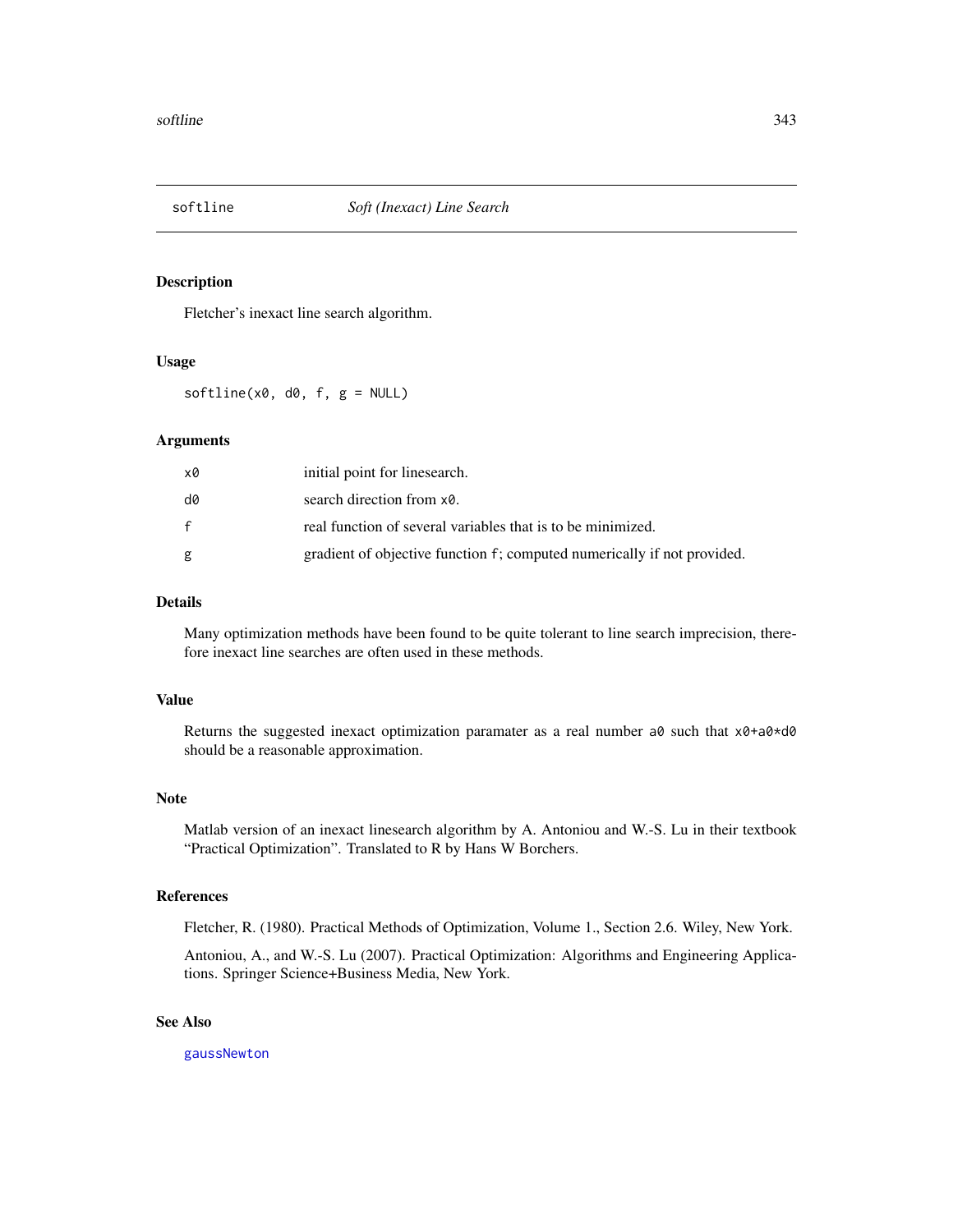# Examples

```
## Himmelblau function
  f_himm <- function(x) (x[1]^2 + x[2] - 11)^2 + (x[1] + x[2]^2 - 7)^2
  g_himm <- function(x) {
    w1 \leftarrow (x[1]^2 + x[2] - 11); w2 \leftarrow (x[1] + x[2]^2 - 7)g1 \le -4 \times w1 \times x[1] + 2 \times w2; g2 \le -2 \times w1 + 4 \times w2 \times x[2]c(g1, g2)
  }
  # Find inexact minimum from [6, 6] in the direction [-1, -1] !
  \text{softline}(c(6, 6), c(-1, -1), f_\text{him}, g_\text{him})# [1] 3.458463
  # Find the same minimum by using the numerical gradient
  softline(c(6, 6), c(-1, -1), f_himm)# [1] 3.458463
```
sorting *Sorting Routines*

## Description

R implementations of several sorting routines. These implementations are meant for demonstration and lecturing purposes.

#### Usage

```
is.sorted(a)
testSort(n = 1000)bubbleSort(a)
insertionSort(a)
selectionSort(a)
shellSort(a, f = 2.3)heapSort(a)
mergeSort(a, m = 10)mergeOrdered(a, b)
quickSort(a, m = 3)
quickSortx(a, m = 25)
```
#### Arguments

| a, b | Numeric vectors to be sorted or merged.                                                                |
|------|--------------------------------------------------------------------------------------------------------|
| f    | Retracting factor for shell Sort.                                                                      |
| m    | Size of subsets that are sorted by insertions or twhen the sorting procedure is<br>called recursively. |
| n    | Only in test Sort: the length of a vector of random numbers to be sorted.                              |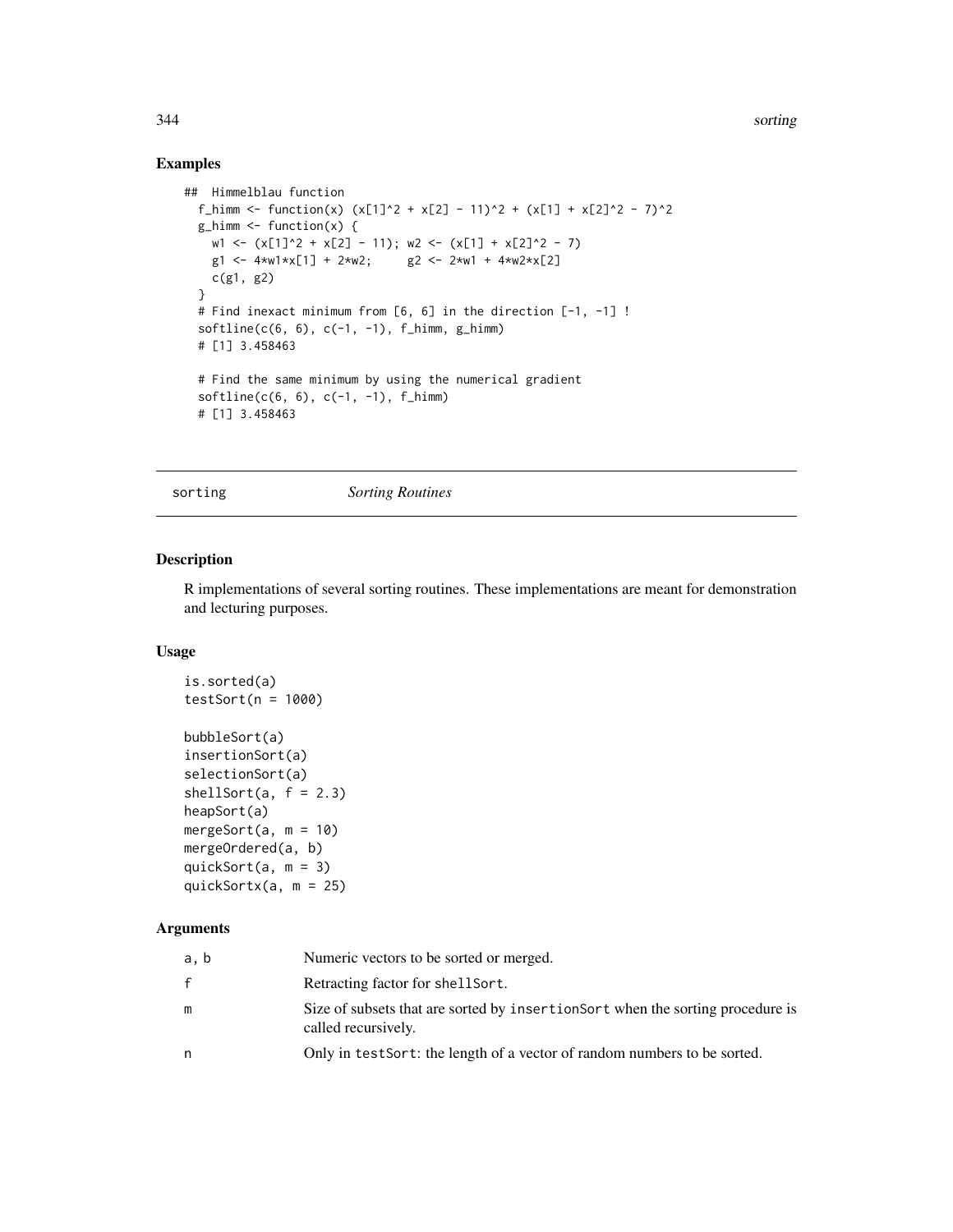#### sorting the contract of the contract of the contract of the contract of the contract of the contract of the contract of the contract of the contract of the contract of the contract of the contract of the contract of the co

#### Details

bubbleSort(a) is the well-known "bubble sort" routine; it is forbiddingly slow.

insertionSort(a) sorts the array one entry at a time; it is slow, but quite efficient for small data sets.

selectionSort(a) is an in-place sorting routine that is inefficient, but noted for its simplicity.

 $shellsort(a, f = 2.3)$  exploits the fact that insertion sort works efficiently on input that is already almost sorted. It reduces the gaps by the factor f; f=2.3 is said to be a reasonable choice.

heapSort(a) is not yet implemented.

mergeSort(a,m = 10) works recursively, merging already sorted parts with mergeOrdered. m should be between3 and 1/1000 of the size of a.

mergeOrdered(a,b) works only correctly if a and a are already sorted.

quickSort( $a, m = 3$ ) realizes the celebrated "quicksort algorithm" and is the fastest of all implementations here. To avoid too deeply nested recursion with R, insertionSort is called when the size of a subset is smaller than m.

Values between 3..30 seem reasonable and smaller values are better, with the risk of running into a too deeply nested recursion.

quickSort( $a, m = 25$ ) is an extended version where the split is calculated more carefully, but in general this approach takes too much time.

Values for m are 20..40 with m=25 favoured.

testSort(n = 1000) is a test routine, e.g. for testing your computer power. On an iMac, quickSort will sort an array of size 1,000,000 in less than 15 secs.

#### Value

All routines return the vector sorted.

is.sorted indicates logically whether the vector is sorted.

## Note

At the moment, only increasingly sorting is possible (if needed apply rev afterwards).

## Author(s)

HwB <hwborchers@googlemail.com>

#### References

Knuth, D. E. (1973). The Art of Computer Programming, Volume 3: Sorting and Searching, Chapter 5: Sorting. Addison-Wesley Publishing Company.

## See Also

[sort](#page-0-0), the internal C-based sorting routine.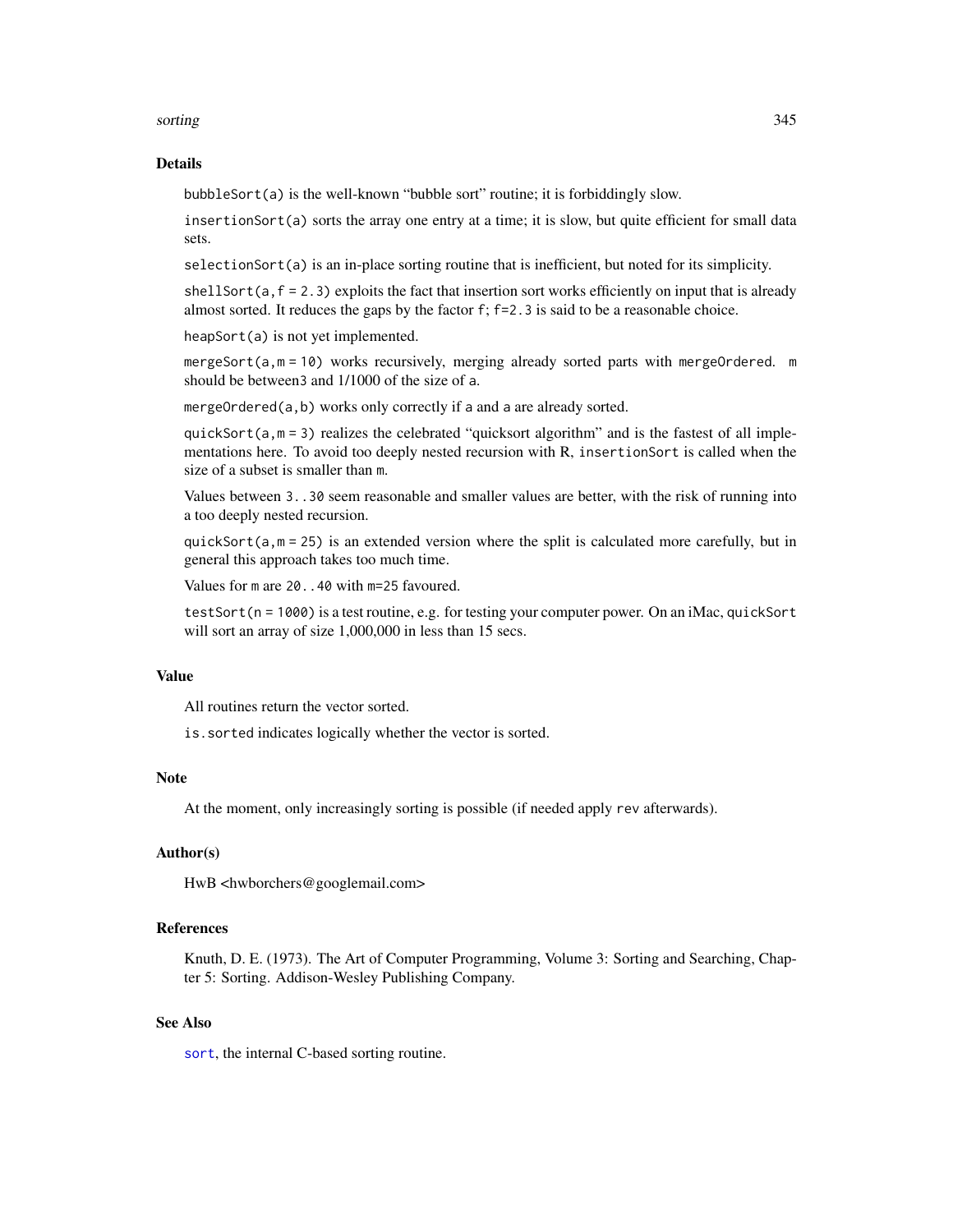#### 346 sortrows and the control of the control of the control of the control of the control of the control of the control of the control of the control of the control of the control of the control of the control of the contro

# Examples

```
## Not run:
testSort(100)
a <- sort(runif(1000)); b <- sort(runif(1000))
system.time(y <- mergeSort(c(a, b)))
system.time(y <- mergeOrdered(a, b))
is.sorted(y)
## End(Not run)
```
### sortrows *Sort Rows of a Matrix (Matlab Style)*

# Description

Sort rows of a matrix according to values in a column.

# Usage

sortrows( $A, k = 1$ )

# Arguments

| А | numeric matrix.                                  |
|---|--------------------------------------------------|
|   | number of column to sort the matrix accordingly. |

# Details

sortrows(A,k) sorts the rows of the matrix A such that column k is increasingly sorted.

## Value

Returns the sorted matrix.

## See Also

[sort](#page-0-0)

```
A \leftarrow magic(5)sortrows(A)
sortrows(A, k = 2)
```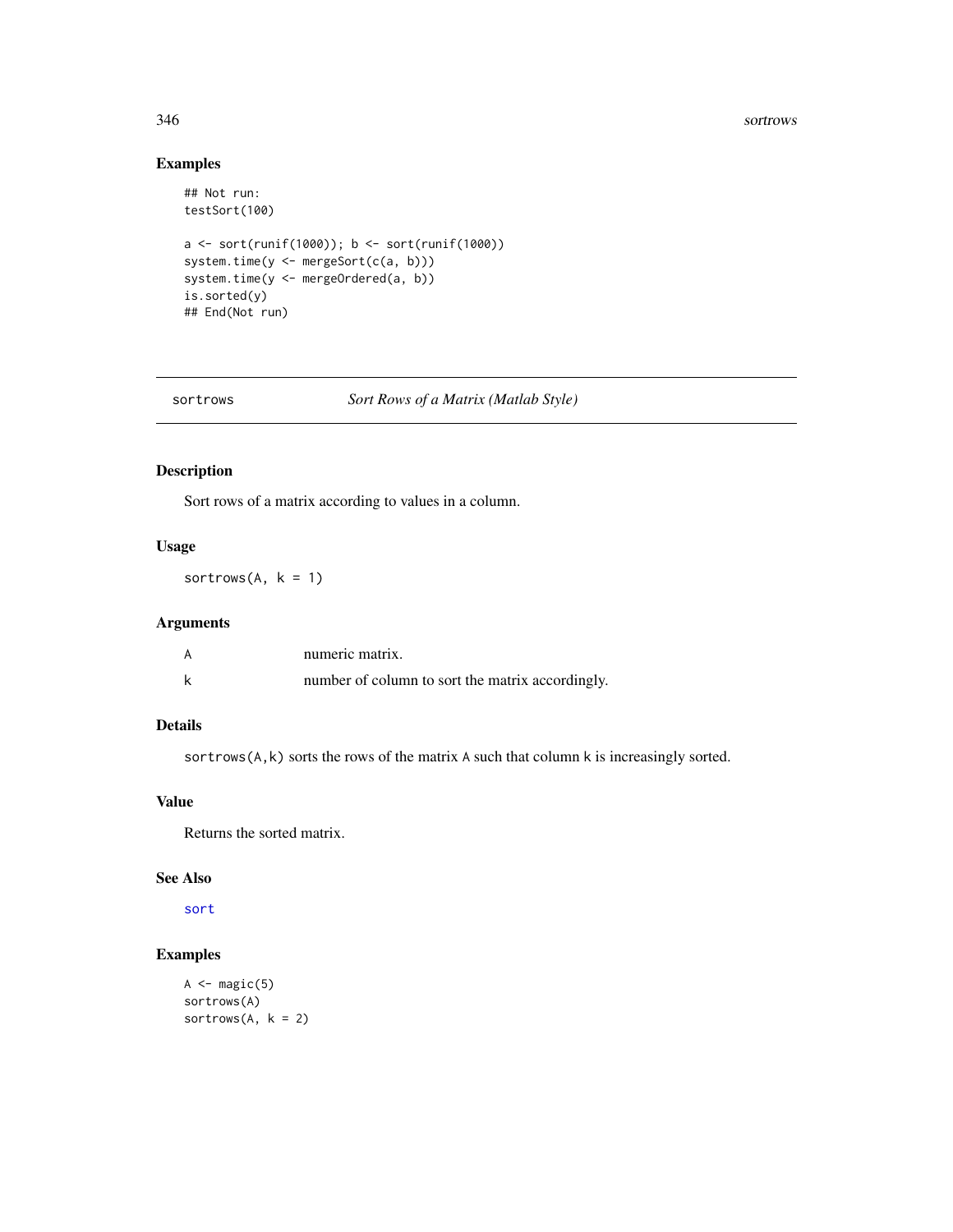Monotone interpolation preserves the monotonicity of the data being interpolated, and when the data points are also monotonic, the slopes of the interpolant should also be monotonic.

#### Usage

spinterp(x, y, xp)

#### Arguments

| x, y | x- and y-coordinates of the points that shall be interpolated. |
|------|----------------------------------------------------------------|
| хp   | points that should be interpolated.                            |

# Details

This implementation follows a cubic version of the method of Delbourgo and Gregory. It yields 'shaplier' curves than the Stineman method.

The calculation of the slopes is according to recommended practice:

```
- monotonic and convex –> harmonic
```
- monotonic and nonconvex –> geometric

- nonmonotonic and convex –> arithmetic

- nonmonotonic and nonconvex –> circles (Stineman) [not implemented]

The choice of supplementary coefficients  $r[i]$  depends on whether the data are montonic or convex or both:

- monotonic, but not convex

- otherwise

and that can be detected from the data. The choice r[i]=3 for all i results in the standard cubic Hermitean rational interpolation.

#### Value

The interpolated values at all the points of xp.

# Note

At the moment, the data need to be monotonic and the case of convexity is not considered.

#### References

Stan Wagon (2010). Mathematica in Action. Third Edition, Springer-Verlag.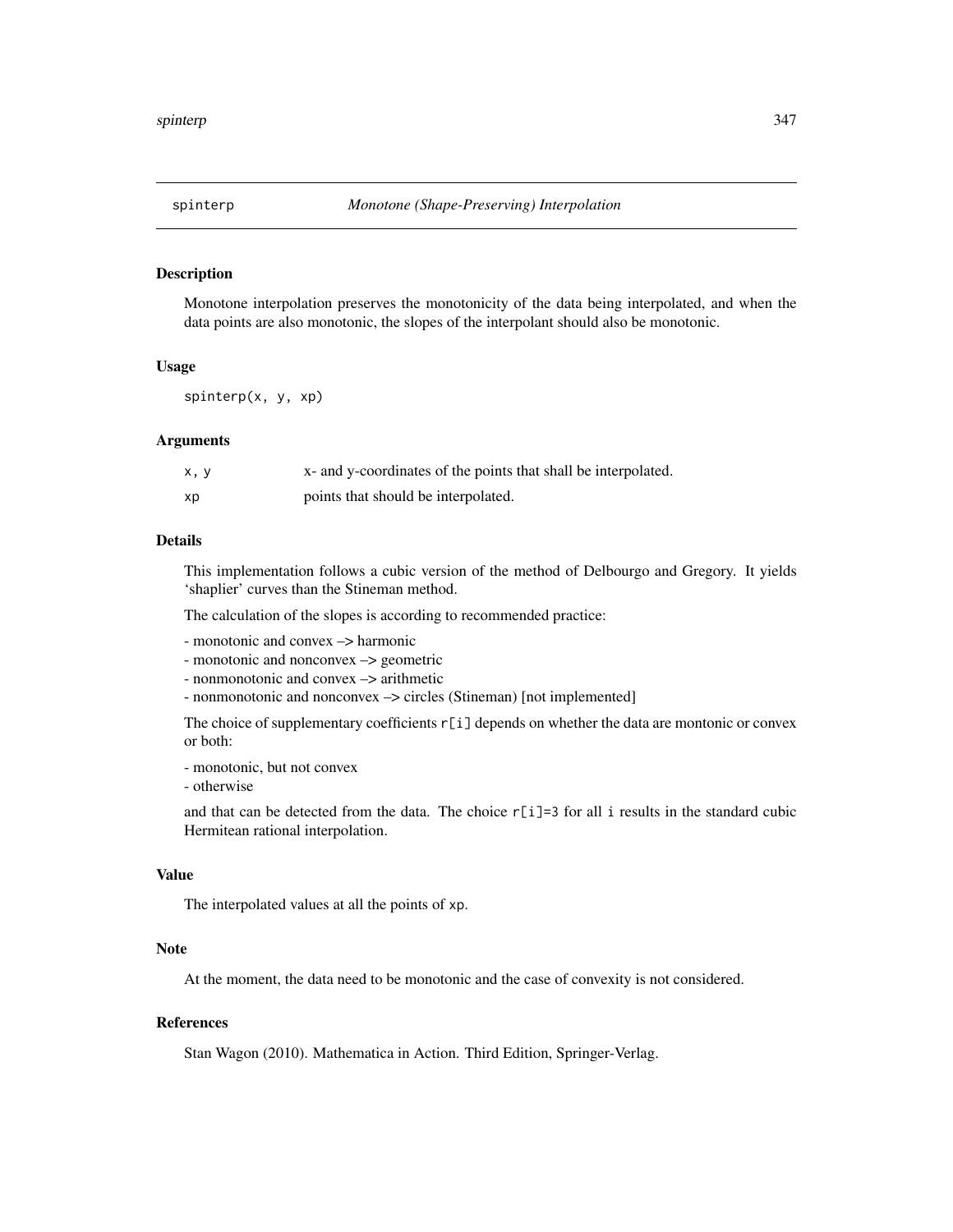348 spinterp

#### See Also

stinepack::stinterp, demography::cm.interp

```
data1 <- list(x = c(1,2,3,5,6,8,9,11,12,14,15),
              y = c(\text{rep}(10, 6), 10.5, 15, 50, 60, 95))data2 <- list(x = c(0,1,4,6.5,9,10),
              y = c(10, 4, 2, 1, 3, 10)data3 <- list(x = c(7.99,8.09,8.19,8.7,9.2,10,12,15,20),
              y = c(0,0.000027629,0.00437498,0.169183,0.469428,
                     0.94374,0.998636,0.999919,0.999994))
data4 <- list(x = c(22,22.5,22.6,22.7,22.8,22.9,
                     23,23.1,23.2,23.3,23.4,23.5,24),
              y = c(523, 543, 550, 557, 565, 575,590,620,860,915,944,958,986))
data5 <- list(x = c(0,1.1,1.31,2.5,3.9,4.4,5.5,6,8,10.1),
              y = c(10.1, 8, 4.7, 4.0, 3.48, 3.3, 5.8, 7, 7.7, 8.6))data6 \leq 1ist(x = c(-0.8, -0.75, -0.3, 0.2, 0.5),
              y = c(-0.9, 0.3, 0.4, 0.5, 0.6)data7 <- list(x = c(-1, -0.96, -0.88, -0.62, 0.13, 1),
              y = c(-1, -0.4, 0.3, 0.78, 0.91, 1)data8 <- list(x = c(-1, -2/3, -1/3, 0.0, 1/3, 2/3, 1),
              y = c(-1, -(2/3)^3, -(1/3)^3, -(1/3)^3, (1/3)^3, (1/3)^3, 1)## Not run:
opr \leq par(mfrow=c(2,2))
# These are well-known test cases:
D \leftarrow data1plot(D, ylim=c(0, 100)); grid()
xp \leftarrow seq(1, 15, len=51); yp \leftarrow spinterp(D$x, D$y, xp)lines(spline(D), col="blue")
lines(xp, yp, col="red")
D \leftarrow data3plot(D, ylim=c(0, 1.2)); grid()
xp \leftarrow seq(8, 20, len=51); yp \leftarrow spinterp(D$x, D$y, xp)lines(spline(D), col="blue")
lines(xp, yp, col="red")
D \leftarrow data4plot(D); grid()
xp \leftarrow seq(22, 24, len=51); yp \leftarrow spinterp(D$x, D$y, xp)lines(spline(D), col="blue")
lines(xp, yp, col="red")
# Fix a horizontal slope at the end points
D \le - data8
x \leq -c(-1.05, D$x, 1.05); y \leq -c(-1, D$y, 1)
```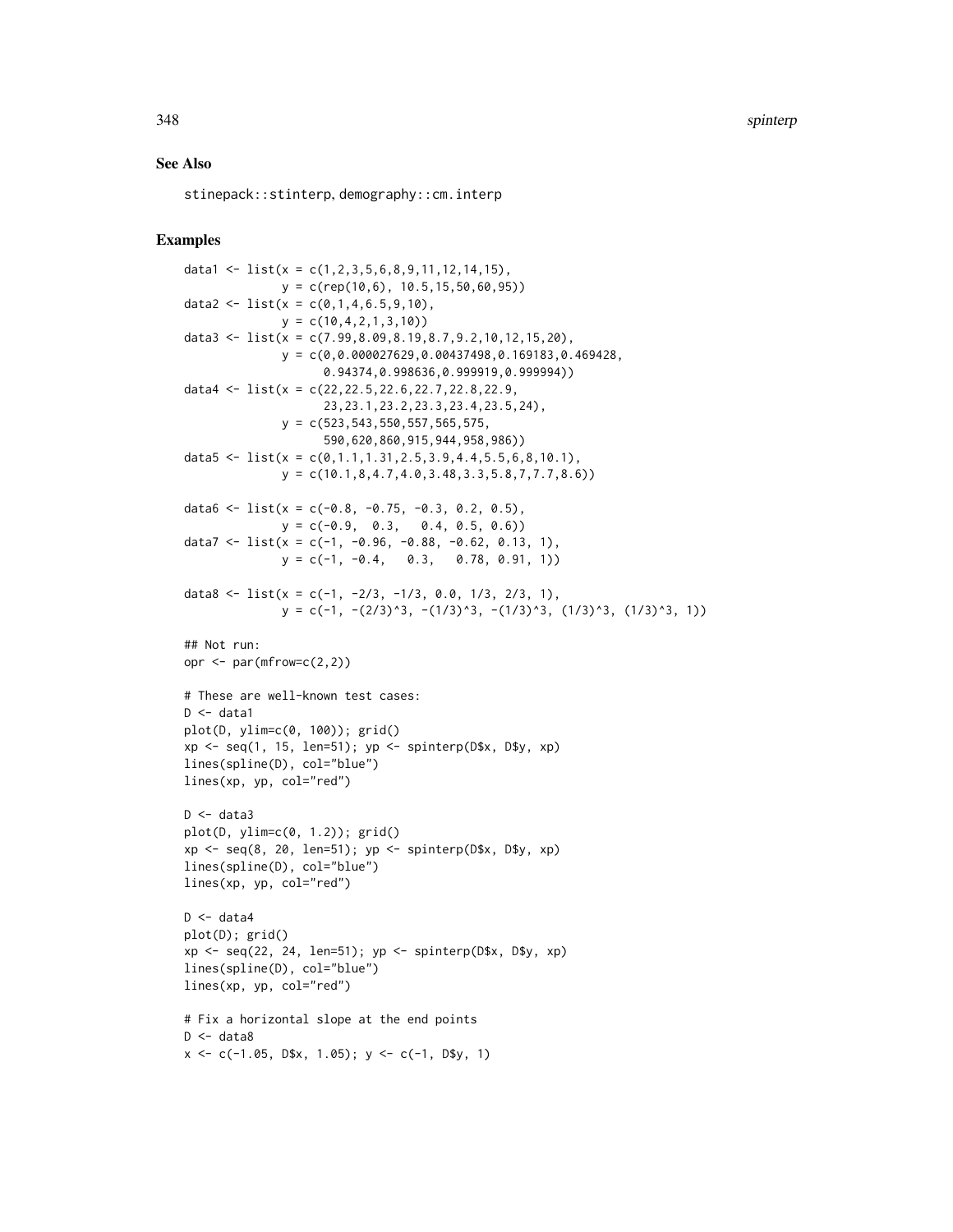## sqrtm,rootm 349

```
plot(D); grid()
xp \leftarrow seq(-1, 1, len=101); yp \leftarrow spinterp(x, y, xp)lines(spline(D, n=101), col="blue")
lines(xp, yp, col="red")
par(opr)
## End(Not run)
```
sqrtm,rootm *Matrix Square and p-th Roots*

#### Description

Computes the matrix square root and matrix p-th root of a nonsingular real matrix.

## Usage

|  |  |  | sqrtm(A, kmax = $20$ , tol = .Machine\$double.eps^(1/2)) |  |
|--|--|--|----------------------------------------------------------|--|
|  |  |  | signm(A, kmax = 20, tol = .Machine\$double.eps^(1/2))    |  |
|  |  |  |                                                          |  |

rootm $(A, p, kmax = 20, tol = .Machine$double.eps^(1/2))$ 

#### Arguments

| A    | numeric, <i>i.e.</i> real, matrix.                                           |
|------|------------------------------------------------------------------------------|
| p    | p-th root to be taken.                                                       |
| kmax | maximum number of iterations.                                                |
| tol  | absolut tolerance, norm distance of A and B <sup><math>\circ</math></sup> p. |

#### Details

A real matrix may or may not have a real square root; if it has no real negative eigenvalues. The number of square roots can vary from two to infinity. A positive definite matric has one distinguished square root, called the principal one, with the property that the eigenvalues lie in the segment  $\{z \}$  $-pi/p < arg(z) < pi/p$  (for the p-th root).

The matrix square root sqrtm(A) is computed here through the Denman-Beavers iteration (see the references) with quadratic rate of convergence, a refinement of the common Newton iteration determining roots of a quadratic equation.

The matrix p-th root rootm(A) is computed as a complex integral

$$
A^{1/p} = \frac{p \sin(\pi/p)}{\pi} A \int_0^{\infty} (x^p I + A)^{-1} dx
$$

applying the trapezoidal rule along the unit circle.

One application is the computation of the matrix logarithm as

$$
\log A = 2^k \log A^{1/2^k}
$$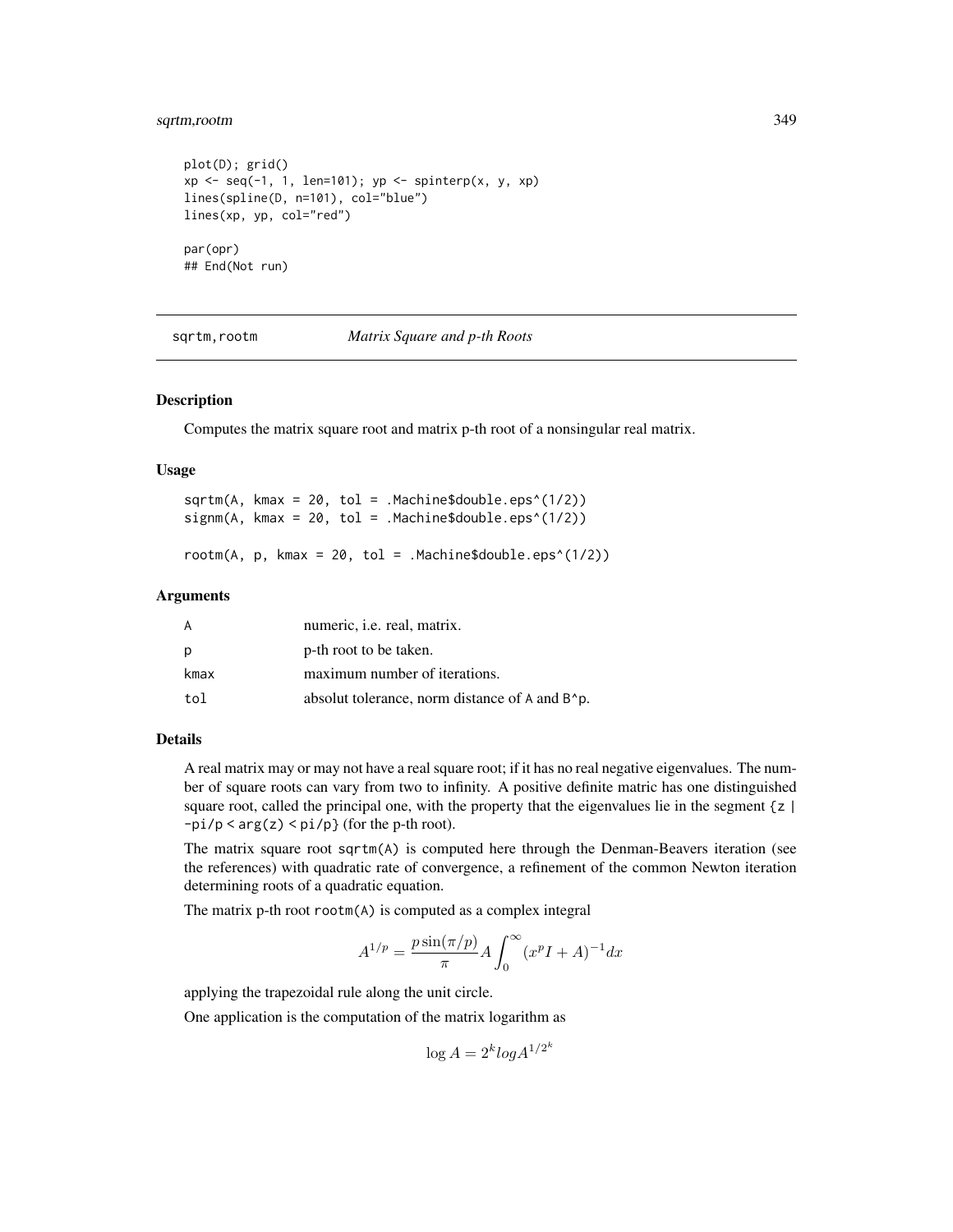such that the argument to the logarithm is close to the identity matrix and the Pade approximation can be applied to  $log(I + X)$ .

The matrix sector function is defined as  $\text{sectm}(A,m)=(A\hat{m})\hat{ }(-1/p)\hat{ }$  \*%A; for p=2 this is the matrix sign function.

```
S=signm(A) is real if A is and has the following properties:
S^2=Id; S A = A S
singm([0 A; B 0])=[0 C; C^-1 0] where C=A(BA)^-1
These functions arise in control theory.
```
#### Value

sqrtm(A) returns a list with components

| B    | square root matrix of A.           |
|------|------------------------------------|
| Binv | inverse of the square root matrix. |
| k    | number of iterations.              |
| acc  | accuracy or absolute error.        |
|      |                                    |

rootm(A) returns a list with components

| B   | square root matrix of A.    |
|-----|-----------------------------|
| k   | number of iterations.       |
| acc | accuracy or absolute error. |

If k is negative the iteration has *not* converged.

signm just returns one matrix, even when there was no convergence.

#### Note

The p-th root of a positive definite matrix can also be computed from its eigenvalues as

```
E < -eigen(A)V <-E\$vectors; U <-solve(V)
D <-diag(E\$values)
B <-V %*% D^(1/p) %*% U
```
or by applying the functions expm, logm in package 'expm':

```
B < -expm(1/p \star logm(A))
```
As these approaches all calculate the principal branch, the results are identical (but will numerically slightly differ).

# References

N. J. Higham (1997). Stable Iterations for the Matrix Square Root. Numerical Algorithms, Vol. 15, pp. 227–242.

D. A. Bini, N. J. Higham, and B. Meini (2005). Algorithms for the matrix pth root. Numerical Algorithms, Vol. 39, pp. 349–378.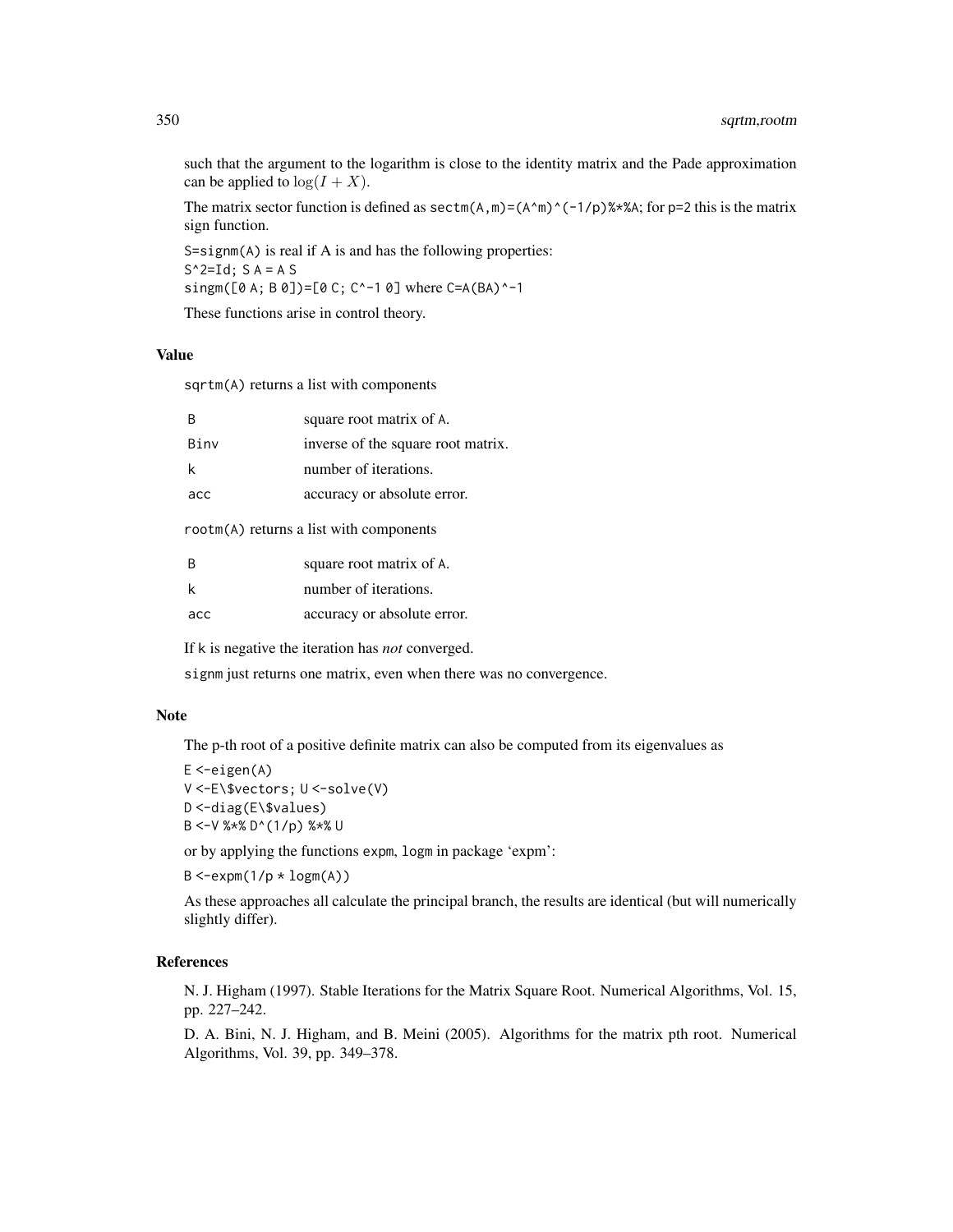# squareform 351

## See Also

[expm](#page-95-0), expm::sqrtm

#### Examples

```
A1 <- matrix(c(10, 7, 8, 7,
              7, 5, 6, 5,
              8, 6, 10, 9,
              7, 5, 9, 10), nrow = 4, ncol = 4, byrow = TRUE)
X \le - sqrtm(A1)$B # accuracy: 2.352583e-13
X
A2 <- matrix(c(90.81, 8.33, 0.68, 0.06, 0.08, 0.02, 0.01, 0.01,
              0.70, 90.65, 7.79, 0.64, 0.06, 0.13, 0.02, 0.01,
              0.09, 2.27, 91.05, 5.52, 0.74, 0.26, 0.01, 0.06,
              0.02, 0.33, 5.95, 85.93, 5.30, 1.17, 1.12, 0.18,
              0.03, 0.14, 0.67, 7.73, 80.53, 8.84, 1.00, 1.06,
              0.01, 0.11, 0.24, 0.43, 6.48, 83.46, 4.07, 5.20,
              0.21, 0, 0.22, 1.30, 2.38, 11.24, 64.86, 19.79,
              0, 0, 0, 0, 0, 0, 0, 100
            ) / 100, nrow = 8, ncol = 8, byrow = TRUE)
X \le rootm(A2, 12) # k = 6, accuracy: 2.208596e-14
## Matrix sign function
signm(A1) # 4x4 identity matrixB <- rbind(cbind(zeros(4,4), A1),
          cbind(eye(4), zeros(4,4)))
signm(B) # [0, signm(A1)$B; signm(A1)$Binv 0]
```
squareform *Format Distance Matrix (Matlab Style)*

## Description

Format or generate a distance matrix.

#### Usage

```
squareform(x)
```
#### Arguments

x numeric vector or matrix.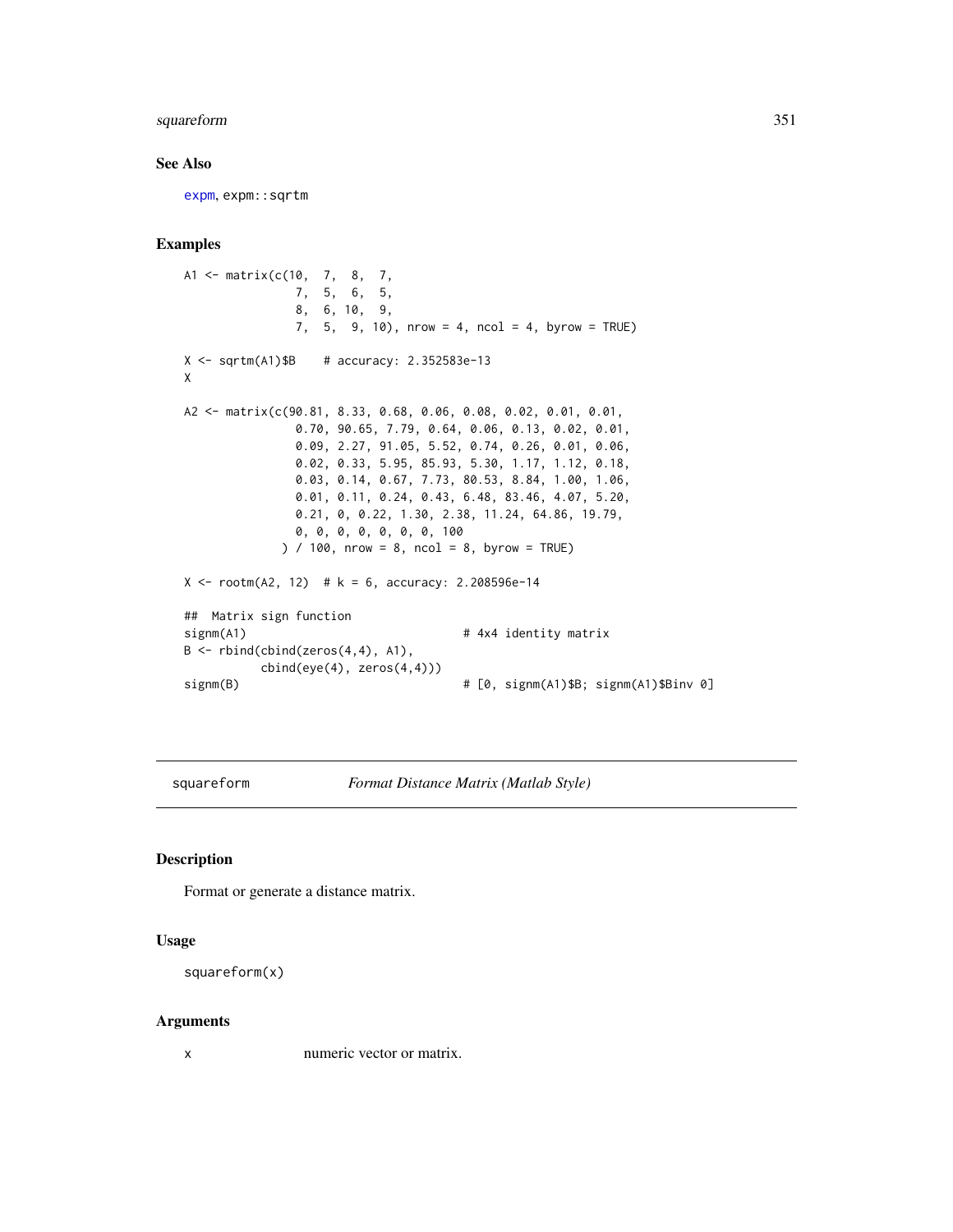# Details

If  $x$  is a vector as created by the dist function, it converts it into a fulll square, symmetric matrix. And if x is a distance matrix, i.e. square, symmetric amd with zero diagonal elements, it returns the flattened lower triangular submatrix.

## Value

Returns a matrix if x is a vector, and a vextor if x is a matrix.

## See Also

[dist](#page-0-0)

# Examples

```
x \le -1:6y <- squareform(x)
# 0 1 2 3
# 1 0 4 5
# 2 4 0 6
# 3 5 6 0
all(squareform(y) == x)# TRUE
```
#### std *Standard Deviation (Matlab Style)*

# Description

Standard deviation of the values of x.

#### Usage

std(x, flag=0)

#### Arguments

| $\mathsf{X}$ | numeric vector or matrix                                                                   |
|--------------|--------------------------------------------------------------------------------------------|
| flag         | numeric scalar. If 0, selects unbiased algorithm; and if 1, selects the biased<br>version. |

# Details

If flag =  $\theta$  the result is the square root of an unbiased estimator of the variance. std(X, 1) returns the standard deviation producing the second moment of the set of values about their mean.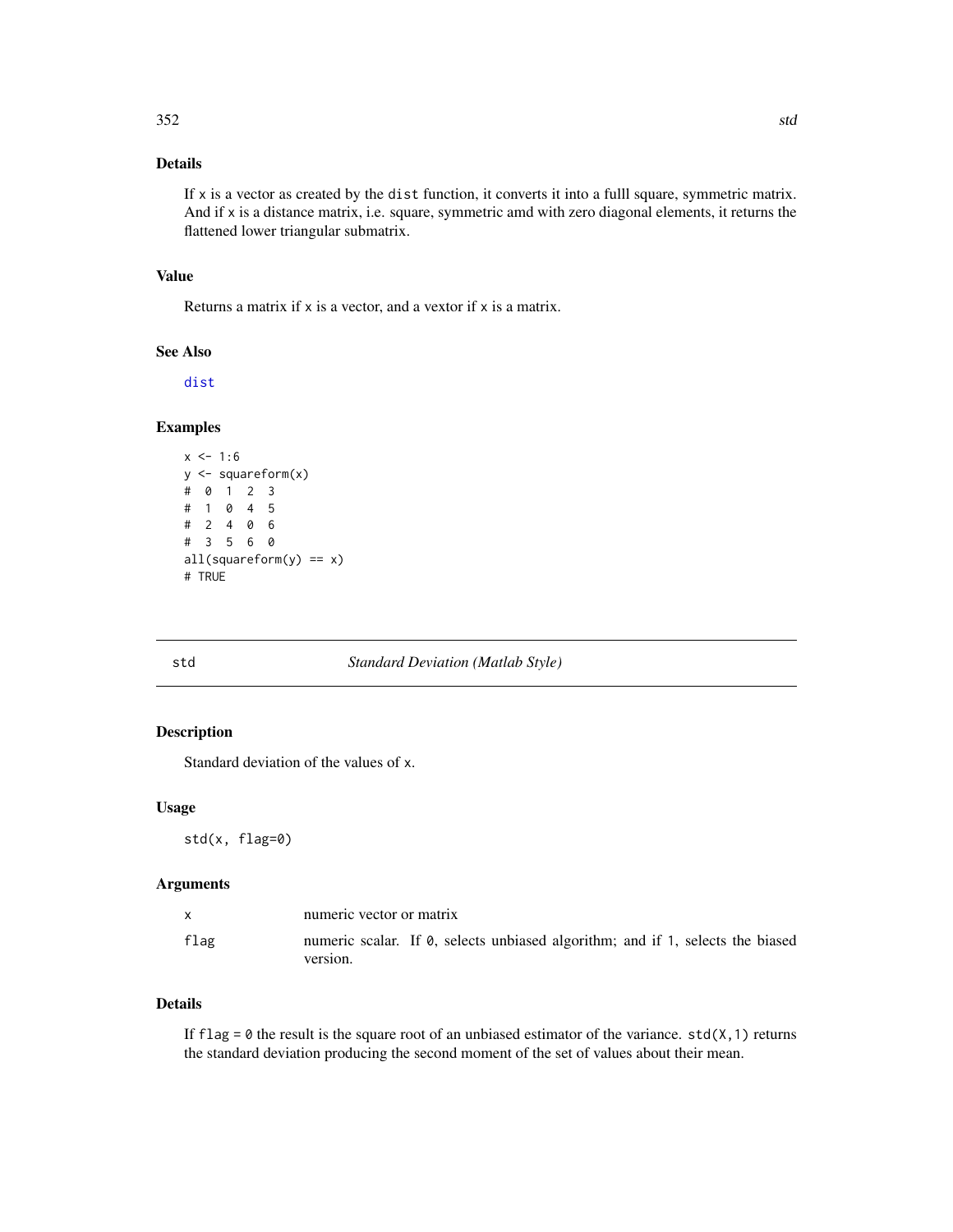#### std\_err 353

# Value

Return value depends on argument x. If vector, returns the standard deviation. If matrix, returns vector containing the standard deviation of each column.

#### Note

flag =  $\theta$  produces the same result as R's sd().

# Examples

```
std(1:10) # 3.027650
std(1:10, flag=1) # 2.872281
```
std\_err *Standard Error*

## Description

Standard error of the values of x.

### Usage

std\_err(x)

# Arguments

x numeric vector or matrix

# Details

Standard error is computed as var(x)/length(x).

#### Value

Returns the standard error of all elements of the vector or matrix.

### Examples

std\_err(1:10) #=> 0.9574271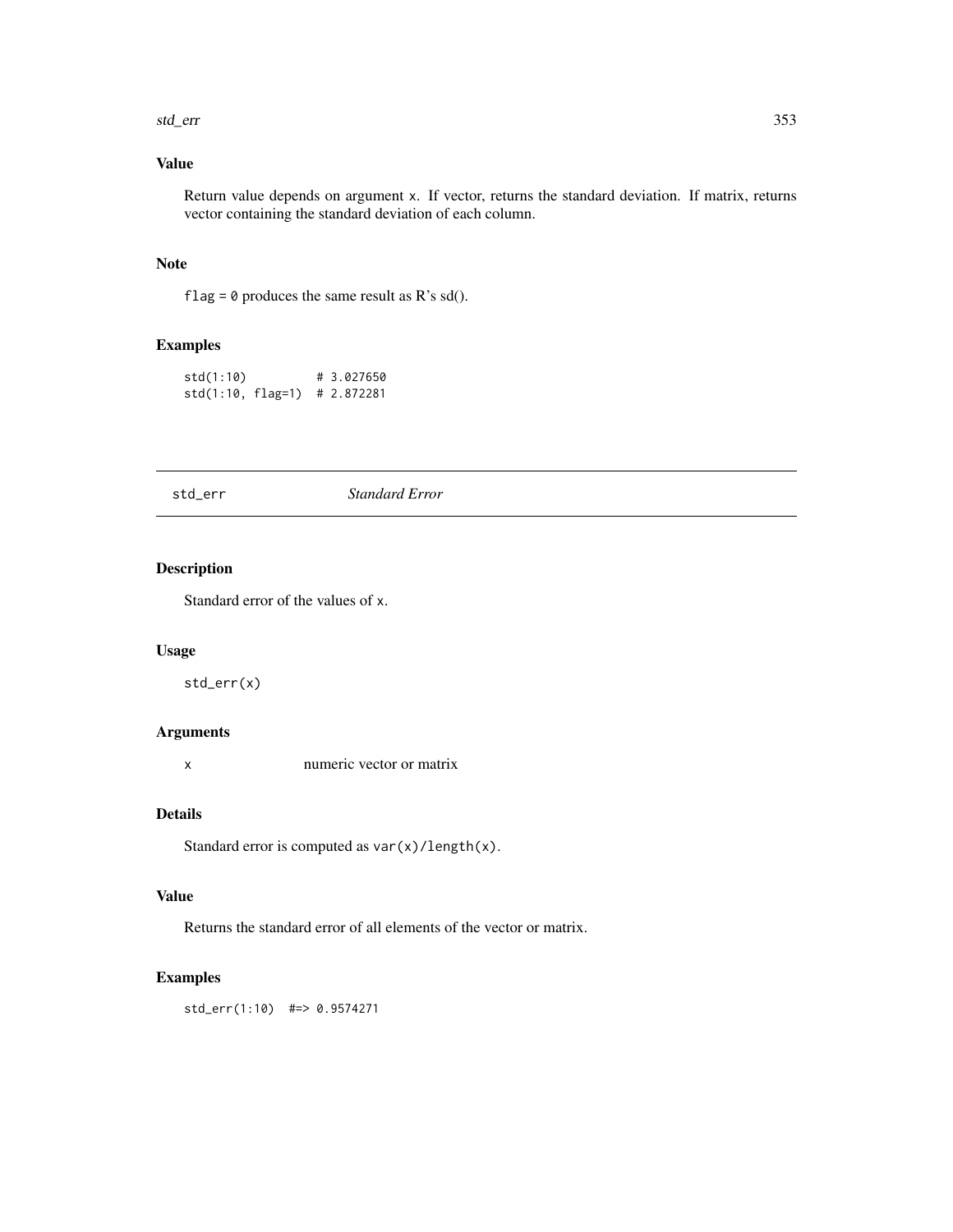Function minimization by steepest descent.

# Usage

```
steep_descent(x0, f, g = NULL, info = FALSE,
              maxiter = 100, tol = .Machine$double.eps^(1/2))
```
# Arguments

| x0           | start value.                                                              |
|--------------|---------------------------------------------------------------------------|
| $\mathsf{f}$ | function to be minimized.                                                 |
| g            | gradient function of f; if NULL, a numerical gradient will be calculated. |
| info         | logical; shall information be printed on every iteration?                 |
| maxiter      | max. number of iterations.                                                |
| tol          | relative tolerance, to be used as stopping rule.                          |

## Details

Steepest descent is a line search method that moves along the downhill direction.

# Value

List with following components:

| xmin  | minimum solution found.         |
|-------|---------------------------------|
| fmin  | value of f at minimum.          |
| niter | number of iterations performed. |

## Note

Used some Matlab code as described in the book "Applied Numerical Analysis Using Matlab" by L. V.Fausett.

# References

Nocedal, J., and S. J. Wright (2006). Numerical Optimization. Second Edition, Springer-Verlag, New York, pp. 22 ff.

# See Also

[fletcher\\_powell](#page-111-0)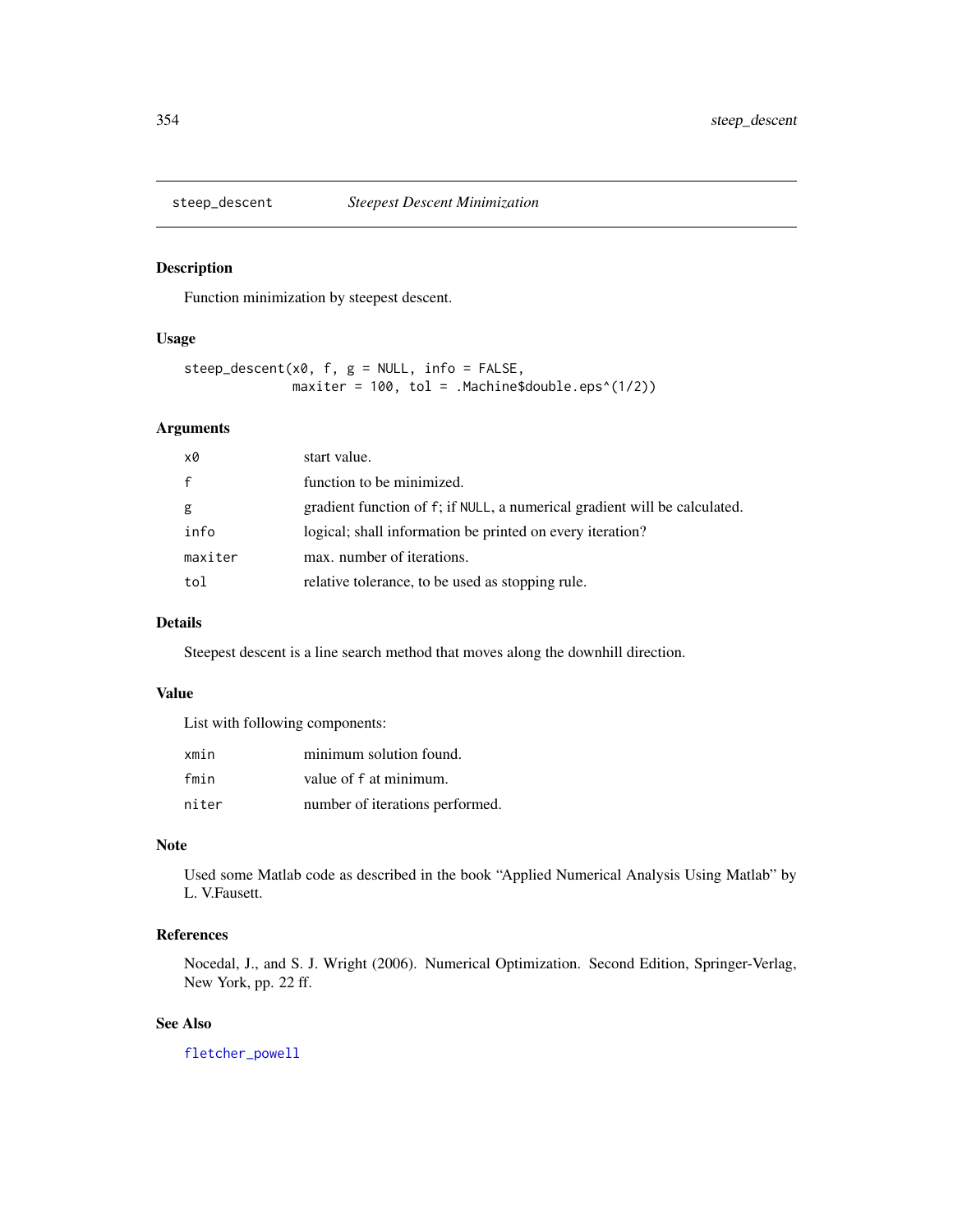#### str2num 355

#### Examples

```
## Rosenbrock function: The flat valley of the Rosenbruck function makes
## it infeasible for a steepest descent approach.
# rosenbrock <- function(x) {
# n <- length(x)
# x1 <- x[2:n]
# \quad x2 \leq x[1:(n-1)]# sum(100*(x1-x2^2))^2 + (1-x2)^2)# }
# steep_descent(c(1, 1), rosenbrock)
# Warning message:
# In steep_descent(c(0, 0), rosenbrock) :
# Maximum number of iterations reached -- not converged.
## Sphere function
sph \le function(x) sum(x^2)
steep_descent(rep(1, 10), sph)
# $xmin 0 0 0 0 0 0 0 0 0 0
# $fmin 0
# $niter 2
```
str2num *Converting string to number (Matlab style)*

## Description

Functions for converting strings to numbers and numbers to strings.

## Usage

str2num(S)  $num2str(A, fmt = 3)$ 

### Arguments

| S   | string containing numbers (in Matlab format).            |
|-----|----------------------------------------------------------|
| A   | numerical vector or matrix.                              |
| fmt | format string, or integer indicating number of decimals. |

## Details

str2num converts a string containing numbers into a numerical object. The string can begin and end with '[' and ']', numbers can be separated with blanks or commas; a semicolon within the brackets indicates a new row for matrix input. When a semicolon appears behind the braces, no output is shown on the command line.

num2str converts a numerical object, vector or matrix, into a character object of the same size. fmt will be a format string for use in sprintf, or an integer n being used in '%.nf'.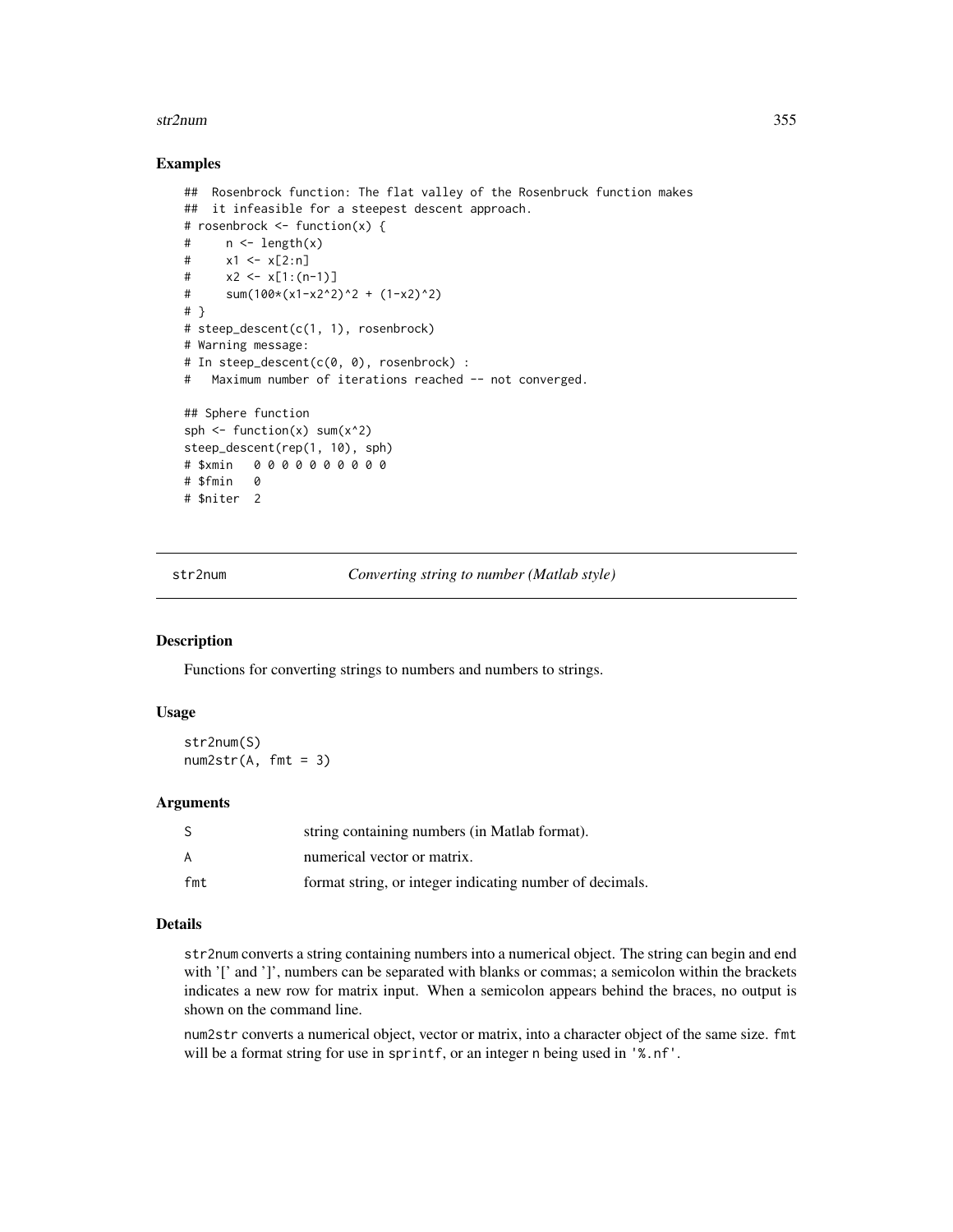## Value

Returns a vector or matrix of the same size, converted to strings, respectively numbers.

#### See Also

[sprintf](#page-0-0)

# Examples

```
str1 <- " [1 2 3; 4, 5, 6; 7,8,9] "
str2num(str1)
# matrix(1:9, nrow = 3, ncol = 3, byrow = TRUE)
# str2 <- " [1 2 3; 45, 6; 7,8,9] "
# str2num(str2)
# Error in str2num(str2) :
# All rows in Argument 's' must have the same length.
A \leftarrow matrix(c(pi, 0, exp(1), 1), 2, 2)B \le -\text{num2str}(A, 2); b \le -\text{dim}(B)B \le - as.numeric(B); dim(B) \le - b
B
# [,1] [,2]
# [1,] 3.14 2.72
# [2,] 0.00 1.00
```
#### <span id="page-355-0"></span>strcat *String Concatenation*

## Description

Concatenate all strings in a character vector

#### Usage

 $streat(s1, s2 = NULL, collapse = "")$ 

### Arguments

| s1             | character string or vectors                               |
|----------------|-----------------------------------------------------------|
| s <sub>2</sub> | character string or vector, or NULL (default)             |
| collapse       | character vector of length 1 (at best a single character) |

#### Details

Concatenate all strings in character vector s1, if s2 is NULL, or cross-concatenate all string elements in s1 and s2 using collapse as 'glue'.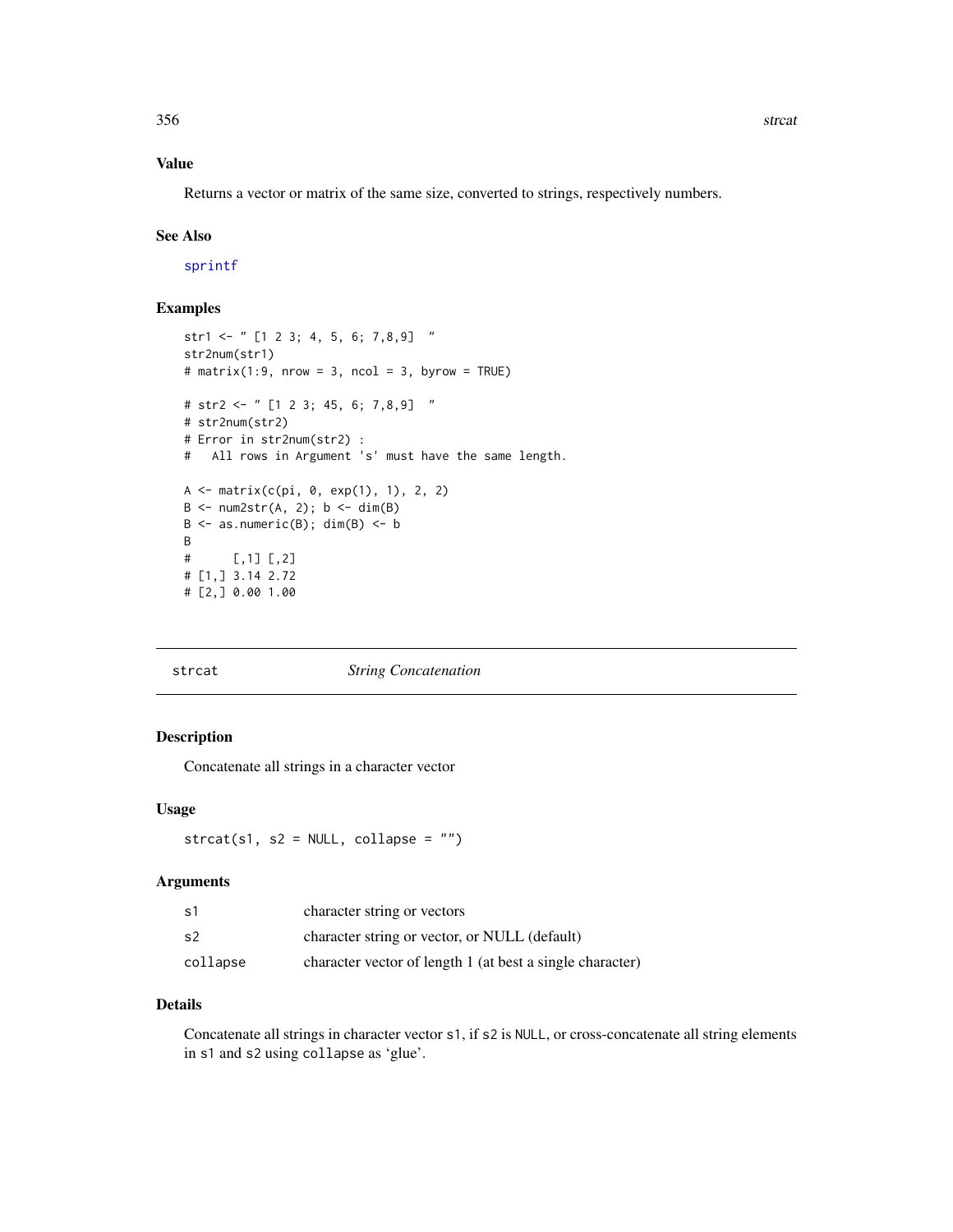#### strcmp 357

# Value

a character string or character vector

## See Also

[paste](#page-0-0)

# Examples

```
\text{strcat}(c("a", "b", "c")) \text{#} \Rightarrow \text{ "abc"}strcat(c("a", "b"), c("1", "2"), collapse="x") #=> "ax1" "ax2" "bx1" "bx2"
```
<span id="page-356-0"></span>strcmp *String Comparison*

#### Description

Compare two strings or character vectors for equality.

#### Usage

```
strcmp(s1, s2)
strcmpi(s1, s2)
```
#### Arguments

s1, s2 character strings or vectors

# Details

For strcmp comparisons are case-sensitive, while for strcmpi the are case-insensitive. Leading and trailing blanks do count.

## Value

logical, i.e. TRUE if s1 and s2 have the same length as character vectors and all elements are equal as character strings, else FALSE.

# See Also

[strcat](#page-355-0)

```
strcmp(c("yes", "no"), c("yes", "no"))
strcmpi(c("yes", "no"), c("Yes", "No"))
```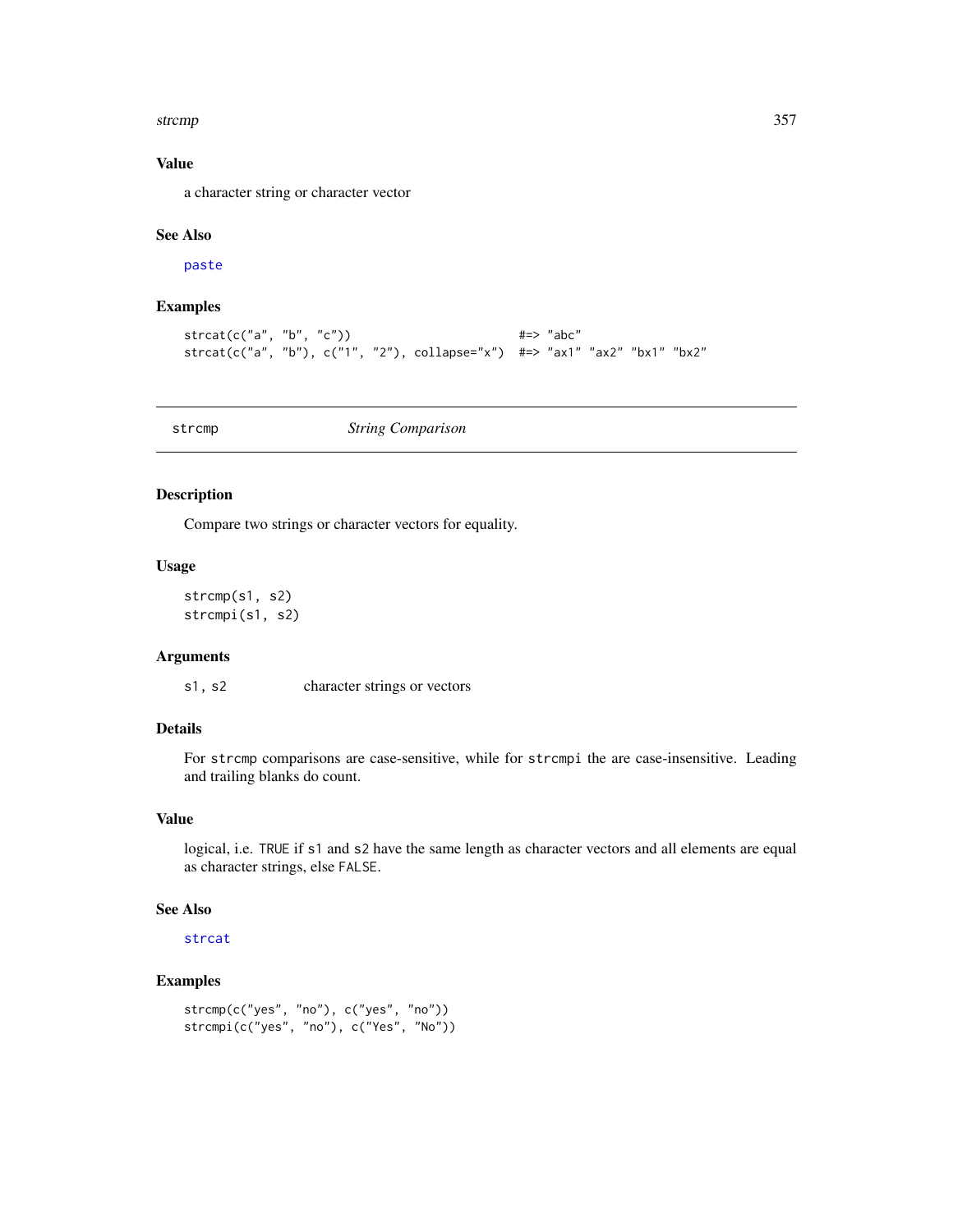Find substrings within strings of a character vector.

## Usage

strfind(s1, s2, overlap = TRUE) strfindi(s1, s2, overlap = TRUE)

findstr(s1, s2, overlap = TRUE)

# Arguments

| s1      | character string or character vector            |
|---------|-------------------------------------------------|
| .s2     | character string (character vector of length 1) |
| overlap | logical (are overlapping substrings allowed)    |

## Details

strfind finds positions of substrings within s1 that match exactly with s2, and is case sensitive; no regular patterns.

strfindi does not distinguish between lower and upper case.

findstr should only be used as internal function, in Matlab it is deprecated. It searches for the shorter string within the longer one.

# Value

Returns a vector of indices, or a list of such index vectors if s2 is a character vector of length greater than 1.

#### See Also

[strcmp](#page-356-0)

```
S \leq c("", "ab", "aba", "aba aba", "ababa")s <- "aba"
strfind(S, s)
strfindi(toupper(S), s)
strfind(S, s, overlap = FALSE)
```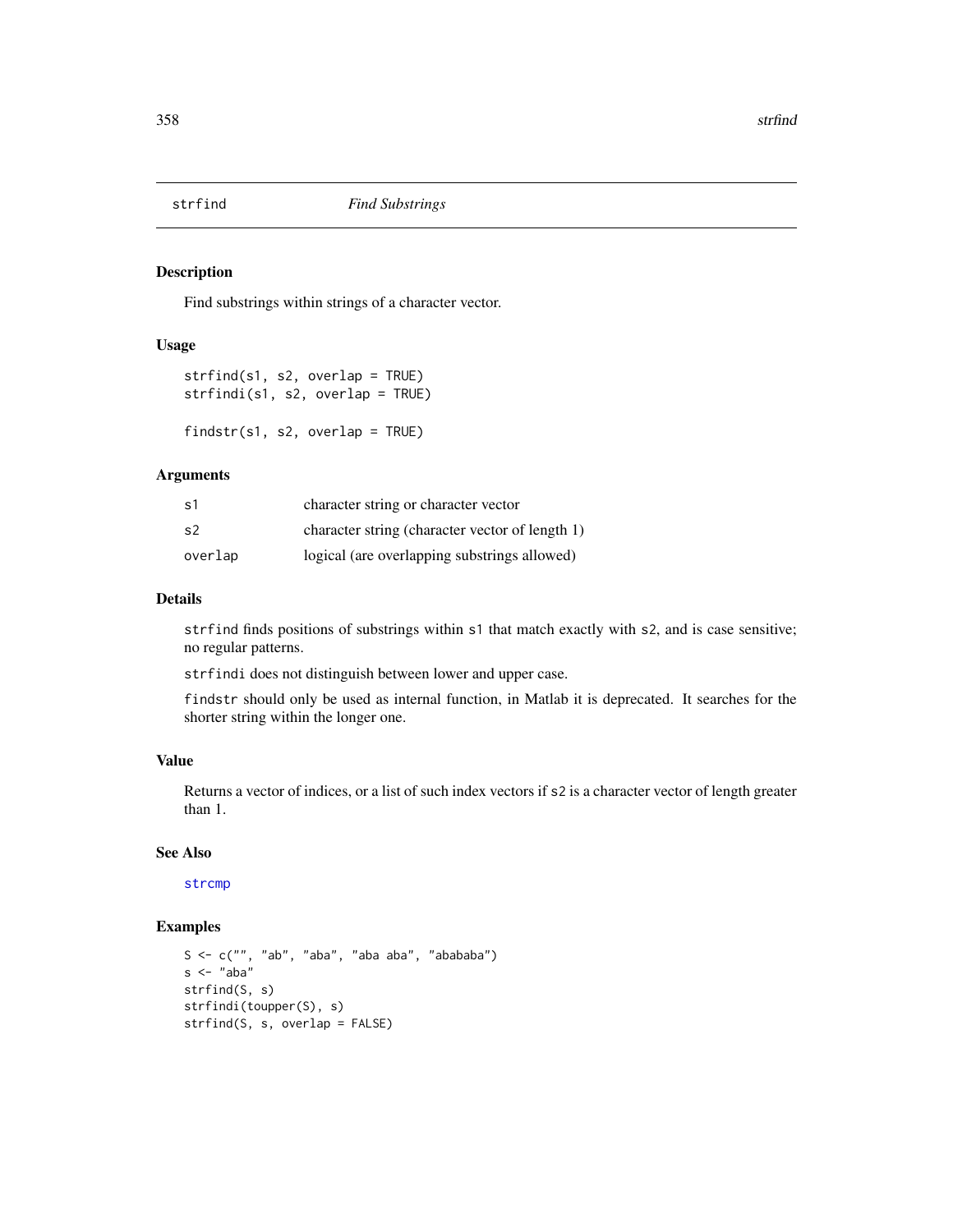Justify the strings in a character vector.

# Usage

```
strjust(s, justify = c("left", "right", "center"))
```
## Arguments

|         | Character vector.                            |
|---------|----------------------------------------------|
| justify | Whether to justify left, right, or centered. |

#### Details

strjust(s) or strjust(s,justify = ``right'') returns a right-justified character vector. All strings have the same length, the length of the longest string in  $s$  — but the strings in s have been trimmed before.

strjust(s, justify = ``left'') does the same, with all strings left-justified.

strjust(s, justify = ``centered'') returns all string in s centered. If an odd number of blanks has to be added, one blank more is added to the left than to the right.

## Value

A character vector of the same length.

# See Also

### [strTrim](#page-360-0)

```
S <- c("abc", "letters", "1", "2 2")
strjust(S, "left")
```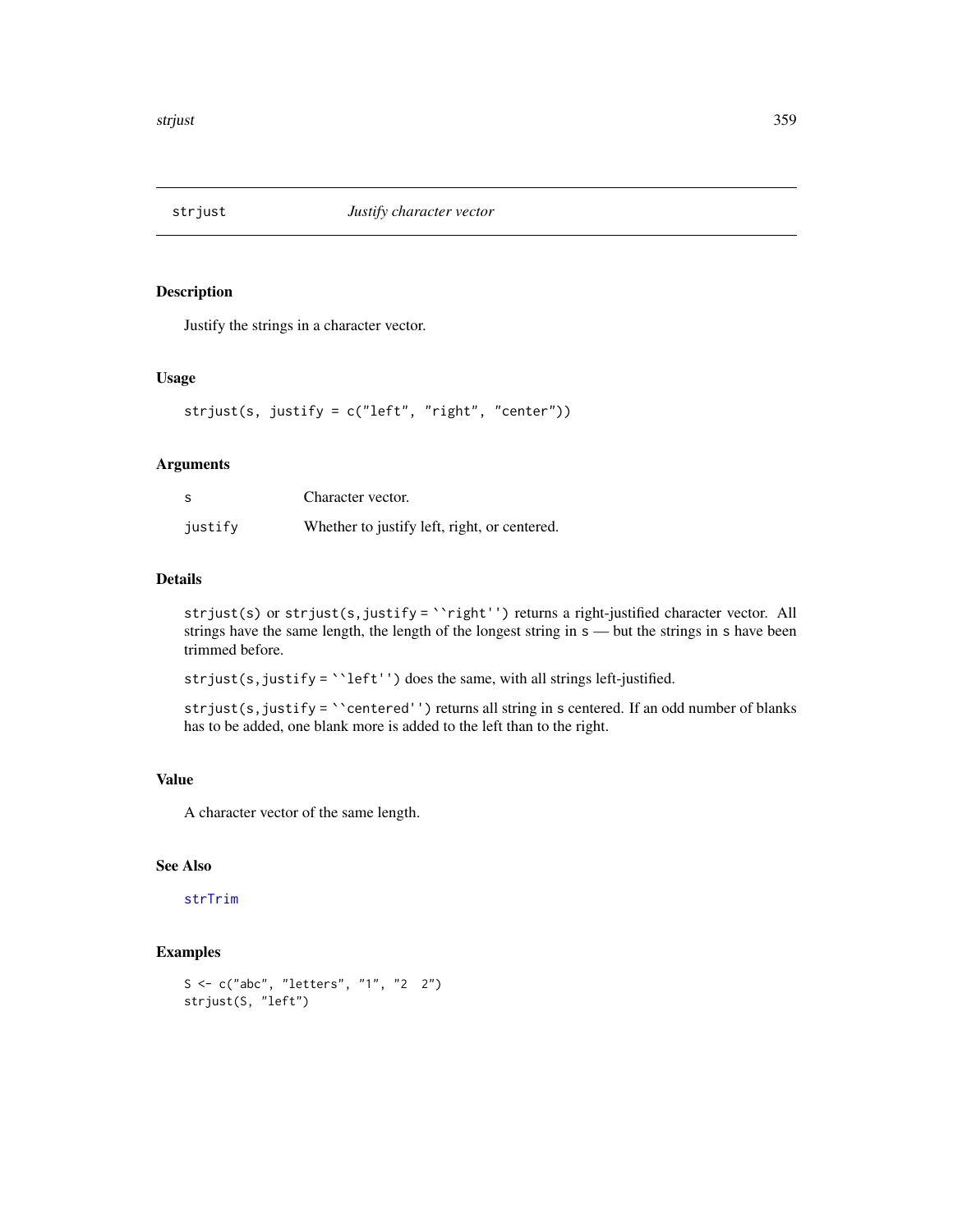Find and replace all occurrences of a substring with another one in all strings of a character vector.

#### Usage

strRep(s, old, new)

## Arguments

| <sub>S</sub> | Character vector.                 |
|--------------|-----------------------------------|
| old          | String to be replaced.            |
| new          | String that replaces another one. |

# Details

Replaces all occurrences of old with new in all strings of character vector s. The matching is case sensitive.

#### Value

A character vector of the same length.

# See Also

[gsub](#page-0-0), regexprep

```
S <- c('This is a good example.', "He has a good character.",
       'This is good, good food.', "How goodgood this is!")
strRep(S, 'good', 'great')
```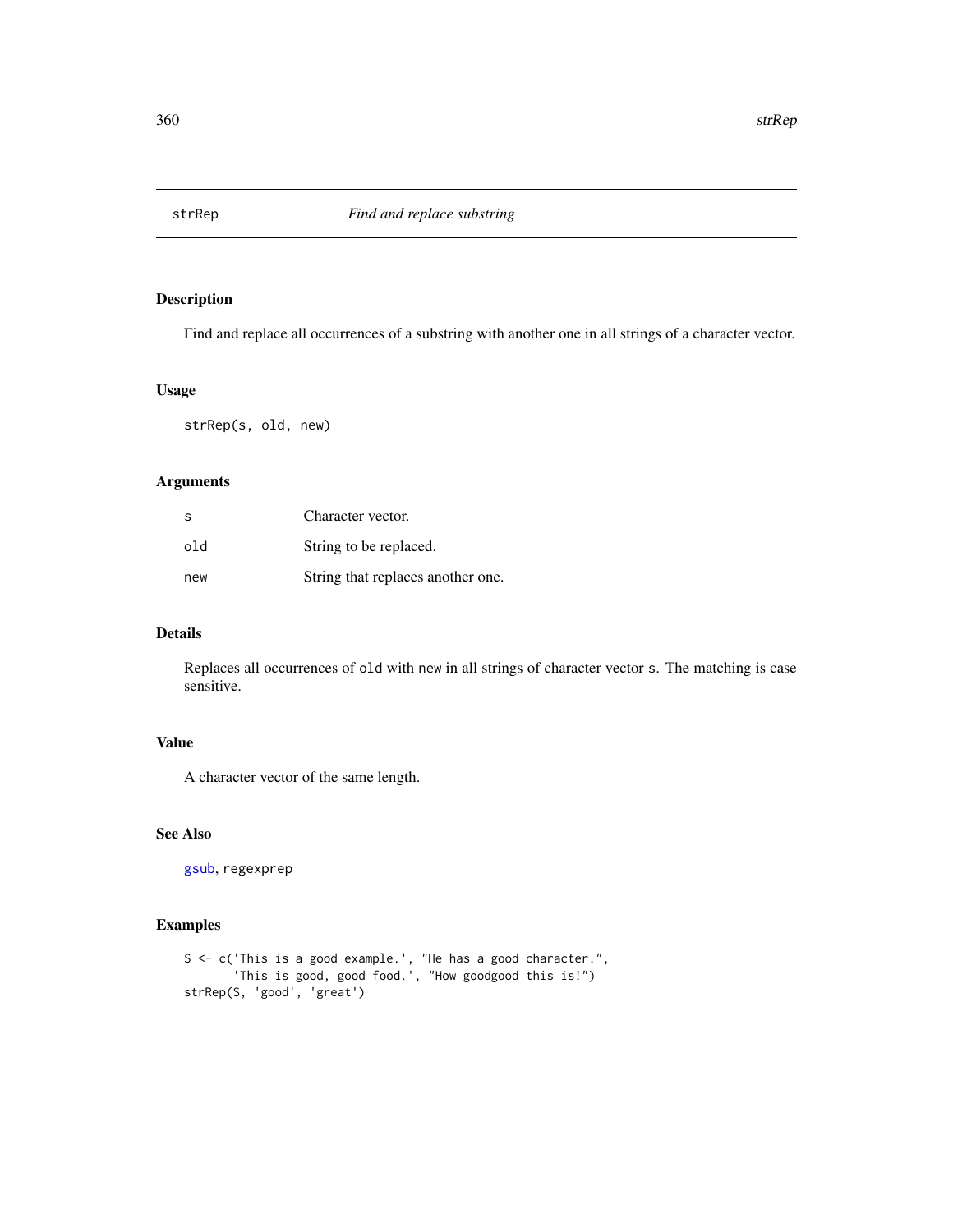<span id="page-360-0"></span>

Removes leading and trailing white space from a string.

#### Usage

strTrim(s) deblank(s)

# Arguments

s character string or character vector

## Details

strTrim removes leading and trailing white space from a string or from all strings in a character vector.

deblank removes trailing white space only from a string or from all strings in a character vector.

# Value

A character string or character vector with (leading and) trailing white space.

# See Also

[strjust](#page-358-0)

```
s <- c(" abc", "abc ", " abc ", " a b c ", "abc", "a b c")
strTrim(s)
deblank(s)
```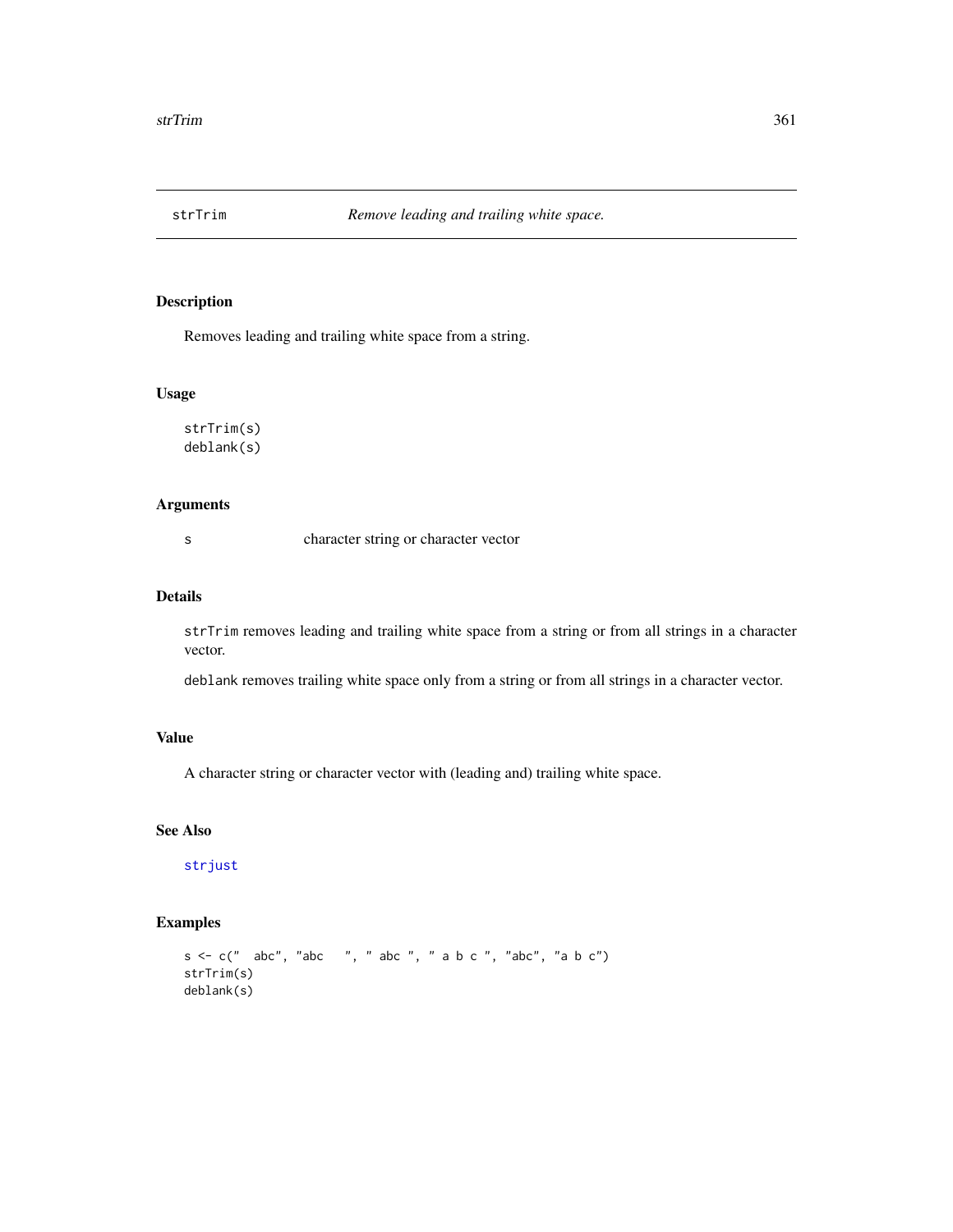<span id="page-361-0"></span>

Finds the angle between two subspaces.

#### Usage

subspace(A, B)

#### Arguments

A, B Numeric matrices; vectors will be considered as column vectors. These matrices must have the same number or rows.

#### Details

Finds the angle between two subspaces specified by the columns of A and B.

#### Value

An angle in radians.

# Note

It is not necessary that two subspaces be the same size in order to find the angle between them. Geometrically, this is the angle between two hyperplanes embedded in a higher dimensional space.

#### References

Strang, G. (1998). Introduction to Linear Algebra. Wellesley-Cambridge Press.

# See Also

[orth](#page-250-0)

```
180 * subspace(c(1, 2), c(2, 1)) / pi #=> 36.87
180 * subspace(c(0, 1), c(1, 2)) / pi #=> 26.565
H < -hadamard(8)A \leq H[, 2:4]B \leftarrow H[, 5:8]subspace(A, B) #=> 1.5708 or pi/2, i.e. A and B are orthogonal
```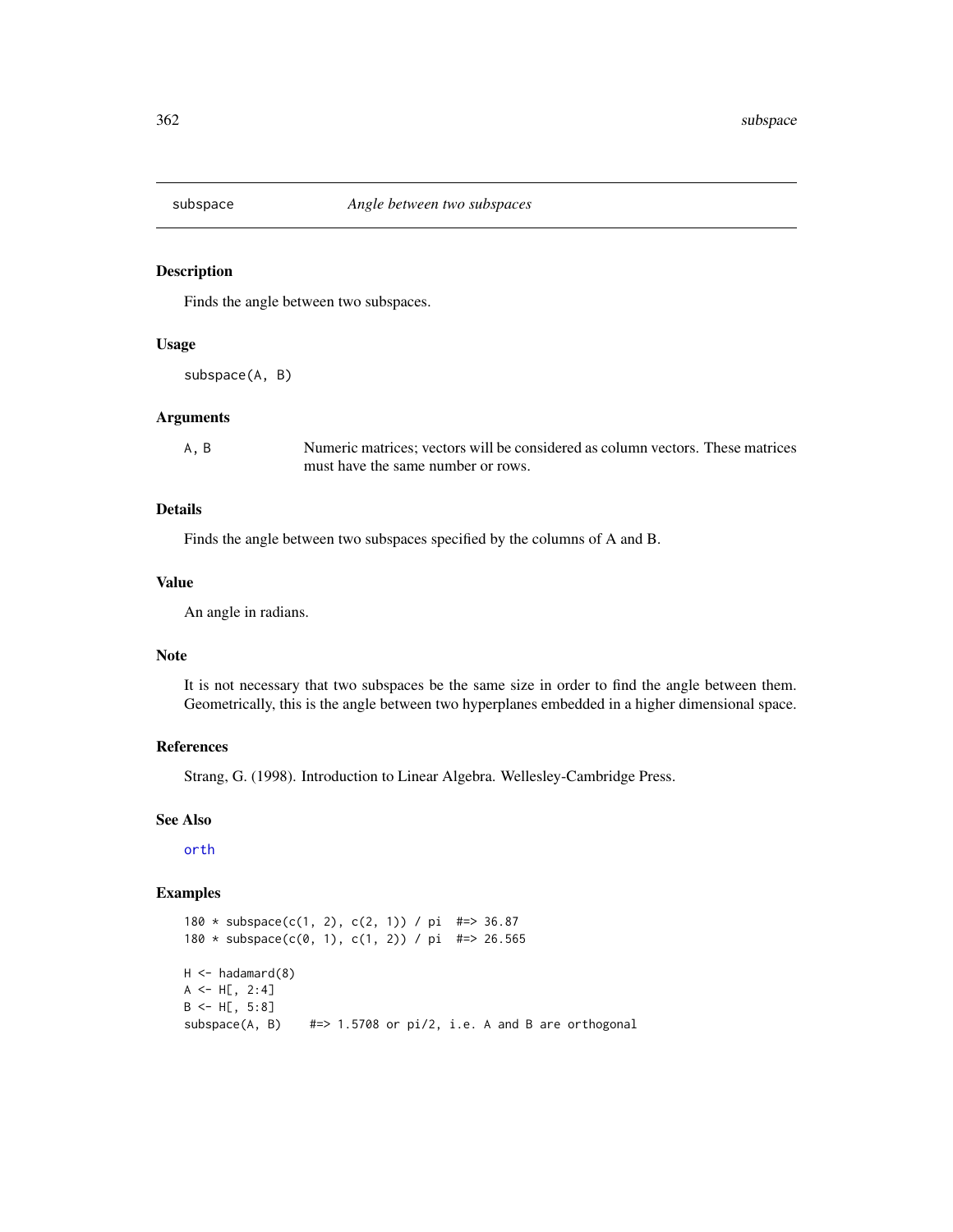<span id="page-362-0"></span>

Computes the value of an (infinite) alternating sum applying an acceleration method found by Cohen et al.

#### Usage

sumalt(f\_alt, n)

#### Arguments

| f alt | a funktion of $k=0$ . In f that returns element $a_k$ of the infinite alternating series. |
|-------|-------------------------------------------------------------------------------------------|
| n     | number of elements of the series used for calculating.                                    |

#### Details

Computes the sum of an alternating series (whose entries are strictly decreasing), applying the acceleration method developped by H. Cohen, F. Rodriguez Villegas, and Don Zagier.

For example, to compute the Leibniz series (see below) to 15 digits exactly, 10^15 summands of the series will be needed. This accelleration approach here will only need about 20 of them!

# Value

Returns an approximation of the series value.

# Author(s)

Implemented by Hans W Borchers.

# References

Henri Cohen, F. Rodriguez Villegas, and Don Zagier. Convergence Acceleration of Alternating Series. Experimental Mathematics, Vol. 9 (2000).

# See Also

[aitken](#page-15-0)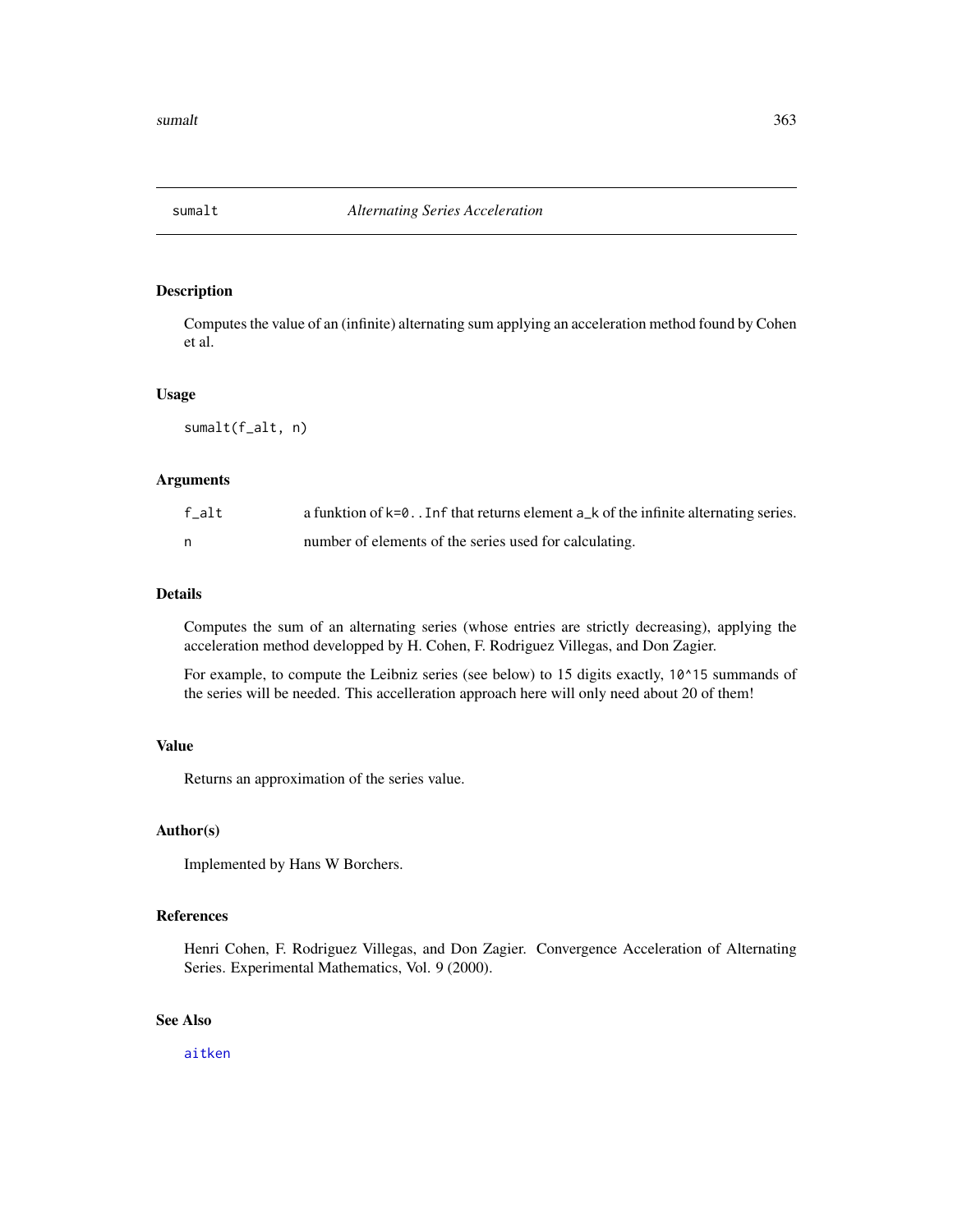# Examples

```
# Beispiel: Leibniz-Reihe 1 - 1/3 + 1/5 - 1/7 +- ...
a<sub>-</sub>pi4 <- function(k) (-1)^k / (2*k + 1)sumalt(a_pi4, 20) # 0.7853981633974484 = pi/4 + eps()
# Beispiel: Van Wijngaarden transform needs 60 terms
n \le -60; N \le -0: n
a \leq -\text{cumsum}((-1)^N / (2*N+1))for (i in 1:n) {
   a <- (a[1:(n-i+1)] + a[2:(n-i+2)]) / 2
}
a - pi/4 # 0.7853981633974483
# Beispiel: 1 - 1/2^2 + 1/3^2 - 1/4^2 +- ...
b_alt <- function(k) (-1)^k / (k+1)^2sumalt(b_alt, 20) # 0.8224670334241133 = pi^2/12 + eps()
## Not run:
# Dirichlet eta() function: eta(s) = 1/1^s - 1/2^s + 1/3^s -+ ...
  eta_ <- function(s) {
   eta_alt <- function(k) (-1)^k / (k+1)^ssumalt(eta_alt, 30)
  }
  eta_(1) # 0.6931471805599453 = log(2)
  abs(eta_(1+1i) - eta(1+1i)) # 1.24e-16
## End(Not run)
```
#### taylor *Taylor Series Approximation*

#### Description

Local polynomial approximation through Taylor series.

# Usage

taylor(f,  $x0$ ,  $n = 4$ , ...)

# Arguments

|    | differentiable function.                              |
|----|-------------------------------------------------------|
| x0 | point where the series expansion will take place.     |
| n  | Taylor series order to be used; should be $n \le 8$ . |
|    | more variables to be passed to function f.            |

<span id="page-363-0"></span>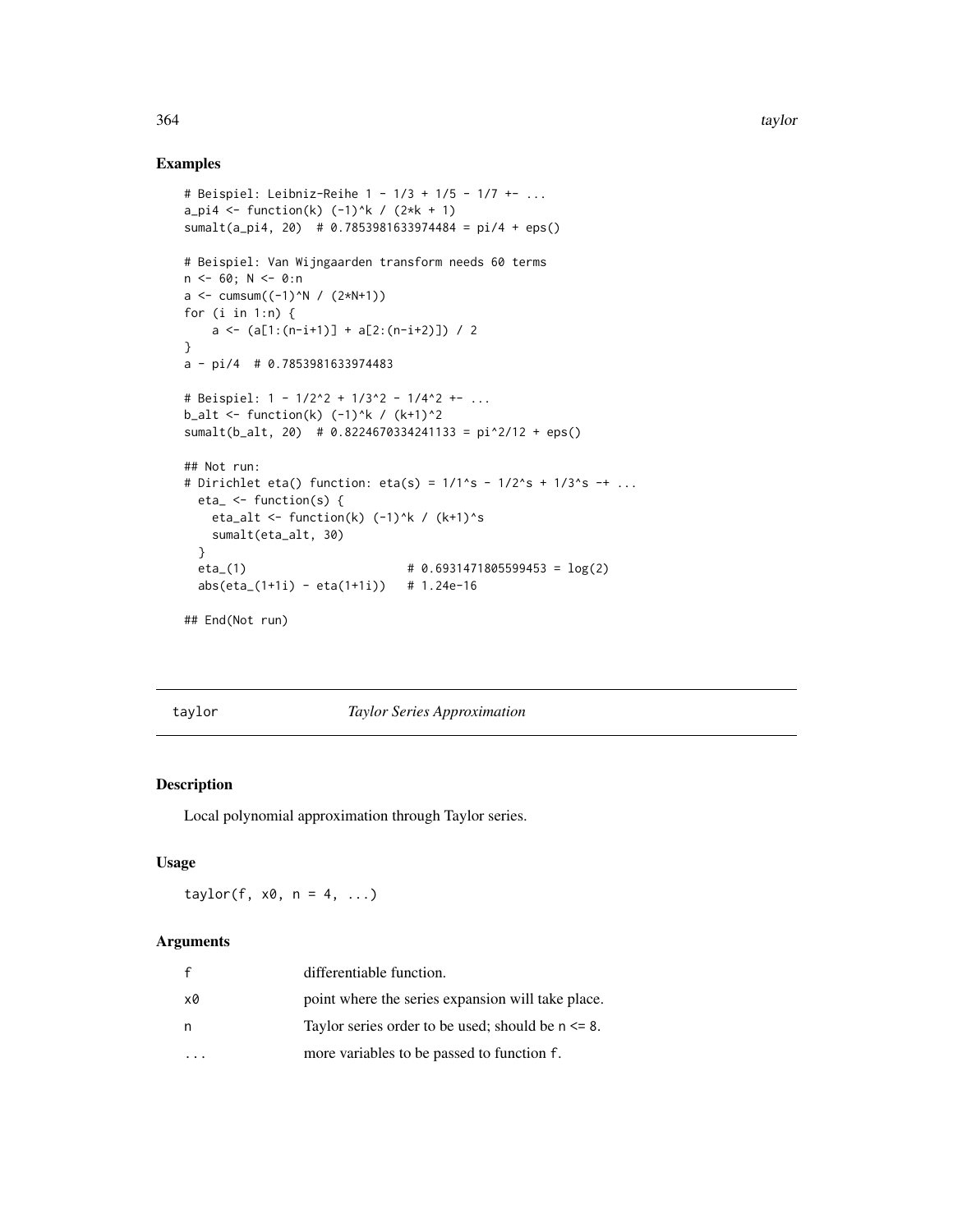#### <span id="page-364-0"></span>tic, toc 365

# Details

Calculates the first four coefficients of the Taylor series through numerical differentiation and uses some polynomial 'yoga'.

# Value

Vector of length n+1 representing a polynomial of degree n.

#### Note

TODO: Pade approximation.

# See Also

[fderiv](#page-103-0)

# Examples

```
taylor(sin, 0, 4) #=> -0.1666666 0.0000000 1.0000000 0.0000000
taylor(exp, 1, 4) #=> 0.04166657 0.16666673 0.50000000 1.00000000 1.00000000
f \leftarrow function(x) log(1+x)p \leftarrow \text{taylor}(f, 0, 4)p \#\log(1+x) = 0 + x - 1/2 x^2 + 1/3 x^3 - 1/4 x^4 + - \ldots# [1] -0.250004 0.333334 -0.500000 1.000000 0.000000
## Not run:
x <- seq(-1.0, 1.0, length.out=100)
yf \leftarrow f(x)yp <- polyval(p, x)
plot(x, yf, type = "l", col = "gray", lwd = 3)
lines(x, yp, col = "red")grid()
## End(Not run)
```
tic,toc *MATLAB timer functions*

#### Description

Provides stopwatch timer. Function tic starts the timer and toc updates the elapsed time since the timer was started.

#### Usage

```
tic(gcFirst=FALSE)
toc(echo=TRUE)
```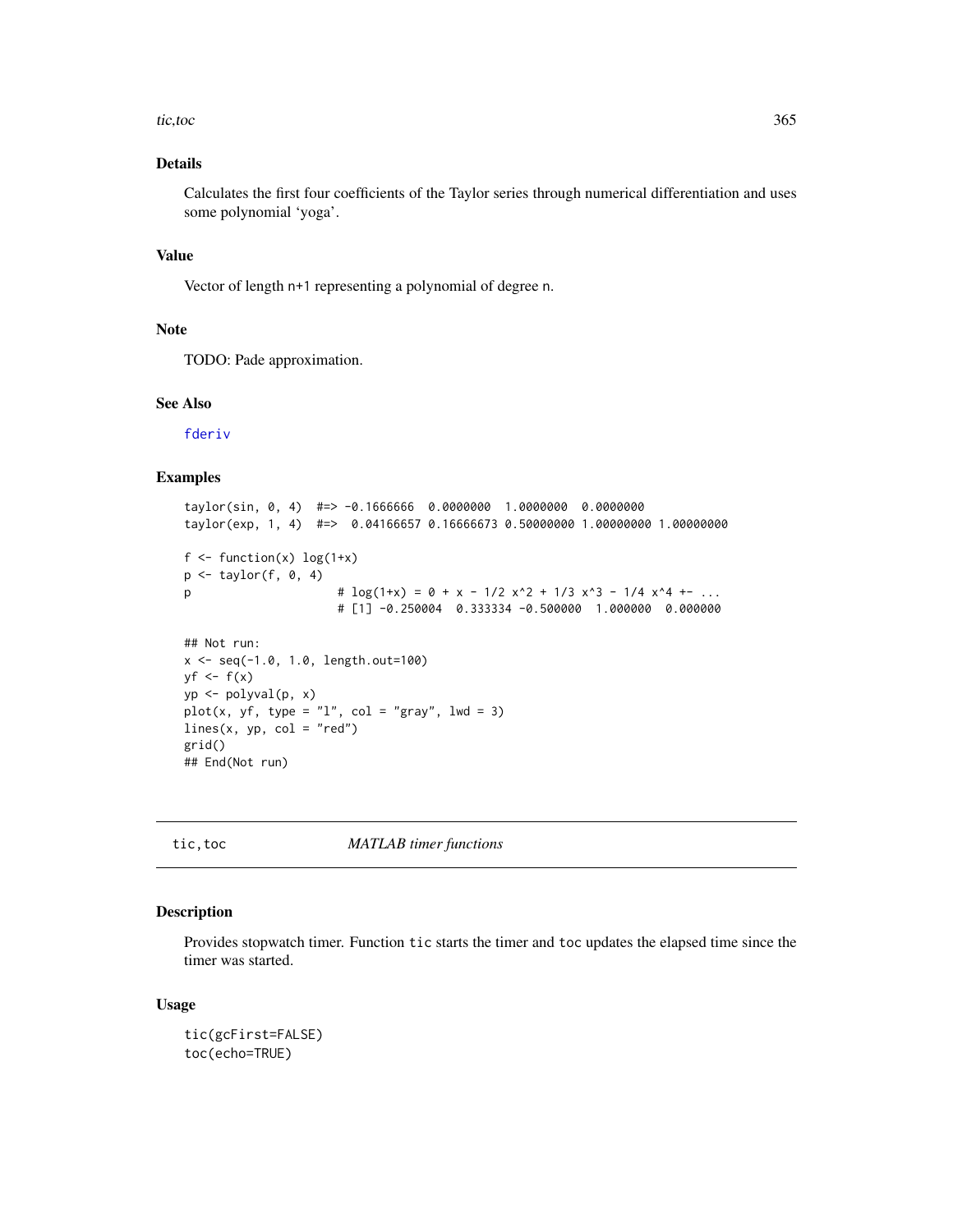<span id="page-365-0"></span>366 titanium

#### Arguments

| gcFirst | logical scalar. If TRUE, perform garbage collection prior to starting stopwatch |
|---------|---------------------------------------------------------------------------------|
| echo    | logical scalar. If TRUE, print elapsed time to screen                           |

# Details

Provides analog to [system.time](#page-0-0). Function toc can be invoked multiple times in a row.

# Value

toc invisibly returns the elapsed time as a named scalar (vector).

#### Author(s)

P. Roebuck <proebuck@mdanderson.org>

# Examples

```
tic()
for(i in 1:100) mad(runif(1000)) # kill time
toc()
```
titanium *Titanium Test Data*

# Description

The Titanium data set describes measurements of a certain property of titanium as a function of temperature.

#### Usage

data(titanium)

# Format

The format is: Two columns called 'x' and 'y', the first being the temperature.

# Details

These data have become a standard test for data fitting since they are hard to fit by classical techniques and have a significant amount of noise.

#### Source

Boor, C. de, and J. R. Rice (1968). Least squares cubic spline approximation II – Variable knots, CSD TR 21, Comp.Sci., Purdue Univ.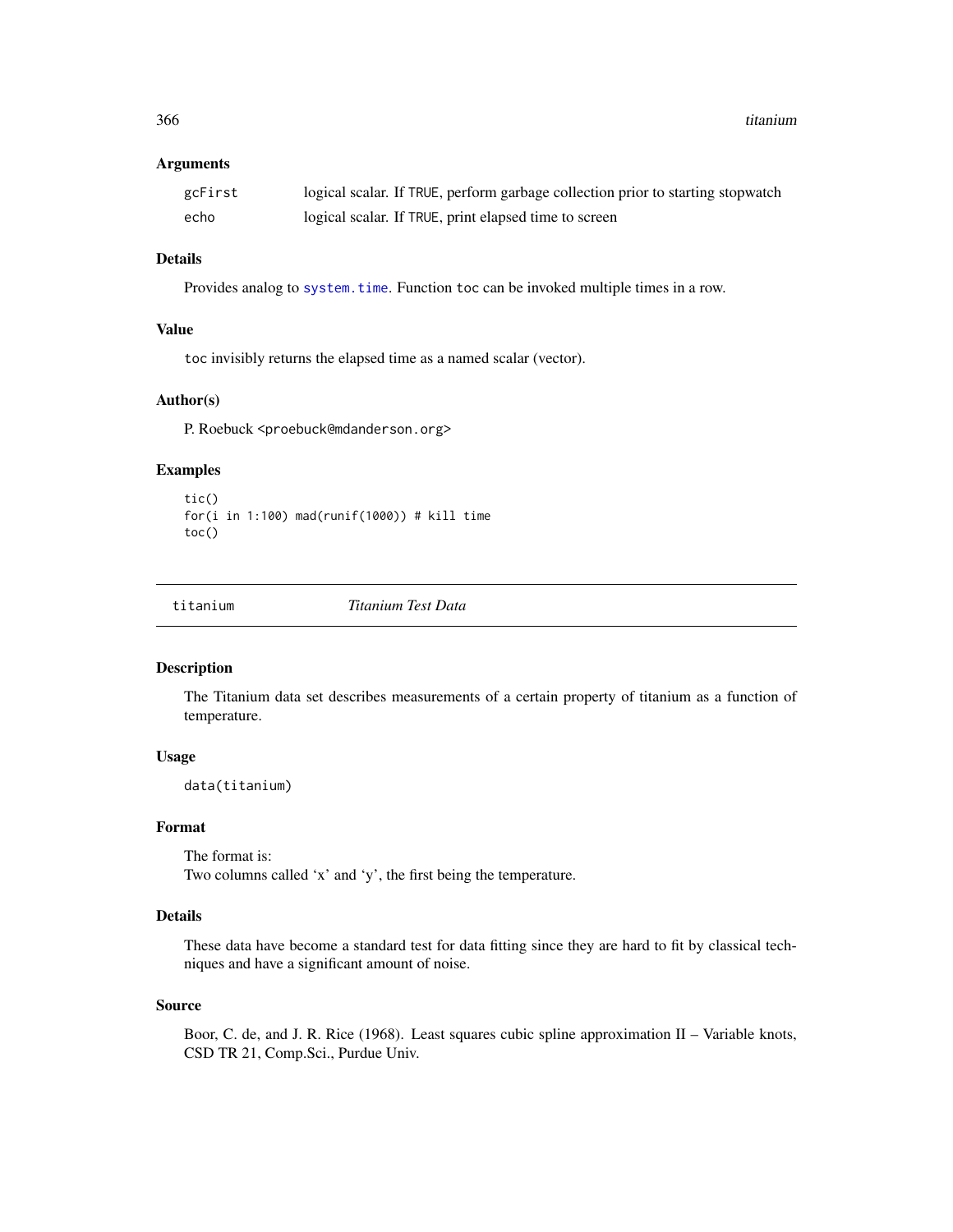#### <span id="page-366-1"></span>Toeplitz 367

# Examples

```
## Not run:
data(titanium)
plot(titanium)
grid()
## End(Not run)
```
<span id="page-366-0"></span>Toeplitz *Toeplitz Matrix*

# Description

Generate Toeplitz matrix from column and row vector.

#### Usage

Toeplitz(a, b)

# Arguments

| a | vector that will be the first column            |
|---|-------------------------------------------------|
| b | vector that if present will form the first row. |

# Details

Toeplitz(a,b) returns a (non-symmetric) Toeplitz matrix whose first column is a and whose first row is b. The following rows are shifted to the left.

If the first element of b differs from the last element of a it is overwritten by this one (and a warning sent).

# Value

Matrix of size (length(a), length(b)).

# Note

stats::Toeplitz does not allow to specify the row vector, that is returns only the *symmetric* Toeplitz matrix.

# See Also

[hankel](#page-152-0)

```
Toeplitz(c(1, 2, 3, 4, 5))
Toeplitz(c(1, 2, 3, 4, 5), c(1.5, 2.5, 3.5, 4.5, 5.5))
```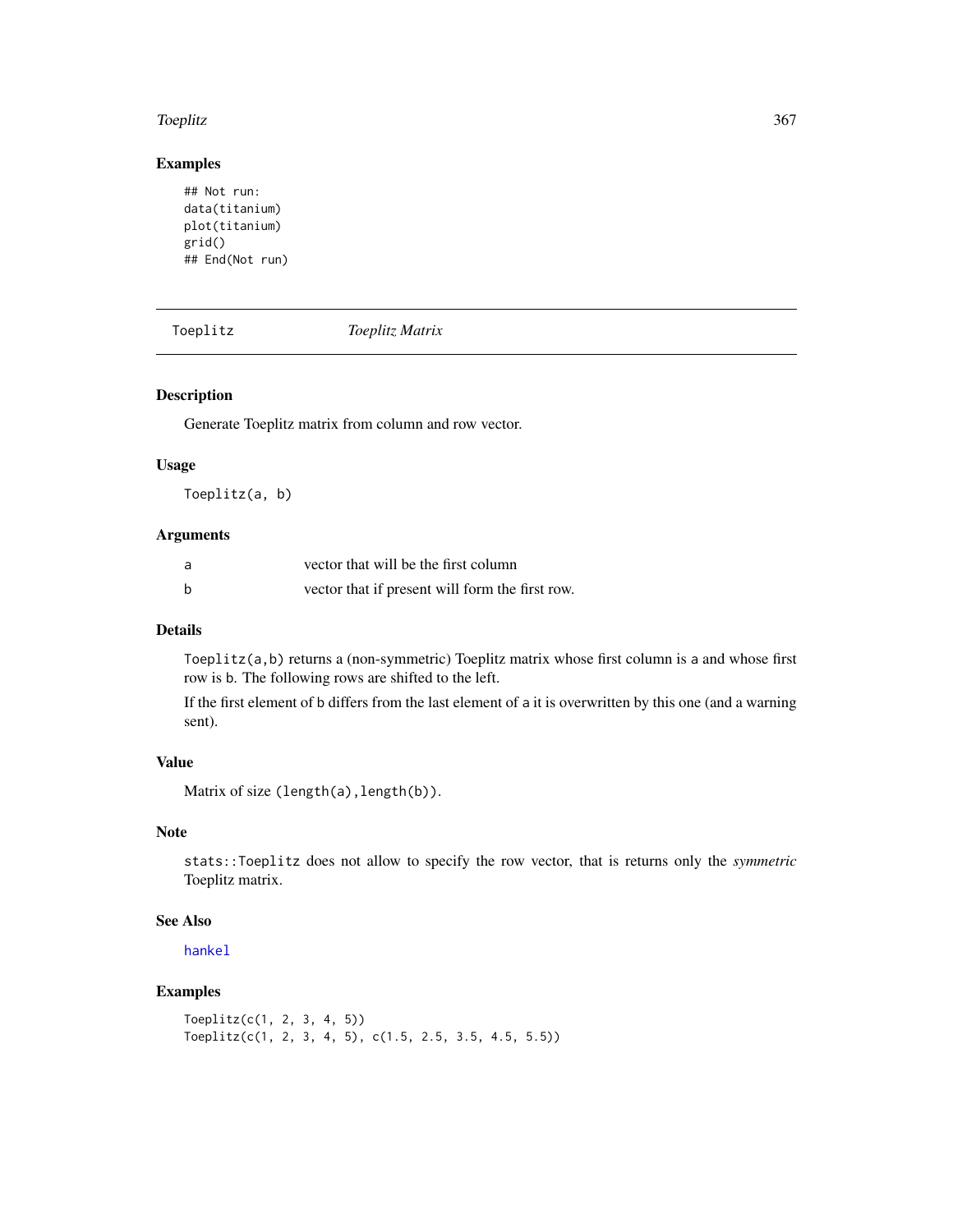<span id="page-367-0"></span>

Sum of the main diagonal elements.

# Usage

Trace(a)

# Arguments

a a square matrix

# Details

Sums the elements of the main diagonal of areal or complrx square matrix.

# Value

scalar value

## Note

The corresponding function in Matlab/Octave is called trace(), but this in R has a different meaning.

## See Also

[Diag](#page-79-0), [diag](#page-0-0)

# Examples

Trace(matrix(1:16, nrow=4, ncol=4))

trapz *Trapezoidal Integration*

# Description

Compute the area of a function with values y at the points x.

# Usage

```
trapz(x, y)
cumtrapz(x, y)
trapzfun(f, a, b, maxit = 25, tol = 1e-07, ...)
```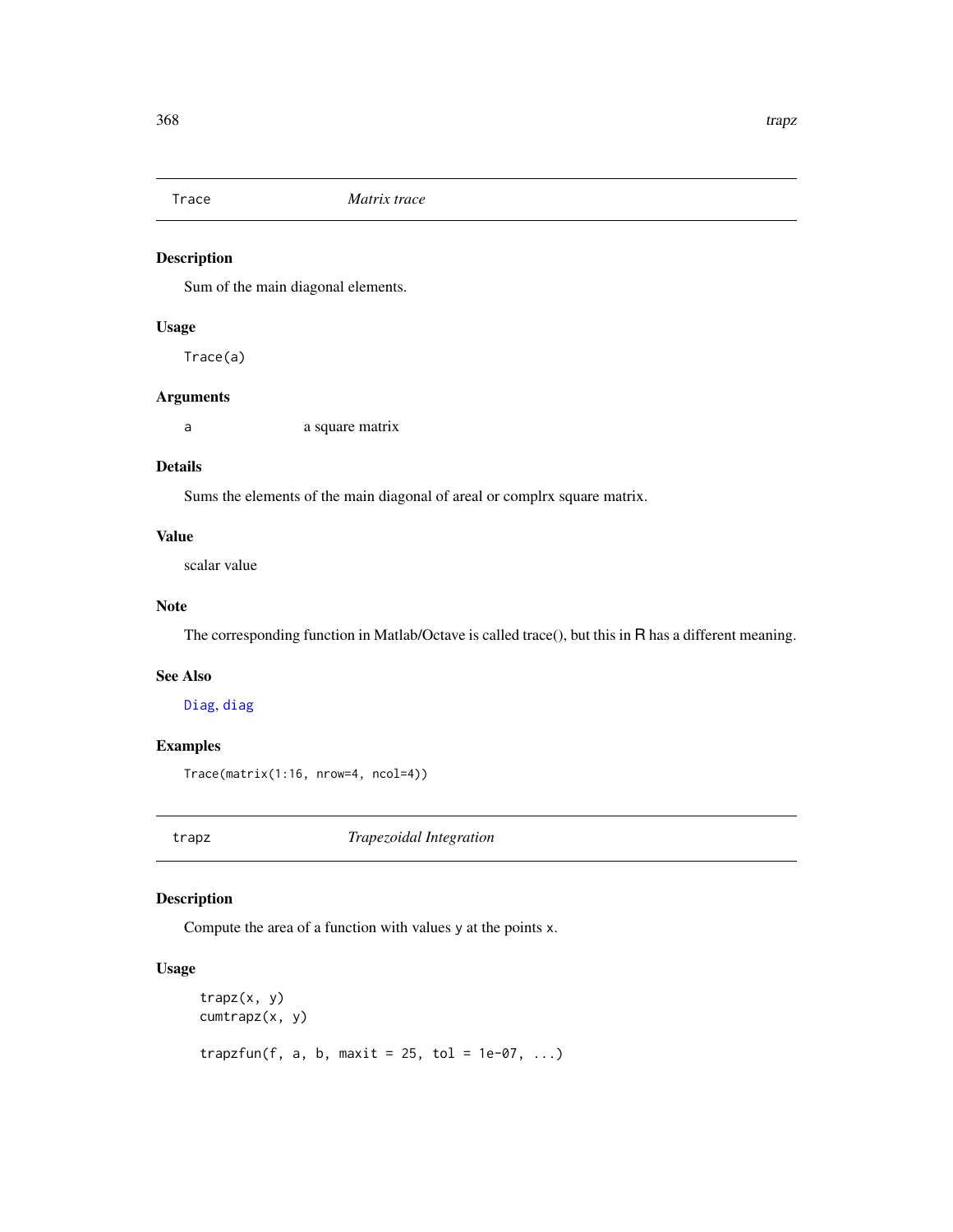#### <span id="page-368-0"></span>trapz transition of the contract of the contract of the contract of the contract of the contract of the contract of the contract of the contract of the contract of the contract of the contract of the contract of the contra

#### Arguments

| X            | x-coordinates of points on the x-axis             |
|--------------|---------------------------------------------------|
| У            | y-coordinates of function values                  |
| $\mathbf{f}$ | function to be integrated.                        |
| a, b         | lower and upper border of the integration domain. |
| maxit        | maximum number of steps.                          |
| tol          | tolerance; stops when improvements are smaller.   |
|              | arguments passed to the function.                 |

# **Details**

The points  $(x, \emptyset)$  and  $(x, y)$  are taken as vertices of a polygon and the area is computed using polyarea. This approach matches exactly the approximation for integrating the function using the trapezoidal rule with basepoints x.

cumtrapz computes the cumulative integral of y with respect to x using trapezoidal integration. x and y must be vectors of the same length, or x must be a vector and y a matrix whose first dimension is length(x).

Inputs x and y can be complex.

trapzfun realizes trapezoidal integration and stops when the differencefrom one step to the next is smaller than tolerance (or the of iterations get too big). The function will only be evaluated once on each node.

## Value

Approximated integral of the function, discretized through the points  $x, y$ , from  $min(x)$  to  $max(x)$ . Or a matrix of the same size as y.

trapzfun returns a lst with components value the value of the integral, iter the number of iterations, and rel.err the relative error.

#### See Also

[polyarea](#page-266-0)

```
# Calculate the area under the sine curve from 0 to pi:
n < -101x \leq -\text{seq}(0, \text{pi}, \text{len} = \text{n})y \leftarrow \sin(x)trapz(x, y) #=>1.999835504# Use a correction term at the boundary: -h^2/12*(f'(b)-f'(a))
h \leq x[2] - x[1]ca <- (y[2]-y[1]) / h
cb <- (y[n]-y[n-1]) / h
trapz(x, y) - h^2/12 \times (cb - ca) #=> 1.999999969
```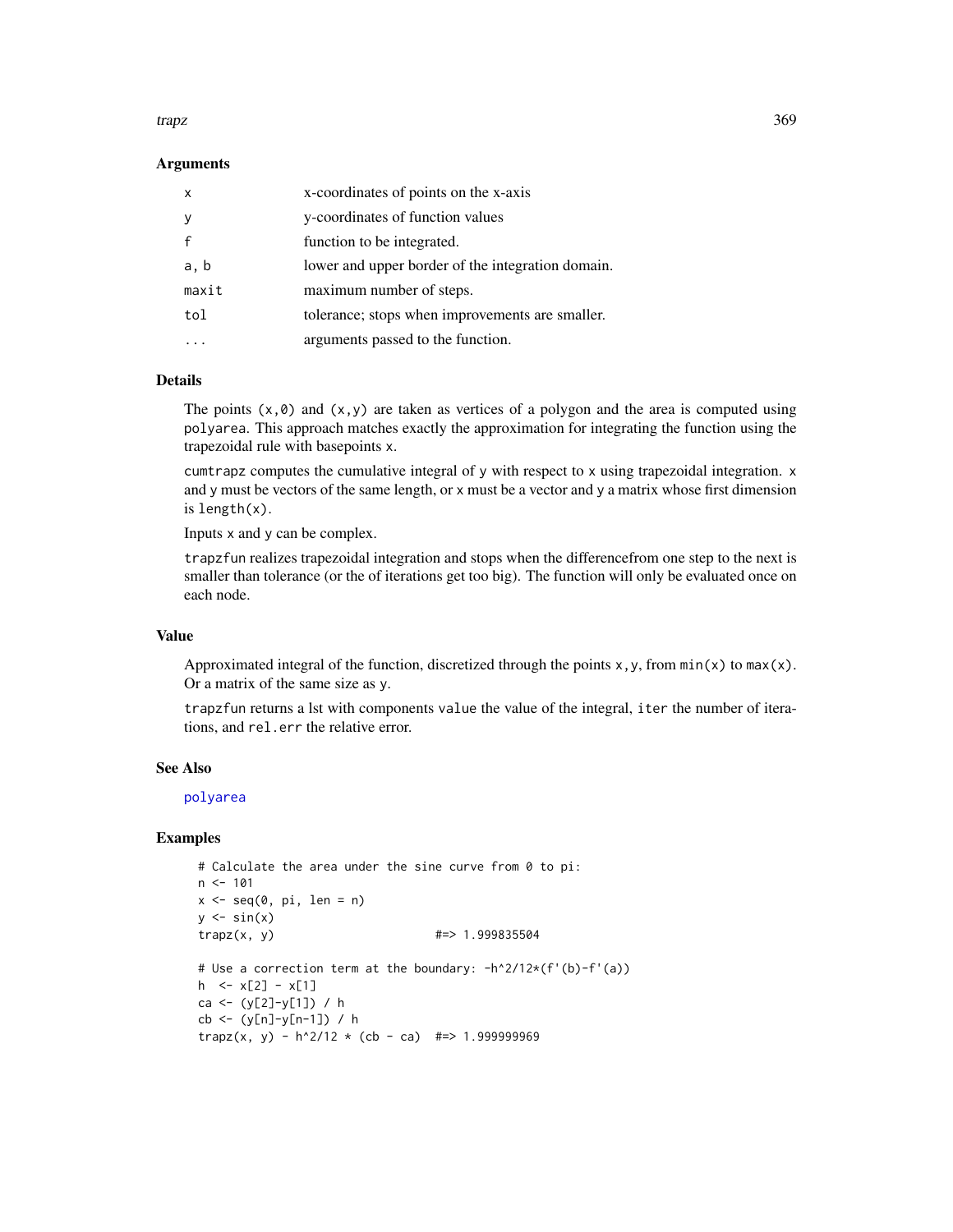```
# Use two complex inputs
z <- exp(1i*pi*(0:100)/100)
ct <- cumtrapz(z, 1/z)ct[101] #=> 0+3.14107591i
f <- function(x) x^*(3/2) #
trapzfun(f, 0, 1) \qquad \qquad \qquad \text{#=> 0.4 with 11 iterations}
```
#### tri *Triangular Matrices (Matlab Style)*

#### Description

Extract lower or upper triangular part of a matrix.

#### Usage

 $tril(M, k = 0)$ triu(M,  $k = 0$ )

#### Arguments

|   | numeric matrix.                           |
|---|-------------------------------------------|
| k | integer, indicating a secondary diagonal. |

# Details

#### tril

Returns the elements on and below the kth diagonal of X, where  $k = 0$  is the main diagonal,  $k > 0$  is above the main diagonal, and  $k < 0$  is below the main diagonal.

## triu

Returns the elements on and above the kth diagonal of X, where  $k = 0$  is the main diagonal,  $k > 0$  is above the main diagonal, and  $k < 0$  is below the main diagonal.

# Value

Matrix the same size as the input matrix.

# Note

For k==0 it is simply an application of the R functions lower.tri resp. upper.tri.

# See Also

[Diag](#page-79-0)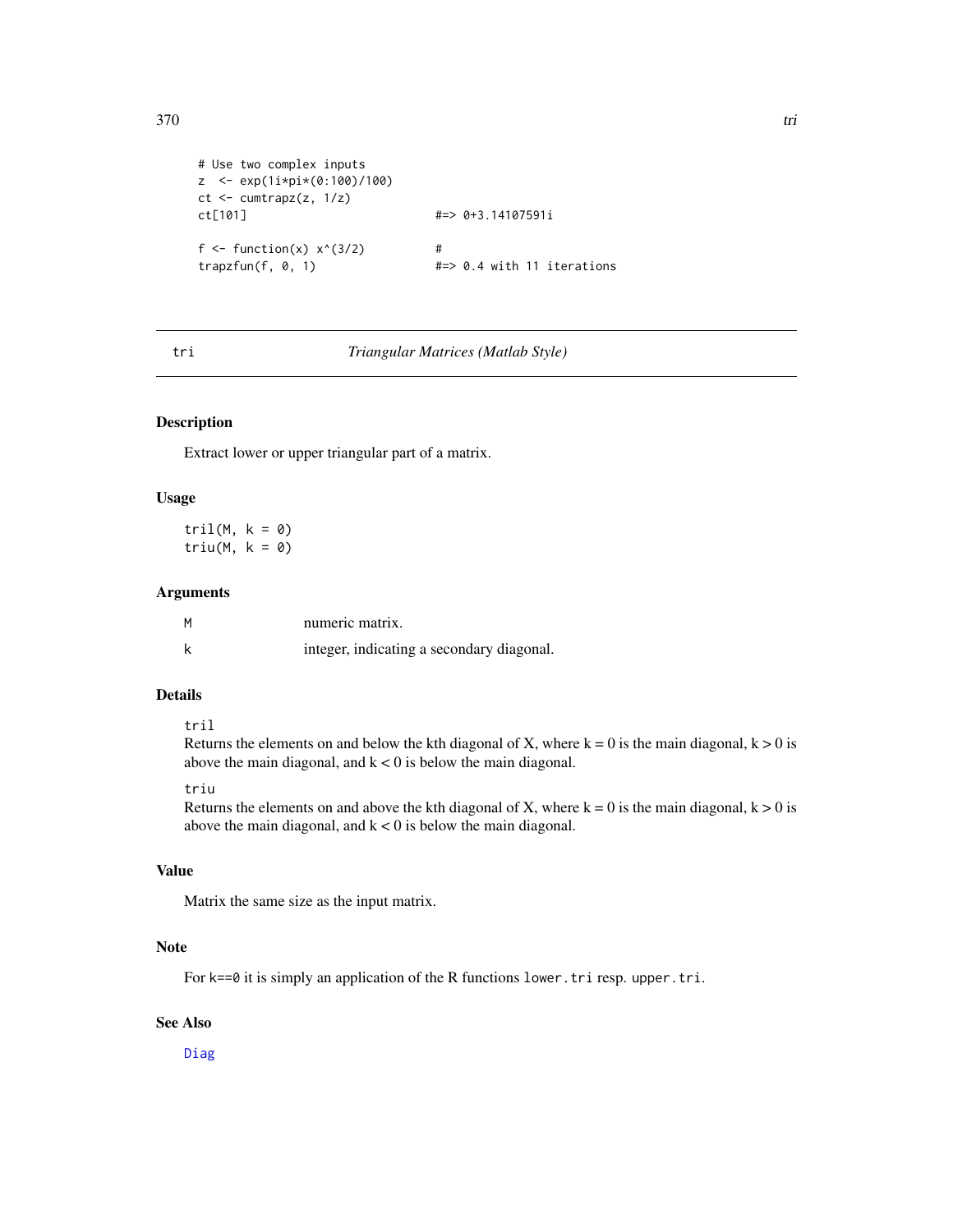# <span id="page-370-1"></span>trigApprox 371

# Examples

```
tril(ones(4,4), +1)
# 1 1 0 0
# 1 1 1 0
# 1 1 1 1
# 1 1 1 1
triu(ones(4,4), -1)
# 1 1 1 1
# 1 1 1 1
# 0 1 1 1
# 0 0 1 1
```
#### <span id="page-370-0"></span>trigApprox *Trigonometric Approximation*

# Description

Computes the trigonometric series.

# Usage

trigApprox(t, x, m)

# Arguments

| t | vector of points at which to compute the values of the trigonometric approxima-<br>tion. |
|---|------------------------------------------------------------------------------------------|
| X | data from $t=0$ to $t=2*(n-1)*pi/n$ .                                                    |
| m | degree of trigonometric regression.                                                      |

# Details

Calls trigPoly to get the trigonometric coefficients and then sums the finite series.

# Value

Vector of values the same length as t.

# Note

TODO: Return an approximating function instead.

# See Also

[trigPoly](#page-371-0)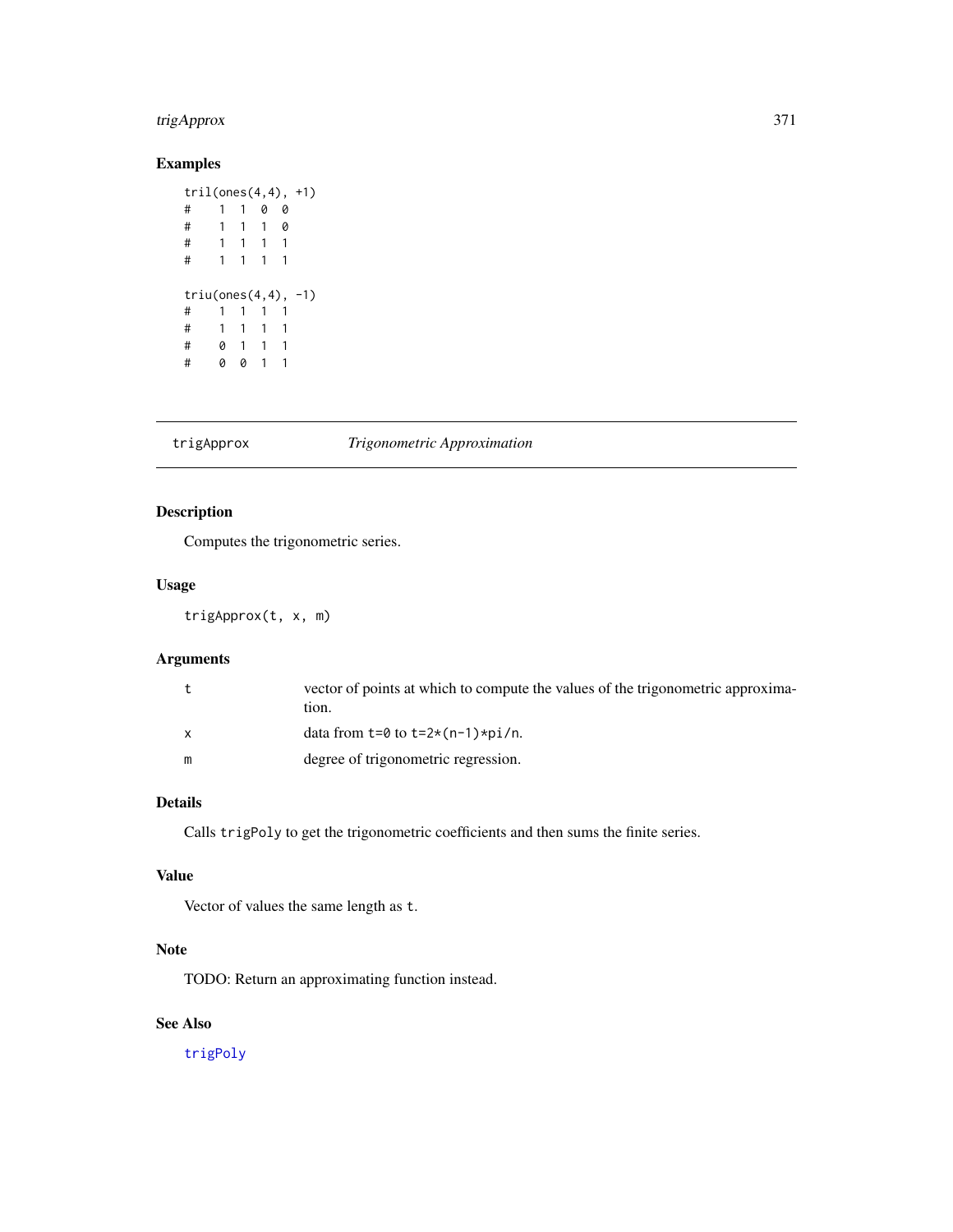## <span id="page-371-1"></span>Examples

```
## Not run:
## Example: Gauss' Pallas data (1801)
asc \leq - seq(0, 330, by = 30)
dec <- c(408, 89, -66, 10, 338, 807, 1238, 1511, 1583, 1462, 1183, 804)
plot(2*pi*asc/360, dec, pch = "+", col = "red", xlim = c(0, 2*pi), ylim = c(-500, 2000),xlab = "Ascension [radians]", ylab = "Declination [minutes]",
     main = "Gauss' Pallas Data")
grid()
points(2*pi*asc/360, dec, pch = "o", col = "red")
ts \leq seq(0, 2*pi, len = 100)
xs <- trigApprox(ts ,dec, 1)
lines(ts, xs, col = "black")
xs <- trigApprox(ts ,dec, 2)
lines(ts, xs, col = "blue")legend(3, 0, c("Trig. Regression of degree 1", "Trig. Regression of degree 2",
                  "Astronomical position"), col = c("black", "blue", "red"),
                lty = c(1,1,0), pch = c("", "", "+")## End(Not run)
```
<span id="page-371-0"></span>trigPoly *Trigonometric Polynomial*

# Description

Computes the trigonometric coefficients.

#### Usage

trigPoly(x, m)

## Arguments

|   | data from $t=0$ to $t=2*(n-1)*pi/n$ . |
|---|---------------------------------------|
| m | degree of trigonometric regression.   |

# Details

Compute the coefficients of the trigonometric series of degree m,

$$
a_0 + \sum_k (a_k \cos(kt) + b_k \sin(kt))
$$

by applying orthogonality relations.

# Value

Coefficients as a list with components a0, a, and b.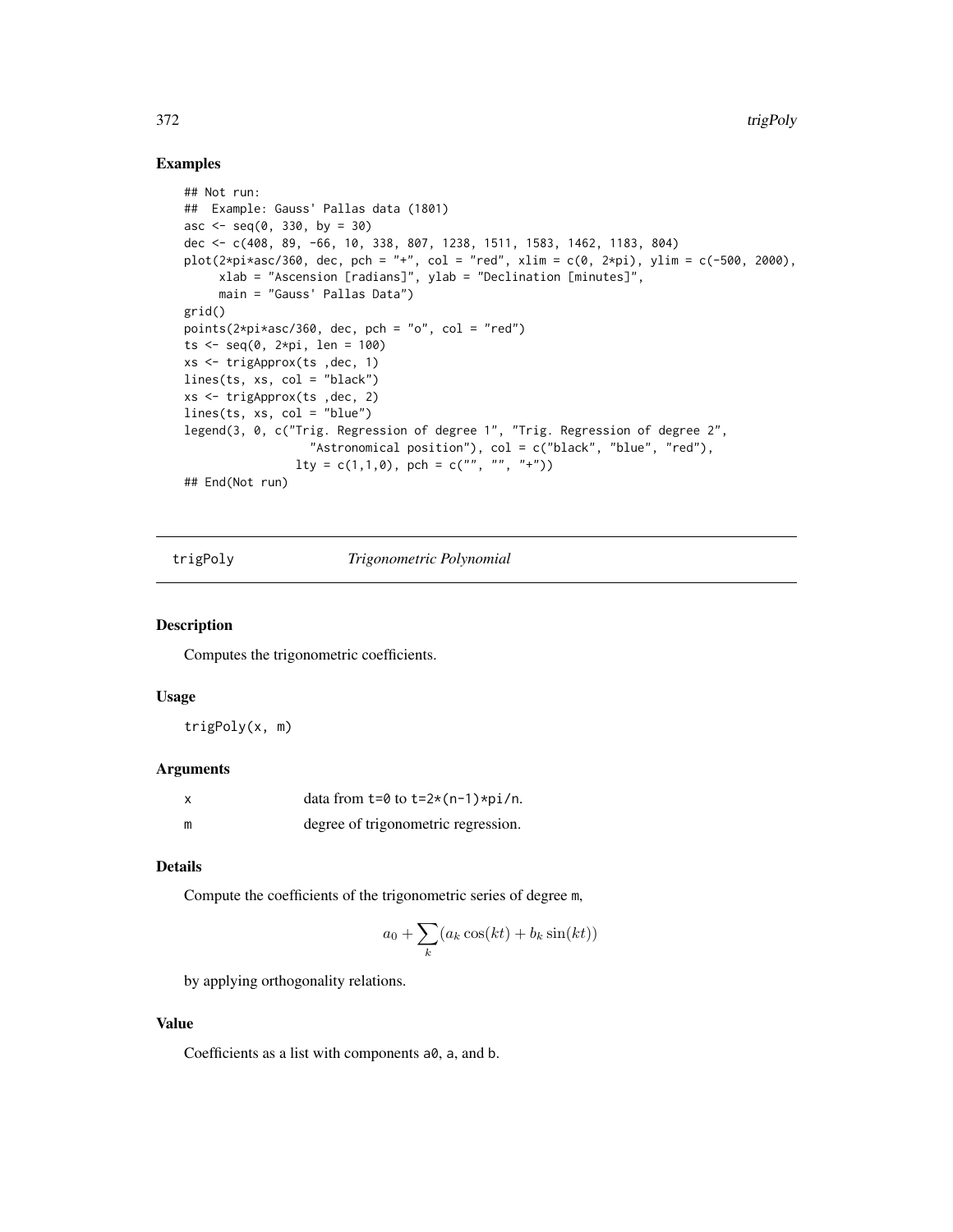#### <span id="page-372-0"></span>triquad 373

# Note

For irregular spaced data or data not covering the whole period, use standard regression techniques, see examples.

#### References

Fausett, L. V. (2007). Applied Numerical Analysis Using Matlab. Second edition, Prentice Hall.

#### See Also

[trigApprox](#page-370-0)

#### Examples

```
# Data available only from 0 to pi/2
t < -seq(0, pi, len=7)x \le 0.5 + 0.25 \cdot \sin(t) + 1/3 \cdot \cos(t) - 1/3 \cdot \sin(2 \cdot t) - 0.25 \cdot \cos(2 \cdot t)# use standard regression techniques
A \leftarrow \text{cbind}(1, \cos(t), \sin(t), \cos(2*t), \sin(2*t))ab \leq qr.solve(A, x)
ab
# [1] 0.5000000 0.3333333 0.2500000 -0.2500000 -0.3333333
ts \leq seq(0, 2*pi, length.out = 100)
xs < - ab[1] + ab[2] * cos(ts) +ab[3]*sin(ts) + ab[4]*cos(2*ts) +ab[5]*sin(2*ts)
## Not run:
# plot to make sure
plot(t, x, col = "red", xlim=c(0, 2*pi), ylim=c(-2,2),main = "Trigonometric Regression")
lines(ts, xs, col="blue")
grid()
## End(Not run)
```
triquad *Gaussian Triangle Quadrature*

#### Description

Numerically integrates a function over an arbitrary triangular domain by computing the Gauss nodes and weights.

#### Usage

triquad(f, x, y, n = 10, tol = 1e-10, ...)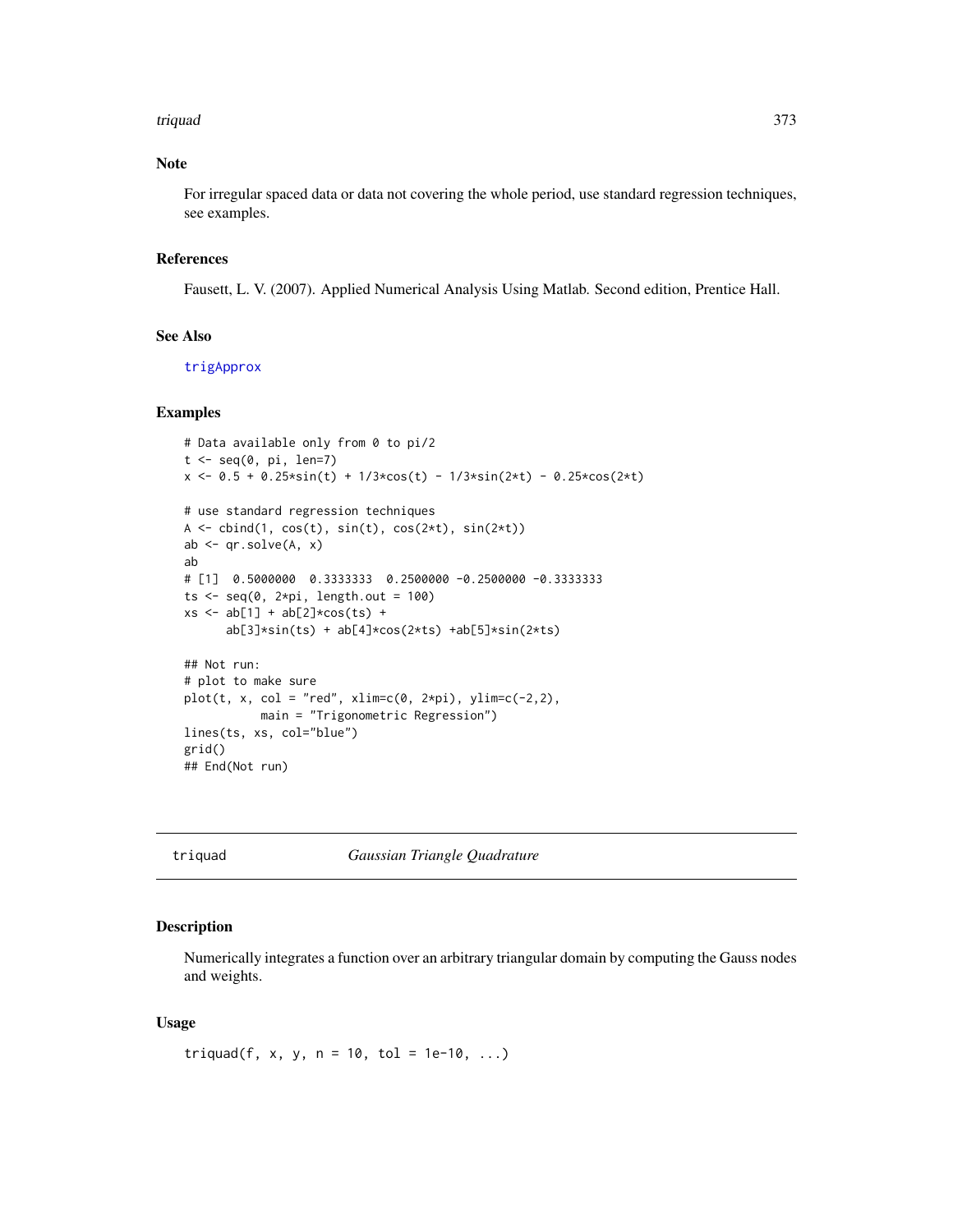<span id="page-373-0"></span>374 triquad

#### Arguments

| $\mathsf{f}$ | the integrand as function of two variables.          |
|--------------|------------------------------------------------------|
| $\mathsf{x}$ | x-coordinates of the three vertices of the triangle. |
| y            | y-coordinates of the three vertices of the triangle. |
| n            | number of nodes.                                     |
| tol          | relative tolerance to be achieved.                   |
|              | additional parameters to be passed to the function.  |

# Details

Computes the  $N^2$  nodes and weights for a triangle with vertices given by 3x2 vector. The nodes are produced by collapsing the square to a triangle.

Then f will be applied to the nodes and the result multiplied left and right with the weights (i.e., Gaussian quadrature).

By default, the function applies Gaussian quadrature with number of nodes n=10,21,43,87,175 until the relative error is smaller than the tolerance.

#### Value

The integral as a scalar.

#### Note

A small relative tolerance is *not* really indicating a small absolute tolerance.

#### Author(s)

Copyright (c) 2005 Greg von Winckel Matlab code based on the publication mentioned and available from MatlabCentral (calculates nodes and weights). Translated to R (with permission) by Hans W Borchers.

# References

Lyness, J. N., and R. Cools (1994). A Survey of Numerical Cubature over Triangles. Proceedings of the AMS Conference "Mathematics of Computation 1943–1993", Vancouver, CA.

# See Also

#### [quad2d](#page-288-0), [simpson2d](#page-338-0)

```
x \leq -c(-1, 1, 0); y \leq -c(0, 0, 1)f1 <- function(x, y) x^2 + y^2(I <- triquad(f1, x, y)) # 0.3333333333333333
# split the unit square
x1 \leftarrow c(0, 1, 1); y1 \leftarrow c(0, 0, 1)
```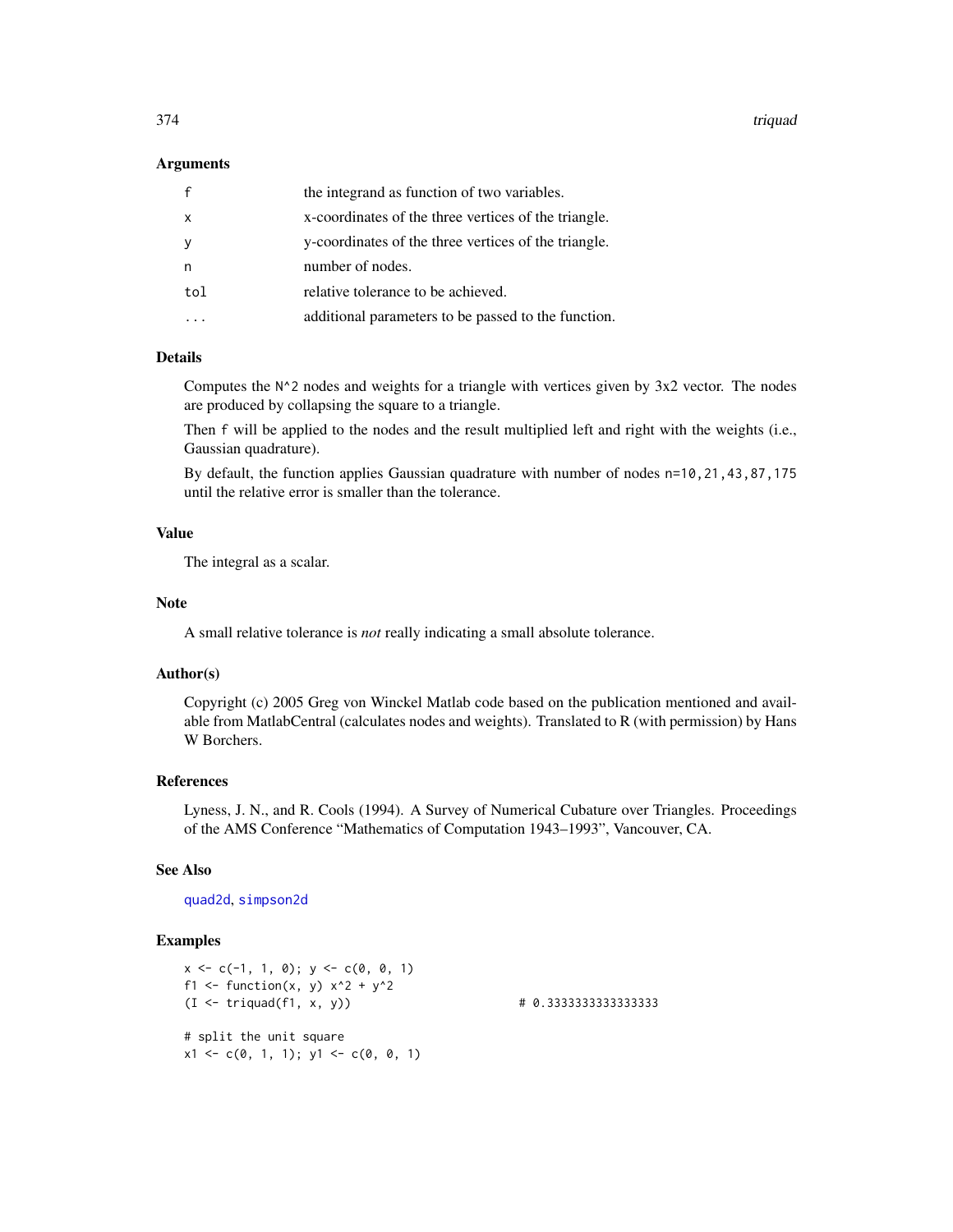#### <span id="page-374-0"></span>trisolve 375

```
x2 \leq -c(0, 1, 0); y2 \leq -c(0, 1, 1)f2 <- function(x, y) exp(x + y)I <- triquad(f2, x1, y1) + triquad(f2, x2, y2) # 2.952492442012557
quad2d(f2, 0, 1, 0, 1) # 2.952492442012561
simpson2d(f2, 0, 1, 0, 1) # 2.952492442134769
dblquad(f2, 0, 1, 0, 1) # 2.95249244201256
```
trisolve *Tridiagonal Linear System Solver*

#### Description

Solves tridiagonal linear systems A\*x=rhs efficiently.

# Usage

trisolve(a, b, d, rhs)

#### Arguments

| a    | diagonal of the tridiagonal matrix A.         |
|------|-----------------------------------------------|
| b, d | upper and lower secondary diagonal of A.      |
| rhs  | right hand side of the linear system A*x=rhs. |

# Details

Solves tridiagonal linear systems A\*x=rhs by applying Givens transformations.

By only storing the three diagonals, trisolve has memory requirements of  $3*n$  instead of  $n^2$  and is faster than the standard solve function for larger matrices.

#### Value

Returns the solution of the tridiagonal linear system as vector.

#### Note

Has applications for spline approximations and for solving boundary value problems (ordinary differential equations).

# References

Gander, W. (1992). Computermathematik. Birkhaeuser Verlag, Basel.

# See Also

[qrSolve](#page-286-0)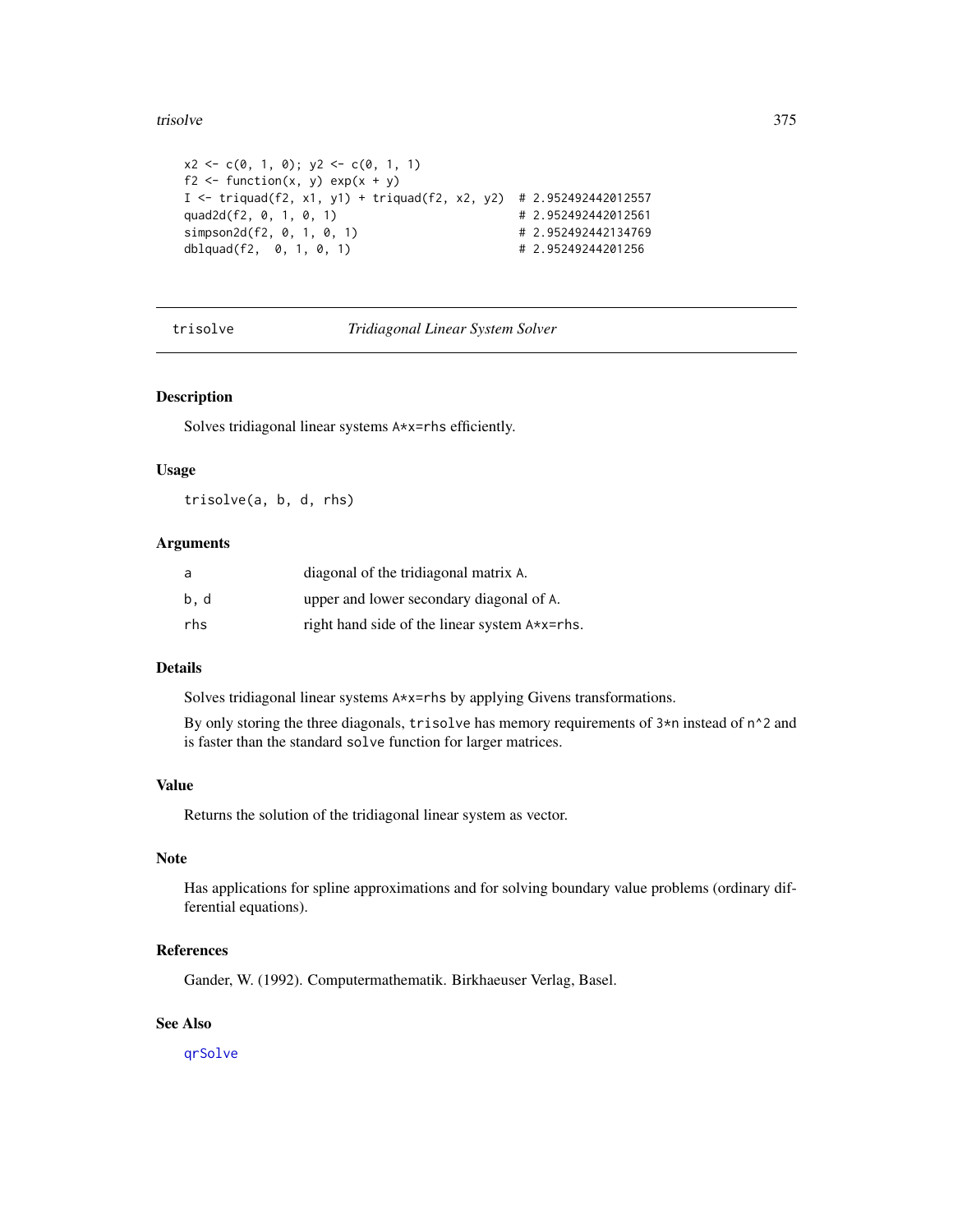<span id="page-375-0"></span>376 vander

# Examples

```
set.seed(8237)
a \leftarrow rep(1, 100)e <- runif(99); f <- rnorm(99)
x \leq -\text{rep}(\text{seq}(0.1, 0.9, \text{ by } = 0.2), \text{ times } = 20)A <- diag(100) + Diag(e, 1) + Diag(f, -1)
rhs <- A %*% x
s <- trisolve(a, e, f, rhs)
s[1:10] #=> 0.1 0.3 0.5 0.7 0.9 0.1 0.3 0.5 0.7 0.9
s[91:100] #=> 0.1 0.3 0.5 0.7 0.9 0.1 0.3 0.5 0.7 0.9
```

| vander | Vandermonde matrix |  |
|--------|--------------------|--|
|--------|--------------------|--|

# Description

Generate Vandermonde matrix from a numeric vector.

# Usage

vander(x)

# Arguments

x Numeric vector

# Details

Generates the usual Vandermonde matrix from a numeric vector, e.g. applied when fitting a polynomial to given points. Complex values are allowed.

# Value

Vandermonde matrix of dimension n where  $n = length(x)$ .

# Examples

vander(c(1:10))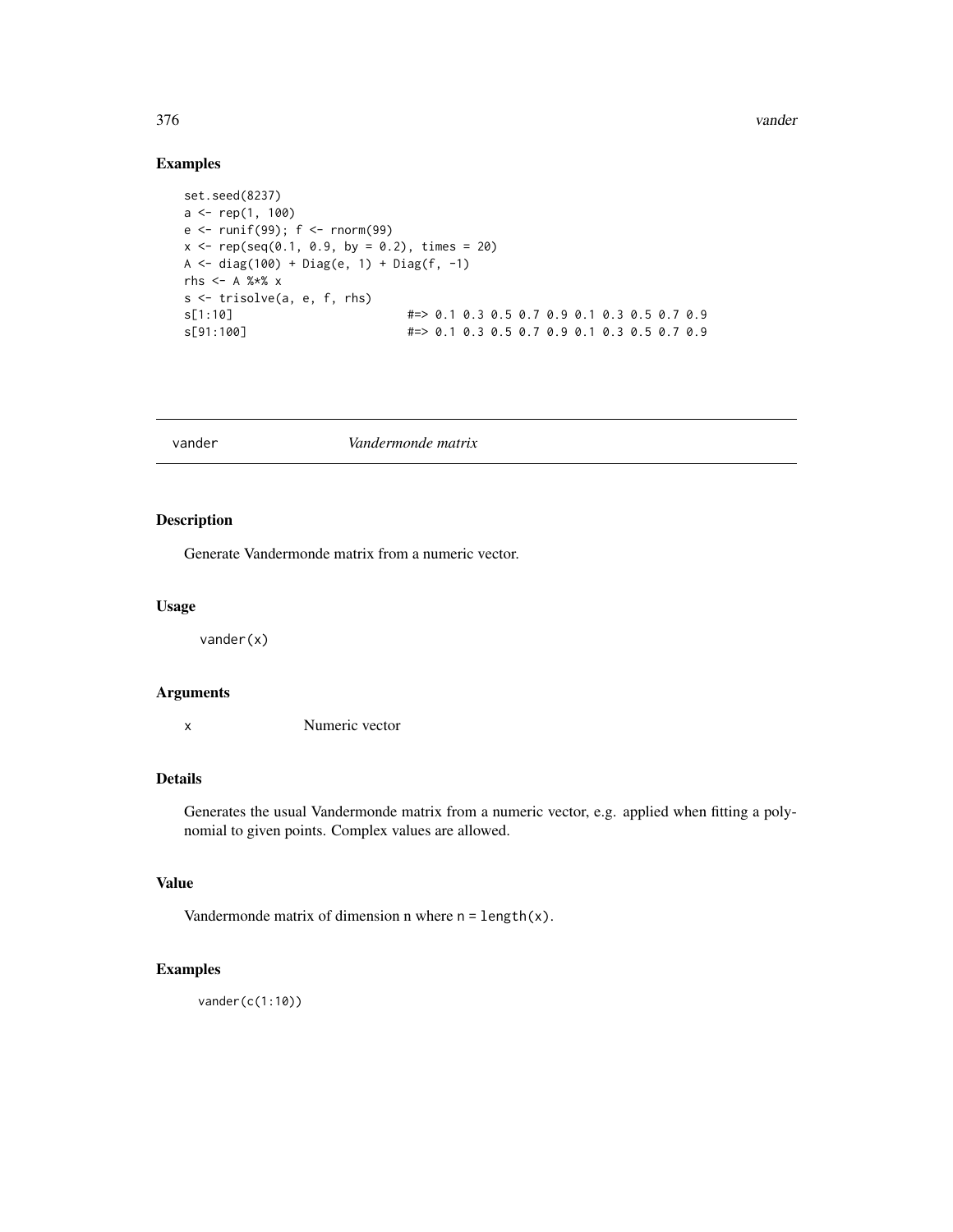<span id="page-376-0"></span>

Plotting a vector field

#### Usage

```
vectorfield(fun, xlim, ylim, n = 16,
           scale = 0.05, col = "green", ...
```
# Arguments

| fun   | function of two variables — must be vectorized. |
|-------|-------------------------------------------------|
| xlim  | range of x values.                              |
| vlim  | range of y values.                              |
| n     | grid size, proposed 16 in each direction.       |
| scale | scales the length of the arrows.                |
| col   | arrow color, proposed 'green'.                  |
|       | more options presented to the arrows primitive. |

# Details

Plots a vector field for a function f. Main usage could be to plot the solution of a differential equation into the same graph.

# Value

Opens a graph window and plots the vector field.

# See Also

[quiver](#page-298-0), [arrows](#page-0-0)

```
f \le function(x, y) x^2 - y^2
xx \leq c(-1, 1); yy \leq c(-1, 1)## Not run:
vectorfield(f, xx, yy, scale = 0.1)
for (xs in seq(-1, 1, by = 0.25)) {
   sol <- rk4(f, -1, 1, xs, 100)
   lines(sol$x, sol$y, col="darkgreen")
}
grid()
## End(Not run)
```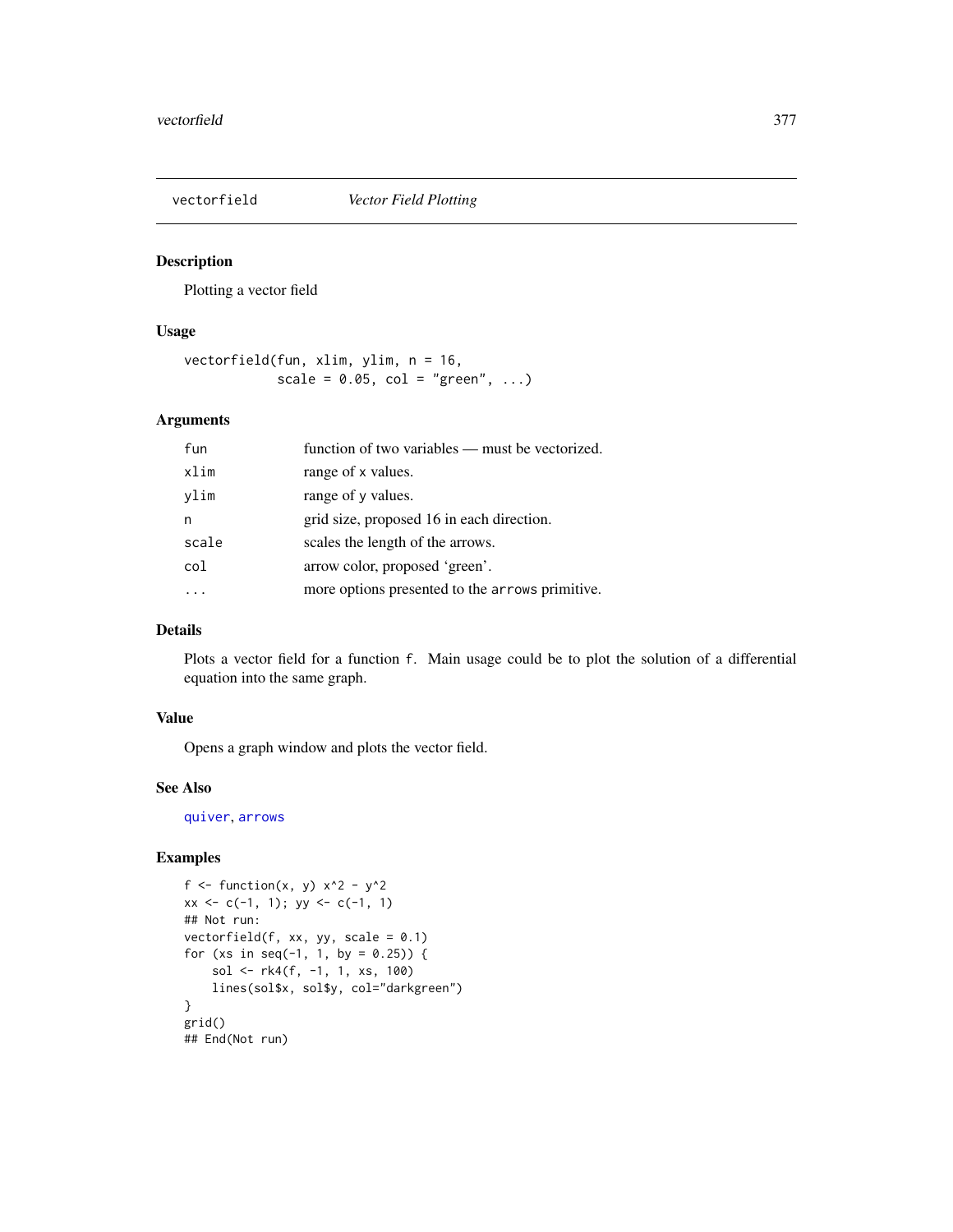<span id="page-377-0"></span>

Smoothing of time series using the Whittaker-Henderson approach.

# Usage

whittaker(y, lambda =  $1600$ , d = 2)

#### Arguments

|              | signal to be smoothed.                                                                                         |
|--------------|----------------------------------------------------------------------------------------------------------------|
| lambda       | smoothing parameter (rough 501e4 smooth); the default value of 1600 has been<br>recommended in the literature. |
| <sub>d</sub> | order of differences in penalty (generally 2)                                                                  |

# Details

The Whittaker smoother family was first presented by Whittaker in 1923 for life tables, based on penalized least squares. These ideas were revived by Paul Eilers, Leiden University, in 2003. This approach is also known as Whittaker-Henderson smoothing.

The smoother attempts to both fit a curve that represents the raw data, but is penalized if subsequent points vary too much. Mathematically it is a large, but sparse optimization problem that can be expressed in a few lines of Matlab or R code.

#### Value

A smoothed time series.

# Note

This is a version that avoids package 'SparseM'.

# Author(s)

An R version, based on Matlab code by P. Eilers in 2002, has been published by Nicholas Lewin-Koh on the R-help mailing list in Feb. 2004, and in private communication to the author of this package.

#### References

P. H. C. Eilers (2003). A Perfect Smoother. Analytical Chemistry, Vol. 75, No. 14, pp. 3631–3636. Wilson, D. I. (2006). The Black Art of Smoothing. Electrical and Automation Technology, June/July issue.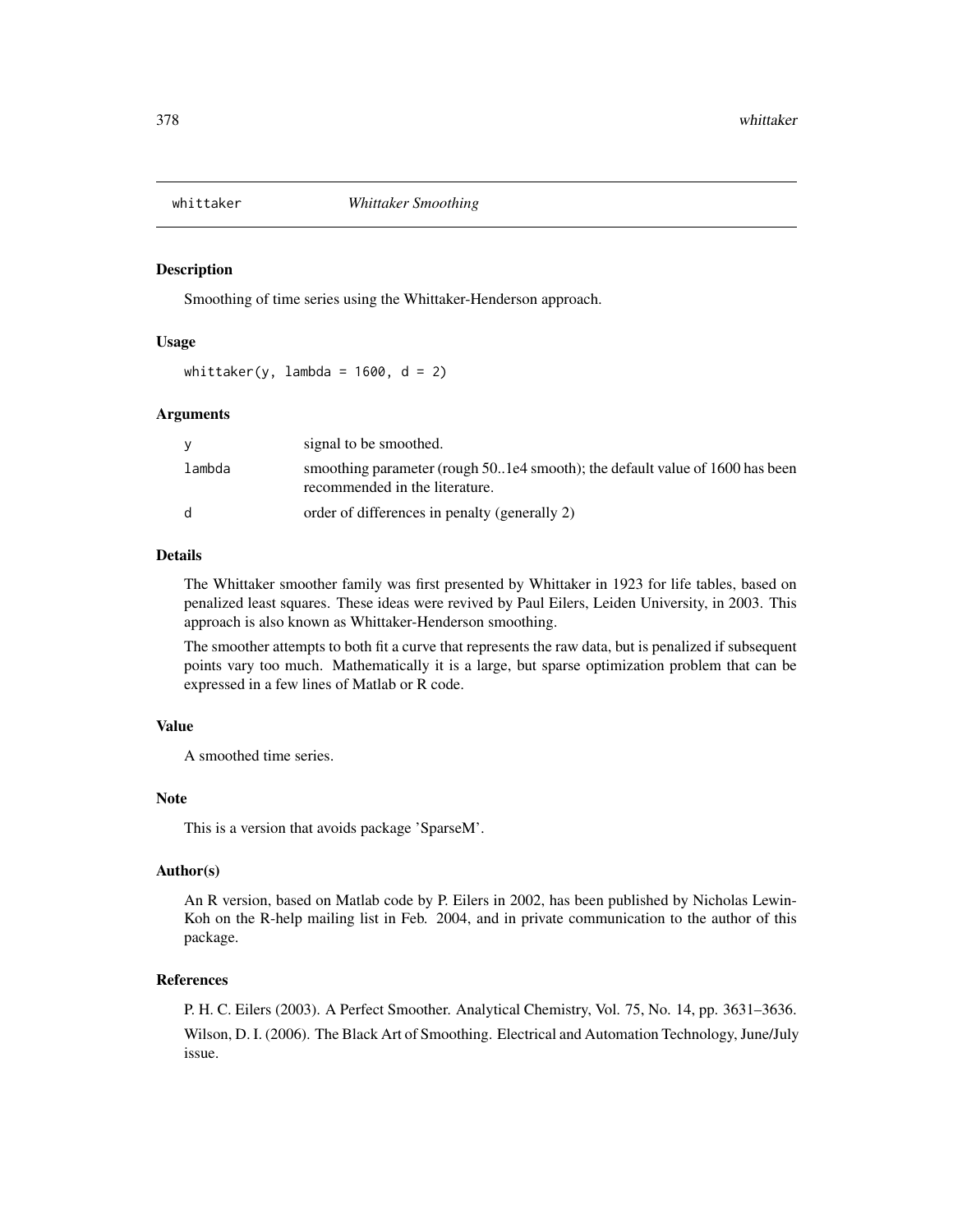#### <span id="page-378-0"></span>wilkinson 379

# See Also

[supsmu](#page-0-0), [savgol](#page-327-0), ptw::whit2

#### Examples

```
# **Sinosoid test function**
ts <- sin(2*pi*(1:1000)/200)
t1 <- ts + rnorm(1000)/10
t3 < - whittaker(t1, lambda = 1600)
## Not run:
plot(1:1000, t1, col = "grey")
lines(1:1000, ts, col="blue")
lines(1:1000, t3, col="red")
## End(Not run)
```
wilkinson *wilkinson Matrix*

# Description

Generate the Wilkinson matrix of size n x n.The Wilkinson matrix for testing eigenvalue computations

#### Usage

wilkinson(n)

#### Arguments

n integer

#### Details

The Wilkinson matrix for testing eigenvalue computations is a symmetric matrix with three nonzero diagonals and with several pairs of nearly equal eigenvalues.

# Value

```
matrix of size n x n
```
# Note

The two largest eigenvalues of wilkinson(21) agree to 14, but not 15 decimal places.

# See Also

[Toeplitz](#page-366-0)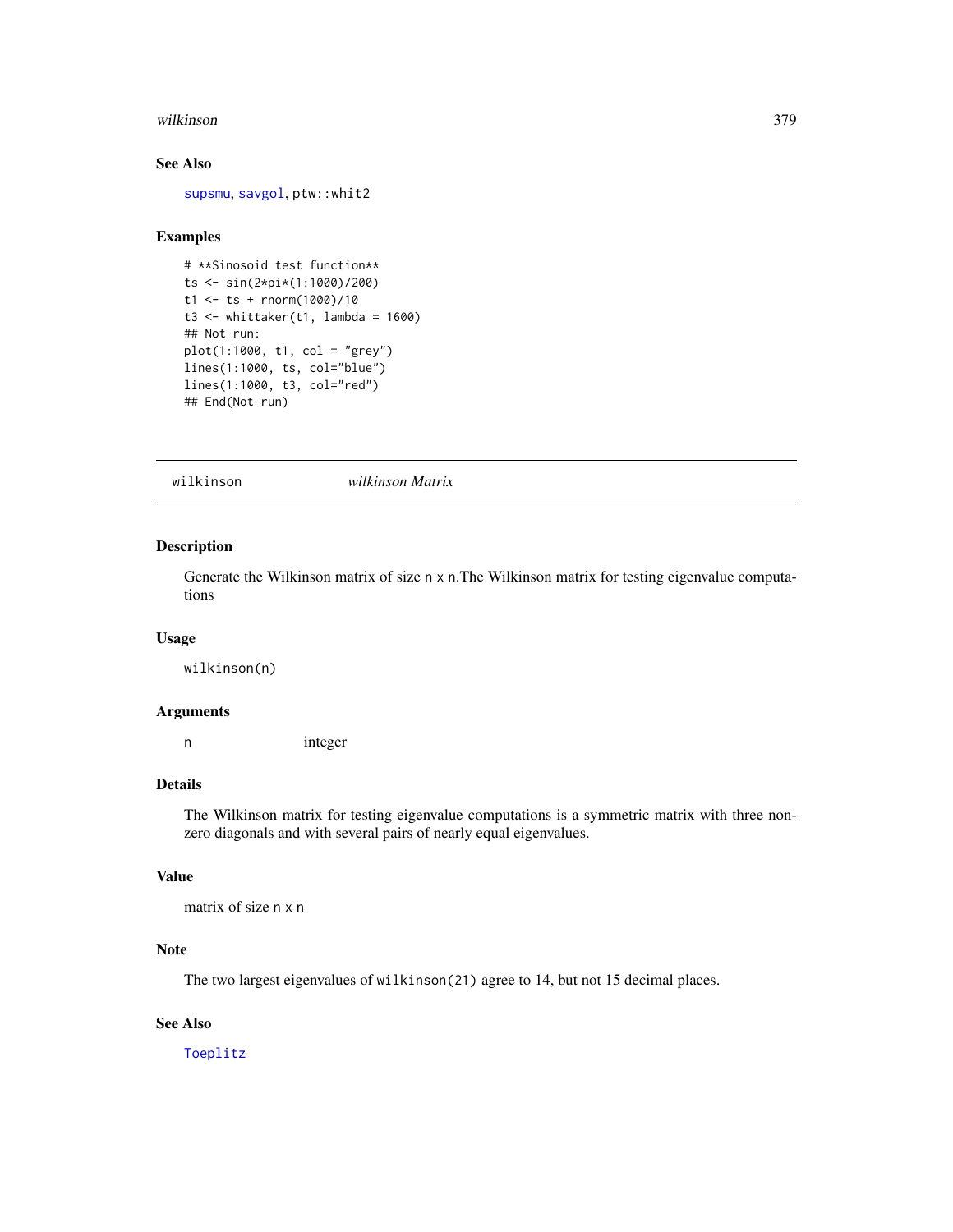# Examples

```
(a <- wilkinson(7))
eig(a)
```
# zeta *Riemann Zeta Function*

# Description

Riemann's zeta function valid in the entire complex plane.

#### Usage

zeta(z)

# Arguments

z Real or complex number or a numeric or complex vector.

#### Details

Computes the zeta function for complex arguments using a series expansion for Dirichlet's eta function.

Accuracy is about 7 significant digits for abs(z)<50, drops off with higher absolute values.

# Value

Returns a complex vector of function values.

# Note

Copyright (c) 2001 Paul Godfrey for a Matlab version available on Mathwork's Matlab Central under BSD license.

#### References

Zhang, Sh., and J. Jin (1996). Computation of Special Functions. Wiley-Interscience, New York.

## See Also

[gammaz](#page-131-0), [eta](#page-91-0)

<span id="page-379-0"></span>380 zeta zen zituen zen. 1999eko hartu zen bat zen zen zen zen. 1999eko hartu zen zen zen zen zen. 1999eko hartu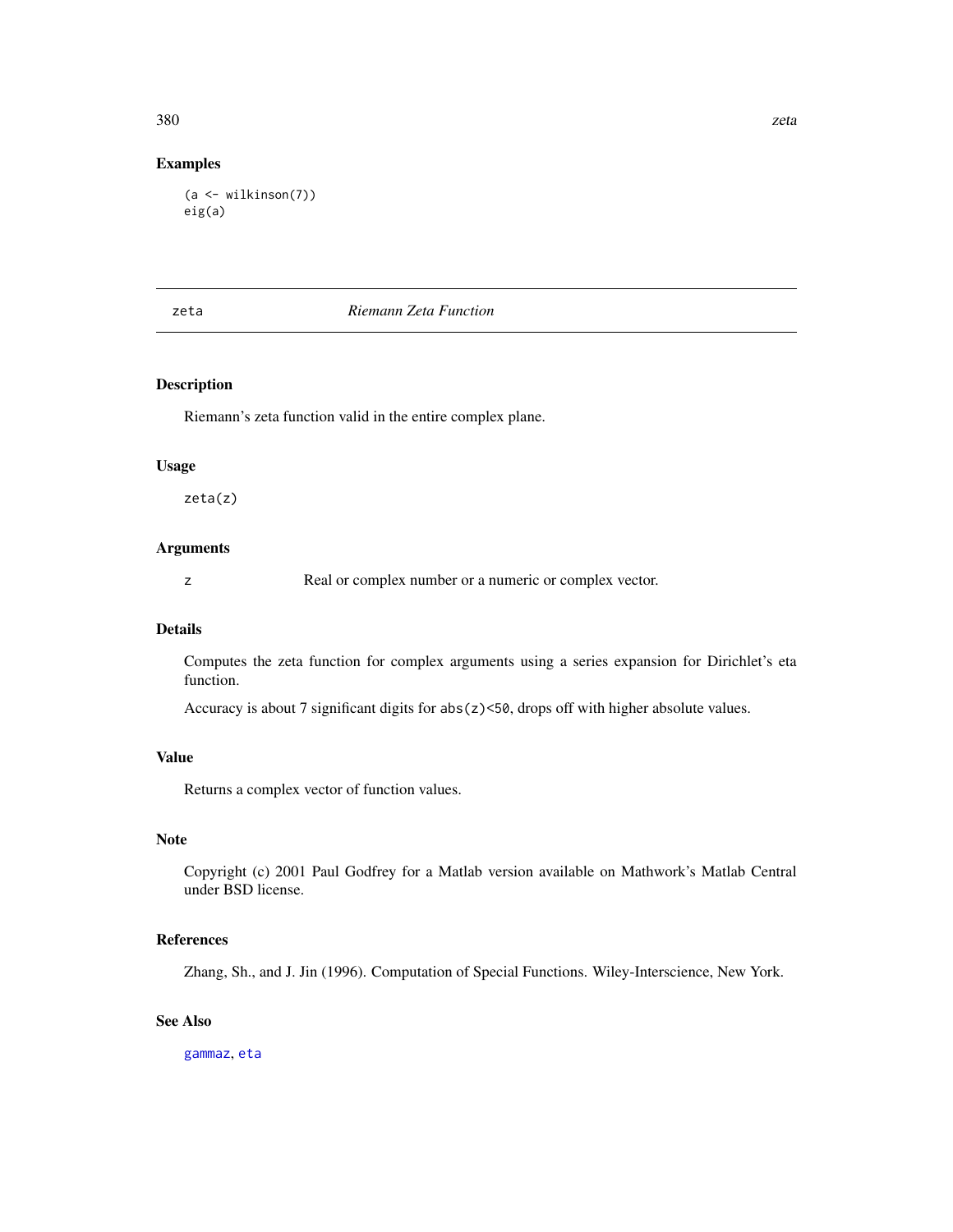zeta 381

```
## First zero on the critical line s = 0.5 + i t## Not run:
x <- seq(0, 20, len=1001)
z \le 0.5 + x*1ifr \leftarrow Re(zeta(z))
fi \leftarrow Im(zeta(z))
fa \leftarrow abs(zeta(z))
plot(x, fa, type="n", xlim = c(0, 20), ylim = c(-1.5, 2.5),
     xlab = "Imaginary part (on critical line)", ylab = "Function value",
     main = "Riemann's Zeta Function along the critical line")
lines(x, fr, col="blue")
lines(x, fi, col="darkgreen")
lines(x, fa, col = "red", lwd = 2)points(14.1347, 0, col = "darkred")
legend(0, 2.4, c("real part", "imaginary part", "absolute value"),
       lty = 1, lwd = c(1, 1, 2), col = c("blue", "darkgreen", "red")grid()
## End(Not run)
```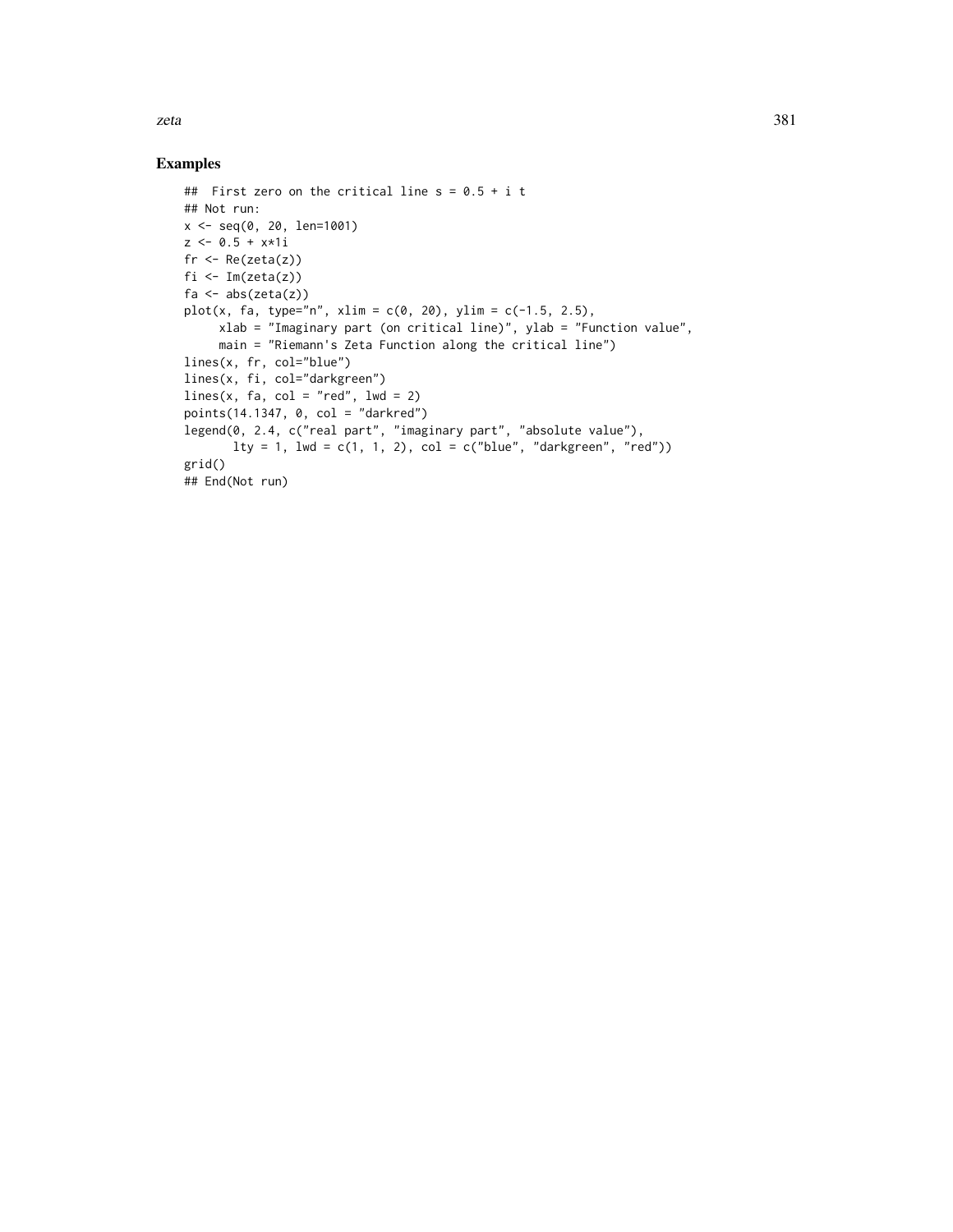# Index

∗ arith agmean , [14](#page-13-0) angle , [21](#page-20-0) bits , [37](#page-36-0) ceil , [49](#page-48-0) combs , [58](#page-57-0) eps , [89](#page-88-0) gcd, lcm , [140](#page-139-0) mod, rem , [221](#page-220-0) nchoosek , [227](#page-226-0) nextpow2, [239](#page-238-0) nthroot , [243](#page-242-0) perms , [257](#page-256-0) pow2 , [278](#page-277-0) primes , [281](#page-280-0) randcomb , [302](#page-301-0) randperm , [304](#page-303-0) ∗ array accumarray , [12](#page-11-0) blkdiag , [38](#page-37-0) charpoly , [50](#page-49-0) compan , [58](#page-57-0) cond , [61](#page-60-0) cross , [68](#page-67-0) crossn , [69](#page-68-0) Diag,  $80$ distmat, [82](#page-81-0) dot , [83](#page-82-0) eig , [84](#page-83-0) eye , [97](#page-96-0) givens , [143](#page-142-0) gramSchmidt , [149](#page-148-0) hessenberg , [156](#page-155-0) householder, [165](#page-164-0) hypot, [169](#page-168-0) ifft , [170](#page-169-0) inv , [180](#page-179-0) isposdef , [184](#page-183-0) itersolve , [186](#page-185-0)

kron , [189](#page-188-0) lu , [214](#page-213-0) magic, [216](#page-215-0) meshgrid, [217](#page-216-0) ndims , [228](#page-227-0) nearest\_spd , [229](#page-228-0) nnz , [240](#page-239-0) Norm , [241](#page-240-0) normest , [242](#page-241-0) nullspace , [244](#page-243-0) numel, [246](#page-245-0) orth , [251](#page-250-1) pinv , [259](#page-258-0) poly2str , [264](#page-263-0) procrustes , [282](#page-281-0) qrSolve , [287](#page-286-1) Rank , [305](#page-304-0) repmat , [314](#page-313-0) Reshape, [315](#page-314-0) size , [342](#page-341-0) sorting, [344](#page-343-0) sortrows, [346](#page-345-0) squareform , [351](#page-350-0) subspace, [362](#page-361-0) Toeplitz , [367](#page-366-1) Trace, [368](#page-367-0) tri , [370](#page-369-0) trisolve , [375](#page-374-0) ∗ datasets brown72,[40](#page-39-0) titanium, [366](#page-365-0) ∗ fitting akimaInterp , [17](#page-16-0) circlefit , [54](#page-53-0) cubicspline , [70](#page-69-0) curvefit , [71](#page-70-0) fornberg, [122](#page-121-0) kriging , [188](#page-187-0)

lsqlin , [207](#page-206-0)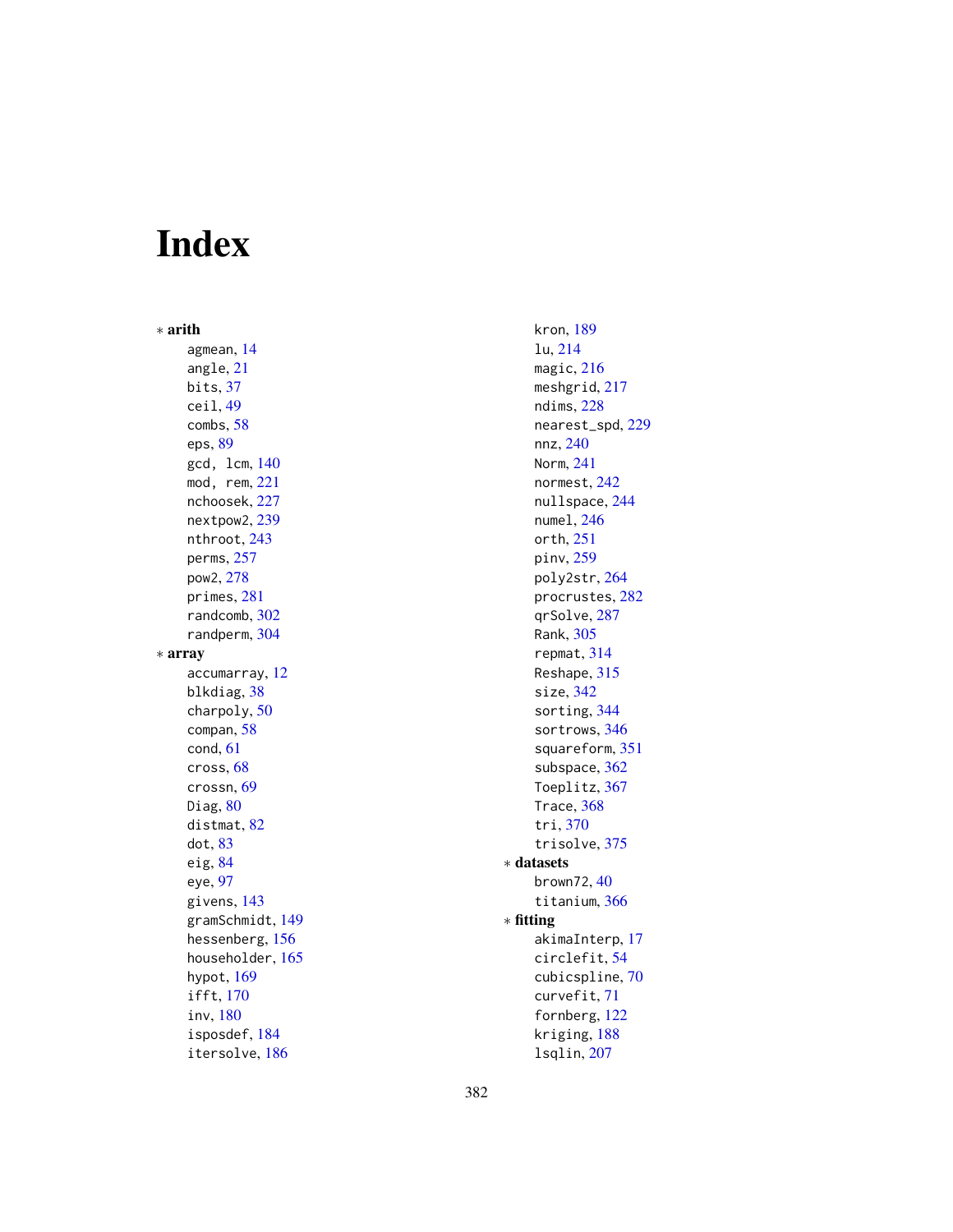lsqnonlin, [210](#page-209-0) mexpfit, [218](#page-217-0) odregress, [250](#page-249-0) ppfit, [278](#page-277-0) ppval, [280](#page-279-0) ratinterp, [307](#page-306-0) rationalfit, [308](#page-307-0) ∗ geom haversine, [155](#page-154-0) inpolygon, [171](#page-170-0) segm\_distance, [329](#page-328-0) segm\_intersect, [330](#page-329-0) ∗ graphs andrewsplot, [20](#page-19-0) errorbar, [91](#page-90-0) ezcontour,ezsurf,ezmesh, [98](#page-97-0) ezplot, [99](#page-98-0) ezpolar, [101](#page-100-0) figure, [106](#page-105-0) peaks, [256](#page-255-0) plotyy, [260](#page-259-0) polar, [262](#page-261-0) quiver, [299](#page-298-1) semilogx, semilogy, [332](#page-331-0) vectorfield, [377](#page-376-0) ∗ logic and, or, [19](#page-18-0) findintervals, [107](#page-106-0) finds, [110](#page-109-0) isempty, [183](#page-182-0) ∗ manip flipdim, [114](#page-113-0) histc, [159](#page-158-0) linspace, [205](#page-204-0) logspace, [206](#page-205-0) Mode, [222](#page-221-0) rot90, [325](#page-324-0) str2num, [355](#page-354-0) ∗ math aitken, [16](#page-15-1) arclength, [25](#page-24-0) arnoldi, [28](#page-27-0) barylag, [29](#page-28-0) barylag2d, [30](#page-29-0) bernstein, [34](#page-33-0) bisect, [35](#page-34-0) brentDekker, [39](#page-38-0) broyden, [41](#page-40-0)

bsxfun, [43](#page-42-0) cart2sph, [47](#page-46-0) chebApprox, [51](#page-50-0) chebCoeff, [52](#page-51-0) chebPoly, [53](#page-52-0) clenshaw\_curtis, [57](#page-56-0) complexstep, [59](#page-58-0) cot,csc,sec, etc., [63](#page-62-0) cotes, [64](#page-63-0) coth, csch, sech, etc., [65](#page-64-0) dblquad, [74](#page-73-0) deg2rad, [78](#page-77-0) detrend, [78](#page-77-0) eigjacobi, [85](#page-84-0) expm, [96](#page-95-0) fact, [102](#page-101-0) factors, [103](#page-102-0) fderiv, [104](#page-103-1) findzeros, [111](#page-110-0) fnorm, [121](#page-120-0) fractalcurve, [124](#page-123-0) fzero, [129](#page-128-0) fzsolve, [130](#page-129-0) gauss\_kronrod, [139](#page-138-0) gaussHermite, [133](#page-132-0) gaussLaguerre, [134](#page-133-0) gaussLegendre, [136](#page-135-0) gaussNewton, [137](#page-136-0) gmres, [144](#page-143-0) grad, [146](#page-145-0) gradient, [147](#page-146-0) halley, [151](#page-150-0) hausdorff\_dist, [154](#page-153-0) hessian, [157](#page-156-0) horner, [163](#page-162-0) integral, [172](#page-171-0) integral2, [174](#page-173-0) interp1, [177](#page-176-0) interp2, [179](#page-178-0) isprime, [185](#page-184-0) jacobian, [187](#page-186-0) laguerre, [192](#page-191-0) laplacian, [194](#page-193-0) lebesgue, [196](#page-195-0) legendre, [197](#page-196-0) line\_integral, [201](#page-200-0) linearproj, affineproj, [198](#page-197-0) mldivide, [220](#page-219-0)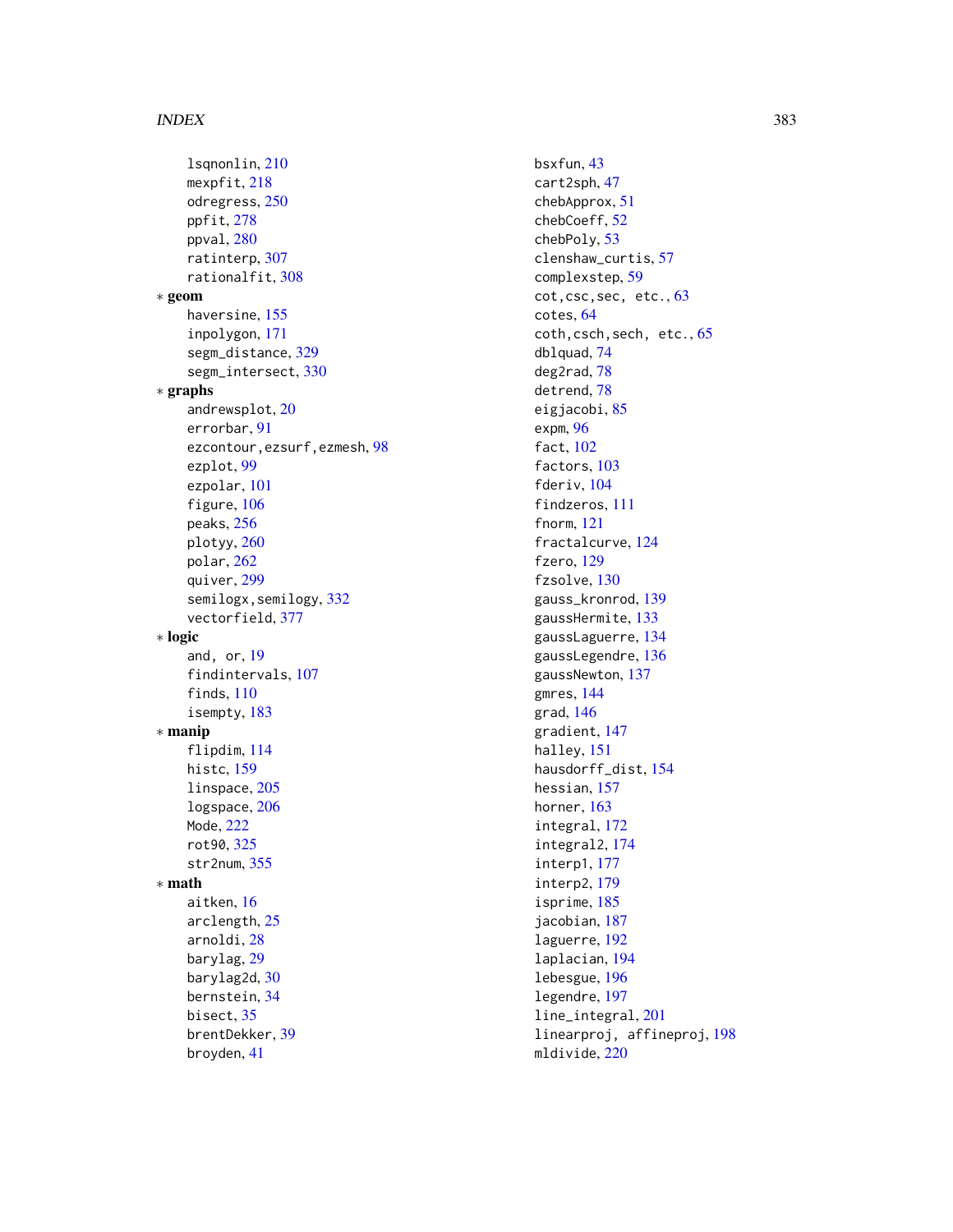muller, [225](#page-224-0) neville , [232](#page-231-0) newtonHorner , [234](#page-233-0) newtonInterp, [236](#page-235-0) newtonRaphson , [237](#page-236-0) newtonsys , [238](#page-237-0) numderiv , [245](#page-244-0) pade , [252](#page-251-0) pchip , [254](#page-253-0) piecewise , [258](#page-257-0) Poly , [263](#page-262-0) polyadd , [265](#page-264-0) polyApprox , [266](#page-265-0) polyarea , [267](#page-266-1) polyder , [269](#page-268-0) polyfit,polyfix , [270](#page-269-0) polyint , [272](#page-271-0) polylog , [272](#page-271-0) polymul, polydiv , [274](#page-273-0) polypow , [275](#page-274-0) polytrans, polygcf , [276](#page-275-0) polyval, polyvalm , [277](#page-276-0) quad , [288](#page-287-0) quad2d , [289](#page-288-1) quadcc , [290](#page-289-0) quadgk , [291](#page-290-0) quadgr , [292](#page-291-0) quadinf , [293](#page-292-0) quadl , [294](#page-293-0) quadv , [298](#page-297-0) randortho , [303](#page-302-0) rat , [306](#page-305-0) rectint , [310](#page-309-0) ridders , [315](#page-314-0) romberg , [322](#page-321-0) roots, polyroots , [323](#page-322-0) rref , [326](#page-325-0) runge , [327](#page-326-0) simpadpt, [338](#page-337-0) simpson2d , [339](#page-338-1) sind, cosd, tand, etc., [340](#page-339-0) spinterp , [347](#page-346-0) sqrtm, rootm, [349](#page-348-0) sumalt, [363](#page-362-0) taylor , [364](#page-363-0) trapz , [368](#page-367-0) trigApprox , [371](#page-370-1) trigPoly , [372](#page-371-1)

triquad , [373](#page-372-0) ∗ ode abm3pc , [11](#page-10-0) bulirsch-stoer , [44](#page-43-0) bvp , [46](#page-45-0) cranknic , [66](#page-65-0) deeve , [77](#page-76-0) deval , [79](#page-78-0) euler\_heun , [93](#page-92-0) newmark , [233](#page-232-0) ode23 , [247](#page-246-0) rk4, rk4sys , [318](#page-317-0) rkf54 , [319](#page-318-0) shooting , [333](#page-332-0) ∗ optimize anms , [22](#page-21-0) fibsearch, [105](#page-104-0) findmins, [108](#page-107-0) fletcher\_powell , [112](#page-111-0) fminbnd , [115](#page-114-0) fmincon , [116](#page-115-0) fminsearch , [118](#page-117-0) fminunc , [119](#page-118-0) fsolve , [127](#page-126-0) geo\_median , [142](#page-141-0) golden\_ratio , [145](#page-144-0) hooke\_jeeves , [161](#page-160-0) L1linreg, [190](#page-189-0) linprog , [202](#page-201-0) lsqlincon , [209](#page-208-0) nelder\_mead , [230](#page-229-0) quadprog , [296](#page-295-0) shubert , [334](#page-333-0) softline, [343](#page-342-0) steep\_descent , [354](#page-353-0) ∗ package pracma-package , [8](#page-7-0) ∗ specfun bernoulli , [32](#page-31-0) ellipke, ellipj, [87](#page-86-0) eta, <mark>[92](#page-91-1)</mark> expint, <mark>9</mark>4 fresnelS/C, [126](#page-125-0) gammainc , [131](#page-130-0) gammaz , [132](#page-131-1) lambertWp , [193](#page-192-0) Si, Ci, [336](#page-335-0) zeta , [380](#page-379-0)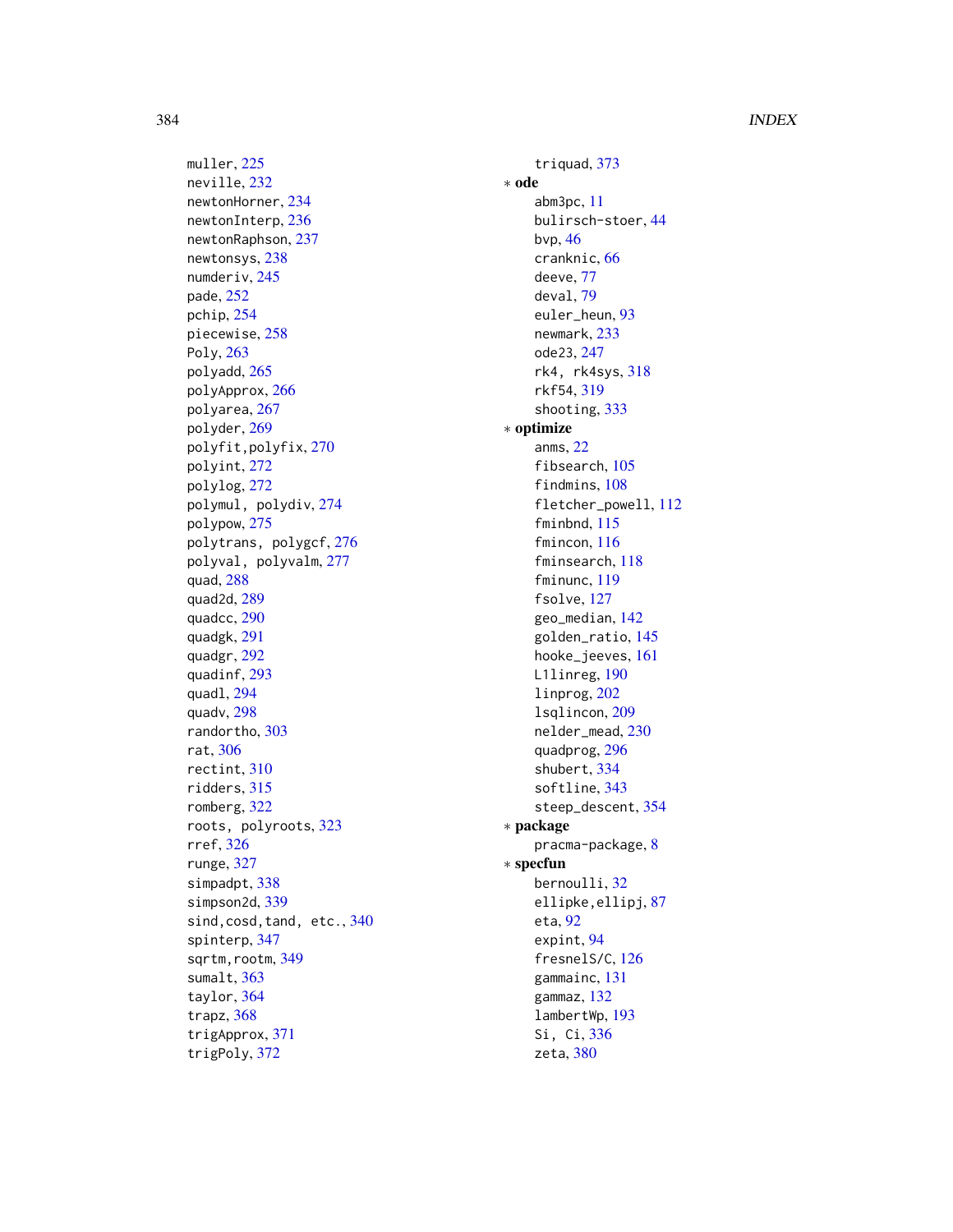∗ specmat hadamard , [150](#page-149-0) hankel , [153](#page-152-1) hilb , [158](#page-157-0) moler , [223](#page-222-0) pascal , [254](#page-253-0) rosser , [324](#page-323-0) vander , [376](#page-375-0) wilkinson , [379](#page-378-0) ∗ stat erf , [90](#page-89-0) geomean, harmmean , [141](#page-140-0) poisson2disk , [261](#page-260-0) rand , [300](#page-299-0) rmserr , [321](#page-320-0) std , [352](#page-351-0) std\_err , [353](#page-352-0) ∗ string blanks, [38](#page-37-0) refindall , [311](#page-310-0) regexp , [312](#page-311-0) regexprep , [313](#page-312-0) strcat , [356](#page-355-0) strcmp , [357](#page-356-0) strfind, [358](#page-357-0) strjust , [359](#page-358-1) strRep, [360](#page-359-0) strTrim, [361](#page-360-0) ∗ timeseries approx\_entropy , [23](#page-22-0) conv , [62](#page-61-0) cutpoints , [73](#page-72-0) deconv , [76](#page-75-0) findpeaks , [109](#page-108-0) hampel, [152](#page-151-0) histss, [160](#page-159-0) hurstexp , [167](#page-166-0) invlap , [181](#page-180-0) movavg , [224](#page-223-0) savgol, [328](#page-327-1) whittaker , [378](#page-377-0) ∗ utilities cd, pwd, what, [48](#page-47-0) clear, who(s), ver, [56](#page-55-0) disp, beep, [81](#page-80-0) fprintf, [123](#page-122-0) tic,toc , [365](#page-364-0) abm3pc , [11](#page-10-0)

abs , *[21](#page-20-0)* accumarray , [12](#page-11-0) acosd *(*sind,cosd,tand, etc. *)* , [340](#page-339-0) acot *(*cot,csc,sec, etc. *)* , [63](#page-62-0) acotd *(*sind,cosd,tand, etc. *)* , [340](#page-339-0) acoth *(*coth,csch,sech, etc. *)* , [65](#page-64-0) acsc *(*cot,csc,sec, etc. *)* , [63](#page-62-0) acscd *(*sind,cosd,tand, etc. *)* , [340](#page-339-0) acsch *(*coth,csch,sech, etc. *)* , [65](#page-64-0) affineproj *(*linearproj, affineproj *)* , [198](#page-197-0) agmean , [14](#page-13-0) aitken , [16](#page-15-1) , *[363](#page-362-0)* akimaInterp , [17](#page-16-0) , *[189](#page-188-0)* and (and, or), [19](#page-18-0) and, or, [19](#page-18-0) andrewsplot , [20](#page-19-0) angle , [21](#page-20-0) anms , [22](#page-21-0) approx , *[178](#page-177-0)* approx\_entropy , [23](#page-22-0) arclength , [25](#page-24-0) , *[268](#page-267-0)* arnoldi , [28](#page-27-0) arrayfun *(*bsxfun *)* , [43](#page-42-0) arrows , *[300](#page-299-0)* , *[377](#page-376-0)* asec *(*cot,csc,sec, etc. *)* , [63](#page-62-0) asecd *(*sind,cosd,tand, etc. *)* , [340](#page-339-0) asech (coth, csch, sech, etc.), [65](#page-64-0) asind *(*sind,cosd,tand, etc. *)* , [340](#page-339-0) atan2d *(*sind,cosd,tand, etc. *)* , [340](#page-339-0) atand *(*sind,cosd,tand, etc. *)* , [340](#page-339-0)

barylag , [29](#page-28-0) , *[31](#page-30-0)* , *[196](#page-195-0)* , *[232](#page-231-0)* , *[236](#page-235-0)* barylag2d , [30](#page-29-0) , *[189](#page-188-0)* beep *(*disp,beep *)* , [81](#page-80-0) bernoulli, [32](#page-31-0) bernstein , [34](#page-33-0) bernsteinb *(*bernstein *)* , [34](#page-33-0) bisect, [35](#page-34-0) bits , [37](#page-36-0) blanks, [38](#page-37-0) blkdiag, [38](#page-37-0) brent , *[130](#page-129-0)* , *[316](#page-315-0)* brent *(*brentDekker *)* , [39](#page-38-0) brentDekker , [39](#page-38-0) brown72,[40](#page-39-0) broyden , [41](#page-40-0) , *[128](#page-127-0)* , *[239](#page-238-0)* bsxfun , [43](#page-42-0) bubbleSort *(*sorting *)* , [344](#page-343-0) bulirsch-stoer , [44](#page-43-0)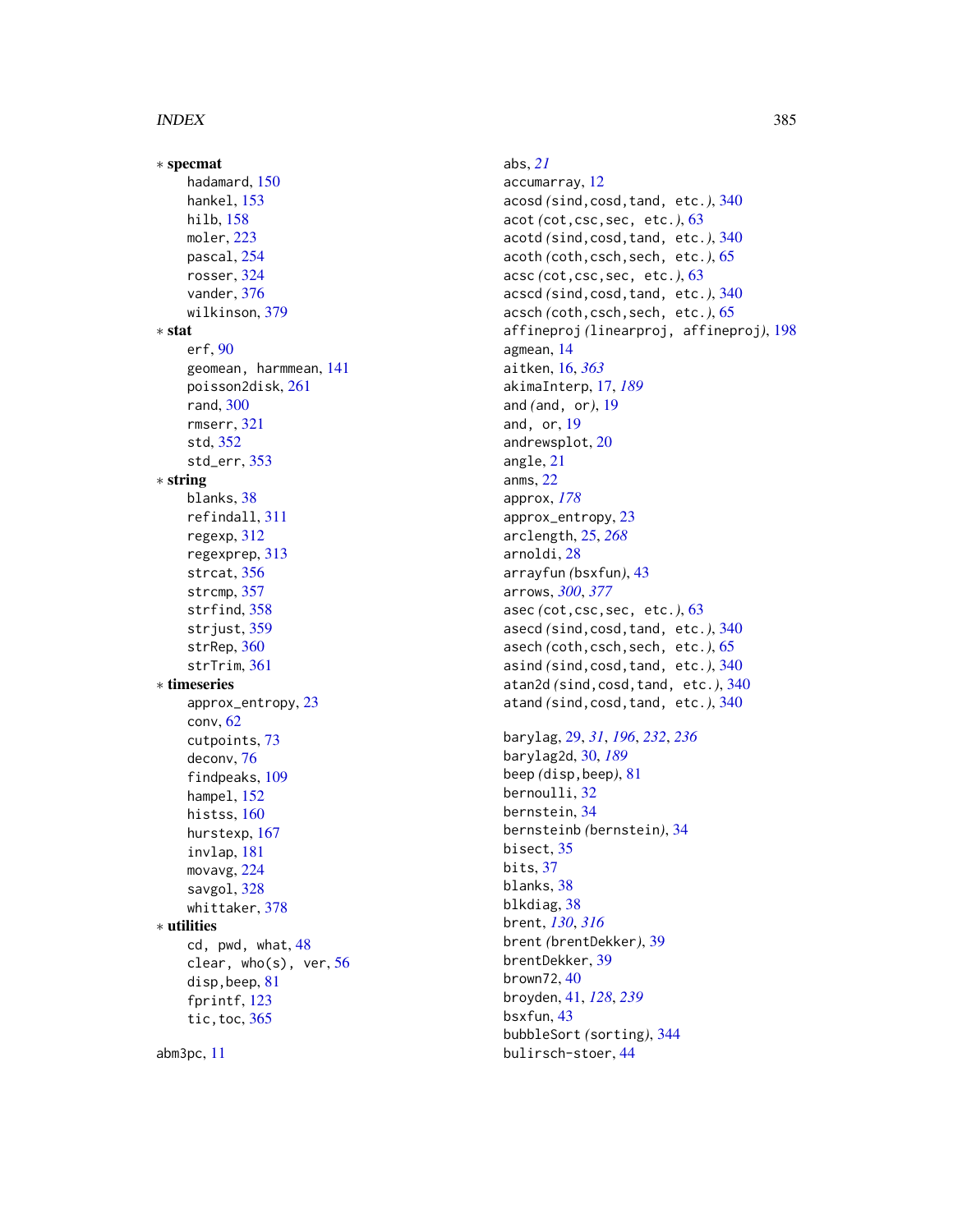bulirsch\_stoer *(*bulirsch-stoer*)*, [44](#page-43-0) bvp, [46,](#page-45-0) *[334](#page-333-0)* cart2pol *(*cart2sph*)*, [47](#page-46-0) cart2sph, [47](#page-46-0) cd *(*cd, pwd, what*)*, [48](#page-47-0) cd, pwd, what, [48](#page-47-0) ceil, [49](#page-48-0) charpoly, [50](#page-49-0) chebApprox, [51,](#page-50-0) *[53,](#page-52-0) [54](#page-53-0)*, *[266](#page-265-0)* chebCoeff, [52,](#page-51-0) *[54](#page-53-0)* chebPoly, *[53](#page-52-0)*, [53,](#page-52-0) *[197](#page-196-0)* choose, *[227](#page-226-0)* Ci *(*Si, Ci*)*, [336](#page-335-0) circlefit, [54,](#page-53-0) *[72](#page-71-0)* circshift *(*flipdim*)*, [114](#page-113-0) clear *(*clear, who(s), ver*)*, [56](#page-55-0) clear, who(s), ver, [56](#page-55-0) clenshaw\_curtis, [57](#page-56-0) combs, [58,](#page-57-0) *[302](#page-301-0)* compan, [58,](#page-57-0) *[84](#page-83-0)* complexstep, [59,](#page-58-0) *[246](#page-245-0)* cond, [61,](#page-60-0) *[242](#page-241-0)* contour, *[99](#page-98-0)* conv, [62,](#page-61-0) *[76](#page-75-0)*, *[265](#page-264-0)* cosd *(*sind,cosd,tand, etc.*)*, [340](#page-339-0) cot *(*cot,csc,sec, etc.*)*, [63](#page-62-0) cot,csc,sec, etc., [63](#page-62-0) cotd *(*sind,cosd,tand, etc.*)*, [340](#page-339-0) cotes, [64](#page-63-0) coth *(*coth,csch,sech, etc.*)*, [65](#page-64-0) coth,csch,sech, etc., [65](#page-64-0) cranknic, [66,](#page-65-0) *[94](#page-93-0)*, *[234](#page-233-0)* cross, [68,](#page-67-0) *[69](#page-68-0)*, *[84](#page-83-0)* crossn, *[68](#page-67-0)*, [69](#page-68-0) csc *(*cot,csc,sec, etc.*)*, [63](#page-62-0) cscd *(*sind,cosd,tand, etc.*)*, [340](#page-339-0) csch *(*coth,csch,sech, etc.*)*, [65](#page-64-0) cubicspline, [70,](#page-69-0) *[280](#page-279-0)* cumtrapz *(*trapz*)*, [368](#page-367-0) curve, *[101](#page-100-0)* curvefit, [71](#page-70-0) cut, *[74](#page-73-0)* cutpoints, [73](#page-72-0) dblquad, [74,](#page-73-0) *[340](#page-339-0)*

deblank, *[38](#page-37-0)* deblank *(*strTrim*)*, [361](#page-360-0) deconv, *[63](#page-62-0)*, [76](#page-75-0)

deeve, [77,](#page-76-0) *[80](#page-79-1)* deg2rad, [78](#page-77-0) detrend, [78](#page-77-0) deval, *[77](#page-76-0)*, [79,](#page-78-0) *[248](#page-247-0)*, *[318](#page-317-0)* Diag, *[39](#page-38-0)*, [80,](#page-79-1) *[98](#page-97-0)*, *[368](#page-367-0)*, *[370](#page-369-0)* diag, *[81](#page-80-0)*, *[368](#page-367-0)* dim, *[342](#page-341-0)* disp *(*disp,beep*)*, [81](#page-80-0) disp,beep, [81](#page-80-0) dist, *[83](#page-82-0)*, *[352](#page-351-0)* distmat, [82,](#page-81-0) *[154](#page-153-0)* dot, *[68,](#page-67-0) [69](#page-68-0)*, [83](#page-82-0) eig, [84,](#page-83-0) *[85](#page-84-0)* eigjacobi, [85](#page-84-0) einsteinF, [86](#page-85-0) ellipj *(*ellipke,ellipj*)*, [87](#page-86-0) ellipke *(*ellipke,ellipj*)*, [87](#page-86-0) ellipke,ellipj, [87](#page-86-0) eps, [89](#page-88-0) erf, [90](#page-89-0) erfc *(*erf*)*, [90](#page-89-0) erfcinv *(*erf*)*, [90](#page-89-0) erfcx *(*erf*)*, [90](#page-89-0) erfi *(*erf*)*, [90](#page-89-0) erfinv *(*erf*)*, [90](#page-89-0) erfz *(*erf*)*, [90](#page-89-0) errorbar, [91](#page-90-0) eta, [92,](#page-91-1) *[380](#page-379-0)* euler\_heun, [93](#page-92-0) expint, [94,](#page-93-0) *[336](#page-335-0)* expint\_E1 *(*expint*)*, [94](#page-93-0) expint\_Ei *(*expint*)*, [94](#page-93-0) expm, [96,](#page-95-0) *[351](#page-350-0)* eye, [97](#page-96-0) ezcontour *(*ezcontour,ezsurf,ezmesh*)*, [98](#page-97-0) ezcontour,ezsurf,ezmesh, [98](#page-97-0) ezmesh *(*ezcontour,ezsurf,ezmesh*)*, [98](#page-97-0) ezplot, [99,](#page-98-0) *[101](#page-100-0)* ezpolar, [101](#page-100-0) ezsurf *(*ezcontour,ezsurf,ezmesh*)*, [98](#page-97-0)

fact, [102](#page-101-0) factorial, *[102](#page-101-0)* factorial2 *(*fact*)*, [102](#page-101-0) factors, [103,](#page-102-0) *[185](#page-184-0)*, *[281](#page-280-0)* fderiv, [104,](#page-103-1) *[147,](#page-146-0) [148](#page-147-0)*, *[246](#page-245-0)*, *[365](#page-364-0)* fft, *[170](#page-169-0)* fftshift *(*ifft*)*, [170](#page-169-0)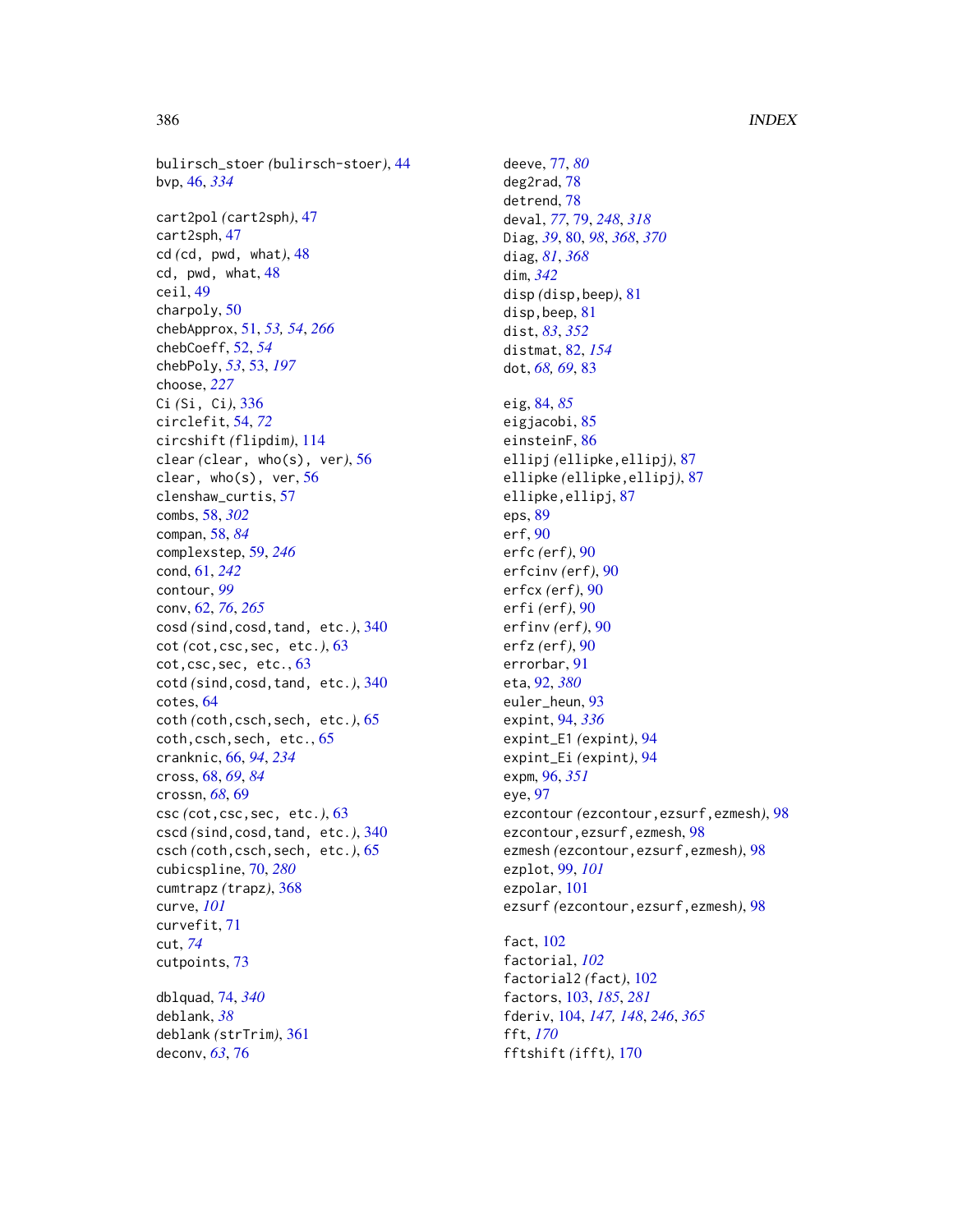fibsearch, [105,](#page-104-0) *[116](#page-115-0)* figure, [106](#page-105-0) find, *[240](#page-239-0)* findInterval, *[159](#page-158-0)* findintervals, [107](#page-106-0) findmins, [108,](#page-107-0) *[111](#page-110-0)*, *[335](#page-334-0)* findpeaks, [109,](#page-108-0) *[152](#page-151-0)* finds, [110](#page-109-0) findstr *(*strfind*)*, [358](#page-357-0) findzeros, [111](#page-110-0) Fix *(*ceil*)*, [49](#page-48-0) fletcher\_powell, [112,](#page-111-0) *[354](#page-353-0)* flipdim, [114](#page-113-0) fliplr *(*flipdim*)*, [114](#page-113-0) flipud *(*flipdim*)*, [114](#page-113-0) fminbnd, [115](#page-114-0) fmincon, [116,](#page-115-0) *[120](#page-119-0)* fminsearch, *[117](#page-116-0)*, [118,](#page-117-0) *[120](#page-119-0)* fminunc, *[117](#page-116-0)*, [119](#page-118-0) fnorm, [121,](#page-120-0) *[328](#page-327-1)* fornberg, [122](#page-121-0) fplot *(*ezplot*)*, [99](#page-98-0) fprintf, [123](#page-122-0) fractalcurve, [124](#page-123-0) fresnelC *(*fresnelS/C*)*, [126](#page-125-0) fresnelS *(*fresnelS/C*)*, [126](#page-125-0) fresnelS/C, [126](#page-125-0) fsolve, *[42](#page-41-0)*, [127](#page-126-0) fzero, [129](#page-128-0) fzsolve, [130](#page-129-0) gamma, *[132,](#page-131-1) [133](#page-132-0)* gammainc, [131](#page-130-0) gammaz, *[93](#page-92-0)*, [132,](#page-131-1) *[380](#page-379-0)*

gauss\_kronrod, *[57](#page-56-0)*, [139](#page-138-0) gaussHermite, [133,](#page-132-0) *[135,](#page-134-0) [136](#page-135-0)* gaussLaguerre, *[134](#page-133-0)*, [134,](#page-133-0) *[136](#page-135-0)* gaussLegendre, *[57](#page-56-0)*, *[127](#page-126-0)*, *[134,](#page-133-0) [135](#page-134-0)*, [136](#page-135-0) gaussNewton, *[128](#page-127-0)*, [137,](#page-136-0) *[343](#page-342-0)* gcd *(*gcd, lcm*)*, [140](#page-139-0) gcd, lcm, [140](#page-139-0) geo\_median, [142](#page-141-0) geomean *(*geomean, harmmean*)*, [141](#page-140-0) geomean, harmmean, [141](#page-140-0) getwd, *[49](#page-48-0)* givens, [143,](#page-142-0) *[150](#page-149-0)*, *[165](#page-164-0)* gmres, [144](#page-143-0) golden\_ratio, *[116](#page-115-0)*, [145](#page-144-0) grad, [146](#page-145-0)

grad\_csd *(*complexstep*)*, [59](#page-58-0) gradient, [147](#page-146-0) gramSchmidt, [149](#page-148-0) gsub, *[313](#page-312-0)*, *[360](#page-359-0)* hadamard, [150,](#page-149-0) *[153](#page-152-1)* halley, [151,](#page-150-0) *[194](#page-193-0)* hampel, *[110](#page-109-0)*, [152](#page-151-0) hankel, *[150](#page-149-0)*, [153,](#page-152-1) *[367](#page-366-1)* harmmean *(*geomean, harmmean*)*, [141](#page-140-0) hausdorff\_dist, [154](#page-153-0) haversine, [155](#page-154-0) heapSort *(*sorting*)*, [344](#page-343-0) hessenberg, *[28](#page-27-0)*, [156](#page-155-0) hessian, [157,](#page-156-0) *[195](#page-194-0)* hessian\_csd *(*complexstep*)*, [59](#page-58-0) hilb, [158](#page-157-0) hist, *[159](#page-158-0)*, *[161](#page-160-0)* histc, [159,](#page-158-0) *[161](#page-160-0)* histss, *[159](#page-158-0)*, [160](#page-159-0) hooke\_jeeves, *[119](#page-118-0)*, [161,](#page-160-0) *[231](#page-230-0)* horner, [163](#page-162-0) hornerdefl *(*horner*)*, [163](#page-162-0) householder, *[144](#page-143-0)*, *[150](#page-149-0)*, *[157](#page-156-0)*, [165,](#page-164-0) *[287](#page-286-1)* humps, [166](#page-165-0) hurstexp, [167](#page-166-0) hypot, [169](#page-168-0) idivide *(*mod, rem*)*, [221](#page-220-0) ifft, [170](#page-169-0) ifftshift *(*ifft*)*, [170](#page-169-0) Imag *(*angle*)*, [21](#page-20-0) image, *[99](#page-98-0)* incgam *(*gammainc*)*, [131](#page-130-0) inpolygon, [171](#page-170-0) insertionSort *(*sorting*)*, [344](#page-343-0) integral, [172,](#page-171-0) *[176](#page-175-0)*, *[201](#page-200-0)* integral2, [174](#page-173-0) integral3 *(*integral2*)*, [174](#page-173-0) integrate, *[75](#page-74-0)*, *[289](#page-288-1)*, *[294](#page-293-0)*, *[323](#page-322-0)* interp1, [177,](#page-176-0) *[180](#page-179-0)*, *[255](#page-254-0)* interp2, *[31](#page-30-0)*, [179](#page-178-0) inv, [180](#page-179-0) invlap, [181](#page-180-0) is.sorted *(*sorting*)*, [344](#page-343-0) isempty, [183](#page-182-0) isposdef, [184](#page-183-0) isprime, *[103](#page-102-0)*, [185,](#page-184-0) *[281](#page-280-0)*

itersolve, [186](#page-185-0)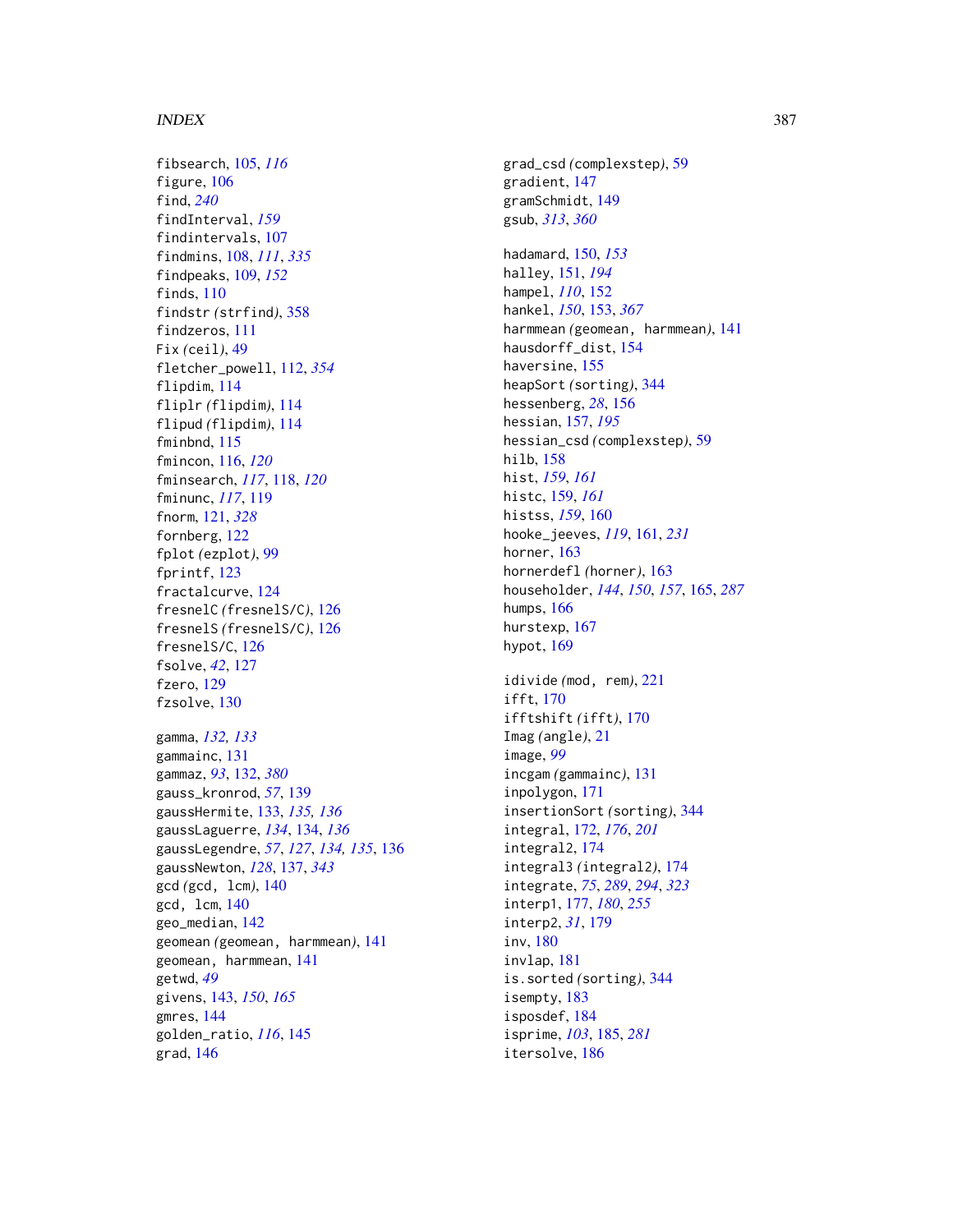jacobian, [187](#page-186-0) jacobian\_csd *(*complexstep*)*, [59](#page-58-0)

kabsch *(*procrustes*)*, [282](#page-281-0) kriging, *[18](#page-17-0)*, [188](#page-187-0) kron, [189](#page-188-0)

L1linreg, *[143](#page-142-0)*, [190](#page-189-0) lagrangeInterp *(*newtonInterp*)*, [236](#page-235-0) laguerre, [192](#page-191-0) lambertWn *(*lambertWp*)*, [193](#page-192-0) lambertWp, *[17](#page-16-0)*, [193](#page-192-0) laplacian, *[158](#page-157-0)*, [194](#page-193-0) laplacian\_csd *(*complexstep*)*, [59](#page-58-0) Lcm *(*gcd, lcm*)*, [140](#page-139-0) lebesgue, [196](#page-195-0) legendre, [197](#page-196-0) li *(*expint*)*, [94](#page-93-0) line\_integral, [201](#page-200-0) linearproj *(*linearproj, affineproj*)*, [198](#page-197-0) linearproj, affineproj, [198](#page-197-0) linprog, [202](#page-201-0) linspace, [205](#page-204-0) list.files, *[49](#page-48-0)* lm, *[191](#page-190-0)*, *[250](#page-249-0)* logit *(*sigmoid*)*, [337](#page-336-0) loglog *(*semilogx,semilogy*)*, [332](#page-331-0) logm *(*expm*)*, [96](#page-95-0) logseq *(*logspace*)*, [206](#page-205-0) logspace, *[205,](#page-204-0) [206](#page-205-0)*, [206](#page-205-0) ls, *[56](#page-55-0)* lsqcurvefit *(*lsqnonlin*)*, [210](#page-209-0) lsqlin, *[72](#page-71-0)*, [207,](#page-206-0) *[210](#page-209-0)* lsqlincon, *[207](#page-206-0)*, [209,](#page-208-0) *[297](#page-296-0)* lsqnonlin, *[191](#page-190-0)*, [210,](#page-209-0) *[219](#page-218-0)* lsqnonneg *(*lsqnonlin*)*, [210](#page-209-0) lsqsep, *[219](#page-218-0)* lsqsep *(*lsqnonlin*)*, [210](#page-209-0) lu, [214](#page-213-0) lu\_crout *(*lu*)*, [214](#page-213-0) lufact *(*lu*)*, [214](#page-213-0) lusys *(*lu*)*, [214](#page-213-0)

magic, [216](#page-215-0) matlab, [217](#page-216-0) mean, *[141](#page-140-0)* median, *[222](#page-221-0)* mergeOrdered *(*sorting*)*, [344](#page-343-0) mergeSort *(*sorting*)*, [344](#page-343-0)

meshgrid, [217,](#page-216-0) *[256](#page-255-0)* mexpfit, [218](#page-217-0) midpoint *(*bulirsch-stoer*)*, [44](#page-43-0) mkpp, *[279](#page-278-0)* mkpp *(*ppval*)*, [280](#page-279-0) mldivide, [220](#page-219-0) Mod, *[21](#page-20-0)* mod *(*mod, rem*)*, [221](#page-220-0) mod, rem, [221](#page-220-0) Mode, [222](#page-221-0) moler, [223](#page-222-0) movavg, [224](#page-223-0) mrdivide *(*mldivide*)*, [220](#page-219-0) muller, [225](#page-224-0) nchoosek, [227](#page-226-0) ndims, [228](#page-227-0) nearest\_spd, [229](#page-228-0) nelder\_mead, *[119](#page-118-0)*, *[162](#page-161-0)*, [230](#page-229-0) neville, *[123](#page-122-0)*, [232,](#page-231-0) *[236](#page-235-0)* newmark, *[67](#page-66-0)*, [233](#page-232-0) newton *(*newtonRaphson*)*, [237](#page-236-0) newtonHorner, [234,](#page-233-0) *[237](#page-236-0)* newtonInterp, *[123](#page-122-0)*, *[232](#page-231-0)*, [236](#page-235-0) newtonRaphson, *[40](#page-39-0)*, *[151](#page-150-0)*, *[226](#page-225-0)*, *[235](#page-234-0)*, [237,](#page-236-0) *[239](#page-238-0)* newtonsys, *[42](#page-41-0)*, *[130](#page-129-0)*, *[138](#page-137-0)*, *[226](#page-225-0)*, [238](#page-237-0) nextpow2, *[37](#page-36-0)*, [239,](#page-238-0) *[278](#page-277-0)* nlm, *[212](#page-211-0)* nls, *[212](#page-211-0)* nnz, [240](#page-239-0) Norm, *[121](#page-120-0)*, [241](#page-240-0) norm, *[241](#page-240-0)* normest, *[62](#page-61-0)*, [242](#page-241-0) nthroot, [243](#page-242-0) null *(*nullspace*)*, [244](#page-243-0) nullspace, *[199](#page-198-0)*, *[207](#page-206-0)*, [244,](#page-243-0) *[252](#page-251-0)*, *[305](#page-304-0)* num2str *(*str2num*)*, [355](#page-354-0) numderiv, *[60](#page-59-0)*, *[105](#page-104-0)*, [245](#page-244-0) numdiff *(*numderiv*)*, [245](#page-244-0) numel, [246](#page-245-0) ode23, *[12](#page-11-0)*, *[45](#page-44-0)*, *[67](#page-66-0)*, *[234](#page-233-0)*, [247,](#page-246-0) *[318](#page-317-0)*, *[320](#page-319-0)* ode23s, *[45](#page-44-0)* ode23s *(*ode23*)*, [247](#page-246-0)

ode45 *(*ode23*)*, [247](#page-246-0) ode78 *(*ode23*)*, [247](#page-246-0) odregress, [250](#page-249-0) ones *(*eye*)*, [97](#page-96-0) optim, *[23](#page-22-0)*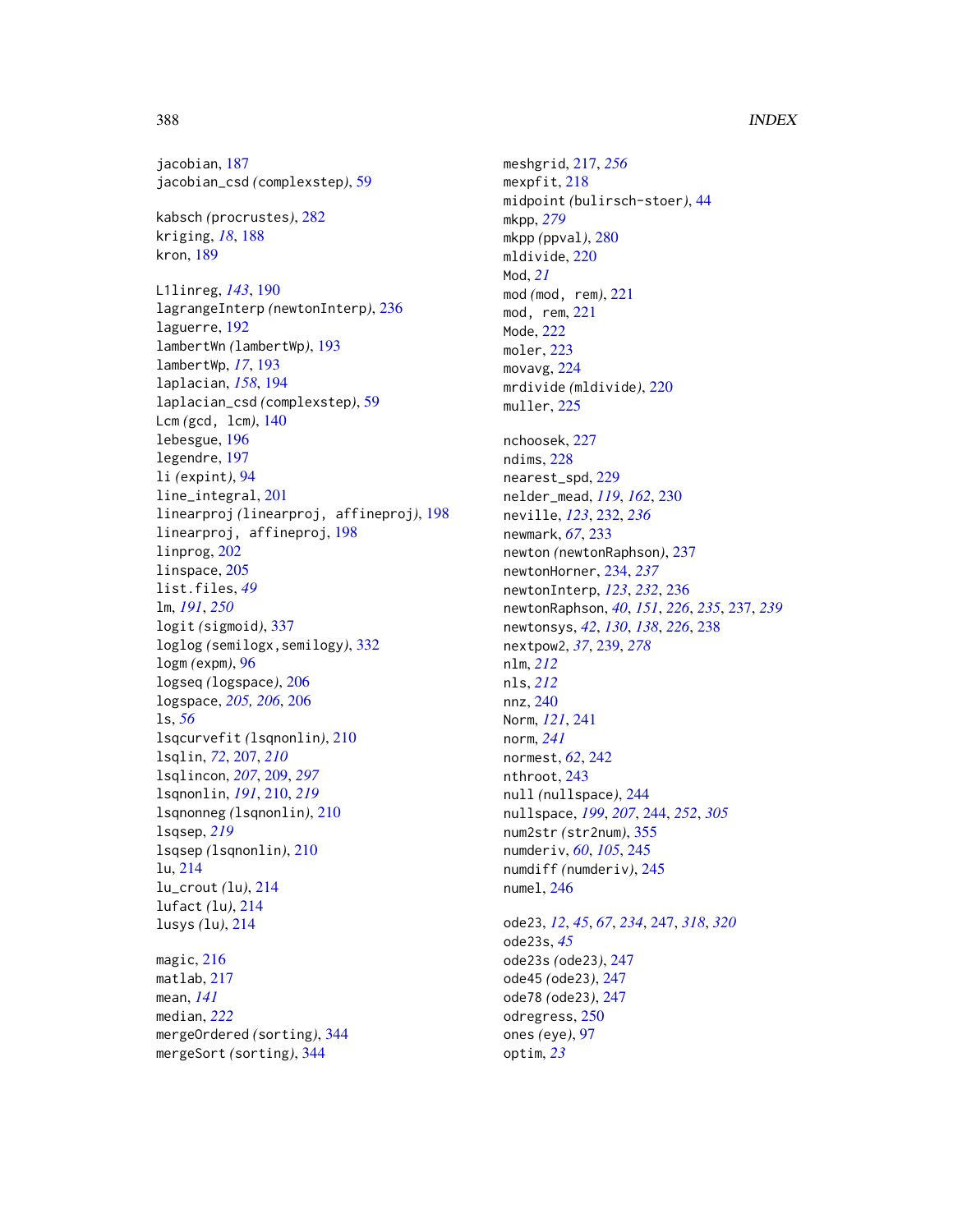optimize, *[108](#page-107-0)* or *(*and, or*)*, [19](#page-18-0) orth, *[199](#page-198-0)*, *[244](#page-243-0)*, [251,](#page-250-1) *[362](#page-361-0)* outer, *[218](#page-217-0)* pade, [252,](#page-251-0) *[307](#page-306-0)* pascal, [254](#page-253-0) paste, *[357](#page-356-0)* pchip, [254](#page-253-0) pchipfun *(*pchip*)*, [254](#page-253-0) pdist *(*distmat*)*, [82](#page-81-0) pdist2 *(*distmat*)*, [82](#page-81-0) peaks, [256](#page-255-0) perms, *[58](#page-57-0)*, [257,](#page-256-0) *[304](#page-303-0)* persp, *[99](#page-98-0)* pgamma, *[132](#page-131-1)* piecewise, [258](#page-257-0) pinv, *[207](#page-206-0)*, [259](#page-258-0) plot, *[332](#page-331-0)* plotyy, [260](#page-259-0) pnorm, *[90](#page-89-0)* poisson2disk, [261](#page-260-0) pol2cart *(*cart2sph*)*, [47](#page-46-0) polar, *[21](#page-20-0)*, [262](#page-261-0) Poly, [263](#page-262-0) poly, *[271](#page-270-0)*, *[277](#page-276-0)* poly2str, [264](#page-263-0) poly\_center *(*polyarea*)*, [267](#page-266-1) poly\_crossings *(*polyarea*)*, [267](#page-266-1) poly\_length, *[26](#page-25-0)* poly\_length *(*polyarea*)*, [267](#page-266-1) polyadd, *[63](#page-62-0)*, [265](#page-264-0) polyApprox, *[51](#page-50-0)*, [266](#page-265-0) polyarea, [267,](#page-266-1) *[310](#page-309-0)*, *[369](#page-368-0)* polyder, [269,](#page-268-0) *[272](#page-271-0)* polydiv *(*polymul, polydiv*)*, [274](#page-273-0) polyfit, *[79](#page-78-0)*, *[266](#page-265-0)* polyfit *(*polyfit,polyfix*)*, [270](#page-269-0) polyfit,polyfix, [270](#page-269-0) polyfix *(*polyfit,polyfix*)*, [270](#page-269-0) polygcf *(*polytrans, polygcf*)*, [276](#page-275-0) polygon, *[172](#page-171-0)* polyint, *[270](#page-269-0)*, [272](#page-271-0) polylog, [272](#page-271-0) polymul, *[76](#page-75-0)*, *[275](#page-274-0)* polymul *(*polymul, polydiv*)*, [274](#page-273-0) polymul, polydiv, [274](#page-273-0) polypow, [275](#page-274-0) polyroot, *[324](#page-323-0)*

polyroots *(*roots, polyroots*)*, [323](#page-322-0) polytrans *(*polytrans, polygcf*)*, [276](#page-275-0) polytrans, polygcf, [276](#page-275-0) polyval, *[164](#page-163-0)*, *[264](#page-263-0)*, *[270](#page-269-0)[–272](#page-271-0)*, *[276](#page-275-0)* polyval *(*polyval, polyvalm*)*, [277](#page-276-0) polyval, polyvalm, [277](#page-276-0) polyvalm *(*polyval, polyvalm*)*, [277](#page-276-0) pow2, *[240](#page-239-0)*, [278](#page-277-0) ppfit, [278](#page-277-0) ppval, *[279](#page-278-0)*, [280](#page-279-0) pracma *(*pracma-package*)*, [8](#page-7-0) pracma-package, [8](#page-7-0) primes, *[95](#page-94-0)*, *[103](#page-102-0)*, *[185](#page-184-0)*, [281](#page-280-0) procrustes, *[229](#page-228-0)*, [282](#page-281-0) psi, [284](#page-283-0) psinc *(*humps*)*, [166](#page-165-0) pwd *(*cd, pwd, what*)*, [48](#page-47-0) qpsolve *(*qpspecial, qpsolve*)*, [285](#page-284-0) qpspecial *(*qpspecial, qpsolve*)*, [285](#page-284-0) qpspecial, qpsolve, [285](#page-284-0) qr, *[215](#page-214-0)* qr.solve, *[326](#page-325-0)* qrSolve, *[186](#page-185-0)*, [287,](#page-286-1) *[375](#page-374-0)* quad, [288,](#page-287-0) *[290](#page-289-0)*, *[295](#page-294-0)*, *[299](#page-298-1)*, *[339](#page-338-1)* quad2d, *[75](#page-74-0)*, [289,](#page-288-1) *[340](#page-339-0)*, *[374](#page-373-0)* quadcc, [290](#page-289-0) quadgk, *[139](#page-138-0)*, *[173](#page-172-0)*, [291,](#page-290-0) *[294](#page-293-0)* quadgr, *[173](#page-172-0)*, [292,](#page-291-0) *[323](#page-322-0)* quadinf, *[173](#page-172-0)*, [293](#page-292-0) quadl, *[289](#page-288-1)*, [294](#page-293-0) quadprog, [296](#page-295-0) quadv, *[173](#page-172-0)*, [298](#page-297-0) quickSort *(*sorting*)*, [344](#page-343-0) quickSortx *(*sorting*)*, [344](#page-343-0) quiver, [299,](#page-298-1) *[377](#page-376-0)* rad2deg *(*deg2rad*)*, [78](#page-77-0) rand, [300](#page-299-0) randcomb, *[58](#page-57-0)*, [302](#page-301-0) randi *(*rand*)*, [300](#page-299-0) randn *(*rand*)*, [300](#page-299-0) randortho, *[229](#page-228-0)*, [303](#page-302-0) randp *(*rand*)*, [300](#page-299-0) randperm, *[257](#page-256-0)*, *[302](#page-301-0)*, [304](#page-303-0) rands *(*rand*)*, [300](#page-299-0) randsample *(*rand*)*, [300](#page-299-0) Rank, *[244](#page-243-0)*, [305](#page-304-0) rat, [306](#page-305-0)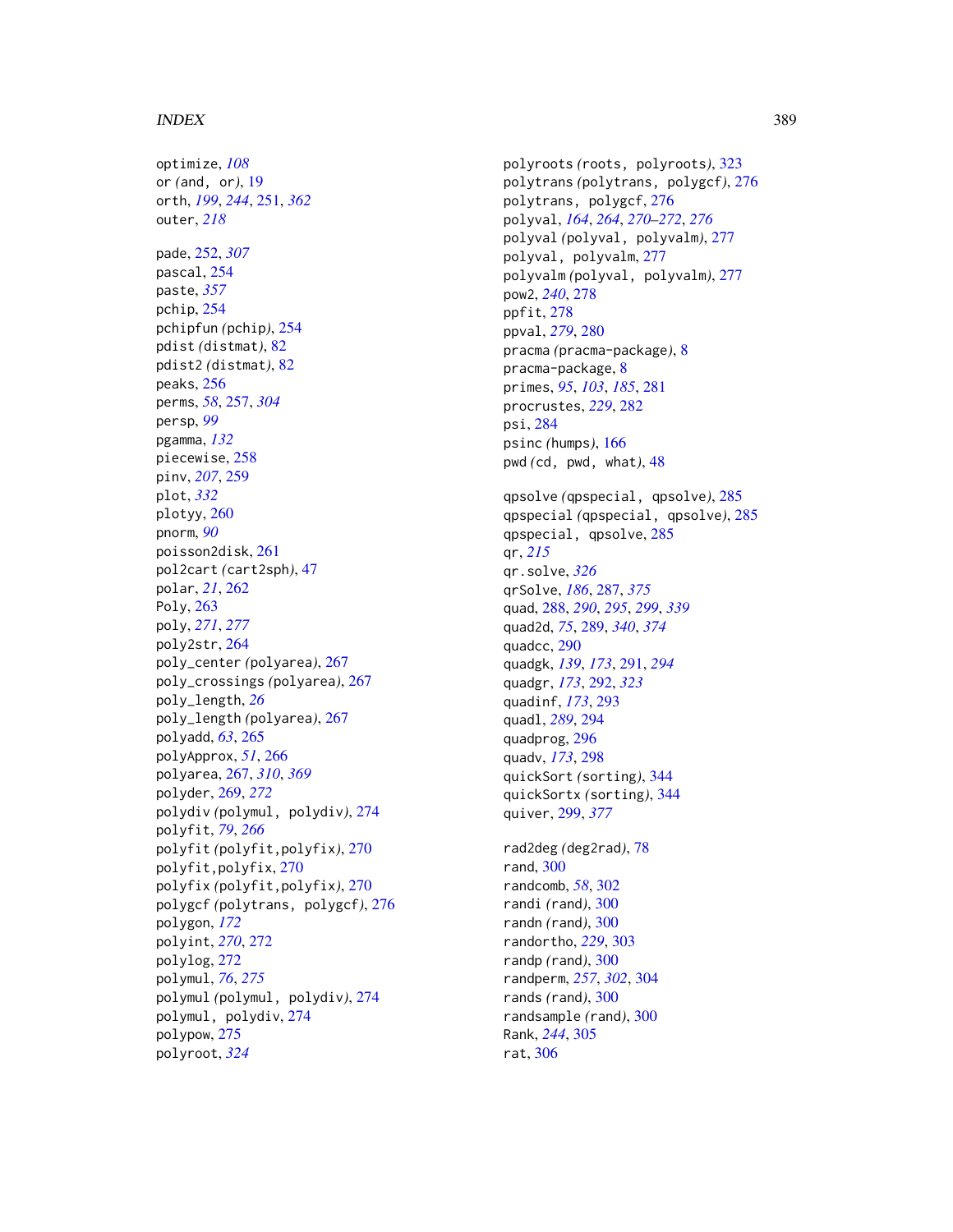ratinterp, [307,](#page-306-0) *[309](#page-308-0)* rationalfit, *[307](#page-306-0)*, [308](#page-307-0) rats *(*rat*)*, [306](#page-305-0) Real *(*angle*)*, [21](#page-20-0) rectint, [310](#page-309-0) refindall, [311](#page-310-0) regexp, *[311](#page-310-0)*, [312](#page-311-0) regexpi *(*regexp*)*, [312](#page-311-0) regexpr, *[312](#page-311-0)* regexprep, [313](#page-312-0) regulaFalsi *(*bisect*)*, [35](#page-34-0) rem *(*mod, rem*)*, [221](#page-220-0) repmat, [314](#page-313-0) Reshape, *[314](#page-313-0)*, [315](#page-314-0) ridders, *[36](#page-35-0)*, *[40](#page-39-0)*, [315](#page-314-0) rk4, *[12](#page-11-0)*, *[320](#page-319-0)* rk4 *(*rk4, rk4sys*)*, [318](#page-317-0) rk4, rk4sys, [318](#page-317-0) rk4sys, *[248](#page-247-0)* rk4sys *(*rk4, rk4sys*)*, [318](#page-317-0) rkf54, [319](#page-318-0) rm, *[56](#page-55-0)* rmserr, [321](#page-320-0) romberg, *[139](#page-138-0)*, *[173](#page-172-0)*, [322](#page-321-0) rootm *(*sqrtm,rootm*)*, [349](#page-348-0) roots, *[59](#page-58-0)*, *[192](#page-191-0)*, *[264](#page-263-0)*, *[277](#page-276-0)* roots *(*roots, polyroots*)*, [323](#page-322-0) roots, polyroots, [323](#page-322-0) rootsmult *(*roots, polyroots*)*, [323](#page-322-0) rosser, [324](#page-323-0) rot90, [325](#page-324-0) rref, [326](#page-325-0) runge, [327](#page-326-0)

```
sample_entropy (approx_entropy), 23
savgol, 328, 379
sec (cot,csc,sec, etc.), 63
secant, 226
secant (bisect), 35
secd (sind,cosd,tand, etc.), 340
65
segm_distance, 329, 331
segm_intersect, 330, 330
selectionSort (sorting), 344
semilogx (semilogx,semilogy), 332
332
semilogy (semilogx,semilogy), 332
seq, 205, 206
sessionInfo, 56
```
set.seed, *[301](#page-300-0)* setwd, *[49](#page-48-0)* shellSort *(*sorting*)*, [344](#page-343-0) shooting, *[46](#page-45-0)*, [333](#page-332-0) shubert, [334](#page-333-0) Si *(*Si, Ci*)*, [336](#page-335-0) Si, Ci, [336](#page-335-0) sigmoid, [337](#page-336-0) signm *(*sqrtm,rootm*)*, [349](#page-348-0) simpadpt, *[65](#page-64-0)*, *[173](#page-172-0)*, [338](#page-337-0) simpson2d, *[75](#page-74-0)*, *[339](#page-338-1)*, [339,](#page-338-1) *[374](#page-373-0)* sinc, *[336](#page-335-0)* sinc *(*humps*)*, [166](#page-165-0) sind *(*sind,cosd,tand, etc.*)*, [340](#page-339-0) sind, cosd, tand, etc., [340](#page-339-0) size, *[228](#page-227-0)*, *[247](#page-246-0)*, [342](#page-341-0) softline, *[138](#page-137-0)*, [343](#page-342-0) solve, *[145](#page-144-0)*, *[181](#page-180-0)* sort, *[345,](#page-344-0) [346](#page-345-0)* sorting, [344](#page-343-0) sortrows, [346](#page-345-0) sph2cart *(*cart2sph*)*, [47](#page-46-0) spinterp, [347](#page-346-0) spline, *[70](#page-69-0)*, *[178](#page-177-0)* sprintf, *[124](#page-123-0)*, *[356](#page-355-0)* sqrt, *[243](#page-242-0)* sqrtm *(*sqrtm,rootm*)*, [349](#page-348-0) sqrtm, rootm, [349](#page-348-0) squareform, [351](#page-350-0) std, [352](#page-351-0) std\_err, [353](#page-352-0) steep\_descent, *[113](#page-112-0)*, [354](#page-353-0) str2num, [355](#page-354-0) strcat, [356,](#page-355-0) *[357](#page-356-0)* strcmp, [357,](#page-356-0) *[358](#page-357-0)* strcmpi *(*strcmp*)*, [357](#page-356-0) strfind, [358](#page-357-0) strfindi *(*strfind*)*, [358](#page-357-0) strjust, [359,](#page-358-1) *[361](#page-360-0)* strRep, [360](#page-359-0) strTrim, *[359](#page-358-1)*, [361](#page-360-0) subspace, [362](#page-361-0) sumalt, [363](#page-362-0) supsmu, *[379](#page-378-0)* svd, *[62](#page-61-0)*, *[242](#page-241-0)*, *[283](#page-282-0)* system.time, *[366](#page-365-0)* tand *(*sind,cosd,tand, etc.*)*, [340](#page-339-0) taylor, *[105](#page-104-0)*, *[253](#page-252-0)*, [364](#page-363-0)